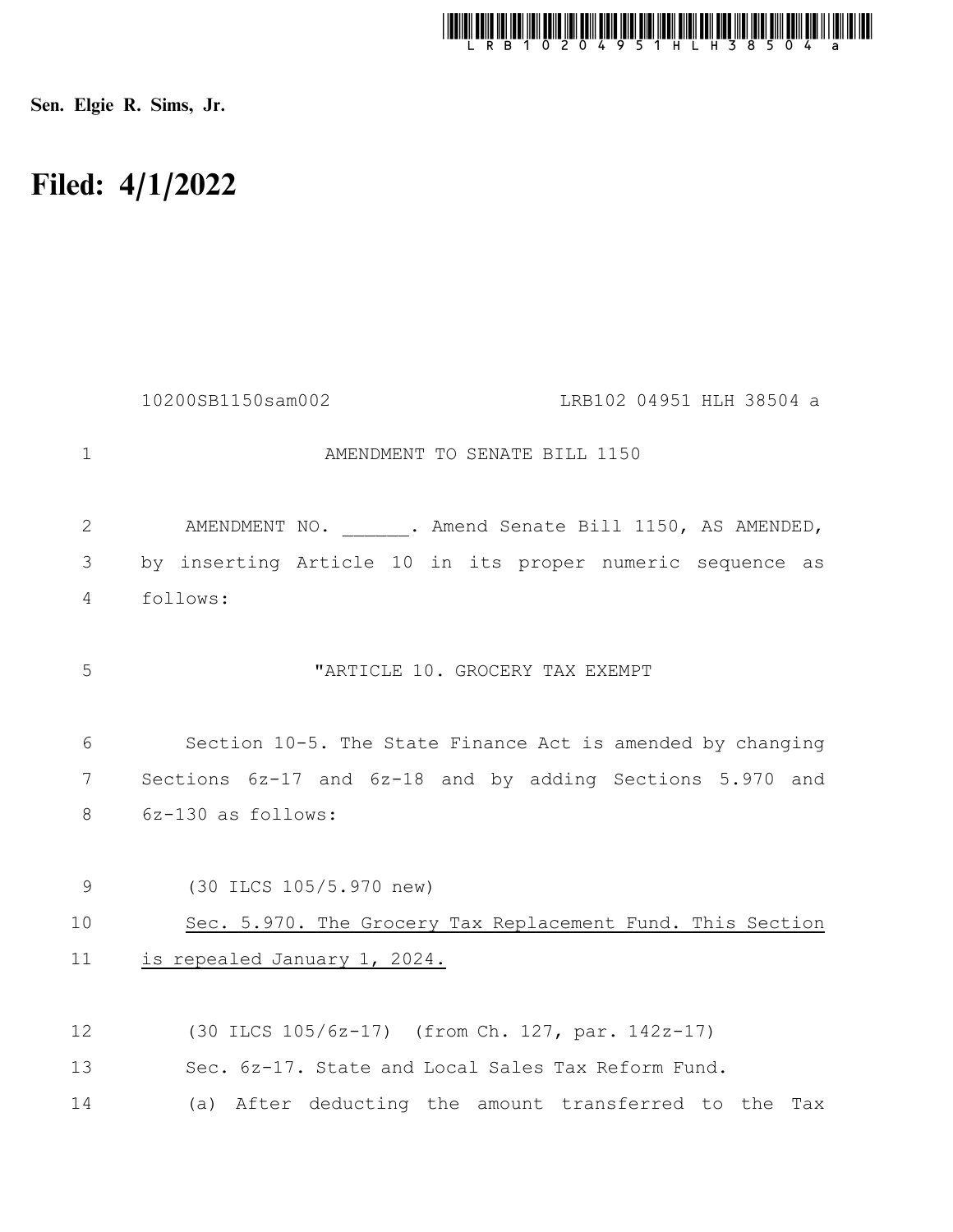10200SB1150sam002 -2- LRB102 04951 HLH 38504 a

Compliance and Administration Fund under subsection (b), of the money paid into the State and Local Sales Tax Reform Fund: (i) subject to appropriation to the Department of Revenue, Municipalities having 1,000,000 or more inhabitants shall receive 20% and may expend such amount to fund and establish a program for developing and coordinating public and private resources targeted to meet the affordable housing needs of low-income and very low-income households within such municipality, (ii) 10% shall be transferred into the Regional Transportation Authority Occupation and Use Tax Replacement Fund, a special fund in the State treasury which is hereby created, (iii) until July 1, 2013, subject to appropriation to the Department of Transportation, the Madison County Mass Transit District shall receive .6%, and beginning on July 1, 2013, subject to appropriation to the Department of Revenue, 0.6% shall be distributed each month out of the Fund to the Madison County Mass Transit District, (iv) the following amounts, plus any cumulative deficiency in such transfers for prior months, shall be transferred monthly into the Build Illinois Fund and credited to the Build Illinois Bond Account therein: Fiscal Year  $\overline{A}$ 1990 \$2,700,000 1 2 3 4 5 6 7 8 9 10 11 12 13 14 15 16 17 18 19 20 21 22 23

24

- 25
- 26

1991 1,850,000 1992 2,750,000

1993 2,950,000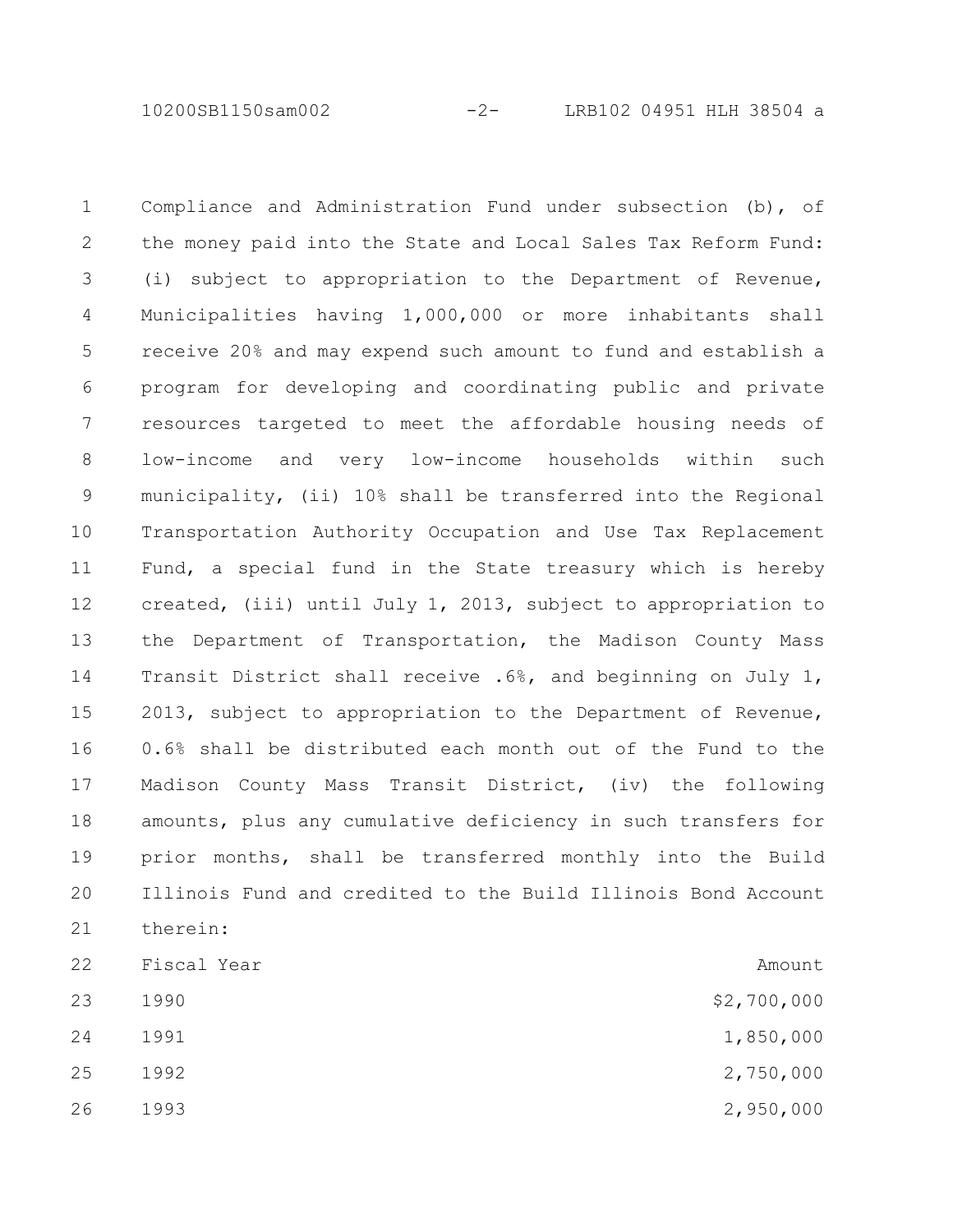10200SB1150sam002 -3- LRB102 04951 HLH 38504 a

From Fiscal Year 1994 through Fiscal Year 2025 the transfer shall total \$3,150,000 monthly, plus any cumulative deficiency in such transfers for prior months, and (v) the remainder of the money paid into the State and Local Sales Tax Reform Fund shall be transferred into the Local Government Distributive Fund and, except for municipalities with 1,000,000 or more inhabitants which shall receive no portion of such remainder, shall be distributed, subject to appropriation, in the manner provided by Section 2 of "An Act in relation to State revenue sharing with local government entities", approved July 31, 1969, as now or hereafter amended. Municipalities with more than 50,000 inhabitants according to the 1980 U.S. Census and located within the Metro East Mass Transit District receiving funds pursuant to provision (v) of this paragraph may expend such amounts to fund and establish a program for developing and coordinating public and private resources targeted to meet the affordable housing needs of low-income and very low-income households within such municipality. 1 2 3 4 5 6 7 8 9 10 11 12 13 14 15 16 17 18 19

Moneys transferred from the Grocery Tax Replacement Fund to the State and Local Sales Tax Reform Fund under Section 6z-130 shall be treated under this Section in the same manner as if they had been remitted with the return on which they were reported. 20 21 22 23 24

(b) Beginning on the first day of the first calendar month to occur on or after the effective date of this amendatory Act 25 26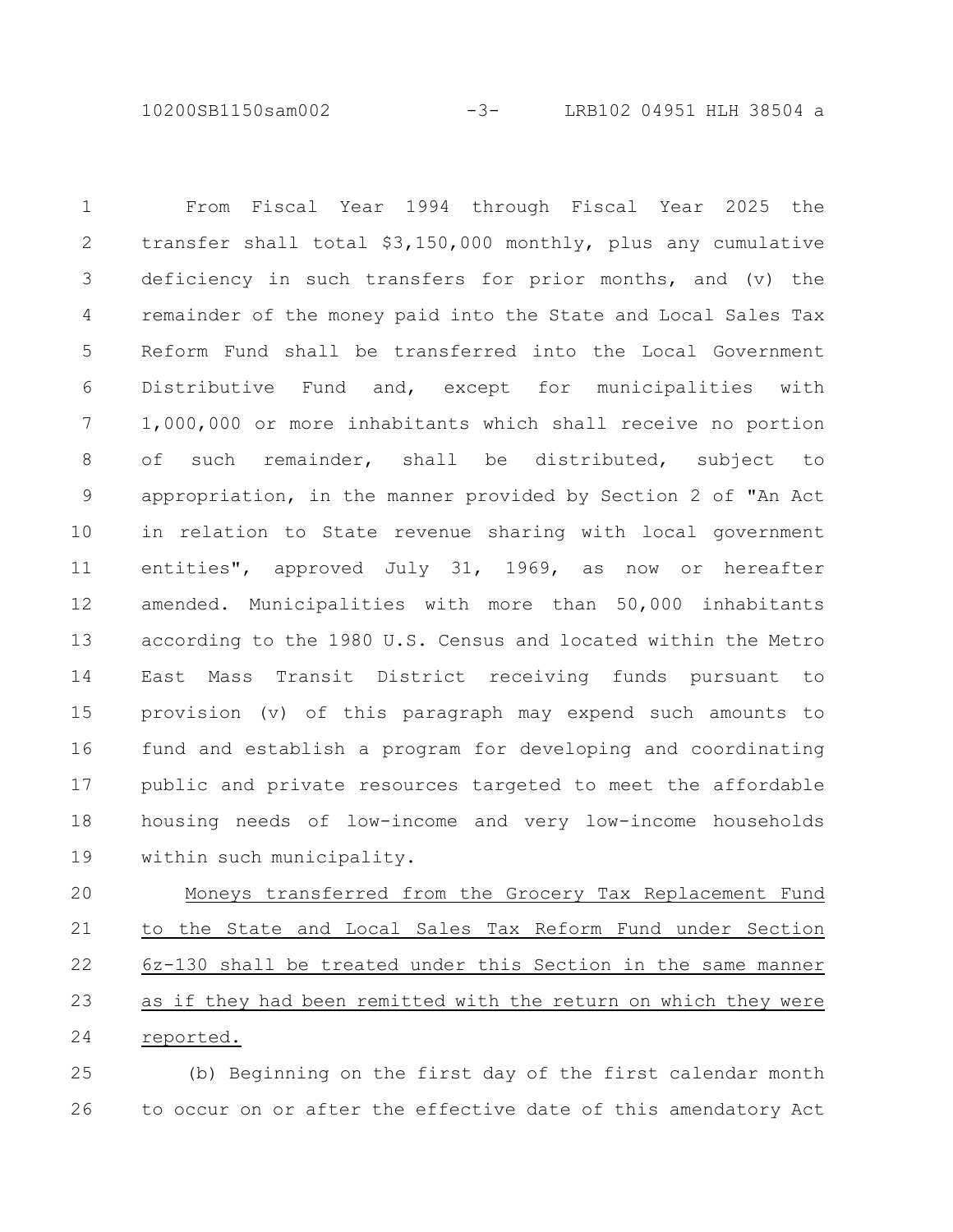10200SB1150sam002 -4- LRB102 04951 HLH 38504 a

of the 98th General Assembly, each month the Department of Revenue shall certify to the State Comptroller and the State Treasurer, and the State Comptroller shall order transferred and the State Treasurer shall transfer from the State and Local Sales Tax Reform Fund to the Tax Compliance and Administration Fund, an amount equal to 1/12 of 5% of 20% of the cash receipts collected during the preceding fiscal year by the Audit Bureau of the Department of Revenue under the Use Tax Act, the Service Use Tax Act, the Service Occupation Tax Act, the Retailers' Occupation Tax Act, and associated local occupation and use taxes administered by the Department. The amount distributed under subsection (a) each month shall first be reduced by the amount transferred to the Tax Compliance and Administration Fund under this subsection (b). Moneys transferred to the Tax Compliance and Administration Fund under this subsection (b) shall be used, subject to appropriation, to fund additional auditors and compliance personnel at the Department of Revenue. 1 2 3 4 5 6 7 8 9 10 11 12 13 14 15 16 17 18

(Source: P.A. 98-44, eff. 6-28-13; 98-1098, eff. 8-26-14.) 19

 $20$ 

## (30 ILCS 105/6z-18) (from Ch. 127, par. 142z-18)

Sec. 6z-18. Local Government Tax Fund. A portion of the money paid into the Local Government Tax Fund from sales of tangible personal property taxed at the 1% rate under the Retailers' Occupation Tax Act and the Service Occupation Tax Act, which occurred in municipalities, shall be distributed to 21 22 23 24 25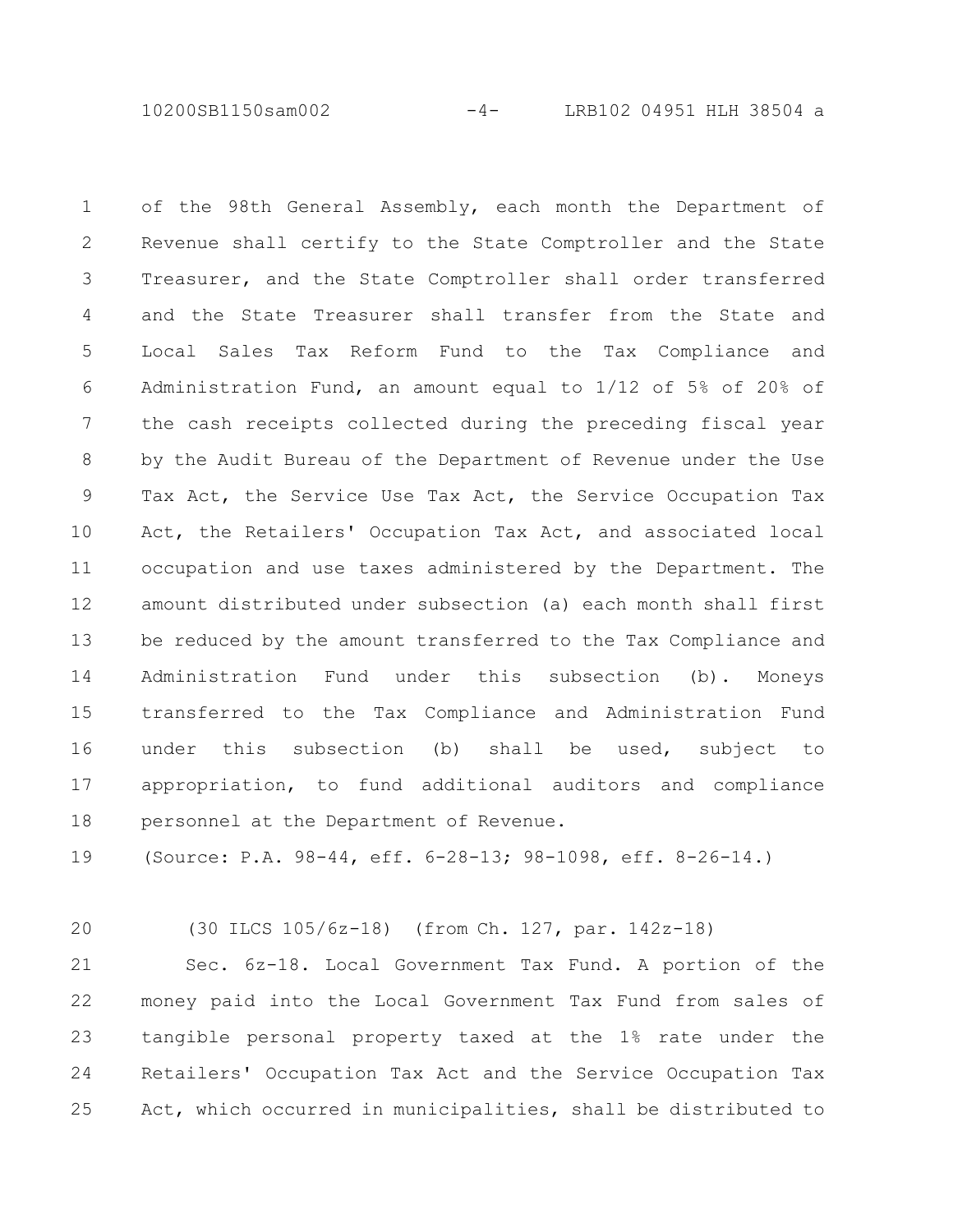10200SB1150sam002 -5- LRB102 04951 HLH 38504 a

each municipality based upon the sales which occurred in that municipality. The remainder shall be distributed to each county based upon the sales which occurred in the unincorporated area of that county. 1 2 3 4

Moneys transferred from the Grocery Tax Replacement Fund to the Local Government Tax Fund under Section 6z-130 shall be treated under this Section in the same manner as if they had been remitted with the return on which they were reported. 5 6 7 8

A portion of the money paid into the Local Government Tax Fund from the 6.25% general use tax rate on the selling price of tangible personal property which is purchased outside Illinois at retail from a retailer and which is titled or registered by any agency of this State's government shall be distributed to municipalities as provided in this paragraph. Each municipality shall receive the amount attributable to sales for which Illinois addresses for titling or registration purposes are given as being in such municipality. The remainder of the money paid into the Local Government Tax Fund from such sales shall be distributed to counties. Each county shall receive the amount attributable to sales for which Illinois addresses for titling or registration purposes are given as being located in the unincorporated area of such county. 9 10 11 12 13 14 15 16 17 18 19 20 21 22 23

A portion of the money paid into the Local Government Tax Fund from the 6.25% general rate (and, beginning July 1, 2000 and through December 31, 2000, the 1.25% rate on motor fuel and 24 25 26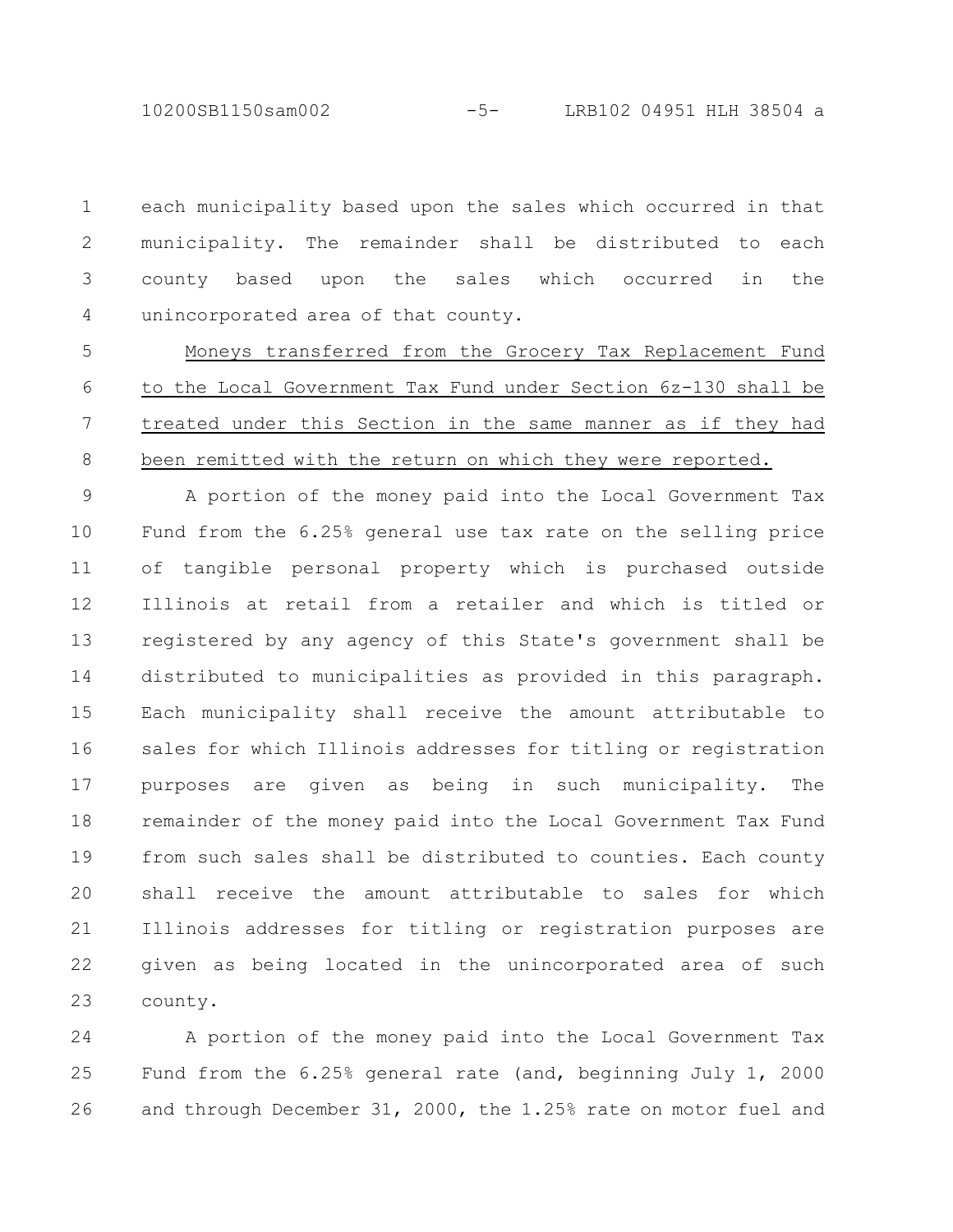10200SB1150sam002 -6- LRB102 04951 HLH 38504 a

gasohol, and beginning on August 6, 2010 through August 15, 2010, the 1.25% rate on sales tax holiday items) on sales subject to taxation under the Retailers' Occupation Tax Act and the Service Occupation Tax Act, which occurred in municipalities, shall be distributed to each municipality, based upon the sales which occurred in that municipality. The remainder shall be distributed to each county, based upon the sales which occurred in the unincorporated area of such county. 1 2 3 4 5 6 7 8 9

For the purpose of determining allocation to the local government unit, a retail sale by a producer of coal or other mineral mined in Illinois is a sale at retail at the place where the coal or other mineral mined in Illinois is extracted from the earth. This paragraph does not apply to coal or other mineral when it is delivered or shipped by the seller to the purchaser at a point outside Illinois so that the sale is exempt under the United States Constitution as a sale in interstate or foreign commerce. 10 11 12 13 14 15 16 17 18

Whenever the Department determines that a refund of money paid into the Local Government Tax Fund should be made to a claimant instead of issuing a credit memorandum, the Department shall notify the State Comptroller, who shall cause the order to be drawn for the amount specified, and to the person named, in such notification from the Department. Such refund shall be paid by the State Treasurer out of the Local Government Tax Fund. 19 20 21 22 23 24 25 26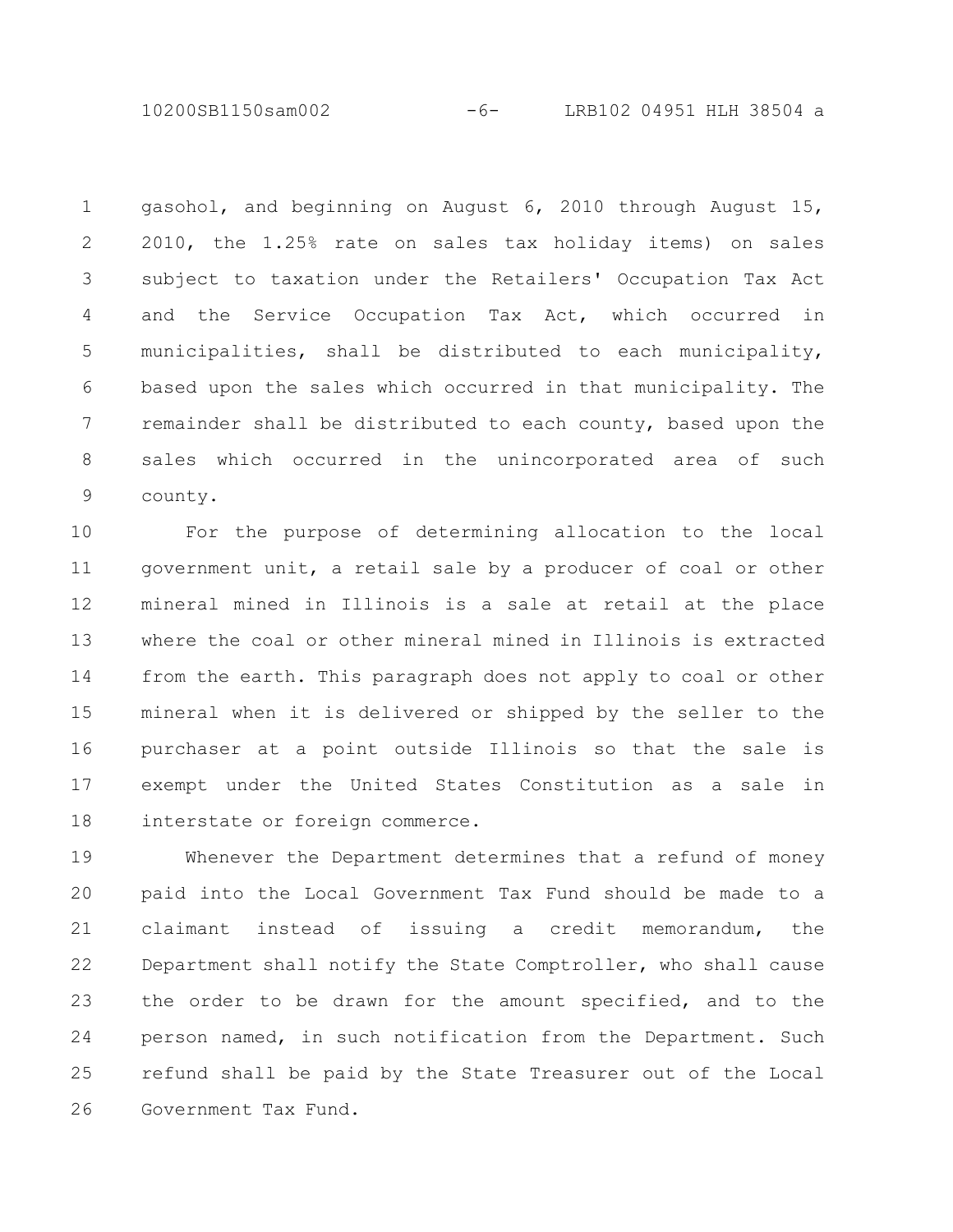10200SB1150sam002 -7- LRB102 04951 HLH 38504 a

As soon as possible after the first day of each month, beginning January 1, 2011, upon certification of the Department of Revenue, the Comptroller shall order transferred, and the Treasurer shall transfer, to the STAR Bonds Revenue Fund the local sales tax increment, as defined in the Innovation Development and Economy Act, collected during the second preceding calendar month for sales within a STAR bond district and deposited into the Local Government Tax Fund, less 3% of that amount, which shall be transferred into the Tax Compliance and Administration Fund and shall be used by the Department, subject to appropriation, to cover the costs of the Department in administering the Innovation Development and Economy Act. 1 2 3 4 5 6 7 8 9 10 11 12 13

After the monthly transfer to the STAR Bonds Revenue Fund, on or before the 25th day of each calendar month, the Department shall prepare and certify to the Comptroller the disbursement of stated sums of money to named municipalities and counties, the municipalities and counties to be those entitled to distribution of taxes or penalties paid to the Department during the second preceding calendar month. The amount to be paid to each municipality or county shall be the amount (not including credit memoranda) collected during the second preceding calendar month by the Department and paid into the Local Government Tax Fund, plus an amount the Department determines is necessary to offset any amounts which were erroneously paid to a different taxing body, and not 14 15 16 17 18 19 20 21 22 23 24 25 26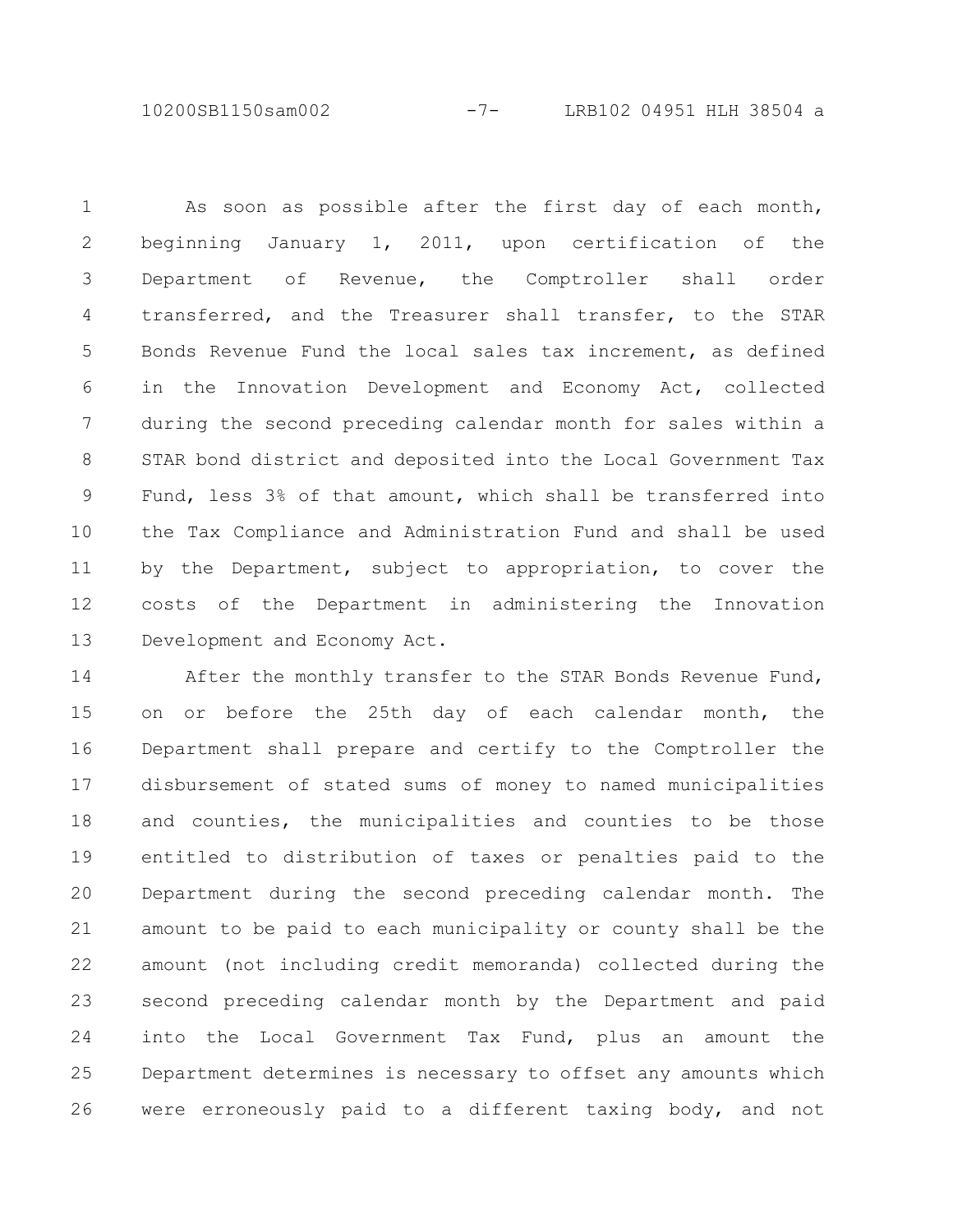10200SB1150sam002 -8- LRB102 04951 HLH 38504 a

including an amount equal to the amount of refunds made during the second preceding calendar month by the Department, and not including any amount which the Department determines is necessary to offset any amounts which are payable to a different taxing body but were erroneously paid to the municipality or county, and not including any amounts that are transferred to the STAR Bonds Revenue Fund. Within 10 days after receipt, by the Comptroller, of the disbursement certification to the municipalities and counties, provided for in this Section to be given to the Comptroller by the Department, the Comptroller shall cause the orders to be drawn for the respective amounts in accordance with the directions contained in such certification. 1 2 3 4 5 6 7 8 9 10 11 12 13

When certifying the amount of monthly disbursement to a municipality or county under this Section, the Department shall increase or decrease that amount by an amount necessary to offset any misallocation of previous disbursements. The offset amount shall be the amount erroneously disbursed within the 6 months preceding the time a misallocation is discovered. 14 15 16 17 18 19

The provisions directing the distributions from the special fund in the State Treasury provided for in this Section shall constitute an irrevocable and continuing appropriation of all amounts as provided herein. The State Treasurer and State Comptroller are hereby authorized to make distributions as provided in this Section. 20 21 22 23 24 25

In construing any development, redevelopment, annexation, 26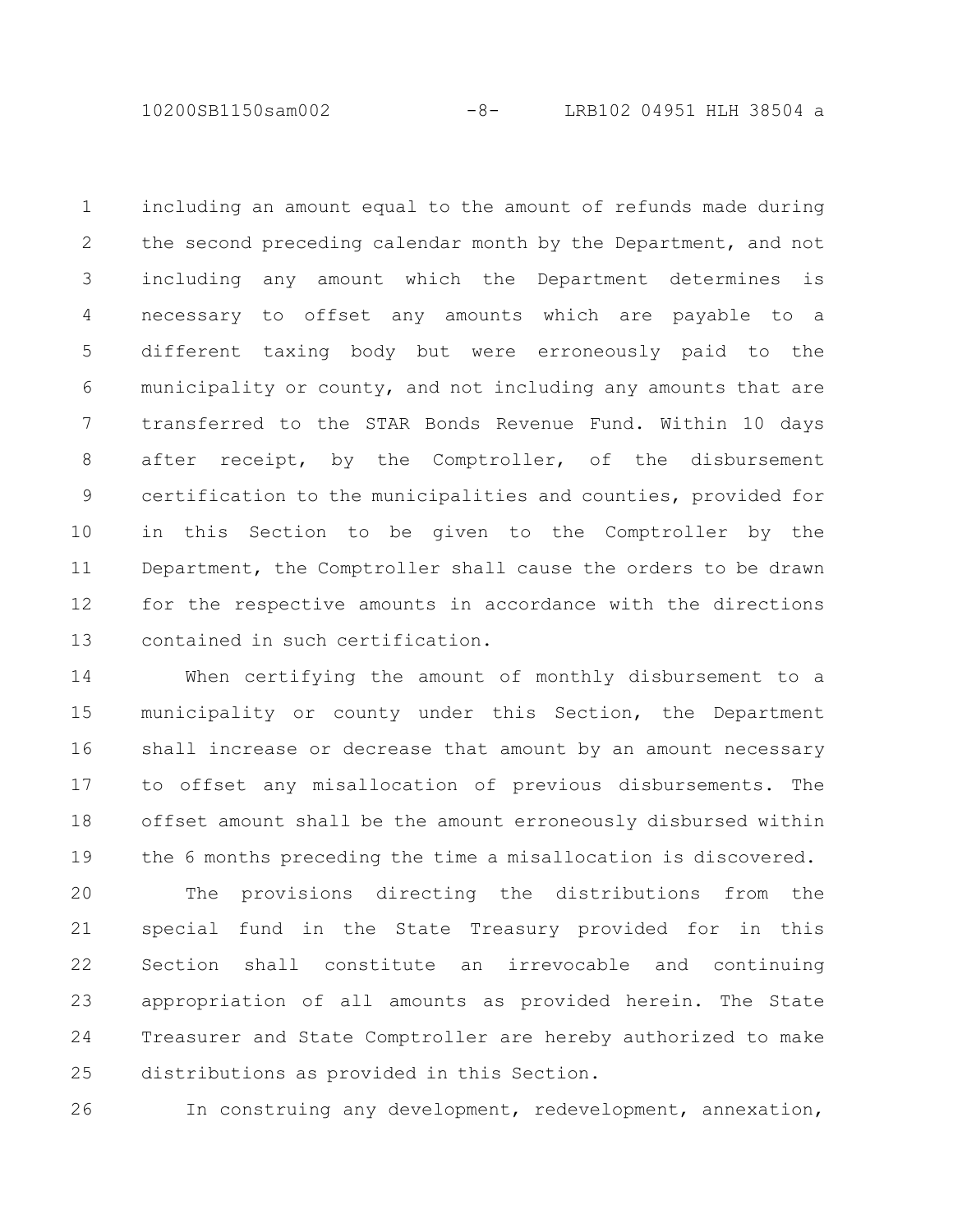10200SB1150sam002 -9- LRB102 04951 HLH 38504 a

preannexation or other lawful agreement in effect prior to September 1, 1990, which describes or refers to receipts from a county or municipal retailers' occupation tax, use tax or service occupation tax which now cannot be imposed, such description or reference shall be deemed to include the replacement revenue for such abolished taxes, distributed from the Local Government Tax Fund. 1 2 3 4 5 6 7

As soon as possible after the effective date of this amendatory Act of the 98th General Assembly, the State Comptroller shall order and the State Treasurer shall transfer \$6,600,000 from the Local Government Tax Fund to the Illinois State Medical Disciplinary Fund. 8 9 10 11 12

(Source: P.A. 100-1171, eff. 1-4-19.) 13

25

| 14 | (30 ILCS 105/6z-130 new)                                       |
|----|----------------------------------------------------------------|
| 15 | Sec. 6z-130. Grocery Tax Replacement Fund.                     |
| 16 | (a) The Grocery Tax Replacement Fund is hereby created as      |
| 17 | a special fund in the State Treasury.                          |
| 18 | (b) On the effective date of this amendatory Act of the        |
| 19 | 102nd General Assembly, or as soon thereafter as practical,    |
| 20 | but no later than June 30, 2022, the State Comptroller shall   |
| 21 | direct and the State Treasurer shall transfer the sum of       |
| 22 | \$200,000,000 from the General Revenue Fund to the Grocery Tax |
| 23 | Replacement Fund.                                              |
| 24 | In addition to any other transfers that may<br>be<br>(C)       |

provided for by law, beginning on July 1, 2022 and until June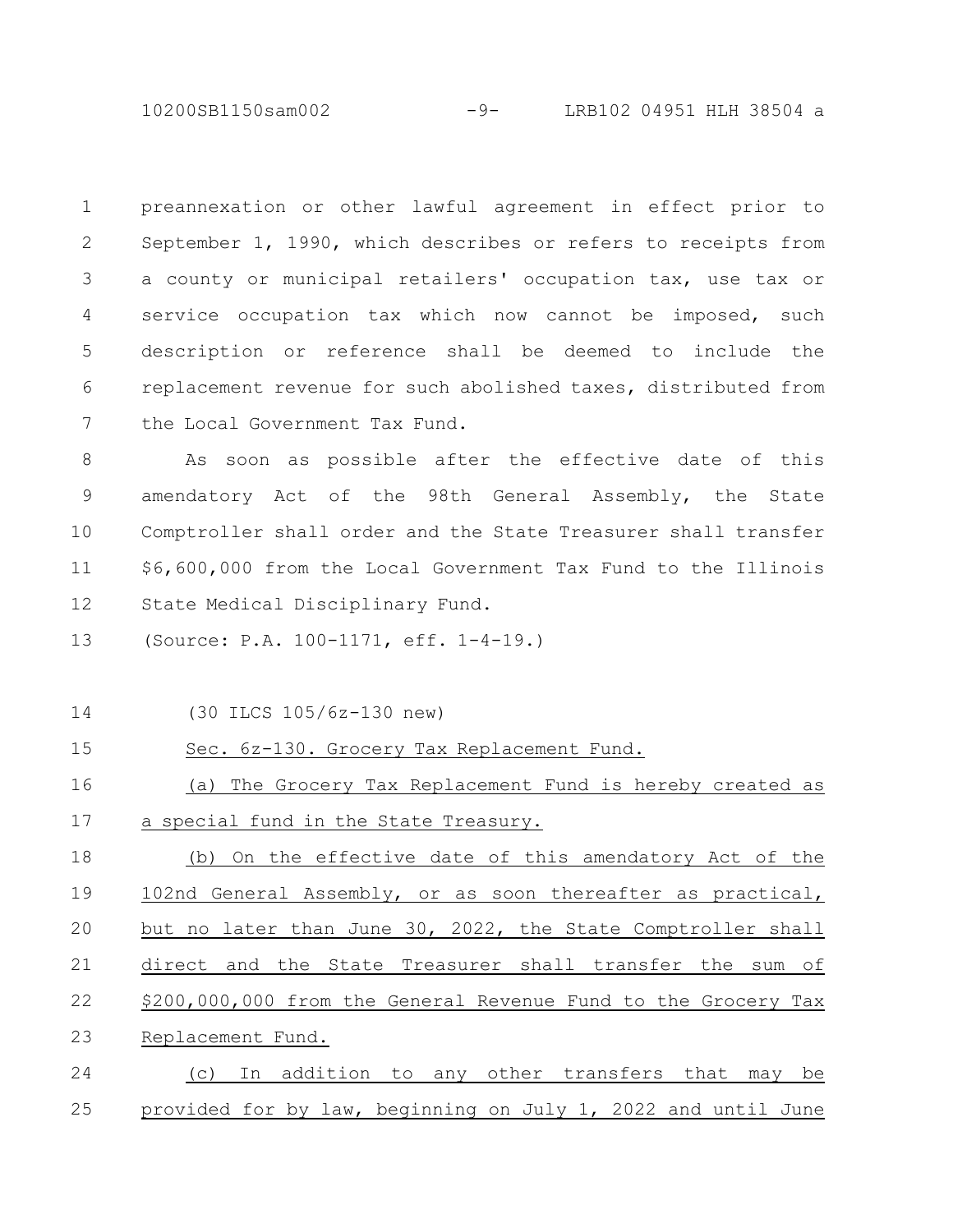10200SB1150sam002 -10- LRB102 04951 HLH 38504 a

30, 2023, at the direction of the Department of Revenue, the State Comptroller shall direct and the State Treasurer shall transfer from the Grocery Tax Replacement Fund to the State and Local Sales Tax Reform Fund any amounts needed to equal the net revenue that, but for the reduction of the rate to 0% in the Use Tax Act and Service Use Tax Act under this amendatory Act of the 102nd General Assembly, would have been deposited into the State and Local Sales Tax Reform Fund if the items that are subject to the rate reduction had been taxed at the 1% rate during the period of the reduction. 1 2 3 4 5 6 7 8 9 10

(d) In addition to any other transfers that may be provided for by law, beginning on July 1, 2022 and until June 30, 2023, at the direction of the Department of Revenue, the State Comptroller shall direct and the State Treasurer shall transfer from the Grocery Tax Replacement Fund to the Local Government Tax Fund any amounts needed to equal the net revenue that, but for the reduction of the rate to 0% in the Service Occupation Tax Act and the Retailers' Occupation Tax Act under this amendatory Act of the 102nd General Assembly, would have been deposited into the Local Government Tax Fund if the items that are subject to the rate reduction had been taxed at the 1% rate during the period of the reduction. 11 12 13 14 15 16 17 18 19 20 21 22

(e) The State Comptroller shall direct and the State Treasurer shall transfer the remaining balance in the Grocery Tax Replacement Fund to the General Revenue Fund on June 30, 2023, or as soon thereafter as practical. Upon completion of 23 24 25 26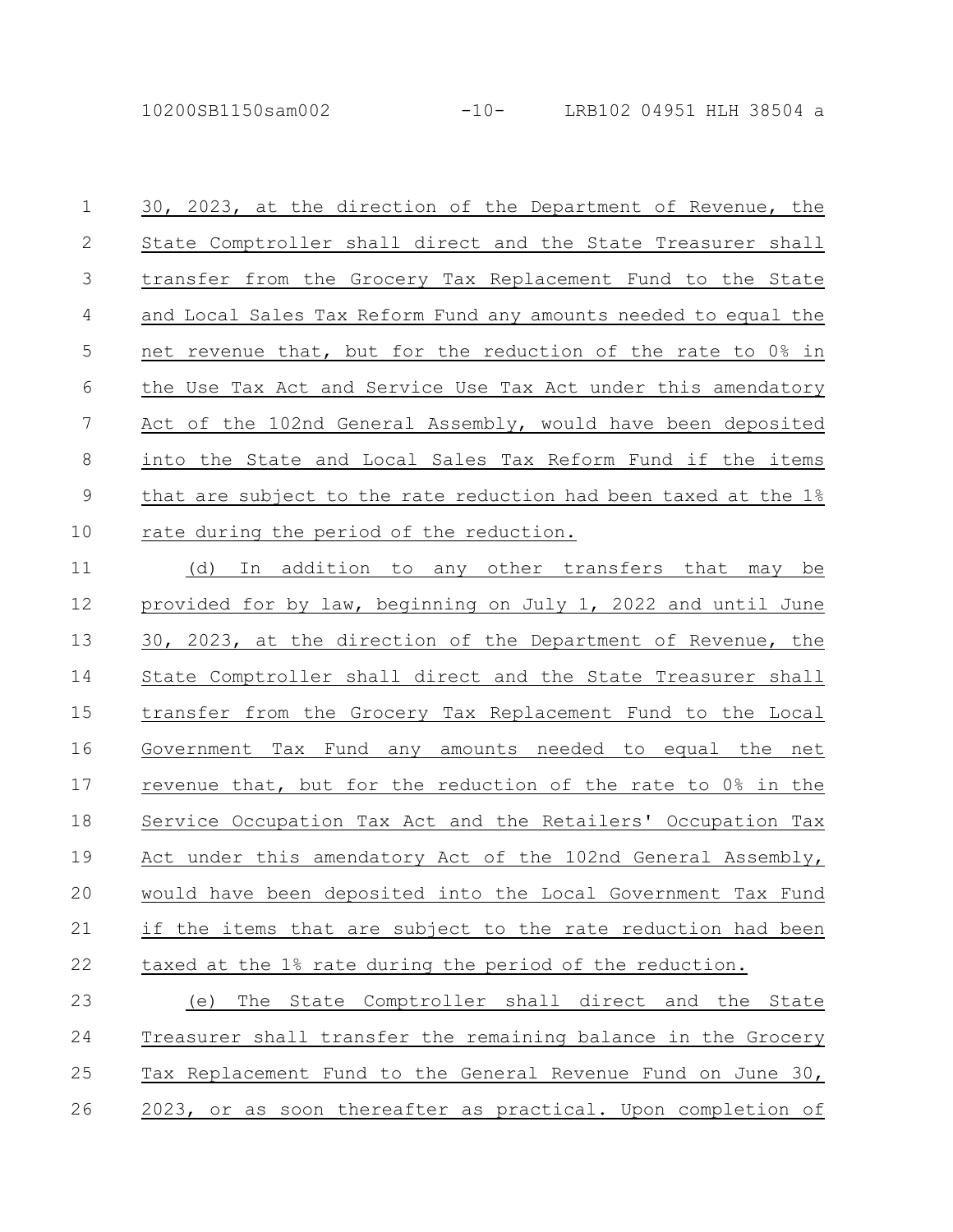## the transfer, the Grocery Tax Replacement Fund is dissolved. (f) This Section is repealed on January 1, 2024. 1 2

Section 10-10. The Use Tax Act is amended by changing Sections 3-10 and 9 as follows: 3 4

5

(35 ILCS 105/3-10)

Sec. 3-10. Rate of tax. Unless otherwise provided in this Section, the tax imposed by this Act is at the rate of 6.25% of either the selling price or the fair market value, if any, of the tangible personal property. In all cases where property functionally used or consumed is the same as the property that was purchased at retail, then the tax is imposed on the selling price of the property. In all cases where property functionally used or consumed is a by-product or waste product that has been refined, manufactured, or produced from property purchased at retail, then the tax is imposed on the lower of the fair market value, if any, of the specific property so used in this State or on the selling price of the property purchased at retail. For purposes of this Section "fair market value" means the price at which property would change hands between a willing buyer and a willing seller, neither being under any compulsion to buy or sell and both having reasonable knowledge of the relevant facts. The fair market value shall be established by Illinois sales by the taxpayer of the same property as that functionally used or consumed, or if there 6 7 8 9 10 11 12 13 14 15 16 17 18 19 20 21 22 23 24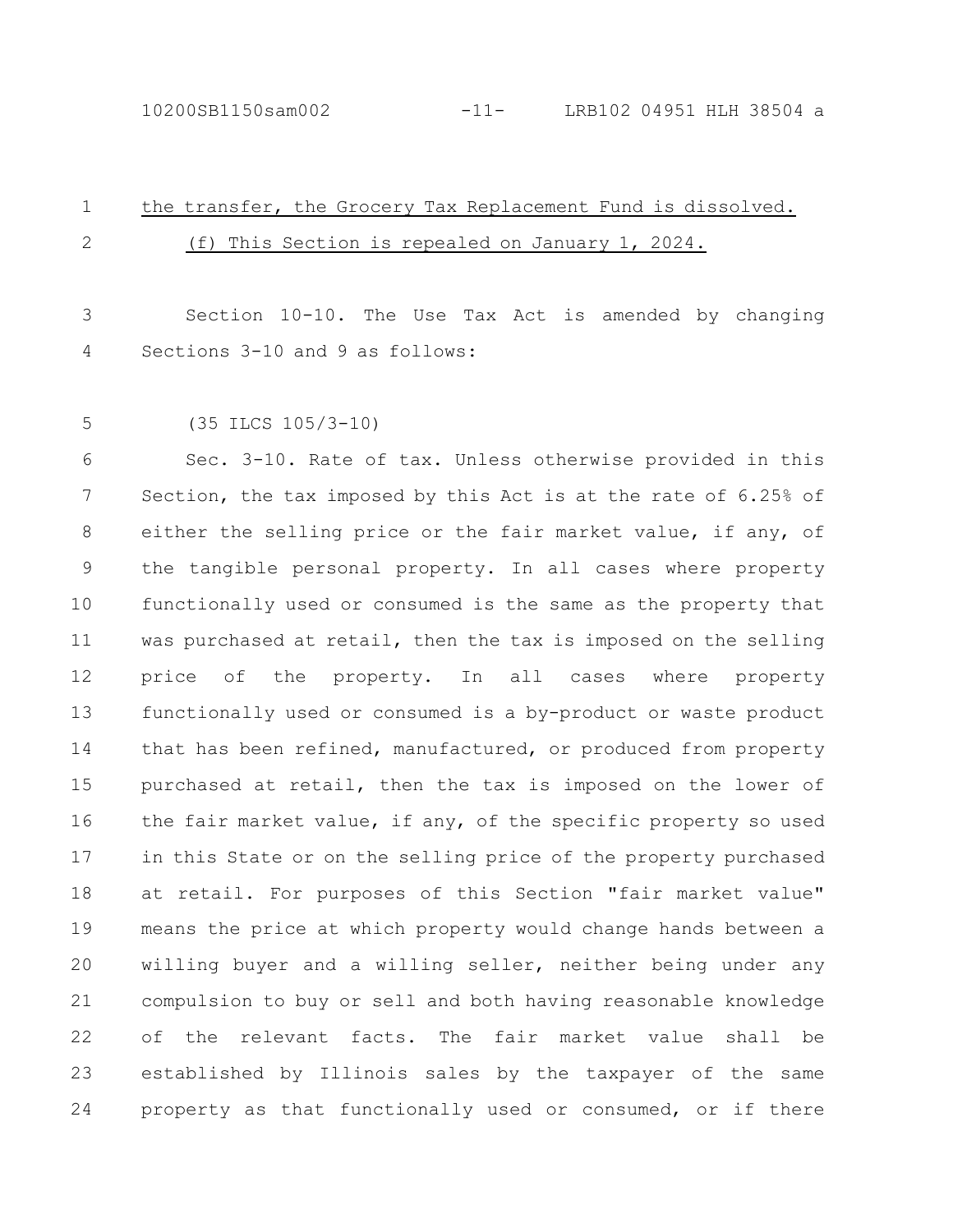are no such sales by the taxpayer, then comparable sales or purchases of property of like kind and character in Illinois. 1 2

Beginning on July 1, 2000 and through December 31, 2000, with respect to motor fuel, as defined in Section 1.1 of the Motor Fuel Tax Law, and gasohol, as defined in Section 3-40 of the Use Tax Act, the tax is imposed at the rate of 1.25%. 3 4 5 6

Beginning on August 6, 2010 through August 15, 2010, with respect to sales tax holiday items as defined in Section 3-6 of this Act, the tax is imposed at the rate of 1.25%. 7 8 9

With respect to gasohol, the tax imposed by this Act applies to (i) 70% of the proceeds of sales made on or after January 1, 1990, and before July 1, 2003, (ii) 80% of the proceeds of sales made on or after July 1, 2003 and on or before July 1, 2017, and (iii) 100% of the proceeds of sales made thereafter. If, at any time, however, the tax under this Act on sales of gasohol is imposed at the rate of 1.25%, then the tax imposed by this Act applies to 100% of the proceeds of sales of gasohol made during that time. 10 11 12 13 14 15 16 17 18

With respect to majority blended ethanol fuel, the tax imposed by this Act does not apply to the proceeds of sales made on or after July 1, 2003 and on or before December 31, 2023 but applies to 100% of the proceeds of sales made thereafter. 19 20 21 22 23

With respect to biodiesel blends with no less than 1% and no more than 10% biodiesel, the tax imposed by this Act applies to (i) 80% of the proceeds of sales made on or after July 1, 24 25 26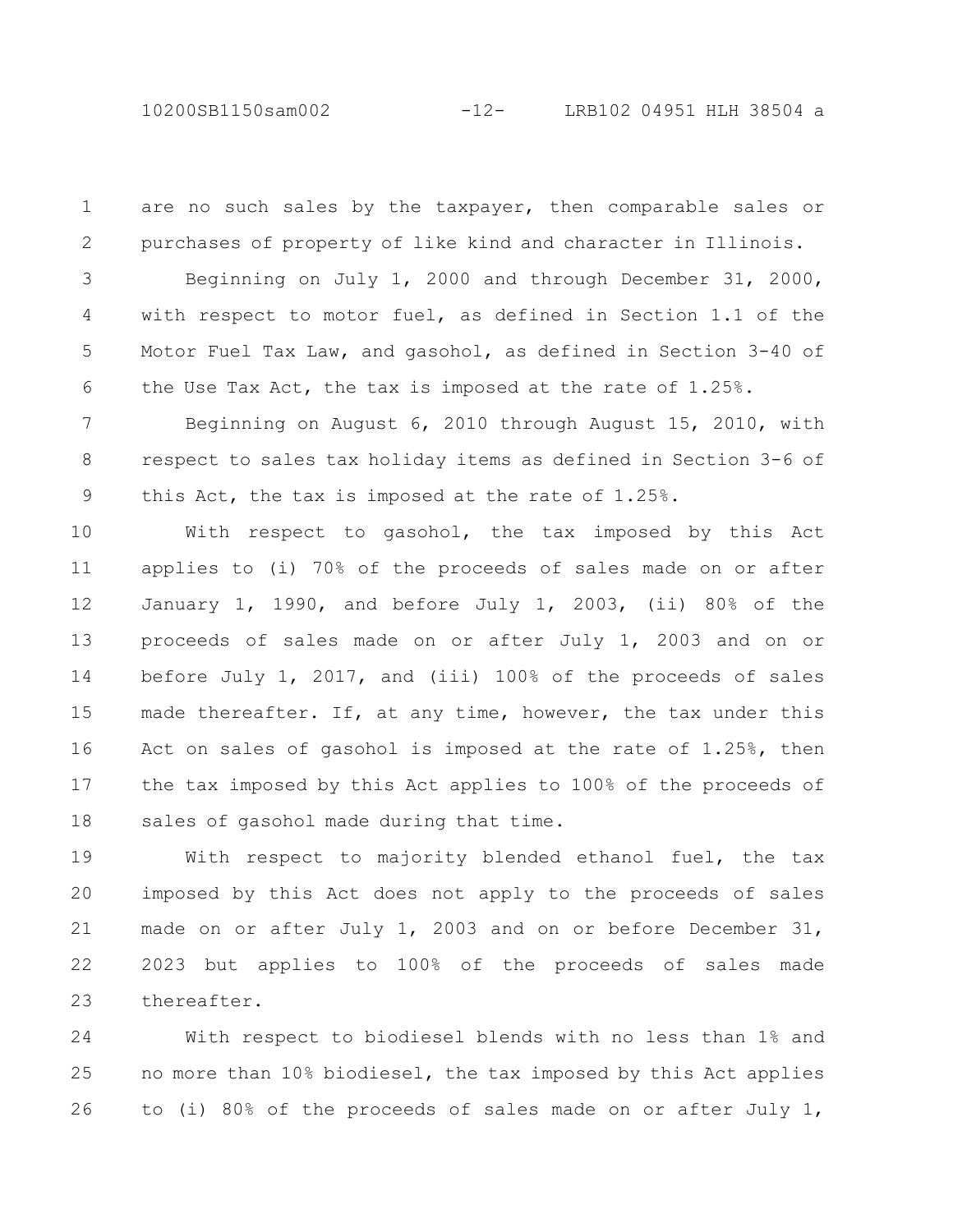10200SB1150sam002 -13- LRB102 04951 HLH 38504 a

2003 and on or before December 31, 2018 and (ii) 100% of the proceeds of sales made thereafter. If, at any time, however, the tax under this Act on sales of biodiesel blends with no less than 1% and no more than 10% biodiesel is imposed at the rate of 1.25%, then the tax imposed by this Act applies to 100% of the proceeds of sales of biodiesel blends with no less than 1% and no more than 10% biodiesel made during that time. 1 2 3 4 5 6 7

With respect to 100% biodiesel and biodiesel blends with more than 10% but no more than 99% biodiesel, the tax imposed by this Act does not apply to the proceeds of sales made on or after July 1, 2003 and on or before December 31, 2023 but applies to 100% of the proceeds of sales made thereafter. 8 9 10 11 12

Until July 1, 2022 and beginning again January 1, 2023, with With respect to food for human consumption that is to be consumed off the premises where it is sold (other than alcoholic beverages, food consisting of or infused with adult use cannabis, soft drinks, and food that has been prepared for immediate consumption) the tax is imposed at the rate of 1%. Beginning July 1, 2022 and until January 1, 2023, with respect to food for human consumption that is to be consumed off the premises where it is sold (other than alcoholic beverages, food consisting of or infused with adult use cannabis, soft drinks, and food that has been prepared for immediate consumption), the tax is imposed at the rate of 0%. 13 14 15 16 17 18 19 20 21 22 23 24

With respect to and prescription and nonprescription medicines, drugs, medical appliances, products classified as 25 26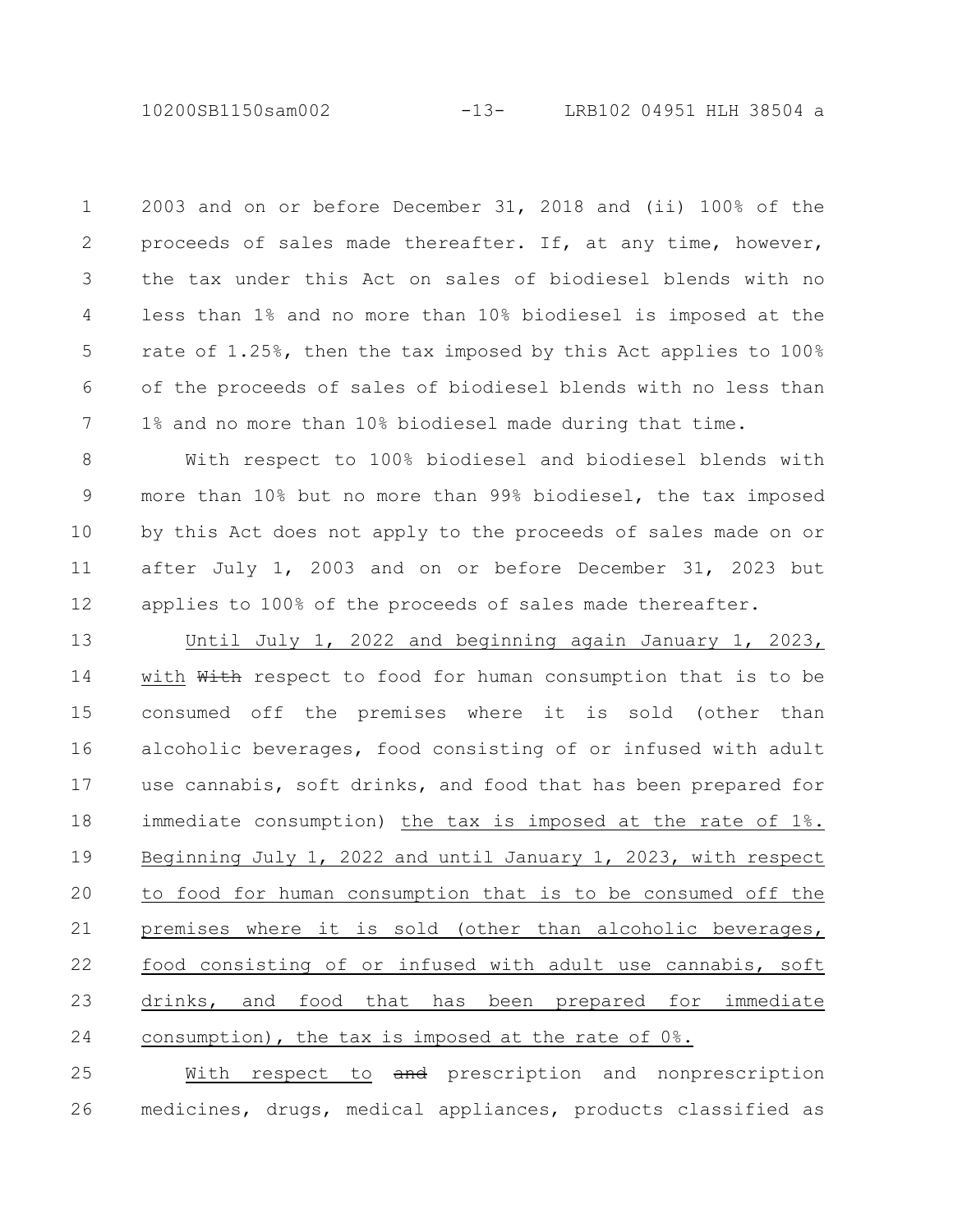10200SB1150sam002 -14- LRB102 04951 HLH 38504 a

Class III medical devices by the United States Food and Drug Administration that are used for cancer treatment pursuant to a prescription, as well as any accessories and components related to those devices, modifications to a motor vehicle for the purpose of rendering it usable by a person with a disability, and insulin, blood sugar testing materials, syringes, and needles used by human diabetics, the tax is imposed at the rate of 1%. For the purposes of this Section, until September 1, 2009: the term "soft drinks" means any complete, finished, ready-to-use, non-alcoholic drink, whether carbonated or not, including but not limited to soda water, cola, fruit juice, vegetable juice, carbonated water, and all other preparations commonly known as soft drinks of whatever kind or description that are contained in any closed or sealed bottle, can, carton, or container, regardless of size; but "soft drinks" does not include coffee, tea, non-carbonated water, infant formula, milk or milk products as defined in the Grade A Pasteurized Milk and Milk Products Act, or drinks containing 50% or more natural fruit or vegetable juice. 1 2 3 4 5 6 7 8 9 10 11 12 13 14 15 16 17 18 19

Notwithstanding any other provisions of this Act, beginning September 1, 2009, "soft drinks" means non-alcoholic beverages that contain natural or artificial sweeteners. "Soft drinks" do not include beverages that contain milk or milk products, soy, rice or similar milk substitutes, or greater than 50% of vegetable or fruit juice by volume. 20 21 22 23 24 25

26

Until August 1, 2009, and notwithstanding any other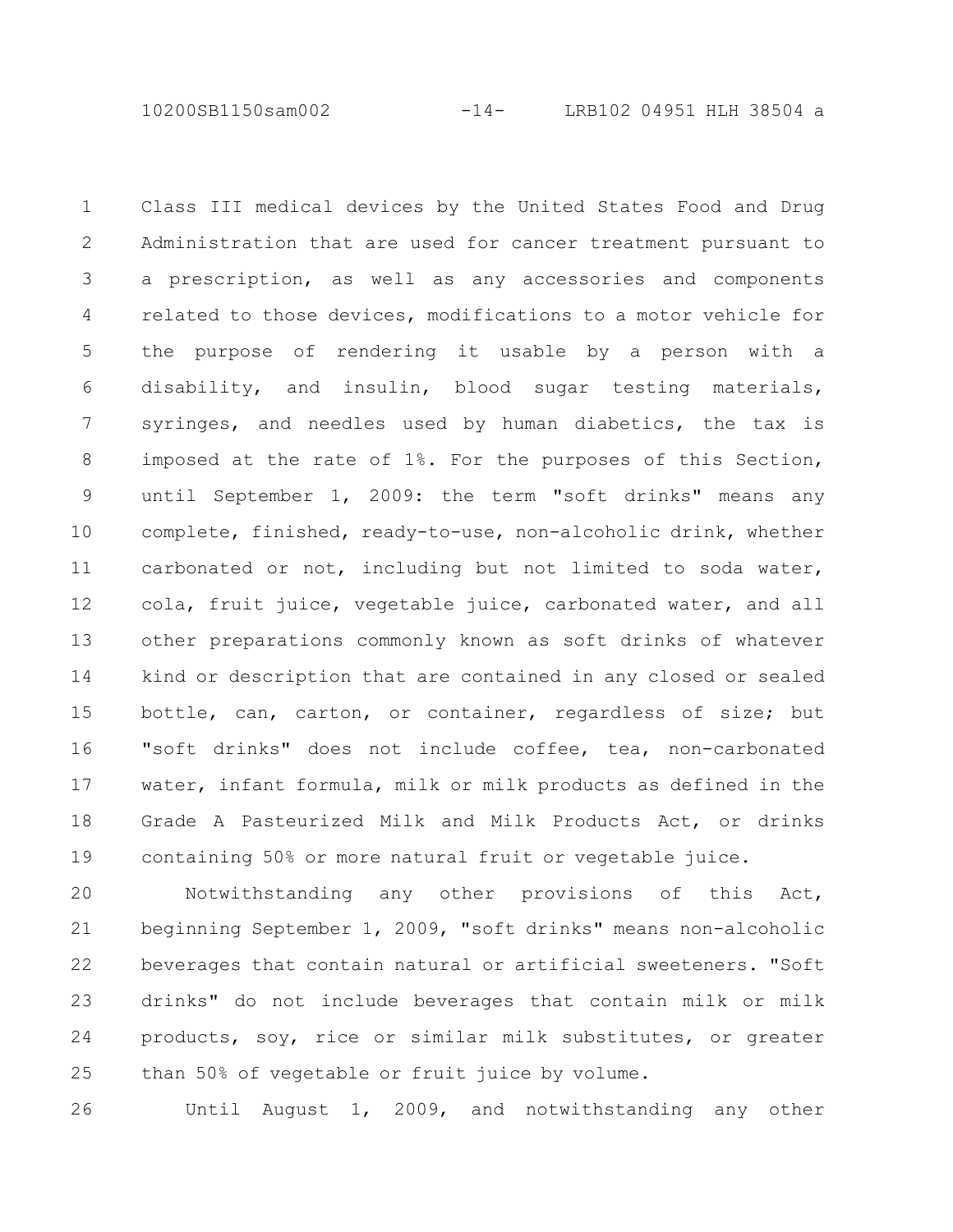10200SB1150sam002 -15- LRB102 04951 HLH 38504 a

provisions of this Act, "food for human consumption that is to be consumed off the premises where it is sold" includes all food sold through a vending machine, except soft drinks and food products that are dispensed hot from a vending machine, regardless of the location of the vending machine. Beginning August 1, 2009, and notwithstanding any other provisions of this Act, "food for human consumption that is to be consumed off the premises where it is sold" includes all food sold through a vending machine, except soft drinks, candy, and food products that are dispensed hot from a vending machine, regardless of the location of the vending machine. 1 2 3 4 5 6 7 8 9 10 11

Notwithstanding any other provisions of this Act, beginning September 1, 2009, "food for human consumption that is to be consumed off the premises where it is sold" does not include candy. For purposes of this Section, "candy" means a preparation of sugar, honey, or other natural or artificial sweeteners in combination with chocolate, fruits, nuts or other ingredients or flavorings in the form of bars, drops, or pieces. "Candy" does not include any preparation that contains flour or requires refrigeration. 12 13 14 15 16 17 18 19 20

Notwithstanding any other provisions of this Act, beginning September 1, 2009, "nonprescription medicines and drugs" does not include grooming and hygiene products. For purposes of this Section, "grooming and hygiene products" includes, but is not limited to, soaps and cleaning solutions, shampoo, toothpaste, mouthwash, antiperspirants, and sun tan 21 22 23 24 25 26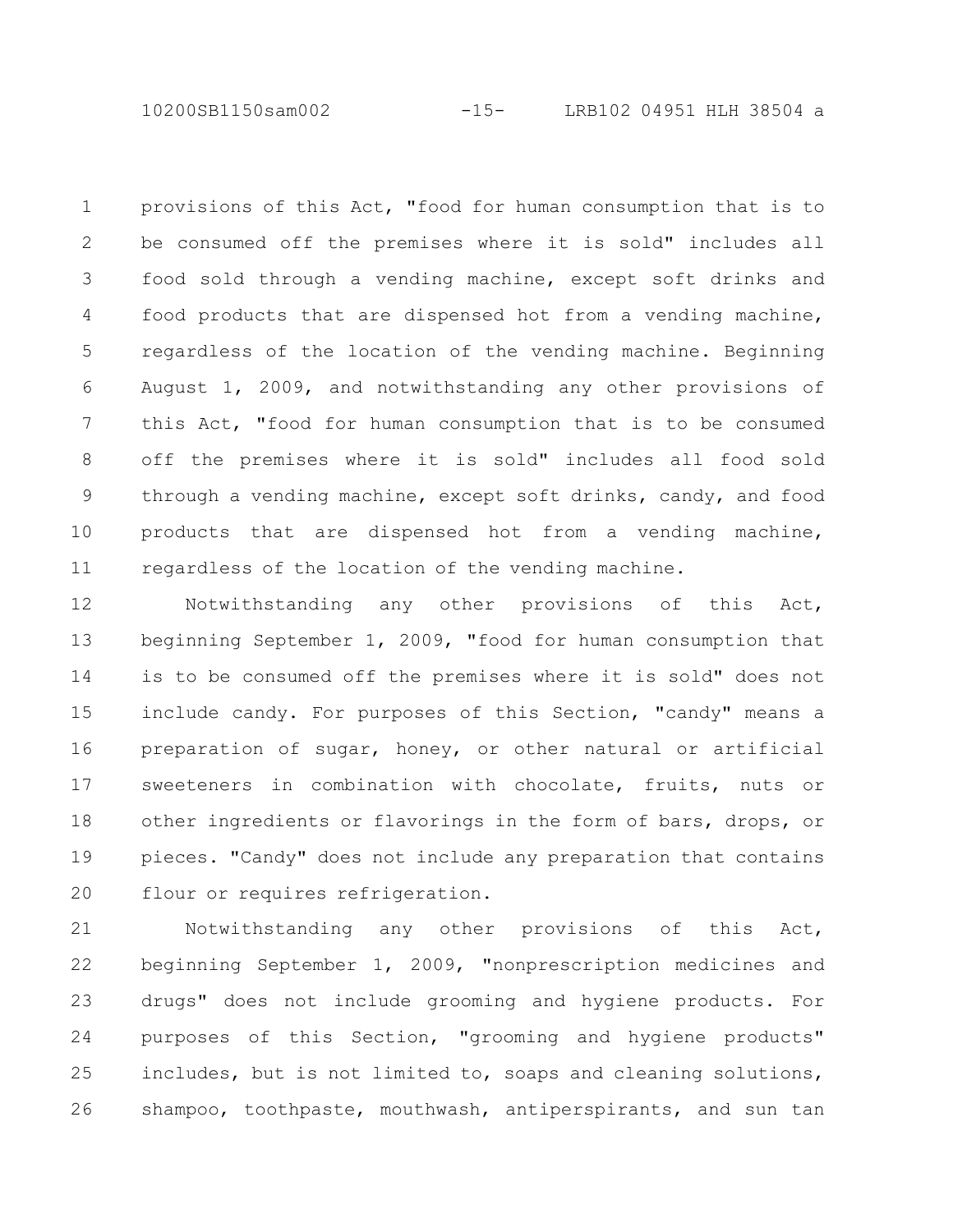10200SB1150sam002 -16- LRB102 04951 HLH 38504 a

lotions and screens, unless those products are available by prescription only, regardless of whether the products meet the definition of "over-the-counter-drugs". For the purposes of this paragraph, "over-the-counter-drug" means a drug for human use that contains a label that identifies the product as a drug as required by 21 C.F.R. § 201.66. The "over-the-counter-drug" label includes: 1 2 3 4 5 6 7

8

(A) A "Drug Facts" panel; or

(B) A statement of the "active ingredient(s)" with a list of those ingredients contained in the compound, substance or preparation. 9 10 11

Beginning on the effective date of this amendatory Act of the 98th General Assembly, "prescription and nonprescription medicines and drugs" includes medical cannabis purchased from a registered dispensing organization under the Compassionate Use of Medical Cannabis Program Act. 12 13 14 15 16

As used in this Section, "adult use cannabis" means cannabis subject to tax under the Cannabis Cultivation Privilege Tax Law and the Cannabis Purchaser Excise Tax Law and does not include cannabis subject to tax under the Compassionate Use of Medical Cannabis Program Act. 17 18 19 20 21

If the property that is purchased at retail from a retailer is acquired outside Illinois and used outside Illinois before being brought to Illinois for use here and is taxable under this Act, the "selling price" on which the tax is computed shall be reduced by an amount that represents a 22 23 24 25 26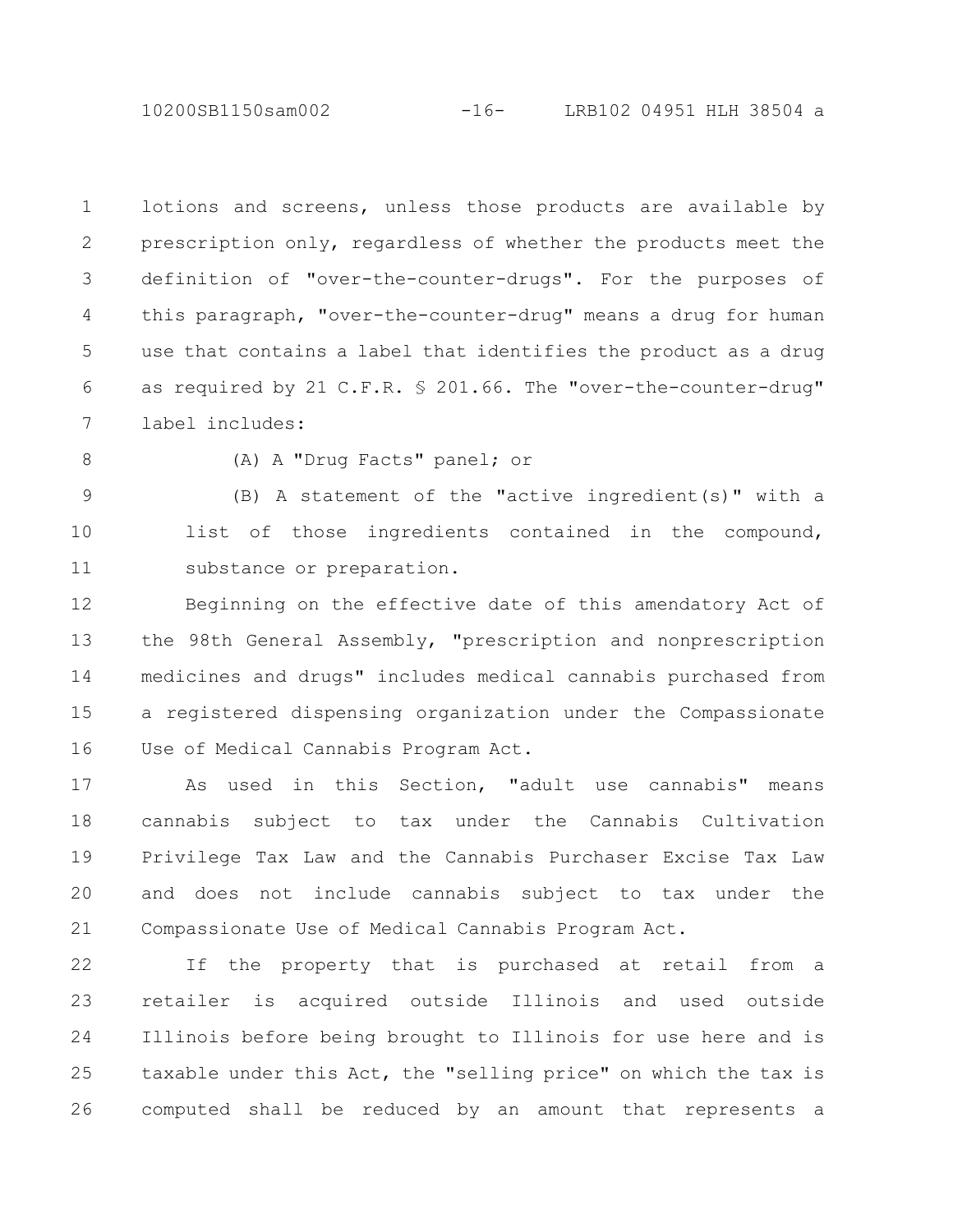10200SB1150sam002 -17- LRB102 04951 HLH 38504 a

reasonable allowance for depreciation for the period of prior out-of-state use. 1 2

(Source: P.A. 101-363, eff. 8-9-19; 101-593, eff. 12-4-19; 102-4, eff. 4-27-21.) 3 4

(35 ILCS 105/9) (from Ch. 120, par. 439.9) 5

Sec. 9. Except as to motor vehicles, watercraft, aircraft, and trailers that are required to be registered with an agency of this State, each retailer required or authorized to collect the tax imposed by this Act shall pay to the Department the amount of such tax (except as otherwise provided) at the time when he is required to file his return for the period during which such tax was collected, less a discount of 2.1% prior to January 1, 1990, and 1.75% on and after January 1, 1990, or \$5 per calendar year, whichever is greater, which is allowed to reimburse the retailer for expenses incurred in collecting the tax, keeping records, preparing and filing returns, remitting the tax and supplying data to the Department on request. The discount under this Section is not allowed for the 1.25% portion of taxes paid on aviation fuel that is subject to the revenue use requirements of 49 U.S.C. 47107(b) and 49 U.S.C. 47133. When determining the discount allowed under this Section retailers shall include the amount of tax that would have been due at the 1% rate but for the 0% rate imposed under this amendatory Act of the 102nd General Assembly. In the case of retailers who report and pay the tax on a transaction by 6 7 8 9 10 11 12 13 14 15 16 17 18 19 20 21 22 23 24 25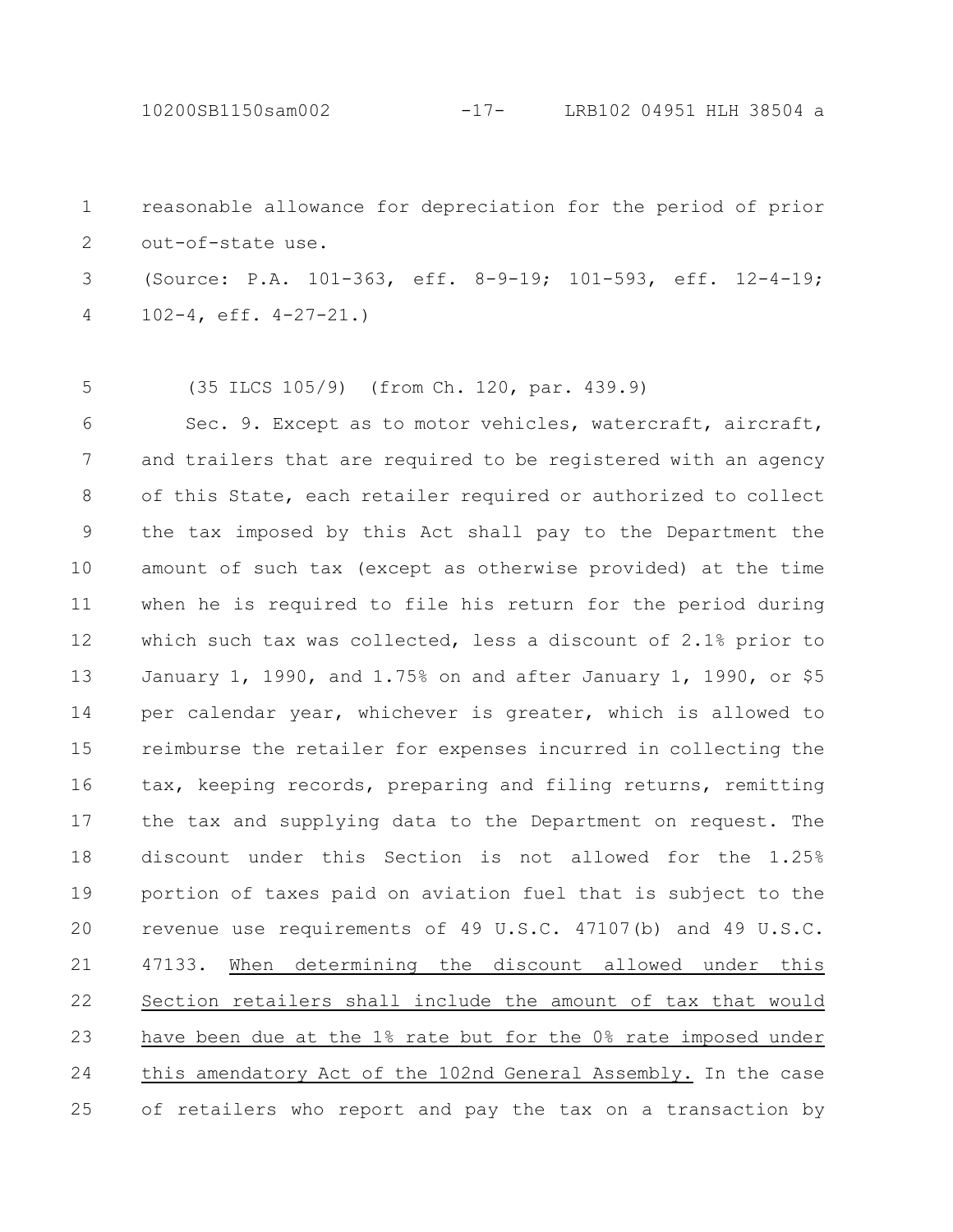10200SB1150sam002 -18- LRB102 04951 HLH 38504 a

transaction basis, as provided in this Section, such discount shall be taken with each such tax remittance instead of when such retailer files his periodic return. The discount allowed under this Section is allowed only for returns that are filed in the manner required by this Act. The Department may disallow the discount for retailers whose certificate of registration is revoked at the time the return is filed, but only if the Department's decision to revoke the certificate of registration has become final. A retailer need not remit that part of any tax collected by him to the extent that he is required to remit and does remit the tax imposed by the Retailers' Occupation Tax Act, with respect to the sale of the same property. 1 2 3 4 5 6 7 8 9 10 11 12 13

Where such tangible personal property is sold under a conditional sales contract, or under any other form of sale wherein the payment of the principal sum, or a part thereof, is extended beyond the close of the period for which the return is filed, the retailer, in collecting the tax (except as to motor vehicles, watercraft, aircraft, and trailers that are required to be registered with an agency of this State), may collect for each tax return period, only the tax applicable to that part of the selling price actually received during such tax return period. 14 15 16 17 18 19 20 21 22 23

Except as provided in this Section, on or before the twentieth day of each calendar month, such retailer shall file a return for the preceding calendar month. Such return shall 24 25 26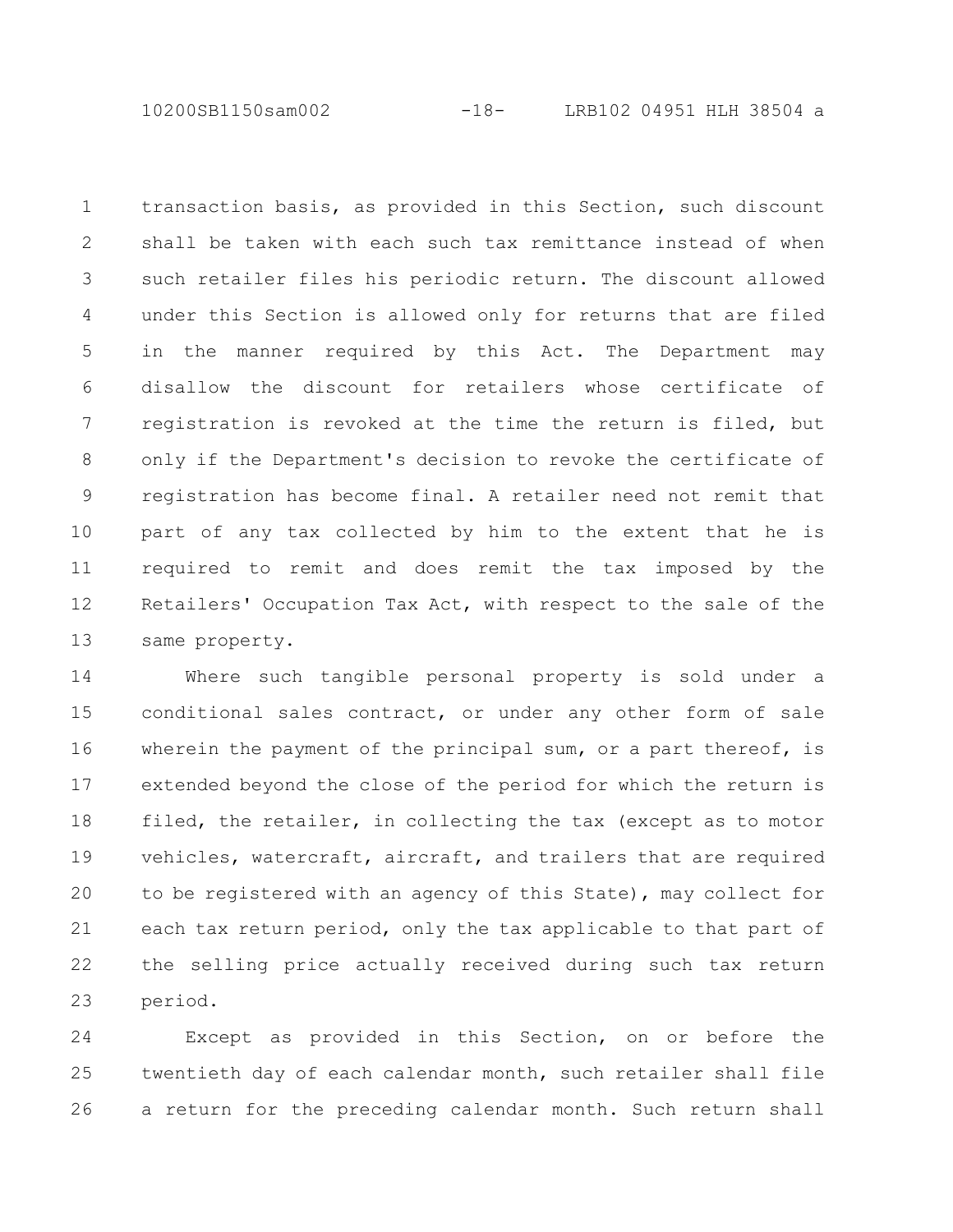10200SB1150sam002 -19- LRB102 04951 HLH 38504 a

be filed on forms prescribed by the Department and shall furnish such information as the Department may reasonably require. Such return shall include the gross receipts on food for human consumption that is to be consumed off the premises where it is sold (other than alcoholic beverages, food consisting of or infused with adult use cannabis, soft drinks, and food that has been prepared for immediate consumption) which were received during the preceding calendar month, quarter, or year, as appropriate, and upon which tax would have been due but for the 0% rate imposed under this amendatory Act of the 102nd General Assembly. Such return shall also include the amount of tax that would have been due on food for human consumption that is to be consumed off the premises where it is sold (other than alcoholic beverages, food consisting of or infused with adult use cannabis, soft drinks, and food that has been prepared for immediate consumption) but for the 0% rate imposed under this amendatory Act of the 102nd General Assembly. 1 2 3 4 5 6 7 8 9 10 11 12 13 14 15 16 17 18

On and after January 1, 2018, except for returns for motor vehicles, watercraft, aircraft, and trailers that are required to be registered with an agency of this State, with respect to retailers whose annual gross receipts average \$20,000 or more, all returns required to be filed pursuant to this Act shall be filed electronically. Retailers who demonstrate that they do not have access to the Internet or demonstrate hardship in filing electronically may petition the Department to waive the 19 20 21 22 23 24 25 26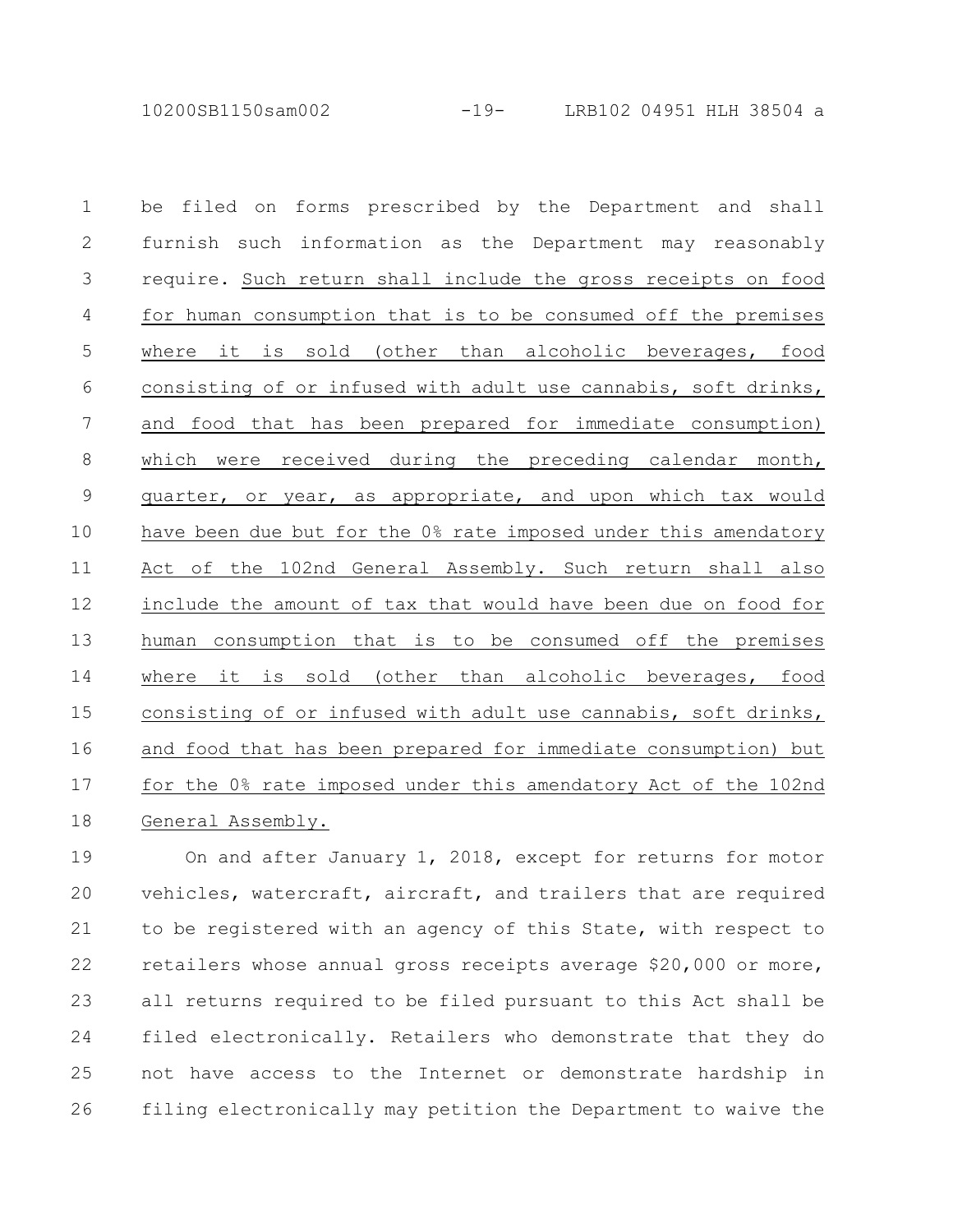electronic filing requirement. 1

The Department may require returns to be filed on a quarterly basis. If so required, a return for each calendar quarter shall be filed on or before the twentieth day of the calendar month following the end of such calendar quarter. The taxpayer shall also file a return with the Department for each of the first two months of each calendar quarter, on or before the twentieth day of the following calendar month, stating: 2 3 4 5 6 7 8

9

1. The name of the seller;

2. The address of the principal place of business from which he engages in the business of selling tangible personal property at retail in this State; 10 11 12

3. The total amount of taxable receipts received by him during the preceding calendar month from sales of tangible personal property by him during such preceding calendar month, including receipts from charge and time sales, but less all deductions allowed by law; 13 14 15 16 17

4. The amount of credit provided in Section 2d of this Act; 18 19

20

21

5. The amount of tax due;

5-5. The signature of the taxpayer; and

6. Such other reasonable information as the Department may require. 22 23

Each retailer required or authorized to collect the tax imposed by this Act on aviation fuel sold at retail in this State during the preceding calendar month shall, instead of 24 25 26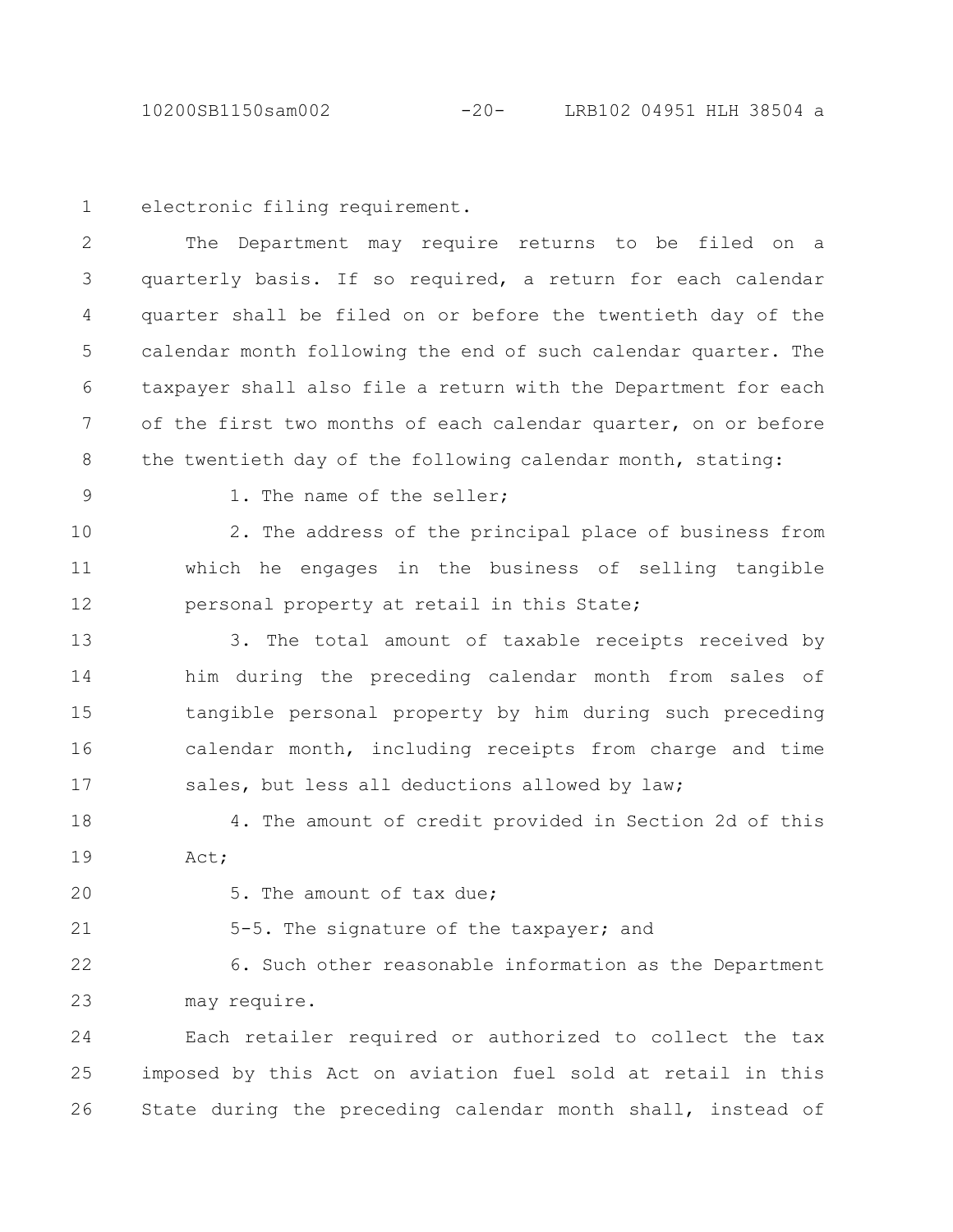10200SB1150sam002 -21- LRB102 04951 HLH 38504 a

reporting and paying tax on aviation fuel as otherwise required by this Section, report and pay such tax on a separate aviation fuel tax return. The requirements related to the return shall be as otherwise provided in this Section. Notwithstanding any other provisions of this Act to the contrary, retailers collecting tax on aviation fuel shall file all aviation fuel tax returns and shall make all aviation fuel tax payments by electronic means in the manner and form required by the Department. For purposes of this Section, "aviation fuel" means jet fuel and aviation gasoline. 1 2 3 4 5 6 7 8 9 10

If a taxpayer fails to sign a return within 30 days after the proper notice and demand for signature by the Department, the return shall be considered valid and any amount shown to be due on the return shall be deemed assessed. 11 12 13 14

Notwithstanding any other provision of this Act to the contrary, retailers subject to tax on cannabis shall file all cannabis tax returns and shall make all cannabis tax payments by electronic means in the manner and form required by the Department. 15 16 17 18 19

Beginning October 1, 1993, a taxpayer who has an average monthly tax liability of \$150,000 or more shall make all payments required by rules of the Department by electronic funds transfer. Beginning October 1, 1994, a taxpayer who has an average monthly tax liability of \$100,000 or more shall make all payments required by rules of the Department by electronic funds transfer. Beginning October 1, 1995, a 20 21 22 23 24 25 26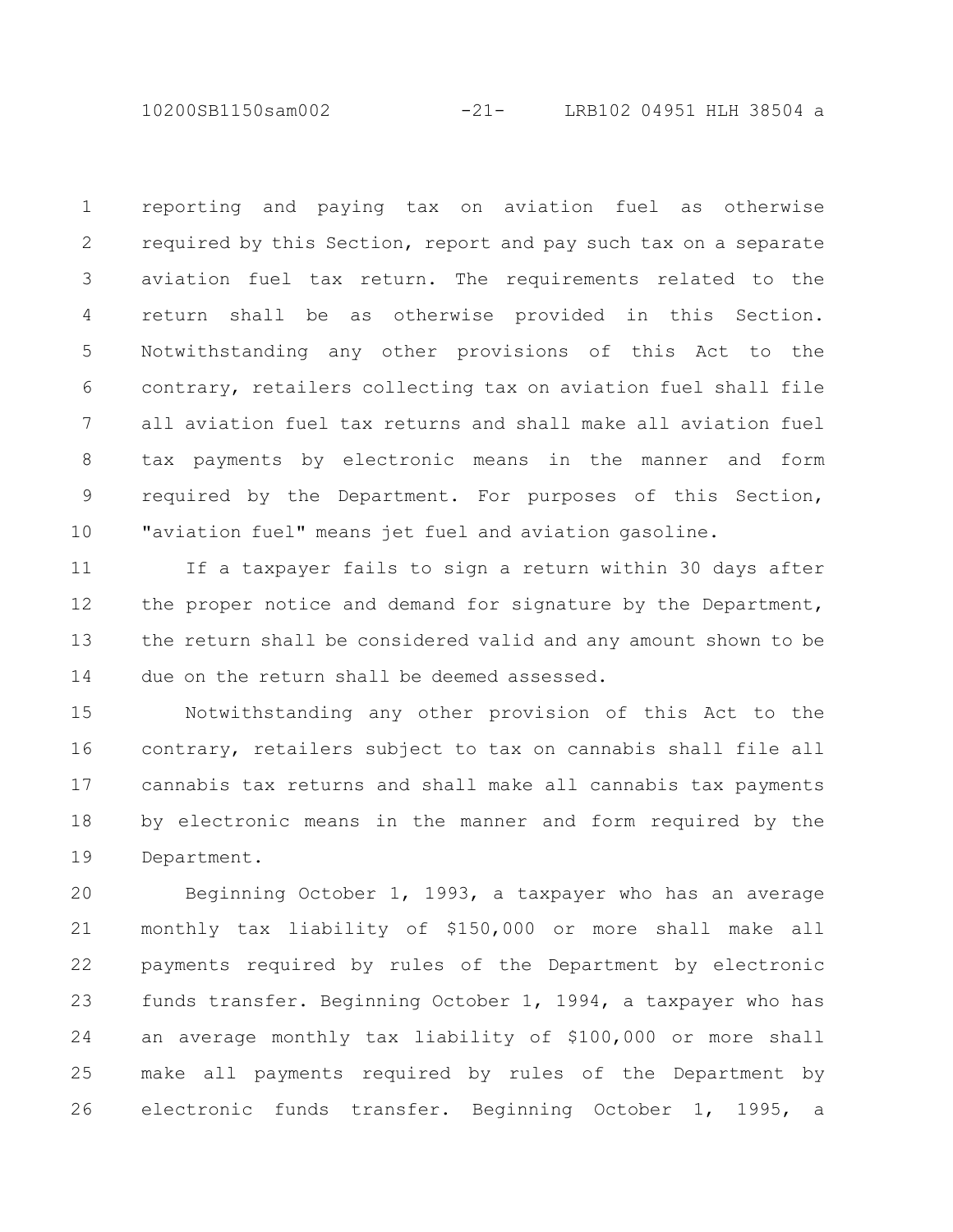10200SB1150sam002 -22- LRB102 04951 HLH 38504 a

taxpayer who has an average monthly tax liability of \$50,000 or more shall make all payments required by rules of the Department by electronic funds transfer. Beginning October 1, 2000, a taxpayer who has an annual tax liability of \$200,000 or more shall make all payments required by rules of the Department by electronic funds transfer. The term "annual tax liability" shall be the sum of the taxpayer's liabilities under this Act, and under all other State and local occupation and use tax laws administered by the Department, for the immediately preceding calendar year. The term "average monthly tax liability" means the sum of the taxpayer's liabilities under this Act, and under all other State and local occupation and use tax laws administered by the Department, for the immediately preceding calendar year divided by 12. Beginning on October 1, 2002, a taxpayer who has a tax liability in the amount set forth in subsection (b) of Section 2505-210 of the Department of Revenue Law shall make all payments required by rules of the Department by electronic funds transfer. 1 2 3 4 5 6 7 8 9 10 11 12 13 14 15 16 17 18

Before August 1 of each year beginning in 1993, the Department shall notify all taxpayers required to make payments by electronic funds transfer. All taxpayers required to make payments by electronic funds transfer shall make those payments for a minimum of one year beginning on October 1. 19 20 21 22 23

Any taxpayer not required to make payments by electronic funds transfer may make payments by electronic funds transfer with the permission of the Department. 24 25 26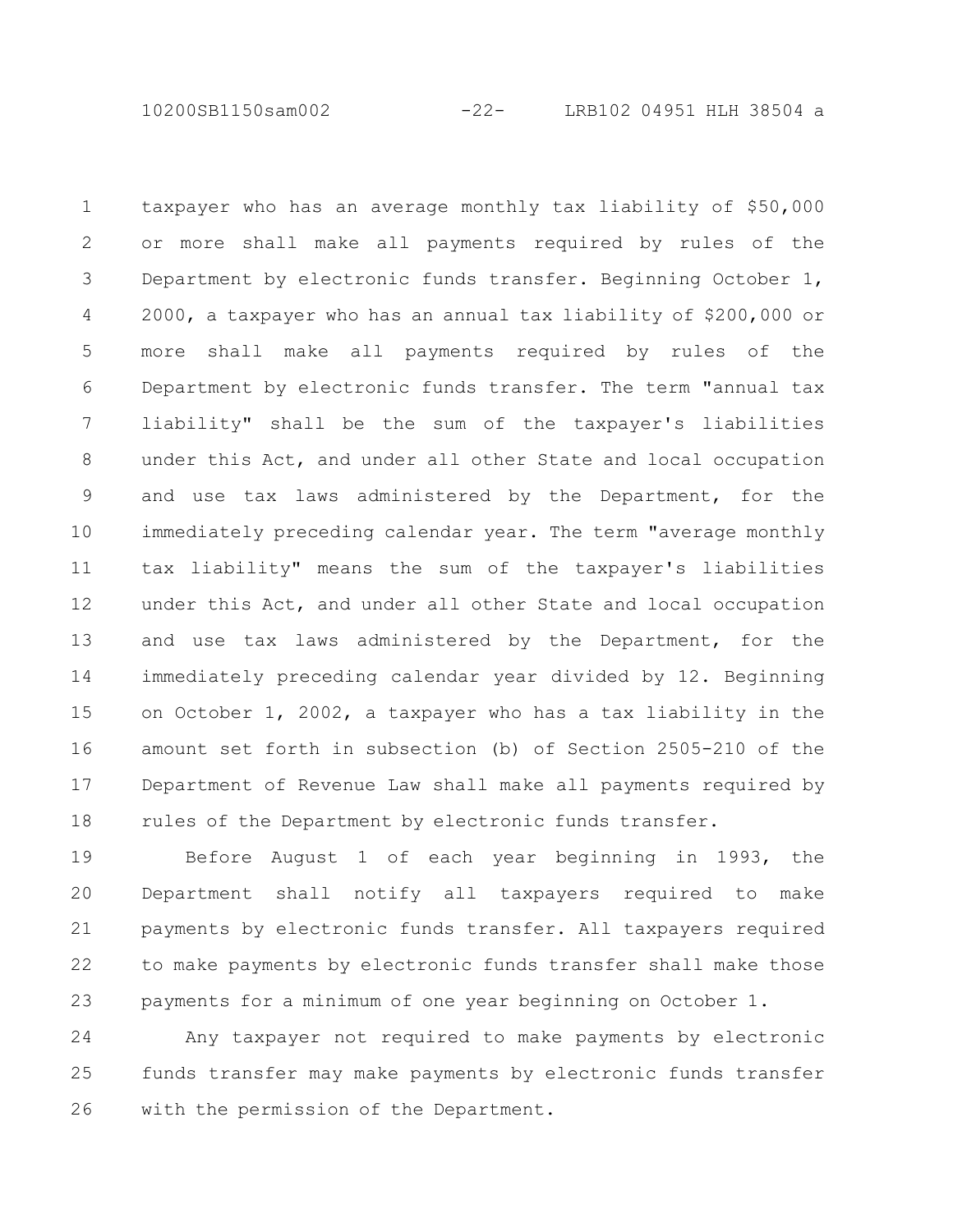10200SB1150sam002 -23- LRB102 04951 HLH 38504 a

All taxpayers required to make payment by electronic funds transfer and any taxpayers authorized to voluntarily make payments by electronic funds transfer shall make those payments in the manner authorized by the Department. 1 2 3 4

The Department shall adopt such rules as are necessary to effectuate a program of electronic funds transfer and the requirements of this Section. 5 6 7

Before October 1, 2000, if the taxpayer's average monthly tax liability to the Department under this Act, the Retailers' Occupation Tax Act, the Service Occupation Tax Act, the Service Use Tax Act was \$10,000 or more during the preceding 4 complete calendar quarters, he shall file a return with the Department each month by the 20th day of the month next following the month during which such tax liability is incurred and shall make payments to the Department on or before the 7th, 15th, 22nd and last day of the month during which such liability is incurred. On and after October 1, 2000, if the taxpayer's average monthly tax liability to the Department under this Act, the Retailers' Occupation Tax Act, the Service Occupation Tax Act, and the Service Use Tax Act was \$20,000 or more during the preceding 4 complete calendar quarters, he shall file a return with the Department each month by the 20th day of the month next following the month during which such tax liability is incurred and shall make payment to the Department on or before the 7th, 15th, 22nd and last day of the month during which such liability is incurred. 8 9 10 11 12 13 14 15 16 17 18 19 20 21 22 23 24 25 26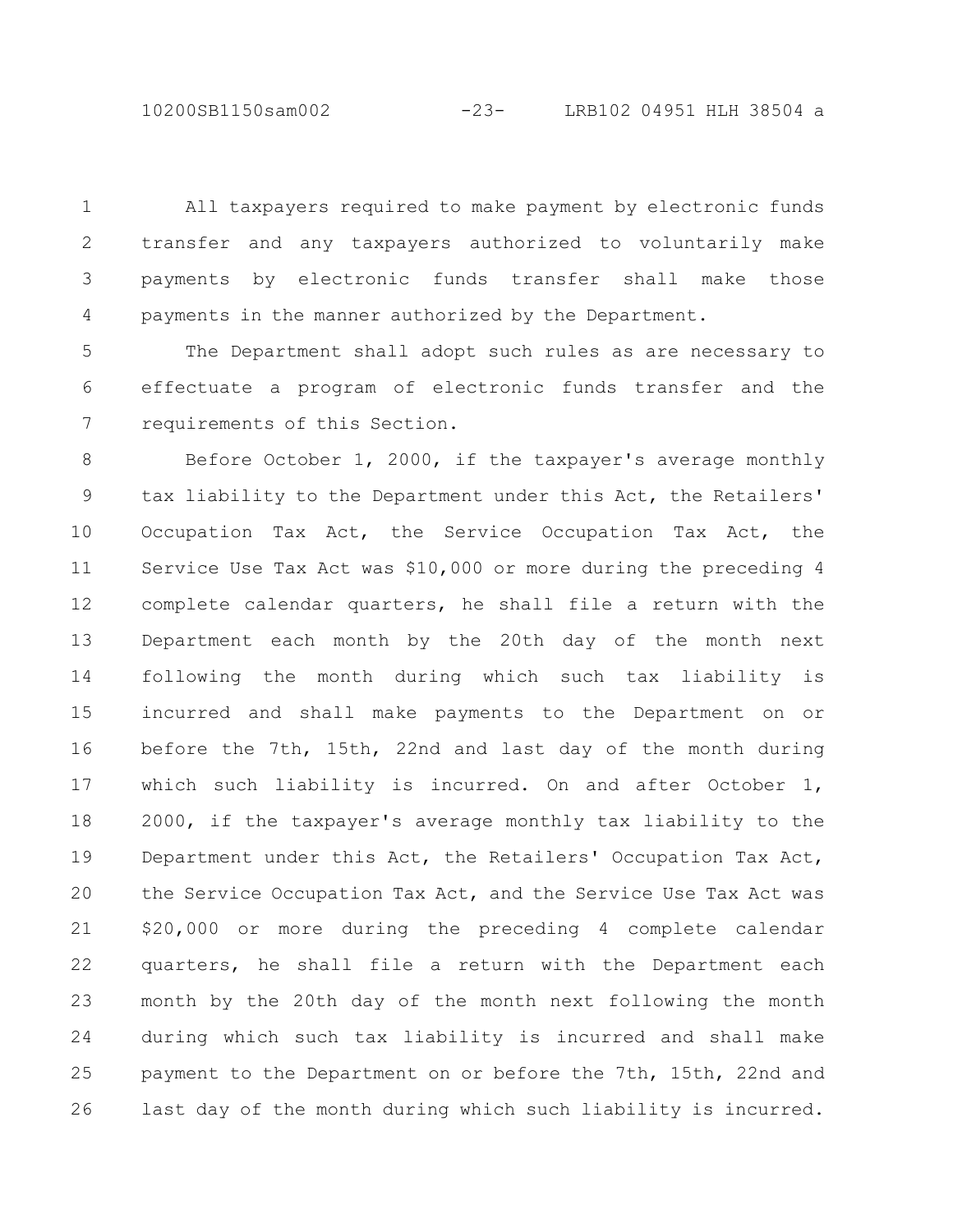10200SB1150sam002 -24- LRB102 04951 HLH 38504 a

If the month during which such tax liability is incurred began prior to January 1, 1985, each payment shall be in an amount equal to 1/4 of the taxpayer's actual liability for the month or an amount set by the Department not to exceed 1/4 of the average monthly liability of the taxpayer to the Department for the preceding 4 complete calendar quarters (excluding the month of highest liability and the month of lowest liability in such 4 quarter period). If the month during which such tax liability is incurred begins on or after January 1, 1985, and prior to January 1, 1987, each payment shall be in an amount equal to 22.5% of the taxpayer's actual liability for the month or 27.5% of the taxpayer's liability for the same calendar month of the preceding year. If the month during which such tax liability is incurred begins on or after January 1, 1987, and prior to January 1, 1988, each payment shall be in an amount equal to 22.5% of the taxpayer's actual liability for the month or 26.25% of the taxpayer's liability for the same calendar month of the preceding year. If the month during which such tax liability is incurred begins on or after January 1, 1988, and prior to January 1, 1989, or begins on or after January 1, 1996, each payment shall be in an amount equal to 22.5% of the taxpayer's actual liability for the month or 25% of the taxpayer's liability for the same calendar month of the preceding year. If the month during which such tax liability is incurred begins on or after January 1, 1989, and prior to January 1, 1996, each payment shall be in an amount 1 2 3 4 5 6 7 8 9 10 11 12 13 14 15 16 17 18 19 20 21 22 23 24 25 26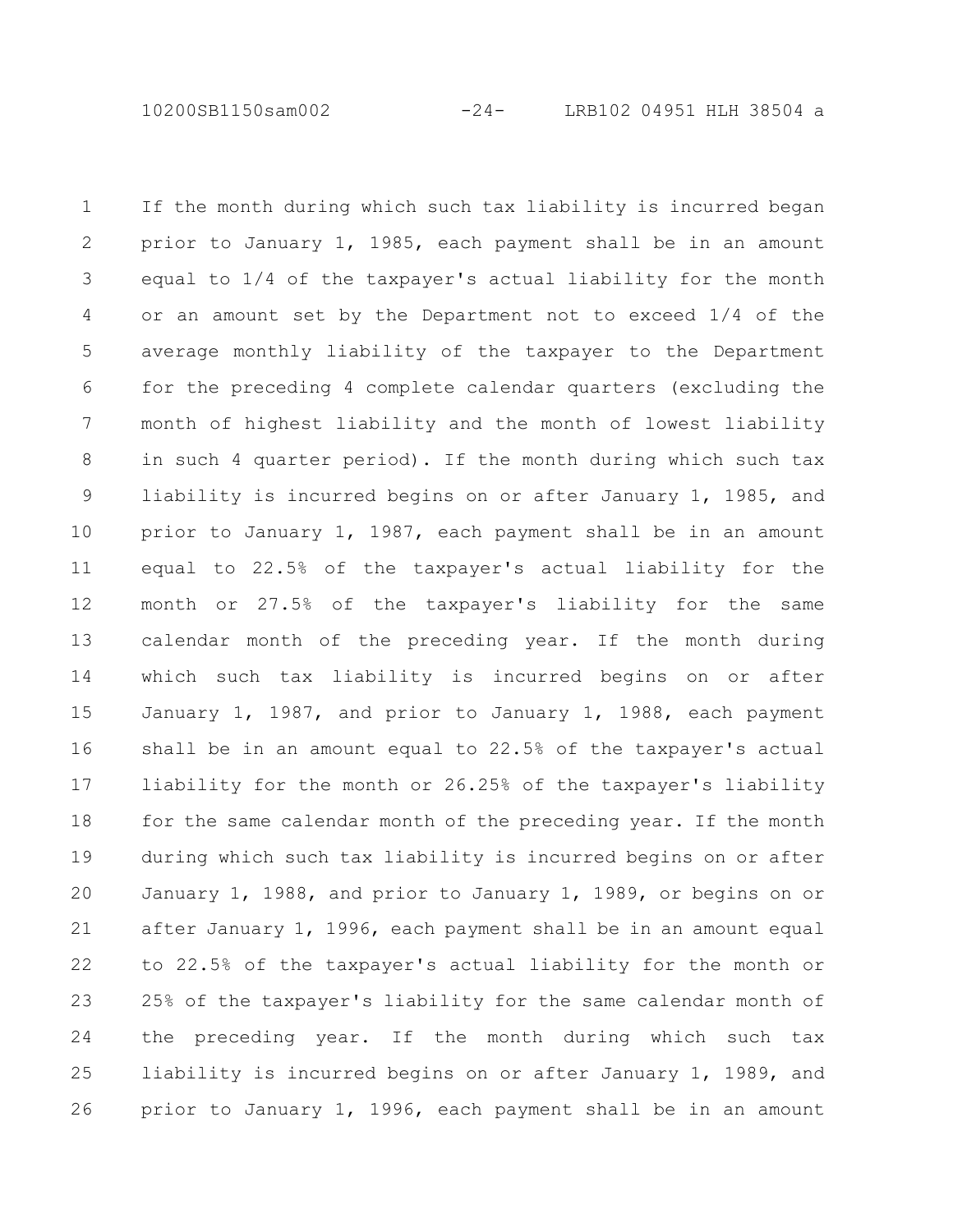10200SB1150sam002 -25- LRB102 04951 HLH 38504 a

equal to 22.5% of the taxpayer's actual liability for the month or 25% of the taxpayer's liability for the same calendar month of the preceding year or 100% of the taxpayer's actual liability for the quarter monthly reporting period. The amount of such quarter monthly payments shall be credited against the final tax liability of the taxpayer's return for that month. Before October 1, 2000, once applicable, the requirement of the making of quarter monthly payments to the Department shall continue until such taxpayer's average monthly liability to the Department during the preceding 4 complete calendar quarters (excluding the month of highest liability and the month of lowest liability) is less than \$9,000, or until such taxpayer's average monthly liability to the Department as computed for each calendar quarter of the 4 preceding complete calendar quarter period is less than \$10,000. However, if a taxpayer can show the Department that a substantial change in the taxpayer's business has occurred which causes the taxpayer to anticipate that his average monthly tax liability for the reasonably foreseeable future will fall below the \$10,000 threshold stated above, then such taxpayer may petition the Department for change in such taxpayer's reporting status. On and after October 1, 2000, once applicable, the requirement of the making of quarter monthly payments to the Department shall continue until such taxpayer's average monthly liability to the Department during the preceding 4 complete calendar quarters (excluding the month of highest liability and the 1 2 3 4 5 6 7 8 9 10 11 12 13 14 15 16 17 18 19 20 21 22 23 24 25 26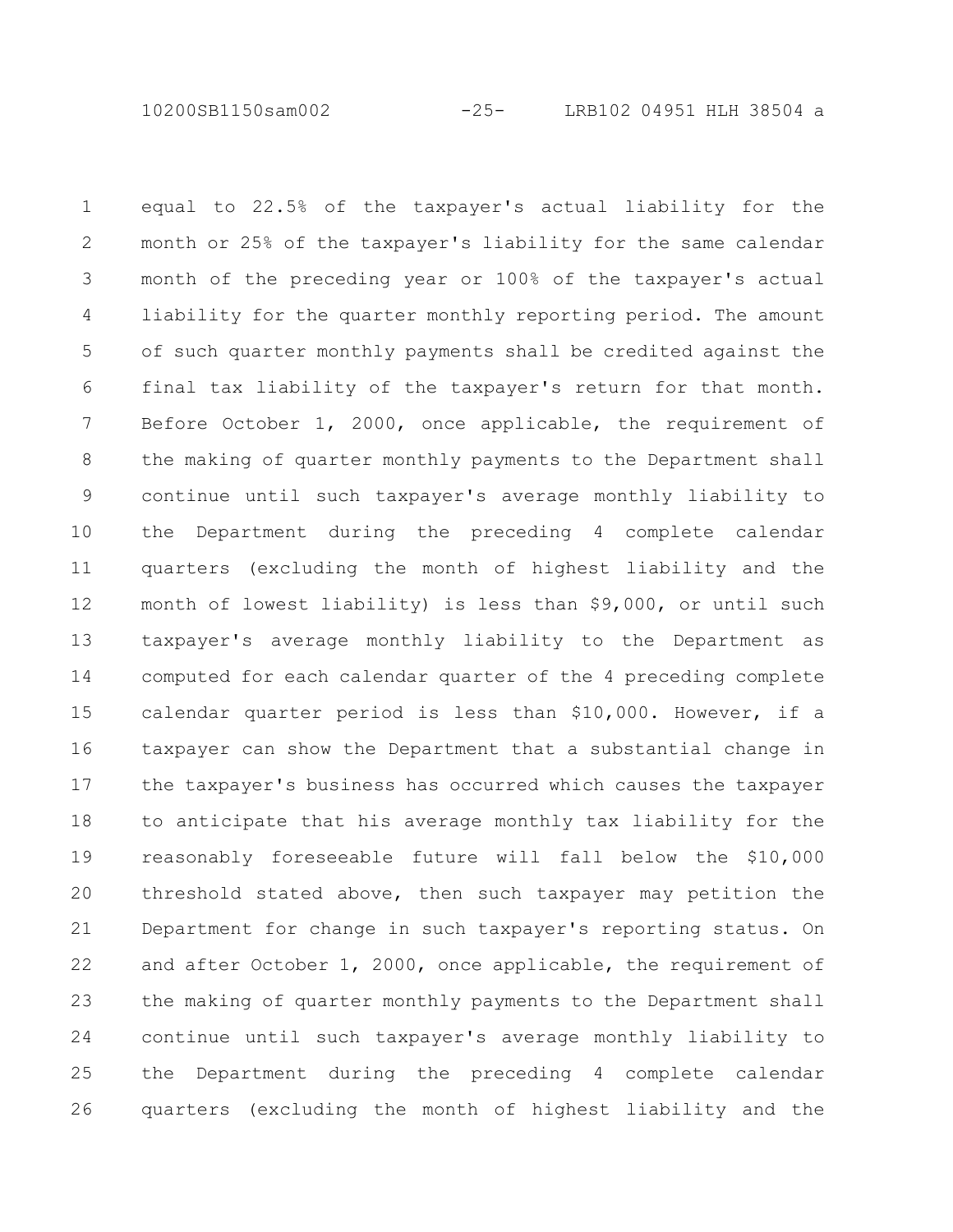10200SB1150sam002 -26- LRB102 04951 HLH 38504 a

month of lowest liability) is less than \$19,000 or until such taxpayer's average monthly liability to the Department as computed for each calendar quarter of the 4 preceding complete calendar quarter period is less than \$20,000. However, if a taxpayer can show the Department that a substantial change in the taxpayer's business has occurred which causes the taxpayer to anticipate that his average monthly tax liability for the reasonably foreseeable future will fall below the \$20,000 threshold stated above, then such taxpayer may petition the Department for a change in such taxpayer's reporting status. The Department shall change such taxpayer's reporting status unless it finds that such change is seasonal in nature and not likely to be long term. If any such quarter monthly payment is not paid at the time or in the amount required by this Section, then the taxpayer shall be liable for penalties and interest on the difference between the minimum amount due and the amount of such quarter monthly payment actually and timely paid, except insofar as the taxpayer has previously made payments for that month to the Department in excess of the minimum payments previously due as provided in this Section. The Department shall make reasonable rules and regulations to govern the quarter monthly payment amount and quarter monthly payment dates for taxpayers who file on other than a calendar monthly basis. 1 2 3 4 5 6 7 8 9 10 11 12 13 14 15 16 17 18 19 20 21 22 23 24

If any such payment provided for in this Section exceeds the taxpayer's liabilities under this Act, the Retailers' 25 26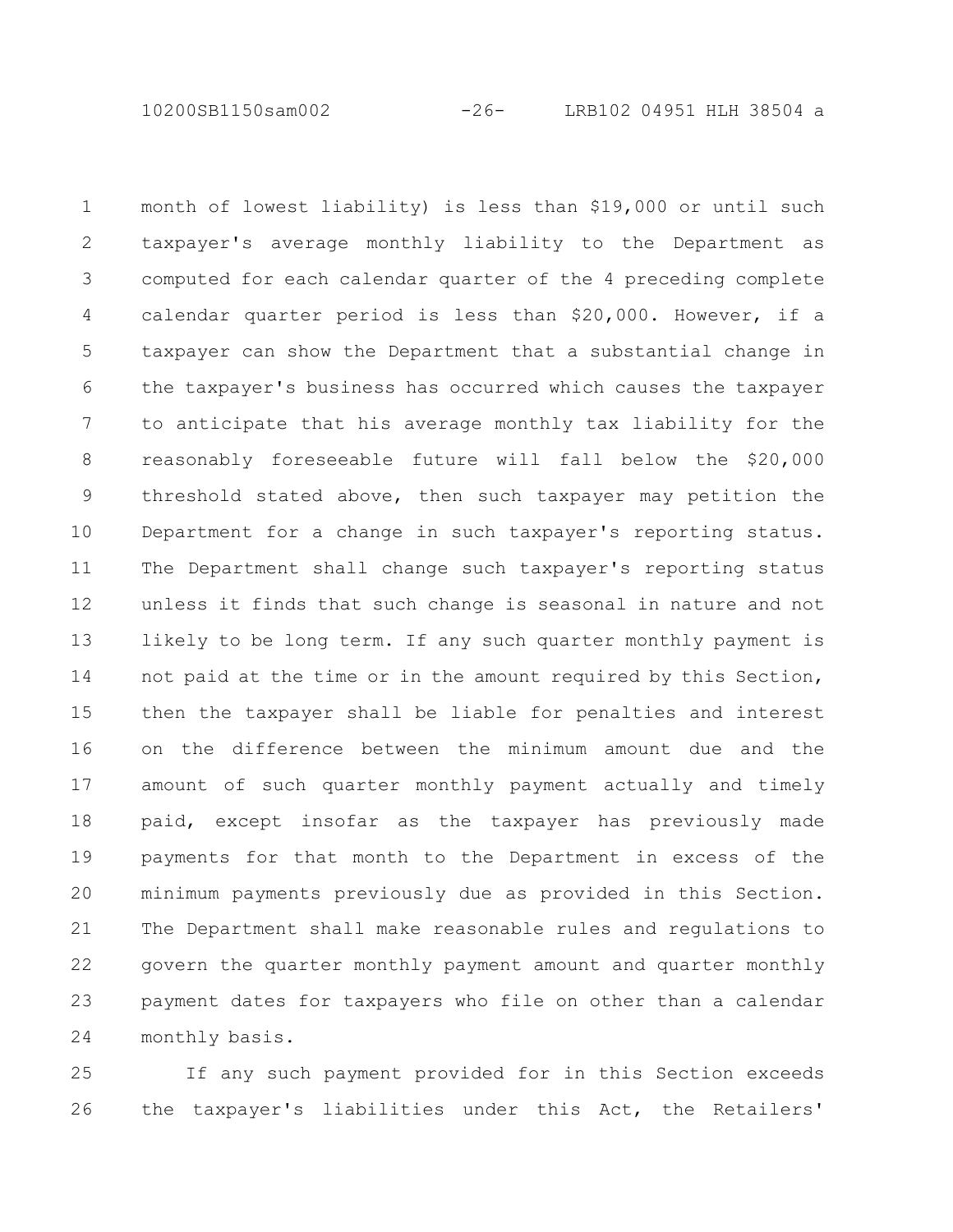10200SB1150sam002 -27- LRB102 04951 HLH 38504 a

Occupation Tax Act, the Service Occupation Tax Act and the Service Use Tax Act, as shown by an original monthly return, the Department shall issue to the taxpayer a credit memorandum no later than 30 days after the date of payment, which memorandum may be submitted by the taxpayer to the Department in payment of tax liability subsequently to be remitted by the taxpayer to the Department or be assigned by the taxpayer to a similar taxpayer under this Act, the Retailers' Occupation Tax Act, the Service Occupation Tax Act or the Service Use Tax Act, in accordance with reasonable rules and regulations to be prescribed by the Department, except that if such excess payment is shown on an original monthly return and is made after December 31, 1986, no credit memorandum shall be issued, unless requested by the taxpayer. If no such request is made, the taxpayer may credit such excess payment against tax liability subsequently to be remitted by the taxpayer to the Department under this Act, the Retailers' Occupation Tax Act, the Service Occupation Tax Act or the Service Use Tax Act, in accordance with reasonable rules and regulations prescribed by the Department. If the Department subsequently determines that all or any part of the credit taken was not actually due to the taxpayer, the taxpayer's 2.1% or 1.75% vendor's discount shall be reduced by 2.1% or 1.75% of the difference between the credit taken and that actually due, and the taxpayer shall be liable for penalties and interest on such difference. 1 2 3 4 5 6 7 8 9 10 11 12 13 14 15 16 17 18 19 20 21 22 23 24 25

26

If the retailer is otherwise required to file a monthly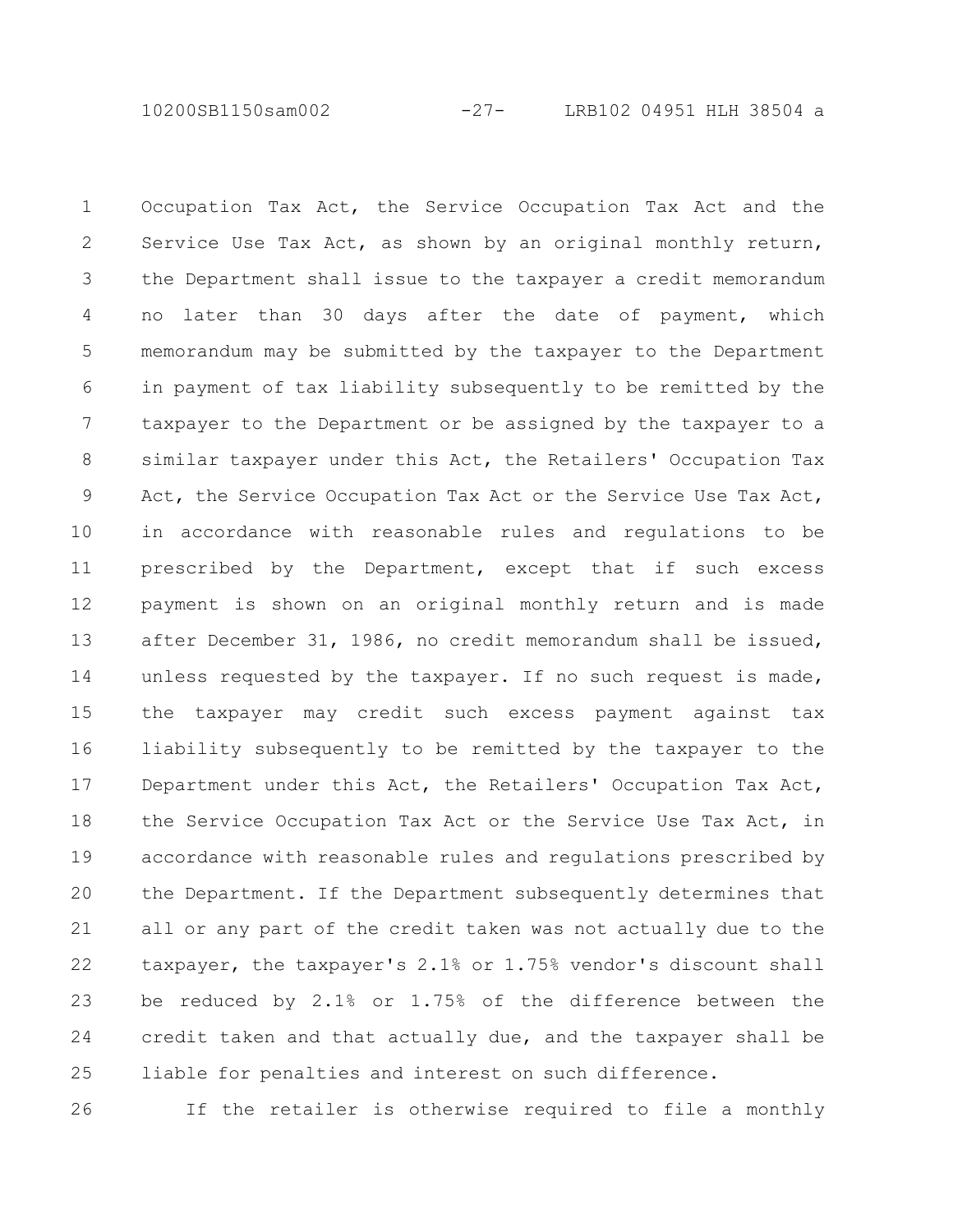10200SB1150sam002 -28- LRB102 04951 HLH 38504 a

return and if the retailer's average monthly tax liability to the Department does not exceed \$200, the Department may authorize his returns to be filed on a quarter annual basis, with the return for January, February, and March of a given year being due by April 20 of such year; with the return for April, May and June of a given year being due by July 20 of such year; with the return for July, August and September of a given year being due by October 20 of such year, and with the return for October, November and December of a given year being due by January 20 of the following year. 1 2 3 4 5 6 7 8 9 10

If the retailer is otherwise required to file a monthly or quarterly return and if the retailer's average monthly tax liability to the Department does not exceed \$50, the Department may authorize his returns to be filed on an annual basis, with the return for a given year being due by January 20 of the following year. 11 12 13 14 15 16

Such quarter annual and annual returns, as to form and substance, shall be subject to the same requirements as monthly returns. 17 18 19

Notwithstanding any other provision in this Act concerning the time within which a retailer may file his return, in the case of any retailer who ceases to engage in a kind of business which makes him responsible for filing returns under this Act, such retailer shall file a final return under this Act with the Department not more than one month after discontinuing such business. 20 21 22 23 24 25 26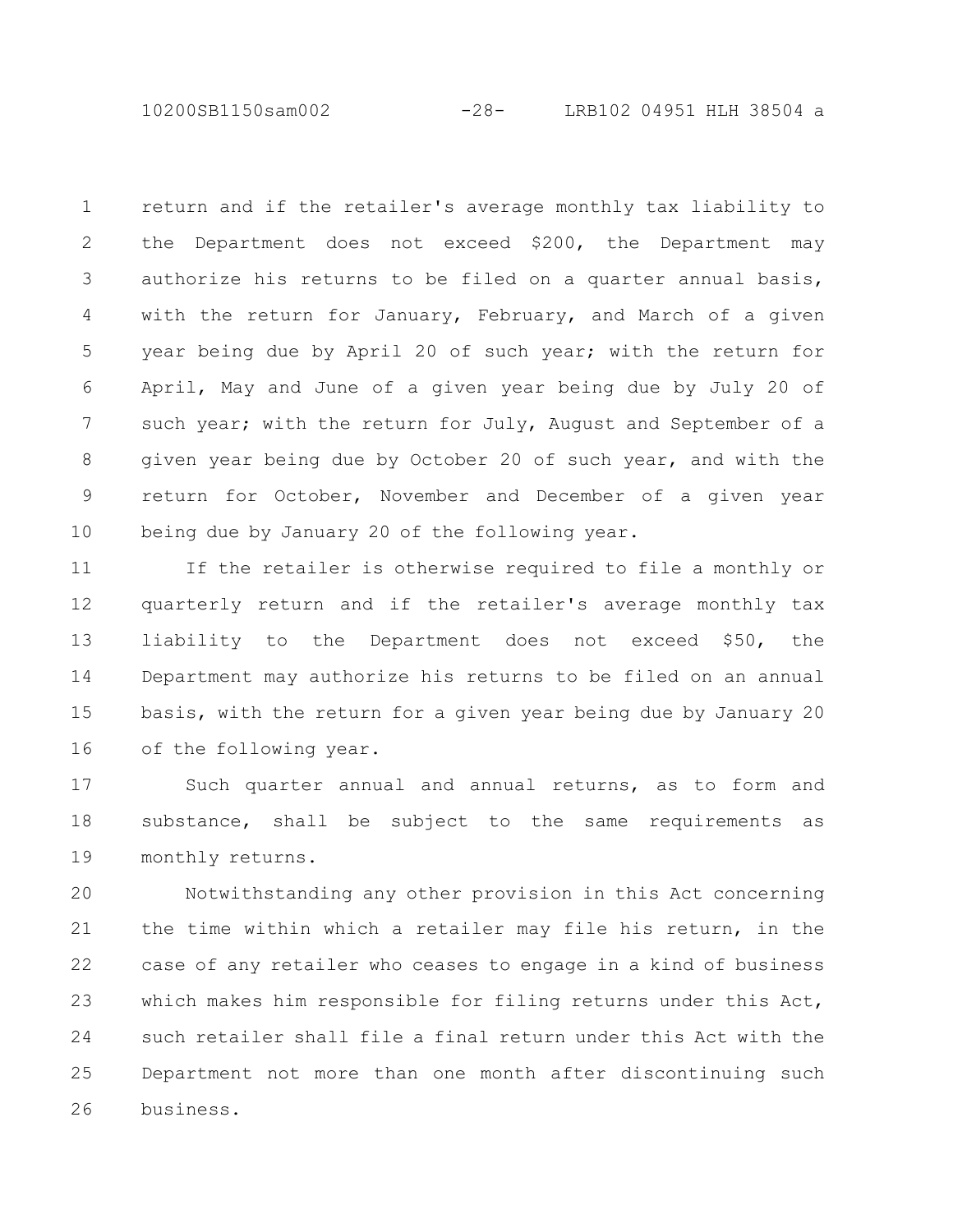10200SB1150sam002 -29- LRB102 04951 HLH 38504 a

In addition, with respect to motor vehicles, watercraft, aircraft, and trailers that are required to be registered with an agency of this State, except as otherwise provided in this Section, every retailer selling this kind of tangible personal property shall file, with the Department, upon a form to be prescribed and supplied by the Department, a separate return for each such item of tangible personal property which the retailer sells, except that if, in the same transaction, (i) a retailer of aircraft, watercraft, motor vehicles or trailers transfers more than one aircraft, watercraft, motor vehicle or trailer to another aircraft, watercraft, motor vehicle or trailer retailer for the purpose of resale or (ii) a retailer of aircraft, watercraft, motor vehicles, or trailers transfers more than one aircraft, watercraft, motor vehicle, or trailer to a purchaser for use as a qualifying rolling stock as provided in Section 3-55 of this Act, then that seller may report the transfer of all the aircraft, watercraft, motor vehicles or trailers involved in that transaction to the Department on the same uniform invoice-transaction reporting return form. For purposes of this Section, "watercraft" means a Class 2, Class 3, or Class 4 watercraft as defined in Section 3-2 of the Boat Registration and Safety Act, a personal watercraft, or any boat equipped with an inboard motor. 1 2 3 4 5 6 7 8 9 10 11 12 13 14 15 16 17 18 19 20 21 22 23

In addition, with respect to motor vehicles, watercraft, aircraft, and trailers that are required to be registered with an agency of this State, every person who is engaged in the 24 25 26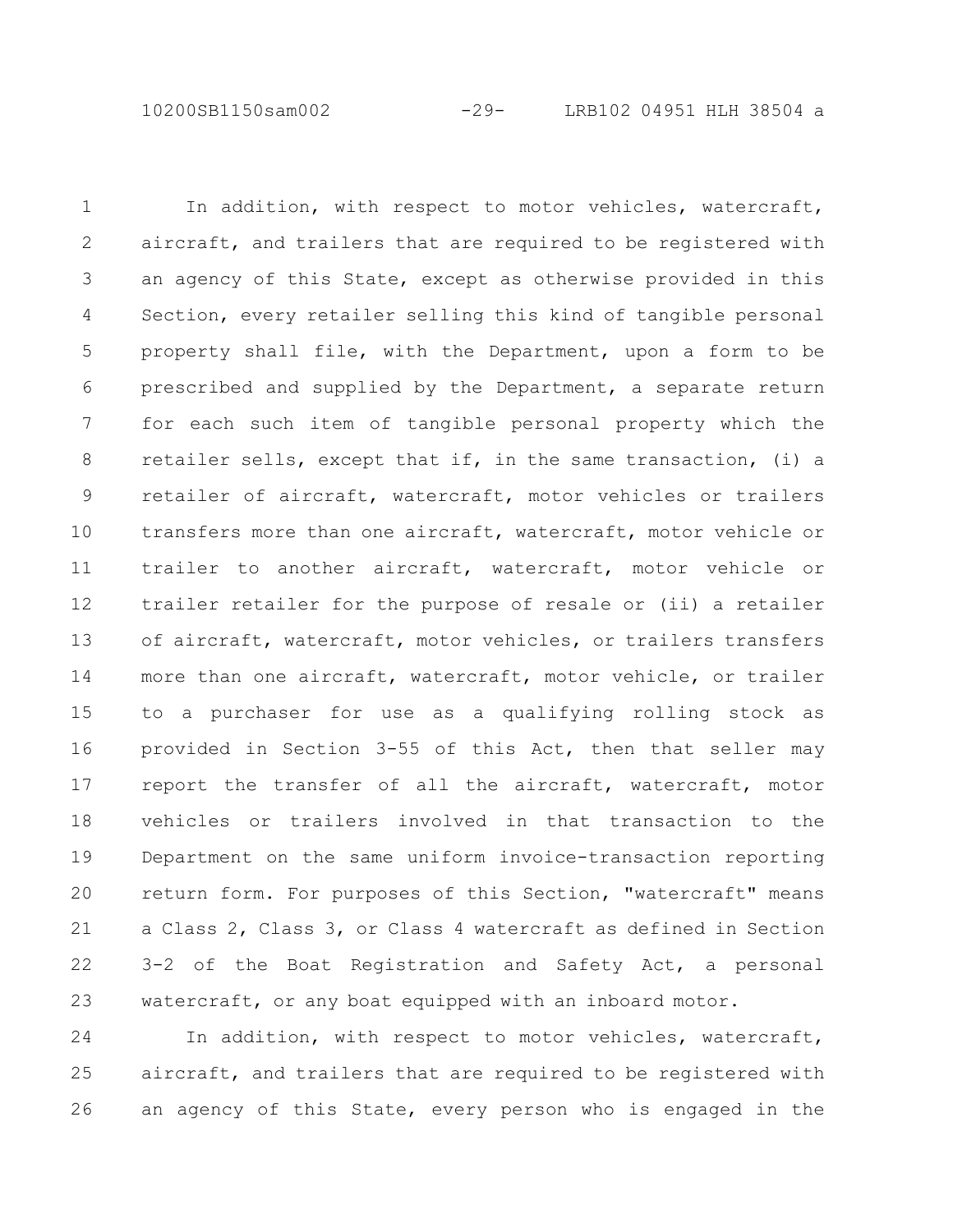10200SB1150sam002 -30- LRB102 04951 HLH 38504 a

business of leasing or renting such items and who, in connection with such business, sells any such item to a retailer for the purpose of resale is, notwithstanding any other provision of this Section to the contrary, authorized to meet the return-filing requirement of this Act by reporting the transfer of all the aircraft, watercraft, motor vehicles, or trailers transferred for resale during a month to the Department on the same uniform invoice-transaction reporting return form on or before the 20th of the month following the month in which the transfer takes place. Notwithstanding any other provision of this Act to the contrary, all returns filed under this paragraph must be filed by electronic means in the manner and form as required by the Department. 1 2 3 4 5 6 7 8 9 10 11 12 13

The transaction reporting return in the case of motor vehicles or trailers that are required to be registered with an agency of this State, shall be the same document as the Uniform Invoice referred to in Section 5-402 of the Illinois Vehicle Code and must show the name and address of the seller; the name and address of the purchaser; the amount of the selling price including the amount allowed by the retailer for traded-in property, if any; the amount allowed by the retailer for the traded-in tangible personal property, if any, to the extent to which Section 2 of this Act allows an exemption for the value of traded-in property; the balance payable after deducting such trade-in allowance from the total selling price; the amount of tax due from the retailer with respect to 14 15 16 17 18 19 20 21 22 23 24 25 26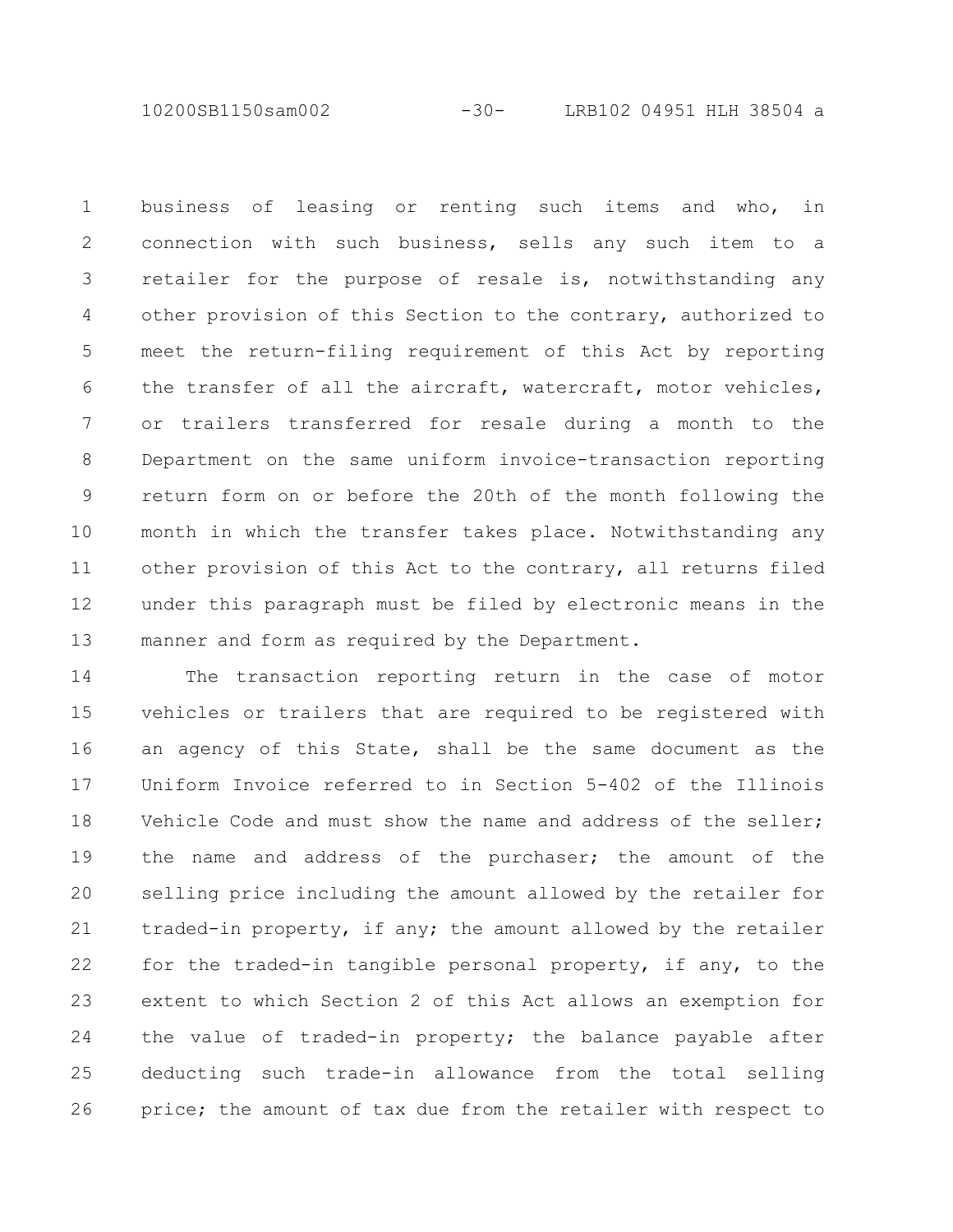10200SB1150sam002 -31- LRB102 04951 HLH 38504 a

such transaction; the amount of tax collected from the purchaser by the retailer on such transaction (or satisfactory evidence that such tax is not due in that particular instance, if that is claimed to be the fact); the place and date of the sale; a sufficient identification of the property sold; such other information as is required in Section 5-402 of the Illinois Vehicle Code, and such other information as the Department may reasonably require. 1 2 3 4 5 6 7 8

The transaction reporting return in the case of watercraft and aircraft must show the name and address of the seller; the name and address of the purchaser; the amount of the selling price including the amount allowed by the retailer for traded-in property, if any; the amount allowed by the retailer for the traded-in tangible personal property, if any, to the extent to which Section 2 of this Act allows an exemption for the value of traded-in property; the balance payable after deducting such trade-in allowance from the total selling price; the amount of tax due from the retailer with respect to such transaction; the amount of tax collected from the purchaser by the retailer on such transaction (or satisfactory evidence that such tax is not due in that particular instance, if that is claimed to be the fact); the place and date of the sale, a sufficient identification of the property sold, and such other information as the Department may reasonably require. 9 10 11 12 13 14 15 16 17 18 19 20 21 22 23 24 25

26

Such transaction reporting return shall be filed not later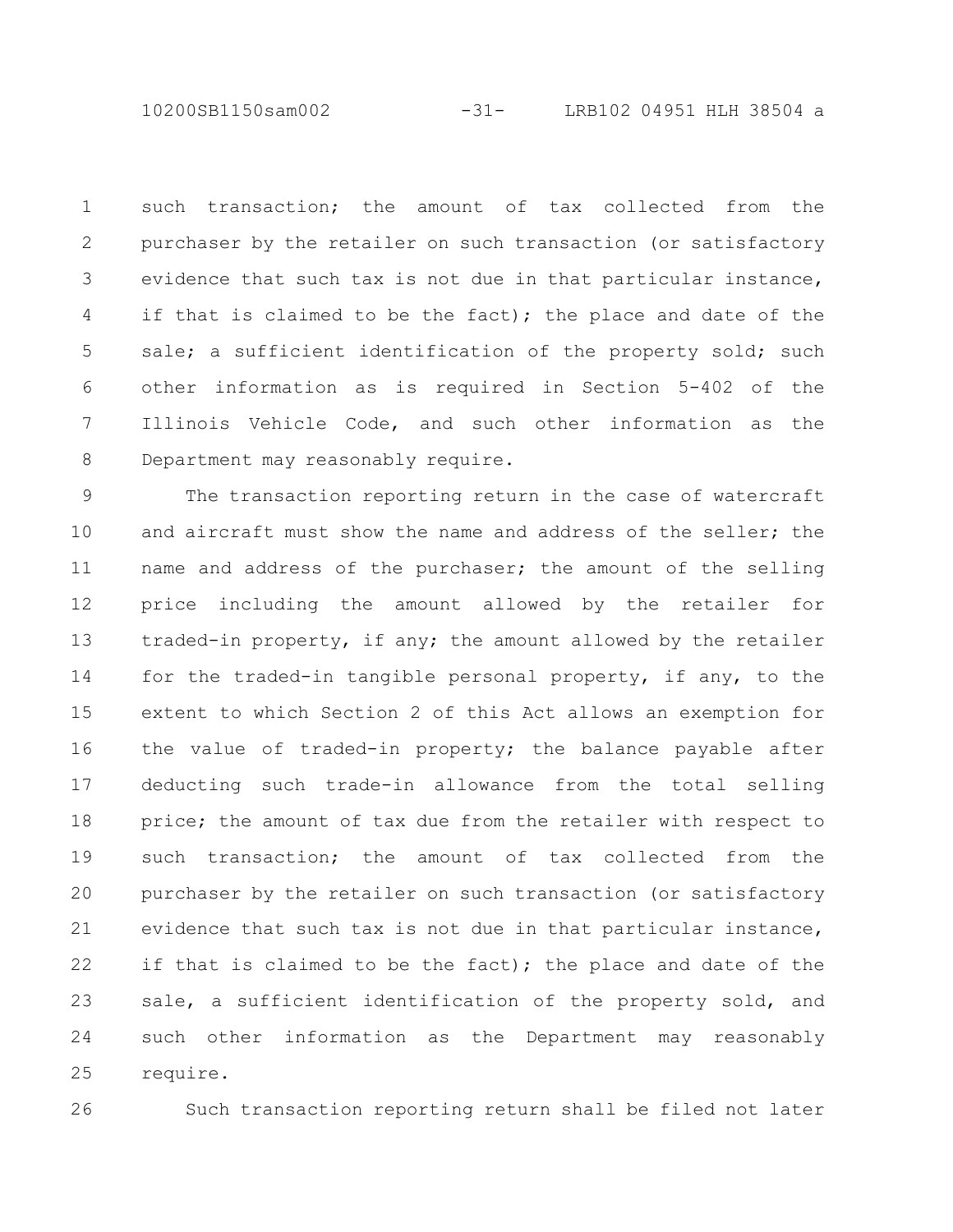10200SB1150sam002 -32- LRB102 04951 HLH 38504 a

than 20 days after the date of delivery of the item that is being sold, but may be filed by the retailer at any time sooner than that if he chooses to do so. The transaction reporting return and tax remittance or proof of exemption from the tax that is imposed by this Act may be transmitted to the Department by way of the State agency with which, or State officer with whom, the tangible personal property must be titled or registered (if titling or registration is required) if the Department and such agency or State officer determine that this procedure will expedite the processing of applications for title or registration. 1 2 3 4 5 6 7 8 9 10 11

With each such transaction reporting return, the retailer shall remit the proper amount of tax due (or shall submit satisfactory evidence that the sale is not taxable if that is the case), to the Department or its agents, whereupon the Department shall issue, in the purchaser's name, a tax receipt (or a certificate of exemption if the Department is satisfied that the particular sale is tax exempt) which such purchaser may submit to the agency with which, or State officer with whom, he must title or register the tangible personal property that is involved (if titling or registration is required) in support of such purchaser's application for an Illinois certificate or other evidence of title or registration to such tangible personal property. 12 13 14 15 16 17 18 19 20 21 22 23 24

No retailer's failure or refusal to remit tax under this Act precludes a user, who has paid the proper tax to the 25 26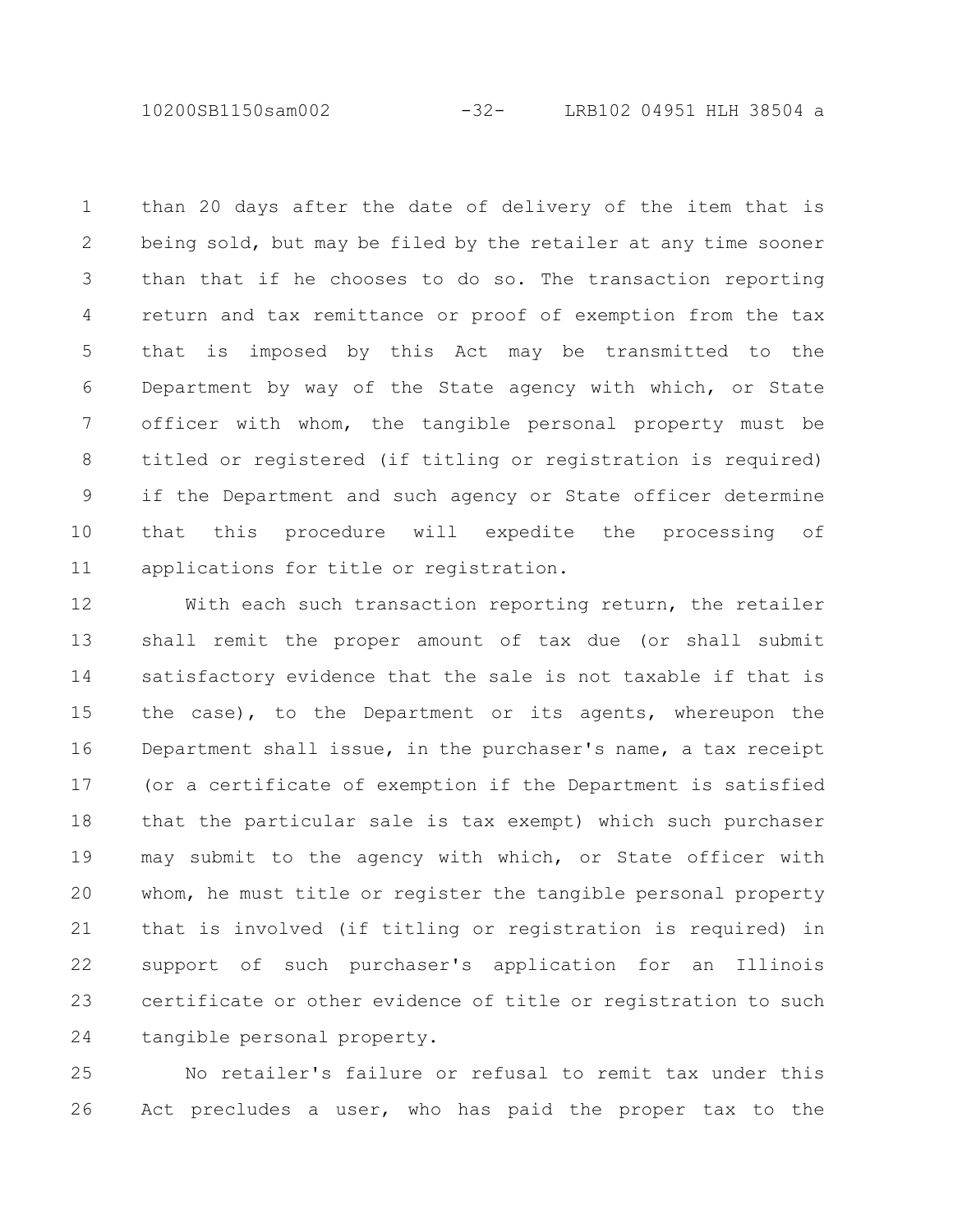10200SB1150sam002 -33- LRB102 04951 HLH 38504 a

retailer, from obtaining his certificate of title or other evidence of title or registration (if titling or registration is required) upon satisfying the Department that such user has paid the proper tax (if tax is due) to the retailer. The Department shall adopt appropriate rules to carry out the mandate of this paragraph. 1 2 3 4 5 6

If the user who would otherwise pay tax to the retailer wants the transaction reporting return filed and the payment of tax or proof of exemption made to the Department before the retailer is willing to take these actions and such user has not paid the tax to the retailer, such user may certify to the fact of such delay by the retailer, and may (upon the Department being satisfied of the truth of such certification) transmit the information required by the transaction reporting return and the remittance for tax or proof of exemption directly to the Department and obtain his tax receipt or exemption determination, in which event the transaction reporting return and tax remittance (if a tax payment was required) shall be credited by the Department to the proper retailer's account with the Department, but without the 2.1% or 1.75% discount provided for in this Section being allowed. When the user pays the tax directly to the Department, he shall pay the tax in the same amount and in the same form in which it would be remitted if the tax had been remitted to the Department by the retailer. 7 8 9 10 11 12 13 14 15 16 17 18 19 20 21 22 23 24

Where a retailer collects the tax with respect to the selling price of tangible personal property which he sells and 25 26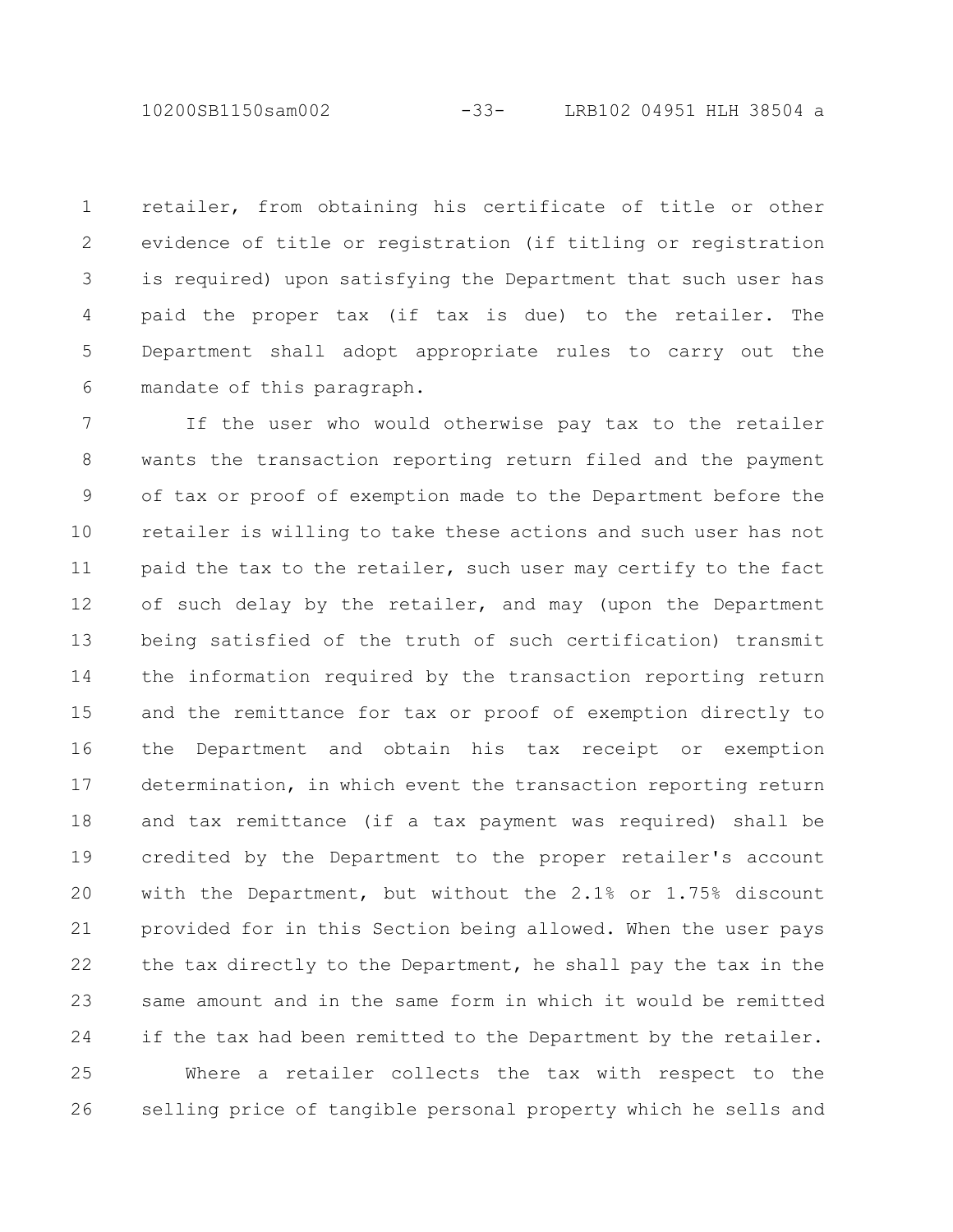10200SB1150sam002 -34- LRB102 04951 HLH 38504 a

the purchaser thereafter returns such tangible personal property and the retailer refunds the selling price thereof to the purchaser, such retailer shall also refund, to the purchaser, the tax so collected from the purchaser. When filing his return for the period in which he refunds such tax to the purchaser, the retailer may deduct the amount of the tax so refunded by him to the purchaser from any other use tax which such retailer may be required to pay or remit to the Department, as shown by such return, if the amount of the tax to be deducted was previously remitted to the Department by such retailer. If the retailer has not previously remitted the amount of such tax to the Department, he is entitled to no deduction under this Act upon refunding such tax to the purchaser. 1 2 3 4 5 6 7 8 9 10 11 12 13 14

Any retailer filing a return under this Section shall also include (for the purpose of paying tax thereon) the total tax covered by such return upon the selling price of tangible personal property purchased by him at retail from a retailer, but as to which the tax imposed by this Act was not collected from the retailer filing such return, and such retailer shall remit the amount of such tax to the Department when filing such return. 15 16 17 18 19 20 21 22

If experience indicates such action to be practicable, the Department may prescribe and furnish a combination or joint return which will enable retailers, who are required to file returns hereunder and also under the Retailers' Occupation Tax 23 24 25 26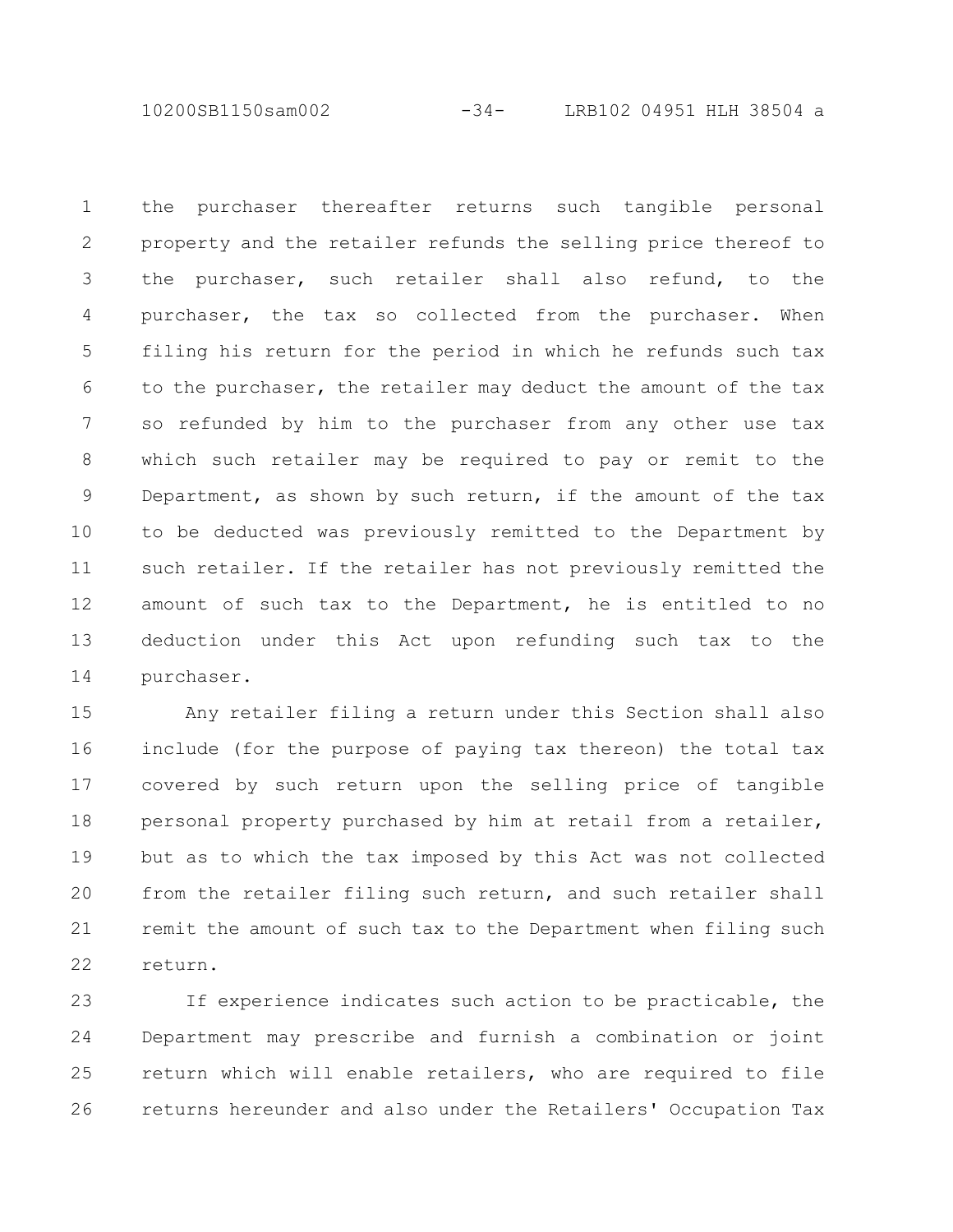Act, to furnish all the return information required by both Acts on the one form. 1 2

Where the retailer has more than one business registered with the Department under separate registration under this Act, such retailer may not file each return that is due as a single return covering all such registered businesses, but shall file separate returns for each such registered business. 3 4 5 6 7

Beginning January 1, 1990, each month the Department shall pay into the State and Local Sales Tax Reform Fund, a special fund in the State Treasury which is hereby created, the net revenue realized for the preceding month from the 1% tax imposed under this Act. 8 9 10 11 12

Beginning January 1, 1990, each month the Department shall pay into the County and Mass Transit District Fund 4% of the net revenue realized for the preceding month from the 6.25% general rate on the selling price of tangible personal property which is purchased outside Illinois at retail from a retailer and which is titled or registered by an agency of this State's government. 13 14 15 16 17 18 19

Beginning January 1, 1990, each month the Department shall pay into the State and Local Sales Tax Reform Fund, a special fund in the State Treasury, 20% of the net revenue realized for the preceding month from the 6.25% general rate on the selling price of tangible personal property, other than (i) tangible personal property which is purchased outside Illinois at retail from a retailer and which is titled or registered by an 20 21 22 23 24 25 26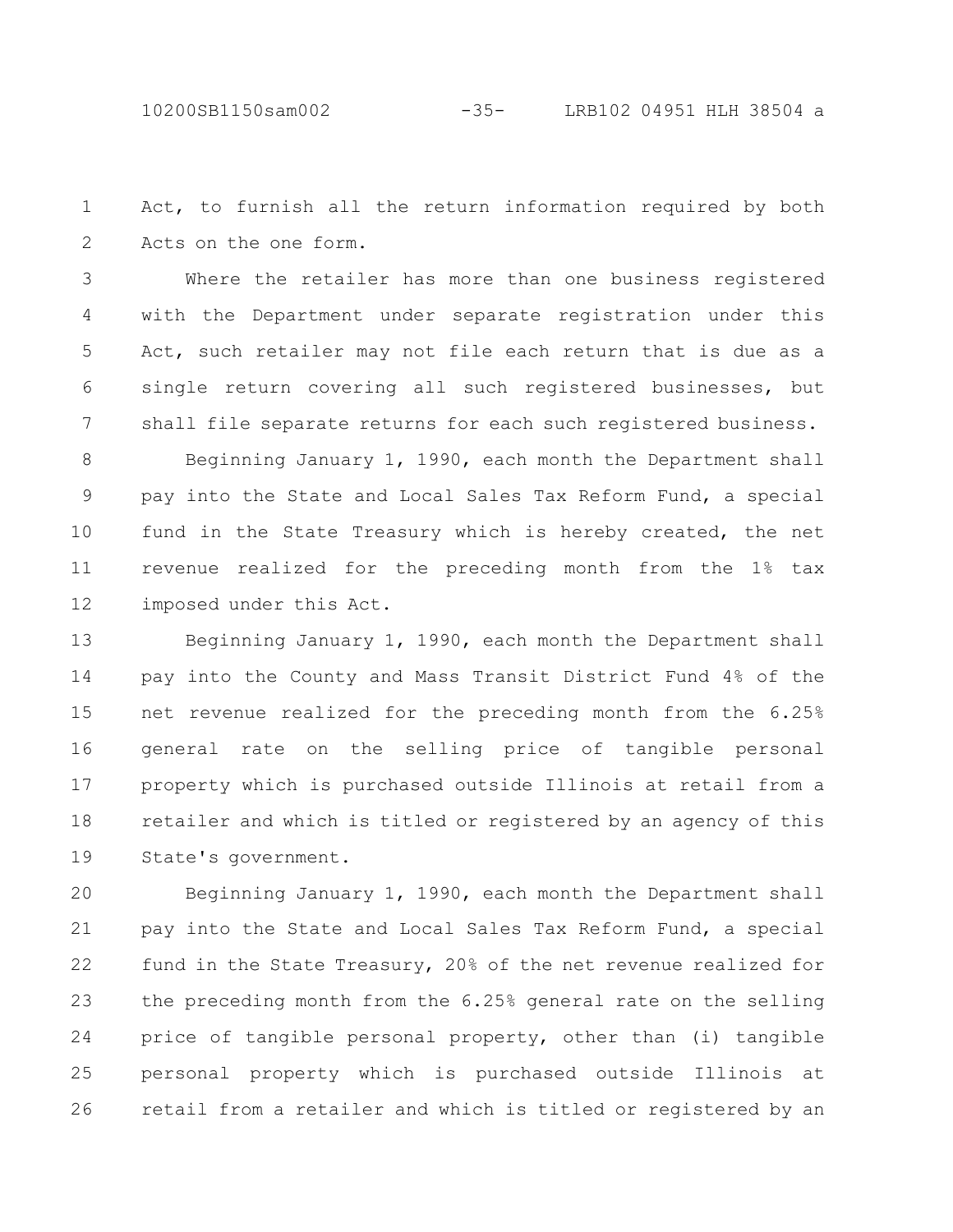agency of this State's government and (ii) aviation fuel sold on or after December 1, 2019. This exception for aviation fuel only applies for so long as the revenue use requirements of 49 U.S.C. 47107(b) and 49 U.S.C. 47133 are binding on the State. 1 2 3 4

For aviation fuel sold on or after December 1, 2019, each month the Department shall pay into the State Aviation Program Fund 20% of the net revenue realized for the preceding month from the 6.25% general rate on the selling price of aviation fuel, less an amount estimated by the Department to be required for refunds of the 20% portion of the tax on aviation fuel under this Act, which amount shall be deposited into the Aviation Fuel Sales Tax Refund Fund. The Department shall only pay moneys into the State Aviation Program Fund and the Aviation Fuels Sales Tax Refund Fund under this Act for so long as the revenue use requirements of 49 U.S.C. 47107(b) and 49 U.S.C. 47133 are binding on the State. 5 6 7 8 9 10 11 12 13 14 15 16

Beginning August 1, 2000, each month the Department shall pay into the State and Local Sales Tax Reform Fund 100% of the net revenue realized for the preceding month from the 1.25% rate on the selling price of motor fuel and gasohol. Beginning September 1, 2010, each month the Department shall pay into the State and Local Sales Tax Reform Fund 100% of the net revenue realized for the preceding month from the 1.25% rate on the selling price of sales tax holiday items. 17 18 19 20 21 22 23 24

Beginning January 1, 1990, each month the Department shall pay into the Local Government Tax Fund 16% of the net revenue 25 26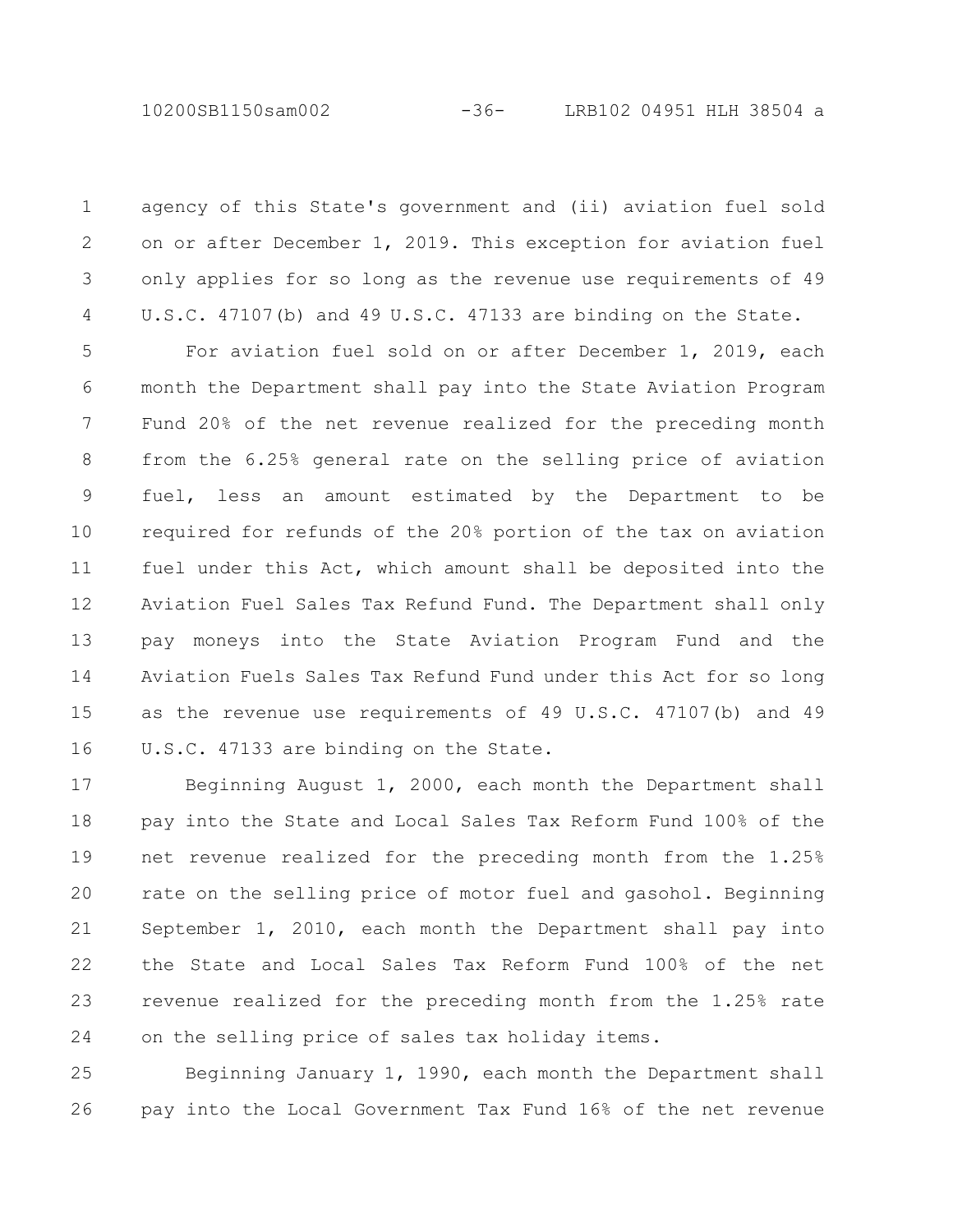10200SB1150sam002 -37- LRB102 04951 HLH 38504 a

realized for the preceding month from the 6.25% general rate on the selling price of tangible personal property which is purchased outside Illinois at retail from a retailer and which is titled or registered by an agency of this State's government. 1 2 3 4 5

Beginning October 1, 2009, each month the Department shall pay into the Capital Projects Fund an amount that is equal to an amount estimated by the Department to represent 80% of the net revenue realized for the preceding month from the sale of candy, grooming and hygiene products, and soft drinks that had been taxed at a rate of 1% prior to September 1, 2009 but that are now taxed at 6.25%. 6 7 8 9 10 11 12

Beginning July 1, 2011, each month the Department shall pay into the Clean Air Act Permit Fund 80% of the net revenue realized for the preceding month from the 6.25% general rate on the selling price of sorbents used in Illinois in the process of sorbent injection as used to comply with the Environmental Protection Act or the federal Clean Air Act, but the total payment into the Clean Air Act Permit Fund under this Act and the Retailers' Occupation Tax Act shall not exceed \$2,000,000 in any fiscal year. 13 14 15 16 17 18 19 20 21

Beginning July 1, 2013, each month the Department shall pay into the Underground Storage Tank Fund from the proceeds collected under this Act, the Service Use Tax Act, the Service Occupation Tax Act, and the Retailers' Occupation Tax Act an amount equal to the average monthly deficit in the Underground 22 23 24 25 26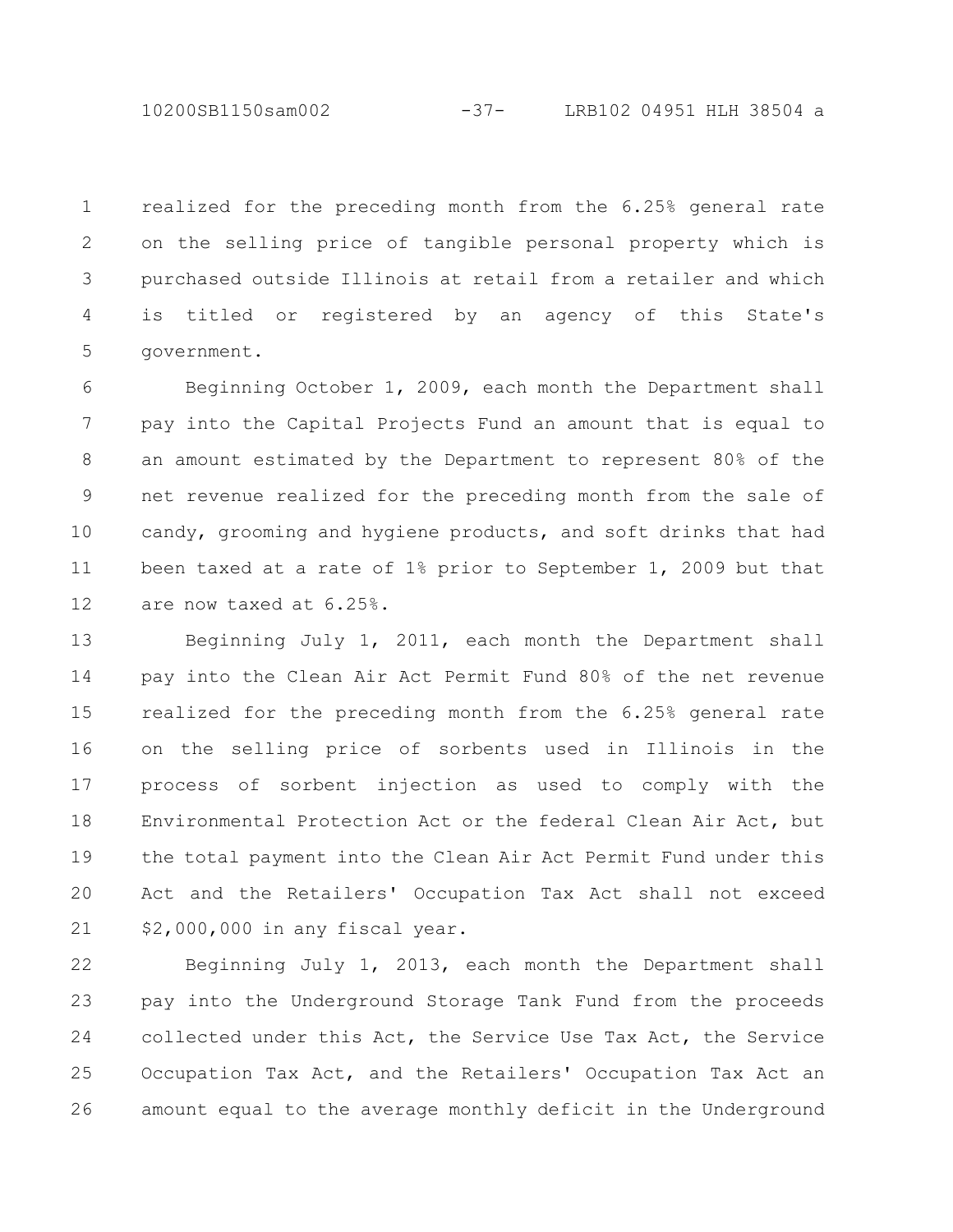10200SB1150sam002 -38- LRB102 04951 HLH 38504 a

Storage Tank Fund during the prior year, as certified annually by the Illinois Environmental Protection Agency, but the total payment into the Underground Storage Tank Fund under this Act, the Service Use Tax Act, the Service Occupation Tax Act, and the Retailers' Occupation Tax Act shall not exceed \$18,000,000 in any State fiscal year. As used in this paragraph, the "average monthly deficit" shall be equal to the difference between the average monthly claims for payment by the fund and the average monthly revenues deposited into the fund, excluding payments made pursuant to this paragraph. 1 2 3 4 5 6 7 8 9 10

Beginning July 1, 2015, of the remainder of the moneys received by the Department under this Act, the Service Use Tax Act, the Service Occupation Tax Act, and the Retailers' Occupation Tax Act, each month the Department shall deposit \$500,000 into the State Crime Laboratory Fund. 11 12 13 14 15

Of the remainder of the moneys received by the Department pursuant to this Act, (a) 1.75% thereof shall be paid into the Build Illinois Fund and (b) prior to July 1, 1989, 2.2% and on and after July 1, 1989, 3.8% thereof shall be paid into the Build Illinois Fund; provided, however, that if in any fiscal year the sum of (1) the aggregate of 2.2% or 3.8%, as the case may be, of the moneys received by the Department and required to be paid into the Build Illinois Fund pursuant to Section 3 of the Retailers' Occupation Tax Act, Section 9 of the Use Tax Act, Section 9 of the Service Use Tax Act, and Section 9 of the Service Occupation Tax Act, such Acts being hereinafter called 16 17 18 19 20 21 22 23 24 25 26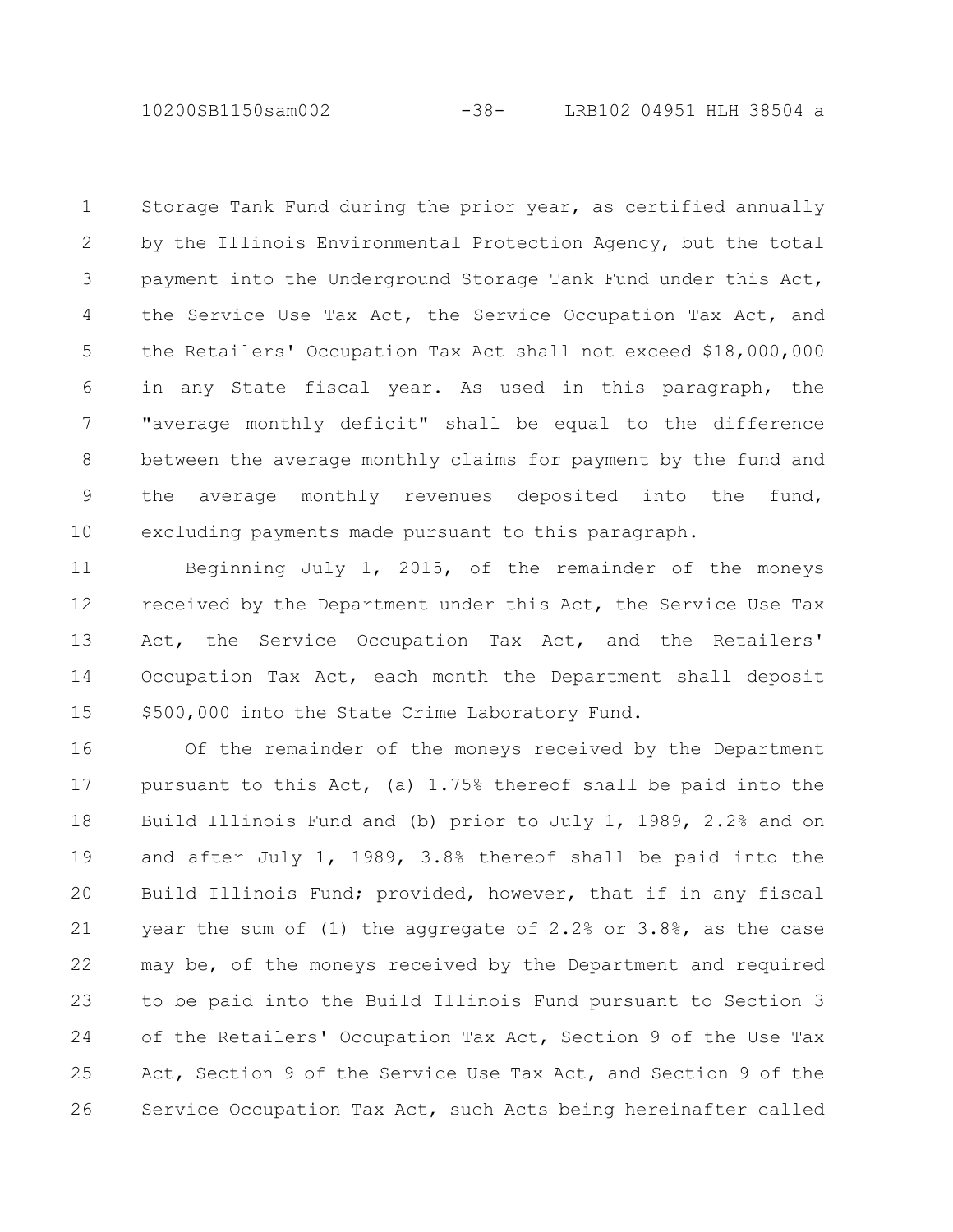10200SB1150sam002 -39- LRB102 04951 HLH 38504 a

the "Tax Acts" and such aggregate of 2.2% or 3.8%, as the case may be, of moneys being hereinafter called the "Tax Act Amount", and (2) the amount transferred to the Build Illinois Fund from the State and Local Sales Tax Reform Fund shall be less than the Annual Specified Amount (as defined in Section 3 of the Retailers' Occupation Tax Act), an amount equal to the difference shall be immediately paid into the Build Illinois Fund from other moneys received by the Department pursuant to the Tax Acts; and further provided, that if on the last business day of any month the sum of (1) the Tax Act Amount required to be deposited into the Build Illinois Bond Account in the Build Illinois Fund during such month and (2) the amount transferred during such month to the Build Illinois Fund from the State and Local Sales Tax Reform Fund shall have been less than 1/12 of the Annual Specified Amount, an amount equal to the difference shall be immediately paid into the Build Illinois Fund from other moneys received by the Department pursuant to the Tax Acts; and, further provided, that in no event shall the payments required under the preceding proviso result in aggregate payments into the Build Illinois Fund pursuant to this clause (b) for any fiscal year in excess of the greater of (i) the Tax Act Amount or (ii) the Annual Specified Amount for such fiscal year; and, further provided, that the amounts payable into the Build Illinois Fund under this clause (b) shall be payable only until such time as the aggregate amount on deposit under each trust indenture 1 2 3 4 5 6 7 8 9 10 11 12 13 14 15 16 17 18 19 20 21 22 23 24 25 26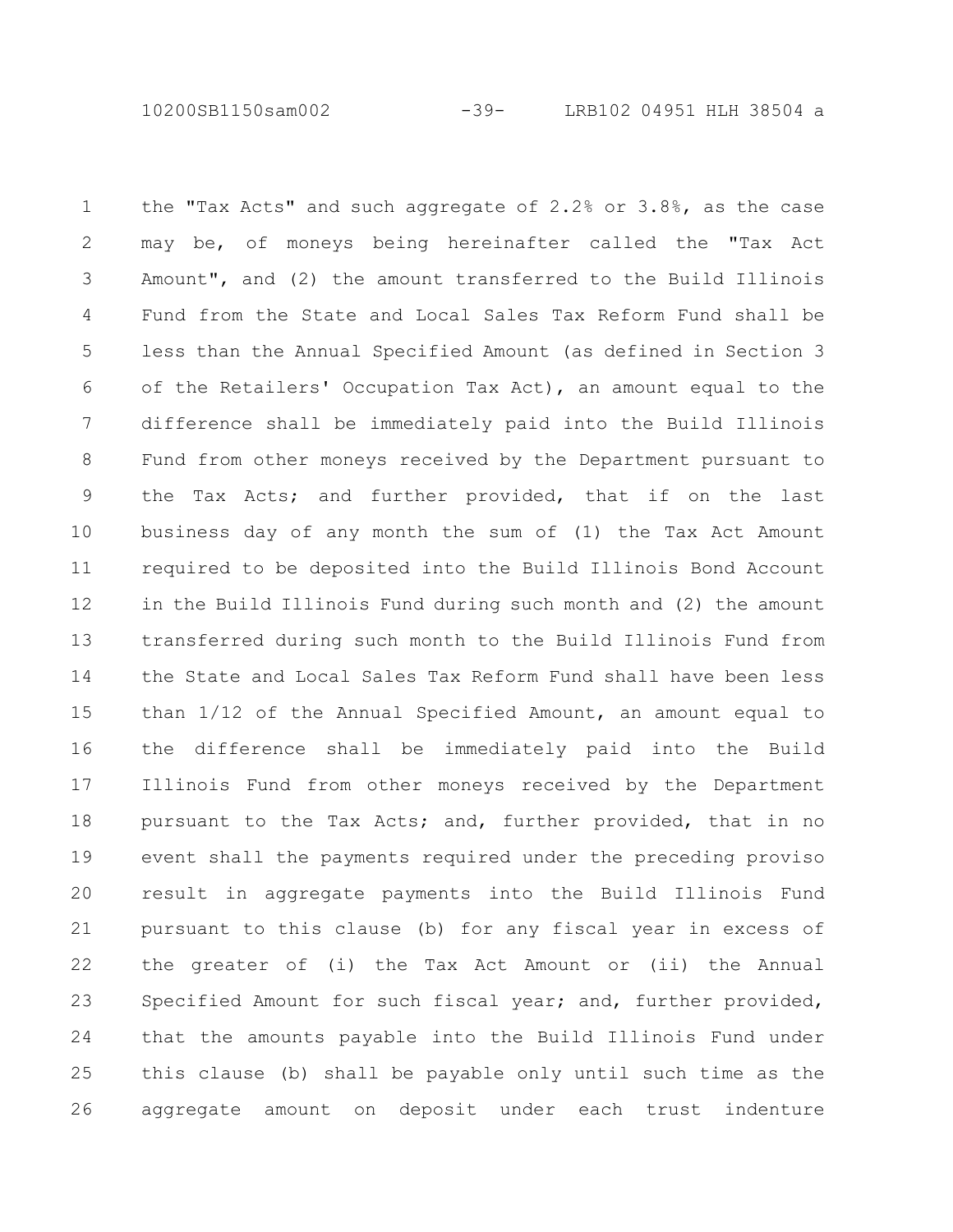10200SB1150sam002 -40- LRB102 04951 HLH 38504 a

securing Bonds issued and outstanding pursuant to the Build Illinois Bond Act is sufficient, taking into account any future investment income, to fully provide, in accordance with such indenture, for the defeasance of or the payment of the principal of, premium, if any, and interest on the Bonds secured by such indenture and on any Bonds expected to be issued thereafter and all fees and costs payable with respect thereto, all as certified by the Director of the Bureau of the Budget (now Governor's Office of Management and Budget). If on the last business day of any month in which Bonds are outstanding pursuant to the Build Illinois Bond Act, the aggregate of the moneys deposited in the Build Illinois Bond Account in the Build Illinois Fund in such month shall be less than the amount required to be transferred in such month from the Build Illinois Bond Account to the Build Illinois Bond Retirement and Interest Fund pursuant to Section 13 of the Build Illinois Bond Act, an amount equal to such deficiency shall be immediately paid from other moneys received by the Department pursuant to the Tax Acts to the Build Illinois Fund; provided, however, that any amounts paid to the Build Illinois Fund in any fiscal year pursuant to this sentence shall be deemed to constitute payments pursuant to clause (b) of the preceding sentence and shall reduce the amount otherwise payable for such fiscal year pursuant to clause (b) of the preceding sentence. The moneys received by the Department pursuant to this Act and required to be deposited 1 2 3 4 5 6 7 8 9 10 11 12 13 14 15 16 17 18 19 20 21 22 23 24 25 26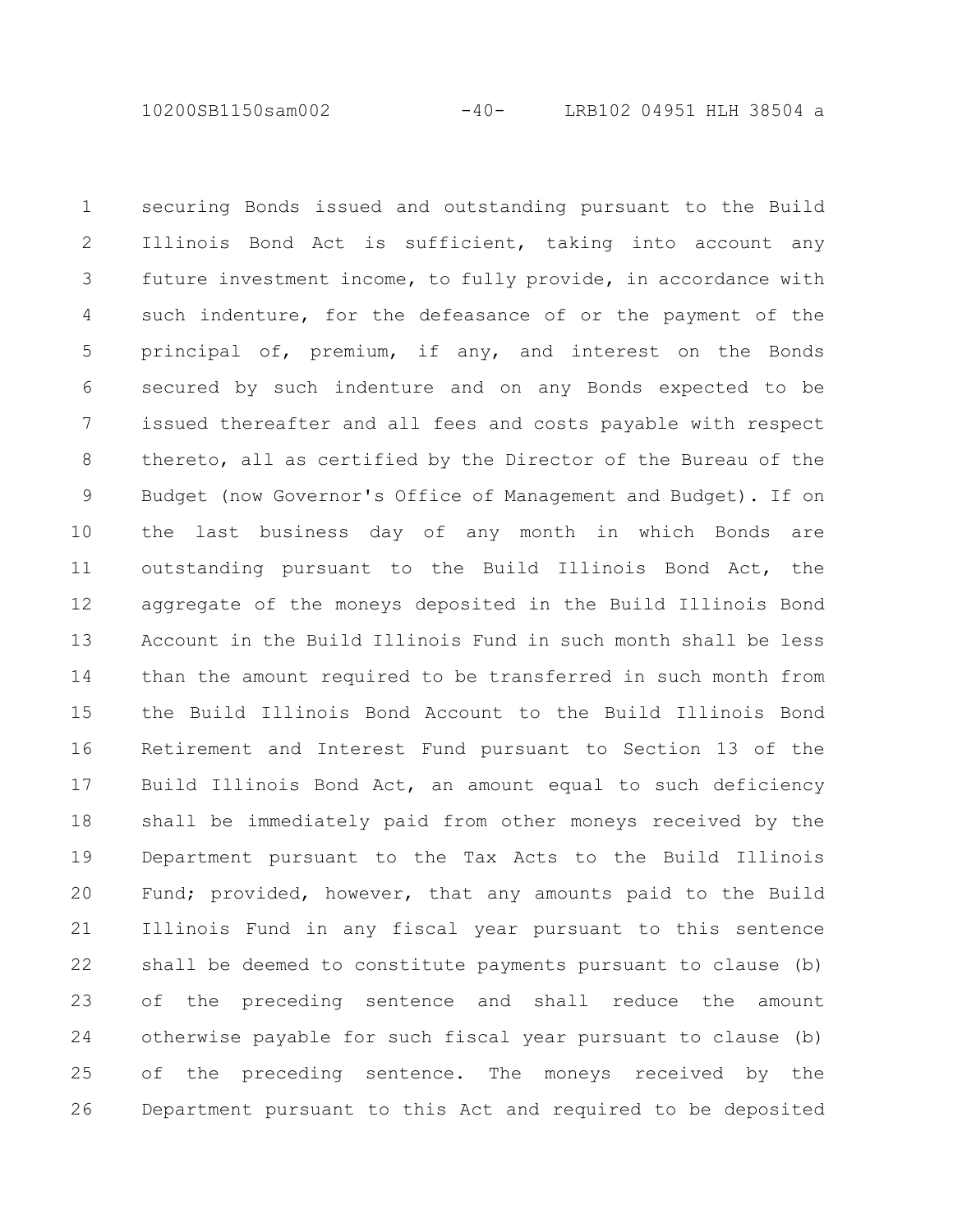10200SB1150sam002 -41- LRB102 04951 HLH 38504 a

into the Build Illinois Fund are subject to the pledge, claim and charge set forth in Section 12 of the Build Illinois Bond Act. 

Subject to payment of amounts into the Build Illinois Fund as provided in the preceding paragraph or in any amendment thereto hereafter enacted, the following specified monthly installment of the amount requested in the certificate of the Chairman of the Metropolitan Pier and Exposition Authority provided under Section 8.25f of the State Finance Act, but not in excess of the sums designated as "Total Deposit", shall be deposited in the aggregate from collections under Section 9 of the Use Tax Act, Section 9 of the Service Use Tax Act, Section of the Service Occupation Tax Act, and Section 3 of the Retailers' Occupation Tax Act into the McCormick Place Expansion Project Fund in the specified fiscal years. 

| Total Deposit | Fiscal Year | 16 |
|---------------|-------------|----|
| \$0           | 1993        | 17 |
| 53,000,000    | 1994        | 18 |
| 58,000,000    | 1995        | 19 |
| 61,000,000    | 1996        | 20 |
| 64,000,000    | 1997        | 21 |
| 68,000,000    | 1998        | 22 |
| 71,000,000    | 1999        | 23 |
| 75,000,000    | 2000        | 24 |
| 80,000,000    | 2001        | 25 |
| 93,000,000    | 2002        | 26 |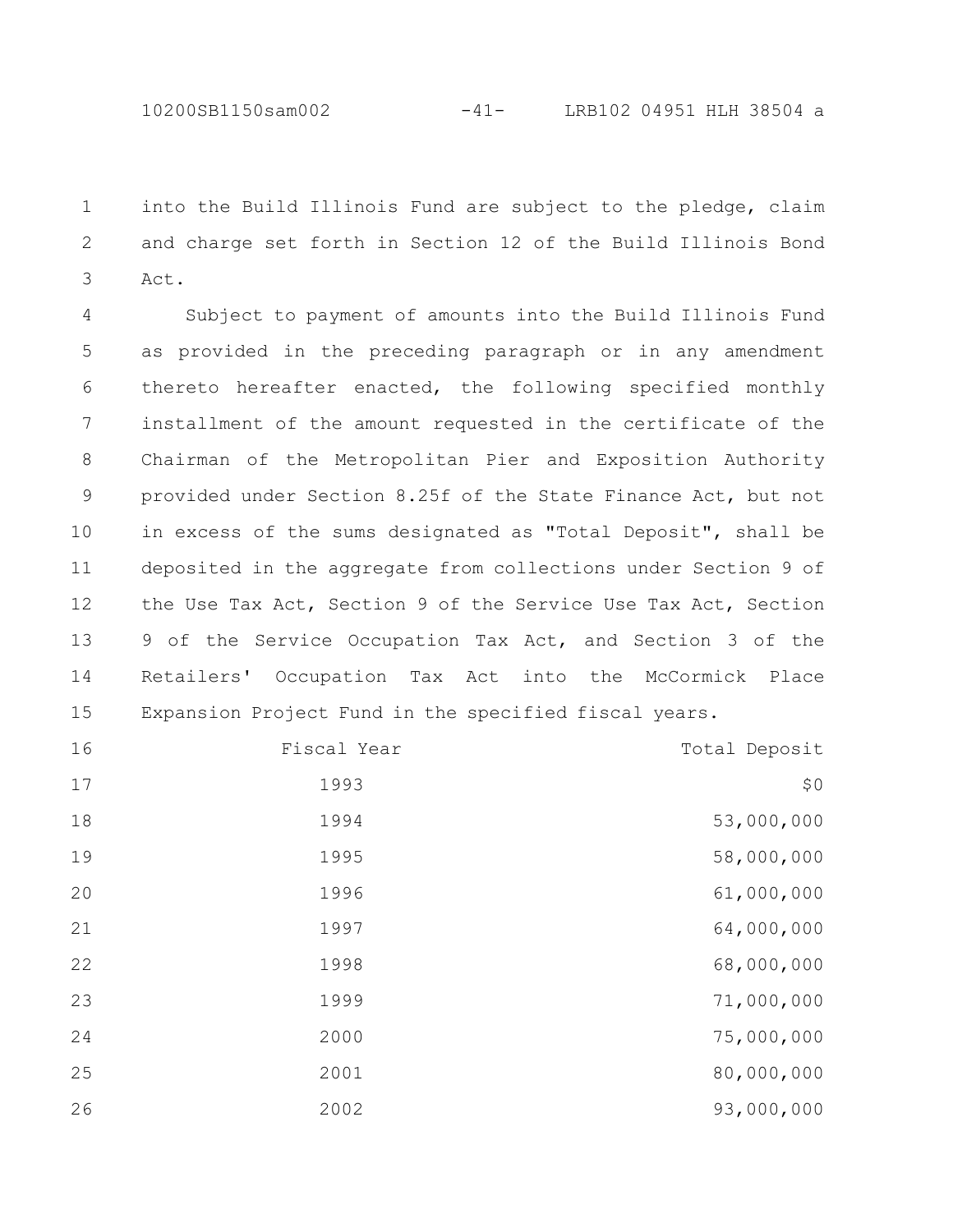10200SB1150sam002 -42- LRB102 04951 HLH 38504 a

| $\mathbf{1}$    | 2003 | 99,000,000  |
|-----------------|------|-------------|
| $\sqrt{2}$      | 2004 | 103,000,000 |
| $\mathsf 3$     | 2005 | 108,000,000 |
| $\overline{4}$  | 2006 | 113,000,000 |
| $\mathsf S$     | 2007 | 119,000,000 |
| $\sqrt{6}$      | 2008 | 126,000,000 |
| $7\phantom{.0}$ | 2009 | 132,000,000 |
| $\,8\,$         | 2010 | 139,000,000 |
| $\mathsf 9$     | 2011 | 146,000,000 |
| 10              | 2012 | 153,000,000 |
| $11\,$          | 2013 | 161,000,000 |
| $12$            | 2014 | 170,000,000 |
| 13              | 2015 | 179,000,000 |
| $14$            | 2016 | 189,000,000 |
| 15              | 2017 | 199,000,000 |
| 16              | 2018 | 210,000,000 |
| $17$            | 2019 | 221,000,000 |
| $1\,8$          | 2020 | 233,000,000 |
| 19              | 2021 | 300,000,000 |
| 20              | 2022 | 300,000,000 |
| 21              | 2023 | 300,000,000 |
| 22              | 2024 | 300,000,000 |
| 23              | 2025 | 300,000,000 |
| 24              | 2026 | 300,000,000 |
| 25              | 2027 | 375,000,000 |
| 26              | 2028 | 375,000,000 |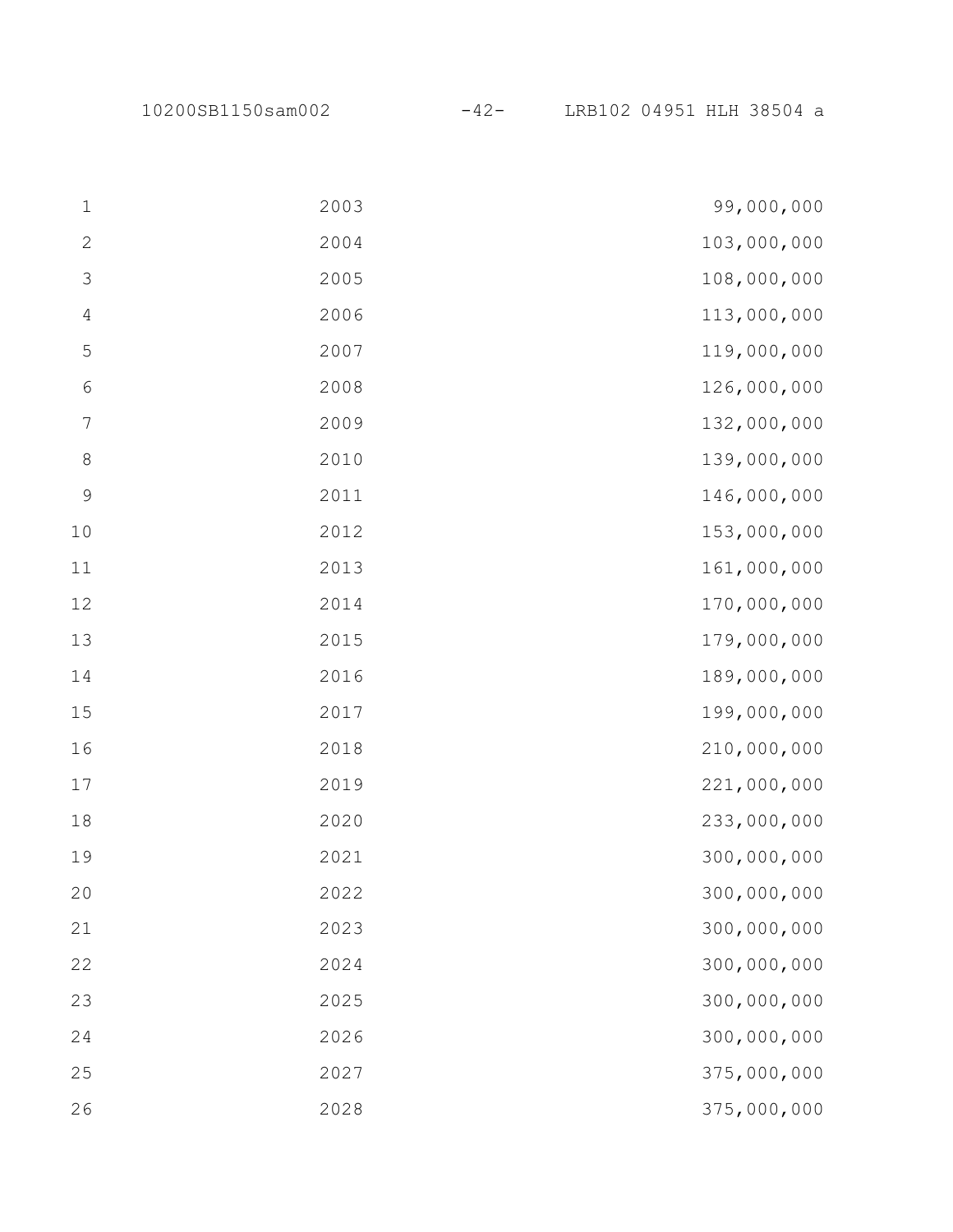| 1              | 2029                  | 375,000,000 |
|----------------|-----------------------|-------------|
| 2              | 2030                  | 375,000,000 |
| 3              | 2031                  | 375,000,000 |
| $\overline{4}$ | 2032                  | 375,000,000 |
| 5              | 2033                  | 375,000,000 |
| 6              | 2034                  | 375,000,000 |
| 7              | 2035                  | 375,000,000 |
| 8              | 2036                  | 450,000,000 |
| 9              | and                   |             |
| 10             | each fiscal year      |             |
| 11             | thereafter that bonds |             |

are outstanding under 

Section 13.2 of the 

Metropolitan Pier and 

Exposition Authority Act, 

but not after fiscal year 2060. 

Beginning July 20, 1993 and in each month of each fiscal year thereafter, one-eighth of the amount requested in the certificate of the Chairman of the Metropolitan Pier and Exposition Authority for that fiscal year, less the amount deposited into the McCormick Place Expansion Project Fund by the State Treasurer in the respective month under subsection (g) of Section 13 of the Metropolitan Pier and Exposition Authority Act, plus cumulative deficiencies in the deposits required under this Section for previous months and years, shall be deposited into the McCormick Place Expansion Project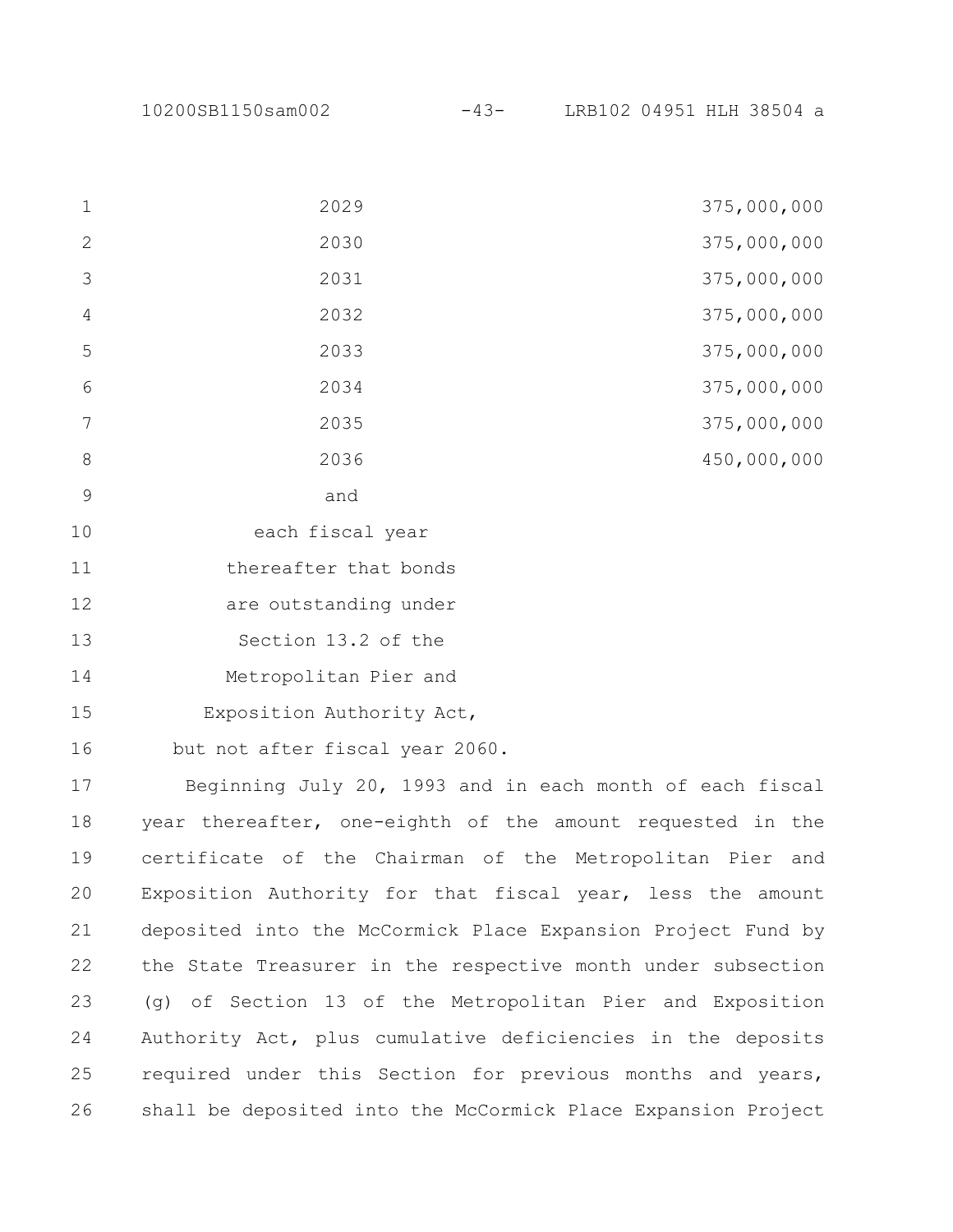10200SB1150sam002 -44- LRB102 04951 HLH 38504 a

Fund, until the full amount requested for the fiscal year, but not in excess of the amount specified above as "Total Deposit", has been deposited. 1 2 3

Subject to payment of amounts into the Capital Projects Fund, the Clean Air Act Permit Fund, the Build Illinois Fund, and the McCormick Place Expansion Project Fund pursuant to the preceding paragraphs or in any amendments thereto hereafter enacted, for aviation fuel sold on or after December 1, 2019, the Department shall each month deposit into the Aviation Fuel Sales Tax Refund Fund an amount estimated by the Department to be required for refunds of the 80% portion of the tax on aviation fuel under this Act. The Department shall only deposit moneys into the Aviation Fuel Sales Tax Refund Fund under this paragraph for so long as the revenue use requirements of 49 U.S.C. 47107(b) and 49 U.S.C. 47133 are binding on the State. 4 5 6 7 8 9 10 11 12 13 14 15 16

Subject to payment of amounts into the Build Illinois Fund and the McCormick Place Expansion Project Fund pursuant to the preceding paragraphs or in any amendments thereto hereafter enacted, beginning July 1, 1993 and ending on September 30, 2013, the Department shall each month pay into the Illinois Tax Increment Fund 0.27% of 80% of the net revenue realized for the preceding month from the 6.25% general rate on the selling price of tangible personal property. 17 18 19 20 21 22 23 24

Subject to payment of amounts into the Build Illinois Fund and the McCormick Place Expansion Project Fund pursuant to the 25 26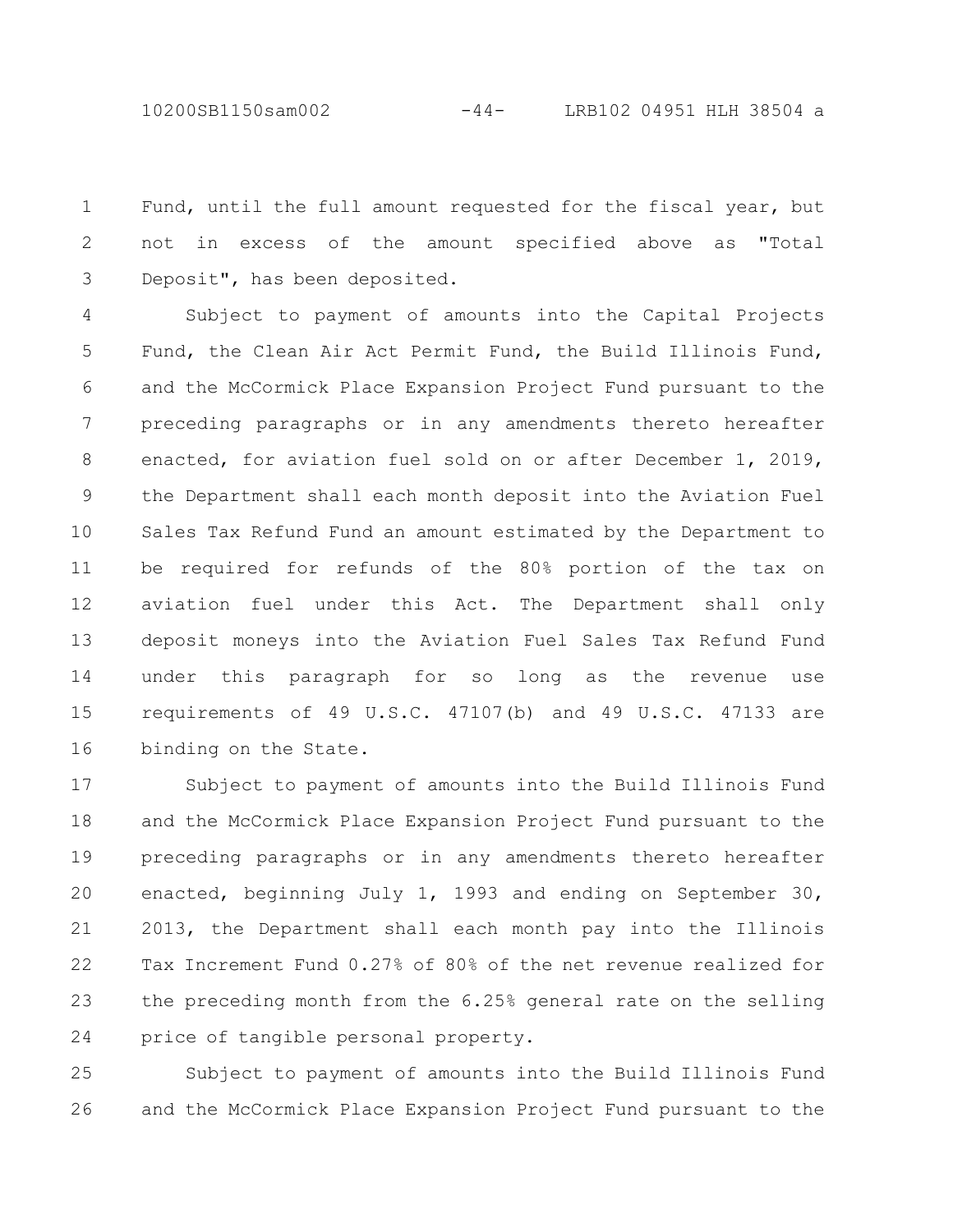10200SB1150sam002 -45- LRB102 04951 HLH 38504 a

preceding paragraphs or in any amendments thereto hereafter enacted, beginning with the receipt of the first report of taxes paid by an eligible business and continuing for a 25-year period, the Department shall each month pay into the Energy Infrastructure Fund 80% of the net revenue realized from the 6.25% general rate on the selling price of Illinois-mined coal that was sold to an eligible business. For purposes of this paragraph, the term "eligible business" means a new electric generating facility certified pursuant to Section 605-332 of the Department of Commerce and Economic Opportunity Law of the Civil Administrative Code of Illinois. 1 2 3 4 5 6 7 8 9 10 11

Subject to payment of amounts into the Build Illinois Fund, the McCormick Place Expansion Project Fund, the Illinois Tax Increment Fund, and the Energy Infrastructure Fund pursuant to the preceding paragraphs or in any amendments to this Section hereafter enacted, beginning on the first day of the first calendar month to occur on or after August 26, 2014 (the effective date of Public Act 98-1098), each month, from the collections made under Section 9 of the Use Tax Act, Section 9 of the Service Use Tax Act, Section 9 of the Service Occupation Tax Act, and Section 3 of the Retailers' Occupation Tax Act, the Department shall pay into the Tax Compliance and Administration Fund, to be used, subject to appropriation, to fund additional auditors and compliance personnel at the Department of Revenue, an amount equal to 1/12 of 5% of 80% of the cash receipts collected during the preceding fiscal year 12 13 14 15 16 17 18 19 20 21 22 23 24 25 26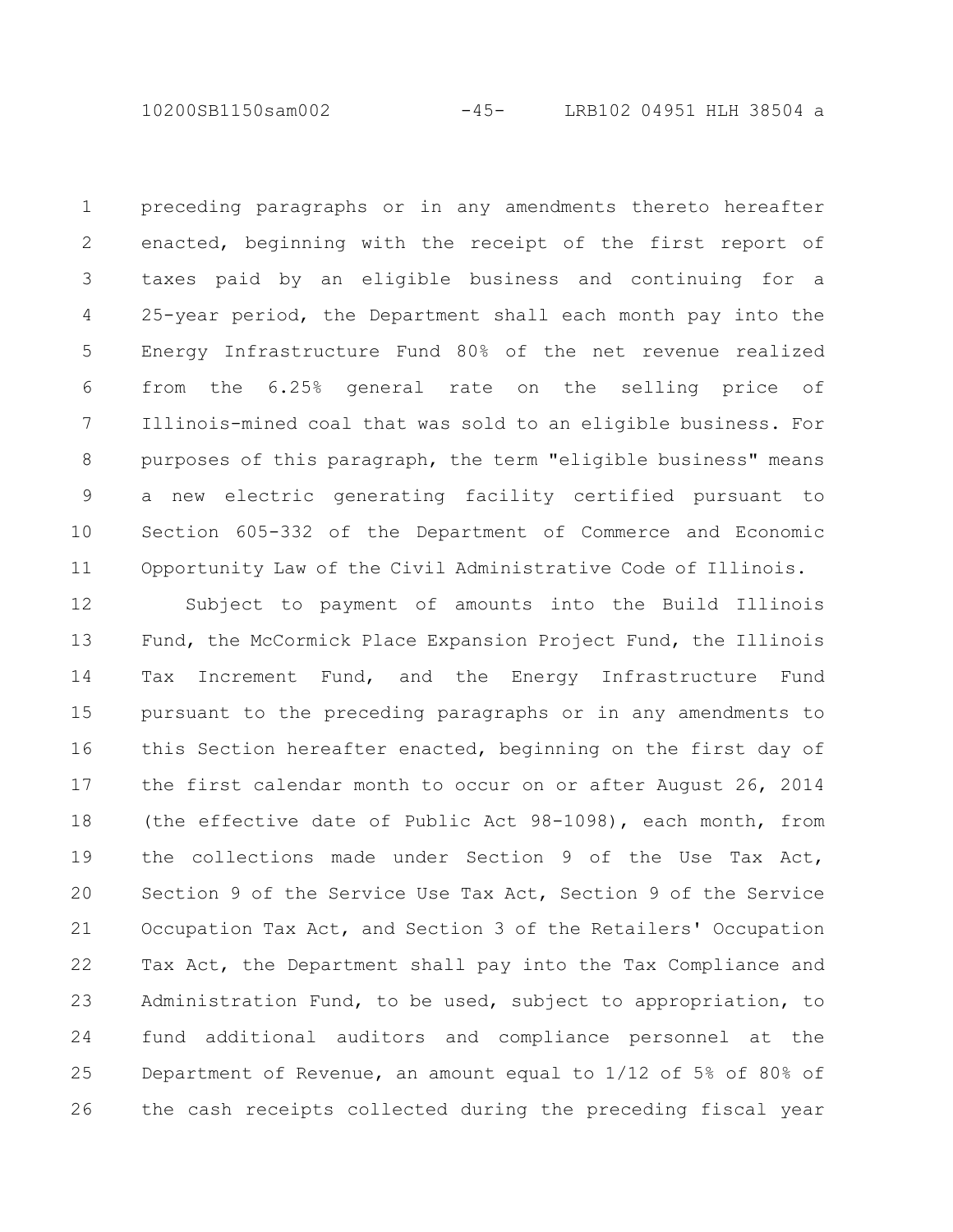10200SB1150sam002 -46- LRB102 04951 HLH 38504 a

by the Audit Bureau of the Department under the Use Tax Act, the Service Use Tax Act, the Service Occupation Tax Act, the Retailers' Occupation Tax Act, and associated local occupation and use taxes administered by the Department. 1 2 3 4

Subject to payments of amounts into the Build Illinois Fund, the McCormick Place Expansion Project Fund, the Illinois Tax Increment Fund, the Energy Infrastructure Fund, and the Tax Compliance and Administration Fund as provided in this Section, beginning on July 1, 2018 the Department shall pay each month into the Downstate Public Transportation Fund the moneys required to be so paid under Section 2-3 of the Downstate Public Transportation Act. 5 6 7 8 9 10 11 12

Subject to successful execution and delivery of a public-private agreement between the public agency and private entity and completion of the civic build, beginning on July 1, 2023, of the remainder of the moneys received by the Department under the Use Tax Act, the Service Use Tax Act, the Service Occupation Tax Act, and this Act, the Department shall deposit the following specified deposits in the aggregate from collections under the Use Tax Act, the Service Use Tax Act, the Service Occupation Tax Act, and the Retailers' Occupation Tax Act, as required under Section 8.25g of the State Finance Act for distribution consistent with the Public-Private Partnership for Civic and Transit Infrastructure Project Act. The moneys received by the Department pursuant to this Act and required to be deposited into the Civic and Transit 13 14 15 16 17 18 19 20 21 22 23 24 25 26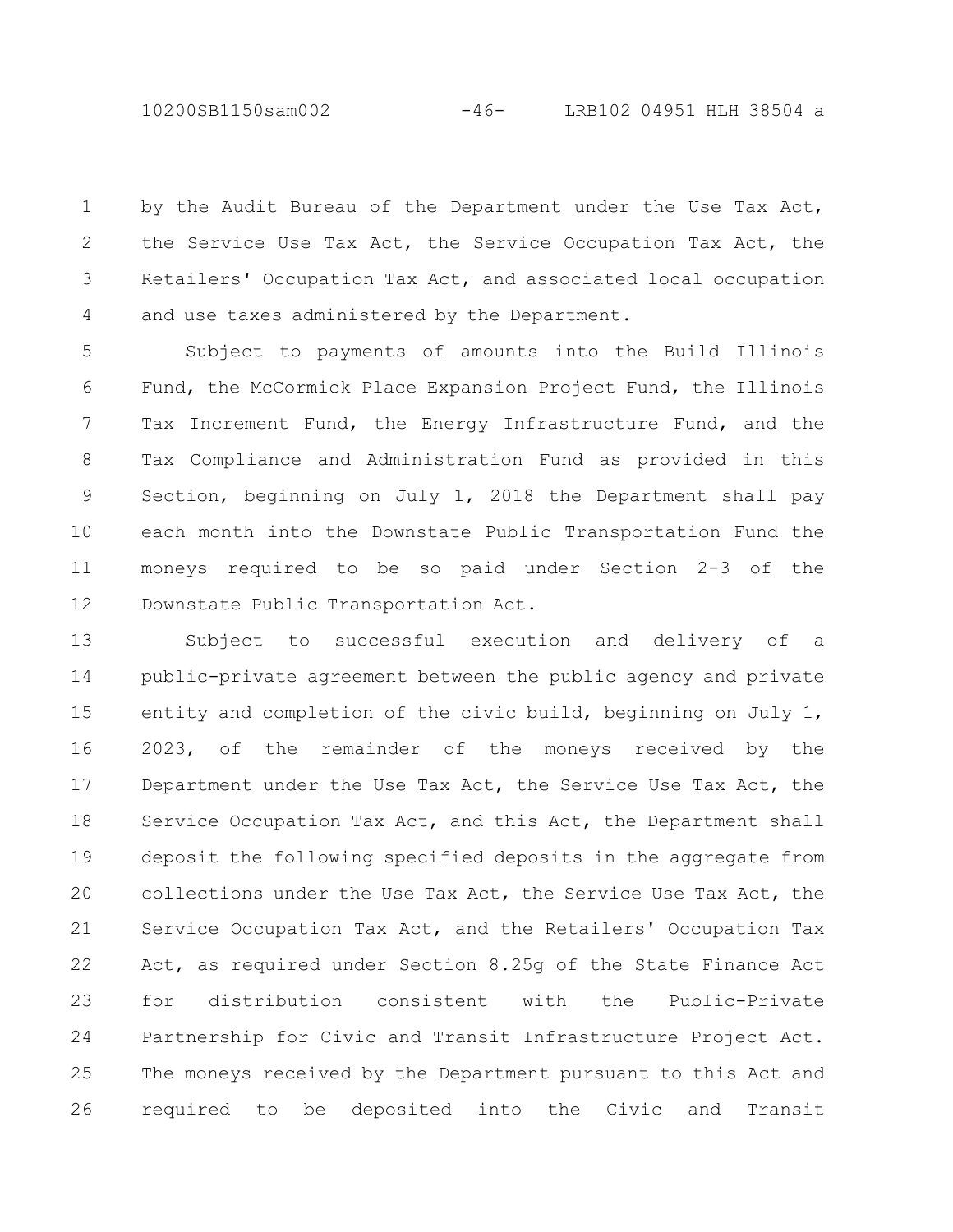| $\mathbf 1$   | Infrastructure Fund are subject to the pledge, claim, and     |
|---------------|---------------------------------------------------------------|
| $\mathbf{2}$  | charge set forth in Section 25-55 of the Public-Private       |
| 3             | Partnership for Civic and Transit Infrastructure Project Act. |
| 4             | As used in this paragraph, "civic build", "private entity",   |
| 5             | "public-private agreement", and "public agency" have the      |
| 6             | meanings provided in Section 25-10 of the Public-Private      |
| 7             | Partnership for Civic and Transit Infrastructure Project Act. |
| 8             | Fiscal Year Total Deposit                                     |
| $\mathcal{G}$ |                                                               |
| 10            |                                                               |
| 11            |                                                               |
| 12            |                                                               |
| 13            |                                                               |
| 14            |                                                               |
| 15            |                                                               |
| 16            |                                                               |
| 17            |                                                               |
| 18            |                                                               |
| 19            |                                                               |
| 20            | 2035                                                          |
| 21            |                                                               |
| 22            | \$372,800,000<br>2037                                         |
| 23            | 2038                                                          |
| 24            | 2039                                                          |
| 25            | 2040                                                          |
| 26            |                                                               |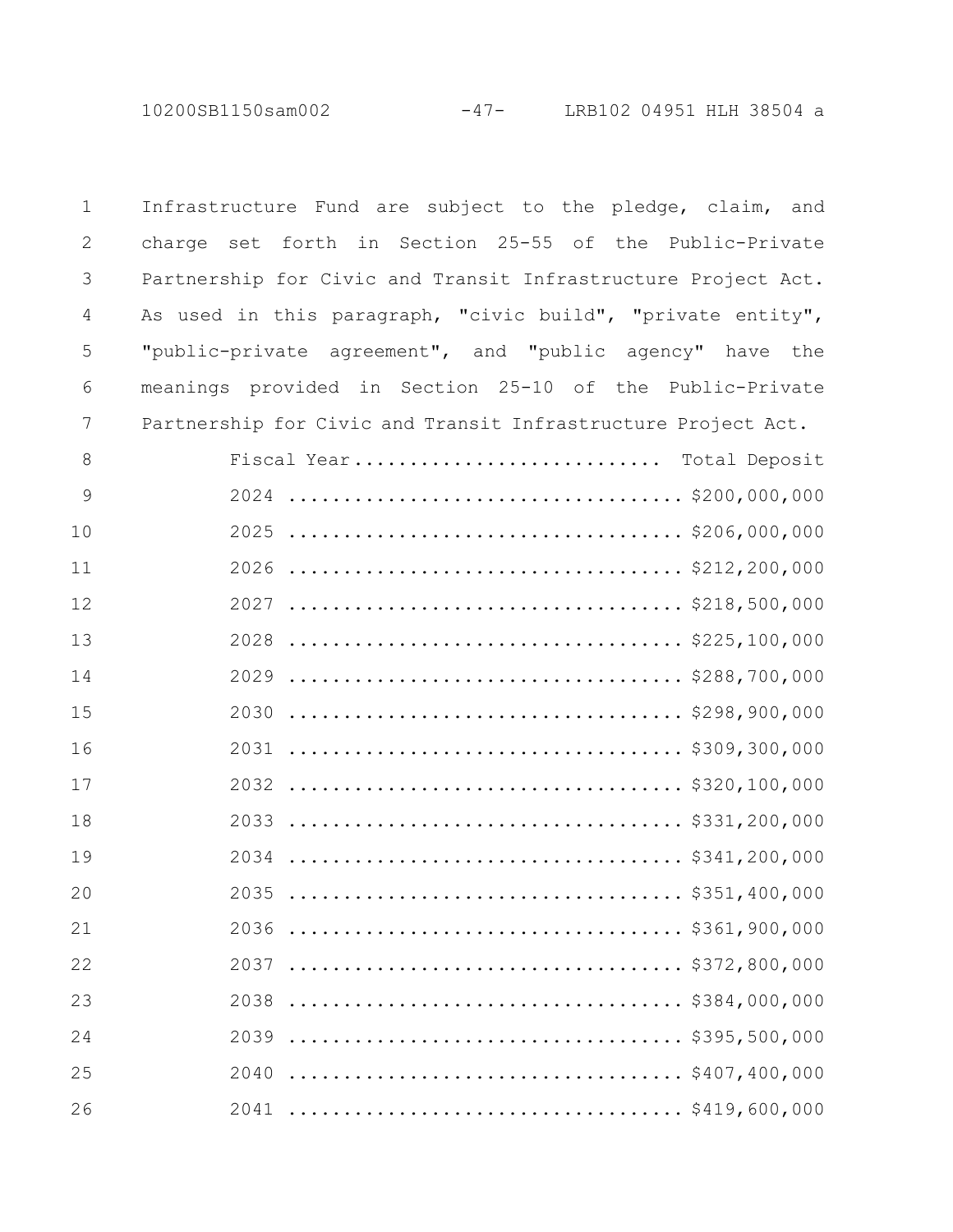2042 .................................... \$432,200,000 2043 .................................... \$445,100,000 Beginning July 1, 2021 and until July 1, 2022, subject to the payment of amounts into the State and Local Sales Tax Reform Fund, the Build Illinois Fund, the McCormick Place Expansion Project Fund, the Illinois Tax Increment Fund, the Energy Infrastructure Fund, and the Tax Compliance and Administration Fund as provided in this Section, the Department shall pay each month into the Road Fund the amount estimated to represent 16% of the net revenue realized from the taxes imposed on motor fuel and gasohol. Beginning July 1, 2022 and until July 1, 2023, subject to the payment of amounts into the State and Local Sales Tax Reform Fund, the Build Illinois Fund, the McCormick Place Expansion Project Fund, the Illinois Tax Increment Fund, the Energy Infrastructure Fund, and the Tax Compliance and Administration Fund as provided in this Section, the Department shall pay each month into the Road Fund the amount estimated to represent 32% of the net revenue realized from the taxes imposed on motor fuel and gasohol. Beginning July 1, 2023 and until July 1, 2024, subject to the payment of amounts into the State and Local Sales Tax Reform Fund, the Build Illinois Fund, the McCormick Place Expansion Project Fund, the Illinois Tax Increment Fund, the Energy Infrastructure Fund, and the Tax Compliance and Administration Fund as provided in this Section, the Department shall pay each month into the Road Fund the amount 1 2 3 4 5 6 7 8 9 10 11 12 13 14 15 16 17 18 19 20 21 22 23 24 25 26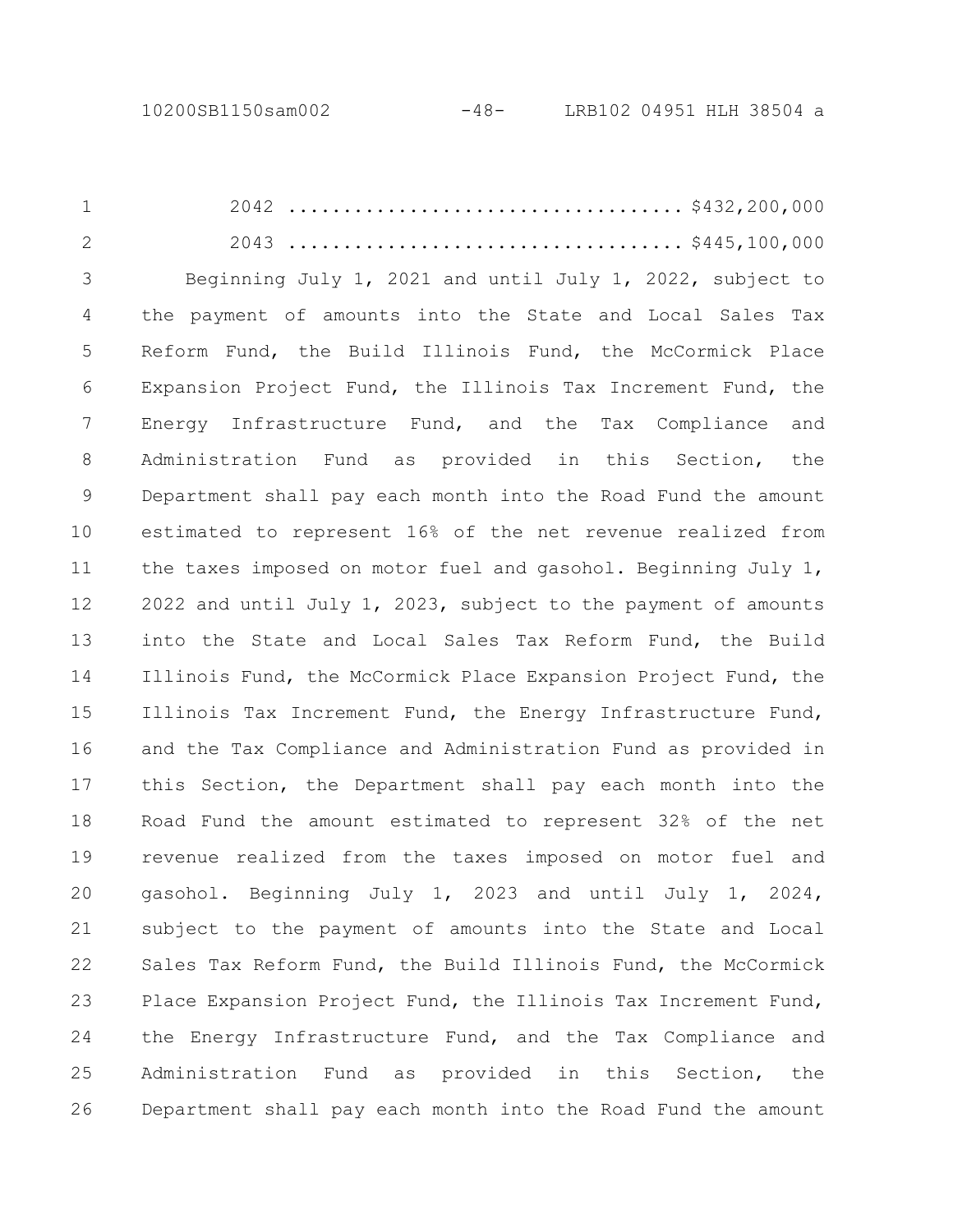10200SB1150sam002 -49- LRB102 04951 HLH 38504 a

estimated to represent 48% of the net revenue realized from the taxes imposed on motor fuel and gasohol. Beginning July 1, 2024 and until July 1, 2025, subject to the payment of amounts into the State and Local Sales Tax Reform Fund, the Build Illinois Fund, the McCormick Place Expansion Project Fund, the Illinois Tax Increment Fund, the Energy Infrastructure Fund, and the Tax Compliance and Administration Fund as provided in this Section, the Department shall pay each month into the Road Fund the amount estimated to represent 64% of the net revenue realized from the taxes imposed on motor fuel and gasohol. Beginning on July 1, 2025, subject to the payment of amounts into the State and Local Sales Tax Reform Fund, the Build Illinois Fund, the McCormick Place Expansion Project Fund, the Illinois Tax Increment Fund, the Energy Infrastructure Fund, and the Tax Compliance and Administration Fund as provided in this Section, the Department shall pay each month into the Road Fund the amount estimated to represent 80% of the net revenue realized from the taxes imposed on motor fuel and gasohol. As used in this paragraph "motor fuel" has the meaning given to that term in Section 1.1 of the Motor Fuel Tax Act, and "gasohol" has the meaning given to that term in Section 3-40 of this Act. 1 2 3 4 5 6 7 8 9 10 11 12 13 14 15 16 17 18 19 20 21 22

Of the remainder of the moneys received by the Department pursuant to this Act, 75% thereof shall be paid into the State Treasury and 25% shall be reserved in a special account and used only for the transfer to the Common School Fund as part of 23 24 25 26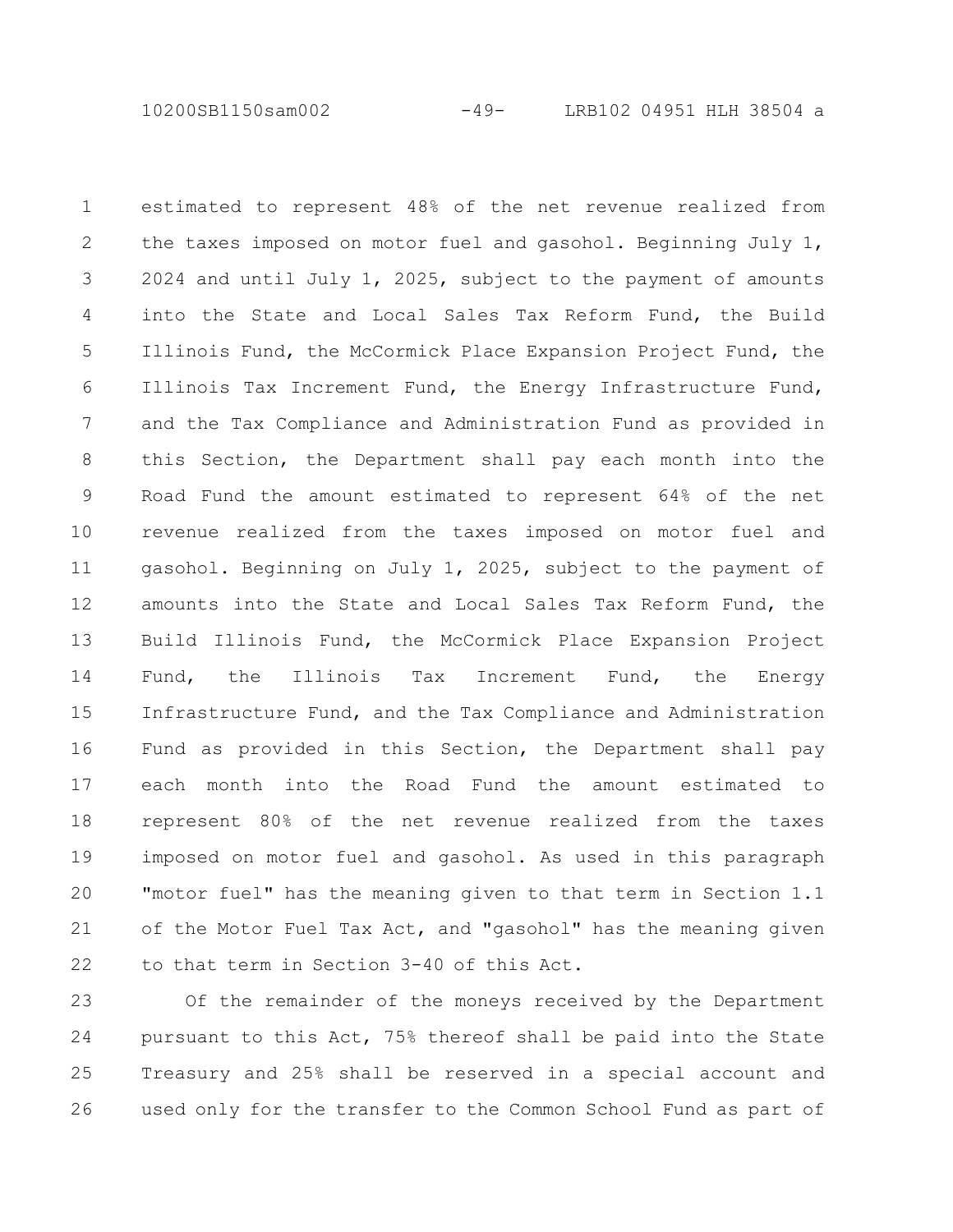10200SB1150sam002 -50- LRB102 04951 HLH 38504 a

the monthly transfer from the General Revenue Fund in accordance with Section 8a of the State Finance Act. 1 2

As soon as possible after the first day of each month, upon certification of the Department of Revenue, the Comptroller shall order transferred and the Treasurer shall transfer from the General Revenue Fund to the Motor Fuel Tax Fund an amount equal to 1.7% of 80% of the net revenue realized under this Act for the second preceding month. Beginning April 1, 2000, this transfer is no longer required and shall not be made. 3 4 5 6 7 8 9

Net revenue realized for a month shall be the revenue collected by the State pursuant to this Act, less the amount paid out during that month as refunds to taxpayers for overpayment of liability. 10 11 12 13

For greater simplicity of administration, manufacturers, importers and wholesalers whose products are sold at retail in Illinois by numerous retailers, and who wish to do so, may assume the responsibility for accounting and paying to the Department all tax accruing under this Act with respect to such sales, if the retailers who are affected do not make written objection to the Department to this arrangement. 14 15 16 17 18 19 20

(Source: P.A. 100-303, eff. 8-24-17; 100-363, eff. 7-1-18; 100-863, eff. 8-14-18; 100-1171, eff. 1-4-19; 101-10, Article 15, Section 15-10, eff. 6-5-19; 101-10, Article 25, Section 25-105, eff. 6-5-19; 101-27, eff. 6-25-19; 101-32, eff. 6-28-19; 101-604, eff. 12-13-19; 101-636, eff. 6-10-20.) 21 22 23 24 25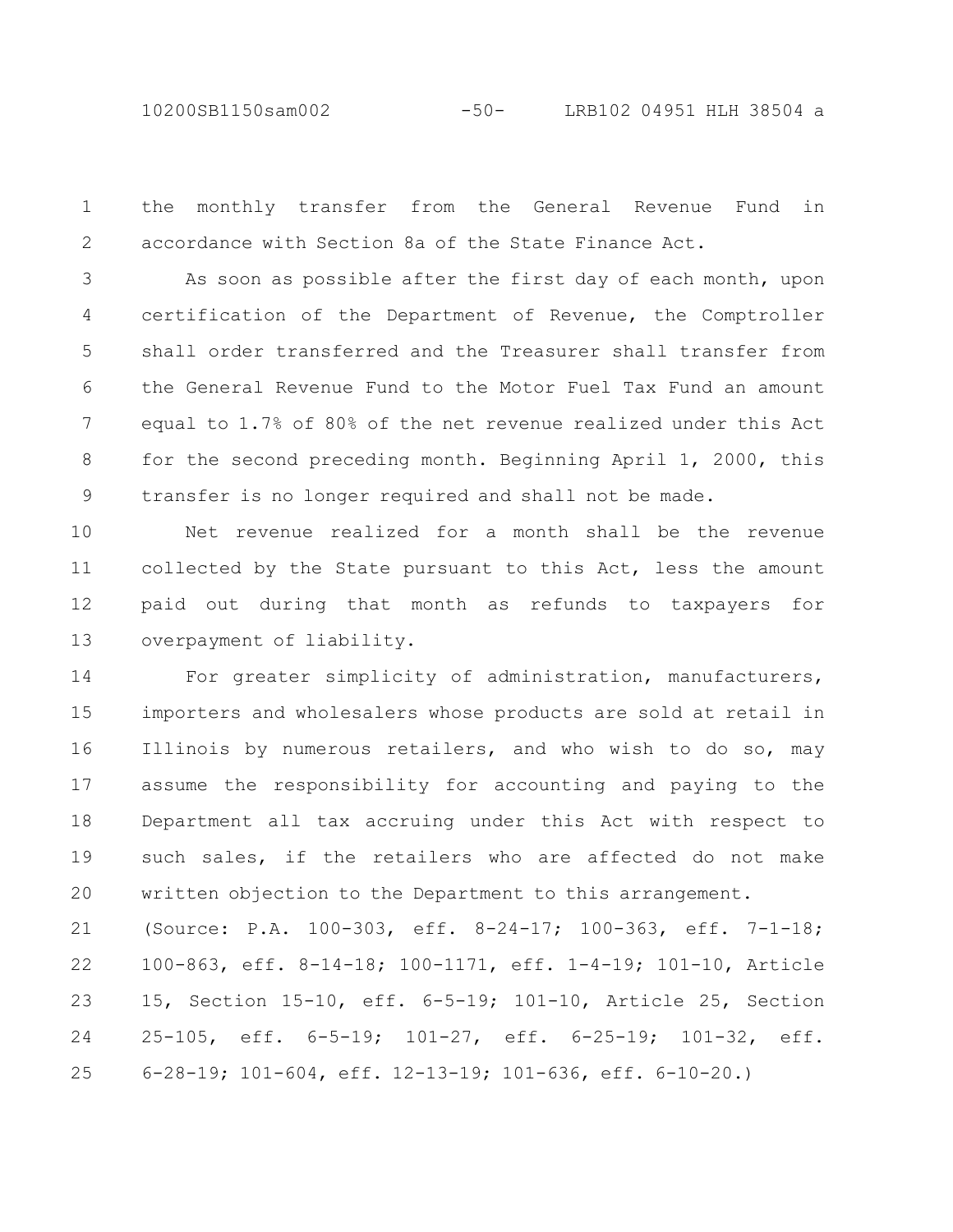10200SB1150sam002 -51- LRB102 04951 HLH 38504 a

Section 10-15. The Service Use Tax Act is amended by changing Sections 3-10 and 9 as follows: (35 ILCS 110/3-10) (from Ch. 120, par. 439.33-10) Sec. 3-10. Rate of tax. Unless otherwise provided in this Section, the tax imposed by this Act is at the rate of 6.25% of the selling price of tangible personal property transferred as an incident to the sale of service, but, for the purpose of computing this tax, in no event shall the selling price be less than the cost price of the property to the serviceman. Beginning on July 1, 2000 and through December 31, 2000, with respect to motor fuel, as defined in Section 1.1 of the 1 2 3 4 5 6 7 8 9 10 11

Motor Fuel Tax Law, and gasohol, as defined in Section 3-40 of

the Use Tax Act, the tax is imposed at the rate of 1.25%.

12

13

With respect to gasohol, as defined in the Use Tax Act, the tax imposed by this Act applies to (i) 70% of the selling price of property transferred as an incident to the sale of service on or after January 1, 1990, and before July 1, 2003, (ii) 80% of the selling price of property transferred as an incident to the sale of service on or after July 1, 2003 and on or before July 1, 2017, and (iii) 100% of the selling price thereafter. If, at any time, however, the tax under this Act on sales of gasohol, as defined in the Use Tax Act, is imposed at the rate of 1.25%, then the tax imposed by this Act applies to 100% of the proceeds of sales of gasohol made during that time. 14 15 16 17 18 19 20 21 22 23 24

With respect to majority blended ethanol fuel, as defined 25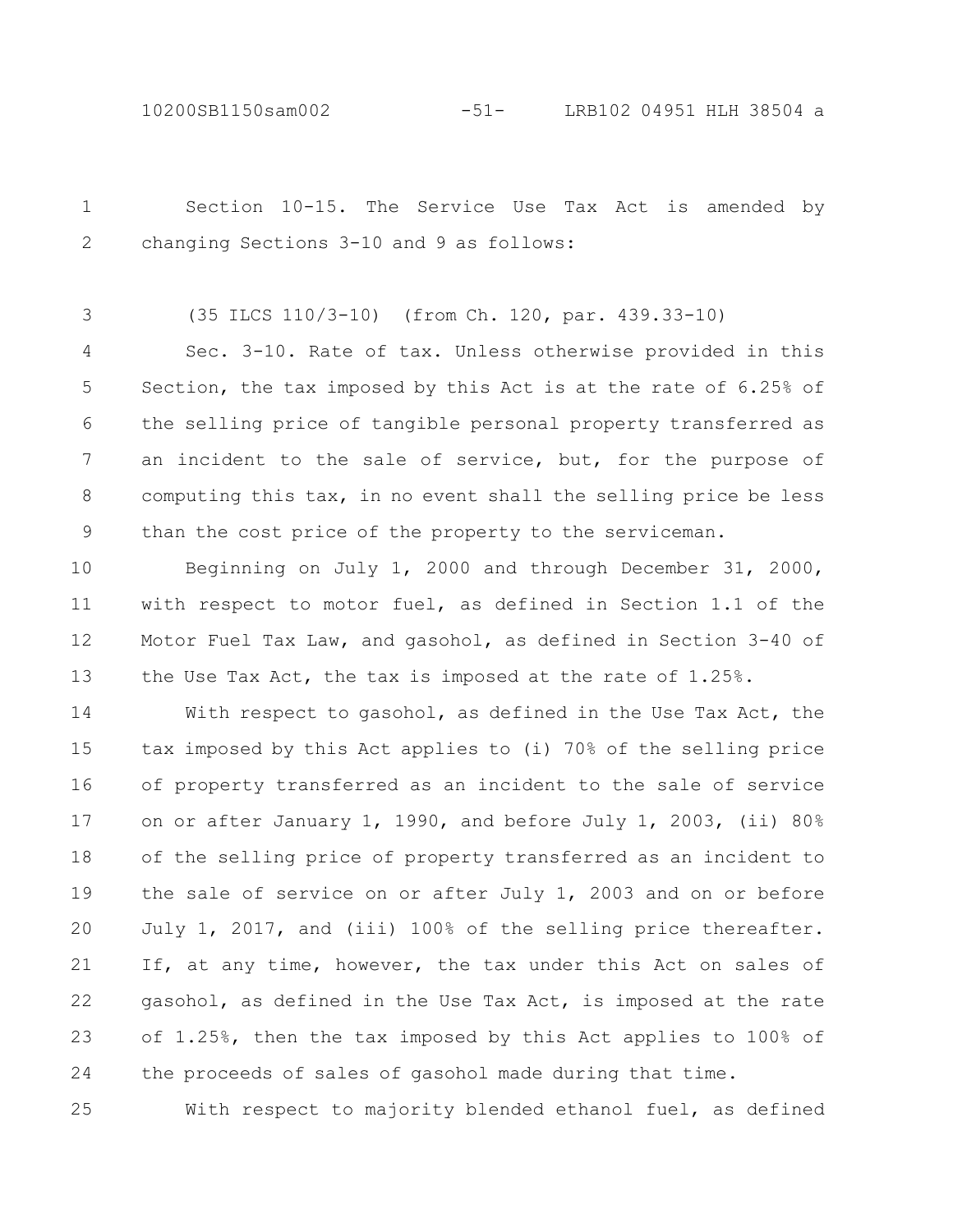10200SB1150sam002 -52- LRB102 04951 HLH 38504 a

in the Use Tax Act, the tax imposed by this Act does not apply to the selling price of property transferred as an incident to the sale of service on or after July 1, 2003 and on or before December 31, 2023 but applies to 100% of the selling price thereafter. 1 2 3 4 5

With respect to biodiesel blends, as defined in the Use Tax Act, with no less than 1% and no more than 10% biodiesel, the tax imposed by this Act applies to (i) 80% of the selling price of property transferred as an incident to the sale of service on or after July 1, 2003 and on or before December 31, 2018 and (ii) 100% of the proceeds of the selling price thereafter. If, at any time, however, the tax under this Act on sales of biodiesel blends, as defined in the Use Tax Act, with no less than 1% and no more than 10% biodiesel is imposed at the rate of 1.25%, then the tax imposed by this Act applies to 100% of the proceeds of sales of biodiesel blends with no less than 1% and no more than 10% biodiesel made during that time. 6 7 8 9 10 11 12 13 14 15 16 17

With respect to 100% biodiesel, as defined in the Use Tax Act, and biodiesel blends, as defined in the Use Tax Act, with more than 10% but no more than 99% biodiesel, the tax imposed by this Act does not apply to the proceeds of the selling price of property transferred as an incident to the sale of service on or after July 1, 2003 and on or before December 31, 2023 but applies to 100% of the selling price thereafter. 18 19 20 21 22 23 24

At the election of any registered serviceman made for each fiscal year, sales of service in which the aggregate annual 25 26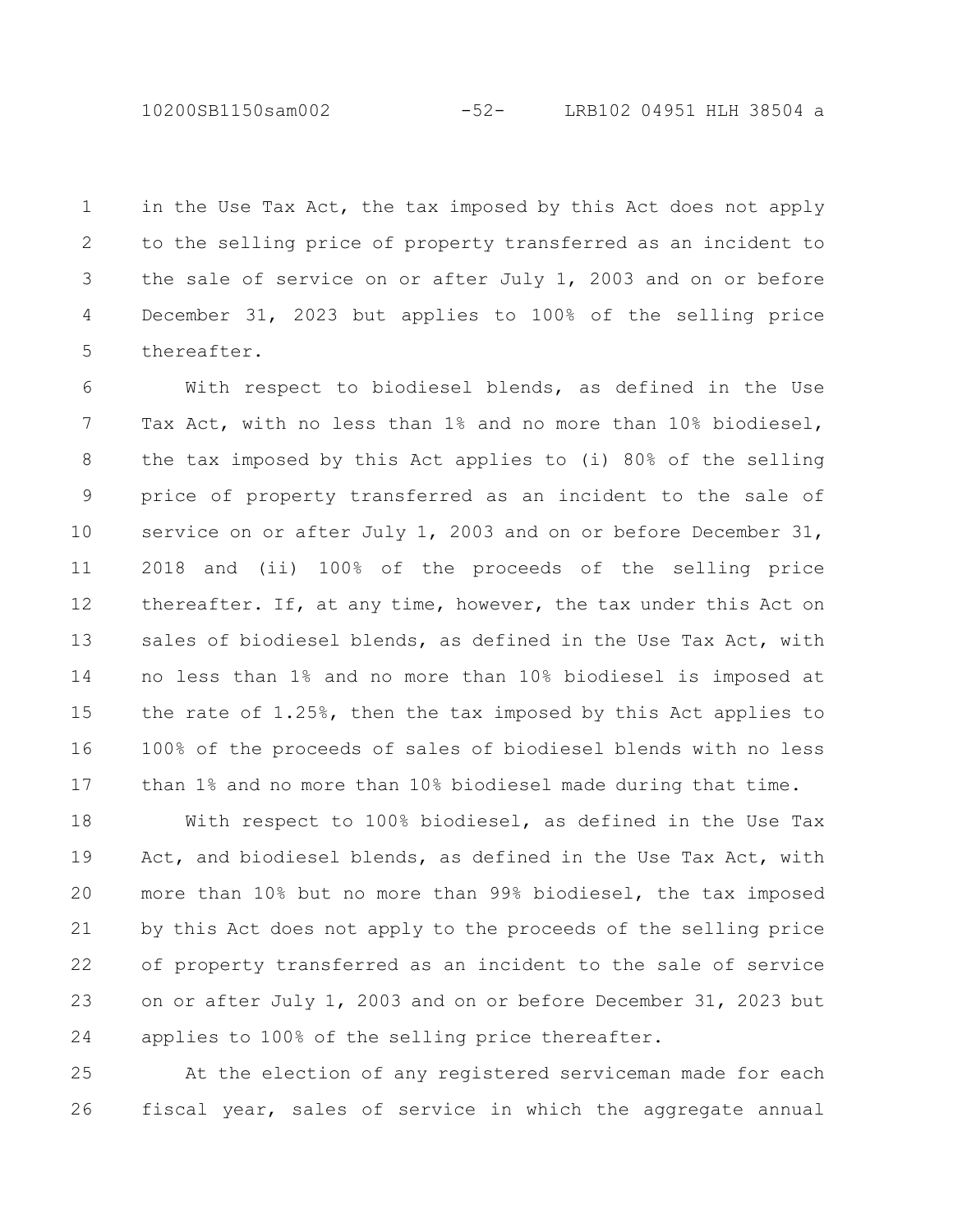10200SB1150sam002 -53- LRB102 04951 HLH 38504 a

cost price of tangible personal property transferred as an incident to the sales of service is less than 35%, or 75% in the case of servicemen transferring prescription drugs or servicemen engaged in graphic arts production, of the aggregate annual total gross receipts from all sales of service, the tax imposed by this Act shall be based on the serviceman's cost price of the tangible personal property transferred as an incident to the sale of those services. 1 2 3 4 5 6 7 8

Until July 1, 2022 and beginning again January 1, 2023, the  $\frac{m}{2}$  tax shall be imposed at the rate of 1% on food prepared for immediate consumption and transferred incident to a sale of service subject to this Act or the Service Occupation Tax Act by an entity licensed under the Hospital Licensing Act, the Nursing Home Care Act, the Assisted Living and Shared Housing Act, the ID/DD Community Care Act, the MC/DD Act, the Specialized Mental Health Rehabilitation Act of 2013, or the Child Care Act of 1969, or an entity that holds a permit issued pursuant to the Life Care Facilities Act. Until July 1, 2022 and beginning again January 1, 2023, the The tax shall also be imposed at the rate of 1% on food for human consumption that is to be consumed off the premises where it is sold (other than alcoholic beverages, food consisting of or infused with adult use cannabis, soft drinks, and food that has been prepared for immediate consumption and is not otherwise included in this paragraph). 9 10 11 12 13 14 15 16 17 18 19 20 21 22 23 24 25

26

Beginning July 1, 2022 and until January 1, 2023, the tax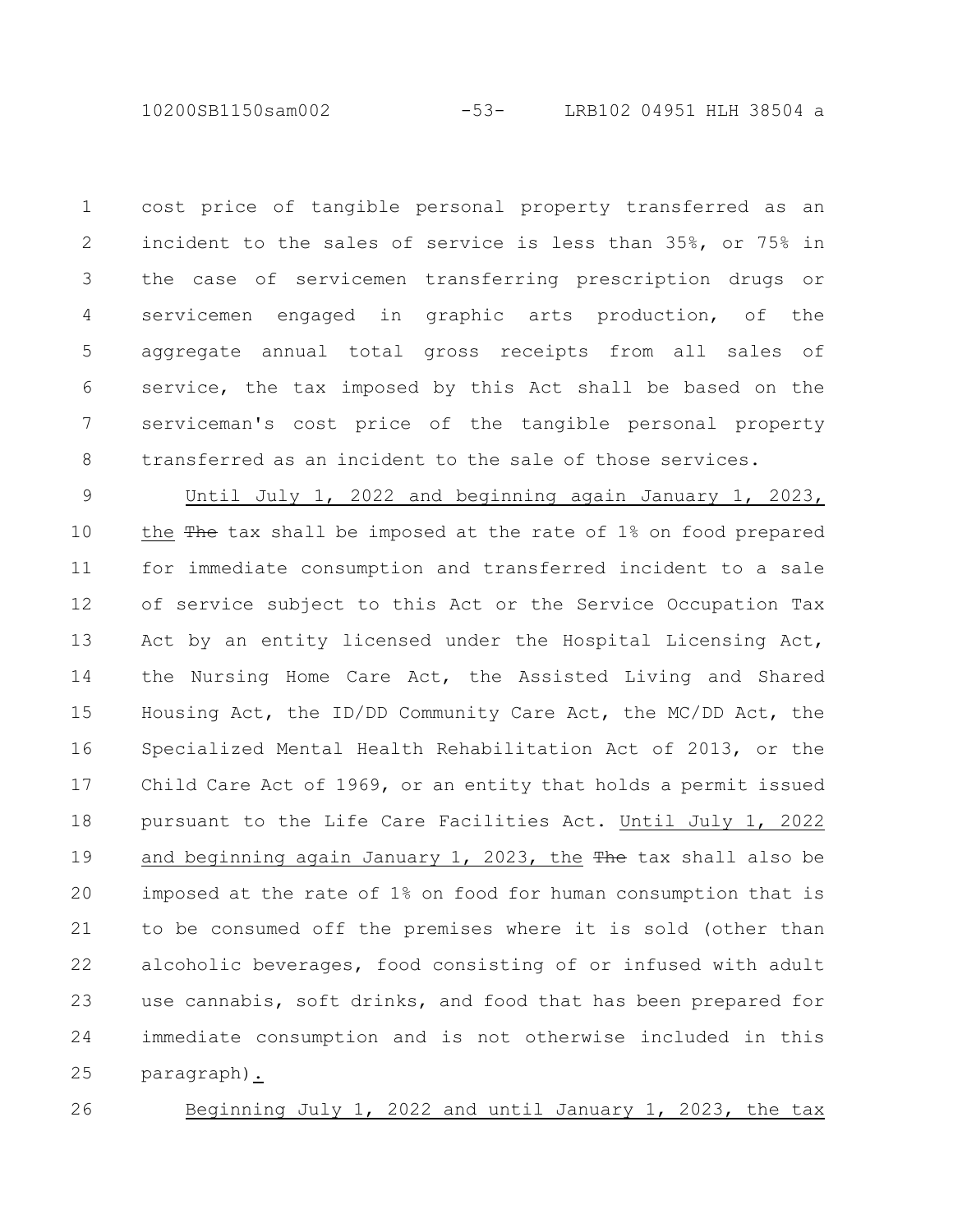shall be imposed at the rate of 0% on food prepared for immediate consumption and transferred incident to a sale of service subject to this Act or the Service Occupation Tax Act by an entity licensed under the Hospital Licensing Act, the Nursing Home Care Act, the Assisted Living and Shared Housing Act, the ID/DD Community Care Act, the MC/DD Act, the Specialized Mental Health Rehabilitation Act of 2013, or the Child Care Act of 1969, or an entity that holds a permit issued pursuant to the Life Care Facilities Act. Beginning July 1, 2022 and until January 1, 2023, the tax shall also be imposed at the rate of 0% on food for human consumption that is to be consumed off the premises where it is sold (other than alcoholic beverages, food consisting of or infused with adult use cannabis, soft drinks, and food that has been prepared for immediate consumption and is not otherwise included in this paragraph). 1 2 3 4 5 6 7 8 9 10 11 12 13 14 15 16

The tax shall also be imposed at the rate of 1% on and prescription and nonprescription medicines, drugs, medical appliances, products classified as Class III medical devices by the United States Food and Drug Administration that are used for cancer treatment pursuant to a prescription, as well as any accessories and components related to those devices, modifications to a motor vehicle for the purpose of rendering it usable by a person with a disability, and insulin, blood sugar testing materials, syringes, and needles used by human diabetics. For the purposes of this Section, until September 17 18 19 20 21 22 23 24 25 26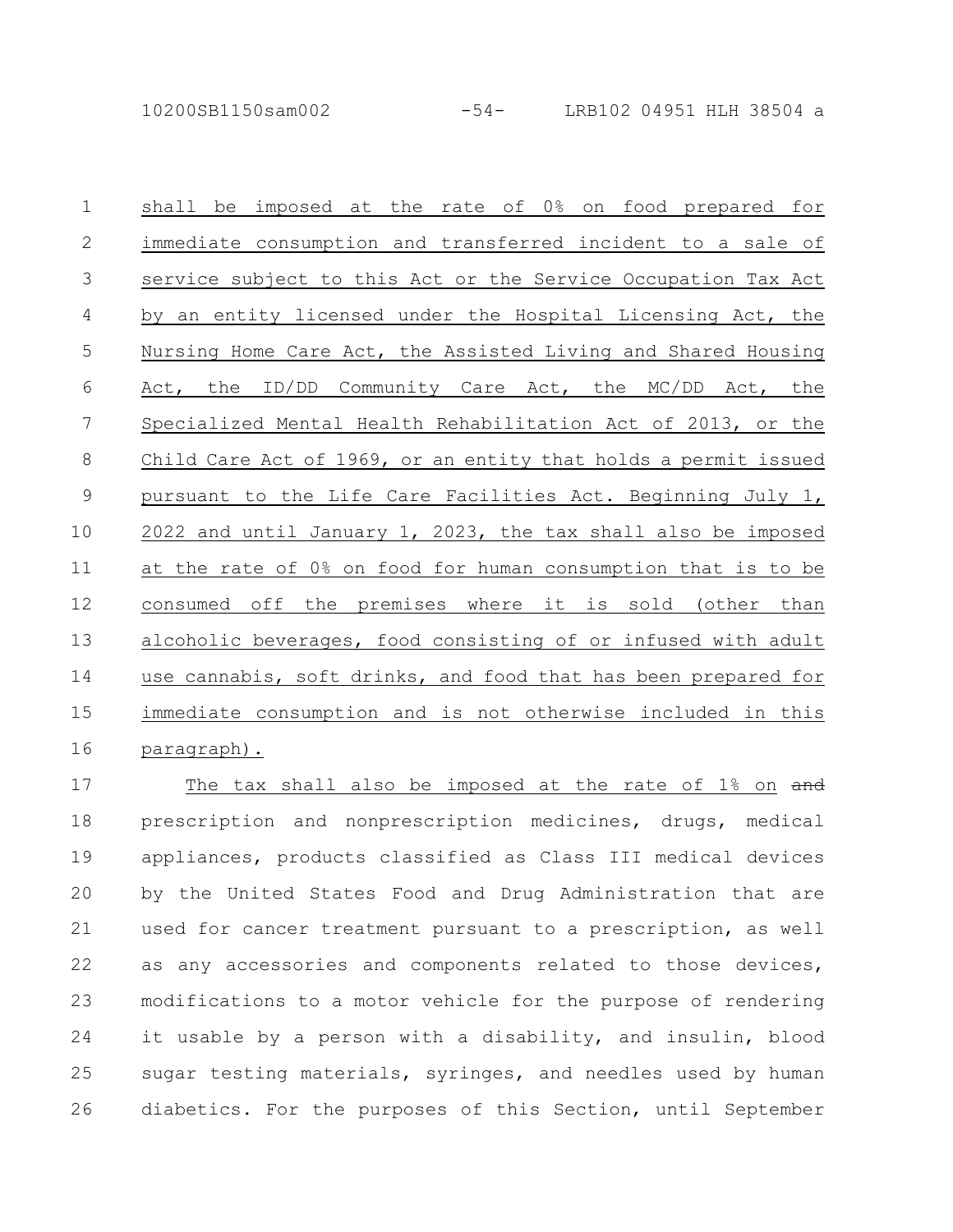10200SB1150sam002 -55- LRB102 04951 HLH 38504 a

1, 2009: the term "soft drinks" means any complete, finished, ready-to-use, non-alcoholic drink, whether carbonated or not, including but not limited to soda water, cola, fruit juice, vegetable juice, carbonated water, and all other preparations commonly known as soft drinks of whatever kind or description that are contained in any closed or sealed bottle, can, carton, or container, regardless of size; but "soft drinks" does not include coffee, tea, non-carbonated water, infant formula, milk or milk products as defined in the Grade A Pasteurized Milk and Milk Products Act, or drinks containing 50% or more natural fruit or vegetable juice. 1 2 3 4 5 6 7 8 9 10 11

Notwithstanding any other provisions of this Act, beginning September 1, 2009, "soft drinks" means non-alcoholic beverages that contain natural or artificial sweeteners. "Soft drinks" do not include beverages that contain milk or milk products, soy, rice or similar milk substitutes, or greater than 50% of vegetable or fruit juice by volume. 12 13 14 15 16 17

Until August 1, 2009, and notwithstanding any other provisions of this Act, "food for human consumption that is to be consumed off the premises where it is sold" includes all food sold through a vending machine, except soft drinks and food products that are dispensed hot from a vending machine, regardless of the location of the vending machine. Beginning August 1, 2009, and notwithstanding any other provisions of this Act, "food for human consumption that is to be consumed off the premises where it is sold" includes all food sold 18 19 20 21 22 23 24 25 26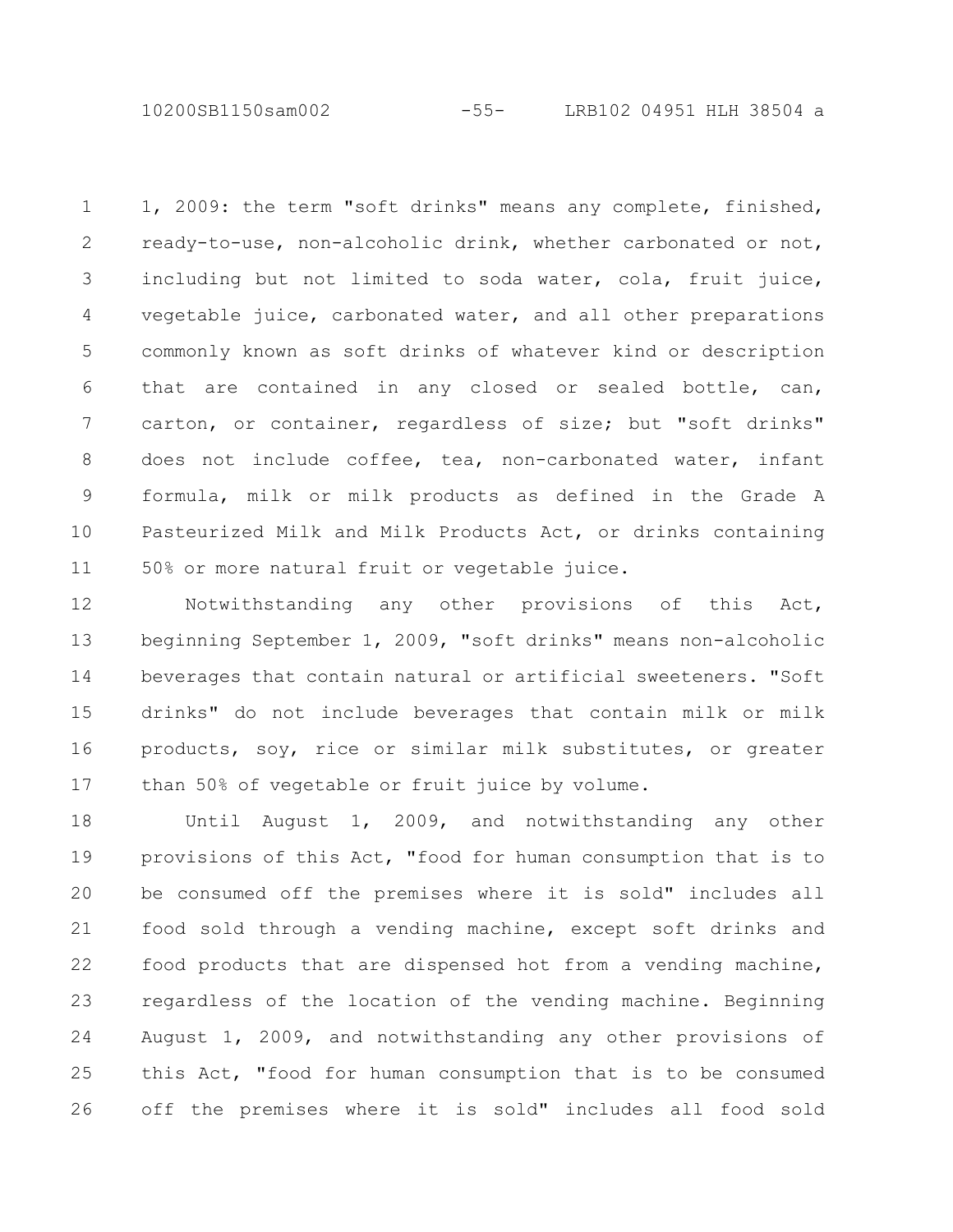through a vending machine, except soft drinks, candy, and food products that are dispensed hot from a vending machine, regardless of the location of the vending machine. 1 2 3

Notwithstanding any other provisions of this Act, beginning September 1, 2009, "food for human consumption that is to be consumed off the premises where it is sold" does not include candy. For purposes of this Section, "candy" means a preparation of sugar, honey, or other natural or artificial sweeteners in combination with chocolate, fruits, nuts or other ingredients or flavorings in the form of bars, drops, or pieces. "Candy" does not include any preparation that contains flour or requires refrigeration. 4 5 6 7 8 9 10 11 12

Notwithstanding any other provisions of this Act, beginning September 1, 2009, "nonprescription medicines and drugs" does not include grooming and hygiene products. For purposes of this Section, "grooming and hygiene products" includes, but is not limited to, soaps and cleaning solutions, shampoo, toothpaste, mouthwash, antiperspirants, and sun tan lotions and screens, unless those products are available by prescription only, regardless of whether the products meet the definition of "over-the-counter-drugs". For the purposes of this paragraph, "over-the-counter-drug" means a drug for human use that contains a label that identifies the product as a drug as required by 21 C.F.R. § 201.66. The "over-the-counter-drug" label includes: 13 14 15 16 17 18 19 20 21 22 23 24 25

26

(A) A "Drug Facts" panel; or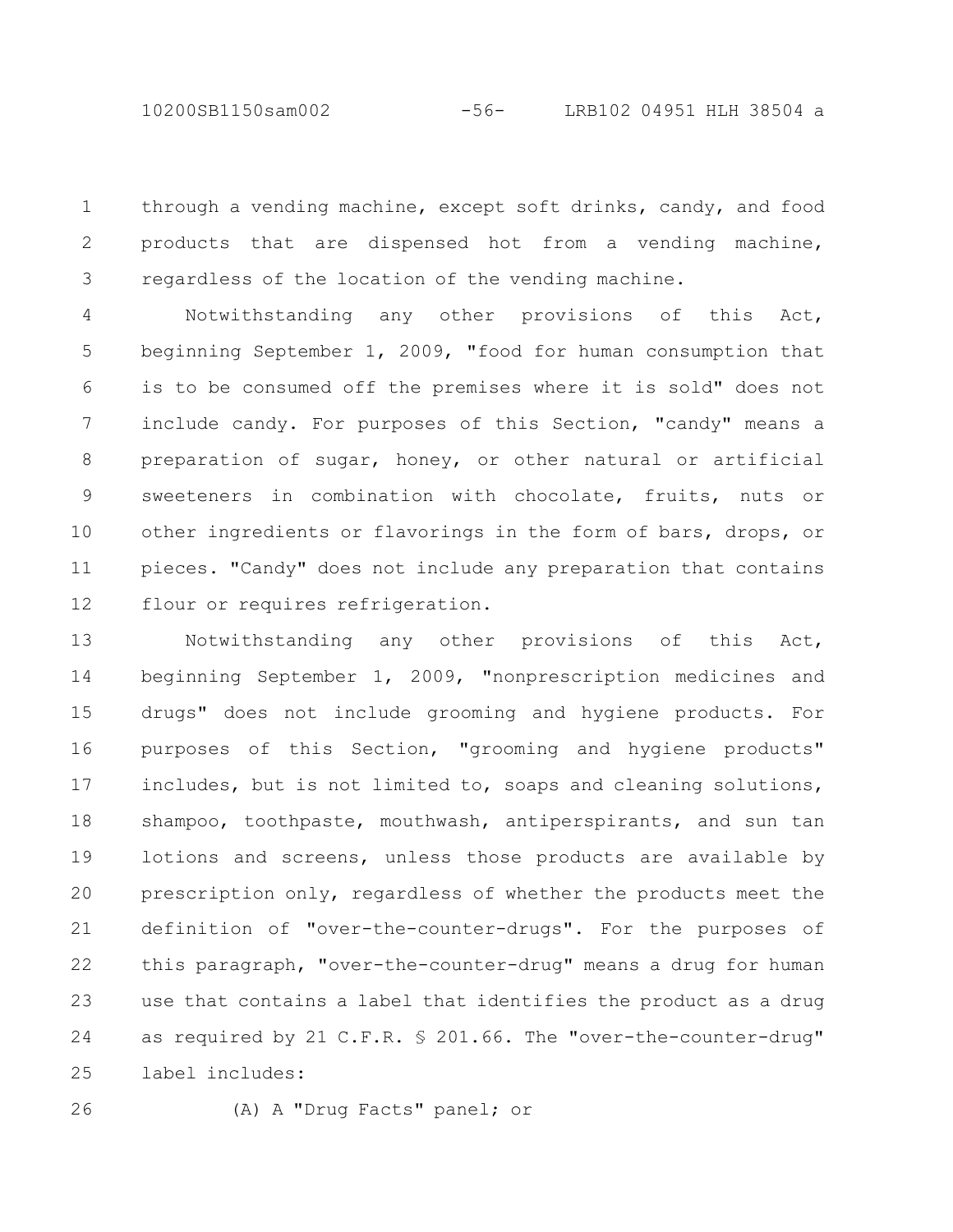(B) A statement of the "active ingredient(s)" with a list of those ingredients contained in the compound, substance or preparation. 1 2 3

Beginning on January 1, 2014 (the effective date of Public Act 98-122), "prescription and nonprescription medicines and drugs" includes medical cannabis purchased from a registered dispensing organization under the Compassionate Use of Medical Cannabis Program Act. 4 5 6 7 8

As used in this Section, "adult use cannabis" means cannabis subject to tax under the Cannabis Cultivation Privilege Tax Law and the Cannabis Purchaser Excise Tax Law and does not include cannabis subject to tax under the Compassionate Use of Medical Cannabis Program Act. 9 10 11 12 13

If the property that is acquired from a serviceman is acquired outside Illinois and used outside Illinois before being brought to Illinois for use here and is taxable under this Act, the "selling price" on which the tax is computed shall be reduced by an amount that represents a reasonable allowance for depreciation for the period of prior out-of-state use. 14 15 16 17 18 19 20

(Source: P.A. 101-363, eff. 8-9-19; 101-593, eff. 12-4-19; 102-4, eff. 4-27-21; 102-16, eff. 6-17-21.) 21 22

(35 ILCS 110/9) (from Ch. 120, par. 439.39) 23

Sec. 9. Each serviceman required or authorized to collect the tax herein imposed shall pay to the Department the amount 24 25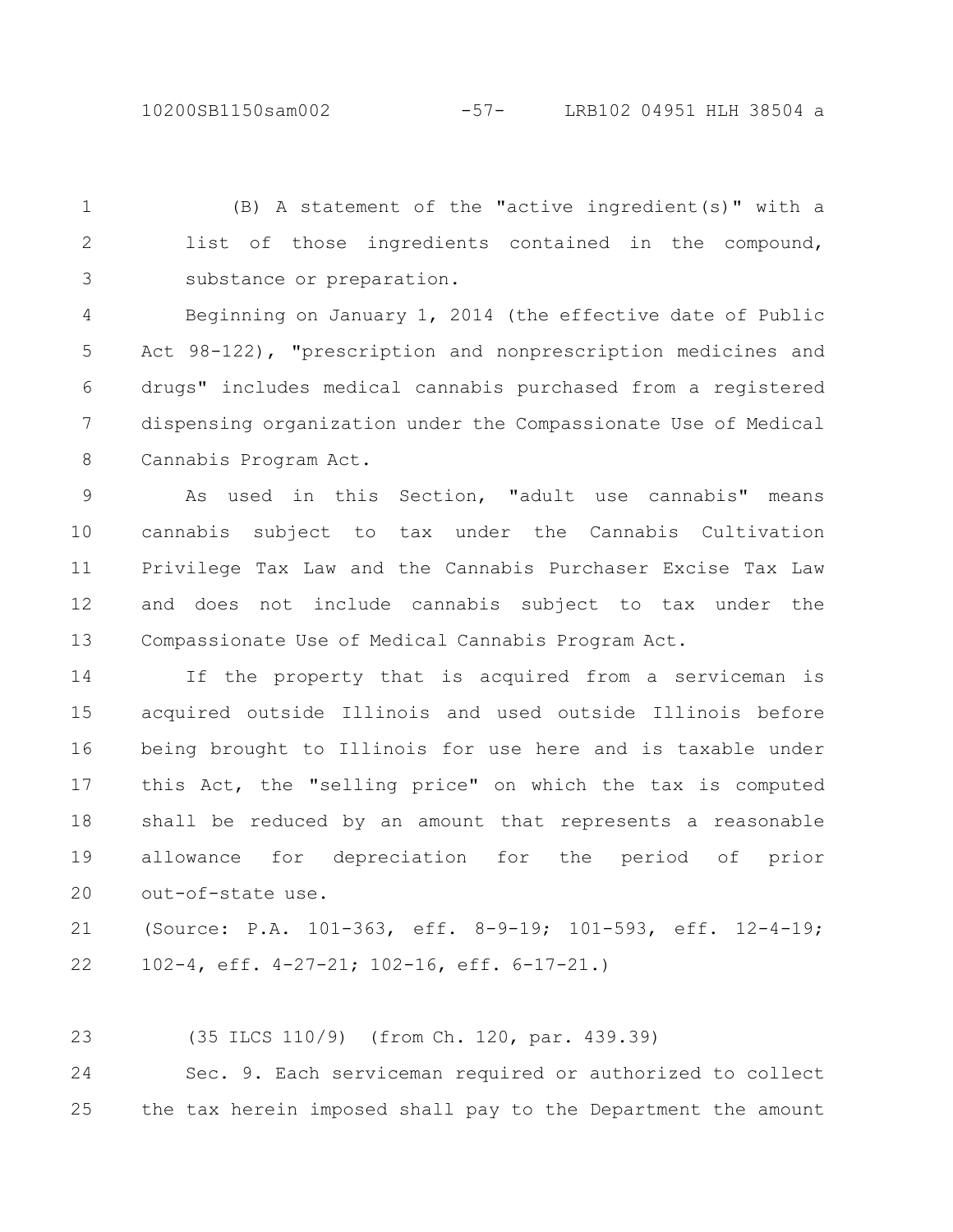10200SB1150sam002 -58- LRB102 04951 HLH 38504 a

of such tax (except as otherwise provided) at the time when he is required to file his return for the period during which such tax was collected, less a discount of 2.1% prior to January 1, 1990 and 1.75% on and after January 1, 1990, or \$5 per calendar year, whichever is greater, which is allowed to reimburse the serviceman for expenses incurred in collecting the tax, keeping records, preparing and filing returns, remitting the tax and supplying data to the Department on request. When determining the discount allowed under this Section servicemen shall include the amount of tax that would have been due at the 1% rate but for the 0% rate imposed under this amendatory Act of the 102nd General Assembly. The discount under this Section is not allowed for the 1.25% portion of taxes paid on aviation fuel that is subject to the revenue use requirements of 49 U.S.C. 47107(b) and 49 U.S.C. 47133. The discount allowed under this Section is allowed only for returns that are filed in the manner required by this Act. The Department may disallow the discount for servicemen whose certificate of registration is revoked at the time the return is filed, but only if the Department's decision to revoke the certificate of registration has become final. A serviceman need not remit that part of any tax collected by him to the extent that he is required to pay and does pay the tax imposed by the Service Occupation Tax Act with respect to his sale of service involving the incidental transfer by him of the same property. Except as provided hereinafter in this Section, on or 1 2 3 4 5 6 7 8 9 10 11 12 13 14 15 16 17 18 19 20 21 22 23 24 25 26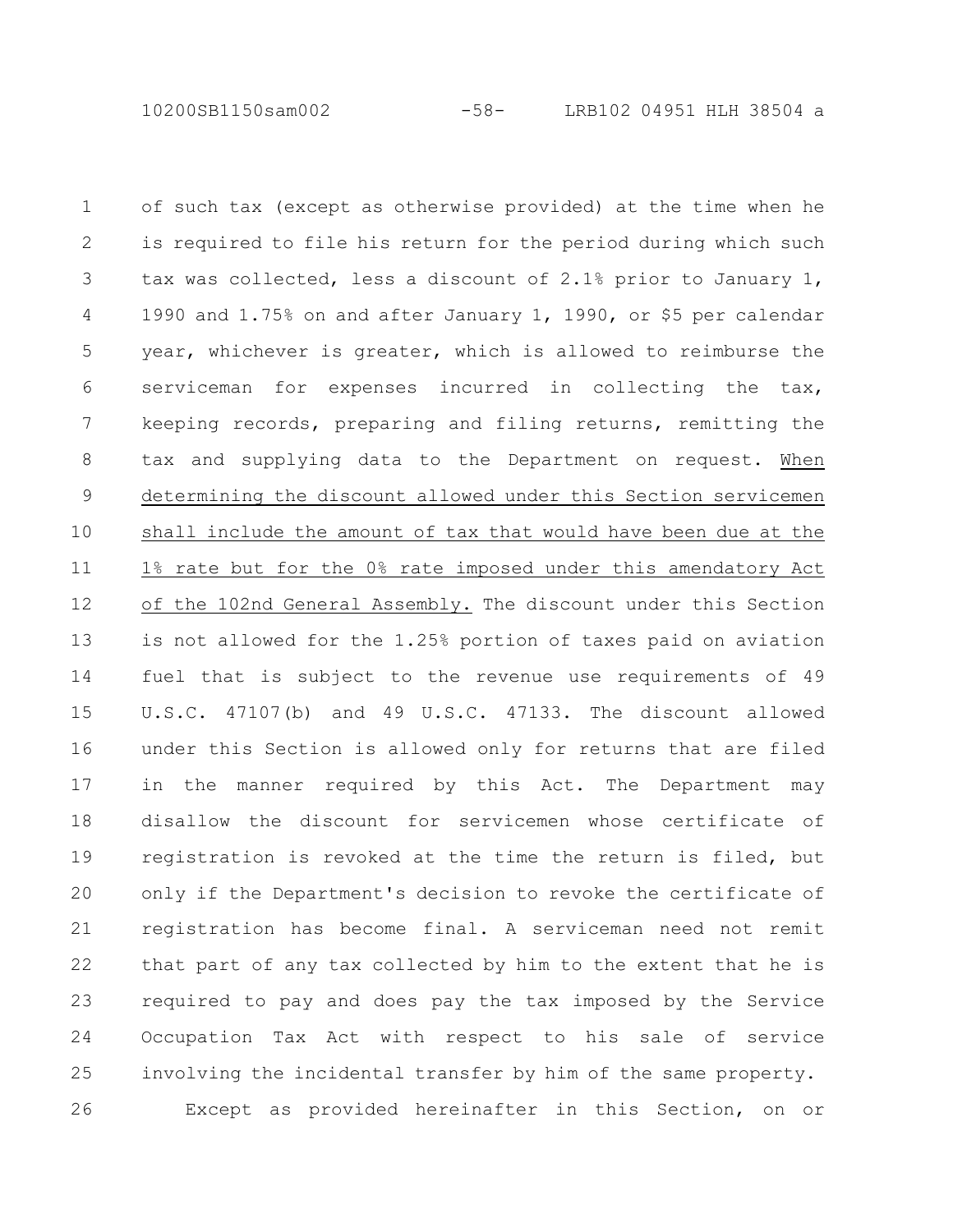10200SB1150sam002 -59- LRB102 04951 HLH 38504 a

before the twentieth day of each calendar month, such serviceman shall file a return for the preceding calendar month in accordance with reasonable Rules and Regulations to be promulgated by the Department. Such return shall be filed on a form prescribed by the Department and shall contain such information as the Department may reasonably require. Such return shall include the gross receipts which were received during the preceding calendar month or quarter on the following items upon which tax would have been due but for the 0% rate imposed under this amendatory Act of the 102nd General Assembly: (i) food for human consumption that is to be consumed off the premises where it is sold (other than alcoholic beverages, food consisting of or infused with adult use cannabis, soft drinks, and food that has been prepared for immediate consumption); and (ii) food prepared for immediate consumption and transferred incident to a sale of service subject to this Act or the Service Occupation Tax Act by an entity licensed under the Hospital Licensing Act, the Nursing Home Care Act, the Assisted Living and Shared Housing Act, the ID/DD Community Care Act, the MC/DD Act, the Specialized Mental Health Rehabilitation Act of 2013, or the Child Care Act of 1969, or an entity that holds a permit issued pursuant to the Life Care Facilities Act. Such return shall also include the amount of tax that would have been due on the items listed in the previous sentence but for the 0% rate imposed under this amendatory Act of the 102nd General Assembly. 1 2 3 4 5 6 7 8 9 10 11 12 13 14 15 16 17 18 19 20 21 22 23 24 25 26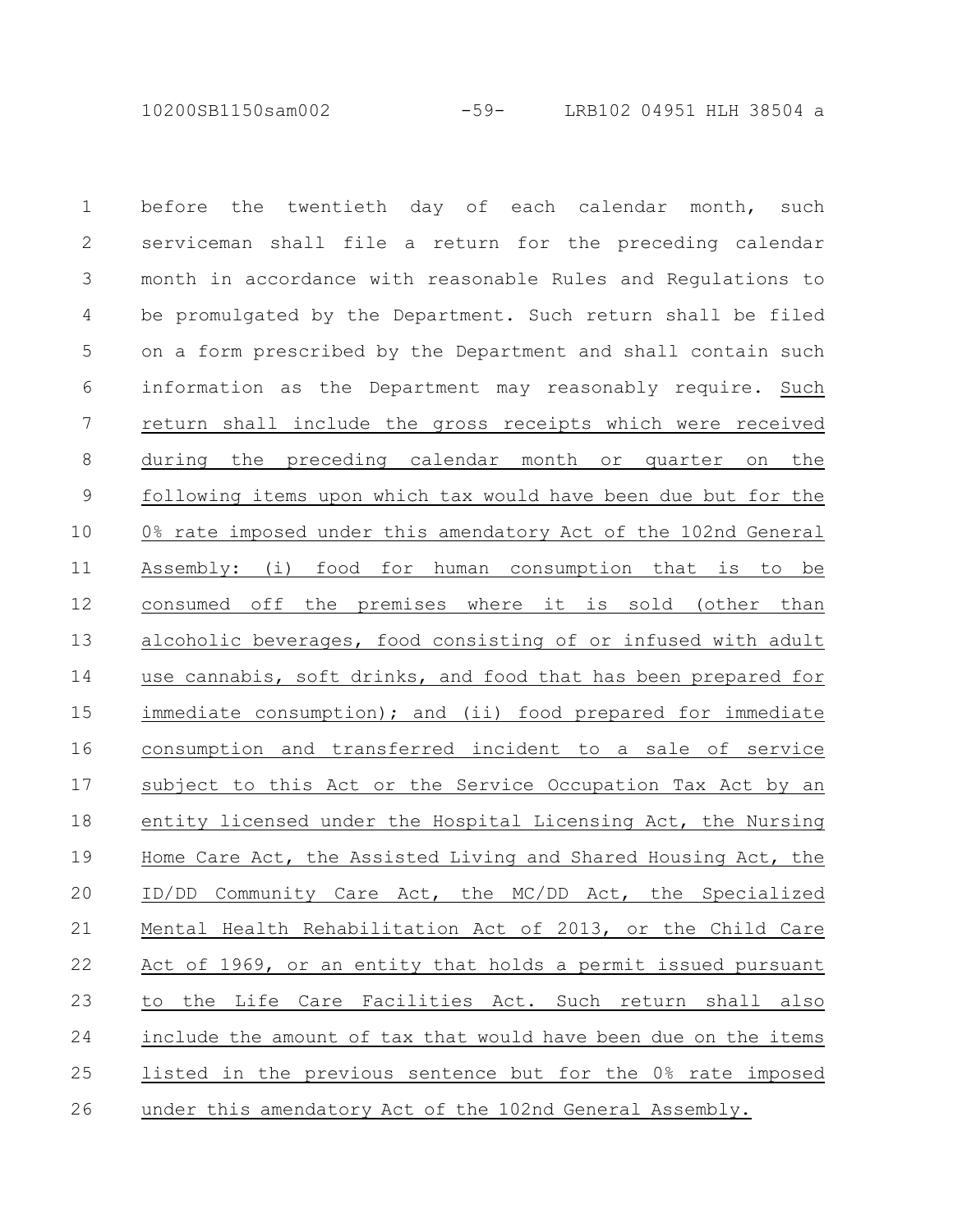10200SB1150sam002 -60- LRB102 04951 HLH 38504 a

On and after January 1, 2018, with respect to servicemen whose annual gross receipts average \$20,000 or more, all returns required to be filed pursuant to this Act shall be filed electronically. Servicemen who demonstrate that they do not have access to the Internet or demonstrate hardship in filing electronically may petition the Department to waive the electronic filing requirement. 1 2 3 4 5 6 7

The Department may require returns to be filed on a quarterly basis. If so required, a return for each calendar quarter shall be filed on or before the twentieth day of the calendar month following the end of such calendar quarter. The taxpayer shall also file a return with the Department for each of the first two months of each calendar quarter, on or before the twentieth day of the following calendar month, stating: 8 9 10 11 12 13 14

15

1. The name of the seller;

2. The address of the principal place of business from which he engages in business as a serviceman in this State; 16 17 18

3. The total amount of taxable receipts received by him during the preceding calendar month, including receipts from charge and time sales, but less all deductions allowed by law; 19 20 21 22

4. The amount of credit provided in Section 2d of this Act; 23 24

25

5. The amount of tax due;

5-5. The signature of the taxpayer; and 26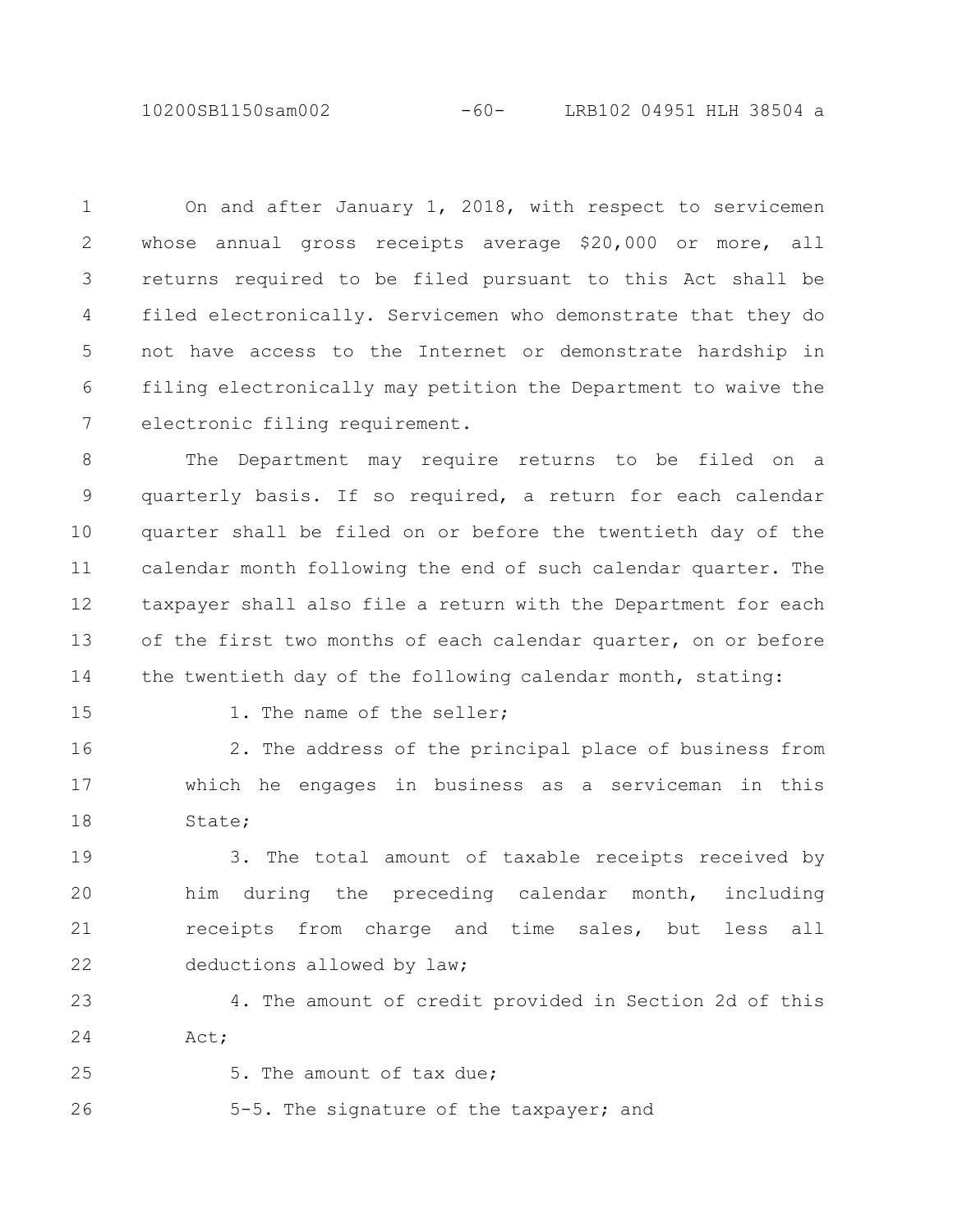1 2

6. Such other reasonable information as the Department may require.

Each serviceman required or authorized to collect the tax imposed by this Act on aviation fuel transferred as an incident of a sale of service in this State during the preceding calendar month shall, instead of reporting and paying tax on aviation fuel as otherwise required by this Section, report and pay such tax on a separate aviation fuel tax return. The requirements related to the return shall be as otherwise provided in this Section. Notwithstanding any other provisions of this Act to the contrary, servicemen collecting tax on aviation fuel shall file all aviation fuel tax returns and shall make all aviation fuel tax payments by electronic means in the manner and form required by the Department. For purposes of this Section, "aviation fuel" means jet fuel and aviation gasoline. 3 4 5 6 7 8 9 10 11 12 13 14 15 16

If a taxpayer fails to sign a return within 30 days after the proper notice and demand for signature by the Department, the return shall be considered valid and any amount shown to be due on the return shall be deemed assessed. 17 18 19 20

Notwithstanding any other provision of this Act to the contrary, servicemen subject to tax on cannabis shall file all cannabis tax returns and shall make all cannabis tax payments by electronic means in the manner and form required by the Department. 21 22 23 24 25

26

Beginning October 1, 1993, a taxpayer who has an average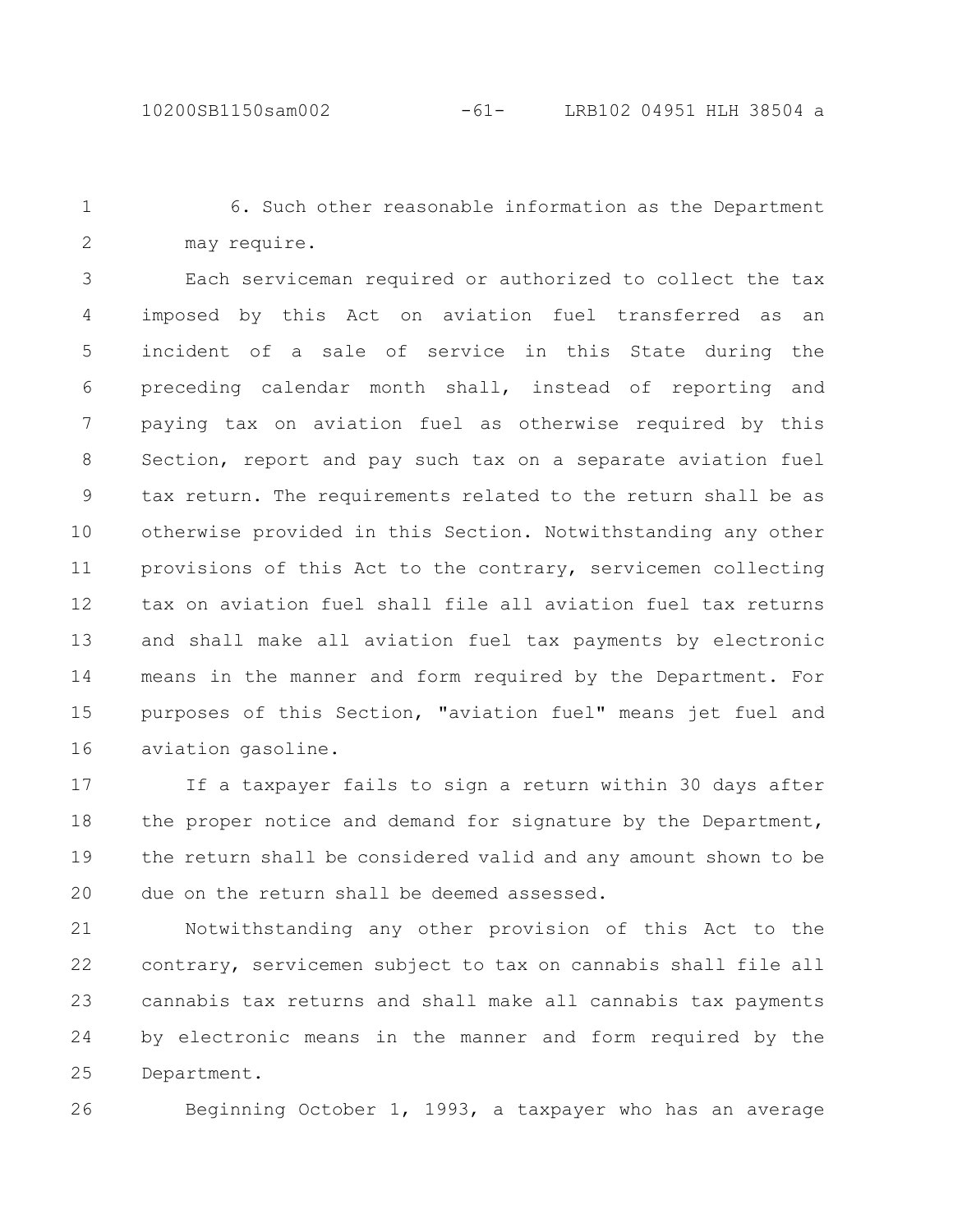10200SB1150sam002 -62- LRB102 04951 HLH 38504 a

monthly tax liability of \$150,000 or more shall make all payments required by rules of the Department by electronic funds transfer. Beginning October 1, 1994, a taxpayer who has an average monthly tax liability of \$100,000 or more shall make all payments required by rules of the Department by electronic funds transfer. Beginning October 1, 1995, a taxpayer who has an average monthly tax liability of \$50,000 or more shall make all payments required by rules of the Department by electronic funds transfer. Beginning October 1, 2000, a taxpayer who has an annual tax liability of \$200,000 or more shall make all payments required by rules of the Department by electronic funds transfer. The term "annual tax liability" shall be the sum of the taxpayer's liabilities under this Act, and under all other State and local occupation and use tax laws administered by the Department, for the immediately preceding calendar year. The term "average monthly tax liability" means the sum of the taxpayer's liabilities under this Act, and under all other State and local occupation and use tax laws administered by the Department, for the immediately preceding calendar year divided by 12. Beginning on October 1, 2002, a taxpayer who has a tax liability in the amount set forth in subsection (b) of Section 2505-210 of the Department of Revenue Law shall make all payments required by rules of the Department by electronic funds transfer. 1 2 3 4 5 6 7 8 9 10 11 12 13 14 15 16 17 18 19 20 21 22 23 24

Before August 1 of each year beginning in 1993, the Department shall notify all taxpayers required to make 25 26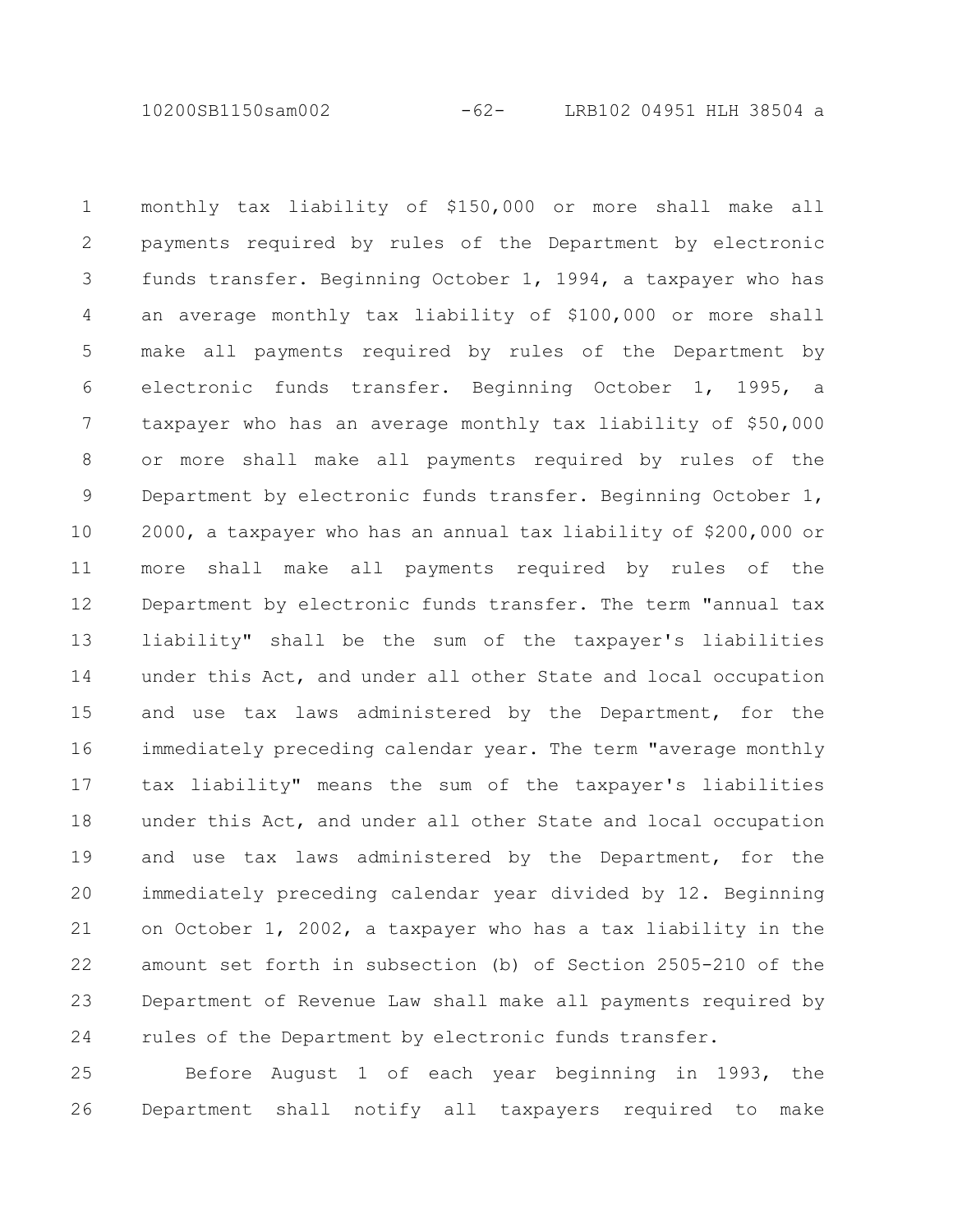10200SB1150sam002 -63- LRB102 04951 HLH 38504 a

payments by electronic funds transfer. All taxpayers required to make payments by electronic funds transfer shall make those payments for a minimum of one year beginning on October 1. 1 2 3

Any taxpayer not required to make payments by electronic funds transfer may make payments by electronic funds transfer with the permission of the Department. 4 5 6

All taxpayers required to make payment by electronic funds transfer and any taxpayers authorized to voluntarily make payments by electronic funds transfer shall make those payments in the manner authorized by the Department. 7 8 9 10

The Department shall adopt such rules as are necessary to effectuate a program of electronic funds transfer and the requirements of this Section. 11 12 13

If the serviceman is otherwise required to file a monthly return and if the serviceman's average monthly tax liability to the Department does not exceed \$200, the Department may authorize his returns to be filed on a quarter annual basis, with the return for January, February and March of a given year being due by April 20 of such year; with the return for April, May and June of a given year being due by July 20 of such year; with the return for July, August and September of a given year being due by October 20 of such year, and with the return for October, November and December of a given year being due by January 20 of the following year. 14 15 16 17 18 19 20 21 22 23 24

If the serviceman is otherwise required to file a monthly or quarterly return and if the serviceman's average monthly 25 26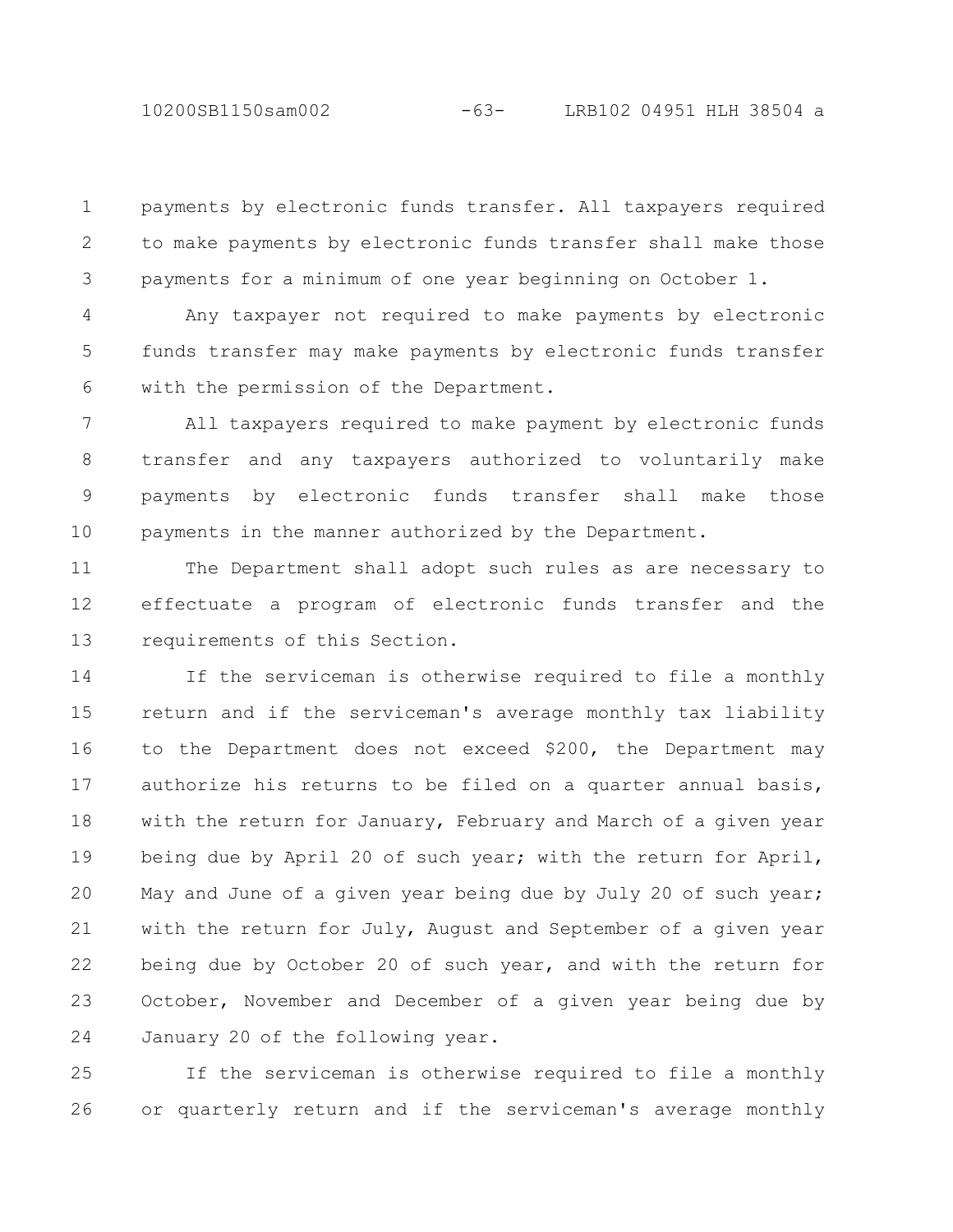10200SB1150sam002 -64- LRB102 04951 HLH 38504 a

tax liability to the Department does not exceed \$50, the Department may authorize his returns to be filed on an annual basis, with the return for a given year being due by January 20 of the following year. 1 2 3 4

Such quarter annual and annual returns, as to form and substance, shall be subject to the same requirements as monthly returns. 5 6 7

Notwithstanding any other provision in this Act concerning the time within which a serviceman may file his return, in the case of any serviceman who ceases to engage in a kind of business which makes him responsible for filing returns under this Act, such serviceman shall file a final return under this Act with the Department not more than 1 month after discontinuing such business. 8 9 10 11 12 13 14

Where a serviceman collects the tax with respect to the selling price of property which he sells and the purchaser thereafter returns such property and the serviceman refunds the selling price thereof to the purchaser, such serviceman shall also refund, to the purchaser, the tax so collected from the purchaser. When filing his return for the period in which he refunds such tax to the purchaser, the serviceman may deduct the amount of the tax so refunded by him to the purchaser from any other Service Use Tax, Service Occupation Tax, retailers' occupation tax or use tax which such serviceman may be required to pay or remit to the Department, as shown by such return, provided that the amount of the tax to 15 16 17 18 19 20 21 22 23 24 25 26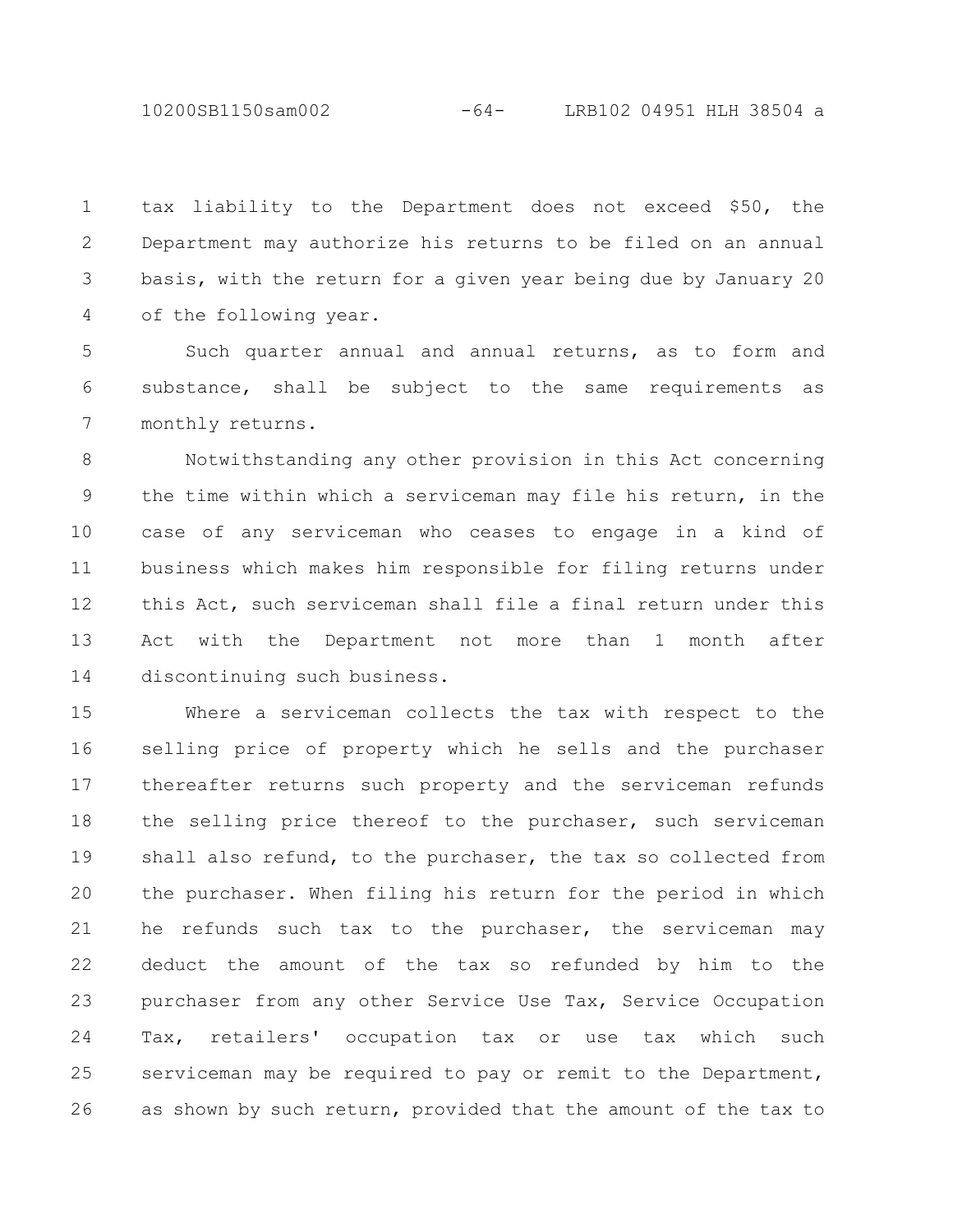10200SB1150sam002 -65- LRB102 04951 HLH 38504 a

be deducted shall previously have been remitted to the Department by such serviceman. If the serviceman shall not previously have remitted the amount of such tax to the Department, he shall be entitled to no deduction hereunder upon refunding such tax to the purchaser. 1 2 3 4 5

Any serviceman filing a return hereunder shall also include the total tax upon the selling price of tangible personal property purchased for use by him as an incident to a sale of service, and such serviceman shall remit the amount of such tax to the Department when filing such return. 6 7 8 9 10

If experience indicates such action to be practicable, the Department may prescribe and furnish a combination or joint return which will enable servicemen, who are required to file returns hereunder and also under the Service Occupation Tax Act, to furnish all the return information required by both Acts on the one form. 11 12 13 14 15 16

Where the serviceman has more than one business registered with the Department under separate registration hereunder, such serviceman shall not file each return that is due as a single return covering all such registered businesses, but shall file separate returns for each such registered business. 17 18 19 20 21

Beginning January 1, 1990, each month the Department shall pay into the State and Local Tax Reform Fund, a special fund in the State Treasury, the net revenue realized for the preceding month from the 1% tax imposed under this Act. 22 23 24 25

26

Beginning January 1, 1990, each month the Department shall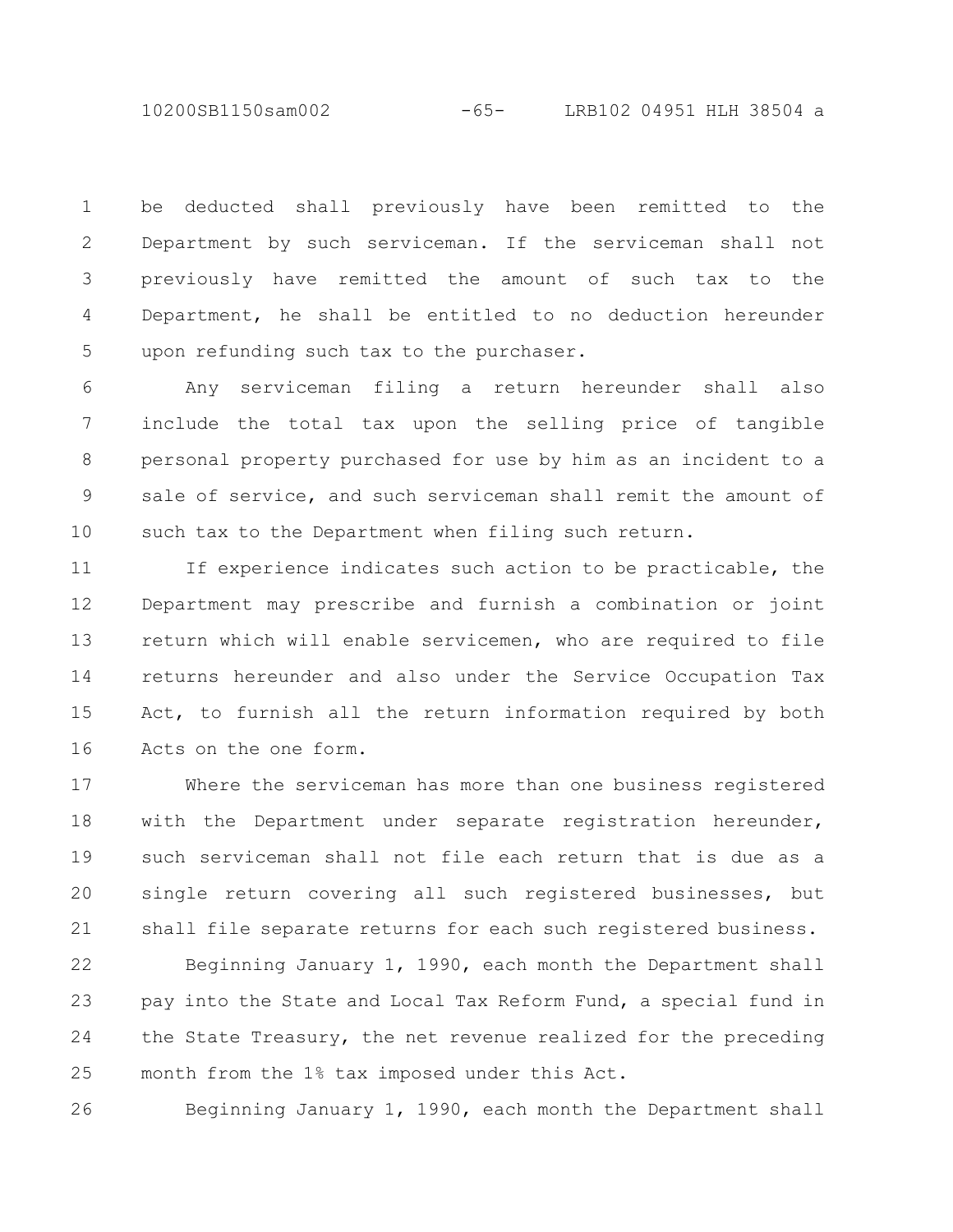10200SB1150sam002 -66- LRB102 04951 HLH 38504 a

pay into the State and Local Sales Tax Reform Fund 20% of the net revenue realized for the preceding month from the 6.25% general rate on transfers of tangible personal property, other than (i) tangible personal property which is purchased outside Illinois at retail from a retailer and which is titled or registered by an agency of this State's government and (ii) aviation fuel sold on or after December 1, 2019. This exception for aviation fuel only applies for so long as the revenue use requirements of 49 U.S.C. 47107(b) and 49 U.S.C. 47133 are binding on the State. 1 2 3 4 5 6 7 8 9 10

For aviation fuel sold on or after December 1, 2019, each month the Department shall pay into the State Aviation Program Fund 20% of the net revenue realized for the preceding month from the 6.25% general rate on the selling price of aviation fuel, less an amount estimated by the Department to be required for refunds of the 20% portion of the tax on aviation fuel under this Act, which amount shall be deposited into the Aviation Fuel Sales Tax Refund Fund. The Department shall only pay moneys into the State Aviation Program Fund and the Aviation Fuel Sales Tax Refund Fund under this Act for so long as the revenue use requirements of 49 U.S.C. 47107(b) and 49 U.S.C. 47133 are binding on the State. 11 12 13 14 15 16 17 18 19 20 21 22

Beginning August 1, 2000, each month the Department shall pay into the State and Local Sales Tax Reform Fund 100% of the net revenue realized for the preceding month from the 1.25% rate on the selling price of motor fuel and gasohol. 23 24 25 26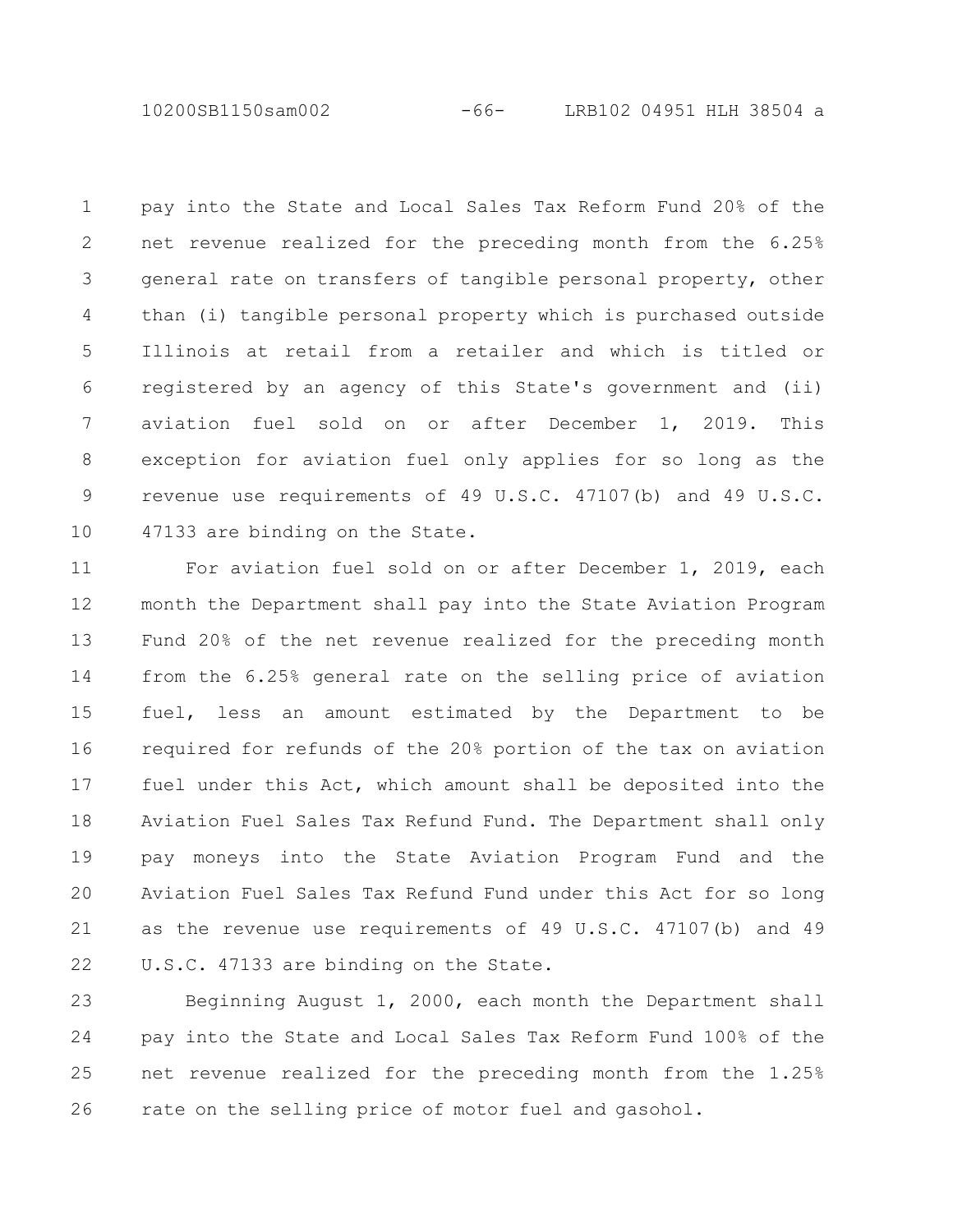10200SB1150sam002 -67- LRB102 04951 HLH 38504 a

Beginning October 1, 2009, each month the Department shall pay into the Capital Projects Fund an amount that is equal to an amount estimated by the Department to represent 80% of the net revenue realized for the preceding month from the sale of candy, grooming and hygiene products, and soft drinks that had been taxed at a rate of 1% prior to September 1, 2009 but that are now taxed at 6.25%. 1 2 3 4 5 6 7

Beginning July 1, 2013, each month the Department shall pay into the Underground Storage Tank Fund from the proceeds collected under this Act, the Use Tax Act, the Service Occupation Tax Act, and the Retailers' Occupation Tax Act an amount equal to the average monthly deficit in the Underground Storage Tank Fund during the prior year, as certified annually by the Illinois Environmental Protection Agency, but the total payment into the Underground Storage Tank Fund under this Act, the Use Tax Act, the Service Occupation Tax Act, and the Retailers' Occupation Tax Act shall not exceed \$18,000,000 in any State fiscal year. As used in this paragraph, the "average monthly deficit" shall be equal to the difference between the average monthly claims for payment by the fund and the average monthly revenues deposited into the fund, excluding payments made pursuant to this paragraph. 8 9 10 11 12 13 14 15 16 17 18 19 20 21 22

Beginning July 1, 2015, of the remainder of the moneys received by the Department under the Use Tax Act, this Act, the Service Occupation Tax Act, and the Retailers' Occupation Tax Act, each month the Department shall deposit \$500,000 into the 23 24 25 26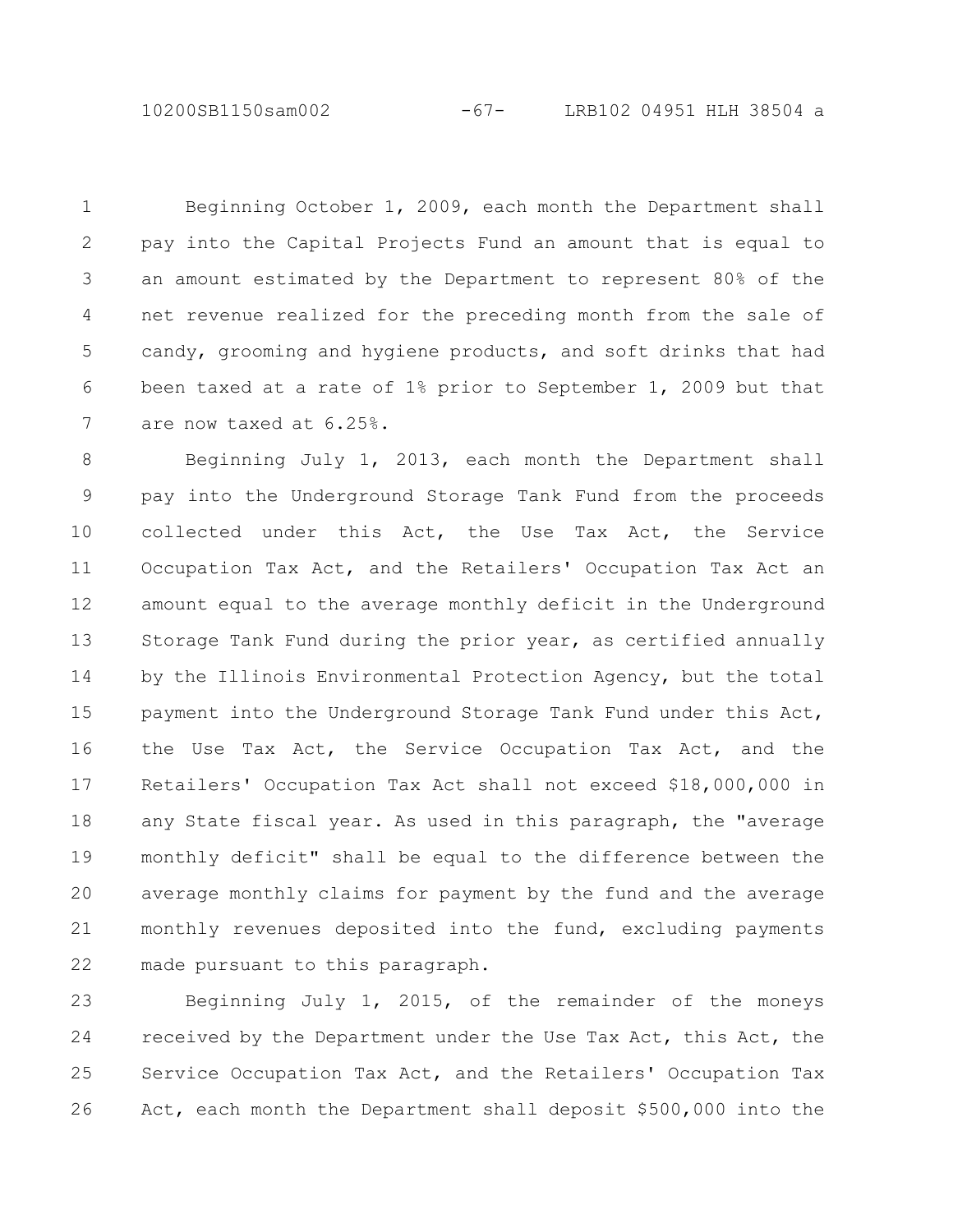State Crime Laboratory Fund. 1

Of the remainder of the moneys received by the Department pursuant to this Act, (a) 1.75% thereof shall be paid into the Build Illinois Fund and (b) prior to July 1, 1989, 2.2% and on and after July 1, 1989, 3.8% thereof shall be paid into the Build Illinois Fund; provided, however, that if in any fiscal year the sum of (1) the aggregate of 2.2% or 3.8%, as the case may be, of the moneys received by the Department and required to be paid into the Build Illinois Fund pursuant to Section 3 of the Retailers' Occupation Tax Act, Section 9 of the Use Tax Act, Section 9 of the Service Use Tax Act, and Section 9 of the Service Occupation Tax Act, such Acts being hereinafter called the "Tax Acts" and such aggregate of 2.2% or 3.8%, as the case may be, of moneys being hereinafter called the "Tax Act Amount", and (2) the amount transferred to the Build Illinois Fund from the State and Local Sales Tax Reform Fund shall be less than the Annual Specified Amount (as defined in Section 3 of the Retailers' Occupation Tax Act), an amount equal to the difference shall be immediately paid into the Build Illinois Fund from other moneys received by the Department pursuant to the Tax Acts; and further provided, that if on the last business day of any month the sum of (1) the Tax Act Amount required to be deposited into the Build Illinois Bond Account in the Build Illinois Fund during such month and (2) the amount transferred during such month to the Build Illinois Fund from the State and Local Sales Tax Reform Fund shall have been less 2 3 4 5 6 7 8 9 10 11 12 13 14 15 16 17 18 19 20 21 22 23 24 25 26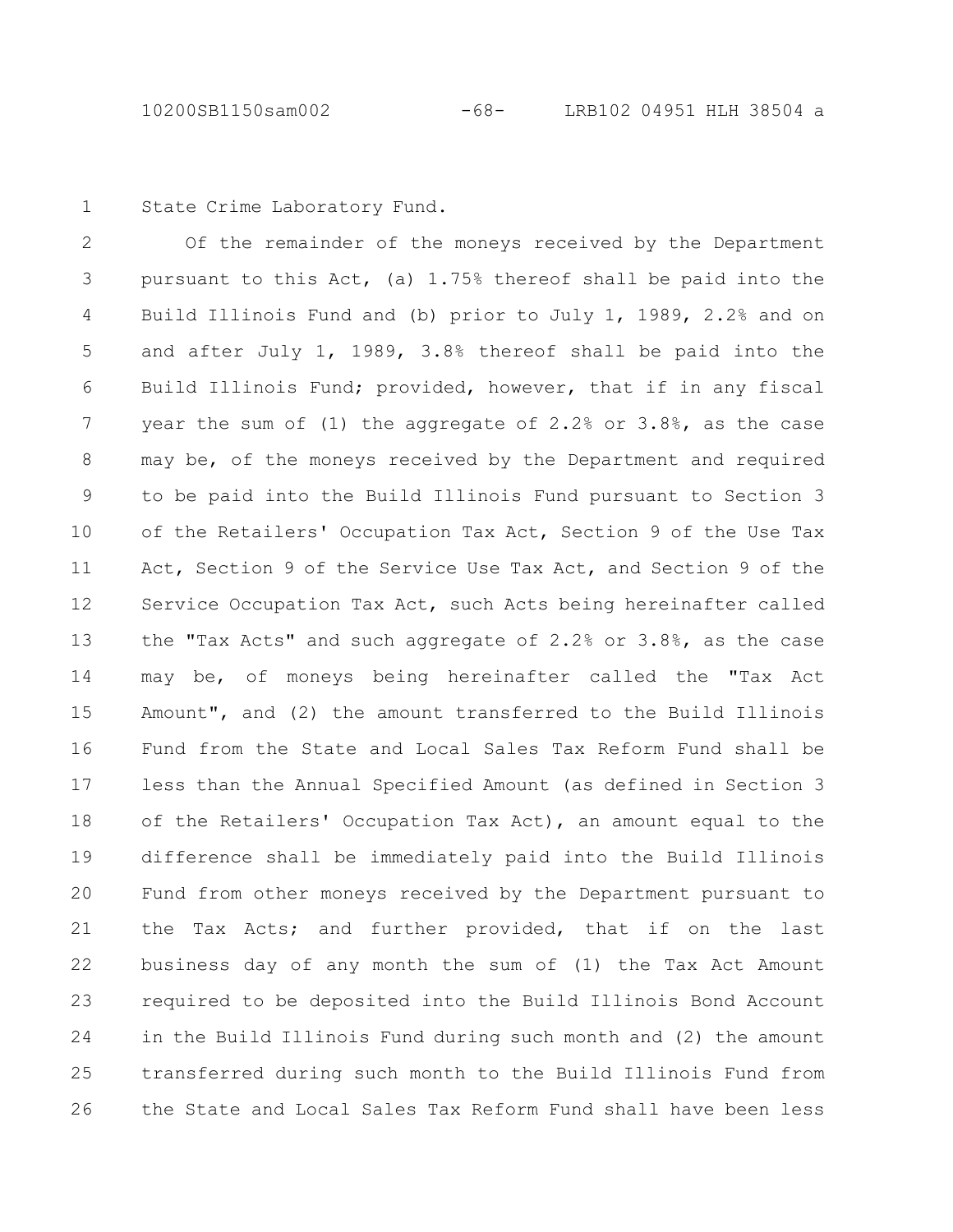10200SB1150sam002 -69- LRB102 04951 HLH 38504 a

than 1/12 of the Annual Specified Amount, an amount equal to the difference shall be immediately paid into the Build Illinois Fund from other moneys received by the Department pursuant to the Tax Acts; and, further provided, that in no event shall the payments required under the preceding proviso result in aggregate payments into the Build Illinois Fund pursuant to this clause (b) for any fiscal year in excess of the greater of (i) the Tax Act Amount or (ii) the Annual Specified Amount for such fiscal year; and, further provided, that the amounts payable into the Build Illinois Fund under this clause (b) shall be payable only until such time as the aggregate amount on deposit under each trust indenture securing Bonds issued and outstanding pursuant to the Build Illinois Bond Act is sufficient, taking into account any future investment income, to fully provide, in accordance with such indenture, for the defeasance of or the payment of the principal of, premium, if any, and interest on the Bonds secured by such indenture and on any Bonds expected to be issued thereafter and all fees and costs payable with respect thereto, all as certified by the Director of the Bureau of the Budget (now Governor's Office of Management and Budget). If on the last business day of any month in which Bonds are outstanding pursuant to the Build Illinois Bond Act, the aggregate of the moneys deposited in the Build Illinois Bond Account in the Build Illinois Fund in such month shall be less than the amount required to be transferred in such month from 1 2 3 4 5 6 7 8 9 10 11 12 13 14 15 16 17 18 19 20 21 22 23 24 25 26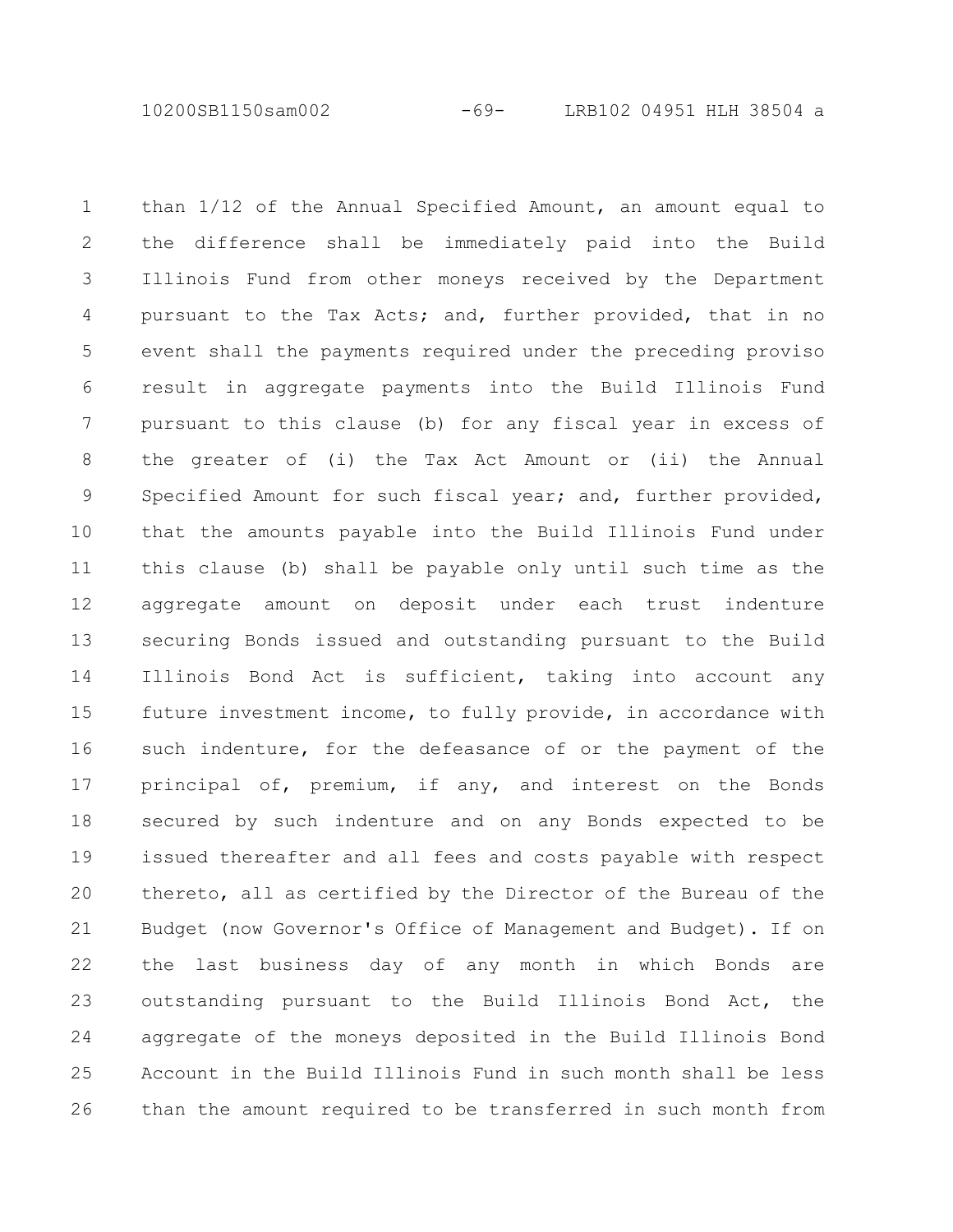10200SB1150sam002 -70- LRB102 04951 HLH 38504 a

the Build Illinois Bond Account to the Build Illinois Bond Retirement and Interest Fund pursuant to Section 13 of the Build Illinois Bond Act, an amount equal to such deficiency shall be immediately paid from other moneys received by the Department pursuant to the Tax Acts to the Build Illinois Fund; provided, however, that any amounts paid to the Build Illinois Fund in any fiscal year pursuant to this sentence shall be deemed to constitute payments pursuant to clause (b) of the preceding sentence and shall reduce the amount otherwise payable for such fiscal year pursuant to clause (b) of the preceding sentence. The moneys received by the Department pursuant to this Act and required to be deposited into the Build Illinois Fund are subject to the pledge, claim and charge set forth in Section 12 of the Build Illinois Bond Act. 1 2 3 4 5 6 7 8 9 10 11 12 13 14 15

Subject to payment of amounts into the Build Illinois Fund as provided in the preceding paragraph or in any amendment thereto hereafter enacted, the following specified monthly installment of the amount requested in the certificate of the Chairman of the Metropolitan Pier and Exposition Authority provided under Section 8.25f of the State Finance Act, but not in excess of the sums designated as "Total Deposit", shall be deposited in the aggregate from collections under Section 9 of the Use Tax Act, Section 9 of the Service Use Tax Act, Section 9 of the Service Occupation Tax Act, and Section 3 of the Retailers' Occupation Tax Act into the McCormick Place 16 17 18 19 20 21 22 23 24 25 26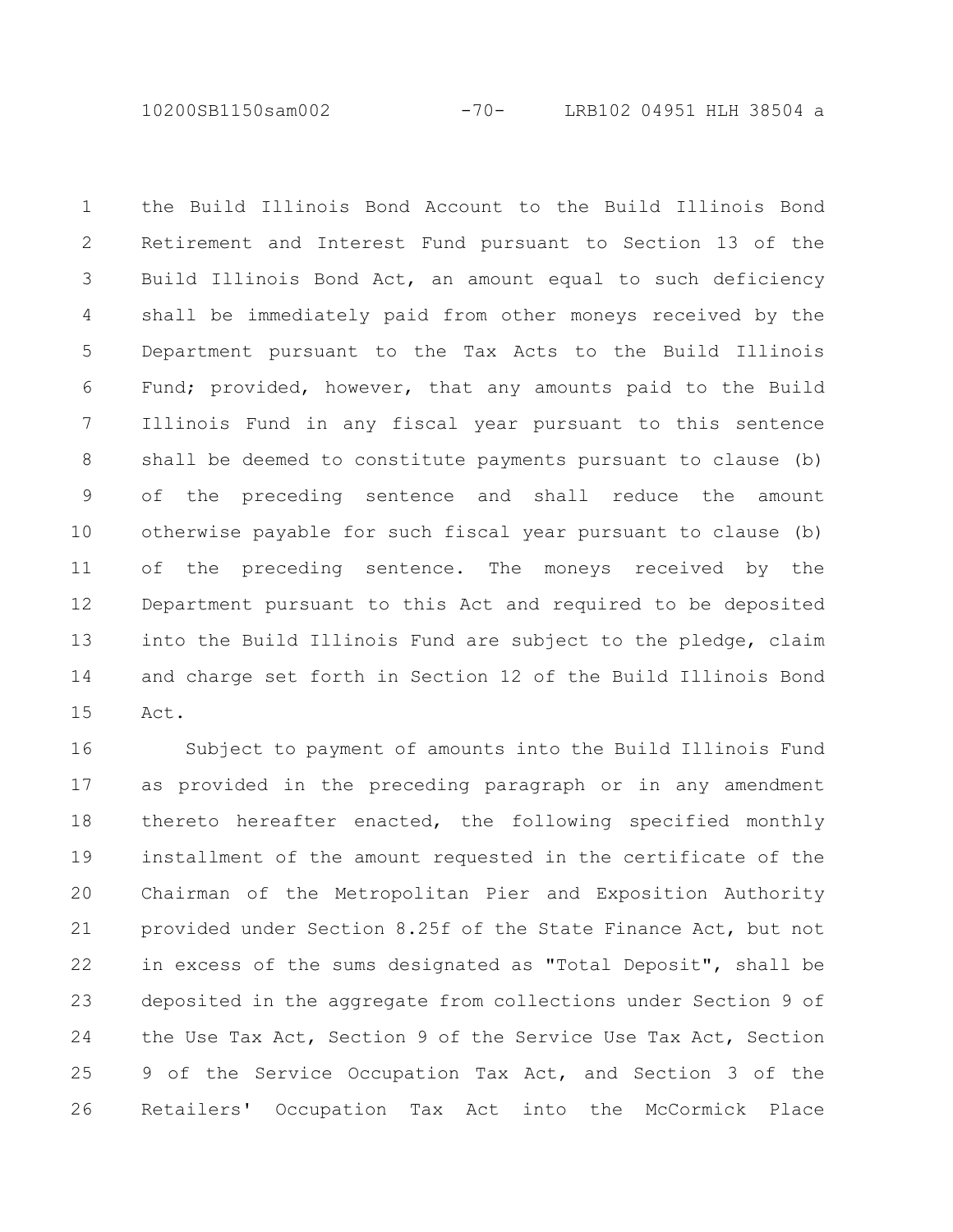10200SB1150sam002 -71- LRB102 04951 HLH 38504 a

Expansion Project Fund in the specified fiscal years.

| $\sqrt{2}$       | Fiscal Year | Total Deposit |
|------------------|-------------|---------------|
| $\mathfrak{Z}$   | 1993        | \$0           |
| $\sqrt{4}$       | 1994        | 53,000,000    |
| 5                | 1995        | 58,000,000    |
| $\sqrt{6}$       | 1996        | 61,000,000    |
| $\boldsymbol{7}$ | 1997        | 64,000,000    |
| $\,8\,$          | 1998        | 68,000,000    |
| $\mathsf 9$      | 1999        | 71,000,000    |
| 10               | 2000        | 75,000,000    |
| 11               | 2001        | 80,000,000    |
| 12               | 2002        | 93,000,000    |
| 13               | 2003        | 99,000,000    |
| 14               | 2004        | 103,000,000   |
| 15               | 2005        | 108,000,000   |
| 16               | 2006        | 113,000,000   |
| $17$             | 2007        | 119,000,000   |
| 18               | 2008        | 126,000,000   |
| 19               | 2009        | 132,000,000   |
| $20$             | 2010        | 139,000,000   |
| 21               | 2011        | 146,000,000   |
| 22               | 2012        | 153,000,000   |
| 23               | 2013        | 161,000,000   |
| 24               | 2014        | 170,000,000   |
| 25               | 2015        | 179,000,000   |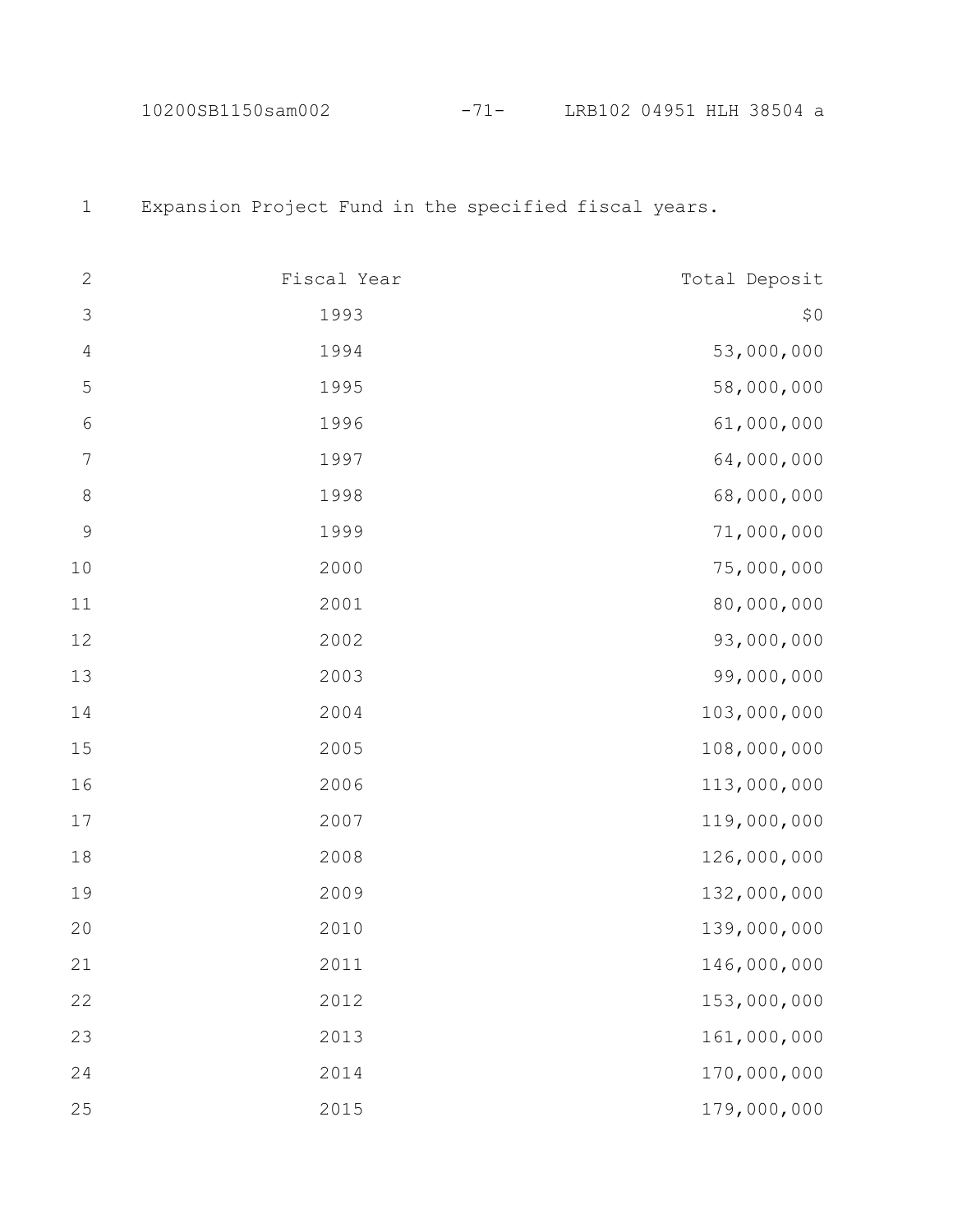| $\mathbf 1$    | 2016                  | 189,000,000 |
|----------------|-----------------------|-------------|
| $\mathbf{2}$   | 2017                  | 199,000,000 |
| $\mathfrak{Z}$ | 2018                  | 210,000,000 |
| $\sqrt{4}$     | 2019                  | 221,000,000 |
| 5              | 2020                  | 233,000,000 |
| $\epsilon$     | 2021                  | 300,000,000 |
| $\sqrt{ }$     | 2022                  | 300,000,000 |
| $\,8\,$        | 2023                  | 300,000,000 |
| $\mathsf 9$    | 2024                  | 300,000,000 |
| $10$           | 2025                  | 300,000,000 |
| $11\,$         | 2026                  | 300,000,000 |
| 12             | 2027                  | 375,000,000 |
| 13             | 2028                  | 375,000,000 |
| 14             | 2029                  | 375,000,000 |
| 15             | 2030                  | 375,000,000 |
| 16             | 2031                  | 375,000,000 |
| 17             | 2032                  | 375,000,000 |
| 18             | 2033                  | 375,000,000 |
| 19             | 2034                  | 375,000,000 |
| 20             | 2035                  | 375,000,000 |
| 21             | 2036                  | 450,000,000 |
| 22             | and                   |             |
| 23             | each fiscal year      |             |
| 24             | thereafter that bonds |             |
| 25             | are outstanding under |             |
| 26             | Section 13.2 of the   |             |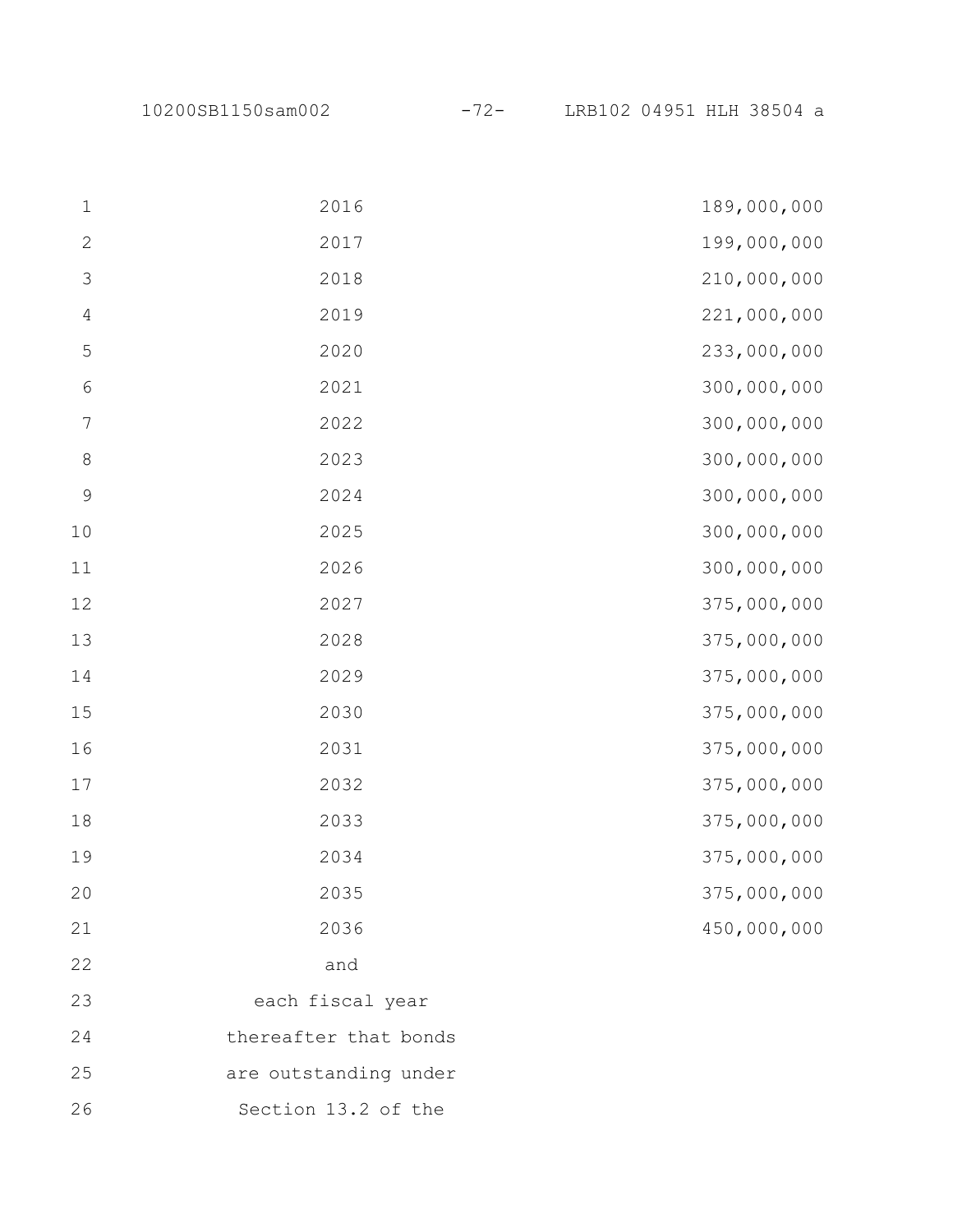| ۰. |  |
|----|--|
|    |  |
|    |  |

2

Metropolitan Pier and

Exposition Authority Act,

but not after fiscal year 2060. 3

Beginning July 20, 1993 and in each month of each fiscal year thereafter, one-eighth of the amount requested in the certificate of the Chairman of the Metropolitan Pier and Exposition Authority for that fiscal year, less the amount deposited into the McCormick Place Expansion Project Fund by the State Treasurer in the respective month under subsection (g) of Section 13 of the Metropolitan Pier and Exposition Authority Act, plus cumulative deficiencies in the deposits required under this Section for previous months and years, shall be deposited into the McCormick Place Expansion Project Fund, until the full amount requested for the fiscal year, but not in excess of the amount specified above as "Total Deposit", has been deposited. 4 5 6 7 8 9 10 11 12 13 14 15 16

Subject to payment of amounts into the Capital Projects Fund, the Clean Air Act Permit Fund, the Build Illinois Fund, and the McCormick Place Expansion Project Fund pursuant to the preceding paragraphs or in any amendments thereto hereafter enacted, for aviation fuel sold on or after December 1, 2019, the Department shall each month deposit into the Aviation Fuel Sales Tax Refund Fund an amount estimated by the Department to be required for refunds of the 80% portion of the tax on aviation fuel under this Act. The Department shall only deposit moneys into the Aviation Fuel Sales Tax Refund Fund 17 18 19 20 21 22 23 24 25 26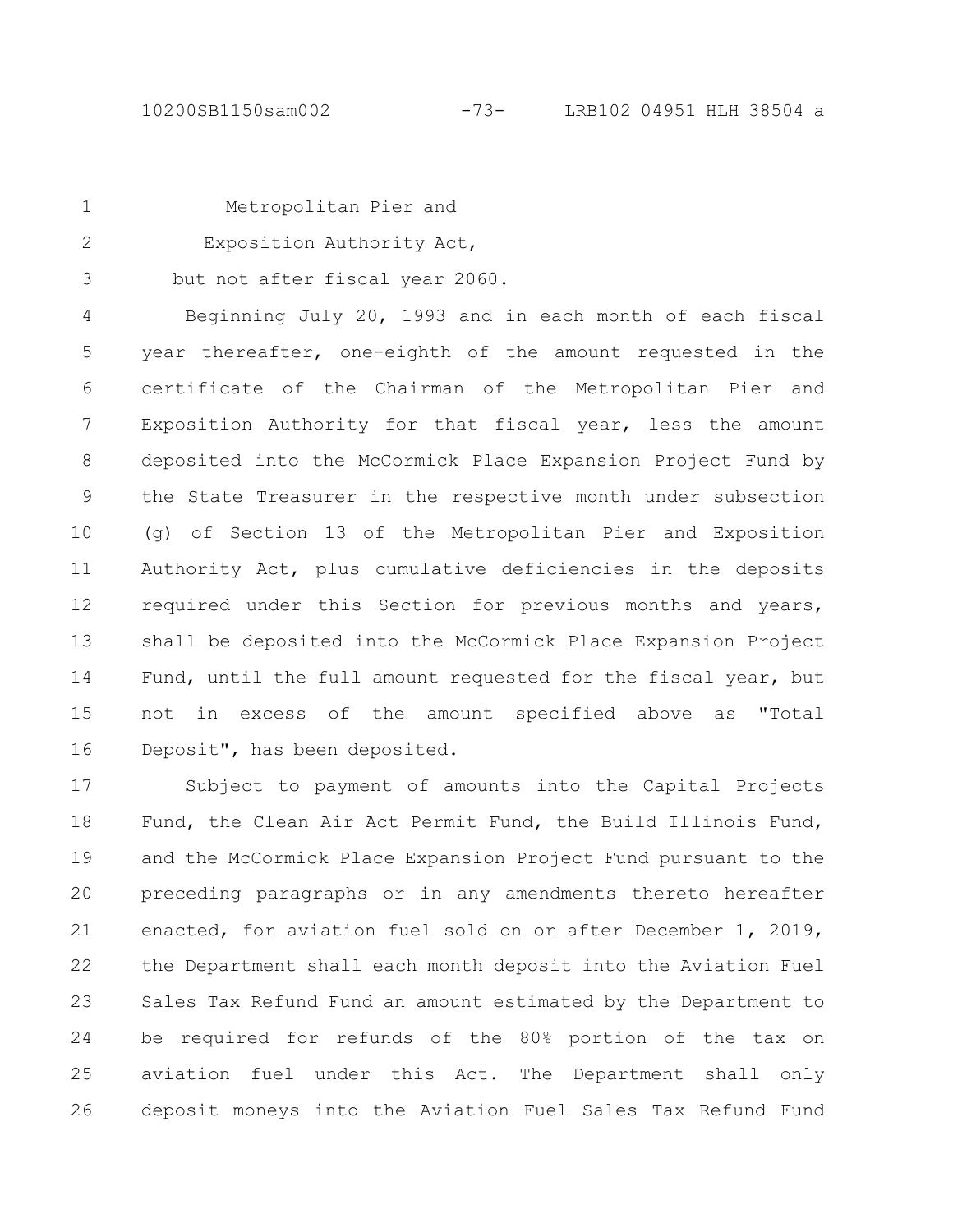10200SB1150sam002 -74- LRB102 04951 HLH 38504 a

under this paragraph for so long as the revenue use requirements of 49 U.S.C. 47107(b) and 49 U.S.C. 47133 are binding on the State. 1 2 3

Subject to payment of amounts into the Build Illinois Fund and the McCormick Place Expansion Project Fund pursuant to the preceding paragraphs or in any amendments thereto hereafter enacted, beginning July 1, 1993 and ending on September 30, 2013, the Department shall each month pay into the Illinois Tax Increment Fund 0.27% of 80% of the net revenue realized for the preceding month from the 6.25% general rate on the selling price of tangible personal property. 4 5 6 7 8 9 10 11

Subject to payment of amounts into the Build Illinois Fund and the McCormick Place Expansion Project Fund pursuant to the preceding paragraphs or in any amendments thereto hereafter enacted, beginning with the receipt of the first report of taxes paid by an eligible business and continuing for a 25-year period, the Department shall each month pay into the Energy Infrastructure Fund 80% of the net revenue realized from the 6.25% general rate on the selling price of Illinois-mined coal that was sold to an eligible business. For purposes of this paragraph, the term "eligible business" means a new electric generating facility certified pursuant to Section 605-332 of the Department of Commerce and Economic Opportunity Law of the Civil Administrative Code of Illinois. 12 13 14 15 16 17 18 19 20 21 22 23 24

Subject to payment of amounts into the Build Illinois Fund, the McCormick Place Expansion Project Fund, the Illinois 25 26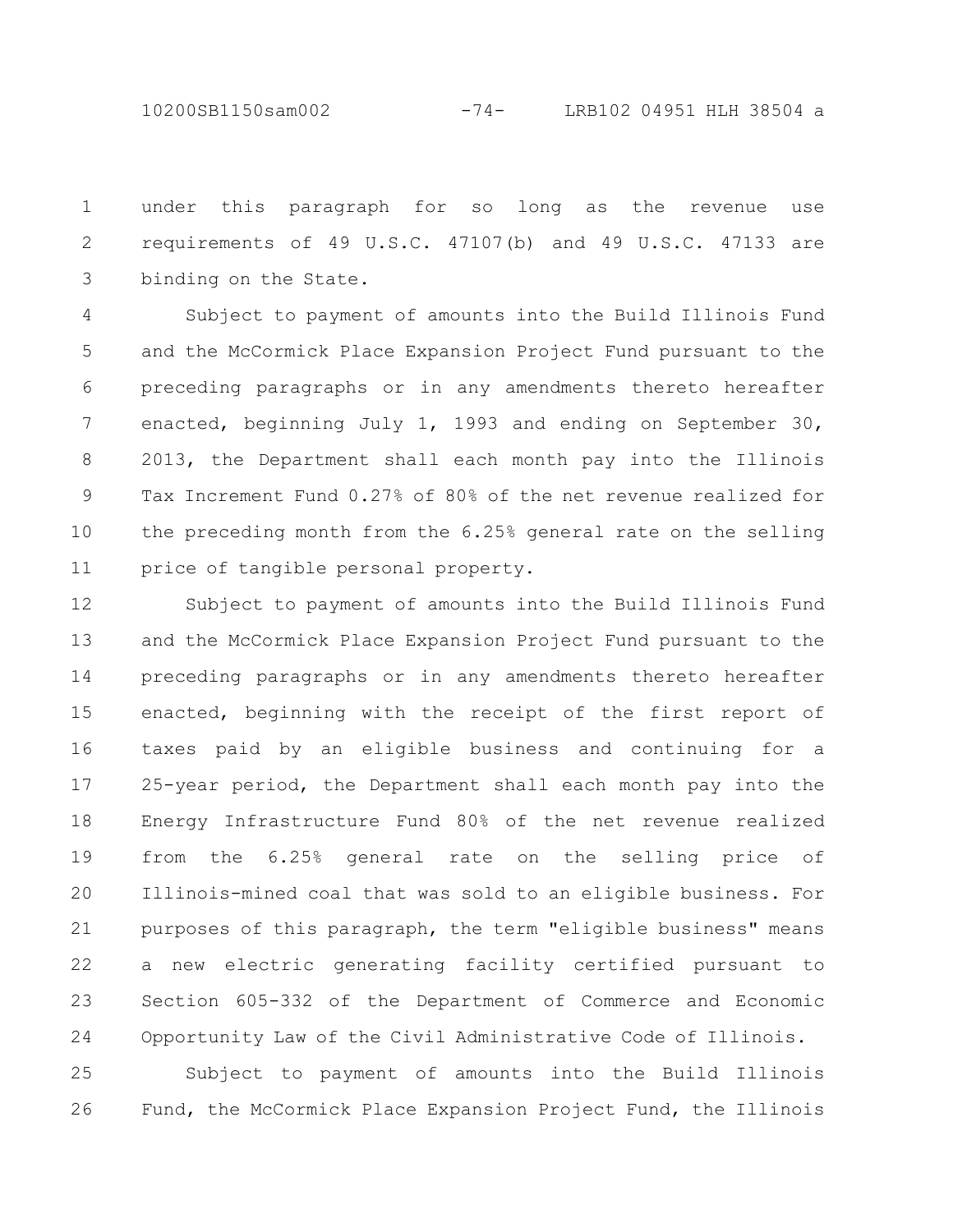10200SB1150sam002 -75- LRB102 04951 HLH 38504 a

Tax Increment Fund, and the Energy Infrastructure Fund pursuant to the preceding paragraphs or in any amendments to this Section hereafter enacted, beginning on the first day of the first calendar month to occur on or after August 26, 2014 (the effective date of Public Act 98-1098), each month, from the collections made under Section 9 of the Use Tax Act, Section 9 of the Service Use Tax Act, Section 9 of the Service Occupation Tax Act, and Section 3 of the Retailers' Occupation Tax Act, the Department shall pay into the Tax Compliance and Administration Fund, to be used, subject to appropriation, to fund additional auditors and compliance personnel at the Department of Revenue, an amount equal to 1/12 of 5% of 80% of the cash receipts collected during the preceding fiscal year by the Audit Bureau of the Department under the Use Tax Act, the Service Use Tax Act, the Service Occupation Tax Act, the Retailers' Occupation Tax Act, and associated local occupation and use taxes administered by the Department. 1 2 3 4 5 6 7 8 9 10 11 12 13 14 15 16 17

Subject to payments of amounts into the Build Illinois Fund, the McCormick Place Expansion Project Fund, the Illinois Tax Increment Fund, the Energy Infrastructure Fund, and the Tax Compliance and Administration Fund as provided in this Section, beginning on July 1, 2018 the Department shall pay each month into the Downstate Public Transportation Fund the moneys required to be so paid under Section 2-3 of the Downstate Public Transportation Act. 18 19 20 21 22 23 24 25

Subject to successful execution and delivery of a 26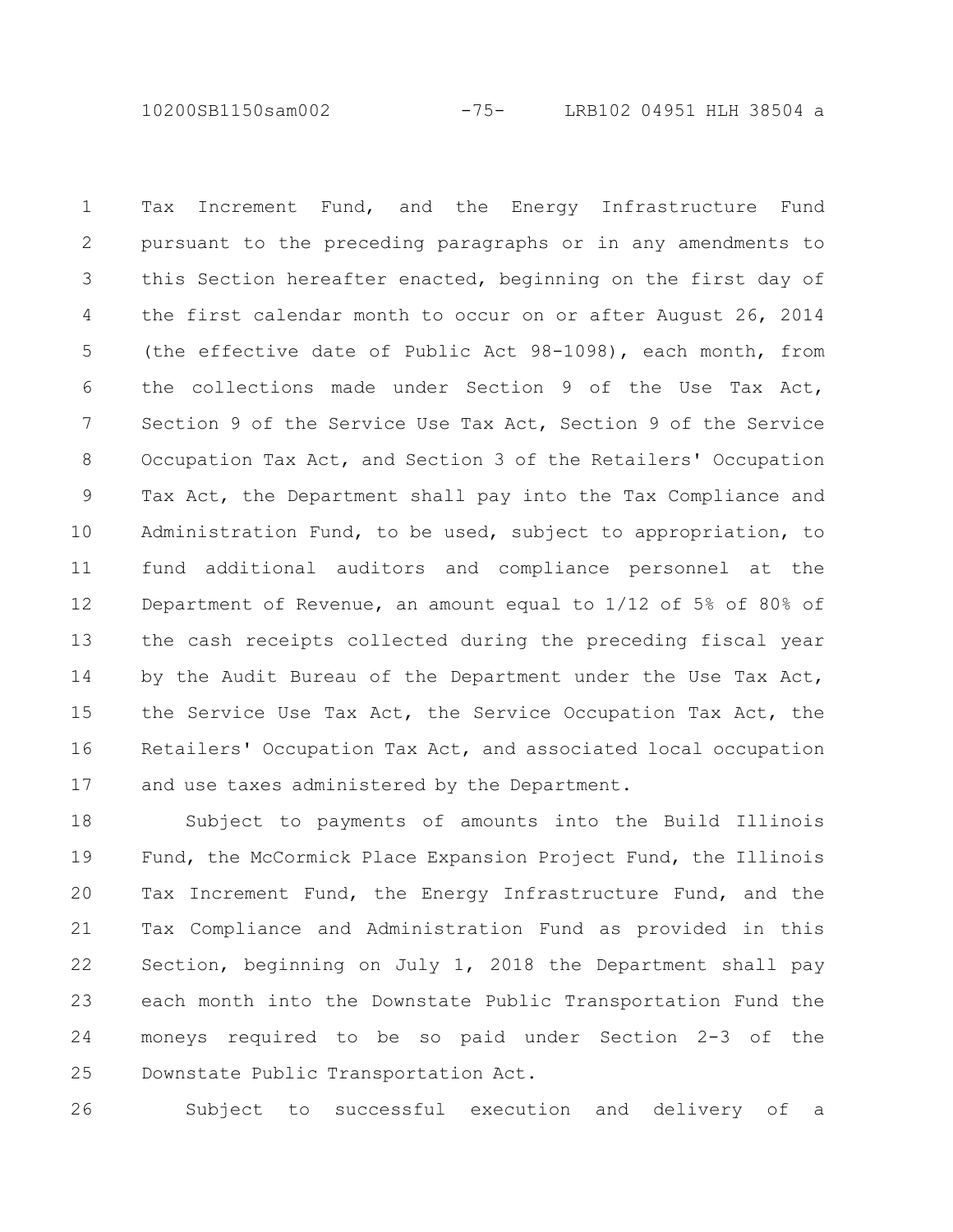10200SB1150sam002 -76- LRB102 04951 HLH 38504 a

public-private agreement between the public agency and private entity and completion of the civic build, beginning on July 1, 2023, of the remainder of the moneys received by the Department under the Use Tax Act, the Service Use Tax Act, the Service Occupation Tax Act, and this Act, the Department shall deposit the following specified deposits in the aggregate from collections under the Use Tax Act, the Service Use Tax Act, the Service Occupation Tax Act, and the Retailers' Occupation Tax Act, as required under Section 8.25g of the State Finance Act for distribution consistent with the Public-Private Partnership for Civic and Transit Infrastructure Project Act. The moneys received by the Department pursuant to this Act and required to be deposited into the Civic and Transit Infrastructure Fund are subject to the pledge, claim, and charge set forth in Section 25-55 of the Public-Private Partnership for Civic and Transit Infrastructure Project Act. As used in this paragraph, "civic build", "private entity", "public-private agreement", and "public agency" have the meanings provided in Section 25-10 of the Public-Private Partnership for Civic and Transit Infrastructure Project Act. Fiscal Year............................ Total Deposit 2024 .................................... \$200,000,000 1 2 3 4 5 6 7 8 9 10 11 12 13 14 15 16 17 18 19 20 21 22

2025 .................................... \$206,000,000 2026 .................................... \$212,200,000 2027 .................................... \$218,500,000 2028 .................................... \$225,100,000 23 24 25 26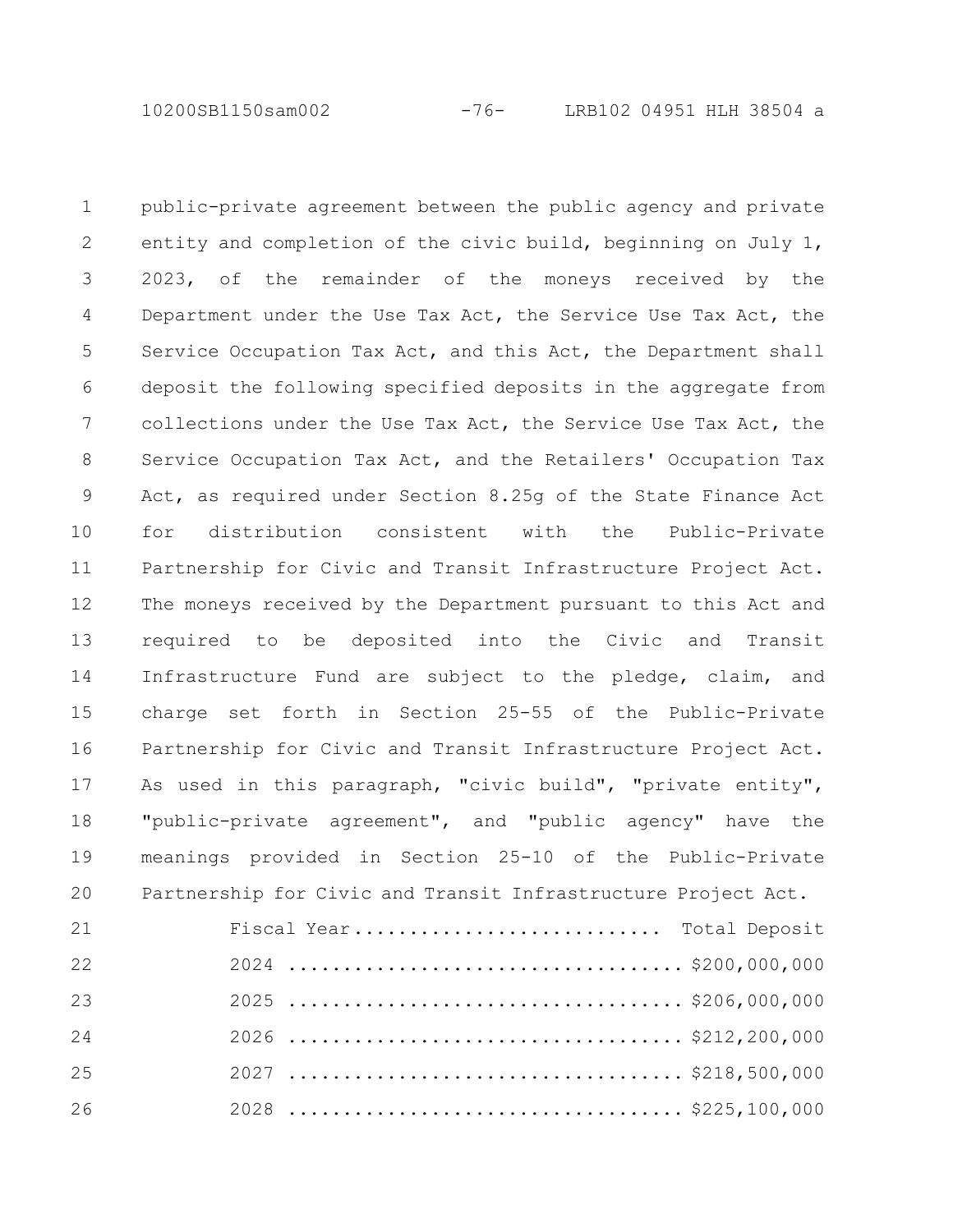| $\mathbf 1$    |                                                           |
|----------------|-----------------------------------------------------------|
| $\overline{2}$ |                                                           |
| 3              |                                                           |
| $\overline{4}$ |                                                           |
| 5              |                                                           |
| 6              |                                                           |
| 7              |                                                           |
| 8              |                                                           |
| 9              |                                                           |
| 10             |                                                           |
| 11             |                                                           |
| 12             |                                                           |
| 13             |                                                           |
| 14             |                                                           |
| 15             |                                                           |
| 16             | Beginning July 1, 2021 and until July 1, 2022, subject to |
| 17             | the payment of amounts into the State and Local Sales Tax |
| 18             | Reform Fund, the Build Illinois Fund, the McCormick Place |
|                |                                                           |

Reform Fund, the Build Illinois Fund, the McCormick Place Expansion Project Fund, the Illinois Tax Increment Fund, the Energy Infrastructure Fund, and the Tax Compliance and Administration Fund as provided in this Section, the Department shall pay each month into the Road Fund the amount estimated to represent 16% of the net revenue realized from the taxes imposed on motor fuel and gasohol. Beginning July 1, and until July 1, 2023, subject to the payment of amounts into the State and Local Sales Tax Reform Fund, the Build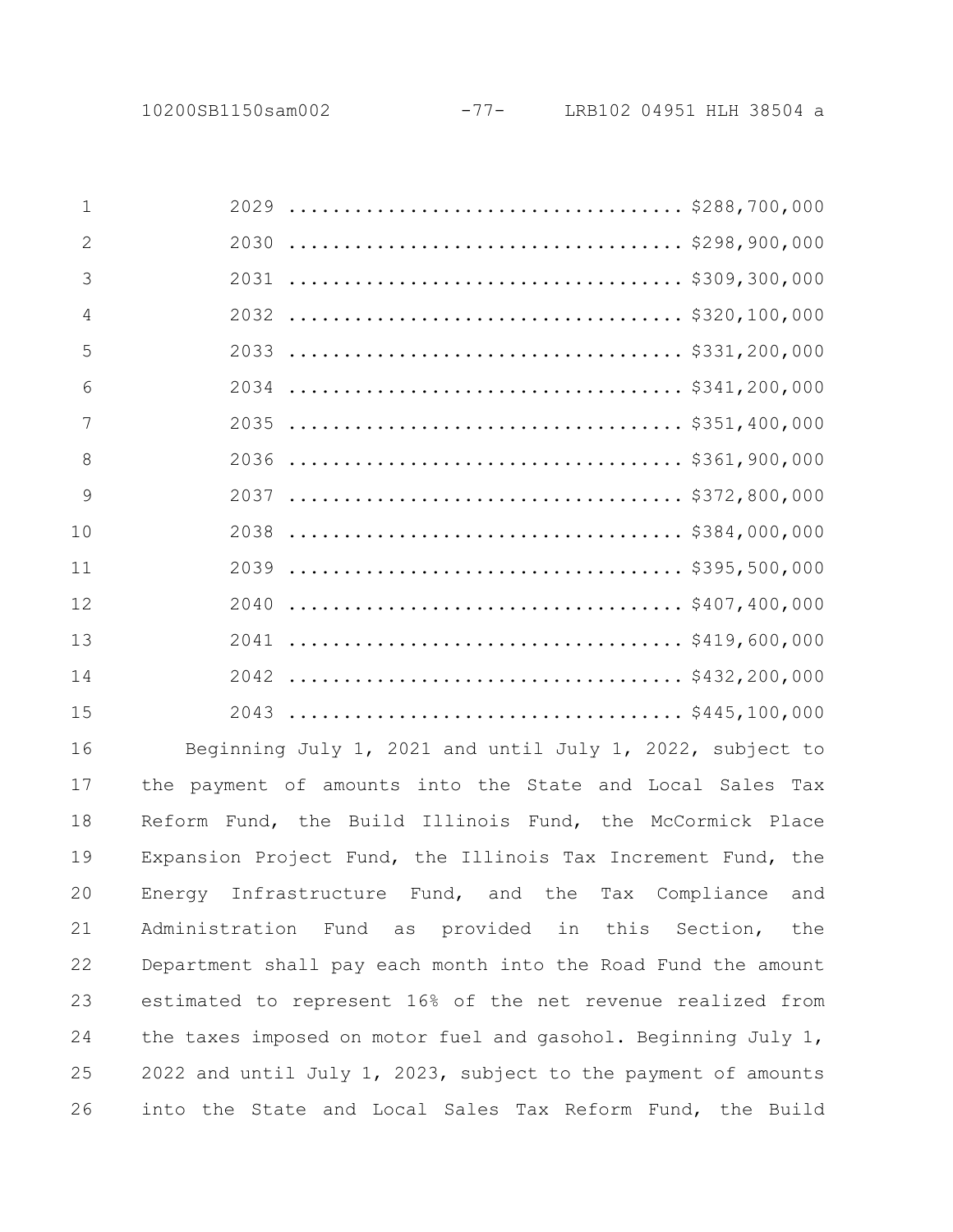10200SB1150sam002 -78- LRB102 04951 HLH 38504 a

Illinois Fund, the McCormick Place Expansion Project Fund, the Illinois Tax Increment Fund, the Energy Infrastructure Fund, and the Tax Compliance and Administration Fund as provided in this Section, the Department shall pay each month into the Road Fund the amount estimated to represent 32% of the net revenue realized from the taxes imposed on motor fuel and gasohol. Beginning July 1, 2023 and until July 1, 2024, subject to the payment of amounts into the State and Local Sales Tax Reform Fund, the Build Illinois Fund, the McCormick Place Expansion Project Fund, the Illinois Tax Increment Fund, the Energy Infrastructure Fund, and the Tax Compliance and Administration Fund as provided in this Section, the Department shall pay each month into the Road Fund the amount estimated to represent 48% of the net revenue realized from the taxes imposed on motor fuel and gasohol. Beginning July 1, 2024 and until July 1, 2025, subject to the payment of amounts into the State and Local Sales Tax Reform Fund, the Build Illinois Fund, the McCormick Place Expansion Project Fund, the Illinois Tax Increment Fund, the Energy Infrastructure Fund, and the Tax Compliance and Administration Fund as provided in this Section, the Department shall pay each month into the Road Fund the amount estimated to represent 64% of the net revenue realized from the taxes imposed on motor fuel and gasohol. Beginning on July 1, 2025, subject to the payment of amounts into the State and Local Sales Tax Reform Fund, the Build Illinois Fund, the McCormick Place Expansion Project 1 2 3 4 5 6 7 8 9 10 11 12 13 14 15 16 17 18 19 20 21 22 23 24 25 26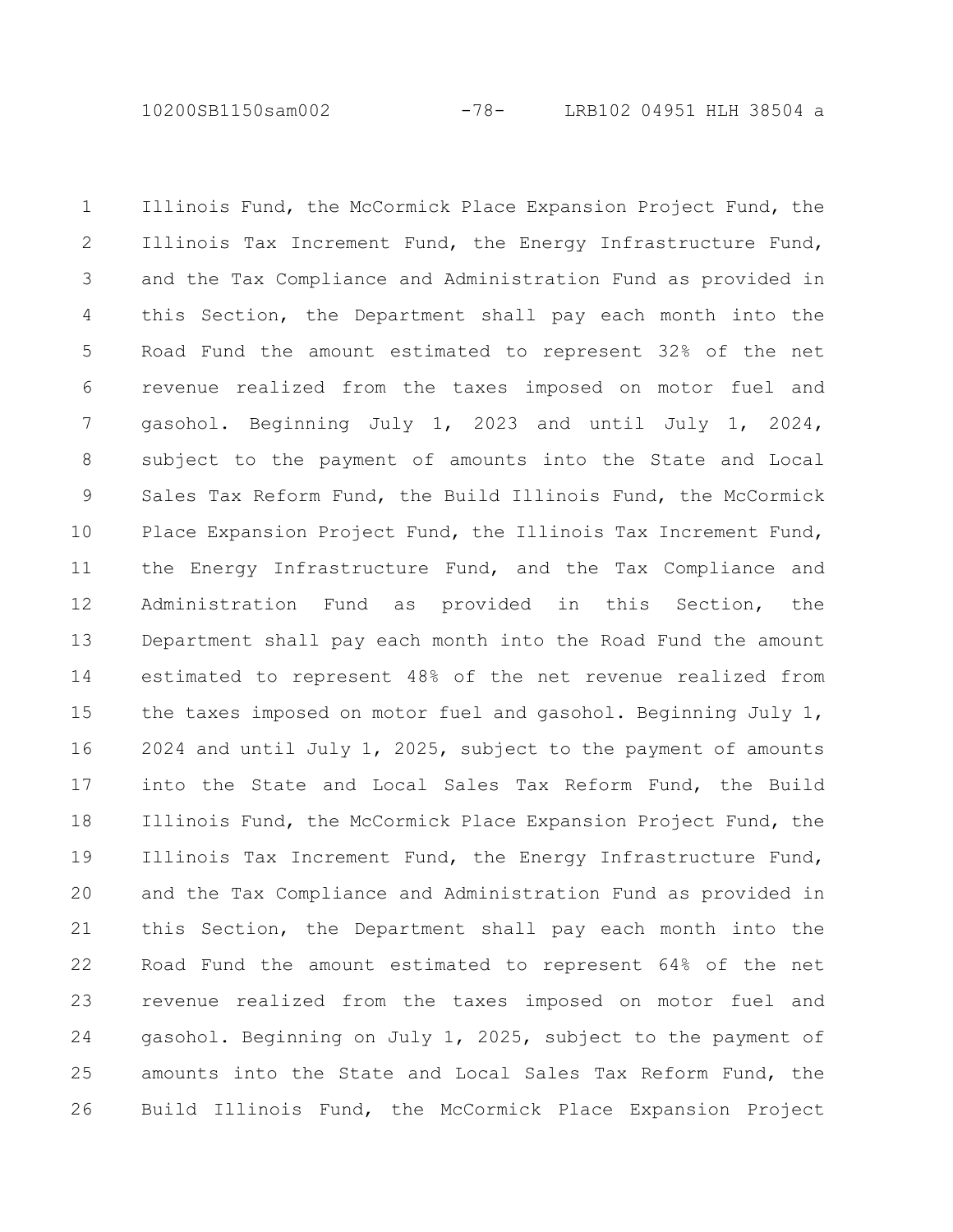10200SB1150sam002 -79- LRB102 04951 HLH 38504 a

Fund, the Illinois Tax Increment Fund, the Energy Infrastructure Fund, and the Tax Compliance and Administration Fund as provided in this Section, the Department shall pay each month into the Road Fund the amount estimated to represent 80% of the net revenue realized from the taxes imposed on motor fuel and gasohol. As used in this paragraph "motor fuel" has the meaning given to that term in Section 1.1 of the Motor Fuel Tax Act, and "gasohol" has the meaning given to that term in Section 3-40 of the Use Tax Act. 1 2 3 4 5 6 7 8 9

Of the remainder of the moneys received by the Department pursuant to this Act, 75% thereof shall be paid into the General Revenue Fund of the State Treasury and 25% shall be reserved in a special account and used only for the transfer to the Common School Fund as part of the monthly transfer from the General Revenue Fund in accordance with Section 8a of the State Finance Act. 10 11 12 13 14 15 16

As soon as possible after the first day of each month, upon certification of the Department of Revenue, the Comptroller shall order transferred and the Treasurer shall transfer from the General Revenue Fund to the Motor Fuel Tax Fund an amount equal to 1.7% of 80% of the net revenue realized under this Act for the second preceding month. Beginning April 1, 2000, this transfer is no longer required and shall not be made. 17 18 19 20 21 22 23

Net revenue realized for a month shall be the revenue collected by the State pursuant to this Act, less the amount paid out during that month as refunds to taxpayers for 24 25 26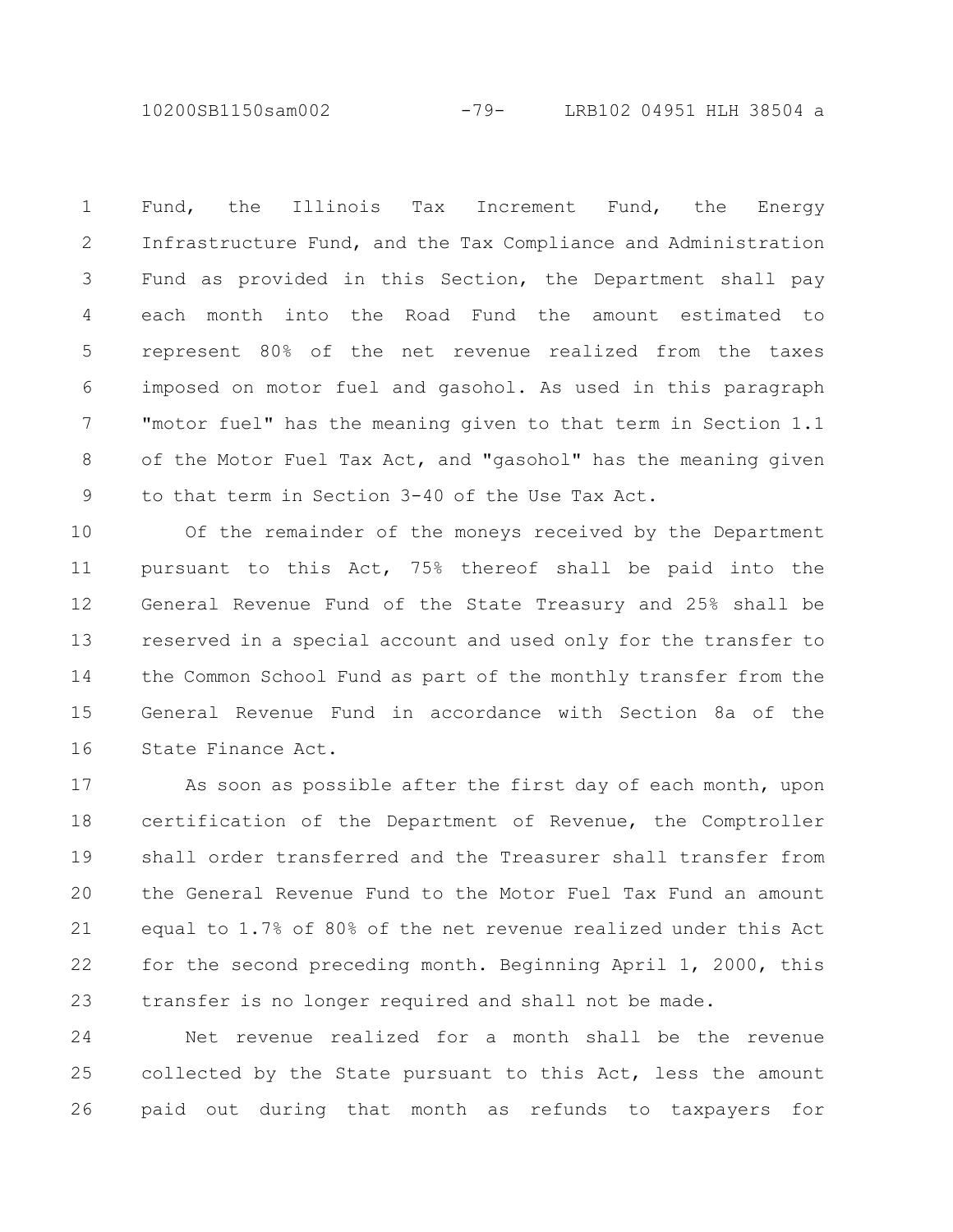10200SB1150sam002 -80- LRB102 04951 HLH 38504 a

overpayment of liability. 1

(Source: P.A. 100-303, eff. 8-24-17; 100-363, eff. 7-1-18; 100-863, eff. 8-14-18; 100-1171, eff. 1-4-19; 101-10, Article 15, Section 15-15, eff. 6-5-19; 101-10, Article 25, Section 25-110, eff. 6-5-19; 101-27, eff. 6-25-19; 101-32, eff. 6-28-19; 101-604, eff. 12-13-19; 101-636, eff. 6-10-20.) 2 3 4 5 6

Section 10-20. The Service Occupation Tax Act is amended by changing Sections 3-10 and 9 as follows: 7 8

(35 ILCS 115/3-10) (from Ch. 120, par. 439.103-10) 9

Sec. 3-10. Rate of tax. Unless otherwise provided in this Section, the tax imposed by this Act is at the rate of 6.25% of the "selling price", as defined in Section 2 of the Service Use Tax Act, of the tangible personal property. For the purpose of computing this tax, in no event shall the "selling price" be less than the cost price to the serviceman of the tangible personal property transferred. The selling price of each item of tangible personal property transferred as an incident of a sale of service may be shown as a distinct and separate item on the serviceman's billing to the service customer. If the selling price is not so shown, the selling price of the tangible personal property is deemed to be 50% of the serviceman's entire billing to the service customer. When, however, a serviceman contracts to design, develop, and produce special order machinery or equipment, the tax imposed 10 11 12 13 14 15 16 17 18 19 20 21 22 23 24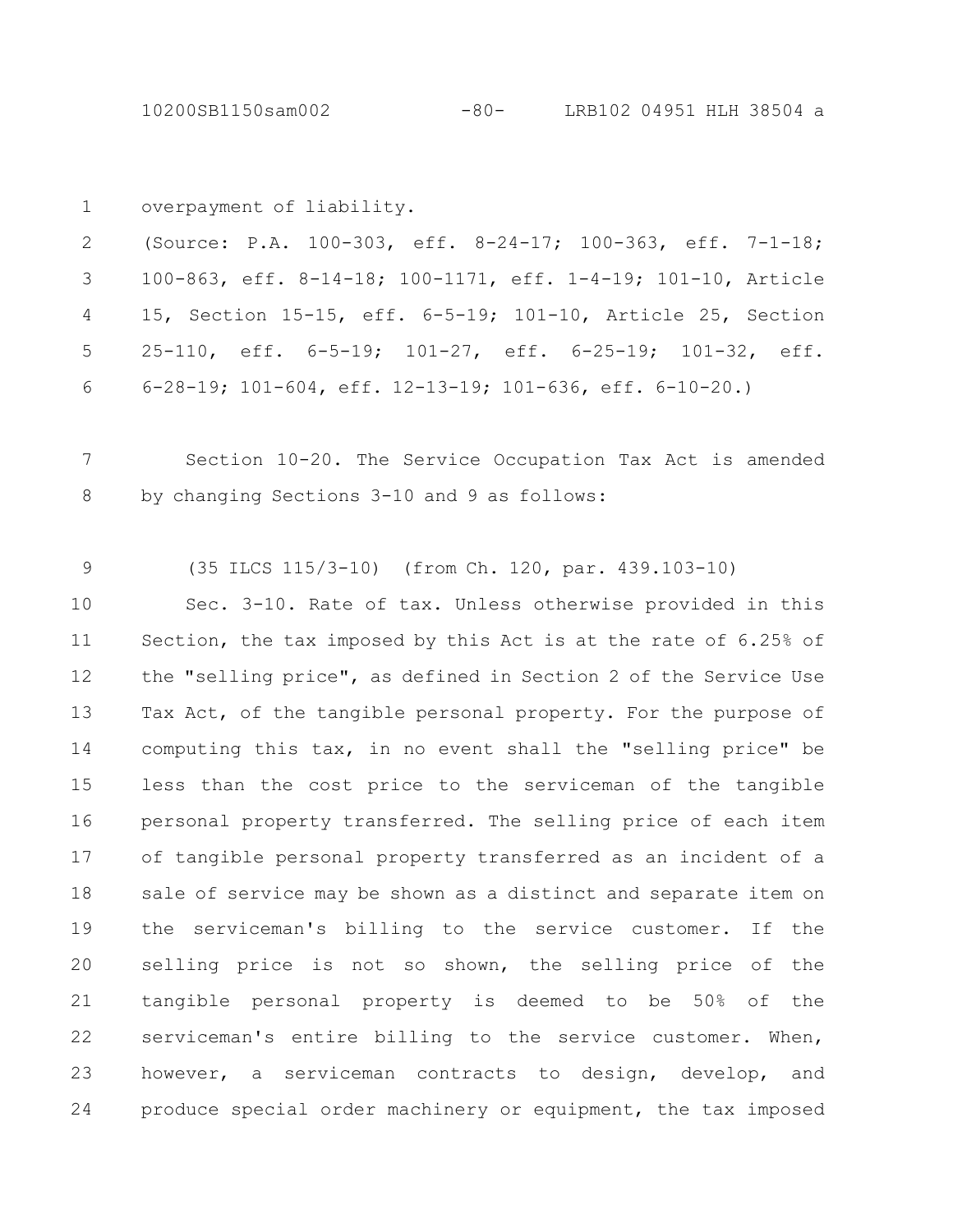10200SB1150sam002 -81- LRB102 04951 HLH 38504 a

by this Act shall be based on the serviceman's cost price of the tangible personal property transferred incident to the completion of the contract. 1 2 3

Beginning on July 1, 2000 and through December 31, 2000, with respect to motor fuel, as defined in Section 1.1 of the Motor Fuel Tax Law, and gasohol, as defined in Section 3-40 of the Use Tax Act, the tax is imposed at the rate of 1.25%. 4 5 6 7

With respect to gasohol, as defined in the Use Tax Act, the tax imposed by this Act shall apply to (i) 70% of the cost price of property transferred as an incident to the sale of service on or after January 1, 1990, and before July 1, 2003, (ii) 80% of the selling price of property transferred as an incident to the sale of service on or after July 1, 2003 and on or before July 1, 2017, and (iii) 100% of the cost price thereafter. If, at any time, however, the tax under this Act on sales of gasohol, as defined in the Use Tax Act, is imposed at the rate of 1.25%, then the tax imposed by this Act applies to 100% of the proceeds of sales of gasohol made during that time. 8 9 10 11 12 13 14 15 16 17 18

With respect to majority blended ethanol fuel, as defined in the Use Tax Act, the tax imposed by this Act does not apply to the selling price of property transferred as an incident to the sale of service on or after July 1, 2003 and on or before December 31, 2023 but applies to 100% of the selling price thereafter. 19 20 21 22 23 24

With respect to biodiesel blends, as defined in the Use Tax Act, with no less than 1% and no more than 10% biodiesel, 25 26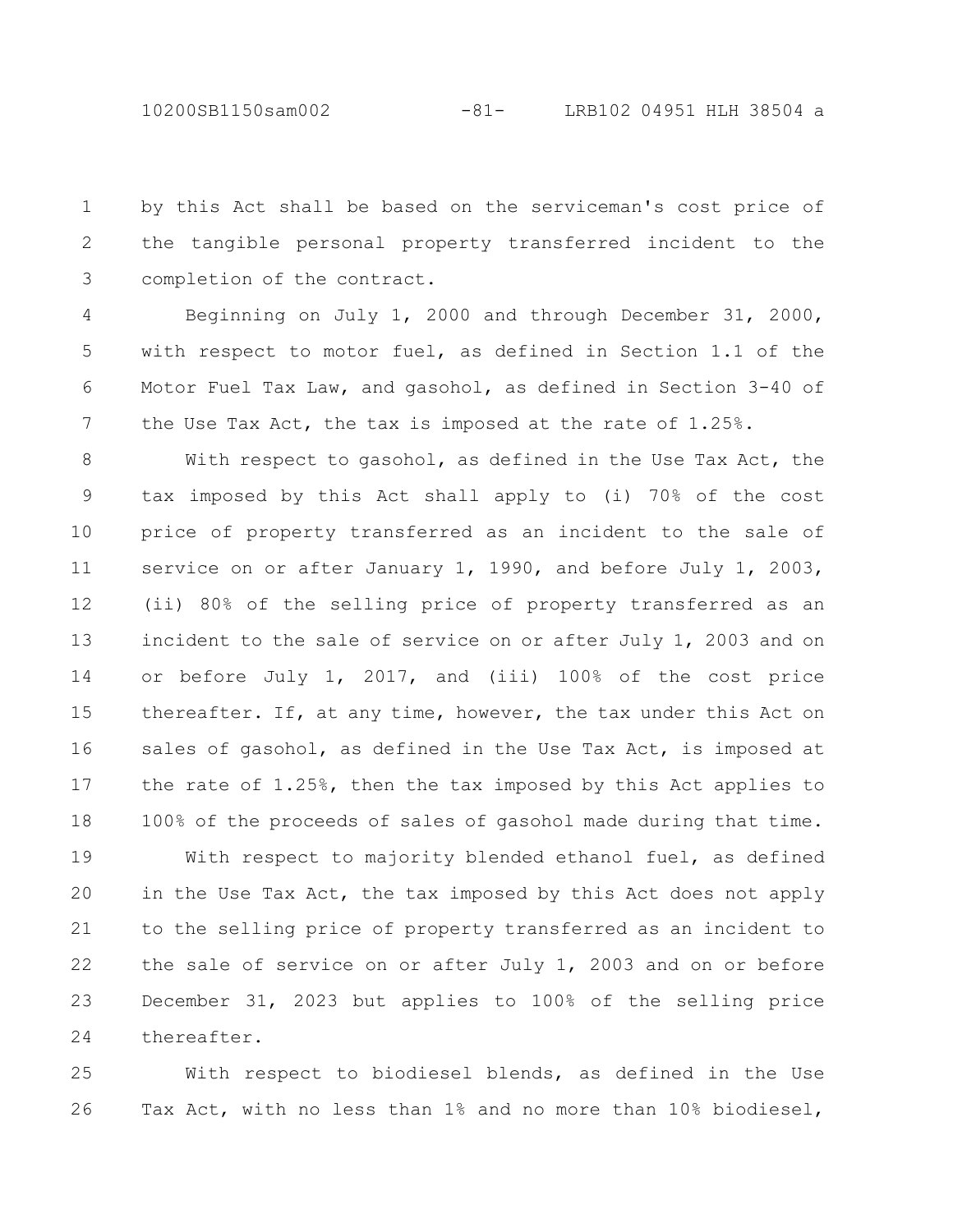10200SB1150sam002 -82- LRB102 04951 HLH 38504 a

the tax imposed by this Act applies to (i) 80% of the selling price of property transferred as an incident to the sale of service on or after July 1, 2003 and on or before December 31, 2018 and (ii) 100% of the proceeds of the selling price thereafter. If, at any time, however, the tax under this Act on sales of biodiesel blends, as defined in the Use Tax Act, with no less than 1% and no more than 10% biodiesel is imposed at the rate of 1.25%, then the tax imposed by this Act applies to 100% of the proceeds of sales of biodiesel blends with no less than 1% and no more than 10% biodiesel made during that time. 1 2 3 4 5 6 7 8 9 10

With respect to 100% biodiesel, as defined in the Use Tax Act, and biodiesel blends, as defined in the Use Tax Act, with more than 10% but no more than 99% biodiesel material, the tax imposed by this Act does not apply to the proceeds of the selling price of property transferred as an incident to the sale of service on or after July 1, 2003 and on or before December 31, 2023 but applies to 100% of the selling price thereafter. 11 12 13 14 15 16 17 18

At the election of any registered serviceman made for each fiscal year, sales of service in which the aggregate annual cost price of tangible personal property transferred as an incident to the sales of service is less than 35%, or 75% in the case of servicemen transferring prescription drugs or servicemen engaged in graphic arts production, of the aggregate annual total gross receipts from all sales of service, the tax imposed by this Act shall be based on the 19 20 21 22 23 24 25 26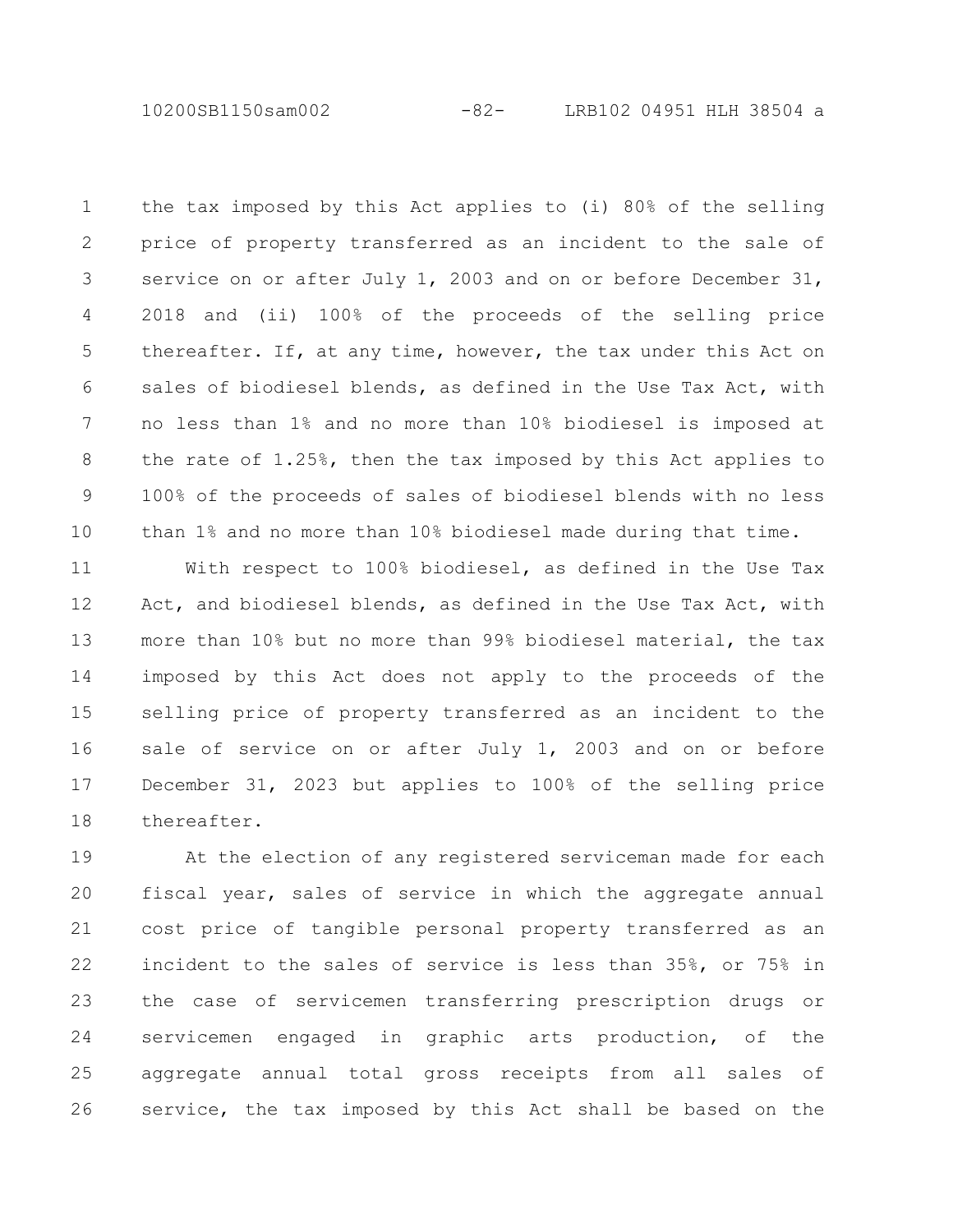10200SB1150sam002 -83- LRB102 04951 HLH 38504 a

serviceman's cost price of the tangible personal property transferred incident to the sale of those services. 1 2

Until July 1, 2022 and beginning again January 1, 2023, the  $\frac{m}{2}$  tax shall be imposed at the rate of 1% on food prepared for immediate consumption and transferred incident to a sale of service subject to this Act or the Service Use Occupation Tax Act by an entity licensed under the Hospital Licensing Act, the Nursing Home Care Act, the Assisted Living and Shared Housing Act, the ID/DD Community Care Act, the MC/DD Act, the Specialized Mental Health Rehabilitation Act of 2013, or the Child Care Act of 1969, or an entity that holds a permit issued pursuant to the Life Care Facilities Act. Until July 1, 2022 and beginning again January 1, 2023, the  $The$  tax shall also be imposed at the rate of 1% on food for human consumption that is to be consumed off the premises where it is sold (other than alcoholic beverages, food consisting of or infused with adult use cannabis, soft drinks, and food that has been prepared for immediate consumption and is not otherwise included in this paragraph). 3 4 5 6 7 8 9 10 11 12 13 14 15 16 17 18 19

Beginning July 1, 2022 and until January 1, 2023, the tax shall be imposed at the rate of 0% on food prepared for immediate consumption and transferred incident to a sale of service subject to this Act or the Service Use Tax Act by an entity licensed under the Hospital Licensing Act, the Nursing Home Care Act, the Assisted Living and Shared Housing Act, the ID/DD Community Care Act, the MC/DD Act, the Specialized 20 21 22 23 24 25 26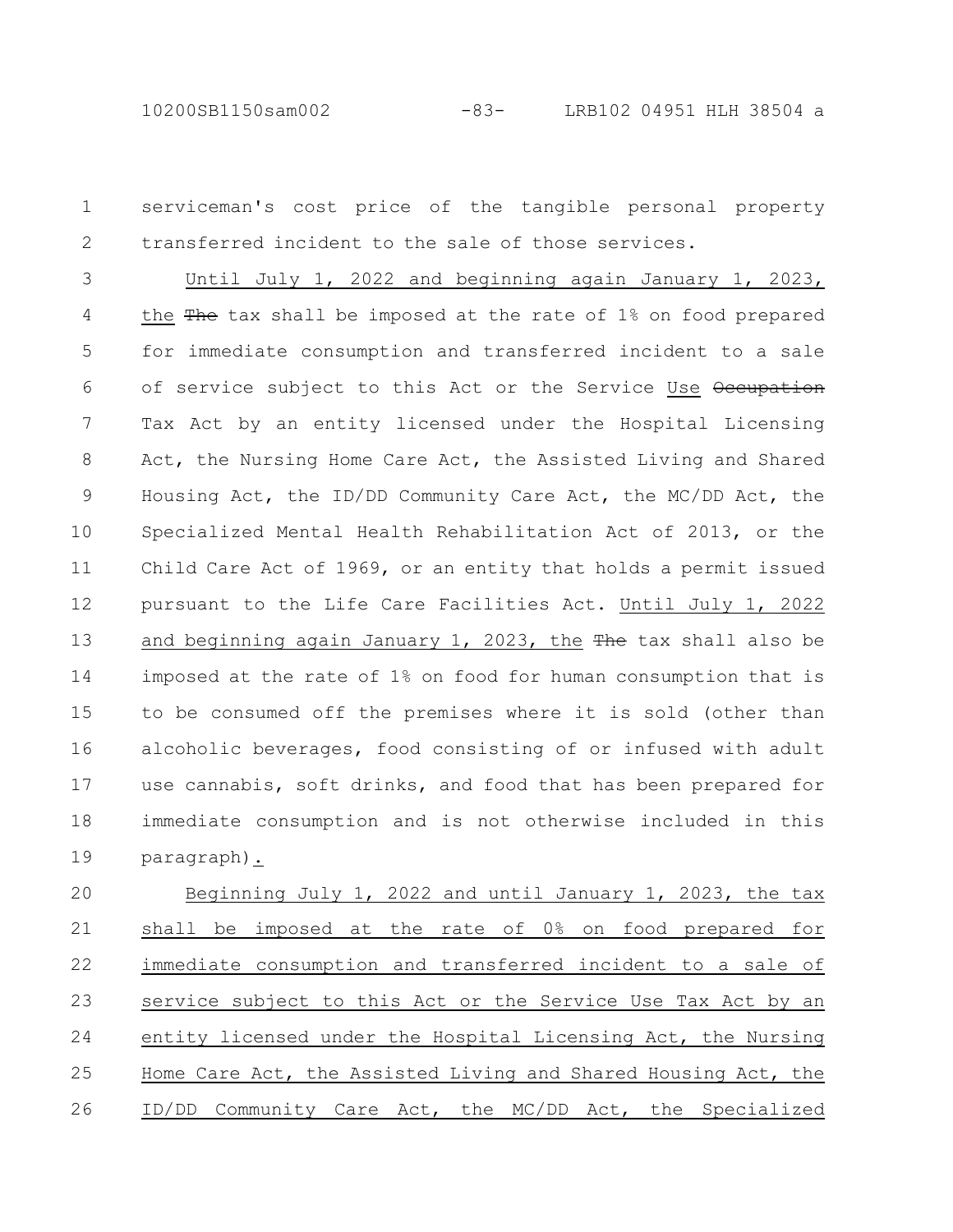10200SB1150sam002 -84- LRB102 04951 HLH 38504 a

Mental Health Rehabilitation Act of 2013, or the Child Care Act of 1969, or an entity that holds a permit issued pursuant to the Life Care Facilities Act. Beginning July 1, 2022 and until January 1, 2023, the tax shall also be imposed at the rate of 0% on food for human consumption that is to be consumed off the premises where it is sold (other than alcoholic beverages, food consisting of or infused with adult use cannabis, soft drinks, and food that has been prepared for immediate consumption and is not otherwise included in this paragraph). 1 2 3 4 5 6 7 8 9 10

The tax shall also be imposed at the rate of 1% on and prescription and nonprescription medicines, drugs, medical appliances, products classified as Class III medical devices by the United States Food and Drug Administration that are used for cancer treatment pursuant to a prescription, as well as any accessories and components related to those devices, modifications to a motor vehicle for the purpose of rendering it usable by a person with a disability, and insulin, blood sugar testing materials, syringes, and needles used by human diabetics. For the purposes of this Section, until September 1, 2009: the term "soft drinks" means any complete, finished, ready-to-use, non-alcoholic drink, whether carbonated or not, including but not limited to soda water, cola, fruit juice, vegetable juice, carbonated water, and all other preparations commonly known as soft drinks of whatever kind or description that are contained in any closed or sealed can, carton, or 11 12 13 14 15 16 17 18 19 20 21 22 23 24 25 26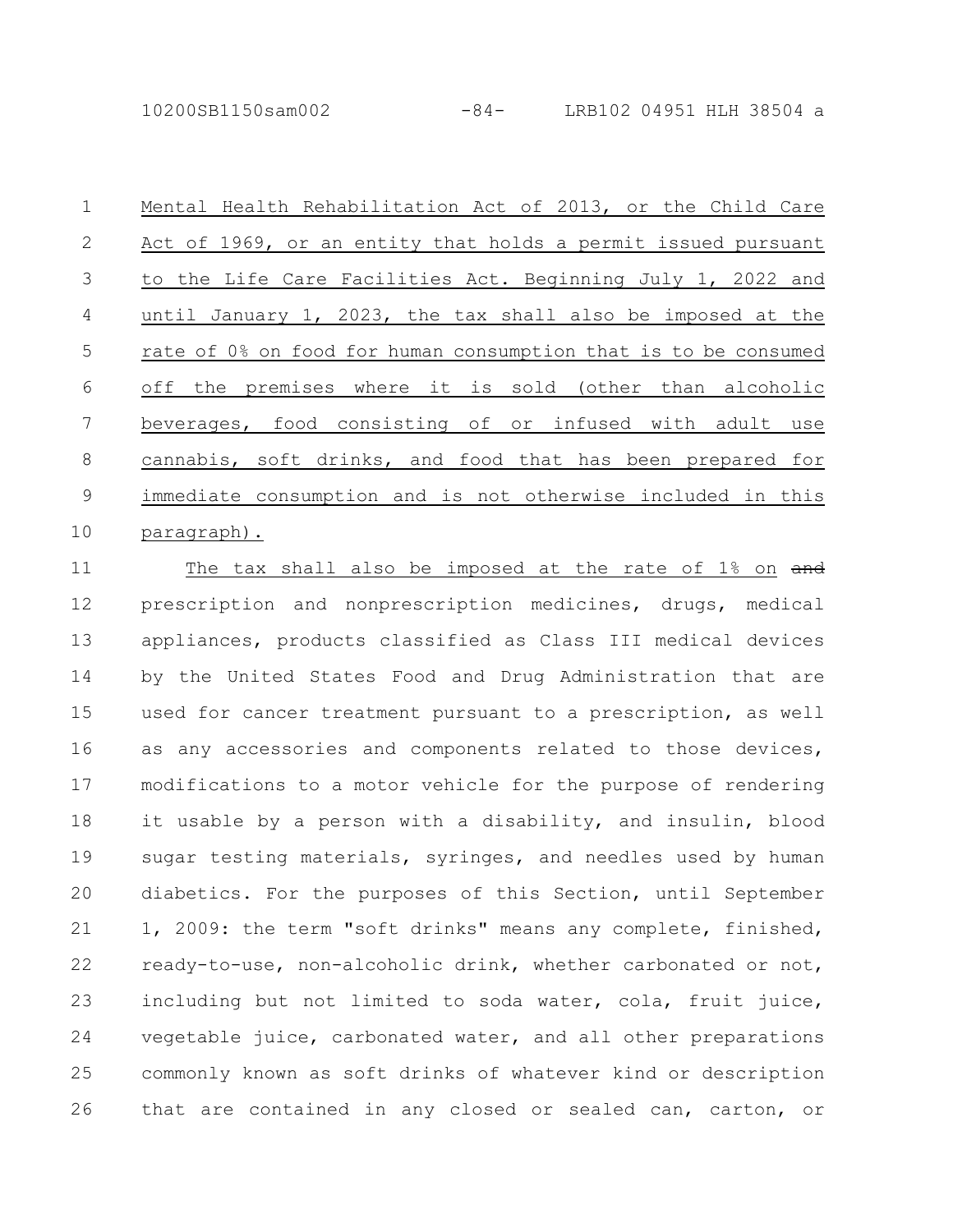10200SB1150sam002 -85- LRB102 04951 HLH 38504 a

container, regardless of size; but "soft drinks" does not include coffee, tea, non-carbonated water, infant formula, milk or milk products as defined in the Grade A Pasteurized Milk and Milk Products Act, or drinks containing 50% or more natural fruit or vegetable juice. 1 2 3 4 5

Notwithstanding any other provisions of this Act, beginning September 1, 2009, "soft drinks" means non-alcoholic beverages that contain natural or artificial sweeteners. "Soft drinks" do not include beverages that contain milk or milk products, soy, rice or similar milk substitutes, or greater than 50% of vegetable or fruit juice by volume. 6 7 8 9 10 11

Until August 1, 2009, and notwithstanding any other provisions of this Act, "food for human consumption that is to be consumed off the premises where it is sold" includes all food sold through a vending machine, except soft drinks and food products that are dispensed hot from a vending machine, regardless of the location of the vending machine. Beginning August 1, 2009, and notwithstanding any other provisions of this Act, "food for human consumption that is to be consumed off the premises where it is sold" includes all food sold through a vending machine, except soft drinks, candy, and food products that are dispensed hot from a vending machine, regardless of the location of the vending machine. 12 13 14 15 16 17 18 19 20 21 22 23

Notwithstanding any other provisions of this Act, beginning September 1, 2009, "food for human consumption that is to be consumed off the premises where it is sold" does not 24 25 26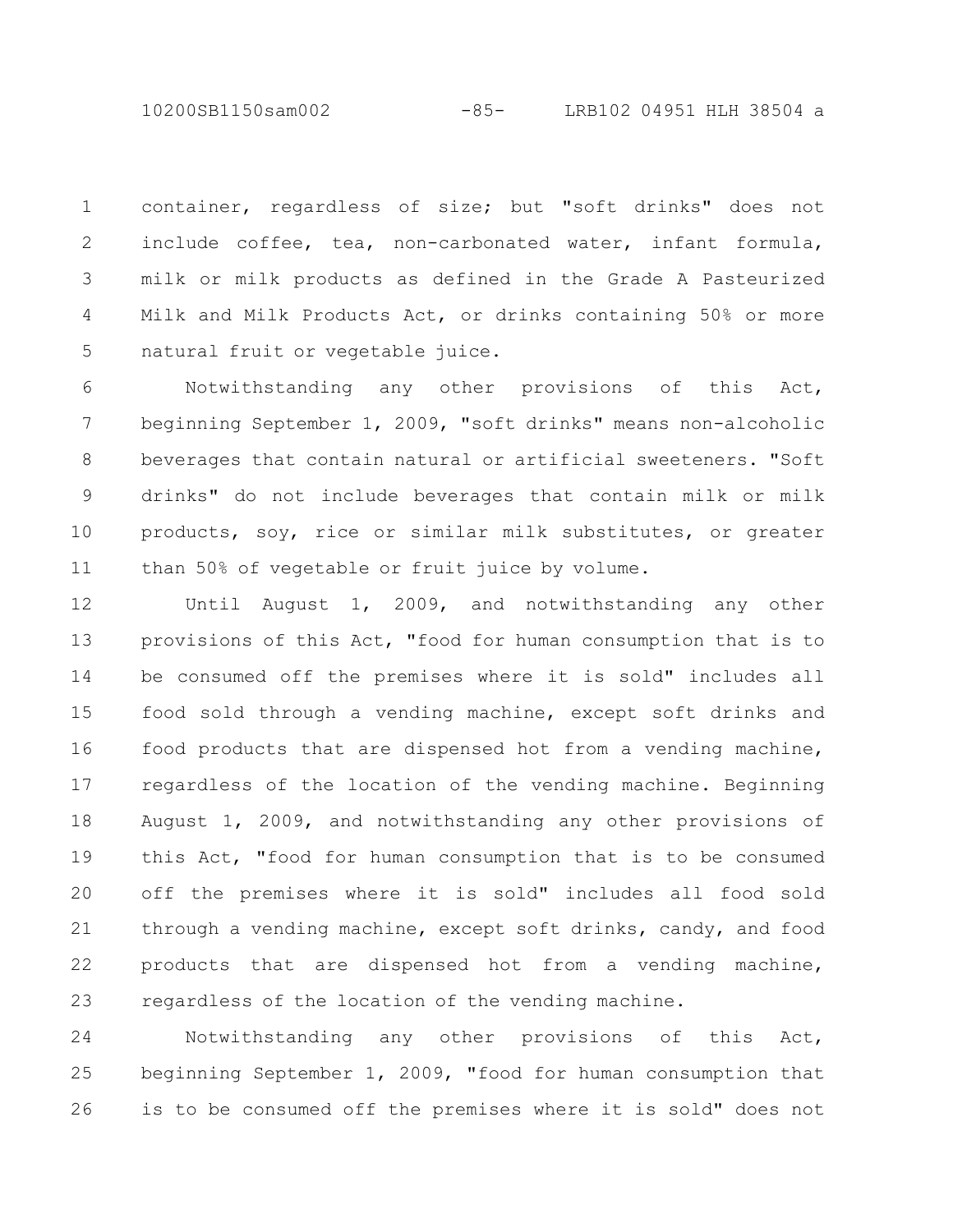10200SB1150sam002 -86- LRB102 04951 HLH 38504 a

include candy. For purposes of this Section, "candy" means a preparation of sugar, honey, or other natural or artificial sweeteners in combination with chocolate, fruits, nuts or other ingredients or flavorings in the form of bars, drops, or pieces. "Candy" does not include any preparation that contains flour or requires refrigeration. 1 2 3 4 5 6

Notwithstanding any other provisions of this Act, beginning September 1, 2009, "nonprescription medicines and drugs" does not include grooming and hygiene products. For purposes of this Section, "grooming and hygiene products" includes, but is not limited to, soaps and cleaning solutions, shampoo, toothpaste, mouthwash, antiperspirants, and sun tan lotions and screens, unless those products are available by prescription only, regardless of whether the products meet the definition of "over-the-counter-drugs". For the purposes of this paragraph, "over-the-counter-drug" means a drug for human use that contains a label that identifies the product as a drug as required by 21 C.F.R. § 201.66. The "over-the-counter-drug" label includes: 7 8 9 10 11 12 13 14 15 16 17 18 19

20

(A) A "Drug Facts" panel; or

21

(B) A statement of the "active ingredient(s)" with a list of those ingredients contained in the compound, substance or preparation. 22 23

Beginning on January 1, 2014 (the effective date of Public Act 98-122), "prescription and nonprescription medicines and drugs" includes medical cannabis purchased from a registered 24 25 26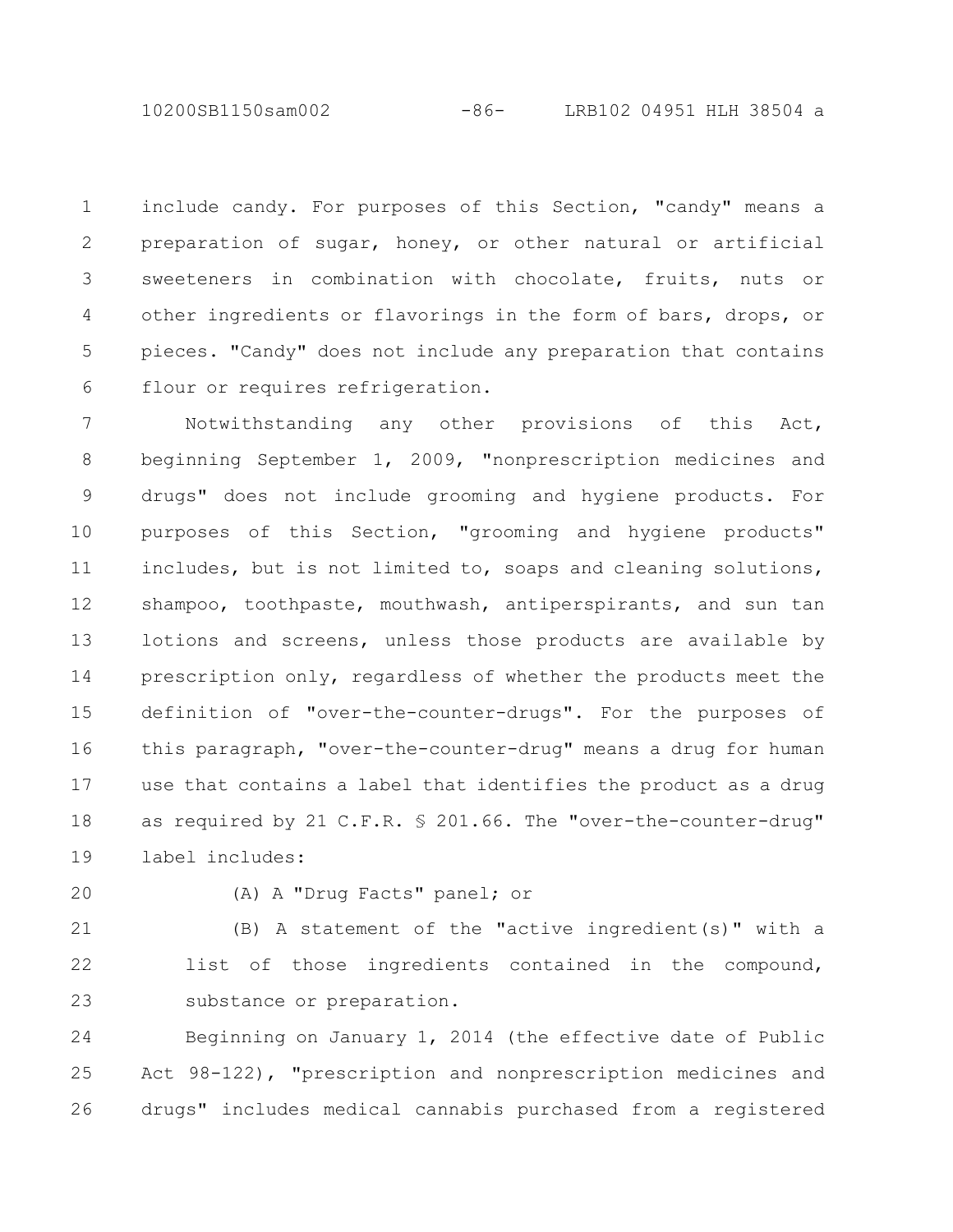10200SB1150sam002 -87- LRB102 04951 HLH 38504 a

dispensing organization under the Compassionate Use of Medical Cannabis Program Act. 1 2

As used in this Section, "adult use cannabis" means cannabis subject to tax under the Cannabis Cultivation Privilege Tax Law and the Cannabis Purchaser Excise Tax Law and does not include cannabis subject to tax under the Compassionate Use of Medical Cannabis Program Act. 3 4 5 6 7

(Source: P.A. 101-363, eff. 8-9-19; 101-593, eff. 12-4-19; 102-4, eff. 4-27-21; 102-16, eff. 6-17-21.) 8 9

(35 ILCS 115/9) (from Ch. 120, par. 439.109) 10

Sec. 9. Each serviceman required or authorized to collect the tax herein imposed shall pay to the Department the amount of such tax at the time when he is required to file his return for the period during which such tax was collectible, less a discount of 2.1% prior to January 1, 1990, and 1.75% on and after January 1, 1990, or \$5 per calendar year, whichever is greater, which is allowed to reimburse the serviceman for expenses incurred in collecting the tax, keeping records, preparing and filing returns, remitting the tax and supplying data to the Department on request. When determining the discount allowed under this Section servicemen shall include the amount of tax that would have been due at the 1% rate but for the 0% rate imposed under this amendatory Act of the 102nd General Assembly. The discount under this Section is not allowed for the 1.25% portion of taxes paid on aviation fuel 11 12 13 14 15 16 17 18 19 20 21 22 23 24 25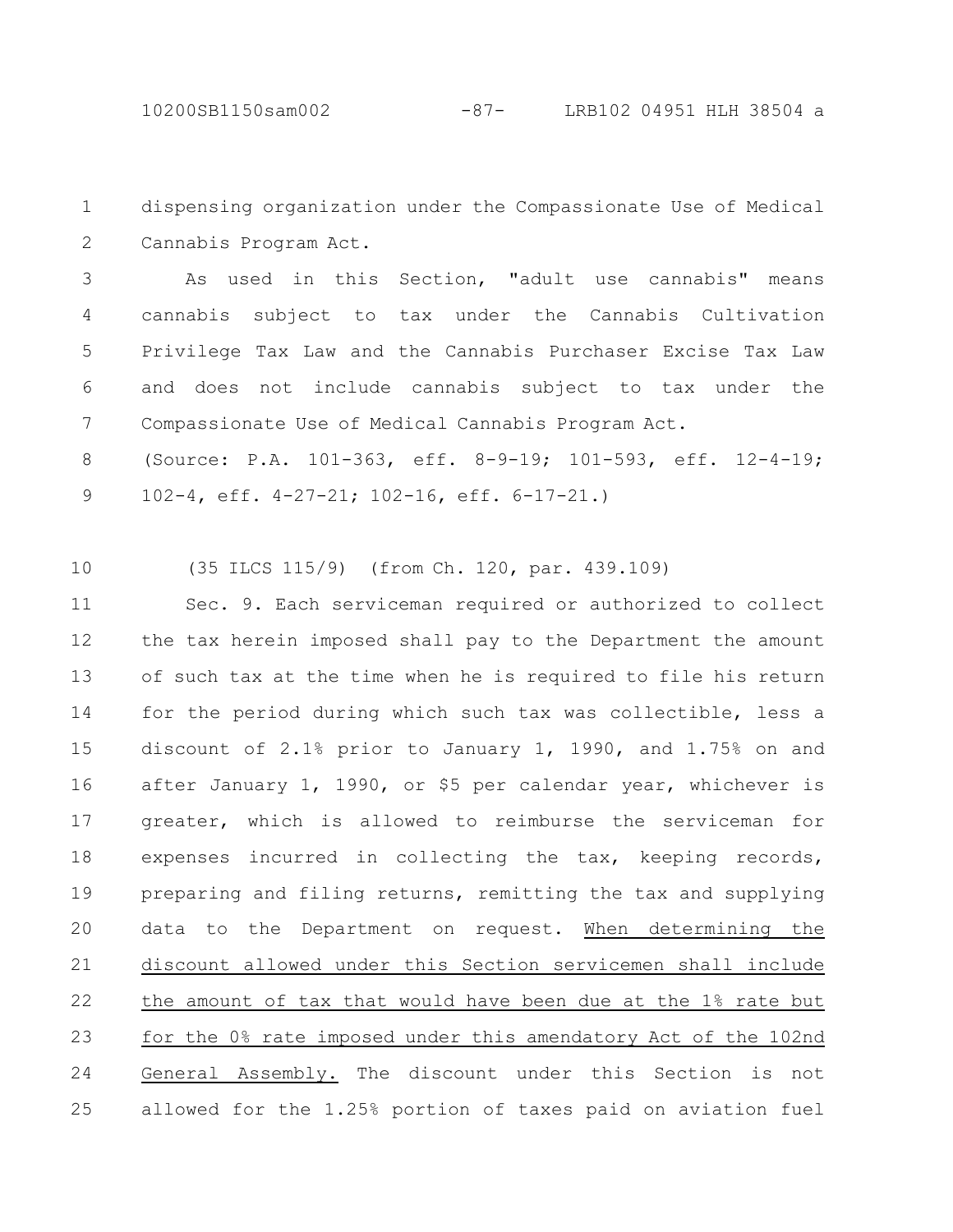10200SB1150sam002 -88- LRB102 04951 HLH 38504 a

that is subject to the revenue use requirements of 49 U.S.C. 47107(b) and 49 U.S.C. 47133. The discount allowed under this Section is allowed only for returns that are filed in the manner required by this Act. The Department may disallow the discount for servicemen whose certificate of registration is revoked at the time the return is filed, but only if the Department's decision to revoke the certificate of registration has become final. 1 2 3 4 5 6 7 8

Where such tangible personal property is sold under a conditional sales contract, or under any other form of sale wherein the payment of the principal sum, or a part thereof, is extended beyond the close of the period for which the return is filed, the serviceman, in collecting the tax may collect, for each tax return period, only the tax applicable to the part of the selling price actually received during such tax return period. 9 10 11 12 13 14 15 16

Except as provided hereinafter in this Section, on or before the twentieth day of each calendar month, such serviceman shall file a return for the preceding calendar month in accordance with reasonable rules and regulations to be promulgated by the Department of Revenue. Such return shall be filed on a form prescribed by the Department and shall contain such information as the Department may reasonably require. Such return shall include the gross receipts which were received during the preceding calendar month or quarter on the following items upon which tax would have been due but 17 18 19 20 21 22 23 24 25 26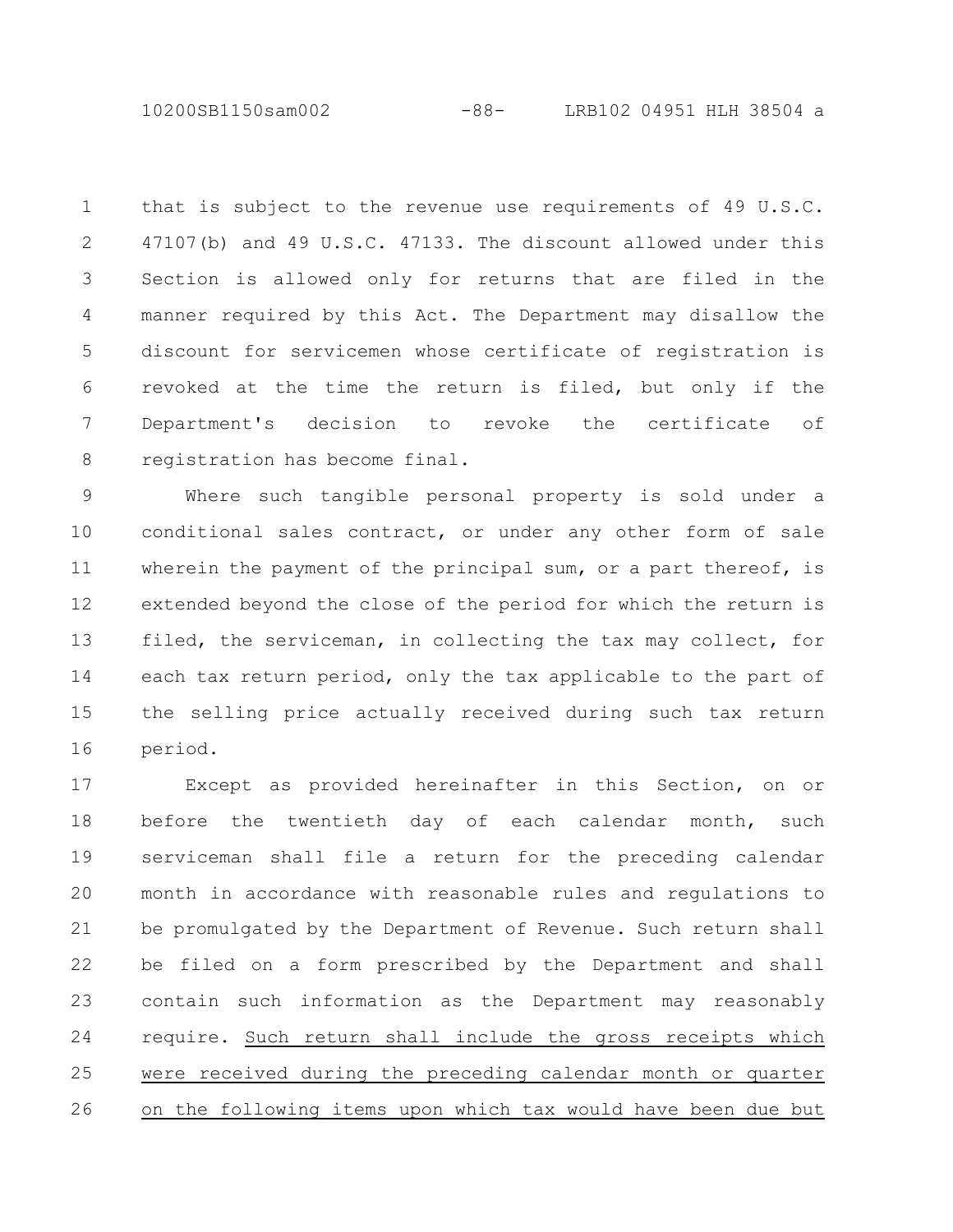for the 0% rate imposed under this amendatory Act of the 102nd General Assembly: (i) food for human consumption that is to be consumed off the premises where it is sold (other than alcoholic beverages, food consisting of or infused with adult use cannabis, soft drinks, and food that has been prepared for immediate consumption); and (ii) food prepared for immediate consumption and transferred incident to a sale of service subject to this Act or the Service Occupation Tax Act by an entity licensed under the Hospital Licensing Act, the Nursing Home Care Act, the Assisted Living and Shared Housing Act, the ID/DD Community Care Act, the MC/DD Act, the Specialized Mental Health Rehabilitation Act of 2013, or the Child Care Act of 1969, or an entity that holds a permit issued pursuant to the Life Care Facilities Act. Such return shall also include the amount of tax that would have been due on the items listed in the previous sentence but for the 0% rate imposed under this amendatory Act of the 102nd General Assembly. 1 2 3 4 5 6 7 8 9 10 11 12 13 14 15 16 17

On and after January 1, 2018, with respect to servicemen whose annual gross receipts average \$20,000 or more, all returns required to be filed pursuant to this Act shall be filed electronically. Servicemen who demonstrate that they do not have access to the Internet or demonstrate hardship in filing electronically may petition the Department to waive the electronic filing requirement. 18 19 20 21 22 23 24

The Department may require returns to be filed on a quarterly basis. If so required, a return for each calendar 25 26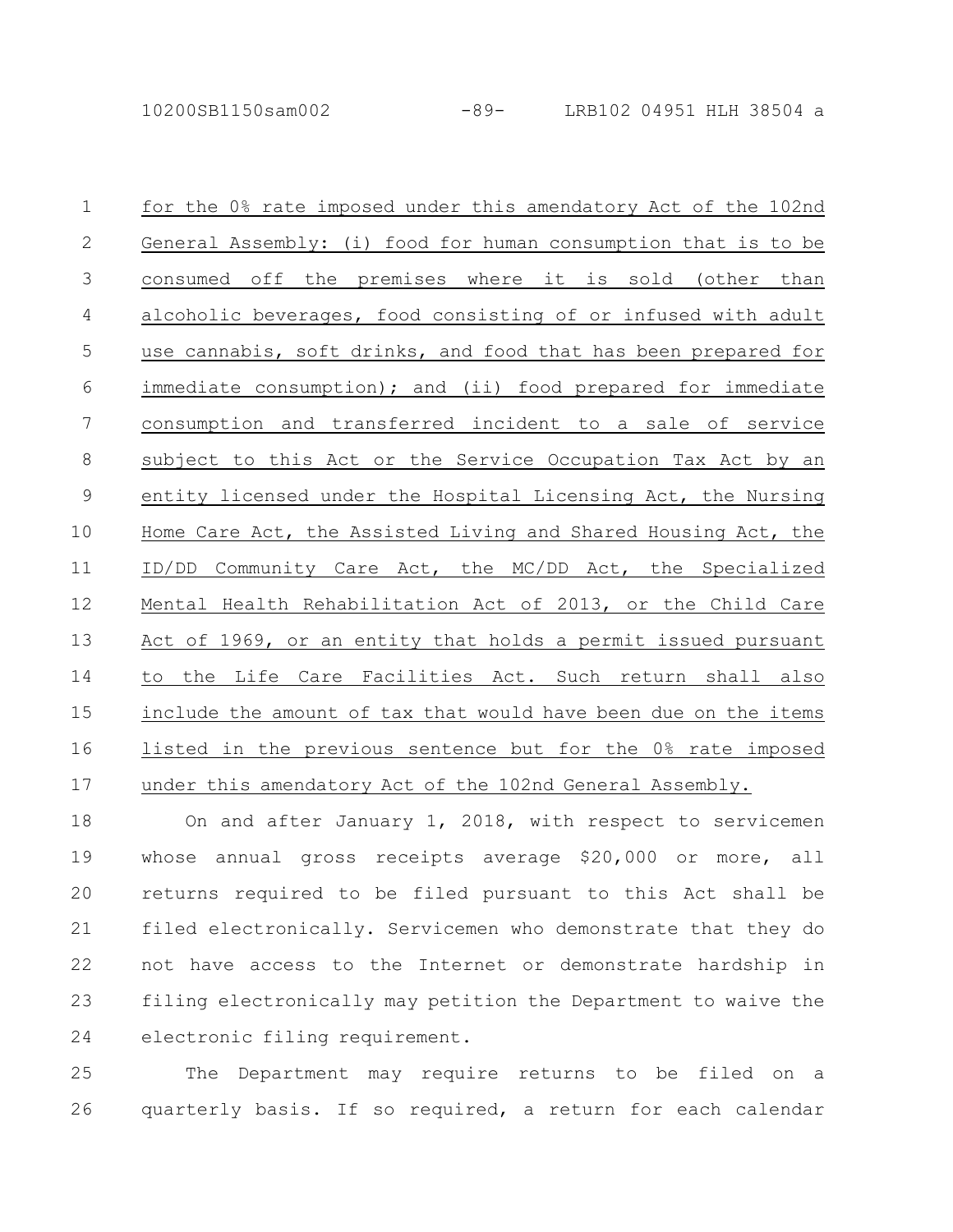10200SB1150sam002 -90- LRB102 04951 HLH 38504 a

quarter shall be filed on or before the twentieth day of the calendar month following the end of such calendar quarter. The taxpayer shall also file a return with the Department for each of the first two months of each calendar quarter, on or before the twentieth day of the following calendar month, stating: 1. The name of the seller; 2. The address of the principal place of business from which he engages in business as a serviceman in this State; 3. The total amount of taxable receipts received by him during the preceding calendar month, including receipts from charge and time sales, but less all deductions allowed by law; 4. The amount of credit provided in Section 2d of this Act; 5. The amount of tax due; 5-5. The signature of the taxpayer; and 6. Such other reasonable information as the Department may require. Each serviceman required or authorized to collect the tax herein imposed on aviation fuel acquired as an incident to the purchase of a service in this State during the preceding calendar month shall, instead of reporting and paying tax as otherwise required by this Section, report and pay such tax on a separate aviation fuel tax return. The requirements related to the return shall be as otherwise provided in this Section. 1 2 3 4 5 6 7 8 9 10 11 12 13 14 15 16 17 18 19 20 21 22 23 24 25 26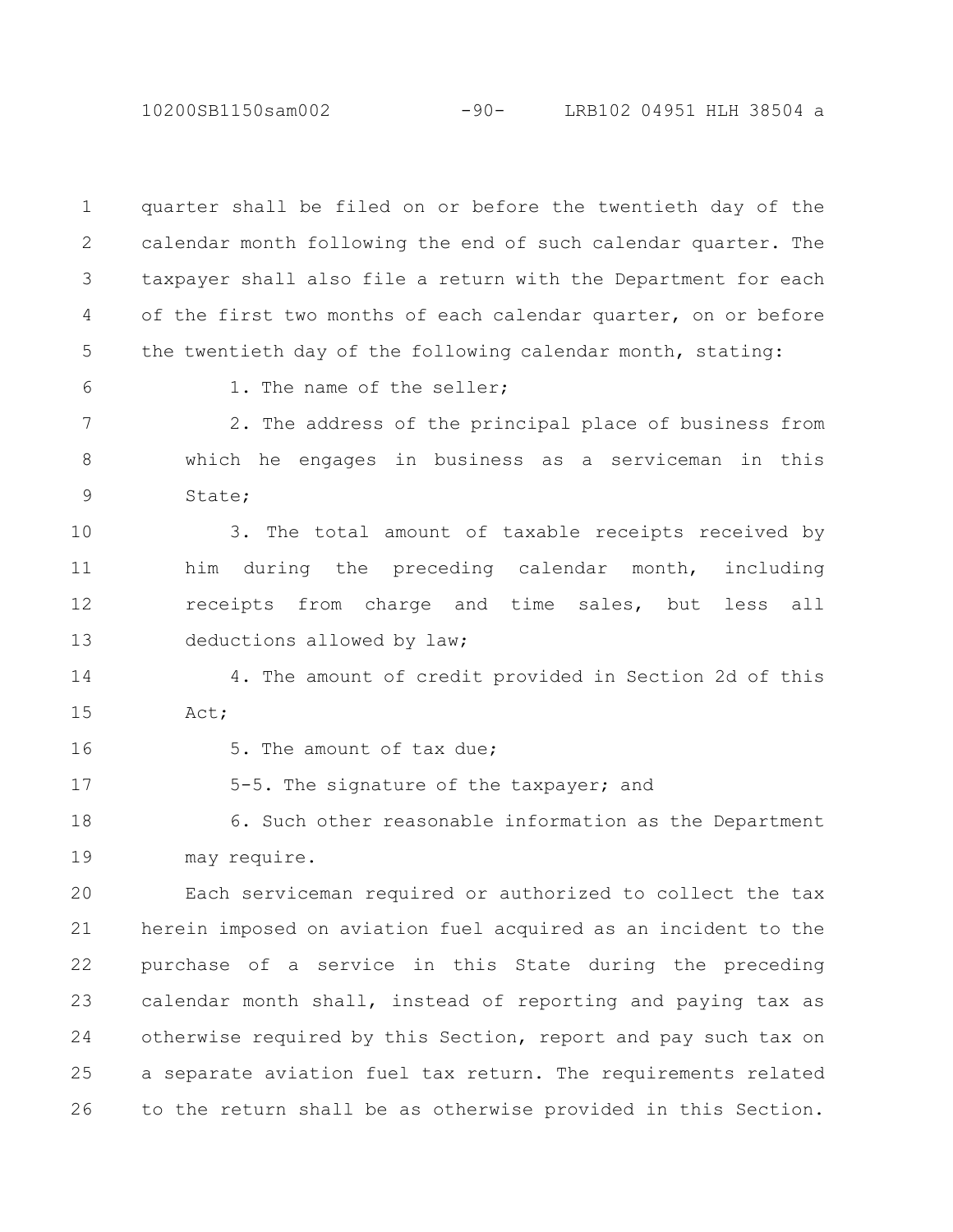10200SB1150sam002 -91- LRB102 04951 HLH 38504 a

Notwithstanding any other provisions of this Act to the contrary, servicemen transferring aviation fuel incident to sales of service shall file all aviation fuel tax returns and shall make all aviation fuel tax payments by electronic means in the manner and form required by the Department. For purposes of this Section, "aviation fuel" means jet fuel and aviation gasoline. 1 2 3 4 5 6 7

If a taxpayer fails to sign a return within 30 days after the proper notice and demand for signature by the Department, the return shall be considered valid and any amount shown to be due on the return shall be deemed assessed. 8 9 10 11

Notwithstanding any other provision of this Act to the contrary, servicemen subject to tax on cannabis shall file all cannabis tax returns and shall make all cannabis tax payments by electronic means in the manner and form required by the Department. 12 13 14 15 16

Prior to October 1, 2003, and on and after September 1, 2004 a serviceman may accept a Manufacturer's Purchase Credit certification from a purchaser in satisfaction of Service Use Tax as provided in Section 3-70 of the Service Use Tax Act if the purchaser provides the appropriate documentation as required by Section 3-70 of the Service Use Tax Act. A Manufacturer's Purchase Credit certification, accepted prior to October 1, 2003 or on or after September 1, 2004 by a serviceman as provided in Section 3-70 of the Service Use Tax Act, may be used by that serviceman to satisfy Service 17 18 19 20 21 22 23 24 25 26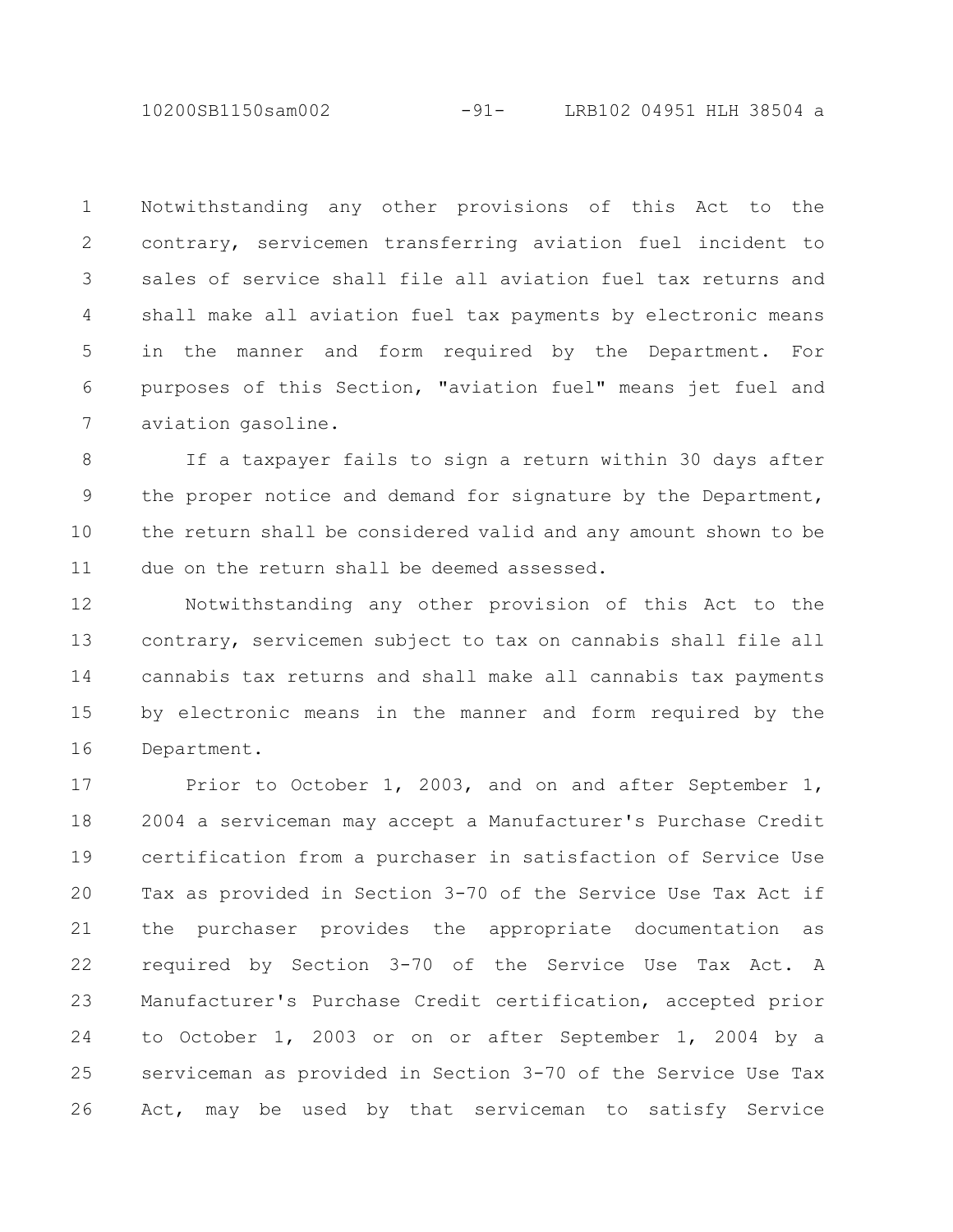10200SB1150sam002 -92- LRB102 04951 HLH 38504 a

Occupation Tax liability in the amount claimed in the certification, not to exceed 6.25% of the receipts subject to tax from a qualifying purchase. A Manufacturer's Purchase Credit reported on any original or amended return filed under this Act after October 20, 2003 for reporting periods prior to September 1, 2004 shall be disallowed. Manufacturer's Purchase Credit reported on annual returns due on or after January 1, 2005 will be disallowed for periods prior to September 1, 2004. No Manufacturer's Purchase Credit may be used after September 30, 2003 through August 31, 2004 to satisfy any tax liability imposed under this Act, including any audit liability. 1 2 3 4 5 6 7 8 9 10 11 12

If the serviceman's average monthly tax liability to the Department does not exceed \$200, the Department may authorize his returns to be filed on a quarter annual basis, with the return for January, February and March of a given year being due by April 20 of such year; with the return for April, May and June of a given year being due by July 20 of such year; with the return for July, August and September of a given year being due by October 20 of such year, and with the return for October, November and December of a given year being due by January 20 of the following year. 13 14 15 16 17 18 19 20 21 22

If the serviceman's average monthly tax liability to the Department does not exceed \$50, the Department may authorize his returns to be filed on an annual basis, with the return for a given year being due by January 20 of the following year. 23 24 25 26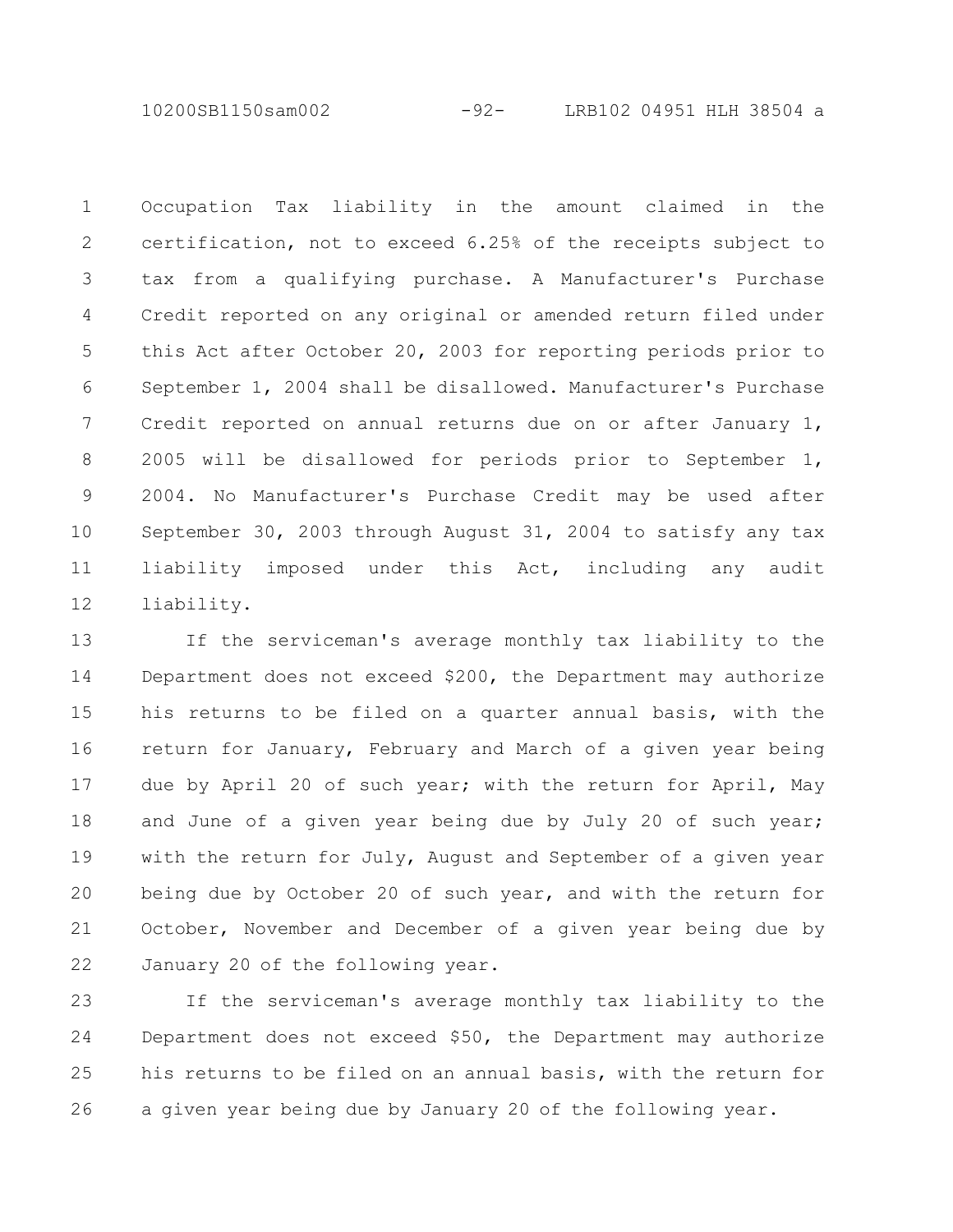10200SB1150sam002 -93- LRB102 04951 HLH 38504 a

Such quarter annual and annual returns, as to form and substance, shall be subject to the same requirements as monthly returns. 1 2 3

Notwithstanding any other provision in this Act concerning the time within which a serviceman may file his return, in the case of any serviceman who ceases to engage in a kind of business which makes him responsible for filing returns under this Act, such serviceman shall file a final return under this Act with the Department not more than 1 month after discontinuing such business. 4 5 6 7 8 9 10

Beginning October 1, 1993, a taxpayer who has an average monthly tax liability of \$150,000 or more shall make all payments required by rules of the Department by electronic funds transfer. Beginning October 1, 1994, a taxpayer who has an average monthly tax liability of \$100,000 or more shall make all payments required by rules of the Department by electronic funds transfer. Beginning October 1, 1995, a taxpayer who has an average monthly tax liability of \$50,000 or more shall make all payments required by rules of the Department by electronic funds transfer. Beginning October 1, 2000, a taxpayer who has an annual tax liability of \$200,000 or more shall make all payments required by rules of the Department by electronic funds transfer. The term "annual tax liability" shall be the sum of the taxpayer's liabilities under this Act, and under all other State and local occupation and use tax laws administered by the Department, for the 11 12 13 14 15 16 17 18 19 20 21 22 23 24 25 26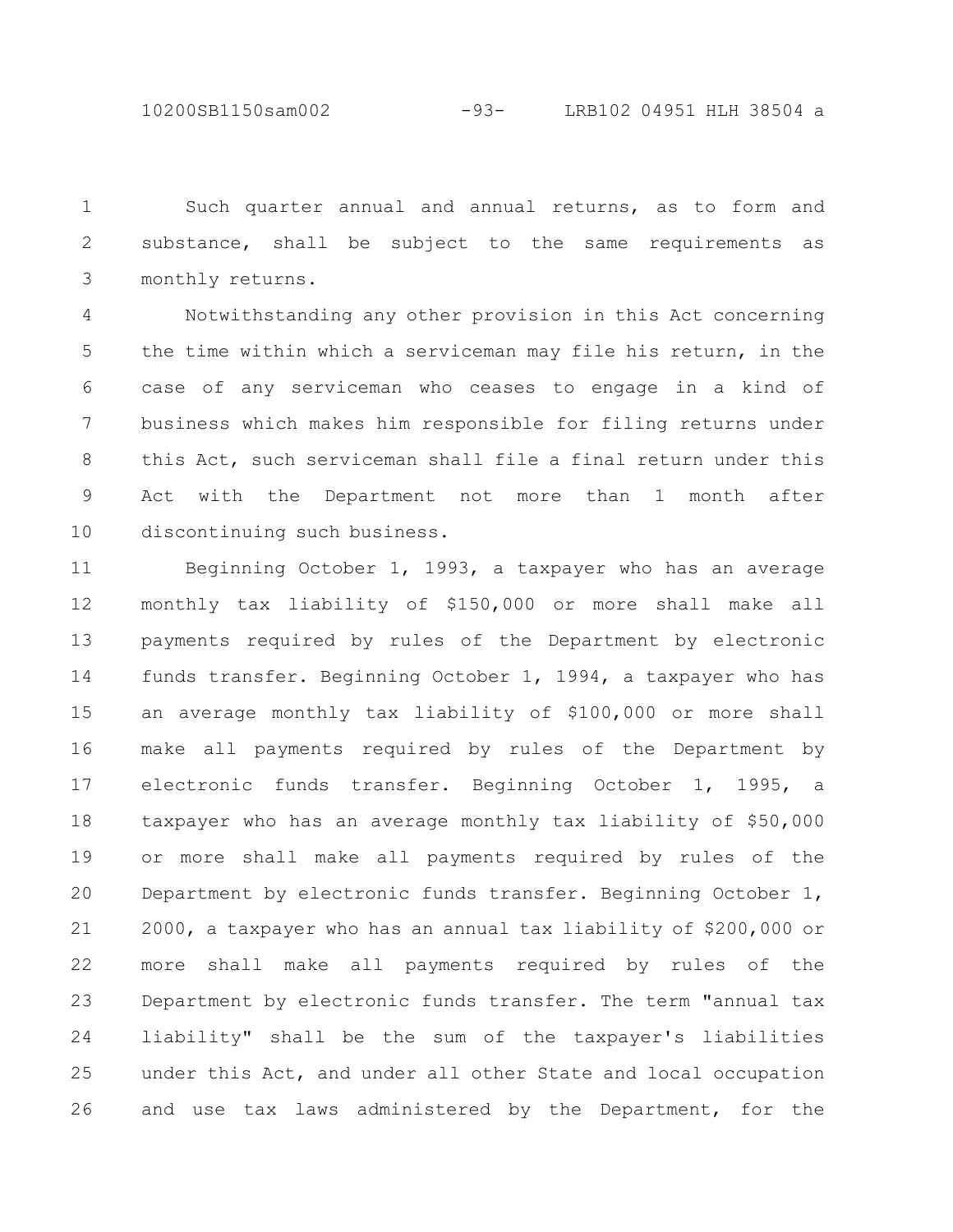10200SB1150sam002 -94- LRB102 04951 HLH 38504 a

immediately preceding calendar year. The term "average monthly tax liability" means the sum of the taxpayer's liabilities under this Act, and under all other State and local occupation and use tax laws administered by the Department, for the immediately preceding calendar year divided by 12. Beginning on October 1, 2002, a taxpayer who has a tax liability in the amount set forth in subsection (b) of Section 2505-210 of the Department of Revenue Law shall make all payments required by rules of the Department by electronic funds transfer. 1 2 3 4 5 6 7 8 9

Before August 1 of each year beginning in 1993, the Department shall notify all taxpayers required to make payments by electronic funds transfer. All taxpayers required to make payments by electronic funds transfer shall make those payments for a minimum of one year beginning on October 1. 10 11 12 13 14

Any taxpayer not required to make payments by electronic funds transfer may make payments by electronic funds transfer with the permission of the Department. 15 16 17

All taxpayers required to make payment by electronic funds transfer and any taxpayers authorized to voluntarily make payments by electronic funds transfer shall make those payments in the manner authorized by the Department. 18 19 20 21

The Department shall adopt such rules as are necessary to effectuate a program of electronic funds transfer and the requirements of this Section. 22 23 24

Where a serviceman collects the tax with respect to the selling price of tangible personal property which he sells and 25 26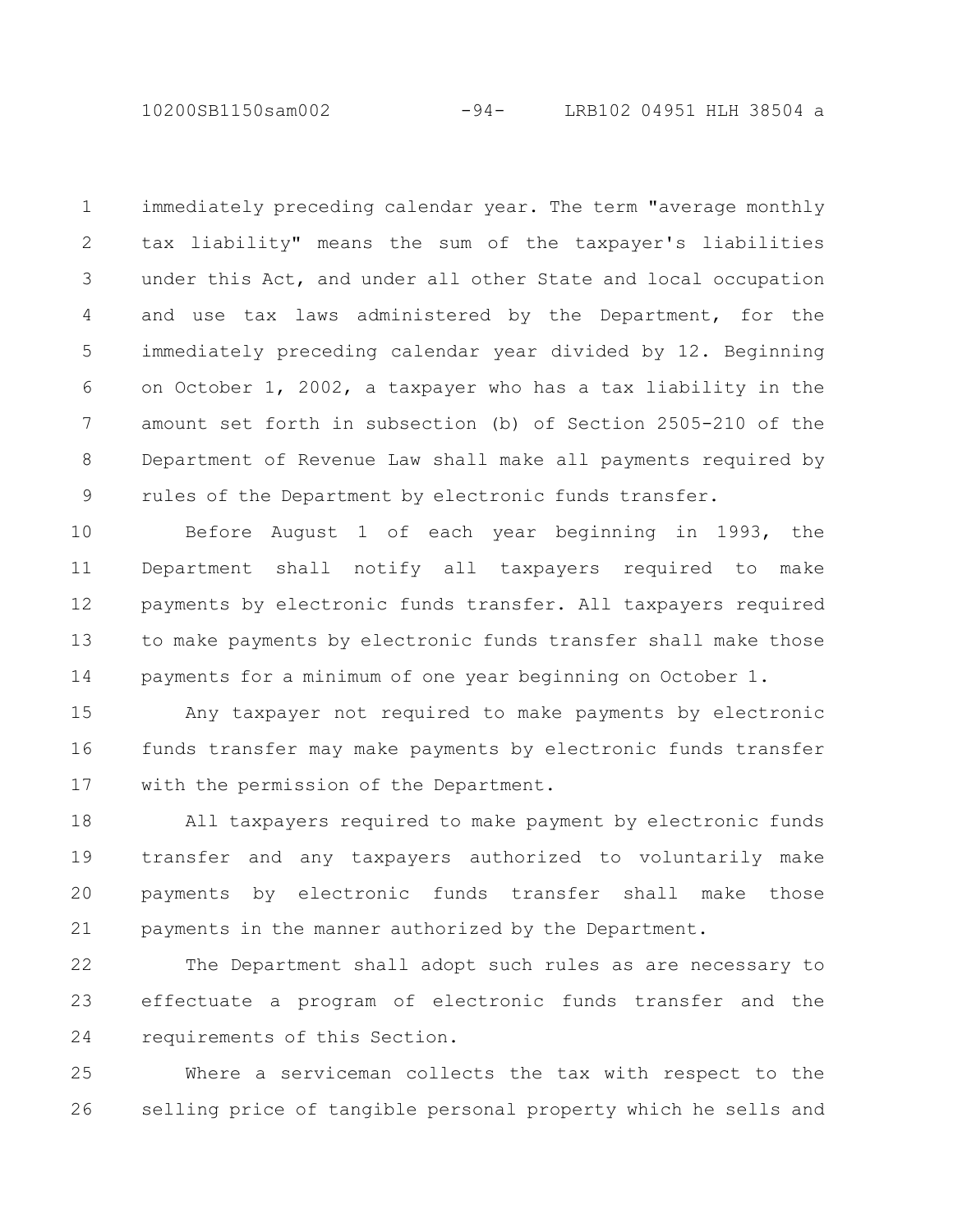10200SB1150sam002 -95- LRB102 04951 HLH 38504 a

the purchaser thereafter returns such tangible personal property and the serviceman refunds the selling price thereof to the purchaser, such serviceman shall also refund, to the purchaser, the tax so collected from the purchaser. When filing his return for the period in which he refunds such tax to the purchaser, the serviceman may deduct the amount of the tax so refunded by him to the purchaser from any other Service Occupation Tax, Service Use Tax, Retailers' Occupation Tax or Use Tax which such serviceman may be required to pay or remit to the Department, as shown by such return, provided that the amount of the tax to be deducted shall previously have been remitted to the Department by such serviceman. If the serviceman shall not previously have remitted the amount of such tax to the Department, he shall be entitled to no deduction hereunder upon refunding such tax to the purchaser. 1 2 3 4 5 6 7 8 9 10 11 12 13 14 15

If experience indicates such action to be practicable, the Department may prescribe and furnish a combination or joint return which will enable servicemen, who are required to file returns hereunder and also under the Retailers' Occupation Tax Act, the Use Tax Act or the Service Use Tax Act, to furnish all the return information required by all said Acts on the one form. 16 17 18 19 20 21 22

Where the serviceman has more than one business registered with the Department under separate registrations hereunder, such serviceman shall file separate returns for each registered business. 23 24 25 26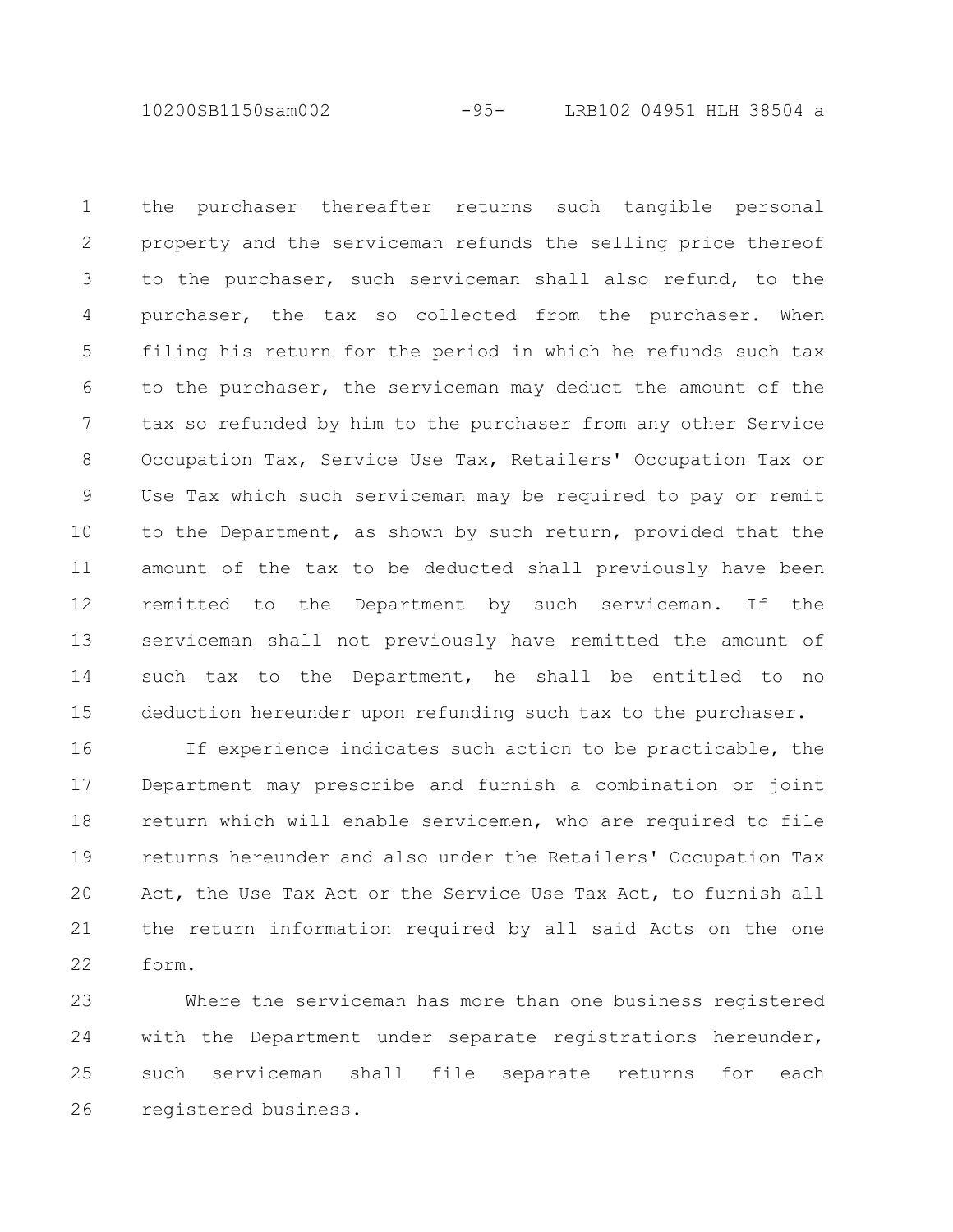10200SB1150sam002 -96- LRB102 04951 HLH 38504 a

Beginning January 1, 1990, each month the Department shall pay into the Local Government Tax Fund the revenue realized for the preceding month from the 1% tax imposed under this Act. Beginning January 1, 1990, each month the Department shall pay into the County and Mass Transit District Fund 4% of the revenue realized for the preceding month from the 6.25% general rate on sales of tangible personal property other than aviation fuel sold on or after December 1, 2019. This exception for aviation fuel only applies for so long as the revenue use requirements of 49 U.S.C. 47107(b) and 49 U.S.C. 47133 are binding on the State. 1 2 3 4 5 6 7 8 9 10 11

Beginning August 1, 2000, each month the Department shall pay into the County and Mass Transit District Fund 20% of the net revenue realized for the preceding month from the 1.25% rate on the selling price of motor fuel and gasohol. 12 13 14 15

Beginning January 1, 1990, each month the Department shall pay into the Local Government Tax Fund 16% of the revenue realized for the preceding month from the 6.25% general rate on transfers of tangible personal property other than aviation fuel sold on or after December 1, 2019. This exception for aviation fuel only applies for so long as the revenue use requirements of 49 U.S.C. 47107(b) and 49 U.S.C. 47133 are binding on the State. 16 17 18 19 20 21 22 23

For aviation fuel sold on or after December 1, 2019, each month the Department shall pay into the State Aviation Program Fund 20% of the net revenue realized for the preceding month 24 25 26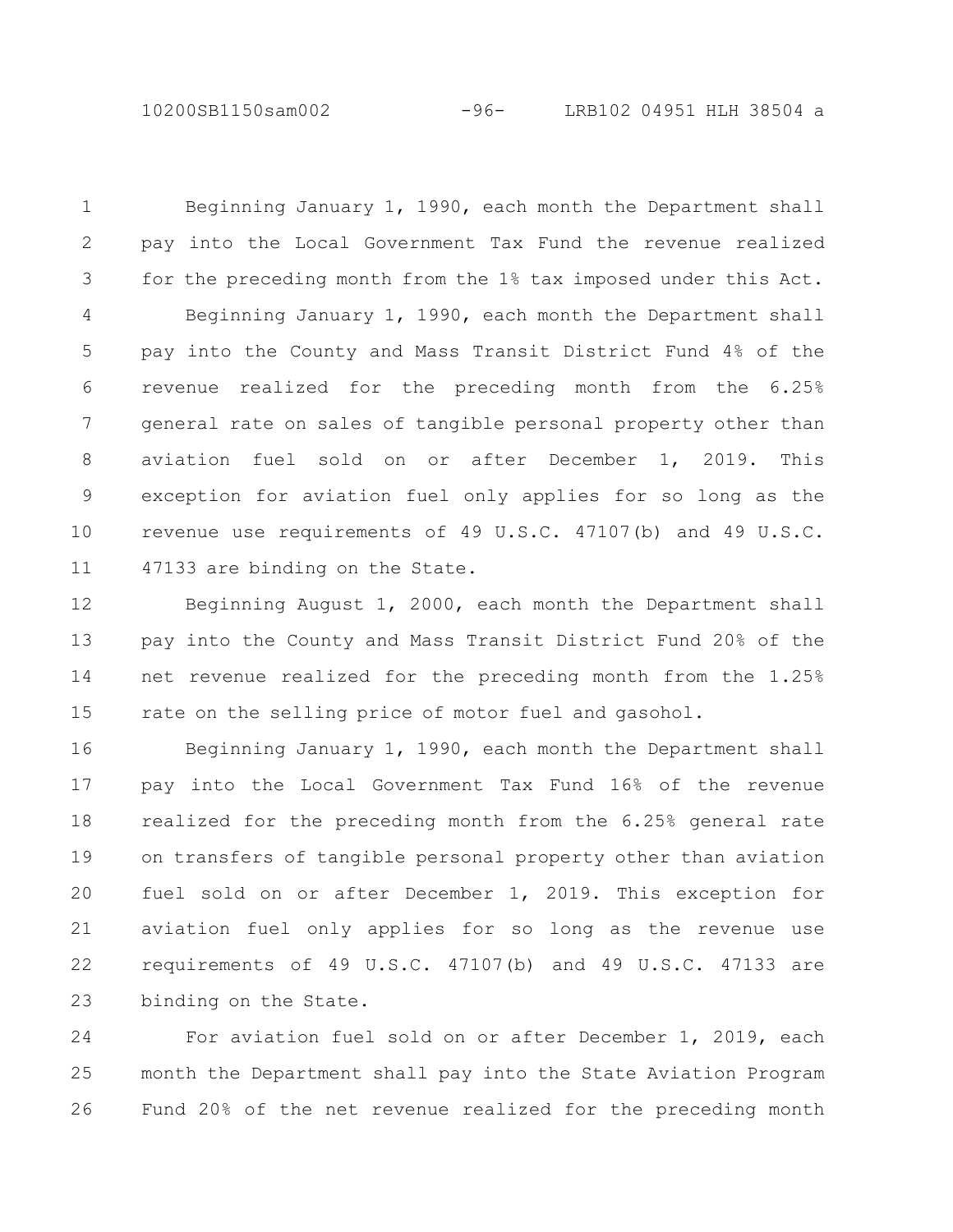10200SB1150sam002 -97- LRB102 04951 HLH 38504 a

from the 6.25% general rate on the selling price of aviation fuel, less an amount estimated by the Department to be required for refunds of the 20% portion of the tax on aviation fuel under this Act, which amount shall be deposited into the Aviation Fuel Sales Tax Refund Fund. The Department shall only pay moneys into the State Aviation Program Fund and the Aviation Fuel Sales Tax Refund Fund under this Act for so long as the revenue use requirements of 49 U.S.C. 47107(b) and 49 U.S.C. 47133 are binding on the State. 1 2 3 4 5 6 7 8 9

Beginning August 1, 2000, each month the Department shall pay into the Local Government Tax Fund 80% of the net revenue realized for the preceding month from the 1.25% rate on the selling price of motor fuel and gasohol. 10 11 12 13

Beginning October 1, 2009, each month the Department shall pay into the Capital Projects Fund an amount that is equal to an amount estimated by the Department to represent 80% of the net revenue realized for the preceding month from the sale of candy, grooming and hygiene products, and soft drinks that had been taxed at a rate of 1% prior to September 1, 2009 but that are now taxed at 6.25%. 14 15 16 17 18 19 20

Beginning July 1, 2013, each month the Department shall pay into the Underground Storage Tank Fund from the proceeds collected under this Act, the Use Tax Act, the Service Use Tax Act, and the Retailers' Occupation Tax Act an amount equal to the average monthly deficit in the Underground Storage Tank Fund during the prior year, as certified annually by the 21 22 23 24 25 26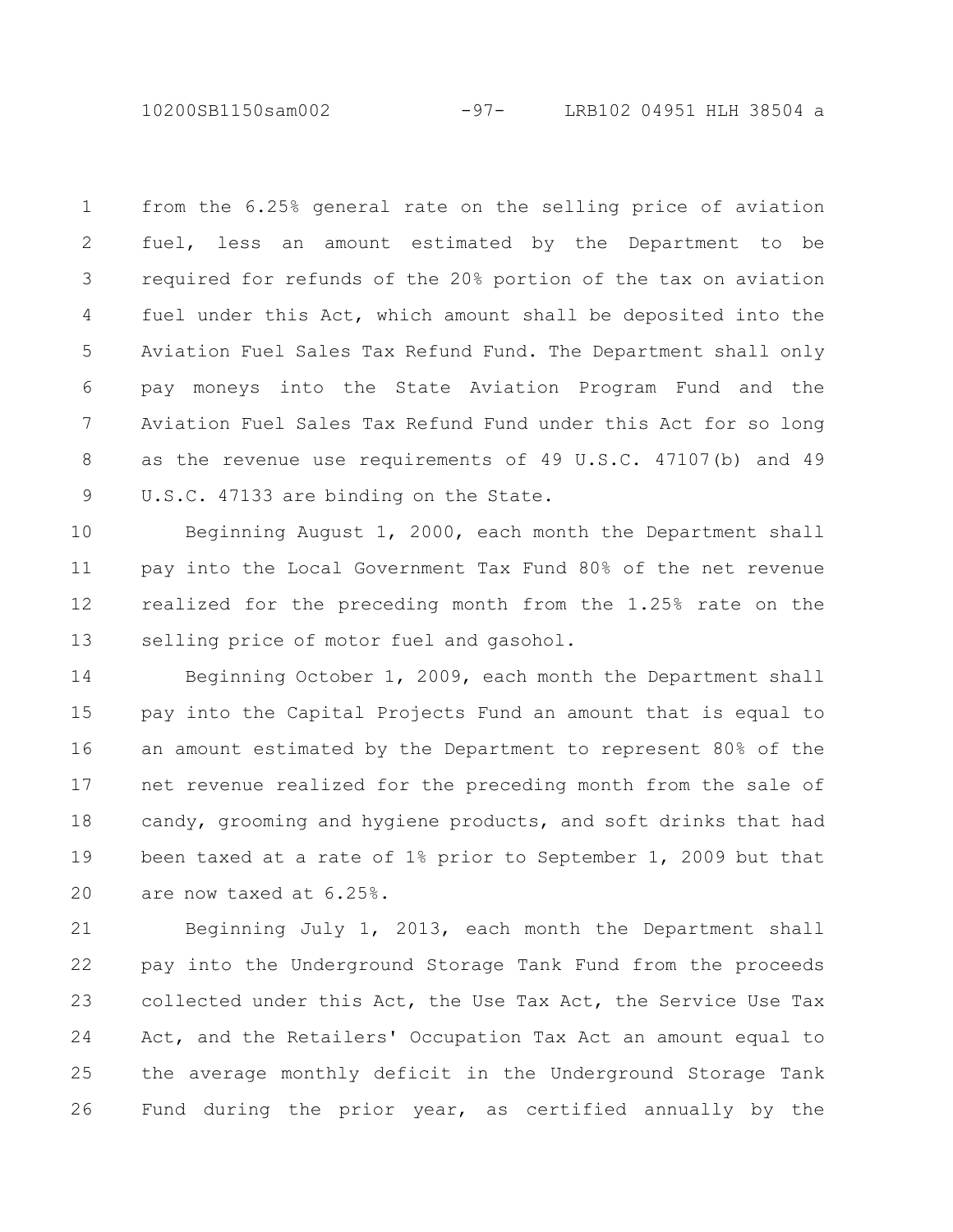10200SB1150sam002 -98- LRB102 04951 HLH 38504 a

Illinois Environmental Protection Agency, but the total payment into the Underground Storage Tank Fund under this Act, the Use Tax Act, the Service Use Tax Act, and the Retailers' Occupation Tax Act shall not exceed \$18,000,000 in any State fiscal year. As used in this paragraph, the "average monthly deficit" shall be equal to the difference between the average monthly claims for payment by the fund and the average monthly revenues deposited into the fund, excluding payments made pursuant to this paragraph. 1 2 3 4 5 6 7 8 9

Beginning July 1, 2015, of the remainder of the moneys received by the Department under the Use Tax Act, the Service Use Tax Act, this Act, and the Retailers' Occupation Tax Act, each month the Department shall deposit \$500,000 into the State Crime Laboratory Fund. 10 11 12 13 14

Of the remainder of the moneys received by the Department pursuant to this Act, (a) 1.75% thereof shall be paid into the Build Illinois Fund and (b) prior to July 1, 1989, 2.2% and on and after July 1, 1989, 3.8% thereof shall be paid into the Build Illinois Fund; provided, however, that if in any fiscal year the sum of (1) the aggregate of 2.2% or 3.8%, as the case may be, of the moneys received by the Department and required to be paid into the Build Illinois Fund pursuant to Section 3 of the Retailers' Occupation Tax Act, Section 9 of the Use Tax Act, Section 9 of the Service Use Tax Act, and Section 9 of the Service Occupation Tax Act, such Acts being hereinafter called the "Tax Acts" and such aggregate of 2.2% or 3.8%, as the case 15 16 17 18 19 20 21 22 23 24 25 26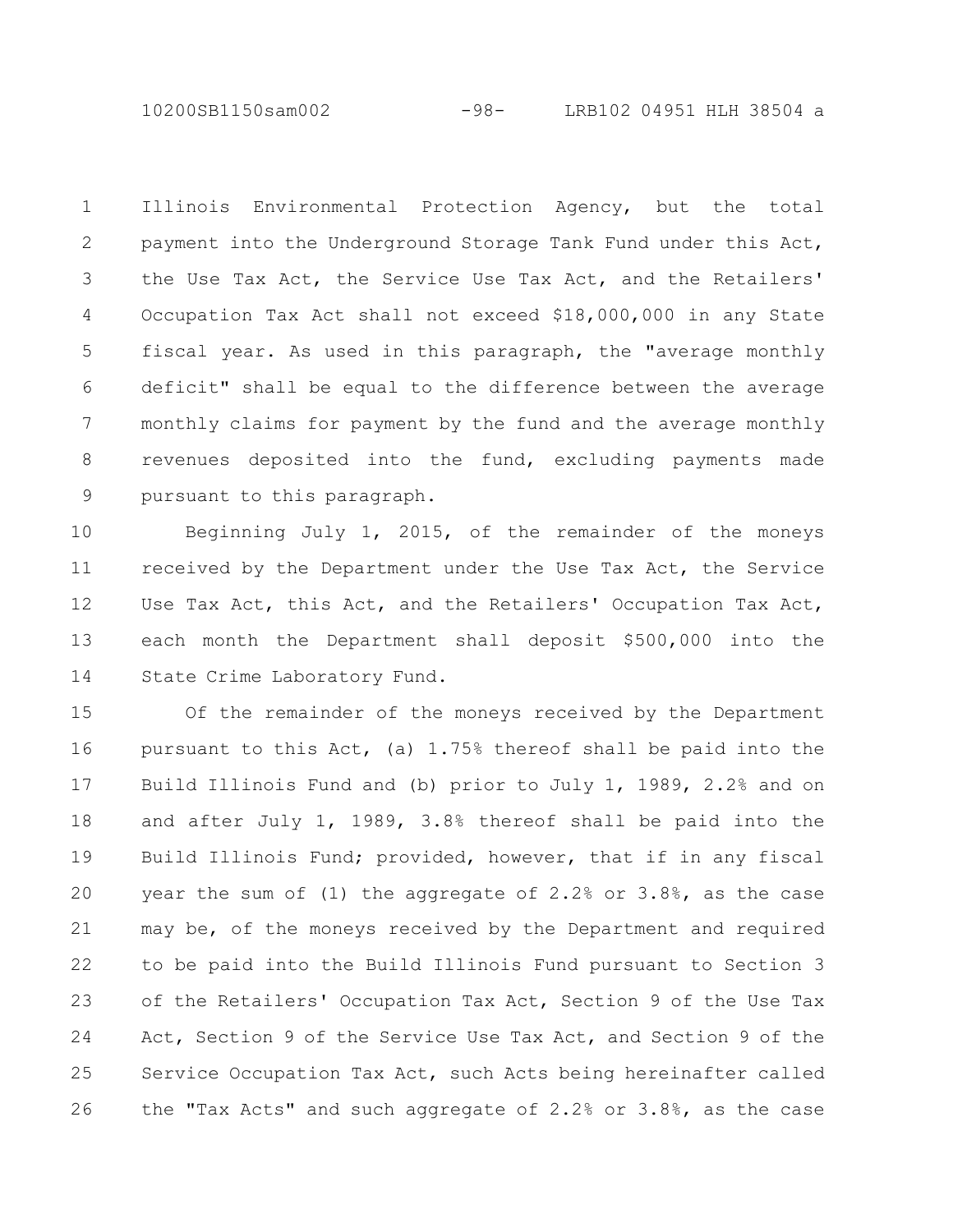10200SB1150sam002 -99- LRB102 04951 HLH 38504 a

may be, of moneys being hereinafter called the "Tax Act Amount", and (2) the amount transferred to the Build Illinois Fund from the State and Local Sales Tax Reform Fund shall be less than the Annual Specified Amount (as defined in Section 3 of the Retailers' Occupation Tax Act), an amount equal to the difference shall be immediately paid into the Build Illinois Fund from other moneys received by the Department pursuant to the Tax Acts; and further provided, that if on the last business day of any month the sum of (1) the Tax Act Amount required to be deposited into the Build Illinois Account in the Build Illinois Fund during such month and (2) the amount transferred during such month to the Build Illinois Fund from the State and Local Sales Tax Reform Fund shall have been less than 1/12 of the Annual Specified Amount, an amount equal to the difference shall be immediately paid into the Build Illinois Fund from other moneys received by the Department pursuant to the Tax Acts; and, further provided, that in no event shall the payments required under the preceding proviso result in aggregate payments into the Build Illinois Fund pursuant to this clause (b) for any fiscal year in excess of the greater of (i) the Tax Act Amount or (ii) the Annual Specified Amount for such fiscal year; and, further provided, that the amounts payable into the Build Illinois Fund under this clause (b) shall be payable only until such time as the aggregate amount on deposit under each trust indenture securing Bonds issued and outstanding pursuant to the Build 1 2 3 4 5 6 7 8 9 10 11 12 13 14 15 16 17 18 19 20 21 22 23 24 25 26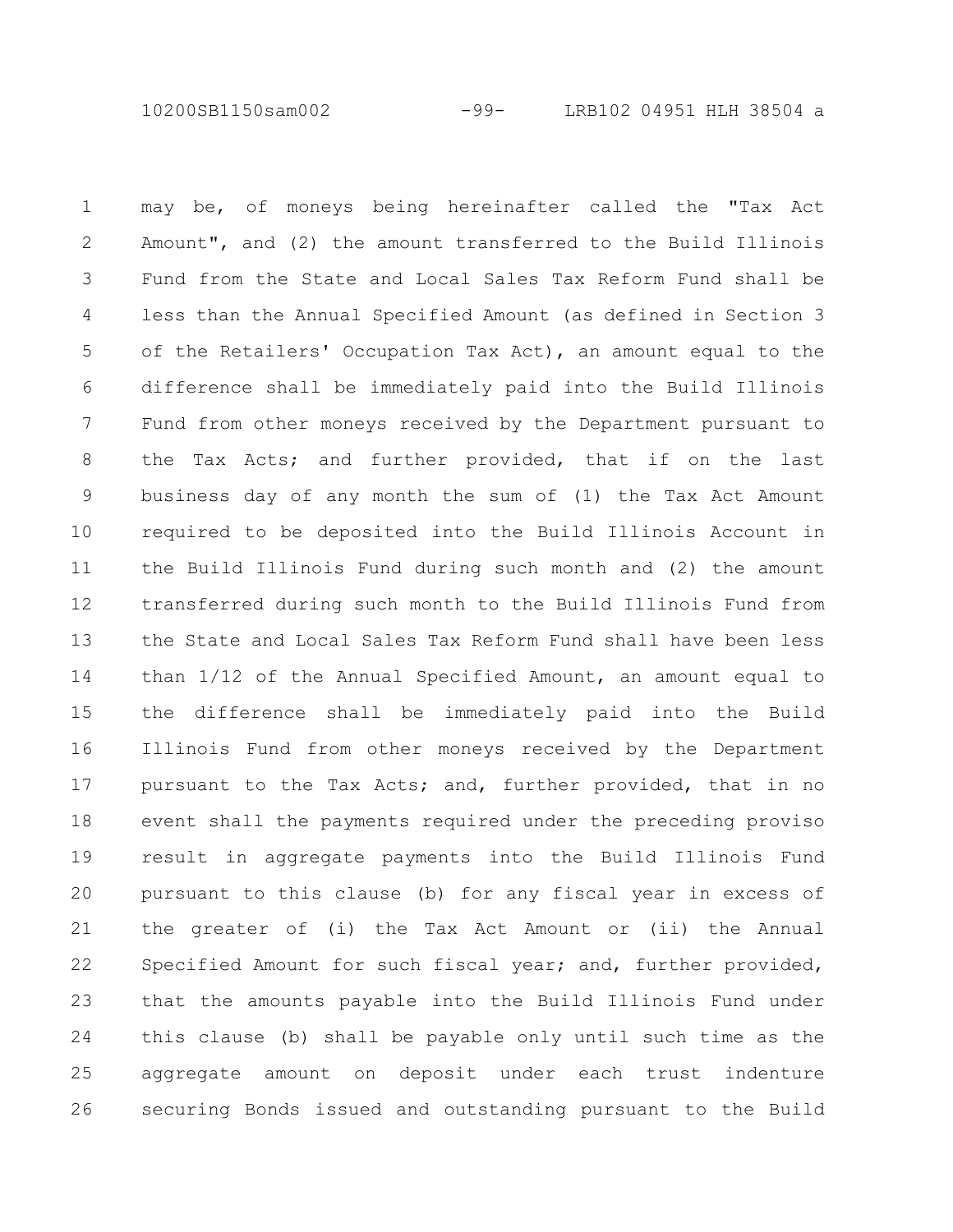10200SB1150sam002 -100- LRB102 04951 HLH 38504 a

Illinois Bond Act is sufficient, taking into account any future investment income, to fully provide, in accordance with such indenture, for the defeasance of or the payment of the principal of, premium, if any, and interest on the Bonds secured by such indenture and on any Bonds expected to be issued thereafter and all fees and costs payable with respect thereto, all as certified by the Director of the Bureau of the Budget (now Governor's Office of Management and Budget). If on the last business day of any month in which Bonds are outstanding pursuant to the Build Illinois Bond Act, the aggregate of the moneys deposited in the Build Illinois Bond Account in the Build Illinois Fund in such month shall be less than the amount required to be transferred in such month from the Build Illinois Bond Account to the Build Illinois Bond Retirement and Interest Fund pursuant to Section 13 of the Build Illinois Bond Act, an amount equal to such deficiency shall be immediately paid from other moneys received by the Department pursuant to the Tax Acts to the Build Illinois Fund; provided, however, that any amounts paid to the Build Illinois Fund in any fiscal year pursuant to this sentence shall be deemed to constitute payments pursuant to clause (b) of the preceding sentence and shall reduce the amount otherwise payable for such fiscal year pursuant to clause (b) of the preceding sentence. The moneys received by the Department pursuant to this Act and required to be deposited into the Build Illinois Fund are subject to the pledge, claim 1 2 3 4 5 6 7 8 9 10 11 12 13 14 15 16 17 18 19 20 21 22 23 24 25 26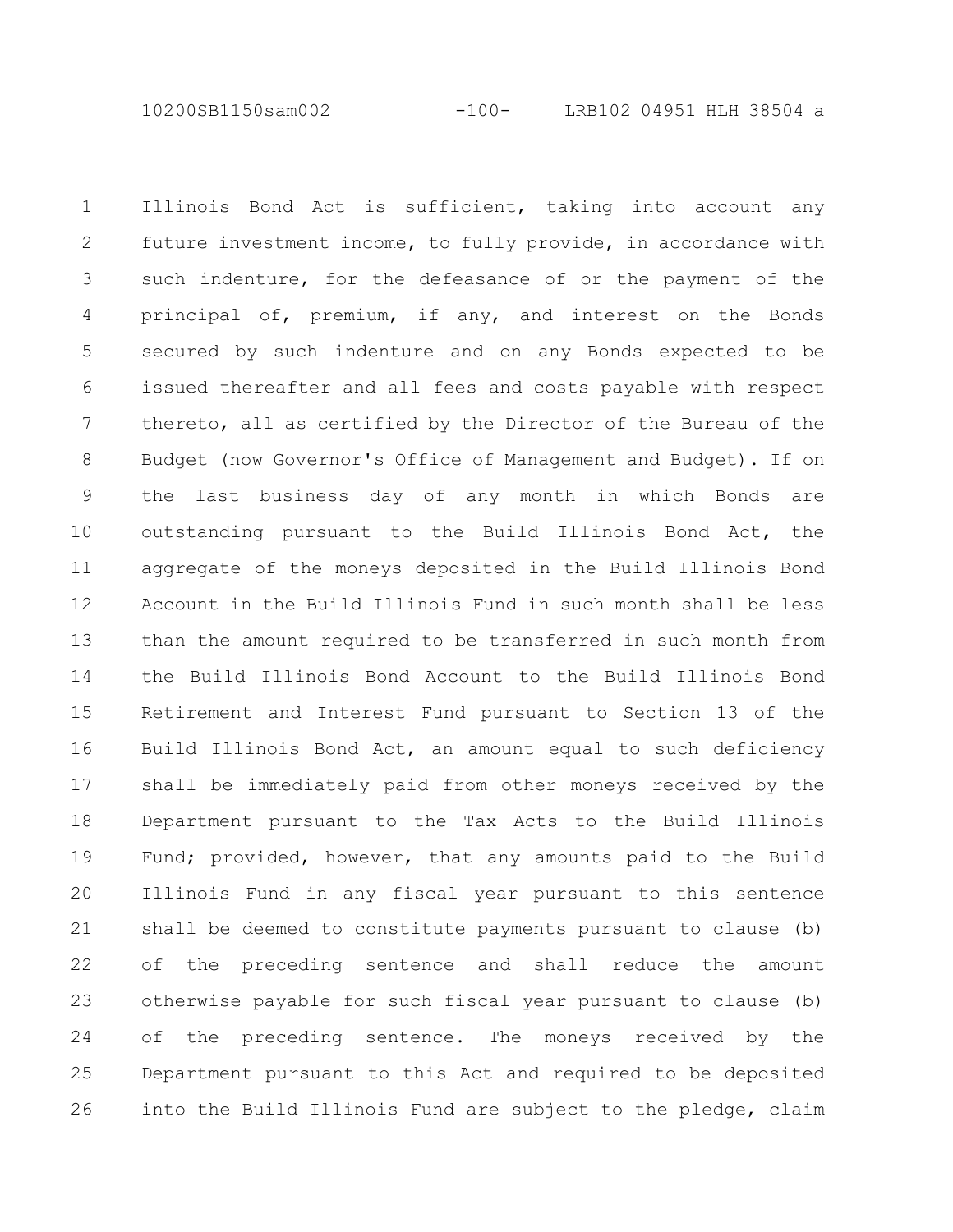and charge set forth in Section 12 of the Build Illinois Bond Act. 

Subject to payment of amounts into the Build Illinois Fund as provided in the preceding paragraph or in any amendment thereto hereafter enacted, the following specified monthly installment of the amount requested in the certificate of the Chairman of the Metropolitan Pier and Exposition Authority provided under Section 8.25f of the State Finance Act, but not in excess of the sums designated as "Total Deposit", shall be deposited in the aggregate from collections under Section 9 of the Use Tax Act, Section 9 of the Service Use Tax Act, Section of the Service Occupation Tax Act, and Section 3 of the Retailers' Occupation Tax Act into the McCormick Place Expansion Project Fund in the specified fiscal years. 

| Total Deposit | Fiscal Year | 15 |
|---------------|-------------|----|
| \$0           | 1993        | 16 |
| 53,000,000    | 1994        | 17 |
| 58,000,000    | 1995        | 18 |
| 61,000,000    | 1996        | 19 |
| 64,000,000    | 1997        | 20 |
| 68,000,000    | 1998        | 21 |
| 71,000,000    | 1999        | 22 |
| 75,000,000    | 2000        | 23 |
| 80,000,000    | 2001        | 24 |
| 93,000,000    | 2002        | 25 |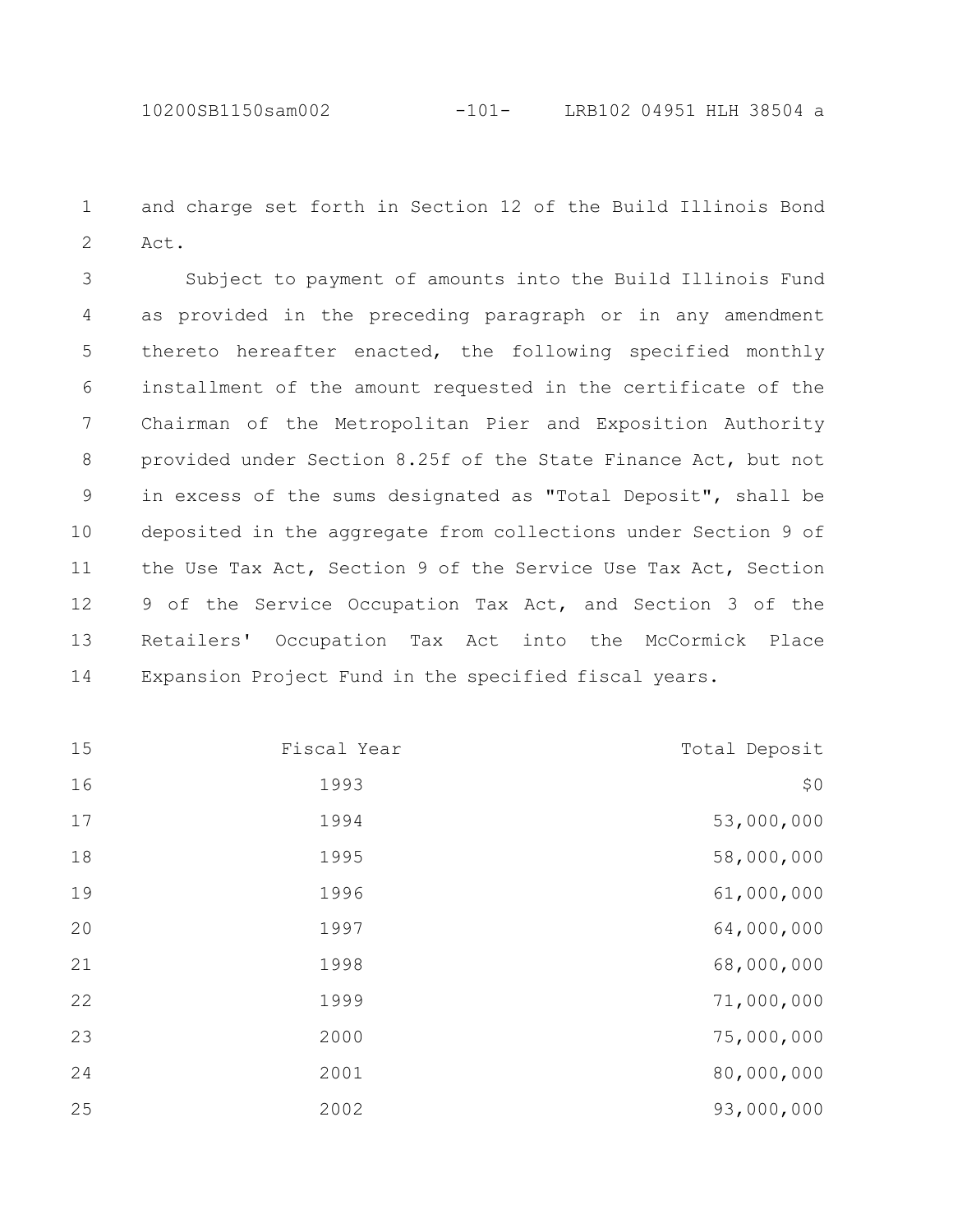10200SB1150sam002 -102- LRB102 04951 HLH 38504 a

| $\mathbf{1}$   | 2003 | 99,000,000  |
|----------------|------|-------------|
| $\mathbf{2}$   | 2004 | 103,000,000 |
| $\mathcal{S}$  | 2005 | 108,000,000 |
| $\overline{4}$ | 2006 | 113,000,000 |
| $\mathsf S$    | 2007 | 119,000,000 |
| $\epsilon$     | 2008 | 126,000,000 |
| $\sqrt{ }$     | 2009 | 132,000,000 |
| $\,8\,$        | 2010 | 139,000,000 |
| $\mathcal{G}$  | 2011 | 146,000,000 |
| 10             | 2012 | 153,000,000 |
| 11             | 2013 | 161,000,000 |
| 12             | 2014 | 170,000,000 |
| 13             | 2015 | 179,000,000 |
| 14             | 2016 | 189,000,000 |
| 15             | 2017 | 199,000,000 |
| 16             | 2018 | 210,000,000 |
| $17$           | 2019 | 221,000,000 |
| 18             | 2020 | 233,000,000 |
| 19             | 2021 | 300,000,000 |
| 20             | 2022 | 300,000,000 |
| 21             | 2023 | 300,000,000 |
| 22             | 2024 | 300,000,000 |
| 23             | 2025 | 300,000,000 |
| 24             | 2026 | 300,000,000 |
| 25             | 2027 | 375,000,000 |
| 26             | 2028 | 375,000,000 |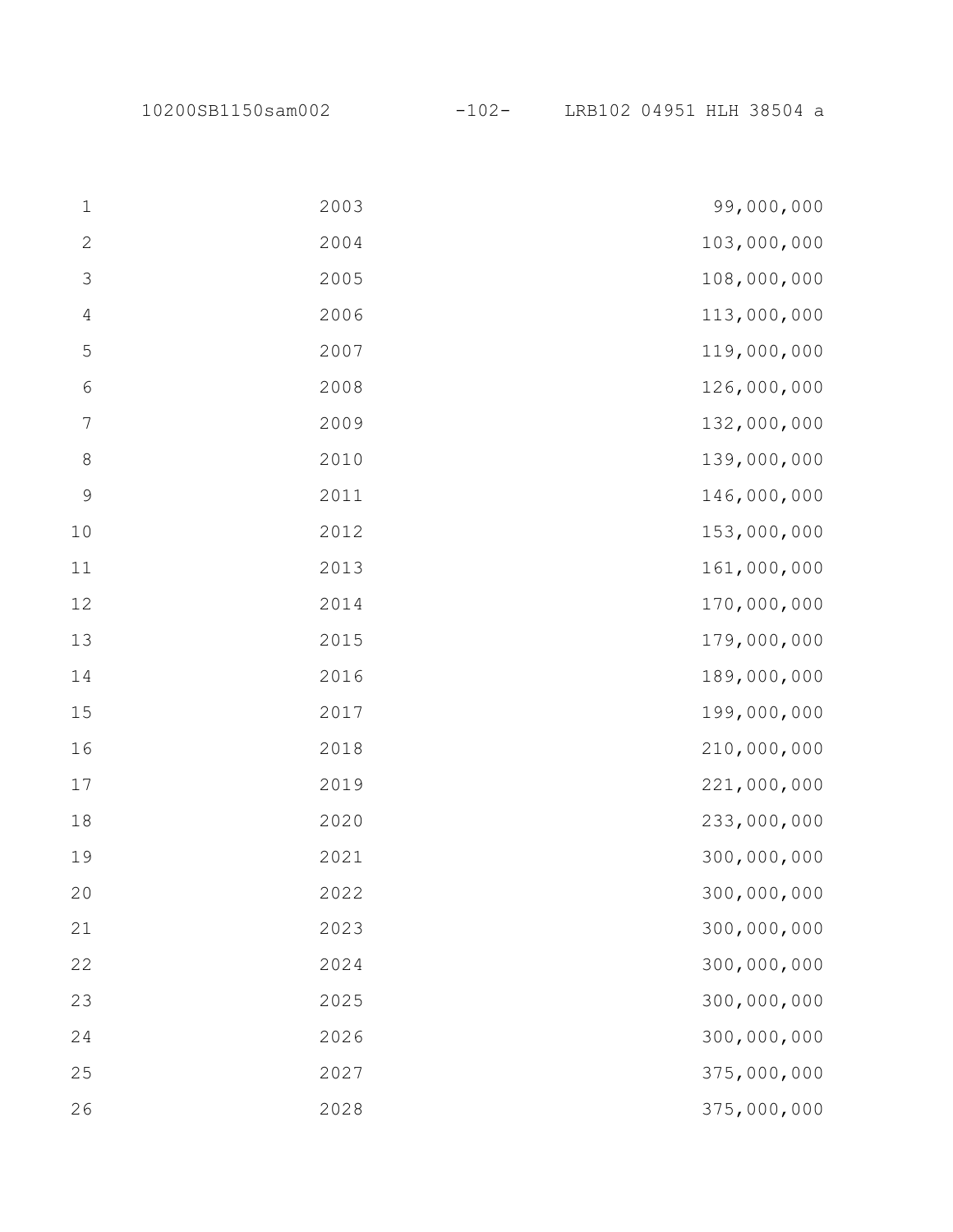|                | 2029                  | 375,000,000 |
|----------------|-----------------------|-------------|
| $\mathbf{2}$   | 2030                  | 375,000,000 |
| 3              | 2031                  | 375,000,000 |
| $\overline{4}$ | 2032                  | 375,000,000 |
| 5              | 2033                  | 375,000,000 |
| 6              | 2034                  | 375,000,000 |
| 7              | 2035                  | 375,000,000 |
| 8              | 2036                  | 450,000,000 |
| 9              | and                   |             |
| 10             | each fiscal year      |             |
| 11             | thereafter that bonds |             |

are outstanding under 

Section 13.2 of the 

Metropolitan Pier and 

Exposition Authority Act, 

but not after fiscal year 2060. 

Beginning July 20, 1993 and in each month of each fiscal year thereafter, one-eighth of the amount requested in the certificate of the Chairman of the Metropolitan Pier and Exposition Authority for that fiscal year, less the amount deposited into the McCormick Place Expansion Project Fund by the State Treasurer in the respective month under subsection (g) of Section 13 of the Metropolitan Pier and Exposition Authority Act, plus cumulative deficiencies in the deposits required under this Section for previous months and years, shall be deposited into the McCormick Place Expansion Project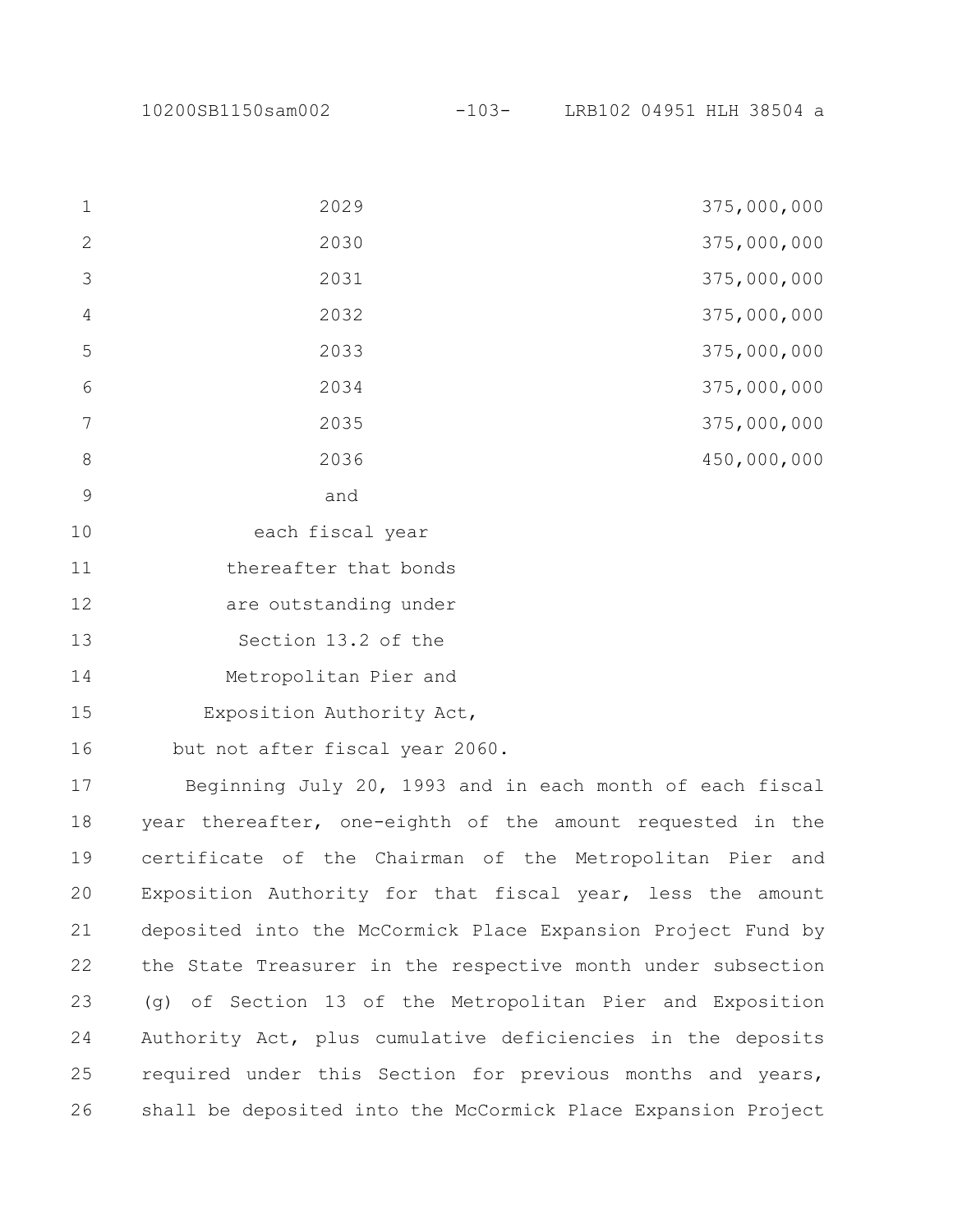10200SB1150sam002 -104- LRB102 04951 HLH 38504 a

Fund, until the full amount requested for the fiscal year, but not in excess of the amount specified above as "Total Deposit", has been deposited. 1 2 3

Subject to payment of amounts into the Capital Projects Fund, the Build Illinois Fund, and the McCormick Place Expansion Project Fund pursuant to the preceding paragraphs or in any amendments thereto hereafter enacted, for aviation fuel sold on or after December 1, 2019, the Department shall each month deposit into the Aviation Fuel Sales Tax Refund Fund an amount estimated by the Department to be required for refunds of the 80% portion of the tax on aviation fuel under this Act. The Department shall only deposit moneys into the Aviation Fuel Sales Tax Refund Fund under this paragraph for so long as the revenue use requirements of 49 U.S.C. 47107(b) and 49 U.S.C. 47133 are binding on the State. 4 5 6 7 8 9 10 11 12 13 14 15

Subject to payment of amounts into the Build Illinois Fund and the McCormick Place Expansion Project Fund pursuant to the preceding paragraphs or in any amendments thereto hereafter enacted, beginning July 1, 1993 and ending on September 30, 2013, the Department shall each month pay into the Illinois Tax Increment Fund 0.27% of 80% of the net revenue realized for the preceding month from the 6.25% general rate on the selling price of tangible personal property. 16 17 18 19 20 21 22 23

Subject to payment of amounts into the Build Illinois Fund and the McCormick Place Expansion Project Fund pursuant to the preceding paragraphs or in any amendments thereto hereafter 24 25 26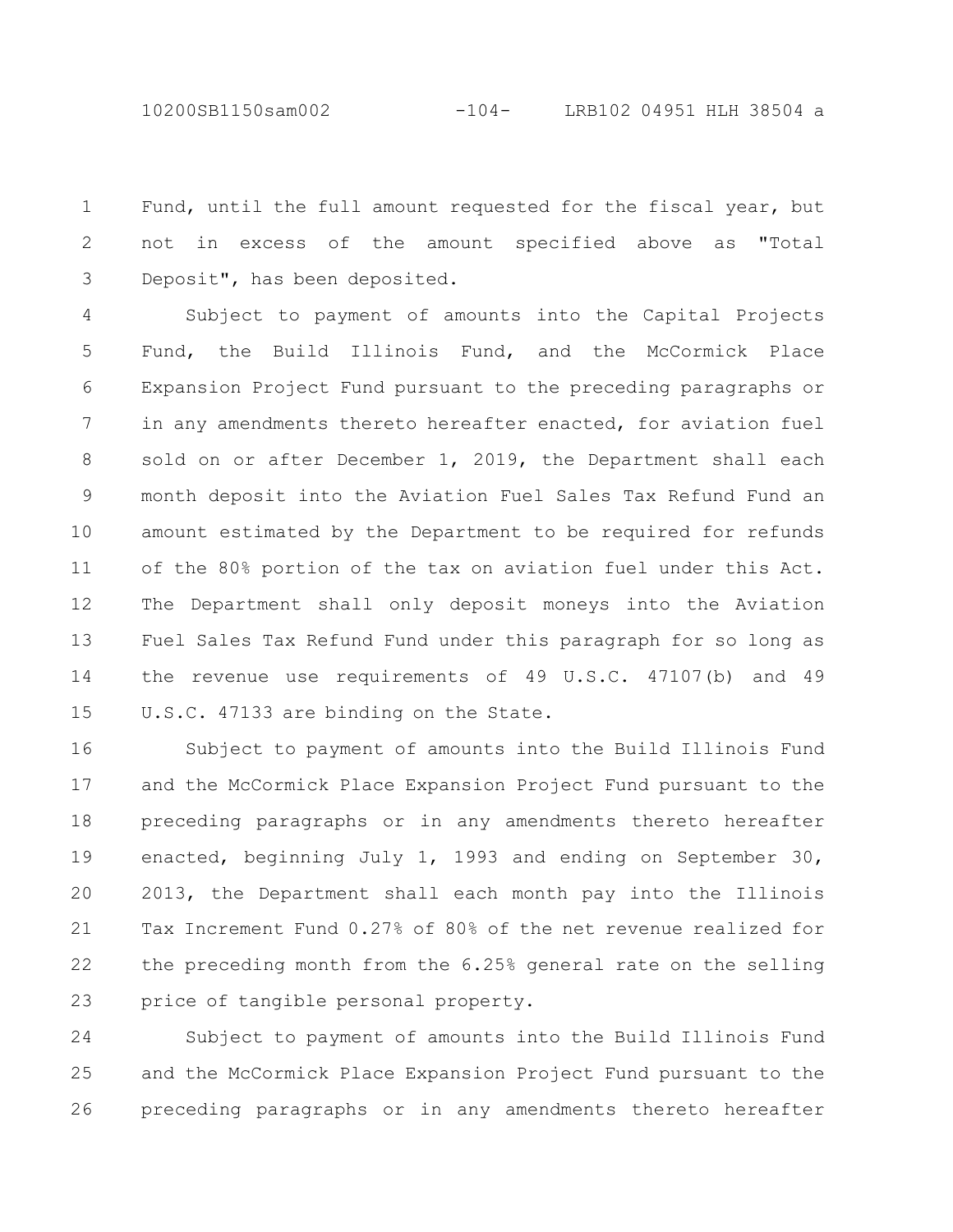10200SB1150sam002 -105- LRB102 04951 HLH 38504 a

enacted, beginning with the receipt of the first report of taxes paid by an eligible business and continuing for a 25-year period, the Department shall each month pay into the Energy Infrastructure Fund 80% of the net revenue realized from the 6.25% general rate on the selling price of Illinois-mined coal that was sold to an eligible business. For purposes of this paragraph, the term "eligible business" means a new electric generating facility certified pursuant to Section 605-332 of the Department of Commerce and Economic Opportunity Law of the Civil Administrative Code of Illinois. 1 2 3 4 5 6 7 8 9 10

Subject to payment of amounts into the Build Illinois Fund, the McCormick Place Expansion Project Fund, the Illinois Tax Increment Fund, and the Energy Infrastructure Fund pursuant to the preceding paragraphs or in any amendments to this Section hereafter enacted, beginning on the first day of the first calendar month to occur on or after August 26, 2014 (the effective date of Public Act 98-1098), each month, from the collections made under Section 9 of the Use Tax Act, Section 9 of the Service Use Tax Act, Section 9 of the Service Occupation Tax Act, and Section 3 of the Retailers' Occupation Tax Act, the Department shall pay into the Tax Compliance and Administration Fund, to be used, subject to appropriation, to fund additional auditors and compliance personnel at the Department of Revenue, an amount equal to 1/12 of 5% of 80% of the cash receipts collected during the preceding fiscal year by the Audit Bureau of the Department under the Use Tax Act, 11 12 13 14 15 16 17 18 19 20 21 22 23 24 25 26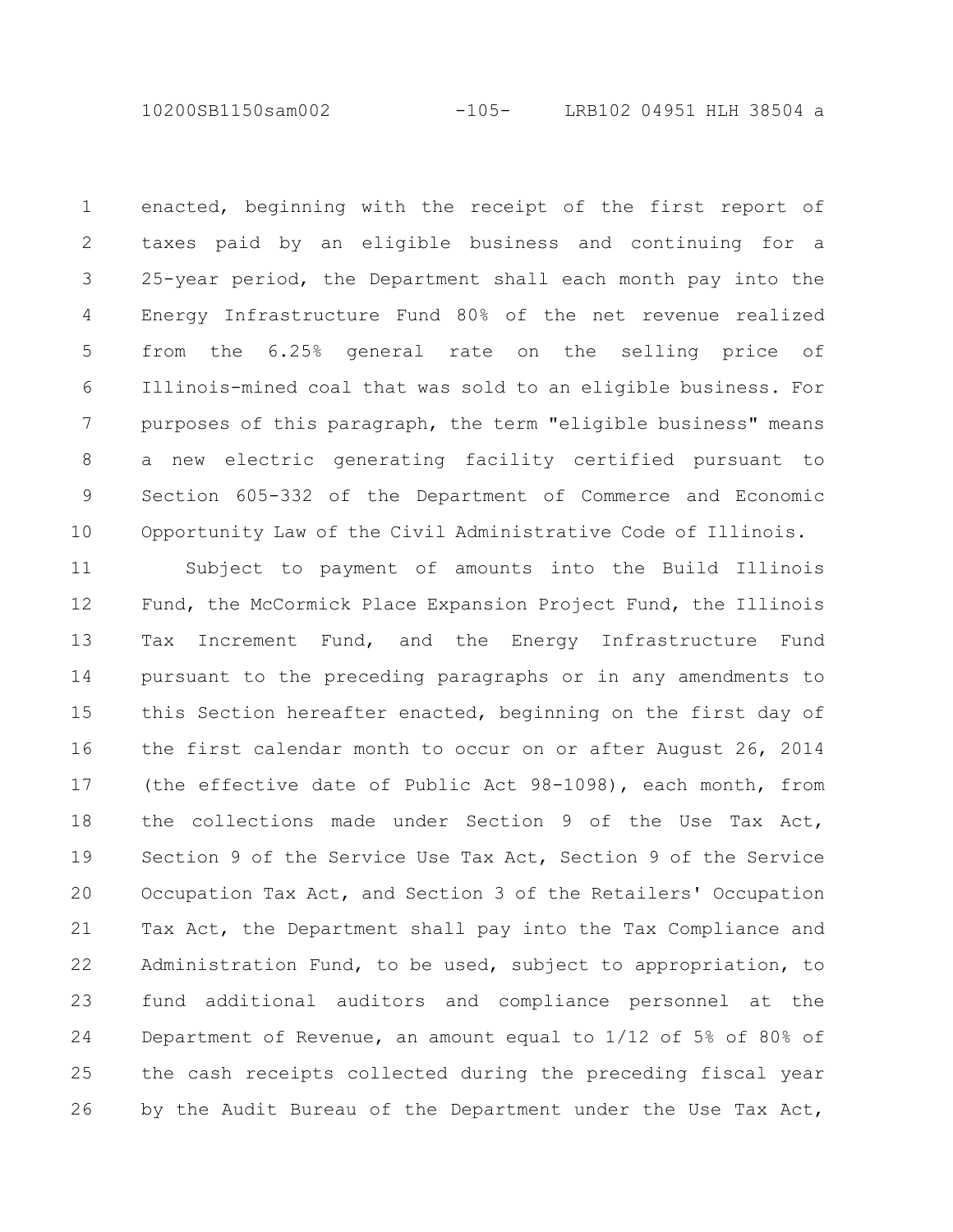10200SB1150sam002 -106- LRB102 04951 HLH 38504 a

the Service Use Tax Act, the Service Occupation Tax Act, the Retailers' Occupation Tax Act, and associated local occupation and use taxes administered by the Department. 1 2 3

Subject to payments of amounts into the Build Illinois Fund, the McCormick Place Expansion Project Fund, the Illinois Tax Increment Fund, the Energy Infrastructure Fund, and the Tax Compliance and Administration Fund as provided in this Section, beginning on July 1, 2018 the Department shall pay each month into the Downstate Public Transportation Fund the moneys required to be so paid under Section 2-3 of the Downstate Public Transportation Act. 4 5 6 7 8 9 10 11

Subject to successful execution and delivery of a public-private agreement between the public agency and private entity and completion of the civic build, beginning on July 1, 2023, of the remainder of the moneys received by the Department under the Use Tax Act, the Service Use Tax Act, the Service Occupation Tax Act, and this Act, the Department shall deposit the following specified deposits in the aggregate from collections under the Use Tax Act, the Service Use Tax Act, the Service Occupation Tax Act, and the Retailers' Occupation Tax Act, as required under Section 8.25g of the State Finance Act for distribution consistent with the Public-Private Partnership for Civic and Transit Infrastructure Project Act. The moneys received by the Department pursuant to this Act and required to be deposited into the Civic and Transit Infrastructure Fund are subject to the pledge, claim and 12 13 14 15 16 17 18 19 20 21 22 23 24 25 26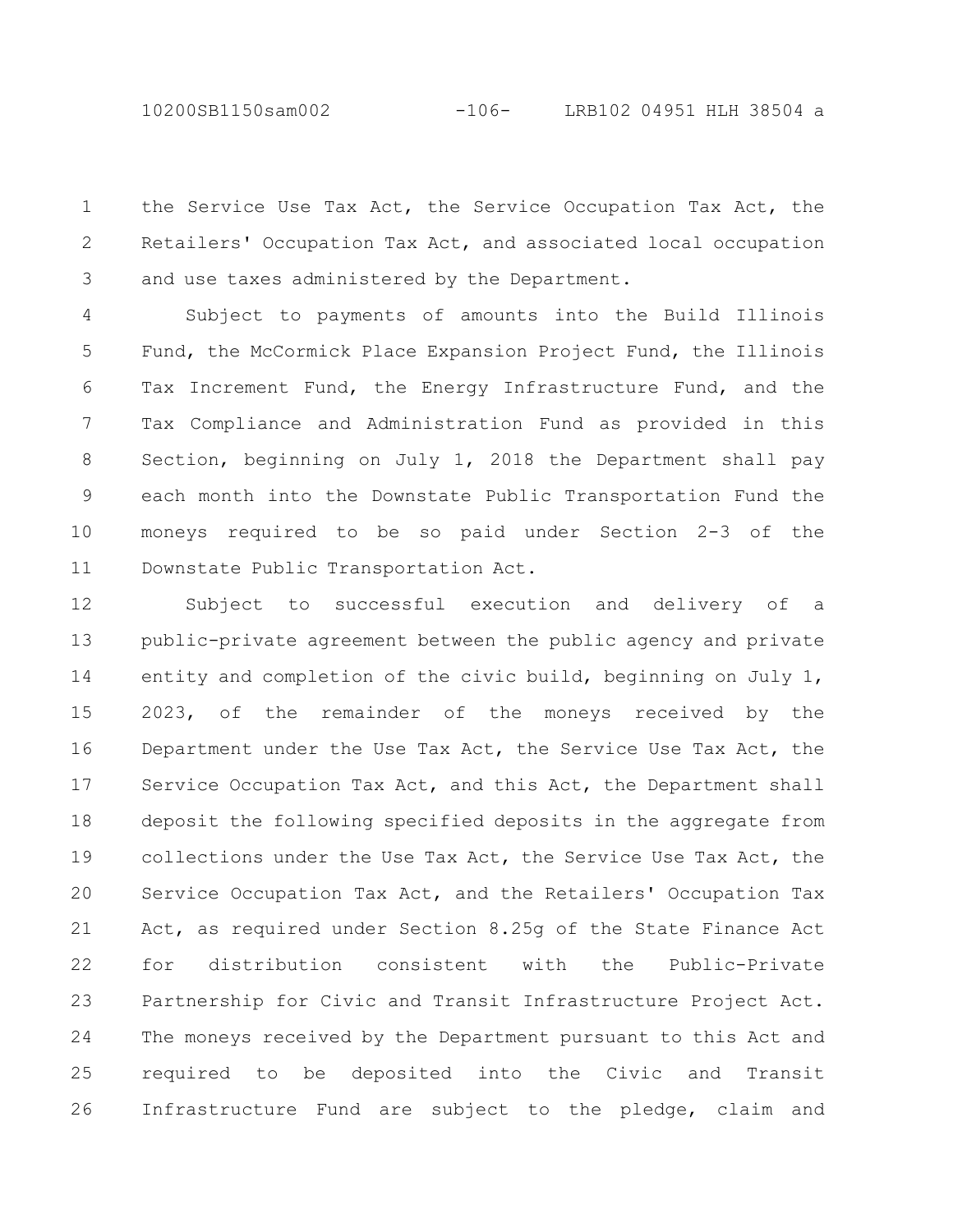| $\mathbf 1$ | charge set forth in Section 25-55 of the Public-Private       |
|-------------|---------------------------------------------------------------|
| 2           | Partnership for Civic and Transit Infrastructure Project Act. |
| 3           | As used in this paragraph, "civic build", "private entity",   |
| 4           | "public-private agreement", and "public agency" have the      |
| 5           | meanings provided in Section 25-10 of the Public-Private      |
| 6           | Partnership for Civic and Transit Infrastructure Project Act. |
| 7           | Fiscal Year Total Deposit                                     |
| 8           |                                                               |
| 9           |                                                               |
| 10          |                                                               |
| 11          |                                                               |
| 12          |                                                               |
| 13          |                                                               |
| 14          |                                                               |
| 15          |                                                               |
| 16          |                                                               |
| 17          |                                                               |
| 18          |                                                               |
| 19          |                                                               |
| 20          |                                                               |
| 21          | \$372,800,000<br>2037                                         |
| 22          | 2038                                                          |
| 23          | \$395,500,000<br>2039                                         |
| 24          | 2040                                                          |
| 25          | 2041                                                          |
| 26          |                                                               |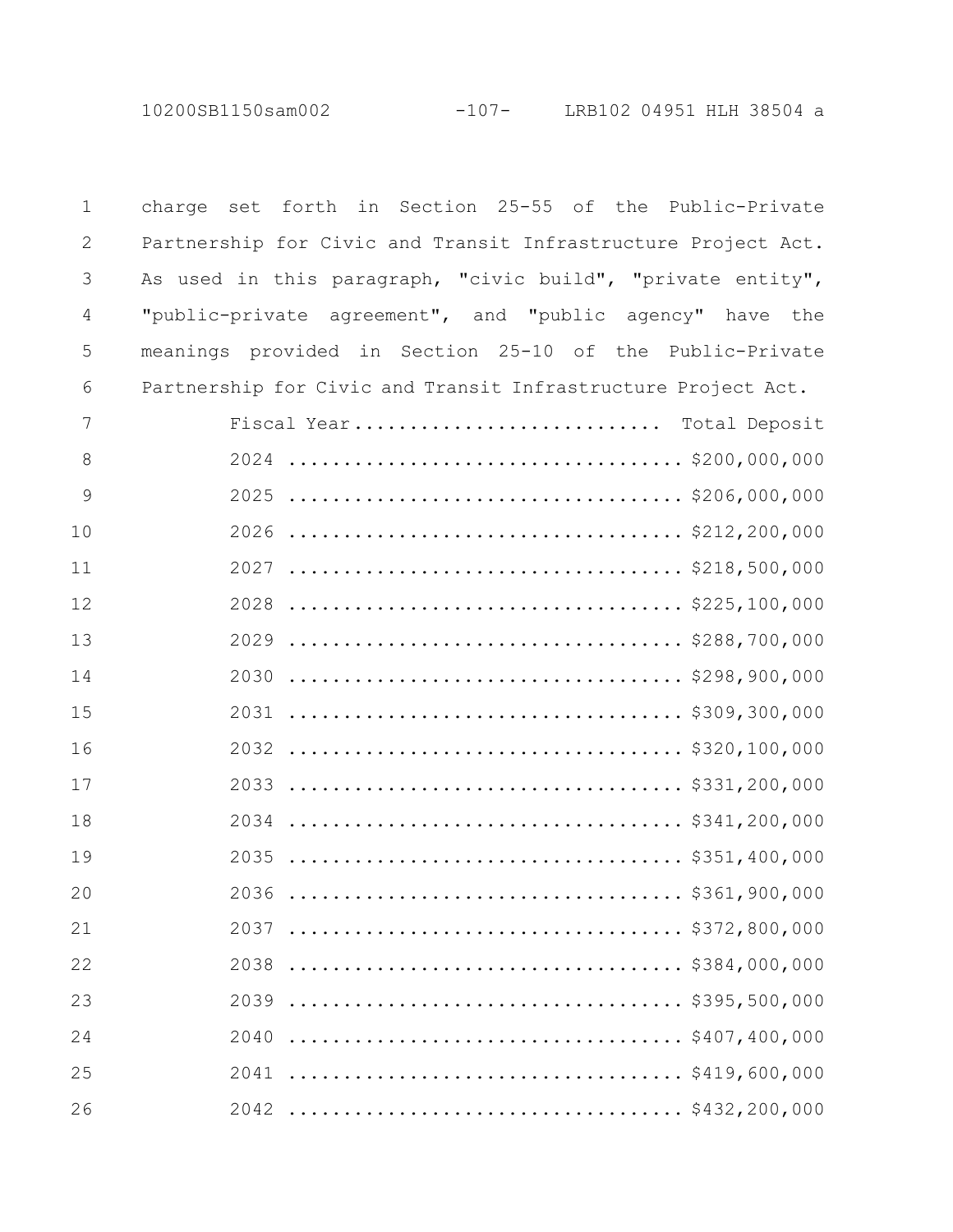2043 .................................... \$445,100,000 Beginning July 1, 2021 and until July 1, 2022, subject to the payment of amounts into the County and Mass Transit District Fund, the Local Government Tax Fund, the Build Illinois Fund, the McCormick Place Expansion Project Fund, the Illinois Tax Increment Fund, the Energy Infrastructure Fund, and the Tax Compliance and Administration Fund as provided in this Section, the Department shall pay each month into the Road Fund the amount estimated to represent 16% of the net revenue realized from the taxes imposed on motor fuel and gasohol. Beginning July 1, 2022 and until July 1, 2023, subject to the payment of amounts into the County and Mass Transit District Fund, the Local Government Tax Fund, the Build Illinois Fund, the McCormick Place Expansion Project Fund, the Illinois Tax Increment Fund, the Energy Infrastructure Fund, and the Tax Compliance and Administration Fund as provided in this Section, the Department shall pay each month into the Road Fund the amount estimated to represent 32% of the net revenue realized from the taxes imposed on motor fuel and gasohol. Beginning July 1, 2023 and until July 1, 2024, subject to the payment of amounts into the County and Mass Transit District Fund, the Local Government Tax Fund, the Build Illinois Fund, the McCormick Place Expansion Project Fund, the Illinois Tax Increment Fund, the Energy Infrastructure Fund, and the Tax Compliance and Administration Fund as provided in this Section, the 1 2 3 4 5 6 7 8 9 10 11 12 13 14 15 16 17 18 19 20 21 22 23 24 25 26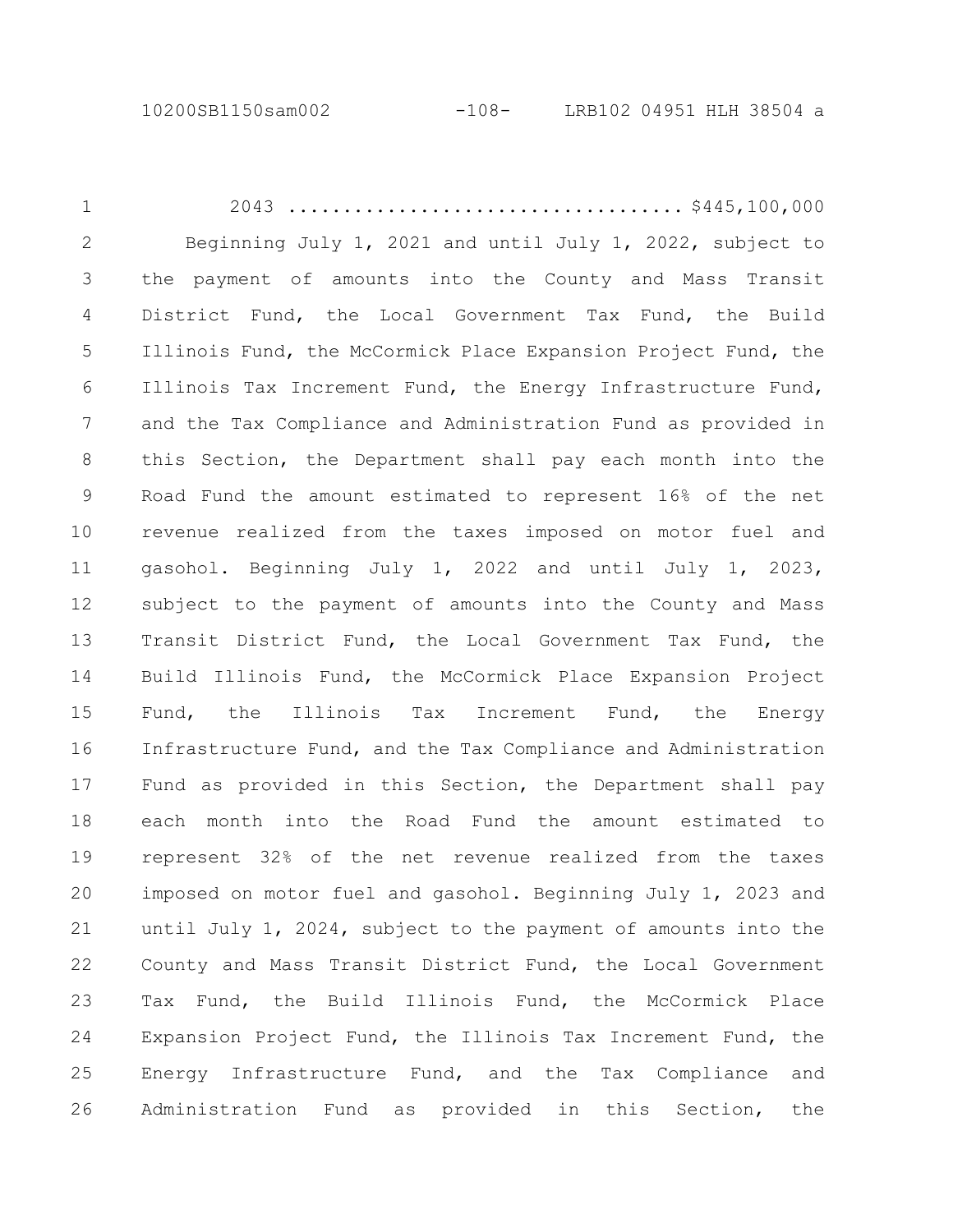10200SB1150sam002 -109- LRB102 04951 HLH 38504 a

Department shall pay each month into the Road Fund the amount estimated to represent 48% of the net revenue realized from the taxes imposed on motor fuel and gasohol. Beginning July 1, 2024 and until July 1, 2025, subject to the payment of amounts into the County and Mass Transit District Fund, the Local Government Tax Fund, the Build Illinois Fund, the McCormick Place Expansion Project Fund, the Illinois Tax Increment Fund, the Energy Infrastructure Fund, and the Tax Compliance and Administration Fund as provided in this Section, the Department shall pay each month into the Road Fund the amount estimated to represent 64% of the net revenue realized from the taxes imposed on motor fuel and gasohol. Beginning on July 1, 2025, subject to the payment of amounts into the County and Mass Transit District Fund, the Local Government Tax Fund, the Build Illinois Fund, the McCormick Place Expansion Project Fund, the Illinois Tax Increment Fund, the Energy Infrastructure Fund, and the Tax Compliance and Administration Fund as provided in this Section, the Department shall pay each month into the Road Fund the amount estimated to represent 80% of the net revenue realized from the taxes imposed on motor fuel and gasohol. As used in this paragraph "motor fuel" has the meaning given to that term in Section 1.1 of the Motor Fuel Tax Act, and "gasohol" has the meaning given to that term in Section 3-40 of the Use Tax Act. 1 2 3 4 5 6 7 8 9 10 11 12 13 14 15 16 17 18 19 20 21 22 23 24

Of the remainder of the moneys received by the Department pursuant to this Act, 75% shall be paid into the General 25 26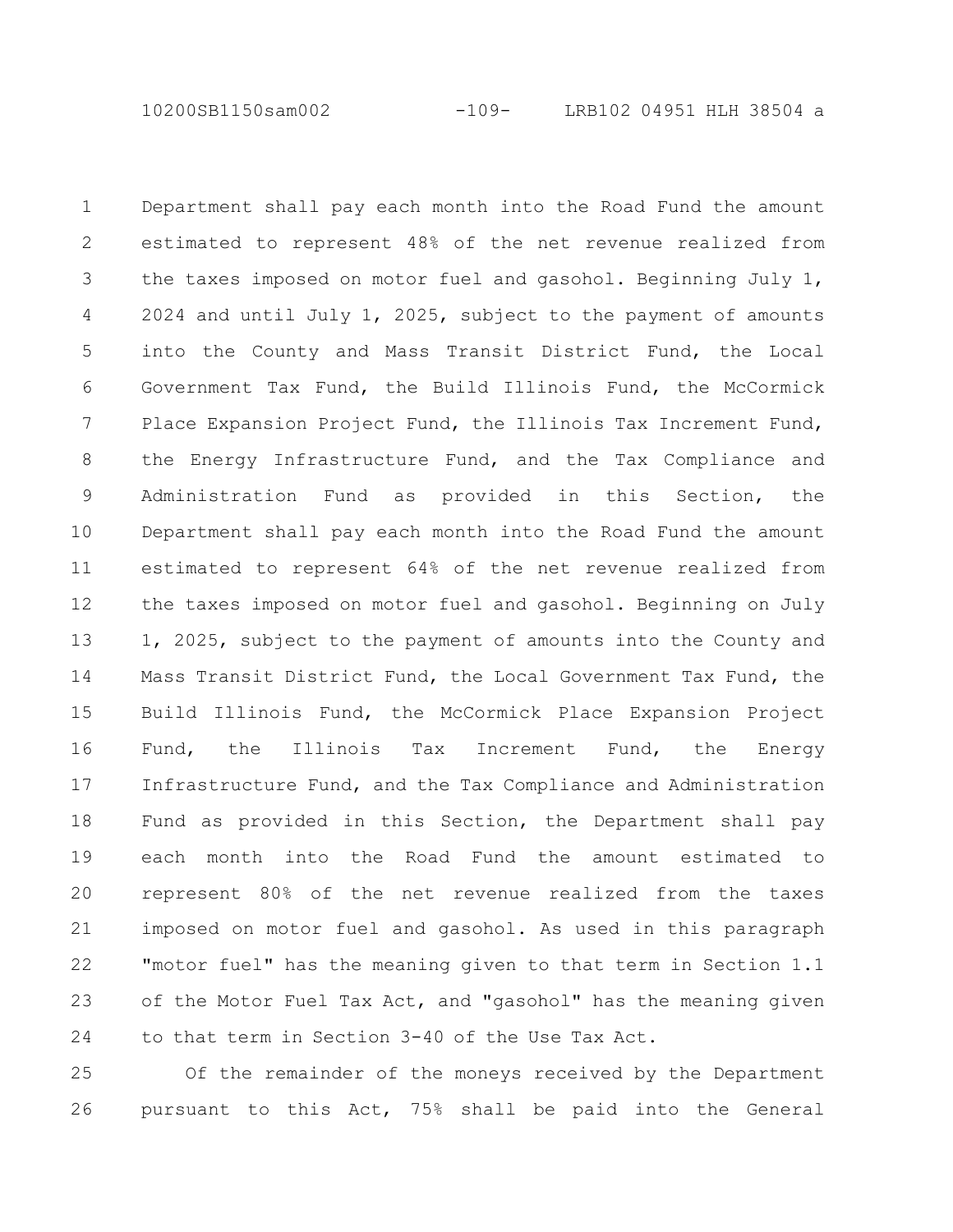Revenue Fund of the State Treasury and 25% shall be reserved in a special account and used only for the transfer to the Common School Fund as part of the monthly transfer from the General Revenue Fund in accordance with Section 8a of the State Finance Act. 1 2 3 4 5

The Department may, upon separate written notice to a taxpayer, require the taxpayer to prepare and file with the Department on a form prescribed by the Department within not less than 60 days after receipt of the notice an annual information return for the tax year specified in the notice. Such annual return to the Department shall include a statement of gross receipts as shown by the taxpayer's last Federal income tax return. If the total receipts of the business as reported in the Federal income tax return do not agree with the gross receipts reported to the Department of Revenue for the same period, the taxpayer shall attach to his annual return a schedule showing a reconciliation of the 2 amounts and the reasons for the difference. The taxpayer's annual return to the Department shall also disclose the cost of goods sold by the taxpayer during the year covered by such return, opening and closing inventories of such goods for such year, cost of goods used from stock or taken from stock and given away by the taxpayer during such year, pay roll information of the taxpayer's business during such year and any additional reasonable information which the Department deems would be helpful in determining the accuracy of the monthly, quarterly 6 7 8 9 10 11 12 13 14 15 16 17 18 19 20 21 22 23 24 25 26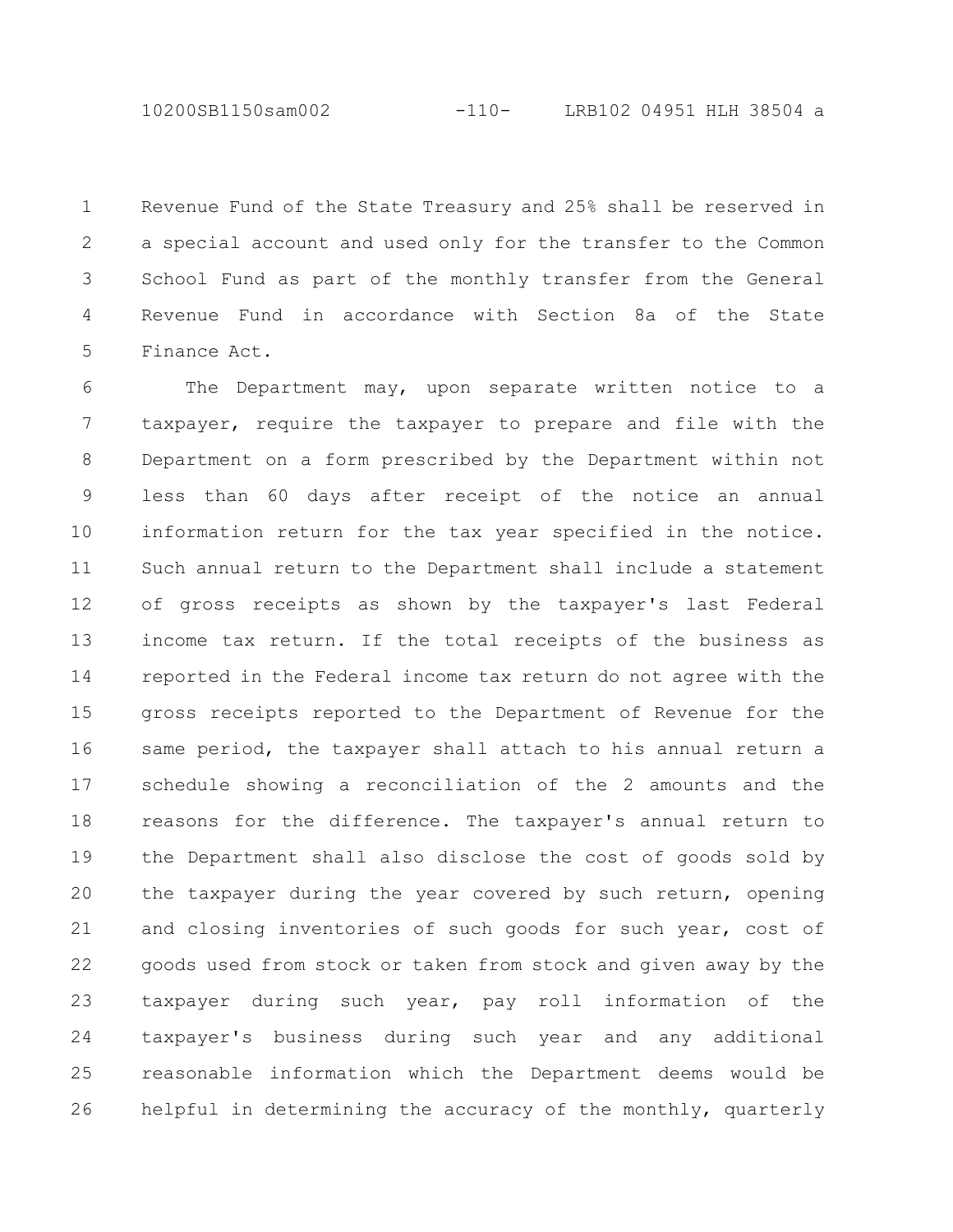10200SB1150sam002 -111- LRB102 04951 HLH 38504 a

or annual returns filed by such taxpayer as hereinbefore provided for in this Section. 1 2

If the annual information return required by this Section is not filed when and as required, the taxpayer shall be liable as follows: 3 4 5

(i) Until January 1, 1994, the taxpayer shall be liable for a penalty equal to 1/6 of 1% of the tax due from such taxpayer under this Act during the period to be covered by the annual return for each month or fraction of a month until such return is filed as required, the penalty to be assessed and collected in the same manner as any other penalty provided for in this Act. 6 7 8 9 10 11 12

(ii) On and after January 1, 1994, the taxpayer shall be liable for a penalty as described in Section 3-4 of the Uniform Penalty and Interest Act. 13 14 15

The chief executive officer, proprietor, owner or highest ranking manager shall sign the annual return to certify the accuracy of the information contained therein. Any person who willfully signs the annual return containing false or inaccurate information shall be guilty of perjury and punished accordingly. The annual return form prescribed by the Department shall include a warning that the person signing the return may be liable for perjury. 16 17 18 19 20 21 22 23

The foregoing portion of this Section concerning the filing of an annual information return shall not apply to a serviceman who is not required to file an income tax return 24 25 26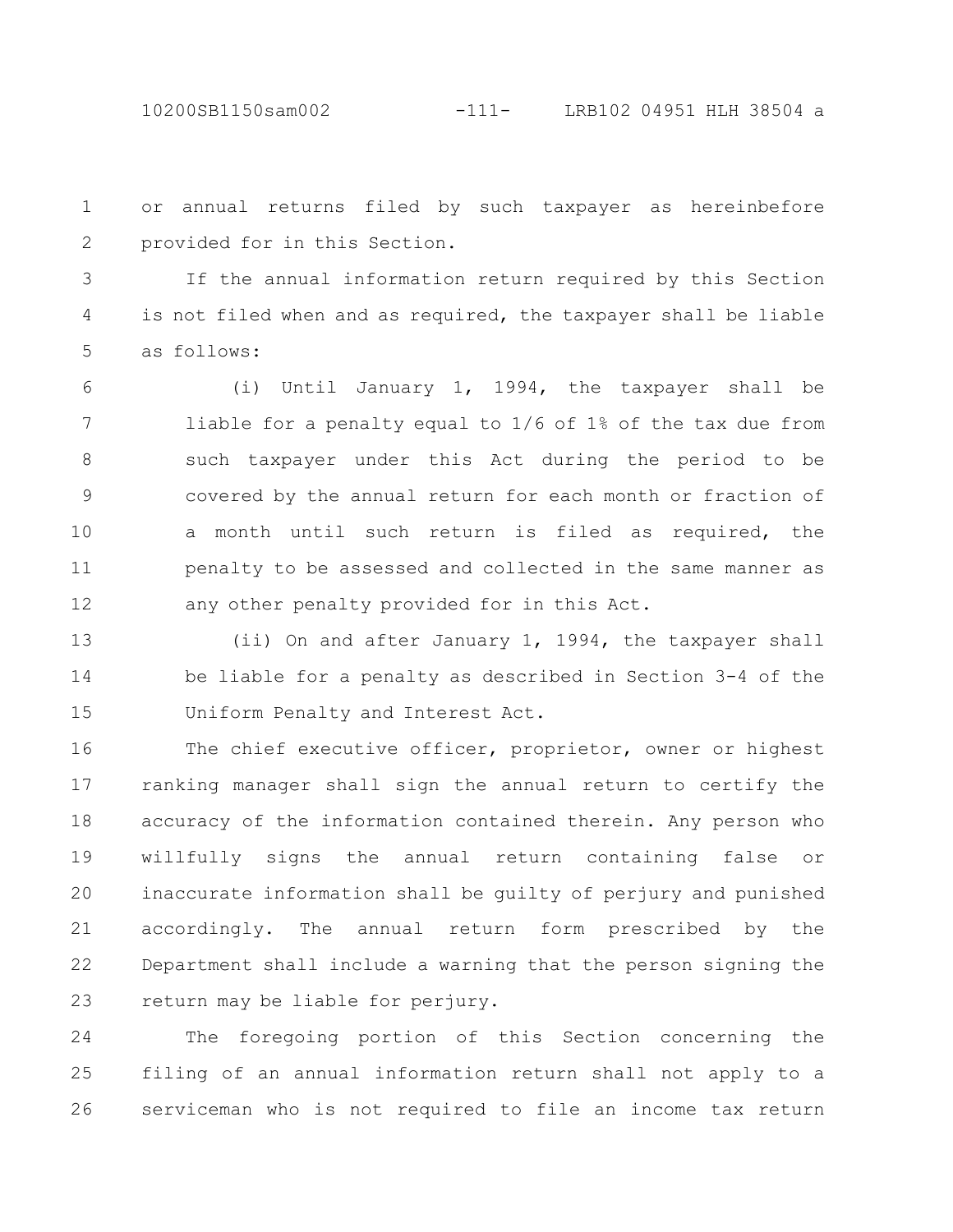10200SB1150sam002 -112- LRB102 04951 HLH 38504 a

with the United States Government. 1

As soon as possible after the first day of each month, upon certification of the Department of Revenue, the Comptroller shall order transferred and the Treasurer shall transfer from the General Revenue Fund to the Motor Fuel Tax Fund an amount equal to 1.7% of 80% of the net revenue realized under this Act for the second preceding month. Beginning April 1, 2000, this transfer is no longer required and shall not be made. 2 3 4 5 6 7 8

Net revenue realized for a month shall be the revenue collected by the State pursuant to this Act, less the amount paid out during that month as refunds to taxpayers for overpayment of liability. 9 10 11 12

For greater simplicity of administration, it shall be permissible for manufacturers, importers and wholesalers whose products are sold by numerous servicemen in Illinois, and who wish to do so, to assume the responsibility for accounting and paying to the Department all tax accruing under this Act with respect to such sales, if the servicemen who are affected do not make written objection to the Department to this arrangement. 13 14 15 16 17 18 19 20

(Source: P.A. 100-303, eff. 8-24-17; 100-363, eff. 7-1-18; 100-863, eff. 8-14-18; 100-1171, eff. 1-4-19; 101-10, Article 15, Section 15-20, eff. 6-5-19; 101-10, Article 25, Section 25-115, eff. 6-5-19; 101-27, eff. 6-25-19; 101-32, eff. 6-28-19; 101-604, eff. 12-13-19; 101-636, eff. 6-10-20.) 21 22 23 24 25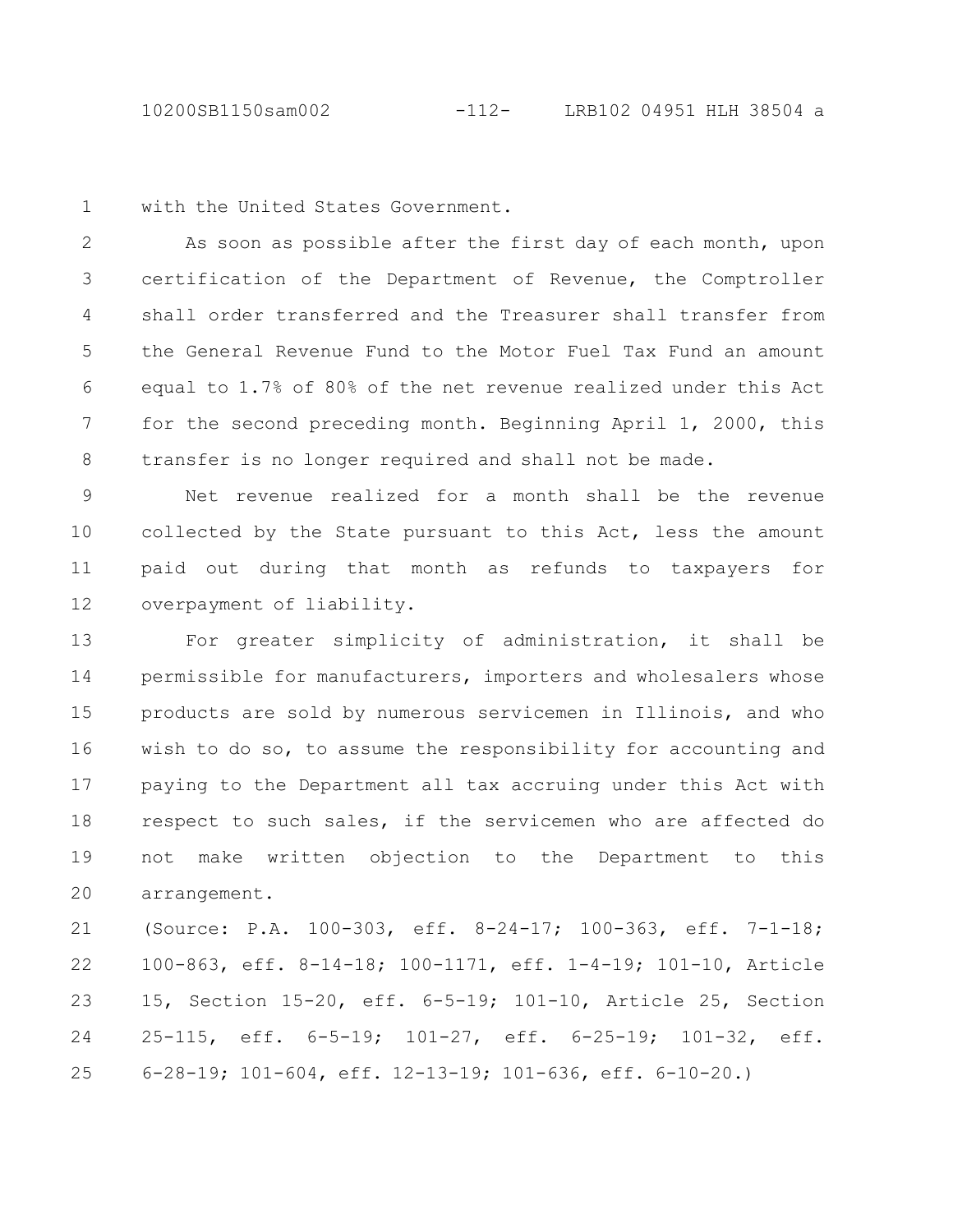10200SB1150sam002 -113- LRB102 04951 HLH 38504 a

1

Section 10-25. The Retailers' Occupation Tax Act is

amended by changing Sections 2-10 and 3 as follows: (35 ILCS 120/2-10) Sec. 2-10. Rate of tax. Unless otherwise provided in this Section, the tax imposed by this Act is at the rate of 6.25% of gross receipts from sales of tangible personal property made in the course of business. Beginning on July 1, 2000 and through December 31, 2000, with respect to motor fuel, as defined in Section 1.1 of the Motor Fuel Tax Law, and gasohol, as defined in Section 3-40 of the Use Tax Act, the tax is imposed at the rate of 1.25%. Beginning on August 6, 2010 through August 15, 2010, with respect to sales tax holiday items as defined in Section 2-8 of this Act, the tax is imposed at the rate of 1.25%. Within 14 days after the effective date of this amendatory Act of the 91st General Assembly, each retailer of motor fuel and gasohol shall cause the following notice to be posted in a prominently visible place on each retail dispensing device that is used to dispense motor fuel or gasohol in the State of Illinois: "As of July 1, 2000, the State of Illinois has eliminated the State's share of sales tax on motor fuel and gasohol through December 31, 2000. The price on this pump should reflect the elimination of the tax." The notice shall be printed in bold print on a sign that is no smaller than 4 inches by 8 inches. The sign shall be clearly visible to 2 3 4 5 6 7 8 9 10 11 12 13 14 15 16 17 18 19 20 21 22 23 24 25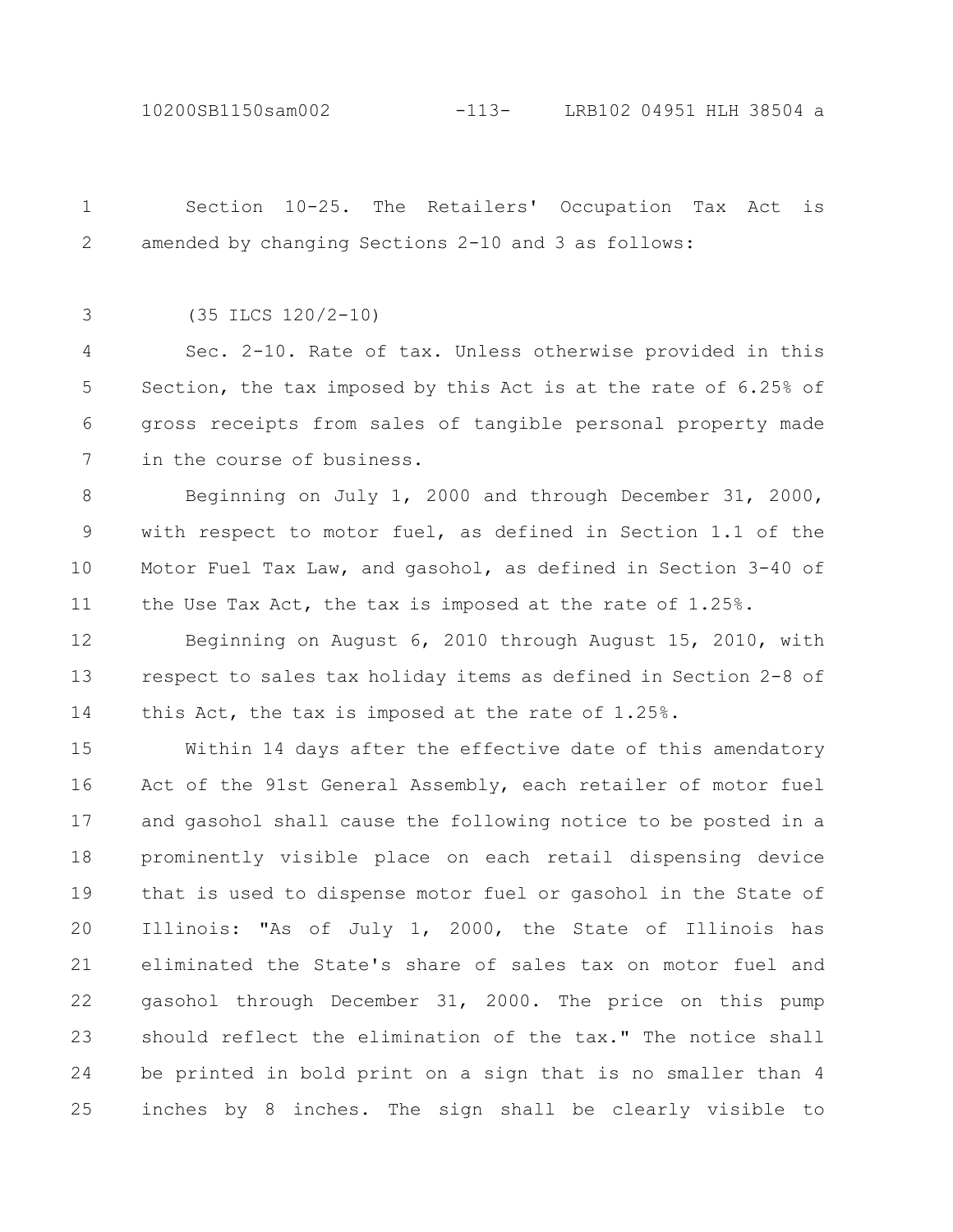10200SB1150sam002 -114- LRB102 04951 HLH 38504 a

customers. Any retailer who fails to post or maintain a required sign through December 31, 2000 is guilty of a petty offense for which the fine shall be \$500 per day per each retail premises where a violation occurs. 1 2 3 4

With respect to gasohol, as defined in the Use Tax Act, the tax imposed by this Act applies to (i) 70% of the proceeds of sales made on or after January 1, 1990, and before July 1, 2003, (ii) 80% of the proceeds of sales made on or after July 1, 2003 and on or before July 1, 2017, and (iii) 100% of the proceeds of sales made thereafter. If, at any time, however, the tax under this Act on sales of gasohol, as defined in the Use Tax Act, is imposed at the rate of 1.25%, then the tax imposed by this Act applies to 100% of the proceeds of sales of gasohol made during that time. 5 6 7 8 9 10 11 12 13 14

With respect to majority blended ethanol fuel, as defined in the Use Tax Act, the tax imposed by this Act does not apply to the proceeds of sales made on or after July 1, 2003 and on or before December 31, 2023 but applies to 100% of the proceeds of sales made thereafter. 15 16 17 18 19

With respect to biodiesel blends, as defined in the Use Tax Act, with no less than 1% and no more than 10% biodiesel, the tax imposed by this Act applies to (i) 80% of the proceeds of sales made on or after July 1, 2003 and on or before December 31, 2018 and (ii) 100% of the proceeds of sales made thereafter. If, at any time, however, the tax under this Act on sales of biodiesel blends, as defined in the Use Tax Act, with 20 21 22 23 24 25 26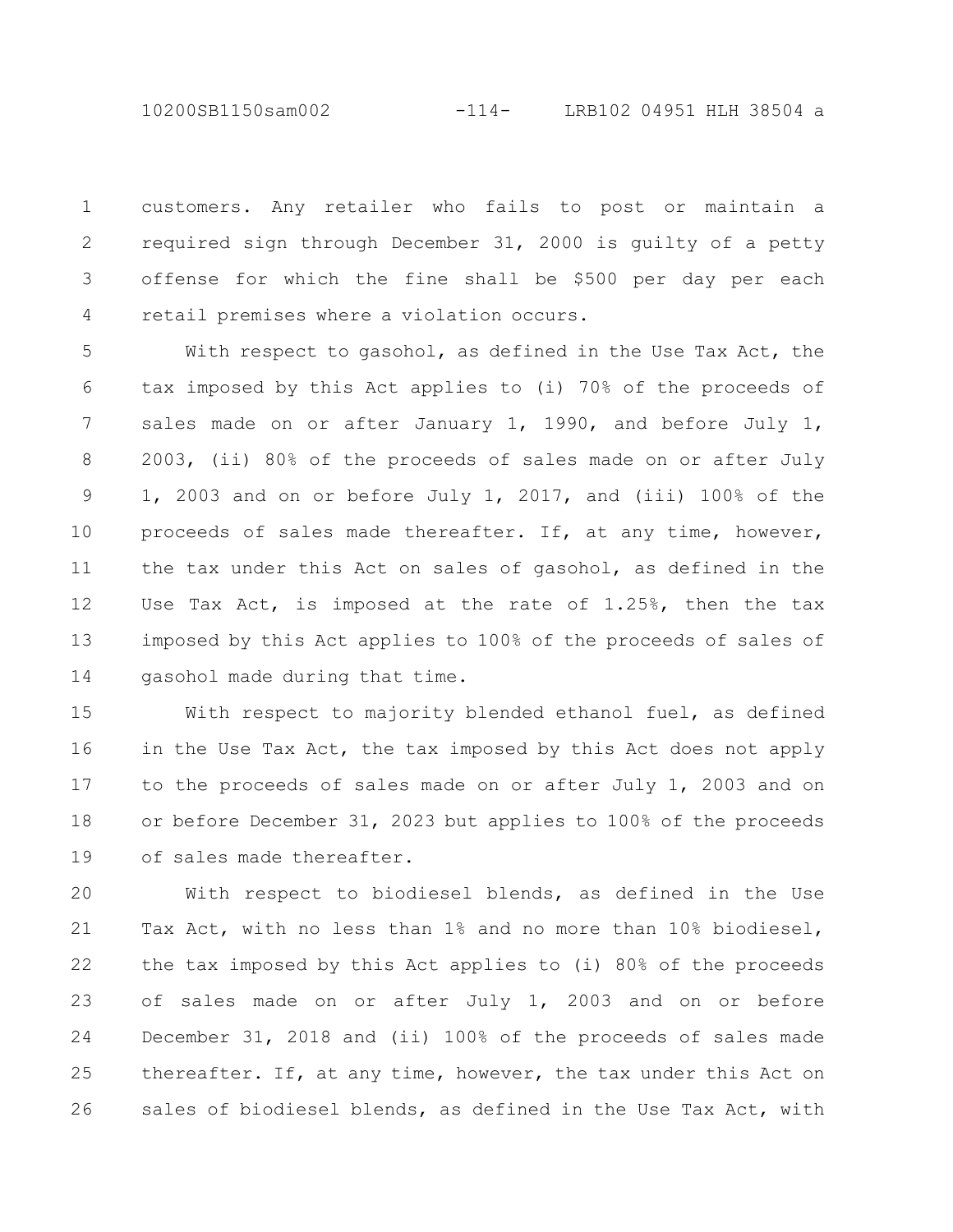no less than 1% and no more than 10% biodiesel is imposed at the rate of 1.25%, then the tax imposed by this Act applies to 100% of the proceeds of sales of biodiesel blends with no less than 1% and no more than 10% biodiesel made during that time. 1 2 3 4

With respect to 100% biodiesel, as defined in the Use Tax Act, and biodiesel blends, as defined in the Use Tax Act, with more than 10% but no more than 99% biodiesel, the tax imposed by this Act does not apply to the proceeds of sales made on or after July 1, 2003 and on or before December 31, 2023 but applies to 100% of the proceeds of sales made thereafter. 5 6 7 8 9 10

Until July 1, 2022 and beginning again January 1, 2023, with With respect to food for human consumption that is to be consumed off the premises where it is sold (other than alcoholic beverages, food consisting of or infused with adult use cannabis, soft drinks, and food that has been prepared for immediate consumption) the tax is imposed at the rate of 1%. Beginning July 1, 2022 and until January 1, 2023, with respect to food for human consumption that is to be consumed off the premises where it is sold (other than alcoholic beverages, food consisting of or infused with adult use cannabis, soft drinks, and food that has been prepared for immediate consumption), the tax is imposed at the rate of 0%. 11 12 13 14 15 16 17 18 19 20 21 22

With respect to and prescription and nonprescription medicines, drugs, medical appliances, products classified as Class III medical devices by the United States Food and Drug Administration that are used for cancer treatment pursuant to 23 24 25 26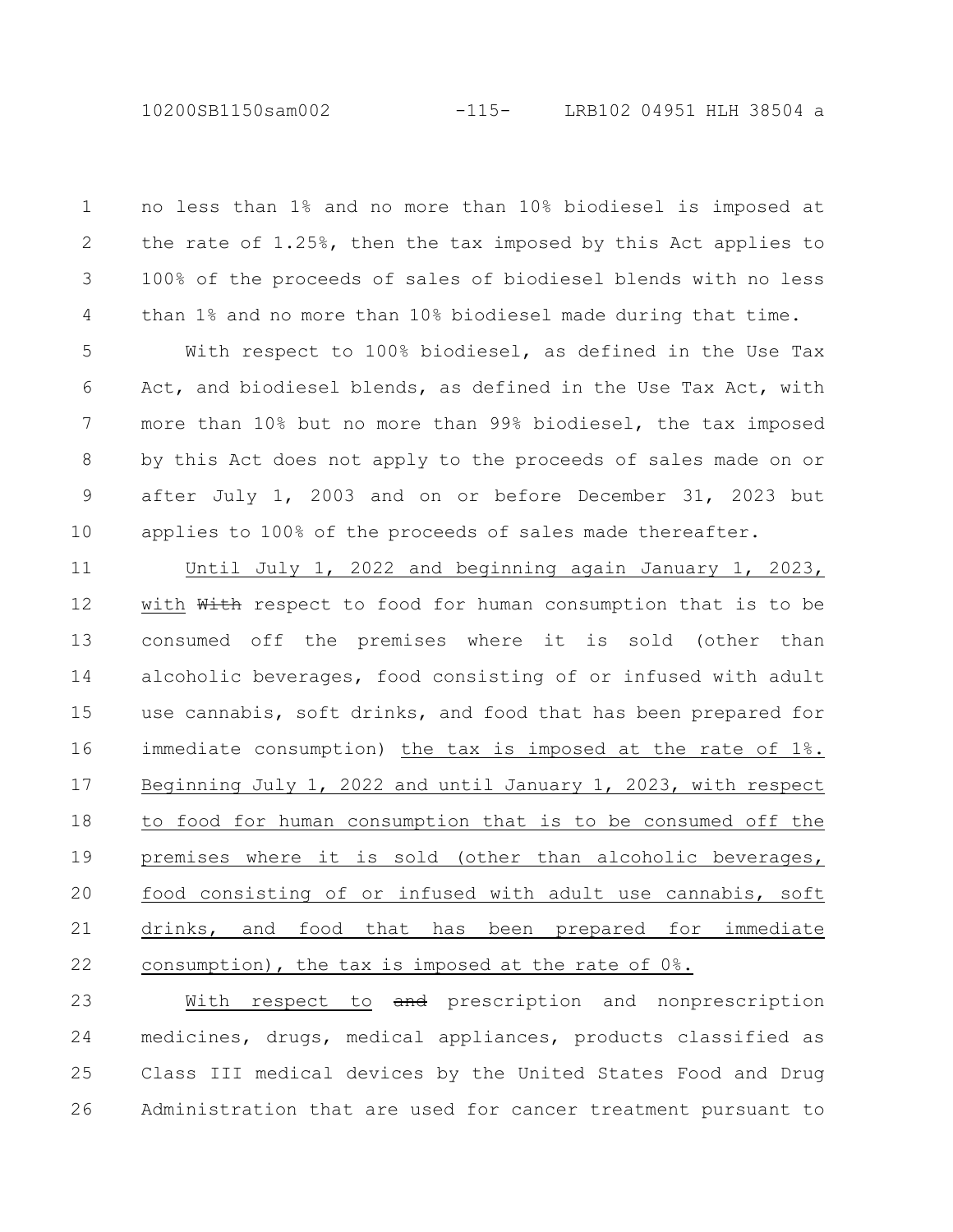10200SB1150sam002 -116- LRB102 04951 HLH 38504 a

a prescription, as well as any accessories and components related to those devices, modifications to a motor vehicle for the purpose of rendering it usable by a person with a disability, and insulin, blood sugar testing materials, syringes, and needles used by human diabetics, the tax is imposed at the rate of 1%. For the purposes of this Section, until September 1, 2009: the term "soft drinks" means any complete, finished, ready-to-use, non-alcoholic drink, whether carbonated or not, including but not limited to soda water, cola, fruit juice, vegetable juice, carbonated water, and all other preparations commonly known as soft drinks of whatever kind or description that are contained in any closed or sealed bottle, can, carton, or container, regardless of size; but "soft drinks" does not include coffee, tea, non-carbonated water, infant formula, milk or milk products as defined in the Grade A Pasteurized Milk and Milk Products Act, or drinks containing 50% or more natural fruit or vegetable juice. 1 2 3 4 5 6 7 8 9 10 11 12 13 14 15 16 17

Notwithstanding any other provisions of this Act, beginning September 1, 2009, "soft drinks" means non-alcoholic beverages that contain natural or artificial sweeteners. "Soft drinks" do not include beverages that contain milk or milk products, soy, rice or similar milk substitutes, or greater than 50% of vegetable or fruit juice by volume. 18 19 20 21 22 23

Until August 1, 2009, and notwithstanding any other provisions of this Act, "food for human consumption that is to be consumed off the premises where it is sold" includes all 24 25 26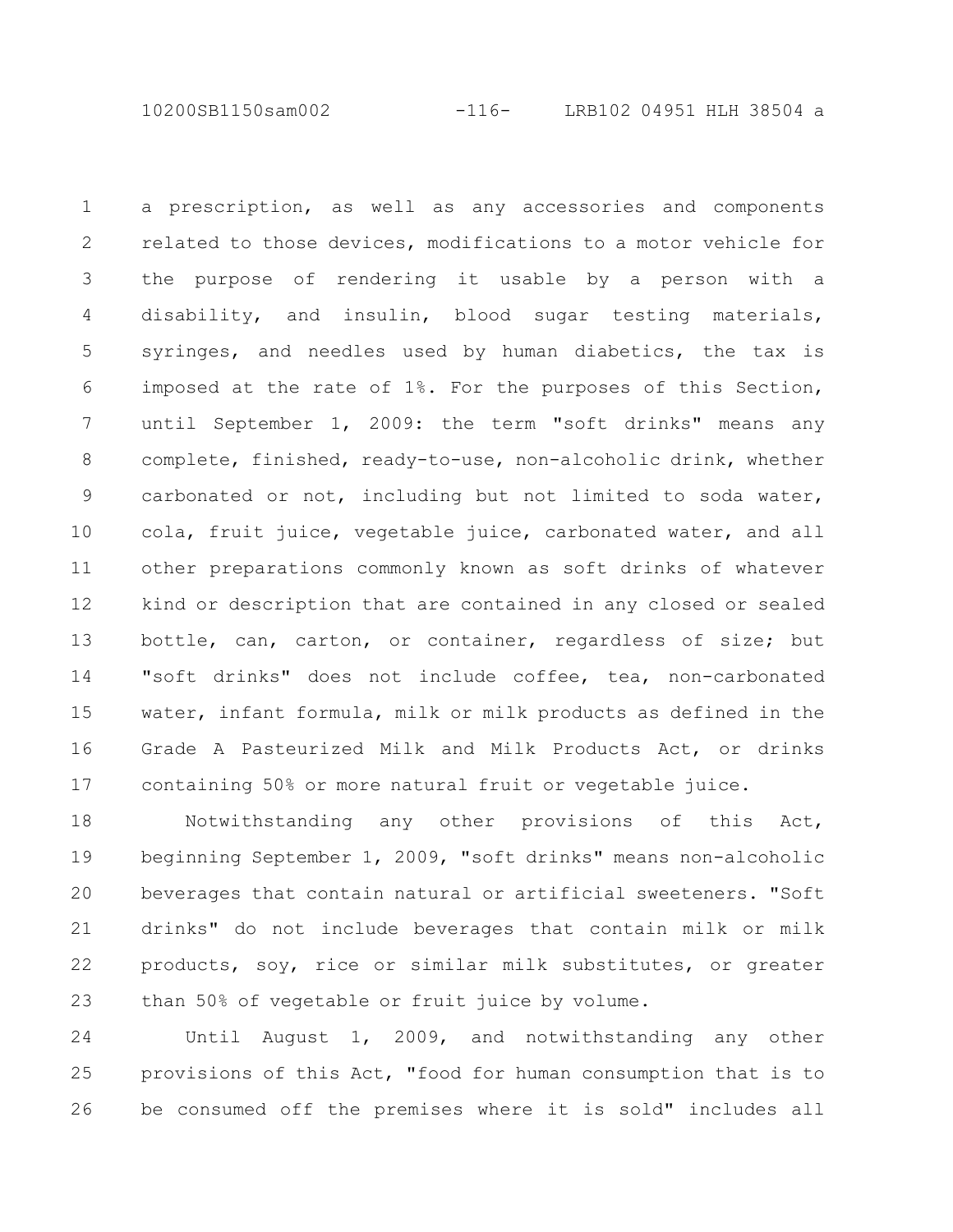10200SB1150sam002 -117- LRB102 04951 HLH 38504 a

food sold through a vending machine, except soft drinks and food products that are dispensed hot from a vending machine, regardless of the location of the vending machine. Beginning August 1, 2009, and notwithstanding any other provisions of this Act, "food for human consumption that is to be consumed off the premises where it is sold" includes all food sold through a vending machine, except soft drinks, candy, and food products that are dispensed hot from a vending machine, regardless of the location of the vending machine. 1 2 3 4 5 6 7 8 9

Notwithstanding any other provisions of this Act, beginning September 1, 2009, "food for human consumption that is to be consumed off the premises where it is sold" does not include candy. For purposes of this Section, "candy" means a preparation of sugar, honey, or other natural or artificial sweeteners in combination with chocolate, fruits, nuts or other ingredients or flavorings in the form of bars, drops, or pieces. "Candy" does not include any preparation that contains flour or requires refrigeration. 10 11 12 13 14 15 16 17 18

Notwithstanding any other provisions of this Act, beginning September 1, 2009, "nonprescription medicines and drugs" does not include grooming and hygiene products. For purposes of this Section, "grooming and hygiene products" includes, but is not limited to, soaps and cleaning solutions, shampoo, toothpaste, mouthwash, antiperspirants, and sun tan lotions and screens, unless those products are available by prescription only, regardless of whether the products meet the 19 20 21 22 23 24 25 26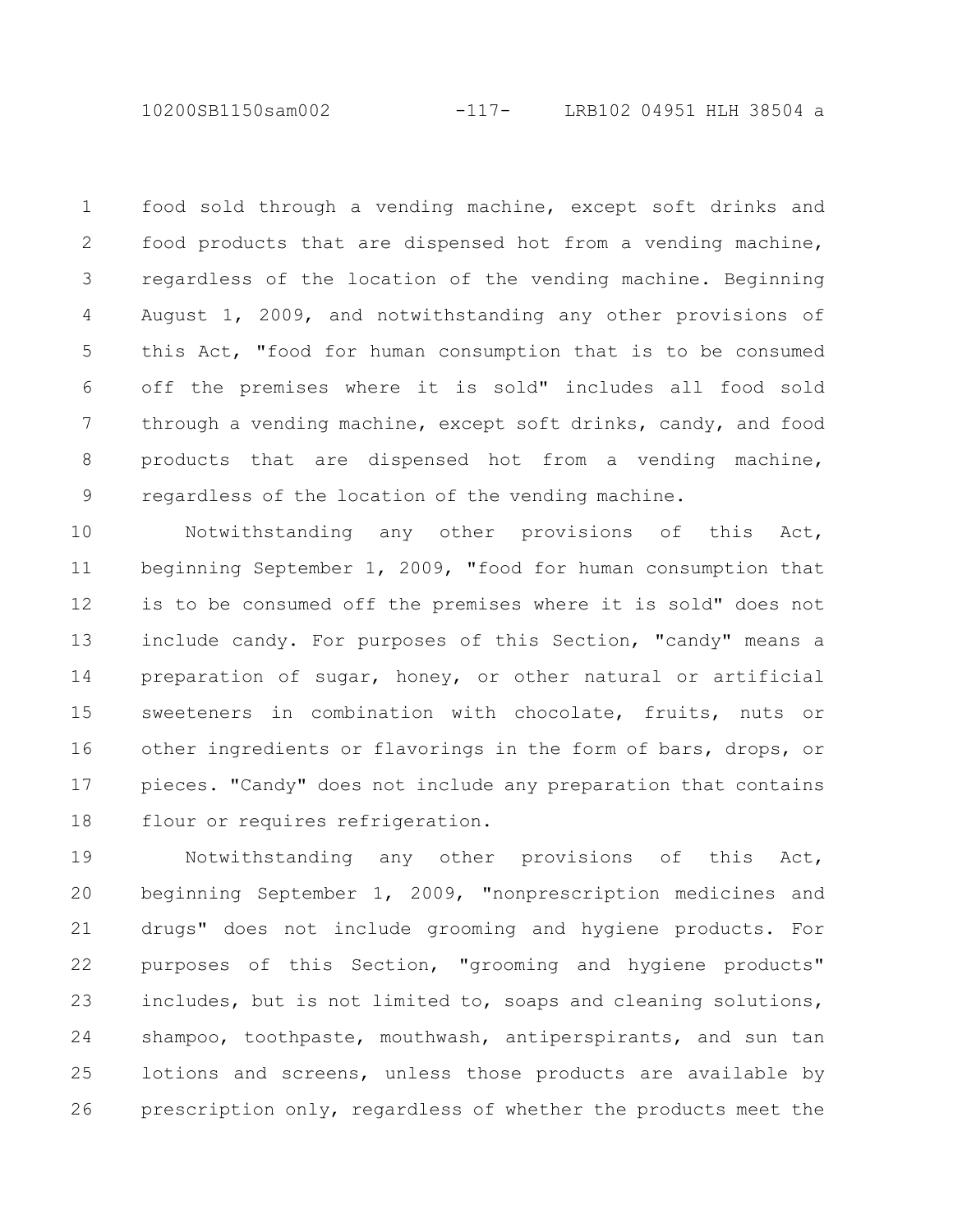10200SB1150sam002 -118- LRB102 04951 HLH 38504 a

definition of "over-the-counter-drugs". For the purposes of this paragraph, "over-the-counter-drug" means a drug for human use that contains a label that identifies the product as a drug as required by 21 C.F.R. § 201.66. The "over-the-counter-drug" label includes: 1 2 3 4 5

6

(A) A "Drug Facts" panel; or

(B) A statement of the "active ingredient(s)" with a list of those ingredients contained in the compound, substance or preparation. 7 8 9

Beginning on the effective date of this amendatory Act of the 98th General Assembly, "prescription and nonprescription medicines and drugs" includes medical cannabis purchased from a registered dispensing organization under the Compassionate Use of Medical Cannabis Program Act. 10 11 12 13 14

As used in this Section, "adult use cannabis" means cannabis subject to tax under the Cannabis Cultivation Privilege Tax Law and the Cannabis Purchaser Excise Tax Law and does not include cannabis subject to tax under the Compassionate Use of Medical Cannabis Program Act. 15 16 17 18 19

(Source: P.A. 101-363, eff. 8-9-19; 101-593, eff. 12-4-19; 102-4, eff. 4-27-21.) 20 21

(35 ILCS 120/3) (from Ch. 120, par. 442) 22

Sec. 3. Except as provided in this Section, on or before the twentieth day of each calendar month, every person engaged in the business of selling tangible personal property at 23 24 25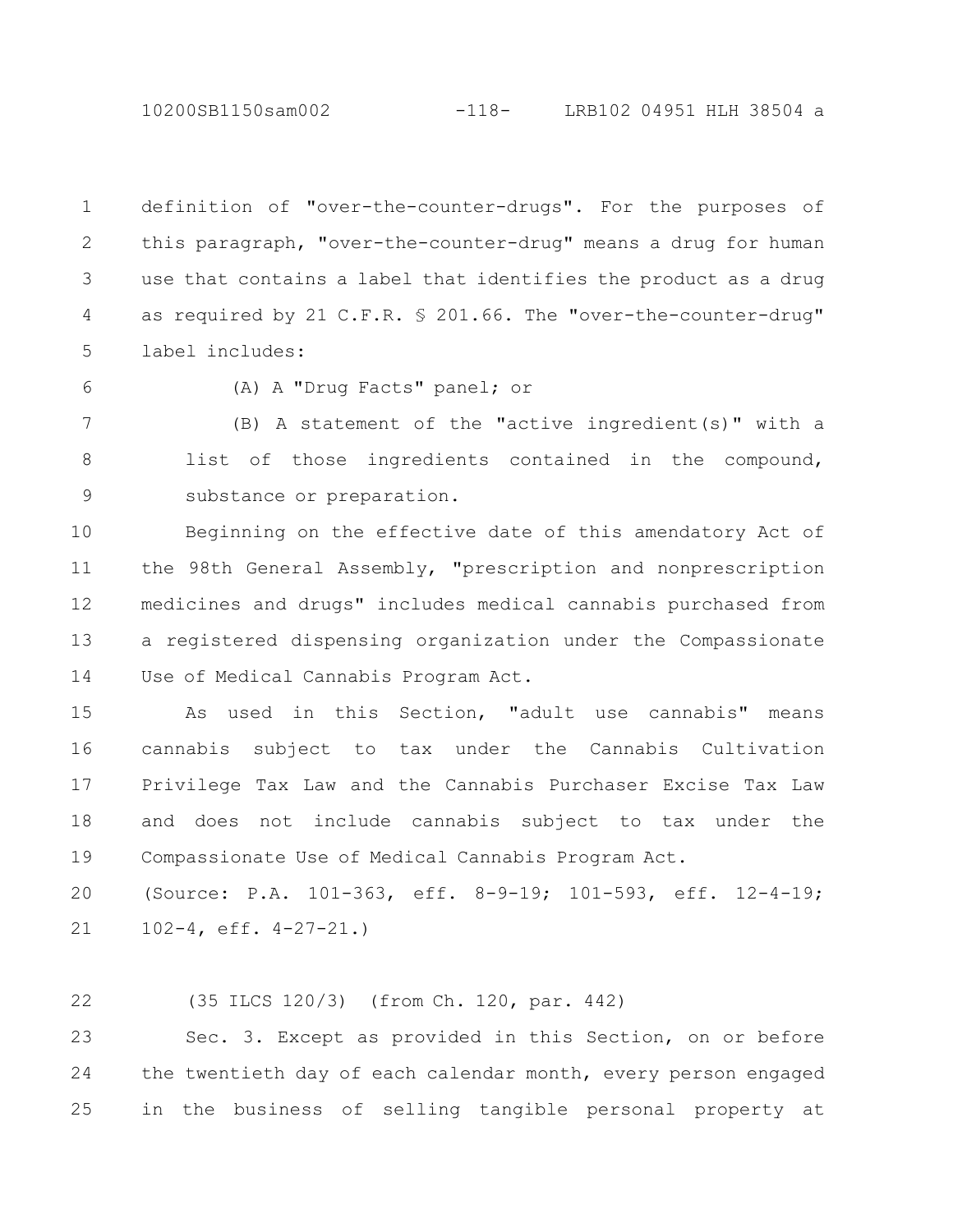## 10200SB1150sam002 -119- LRB102 04951 HLH 38504 a

retail in this State during the preceding calendar month shall file a return with the Department, stating: 1 2

3

1. The name of the seller;

2. His residence address and the address of his principal place of business and the address of the principal place of business (if that is a different address) from which he engages in the business of selling tangible personal property at retail in this State; 4 5 6 7 8

3. Total amount of receipts received by him during the preceding calendar month or quarter, as the case may be, from sales of tangible personal property, and from services furnished, by him during such preceding calendar month or quarter; 9 10 11 12 13

4. Total amount received by him during the preceding calendar month or quarter on charge and time sales of tangible personal property, and from services furnished, by him prior to the month or quarter for which the return is filed; 14 15 16 17 18

19

5. Deductions allowed by law;

6. Gross receipts which were received by him during the preceding calendar month or quarter and upon the basis of which the tax is imposed, including gross receipts on food for human consumption that is to be consumed off the premises where it is sold (other than alcoholic beverages, food consisting of or infused with adult use cannabis, soft drinks, and food that has been prepared for immediate 20 21 22 23 24 25 26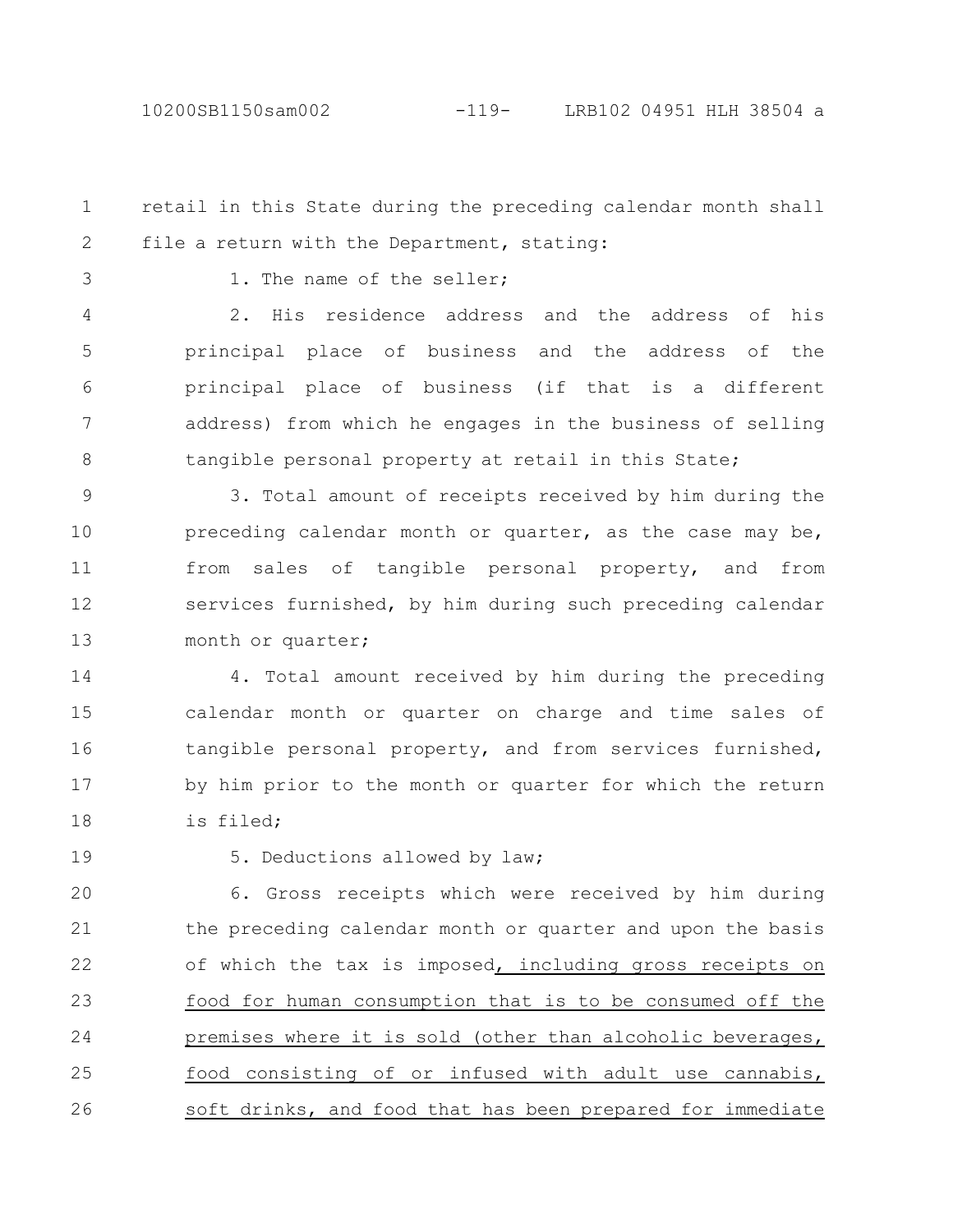| $\mathbf{1}$   | consumption) which were received during the preceding           |
|----------------|-----------------------------------------------------------------|
| $\mathbf{2}$   | calendar month or quarter and upon which tax would have         |
| 3              | been due but for the 0% rate imposed under this amendatory      |
| $\overline{4}$ | Act of the 102nd General Assembly;                              |
| 5              | 7. The amount of credit provided in Section 2d of this          |
| 6              | Act;                                                            |
| 7              | 8. The amount of tax due, including the amount of tax           |
| $8\,$          | that would have been due on food for human consumption          |
| $\mathcal{G}$  | that is to be consumed off the premises where it is sold        |
| 10             | (other than alcoholic beverages, food consisting of or          |
| 11             | infused with adult use cannabis, soft drinks, and food          |
| 12             | that has been prepared for immediate consumption) but for       |
| 13             | the 0% rate imposed under this amendatory Act of the 102nd      |
| 14             | General Assembly;                                               |
| 15             | 9. The signature of the taxpayer; and                           |
| 16             | Such other reasonable information<br>10.<br>the<br>as           |
| 17             | Department may require.                                         |
| 18             | On and after January 1, 2018, except for returns for motor      |
| 19             | vehicles, watercraft, aircraft, and trailers that are required  |
| 20             | to be registered with an agency of this State, with respect to  |
| 21             | retailers whose annual gross receipts average \$20,000 or more, |
| 22             | all returns required to be filed pursuant to this Act shall be  |
| 23             | filed electronically. Retailers who demonstrate that they do    |
| 24             | not have access to the Internet or demonstrate hardship in      |
| 25             | filing electronically may petition the Department to waive the  |
| 26             | electronic filing requirement.                                  |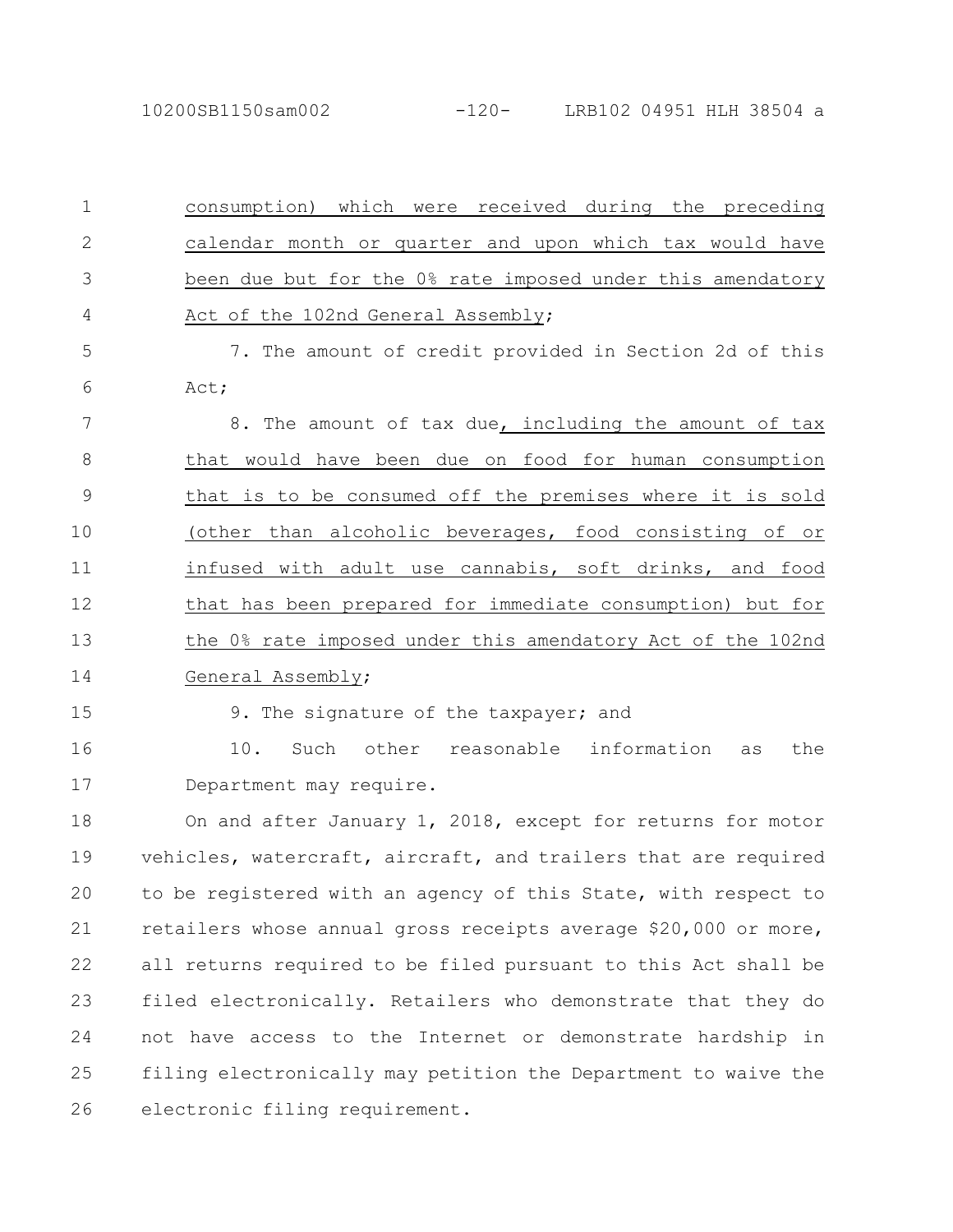10200SB1150sam002 -121- LRB102 04951 HLH 38504 a

If a taxpayer fails to sign a return within 30 days after the proper notice and demand for signature by the Department, the return shall be considered valid and any amount shown to be due on the return shall be deemed assessed. 1 2 3 4

Each return shall be accompanied by the statement of prepaid tax issued pursuant to Section 2e for which credit is claimed. 5 6 7

Prior to October 1, 2003, and on and after September 1, 2004 a retailer may accept a Manufacturer's Purchase Credit certification from a purchaser in satisfaction of Use Tax as provided in Section 3-85 of the Use Tax Act if the purchaser provides the appropriate documentation as required by Section 3-85 of the Use Tax Act. A Manufacturer's Purchase Credit certification, accepted by a retailer prior to October 1, 2003 and on and after September 1, 2004 as provided in Section 3-85 of the Use Tax Act, may be used by that retailer to satisfy Retailers' Occupation Tax liability in the amount claimed in the certification, not to exceed 6.25% of the receipts subject to tax from a qualifying purchase. A Manufacturer's Purchase Credit reported on any original or amended return filed under this Act after October 20, 2003 for reporting periods prior to September 1, 2004 shall be disallowed. Manufacturer's Purchase Purchaser Credit reported on annual returns due on or after January 1, 2005 will be disallowed for periods prior to September 1, 2004. No Manufacturer's Purchase Credit may be used after September 30, 2003 through August 31, 2004 to 8 9 10 11 12 13 14 15 16 17 18 19 20 21 22 23 24 25 26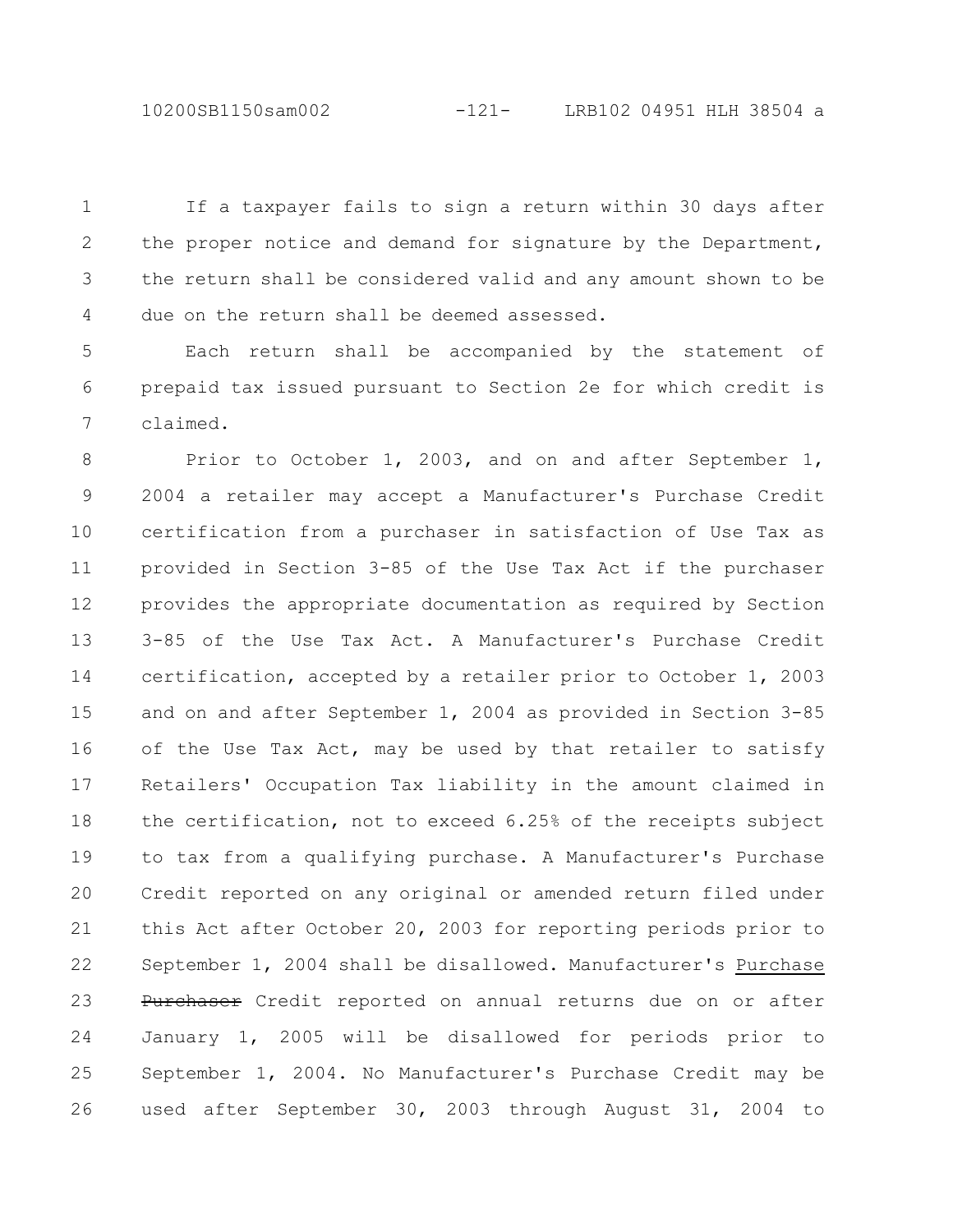satisfy any tax liability imposed under this Act, including any audit liability. 1 2

The Department may require returns to be filed on a quarterly basis. If so required, a return for each calendar quarter shall be filed on or before the twentieth day of the calendar month following the end of such calendar quarter. The taxpayer shall also file a return with the Department for each of the first two months of each calendar quarter, on or before the twentieth day of the following calendar month, stating: 3 4 5 6 7 8 9

10

1. The name of the seller;

2. The address of the principal place of business from which he engages in the business of selling tangible personal property at retail in this State; 11 12 13

3. The total amount of taxable receipts received by him during the preceding calendar month from sales of tangible personal property by him during such preceding calendar month, including receipts from charge and time sales, but less all deductions allowed by law; 14 15 16 17 18

4. The amount of credit provided in Section 2d of this Act; 19 20

21

5. The amount of tax due; and

6. Such other reasonable information as the Department may require. 22 23

Every person engaged in the business of selling aviation fuel at retail in this State during the preceding calendar month shall, instead of reporting and paying tax as otherwise 24 25 26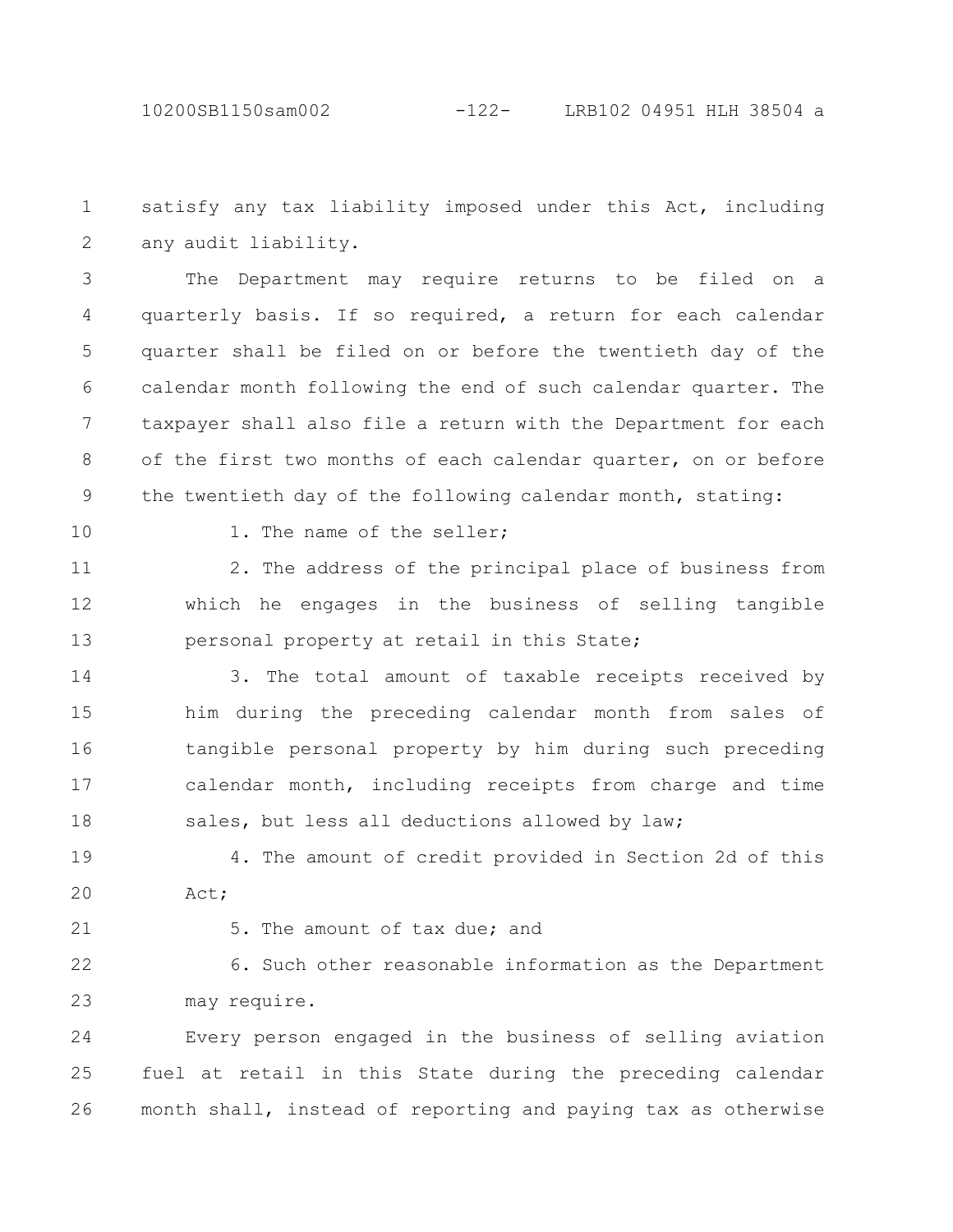10200SB1150sam002 -123- LRB102 04951 HLH 38504 a

required by this Section, report and pay such tax on a separate aviation fuel tax return. The requirements related to the return shall be as otherwise provided in this Section. Notwithstanding any other provisions of this Act to the contrary, retailers selling aviation fuel shall file all aviation fuel tax returns and shall make all aviation fuel tax payments by electronic means in the manner and form required by the Department. For purposes of this Section, "aviation fuel" means jet fuel and aviation gasoline. 1 2 3 4 5 6 7 8 9

Beginning on October 1, 2003, any person who is not a licensed distributor, importing distributor, or manufacturer, as defined in the Liquor Control Act of 1934, but is engaged in the business of selling, at retail, alcoholic liquor shall file a statement with the Department of Revenue, in a format and at a time prescribed by the Department, showing the total amount paid for alcoholic liquor purchased during the preceding month and such other information as is reasonably required by the Department. The Department may adopt rules to require that this statement be filed in an electronic or telephonic format. Such rules may provide for exceptions from the filing requirements of this paragraph. For the purposes of this paragraph, the term "alcoholic liquor" shall have the meaning prescribed in the Liquor Control Act of 1934. 10 11 12 13 14 15 16 17 18 19 20 21 22 23

Beginning on October 1, 2003, every distributor, importing distributor, and manufacturer of alcoholic liquor as defined in the Liquor Control Act of 1934, shall file a statement with 24 25 26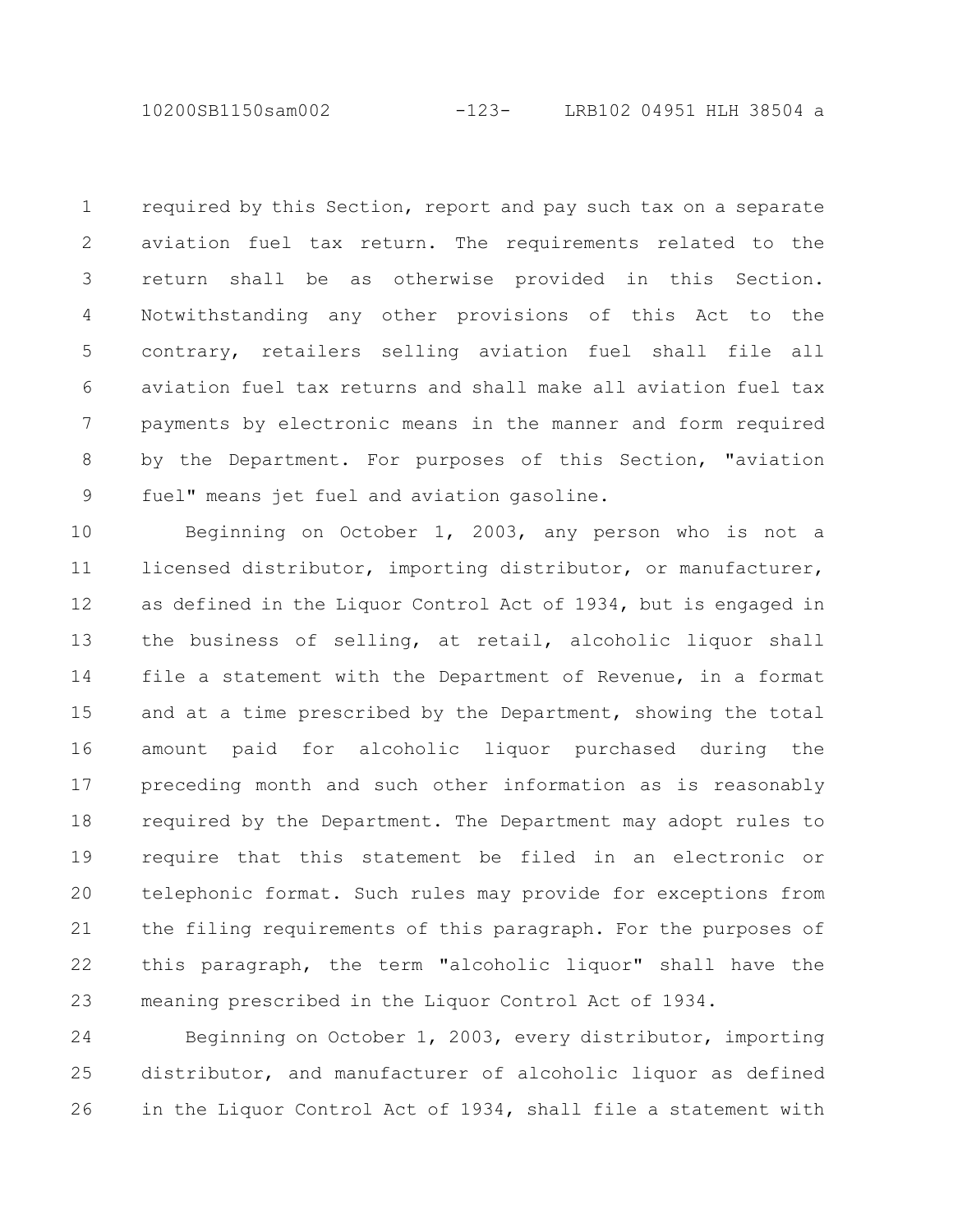10200SB1150sam002 -124- LRB102 04951 HLH 38504 a

the Department of Revenue, no later than the 10th day of the month for the preceding month during which transactions occurred, by electronic means, showing the total amount of gross receipts from the sale of alcoholic liquor sold or distributed during the preceding month to purchasers; identifying the purchaser to whom it was sold or distributed; the purchaser's tax registration number; and such other information reasonably required by the Department. A distributor, importing distributor, or manufacturer of alcoholic liquor must personally deliver, mail, or provide by electronic means to each retailer listed on the monthly statement a report containing a cumulative total of that distributor's, importing distributor's, or manufacturer's total sales of alcoholic liquor to that retailer no later than the 10th day of the month for the preceding month during which the transaction occurred. The distributor, importing distributor, or manufacturer shall notify the retailer as to the method by which the distributor, importing distributor, or manufacturer will provide the sales information. If the retailer is unable to receive the sales information by electronic means, the distributor, importing distributor, or manufacturer shall furnish the sales information by personal delivery or by mail. For purposes of this paragraph, the term "electronic means" includes, but is not limited to, the use of a secure Internet website, e-mail, or facsimile. 1 2 3 4 5 6 7 8 9 10 11 12 13 14 15 16 17 18 19 20 21 22 23 24 25

26

If a total amount of less than \$1 is payable, refundable or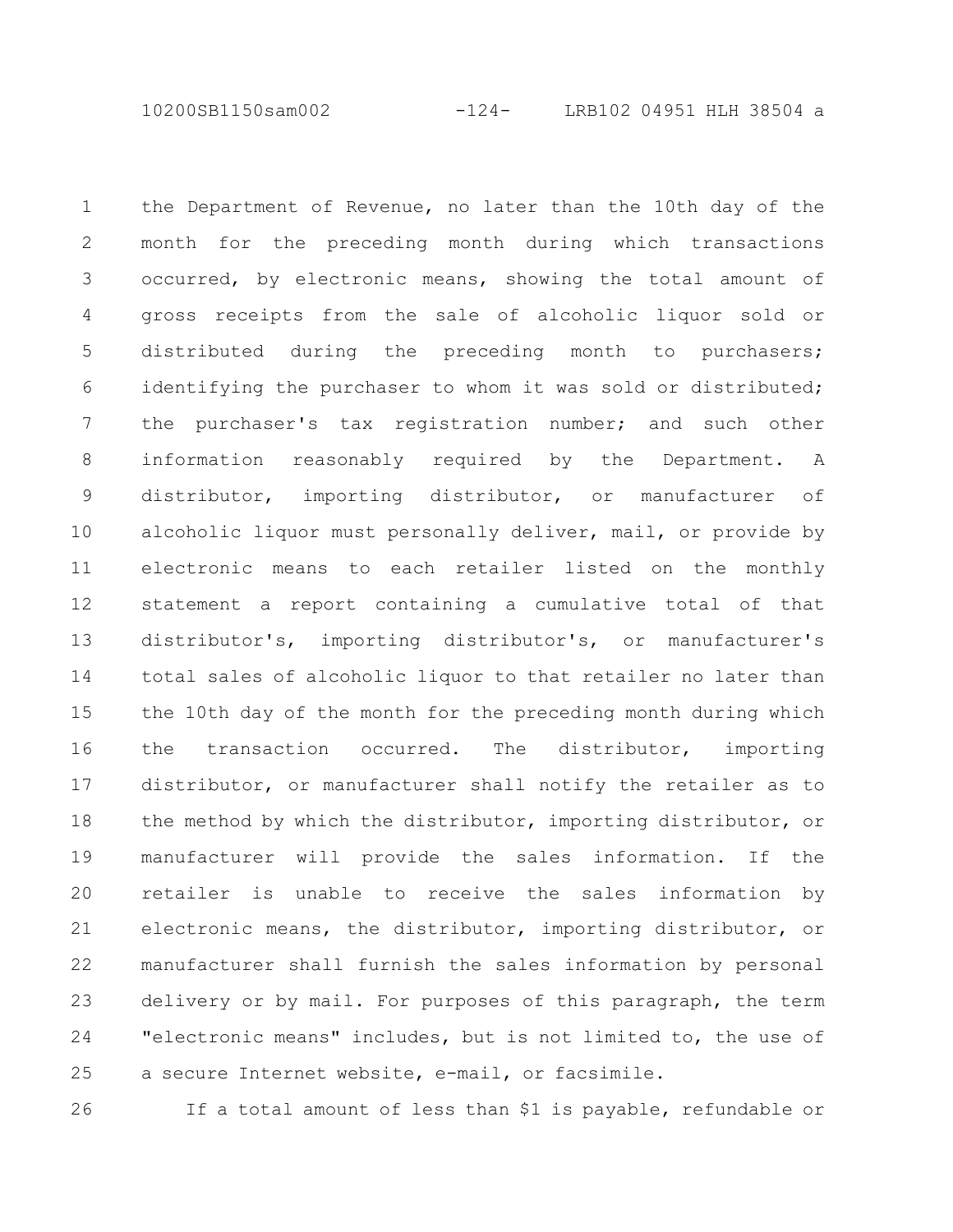10200SB1150sam002 -125- LRB102 04951 HLH 38504 a

creditable, such amount shall be disregarded if it is less than 50 cents and shall be increased to \$1 if it is 50 cents or more. 1 2 3

Notwithstanding any other provision of this Act to the contrary, retailers subject to tax on cannabis shall file all cannabis tax returns and shall make all cannabis tax payments by electronic means in the manner and form required by the Department. 4 5 6 7 8

Beginning October 1, 1993, a taxpayer who has an average monthly tax liability of \$150,000 or more shall make all payments required by rules of the Department by electronic funds transfer. Beginning October 1, 1994, a taxpayer who has an average monthly tax liability of \$100,000 or more shall make all payments required by rules of the Department by electronic funds transfer. Beginning October 1, 1995, a taxpayer who has an average monthly tax liability of \$50,000 or more shall make all payments required by rules of the Department by electronic funds transfer. Beginning October 1, 2000, a taxpayer who has an annual tax liability of \$200,000 or more shall make all payments required by rules of the Department by electronic funds transfer. The term "annual tax liability" shall be the sum of the taxpayer's liabilities under this Act, and under all other State and local occupation and use tax laws administered by the Department, for the immediately preceding calendar year. The term "average monthly tax liability" shall be the sum of the taxpayer's liabilities 9 10 11 12 13 14 15 16 17 18 19 20 21 22 23 24 25 26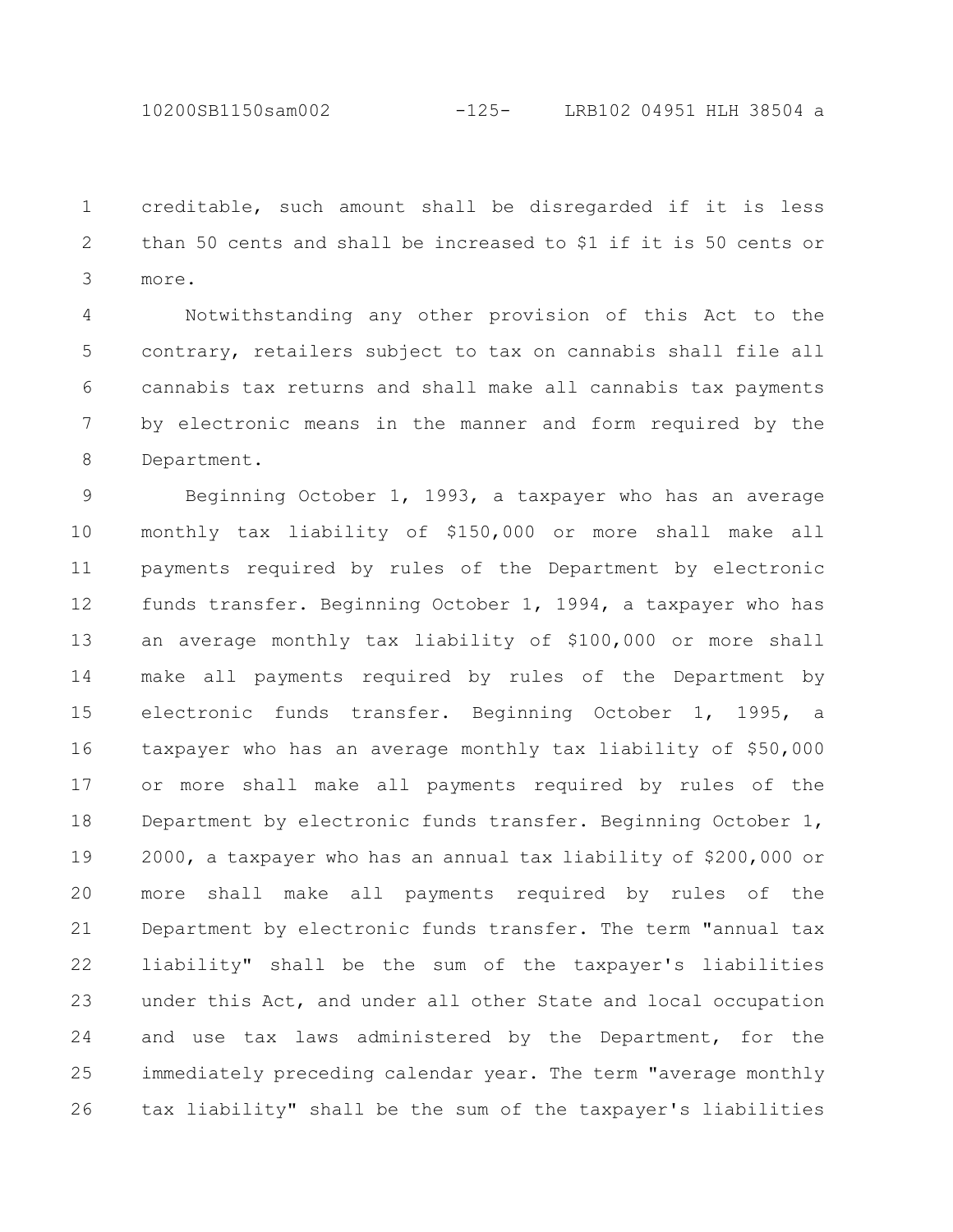10200SB1150sam002 -126- LRB102 04951 HLH 38504 a

under this Act, and under all other State and local occupation and use tax laws administered by the Department, for the immediately preceding calendar year divided by 12. Beginning on October 1, 2002, a taxpayer who has a tax liability in the amount set forth in subsection (b) of Section 2505-210 of the Department of Revenue Law shall make all payments required by rules of the Department by electronic funds transfer. 1 2 3 4 5 6 7

Before August 1 of each year beginning in 1993, the Department shall notify all taxpayers required to make payments by electronic funds transfer. All taxpayers required to make payments by electronic funds transfer shall make those payments for a minimum of one year beginning on October 1. 8 9 10 11 12

Any taxpayer not required to make payments by electronic funds transfer may make payments by electronic funds transfer with the permission of the Department. 13 14 15

All taxpayers required to make payment by electronic funds transfer and any taxpayers authorized to voluntarily make payments by electronic funds transfer shall make those payments in the manner authorized by the Department. 16 17 18 19

The Department shall adopt such rules as are necessary to effectuate a program of electronic funds transfer and the requirements of this Section. 20 21 22

Any amount which is required to be shown or reported on any return or other document under this Act shall, if such amount is not a whole-dollar amount, be increased to the nearest whole-dollar amount in any case where the fractional part of a 23 24 25 26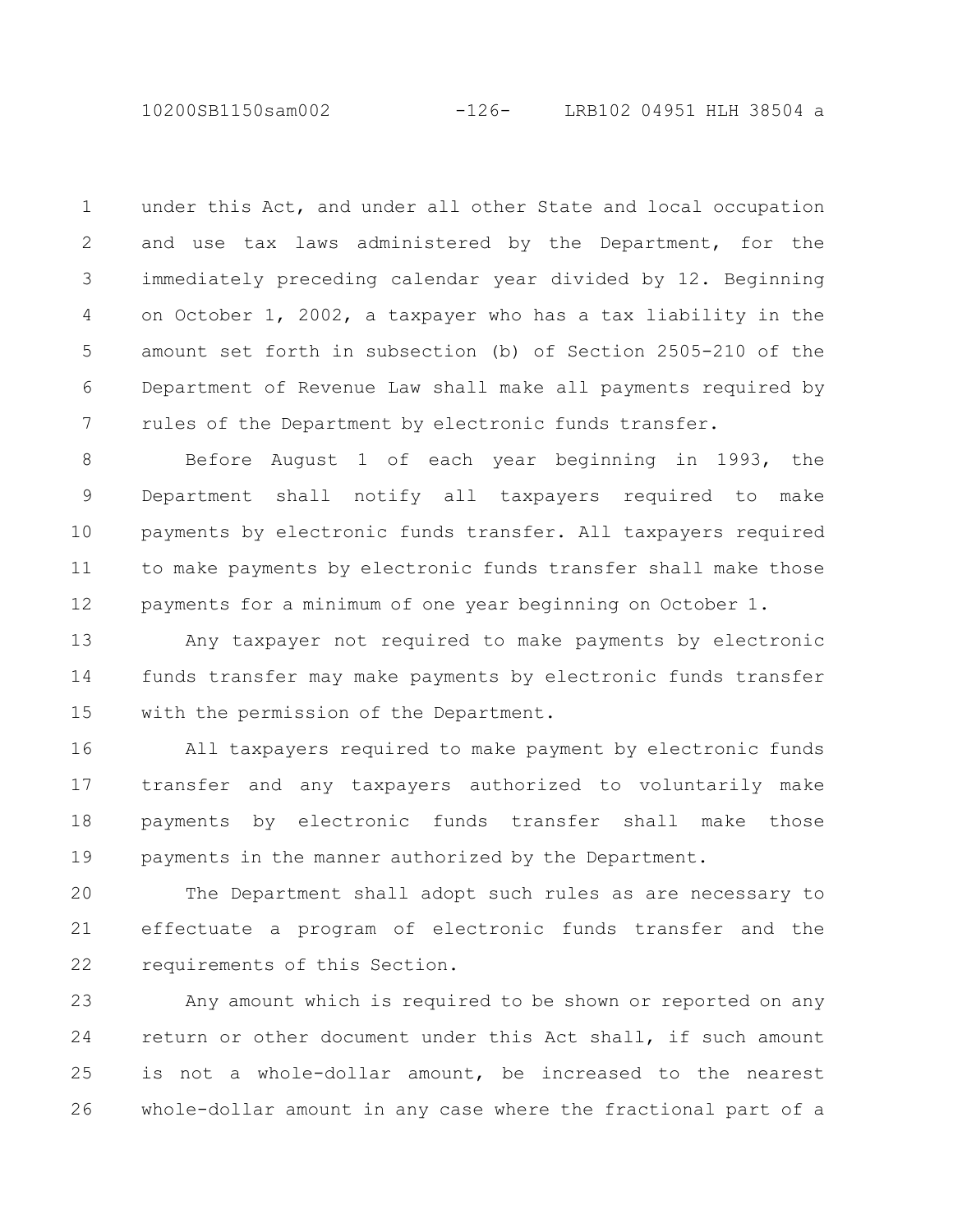10200SB1150sam002 -127- LRB102 04951 HLH 38504 a

dollar is 50 cents or more, and decreased to the nearest whole-dollar amount where the fractional part of a dollar is less than 50 cents. 1 2 3

If the retailer is otherwise required to file a monthly return and if the retailer's average monthly tax liability to the Department does not exceed \$200, the Department may authorize his returns to be filed on a quarter annual basis, with the return for January, February and March of a given year being due by April 20 of such year; with the return for April, May and June of a given year being due by July 20 of such year; with the return for July, August and September of a given year being due by October 20 of such year, and with the return for October, November and December of a given year being due by January 20 of the following year. 4 5 6 7 8 9 10 11 12 13 14

If the retailer is otherwise required to file a monthly or quarterly return and if the retailer's average monthly tax liability with the Department does not exceed \$50, the Department may authorize his returns to be filed on an annual basis, with the return for a given year being due by January 20 of the following year. 15 16 17 18 19 20

Such quarter annual and annual returns, as to form and substance, shall be subject to the same requirements as monthly returns. 21 22 23

Notwithstanding any other provision in this Act concerning the time within which a retailer may file his return, in the case of any retailer who ceases to engage in a kind of business 24 25 26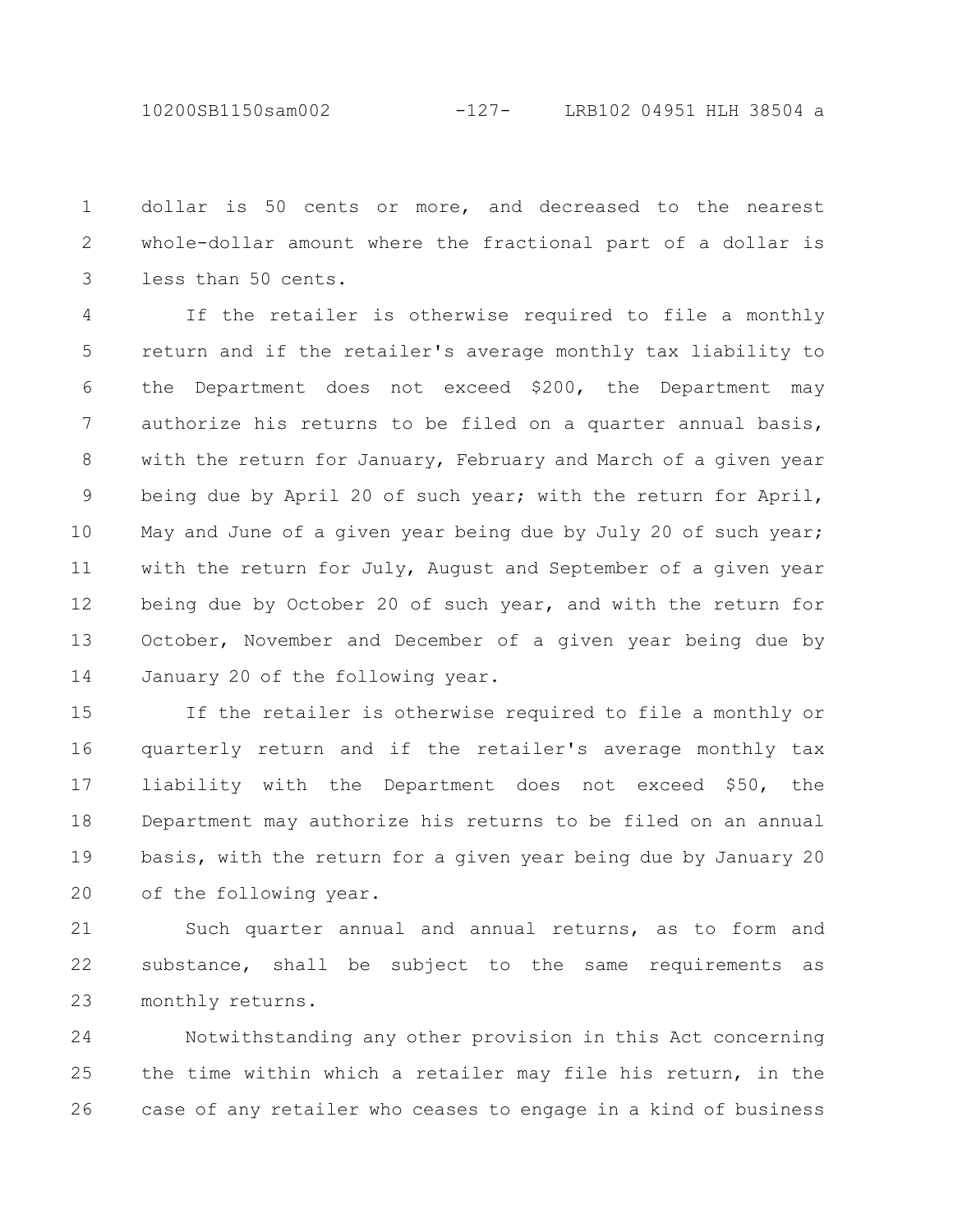which makes him responsible for filing returns under this Act, such retailer shall file a final return under this Act with the Department not more than one month after discontinuing such business. 1 2 3 4

Where the same person has more than one business registered with the Department under separate registrations under this Act, such person may not file each return that is due as a single return covering all such registered businesses, but shall file separate returns for each such registered business. 5 6 7 8 9 10

In addition, with respect to motor vehicles, watercraft, aircraft, and trailers that are required to be registered with an agency of this State, except as otherwise provided in this Section, every retailer selling this kind of tangible personal property shall file, with the Department, upon a form to be prescribed and supplied by the Department, a separate return for each such item of tangible personal property which the retailer sells, except that if, in the same transaction, (i) a retailer of aircraft, watercraft, motor vehicles or trailers transfers more than one aircraft, watercraft, motor vehicle or trailer to another aircraft, watercraft, motor vehicle retailer or trailer retailer for the purpose of resale or (ii) a retailer of aircraft, watercraft, motor vehicles, or trailers transfers more than one aircraft, watercraft, motor vehicle, or trailer to a purchaser for use as a qualifying rolling stock as provided in Section 2-5 of this Act, then that 11 12 13 14 15 16 17 18 19 20 21 22 23 24 25 26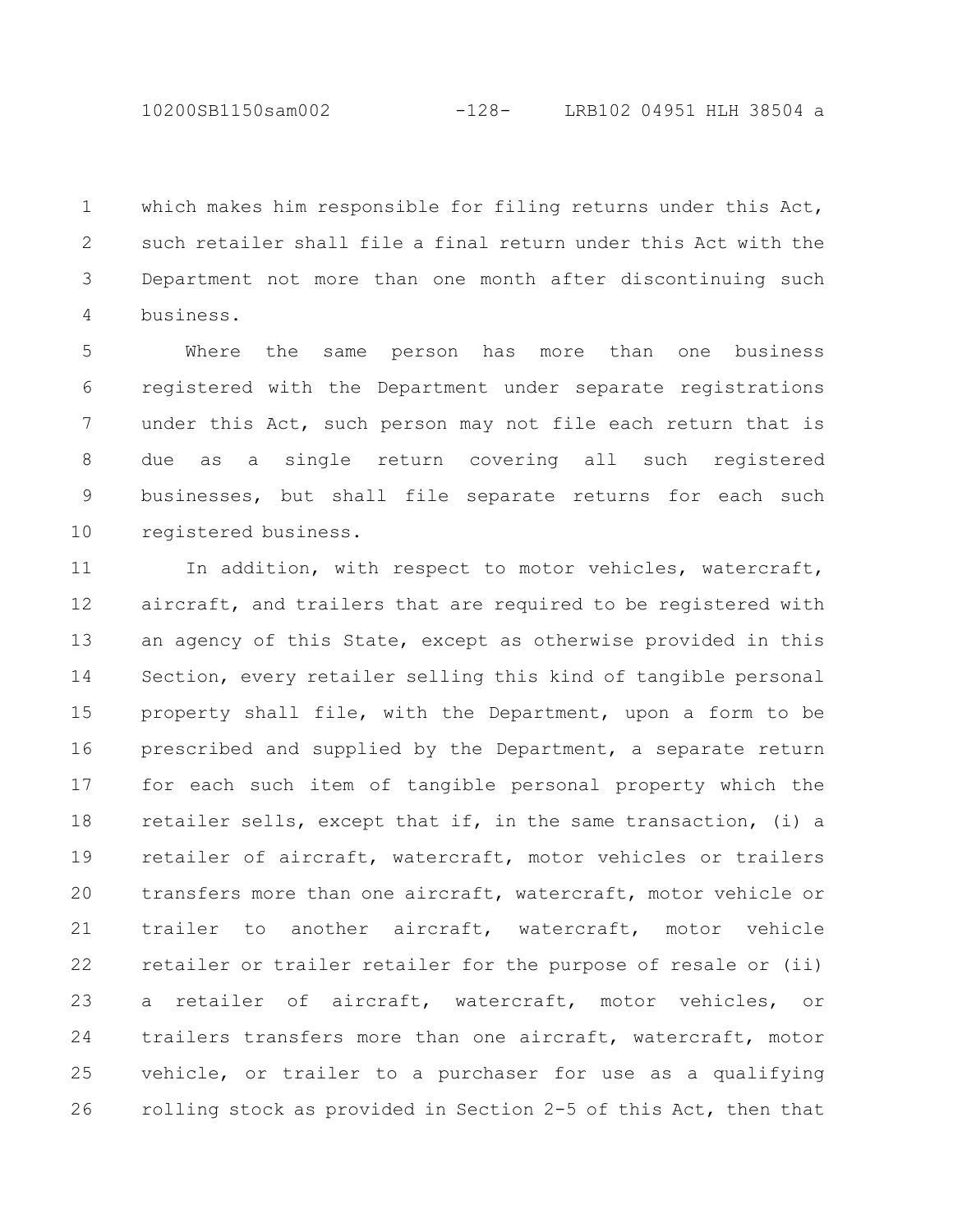seller may report the transfer of all aircraft, watercraft, motor vehicles or trailers involved in that transaction to the Department on the same uniform invoice-transaction reporting return form. For purposes of this Section, "watercraft" means a Class 2, Class 3, or Class 4 watercraft as defined in Section 3-2 of the Boat Registration and Safety Act, a personal watercraft, or any boat equipped with an inboard motor. 1 2 3 4 5 6 7

In addition, with respect to motor vehicles, watercraft, aircraft, and trailers that are required to be registered with an agency of this State, every person who is engaged in the business of leasing or renting such items and who, in connection with such business, sells any such item to a retailer for the purpose of resale is, notwithstanding any other provision of this Section to the contrary, authorized to meet the return-filing requirement of this Act by reporting the transfer of all the aircraft, watercraft, motor vehicles, or trailers transferred for resale during a month to the Department on the same uniform invoice-transaction reporting return form on or before the 20th of the month following the month in which the transfer takes place. Notwithstanding any other provision of this Act to the contrary, all returns filed under this paragraph must be filed by electronic means in the manner and form as required by the Department. 8 9 10 11 12 13 14 15 16 17 18 19 20 21 22 23

Any retailer who sells only motor vehicles, watercraft, aircraft, or trailers that are required to be registered with an agency of this State, so that all retailers' occupation tax 24 25 26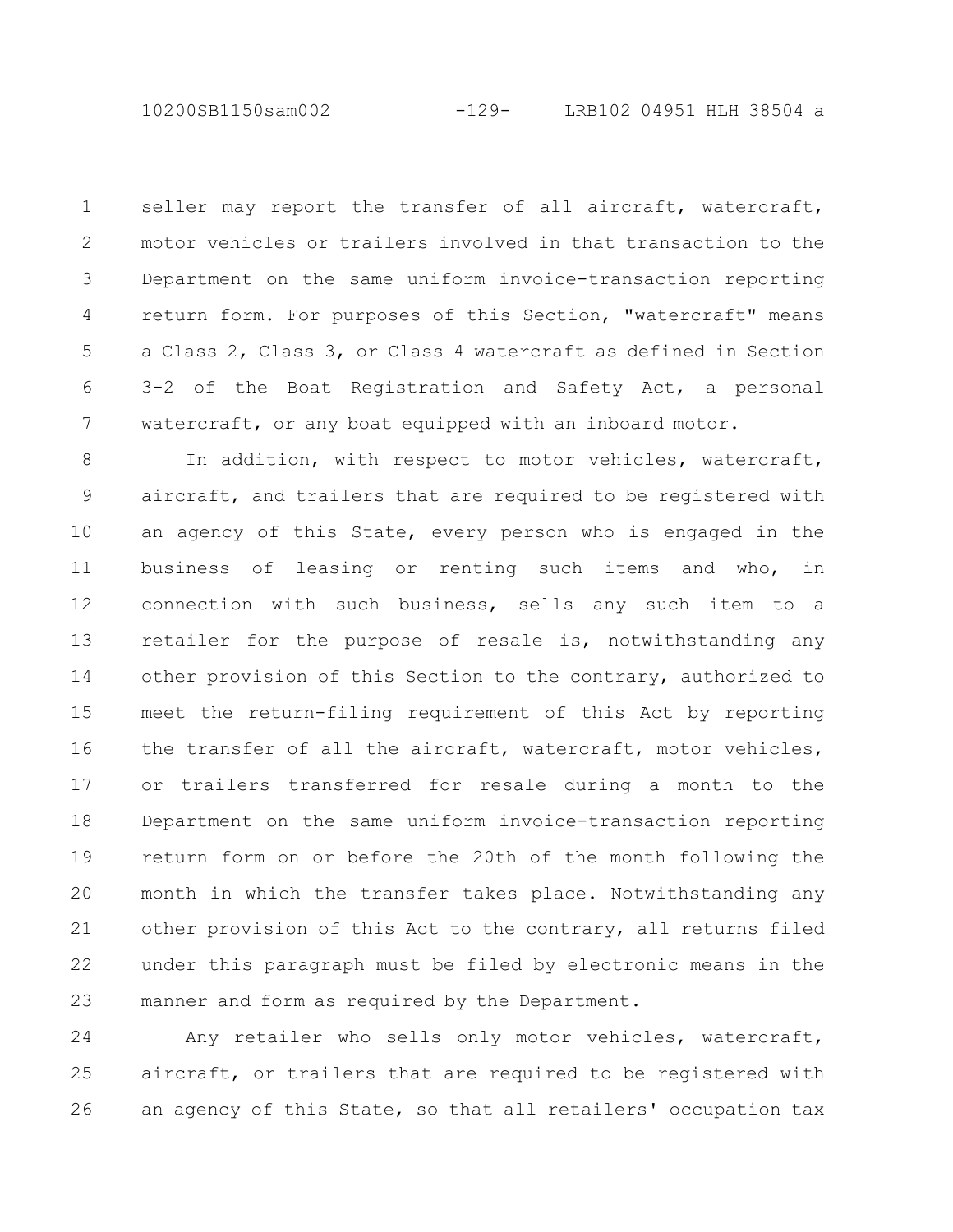10200SB1150sam002 -130- LRB102 04951 HLH 38504 a

liability is required to be reported, and is reported, on such transaction reporting returns and who is not otherwise required to file monthly or quarterly returns, need not file monthly or quarterly returns. However, those retailers shall be required to file returns on an annual basis. 1 2 3 4 5

The transaction reporting return, in the case of motor vehicles or trailers that are required to be registered with an agency of this State, shall be the same document as the Uniform Invoice referred to in Section 5-402 of the Illinois Vehicle Code and must show the name and address of the seller; the name and address of the purchaser; the amount of the selling price including the amount allowed by the retailer for traded-in property, if any; the amount allowed by the retailer for the traded-in tangible personal property, if any, to the extent to which Section 1 of this Act allows an exemption for the value of traded-in property; the balance payable after deducting such trade-in allowance from the total selling price; the amount of tax due from the retailer with respect to such transaction; the amount of tax collected from the purchaser by the retailer on such transaction (or satisfactory evidence that such tax is not due in that particular instance, if that is claimed to be the fact); the place and date of the sale; a sufficient identification of the property sold; such other information as is required in Section 5-402 of the Illinois Vehicle Code, and such other information as the Department may reasonably require. 6 7 8 9 10 11 12 13 14 15 16 17 18 19 20 21 22 23 24 25 26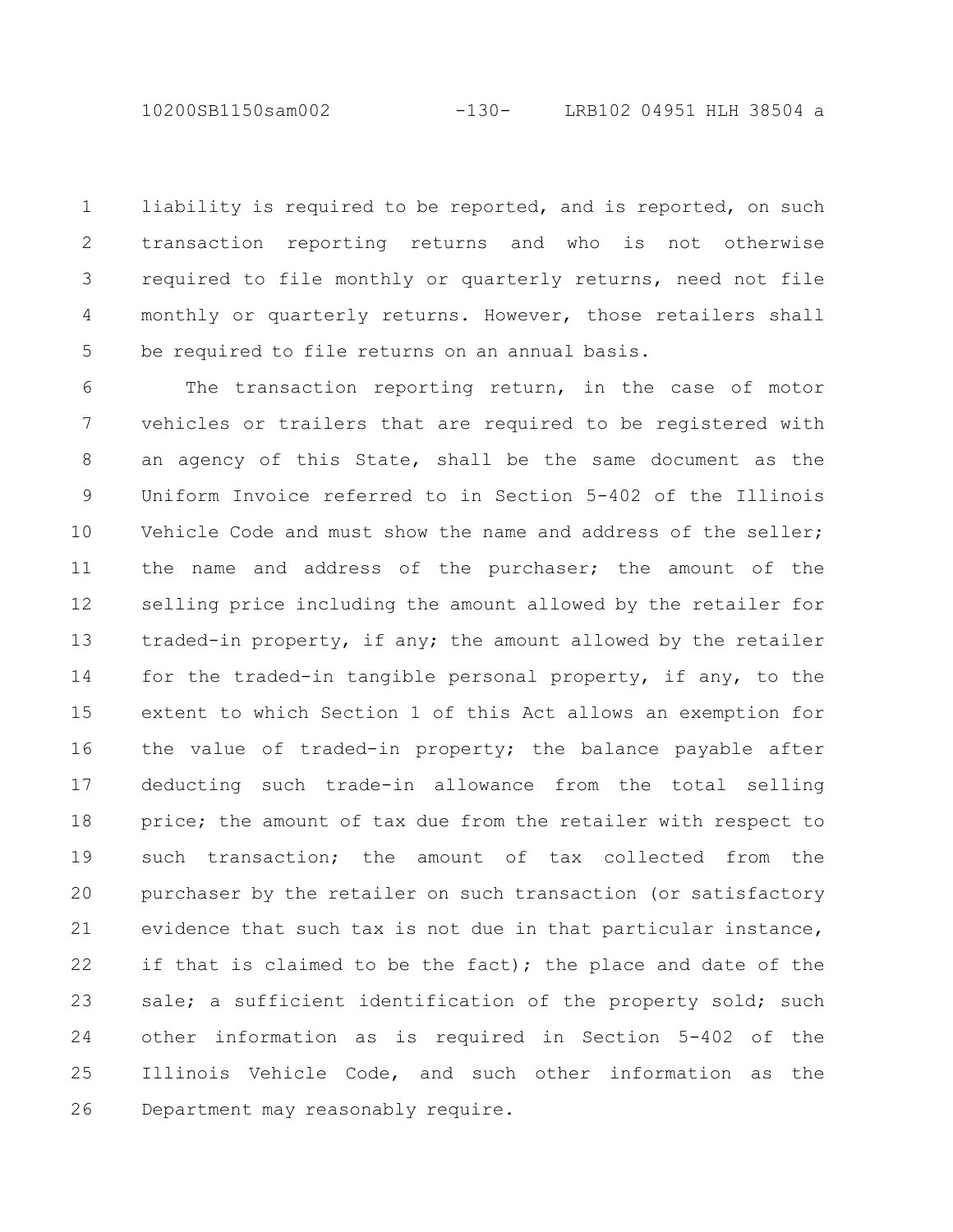10200SB1150sam002 -131- LRB102 04951 HLH 38504 a

The transaction reporting return in the case of watercraft or aircraft must show the name and address of the seller; the name and address of the purchaser; the amount of the selling price including the amount allowed by the retailer for traded-in property, if any; the amount allowed by the retailer for the traded-in tangible personal property, if any, to the extent to which Section 1 of this Act allows an exemption for the value of traded-in property; the balance payable after deducting such trade-in allowance from the total selling price; the amount of tax due from the retailer with respect to such transaction; the amount of tax collected from the purchaser by the retailer on such transaction (or satisfactory evidence that such tax is not due in that particular instance, if that is claimed to be the fact); the place and date of the sale, a sufficient identification of the property sold, and such other information as the Department may reasonably require. 1 2 3 4 5 6 7 8 9 10 11 12 13 14 15 16 17

Such transaction reporting return shall be filed not later than 20 days after the day of delivery of the item that is being sold, but may be filed by the retailer at any time sooner than that if he chooses to do so. The transaction reporting return and tax remittance or proof of exemption from the Illinois use tax may be transmitted to the Department by way of the State agency with which, or State officer with whom the tangible personal property must be titled or registered (if titling or registration is required) if the Department and 18 19 20 21 22 23 24 25 26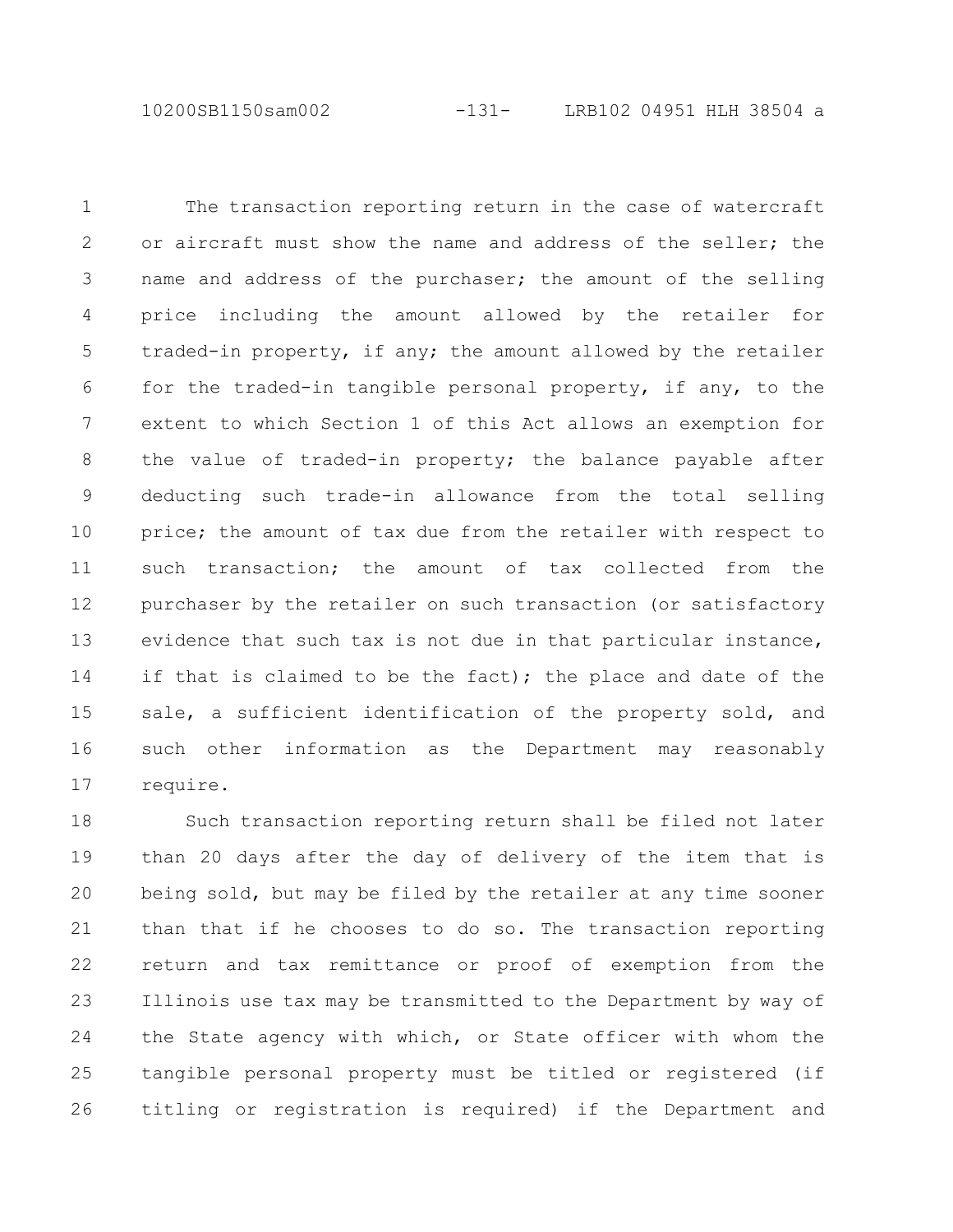10200SB1150sam002 -132- LRB102 04951 HLH 38504 a

such agency or State officer determine that this procedure will expedite the processing of applications for title or registration. 1 2 3

With each such transaction reporting return, the retailer shall remit the proper amount of tax due (or shall submit satisfactory evidence that the sale is not taxable if that is the case), to the Department or its agents, whereupon the Department shall issue, in the purchaser's name, a use tax receipt (or a certificate of exemption if the Department is satisfied that the particular sale is tax exempt) which such purchaser may submit to the agency with which, or State officer with whom, he must title or register the tangible personal property that is involved (if titling or registration is required) in support of such purchaser's application for an Illinois certificate or other evidence of title or registration to such tangible personal property. 4 5 6 7 8 9 10 11 12 13 14 15 16

No retailer's failure or refusal to remit tax under this Act precludes a user, who has paid the proper tax to the retailer, from obtaining his certificate of title or other evidence of title or registration (if titling or registration is required) upon satisfying the Department that such user has paid the proper tax (if tax is due) to the retailer. The Department shall adopt appropriate rules to carry out the mandate of this paragraph. 17 18 19 20 21 22 23 24

If the user who would otherwise pay tax to the retailer wants the transaction reporting return filed and the payment 25 26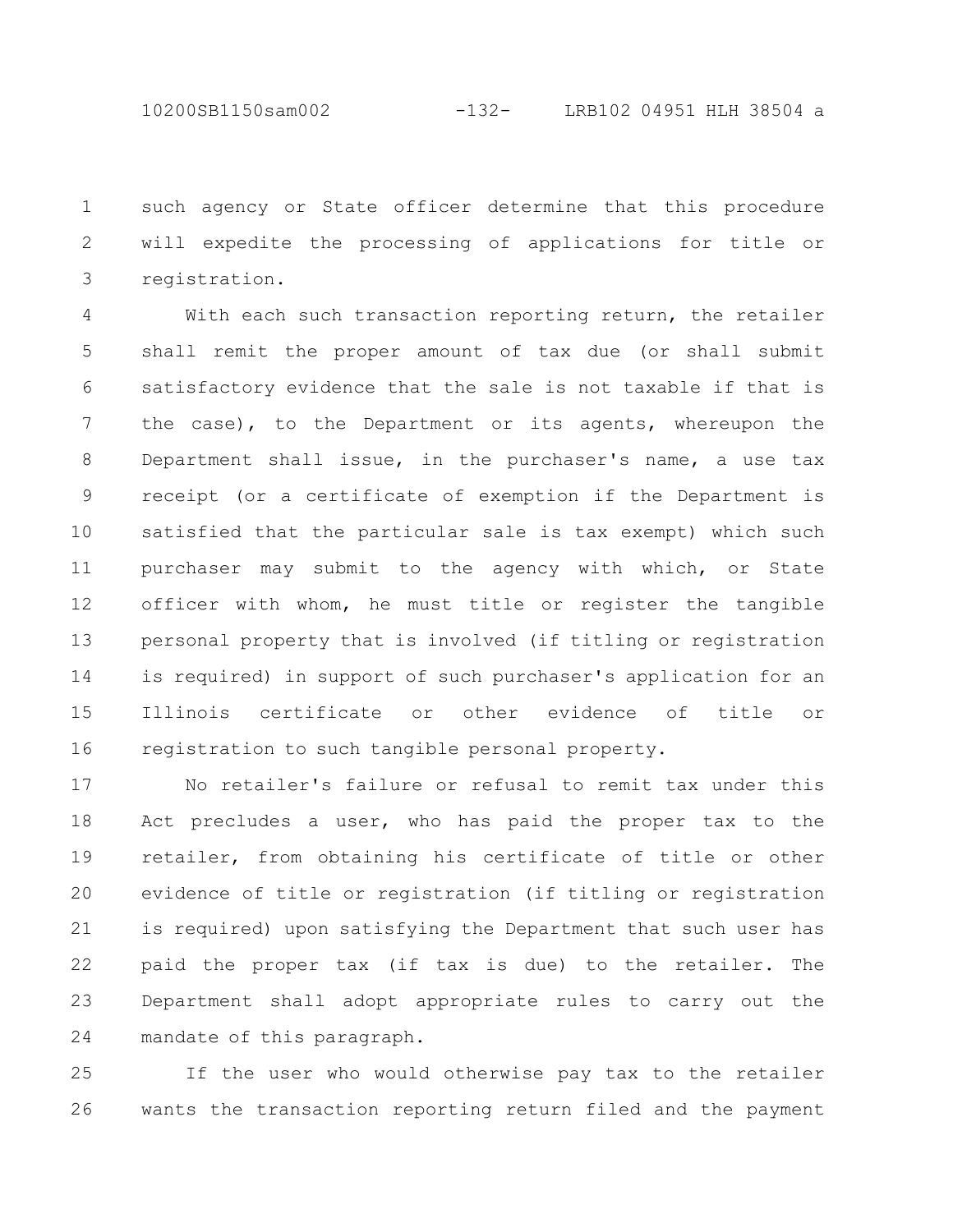10200SB1150sam002 -133- LRB102 04951 HLH 38504 a

of the tax or proof of exemption made to the Department before the retailer is willing to take these actions and such user has not paid the tax to the retailer, such user may certify to the fact of such delay by the retailer and may (upon the Department being satisfied of the truth of such certification) transmit the information required by the transaction reporting return and the remittance for tax or proof of exemption directly to the Department and obtain his tax receipt or exemption determination, in which event the transaction reporting return and tax remittance (if a tax payment was required) shall be credited by the Department to the proper retailer's account with the Department, but without the 2.1% or 1.75% discount provided for in this Section being allowed. When the user pays the tax directly to the Department, he shall pay the tax in the same amount and in the same form in which it would be remitted if the tax had been remitted to the Department by the retailer. 1 2 3 4 5 6 7 8 9 10 11 12 13 14 15 16

Refunds made by the seller during the preceding return period to purchasers, on account of tangible personal property returned to the seller, shall be allowed as a deduction under subdivision 5 of his monthly or quarterly return, as the case may be, in case the seller had theretofore included the receipts from the sale of such tangible personal property in a return filed by him and had paid the tax imposed by this Act with respect to such receipts. 17 18 19 20 21 22 23 24

Where the seller is a corporation, the return filed on behalf of such corporation shall be signed by the president, 25 26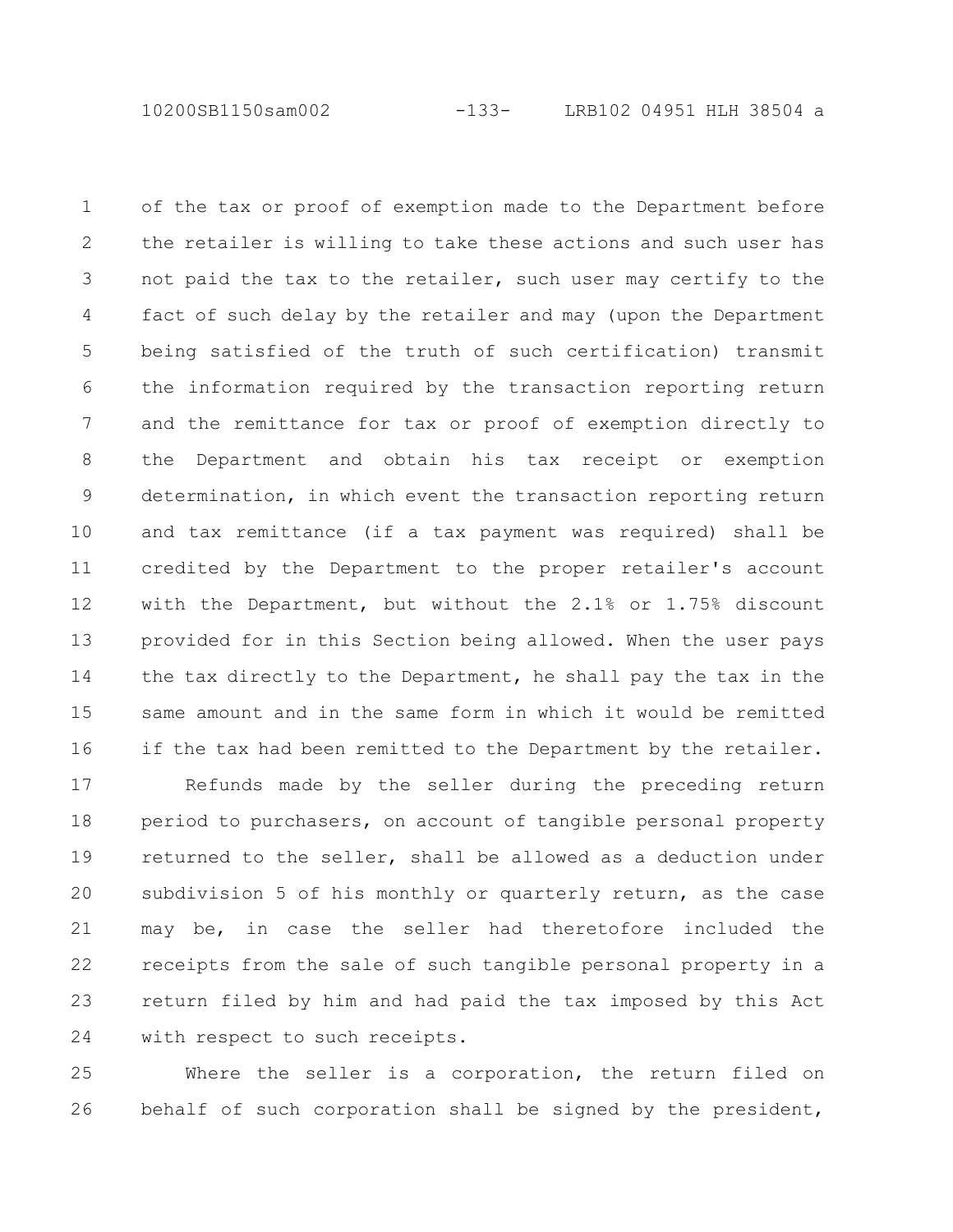10200SB1150sam002 -134- LRB102 04951 HLH 38504 a

vice-president, secretary or treasurer or by the properly accredited agent of such corporation. 1 2

Where the seller is a limited liability company, the return filed on behalf of the limited liability company shall be signed by a manager, member, or properly accredited agent of the limited liability company. 3 4 5 6

Except as provided in this Section, the retailer filing the return under this Section shall, at the time of filing such return, pay to the Department the amount of tax imposed by this Act less a discount of 2.1% prior to January 1, 1990 and 1.75% on and after January 1, 1990, or \$5 per calendar year, whichever is greater, which is allowed to reimburse the retailer for the expenses incurred in keeping records, preparing and filing returns, remitting the tax and supplying data to the Department on request. On and after January 1, 2021, a certified service provider, as defined in the Leveling the Playing Field for Illinois Retail Act, filing the return under this Section on behalf of a remote retailer shall, at the time of such return, pay to the Department the amount of tax imposed by this Act less a discount of 1.75%. A remote retailer using a certified service provider to file a return on its behalf, as provided in the Leveling the Playing Field for Illinois Retail Act, is not eligible for the discount. When determining the discount allowed under this Section retailers shall include the amount of tax that would have been due at the 1% rate but for the 0% rate imposed under this amendatory Act 7 8 9 10 11 12 13 14 15 16 17 18 19 20 21 22 23 24 25 26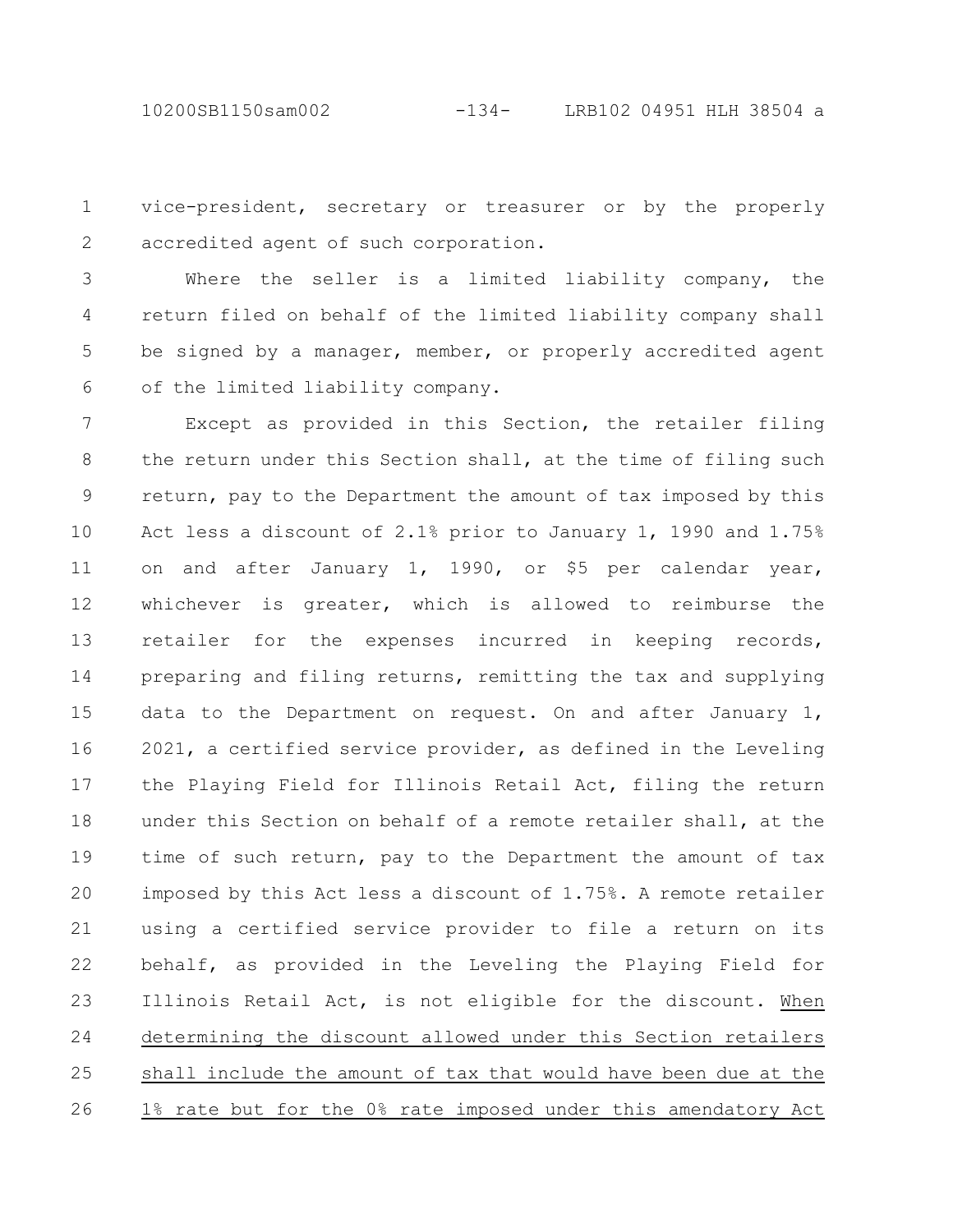10200SB1150sam002 -135- LRB102 04951 HLH 38504 a

of the 102nd General Assembly. The discount under this Section is not allowed for the 1.25% portion of taxes paid on aviation fuel that is subject to the revenue use requirements of 49 U.S.C. 47107(b) and 49 U.S.C. 47133. Any prepayment made pursuant to Section 2d of this Act shall be included in the amount on which such 2.1% or 1.75% discount is computed. In the case of retailers who report and pay the tax on a transaction by transaction basis, as provided in this Section, such discount shall be taken with each such tax remittance instead of when such retailer files his periodic return. The discount allowed under this Section is allowed only for returns that are filed in the manner required by this Act. The Department may disallow the discount for retailers whose certificate of registration is revoked at the time the return is filed, but only if the Department's decision to revoke the certificate of registration has become final. 1 2 3 4 5 6 7 8 9 10 11 12 13 14 15 16

Before October 1, 2000, if the taxpayer's average monthly tax liability to the Department under this Act, the Use Tax Act, the Service Occupation Tax Act, and the Service Use Tax Act, excluding any liability for prepaid sales tax to be remitted in accordance with Section 2d of this Act, was \$10,000 or more during the preceding 4 complete calendar quarters, he shall file a return with the Department each month by the 20th day of the month next following the month during which such tax liability is incurred and shall make payments to the Department on or before the 7th, 15th, 22nd and 17 18 19 20 21 22 23 24 25 26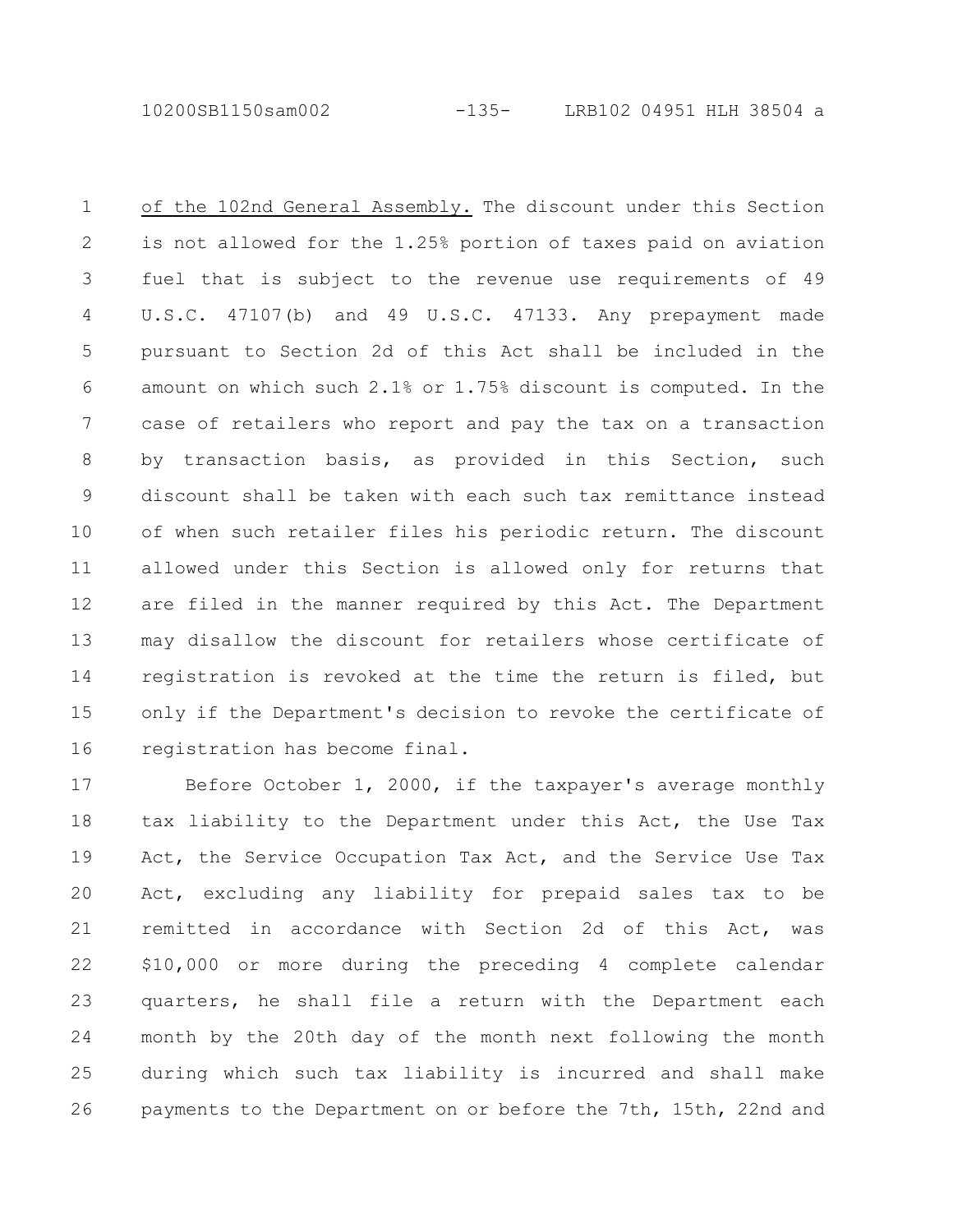10200SB1150sam002 -136- LRB102 04951 HLH 38504 a

last day of the month during which such liability is incurred. On and after October 1, 2000, if the taxpayer's average monthly tax liability to the Department under this Act, the Use Tax Act, the Service Occupation Tax Act, and the Service Use Tax Act, excluding any liability for prepaid sales tax to be remitted in accordance with Section 2d of this Act, was \$20,000 or more during the preceding 4 complete calendar quarters, he shall file a return with the Department each month by the 20th day of the month next following the month during which such tax liability is incurred and shall make payment to the Department on or before the 7th, 15th, 22nd and last day of the month during which such liability is incurred. If the month during which such tax liability is incurred began prior to January 1, 1985, each payment shall be in an amount equal to 1/4 of the taxpayer's actual liability for the month or an amount set by the Department not to exceed 1/4 of the average monthly liability of the taxpayer to the Department for the preceding 4 complete calendar quarters (excluding the month of highest liability and the month of lowest liability in such 4 quarter period). If the month during which such tax liability is incurred begins on or after January 1, 1985 and prior to January 1, 1987, each payment shall be in an amount equal to 22.5% of the taxpayer's actual liability for the month or 27.5% of the taxpayer's liability for the same calendar month of the preceding year. If the month during which such tax liability is incurred begins on or after 1 2 3 4 5 6 7 8 9 10 11 12 13 14 15 16 17 18 19 20 21 22 23 24 25 26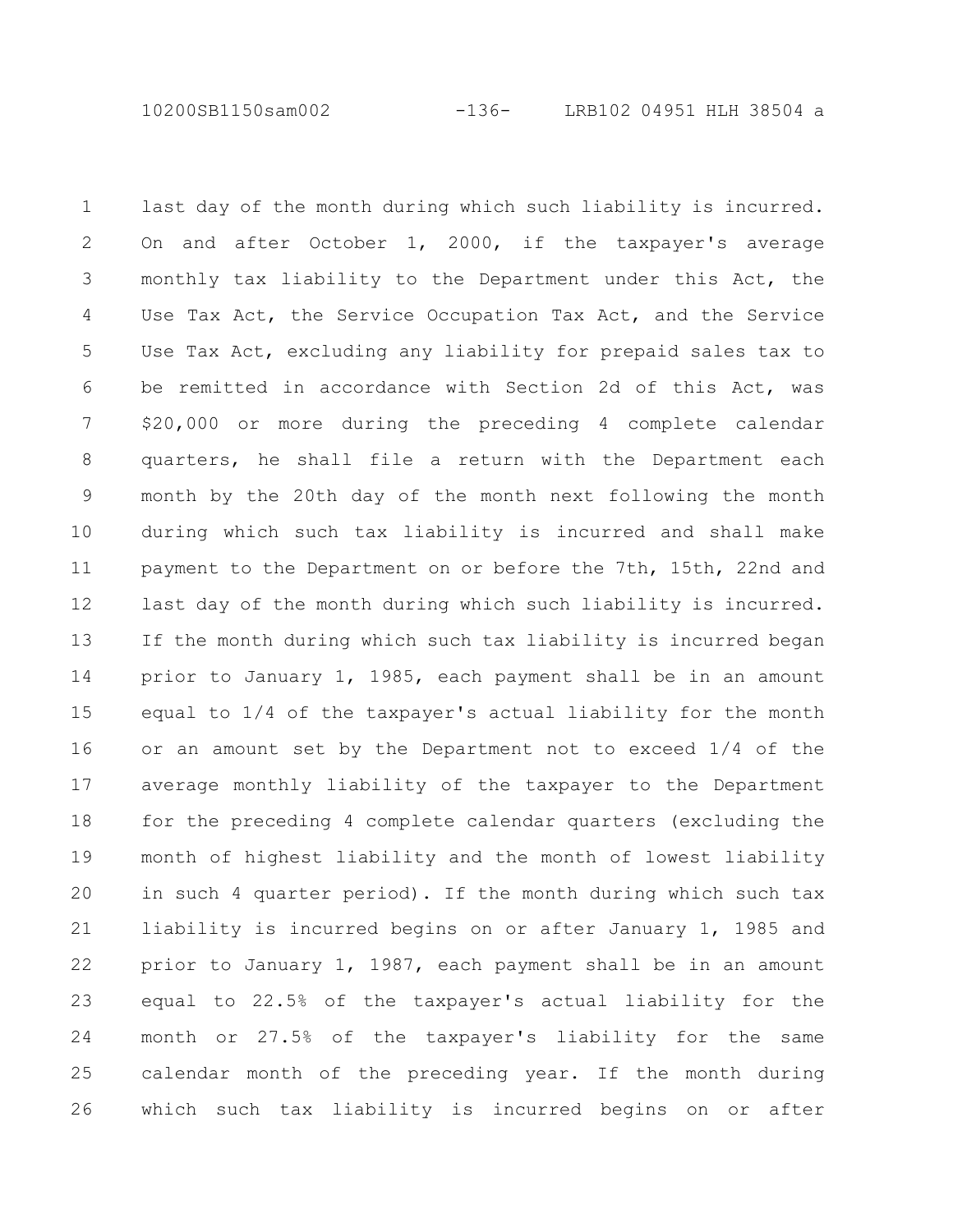10200SB1150sam002 -137- LRB102 04951 HLH 38504 a

January 1, 1987 and prior to January 1, 1988, each payment shall be in an amount equal to 22.5% of the taxpayer's actual liability for the month or 26.25% of the taxpayer's liability for the same calendar month of the preceding year. If the month during which such tax liability is incurred begins on or after January 1, 1988, and prior to January 1, 1989, or begins on or after January 1, 1996, each payment shall be in an amount equal to 22.5% of the taxpayer's actual liability for the month or 25% of the taxpayer's liability for the same calendar month of the preceding year. If the month during which such tax liability is incurred begins on or after January 1, 1989, and prior to January 1, 1996, each payment shall be in an amount equal to 22.5% of the taxpayer's actual liability for the month or 25% of the taxpayer's liability for the same calendar month of the preceding year or 100% of the taxpayer's actual liability for the quarter monthly reporting period. The amount of such quarter monthly payments shall be credited against the final tax liability of the taxpayer's return for that month. Before October 1, 2000, once applicable, the requirement of the making of quarter monthly payments to the Department by taxpayers having an average monthly tax liability of \$10,000 or more as determined in the manner provided above shall continue until such taxpayer's average monthly liability to the Department during the preceding 4 complete calendar quarters (excluding the month of highest liability and the month of lowest liability) is less than \$9,000, or until such 1 2 3 4 5 6 7 8 9 10 11 12 13 14 15 16 17 18 19 20 21 22 23 24 25 26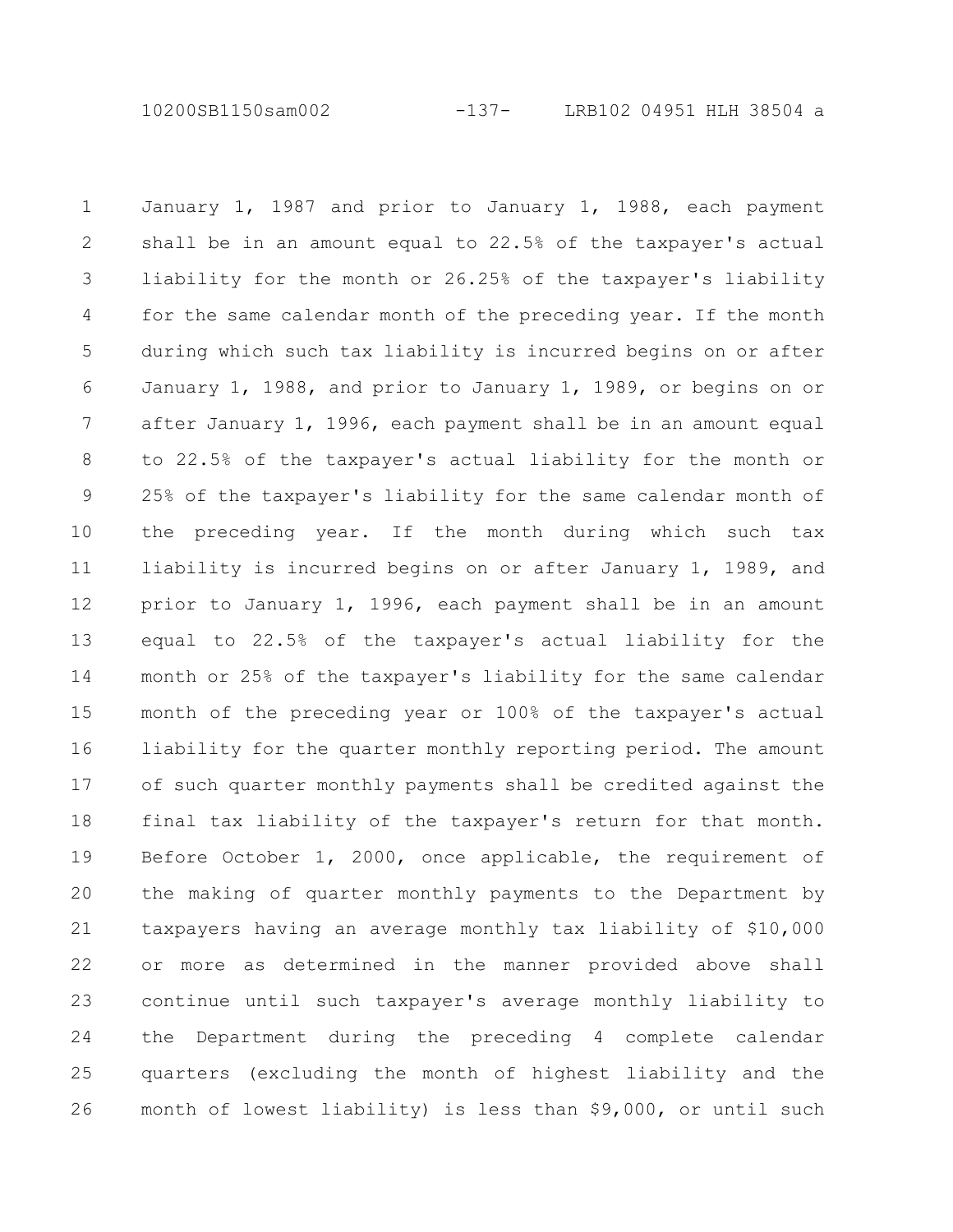10200SB1150sam002 -138- LRB102 04951 HLH 38504 a

taxpayer's average monthly liability to the Department as computed for each calendar quarter of the 4 preceding complete calendar quarter period is less than \$10,000. However, if a taxpayer can show the Department that a substantial change in the taxpayer's business has occurred which causes the taxpayer to anticipate that his average monthly tax liability for the reasonably foreseeable future will fall below the \$10,000 threshold stated above, then such taxpayer may petition the Department for a change in such taxpayer's reporting status. On and after October 1, 2000, once applicable, the requirement of the making of quarter monthly payments to the Department by taxpayers having an average monthly tax liability of \$20,000 or more as determined in the manner provided above shall continue until such taxpayer's average monthly liability to the Department during the preceding 4 complete calendar quarters (excluding the month of highest liability and the month of lowest liability) is less than \$19,000 or until such taxpayer's average monthly liability to the Department as computed for each calendar quarter of the 4 preceding complete calendar quarter period is less than \$20,000. However, if a taxpayer can show the Department that a substantial change in the taxpayer's business has occurred which causes the taxpayer to anticipate that his average monthly tax liability for the reasonably foreseeable future will fall below the \$20,000 threshold stated above, then such taxpayer may petition the Department for a change in such taxpayer's reporting status. 1 2 3 4 5 6 7 8 9 10 11 12 13 14 15 16 17 18 19 20 21 22 23 24 25 26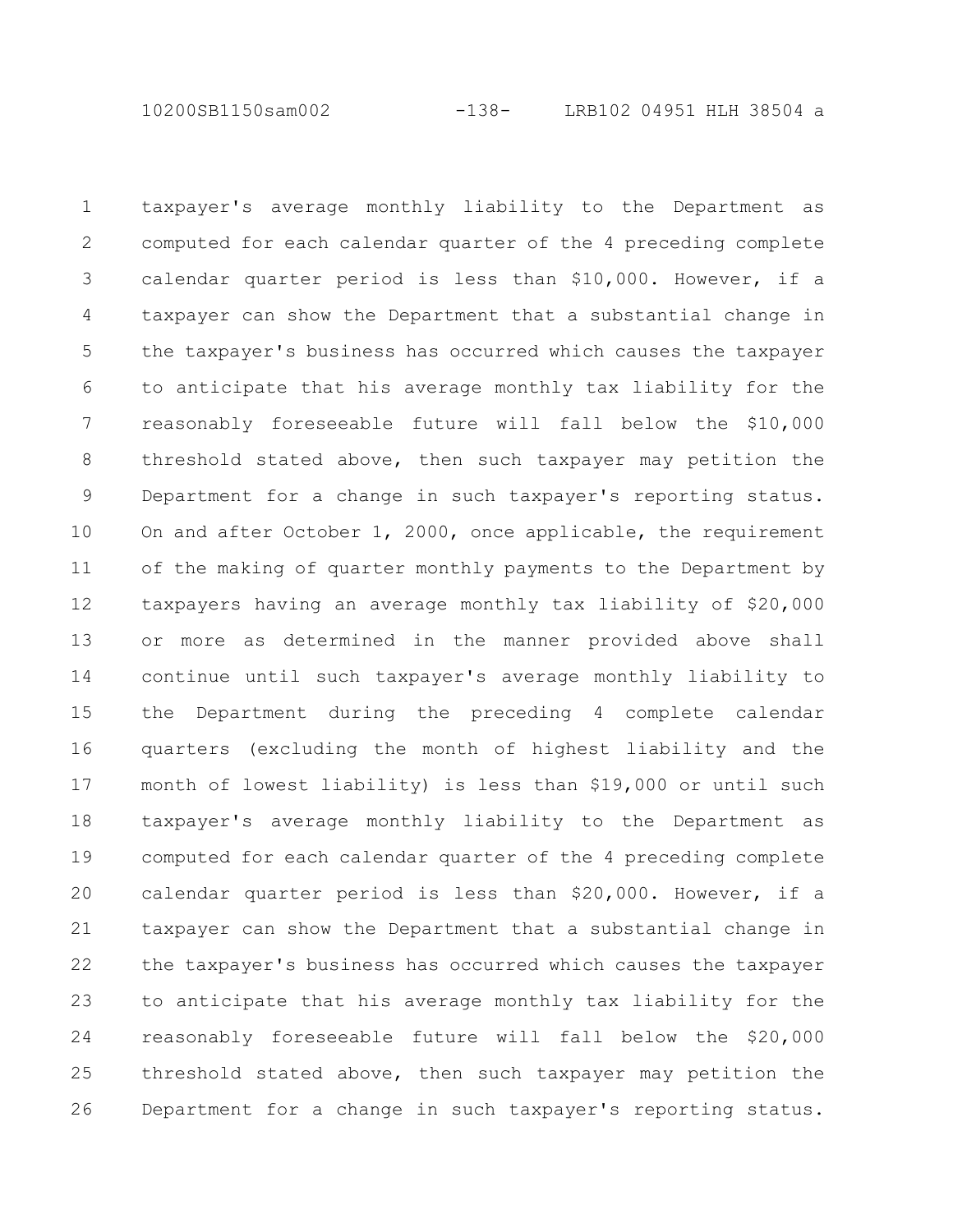10200SB1150sam002 -139- LRB102 04951 HLH 38504 a

The Department shall change such taxpayer's reporting status unless it finds that such change is seasonal in nature and not likely to be long term. If any such quarter monthly payment is not paid at the time or in the amount required by this Section, then the taxpayer shall be liable for penalties and interest on the difference between the minimum amount due as a payment and the amount of such quarter monthly payment actually and timely paid, except insofar as the taxpayer has previously made payments for that month to the Department in excess of the minimum payments previously due as provided in this Section. The Department shall make reasonable rules and regulations to govern the quarter monthly payment amount and quarter monthly payment dates for taxpayers who file on other than a calendar monthly basis. 1 2 3 4 5 6 7 8 9 10 11 12 13 14

The provisions of this paragraph apply before October 1, 2001. Without regard to whether a taxpayer is required to make quarter monthly payments as specified above, any taxpayer who is required by Section 2d of this Act to collect and remit prepaid taxes and has collected prepaid taxes which average in excess of \$25,000 per month during the preceding 2 complete calendar quarters, shall file a return with the Department as required by Section 2f and shall make payments to the Department on or before the 7th, 15th, 22nd and last day of the month during which such liability is incurred. If the month during which such tax liability is incurred began prior to September 1, 1985 (the effective date of Public Act 84-221), 15 16 17 18 19 20 21 22 23 24 25 26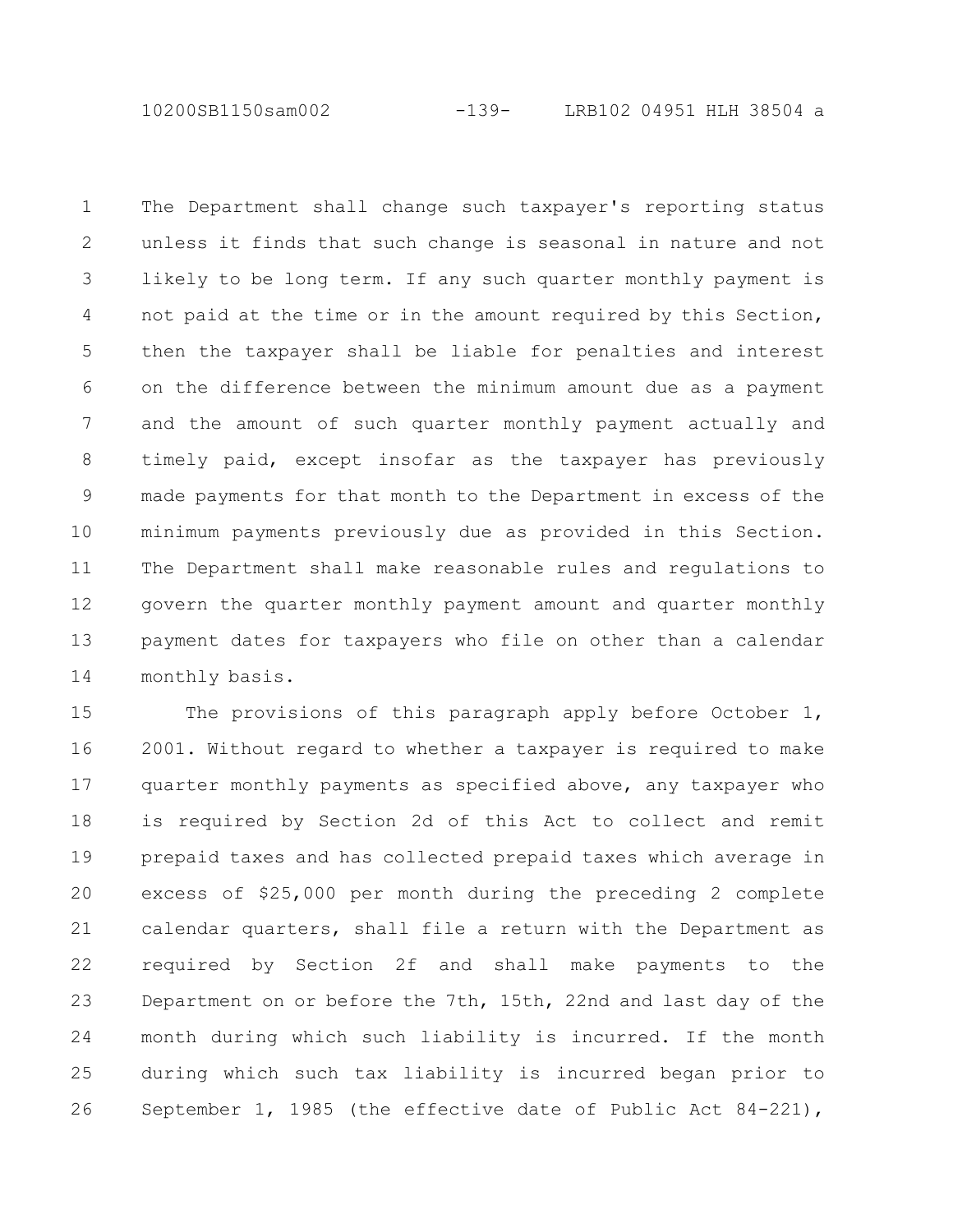10200SB1150sam002 -140- LRB102 04951 HLH 38504 a

each payment shall be in an amount not less than 22.5% of the taxpayer's actual liability under Section 2d. If the month during which such tax liability is incurred begins on or after January 1, 1986, each payment shall be in an amount equal to 22.5% of the taxpayer's actual liability for the month or 27.5% of the taxpayer's liability for the same calendar month of the preceding calendar year. If the month during which such tax liability is incurred begins on or after January 1, 1987, each payment shall be in an amount equal to 22.5% of the taxpayer's actual liability for the month or 26.25% of the taxpayer's liability for the same calendar month of the preceding year. The amount of such quarter monthly payments shall be credited against the final tax liability of the taxpayer's return for that month filed under this Section or Section 2f, as the case may be. Once applicable, the requirement of the making of quarter monthly payments to the Department pursuant to this paragraph shall continue until such taxpayer's average monthly prepaid tax collections during the preceding 2 complete calendar quarters is \$25,000 or less. If any such quarter monthly payment is not paid at the time or in the amount required, the taxpayer shall be liable for penalties and interest on such difference, except insofar as the taxpayer has previously made payments for that month in excess of the minimum payments previously due. 1 2 3 4 5 6 7 8 9 10 11 12 13 14 15 16 17 18 19 20 21 22 23 24

The provisions of this paragraph apply on and after October 1, 2001. Without regard to whether a taxpayer is 25 26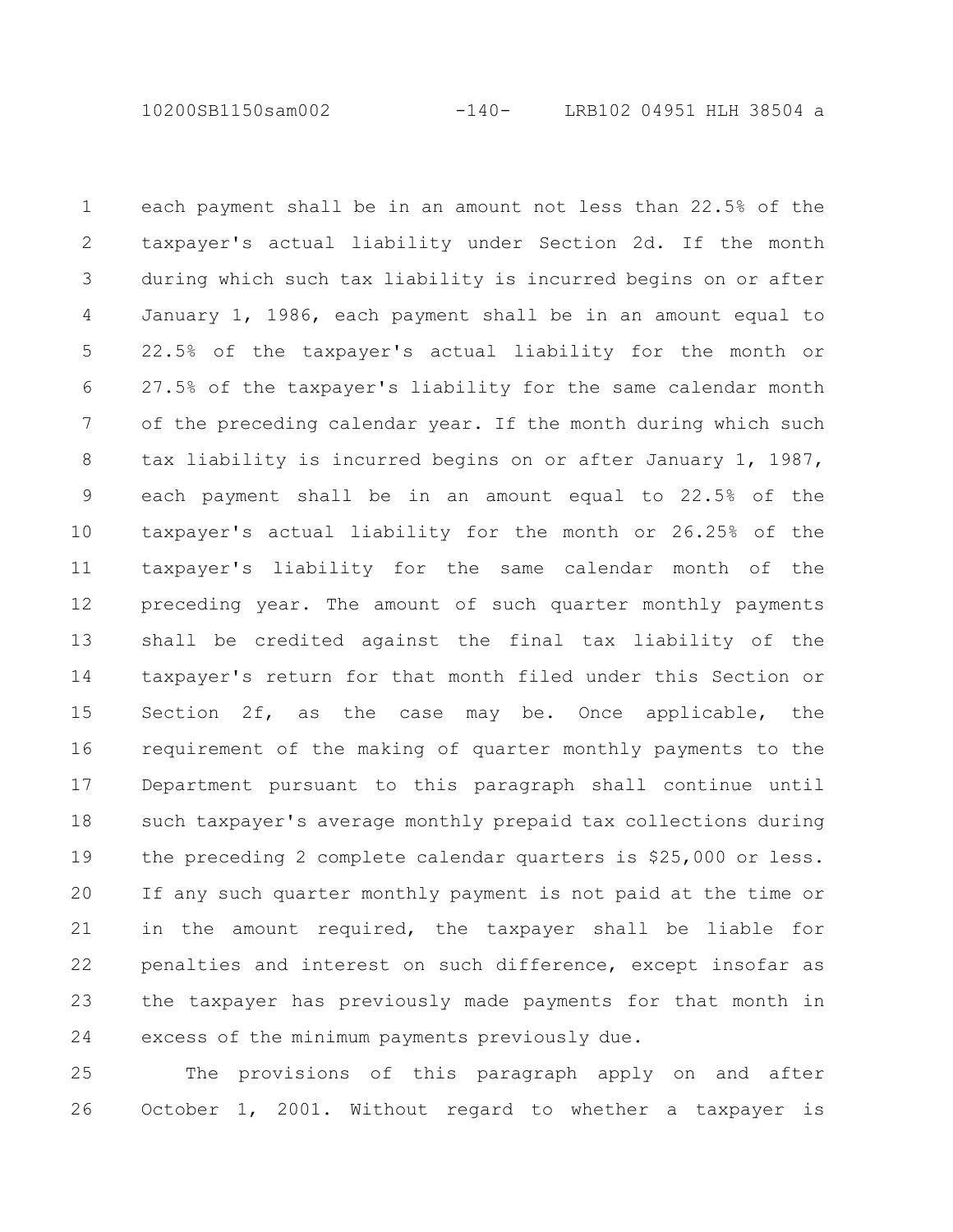10200SB1150sam002 -141- LRB102 04951 HLH 38504 a

required to make quarter monthly payments as specified above, any taxpayer who is required by Section 2d of this Act to collect and remit prepaid taxes and has collected prepaid taxes that average in excess of \$20,000 per month during the preceding 4 complete calendar quarters shall file a return with the Department as required by Section 2f and shall make payments to the Department on or before the 7th, 15th, 22nd and last day of the month during which the liability is incurred. Each payment shall be in an amount equal to 22.5% of the taxpayer's actual liability for the month or 25% of the taxpayer's liability for the same calendar month of the preceding year. The amount of the quarter monthly payments shall be credited against the final tax liability of the taxpayer's return for that month filed under this Section or Section 2f, as the case may be. Once applicable, the requirement of the making of quarter monthly payments to the Department pursuant to this paragraph shall continue until the taxpayer's average monthly prepaid tax collections during the preceding 4 complete calendar quarters (excluding the month of highest liability and the month of lowest liability) is less than \$19,000 or until such taxpayer's average monthly liability to the Department as computed for each calendar quarter of the 4 preceding complete calendar quarters is less than \$20,000. If any such quarter monthly payment is not paid at the time or in the amount required, the taxpayer shall be liable for penalties and interest on such difference, except 1 2 3 4 5 6 7 8 9 10 11 12 13 14 15 16 17 18 19 20 21 22 23 24 25 26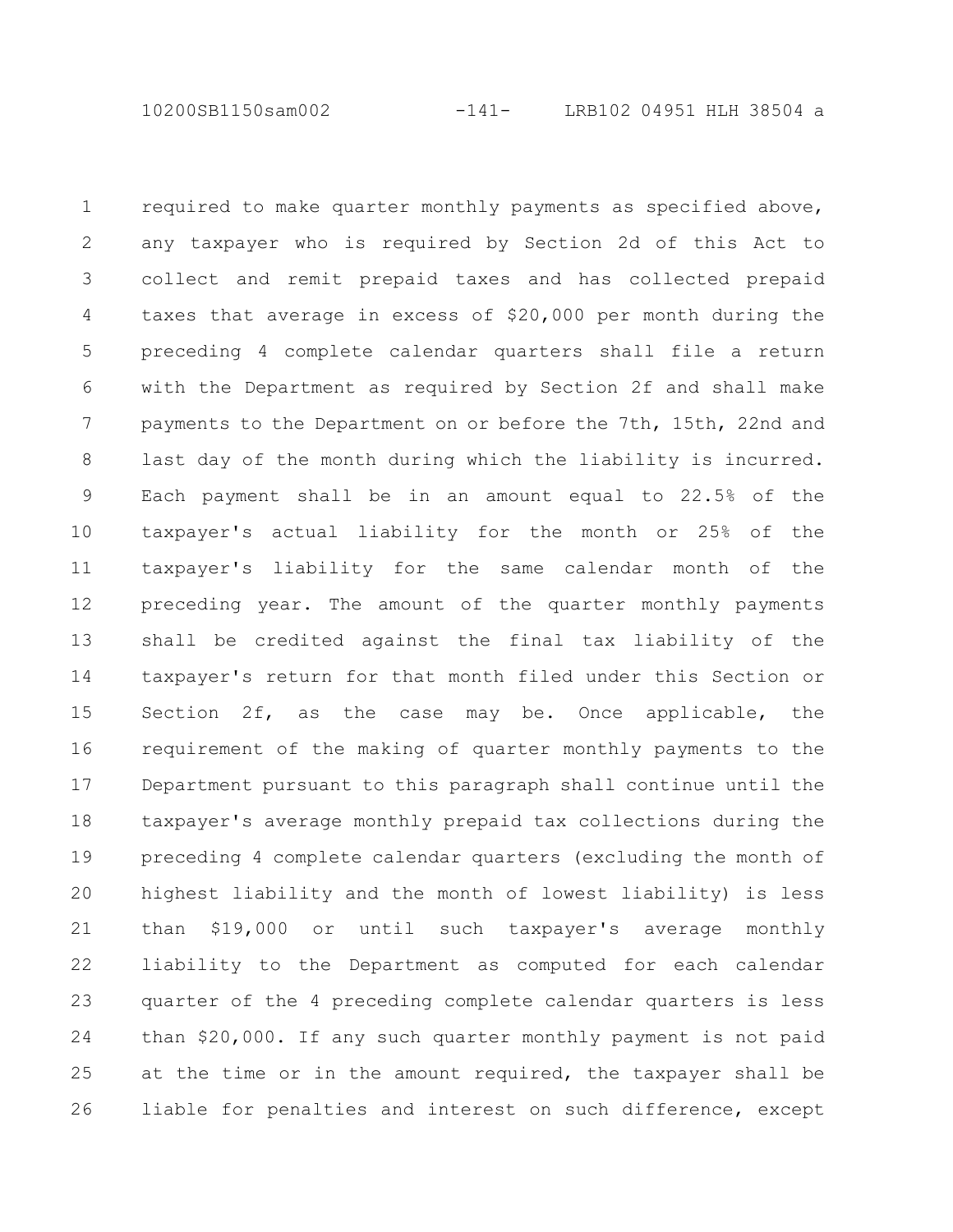insofar as the taxpayer has previously made payments for that month in excess of the minimum payments previously due. 1 2

If any payment provided for in this Section exceeds the taxpayer's liabilities under this Act, the Use Tax Act, the Service Occupation Tax Act and the Service Use Tax Act, as shown on an original monthly return, the Department shall, if requested by the taxpayer, issue to the taxpayer a credit memorandum no later than 30 days after the date of payment. The credit evidenced by such credit memorandum may be assigned by the taxpayer to a similar taxpayer under this Act, the Use Tax Act, the Service Occupation Tax Act or the Service Use Tax Act, in accordance with reasonable rules and regulations to be prescribed by the Department. If no such request is made, the taxpayer may credit such excess payment against tax liability subsequently to be remitted to the Department under this Act, the Use Tax Act, the Service Occupation Tax Act or the Service Use Tax Act, in accordance with reasonable rules and regulations prescribed by the Department. If the Department subsequently determined that all or any part of the credit taken was not actually due to the taxpayer, the taxpayer's 2.1% and 1.75% vendor's discount shall be reduced by 2.1% or 1.75% of the difference between the credit taken and that actually due, and that taxpayer shall be liable for penalties and interest on such difference. 3 4 5 6 7 8 9 10 11 12 13 14 15 16 17 18 19 20 21 22 23 24

If a retailer of motor fuel is entitled to a credit under Section 2d of this Act which exceeds the taxpayer's liability 25 26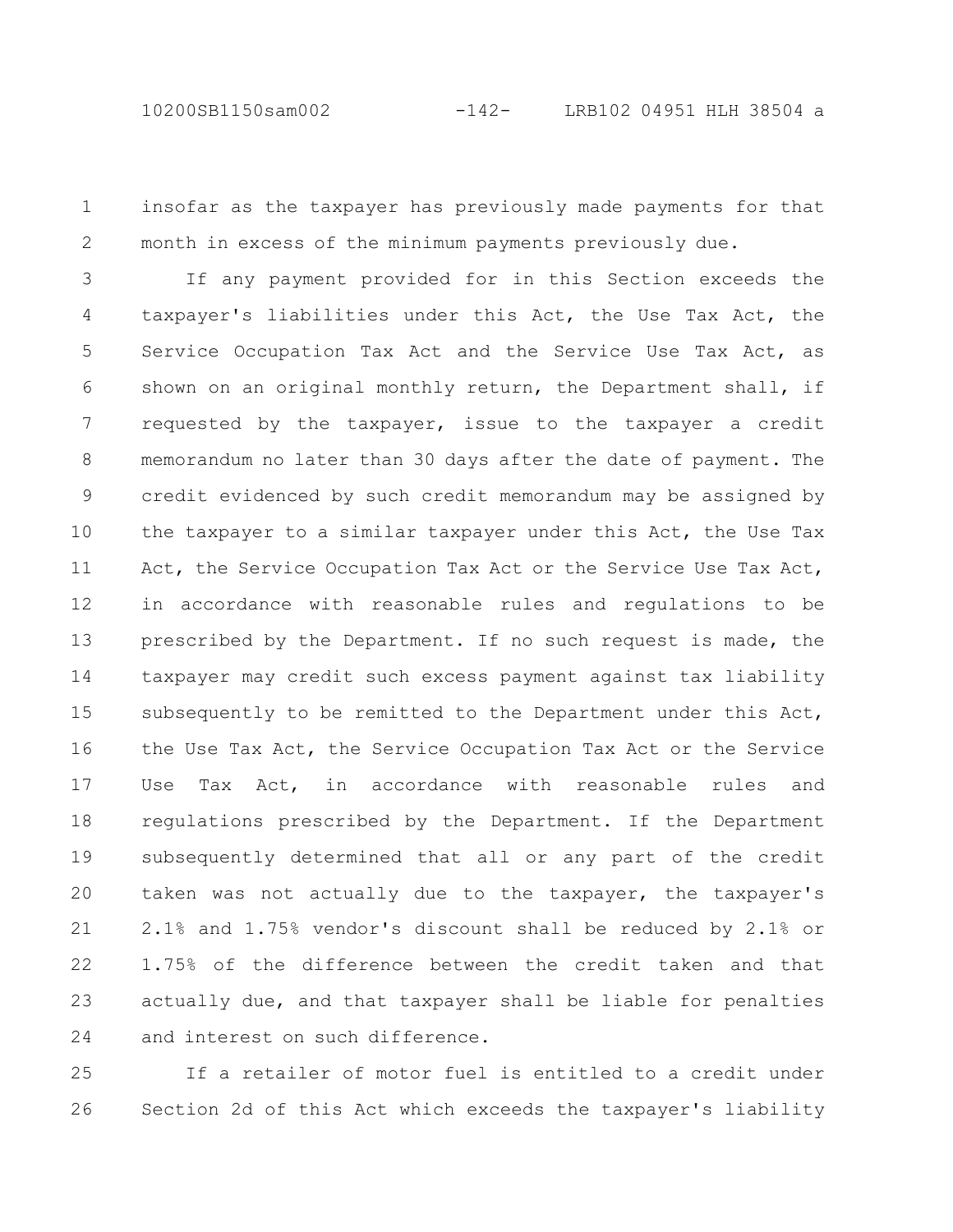10200SB1150sam002 -143- LRB102 04951 HLH 38504 a

to the Department under this Act for the month for which the taxpayer is filing a return, the Department shall issue the taxpayer a credit memorandum for the excess. 1 2 3

Beginning January 1, 1990, each month the Department shall pay into the Local Government Tax Fund, a special fund in the State treasury which is hereby created, the net revenue realized for the preceding month from the 1% tax imposed under this Act. 4 5 6 7 8

Beginning January 1, 1990, each month the Department shall pay into the County and Mass Transit District Fund, a special fund in the State treasury which is hereby created, 4% of the net revenue realized for the preceding month from the 6.25% general rate other than aviation fuel sold on or after December 1, 2019. This exception for aviation fuel only applies for so long as the revenue use requirements of 49 U.S.C. 47107(b) and 49 U.S.C. 47133 are binding on the State. 9 10 11 12 13 14 15 16

Beginning August 1, 2000, each month the Department shall pay into the County and Mass Transit District Fund 20% of the net revenue realized for the preceding month from the 1.25% rate on the selling price of motor fuel and gasohol. Beginning September 1, 2010, each month the Department shall pay into the County and Mass Transit District Fund 20% of the net revenue realized for the preceding month from the 1.25% rate on the selling price of sales tax holiday items. 17 18 19 20 21 22 23 24

Beginning January 1, 1990, each month the Department shall pay into the Local Government Tax Fund 16% of the net revenue 25 26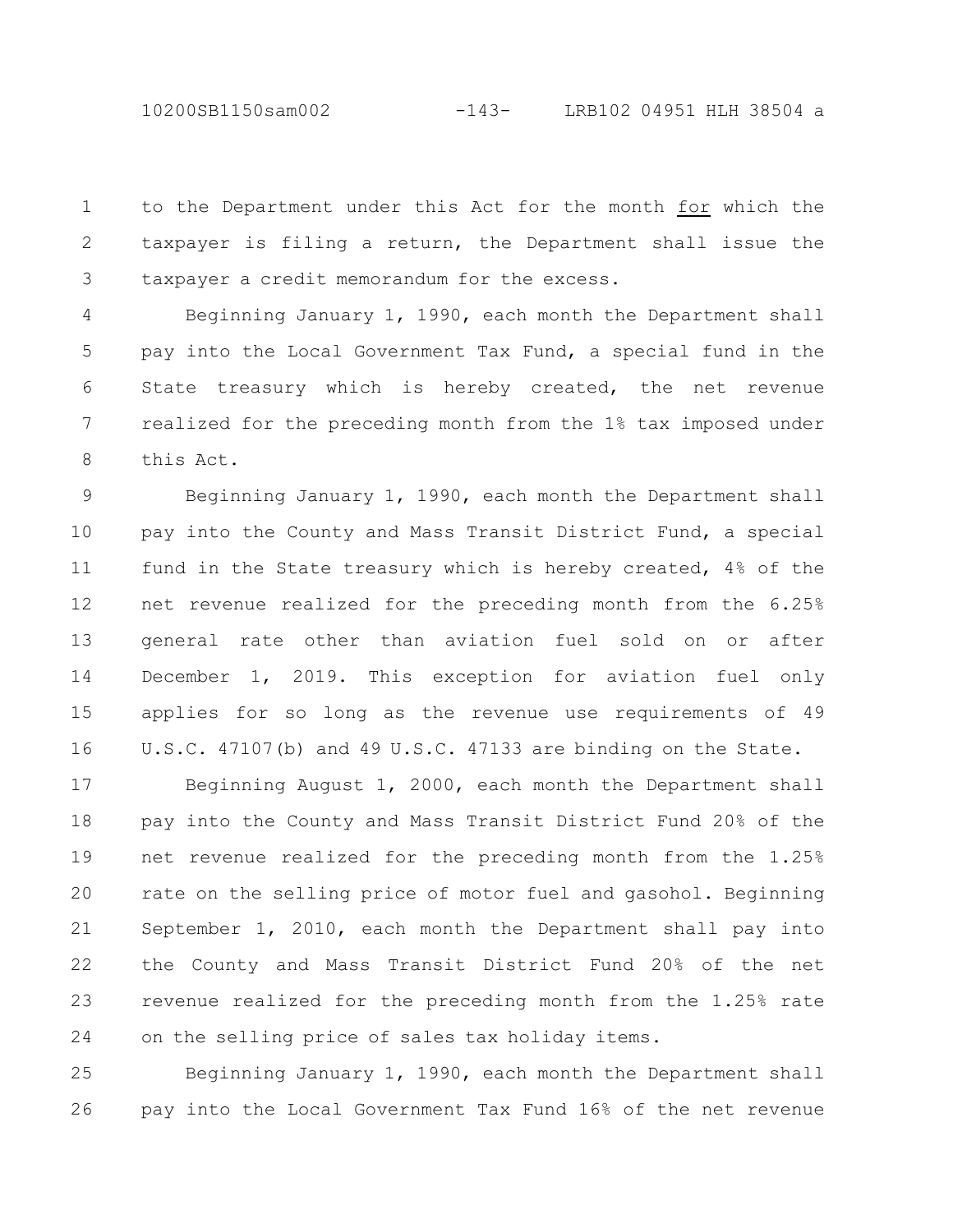10200SB1150sam002 -144- LRB102 04951 HLH 38504 a

realized for the preceding month from the 6.25% general rate on the selling price of tangible personal property other than aviation fuel sold on or after December 1, 2019. This exception for aviation fuel only applies for so long as the revenue use requirements of 49 U.S.C. 47107(b) and 49 U.S.C. 47133 are binding on the State. 1 2 3 4 5 6

For aviation fuel sold on or after December 1, 2019, each month the Department shall pay into the State Aviation Program Fund 20% of the net revenue realized for the preceding month from the 6.25% general rate on the selling price of aviation fuel, less an amount estimated by the Department to be required for refunds of the 20% portion of the tax on aviation fuel under this Act, which amount shall be deposited into the Aviation Fuel Sales Tax Refund Fund. The Department shall only pay moneys into the State Aviation Program Fund and the Aviation Fuel Sales Tax Refund Fund under this Act for so long as the revenue use requirements of 49 U.S.C. 47107(b) and 49 U.S.C. 47133 are binding on the State. 7 8 9 10 11 12 13 14 15 16 17 18

Beginning August 1, 2000, each month the Department shall pay into the Local Government Tax Fund 80% of the net revenue realized for the preceding month from the 1.25% rate on the selling price of motor fuel and gasohol. Beginning September 1, 2010, each month the Department shall pay into the Local Government Tax Fund 80% of the net revenue realized for the preceding month from the 1.25% rate on the selling price of sales tax holiday items. 19 20 21 22 23 24 25 26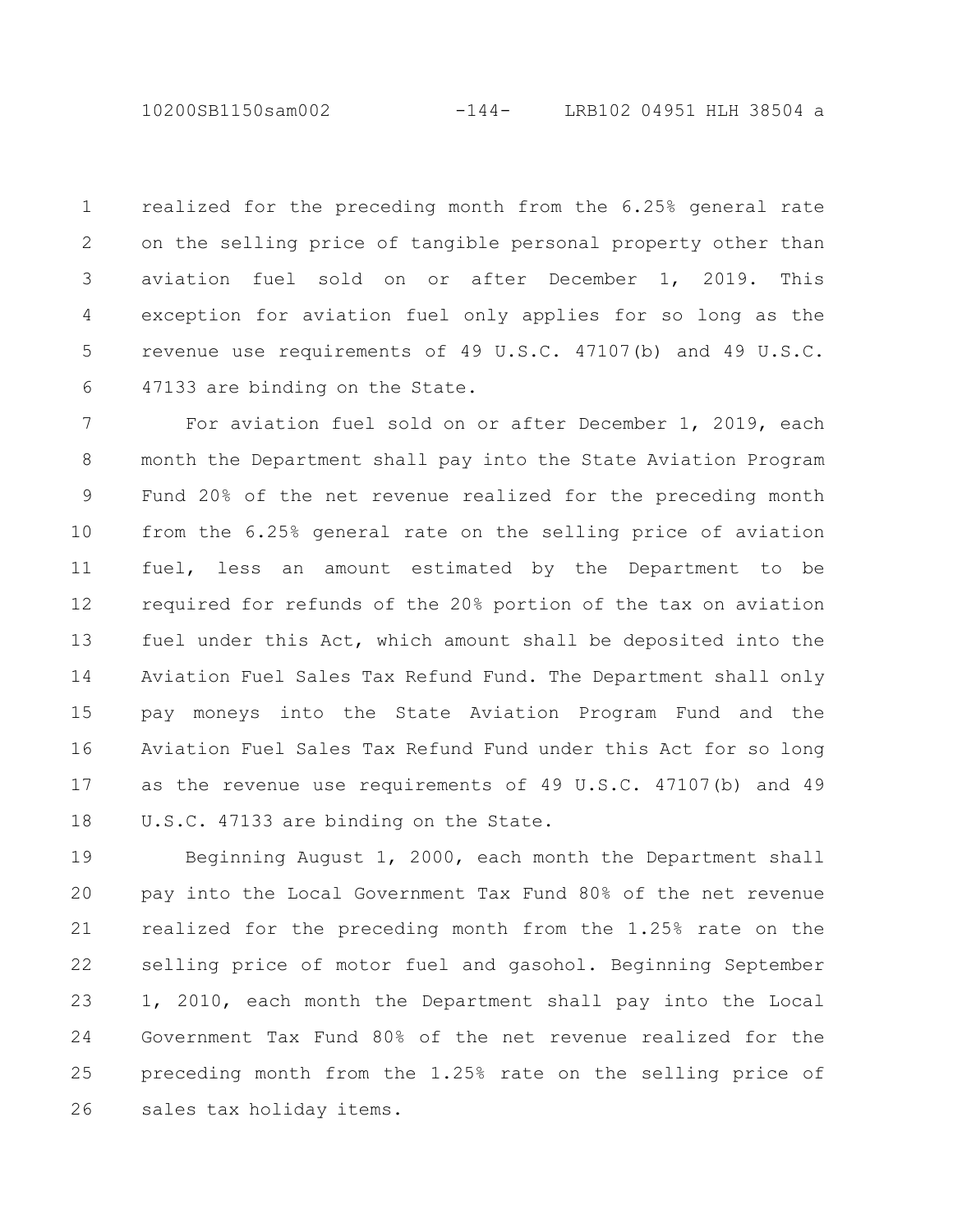10200SB1150sam002 -145- LRB102 04951 HLH 38504 a

Beginning October 1, 2009, each month the Department shall pay into the Capital Projects Fund an amount that is equal to an amount estimated by the Department to represent 80% of the net revenue realized for the preceding month from the sale of candy, grooming and hygiene products, and soft drinks that had been taxed at a rate of 1% prior to September 1, 2009 but that are now taxed at 6.25%. 1 2 3 4 5 6 7

Beginning July 1, 2011, each month the Department shall pay into the Clean Air Act Permit Fund 80% of the net revenue realized for the preceding month from the 6.25% general rate on the selling price of sorbents used in Illinois in the process of sorbent injection as used to comply with the Environmental Protection Act or the federal Clean Air Act, but the total payment into the Clean Air Act Permit Fund under this Act and the Use Tax Act shall not exceed \$2,000,000 in any fiscal year. 8 9 10 11 12 13 14 15 16

Beginning July 1, 2013, each month the Department shall pay into the Underground Storage Tank Fund from the proceeds collected under this Act, the Use Tax Act, the Service Use Tax Act, and the Service Occupation Tax Act an amount equal to the average monthly deficit in the Underground Storage Tank Fund during the prior year, as certified annually by the Illinois Environmental Protection Agency, but the total payment into the Underground Storage Tank Fund under this Act, the Use Tax Act, the Service Use Tax Act, and the Service Occupation Tax Act shall not exceed \$18,000,000 in any State fiscal year. As 17 18 19 20 21 22 23 24 25 26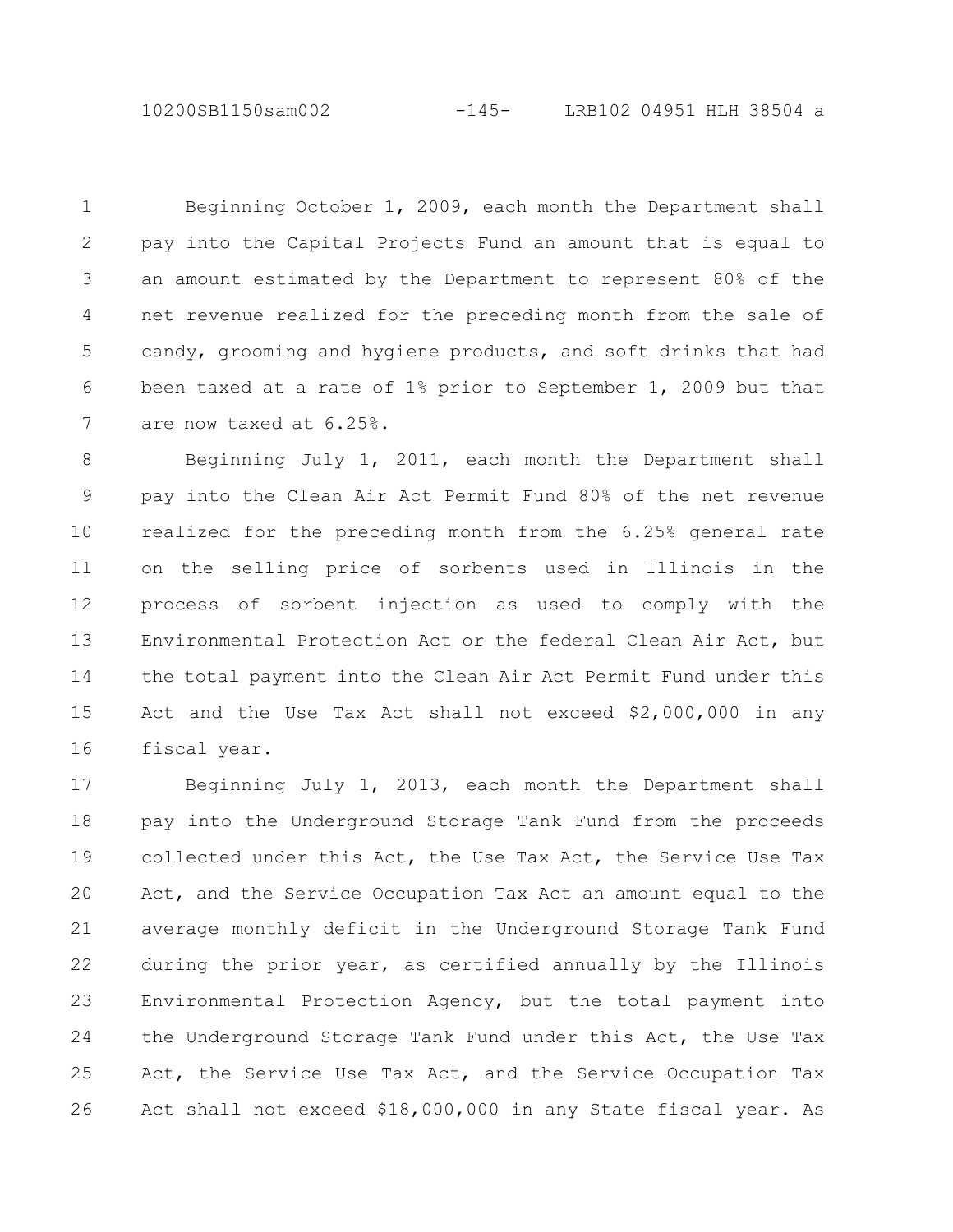used in this paragraph, the "average monthly deficit" shall be equal to the difference between the average monthly claims for payment by the fund and the average monthly revenues deposited into the fund, excluding payments made pursuant to this paragraph. 1 2 3 4 5

Beginning July 1, 2015, of the remainder of the moneys received by the Department under the Use Tax Act, the Service Use Tax Act, the Service Occupation Tax Act, and this Act, each month the Department shall deposit \$500,000 into the State Crime Laboratory Fund. 6 7 8 9 10

Of the remainder of the moneys received by the Department pursuant to this Act, (a) 1.75% thereof shall be paid into the Build Illinois Fund and (b) prior to July 1, 1989, 2.2% and on and after July 1, 1989, 3.8% thereof shall be paid into the Build Illinois Fund; provided, however, that if in any fiscal year the sum of (1) the aggregate of 2.2% or 3.8%, as the case may be, of the moneys received by the Department and required to be paid into the Build Illinois Fund pursuant to this Act, Section 9 of the Use Tax Act, Section 9 of the Service Use Tax Act, and Section 9 of the Service Occupation Tax Act, such Acts being hereinafter called the "Tax Acts" and such aggregate of 2.2% or 3.8%, as the case may be, of moneys being hereinafter called the "Tax Act Amount", and (2) the amount transferred to the Build Illinois Fund from the State and Local Sales Tax Reform Fund shall be less than the Annual Specified Amount (as hereinafter defined), an amount equal to the difference shall 11 12 13 14 15 16 17 18 19 20 21 22 23 24 25 26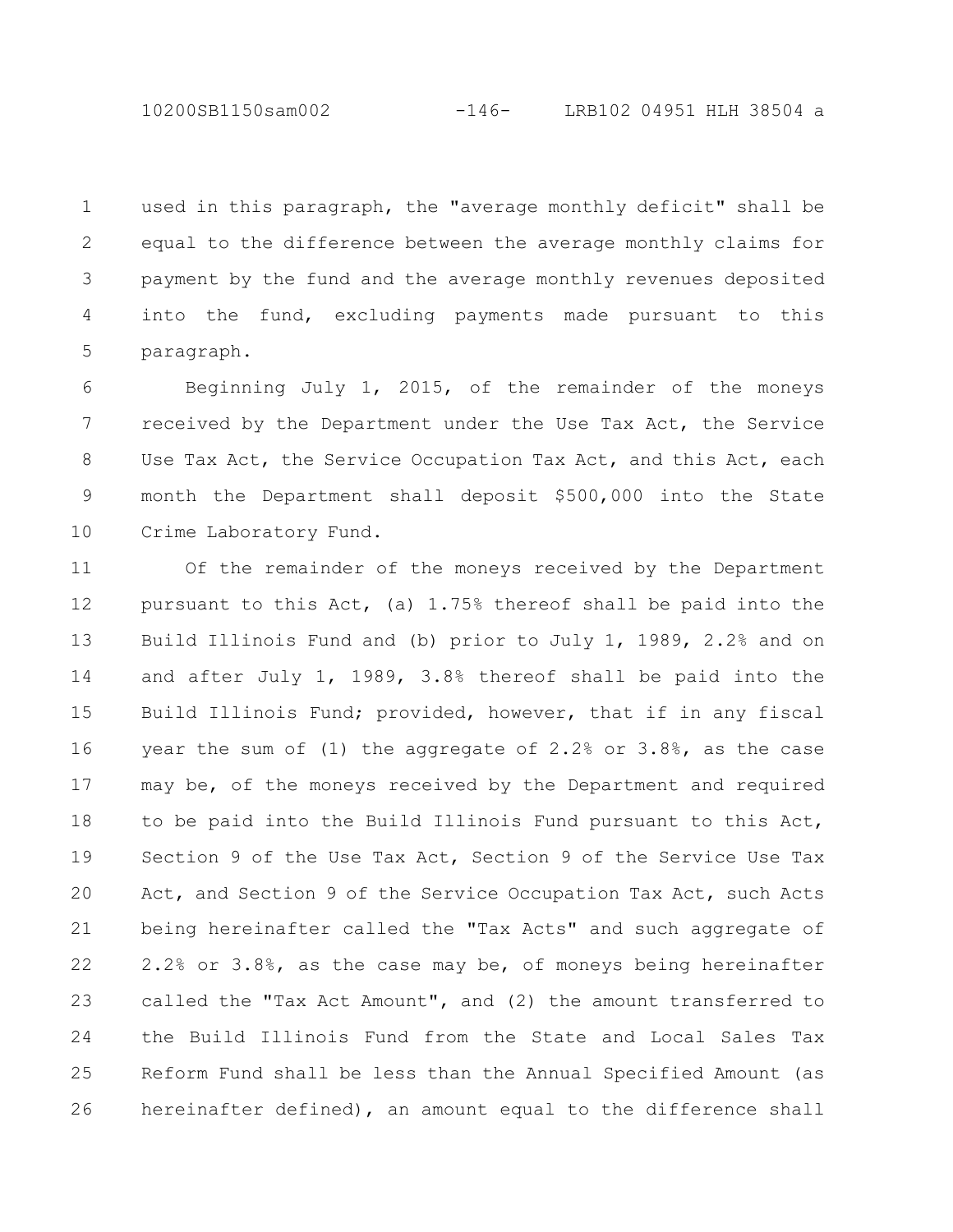10200SB1150sam002 -147- LRB102 04951 HLH 38504 a

be immediately paid into the Build Illinois Fund from other moneys received by the Department pursuant to the Tax Acts; the "Annual Specified Amount" means the amounts specified below for fiscal years 1986 through 1993: 

| 5  | Fiscal Year | Annual Specified Amount |
|----|-------------|-------------------------|
| 6  | 1986        | \$54,800,000            |
| 7  | 1987        | \$76,650,000            |
| 8  | 1988        | \$80,480,000            |
| 9  | 1989        | \$88,510,000            |
| 10 | 1990        | \$115,330,000           |
| 11 | 1991        | \$145,470,000           |
| 12 | 1992        | \$182,730,000           |
| 13 | 1993        | \$206, 520, 000;        |

and means the Certified Annual Debt Service Requirement (as defined in Section 13 of the Build Illinois Bond Act) or the Tax Act Amount, whichever is greater, for fiscal year 1994 and each fiscal year thereafter; and further provided, that if on the last business day of any month the sum of (1) the Tax Act Amount required to be deposited into the Build Illinois Bond Account in the Build Illinois Fund during such month and (2) the amount transferred to the Build Illinois Fund from the State and Local Sales Tax Reform Fund shall have been less than 1/12 of the Annual Specified Amount, an amount equal to the difference shall be immediately paid into the Build Illinois Fund from other moneys received by the Department pursuant to the Tax Acts; and, further provided, that in no event shall the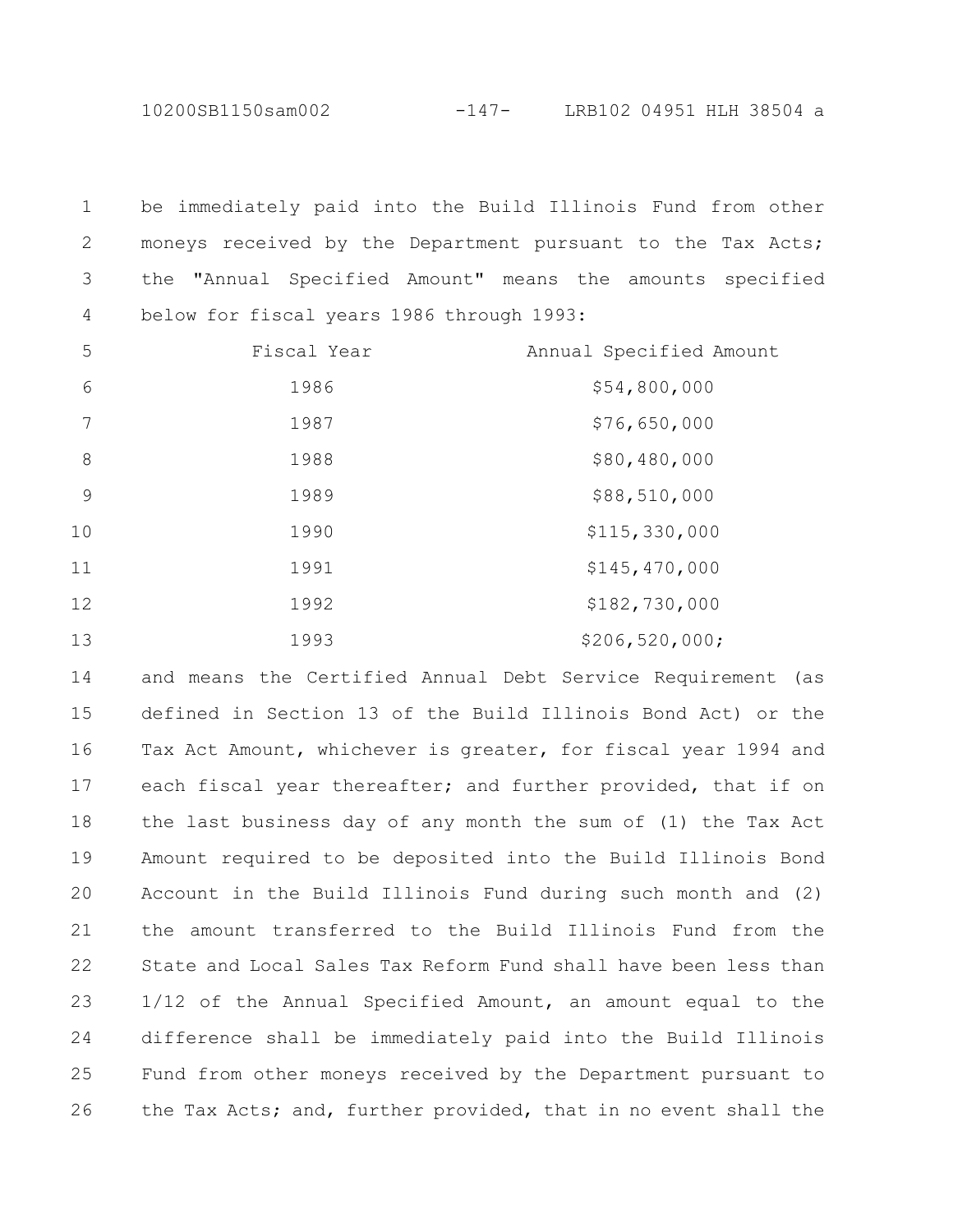10200SB1150sam002 -148- LRB102 04951 HLH 38504 a

payments required under the preceding proviso result in aggregate payments into the Build Illinois Fund pursuant to this clause (b) for any fiscal year in excess of the greater of (i) the Tax Act Amount or (ii) the Annual Specified Amount for such fiscal year. The amounts payable into the Build Illinois Fund under clause (b) of the first sentence in this paragraph shall be payable only until such time as the aggregate amount on deposit under each trust indenture securing Bonds issued and outstanding pursuant to the Build Illinois Bond Act is sufficient, taking into account any future investment income, to fully provide, in accordance with such indenture, for the defeasance of or the payment of the principal of, premium, if any, and interest on the Bonds secured by such indenture and on any Bonds expected to be issued thereafter and all fees and costs payable with respect thereto, all as certified by the Director of the Bureau of the Budget (now Governor's Office of Management and Budget). If on the last business day of any month in which Bonds are outstanding pursuant to the Build Illinois Bond Act, the aggregate of moneys deposited in the Build Illinois Bond Account in the Build Illinois Fund in such month shall be less than the amount required to be transferred in such month from the Build Illinois Bond Account to the Build Illinois Bond Retirement and Interest Fund pursuant to Section 13 of the Build Illinois Bond Act, an amount equal to such deficiency shall be immediately paid from other moneys received by the Department pursuant to the Tax Acts to the 1 2 3 4 5 6 7 8 9 10 11 12 13 14 15 16 17 18 19 20 21 22 23 24 25 26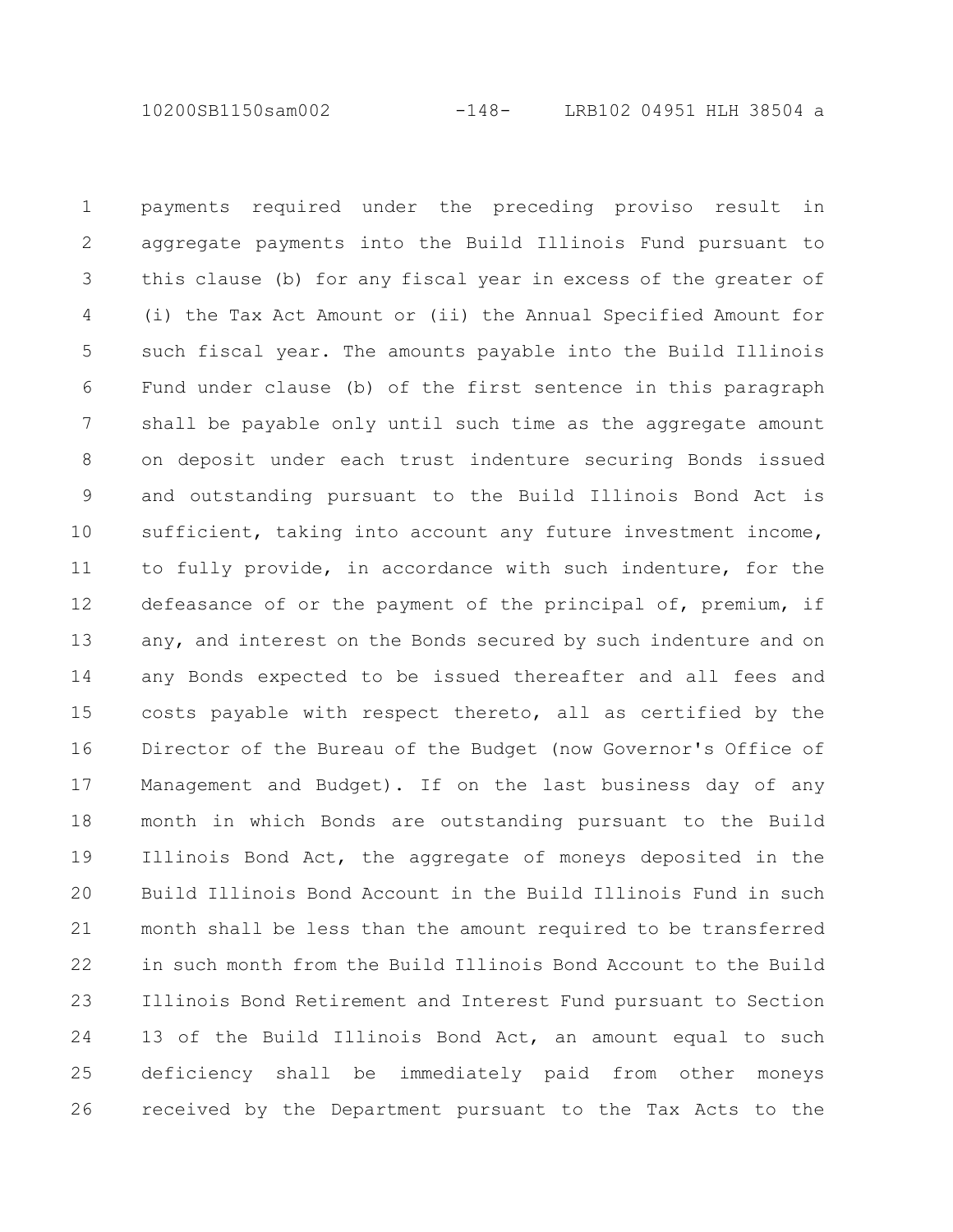10200SB1150sam002 -149- LRB102 04951 HLH 38504 a

Build Illinois Fund; provided, however, that any amounts paid to the Build Illinois Fund in any fiscal year pursuant to this sentence shall be deemed to constitute payments pursuant to clause (b) of the first sentence of this paragraph and shall reduce the amount otherwise payable for such fiscal year pursuant to that clause (b). The moneys received by the Department pursuant to this Act and required to be deposited into the Build Illinois Fund are subject to the pledge, claim and charge set forth in Section 12 of the Build Illinois Bond Act. 1 2 3 4 5 6 7 8 9 10

Subject to payment of amounts into the Build Illinois Fund as provided in the preceding paragraph or in any amendment thereto hereafter enacted, the following specified monthly installment of the amount requested in the certificate of the Chairman of the Metropolitan Pier and Exposition Authority provided under Section 8.25f of the State Finance Act, but not in excess of sums designated as "Total Deposit", shall be deposited in the aggregate from collections under Section 9 of the Use Tax Act, Section 9 of the Service Use Tax Act, Section 9 of the Service Occupation Tax Act, and Section 3 of the Retailers' Occupation Tax Act into the McCormick Place Expansion Project Fund in the specified fiscal years. 11 12 13 14 15 16 17 18 19 20 21 22

| Total Deposit | Fiscal Year | 23 |
|---------------|-------------|----|
| \$0\$         | 1993        | 24 |
| 53,000,000    | 1994        | 25 |
| 58,000,000    | 1995        | 26 |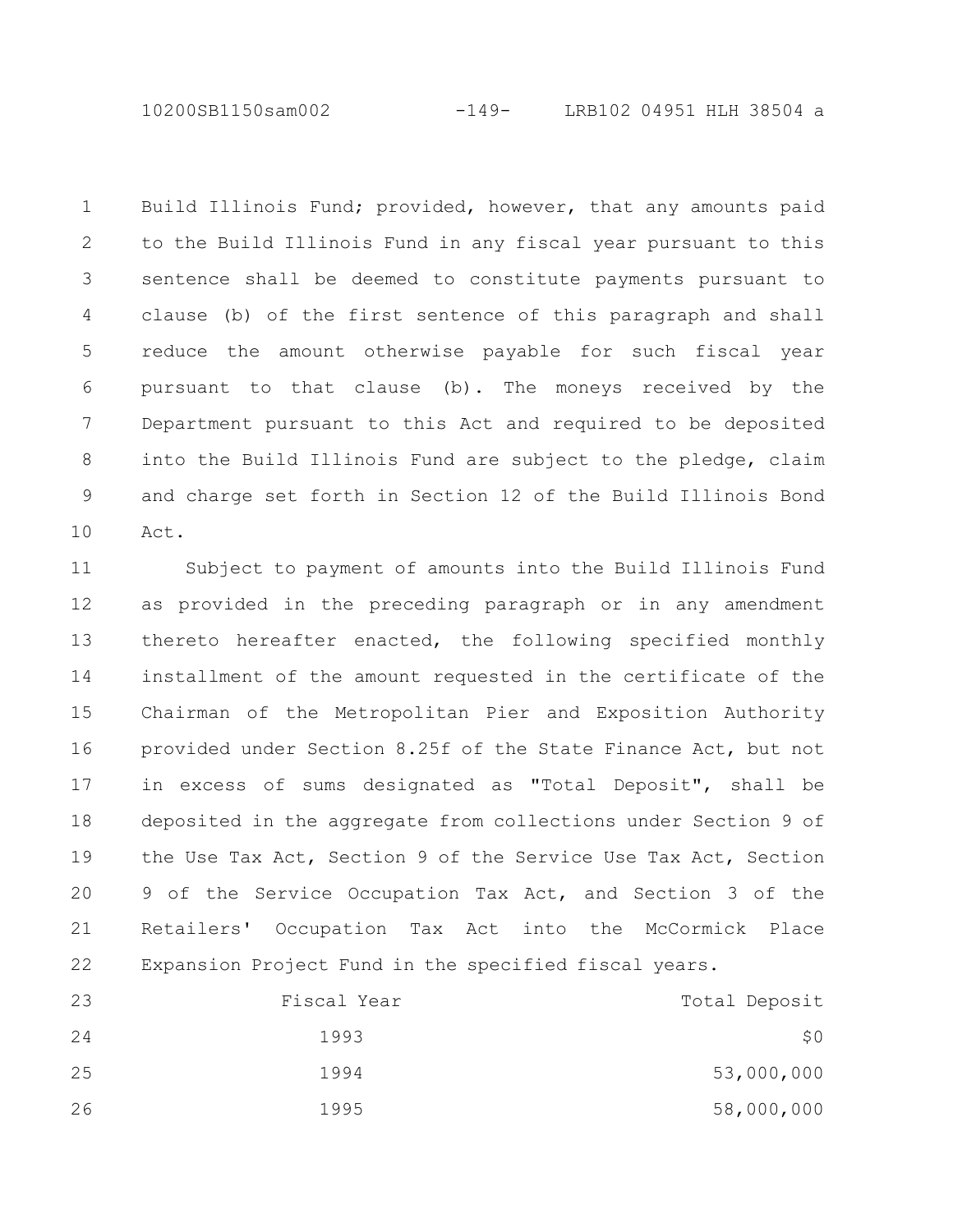10200SB1150sam002 -150- LRB102 04951 HLH 38504 a

| $\mathbf 1$      | 1996 | 61,000,000  |
|------------------|------|-------------|
| $\mathbf{2}$     | 1997 | 64,000,000  |
| $\mathcal{S}$    | 1998 | 68,000,000  |
| $\sqrt{4}$       | 1999 | 71,000,000  |
| $\mathsf S$      | 2000 | 75,000,000  |
| $\sqrt{6}$       | 2001 | 80,000,000  |
| $\boldsymbol{7}$ | 2002 | 93,000,000  |
| $\,8\,$          | 2003 | 99,000,000  |
| $\mathcal{G}$    | 2004 | 103,000,000 |
| $10$             | 2005 | 108,000,000 |
| 11               | 2006 | 113,000,000 |
| 12               | 2007 | 119,000,000 |
| 13               | 2008 | 126,000,000 |
| 14               | 2009 | 132,000,000 |
| 15               | 2010 | 139,000,000 |
| 16               | 2011 | 146,000,000 |
| $17$             | 2012 | 153,000,000 |
| $18\,$           | 2013 | 161,000,000 |
| 19               | 2014 | 170,000,000 |
| 20               | 2015 | 179,000,000 |
| 21               | 2016 | 189,000,000 |
| 22               | 2017 | 199,000,000 |
| 23               | 2018 | 210,000,000 |
| 24               | 2019 | 221,000,000 |
| 25               | 2020 | 233,000,000 |
| 26               | 2021 | 300,000,000 |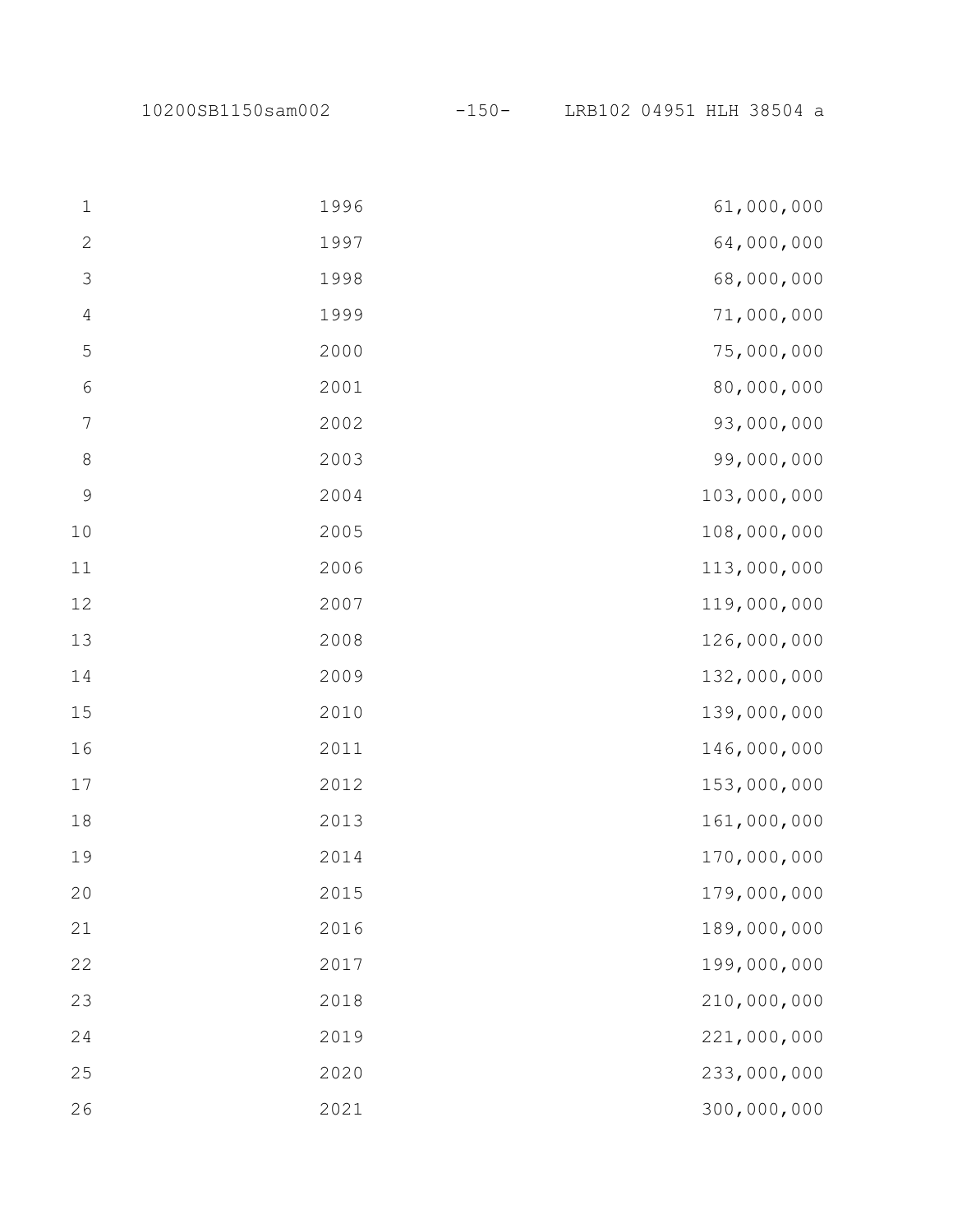10200SB1150sam002 -151- LRB102 04951 HLH 38504 a

| $\mathbf{1}$   | 2022<br>300,000,000                                        |
|----------------|------------------------------------------------------------|
| $\mathbf{2}$   | 300,000,000<br>2023                                        |
| $\mathcal{S}$  | 300,000,000<br>2024                                        |
| $\overline{4}$ | 300,000,000<br>2025                                        |
| 5              | 300,000,000<br>2026                                        |
| $\sqrt{6}$     | 375,000,000<br>2027                                        |
| $\overline{7}$ | 375,000,000<br>2028                                        |
| $\,8\,$        | 375,000,000<br>2029                                        |
| $\mathcal{G}$  | 375,000,000<br>2030                                        |
| 10             | 375,000,000<br>2031                                        |
| 11             | 375,000,000<br>2032                                        |
| 12             | 375,000,000<br>2033                                        |
| 13             | 375,000,000<br>2034                                        |
| 14             | 375,000,000<br>2035                                        |
| 15             | 450,000,000<br>2036                                        |
| 16             | and                                                        |
| 17             | each fiscal year                                           |
| 18             | thereafter that bonds                                      |
| 19             | are outstanding under                                      |
| 20             | Section 13.2 of the                                        |
| 21             | Metropolitan Pier and                                      |
| 22             | Exposition Authority Act,                                  |
| 23             | but not after fiscal year 2060.                            |
| 24             | Beginning July 20, 1993 and in each month of each fiscal   |
| 25             | year thereafter, one-eighth of the amount requested in the |
|                |                                                            |

certificate of the Chairman of the Metropolitan Pier and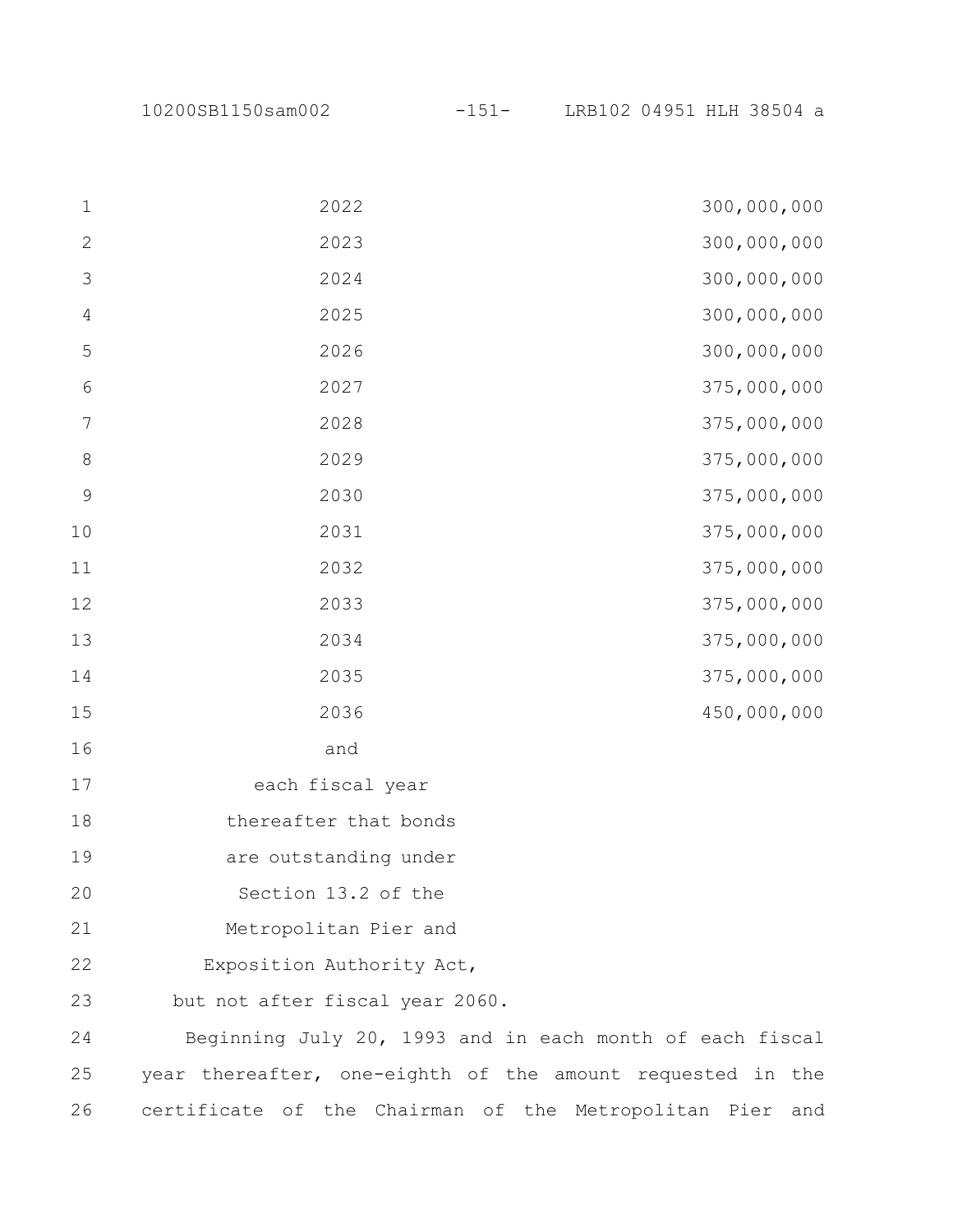10200SB1150sam002 -152- LRB102 04951 HLH 38504 a

Exposition Authority for that fiscal year, less the amount deposited into the McCormick Place Expansion Project Fund by the State Treasurer in the respective month under subsection (g) of Section 13 of the Metropolitan Pier and Exposition Authority Act, plus cumulative deficiencies in the deposits required under this Section for previous months and years, shall be deposited into the McCormick Place Expansion Project Fund, until the full amount requested for the fiscal year, but not in excess of the amount specified above as "Total Deposit", has been deposited. 1 2 3 4 5 6 7 8 9 10

Subject to payment of amounts into the Capital Projects Fund, the Clean Air Act Permit Fund, the Build Illinois Fund, and the McCormick Place Expansion Project Fund pursuant to the preceding paragraphs or in any amendments thereto hereafter enacted, for aviation fuel sold on or after December 1, 2019, the Department shall each month deposit into the Aviation Fuel Sales Tax Refund Fund an amount estimated by the Department to be required for refunds of the 80% portion of the tax on aviation fuel under this Act. The Department shall only deposit moneys into the Aviation Fuel Sales Tax Refund Fund under this paragraph for so long as the revenue use requirements of 49 U.S.C. 47107(b) and 49 U.S.C. 47133 are binding on the State. 11 12 13 14 15 16 17 18 19 20 21 22 23

Subject to payment of amounts into the Build Illinois Fund and the McCormick Place Expansion Project Fund pursuant to the preceding paragraphs or in any amendments thereto hereafter 24 25 26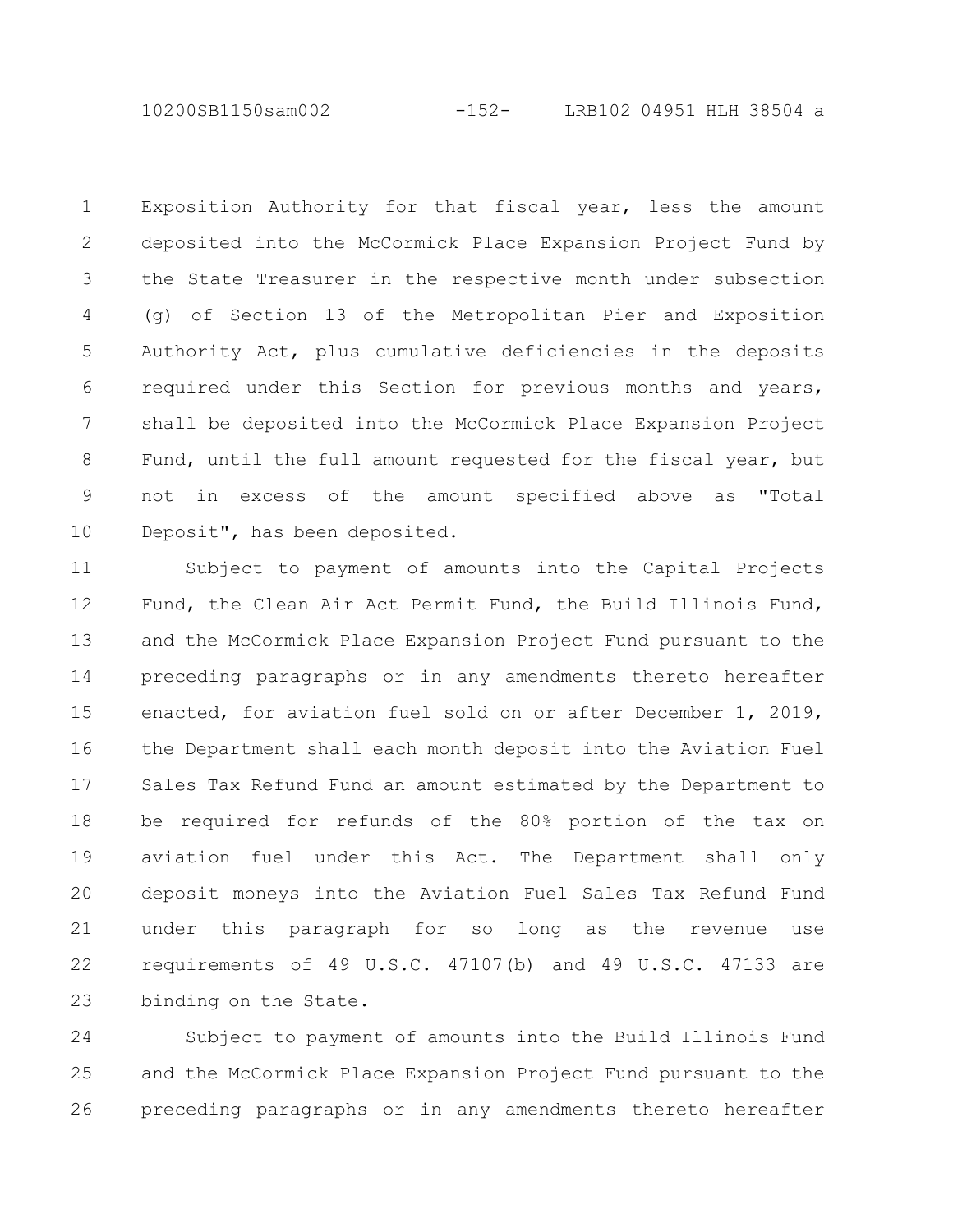10200SB1150sam002 -153- LRB102 04951 HLH 38504 a

enacted, beginning July 1, 1993 and ending on September 30, 2013, the Department shall each month pay into the Illinois Tax Increment Fund 0.27% of 80% of the net revenue realized for the preceding month from the 6.25% general rate on the selling price of tangible personal property. 1 2 3 4 5

Subject to payment of amounts into the Build Illinois Fund and the McCormick Place Expansion Project Fund pursuant to the preceding paragraphs or in any amendments thereto hereafter enacted, beginning with the receipt of the first report of taxes paid by an eligible business and continuing for a 25-year period, the Department shall each month pay into the Energy Infrastructure Fund 80% of the net revenue realized from the 6.25% general rate on the selling price of Illinois-mined coal that was sold to an eligible business. For purposes of this paragraph, the term "eligible business" means a new electric generating facility certified pursuant to Section 605-332 of the Department of Commerce and Economic Opportunity Law of the Civil Administrative Code of Illinois. 6 7 8 9 10 11 12 13 14 15 16 17 18

Subject to payment of amounts into the Build Illinois Fund, the McCormick Place Expansion Project Fund, the Illinois Tax Increment Fund, and the Energy Infrastructure Fund pursuant to the preceding paragraphs or in any amendments to this Section hereafter enacted, beginning on the first day of the first calendar month to occur on or after August 26, 2014 (the effective date of Public Act 98-1098), each month, from the collections made under Section 9 of the Use Tax Act, 19 20 21 22 23 24 25 26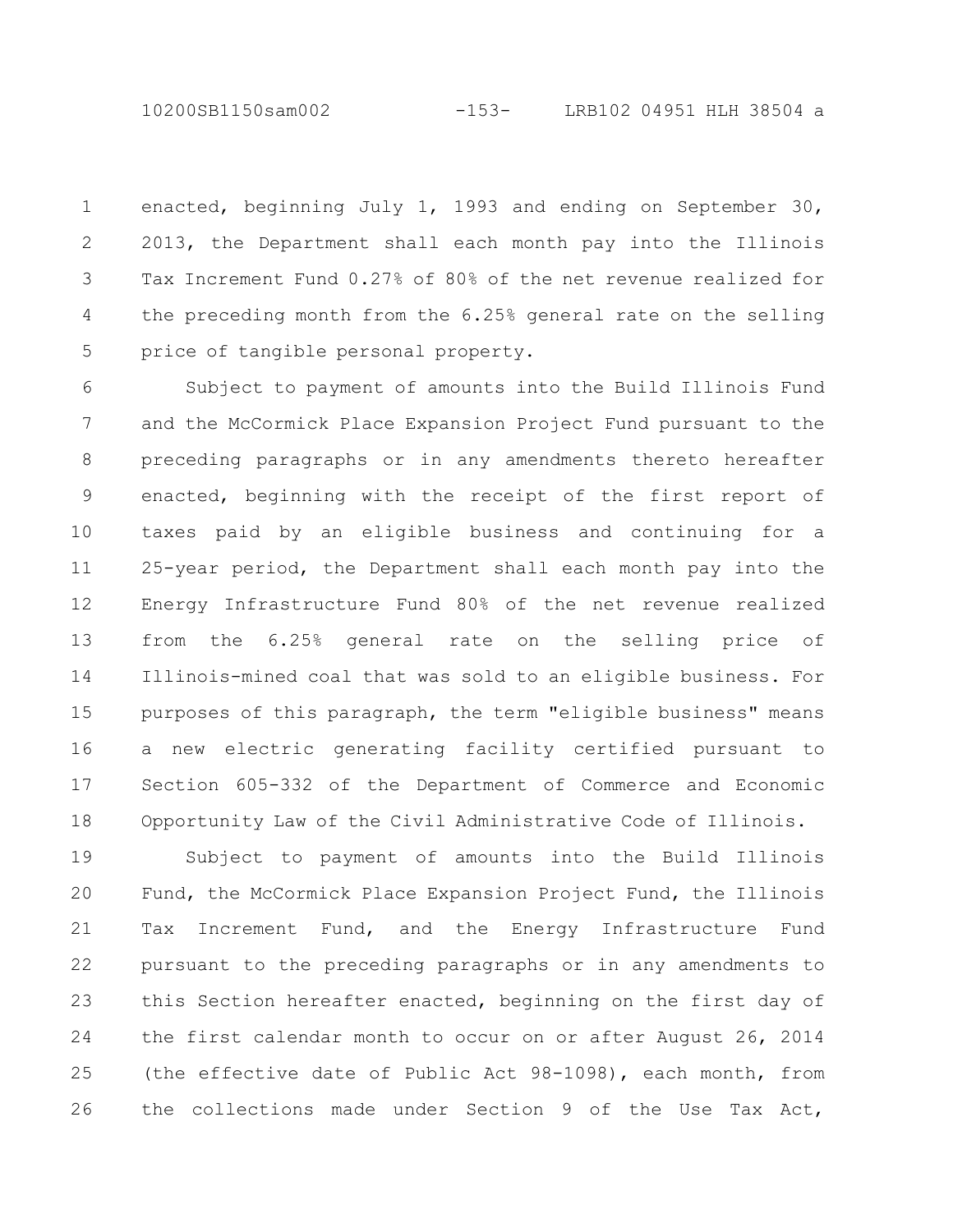10200SB1150sam002 -154- LRB102 04951 HLH 38504 a

Section 9 of the Service Use Tax Act, Section 9 of the Service Occupation Tax Act, and Section 3 of the Retailers' Occupation Tax Act, the Department shall pay into the Tax Compliance and Administration Fund, to be used, subject to appropriation, to fund additional auditors and compliance personnel at the Department of Revenue, an amount equal to 1/12 of 5% of 80% of the cash receipts collected during the preceding fiscal year by the Audit Bureau of the Department under the Use Tax Act, the Service Use Tax Act, the Service Occupation Tax Act, the Retailers' Occupation Tax Act, and associated local occupation and use taxes administered by the Department. 1 2 3 4 5 6 7 8 9 10 11

Subject to payments of amounts into the Build Illinois Fund, the McCormick Place Expansion Project Fund, the Illinois Tax Increment Fund, the Energy Infrastructure Fund, and the Tax Compliance and Administration Fund as provided in this Section, beginning on July 1, 2018 the Department shall pay each month into the Downstate Public Transportation Fund the moneys required to be so paid under Section 2-3 of the Downstate Public Transportation Act. 12 13 14 15 16 17 18 19

Subject to successful execution and delivery of a public-private agreement between the public agency and private entity and completion of the civic build, beginning on July 1, 2023, of the remainder of the moneys received by the Department under the Use Tax Act, the Service Use Tax Act, the Service Occupation Tax Act, and this Act, the Department shall deposit the following specified deposits in the aggregate from 20 21 22 23 24 25 26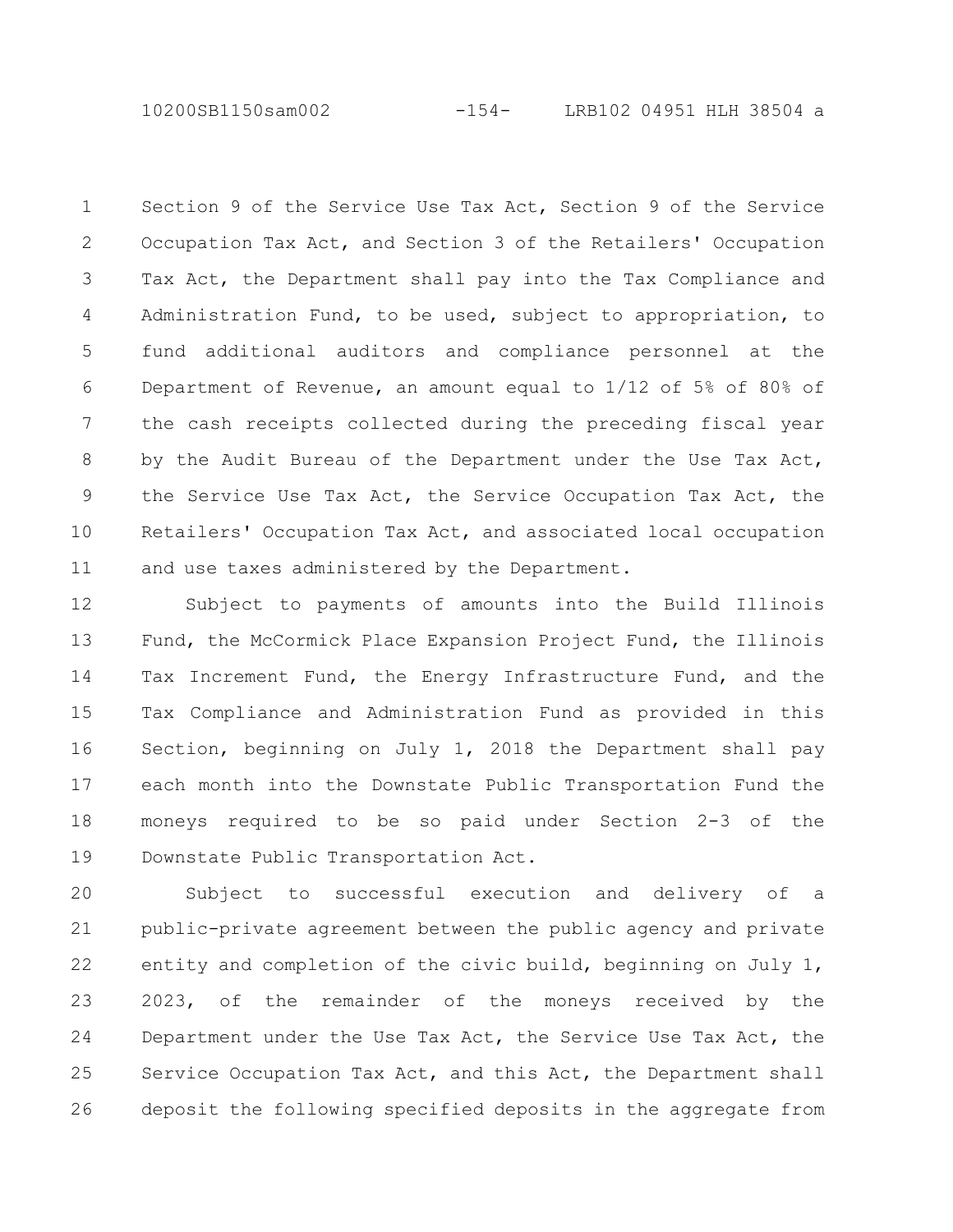10200SB1150sam002 -155- LRB102 04951 HLH 38504 a

collections under the Use Tax Act, the Service Use Tax Act, the Service Occupation Tax Act, and the Retailers' Occupation Tax Act, as required under Section 8.25g of the State Finance Act for distribution consistent with the Public-Private Partnership for Civic and Transit Infrastructure Project Act. The moneys received by the Department pursuant to this Act and required to be deposited into the Civic and Transit Infrastructure Fund are subject to the pledge, claim and charge set forth in Section 25-55 of the Public-Private Partnership for Civic and Transit Infrastructure Project Act. As used in this paragraph, "civic build", "private entity", "public-private agreement", and "public agency" have the meanings provided in Section 25-10 of the Public-Private Partnership for Civic and Transit Infrastructure Project Act. 

| 15 | Fiscal Year Total Deposit |
|----|---------------------------|
| 16 |                           |
| 17 |                           |
| 18 |                           |
| 19 |                           |
| 20 |                           |
| 21 |                           |
| 22 |                           |
| 23 |                           |
| 24 |                           |
| 25 |                           |
| 26 |                           |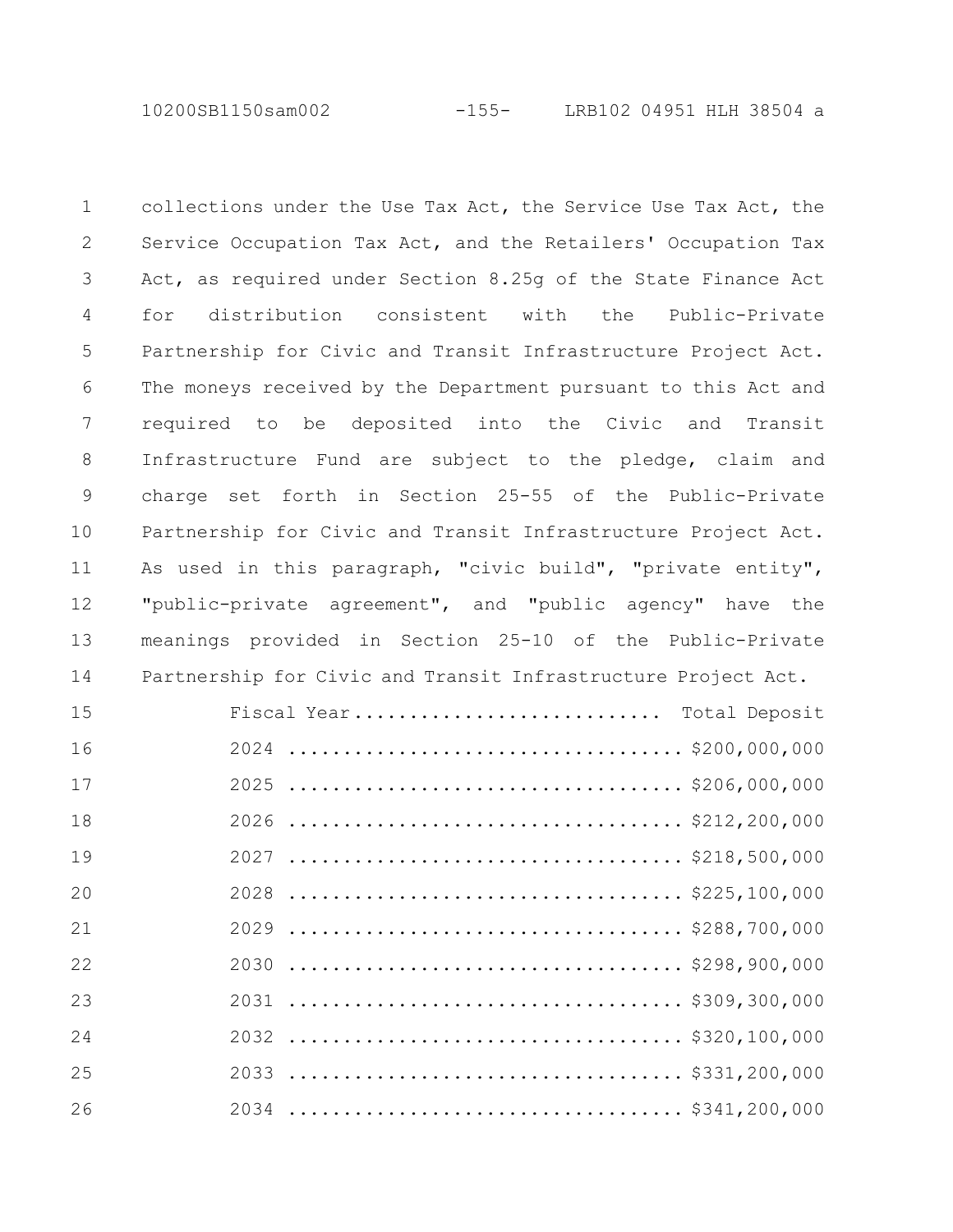| $\overline{2}$ |  |  |
|----------------|--|--|
| - 3            |  |  |
| $\overline{4}$ |  |  |
| .5             |  |  |
| 6              |  |  |
| 7              |  |  |
| 8              |  |  |
| - 9            |  |  |

Beginning July 1, 2021 and until July 1, 2022, subject to the payment of amounts into the County and Mass Transit District Fund, the Local Government Tax Fund, the Build Illinois Fund, the McCormick Place Expansion Project Fund, the Illinois Tax Increment Fund, the Energy Infrastructure Fund, and the Tax Compliance and Administration Fund as provided in this Section, the Department shall pay each month into the Road Fund the amount estimated to represent 16% of the net revenue realized from the taxes imposed on motor fuel and gasohol. Beginning July 1, 2022 and until July 1, 2023, subject to the payment of amounts into the County and Mass Transit District Fund, the Local Government Tax Fund, the Build Illinois Fund, the McCormick Place Expansion Project Fund, the Illinois Tax Increment Fund, the Energy Infrastructure Fund, and the Tax Compliance and Administration Fund as provided in this Section, the Department shall pay each month into the Road Fund the amount estimated to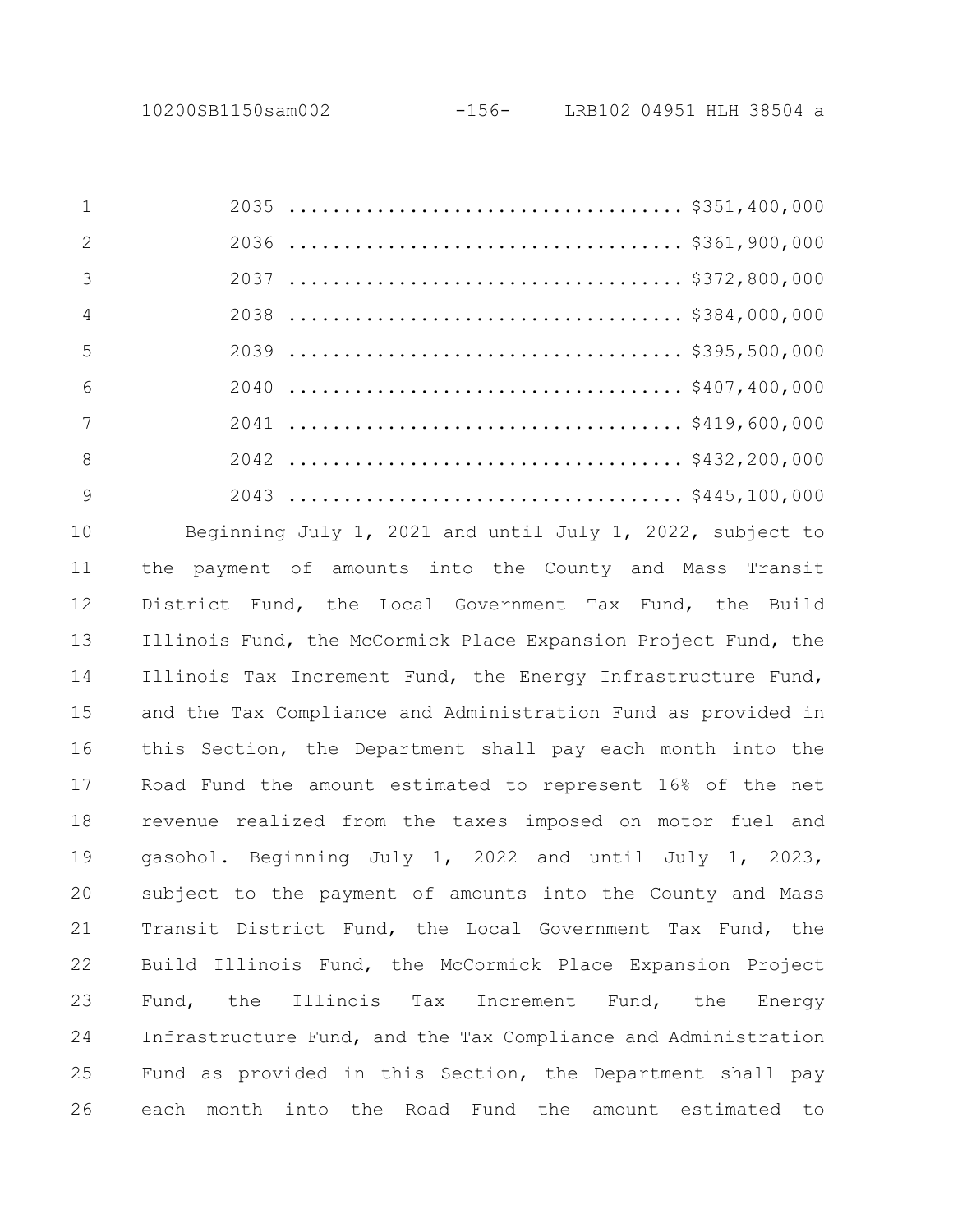10200SB1150sam002 -157- LRB102 04951 HLH 38504 a

represent 32% of the net revenue realized from the taxes imposed on motor fuel and gasohol. Beginning July 1, 2023 and until July 1, 2024, subject to the payment of amounts into the County and Mass Transit District Fund, the Local Government Tax Fund, the Build Illinois Fund, the McCormick Place Expansion Project Fund, the Illinois Tax Increment Fund, the Energy Infrastructure Fund, and the Tax Compliance and Administration Fund as provided in this Section, the Department shall pay each month into the Road Fund the amount estimated to represent 48% of the net revenue realized from the taxes imposed on motor fuel and gasohol. Beginning July 1, 2024 and until July 1, 2025, subject to the payment of amounts into the County and Mass Transit District Fund, the Local Government Tax Fund, the Build Illinois Fund, the McCormick Place Expansion Project Fund, the Illinois Tax Increment Fund, the Energy Infrastructure Fund, and the Tax Compliance and Administration Fund as provided in this Section, the Department shall pay each month into the Road Fund the amount estimated to represent 64% of the net revenue realized from the taxes imposed on motor fuel and gasohol. Beginning on July 1, 2025, subject to the payment of amounts into the County and Mass Transit District Fund, the Local Government Tax Fund, the Build Illinois Fund, the McCormick Place Expansion Project Fund, the Illinois Tax Increment Fund, the Energy Infrastructure Fund, and the Tax Compliance and Administration Fund as provided in this Section, the Department shall pay 1 2 3 4 5 6 7 8 9 10 11 12 13 14 15 16 17 18 19 20 21 22 23 24 25 26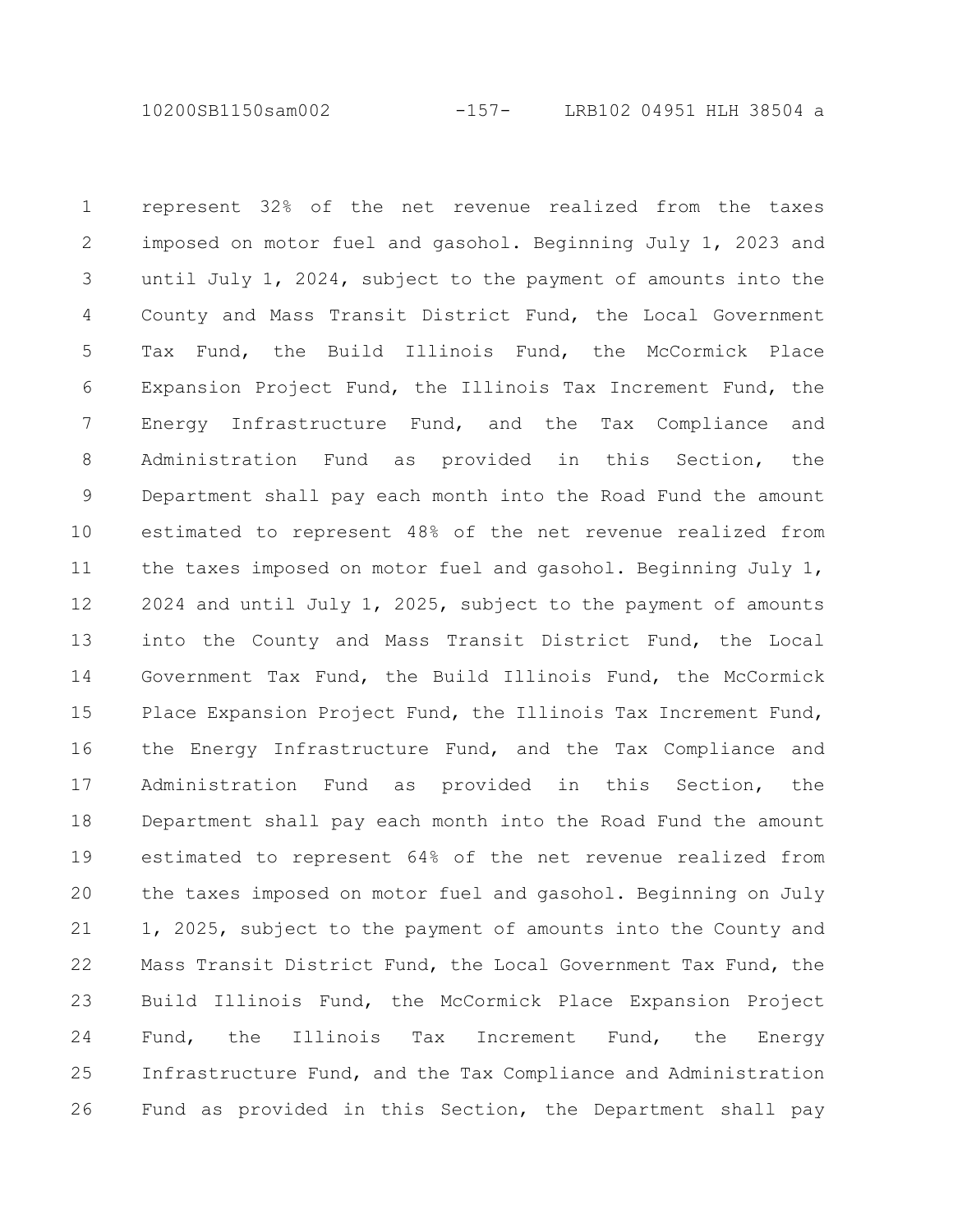10200SB1150sam002 -158- LRB102 04951 HLH 38504 a

each month into the Road Fund the amount estimated to represent 80% of the net revenue realized from the taxes imposed on motor fuel and gasohol. As used in this paragraph "motor fuel" has the meaning given to that term in Section 1.1 of the Motor Fuel Tax Act, and "gasohol" has the meaning given to that term in Section 3-40 of the Use Tax Act. 1 2 3 4 5 6

Of the remainder of the moneys received by the Department pursuant to this Act, 75% thereof shall be paid into the State Treasury and 25% shall be reserved in a special account and used only for the transfer to the Common School Fund as part of the monthly transfer from the General Revenue Fund in accordance with Section 8a of the State Finance Act. 7 8 9 10 11 12

The Department may, upon separate written notice to a taxpayer, require the taxpayer to prepare and file with the Department on a form prescribed by the Department within not less than 60 days after receipt of the notice an annual information return for the tax year specified in the notice. Such annual return to the Department shall include a statement of gross receipts as shown by the retailer's last Federal income tax return. If the total receipts of the business as reported in the Federal income tax return do not agree with the gross receipts reported to the Department of Revenue for the same period, the retailer shall attach to his annual return a schedule showing a reconciliation of the 2 amounts and the reasons for the difference. The retailer's annual return to the Department shall also disclose the cost of goods sold by 13 14 15 16 17 18 19 20 21 22 23 24 25 26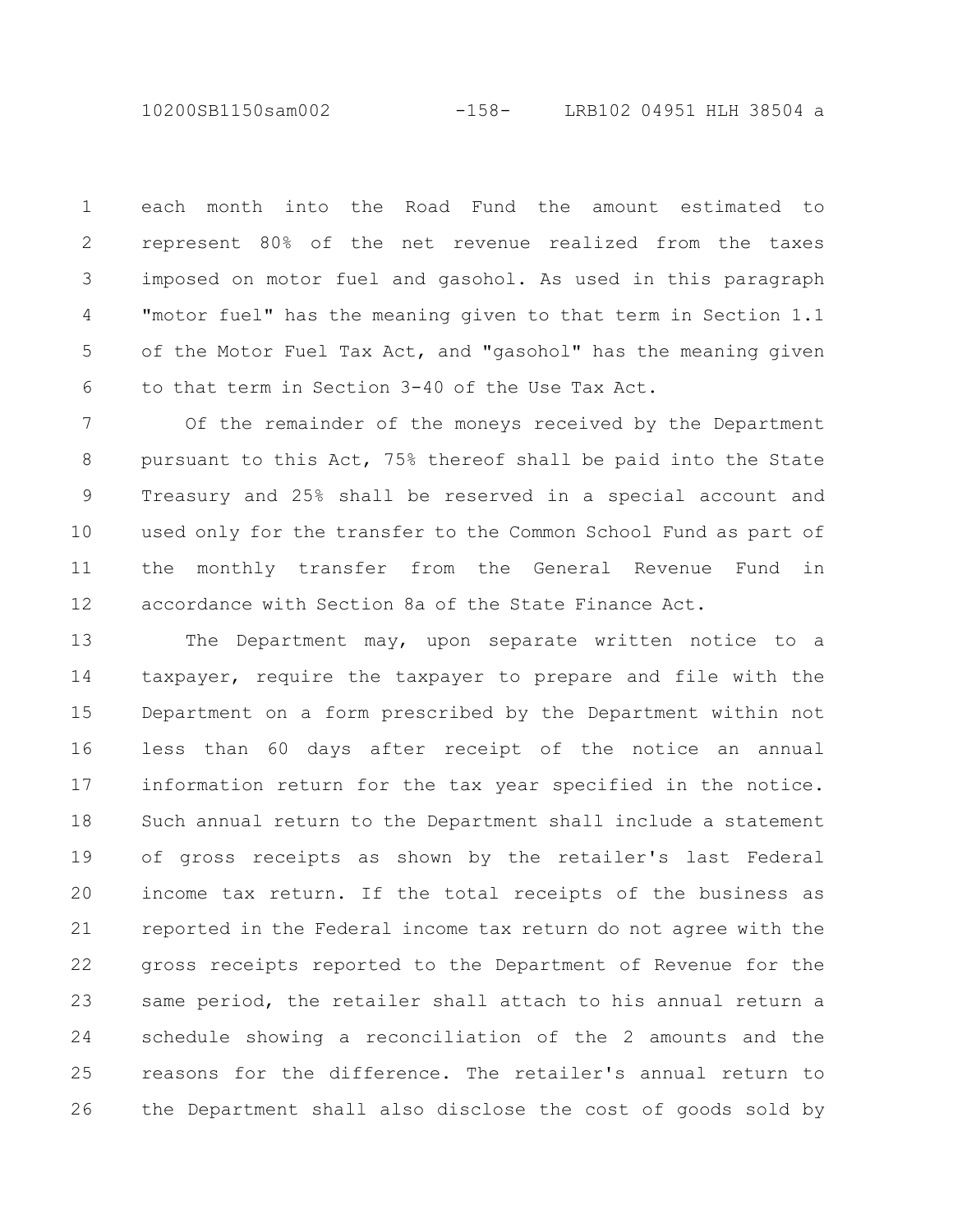10200SB1150sam002 -159- LRB102 04951 HLH 38504 a

the retailer during the year covered by such return, opening and closing inventories of such goods for such year, costs of goods used from stock or taken from stock and given away by the retailer during such year, payroll information of the retailer's business during such year and any additional reasonable information which the Department deems would be helpful in determining the accuracy of the monthly, quarterly or annual returns filed by such retailer as provided for in this Section. 1 2 3 4 5 6 7 8 9

If the annual information return required by this Section is not filed when and as required, the taxpayer shall be liable as follows: 10 11 12

(i) Until January 1, 1994, the taxpayer shall be liable for a penalty equal to 1/6 of 1% of the tax due from such taxpayer under this Act during the period to be covered by the annual return for each month or fraction of a month until such return is filed as required, the penalty to be assessed and collected in the same manner as any other penalty provided for in this Act. 13 14 15 16 17 18 19

(ii) On and after January 1, 1994, the taxpayer shall be liable for a penalty as described in Section 3-4 of the Uniform Penalty and Interest Act. 20 21 22

The chief executive officer, proprietor, owner or highest ranking manager shall sign the annual return to certify the accuracy of the information contained therein. Any person who willfully signs the annual return containing false or 23 24 25 26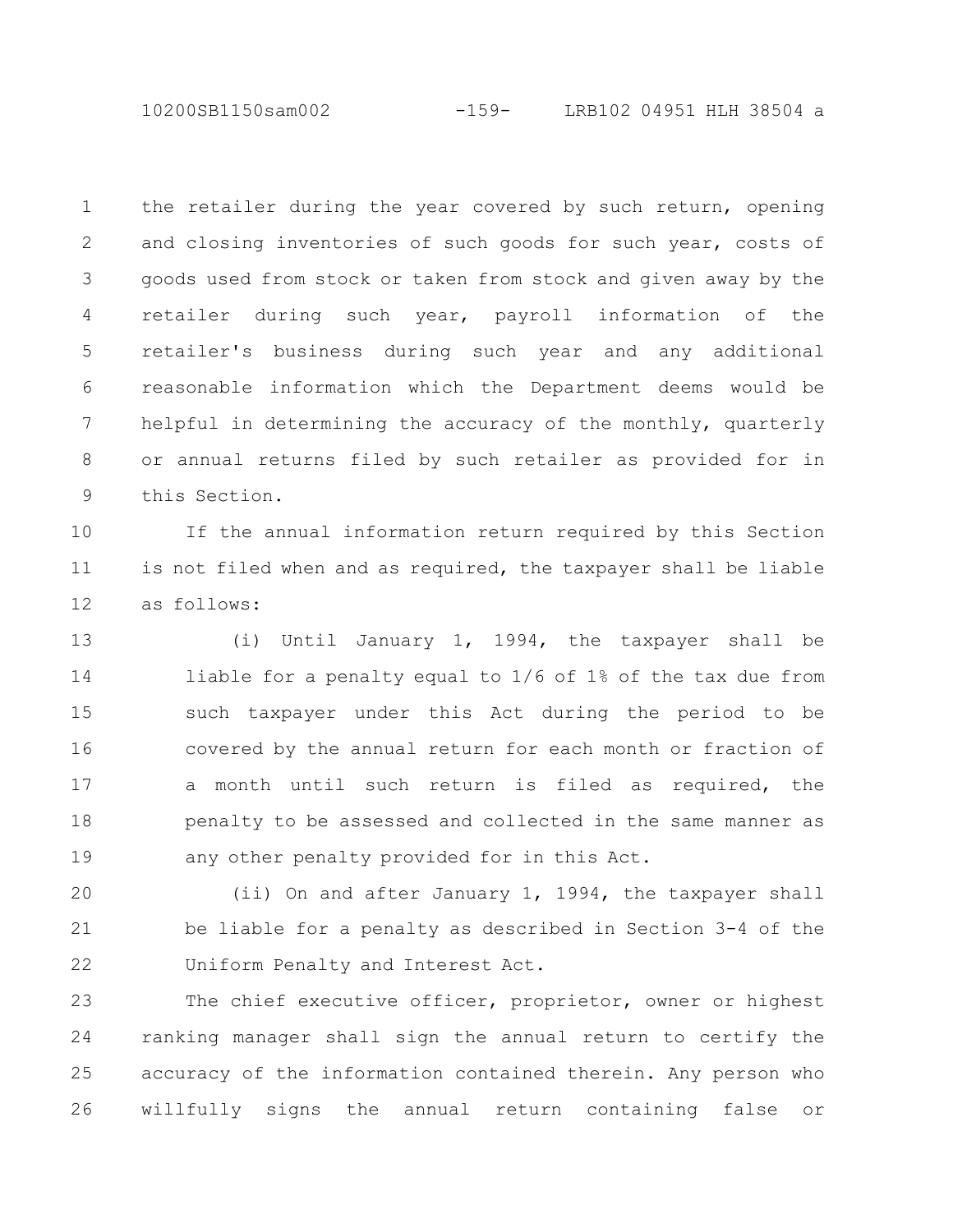10200SB1150sam002 -160- LRB102 04951 HLH 38504 a

inaccurate information shall be guilty of perjury and punished accordingly. The annual return form prescribed by the Department shall include a warning that the person signing the return may be liable for perjury. 1 2 3 4

The provisions of this Section concerning the filing of an annual information return do not apply to a retailer who is not required to file an income tax return with the United States Government. 5 6 7 8

As soon as possible after the first day of each month, upon certification of the Department of Revenue, the Comptroller shall order transferred and the Treasurer shall transfer from the General Revenue Fund to the Motor Fuel Tax Fund an amount equal to 1.7% of 80% of the net revenue realized under this Act for the second preceding month. Beginning April 1, 2000, this transfer is no longer required and shall not be made. 9 10 11 12 13 14 15

Net revenue realized for a month shall be the revenue collected by the State pursuant to this Act, less the amount paid out during that month as refunds to taxpayers for overpayment of liability. 16 17 18 19

For greater simplicity of administration, manufacturers, importers and wholesalers whose products are sold at retail in Illinois by numerous retailers, and who wish to do so, may assume the responsibility for accounting and paying to the Department all tax accruing under this Act with respect to such sales, if the retailers who are affected do not make written objection to the Department to this arrangement. 20 21 22 23 24 25 26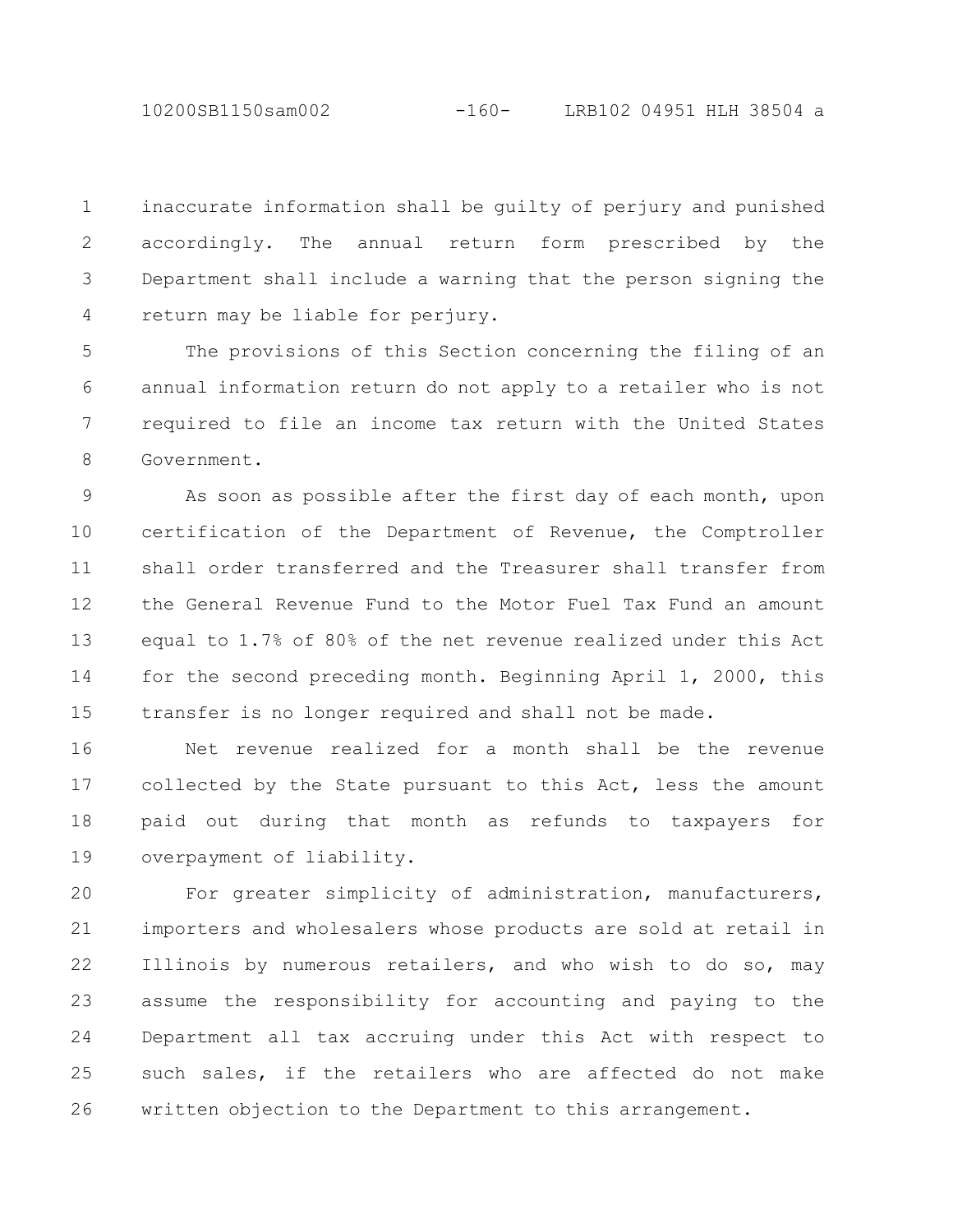10200SB1150sam002 -161- LRB102 04951 HLH 38504 a

Any person who promotes, organizes, provides retail selling space for concessionaires or other types of sellers at the Illinois State Fair, DuQuoin State Fair, county fairs, local fairs, art shows, flea markets and similar exhibitions or events, including any transient merchant as defined by Section 2 of the Transient Merchant Act of 1987, is required to file a report with the Department providing the name of the merchant's business, the name of the person or persons engaged in merchant's business, the permanent address and Illinois Retailers Occupation Tax Registration Number of the merchant, the dates and location of the event and other reasonable information that the Department may require. The report must be filed not later than the 20th day of the month next following the month during which the event with retail sales was held. Any person who fails to file a report required by this Section commits a business offense and is subject to a fine not to exceed \$250. 1 2 3 4 5 6 7 8 9 10 11 12 13 14 15 16 17

Any person engaged in the business of selling tangible personal property at retail as a concessionaire or other type of seller at the Illinois State Fair, county fairs, art shows, flea markets and similar exhibitions or events, or any transient merchants, as defined by Section 2 of the Transient Merchant Act of 1987, may be required to make a daily report of the amount of such sales to the Department and to make a daily payment of the full amount of tax due. The Department shall impose this requirement when it finds that there is a 18 19 20 21 22 23 24 25 26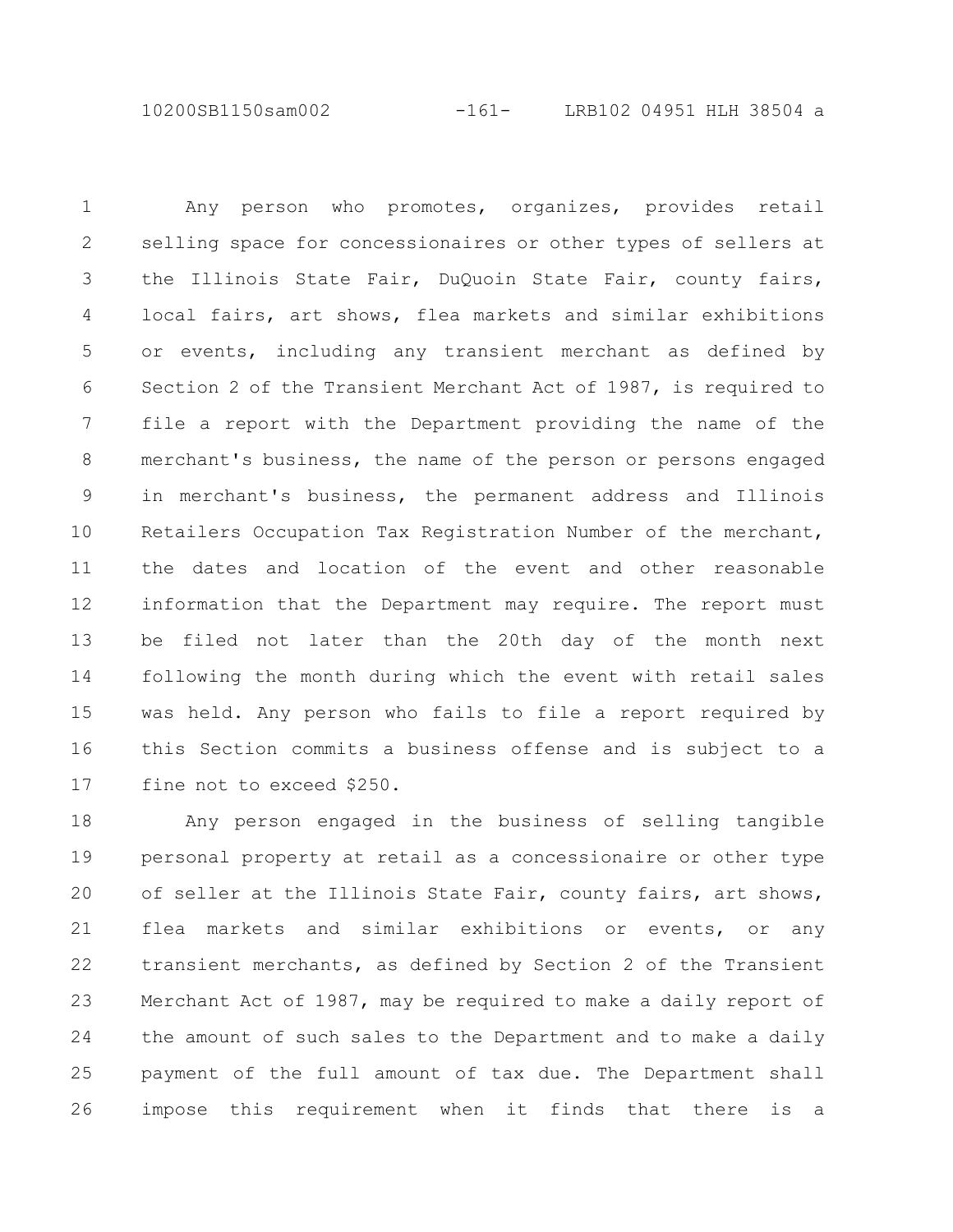10200SB1150sam002 -162- LRB102 04951 HLH 38504 a

significant risk of loss of revenue to the State at such an exhibition or event. Such a finding shall be based on evidence that a substantial number of concessionaires or other sellers who are not residents of Illinois will be engaging in the business of selling tangible personal property at retail at the exhibition or event, or other evidence of a significant risk of loss of revenue to the State. The Department shall notify concessionaires and other sellers affected by the imposition of this requirement. In the absence of notification by the Department, the concessionaires and other sellers shall file their returns as otherwise required in this Section. (Source: P.A. 101-10, Article 15, Section 15-25, eff. 6-5-19; 101-10, Article 25, Section 25-120, eff. 6-5-19; 101-27, eff. 6-25-19; 101-32, eff. 6-28-19; 101-604, eff. 12-13-19; 101-636, eff. 6-10-20; 102-634, eff. 8-27-21; revised  $12 - 7 - 21.$ 1 2 3 4 5 6 7 8 9 10 11 12 13 14 15 16

Section 10-30. The Innovation Development and Economy Act is amended by changing Sections 10 and 31 as follows: 17 18

(50 ILCS 470/10) 19

Sec. 10. Definitions. As used in this Act, the following words and phrases shall have the following meanings unless a different meaning clearly appears from the context: 20 21 22

"Base year" means the calendar year immediately prior to the calendar year in which the STAR bond district is 23 24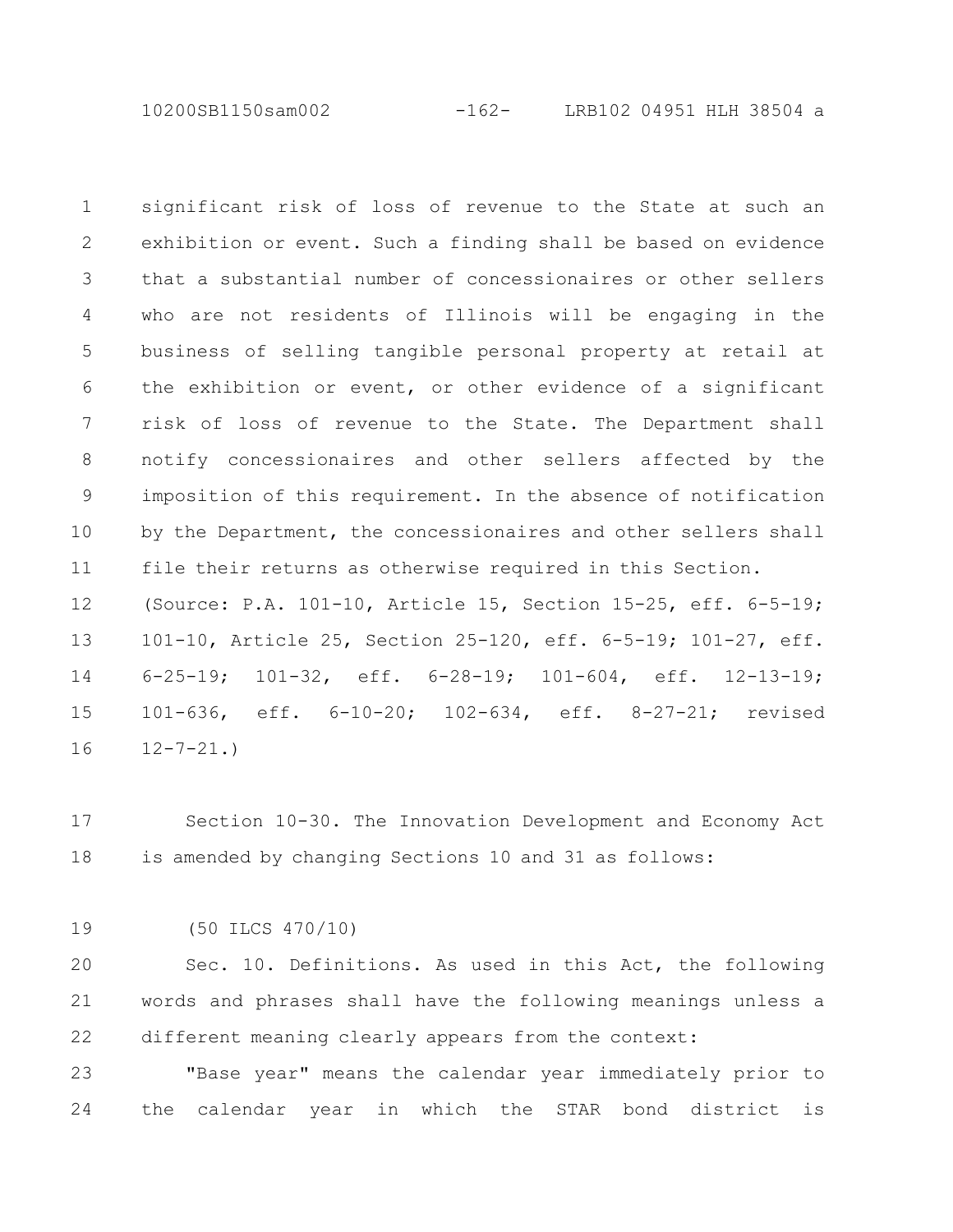10200SB1150sam002 -163- LRB102 04951 HLH 38504 a

established. 1

"Commence work" means the manifest commencement of actual operations on the development site, such as, erecting a building, general on-site and off-site grading and utility installations, commencing design and construction documentation, ordering lead-time materials, excavating the ground to lay a foundation or a basement, or work of like description which a reasonable person would recognize as being done with the intention and purpose to continue work until the project is completed. 2 3 4 5 6 7 8 9 10

"County" means the county in which a proposed STAR bond district is located. 11 12

"De minimis" means an amount less than 15% of the land area within a STAR bond district. 13 14

"Department of Revenue" means the Department of Revenue of the State of Illinois. 15 16

"Destination user" means an owner, operator, licensee, co-developer, subdeveloper, or tenant (i) that operates a business within a STAR bond district that is a retail store having at least 150,000 square feet of sales floor area; (ii) that at the time of opening does not have another Illinois location within a 70 mile radius; (iii) that has an annual average of not less than 30% of customers who travel from at least 75 miles away or from out-of-state, as demonstrated by data from a comparable existing store or stores, or, if there is no comparable existing store, as demonstrated by an 17 18 19 20 21 22 23 24 25 26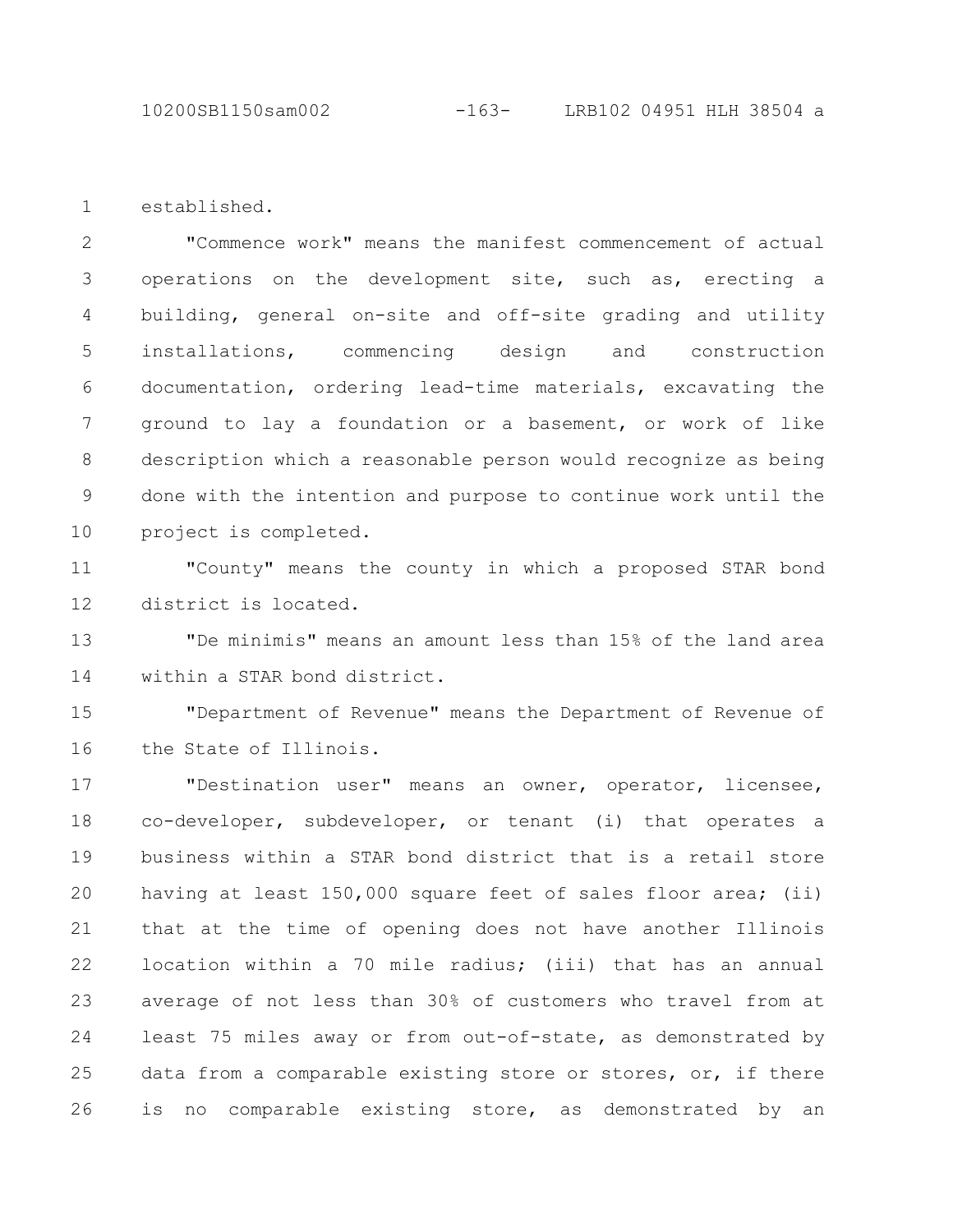10200SB1150sam002 -164- LRB102 04951 HLH 38504 a

economic analysis that shows that the proposed retailer will have an annual average of not less than 30% of customers who travel from at least 75 miles away or from out-of-state; and (iv) that makes an initial capital investment, including project costs and other direct costs, of not less than \$30,000,000 for such retail store. 1 2 3 4 5 6

"Destination hotel" means a hotel (as that term is defined in Section 2 of the Hotel Operators' Occupation Tax Act) complex having at least 150 guest rooms and which also includes a venue for entertainment attractions, rides, or other activities oriented toward the entertainment and amusement of its guests and other patrons. 7 8 9 10 11 12

"Developer" means any individual, corporation, trust, estate, partnership, limited liability partnership, limited liability company, or other entity. The term does not include a not-for-profit entity, political subdivision, or other agency or instrumentality of the State. 13 14 15 16 17

"Director" means the Director of Revenue, who shall consult with the Director of Commerce and Economic Opportunity in any approvals or decisions required by the Director under this Act. 18 19 20 21

"Economic impact study" means a study conducted by an independent economist to project the financial benefit of the proposed STAR bond project to the local, regional, and State economies, consider the proposed adverse impacts on similar projects and businesses, as well as municipalities within the 22 23 24 25 26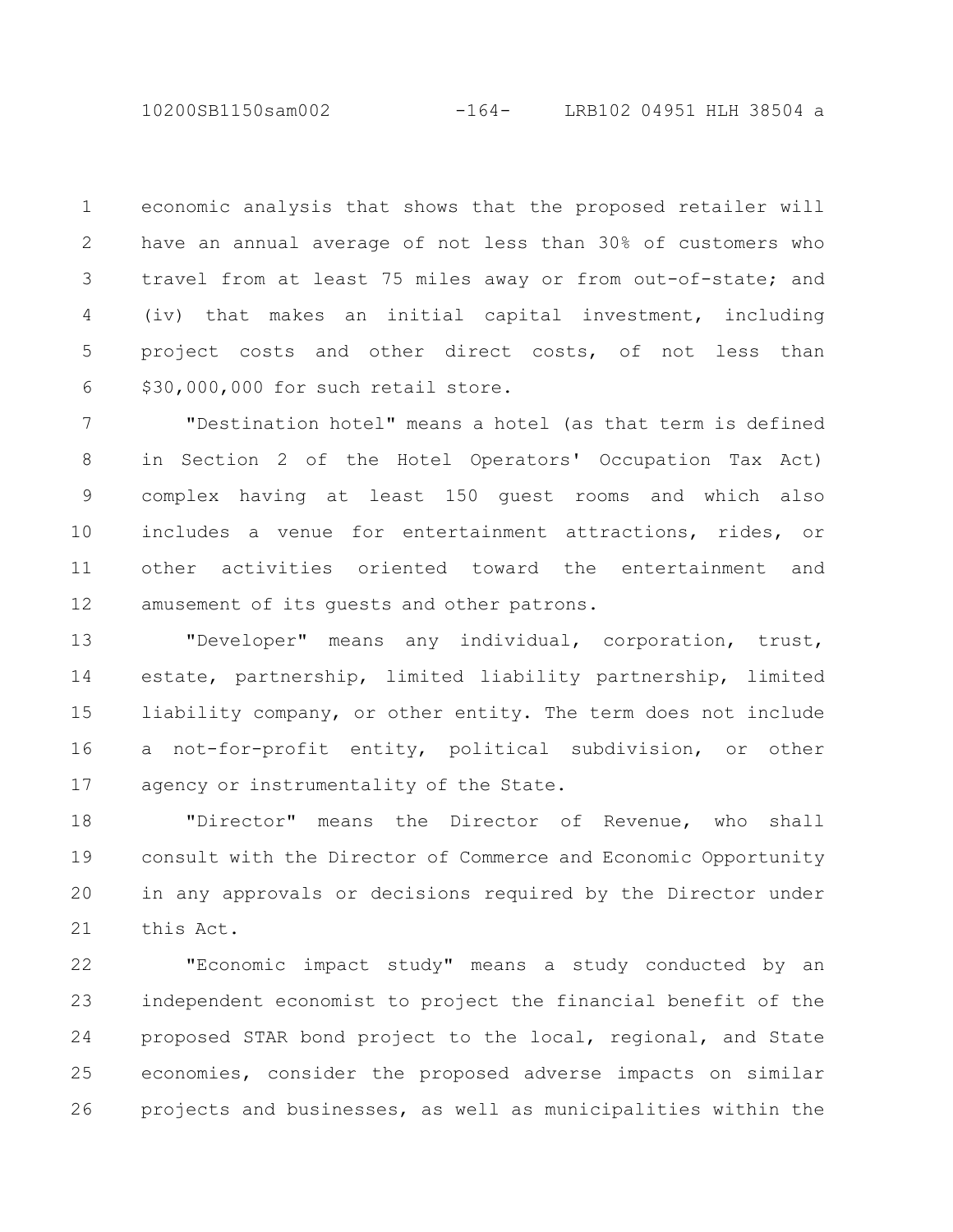10200SB1150sam002 -165- LRB102 04951 HLH 38504 a

projected market area, and draw conclusions about the net effect of the proposed STAR bond project on the local, regional, and State economies. A copy of the economic impact study shall be provided to the Director for review. 1 2 3 4

"Eligible area" means any improved or vacant area that (i) is contiguous and is not, in the aggregate, less than 250 acres nor more than 500 acres which must include only parcels of real property directly and substantially benefited by the proposed STAR bond district plan, (ii) is adjacent to a federal interstate highway, (iii) is within one mile of 2 State highways, (iv) is within one mile of an entertainment user, or a major or minor league sports stadium or other similar entertainment venue that had an initial capital investment of at least \$20,000,000, and (v) includes land that was previously surface or strip mined. The area may be bisected by streets, highways, roads, alleys, railways, bike paths, streams, rivers, and other waterways and still be deemed contiguous. In addition, in order to constitute an eligible area one of the following requirements must be satisfied and all of which are subject to the review and approval of the Director as provided in subsection (d) of Section 15: 5 6 7 8 9 10 11 12 13 14 15 16 17 18 19 20 21

22

23

24

25

(a) the governing body of the political subdivision shall have determined that the area meets the requirements of a "blighted area" as defined under the Tax Increment Allocation Redevelopment Act; or

26

(b) the governing body of the political subdivision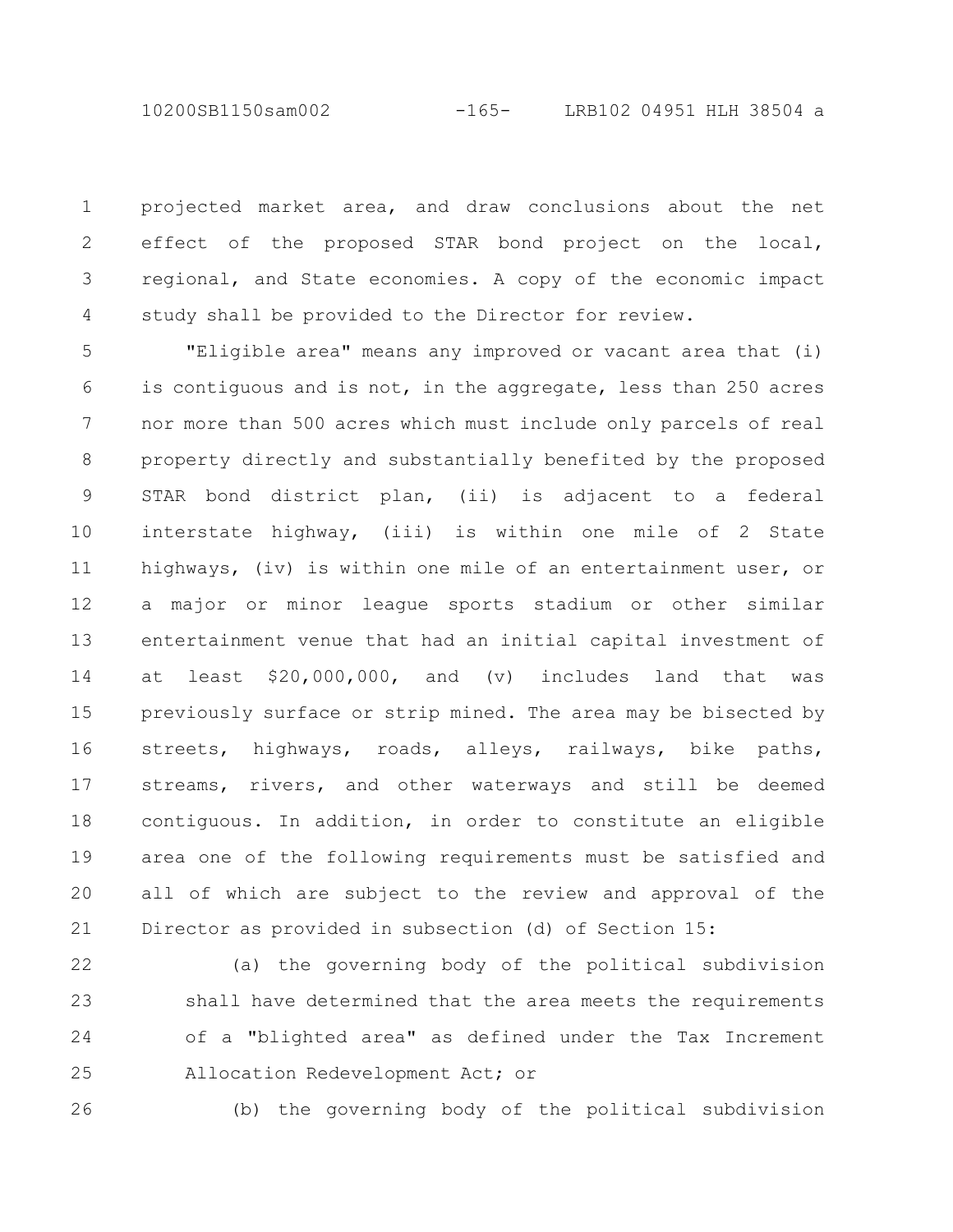2

shall have determined that the area is a blighted area as determined under the provisions of Section 11-74.3-5 of the Illinois Municipal Code; or 1 3

(c) the governing body of the political subdivision shall make the following findings: 4 5

(i) that the vacant portions of the area have remained vacant for at least one year, or that any building located on a vacant portion of the property was demolished within the last year and that the building would have qualified under item (ii) of this subsection; 6 7 8 9 10 11

(ii) if portions of the area are currently developed, that the use, condition, and character of the buildings on the property are not consistent with the purposes set forth in Section 5; 12 13 14 15

(iii) that the STAR bond district is expected to create or retain job opportunities within the political subdivision; 16 17 18

(iv) that the STAR bond district will serve to further the development of adjacent areas; 19 20

(v) that without the availability of STAR bonds, the projects described in the STAR bond district plan would not be possible; 21 22 23

(vi) that the master developer meets high standards of creditworthiness and financial strength as demonstrated by one or more of the following: (i) 24 25 26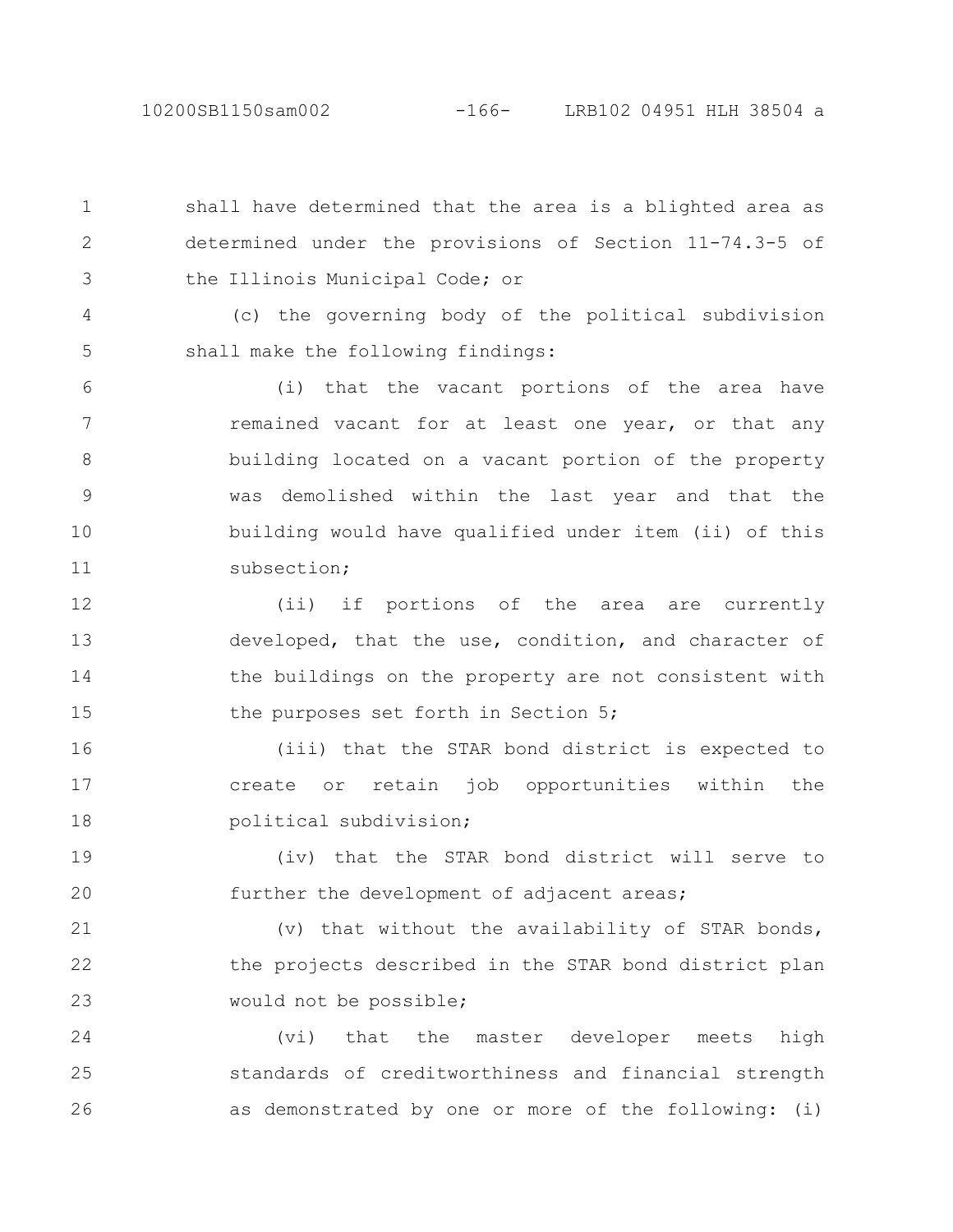10200SB1150sam002 -167- LRB102 04951 HLH 38504 a

corporate debenture ratings of BBB or higher by Standard & Poor's Corporation or Baa or higher by Moody's Investors Service, Inc.; (ii) a letter from a financial institution with assets of \$10,000,000 or more attesting to the financial strength of the master developer; or (iii) specific evidence of equity financing for not less than 10% of the estimated total STAR bond project costs; 1 2 3 4 5 6 7 8

(vii) that the STAR bond district will strengthen the commercial sector of the political subdivision; 9 10

(viii) that the STAR bond district will enhance the tax base of the political subdivision; and 11 12

(ix) that the formation of a STAR bond district is in the best interest of the political subdivision. 13 14

"Entertainment user" means an owner, operator, licensee, co-developer, subdeveloper, or tenant that operates a business within a STAR bond district that has a primary use of providing a venue for entertainment attractions, rides, or other activities oriented toward the entertainment and amusement of its patrons, occupies at least 20 acres of land in the STAR bond district, and makes an initial capital investment, including project costs and other direct and indirect costs, of not less than \$25,000,000 for that venue. 15 16 17 18 19 20 21 22 23

"Feasibility study" means a feasibility study as defined in subsection (b) of Section 20. 24 25

"Infrastructure" means the public improvements and private 26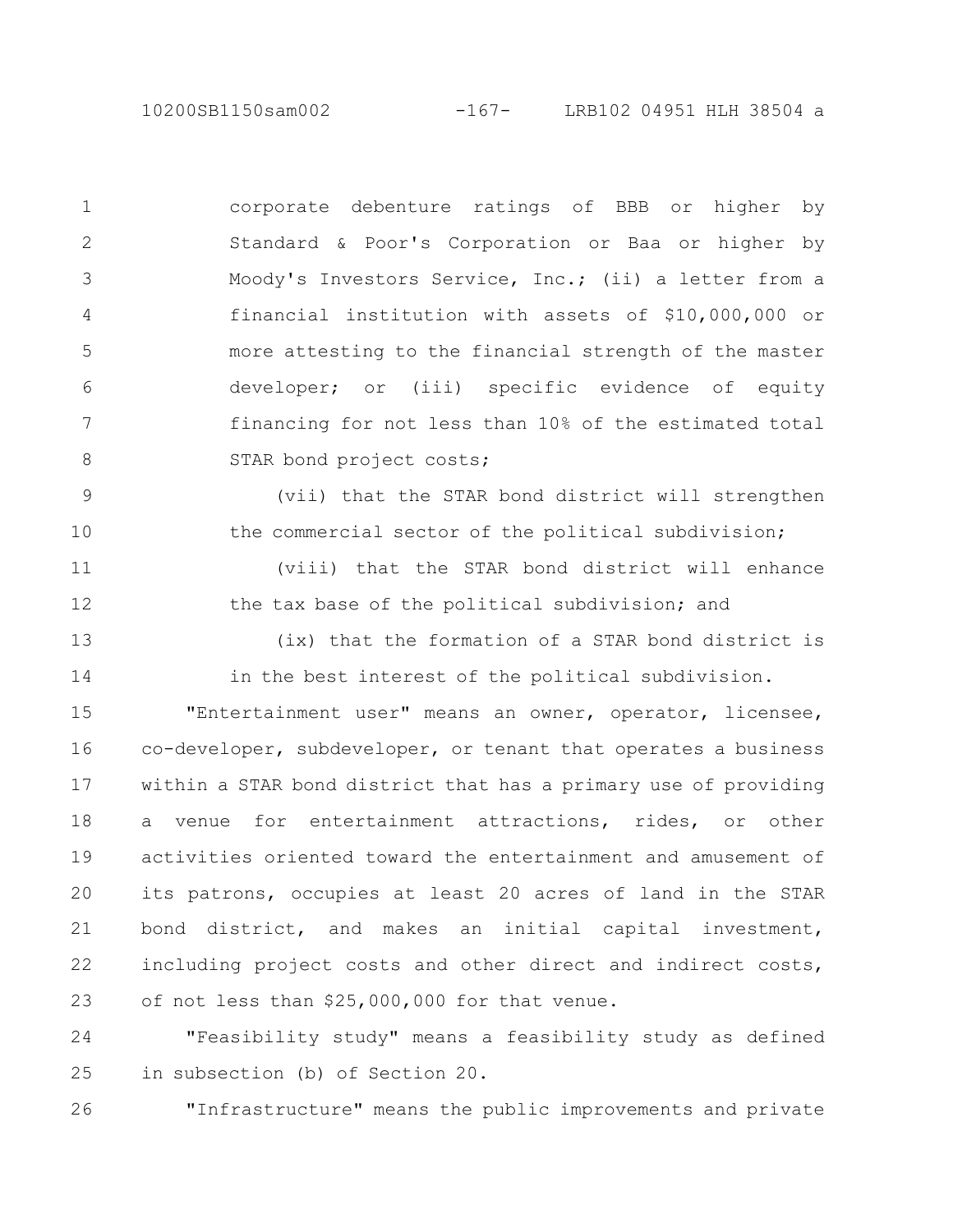10200SB1150sam002 -168- LRB102 04951 HLH 38504 a

improvements that serve the public purposes set forth in Section 5 of this Act and that benefit the STAR bond district or any STAR bond projects, including, but not limited to, streets, drives and driveways, traffic and directional signs and signals, parking lots and parking facilities, interchanges, highways, sidewalks, bridges, underpasses and overpasses, bike and walking trails, sanitary storm sewers and lift stations, drainage conduits, channels, levees, canals, storm water detention and retention facilities, utilities and utility connections, water mains and extensions, and street and parking lot lighting and connections. 1 2 3 4 5 6 7 8 9 10 11

"Local sales taxes" means any locally-imposed taxes received by a municipality, county, or other local governmental entity arising from sales by retailers and servicemen within a STAR bond district, including business district sales taxes and STAR bond occupation taxes, and that portion of the net revenue realized, plus that portion of the net revenue that would have been realized but for the reduction of the rate to 0% under this amendatory Act of the 102nd General Assembly, under the Retailers' Occupation Tax Act, the Use Tax Act, the Service Use Tax Act, and the Service Occupation Tax Act from transactions at places of business located within a STAR bond district that is deposited or, under this amendatory Act of the 102nd General Assembly, transferred into the Local Government Tax Fund and the County and Mass Transit District Fund. For the purpose of this Act, 12 13 14 15 16 17 18 19 20 21 22 23 24 25 26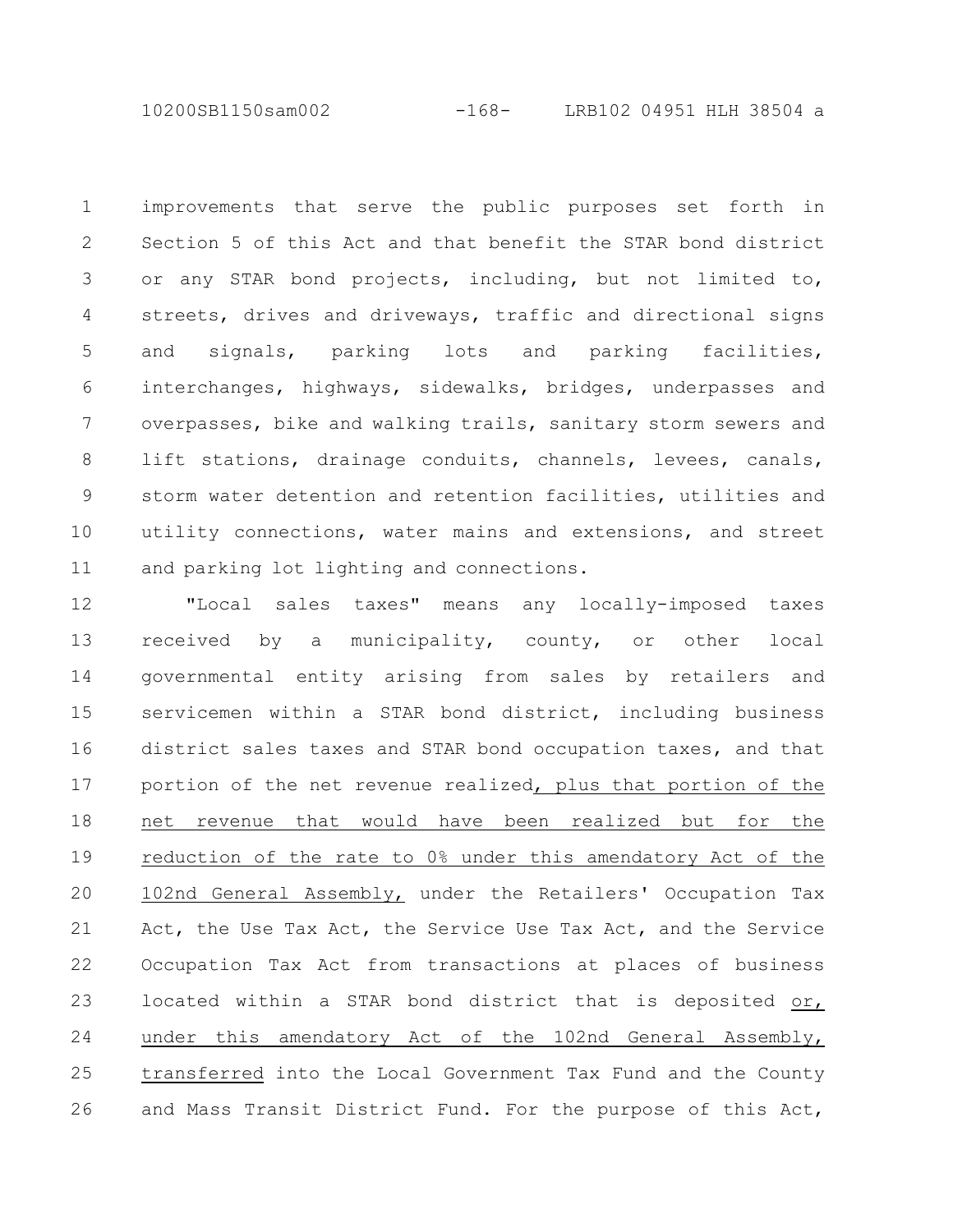10200SB1150sam002 -169- LRB102 04951 HLH 38504 a

"local sales taxes" does not include (i) any taxes authorized pursuant to the Local Mass Transit District Act or the Metro-East Park and Recreation District Act for so long as the applicable taxing district does not impose a tax on real property, (ii) county school facility and resources occupation taxes imposed pursuant to Section 5-1006.7 of the Counties Code, or (iii) any taxes authorized under the Flood Prevention District Act. 1 2 3 4 5 6 7 8

"Local sales tax increment" means, except as otherwise provided in this Section, with respect to local sales taxes administered by the Illinois Department of Revenue, (i) all of the local sales tax paid (plus all of the local sales tax that would have been paid but for the reduction of the rate to 0% under this amendatory Act of the 102nd General Assembly) by destination users, destination hotels, and entertainment users that is in excess of the local sales tax paid (plus all of the local sales tax that would have been paid but for the reduction of the rate to 0% under this amendatory Act of the 102nd General Assembly) by destination users, destination hotels, and entertainment users for the same month in the base year, as determined by the Illinois Department of Revenue, (ii) in the case of a municipality forming a STAR bond district that is wholly within the corporate boundaries of the municipality and in the case of a municipality and county forming a STAR bond district that is only partially within such municipality, that portion of the local sales tax paid (plus that portion of the 9 10 11 12 13 14 15 16 17 18 19 20 21 22 23 24 25 26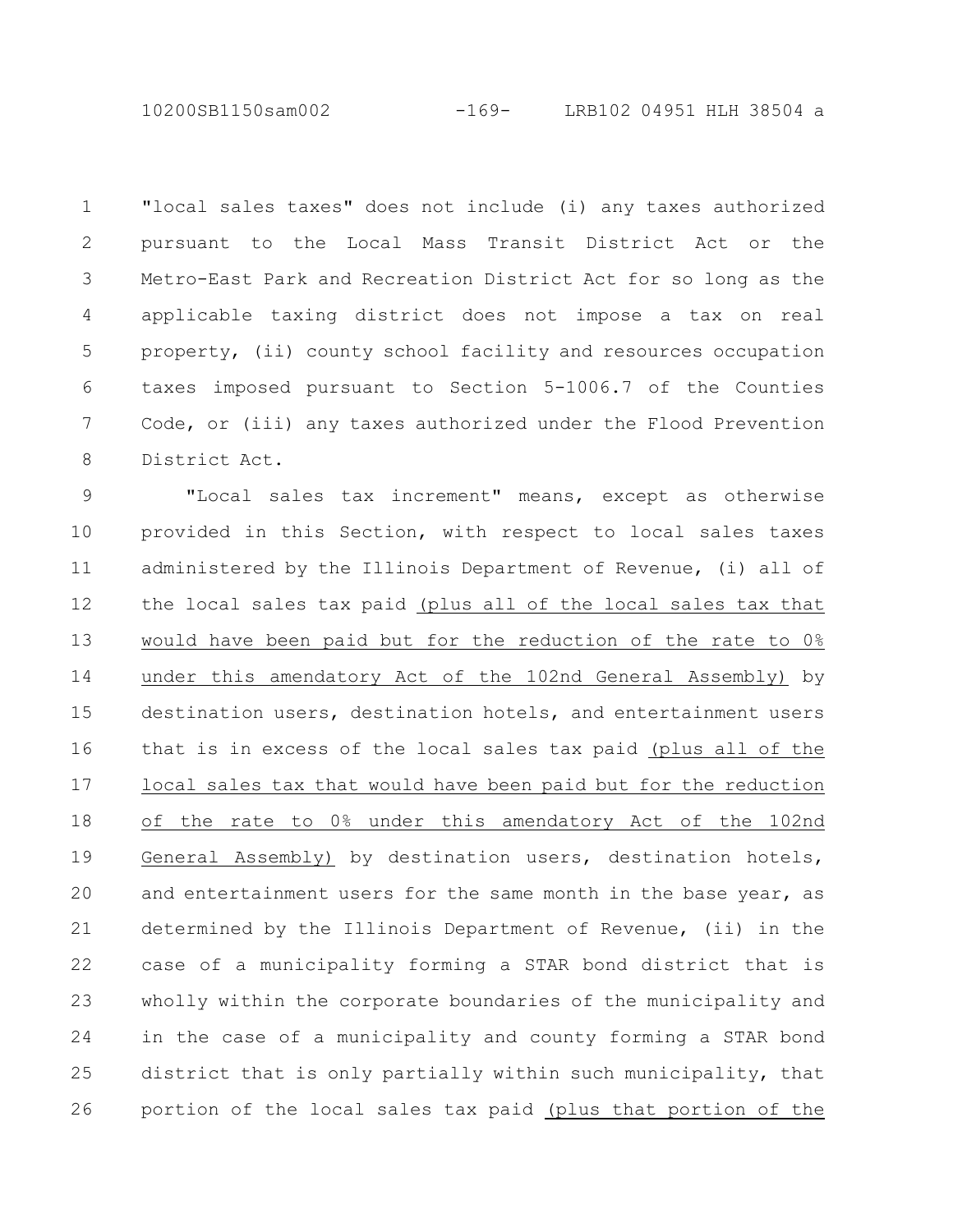local sales tax that would have been paid but for the reduction of the rate to 0% under this amendatory Act of the 102nd General Assembly) by taxpayers that are not destination users, destination hotels, or entertainment users that is in excess of the local sales tax paid (plus the local sales tax that would have been paid but for the reduction of the rate to 0% under this amendatory Act of the 102nd General Assembly) by taxpayers that are not destination users, destination hotels, or entertainment users for the same month in the base year, as determined by the Illinois Department of Revenue, and (iii) in the case of a county in which a STAR bond district is formed that is wholly within a municipality, that portion of the local sales tax paid by taxpayers that are not destination users, destination hotels, or entertainment users that is in excess of the local sales tax paid by taxpayers that are not destination users, destination hotels, or entertainment users for the same month in the base year, as determined by the Illinois Department of Revenue, but only if the corporate authorities of the county adopts an ordinance, and files a copy with the Department within the same time frames as required for STAR bond occupation taxes under Section 31, that designates the taxes referenced in this clause (iii) as part of the local sales tax increment under this Act. "Local sales tax increment" means, with respect to local sales taxes administered by a municipality, county, or other unit of local government, that portion of the local sales tax that is in 1 2 3 4 5 6 7 8 9 10 11 12 13 14 15 16 17 18 19 20 21 22 23 24 25 26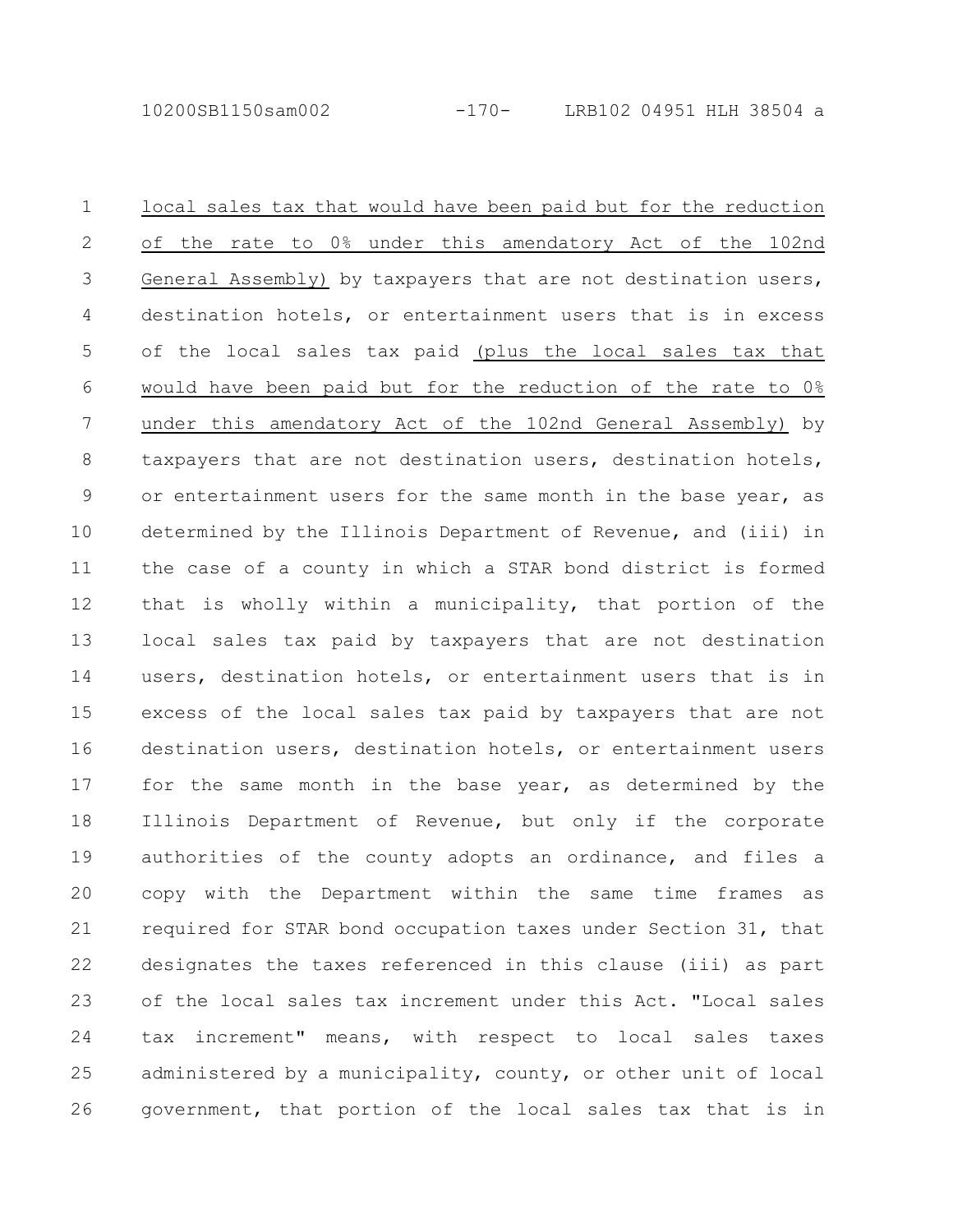10200SB1150sam002 -171- LRB102 04951 HLH 38504 a

excess of the local sales tax for the same month in the base year, as determined by the respective municipality, county, or other unit of local government. If any portion of local sales taxes are, at the time of formation of a STAR bond district, already subject to tax increment financing under the Tax Increment Allocation Redevelopment Act, then the local sales tax increment for such portion shall be frozen at the base year established in accordance with this Act, and all future incremental increases shall be included in the "local sales tax increment" under this Act. Any party otherwise entitled to receipt of incremental local sales tax revenues through an existing tax increment financing district shall be entitled to continue to receive such revenues up to the amount frozen in the base year. Nothing in this Act shall affect the prior qualification of existing redevelopment project costs incurred that are eligible for reimbursement under the Tax Increment Allocation Redevelopment Act. In such event, prior to approving a STAR bond district, the political subdivision forming the STAR bond district shall take such action as is necessary, including amending the existing tax increment financing district redevelopment plan, to carry out the provisions of this Act. The Illinois Department of Revenue shall allocate the local sales tax increment only if the local sales tax is administered by the Department. "Local sales tax increment" does not include taxes and penalties collected on aviation fuel, as defined in Section 3 of the Retailers' 1 2 3 4 5 6 7 8 9 10 11 12 13 14 15 16 17 18 19 20 21 22 23 24 25 26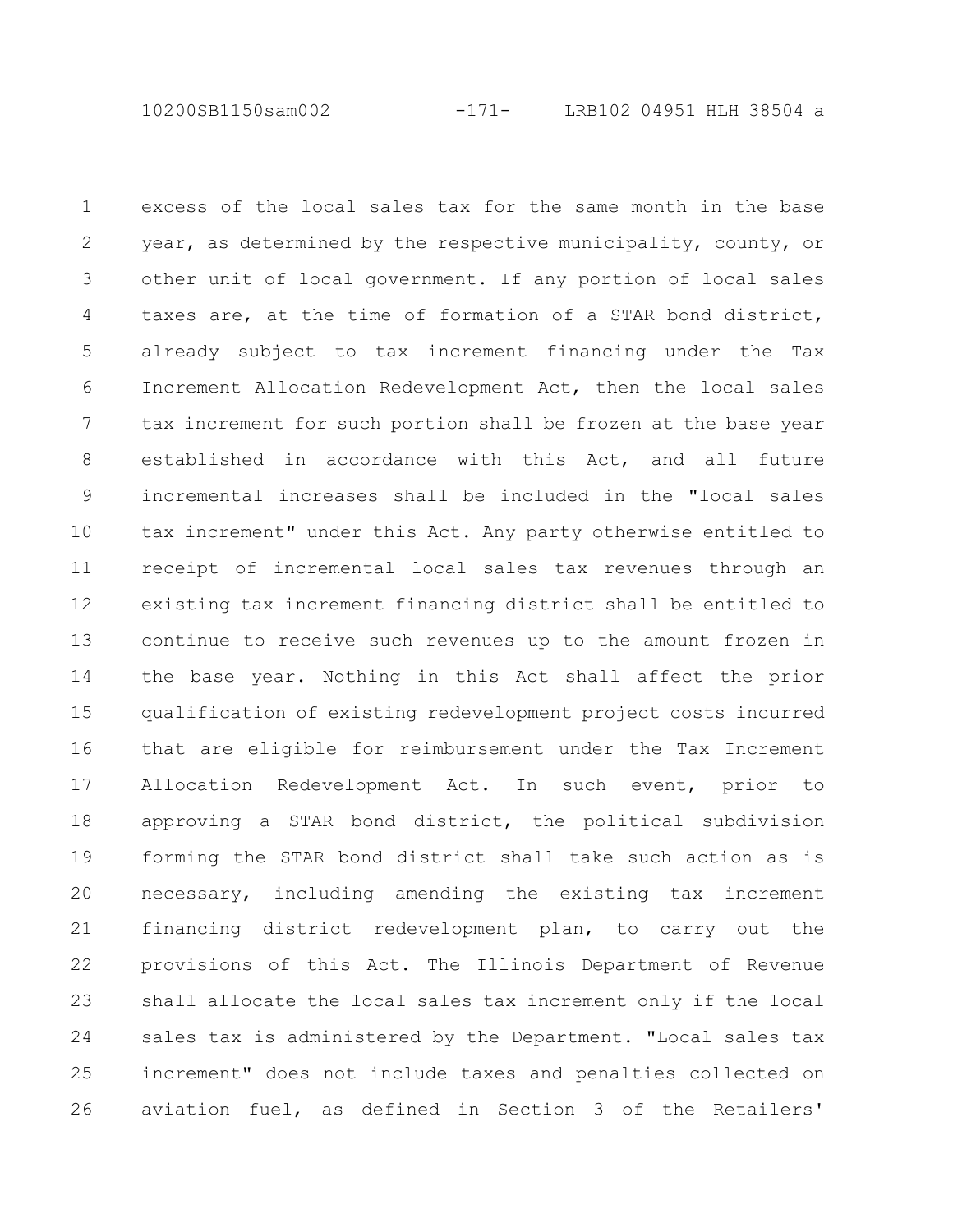10200SB1150sam002 -172- LRB102 04951 HLH 38504 a

Occupation Tax, sold on or after December 1, 2019 and through December 31, 2020. 1 2

"Market study" means a study to determine the ability of the proposed STAR bond project to gain market share locally and regionally and to remain profitable past the term of repayment of STAR bonds. 3 4 5 6

"Master developer" means a developer cooperating with a political subdivision to plan, develop, and implement a STAR bond project plan for a STAR bond district. Subject to the limitations of Section 25, the master developer may work with and transfer certain development rights to other developers for the purpose of implementing STAR bond project plans and achieving the purposes of this Act. A master developer for a STAR bond district shall be appointed by a political subdivision in the resolution establishing the STAR bond district, and the master developer must, at the time of appointment, own or have control of, through purchase agreements, option contracts, or other means, not less than 50% of the acreage within the STAR bond district and the master developer or its affiliate must have ownership or control on June 1, 2010. 7 8 9 10 11 12 13 14 15 16 17 18 19 20 21

"Master development agreement" means an agreement between the master developer and the political subdivision to govern a STAR bond district and any STAR bond projects. 22 23 24

"Municipality" means the city, village, or incorporated town in which a proposed STAR bond district is located. 25 26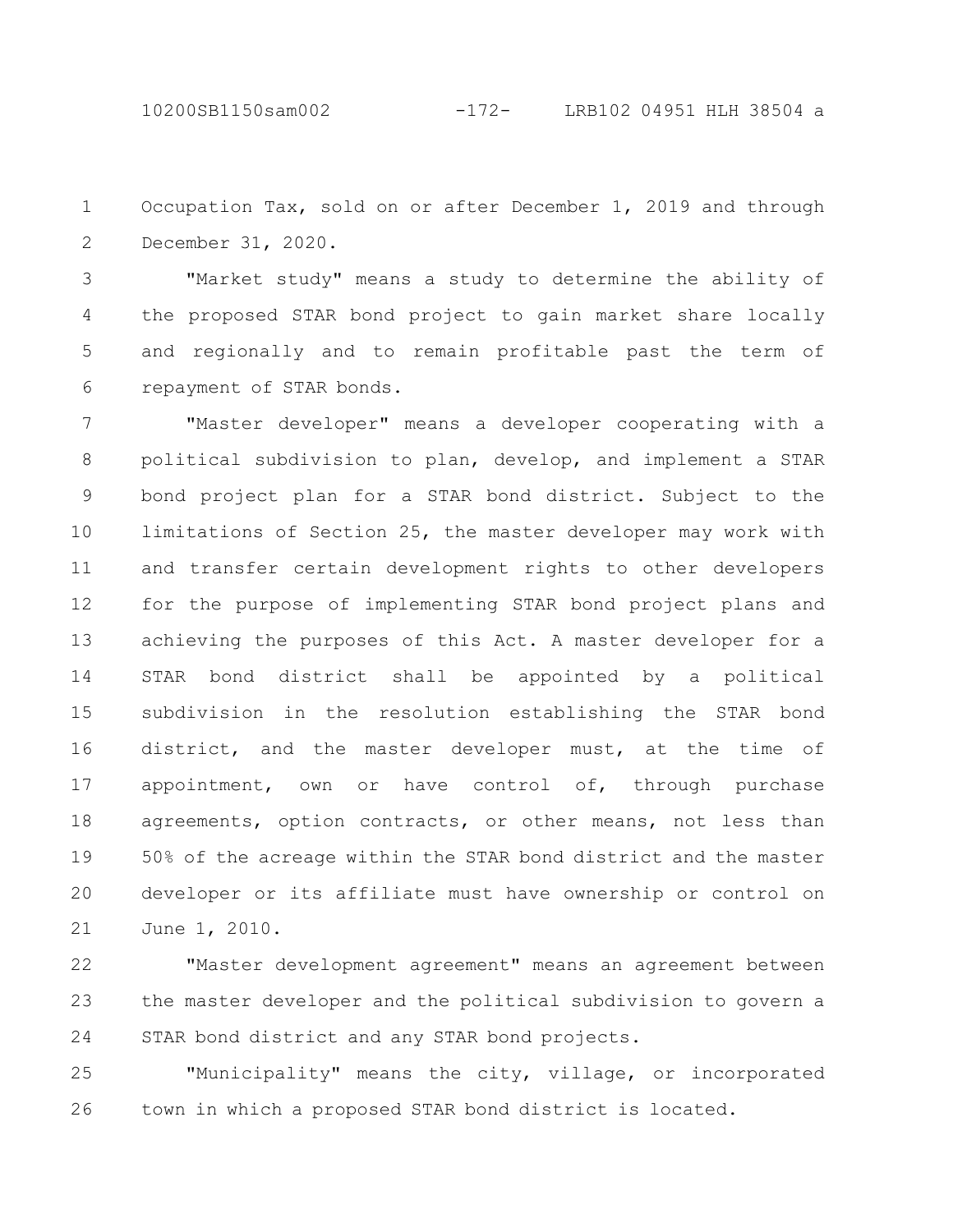10200SB1150sam002 -173- LRB102 04951 HLH 38504 a

"Pledged STAR revenues" means those sales tax and revenues and other sources of funds pledged to pay debt service on STAR bonds or to pay project costs pursuant to Section 30. Notwithstanding any provision to the contrary, the following revenues shall not constitute pledged STAR revenues or be available to pay principal and interest on STAR bonds: any State sales tax increment or local sales tax increment from a retail entity initiating operations in a STAR bond district while terminating operations at another Illinois location within 25 miles of the STAR bond district. For purposes of this paragraph, "terminating operations" means a closing of a retail operation that is directly related to the opening of the same operation or like retail entity owned or operated by more than 50% of the original ownership in a STAR bond district within one year before or after initiating operations in the STAR bond district, but it does not mean closing an operation for reasons beyond the control of the retail entity, as documented by the retail entity, subject to a reasonable finding by the municipality (or county if such retail operation is not located within a municipality) in which the terminated operations were located that the closed location contained inadequate space, had become economically obsolete, or was no longer a viable location for the retailer or serviceman. 1 2 3 4 5 6 7 8 9 10 11 12 13 14 15 16 17 18 19 20 21 22 23 24

"Political subdivision" means a municipality or county which undertakes to establish a STAR bond district pursuant to 25 26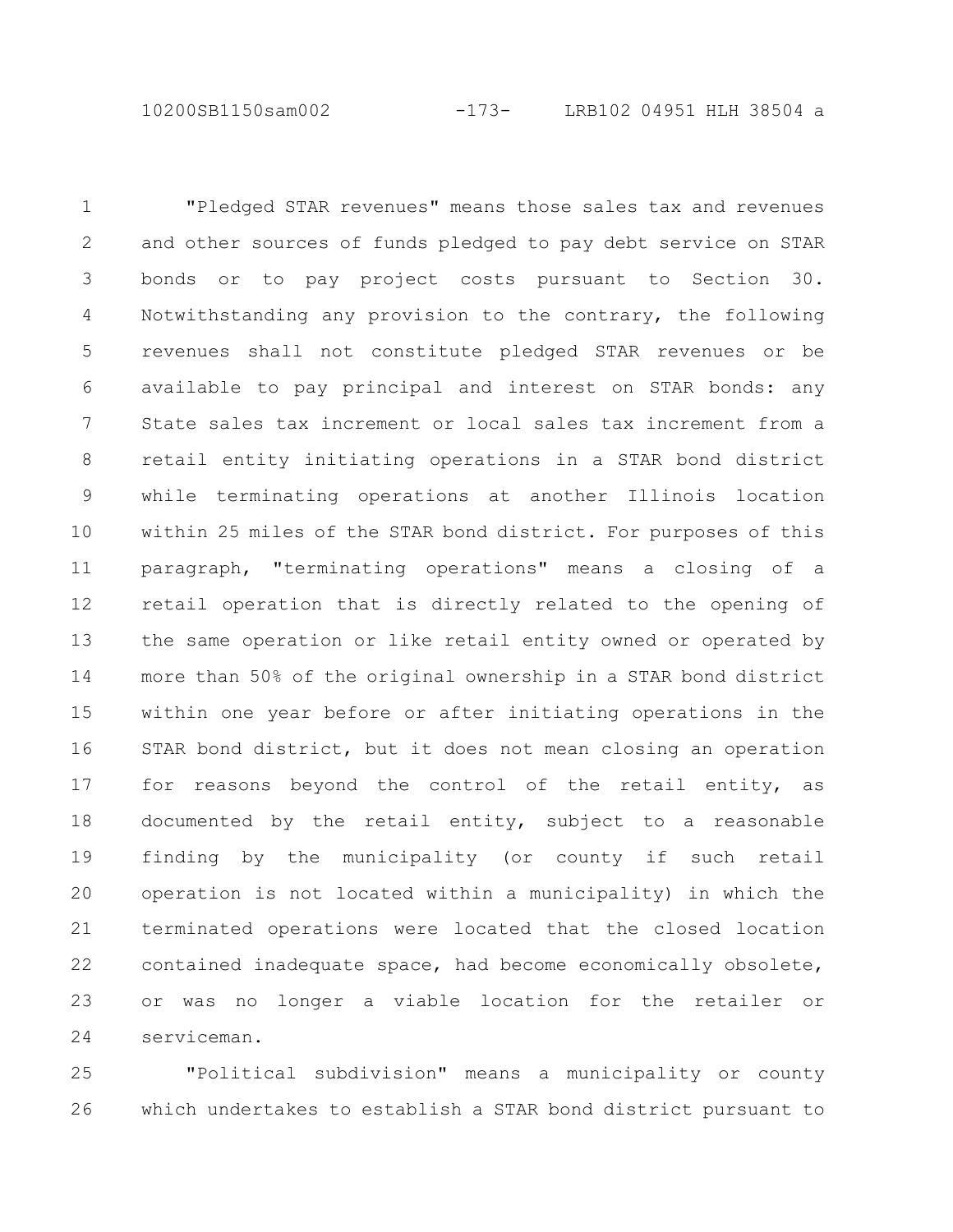the provisions of this Act. 1

"Project costs" means and includes the sum total of all costs incurred or estimated to be incurred on or following the date of establishment of a STAR bond district that are reasonable or necessary to implement a STAR bond district plan or any STAR bond project plans, or both, including costs incurred for public improvements and private improvements that serve the public purposes set forth in Section 5 of this Act. Such costs include without limitation the following: 2 3 4 5 6 7 8 9

(a) costs of studies, surveys, development of plans and specifications, formation, implementation, and administration of a STAR bond district, STAR bond district plan, any STAR bond projects, or any STAR bond project plans, including, but not limited to, staff and professional service costs for architectural, engineering, legal, financial, planning, or other services, provided however that no charges for professional services may be based on a percentage of the tax increment collected and no contracts for professional services, excluding architectural and engineering services, may be entered into if the terms of the contract extend beyond a period of 3 years; 10 11 12 13 14 15 16 17 18 19 20 21 22

(b) property assembly costs, including, but not limited to, acquisition of land and other real property or rights or interests therein, located within the boundaries of a STAR bond district, demolition of buildings, site 23 24 25 26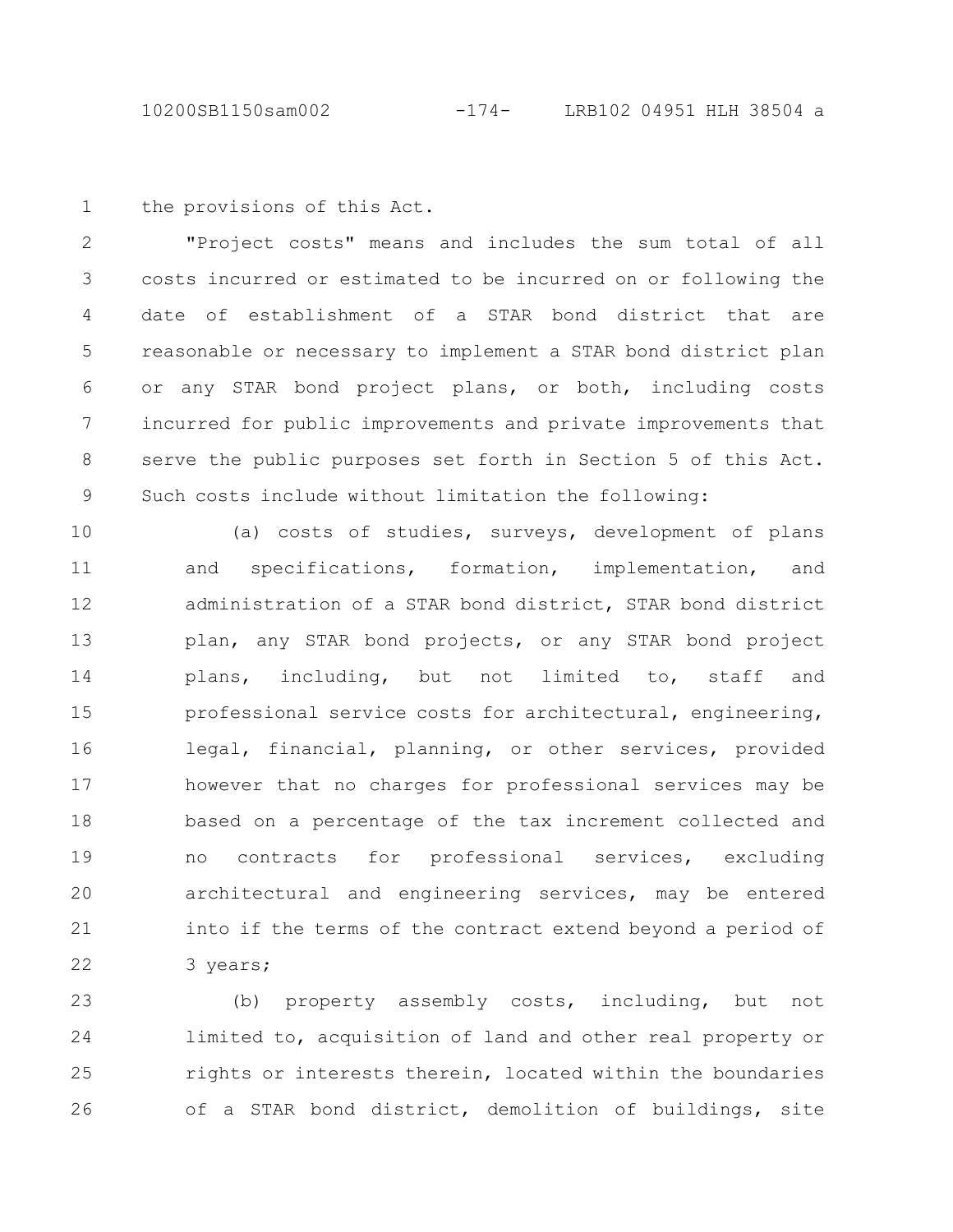preparation, site improvements that serve as an engineered barrier addressing ground level or below ground environmental contamination, including, but not limited to, parking lots and other concrete or asphalt barriers, the clearing and grading of land, and importing additional soil and fill materials, or removal of soil and fill materials from the site; 1 2 3 4 5 6 7

(c) subject to paragraph (d), costs of buildings and other vertical improvements that are located within the boundaries of a STAR bond district and owned by a political subdivision or other public entity, including without limitation police and fire stations, educational facilities, and public restrooms and rest areas; 8 9 10 11 12 13

(c-1) costs of buildings and other vertical improvements that are located within the boundaries of a STAR bond district and owned by a destination user or destination hotel; except that only 2 destination users in a STAR bond district and one destination hotel are eligible to include the cost of those vertical improvements as project costs; 14 15 16 17 18 19 20

(c-5) costs of buildings; rides and attractions, which include carousels, slides, roller coasters, displays, models, towers, works of art, and similar theme and amusement park improvements; and other vertical improvements that are located within the boundaries of a STAR bond district and owned by an entertainment user; 21 22 23 24 25 26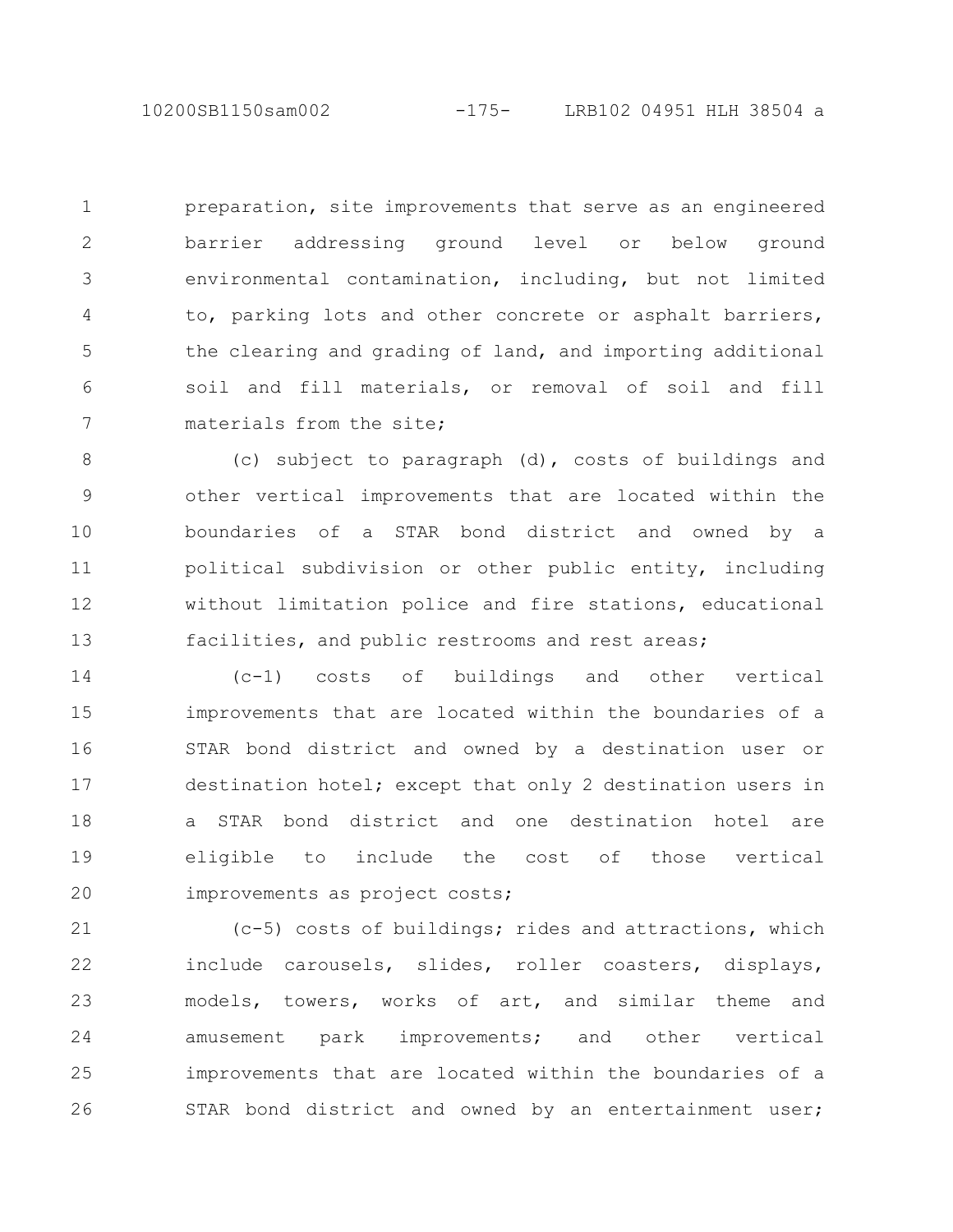except that only one entertainment user in a STAR bond district is eligible to include the cost of those vertical improvements as project costs; 1 2 3

(d) costs of the design and construction of infrastructure and public works located within the boundaries of a STAR bond district that are reasonable or necessary to implement a STAR bond district plan or any STAR bond project plans, or both, except that project costs shall not include the cost of constructing a new municipal public building principally used to provide offices, storage space, or conference facilities or vehicle storage, maintenance, or repair for administrative, public safety, or public works personnel and that is not intended to replace an existing public building unless the political subdivision makes a reasonable determination in a STAR bond district plan or any STAR bond project plans, supported by information that provides the basis for that determination, that the new municipal building is required to meet an increase in the need for public safety purposes anticipated to result from the implementation of the STAR bond district plan or any STAR bond project plans; 4 5 6 7 8 9 10 11 12 13 14 15 16 17 18 19 20 21 22

(e) costs of the design and construction of the following improvements located outside the boundaries of a STAR bond district, provided that the costs are essential to further the purpose and development of a STAR bond 23 24 25 26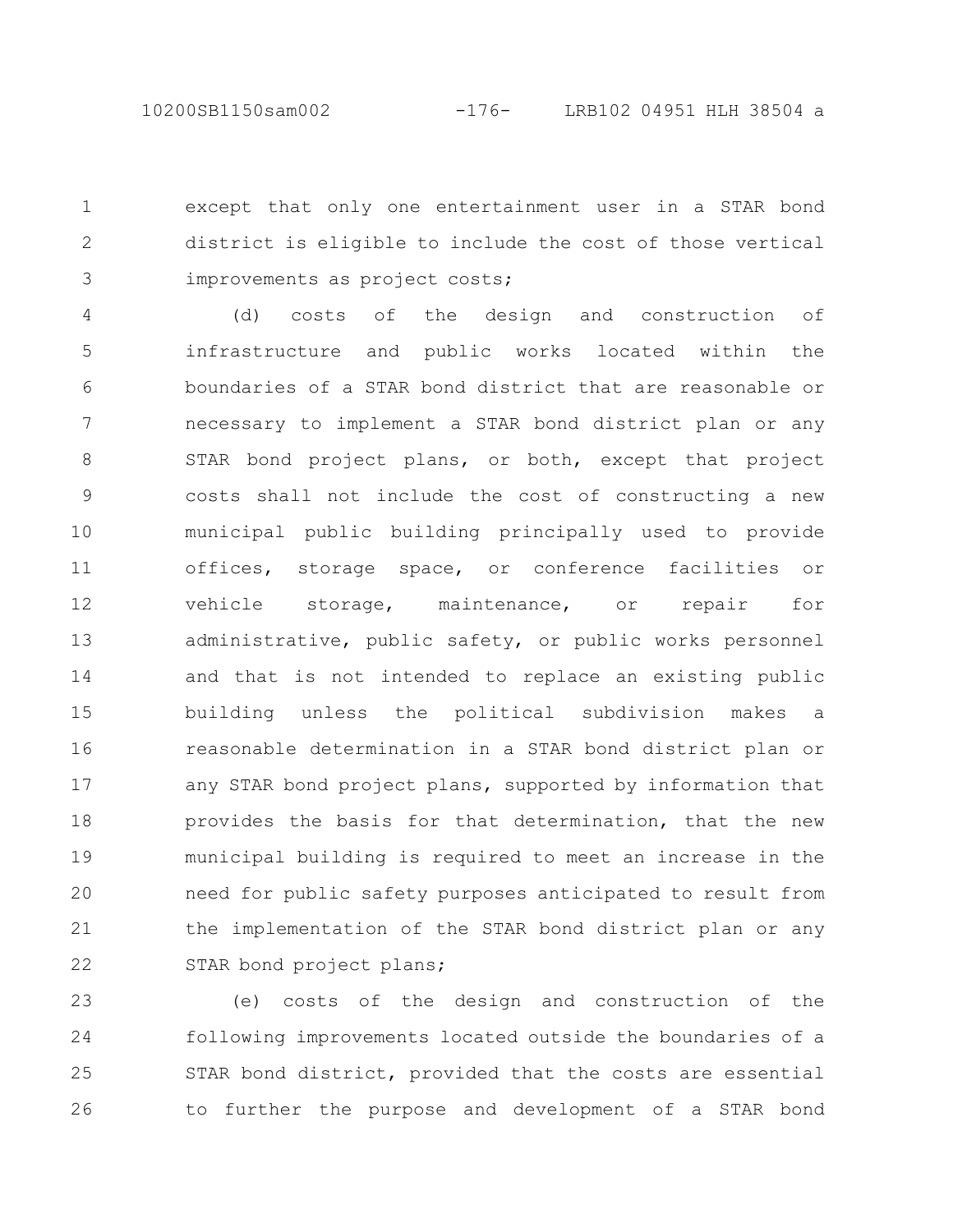10200SB1150sam002 -177- LRB102 04951 HLH 38504 a

district plan and either (i) part of and connected to sewer, water, or utility service lines that physically connect to the STAR bond district or (ii) significant improvements for adjacent offsite highways, streets, roadways, and interchanges that are approved by the Illinois Department of Transportation. No other cost of infrastructure and public works improvements located outside the boundaries of a STAR bond district may be deemed project costs; 1 2 3 4 5 6 7 8 9

(f) costs of job training and retraining projects, including the cost of "welfare to work" programs implemented by businesses located within a STAR bond district; 10 11 12 13

(g) financing costs, including, but not limited to, all necessary and incidental expenses related to the issuance of obligations and which may include payment of interest on any obligations issued hereunder including interest accruing during the estimated period of construction of any improvements in a STAR bond district or any STAR bond projects for which such obligations are issued and for not exceeding 36 months thereafter and including reasonable reserves related thereto; 14 15 16 17 18 19 20 21 22

(h) to the extent the political subdivision by written agreement accepts and approves the same, all or a portion of a taxing district's capital costs resulting from a STAR bond district or STAR bond projects necessarily incurred 23 24 25 26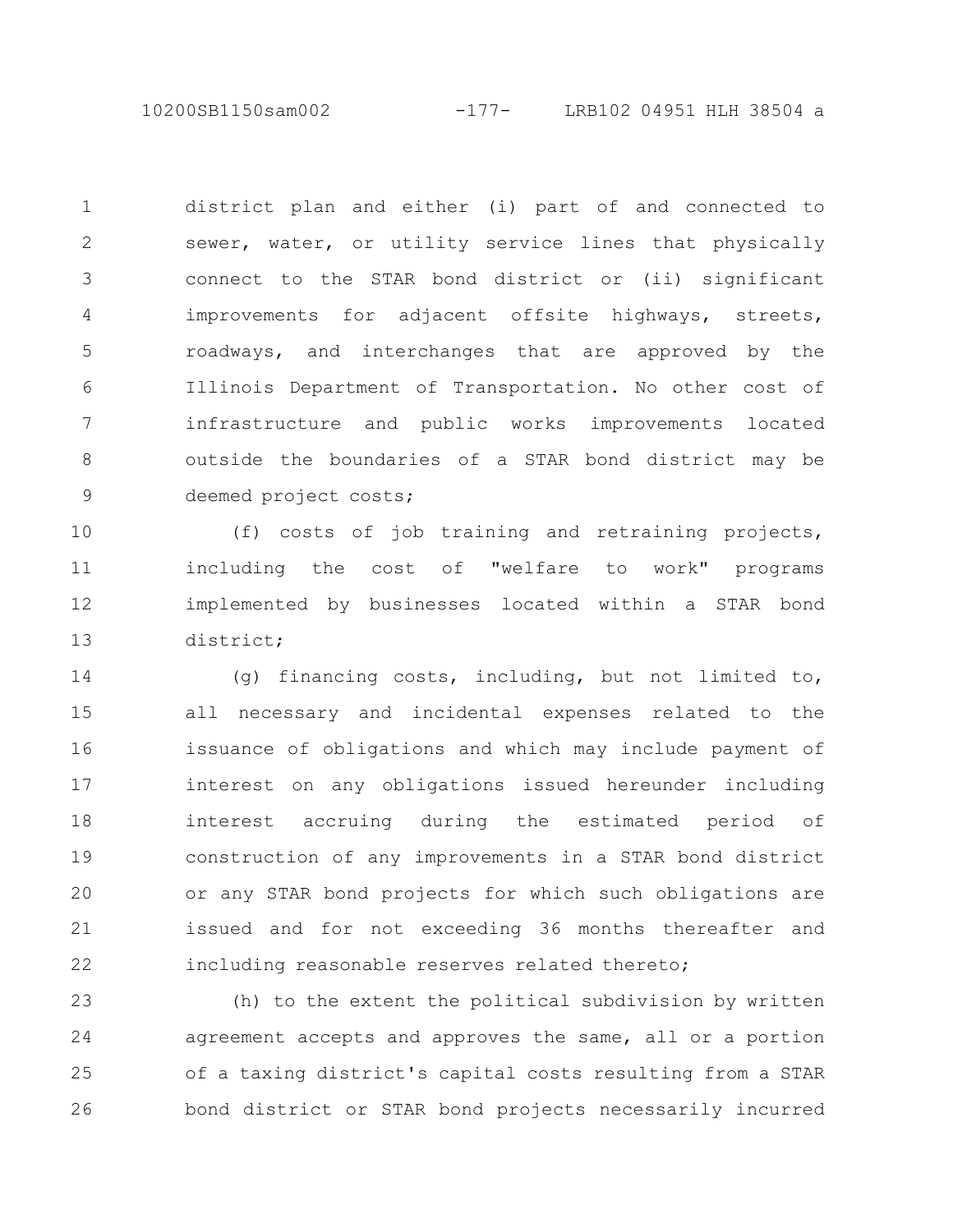or to be incurred within a taxing district in furtherance of the objectives of a STAR bond district plan or STAR bond project plans; 1 2 3

(i) interest cost incurred by a developer for project costs related to the acquisition, formation, implementation, development, construction, and administration of a STAR bond district, STAR bond district plan, STAR bond projects, or any STAR bond project plans provided that: 4 5 6 7 8 9

(i) payment of such costs in any one year may not exceed 30% of the annual interest costs incurred by the developer with regard to the STAR bond district or any STAR bond projects during that year; and 10 11 12 13

(ii) the total of such interest payments paid pursuant to this Act may not exceed 30% of the total cost paid or incurred by the developer for a STAR bond district or STAR bond projects, plus project costs, excluding any property assembly costs incurred by a political subdivision pursuant to this Act; 14 15 16 17 18 19

(j) costs of common areas located within the boundaries of a STAR bond district; 20 21

(k) costs of landscaping and plantings, retaining walls and fences, man-made lakes and ponds, shelters, benches, lighting, and similar amenities located within the boundaries of a STAR bond district; 22 23 24 25

26

(l) costs of mounted building signs, site monument,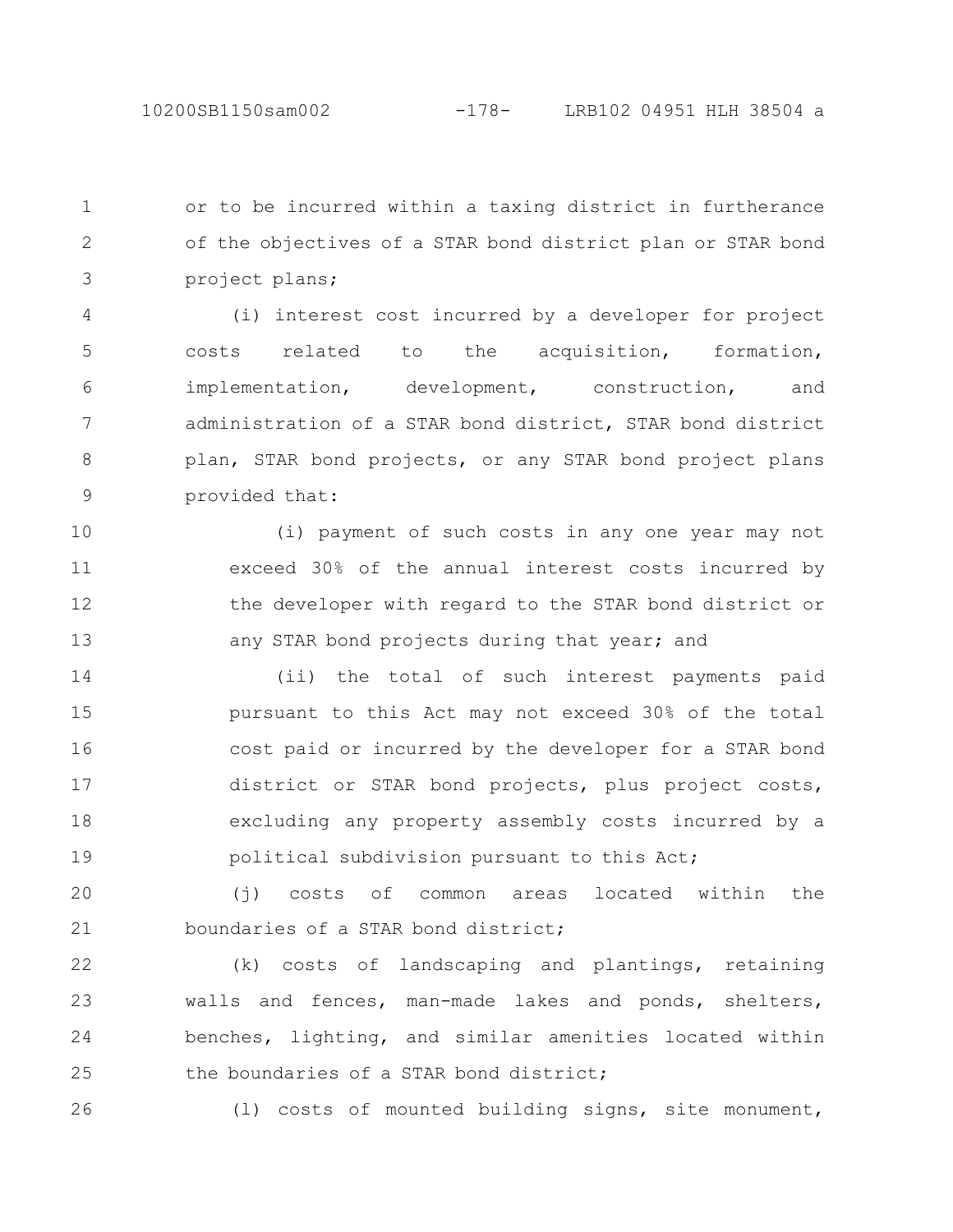and pylon signs located within the boundaries of a STAR bond district; or 1 2

(m) if included in the STAR bond district plan and approved in writing by the Director, salaries or a portion of salaries for local government employees to the extent the same are directly attributable to the work of such employees on the establishment and management of a STAR bond district or any STAR bond projects. 3 4 5 6 7 8

Except as specified in items (a) through (m), "project costs" shall not include: 9 10

(i) the cost of construction of buildings that are privately owned or owned by a municipality and leased to a developer or retail user for non-entertainment retail uses; 11 12 13 14

(ii) moving expenses for employees of the businesses locating within the STAR bond district; 15 16

(iii) property taxes for property located in the STAR bond district; 17 18

19

(iv) lobbying costs; and

(v) general overhead or administrative costs of the political subdivision that would still have been incurred by the political subdivision if the political subdivision had not established a STAR bond district. 20 21 22 23

"Project development agreement" means any one or more agreements, including any amendments thereto, between a master developer and any co-developer or subdeveloper in connection 24 25 26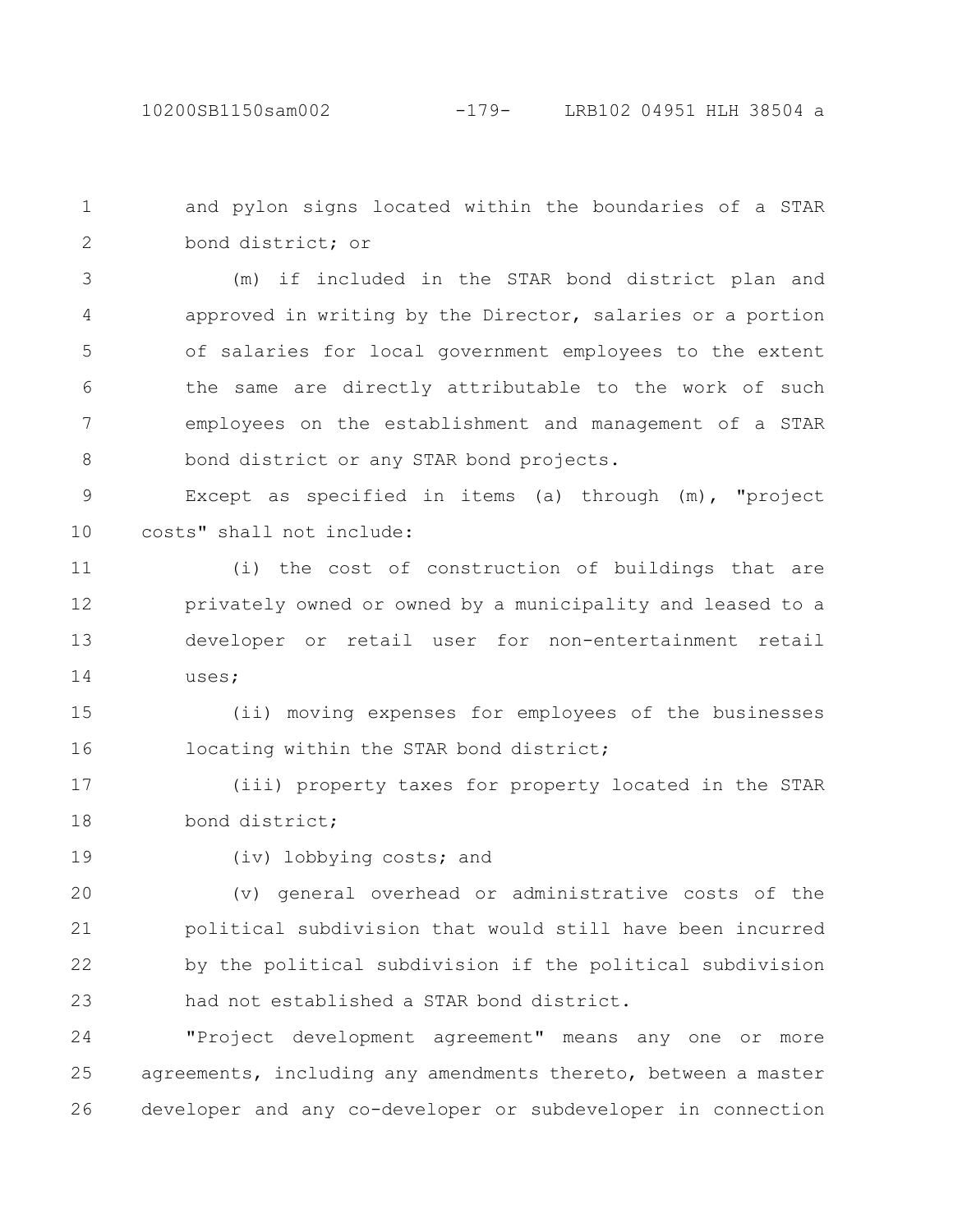with a STAR bond project, which project development agreement may include the political subdivision as a party. 1 2

"Projected market area" means any area within the State in which a STAR bond district or STAR bond project is projected to have a significant fiscal or market impact as determined by the Director. 3 4 5 6

"Resolution" means a resolution, order, ordinance, or other appropriate form of legislative action of a political subdivision or other applicable public entity approved by a vote of a majority of a quorum at a meeting of the governing body of the political subdivision or applicable public entity. 7 8 9 10 11

"STAR bond" means a sales tax and revenue bond, note, or other obligation payable from pledged STAR revenues and issued by a political subdivision, the proceeds of which shall be used only to pay project costs as defined in this Act. 12 13 14 15

"STAR bond district" means the specific area declared to be an eligible area as determined by the political subdivision, and approved by the Director, in which the political subdivision may develop one or more STAR bond projects. 16 17 18 19 20

"STAR bond district plan" means the preliminary or conceptual plan that generally identifies the proposed STAR bond project areas and identifies in a general manner the buildings, facilities, and improvements to be constructed or improved in each STAR bond project area. 21 22 23 24 25

26

"STAR bond project" means a project within a STAR bond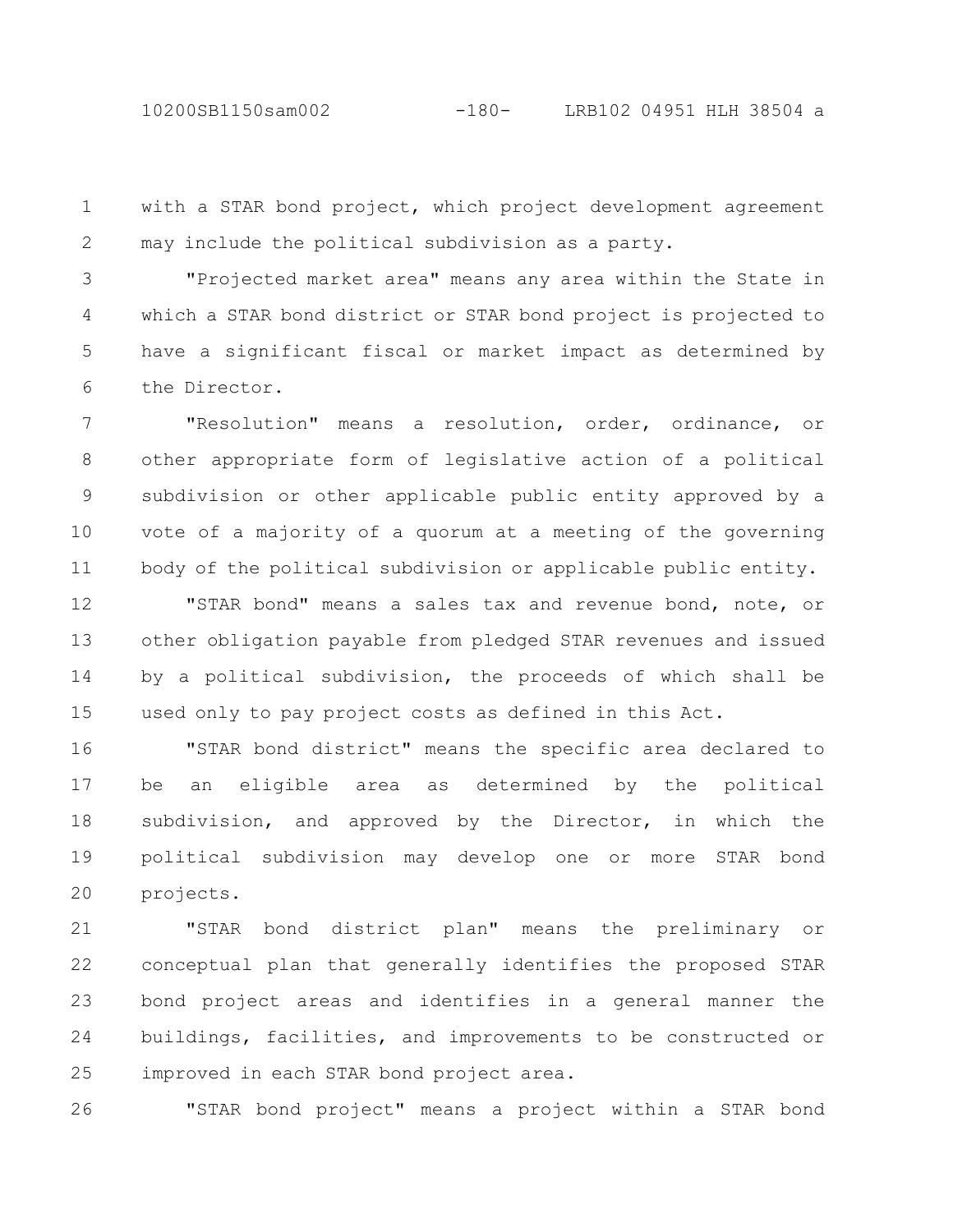10200SB1150sam002 -181- LRB102 04951 HLH 38504 a

district which is approved pursuant to Section 20. 1

"STAR bond project area" means the geographic area within a STAR bond district in which there may be one or more STAR bond projects. 2 3 4

"STAR bond project plan" means the written plan adopted by a political subdivision for the development of a STAR bond project in a STAR bond district; the plan may include, but is not limited to, (i) project costs incurred prior to the date of the STAR bond project plan and estimated future STAR bond project costs, (ii) proposed sources of funds to pay those costs, (iii) the nature and estimated term of any obligations to be issued by the political subdivision to pay those costs, (iv) the most recent equalized assessed valuation of the STAR bond project area, (v) an estimate of the equalized assessed valuation of the STAR bond district or applicable project area after completion of a STAR bond project, (vi) a general description of the types of any known or proposed developers, users, or tenants of the STAR bond project or projects included in the plan, (vii) a general description of the type, structure, and character of the property or facilities to be developed or improved, (viii) a description of the general land uses to apply to the STAR bond project, and (ix) a general description or an estimate of the type, class, and number of employees to be employed in the operation of the STAR bond project. 5 6 7 8 9 10 11 12 13 14 15 16 17 18 19 20 21 22 23 24 25

26

"State sales tax" means all of the net revenue realized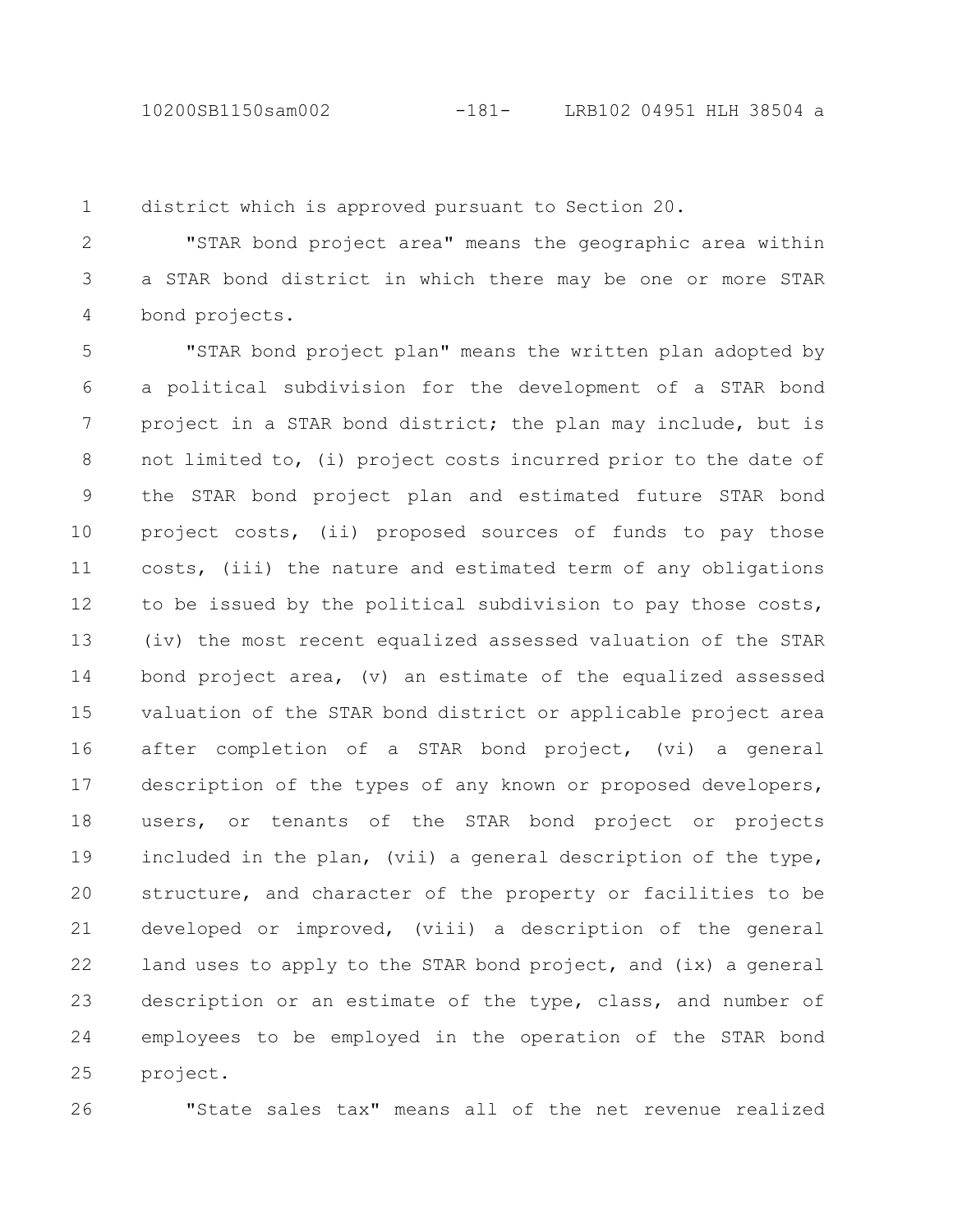10200SB1150sam002 -182- LRB102 04951 HLH 38504 a

under the Retailers' Occupation Tax Act, the Use Tax Act, the Service Use Tax Act, and the Service Occupation Tax Act from transactions at places of business located within a STAR bond district, excluding that portion of the net revenue realized under the Retailers' Occupation Tax Act, the Use Tax Act, the Service Use Tax Act, and the Service Occupation Tax Act from transactions at places of business located within a STAR bond district that is deposited into the Local Government Tax Fund and the County and Mass Transit District Fund. 1 2 3 4 5 6 7 8 9

"State sales tax increment" means (i) 100% of that portion of the State sales tax that is in excess of the State sales tax for the same month in the base year, as determined by the Department of Revenue, from transactions at up to 2 destination users, one destination hotel, and one entertainment user located within a STAR bond district, which destination users, destination hotel, and entertainment user shall be designated by the master developer and approved by the political subdivision and the Director in conjunction with the applicable STAR bond project approval, and (ii) 25% of that portion of the State sales tax that is in excess of the State sales tax for the same month in the base year, as determined by the Department of Revenue, from all other transactions within a STAR bond district. If any portion of State sales taxes are, at the time of formation of a STAR bond district, already subject to tax increment financing under the Tax Increment Allocation Redevelopment Act, then the State 10 11 12 13 14 15 16 17 18 19 20 21 22 23 24 25 26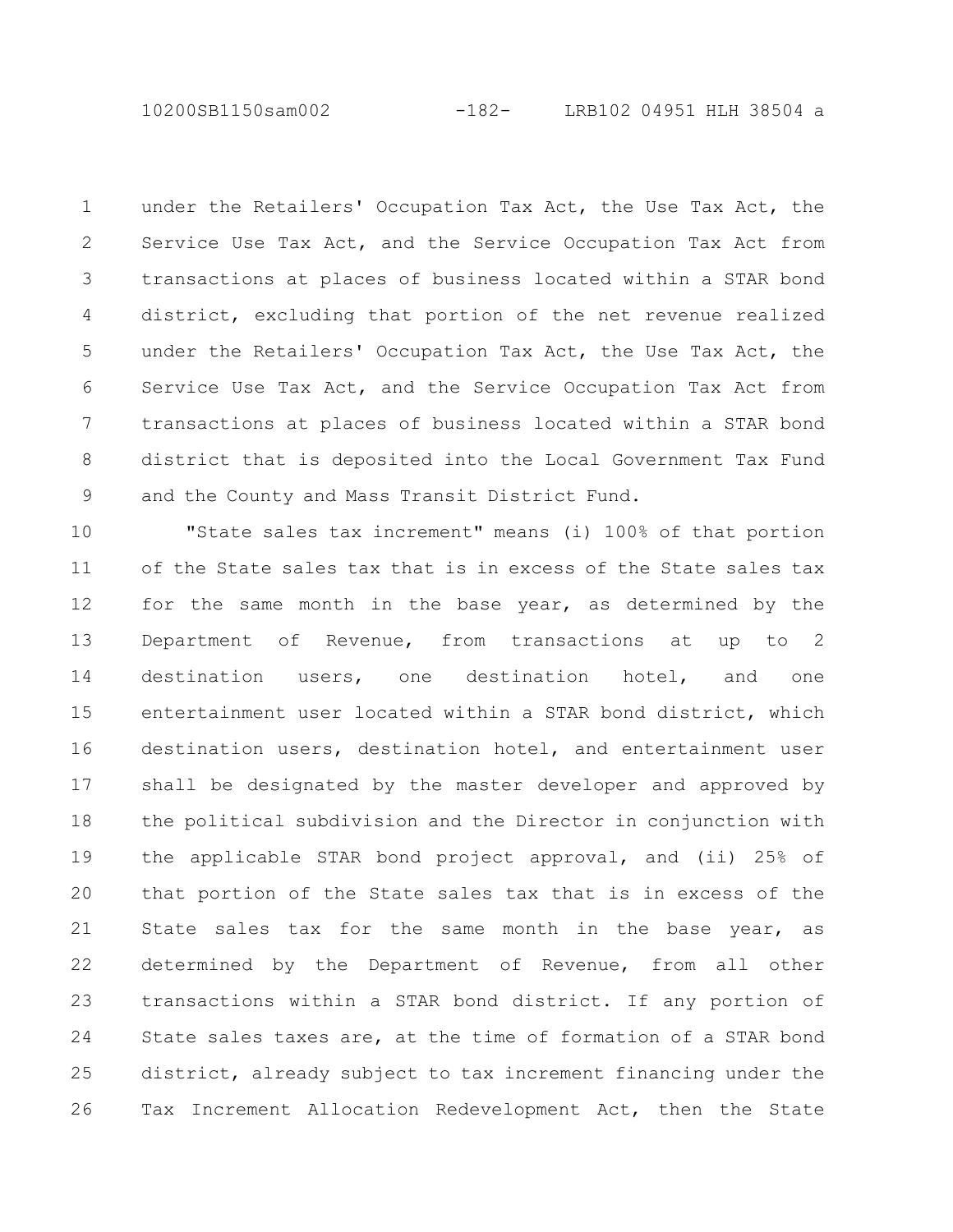10200SB1150sam002 -183- LRB102 04951 HLH 38504 a

sales tax increment for such portion shall be frozen at the base year established in accordance with this Act, and all future incremental increases shall be included in the State sales tax increment under this Act. Any party otherwise entitled to receipt of incremental State sales tax revenues through an existing tax increment financing district shall be entitled to continue to receive such revenues up to the amount frozen in the base year. Nothing in this Act shall affect the prior qualification of existing redevelopment project costs incurred that are eligible for reimbursement under the Tax Increment Allocation Redevelopment Act. In such event, prior to approving a STAR bond district, the political subdivision forming the STAR bond district shall take such action as is necessary, including amending the existing tax increment financing district redevelopment plan, to carry out the provisions of this Act. 1 2 3 4 5 6 7 8 9 10 11 12 13 14 15 16

"Substantial change" means a change wherein the proposed STAR bond project plan differs substantially in size, scope, or use from the approved STAR bond district plan or STAR bond project plan. 17 18 19 20

"Taxpayer" means an individual, partnership, corporation, limited liability company, trust, estate, or other entity that is subject to the Illinois Income Tax Act. 21 22 23

"Total development costs" means the aggregate public and private investment in a STAR bond district, including project costs and other direct and indirect costs related to the 24 25 26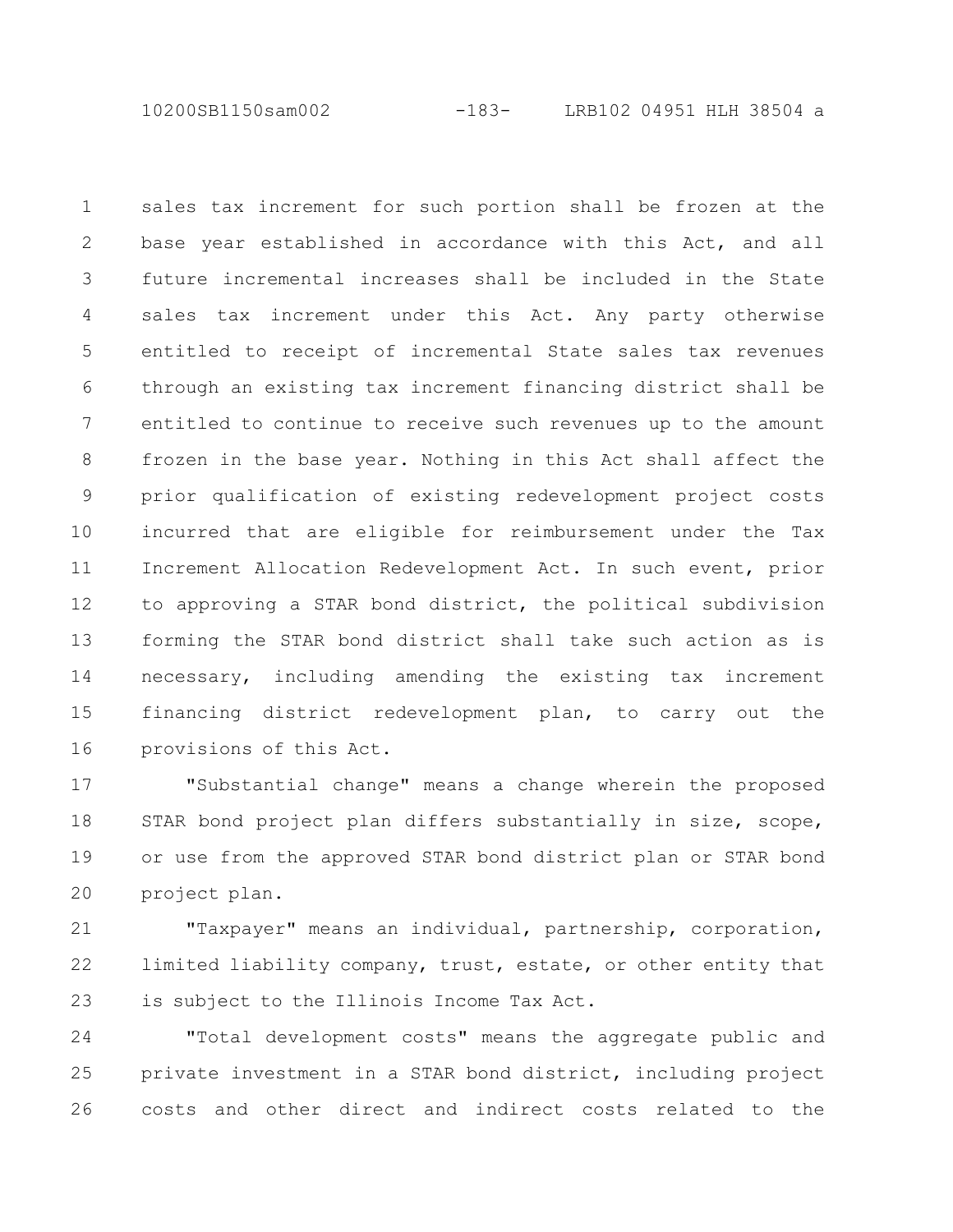10200SB1150sam002 -184- LRB102 04951 HLH 38504 a

development of the STAR bond district. 1

"Traditional retail use" means the operation of a business that derives at least 90% of its annual gross revenue from sales at retail, as that phrase is defined by Section 1 of the Retailers' Occupation Tax Act, but does not include the operations of destination users, entertainment users, restaurants, hotels, retail uses within hotels, or any other non-retail uses. 2 3 4 5 6 7 8

"Vacant" means that portion of the land in a proposed STAR bond district that is not occupied by a building, facility, or other vertical improvement. 9 10 11

(Source: P.A. 101-10, eff. 6-5-19; 101-455, eff. 8-23-19; 101-604, eff. 12-13-19.) 12 13

(50 ILCS 470/31) 14

Sec. 31. STAR bond occupation taxes. 15

(a) If the corporate authorities of a political subdivision have established a STAR bond district and have elected to impose a tax by ordinance pursuant to subsection (b) or (c) of this Section, each year after the date of the adoption of the ordinance and until all STAR bond project costs and all political subdivision obligations financing the STAR bond project costs, if any, have been paid in accordance with the STAR bond project plans, but in no event longer than the maximum maturity date of the last of the STAR bonds issued for projects in the STAR bond district, all amounts generated 16 17 18 19 20 21 22 23 24 25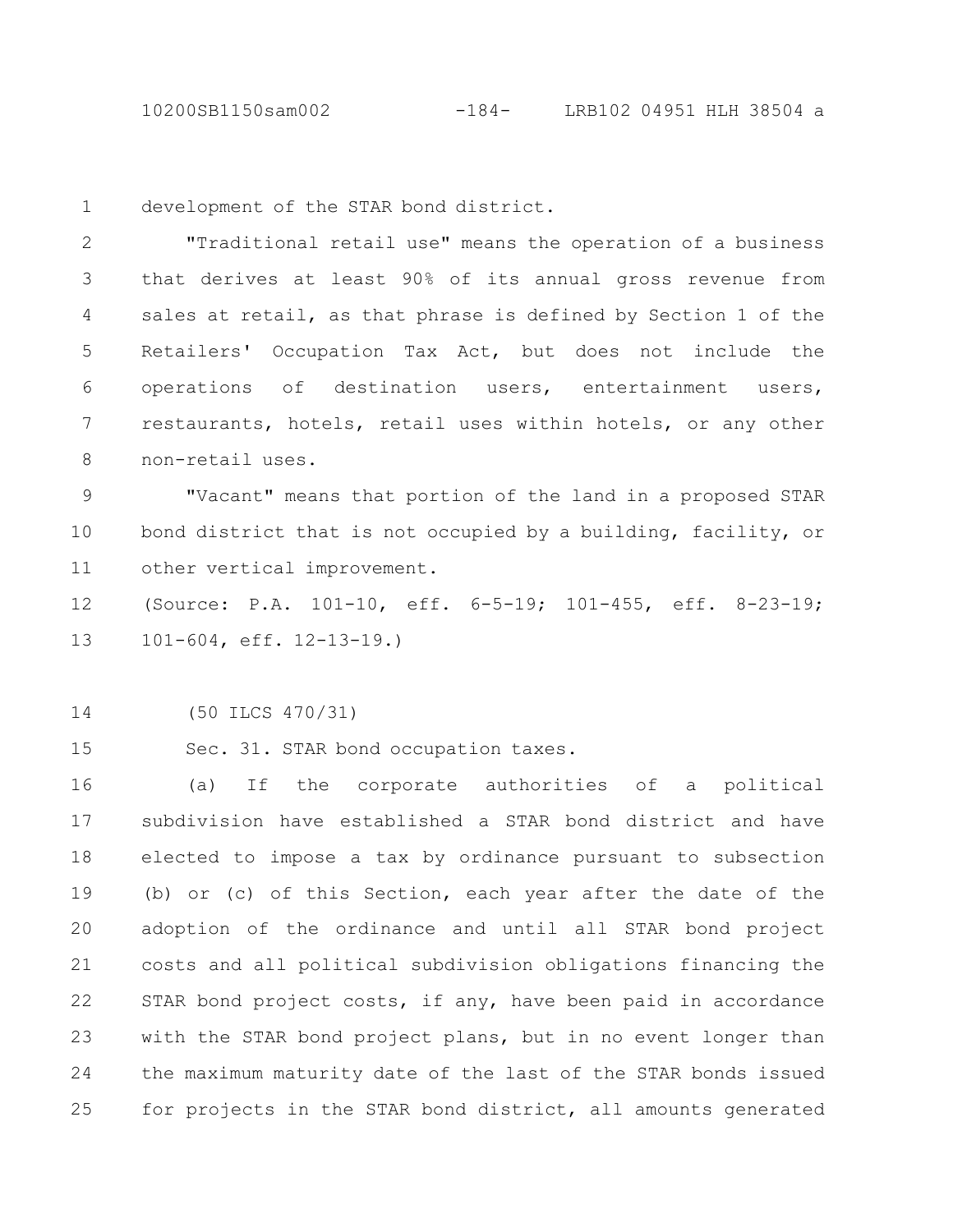10200SB1150sam002 -185- LRB102 04951 HLH 38504 a

by the retailers' occupation tax and service occupation tax shall be collected and the tax shall be enforced by the Department of Revenue in the same manner as all retailers' occupation taxes and service occupation taxes imposed in the political subdivision imposing the tax. The corporate authorities of the political subdivision shall deposit the proceeds of the taxes imposed under subsections (b) and (c) into either (i) a special fund held by the corporate authorities of the political subdivision called the STAR Bonds Tax Allocation Fund for the purpose of paying STAR bond project costs and obligations incurred in the payment of those costs if such taxes are designated as pledged STAR revenues by resolution or ordinance of the political subdivision or (ii) the political subdivision's general corporate fund if such taxes are not designated as pledged STAR revenues by resolution or ordinance. 1 2 3 4 5 6 7 8 9 10 11 12 13 14 15 16

The tax imposed under this Section by a municipality may be imposed only on the portion of a STAR bond district that is within the boundaries of the municipality. For any part of a STAR bond district that lies outside of the boundaries of that municipality, the municipality in which the other part of the STAR bond district lies (or the county, in cases where a portion of the STAR bond district lies in the unincorporated area of a county) is authorized to impose the tax under this Section on that part of the STAR bond district. 17 18 19 20 21 22 23 24 25

26

(b) The corporate authorities of a political subdivision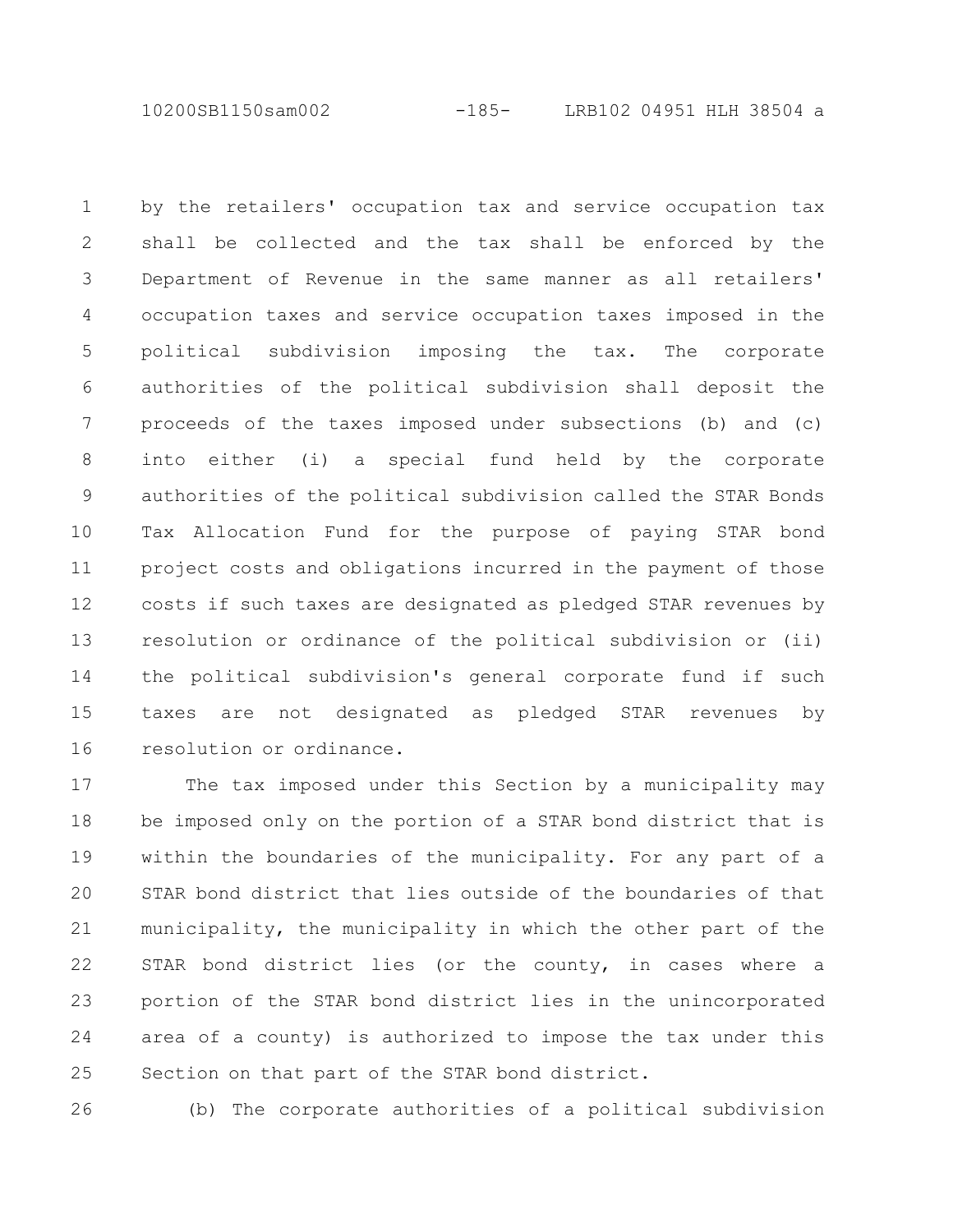10200SB1150sam002 -186- LRB102 04951 HLH 38504 a

that has established a STAR bond district under this Act may, by ordinance or resolution, impose a STAR Bond Retailers' Occupation Tax upon all persons engaged in the business of selling tangible personal property, other than an item of tangible personal property titled or registered with an agency of this State's government, at retail in the STAR bond district at a rate not to exceed 1% of the gross receipts from the sales made in the course of that business, to be imposed only in 0.25% increments. The tax may not be imposed on tangible personal property taxed at the 1% rate under the Retailers' Occupation Tax Act (or at the 0% rate in accordance with this amendatory Act of the 102nd General Assembly). Beginning December 1, 2019 and through December 31, 2020, this tax is not imposed on sales of aviation fuel unless the tax revenue is expended for airport-related purposes. If the District does not have an airport-related purpose to which aviation fuel tax revenue is dedicated, then aviation fuel is excluded from the tax. The municipality must comply with the certification requirements for airport-related purposes under Section 2-22 of the Retailers' Occupation Tax Act. For purposes of this Act, "airport-related purposes" has the meaning ascribed in Section 6z-20.2 of the State Finance Act. Beginning January 1, 2021, this tax is not imposed on sales of aviation fuel for so long as the revenue use requirements of 49 U.S.C. 47107(b) and 49 U.S.C. 47133 are binding on the District. 1 2 3 4 5 6 7 8 9 10 11 12 13 14 15 16 17 18 19 20 21 22 23 24 25 26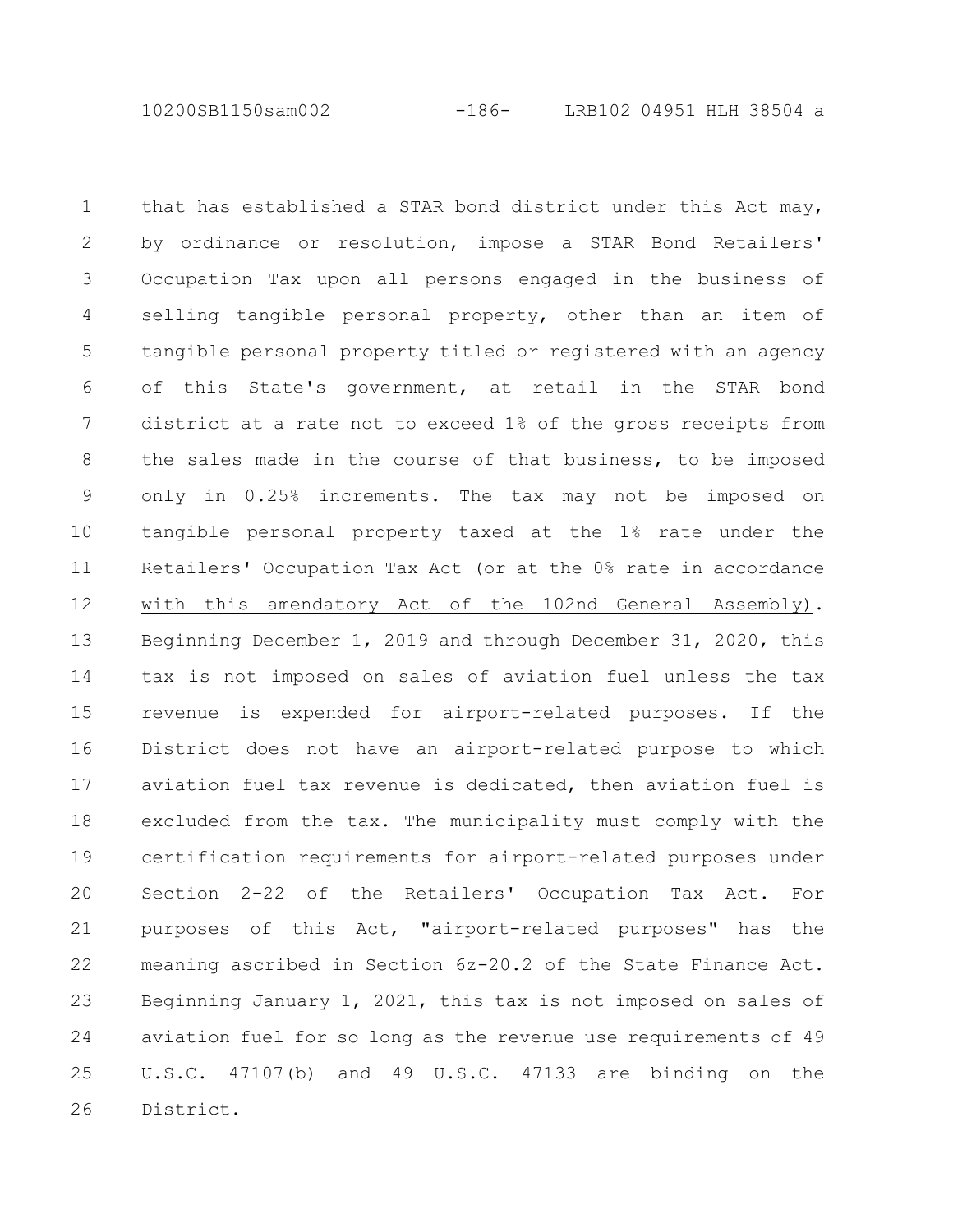10200SB1150sam002 -187- LRB102 04951 HLH 38504 a

The tax imposed under this subsection and all civil penalties that may be assessed as an incident thereof shall be collected and enforced by the Department of Revenue. The certificate of registration that is issued by the Department to a retailer under the Retailers' Occupation Tax Act shall permit the retailer to engage in a business that is taxable under any ordinance or resolution enacted pursuant to this subsection without registering separately with the Department under such ordinance or resolution or under this subsection. The Department of Revenue shall have full power to administer and enforce this subsection, to collect all taxes and penalties due under this subsection in the manner hereinafter provided, and to determine all rights to credit memoranda arising on account of the erroneous payment of tax or penalty under this subsection. In the administration of, and compliance with, this subsection, the Department and persons who are subject to this subsection shall have the same rights, remedies, privileges, immunities, powers, and duties, and be subject to the same conditions, restrictions, limitations, penalties, exclusions, exemptions, and definitions of terms and employ the same modes of procedure, as are prescribed in Sections 1, 1a through 1o, 2 through 2-65 (in respect to all provisions therein other than the State rate of tax), 2c through 2h, 3 (except as to the disposition of taxes and penalties collected, and except that the retailer's discount is not allowed for taxes paid on aviation fuel that are subject 1 2 3 4 5 6 7 8 9 10 11 12 13 14 15 16 17 18 19 20 21 22 23 24 25 26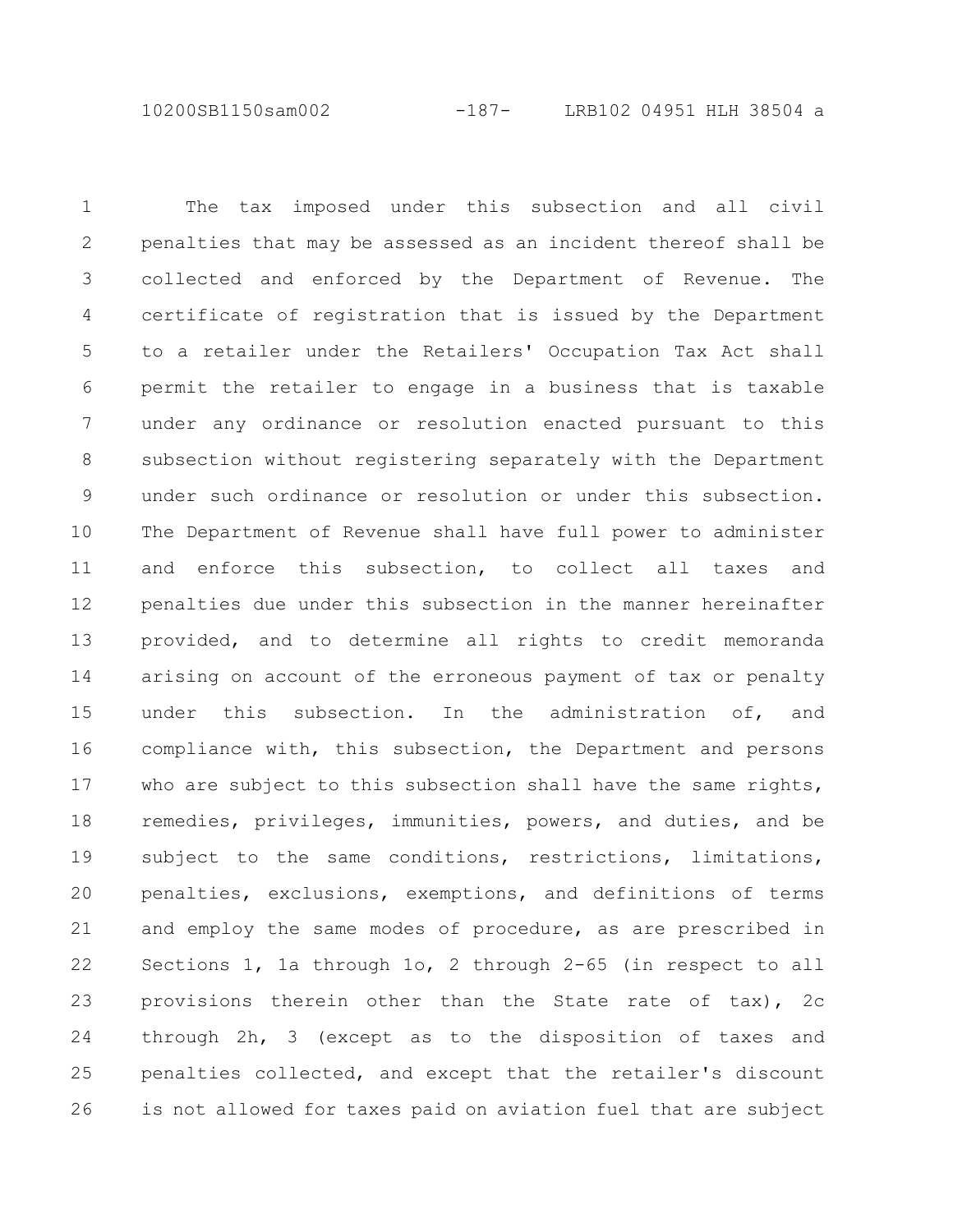10200SB1150sam002 -188- LRB102 04951 HLH 38504 a

to the revenue use requirements of 49 U.S.C. 47107(b) and 49 U.S.C. 47133), 4, 5, 5a, 5b, 5c, 5d, 5e, 5f, 5g, 5i, 5j, 5k, 5l, 6, 6a, 6b, 6c, 7, 8, 9, 10, 11, 12, 13, and 14 of the Retailers' Occupation Tax Act and all provisions of the Uniform Penalty and Interest Act, as fully as if those provisions were set forth herein. 1 2 3 4 5 6

If a tax is imposed under this subsection (b), a tax shall also be imposed under subsection (c) of this Section. 7 8

(c) If a tax has been imposed under subsection (b), a STAR Bond Service Occupation Tax shall also be imposed upon all persons engaged, in the STAR bond district, in the business of making sales of service, who, as an incident to making those sales of service, transfer tangible personal property within the STAR bond district, either in the form of tangible personal property or in the form of real estate as an incident to a sale of service. The tax shall be imposed at the same rate as the tax imposed in subsection (b) and shall not exceed 1% of the selling price of tangible personal property so transferred within the STAR bond district, to be imposed only in 0.25% increments. The tax may not be imposed on tangible personal property taxed at the 1% rate under the Service Occupation Tax Act. Beginning December 1, 2019 and through December 31, 2020, this tax is not imposed on sales of aviation fuel unless the tax revenue is expended for airport-related purposes. If the District does not have an airport-related purpose to which aviation fuel tax revenue is dedicated, then aviation fuel is 9 10 11 12 13 14 15 16 17 18 19 20 21 22 23 24 25 26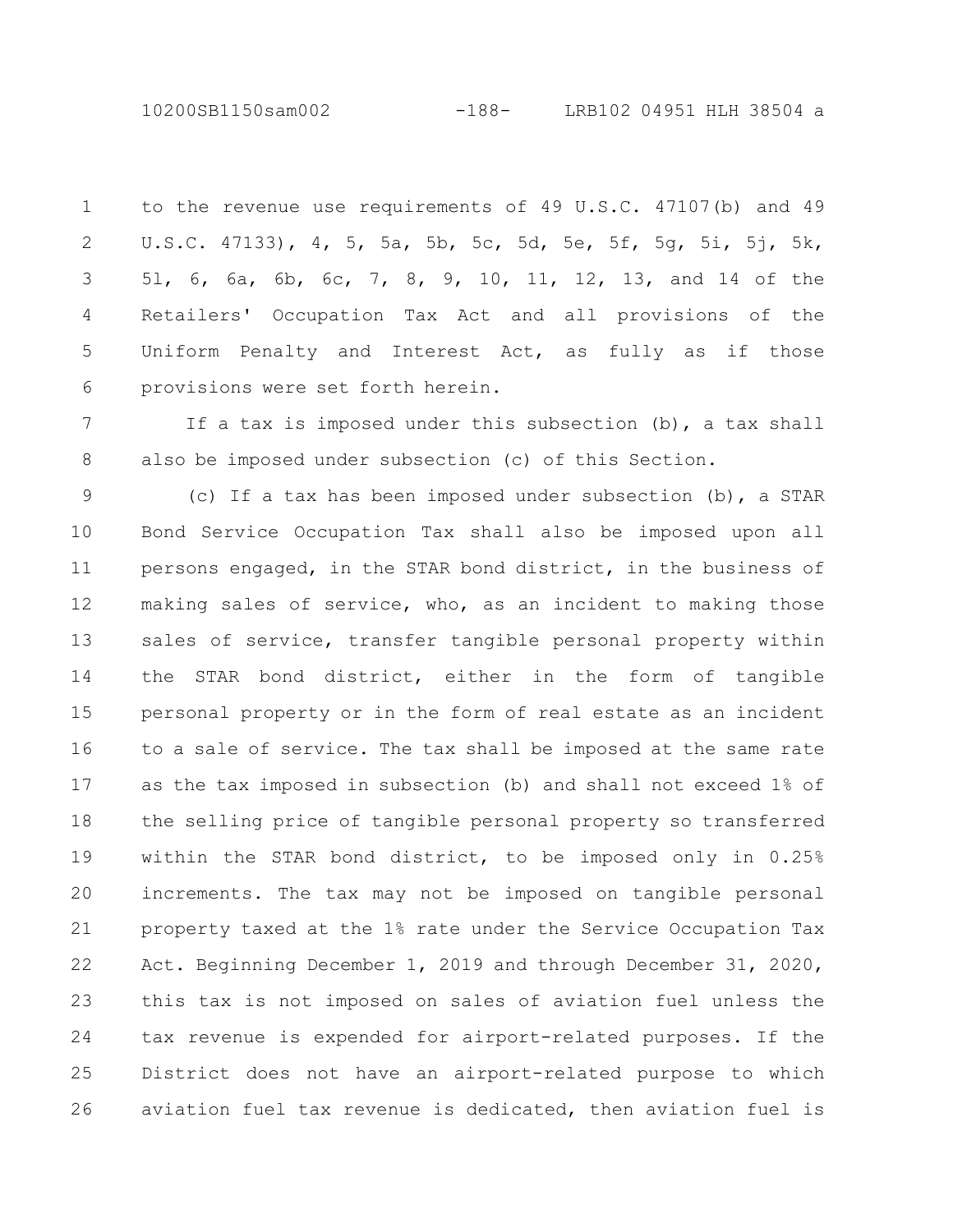10200SB1150sam002 -189- LRB102 04951 HLH 38504 a

excluded from the tax. The municipality must comply with the certification requirements for airport-related purposes under Section 2-22 of the Retailers' Occupation Tax Act (or at the 0% rate in accordance with this amendatory Act of the 102nd General Assembly). For purposes of this Act, "airport-related purposes" has the meaning ascribed in Section 6z-20.2 of the State Finance Act. Beginning January 1, 2021, this tax is not imposed on sales of aviation fuel for so long as the revenue use requirements of 49 U.S.C. 47107(b) and 49 U.S.C. 47133 are binding on the District. 1 2 3 4 5 6 7 8 9 10

The tax imposed under this subsection and all civil penalties that may be assessed as an incident thereof shall be collected and enforced by the Department of Revenue. The certificate of registration that is issued by the Department to a retailer under the Retailers' Occupation Tax Act or under the Service Occupation Tax Act shall permit the registrant to engage in a business that is taxable under any ordinance or resolution enacted pursuant to this subsection without registering separately with the Department under that ordinance or resolution or under this subsection. The Department of Revenue shall have full power to administer and enforce this subsection, to collect all taxes and penalties due under this subsection, to dispose of taxes and penalties so collected in the manner hereinafter provided, and to determine all rights to credit memoranda arising on account of the erroneous payment of tax or penalty under this subsection. 11 12 13 14 15 16 17 18 19 20 21 22 23 24 25 26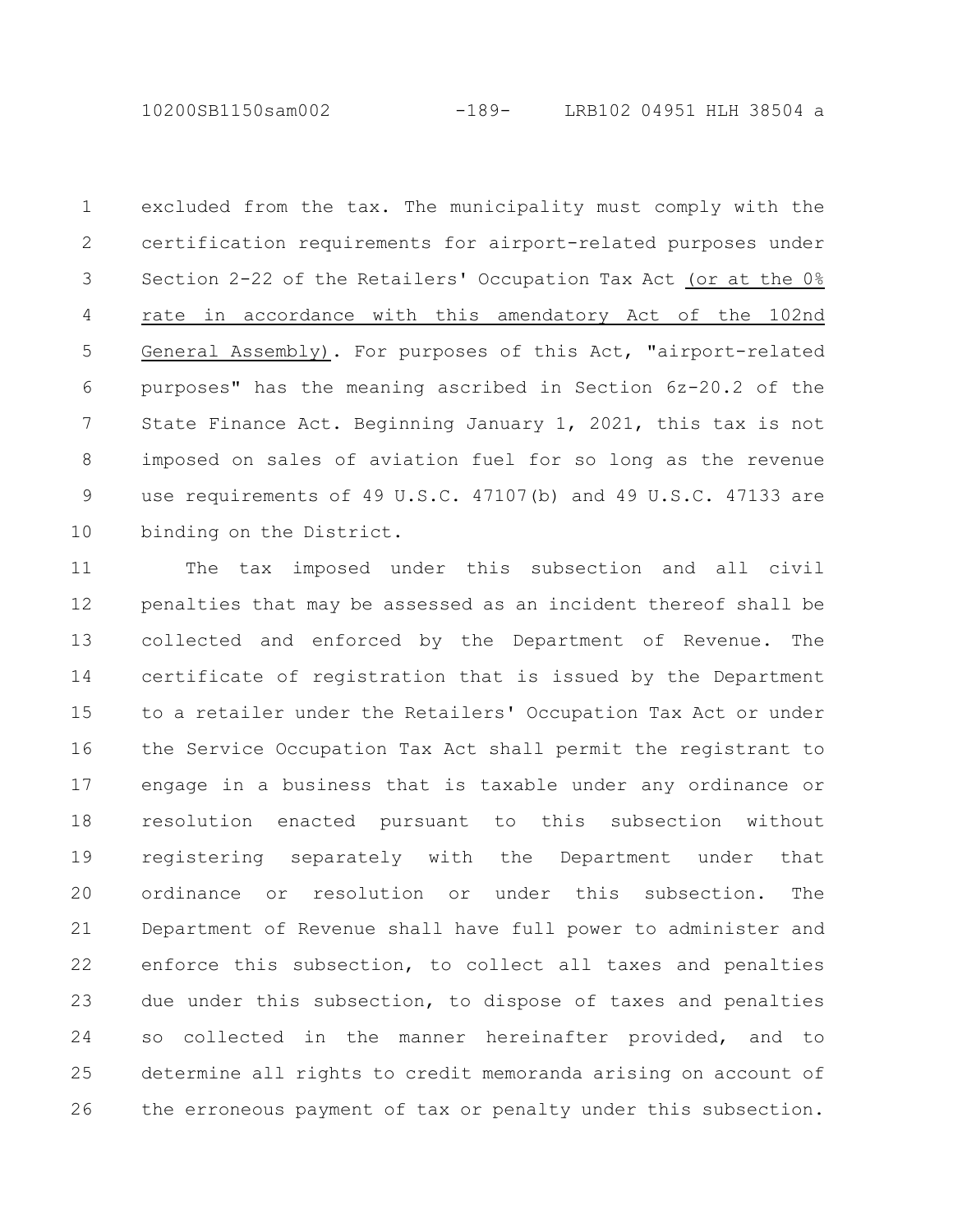10200SB1150sam002 -190- LRB102 04951 HLH 38504 a

In the administration of, and compliance with this subsection, the Department and persons who are subject to this subsection shall have the same rights, remedies, privileges, immunities, powers, and duties, and be subject to the same conditions, restrictions, limitations, penalties, exclusions, exemptions, and definitions of terms and employ the same modes of procedure as are prescribed in Sections 2, 2a through 2d, 3 through 3-50 (in respect to all provisions therein other than the State rate of tax), 4 (except that the reference to the State shall be to the STAR bond district), 5, 7, 8 (except that the jurisdiction to which the tax shall be a debt to the extent indicated in that Section 8 shall be the political subdivision), 9 (except as to the disposition of taxes and penalties collected, and except that the returned merchandise credit for this tax may not be taken against any State tax, and except that the retailer's discount is not allowed for taxes paid on aviation fuel that are subject to the revenue use requirements of 49 U.S.C. 47107(b) and 49 U.S.C. 47133), 10, 11, 12 (except the reference therein to Section 2b of the Retailers' Occupation Tax Act), 13 (except that any reference to the State shall mean the political subdivision), the first paragraph of Section 15, and Sections 16, 17, 18, 19 and 20 of the Service Occupation Tax Act and all provisions of the Uniform Penalty and Interest Act, as fully as if those provisions were set forth herein. 1 2 3 4 5 6 7 8 9 10 11 12 13 14 15 16 17 18 19 20 21 22 23 24 25

26

If a tax is imposed under this subsection (c), a tax shall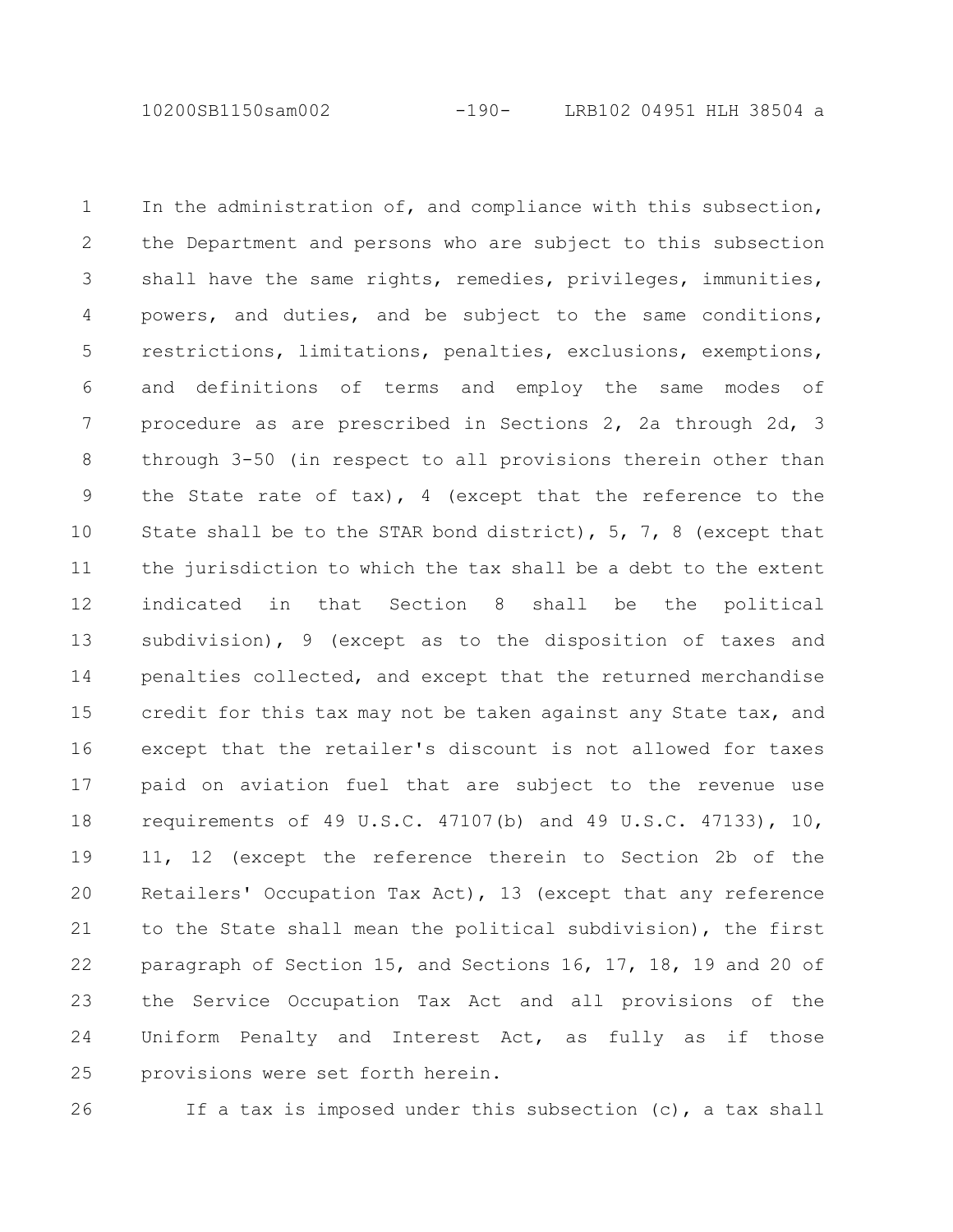1

also be imposed under subsection (b) of this Section.

(d) Persons subject to any tax imposed under this Section may reimburse themselves for their seller's tax liability under this Section by separately stating the tax as an additional charge, which charge may be stated in combination, in a single amount, with State taxes that sellers are required to collect under the Use Tax Act, in accordance with such bracket schedules as the Department may prescribe. 2 3 4 5 6 7 8

Whenever the Department determines that a refund should be made under this Section to a claimant instead of issuing a credit memorandum, the Department shall notify the State Comptroller, who shall cause the order to be drawn for the amount specified and to the person named in the notification from the Department. The refund shall be paid by the State Treasurer out of the STAR Bond Retailers' Occupation Tax Fund or the Local Government Aviation Trust Fund, as appropriate. 9 10 11 12 13 14 15 16

Except as otherwise provided in this paragraph, the Department shall immediately pay over to the State Treasurer, ex officio, as trustee, all taxes, penalties, and interest collected under this Section for deposit into the STAR Bond Retailers' Occupation Tax Fund. Taxes and penalties collected on aviation fuel sold on or after December 1, 2019, shall be immediately paid over by the Department to the State Treasurer, ex officio, as trustee, for deposit into the Local Government Aviation Trust Fund. The Department shall only pay moneys into the Local Government Aviation Trust Fund under 17 18 19 20 21 22 23 24 25 26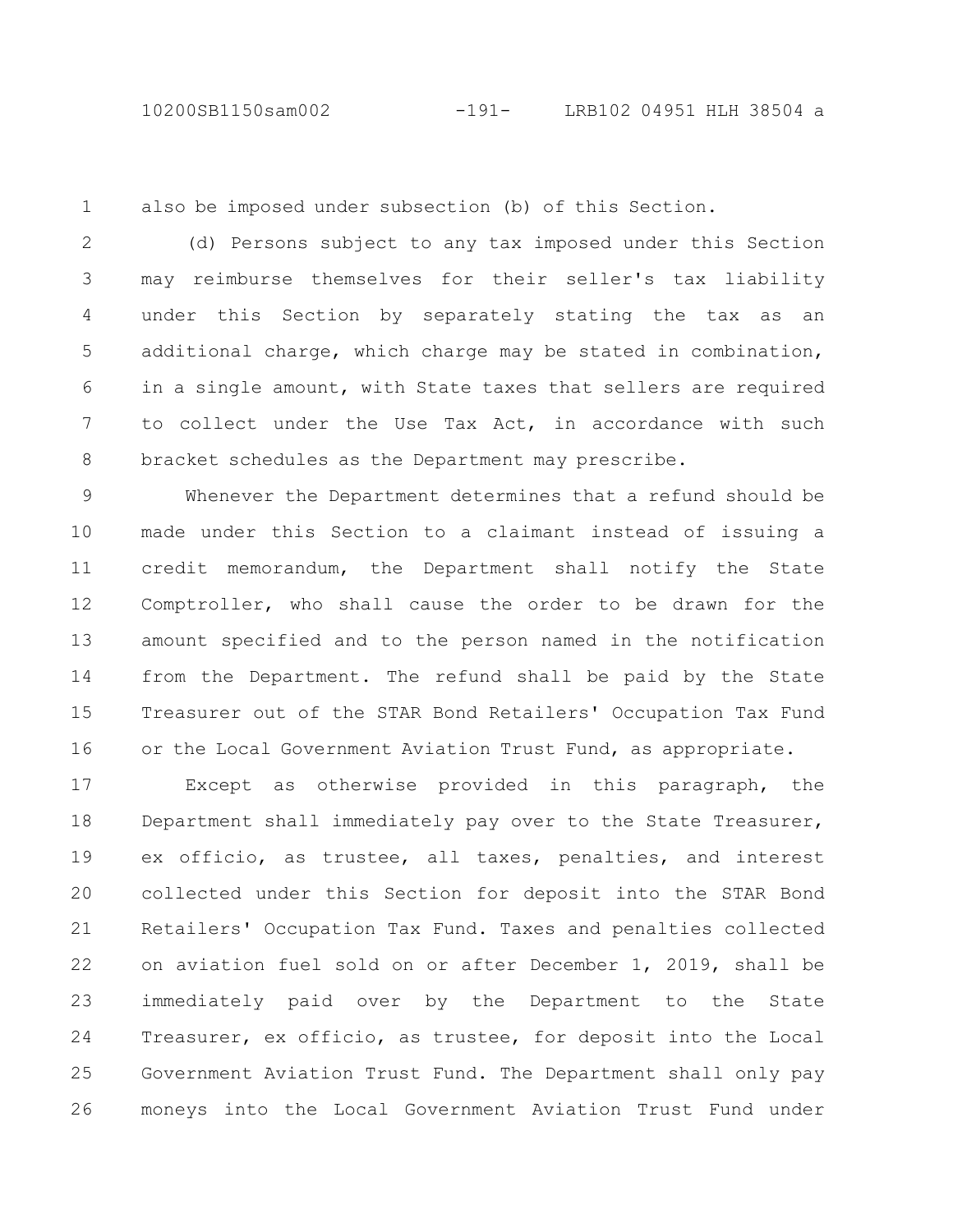10200SB1150sam002 -192- LRB102 04951 HLH 38504 a

this Section for so long as the revenue use requirements of 49 U.S.C. 47107(b) and 49 U.S.C. 47133 are binding on the District. On or before the 25th day of each calendar month, the Department shall prepare and certify to the Comptroller the disbursement of stated sums of money to named political subdivisions from the STAR Bond Retailers' Occupation Tax Fund, the political subdivisions to be those from which retailers have paid taxes or penalties under this Section to the Department during the second preceding calendar month. The amount to be paid to each political subdivision shall be the amount (not including credit memoranda and not including taxes and penalties collected on aviation fuel sold on or after December 1, 2019) collected under this Section during the second preceding calendar month by the Department plus an amount the Department determines is necessary to offset any amounts that were erroneously paid to a different taxing body, and not including an amount equal to the amount of refunds made during the second preceding calendar month by the Department, less 3% of that amount, which shall be deposited into the Tax Compliance and Administration Fund and shall be used by the Department, subject to appropriation, to cover the costs of the Department in administering and enforcing the provisions of this Section, on behalf of such political subdivision, and not including any amount that the Department determines is necessary to offset any amounts that were payable to a different taxing body but were erroneously paid to the 1 2 3 4 5 6 7 8 9 10 11 12 13 14 15 16 17 18 19 20 21 22 23 24 25 26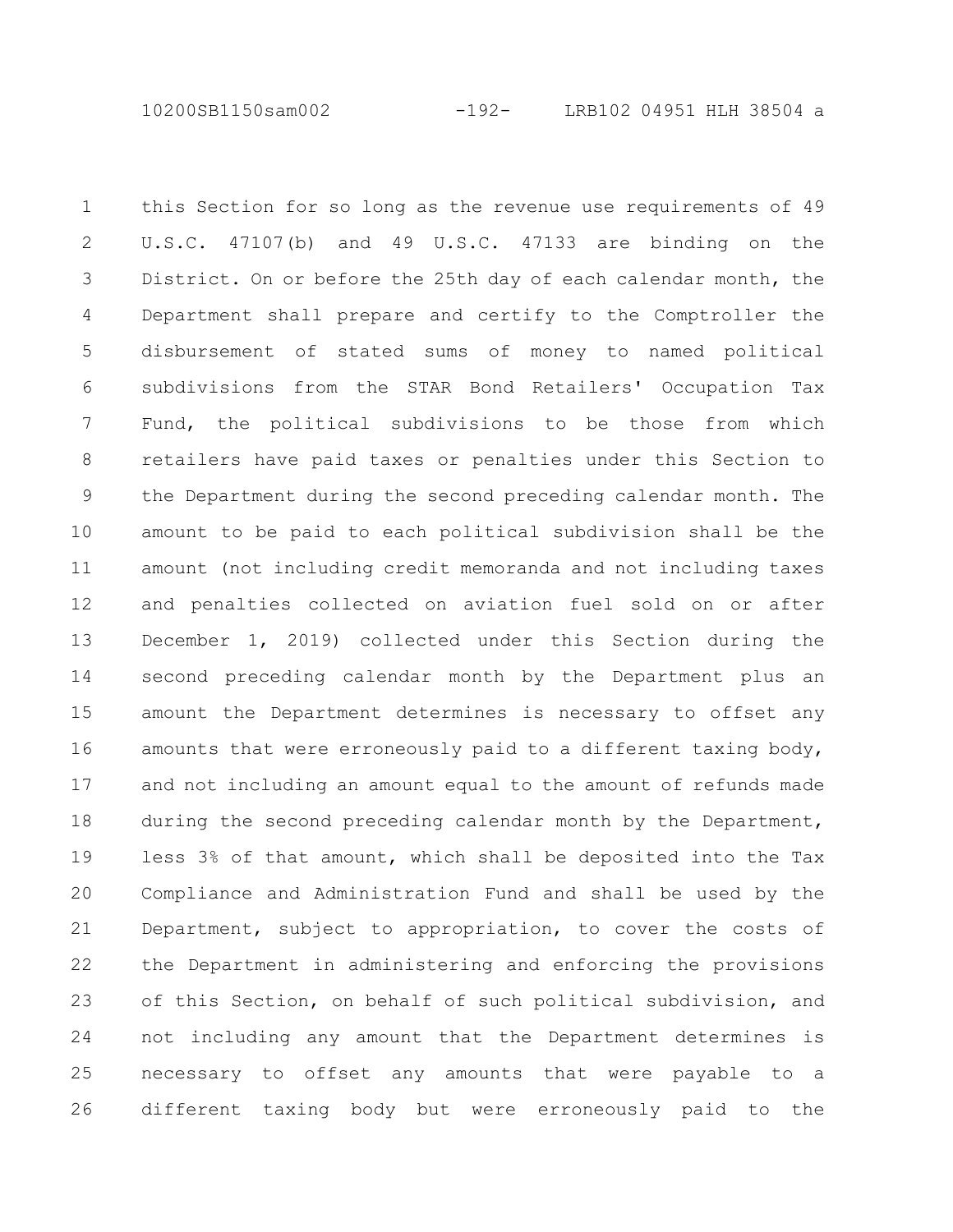10200SB1150sam002 -193- LRB102 04951 HLH 38504 a

political subdivision. Within 10 days after receipt by the Comptroller of the disbursement certification to the political subdivisions provided for in this Section to be given to the Comptroller by the Department, the Comptroller shall cause the orders to be drawn for the respective amounts in accordance with the directions contained in the certification. The proceeds of the tax paid to political subdivisions under this Section shall be deposited into either (i) the STAR Bonds Tax Allocation Fund by the political subdivision if the political subdivision has designated them as pledged STAR revenues by resolution or ordinance or (ii) the political subdivision's general corporate fund if the political subdivision has not designated them as pledged STAR revenues. 1 2 3 4 5 6 7 8 9 10 11 12 13

An ordinance or resolution imposing or discontinuing the tax under this Section or effecting a change in the rate thereof shall either (i) be adopted and a certified copy thereof filed with the Department on or before the first day of April, whereupon the Department, if all other requirements of this Section are met, shall proceed to administer and enforce this Section as of the first day of July next following the adoption and filing; or (ii) be adopted and a certified copy thereof filed with the Department on or before the first day of October, whereupon, if all other requirements of this Section are met, the Department shall proceed to administer and enforce this Section as of the first day of January next following the adoption and filing. 14 15 16 17 18 19 20 21 22 23 24 25 26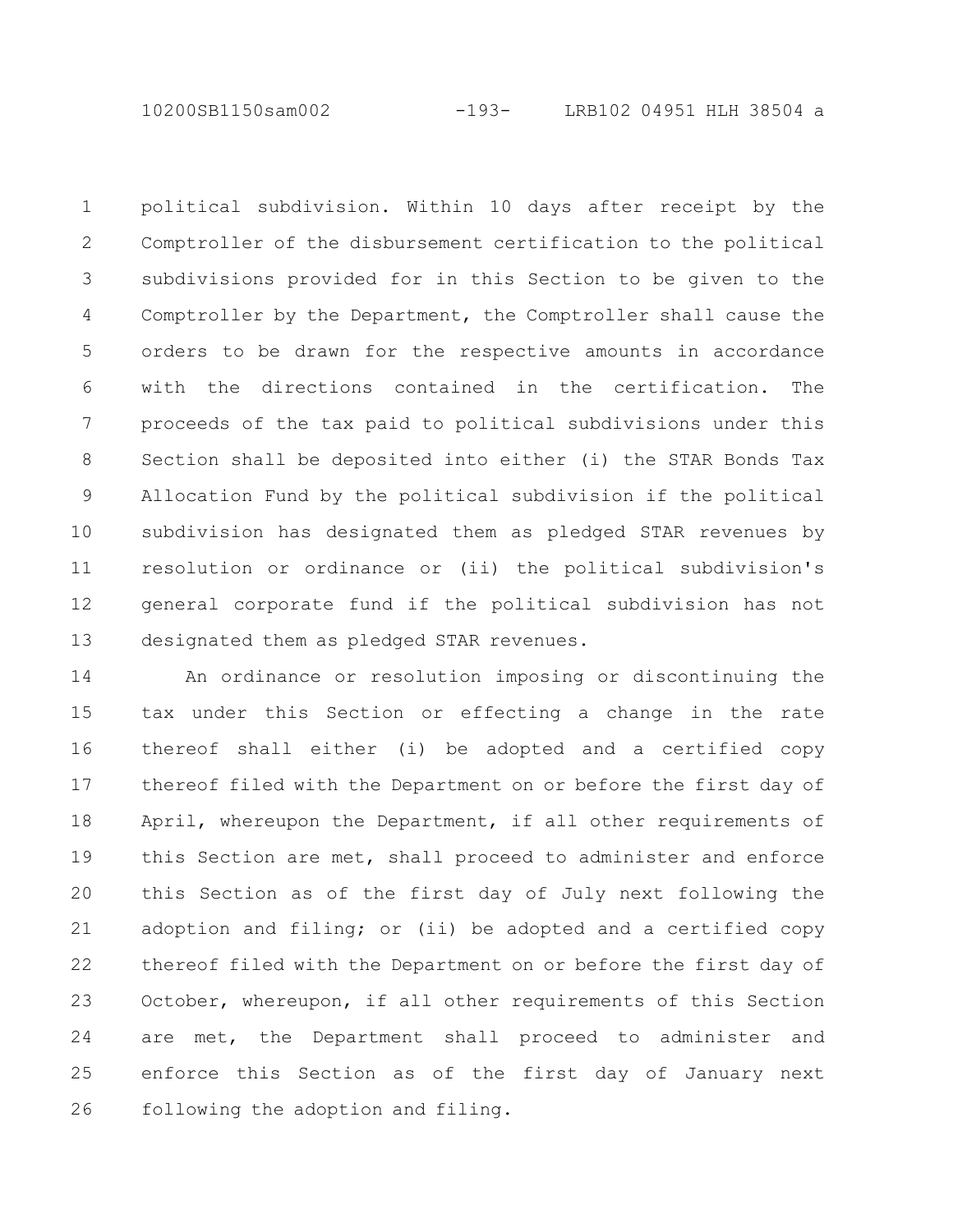10200SB1150sam002 -194- LRB102 04951 HLH 38504 a

The Department of Revenue shall not administer or enforce an ordinance imposing, discontinuing, or changing the rate of the tax under this Section until the political subdivision also provides, in the manner prescribed by the Department, the boundaries of the STAR bond district and each address in the STAR bond district in such a way that the Department can determine by its address whether a business is located in the STAR bond district. The political subdivision must provide this boundary and address information to the Department on or before April 1 for administration and enforcement of the tax under this Section by the Department beginning on the following July 1 and on or before October 1 for administration and enforcement of the tax under this Section by the Department beginning on the following January 1. The Department of Revenue shall not administer or enforce any change made to the boundaries of a STAR bond district or any address change, addition, or deletion until the political subdivision reports the boundary change or address change, addition, or deletion to the Department in the manner prescribed by the Department. The political subdivision must provide this boundary change or address change, addition, or deletion information to the Department on or before April 1 for administration and enforcement by the Department of the change, addition, or deletion beginning on the following July 1 and on or before October 1 for administration and enforcement by the Department of the change, addition, or 1 2 3 4 5 6 7 8 9 10 11 12 13 14 15 16 17 18 19 20 21 22 23 24 25 26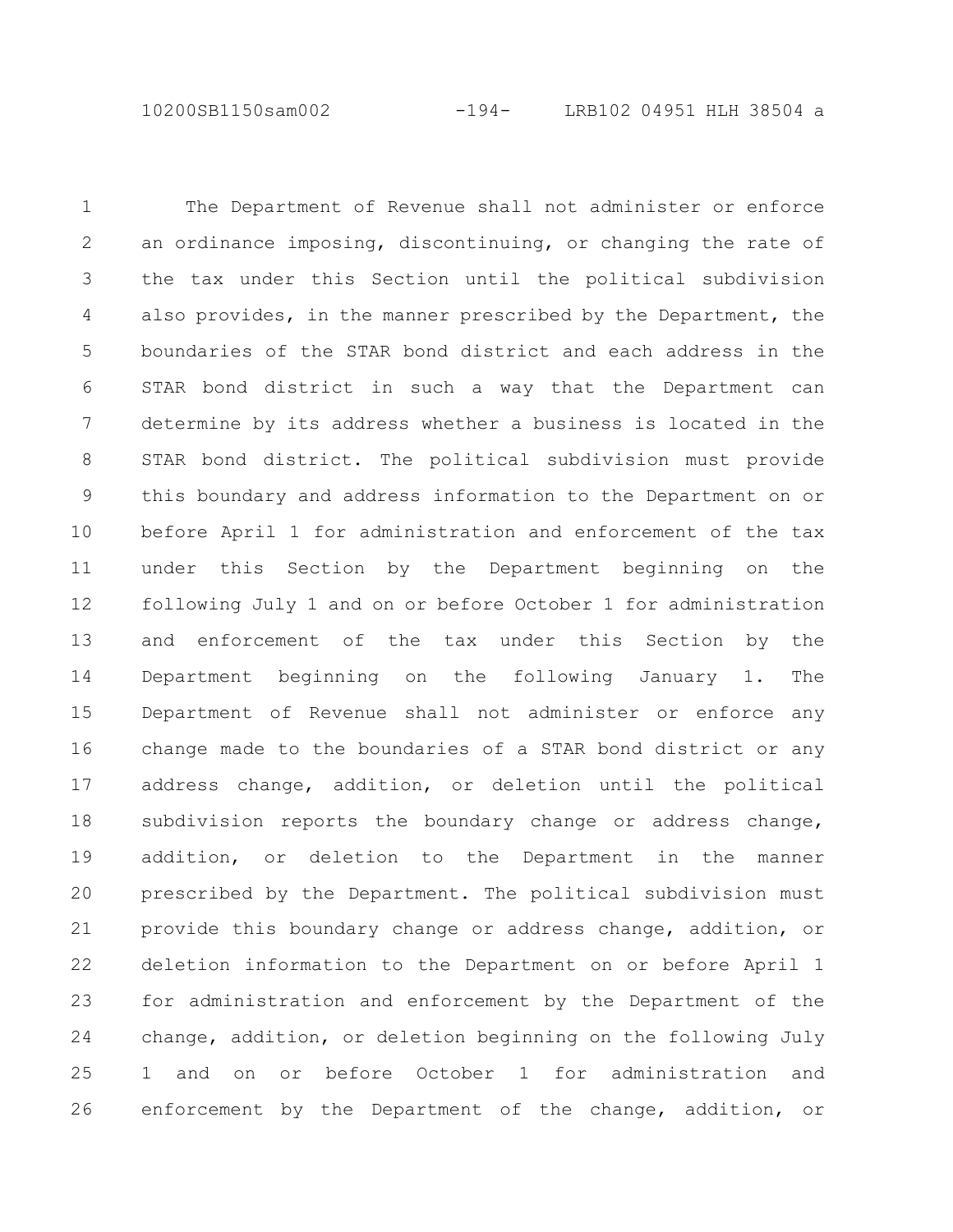10200SB1150sam002 -195- LRB102 04951 HLH 38504 a

deletion beginning on the following January 1. The retailers in the STAR bond district shall be responsible for charging the tax imposed under this Section. If a retailer is incorrectly included or excluded from the list of those required to collect the tax under this Section, both the Department of Revenue and the retailer shall be held harmless if they reasonably relied on information provided by the political subdivision. 1 2 3 4 5 6 7 8

A political subdivision that imposes the tax under this Section must submit to the Department of Revenue any other information as the Department may require that is necessary for the administration and enforcement of the tax. 9 10 11 12

When certifying the amount of a monthly disbursement to a political subdivision under this Section, the Department shall increase or decrease the amount by an amount necessary to offset any misallocation of previous disbursements. The offset amount shall be the amount erroneously disbursed within the previous 6 months from the time a misallocation is discovered. 13 14 15 16 17 18

Nothing in this Section shall be construed to authorize the political subdivision to impose a tax upon the privilege of engaging in any business which under the Constitution of the United States may not be made the subject of taxation by this State. 19 20 21 22 23

(e) When STAR bond project costs, including, without limitation, all political subdivision obligations financing STAR bond project costs, have been paid, any surplus funds 24 25 26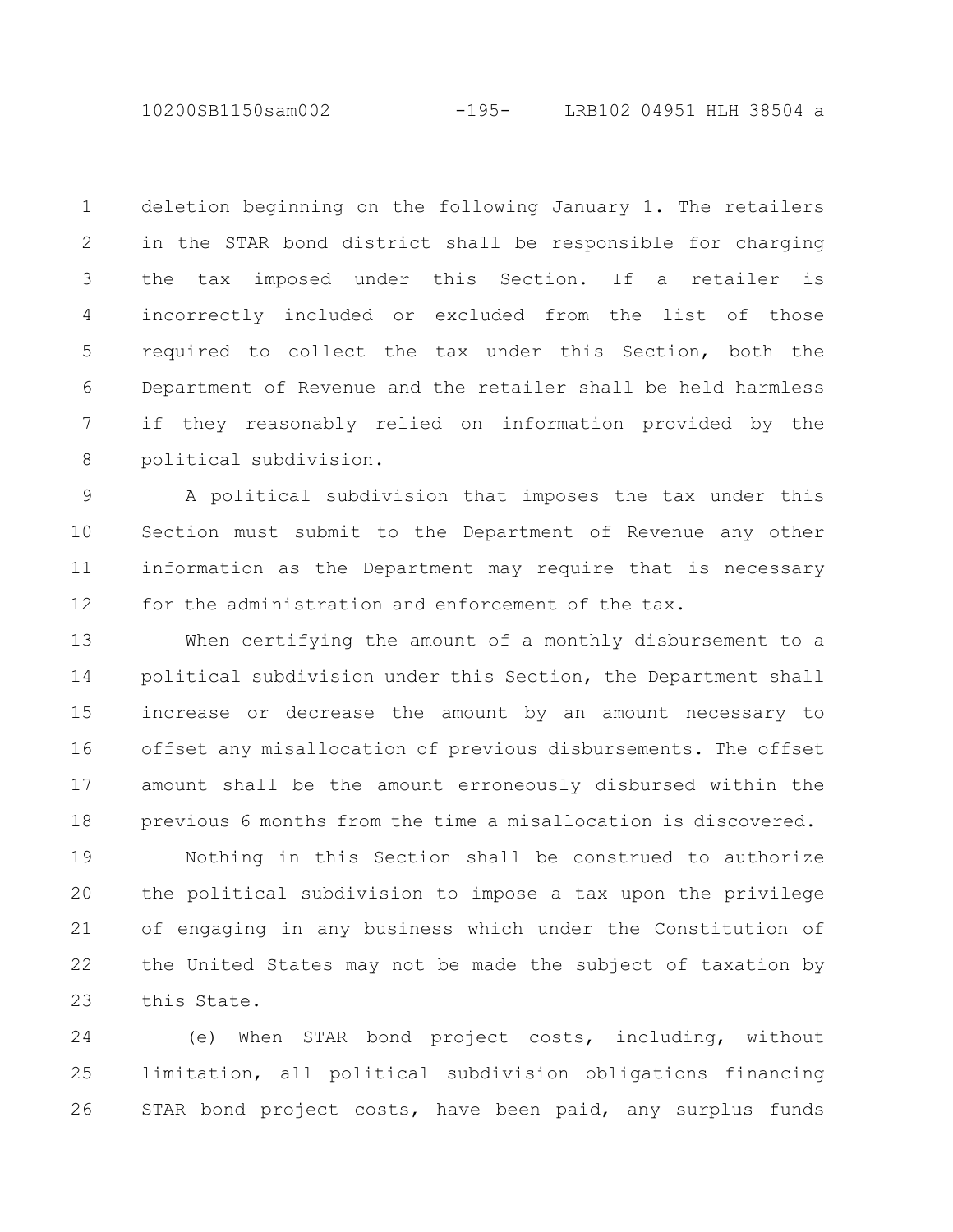10200SB1150sam002 -196- LRB102 04951 HLH 38504 a

then remaining in the STAR Bonds Tax Allocation Fund shall be distributed to the treasurer of the political subdivision for deposit into the political subdivision's general corporate fund. Upon payment of all STAR bond project costs and retirement of obligations, but in no event later than the maximum maturity date of the last of the STAR bonds issued in the STAR bond district, the political subdivision shall adopt an ordinance immediately rescinding the taxes imposed pursuant to this Section and file a certified copy of the ordinance with the Department in the form and manner as described in this Section. 1 2 3 4 5 6 7 8 9 10 11

(Source: P.A. 100-1171, eff. 1-4-19; 101-10, eff. 6-5-19; 101-604, eff. 12-13-19.) 12 13

Section 10-35. The Counties Code is amended by changing Sections 5-1006, 5-1006.5, 5-1006.7, and 5-1007 as follows: 14 15

(55 ILCS 5/5-1006) (from Ch. 34, par. 5-1006) 16

Sec. 5-1006. Home Rule County Retailers' Occupation Tax Law. Any county that is a home rule unit may impose a tax upon all persons engaged in the business of selling tangible personal property, other than an item of tangible personal property titled or registered with an agency of this State's government, at retail in the county on the gross receipts from such sales made in the course of their business. If imposed, this tax shall only be imposed in 1/4% increments. On and after 17 18 19 20 21 22 23 24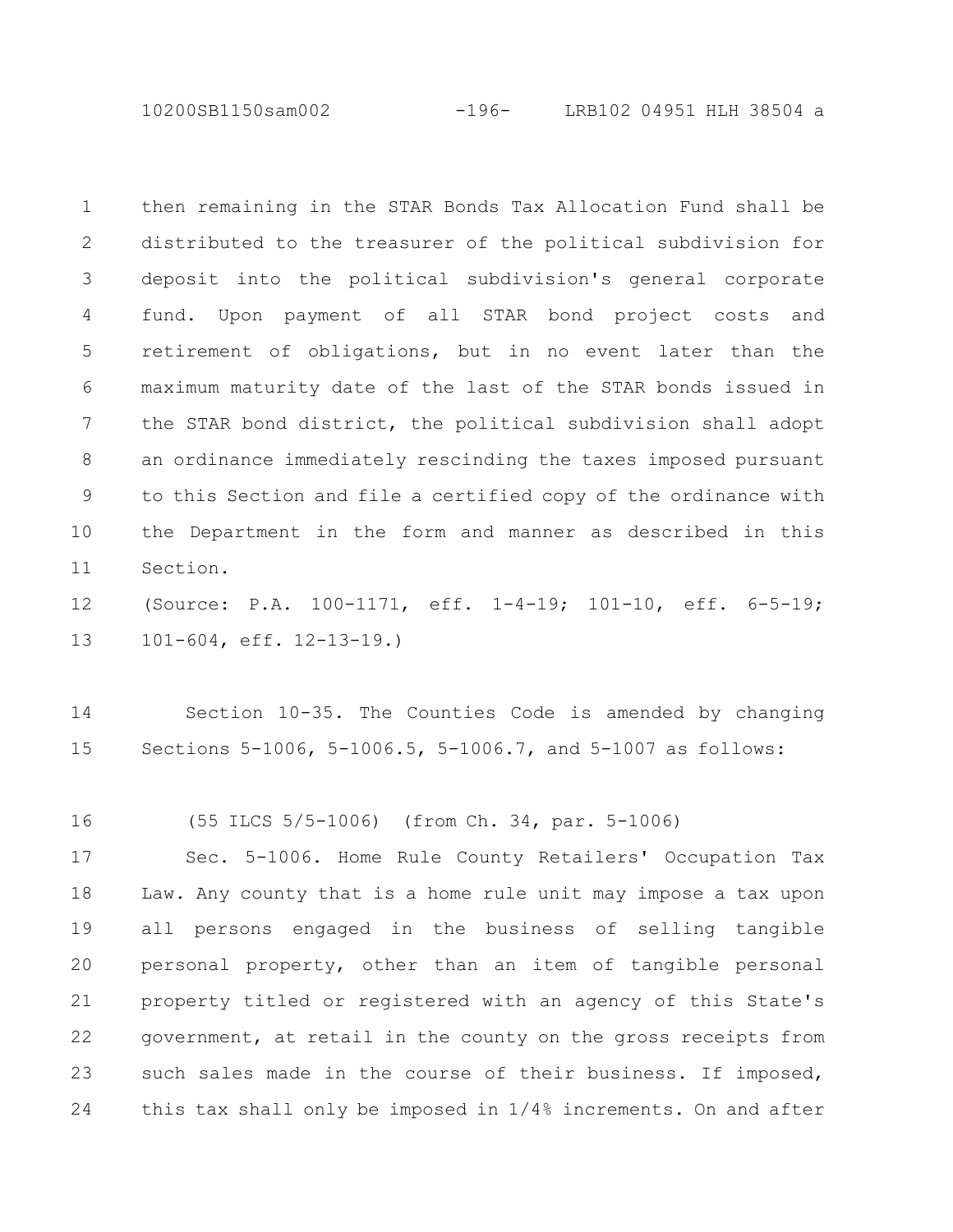10200SB1150sam002 -197- LRB102 04951 HLH 38504 a

September 1, 1991, this additional tax may not be imposed on tangible personal property taxed at the 1% rate under the Retailers' Occupation Tax Act (or at the 0% rate in accordance with this amendatory Act of the 102nd General Assembly). Beginning December 1, 2019, this tax is not imposed on sales of aviation fuel unless the tax revenue is expended for airport-related purposes. If the county does not have an airport-related purpose to which it dedicates aviation fuel tax revenue, then aviation fuel is excluded from the tax. The county must comply with the certification requirements for airport-related purposes under Section 2-22 of the Retailers' Occupation Tax Act. For purposes of this Section, "airport-related purposes" has the meaning ascribed in Section 6z-20.2 of the State Finance Act. This exclusion for aviation fuel only applies for so long as the revenue use requirements of 49 U.S.C. 47107(b) and 49 U.S.C. 47133 are binding on the county. The changes made to this Section by this amendatory Act of the 101st General Assembly are a denial and limitation of home rule powers and functions under subsection (g) of Section 6 of Article VII of the Illinois Constitution. The tax imposed by a home rule county pursuant to this Section and all civil penalties that may be assessed as an incident thereof shall be collected and enforced by the State Department of Revenue. The certificate of registration that is issued by the Department to a retailer under the Retailers' Occupation Tax Act shall permit the retailer to engage in a business that is 1 2 3 4 5 6 7 8 9 10 11 12 13 14 15 16 17 18 19 20 21 22 23 24 25 26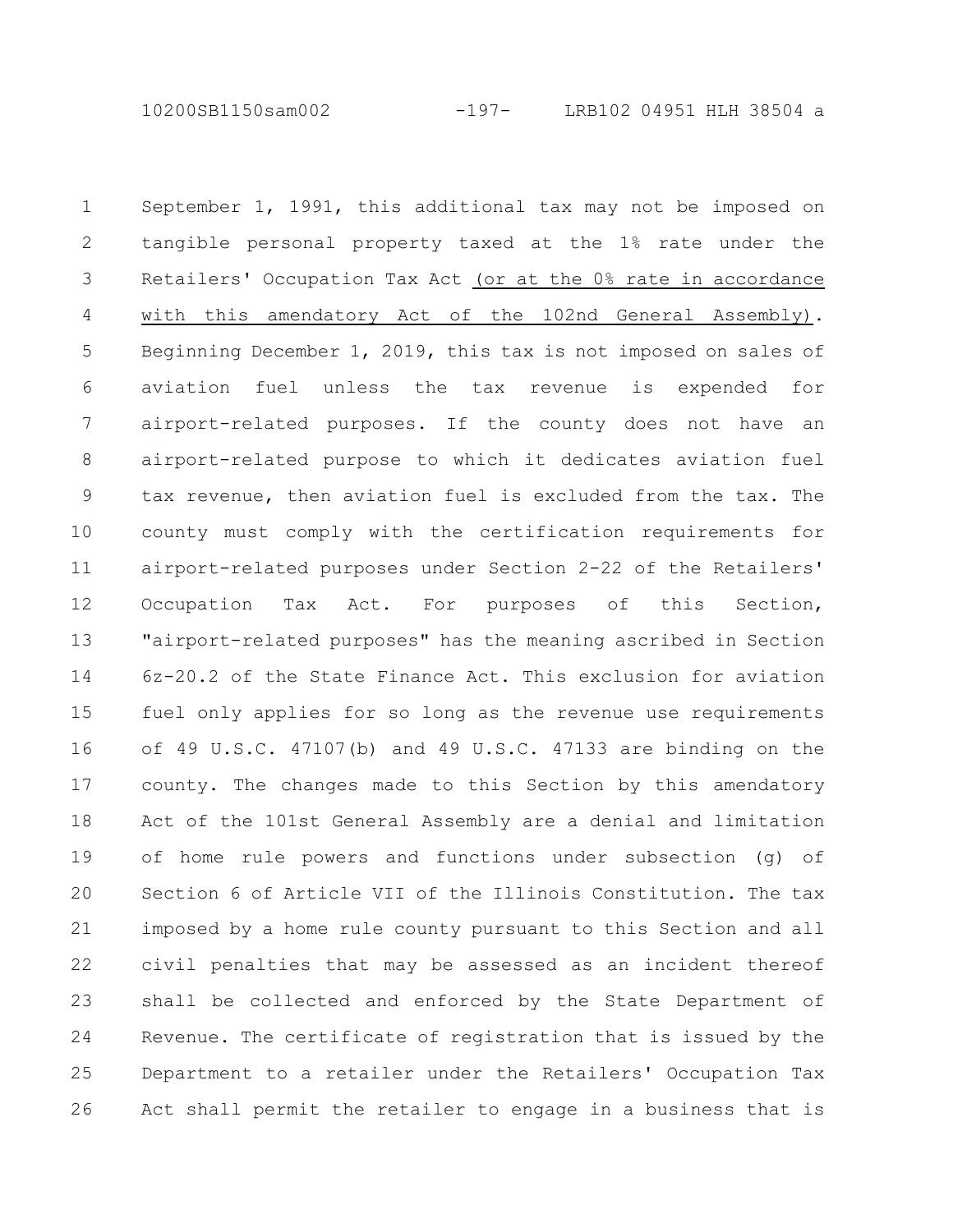10200SB1150sam002 -198- LRB102 04951 HLH 38504 a

taxable under any ordinance or resolution enacted pursuant to this Section without registering separately with the Department under such ordinance or resolution or under this Section. The Department shall have full power to administer and enforce this Section; to collect all taxes and penalties due hereunder; to dispose of taxes and penalties so collected in the manner hereinafter provided; and to determine all rights to credit memoranda arising on account of the erroneous payment of tax or penalty hereunder. In the administration of, and compliance with, this Section, the Department and persons who are subject to this Section shall have the same rights, remedies, privileges, immunities, powers and duties, and be subject to the same conditions, restrictions, limitations, penalties and definitions of terms, and employ the same modes of procedure, as are prescribed in Sections 1, 1a, 1a-1, 1d, 1e, 1f, 1i, 1j, 1k, 1m, 1n, 2 through 2-65 (in respect to all provisions therein other than the State rate of tax), 3 (except as to the disposition of taxes and penalties collected, and except that the retailer's discount is not allowed for taxes paid on aviation fuel that are subject to the revenue use requirements of 49 U.S.C. 47107(b) and 49 U.S.C. 47133), 4, 5, 5a, 5b, 5c, 5d, 5e, 5f, 5g, 5h, 5i, 5j, 5k, 5l, 6, 6a, 6b, 6c, 6d, 7, 8, 9, 10, 11, 12 and 13 of the Retailers' Occupation Tax Act and Section 3-7 of the Uniform Penalty and Interest Act, as fully as if those provisions were set forth herein. 1 2 3 4 5 6 7 8 9 10 11 12 13 14 15 16 17 18 19 20 21 22 23 24 25 26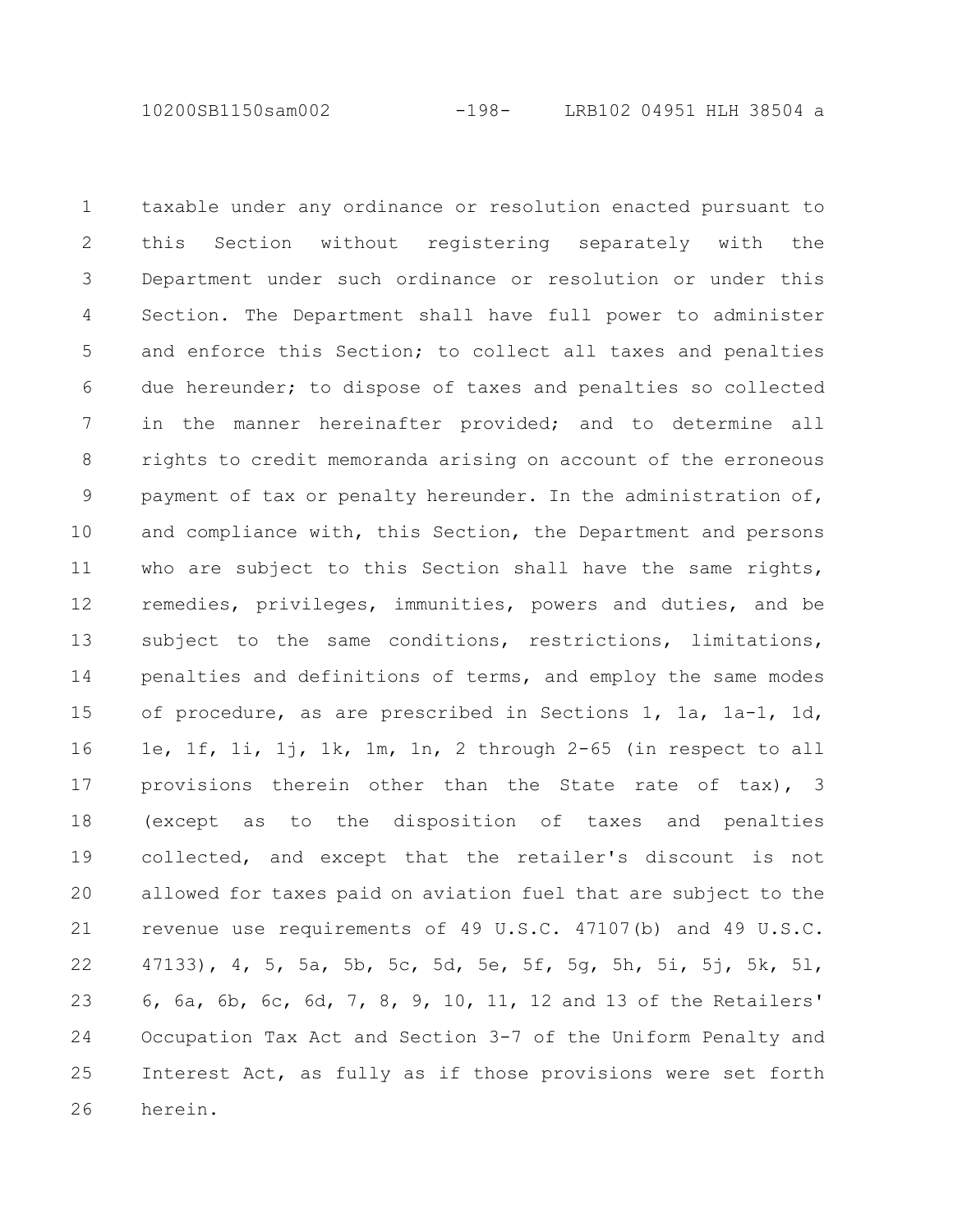10200SB1150sam002 -199- LRB102 04951 HLH 38504 a

No tax may be imposed by a home rule county pursuant to this Section unless the county also imposes a tax at the same rate pursuant to Section 5-1007. 1 2 3

Persons subject to any tax imposed pursuant to the authority granted in this Section may reimburse themselves for their seller's tax liability hereunder by separately stating such tax as an additional charge, which charge may be stated in combination, in a single amount, with State tax which sellers are required to collect under the Use Tax Act, pursuant to such bracket schedules as the Department may prescribe. 4 5 6 7 8 9 10

Whenever the Department determines that a refund should be made under this Section to a claimant instead of issuing a credit memorandum, the Department shall notify the State Comptroller, who shall cause the order to be drawn for the amount specified and to the person named in the notification from the Department. The refund shall be paid by the State Treasurer out of the home rule county retailers' occupation tax fund or the Local Government Aviation Trust Fund, as appropriate. 11 12 13 14 15 16 17 18 19

Except as otherwise provided in this paragraph, the Department shall forthwith pay over to the State Treasurer, ex officio, as trustee, all taxes and penalties collected hereunder for deposit into the Home Rule County Retailers' Occupation Tax Fund. Taxes and penalties collected on aviation fuel sold on or after December 1, 2019, shall be immediately paid over by the Department to the State Treasurer, ex 20 21 22 23 24 25 26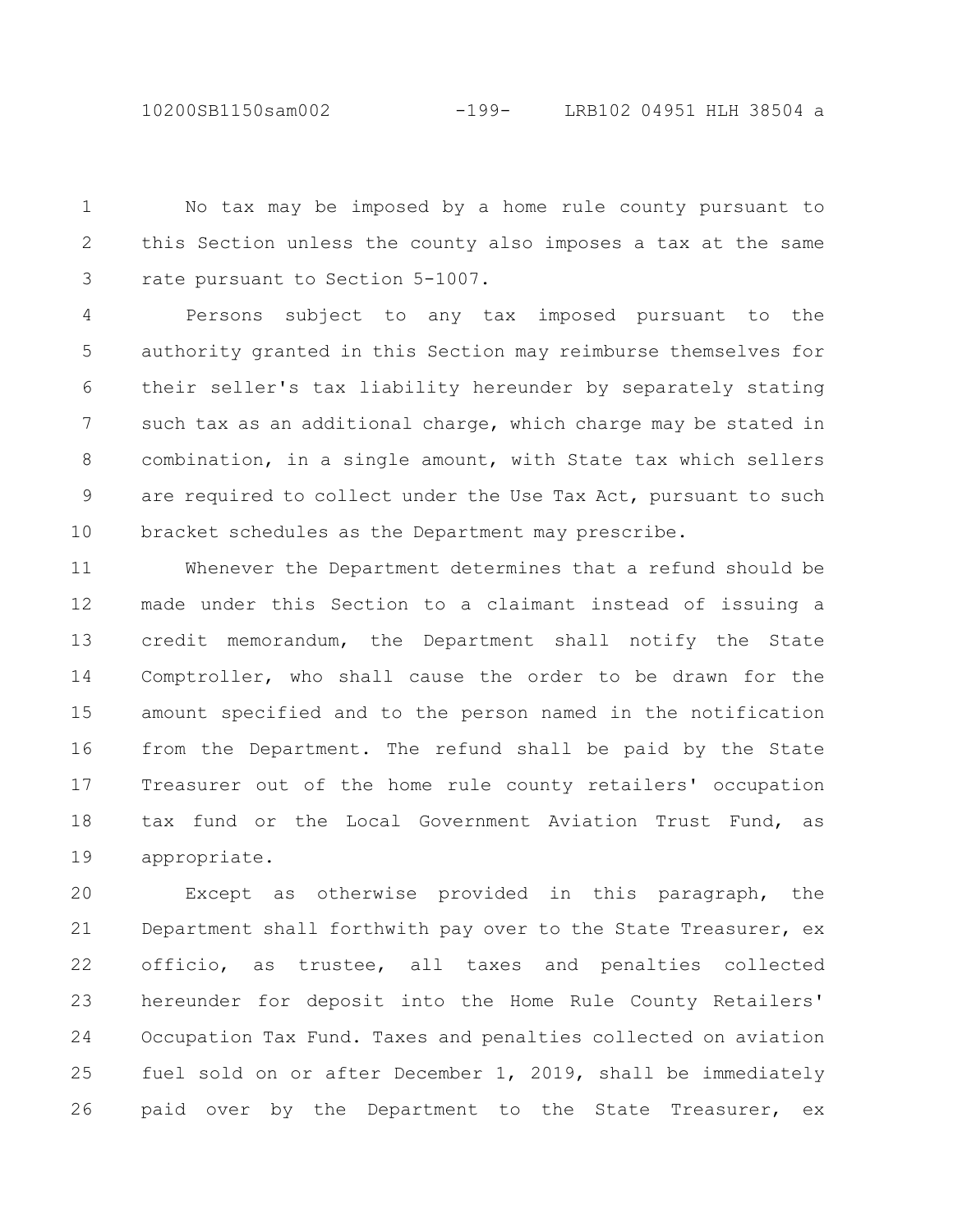officio, as trustee, for deposit into the Local Government Aviation Trust Fund. The Department shall only pay moneys into the Local Government Aviation Trust Fund under this Section for so long as the revenue use requirements of 49 U.S.C. 47107(b) and 49 U.S.C. 47133 are binding on the county. 1 2 3 4 5

As soon as possible after the first day of each month, beginning January 1, 2011, upon certification of the Department of Revenue, the Comptroller shall order transferred, and the Treasurer shall transfer, to the STAR Bonds Revenue Fund the local sales tax increment, as defined in the Innovation Development and Economy Act, collected under this Section during the second preceding calendar month for sales within a STAR bond district. 6 7 8 9 10 11 12 13

After the monthly transfer to the STAR Bonds Revenue Fund, on or before the 25th day of each calendar month, the Department shall prepare and certify to the Comptroller the disbursement of stated sums of money to named counties, the counties to be those from which retailers have paid taxes or penalties hereunder to the Department during the second preceding calendar month. The amount to be paid to each county shall be the amount (not including credit memoranda and not including taxes and penalties collected on aviation fuel sold on or after December 1, 2019) collected hereunder during the second preceding calendar month by the Department plus an amount the Department determines is necessary to offset any amounts that were erroneously paid to a different taxing body, 14 15 16 17 18 19 20 21 22 23 24 25 26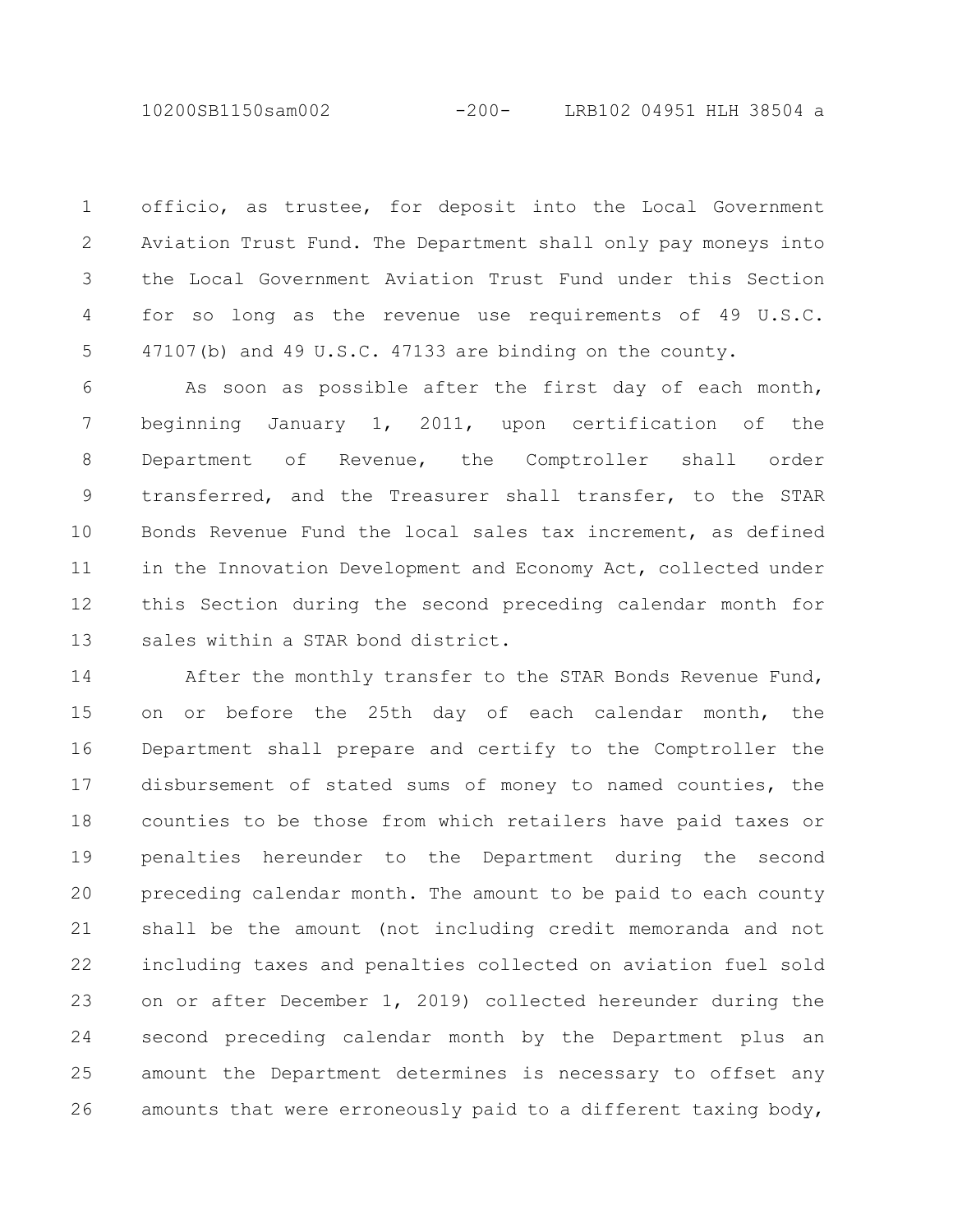and not including an amount equal to the amount of refunds made during the second preceding calendar month by the Department on behalf of such county, and not including any amount which the Department determines is necessary to offset any amounts which were payable to a different taxing body but were erroneously paid to the county, and not including any amounts that are transferred to the STAR Bonds Revenue Fund, less 1.5% of the remainder, which the Department shall transfer into the Tax Compliance and Administration Fund. The Department, at the time of each monthly disbursement to the counties, shall prepare and certify to the State Comptroller the amount to be transferred into the Tax Compliance and Administration Fund under this Section. Within 10 days after receipt, by the Comptroller, of the disbursement certification to the counties and the Tax Compliance and Administration Fund provided for in this Section to be given to the Comptroller by the Department, the Comptroller shall cause the orders to be drawn for the respective amounts in accordance with the directions contained in the certification. 1 2 3 4 5 6 7 8 9 10 11 12 13 14 15 16 17 18 19

In addition to the disbursement required by the preceding paragraph, an allocation shall be made in March of each year to each county that received more than \$500,000 in disbursements under the preceding paragraph in the preceding calendar year. The allocation shall be in an amount equal to the average monthly distribution made to each such county under the preceding paragraph during the preceding calendar year 20 21 22 23 24 25 26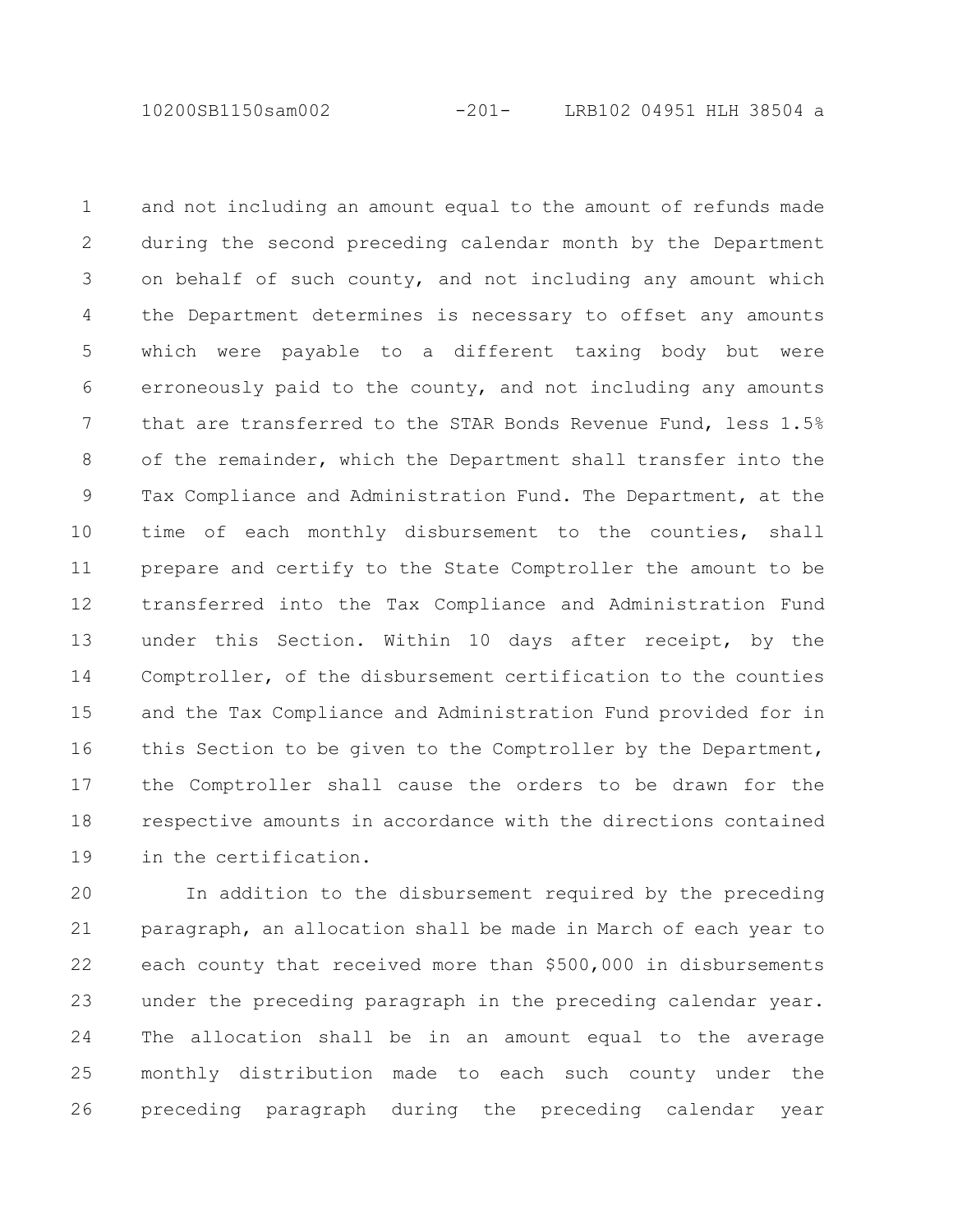10200SB1150sam002 -202- LRB102 04951 HLH 38504 a

(excluding the 2 months of highest receipts). The distribution made in March of each year subsequent to the year in which an allocation was made pursuant to this paragraph and the preceding paragraph shall be reduced by the amount allocated and disbursed under this paragraph in the preceding calendar year. The Department shall prepare and certify to the Comptroller for disbursement the allocations made in accordance with this paragraph. 1 2 3 4 5 6 7 8

For the purpose of determining the local governmental unit whose tax is applicable, a retail sale by a producer of coal or other mineral mined in Illinois is a sale at retail at the place where the coal or other mineral mined in Illinois is extracted from the earth. This paragraph does not apply to coal or other mineral when it is delivered or shipped by the seller to the purchaser at a point outside Illinois so that the sale is exempt under the United States Constitution as a sale in interstate or foreign commerce. 9 10 11 12 13 14 15 16 17

Nothing in this Section shall be construed to authorize a county to impose a tax upon the privilege of engaging in any business which under the Constitution of the United States may not be made the subject of taxation by this State. 18 19 20 21

An ordinance or resolution imposing or discontinuing a tax hereunder or effecting a change in the rate thereof shall be adopted and a certified copy thereof filed with the Department on or before the first day of June, whereupon the Department shall proceed to administer and enforce this Section as of the 22 23 24 25 26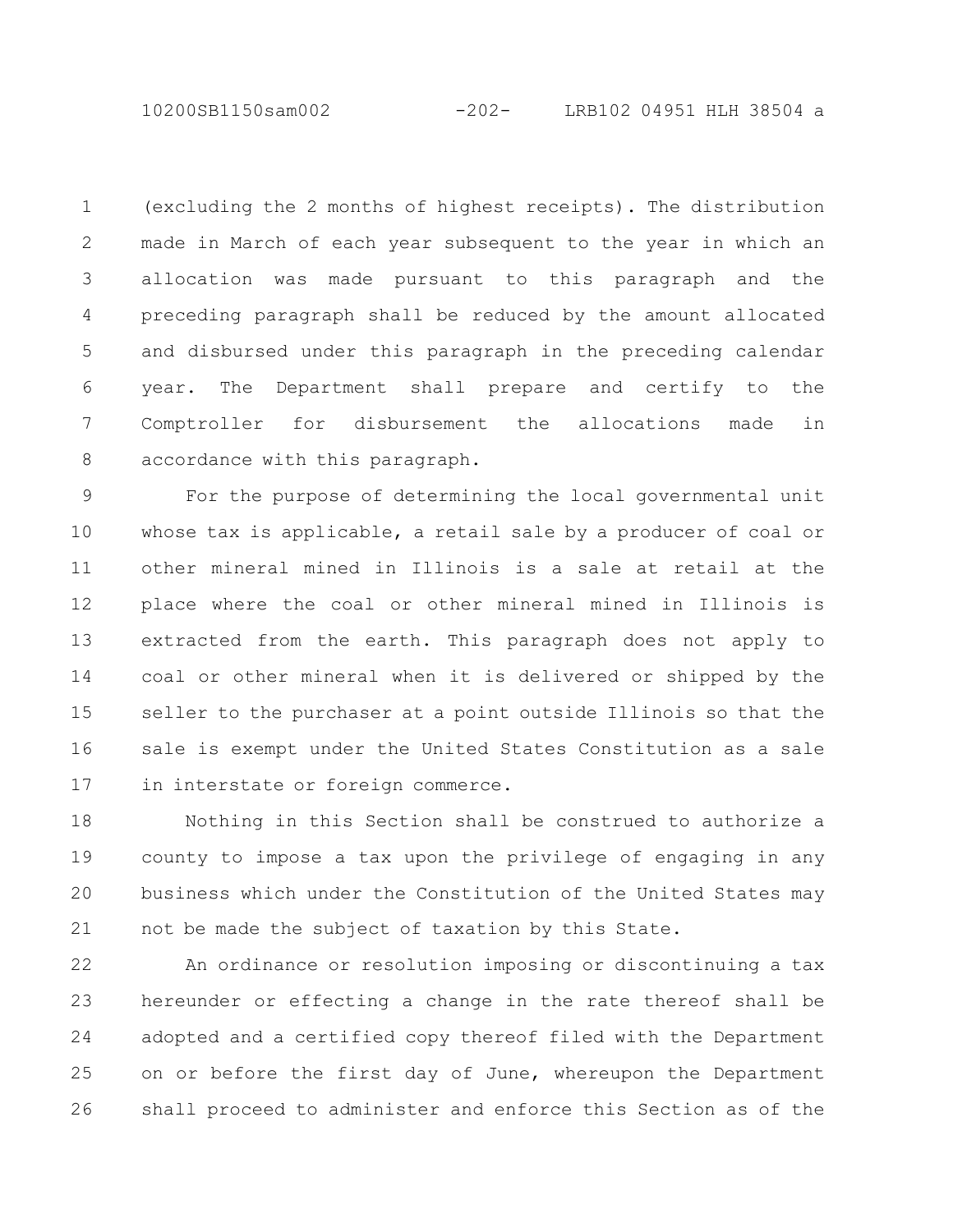10200SB1150sam002 -203- LRB102 04951 HLH 38504 a

first day of September next following such adoption and filing. Beginning January 1, 1992, an ordinance or resolution imposing or discontinuing the tax hereunder or effecting a change in the rate thereof shall be adopted and a certified copy thereof filed with the Department on or before the first day of July, whereupon the Department shall proceed to administer and enforce this Section as of the first day of October next following such adoption and filing. Beginning January 1, 1993, an ordinance or resolution imposing or discontinuing the tax hereunder or effecting a change in the rate thereof shall be adopted and a certified copy thereof filed with the Department on or before the first day of October, whereupon the Department shall proceed to administer and enforce this Section as of the first day of January next following such adoption and filing. Beginning April 1, 1998, an ordinance or resolution imposing or discontinuing the tax hereunder or effecting a change in the rate thereof shall either (i) be adopted and a certified copy thereof filed with the Department on or before the first day of April, whereupon the Department shall proceed to administer and enforce this Section as of the first day of July next following the adoption and filing; or (ii) be adopted and a certified copy thereof filed with the Department on or before the first day of October, whereupon the Department shall proceed to administer and enforce this Section as of the first day of January next following the adoption and filing. 1 2 3 4 5 6 7 8 9 10 11 12 13 14 15 16 17 18 19 20 21 22 23 24 25 26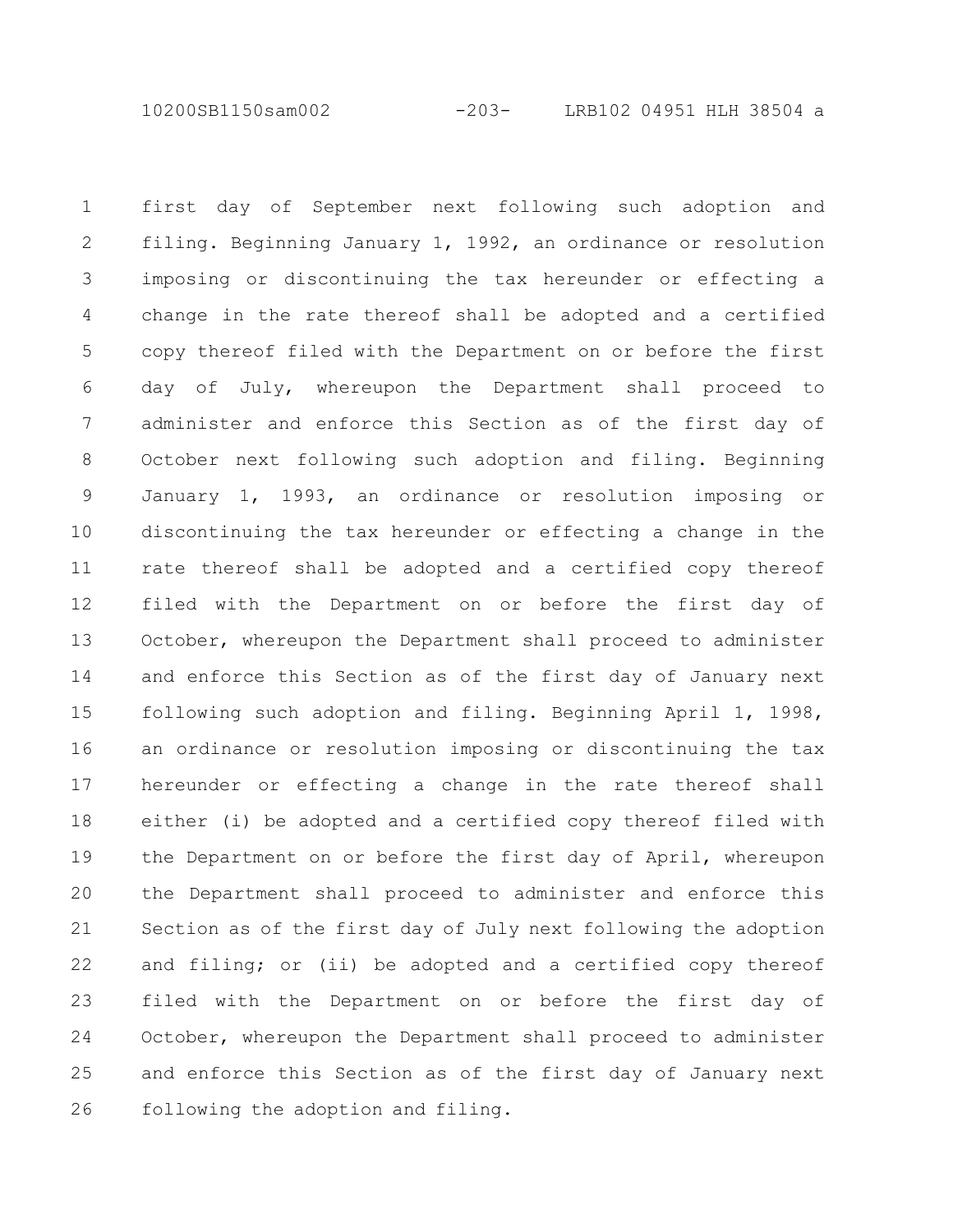10200SB1150sam002 -204- LRB102 04951 HLH 38504 a

When certifying the amount of a monthly disbursement to a county under this Section, the Department shall increase or decrease such amount by an amount necessary to offset any misallocation of previous disbursements. The offset amount shall be the amount erroneously disbursed within the previous 6 months from the time a misallocation is discovered. 1 2 3 4 5 6

This Section shall be known and may be cited as the Home Rule County Retailers' Occupation Tax Law. 7 8

(Source: P.A. 100-23, eff. 7-6-17; 100-587, eff. 6-4-18; 100-1171, eff. 1-4-19; 101-10, eff. 6-5-19; 101-81, eff. 7-12-19; 101-604, eff. 12-13-19.) 9 10 11

(55 ILCS 5/5-1006.5) 12

Sec. 5-1006.5. Special County Retailers' Occupation Tax For Public Safety, Public Facilities, Mental Health, Substance Abuse, or Transportation. 13 14 15

(a) The county board of any county may impose a tax upon all persons engaged in the business of selling tangible personal property, other than personal property titled or registered with an agency of this State's government, at retail in the county on the gross receipts from the sales made in the course of business to provide revenue to be used exclusively for public safety, public facility, mental health, substance abuse, or transportation purposes in that county (except as otherwise provided in this Section), if a proposition for the tax has been submitted to the electors of 16 17 18 19 20 21 22 23 24 25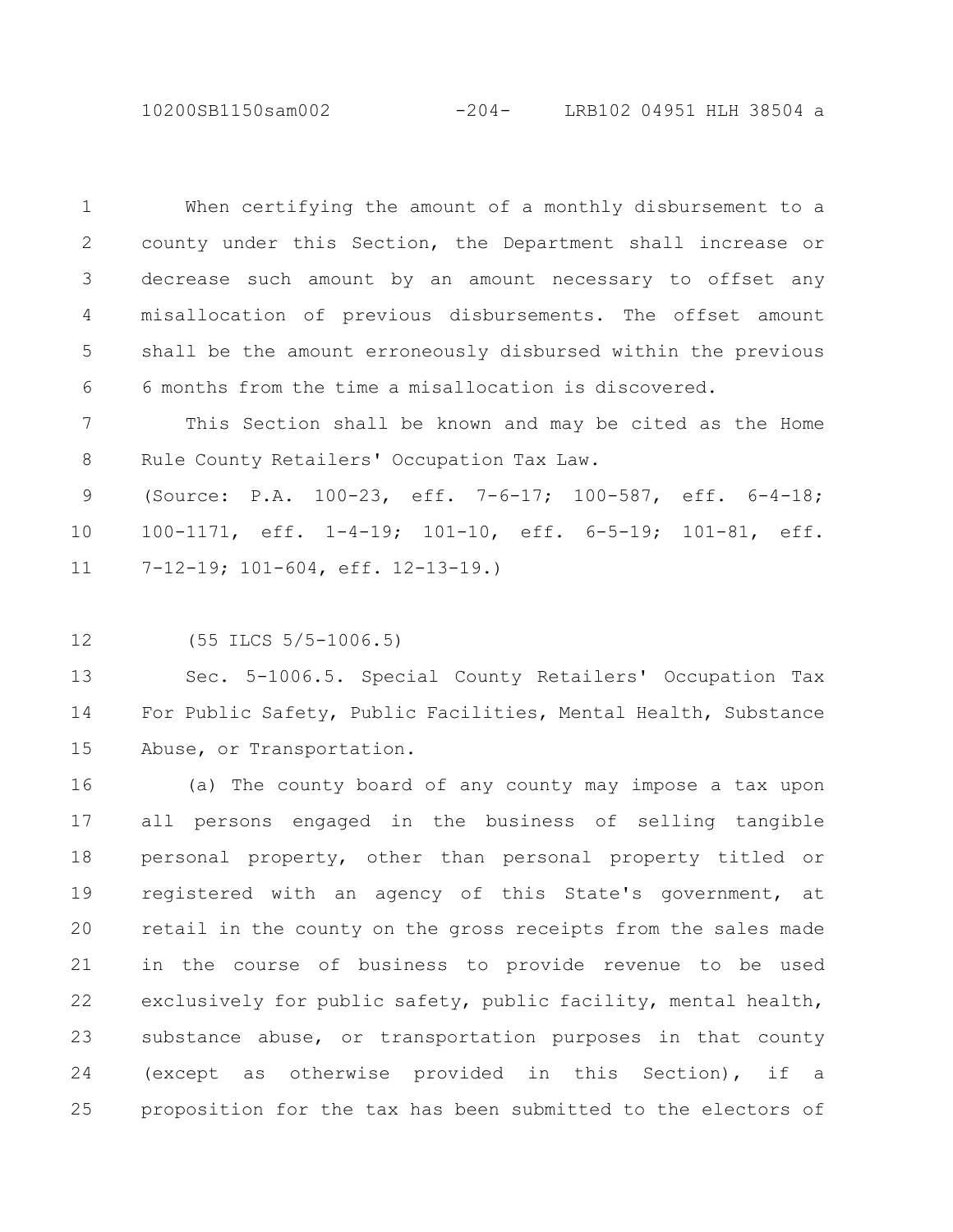10200SB1150sam002 -205- LRB102 04951 HLH 38504 a

that county and approved by a majority of those voting on the question. If imposed, this tax shall be imposed only in one-quarter percent increments. By resolution, the county board may order the proposition to be submitted at any election. If the tax is imposed for transportation purposes for expenditures for public highways or as authorized under the Illinois Highway Code, the county board must publish notice of the existence of its long-range highway transportation plan as required or described in Section 5-301 of the Illinois Highway Code and must make the plan publicly available prior to approval of the ordinance or resolution imposing the tax. If the tax is imposed for transportation purposes for expenditures for passenger rail transportation, the county board must publish notice of the existence of its long-range passenger rail transportation plan and must make the plan publicly available prior to approval of the ordinance or resolution imposing the tax. 1 2 3 4 5 6 7 8 9 10 11 12 13 14 15 16 17

If a tax is imposed for public facilities purposes, then the name of the project may be included in the proposition at the discretion of the county board as determined in the enabling resolution. For example, the "XXX Nursing Home" or the "YYY Museum". 18 19 20 21 22

The county clerk shall certify the question to the proper election authority, who shall submit the proposition at an election in accordance with the general election law. 23 24 25

26

(1) The proposition for public safety purposes shall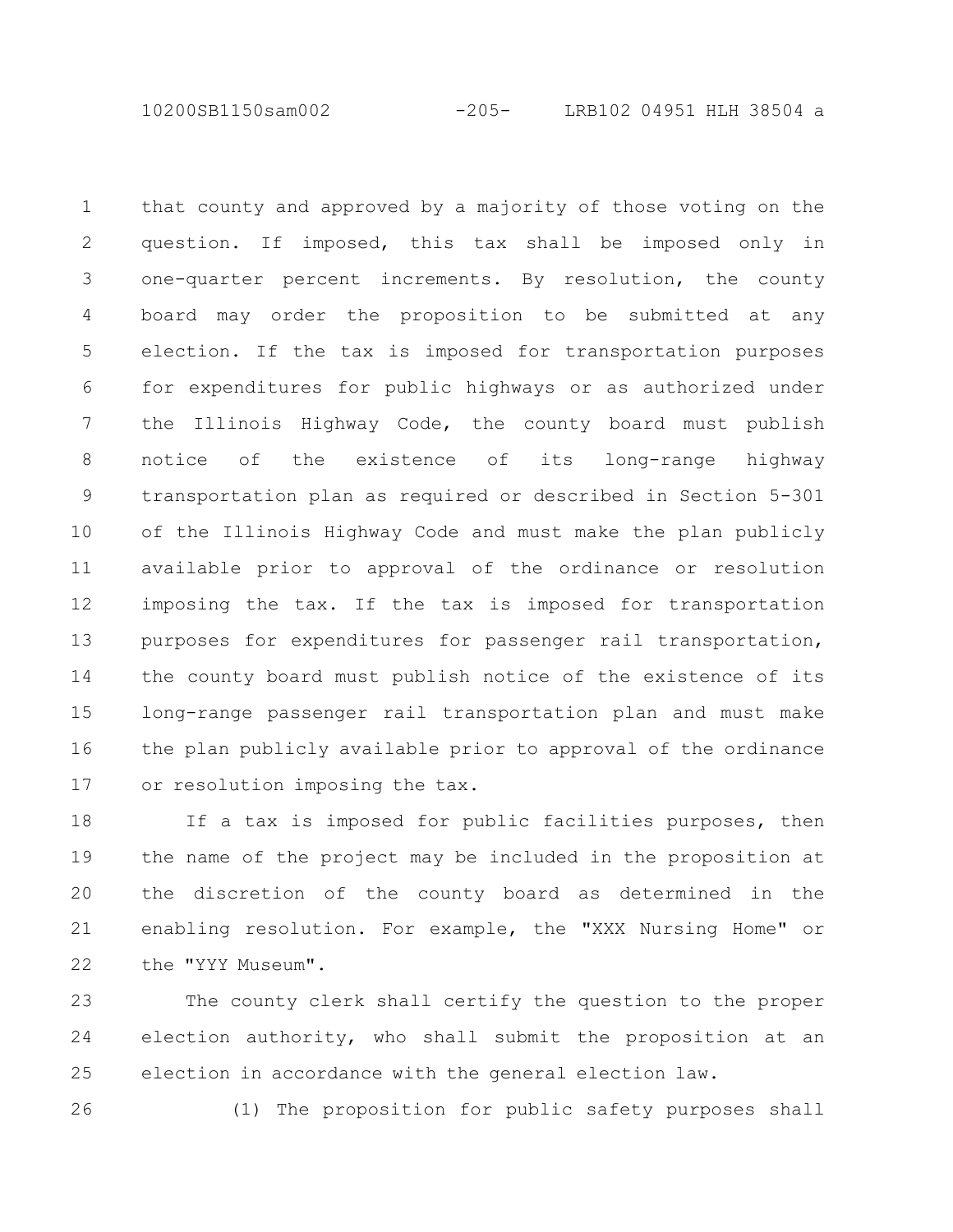be in substantially the following form: "To pay for public safety purposes, shall (name of county) be authorized to impose an increase on its share of local sales taxes by (insert rate)?" As additional information on the ballot below the question shall appear the following: "This would mean that a consumer would pay an additional (insert amount) in sales tax for every \$100 of tangible personal property bought at retail." The county board may also opt to establish a sunset provision at which time the additional sales tax would cease being collected, if not terminated earlier by a vote of the county board. If the county board votes to include a sunset provision, the proposition for public safety purposes shall be in substantially the following form: "To pay for public safety purposes, shall (name of county) be authorized to impose an increase on its share of local sales taxes by (insert rate) for a period not to exceed (insert number of years)?" As additional information on the ballot below the question shall appear the following: "This would mean that a consumer would pay an additional (insert amount) in sales tax for every \$100 of tangible personal property bought at retail. If imposed, 1 2 3 4 5 6 7 8 9 10 11 12 13 14 15 16 17 18 19 20 21 22 23 24

the additional tax would cease being collected at the end of (insert number of years), if not terminated earlier by 25 26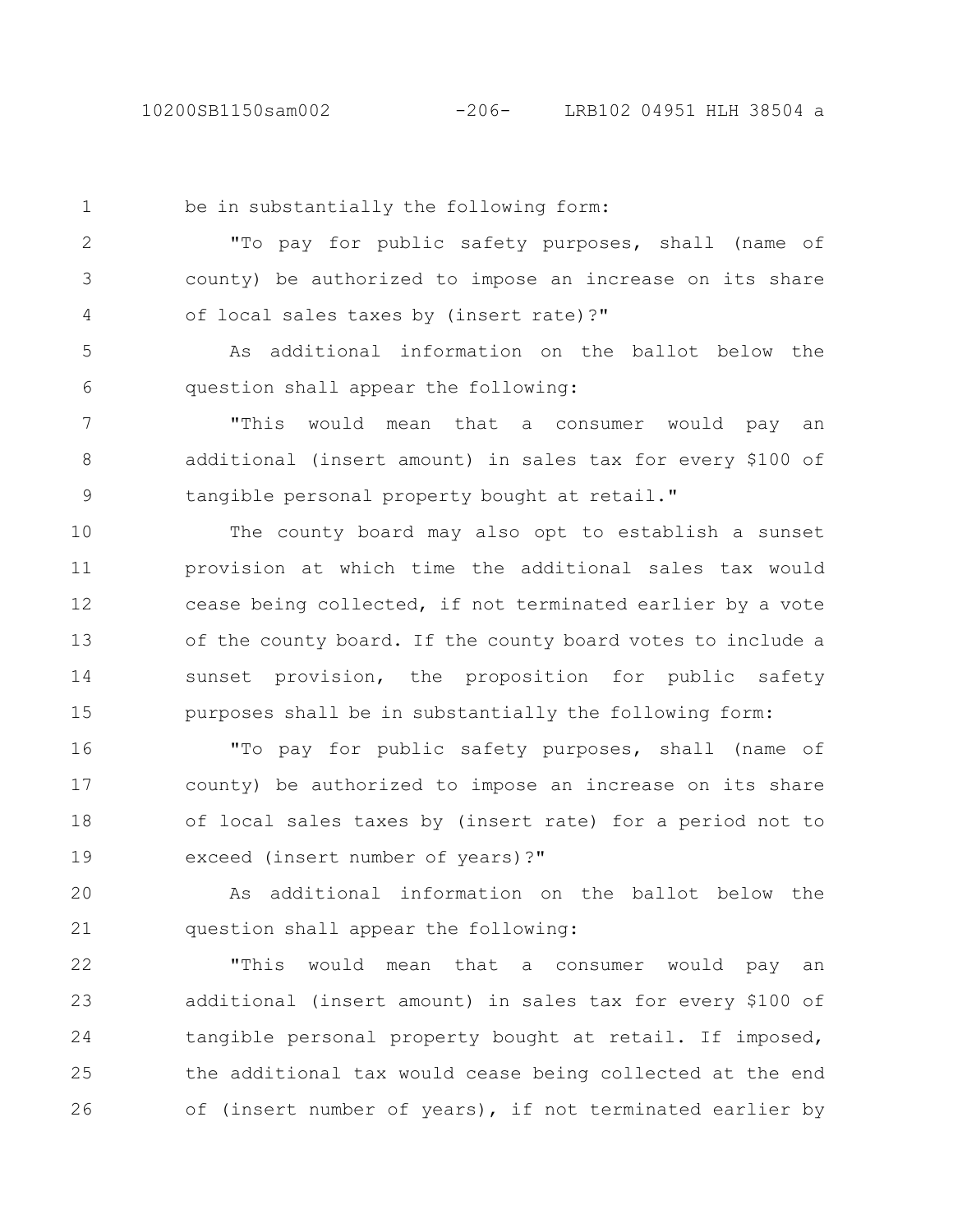10200SB1150sam002 -207- LRB102 04951 HLH 38504 a

1

a vote of the county board."

For the purposes of the paragraph, "public safety purposes" means crime prevention, detention, fire fighting, police, medical, ambulance, or other emergency services. 2 3 4 5

6

Votes shall be recorded as "Yes" or "No".

Beginning on the January 1 or July 1, whichever is first, that occurs not less than 30 days after May 31, 2015 (the effective date of Public Act 99-4), Adams County may impose a public safety retailers' occupation tax and service occupation tax at the rate of 0.25%, as provided in the referendum approved by the voters on April 7, 2015, notwithstanding the omission of the additional information that is otherwise required to be printed on the ballot below the question pursuant to this item (1). 7 8 9 10 11 12 13 14 15

(2) The proposition for transportation purposes shall be in substantially the following form: 16 17

"To pay for improvements to roads and other transportation purposes, shall (name of county) be authorized to impose an increase on its share of local sales taxes by (insert rate)?" 18 19 20 21

As additional information on the ballot below the question shall appear the following: 22 23

"This would mean that a consumer would pay an additional (insert amount) in sales tax for every \$100 of tangible personal property bought at retail." 24 25 26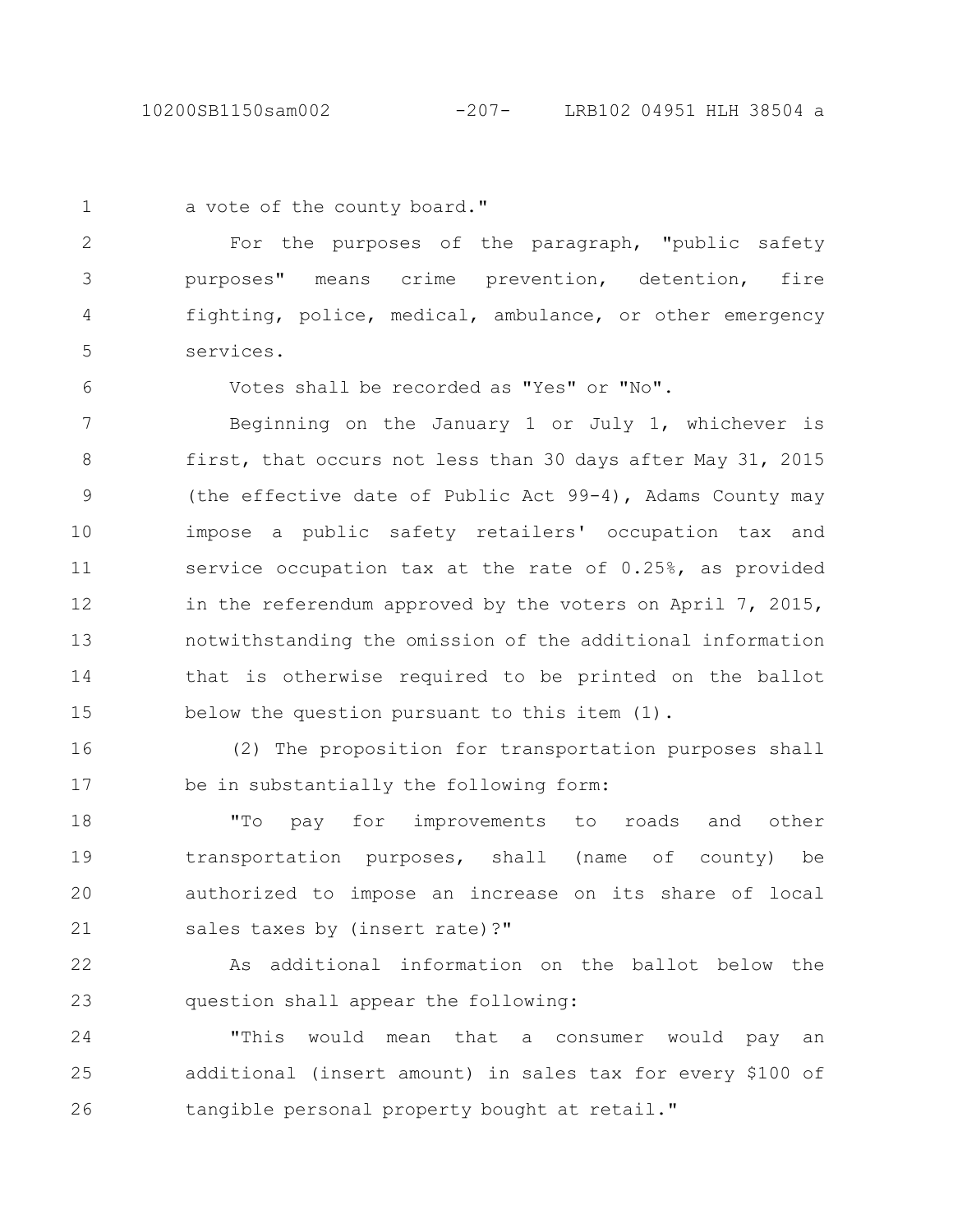The county board may also opt to establish a sunset provision at which time the additional sales tax would cease being collected, if not terminated earlier by a vote of the county board. If the county board votes to include a sunset provision, the proposition for transportation purposes shall be in substantially the following form: 1 2 3 4 5 6

"To pay for road improvements and other transportation purposes, shall (name of county) be authorized to impose an increase on its share of local sales taxes by (insert rate) for a period not to exceed (insert number of years)?" 7 8 9 10 11

As additional information on the ballot below the question shall appear the following: 12 13

"This would mean that a consumer would pay an additional (insert amount) in sales tax for every \$100 of tangible personal property bought at retail. If imposed, the additional tax would cease being collected at the end of (insert number of years), if not terminated earlier by a vote of the county board." 14 15 16 17 18 19

For the purposes of this paragraph, transportation purposes means construction, maintenance, operation, and improvement of public highways, any other purpose for which a county may expend funds under the Illinois Highway Code, and passenger rail transportation. 20 21 22 23 24

The votes shall be recorded as "Yes" or "No". (3) The proposition for public facilities purposes 25 26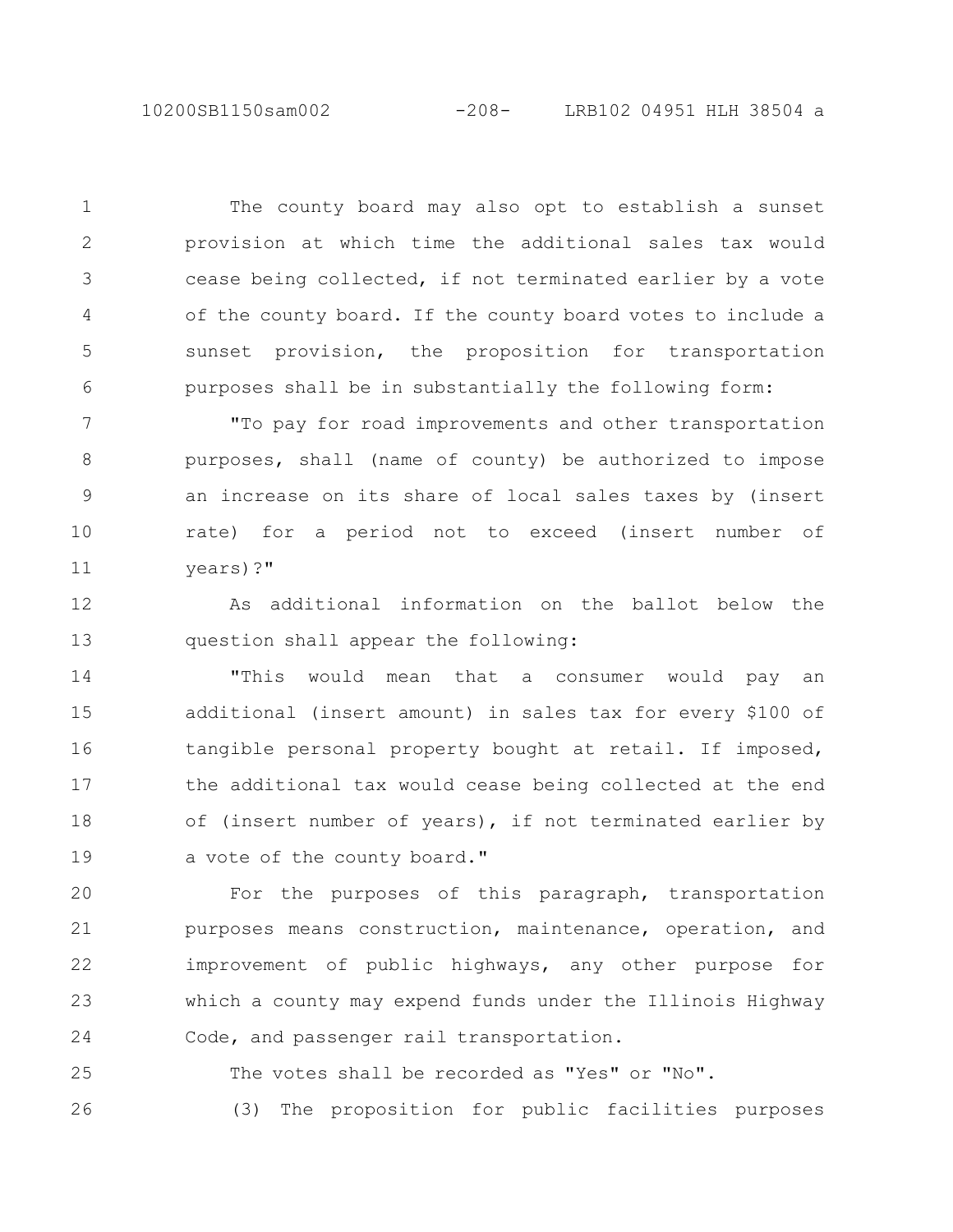shall be in substantially the following form: "To pay for public facilities purposes, shall (name of county) be authorized to impose an increase on its share of local sales taxes by (insert rate)?" As additional information on the ballot below the question shall appear the following: "This would mean that a consumer would pay an 1 2 3 4 5 6 7

additional (insert amount) in sales tax for every \$100 of tangible personal property bought at retail." 8 9

The county board may also opt to establish a sunset provision at which time the additional sales tax would cease being collected, if not terminated earlier by a vote of the county board. If the county board votes to include a sunset provision, the proposition for public facilities purposes shall be in substantially the following form: 10 11 12 13 14 15

"To pay for public facilities purposes, shall (name of county) be authorized to impose an increase on its share of local sales taxes by (insert rate) for a period not to exceed (insert number of years)?" 16 17 18 19

As additional information on the ballot below the question shall appear the following: 20 21

"This would mean that a consumer would pay an additional (insert amount) in sales tax for every \$100 of tangible personal property bought at retail. If imposed, the additional tax would cease being collected at the end of (insert number of years), if not terminated earlier by 22 23 24 25 26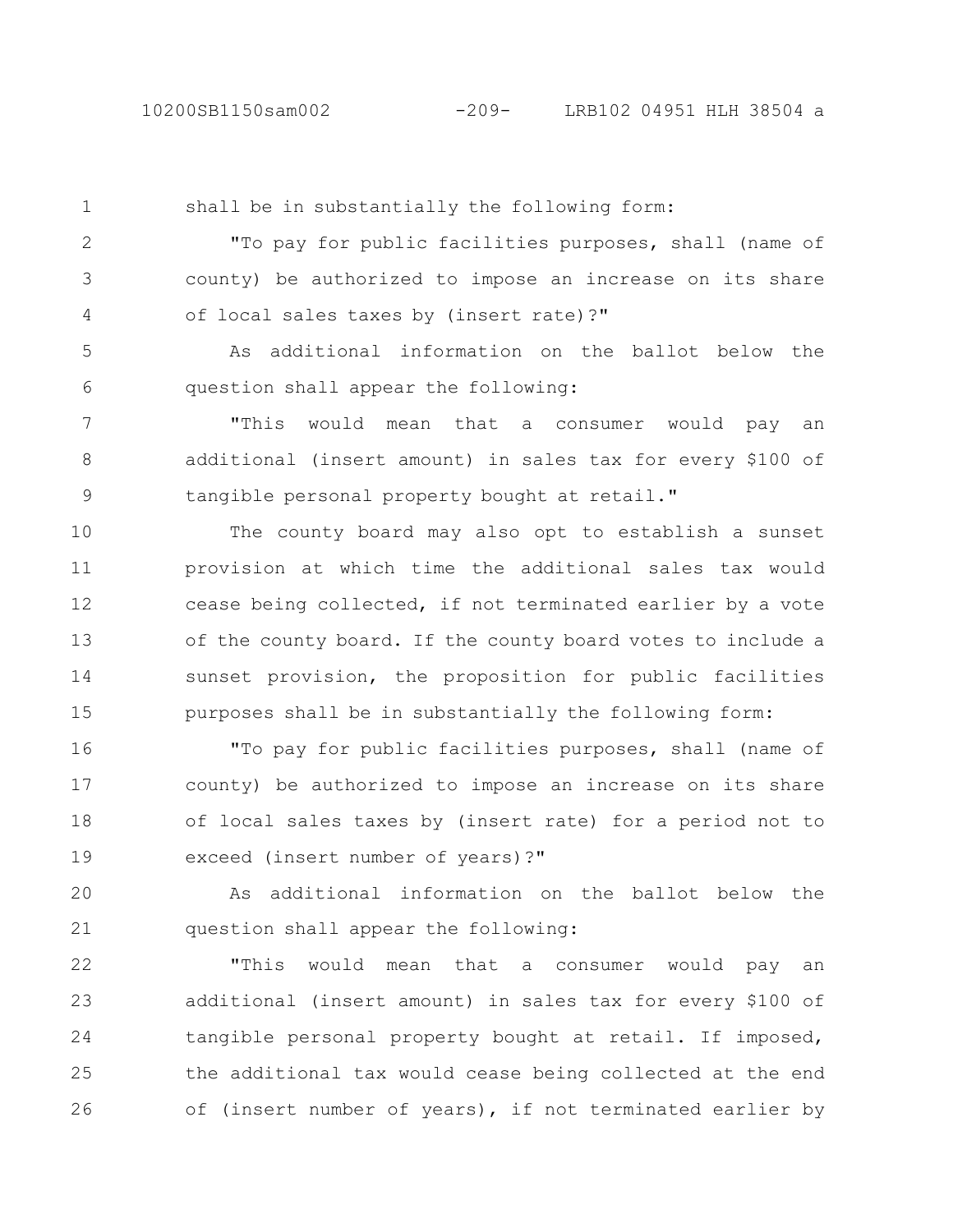a vote of the county board." 1

For purposes of this Section, "public facilities purposes" means the acquisition, development, construction, reconstruction, rehabilitation, improvement, financing, architectural planning, and installation of capital facilities consisting of buildings, structures, and durable equipment and for the acquisition and improvement of real property and interest in real property required, or expected to be required, in connection with the public facilities, for use by the county for the furnishing of governmental services to its citizens, including, but not limited to, museums and nursing homes. 2 3 4 5 6 7 8 9 10 11 12 13

14

The votes shall be recorded as "Yes" or "No".

(4) The proposition for mental health purposes shall be in substantially the following form: 15 16

"To pay for mental health purposes, shall (name of county) be authorized to impose an increase on its share of local sales taxes by (insert rate)?" 17 18 19

As additional information on the ballot below the question shall appear the following: 20 21

"This would mean that a consumer would pay an additional (insert amount) in sales tax for every \$100 of tangible personal property bought at retail." 22 23 24

The county board may also opt to establish a sunset provision at which time the additional sales tax would 25 26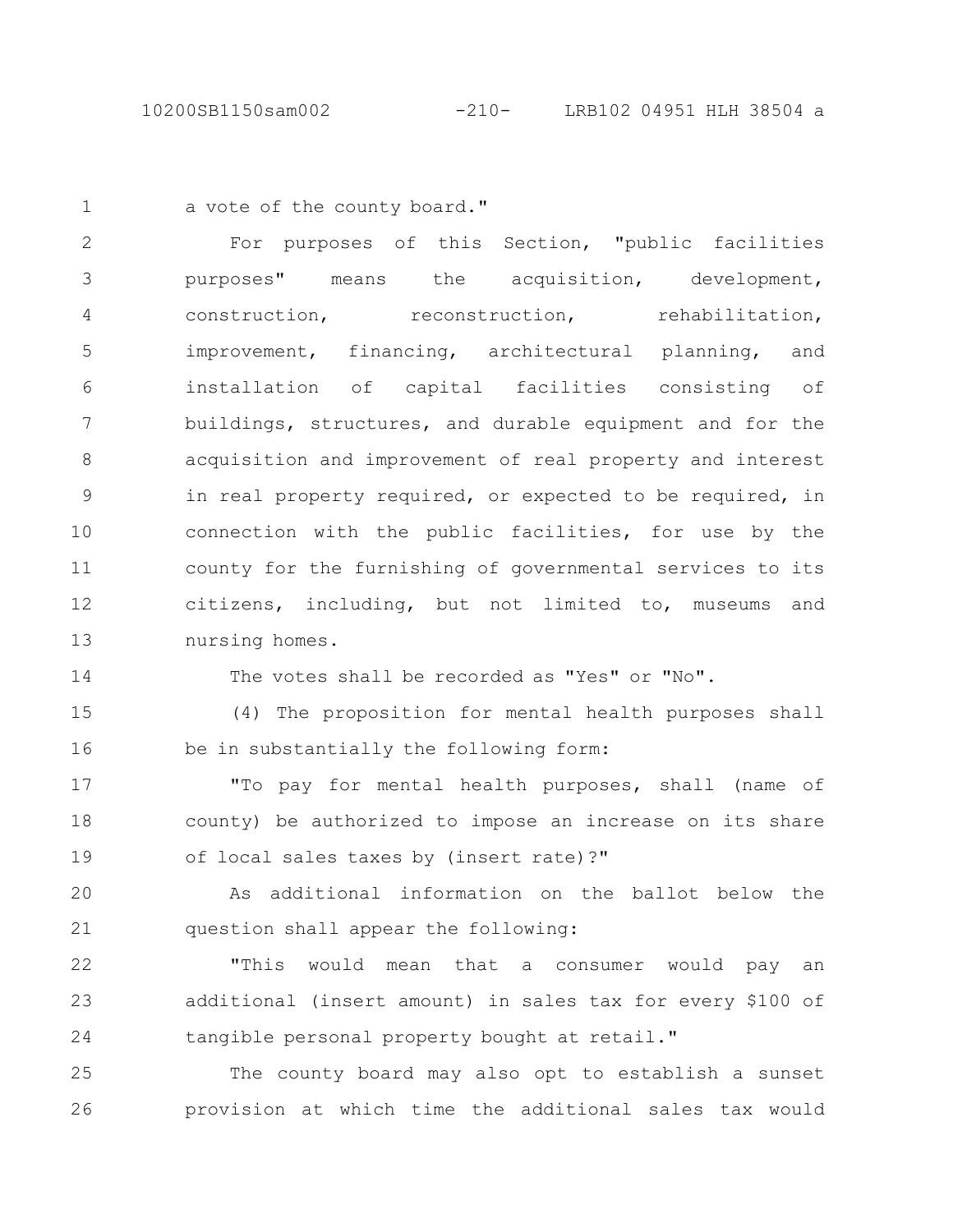cease being collected, if not terminated earlier by a vote of the county board. If the county board votes to include a sunset provision, the proposition for public facilities purposes shall be in substantially the following form:

"To pay for mental health purposes, shall (name of county) be authorized to impose an increase on its share of local sales taxes by (insert rate) for a period not to exceed (insert number of years)?" 5 6 7 8

As additional information on the ballot below the question shall appear the following: 9 10

"This would mean that a consumer would pay an additional (insert amount) in sales tax for every \$100 of tangible personal property bought at retail. If imposed, the additional tax would cease being collected at the end of (insert number of years), if not terminated earlier by a vote of the county board." 11 12 13 14 15 16

17

1

2

3

4

The votes shall be recorded as "Yes" or "No".

(5) The proposition for substance abuse purposes shall be in substantially the following form: 18 19

"To pay for substance abuse purposes, shall (name of county) be authorized to impose an increase on its share of local sales taxes by (insert rate)?" 20 21 22

As additional information on the ballot below the question shall appear the following: 23 24

"This would mean that a consumer would pay an additional (insert amount) in sales tax for every \$100 of 25 26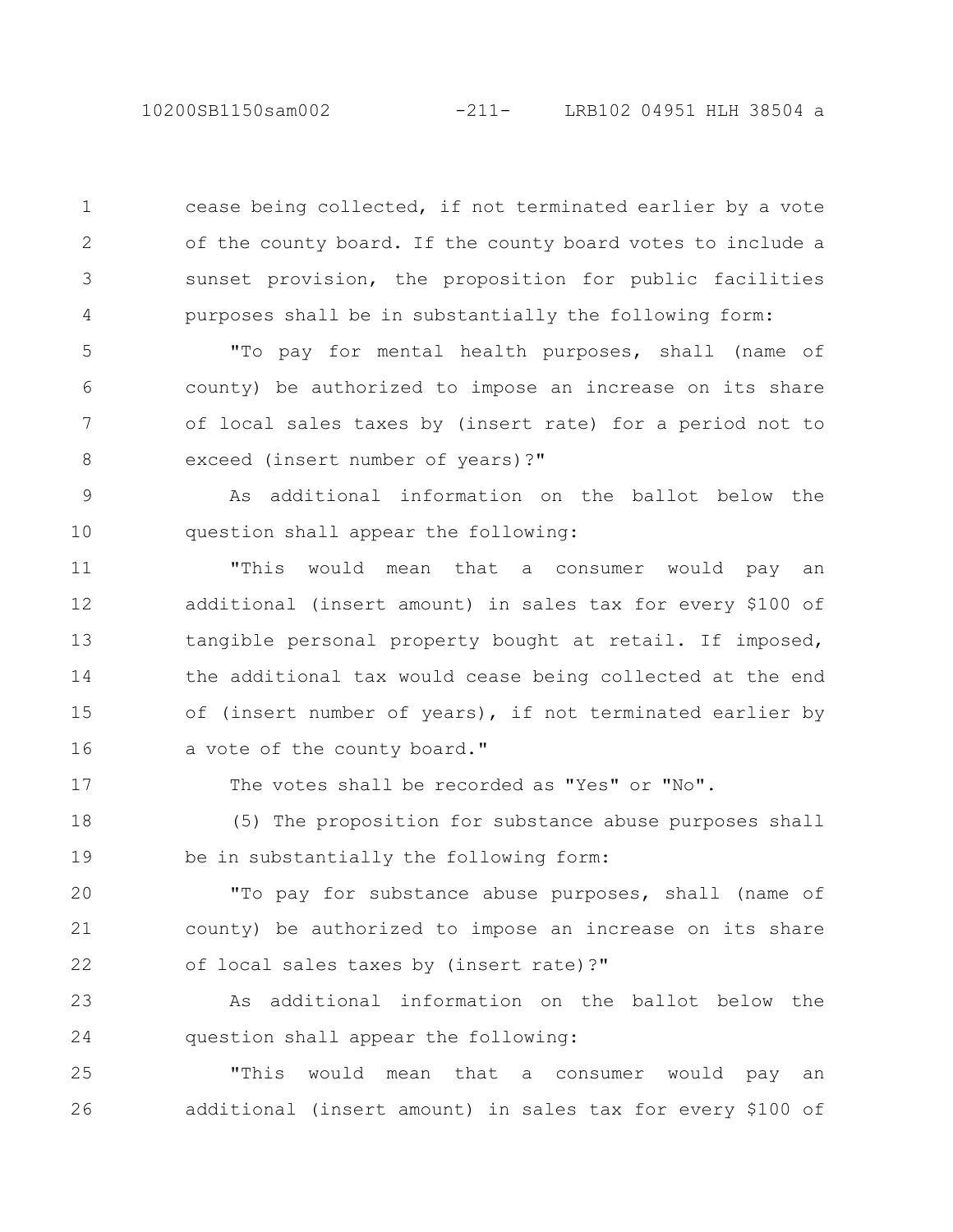1

tangible personal property bought at retail."

The county board may also opt to establish a sunset provision at which time the additional sales tax would cease being collected, if not terminated earlier by a vote of the county board. If the county board votes to include a sunset provision, the proposition for public facilities purposes shall be in substantially the following form: 2 3 4 5 6 7

"To pay for substance abuse purposes, shall (name of county) be authorized to impose an increase on its share of local sales taxes by (insert rate) for a period not to exceed (insert number of years)?" 8 9 10 11

As additional information on the ballot below the question shall appear the following: 12 13

"This would mean that a consumer would pay an additional (insert amount) in sales tax for every \$100 of tangible personal property bought at retail. If imposed, the additional tax would cease being collected at the end of (insert number of years), if not terminated earlier by a vote of the county board." 14 15 16 17 18 19

20

The votes shall be recorded as "Yes" or "No".

If a majority of the electors voting on the proposition vote in favor of it, the county may impose the tax. A county may not submit more than one proposition authorized by this Section to the electors at any one time. 21 22 23 24

This additional tax may not be imposed on tangible personal property taxed at the 1% rate under the Retailers' 25 26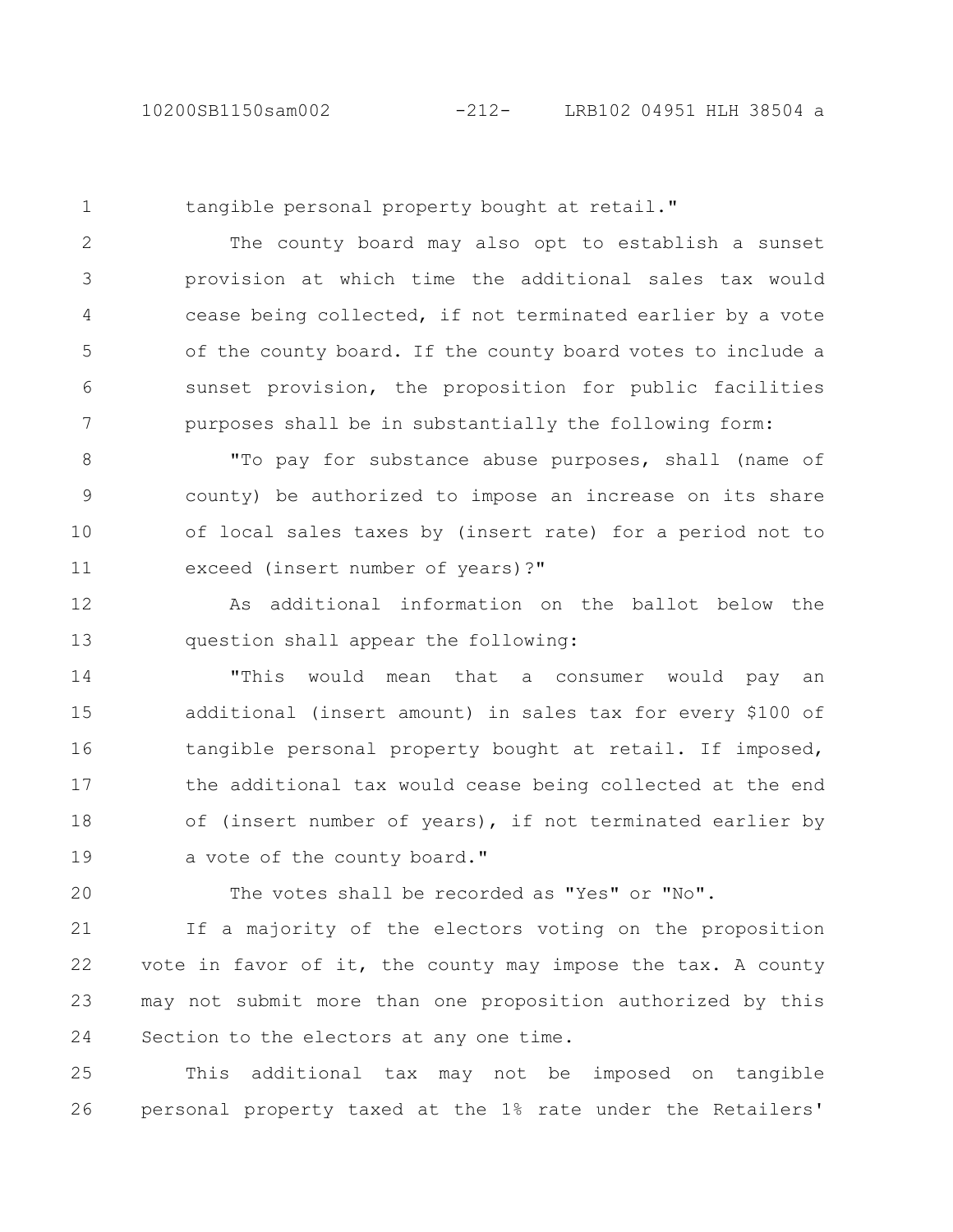Occupation Tax Act (or at the 0% rate in accordance with this amendatory Act of the 102nd General Assembly). Beginning December 1, 2019 and through December 31, 2020, this tax is not imposed on sales of aviation fuel unless the tax revenue is expended for airport-related purposes. If the county does not have an airport-related purpose to which it dedicates aviation fuel tax revenue, then aviation fuel is excluded from the tax. The county must comply with the certification requirements for airport-related purposes under Section 2-22 of the Retailers' Occupation Tax Act. For purposes of this Section, "airport-related purposes" has the meaning ascribed in Section 6z-20.2 of the State Finance Act. Beginning January 1, 2021, this tax is not imposed on sales of aviation fuel for so long as the revenue use requirements of 49 U.S.C. 47107(b) and 49 U.S.C. 47133 are binding on the county. The tax imposed by a county under this Section and all civil penalties that may be assessed as an incident of the tax shall be collected and enforced by the Illinois Department of Revenue and deposited into a special fund created for that purpose. The certificate of registration that is issued by the Department to a retailer under the Retailers' Occupation Tax Act shall permit the retailer to engage in a business that is taxable without registering separately with the Department under an ordinance or resolution under this Section. The Department has full power to administer and enforce this Section, to collect all taxes and penalties due under this Section, to dispose of 1 2 3 4 5 6 7 8 9 10 11 12 13 14 15 16 17 18 19 20 21 22 23 24 25 26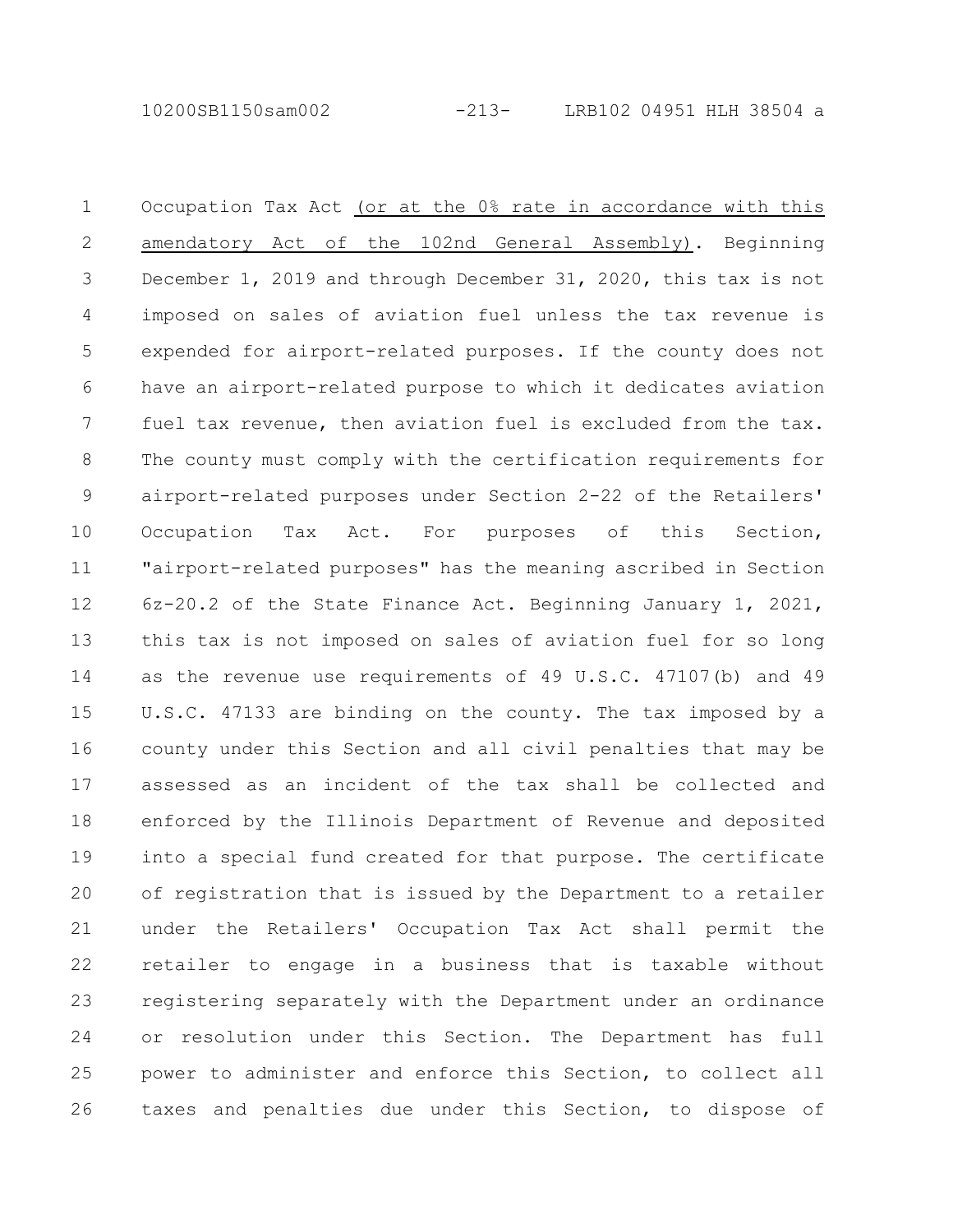10200SB1150sam002 -214- LRB102 04951 HLH 38504 a

taxes and penalties so collected in the manner provided in this Section, and to determine all rights to credit memoranda arising on account of the erroneous payment of a tax or penalty under this Section. In the administration of and compliance with this Section, the Department and persons who are subject to this Section shall (i) have the same rights, remedies, privileges, immunities, powers, and duties, (ii) be subject to the same conditions, restrictions, limitations, penalties, and definitions of terms, and (iii) employ the same modes of procedure as are prescribed in Sections 1, 1a, 1a-1, 1d, 1e, 1f, 1i, 1j, 1k, 1m, 1n, 2 through 2-70 (in respect to all provisions contained in those Sections other than the State rate of tax), 2a, 2b, 2c, 3 (except provisions relating to transaction returns and quarter monthly payments, and except that the retailer's discount is not allowed for taxes paid on aviation fuel that are deposited into the Local Government Aviation Trust Fund), 4, 5, 5a, 5b, 5c, 5d, 5e, 5f, 5g, 5h, 5i, 5j, 5k, 5l, 6, 6a, 6b, 6c, 6d, 7, 8, 9, 10, 11, 11a, 12, and 13 of the Retailers' Occupation Tax Act and Section 3-7 of the Uniform Penalty and Interest Act as if those provisions were set forth in this Section. 1 2 3 4 5 6 7 8 9 10 11 12 13 14 15 16 17 18 19 20 21

Persons subject to any tax imposed under the authority granted in this Section may reimburse themselves for their sellers' tax liability by separately stating the tax as an additional charge, which charge may be stated in combination, in a single amount, with State tax which sellers are required 22 23 24 25 26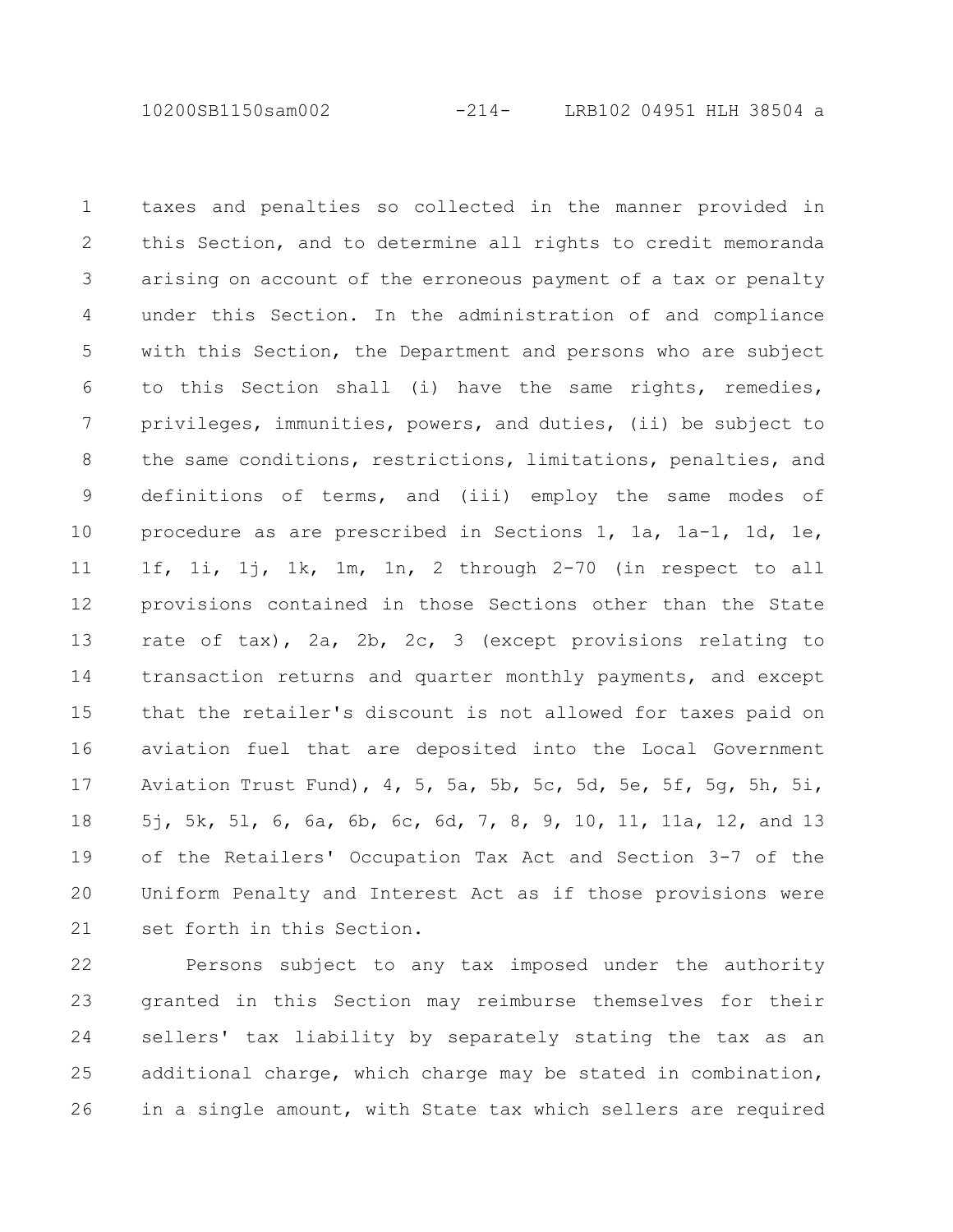10200SB1150sam002 -215- LRB102 04951 HLH 38504 a

to collect under the Use Tax Act, pursuant to such bracketed schedules as the Department may prescribe. 1 2

Whenever the Department determines that a refund should be made under this Section to a claimant instead of issuing a credit memorandum, the Department shall notify the State Comptroller, who shall cause the order to be drawn for the amount specified and to the person named in the notification from the Department. The refund shall be paid by the State Treasurer out of the County Public Safety, Public Facilities, Mental Health, Substance Abuse, or Transportation Retailers' Occupation Tax Fund or the Local Government Aviation Trust Fund, as appropriate. 3 4 5 6 7 8 9 10 11 12

(b) If a tax has been imposed under subsection (a), a service occupation tax shall also be imposed at the same rate upon all persons engaged, in the county, in the business of making sales of service, who, as an incident to making those sales of service, transfer tangible personal property within the county as an incident to a sale of service. This tax may not be imposed on tangible personal property taxed at the 1% rate under the Service Occupation Tax Act (or at the 0% rate in accordance with this amendatory Act of the 102nd General Assembly). Beginning December 1, 2019 and through December 31, 2020, this tax is not imposed on sales of aviation fuel unless the tax revenue is expended for airport-related purposes. If the county does not have an airport-related purpose to which it dedicates aviation fuel tax revenue, then aviation fuel is 13 14 15 16 17 18 19 20 21 22 23 24 25 26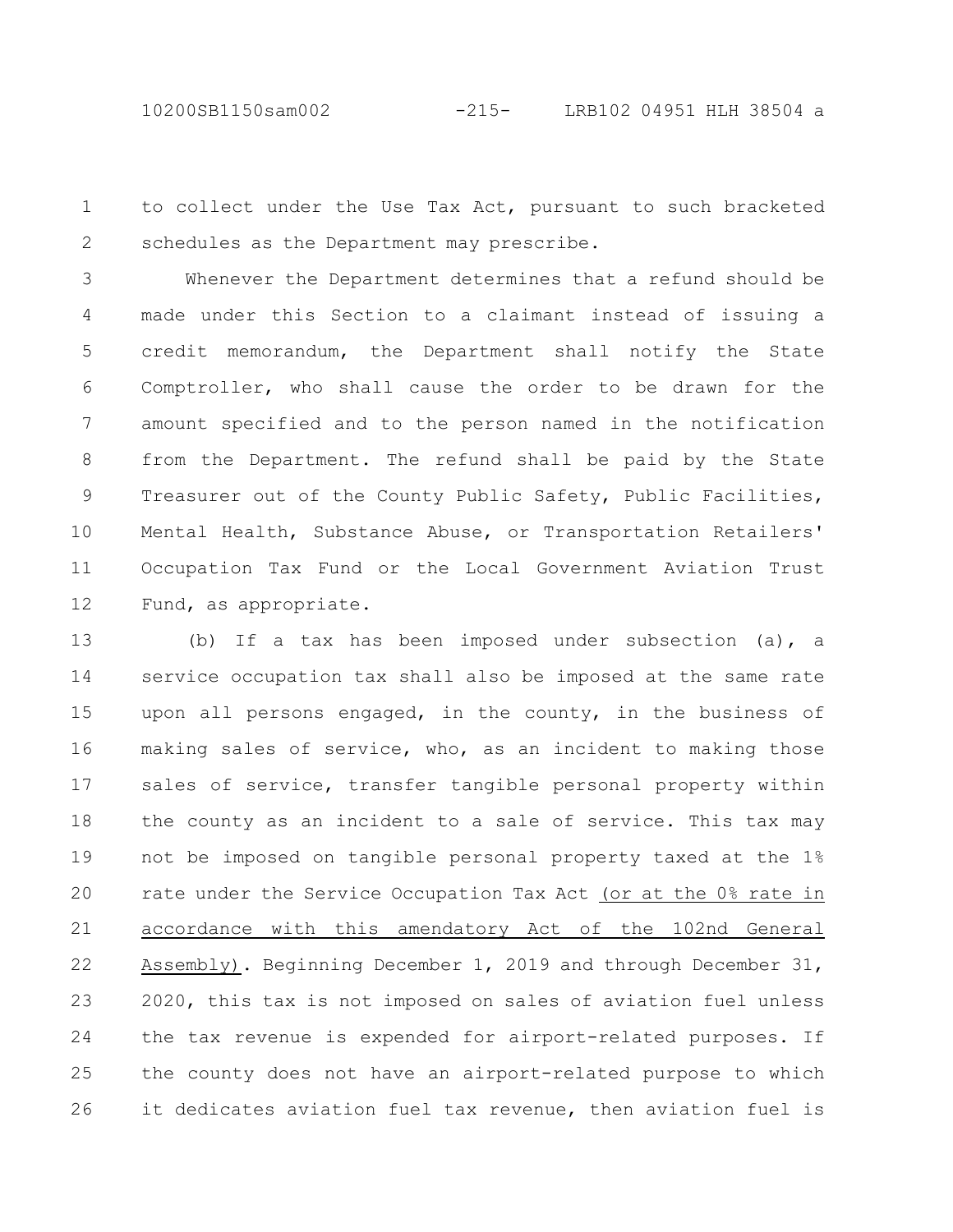10200SB1150sam002 -216- LRB102 04951 HLH 38504 a

excluded from the tax. The county must comply with the certification requirements for airport-related purposes under Section 2-22 of the Retailers' Occupation Tax Act. For purposes of this Section, "airport-related purposes" has the meaning ascribed in Section 6z-20.2 of the State Finance Act. Beginning January 1, 2021, this tax is not imposed on sales of aviation fuel for so long as the revenue use requirements of 49 U.S.C. 47107(b) and 49 U.S.C. 47133 are binding on the county. The tax imposed under this subsection and all civil penalties that may be assessed as an incident thereof shall be collected and enforced by the Department of Revenue. The Department has full power to administer and enforce this subsection; to collect all taxes and penalties due hereunder; to dispose of taxes and penalties so collected in the manner hereinafter provided; and to determine all rights to credit memoranda arising on account of the erroneous payment of tax or penalty hereunder. In the administration of and compliance with this subsection, the Department and persons who are subject to this paragraph shall (i) have the same rights, remedies, privileges, immunities, powers, and duties, (ii) be subject to the same conditions, restrictions, limitations, penalties, exclusions, exemptions, and definitions of terms, and (iii) employ the same modes of procedure as are prescribed in Sections 2 (except that the reference to State in the definition of supplier maintaining a place of business in this State shall mean the county), 2a, 2b, 2c, 3 through 3-50 (in 1 2 3 4 5 6 7 8 9 10 11 12 13 14 15 16 17 18 19 20 21 22 23 24 25 26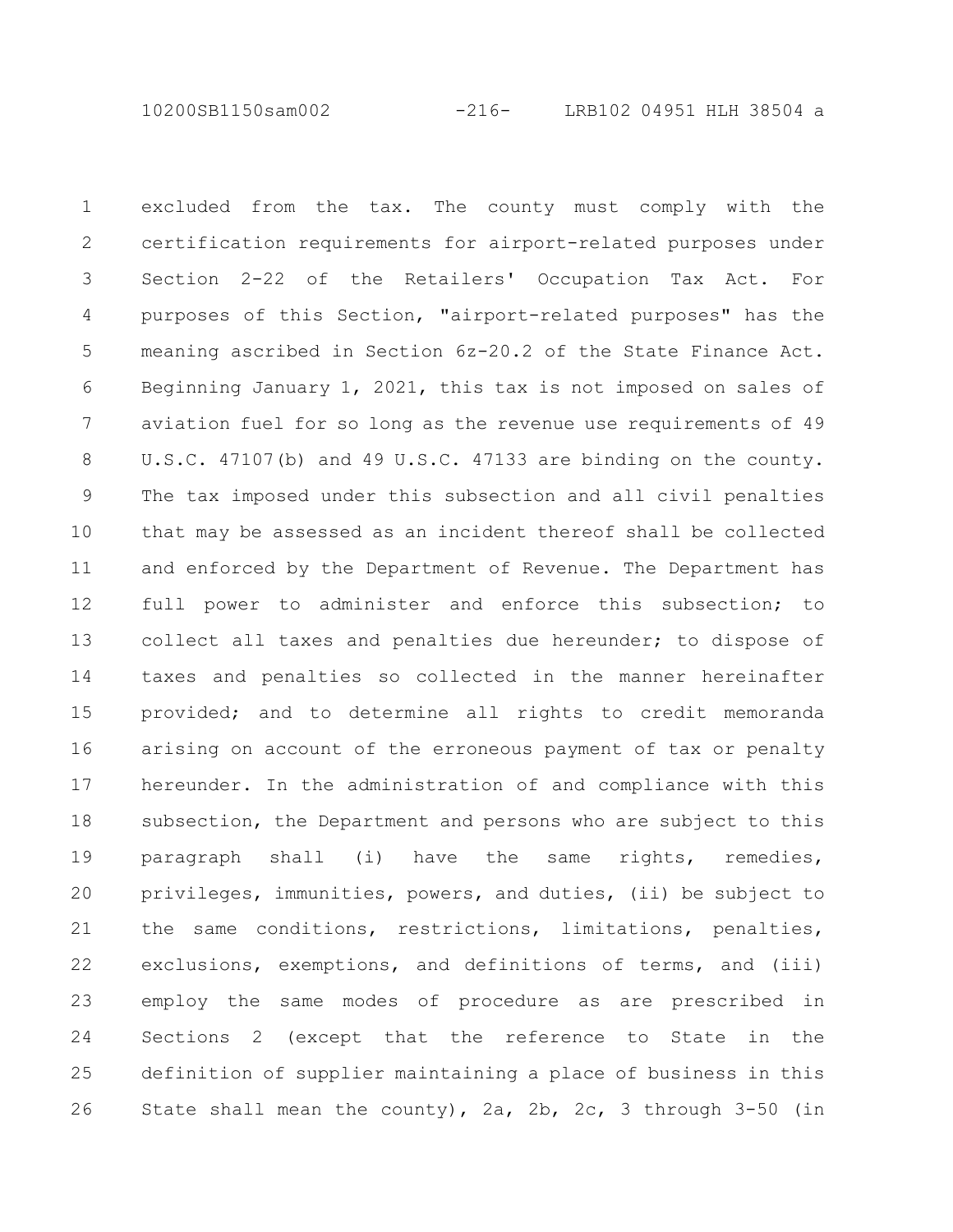10200SB1150sam002 -217- LRB102 04951 HLH 38504 a

respect to all provisions therein other than the State rate of tax), 4 (except that the reference to the State shall be to the county), 5, 7, 8 (except that the jurisdiction to which the tax shall be a debt to the extent indicated in that Section 8 shall be the county), 9 (except as to the disposition of taxes and penalties collected, and except that the retailer's discount is not allowed for taxes paid on aviation fuel that are deposited into the Local Government Aviation Trust Fund), 10, 11, 12 (except the reference therein to Section 2b of the Retailers' Occupation Tax Act), 13 (except that any reference to the State shall mean the county), Section 15, 16, 17, 18, 19, and 20 of the Service Occupation Tax Act, and Section 3-7 of the Uniform Penalty and Interest Act, as fully as if those provisions were set forth herein. 1 2 3 4 5 6 7 8 9 10 11 12 13 14

Persons subject to any tax imposed under the authority granted in this subsection may reimburse themselves for their serviceman's tax liability by separately stating the tax as an additional charge, which charge may be stated in combination, in a single amount, with State tax that servicemen are authorized to collect under the Service Use Tax Act, in accordance with such bracket schedules as the Department may prescribe. 15 16 17 18 19 20 21 22

Whenever the Department determines that a refund should be made under this subsection to a claimant instead of issuing a credit memorandum, the Department shall notify the State Comptroller, who shall cause the warrant to be drawn for the 23 24 25 26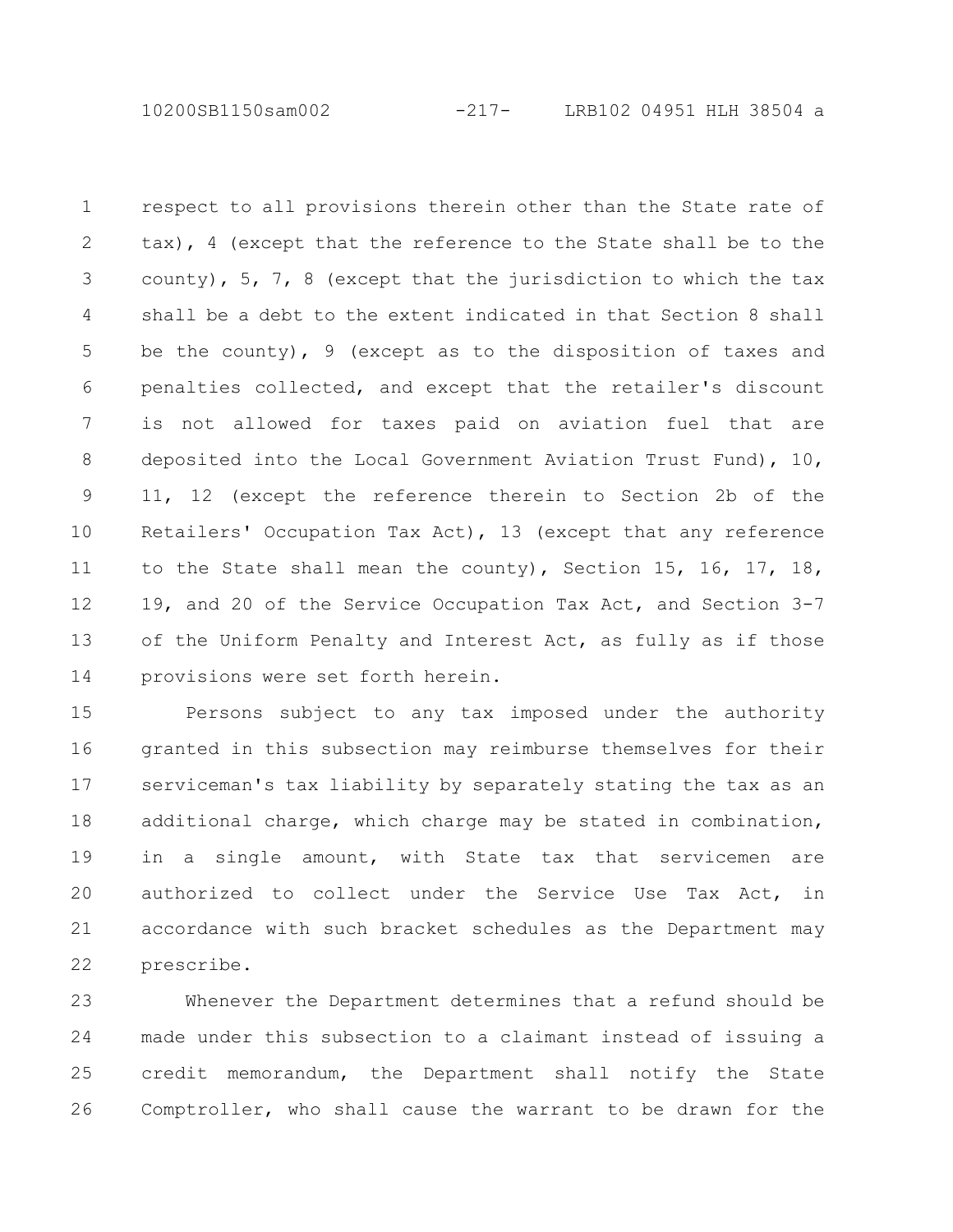10200SB1150sam002 -218- LRB102 04951 HLH 38504 a

amount specified, and to the person named, in the notification from the Department. The refund shall be paid by the State Treasurer out of the County Public Safety, Public Facilities, Mental Health, Substance Abuse, or Transportation Retailers' Occupation Fund or the Local Government Aviation Trust Fund, as appropriate. 1 2 3 4 5 6

Nothing in this subsection shall be construed to authorize the county to impose a tax upon the privilege of engaging in any business which under the Constitution of the United States may not be made the subject of taxation by the State. 7 8 9 10

(c) Except as otherwise provided in this paragraph, the Department shall immediately pay over to the State Treasurer, ex officio, as trustee, all taxes and penalties collected under this Section to be deposited into the County Public Safety, Public Facilities, Mental Health, Substance Abuse, or Transportation Retailers' Occupation Tax Fund, which shall be an unappropriated trust fund held outside of the State treasury. Taxes and penalties collected on aviation fuel sold on or after December 1, 2019 and through December 31, 2020, shall be immediately paid over by the Department to the State Treasurer, ex officio, as trustee, for deposit into the Local Government Aviation Trust Fund. The Department shall only pay moneys into the Local Government Aviation Trust Fund under this Act for so long as the revenue use requirements of 49 U.S.C. 47107(b) and 49 U.S.C. 47133 are binding on the county. As soon as possible after the first day of each month, 11 12 13 14 15 16 17 18 19 20 21 22 23 24 25 26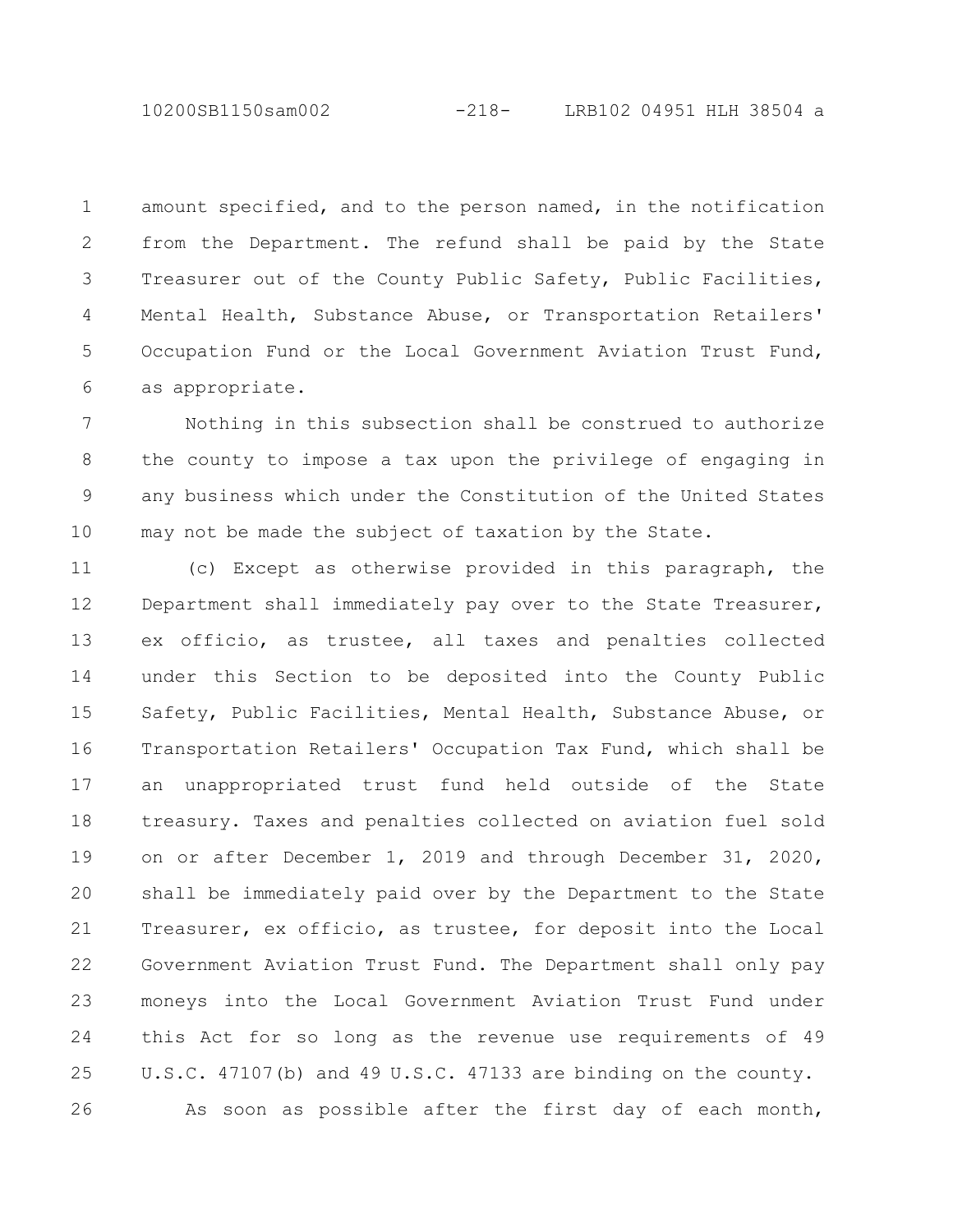10200SB1150sam002 -219- LRB102 04951 HLH 38504 a

beginning January 1, 2011, upon certification of the Department of Revenue, the Comptroller shall order transferred, and the Treasurer shall transfer, to the STAR Bonds Revenue Fund the local sales tax increment, as defined in the Innovation Development and Economy Act, collected under this Section during the second preceding calendar month for sales within a STAR bond district. 1 2 3 4 5 6 7

After the monthly transfer to the STAR Bonds Revenue Fund, on or before the 25th day of each calendar month, the Department shall prepare and certify to the Comptroller the disbursement of stated sums of money to the counties from which retailers have paid taxes or penalties to the Department during the second preceding calendar month. The amount to be paid to each county, and deposited by the county into its special fund created for the purposes of this Section, shall be the amount (not including credit memoranda and not including taxes and penalties collected on aviation fuel sold on or after December 1, 2019 and through December 31, 2020) collected under this Section during the second preceding calendar month by the Department plus an amount the Department determines is necessary to offset any amounts that were erroneously paid to a different taxing body, and not including (i) an amount equal to the amount of refunds made during the second preceding calendar month by the Department on behalf of the county, (ii) any amount that the Department determines is necessary to offset any amounts that were payable to a 8 9 10 11 12 13 14 15 16 17 18 19 20 21 22 23 24 25 26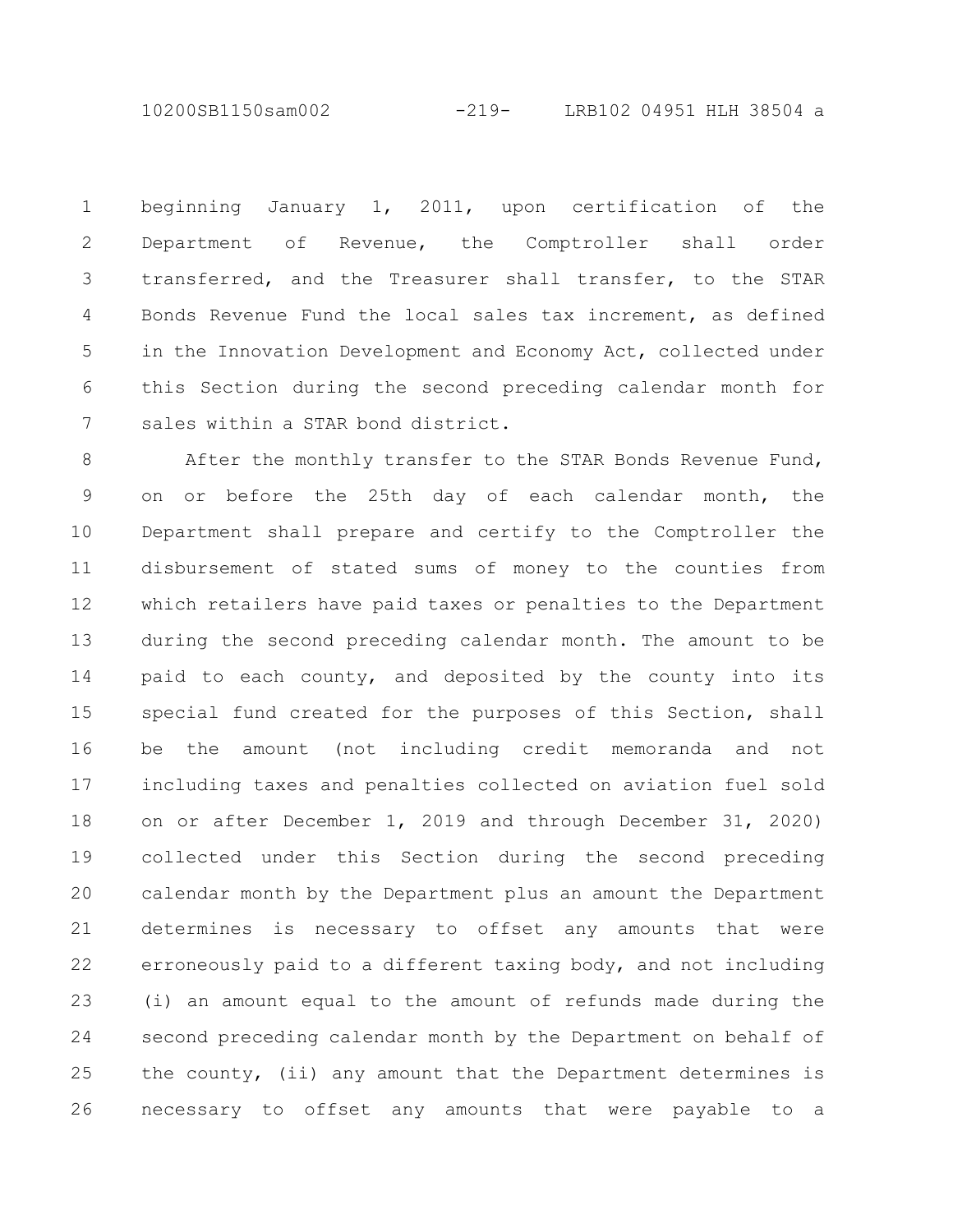10200SB1150sam002 -220- LRB102 04951 HLH 38504 a

different taxing body but were erroneously paid to the county, (iii) any amounts that are transferred to the STAR Bonds Revenue Fund, and (iv)  $1.5%$  of the remainder, which shall be transferred into the Tax Compliance and Administration Fund. The Department, at the time of each monthly disbursement to the counties, shall prepare and certify to the State Comptroller the amount to be transferred into the Tax Compliance and Administration Fund under this subsection. Within 10 days after receipt by the Comptroller of the disbursement certification to the counties and the Tax Compliance and Administration Fund provided for in this Section to be given to the Comptroller by the Department, the Comptroller shall cause the orders to be drawn for the respective amounts in accordance with directions contained in the certification. 1 2 3 4 5 6 7 8 9 10 11 12 13 14 15

In addition to the disbursement required by the preceding paragraph, an allocation shall be made in March of each year to each county that received more than \$500,000 in disbursements under the preceding paragraph in the preceding calendar year. The allocation shall be in an amount equal to the average monthly distribution made to each such county under the preceding paragraph during the preceding calendar year (excluding the 2 months of highest receipts). The distribution made in March of each year subsequent to the year in which an allocation was made pursuant to this paragraph and the preceding paragraph shall be reduced by the amount allocated 16 17 18 19 20 21 22 23 24 25 26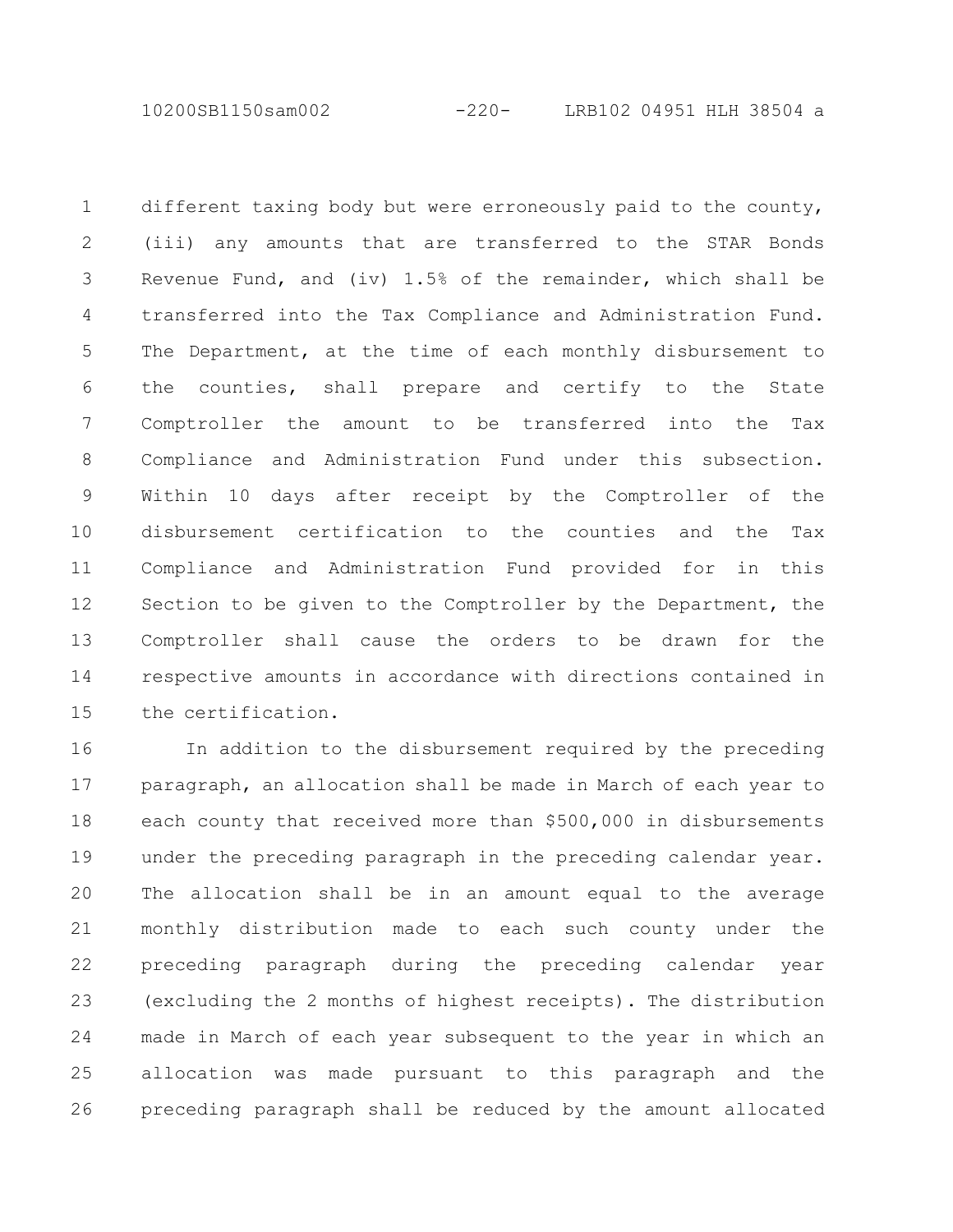10200SB1150sam002 -221- LRB102 04951 HLH 38504 a

and disbursed under this paragraph in the preceding calendar year. The Department shall prepare and certify to the Comptroller for disbursement the allocations made in accordance with this paragraph. 1 2 3 4

(d) For the purpose of determining the local governmental unit whose tax is applicable, a retail sale by a producer of coal or another mineral mined in Illinois is a sale at retail at the place where the coal or other mineral mined in Illinois is extracted from the earth. This paragraph does not apply to coal or another mineral when it is delivered or shipped by the seller to the purchaser at a point outside Illinois so that the sale is exempt under the United States Constitution as a sale in interstate or foreign commerce. 5 6 7 8 9 10 11 12 13

(e) Nothing in this Section shall be construed to authorize a county to impose a tax upon the privilege of engaging in any business that under the Constitution of the United States may not be made the subject of taxation by this State. 14 15 16 17 18

(e-5) If a county imposes a tax under this Section, the county board may, by ordinance, discontinue or lower the rate of the tax. If the county board lowers the tax rate or discontinues the tax, a referendum must be held in accordance with subsection (a) of this Section in order to increase the rate of the tax or to reimpose the discontinued tax. 19 20 21 22 23 24

(f) Beginning April 1, 1998 and through December 31, 2013, the results of any election authorizing a proposition to 25 26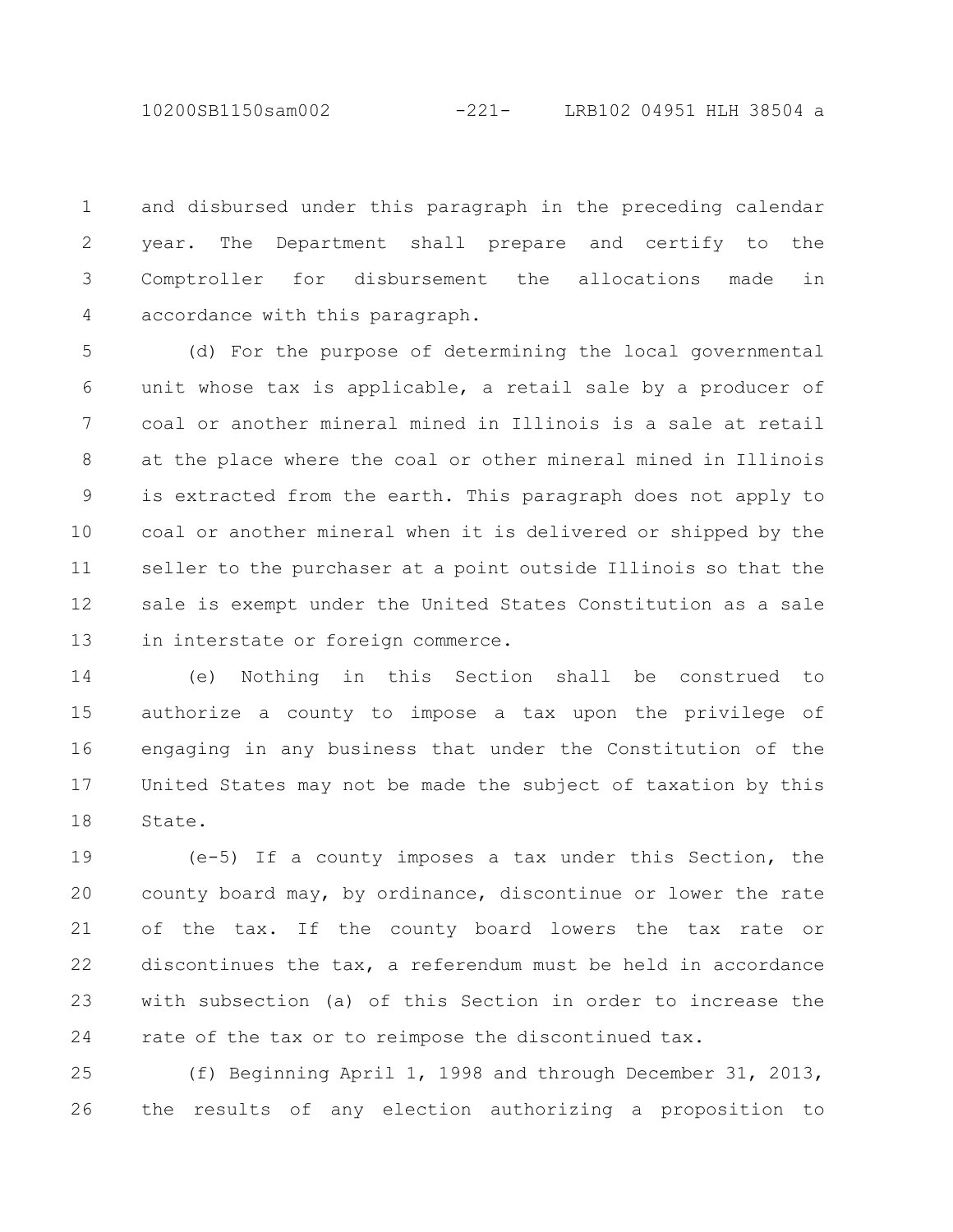10200SB1150sam002 -222- LRB102 04951 HLH 38504 a

impose a tax under this Section or effecting a change in the rate of tax, or any ordinance lowering the rate or discontinuing the tax, shall be certified by the county clerk and filed with the Illinois Department of Revenue either (i) on or before the first day of April, whereupon the Department shall proceed to administer and enforce the tax as of the first day of July next following the filing; or (ii) on or before the first day of October, whereupon the Department shall proceed to administer and enforce the tax as of the first day of January next following the filing. 1 2 3 4 5 6 7 8 9 10

Beginning January 1, 2014, the results of any election authorizing a proposition to impose a tax under this Section or effecting an increase in the rate of tax, along with the ordinance adopted to impose the tax or increase the rate of the tax, or any ordinance adopted to lower the rate or discontinue the tax, shall be certified by the county clerk and filed with the Illinois Department of Revenue either (i) on or before the first day of May, whereupon the Department shall proceed to administer and enforce the tax as of the first day of July next following the adoption and filing; or (ii) on or before the first day of October, whereupon the Department shall proceed to administer and enforce the tax as of the first day of January next following the adoption and filing. 11 12 13 14 15 16 17 18 19 20 21 22 23

(g) When certifying the amount of a monthly disbursement to a county under this Section, the Department shall increase or decrease the amounts by an amount necessary to offset any 24 25 26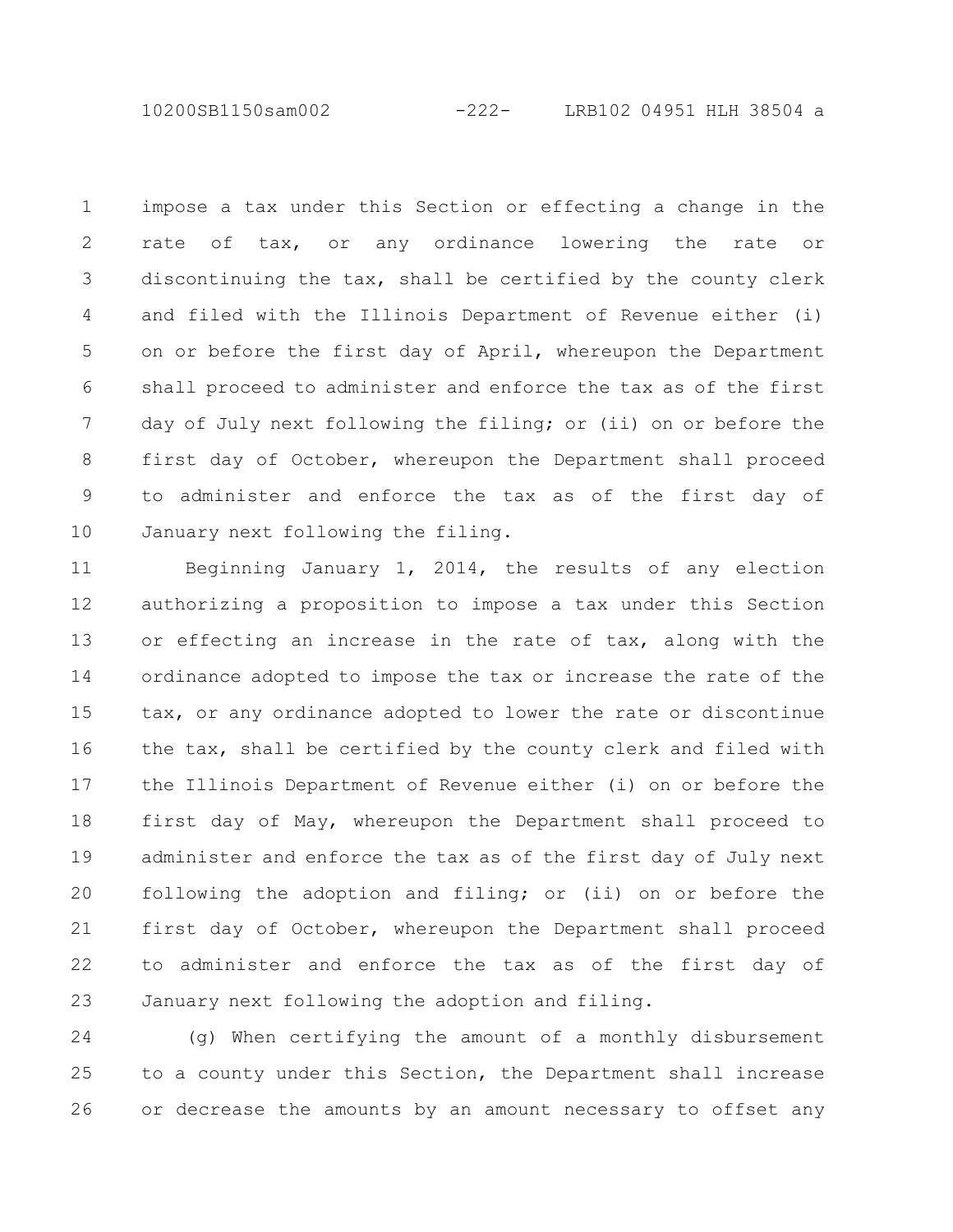miscalculation of previous disbursements. The offset amount shall be the amount erroneously disbursed within the previous 6 months from the time a miscalculation is discovered. 1 2 3

(g-5) Every county authorized to levy a tax under this Section shall, before it levies such tax, establish a 7-member mental health board, which shall have the same powers and duties and be constituted in the same manner as a community mental health board established under the Community Mental Health Act. Proceeds of the tax under this Section that are earmarked for mental health or substance abuse purposes shall be deposited into a special county occupation tax fund for mental health and substance abuse. The 7-member mental health board established under this subsection shall administer the special county occupation tax fund for mental health and substance abuse in the same manner as the community mental health board administers the community mental health fund under the Community Mental Health Act. 4 5 6 7 8 9 10 11 12 13 14 15 16 17

(h) This Section may be cited as the "Special County Occupation Tax For Public Safety, Public Facilities, Mental Health, Substance Abuse, or Transportation Law". 18 19 20

(i) For purposes of this Section, "public safety" includes, but is not limited to, crime prevention, detention, fire fighting, police, medical, ambulance, or other emergency services. The county may share tax proceeds received under this Section for public safety purposes, including proceeds received before August 4, 2009 (the effective date of Public 21 22 23 24 25 26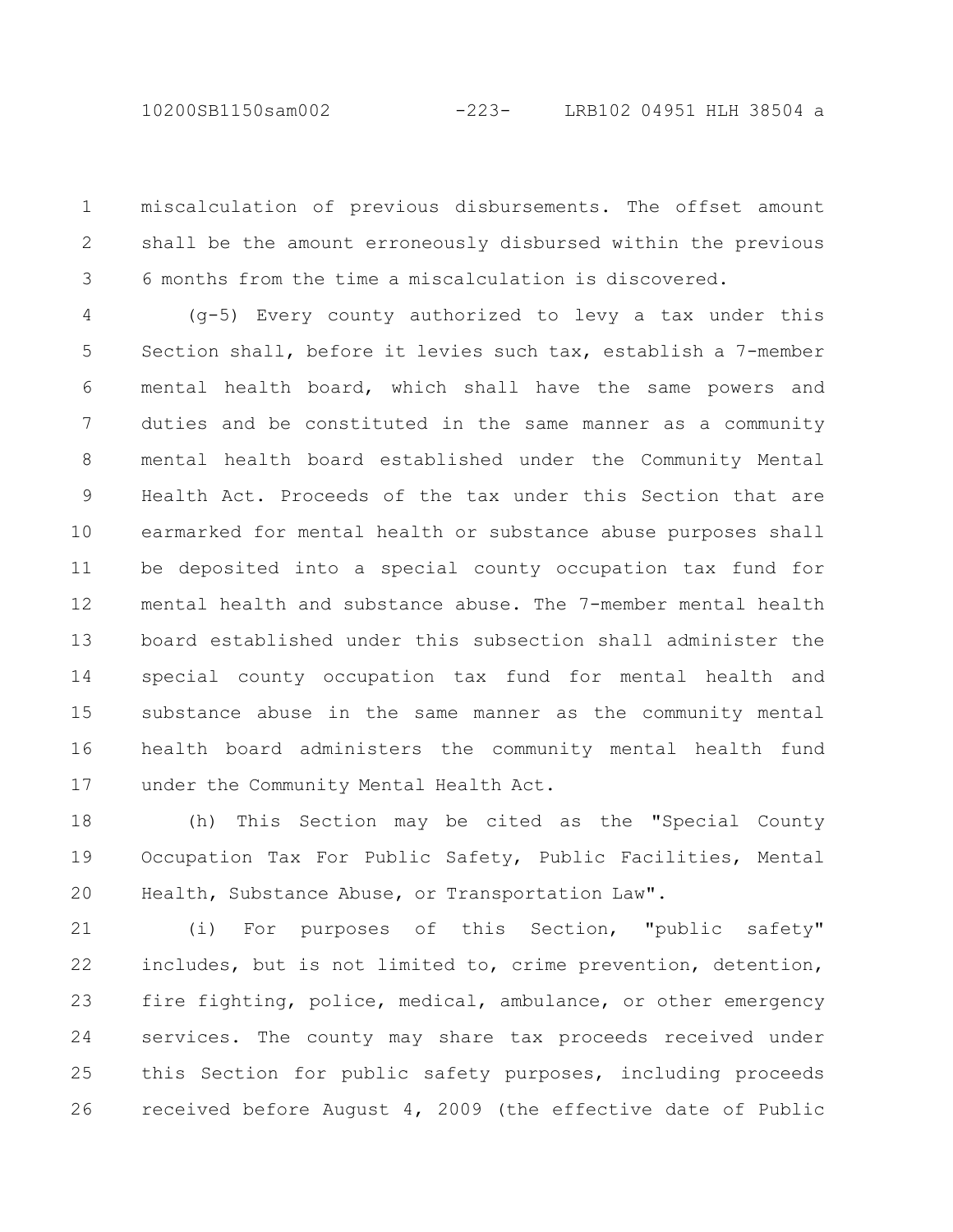10200SB1150sam002 -224- LRB102 04951 HLH 38504 a

Act 96-124), with any fire protection district located in the county. For the purposes of this Section, "transportation" includes, but is not limited to, the construction, maintenance, operation, and improvement of public highways, any other purpose for which a county may expend funds under the Illinois Highway Code, and passenger rail transportation. For the purposes of this Section, "public facilities purposes" includes, but is not limited to, the acquisition, development, construction, reconstruction, rehabilitation, improvement, financing, architectural planning, and installation of capital facilities consisting of buildings, structures, and durable equipment and for the acquisition and improvement of real property and interest in real property required, or expected to be required, in connection with the public facilities, for use by the county for the furnishing of governmental services to its citizens, including, but not limited to, museums and nursing homes. 1 2 3 4 5 6 7 8 9 10 11 12 13 14 15 16 17

(j) The Department may promulgate rules to implement Public Act 95-1002 only to the extent necessary to apply the existing rules for the Special County Retailers' Occupation Tax for Public Safety to this new purpose for public facilities. 18 19 20 21 22

(Source: P.A. 101-10, eff. 6-5-19; 101-81, eff. 7-12-19; 101-275, eff. 8-9-19; 101-604, eff. 12-13-19; 102-379, eff.  $1 - 1 - 22.$ 23 24 25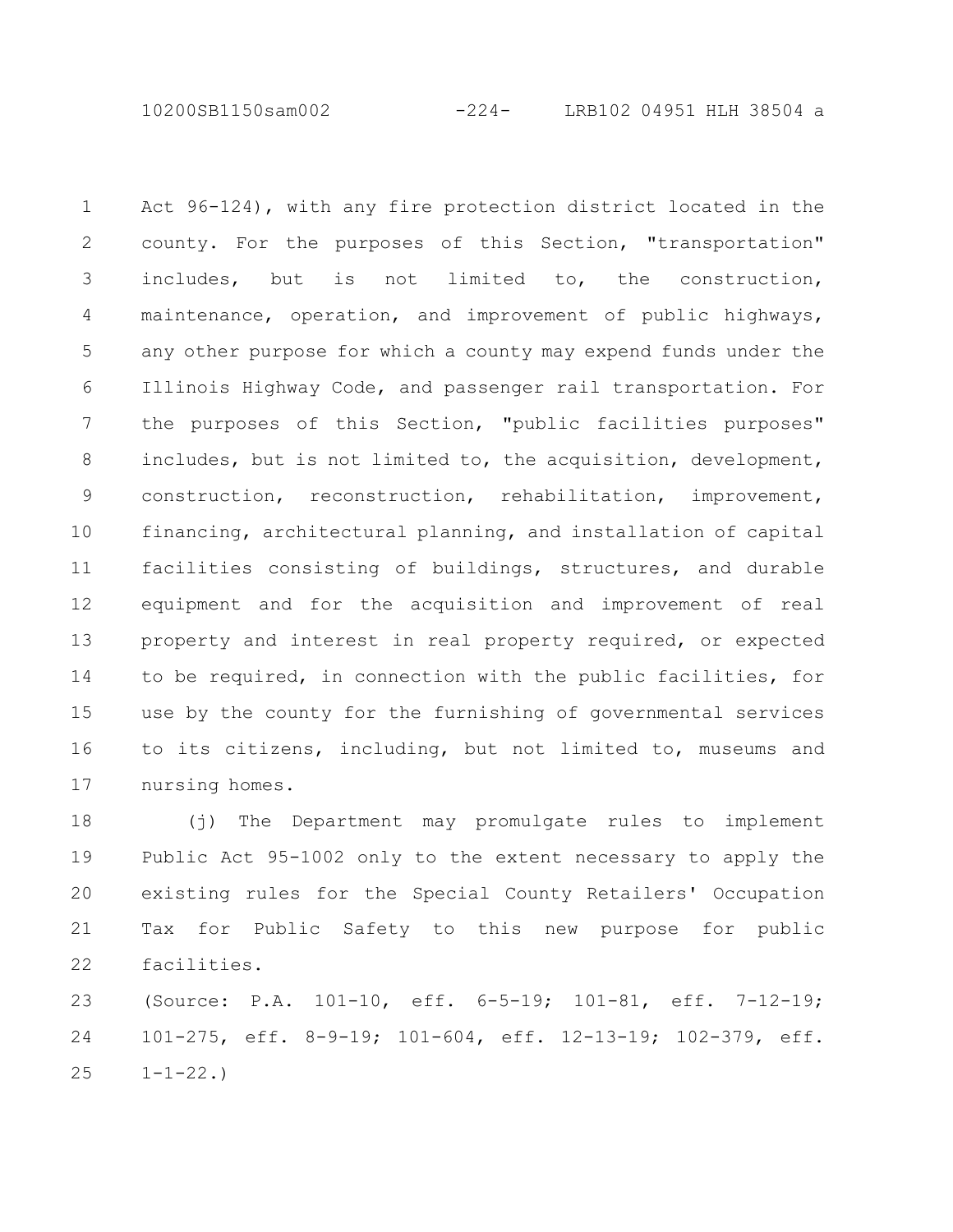1

(55 ILCS 5/5-1006.7)

Sec. 5-1006.7. School facility and resources occupation taxes. 2 3

(a) In any county, a tax shall be imposed upon all persons engaged in the business of selling tangible personal property, other than personal property titled or registered with an agency of this State's government, at retail in the county on the gross receipts from the sales made in the course of business to provide revenue to be used exclusively for (i) school facility purposes (except as otherwise provided in this Section), (ii) school resource officers and mental health professionals, or (iii) school facility purposes, school resource officers, and mental health professionals if a proposition for the tax has been submitted to the electors of that county and approved by a majority of those voting on the question as provided in subsection (c). The tax under this Section shall be imposed only in one-quarter percent increments and may not exceed 1%. 4 5 6 7 8 9 10 11 12 13 14 15 16 17 18

This additional tax may not be imposed on tangible personal property taxed at the 1% rate under the Retailers' Occupation Tax Act (or at the 0% rate in accordance with this amendatory Act of the 102nd General Assembly). Beginning December 1, 2019 and through December 31, 2020, this tax is not imposed on sales of aviation fuel unless the tax revenue is expended for airport-related purposes. If the county does not have an airport-related purpose to which it dedicates aviation 19 20 21 22 23 24 25 26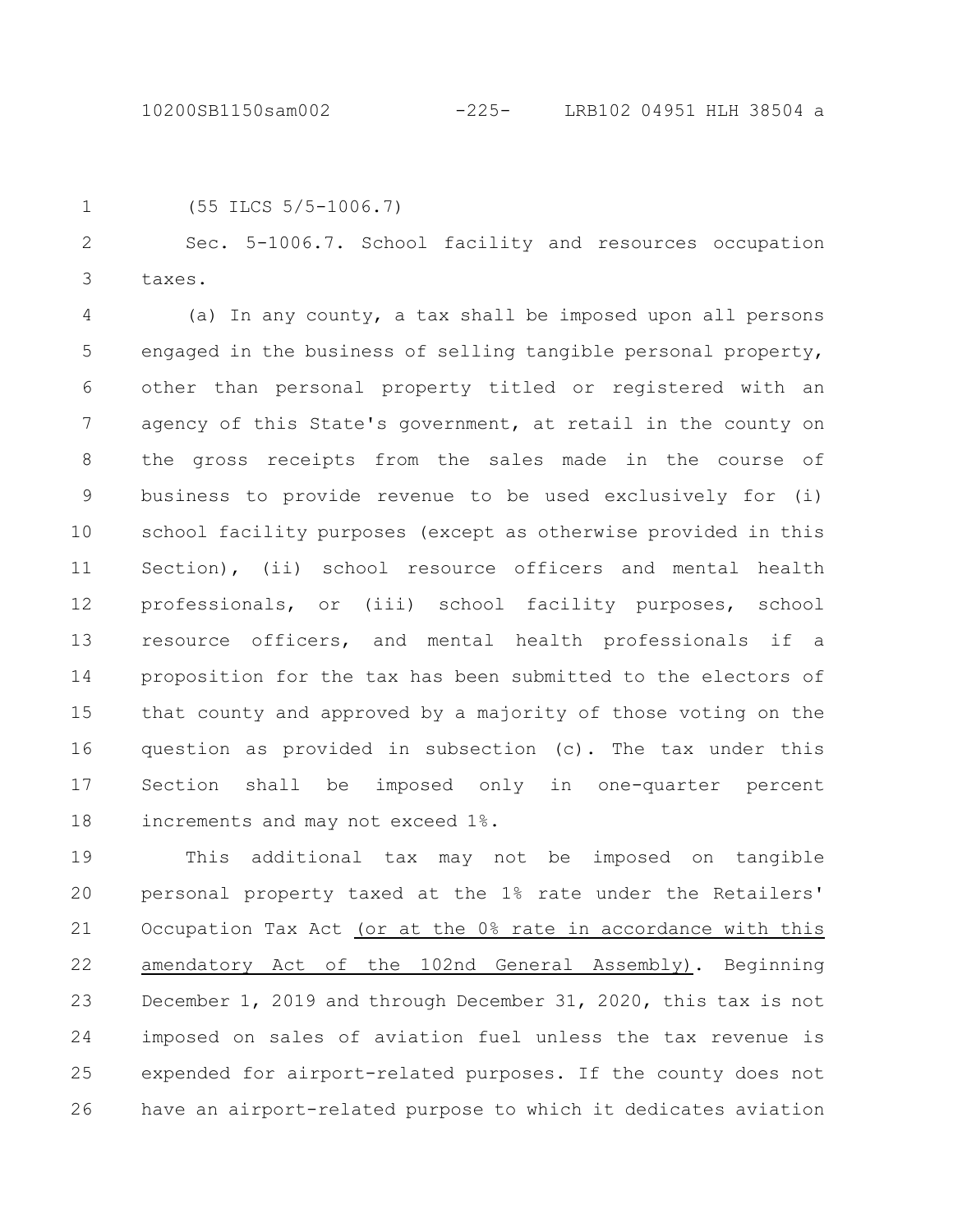10200SB1150sam002 -226- LRB102 04951 HLH 38504 a

fuel tax revenue, then aviation fuel is excluded from the tax. The county must comply with the certification requirements for airport-related purposes under Section 2-22 of the Retailers' Occupation Tax Act. For purposes of this Section, "airport-related purposes" has the meaning ascribed in Section 6z-20.2 of the State Finance Act. Beginning January 1, 2021, this tax is not imposed on sales of aviation fuel for so long as the revenue use requirements of 49 U.S.C. 47107(b) and 49 U.S.C. 47133 are binding on the county. The Department of Revenue has full power to administer and enforce this subsection, to collect all taxes and penalties due under this subsection, to dispose of taxes and penalties so collected in the manner provided in this subsection, and to determine all rights to credit memoranda arising on account of the erroneous payment of a tax or penalty under this subsection. The Department shall deposit all taxes and penalties collected under this subsection into a special fund created for that purpose. 1 2 3 4 5 6 7 8 9 10 11 12 13 14 15 16 17 18

In the administration of and compliance with this subsection, the Department and persons who are subject to this subsection (i) have the same rights, remedies, privileges, immunities, powers, and duties, (ii) are subject to the same conditions, restrictions, limitations, penalties, and definitions of terms, and (iii) shall employ the same modes of procedure as are set forth in Sections 1 through 1o, 2 through 2-70 (in respect to all provisions contained in those Sections 19 20 21 22 23 24 25 26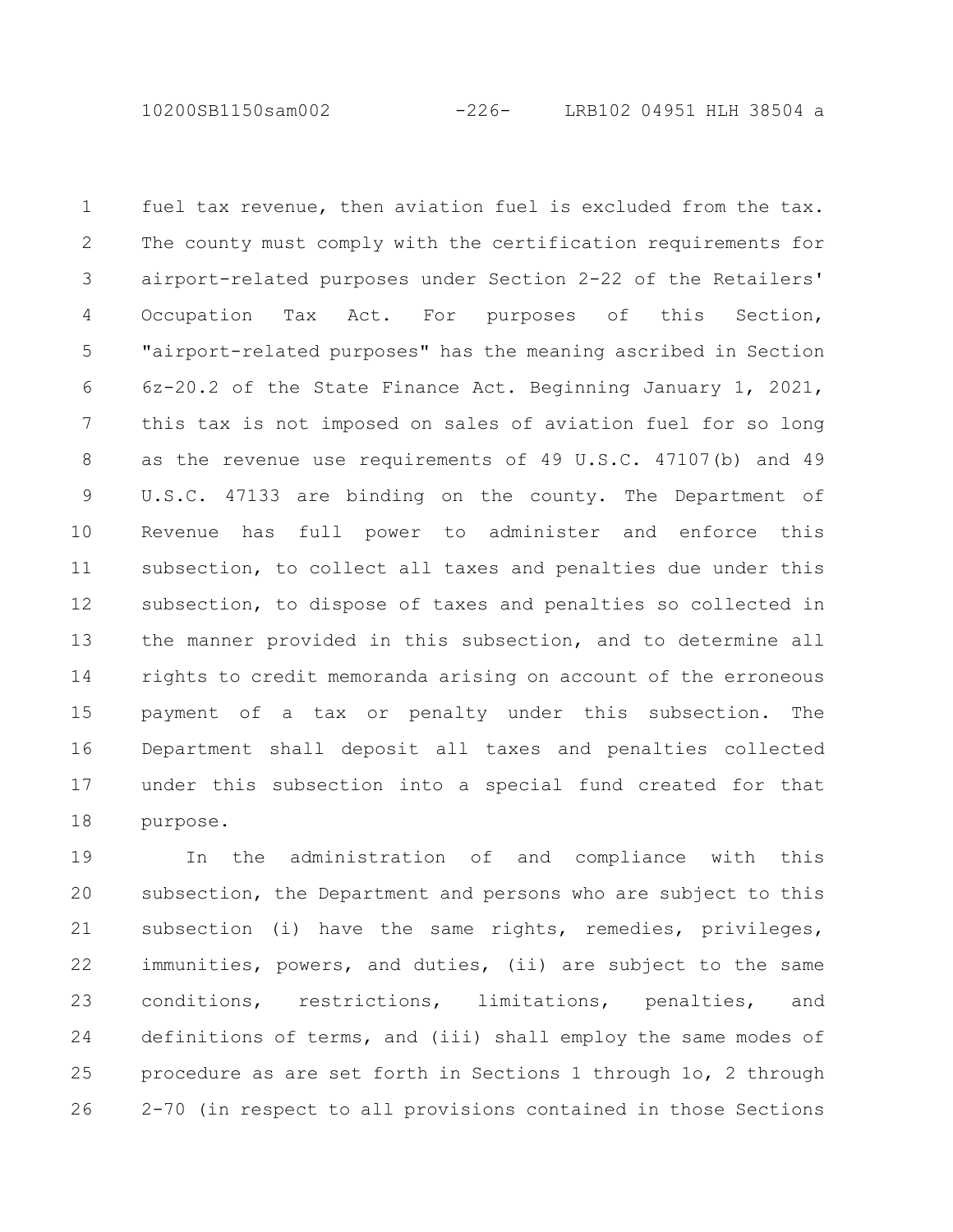10200SB1150sam002 -227- LRB102 04951 HLH 38504 a

other than the State rate of tax), 2a through 2h, 3 (except as to the disposition of taxes and penalties collected, and except that the retailer's discount is not allowed for taxes paid on aviation fuel that are subject to the revenue use requirements of 49 U.S.C. 47107(b) and 49 U.S.C. 47133), 4, 5, 5a, 5b, 5c, 5d, 5e, 5f, 5g, 5h, 5i, 5j, 5k, 5l, 6, 6a, 6b, 6c, 6d, 7, 8, 9, 10, 11, 11a, 12, and 13 of the Retailers' Occupation Tax Act and all provisions of the Uniform Penalty and Interest Act as if those provisions were set forth in this subsection. 1 2 3 4 5 6 7 8 9 10

The certificate of registration that is issued by the Department to a retailer under the Retailers' Occupation Tax Act permits the retailer to engage in a business that is taxable without registering separately with the Department under an ordinance or resolution under this subsection. 11 12 13 14 15

Persons subject to any tax imposed under the authority granted in this subsection may reimburse themselves for their seller's tax liability by separately stating that tax as an additional charge, which may be stated in combination, in a single amount, with State tax that sellers are required to collect under the Use Tax Act, pursuant to any bracketed schedules set forth by the Department. 16 17 18 19 20 21 22

(b) If a tax has been imposed under subsection (a), then a service occupation tax must also be imposed at the same rate upon all persons engaged, in the county, in the business of making sales of service, who, as an incident to making those 23 24 25 26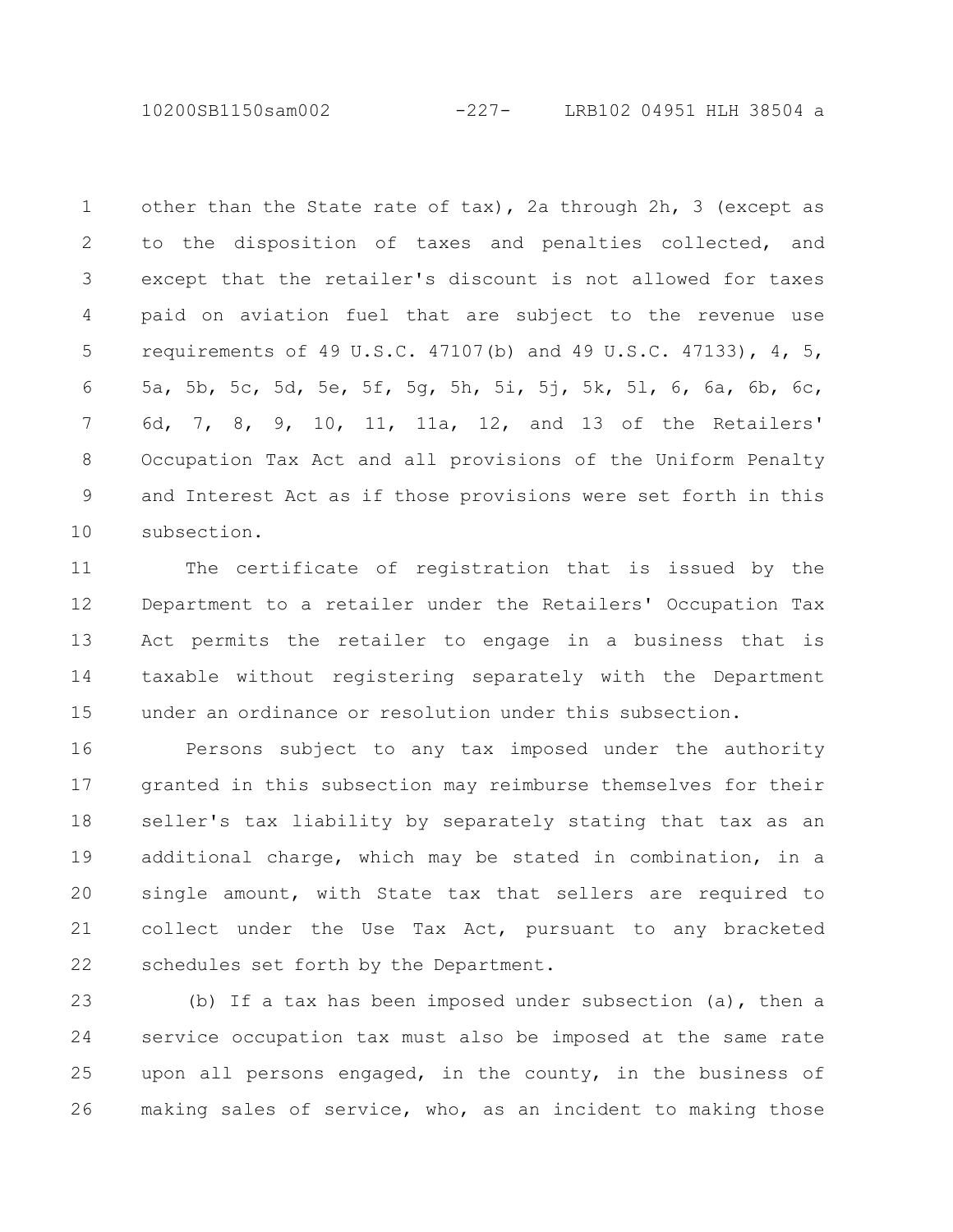sales of service, transfer tangible personal property within the county as an incident to a sale of service. 1 2

This tax may not be imposed on tangible personal property taxed at the 1% rate under the Service Occupation Tax Act (or at the 0% rate in accordance with this amendatory Act of the 102nd General Assembly). Beginning December 1, 2019 and through December 31, 2020, this tax is not imposed on sales of aviation fuel unless the tax revenue is expended for airport-related purposes. If the county does not have an airport-related purpose to which it dedicates aviation fuel tax revenue, then aviation fuel is excluded from the tax. The county must comply with the certification requirements for airport-related purposes under Section 2-22 of the Retailers' Occupation Tax Act. For purposes of this Section, "airport-related purposes" has the meaning ascribed in Section 6z-20.2 of the State Finance Act. Beginning January 1, 2021, this tax is not imposed on sales of aviation fuel for so long as the revenue use requirements of 49 U.S.C. 47107(b) and 49 U.S.C. 47133 are binding on the county. 3 4 5 6 7 8 9 10 11 12 13 14 15 16 17 18 19

The tax imposed under this subsection and all civil penalties that may be assessed as an incident thereof shall be collected and enforced by the Department and deposited into a special fund created for that purpose. The Department has full power to administer and enforce this subsection, to collect all taxes and penalties due under this subsection, to dispose of taxes and penalties so collected in the manner provided in 20 21 22 23 24 25 26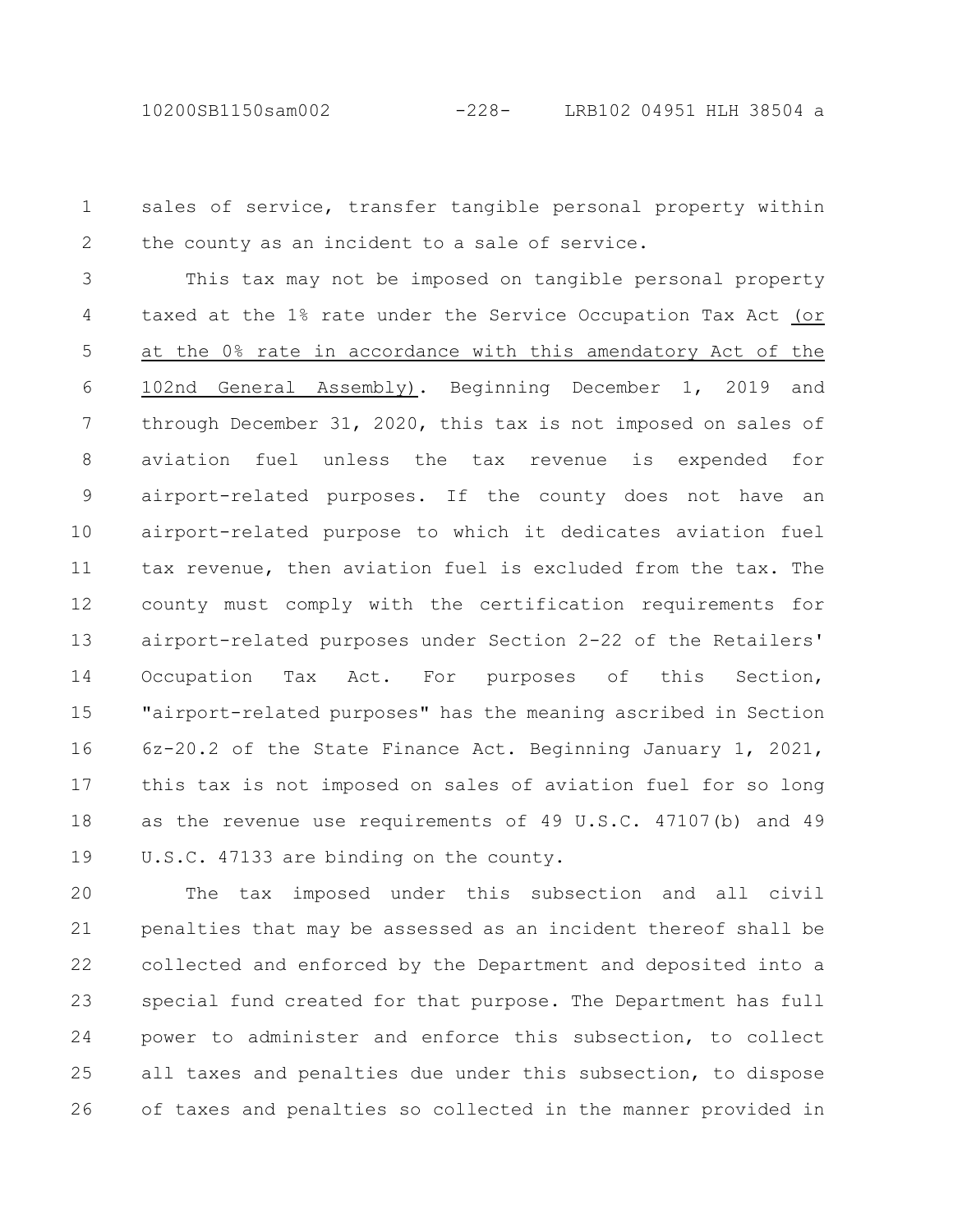10200SB1150sam002 -229- LRB102 04951 HLH 38504 a

this subsection, and to determine all rights to credit memoranda arising on account of the erroneous payment of a tax or penalty under this subsection. 1 2 3

In the administration of and compliance with this subsection, the Department and persons who are subject to this subsection shall (i) have the same rights, remedies, privileges, immunities, powers and duties, (ii) be subject to the same conditions, restrictions, limitations, penalties and definition of terms, and (iii) employ the same modes of procedure as are set forth in Sections 2 (except that that reference to State in the definition of supplier maintaining a place of business in this State means the county), 2a through 2d, 3 through 3-50 (in respect to all provisions contained in those Sections other than the State rate of tax), 4 (except that the reference to the State shall be to the county),  $5, 7,$ 8 (except that the jurisdiction to which the tax is a debt to the extent indicated in that Section 8 is the county), 9 (except as to the disposition of taxes and penalties collected, and except that the retailer's discount is not allowed for taxes paid on aviation fuel that are subject to the revenue use requirements of 49 U.S.C. 47107(b) and 49 U.S.C. 47133), 10, 11, 12 (except the reference therein to Section 2b of the Retailers' Occupation Tax Act), 13 (except that any reference to the State means the county), Section 15, 16, 17, 18, 19, and 20 of the Service Occupation Tax Act and all provisions of the Uniform Penalty and Interest Act, as fully 4 5 6 7 8 9 10 11 12 13 14 15 16 17 18 19 20 21 22 23 24 25 26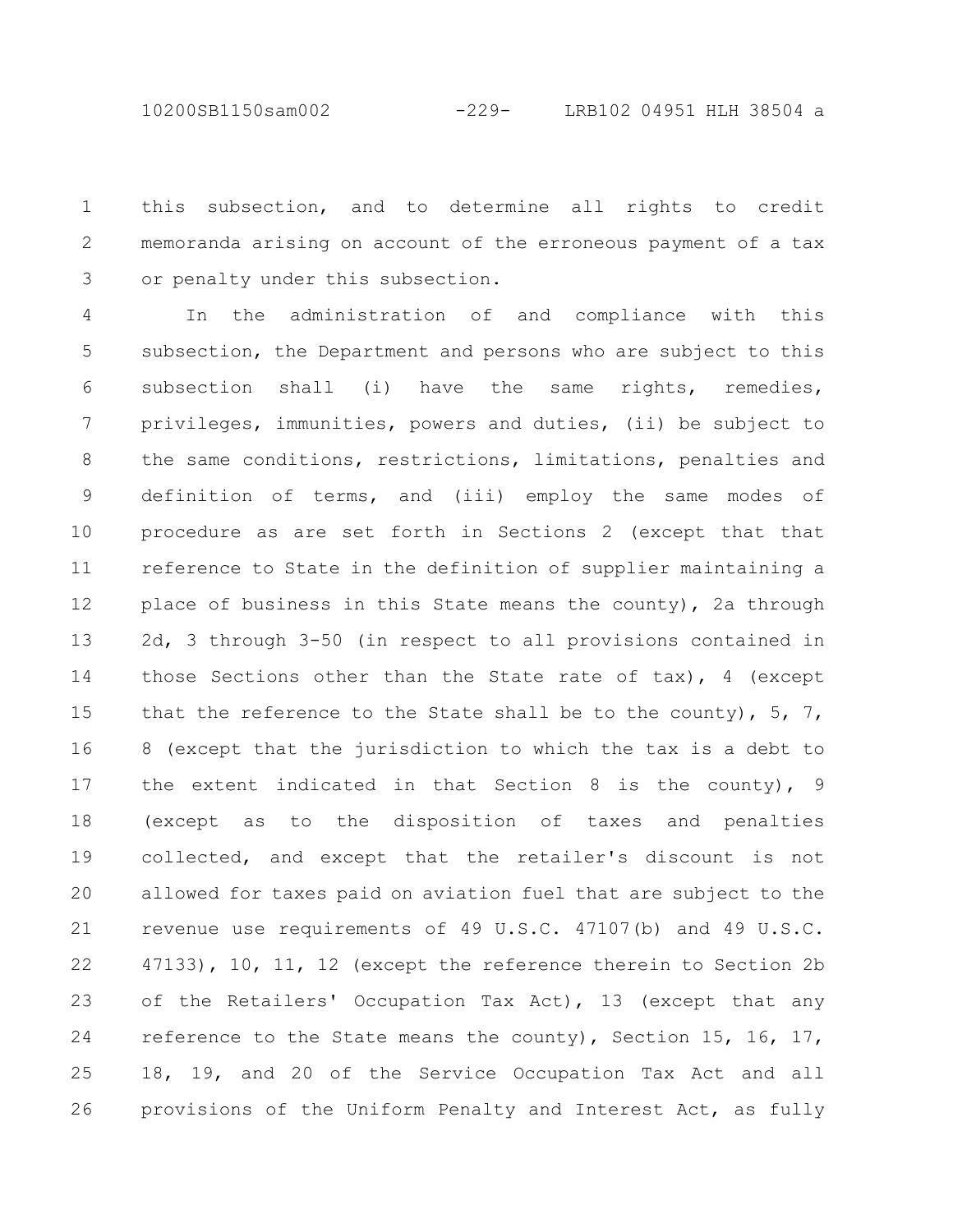as if those provisions were set forth herein. 1

Persons subject to any tax imposed under the authority granted in this subsection may reimburse themselves for their serviceman's tax liability by separately stating the tax as an additional charge, which may be stated in combination, in a single amount, with State tax that servicemen are authorized to collect under the Service Use Tax Act, pursuant to any bracketed schedules set forth by the Department. 2 3 4 5 6 7 8

(c) The tax under this Section may not be imposed until the question of imposing the tax has been submitted to the electors of the county at a regular election and approved by a majority of the electors voting on the question. For all regular elections held prior to August 23, 2011 (the effective date of Public Act 97-542), upon a resolution by the county board or a resolution by school district boards that represent at least 51% of the student enrollment within the county, the county board must certify the question to the proper election authority in accordance with the Election Code. 9 10 11 12 13 14 15 16 17 18

For all regular elections held prior to August 23, 2011 (the effective date of Public Act 97-542), the election authority must submit the question in substantially the following form: 19 20 21 22

Shall (name of county) be authorized to impose a retailers' occupation tax and a service occupation tax (commonly referred to as a "sales tax") at a rate of (insert rate) to be used exclusively for school facility 23 24 25 26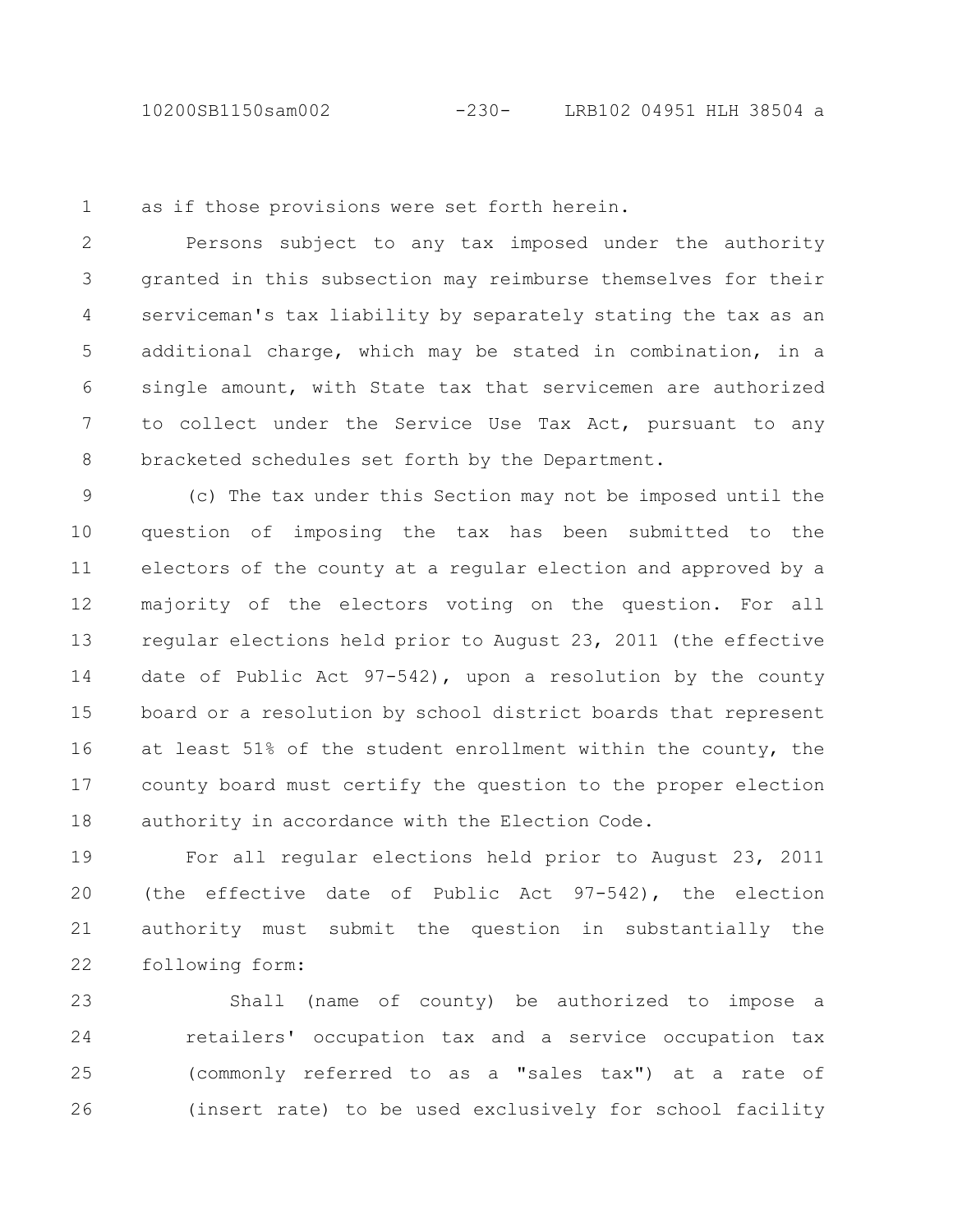10200SB1150sam002 -231- LRB102 04951 HLH 38504 a

purposes? 1

The election authority must record the votes as "Yes" or  $"$ <sub>No</sub> $"$ . 2 3

If a majority of the electors voting on the question vote in the affirmative, then the county may, thereafter, impose the tax. 4 5 6

For all regular elections held on or after August 23, 2011 (the effective date of Public Act 97-542), the regional superintendent of schools for the county must, upon receipt of a resolution or resolutions of school district boards that represent more than 50% of the student enrollment within the county, certify the question to the proper election authority for submission to the electors of the county at the next regular election at which the question lawfully may be submitted to the electors, all in accordance with the Election Code. 7 8 9 10 11 12 13 14 15 16

For all regular elections held on or after August 23, 2011 (the effective date of Public Act 97-542) and before August 23, 2019 (the effective date of Public Act 101-455), the election authority must submit the question in substantially the following form: 17 18 19 20 21

Shall a retailers' occupation tax and a service occupation tax (commonly referred to as a "sales tax") be imposed in (name of county) at a rate of (insert rate) to be used exclusively for school facility purposes? The election authority must record the votes as "Yes" or 22 23 24 25 26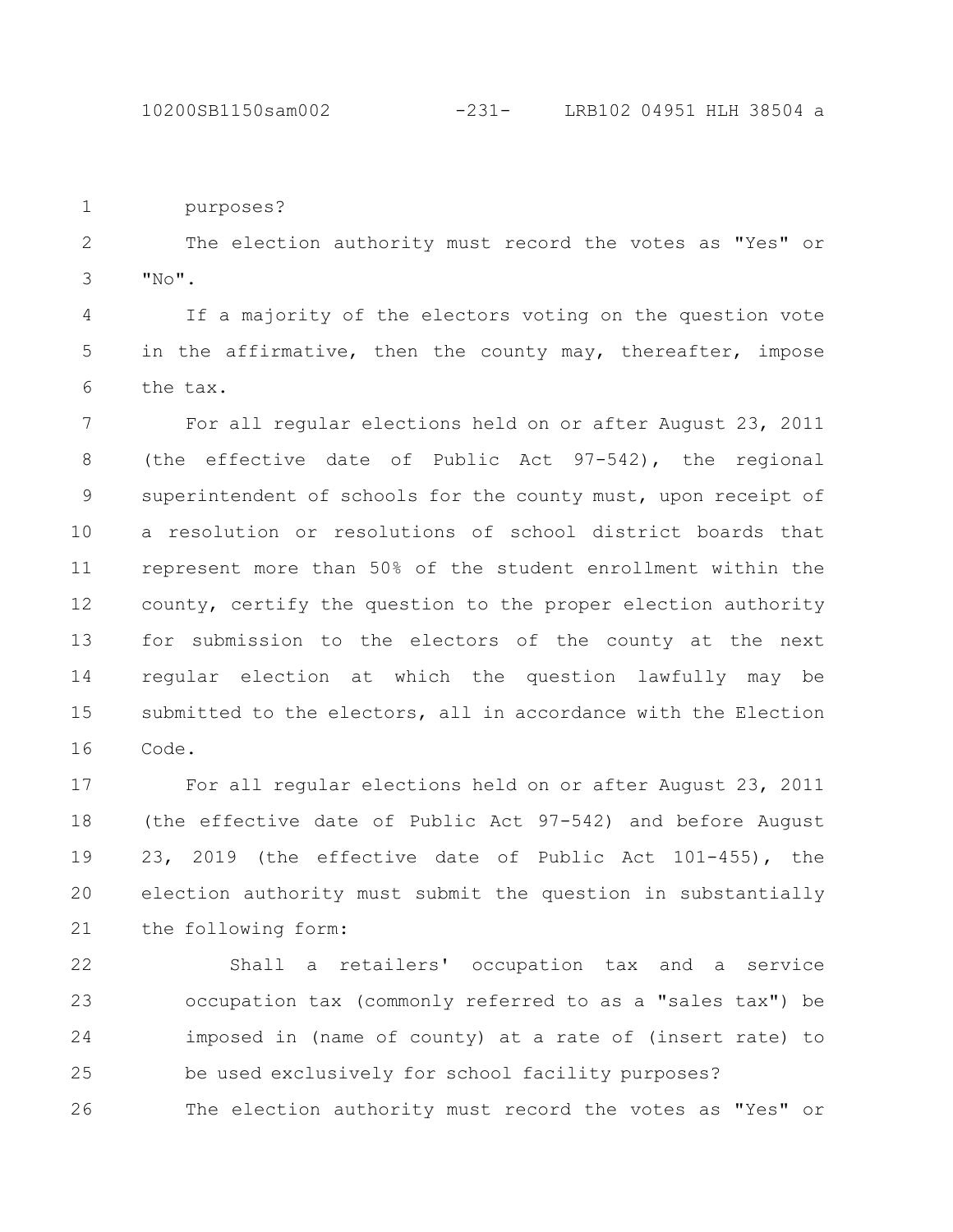"No". 1

If a majority of the electors voting on the question vote in the affirmative, then the tax shall be imposed at the rate set forth in the question. 2 3 4

For all regular elections held on or after August 23, 2019 (the effective date of Public Act 101-455), the election authority must submit the question as follows: 5 6 7

(1) If the referendum is to expand the use of revenues from a currently imposed tax exclusively for school facility purposes to include school resource officers and mental health professionals, the question shall be in substantially the following form: 8 9 10 11 12

In addition to school facility purposes, shall (name of county) school districts be authorized to use revenues from the tax commonly referred to as the school facility sales tax that is currently imposed in (name of county) at a rate of (insert rate) for school resource officers and mental health professionals? 13 14 15 16 17 18

(2) If the referendum is to increase the rate of a tax currently imposed exclusively for school facility purposes at less than 1% and dedicate the additional revenues for school resource officers and mental health professionals, the question shall be in substantially the following form: 19 20 21 22 23

Shall the tax commonly referred to as the school facility sales tax that is currently imposed in (name of county) at the rate of (insert rate) be increased to 24 25 26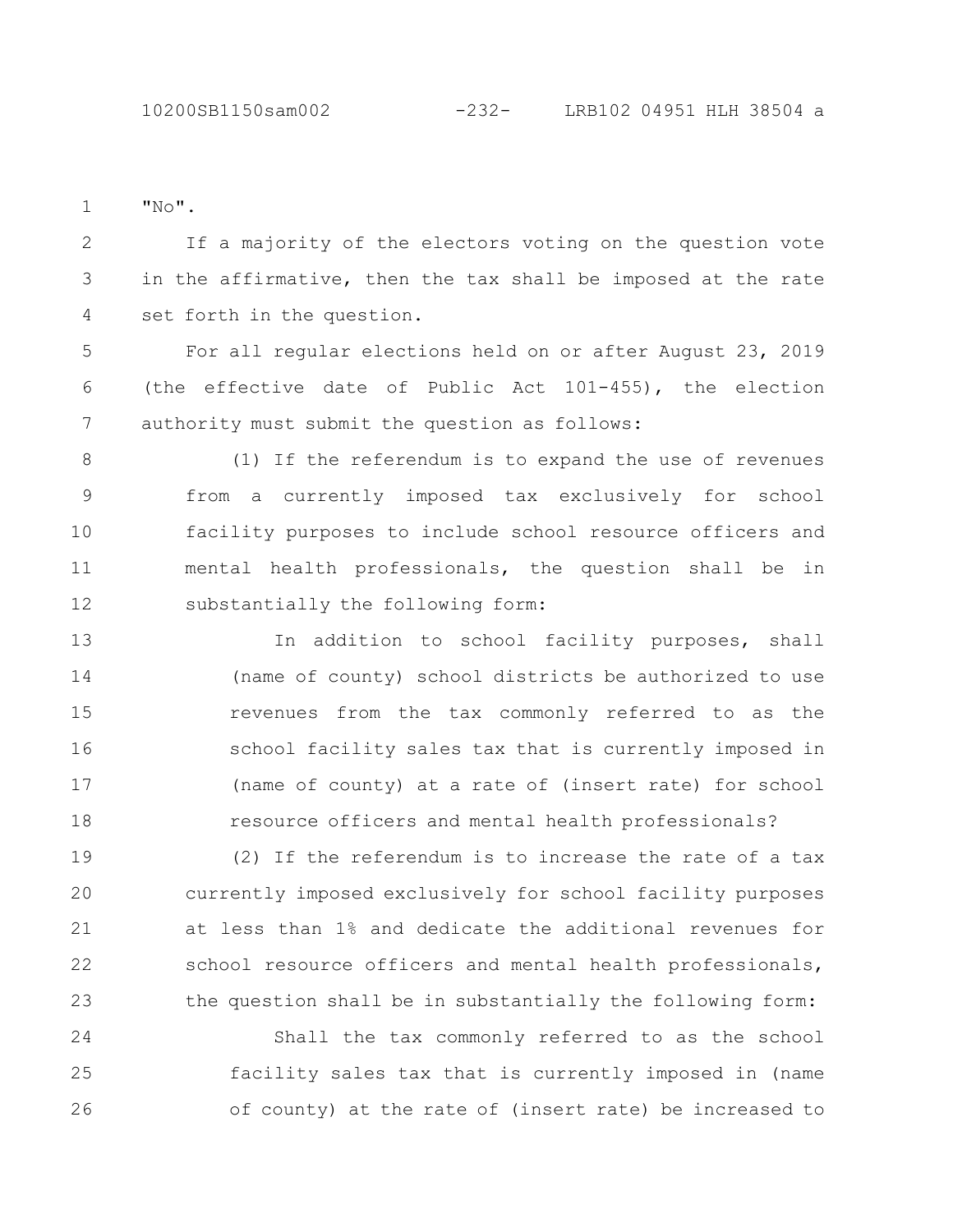a rate of (insert rate) with the additional revenues used exclusively for school resource officers and mental health professionals? 1 2 3

(3) If the referendum is to impose a tax in a county that has not previously imposed a tax under this Section exclusively for school facility purposes, the question shall be in substantially the following form: 4 5 6 7

Shall a retailers' occupation tax and a service occupation tax (commonly referred to as a sales tax) be imposed in (name of county) at a rate of (insert rate) to be used exclusively for school facility purposes? 8 9 10 11 12

(4) If the referendum is to impose a tax in a county that has not previously imposed a tax under this Section exclusively for school resource officers and mental health professionals, the question shall be in substantially the following form: 13 14 15 16 17

Shall a retailers' occupation tax and a service occupation tax (commonly referred to as a sales tax) be imposed in (name of county) at a rate of (insert rate) to be used exclusively for school resource officers and mental health professionals? 18 19 20 21 22

(5) If the referendum is to impose a tax in a county that has not previously imposed a tax under this Section exclusively for school facility purposes, school resource officers, and mental health professionals, the question 23 24 25 26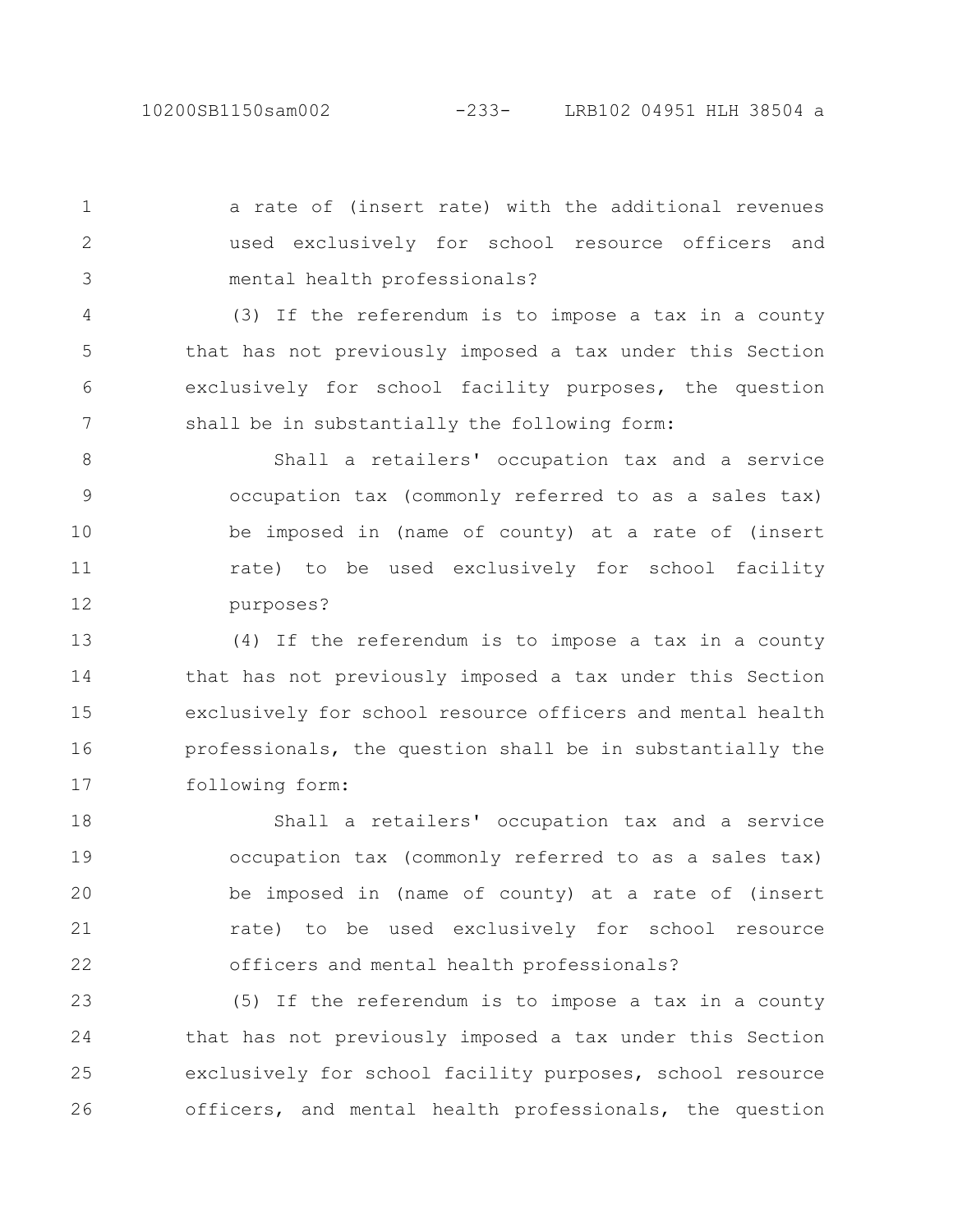shall be in substantially the following form: Shall a retailers' occupation tax and a service occupation tax (commonly referred to as a sales tax) be imposed in (name of county) at a rate of (insert rate) to be used exclusively for school facility purposes, school resource officers, and mental health professionals? 1 2 3 4 5 6 7

The election authority must record the votes as "Yes" or  $"N$ <sup> $"$ </sup>. 8 9

If a majority of the electors voting on the question vote in the affirmative, then the tax shall be imposed at the rate set forth in the question. 10 11 12

For the purposes of this subsection (c), "enrollment" means the head count of the students residing in the county on the last school day of September of each year, which must be reported on the Illinois State Board of Education Public School Fall Enrollment/Housing Report. 13 14 15 16 17

(d) Except as otherwise provided, the Department shall immediately pay over to the State Treasurer, ex officio, as trustee, all taxes and penalties collected under this Section to be deposited into the School Facility Occupation Tax Fund, which shall be an unappropriated trust fund held outside the State treasury. Taxes and penalties collected on aviation fuel sold on or after December 1, 2019 and through December 31, 2020, shall be immediately paid over by the Department to the State Treasurer, ex officio, as trustee, for deposit into the 18 19 20 21 22 23 24 25 26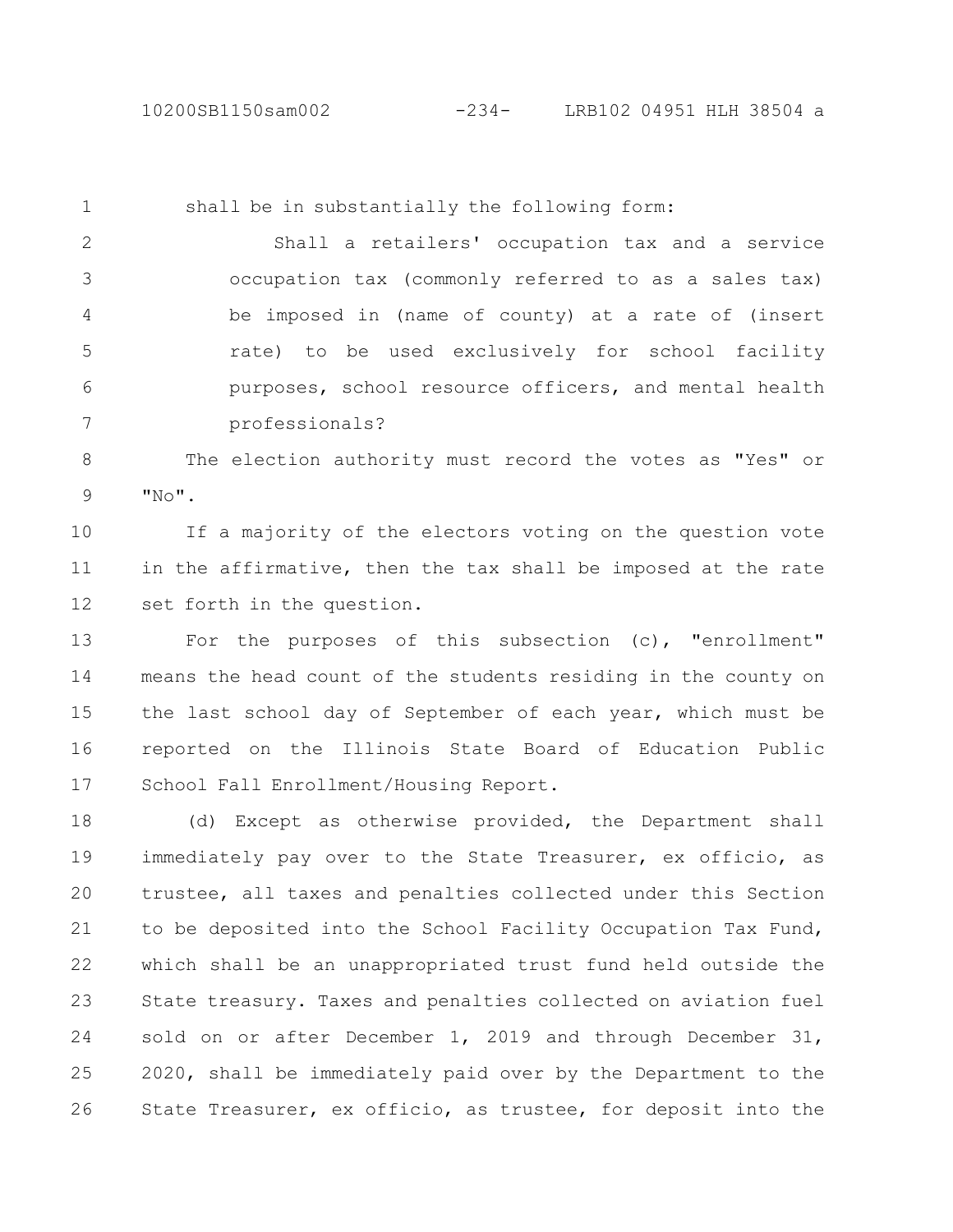10200SB1150sam002 -235- LRB102 04951 HLH 38504 a

Local Government Aviation Trust Fund. The Department shall only pay moneys into the Local Government Aviation Trust Fund under this Section for so long as the revenue use requirements of 49 U.S.C. 47107(b) and 49 U.S.C. 47133 are binding on the county. 1 2 3 4 5

On or before the 25th day of each calendar month, the Department shall prepare and certify to the Comptroller the disbursement of stated sums of money to the regional superintendents of schools in counties from which retailers or servicemen have paid taxes or penalties to the Department during the second preceding calendar month. The amount to be paid to each regional superintendent of schools and disbursed to him or her in accordance with Section 3-14.31 of the School Code, is equal to the amount (not including credit memoranda and not including taxes and penalties collected on aviation fuel sold on or after December 1, 2019 and through December 31, 2020) collected from the county under this Section during the second preceding calendar month by the Department, (i) less 2% of that amount (except the amount collected on aviation fuel sold on or after December 1, 2019 and through December 31, 2020), which shall be deposited into the Tax Compliance and Administration Fund and shall be used by the Department, subject to appropriation, to cover the costs of the Department in administering and enforcing the provisions of this Section, on behalf of the county, (ii) plus an amount that the Department determines is necessary to offset any amounts that 6 7 8 9 10 11 12 13 14 15 16 17 18 19 20 21 22 23 24 25 26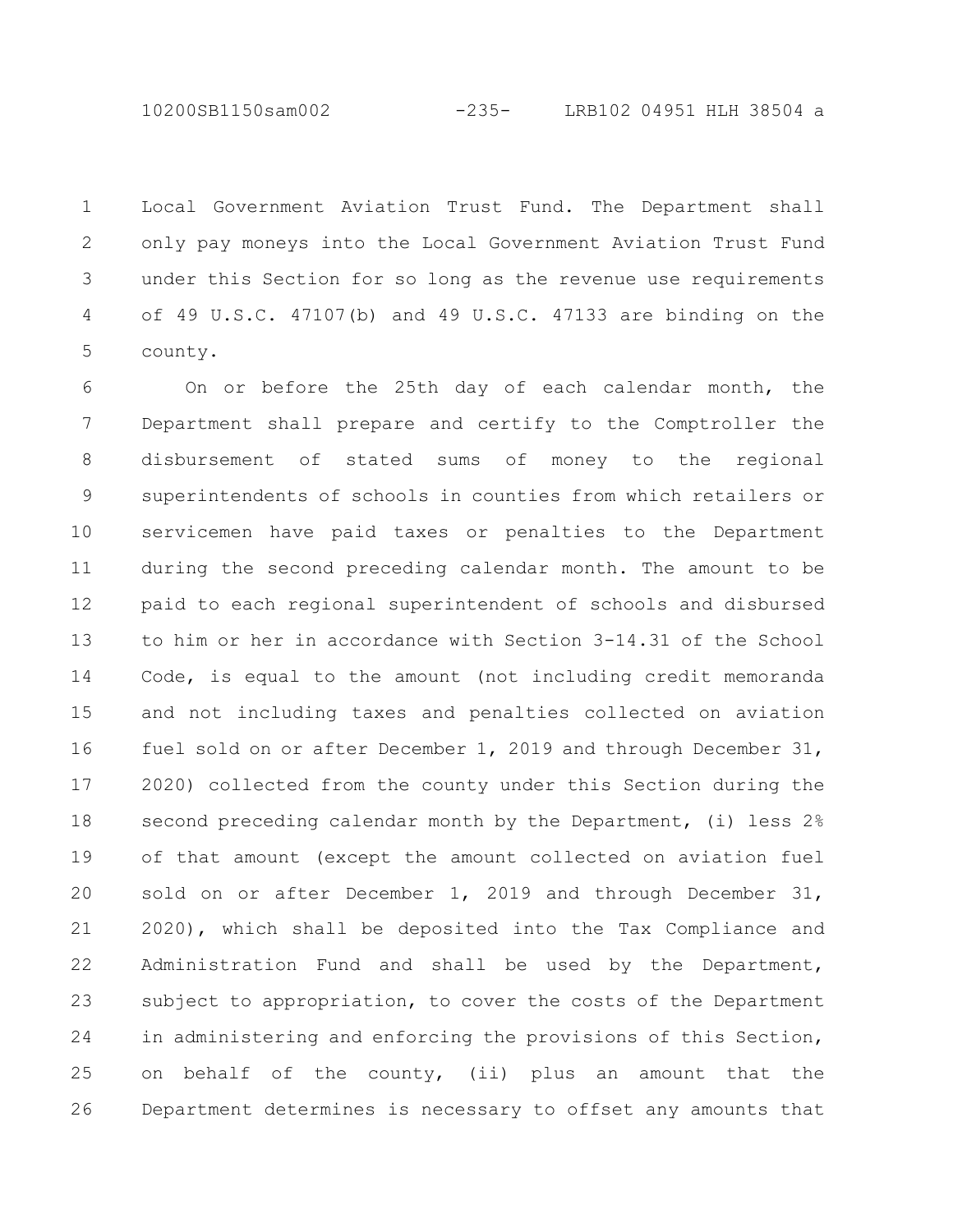10200SB1150sam002 -236- LRB102 04951 HLH 38504 a

were erroneously paid to a different taxing body; (iii) less an amount equal to the amount of refunds made during the second preceding calendar month by the Department on behalf of the county; and (iv) less any amount that the Department determines is necessary to offset any amounts that were payable to a different taxing body but were erroneously paid to the county. When certifying the amount of a monthly disbursement to a regional superintendent of schools under this Section, the Department shall increase or decrease the amounts by an amount necessary to offset any miscalculation of previous disbursements within the previous 6 months from the time a miscalculation is discovered. 1 2 3 4 5 6 7 8 9 10 11 12

Within 10 days after receipt by the Comptroller from the Department of the disbursement certification to the regional superintendents of the schools provided for in this Section, the Comptroller shall cause the orders to be drawn for the respective amounts in accordance with directions contained in the certification. 13 14 15 16 17 18

If the Department determines that a refund should be made under this Section to a claimant instead of issuing a credit memorandum, then the Department shall notify the Comptroller, who shall cause the order to be drawn for the amount specified and to the person named in the notification from the Department. The refund shall be paid by the Treasurer out of the School Facility Occupation Tax Fund or the Local Government Aviation Trust Fund, as appropriate. 19 20 21 22 23 24 25 26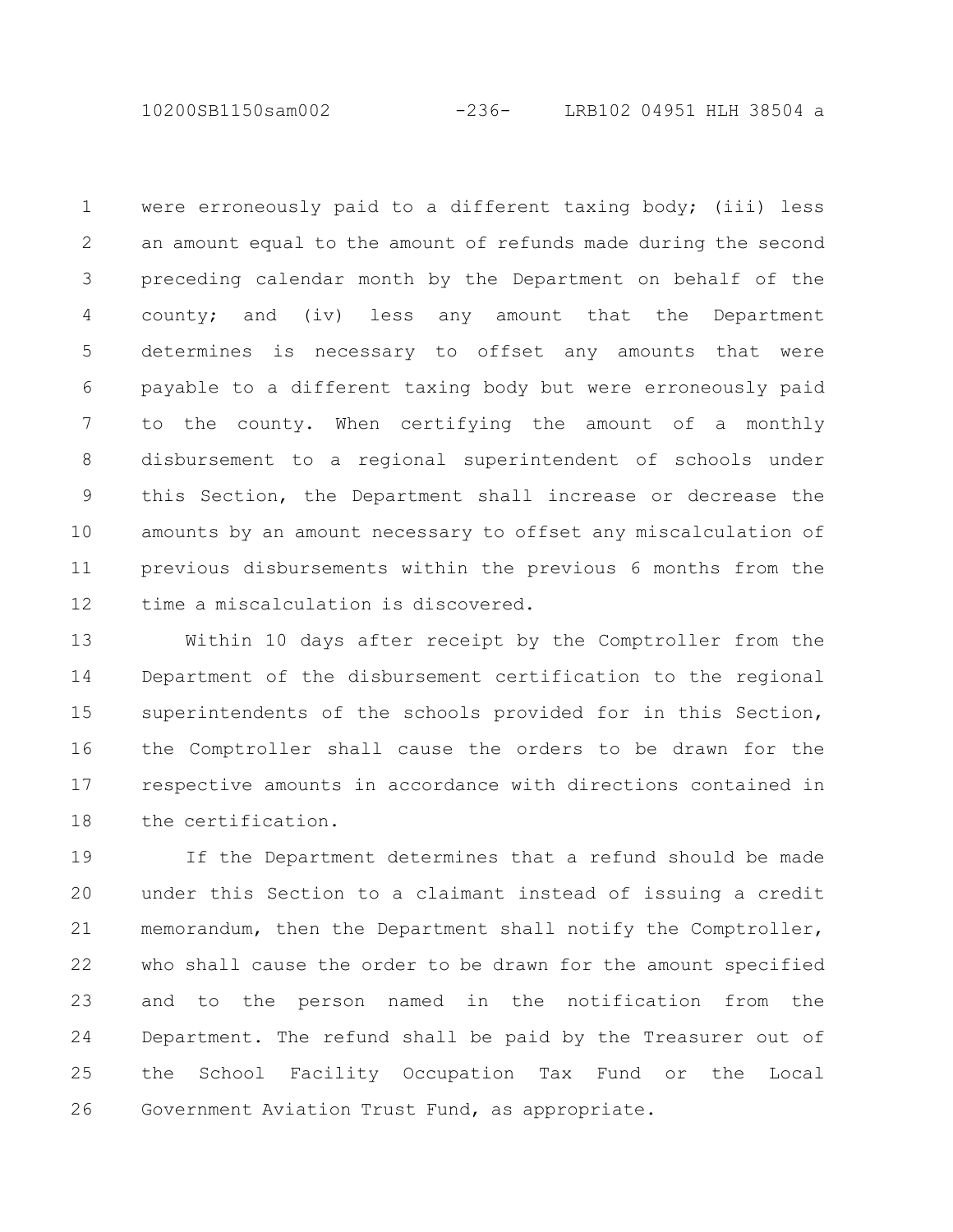10200SB1150sam002 -237- LRB102 04951 HLH 38504 a

(e) For the purposes of determining the local governmental unit whose tax is applicable, a retail sale by a producer of coal or another mineral mined in Illinois is a sale at retail at the place where the coal or other mineral mined in Illinois is extracted from the earth. This subsection does not apply to coal or another mineral when it is delivered or shipped by the seller to the purchaser at a point outside Illinois so that the sale is exempt under the United States Constitution as a sale in interstate or foreign commerce. 1 2 3 4 5 6 7 8 9

(f) Nothing in this Section may be construed to authorize a tax to be imposed upon the privilege of engaging in any business that under the Constitution of the United States may not be made the subject of taxation by this State. 10 11 12 13

(g) If a county board imposes a tax under this Section pursuant to a referendum held before August 23, 2011 (the effective date of Public Act 97-542) at a rate below the rate set forth in the question approved by a majority of electors of that county voting on the question as provided in subsection (c), then the county board may, by ordinance, increase the rate of the tax up to the rate set forth in the question approved by a majority of electors of that county voting on the question as provided in subsection (c). If a county board imposes a tax under this Section pursuant to a referendum held before August 23, 2011 (the effective date of Public Act 97-542), then the board may, by ordinance, discontinue or reduce the rate of the tax. If a tax is imposed under this 14 15 16 17 18 19 20 21 22 23 24 25 26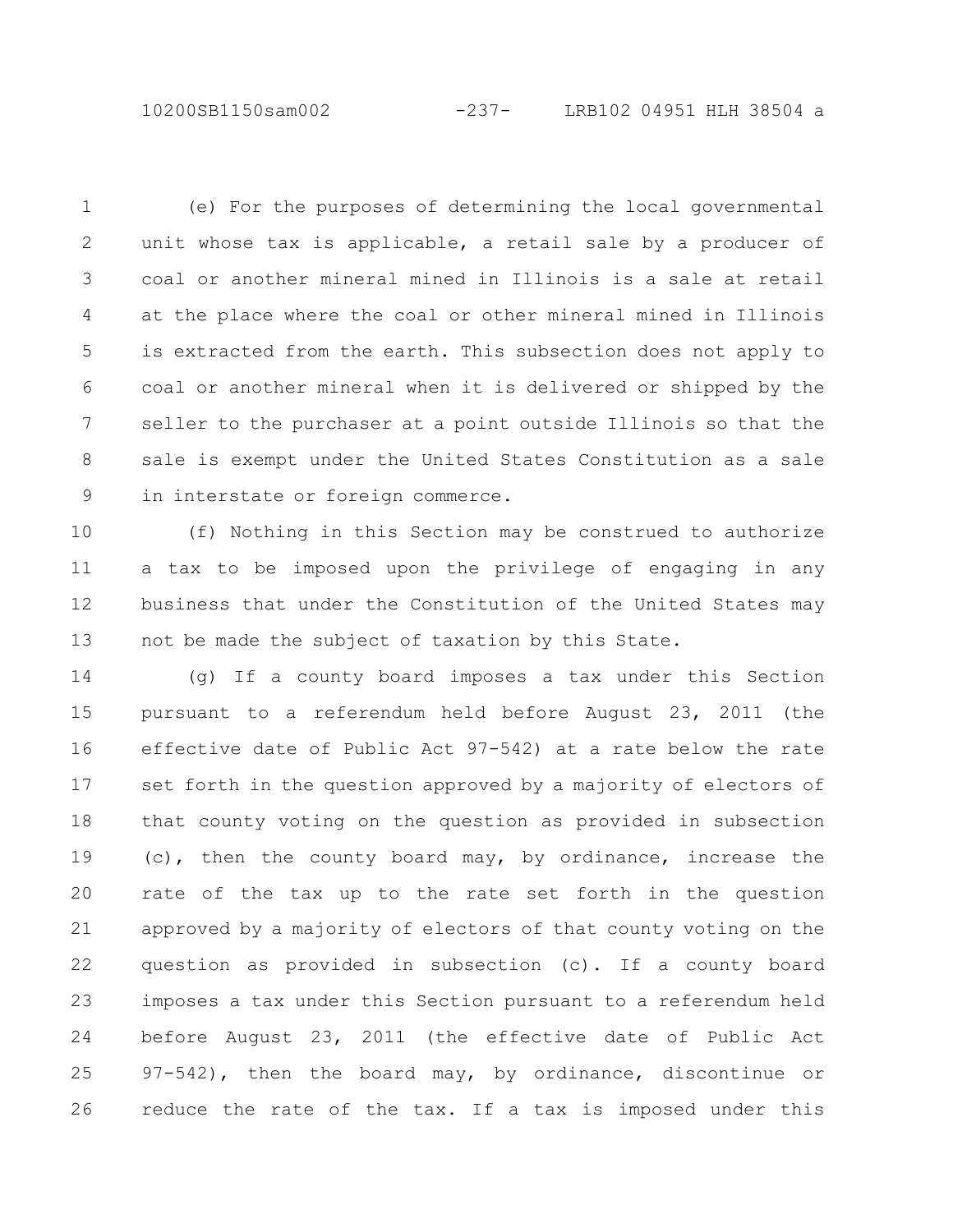10200SB1150sam002 -238- LRB102 04951 HLH 38504 a

Section pursuant to a referendum held on or after August 23, 2011 (the effective date of Public Act 97-542) and before August 23, 2019 (the effective date of Public Act 101-455), then the county board may reduce or discontinue the tax, but only in accordance with subsection (h-5) of this Section. If a tax is imposed under this Section pursuant to a referendum held on or after August 23, 2019 (the effective date of Public Act 101-455), then the county board may reduce or discontinue the tax, but only in accordance with subsection (h-10). If, however, a school board issues bonds that are secured by the proceeds of the tax under this Section, then the county board may not reduce the tax rate or discontinue the tax if that rate reduction or discontinuance would adversely affect the school board's ability to pay the principal and interest on those bonds as they become due or necessitate the extension of additional property taxes to pay the principal and interest on those bonds. If the county board reduces the tax rate or discontinues the tax, then a referendum must be held in accordance with subsection (c) of this Section in order to increase the rate of the tax or to reimpose the discontinued tax. 1 2 3 4 5 6 7 8 9 10 11 12 13 14 15 16 17 18 19 20 21

Until January 1, 2014, the results of any election that imposes, reduces, or discontinues a tax under this Section must be certified by the election authority, and any ordinance that increases or lowers the rate or discontinues the tax must be certified by the county clerk and, in each case, filed with 22 23 24 25 26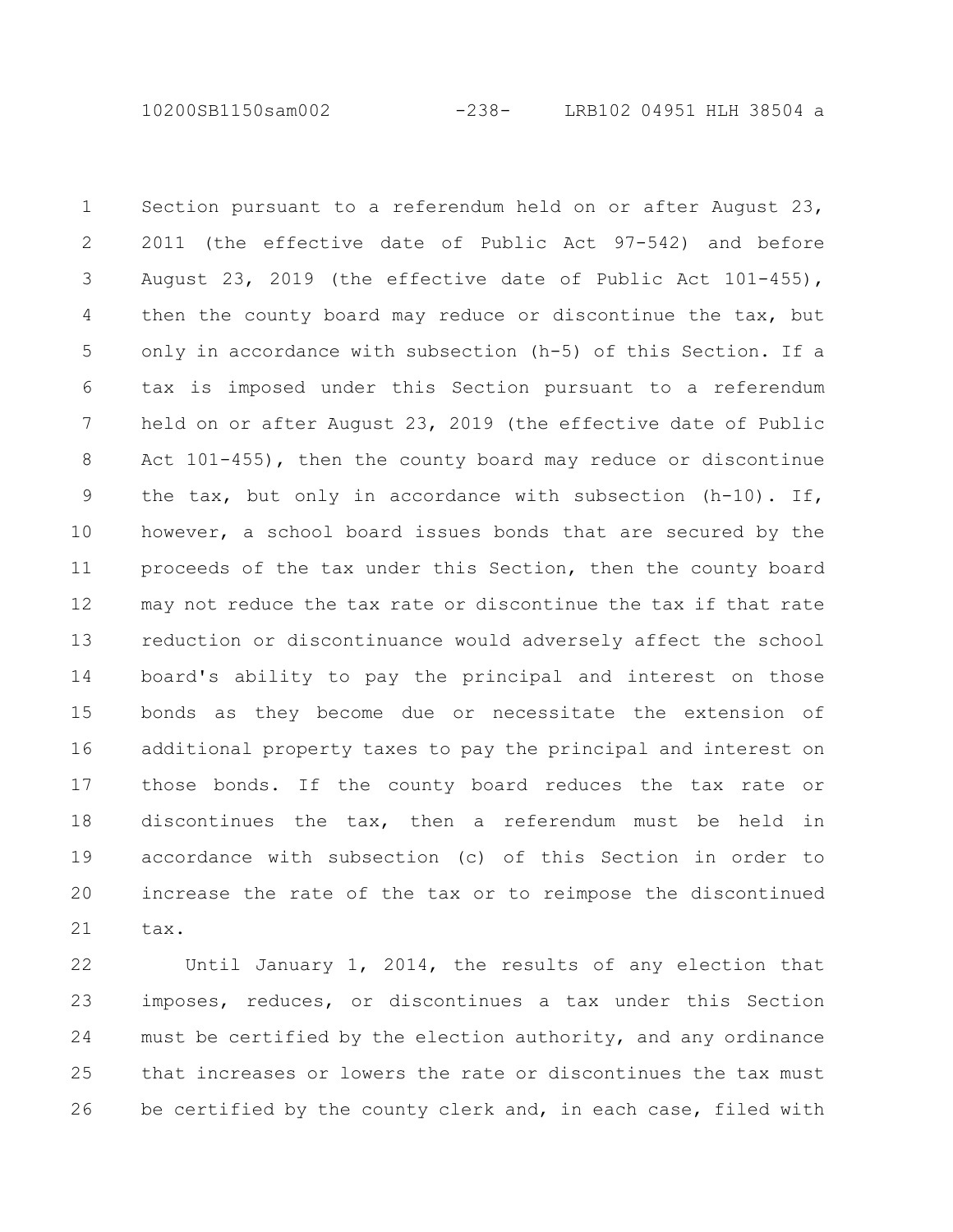10200SB1150sam002 -239- LRB102 04951 HLH 38504 a

the Illinois Department of Revenue either (i) on or before the first day of April, whereupon the Department shall proceed to administer and enforce the tax or change in the rate as of the first day of July next following the filing; or (ii) on or before the first day of October, whereupon the Department shall proceed to administer and enforce the tax or change in the rate as of the first day of January next following the filing. 1 2 3 4 5 6 7 8

Beginning January 1, 2014, the results of any election that imposes, reduces, or discontinues a tax under this Section must be certified by the election authority, and any ordinance that increases or lowers the rate or discontinues the tax must be certified by the county clerk and, in each case, filed with the Illinois Department of Revenue either (i) on or before the first day of May, whereupon the Department shall proceed to administer and enforce the tax or change in the rate as of the first day of July next following the filing; or (ii) on or before the first day of October, whereupon the Department shall proceed to administer and enforce the tax or change in the rate as of the first day of January next following the filing. 9 10 11 12 13 14 15 16 17 18 19 20 21

(h) For purposes of this Section, "school facility purposes" means (i) the acquisition, development, construction, reconstruction, rehabilitation, improvement, financing, architectural planning, and installation of capital facilities consisting of buildings, structures, and durable 22 23 24 25 26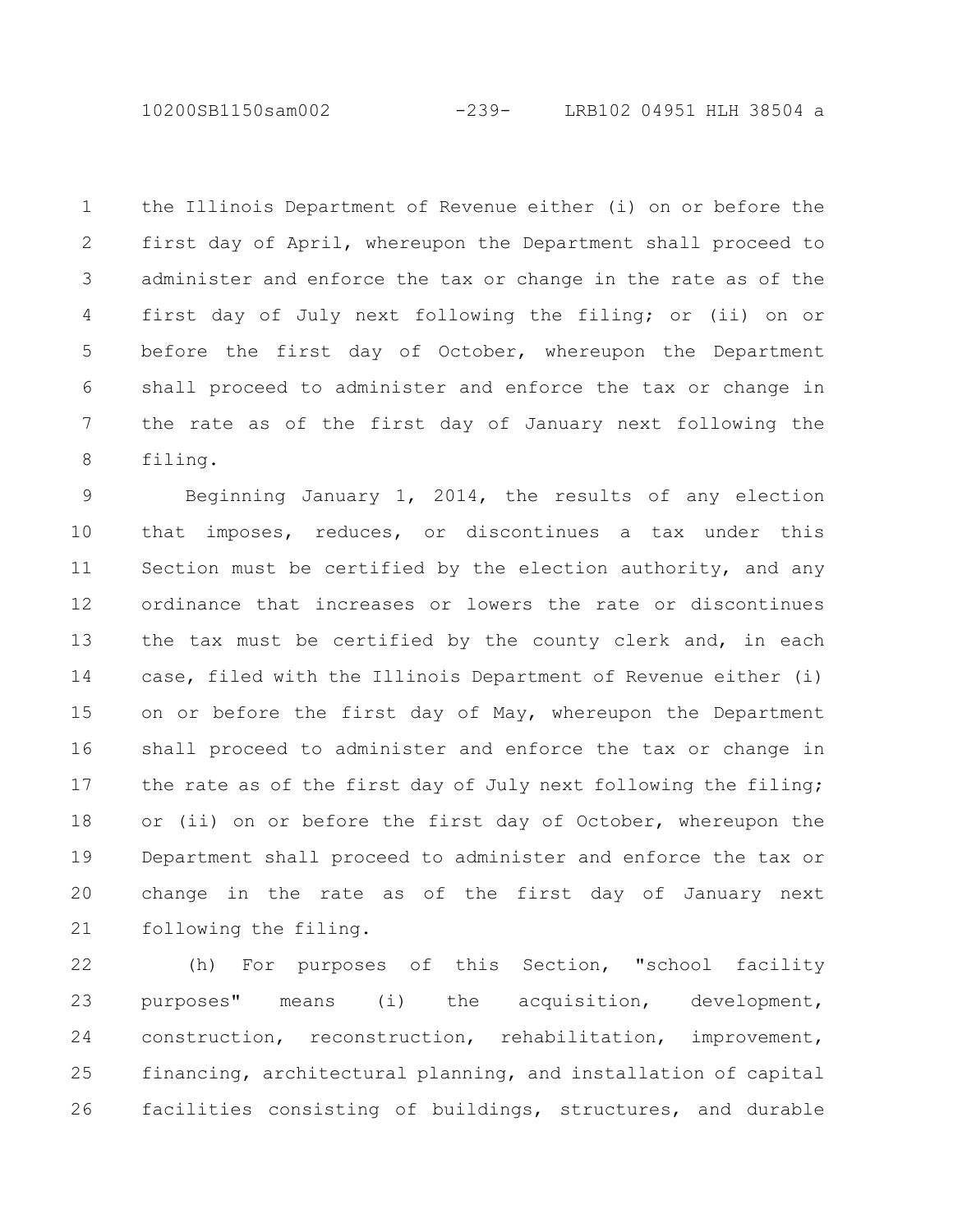10200SB1150sam002 -240- LRB102 04951 HLH 38504 a

equipment and for the acquisition and improvement of real property and interest in real property required, or expected to be required, in connection with the capital facilities and (ii) the payment of bonds or other obligations heretofore or hereafter issued, including bonds or other obligations heretofore or hereafter issued to refund or to continue to refund bonds or other obligations issued, for school facility purposes, provided that the taxes levied to pay those bonds are abated by the amount of the taxes imposed under this Section that are used to pay those bonds. "School facility purposes" also includes fire prevention, safety, energy conservation, accessibility, school security, and specified repair purposes set forth under Section 17-2.11 of the School Code. 1 2 3 4 5 6 7 8 9 10 11 12 13 14

(h-5) A county board in a county where a tax has been imposed under this Section pursuant to a referendum held on or after August 23, 2011 (the effective date of Public Act 97-542) and before August 23, 2019 (the effective date of Public Act 101-455) may, by ordinance or resolution, submit to the voters of the county the question of reducing or discontinuing the tax. In the ordinance or resolution, the county board shall certify the question to the proper election authority in accordance with the Election Code. The election authority must submit the question in substantially the following form: 15 16 17 18 19 20 21 22 23 24 25

26

Shall the school facility retailers' occupation tax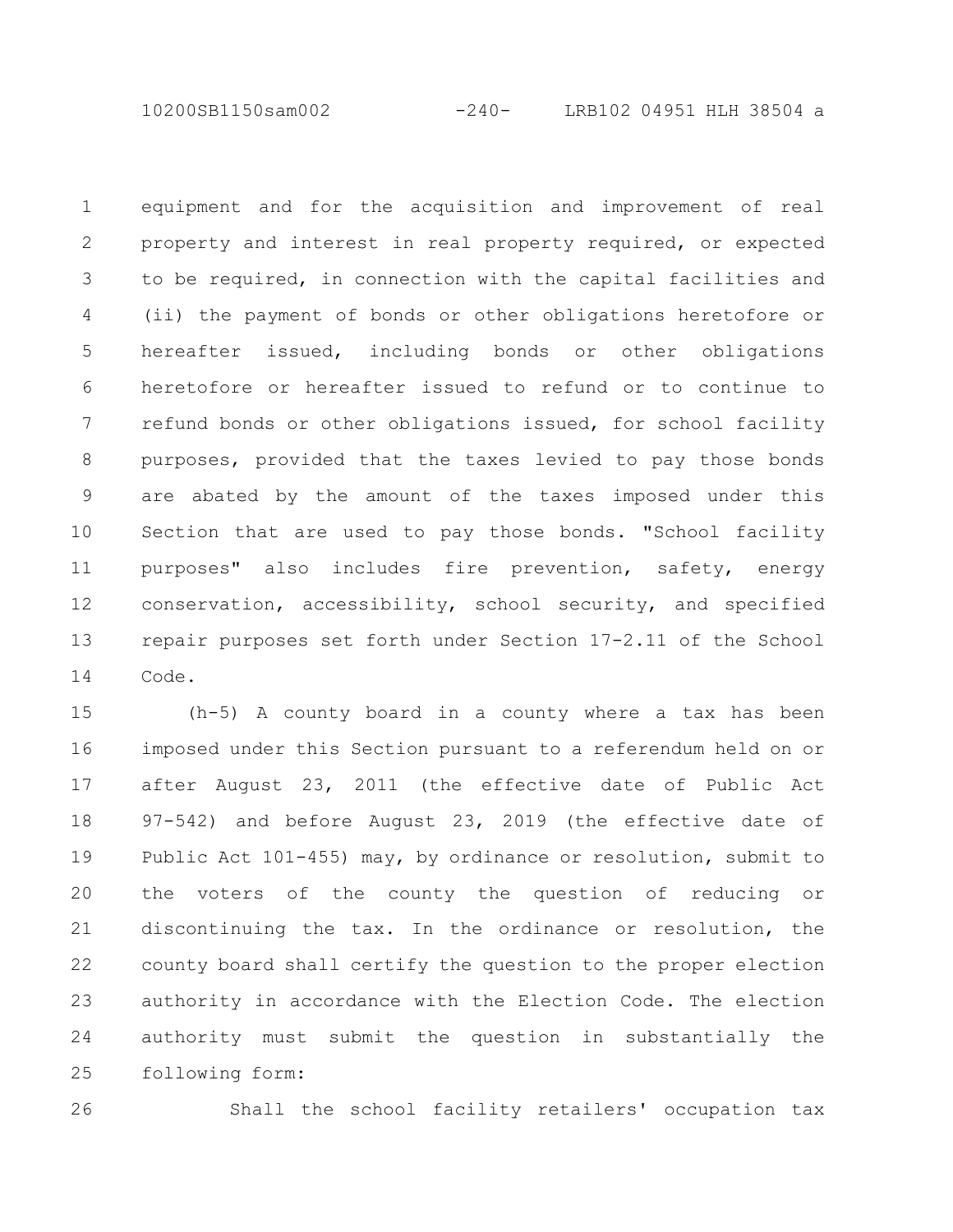and service occupation tax (commonly referred to as the "school facility sales tax") currently imposed in (name of county) at a rate of (insert rate) be (reduced to (insert rate))(discontinued)? 1 2 3 4

If a majority of the electors voting on the question vote in the affirmative, then, subject to the provisions of subsection (g) of this Section, the tax shall be reduced or discontinued as set forth in the question. 5 6 7 8

(h-10) A county board in a county where a tax has been imposed under this Section pursuant to a referendum held on or after August 23, 2019 (the effective date of Public Act 101-455) may, by ordinance or resolution, submit to the voters of the county the question of reducing or discontinuing the tax. In the ordinance or resolution, the county board shall certify the question to the proper election authority in accordance with the Election Code. The election authority must submit the question in substantially the following form: 9 10 11 12 13 14 15 16 17

Shall the school facility and resources retailers' occupation tax and service occupation tax (commonly referred to as the school facility and resources sales tax) currently imposed in (name of county) at a rate of (insert rate) be (reduced to (insert rate)) (discontinued)? 18 19 20 21 22 23

The election authority must record the votes as "Yes" or  $"$  No $"$ . 24 25

26

If a majority of the electors voting on the question vote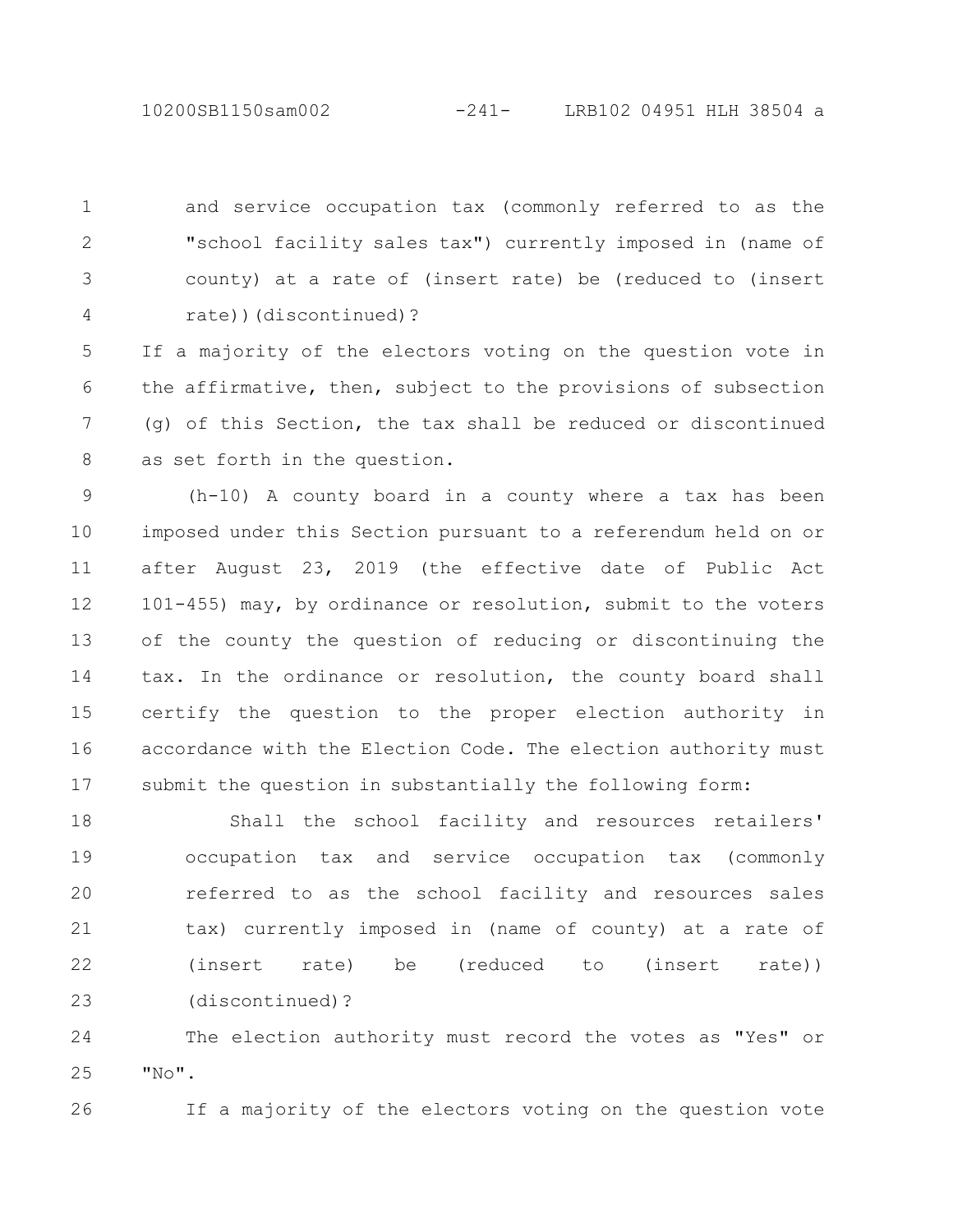10200SB1150sam002 -242- LRB102 04951 HLH 38504 a

in the affirmative, then, subject to the provisions of subsection (g) of this Section, the tax shall be reduced or discontinued as set forth in the question. 1 2 3

4

(i) This Section does not apply to Cook County.

(j) This Section may be cited as the County School Facility and Resources Occupation Tax Law. 5 6

(Source: P.A. 100-1171, eff. 1-4-19; 101-10, eff. 6-5-19; 101-455, eff. 8-23-19; 101-604, eff. 12-13-19.) 7 8

(55 ILCS 5/5-1007) (from Ch. 34, par. 5-1007) 9

Sec. 5-1007. Home Rule County Service Occupation Tax Law. The corporate authorities of a home rule county may impose a tax upon all persons engaged, in such county, in the business of making sales of service at the same rate of tax imposed pursuant to Section 5-1006 of the selling price of all tangible personal property transferred by such servicemen either in the form of tangible personal property or in the form of real estate as an incident to a sale of service. If imposed, such tax shall only be imposed in 1/4% increments. On and after September 1, 1991, this additional tax may not be imposed on tangible personal property taxed at the 1% rate under the Service Occupation Tax Act (or at the 0% rate in accordance with this amendatory Act of the 102nd General Assembly). Beginning December 1, 2019, this tax is not imposed on sales of aviation fuel unless the tax revenue is expended for airport-related purposes. If the county does not have an 10 11 12 13 14 15 16 17 18 19 20 21 22 23 24 25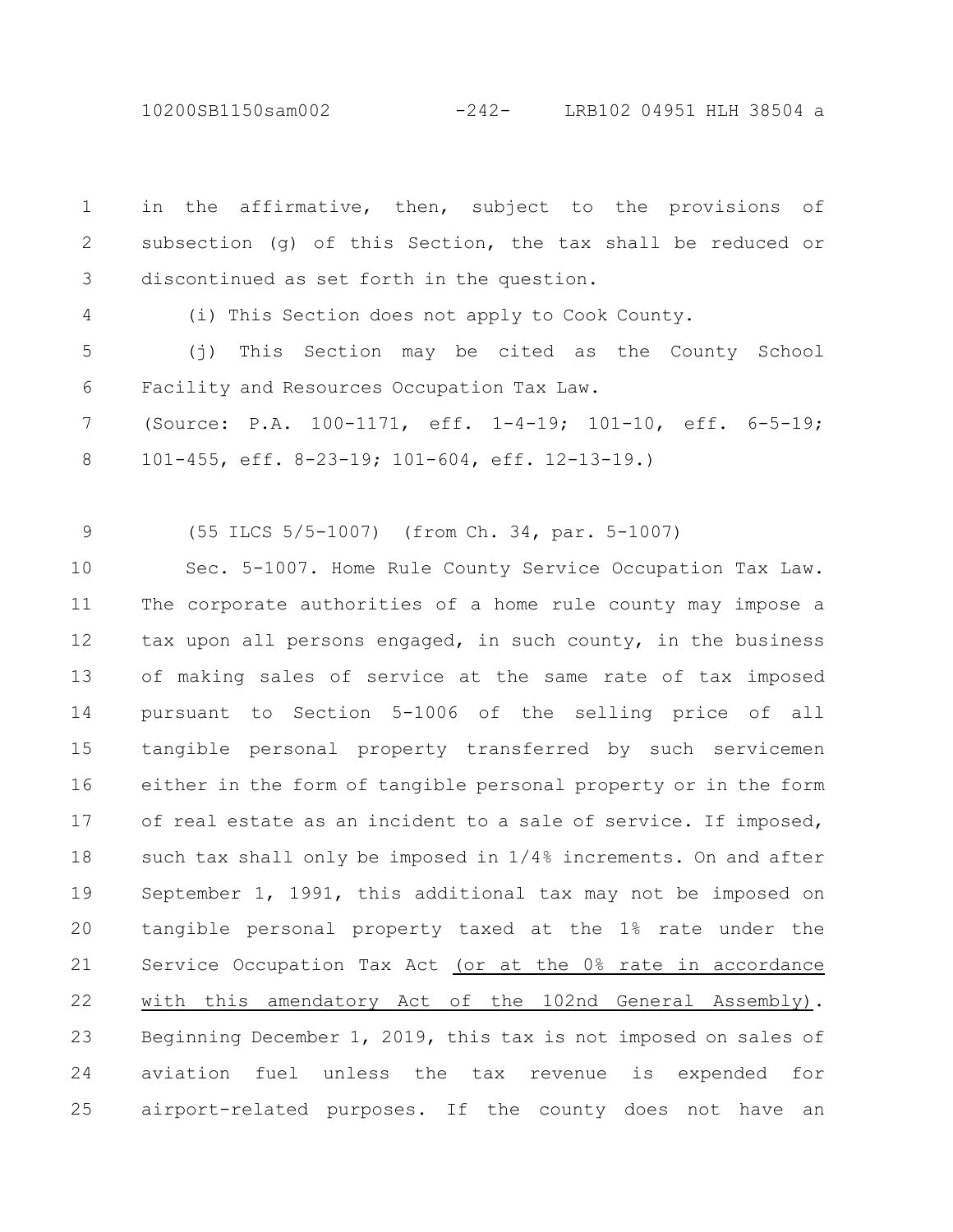10200SB1150sam002 -243- LRB102 04951 HLH 38504 a

airport-related purpose to which it dedicates aviation fuel tax revenue, then aviation fuel is excluded from the tax. The county must comply with the certification requirements for airport-related purposes under Section 2-22 of the Retailers' Occupation Tax Act. For purposes of this Section, "airport-related purposes" has the meaning ascribed in Section 6z-20.2 of the State Finance Act. This exclusion for aviation fuel only applies for so long as the revenue use requirements of 49 U.S.C. 47107(b) and 49 U.S.C. 47133 are binding on the county. The changes made to this Section by this amendatory Act of the 101st General Assembly are a denial and limitation of home rule powers and functions under subsection (g) of Section 6 of Article VII of the Illinois Constitution. The tax imposed by a home rule county pursuant to this Section and all civil penalties that may be assessed as an incident thereof shall be collected and enforced by the State Department of Revenue. The certificate of registration which is issued by the Department to a retailer under the Retailers' Occupation Tax Act or under the Service Occupation Tax Act shall permit such registrant to engage in a business which is taxable under any ordinance or resolution enacted pursuant to this Section without registering separately with the Department under such ordinance or resolution or under this Section. The Department shall have full power to administer and enforce this Section; to collect all taxes and penalties due hereunder; to dispose of taxes and penalties so collected in the manner hereinafter 1 2 3 4 5 6 7 8 9 10 11 12 13 14 15 16 17 18 19 20 21 22 23 24 25 26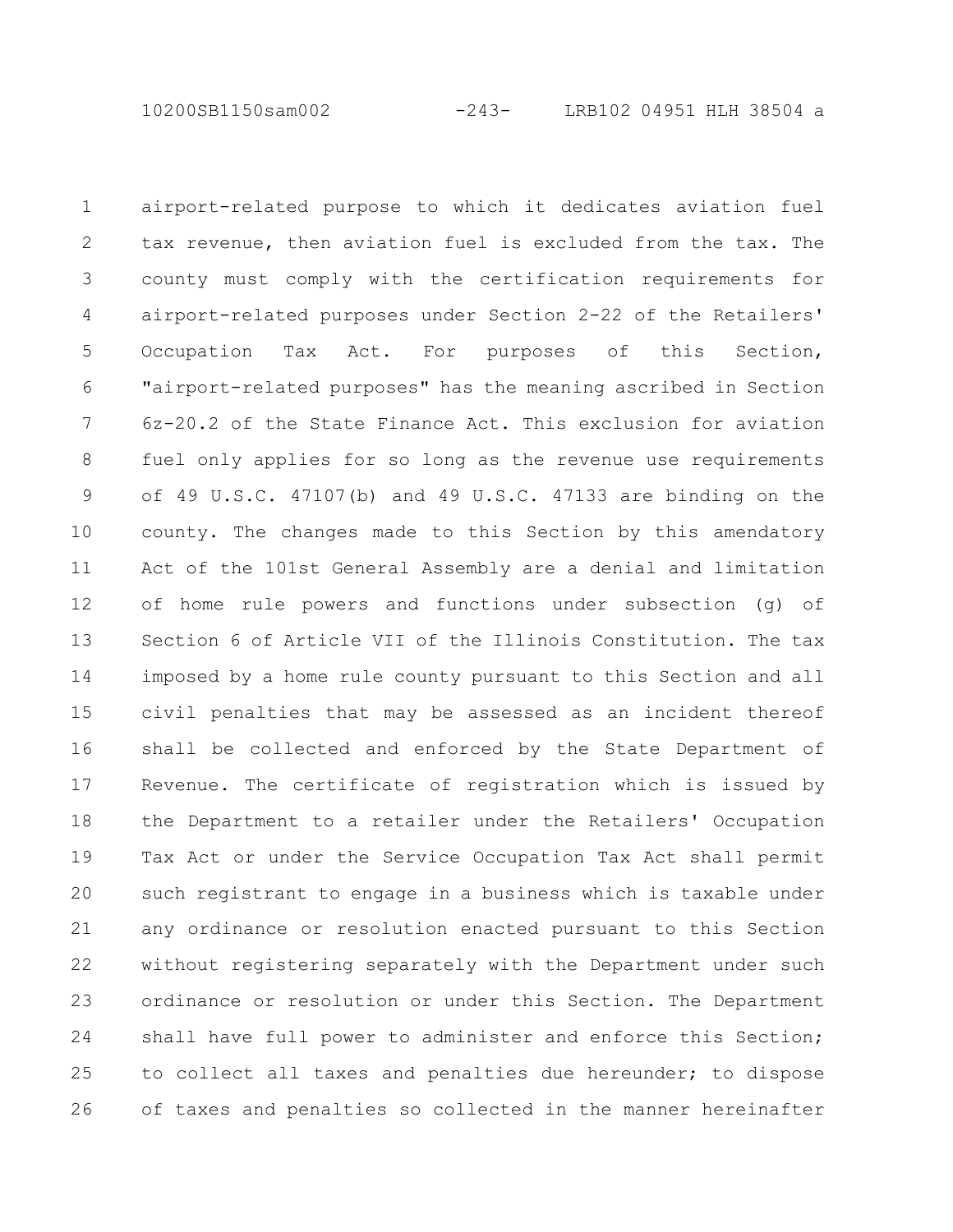10200SB1150sam002 -244- LRB102 04951 HLH 38504 a

provided; and to determine all rights to credit memoranda arising on account of the erroneous payment of tax or penalty hereunder. In the administration of, and compliance with, this Section the Department and persons who are subject to this Section shall have the same rights, remedies, privileges, immunities, powers and duties, and be subject to the same conditions, restrictions, limitations, penalties and definitions of terms, and employ the same modes of procedure, as are prescribed in Sections 1a-1, 2, 2a, 3 through 3-50 (in respect to all provisions therein other than the State rate of tax), 4 (except that the reference to the State shall be to the taxing county), 5, 7, 8 (except that the jurisdiction to which the tax shall be a debt to the extent indicated in that Section 8 shall be the taxing county), 9 (except as to the disposition of taxes and penalties collected, and except that the returned merchandise credit for this county tax may not be taken against any State tax, and except that the retailer's discount is not allowed for taxes paid on aviation fuel that are subject to the revenue use requirements of 49 U.S.C. 47107(b) and 49 U.S.C. 47133), 10, 11, 12 (except the reference therein to Section 2b of the Retailers' Occupation Tax Act), 13 (except that any reference to the State shall mean the taxing county), the first paragraph of Section 15, 16, 17, 18, 19 and 20 of the Service Occupation Tax Act and Section 3-7 of the Uniform Penalty and Interest Act, as fully as if those provisions were set forth herein. 1 2 3 4 5 6 7 8 9 10 11 12 13 14 15 16 17 18 19 20 21 22 23 24 25 26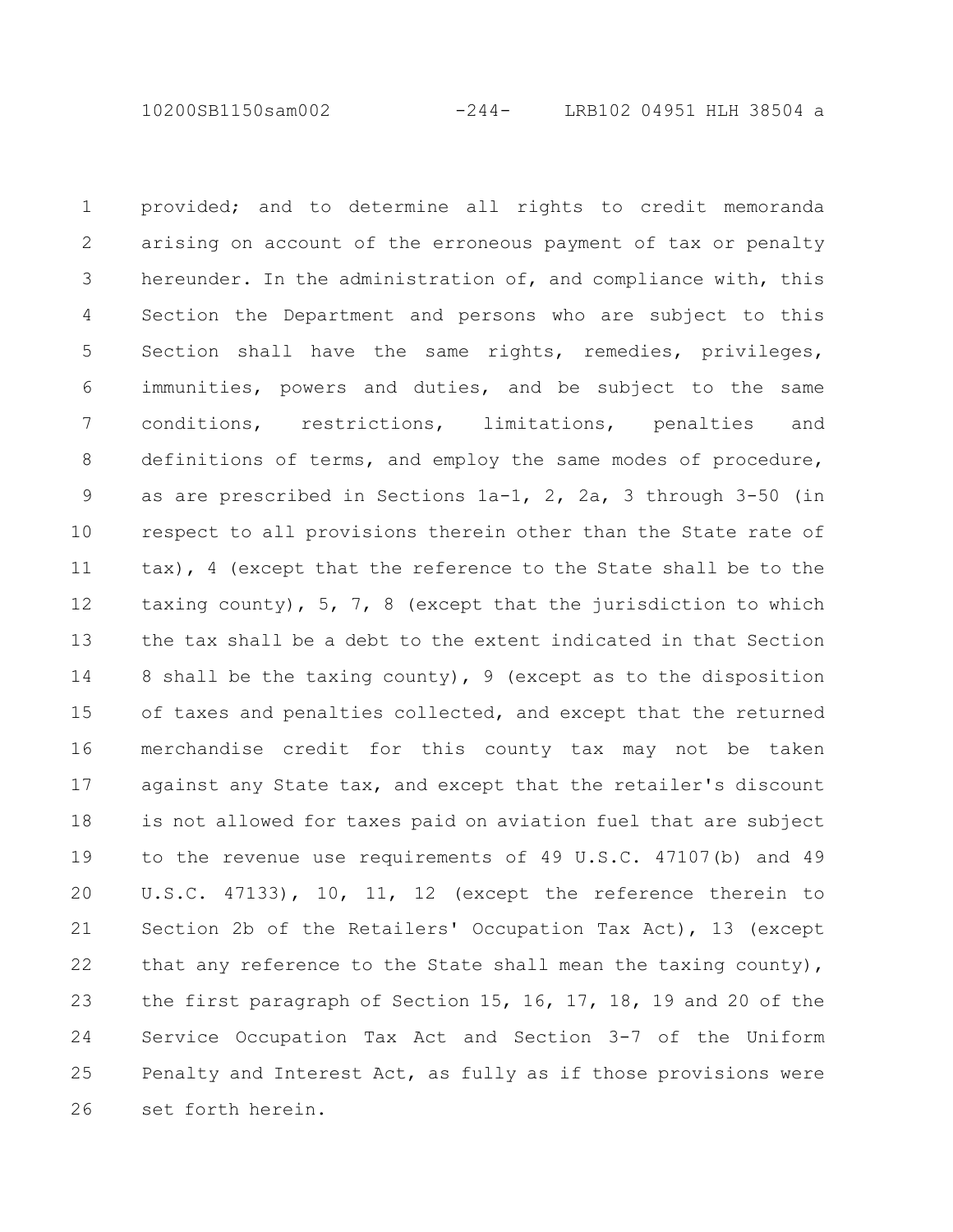10200SB1150sam002 -245- LRB102 04951 HLH 38504 a

No tax may be imposed by a home rule county pursuant to this Section unless such county also imposes a tax at the same rate pursuant to Section 5-1006. 1 2 3

Persons subject to any tax imposed pursuant to the authority granted in this Section may reimburse themselves for their serviceman's tax liability hereunder by separately stating such tax as an additional charge, which charge may be stated in combination, in a single amount, with State tax which servicemen are authorized to collect under the Service Use Tax Act, pursuant to such bracket schedules as the Department may prescribe. 4 5 6 7 8 9 10 11

Whenever the Department determines that a refund should be made under this Section to a claimant instead of issuing credit memorandum, the Department shall notify the State Comptroller, who shall cause the order to be drawn for the amount specified, and to the person named, in such notification from the Department. Such refund shall be paid by the State Treasurer out of the home rule county retailers' occupation tax fund or the Local Government Aviation Trust Fund, as appropriate. 12 13 14 15 16 17 18 19 20

Except as otherwise provided in this paragraph, the Department shall forthwith pay over to the State Treasurer, ex officio, as trustee, all taxes and penalties collected hereunder for deposit into the Home Rule County Retailers' Occupation Tax Fund. Taxes and penalties collected on aviation fuel sold on or after December 1, 2019, shall be immediately 21 22 23 24 25 26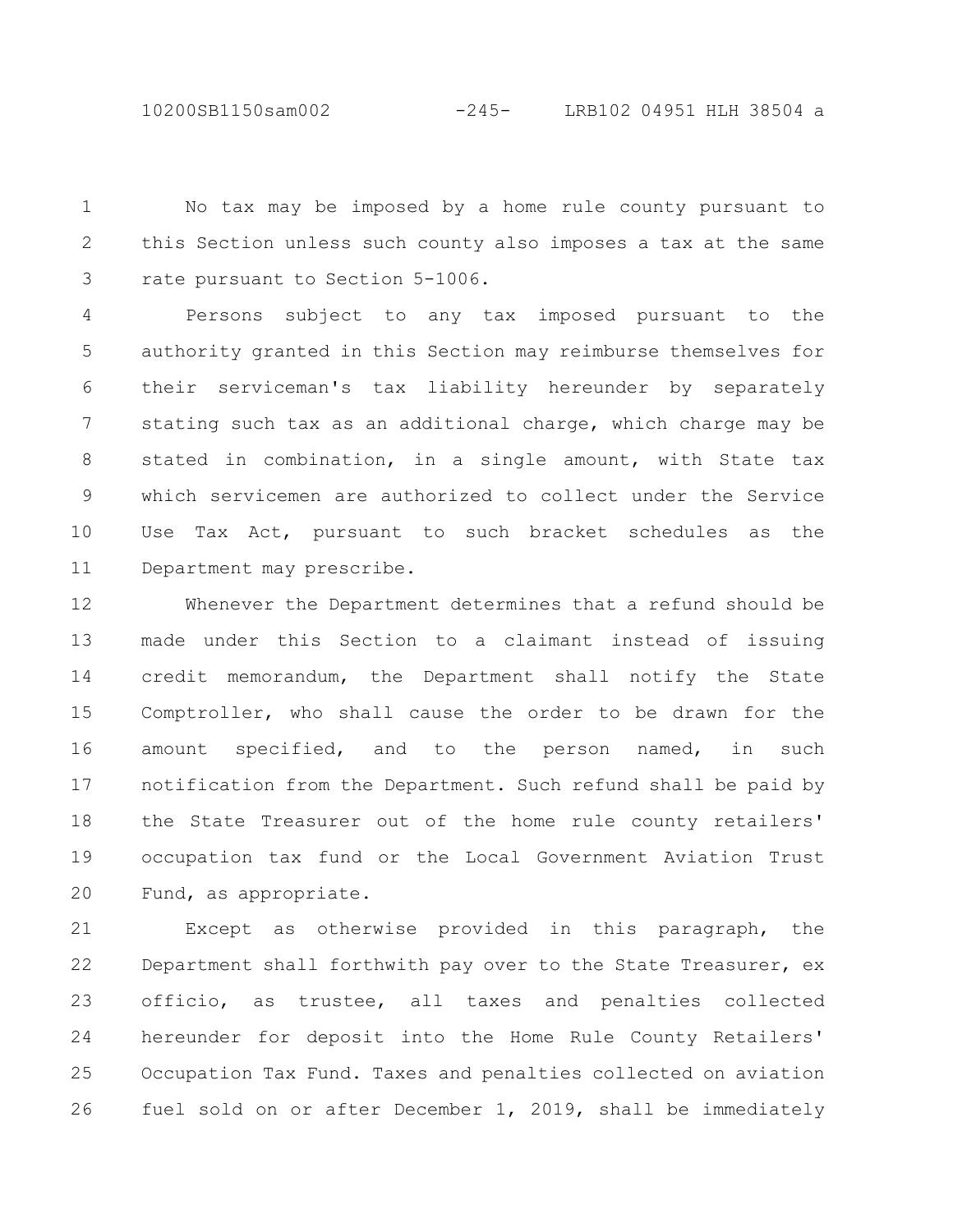10200SB1150sam002 -246- LRB102 04951 HLH 38504 a

paid over by the Department to the State Treasurer, ex officio, as trustee, for deposit into the Local Government Aviation Trust Fund. The Department shall only pay moneys into the Local Government Aviation Trust Fund under this Section for so long as the revenue use requirements of 49 U.S.C. 47107(b) and 49 U.S.C. 47133 are binding on the county. 1 2 3 4 5 6

As soon as possible after the first day of each month, beginning January 1, 2011, upon certification of the Department of Revenue, the Comptroller shall order transferred, and the Treasurer shall transfer, to the STAR Bonds Revenue Fund the local sales tax increment, as defined in the Innovation Development and Economy Act, collected under this Section during the second preceding calendar month for sales within a STAR bond district. 7 8 9 10 11 12 13 14

After the monthly transfer to the STAR Bonds Revenue Fund, on or before the 25th day of each calendar month, the Department shall prepare and certify to the Comptroller the disbursement of stated sums of money to named counties, the counties to be those from which suppliers and servicemen have paid taxes or penalties hereunder to the Department during the second preceding calendar month. The amount to be paid to each county shall be the amount (not including credit memoranda and not including taxes and penalties collected on aviation fuel sold on or after December 1, 2019) collected hereunder during the second preceding calendar month by the Department, and not including an amount equal to the amount of refunds made during 15 16 17 18 19 20 21 22 23 24 25 26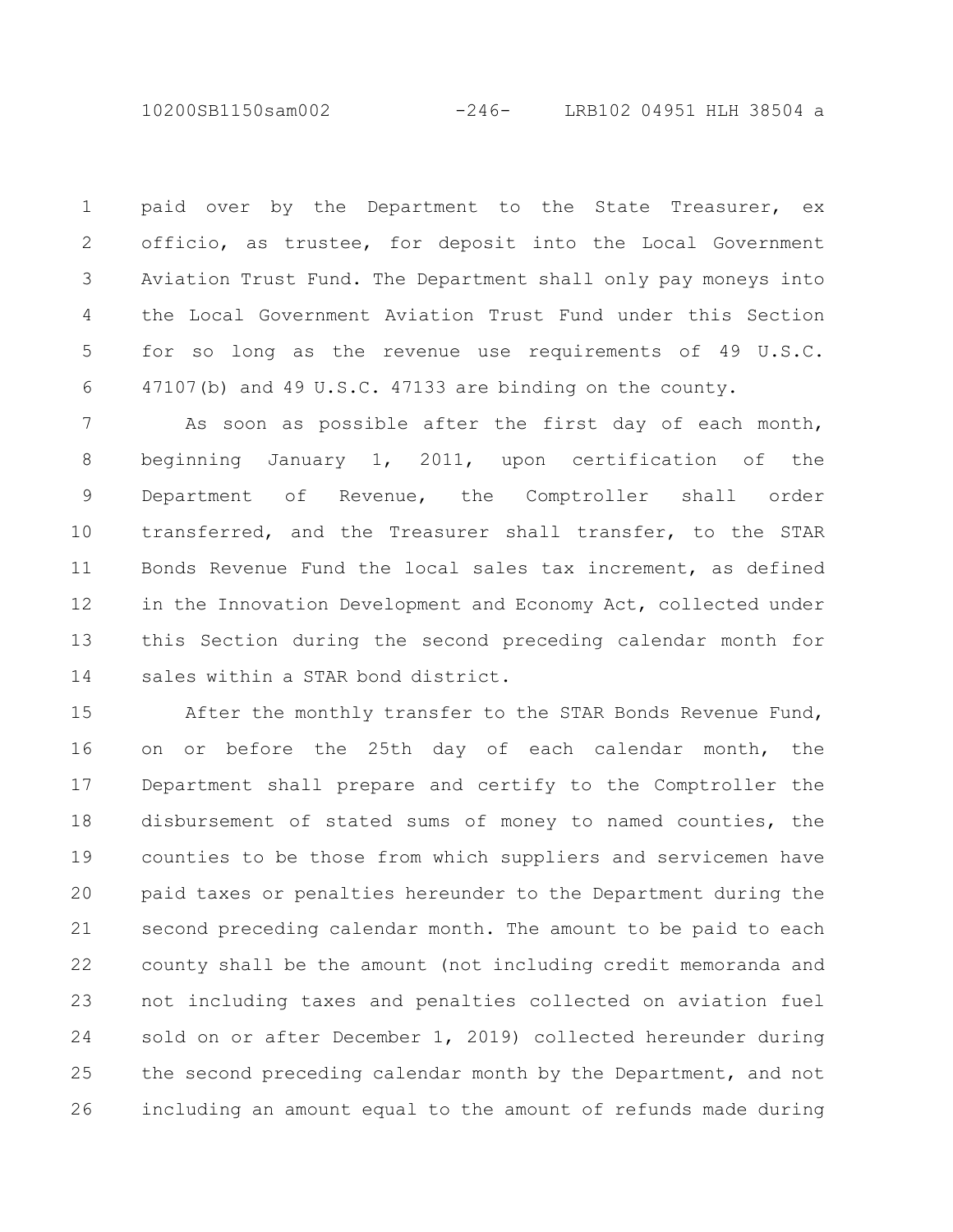10200SB1150sam002 -247- LRB102 04951 HLH 38504 a

the second preceding calendar month by the Department on behalf of such county, and not including any amounts that are transferred to the STAR Bonds Revenue Fund, less 1.5% of the remainder, which the Department shall transfer into the Tax Compliance and Administration Fund. The Department, at the time of each monthly disbursement to the counties, shall prepare and certify to the State Comptroller the amount to be transferred into the Tax Compliance and Administration Fund under this Section. Within 10 days after receipt, by the Comptroller, of the disbursement certification to the counties and the Tax Compliance and Administration Fund provided for in this Section to be given to the Comptroller by the Department, the Comptroller shall cause the orders to be drawn for the respective amounts in accordance with the directions contained in such certification. 1 2 3 4 5 6 7 8 9 10 11 12 13 14 15

In addition to the disbursement required by the preceding paragraph, an allocation shall be made in each year to each county which received more than \$500,000 in disbursements under the preceding paragraph in the preceding calendar year. The allocation shall be in an amount equal to the average monthly distribution made to each such county under the preceding paragraph during the preceding calendar year (excluding the 2 months of highest receipts). The distribution made in March of each year subsequent to the year in which an allocation was made pursuant to this paragraph and the preceding paragraph shall be reduced by the amount allocated 16 17 18 19 20 21 22 23 24 25 26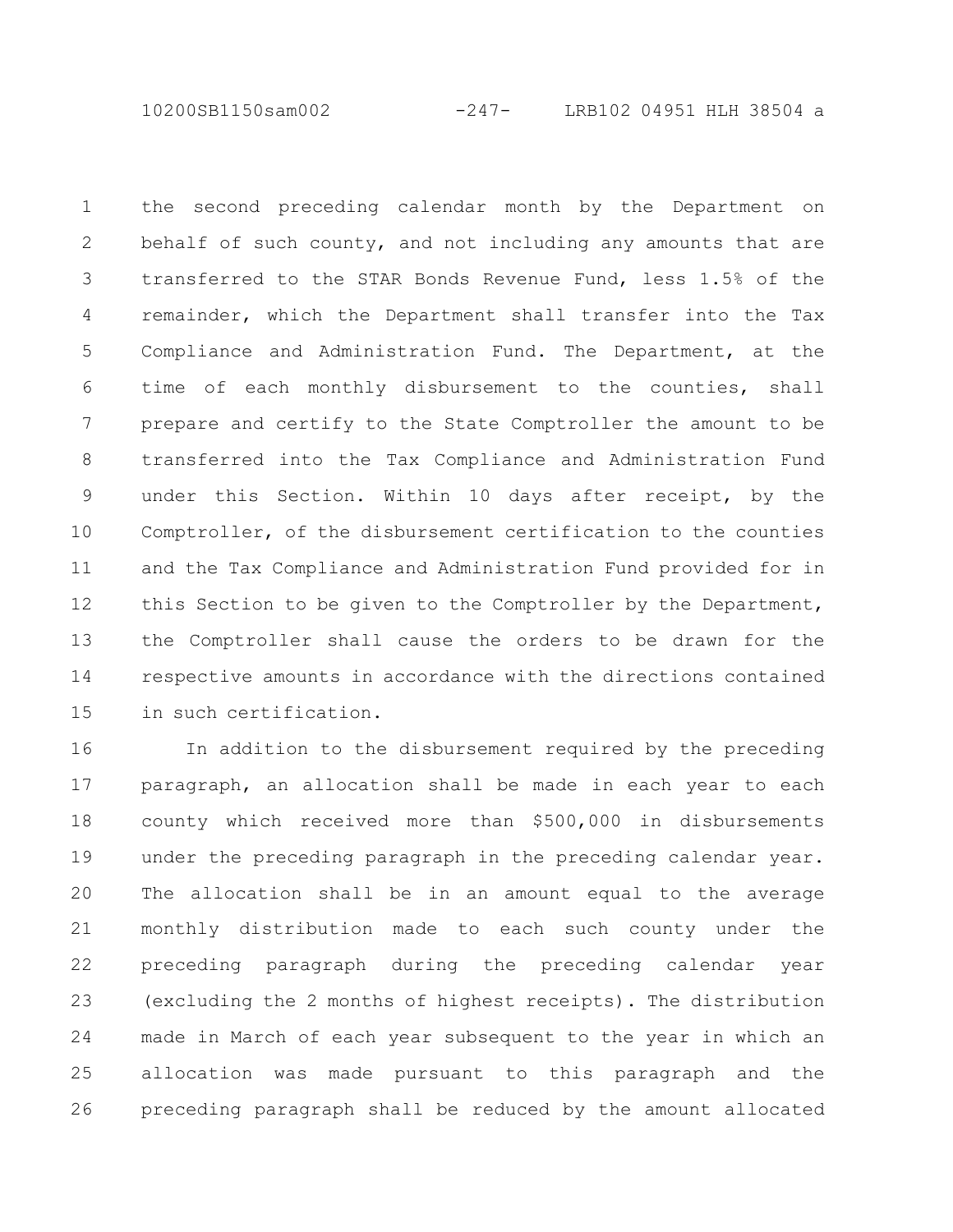and disbursed under this paragraph in the preceding calendar year. The Department shall prepare and certify to the Comptroller for disbursement the allocations made in accordance with this paragraph. 1 2 3 4

Nothing in this Section shall be construed to authorize a county to impose a tax upon the privilege of engaging in any business which under the Constitution of the United States may not be made the subject of taxation by this State. 5 6 7 8

An ordinance or resolution imposing or discontinuing a tax hereunder or effecting a change in the rate thereof shall be adopted and a certified copy thereof filed with the Department on or before the first day of June, whereupon the Department shall proceed to administer and enforce this Section as of the first day of September next following such adoption and filing. Beginning January 1, 1992, an ordinance or resolution imposing or discontinuing the tax hereunder or effecting a change in the rate thereof shall be adopted and a certified copy thereof filed with the Department on or before the first day of July, whereupon the Department shall proceed to administer and enforce this Section as of the first day of October next following such adoption and filing. Beginning January 1, 1993, an ordinance or resolution imposing or discontinuing the tax hereunder or effecting a change in the rate thereof shall be adopted and a certified copy thereof filed with the Department on or before the first day of October, whereupon the Department shall proceed to administer 9 10 11 12 13 14 15 16 17 18 19 20 21 22 23 24 25 26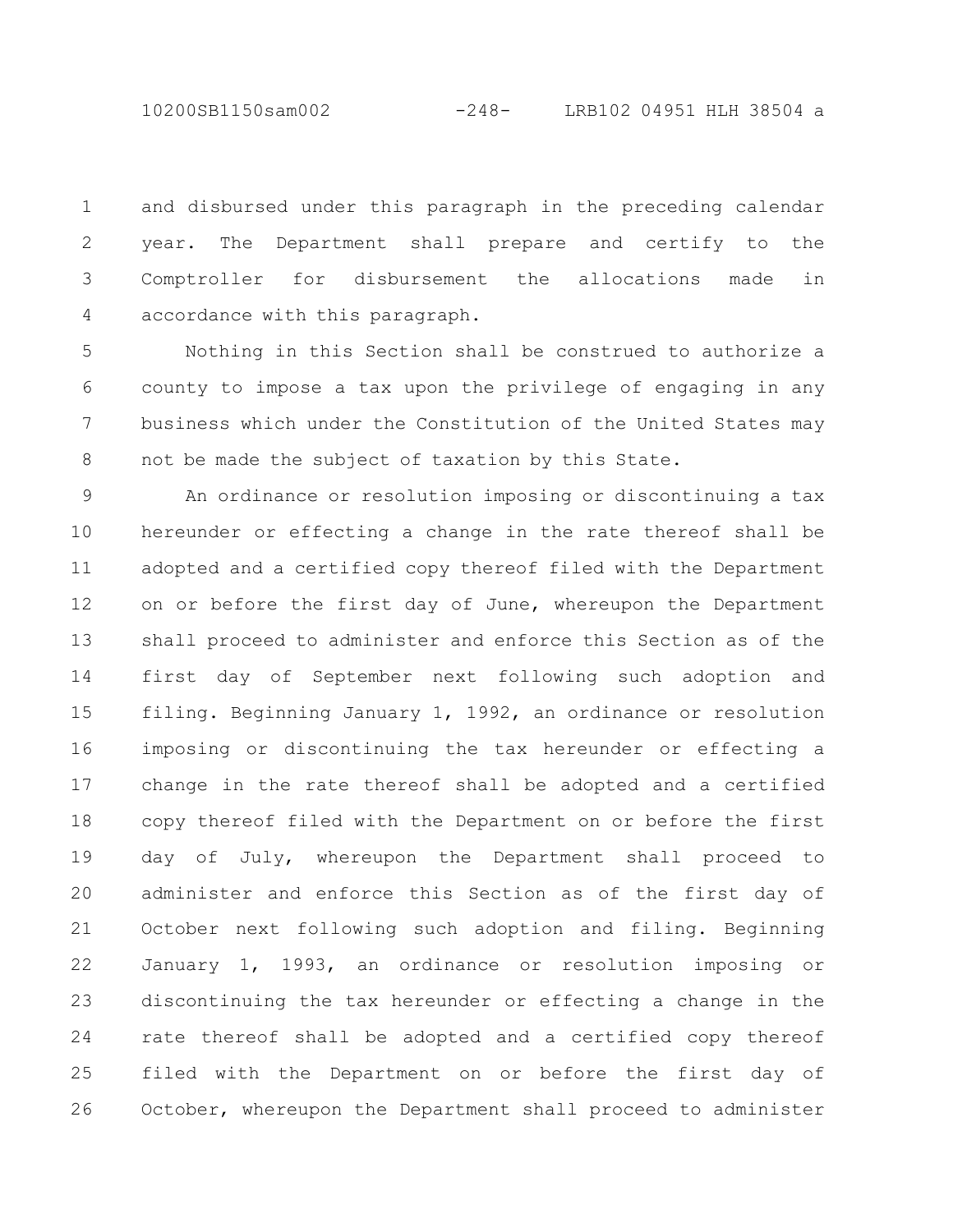10200SB1150sam002 -249- LRB102 04951 HLH 38504 a

and enforce this Section as of the first day of January next following such adoption and filing. Beginning April 1, 1998, an ordinance or resolution imposing or discontinuing the tax hereunder or effecting a change in the rate thereof shall either (i) be adopted and a certified copy thereof filed with the Department on or before the first day of April, whereupon the Department shall proceed to administer and enforce this Section as of the first day of July next following the adoption and filing; or (ii) be adopted and a certified copy thereof filed with the Department on or before the first day of October, whereupon the Department shall proceed to administer and enforce this Section as of the first day of January next following the adoption and filing. 1 2 3 4 5 6 7 8 9 10 11 12 13

This Section shall be known and may be cited as the Home Rule County Service Occupation Tax Law. 14 15

(Source: P.A. 100-23, eff. 7-6-17; 100-587, eff. 6-4-18; 100-1171, eff. 1-4-19; 101-10, eff. 6-5-19; 101-81, eff. 7-12-19; 101-604, eff. 12-13-19.) 16 17 18

Section 10-40. The Illinois Municipal Code is amended by changing Sections 8-11-1, 8-11-1.3, 8-11-1.4, 8-11-1.6, 8-11-1.7, 8-11-5, and 11-74.3-6 as follows: 19 20 21

(65 ILCS 5/8-11-1) (from Ch. 24, par. 8-11-1) 22

Sec. 8-11-1. Home Rule Municipal Retailers' Occupation Tax Act. The corporate authorities of a home rule municipality may 23 24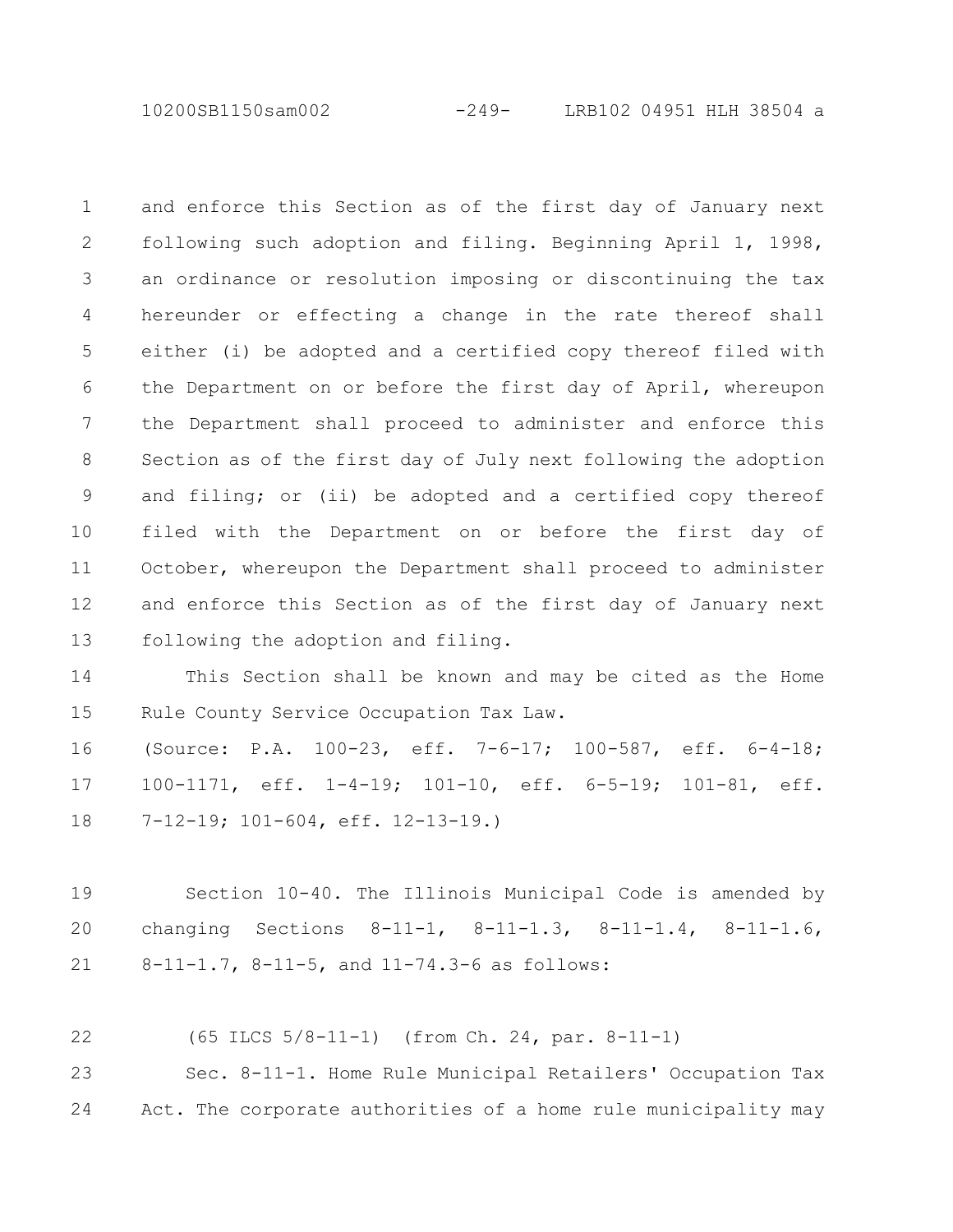10200SB1150sam002 -250- LRB102 04951 HLH 38504 a

impose a tax upon all persons engaged in the business of selling tangible personal property, other than an item of tangible personal property titled or registered with an agency of this State's government, at retail in the municipality on the gross receipts from these sales made in the course of such business. If imposed, the tax shall only be imposed in 1/4% increments. On and after September 1, 1991, this additional tax may not be imposed on tangible personal property taxed at the 1% rate under the Retailers' Occupation Tax Act (or at the 0% rate in accordance with this amendatory Act of the 102nd General Assembly). Beginning December 1, 2019, this tax is not imposed on sales of aviation fuel unless the tax revenue is expended for airport-related purposes. If a municipality does not have an airport-related purpose to which it dedicates aviation fuel tax revenue, then aviation fuel is excluded from the tax. Each municipality must comply with the certification requirements for airport-related purposes under Section 2-22 of the Retailers' Occupation Tax Act. For purposes of this Section, "airport-related purposes" has the meaning ascribed in Section 6z-20.2 of the State Finance Act. This exclusion for aviation fuel only applies for so long as the revenue use requirements of 49 U.S.C. 47107(b) and 49 U.S.C. 47133 are binding on the municipality. The changes made to this Section by this amendatory Act of the 101st General Assembly are a denial and limitation of home rule powers and functions under subsection (g) of Section 6 of Article VII of the Illinois 1 2 3 4 5 6 7 8 9 10 11 12 13 14 15 16 17 18 19 20 21 22 23 24 25 26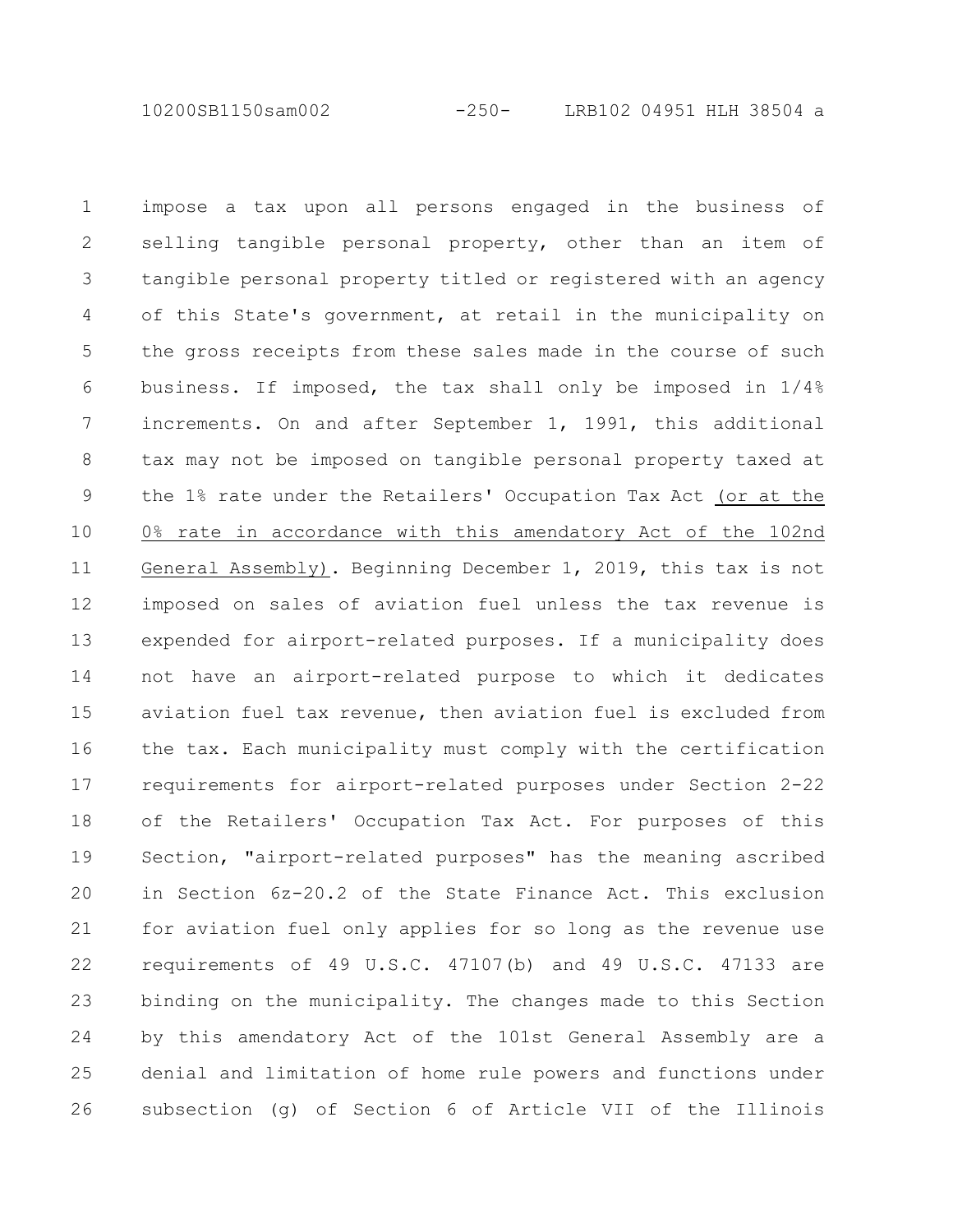10200SB1150sam002 -251- LRB102 04951 HLH 38504 a

Constitution. The tax imposed by a home rule municipality under this Section and all civil penalties that may be assessed as an incident of the tax shall be collected and enforced by the State Department of Revenue. The certificate of registration that is issued by the Department to a retailer under the Retailers' Occupation Tax Act shall permit the retailer to engage in a business that is taxable under any ordinance or resolution enacted pursuant to this Section without registering separately with the Department under such ordinance or resolution or under this Section. The Department shall have full power to administer and enforce this Section; to collect all taxes and penalties due hereunder; to dispose of taxes and penalties so collected in the manner hereinafter provided; and to determine all rights to credit memoranda arising on account of the erroneous payment of tax or penalty hereunder. In the administration of, and compliance with, this Section the Department and persons who are subject to this Section shall have the same rights, remedies, privileges, immunities, powers and duties, and be subject to the same conditions, restrictions, limitations, penalties and definitions of terms, and employ the same modes of procedure, as are prescribed in Sections 1, 1a, 1d, 1e, 1f, 1i, 1j, 1k, 1m, 1n, 2 through 2-65 (in respect to all provisions therein other than the State rate of tax),  $2c$ , 3 (except as to the disposition of taxes and penalties collected, and except that the retailer's discount is not allowed for taxes paid on 1 2 3 4 5 6 7 8 9 10 11 12 13 14 15 16 17 18 19 20 21 22 23 24 25 26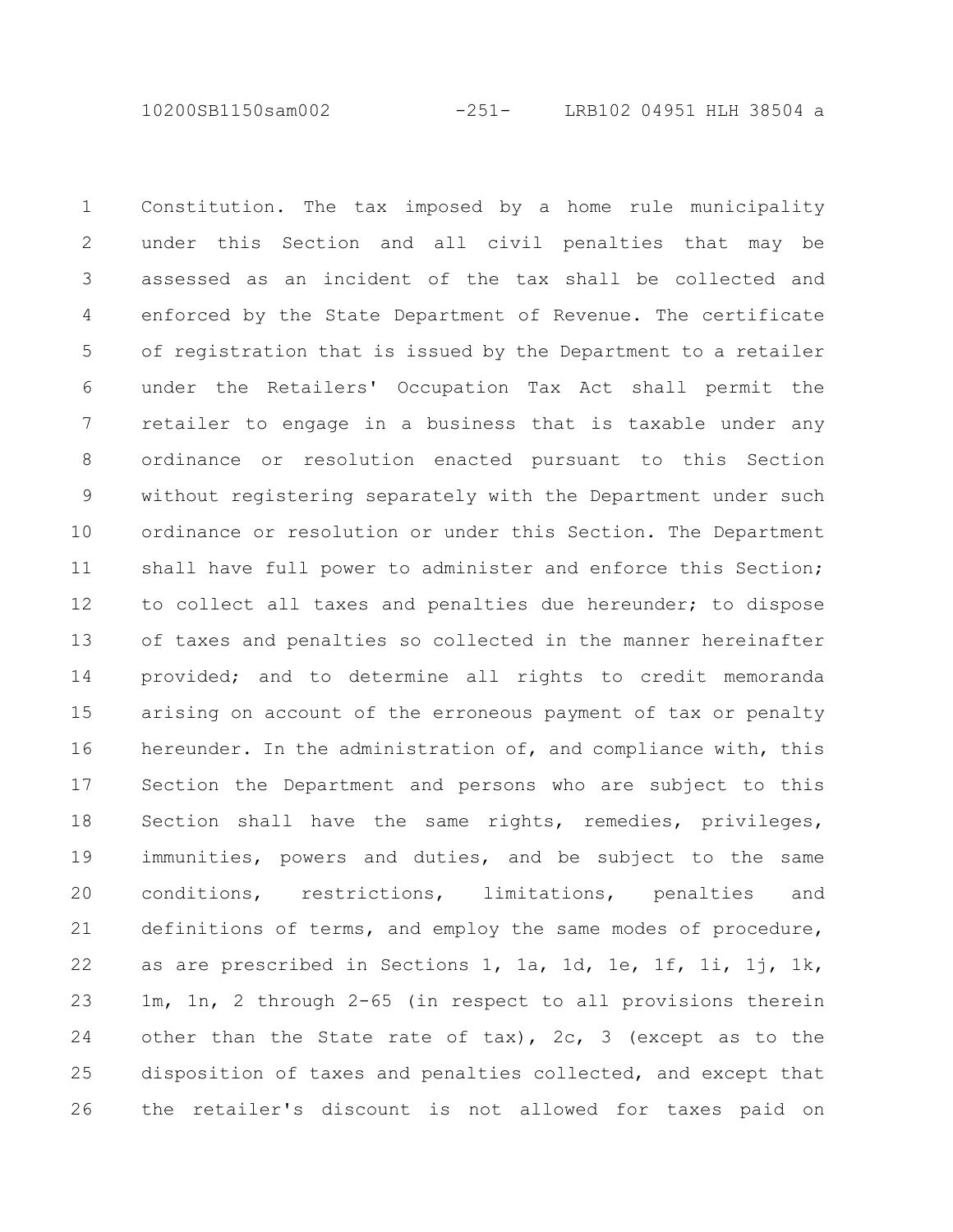10200SB1150sam002 -252- LRB102 04951 HLH 38504 a

aviation fuel that are subject to the revenue use requirements of 49 U.S.C. 47107(b) and 49 U.S.C. 47133), 4, 5, 5a, 5b, 5c, 5d, 5e, 5f, 5g, 5h, 5i, 5j, 5k, 5l, 6, 6a, 6b, 6c, 6d, 7, 8, 9, 10, 11, 12 and 13 of the Retailers' Occupation Tax Act and Section 3-7 of the Uniform Penalty and Interest Act, as fully as if those provisions were set forth herein. 1 2 3 4 5 6

No tax may be imposed by a home rule municipality under this Section unless the municipality also imposes a tax at the same rate under Section 8-11-5 of this Act. 7 8 9

Persons subject to any tax imposed under the authority granted in this Section may reimburse themselves for their seller's tax liability hereunder by separately stating that tax as an additional charge, which charge may be stated in combination, in a single amount, with State tax which sellers are required to collect under the Use Tax Act, pursuant to such bracket schedules as the Department may prescribe. 10 11 12 13 14 15 16

Whenever the Department determines that a refund should be made under this Section to a claimant instead of issuing a credit memorandum, the Department shall notify the State Comptroller, who shall cause the order to be drawn for the amount specified and to the person named in the notification from the Department. The refund shall be paid by the State Treasurer out of the home rule municipal retailers' occupation tax fund or the Local Government Aviation Trust Fund, as appropriate. 17 18 19 20 21 22 23 24 25

26

Except as otherwise provided in this paragraph, the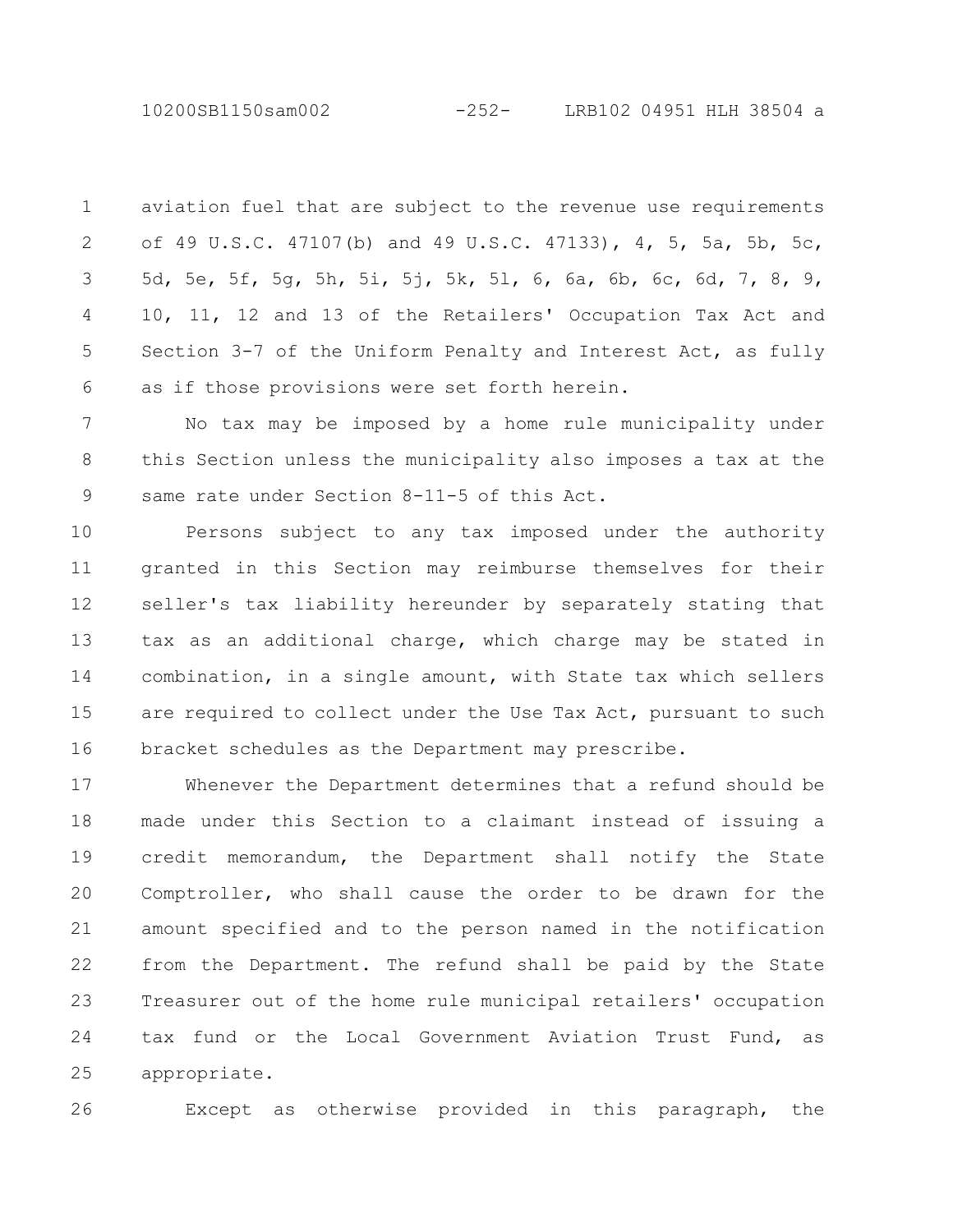10200SB1150sam002 -253- LRB102 04951 HLH 38504 a

Department shall immediately pay over to the State Treasurer, ex officio, as trustee, all taxes and penalties collected hereunder for deposit into the Home Rule Municipal Retailers' Occupation Tax Fund. Taxes and penalties collected on aviation fuel sold on or after December 1, 2019, shall be immediately paid over by the Department to the State Treasurer, ex officio, as trustee, for deposit into the Local Government Aviation Trust Fund. The Department shall only pay moneys into the Local Government Aviation Trust Fund under this Section for so long as the revenue use requirements of 49 U.S.C. 47107(b) and 49 U.S.C. 47133 are binding on the State. 1 2 3 4 5 6 7 8 9 10 11

As soon as possible after the first day of each month, beginning January 1, 2011, upon certification of the Department of Revenue, the Comptroller shall order transferred, and the Treasurer shall transfer, to the STAR Bonds Revenue Fund the local sales tax increment, as defined in the Innovation Development and Economy Act, collected under this Section during the second preceding calendar month for sales within a STAR bond district. 12 13 14 15 16 17 18 19

After the monthly transfer to the STAR Bonds Revenue Fund, on or before the 25th day of each calendar month, the Department shall prepare and certify to the Comptroller the disbursement of stated sums of money to named municipalities, the municipalities to be those from which retailers have paid taxes or penalties hereunder to the Department during the second preceding calendar month. The amount to be paid to each 20 21 22 23 24 25 26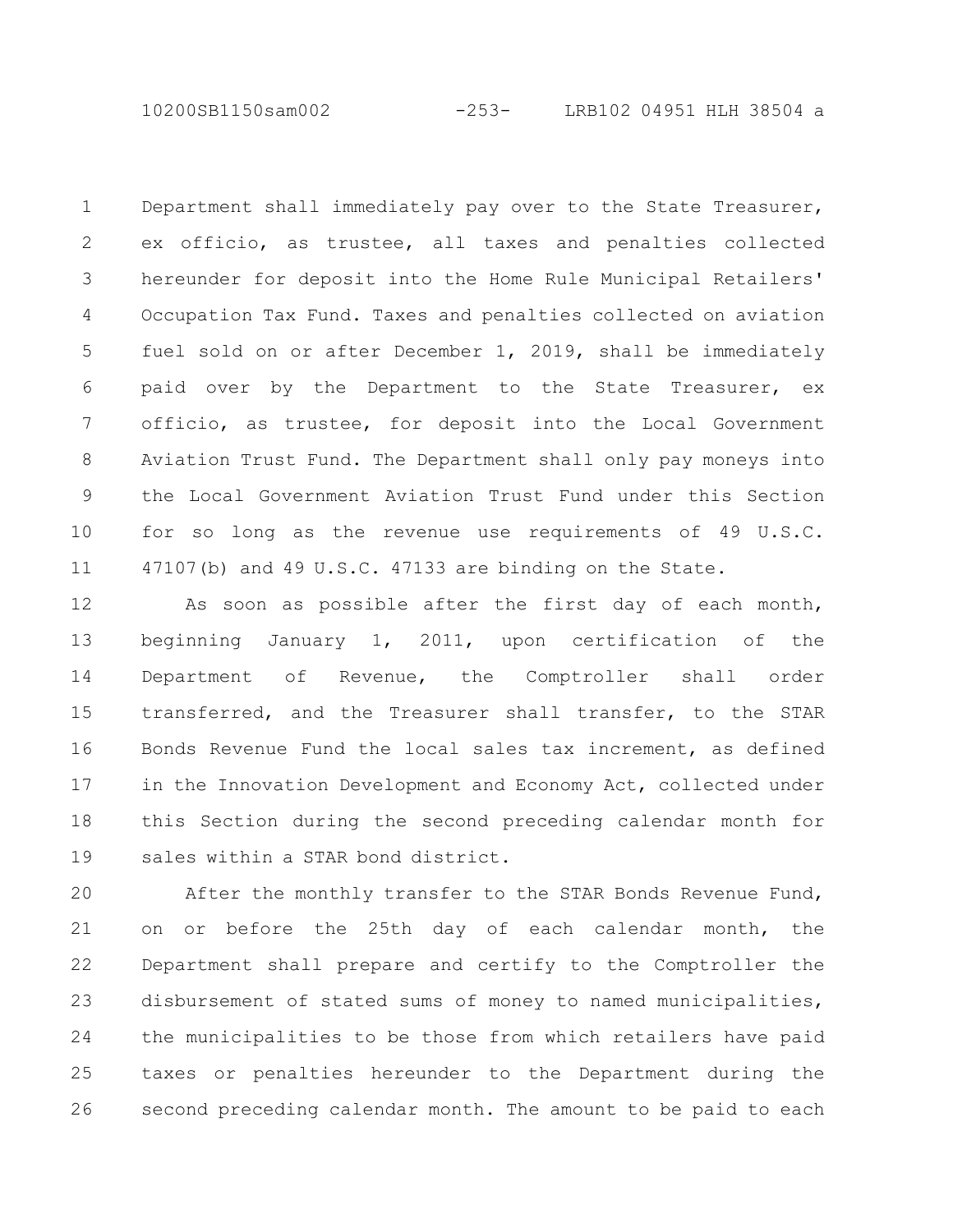10200SB1150sam002 -254- LRB102 04951 HLH 38504 a

municipality shall be the amount (not including credit memoranda and not including taxes and penalties collected on aviation fuel sold on or after December 1, 2019) collected hereunder during the second preceding calendar month by the Department plus an amount the Department determines is necessary to offset any amounts that were erroneously paid to a different taxing body, and not including an amount equal to the amount of refunds made during the second preceding calendar month by the Department on behalf of such municipality, and not including any amount that the Department determines is necessary to offset any amounts that were payable to a different taxing body but were erroneously paid to the municipality, and not including any amounts that are transferred to the STAR Bonds Revenue Fund, less 1.5% of the remainder, which the Department shall transfer into the Tax Compliance and Administration Fund. The Department, at the time of each monthly disbursement to the municipalities, shall prepare and certify to the State Comptroller the amount to be transferred into the Tax Compliance and Administration Fund under this Section. Within 10 days after receipt by the Comptroller of the disbursement certification to the municipalities and the Tax Compliance and Administration Fund provided for in this Section to be given to the Comptroller by the Department, the Comptroller shall cause the orders to be drawn for the respective amounts in accordance with the directions contained in the certification. 1 2 3 4 5 6 7 8 9 10 11 12 13 14 15 16 17 18 19 20 21 22 23 24 25 26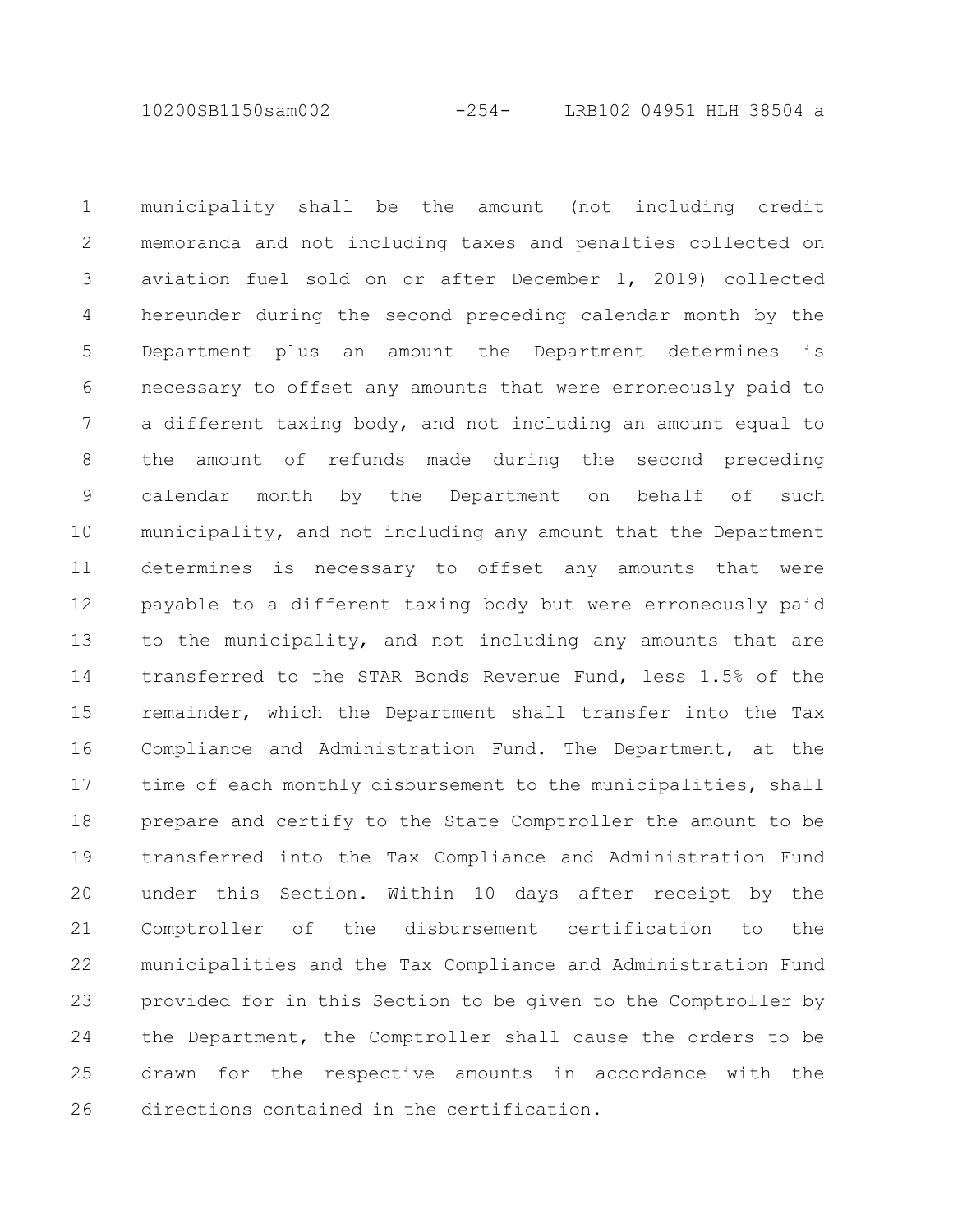10200SB1150sam002 -255- LRB102 04951 HLH 38504 a

In addition to the disbursement required by the preceding paragraph and in order to mitigate delays caused by distribution procedures, an allocation shall, if requested, be made within 10 days after January 14, 1991, and in November of 1991 and each year thereafter, to each municipality that received more than \$500,000 during the preceding fiscal year, (July 1 through June 30) whether collected by the municipality or disbursed by the Department as required by this Section. Within 10 days after January 14, 1991, participating municipalities shall notify the Department in writing of their intent to participate. In addition, for the initial distribution, participating municipalities shall certify to the Department the amounts collected by the municipality for each month under its home rule occupation and service occupation tax during the period July 1, 1989 through June 30, 1990. The allocation within 10 days after January 14, 1991, shall be in an amount equal to the monthly average of these amounts, excluding the 2 months of highest receipts. The monthly average for the period of July 1, 1990 through June 30, 1991 will be determined as follows: the amounts collected by the municipality under its home rule occupation and service occupation tax during the period of July 1, 1990 through September 30, 1990, plus amounts collected by the Department and paid to such municipality through June 30, 1991, excluding the 2 months of highest receipts. The monthly average for each subsequent period of July 1 through June 30 shall be an amount 1 2 3 4 5 6 7 8 9 10 11 12 13 14 15 16 17 18 19 20 21 22 23 24 25 26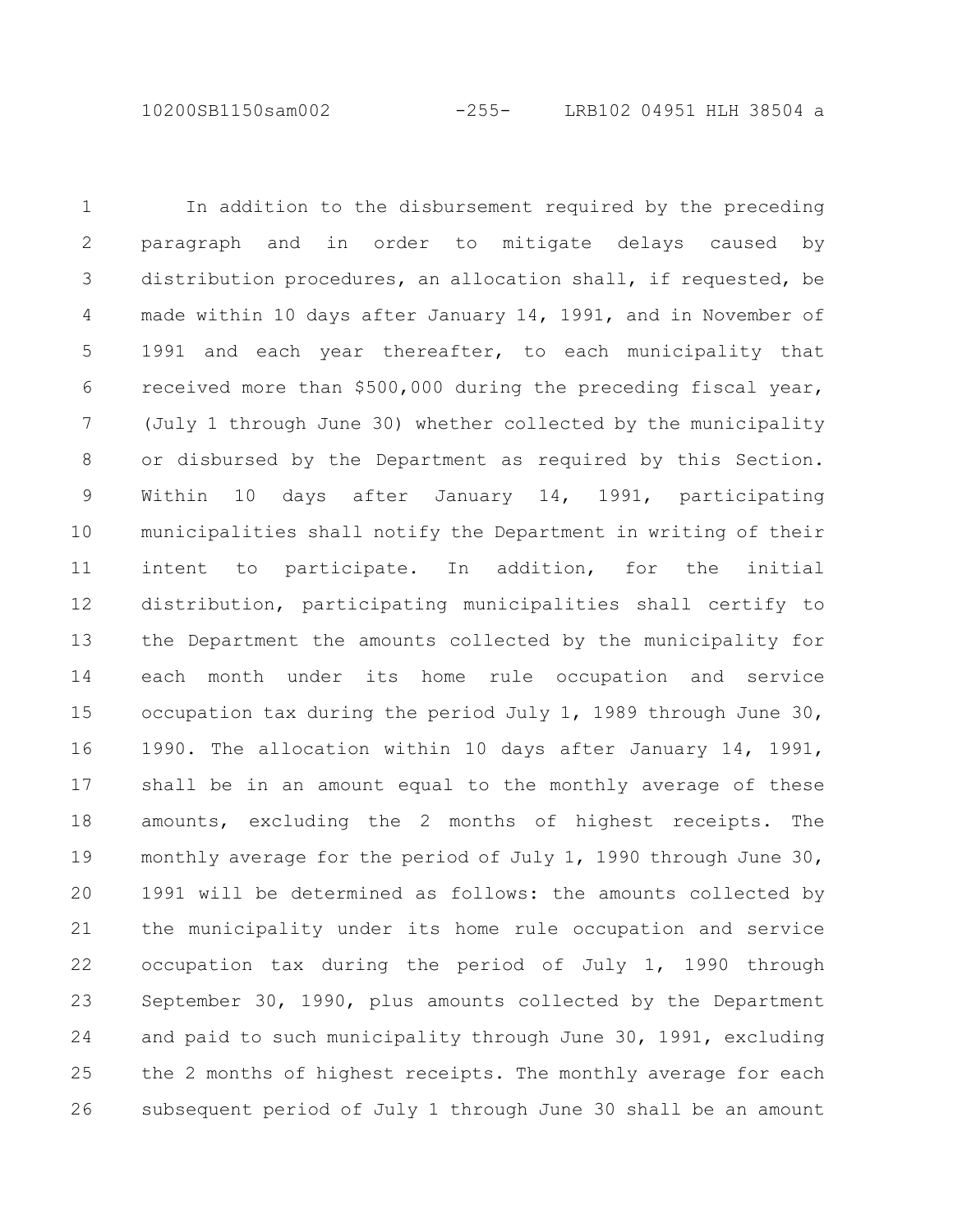10200SB1150sam002 -256- LRB102 04951 HLH 38504 a

equal to the monthly distribution made to each such municipality under the preceding paragraph during this period, excluding the 2 months of highest receipts. The distribution made in November 1991 and each year thereafter under this paragraph and the preceding paragraph shall be reduced by the amount allocated and disbursed under this paragraph in the preceding period of July 1 through June 30. The Department shall prepare and certify to the Comptroller for disbursement the allocations made in accordance with this paragraph. 1 2 3 4 5 6 7 8 9

For the purpose of determining the local governmental unit whose tax is applicable, a retail sale by a producer of coal or other mineral mined in Illinois is a sale at retail at the place where the coal or other mineral mined in Illinois is extracted from the earth. This paragraph does not apply to coal or other mineral when it is delivered or shipped by the seller to the purchaser at a point outside Illinois so that the sale is exempt under the United States Constitution as a sale in interstate or foreign commerce. 10 11 12 13 14 15 16 17 18

Nothing in this Section shall be construed to authorize a municipality to impose a tax upon the privilege of engaging in any business which under the Constitution of the United States may not be made the subject of taxation by this State. 19 20 21 22

An ordinance or resolution imposing or discontinuing a tax hereunder or effecting a change in the rate thereof shall be adopted and a certified copy thereof filed with the Department on or before the first day of June, whereupon the Department 23 24 25 26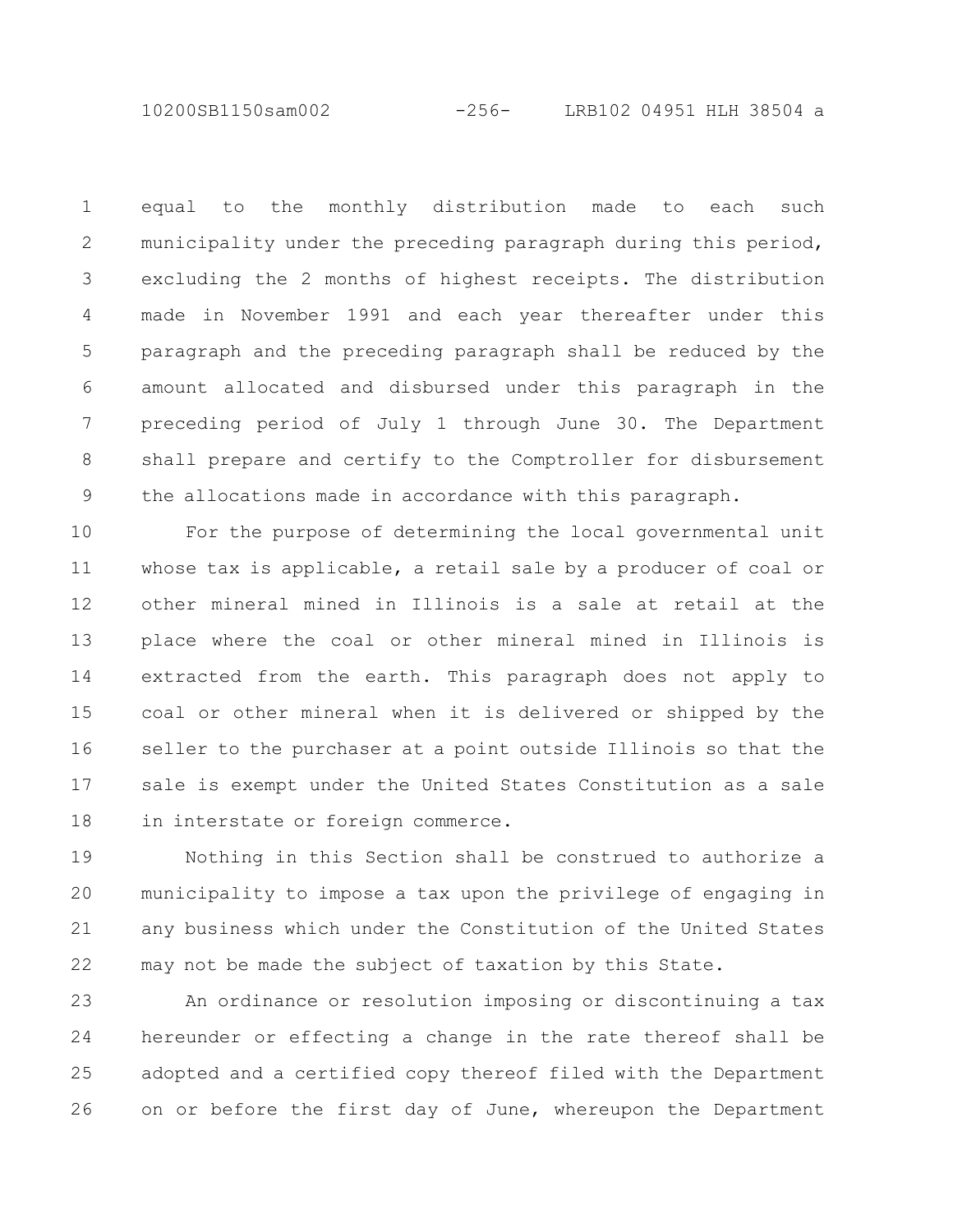10200SB1150sam002 -257- LRB102 04951 HLH 38504 a

shall proceed to administer and enforce this Section as of the first day of September next following the adoption and filing. Beginning January 1, 1992, an ordinance or resolution imposing or discontinuing the tax hereunder or effecting a change in the rate thereof shall be adopted and a certified copy thereof filed with the Department on or before the first day of July, whereupon the Department shall proceed to administer and enforce this Section as of the first day of October next following such adoption and filing. Beginning January 1, 1993, an ordinance or resolution imposing or discontinuing the tax hereunder or effecting a change in the rate thereof shall be adopted and a certified copy thereof filed with the Department on or before the first day of October, whereupon the Department shall proceed to administer and enforce this Section as of the first day of January next following the adoption and filing. However, a municipality located in a county with a population in excess of 3,000,000 that elected to become a home rule unit at the general primary election in 1994 may adopt an ordinance or resolution imposing the tax under this Section and file a certified copy of the ordinance or resolution with the Department on or before July 1, 1994. The Department shall then proceed to administer and enforce this Section as of October 1, 1994. Beginning April 1, 1998, an ordinance or resolution imposing or discontinuing the tax hereunder or effecting a change in the rate thereof shall either (i) be adopted and a certified copy thereof filed with 1 2 3 4 5 6 7 8 9 10 11 12 13 14 15 16 17 18 19 20 21 22 23 24 25 26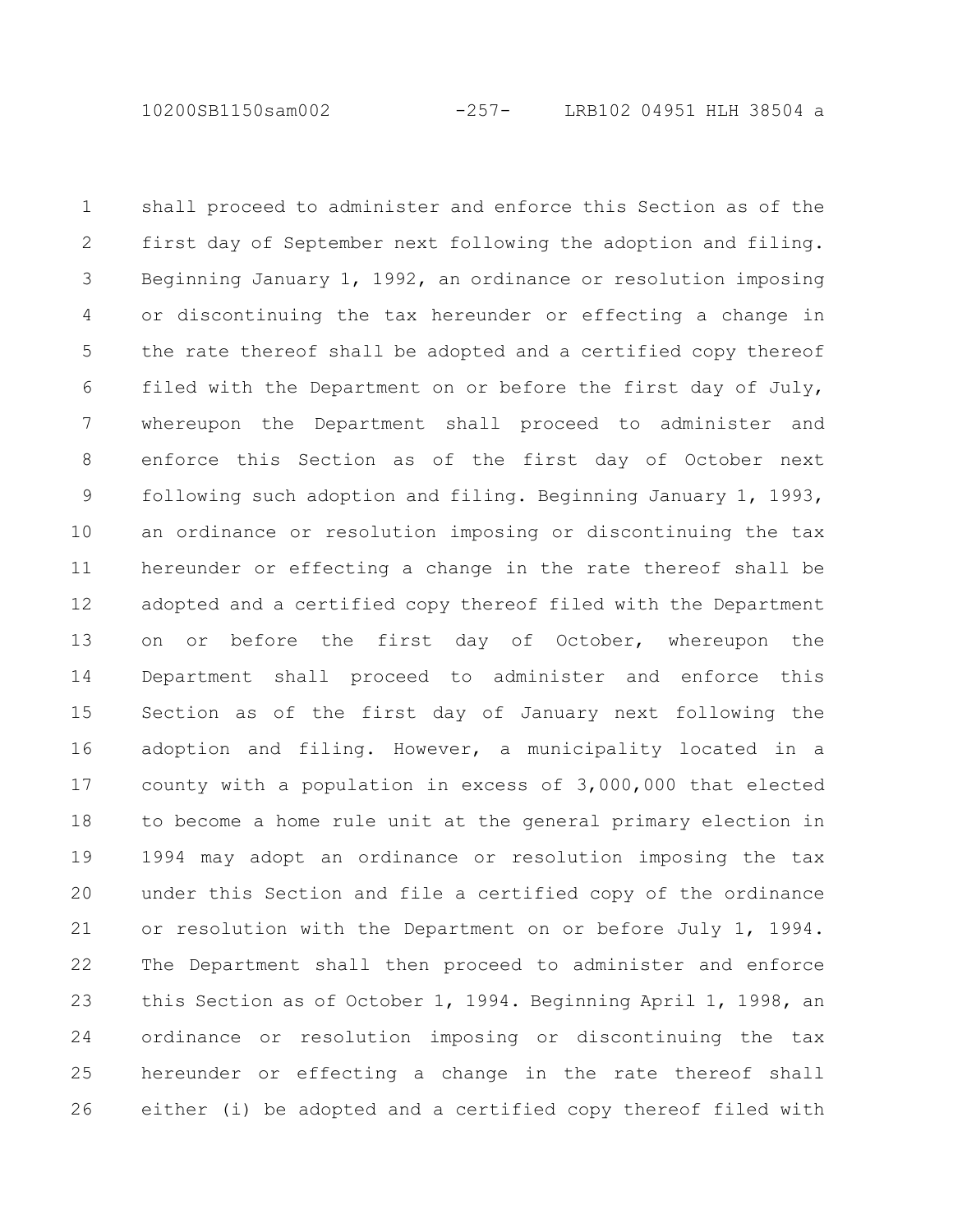10200SB1150sam002 -258- LRB102 04951 HLH 38504 a

the Department on or before the first day of April, whereupon the Department shall proceed to administer and enforce this Section as of the first day of July next following the adoption and filing; or (ii) be adopted and a certified copy thereof filed with the Department on or before the first day of October, whereupon the Department shall proceed to administer and enforce this Section as of the first day of January next following the adoption and filing. 1 2 3 4 5 6 7 8

When certifying the amount of a monthly disbursement to a municipality under this Section, the Department shall increase or decrease the amount by an amount necessary to offset any misallocation of previous disbursements. The offset amount shall be the amount erroneously disbursed within the previous 6 months from the time a misallocation is discovered. 9 10 11 12 13 14

Any unobligated balance remaining in the Municipal Retailers' Occupation Tax Fund on December 31, 1989, which fund was abolished by Public Act 85-1135, and all receipts of municipal tax as a result of audits of liability periods prior to January 1, 1990, shall be paid into the Local Government Tax Fund for distribution as provided by this Section prior to the enactment of Public Act 85-1135. All receipts of municipal tax as a result of an assessment not arising from an audit, for liability periods prior to January 1, 1990, shall be paid into the Local Government Tax Fund for distribution before July 1, 1990, as provided by this Section prior to the enactment of Public Act 85-1135; and on and after July 1, 1990, all such 15 16 17 18 19 20 21 22 23 24 25 26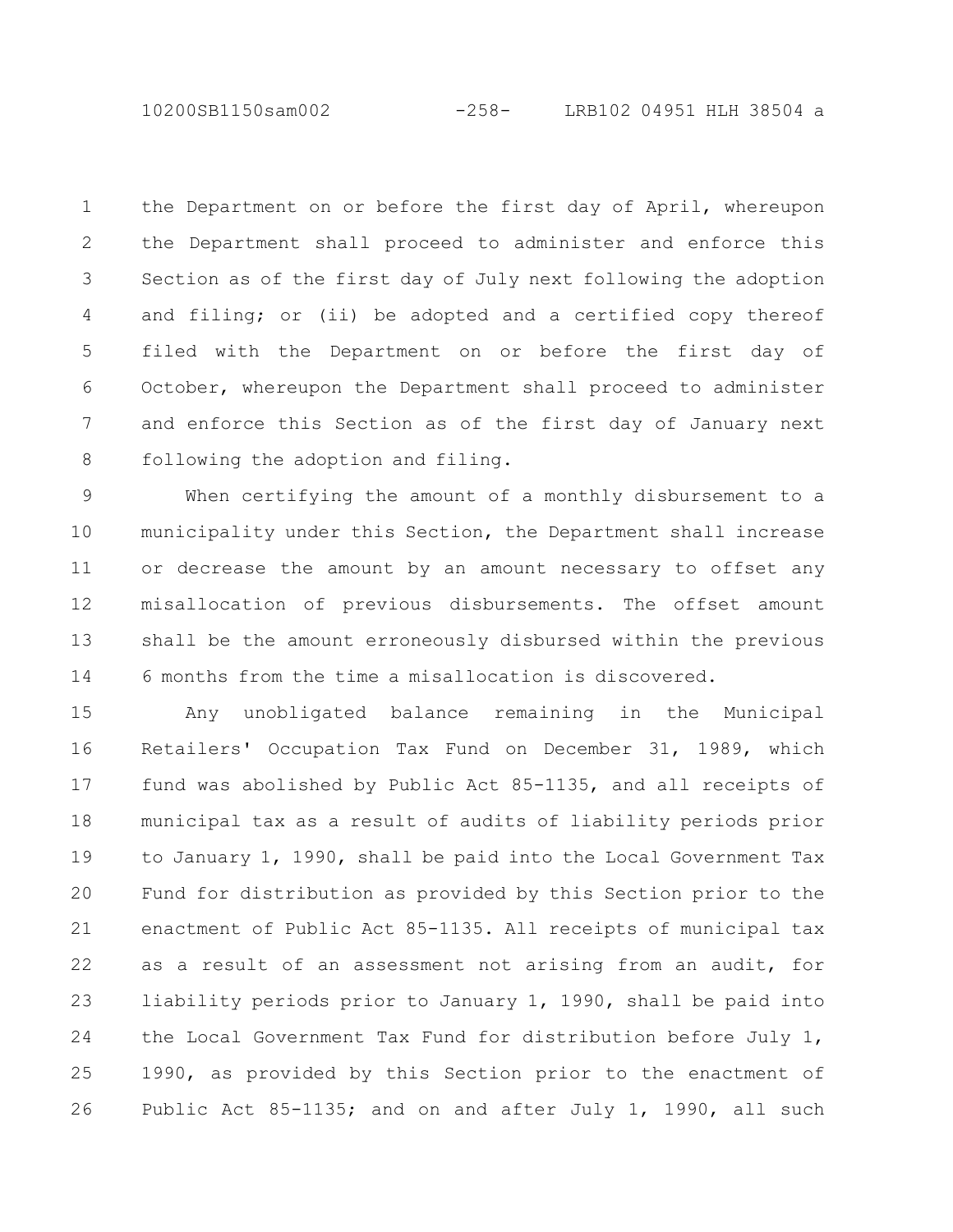receipts shall be distributed as provided in Section 6z-18 of the State Finance Act. 1 2

As used in this Section, "municipal" and "municipality" means a city, village or incorporated town, including an incorporated town that has superseded a civil township. 3 4 5

This Section shall be known and may be cited as the Home Rule Municipal Retailers' Occupation Tax Act. 6 7

(Source: P.A. 100-23, eff. 7-6-17; 100-587, eff. 6-4-18; 100-1171, eff. 1-4-19; 101-10, eff. 6-5-19; 101-81, eff. 7-12-19; 101-604, eff. 12-13-19.) 8 9 10

(65 ILCS 5/8-11-1.3) (from Ch. 24, par. 8-11-1.3) 11

Sec. 8-11-1.3. Non-Home Rule Municipal Retailers' Occupation Tax Act. The corporate authorities of a non-home rule municipality may impose a tax upon all persons engaged in the business of selling tangible personal property, other than on an item of tangible personal property which is titled and registered by an agency of this State's Government, at retail in the municipality for expenditure on public infrastructure or for property tax relief or both as defined in Section 8-11-1.2 if approved by referendum as provided in Section 8-11-1.1, of the gross receipts from such sales made in the course of such business. If the tax is approved by referendum on or after July 14, 2010 (the effective date of Public Act 96-1057), the corporate authorities of a non-home rule municipality may, until July 1, 2030, use the proceeds of the 12 13 14 15 16 17 18 19 20 21 22 23 24 25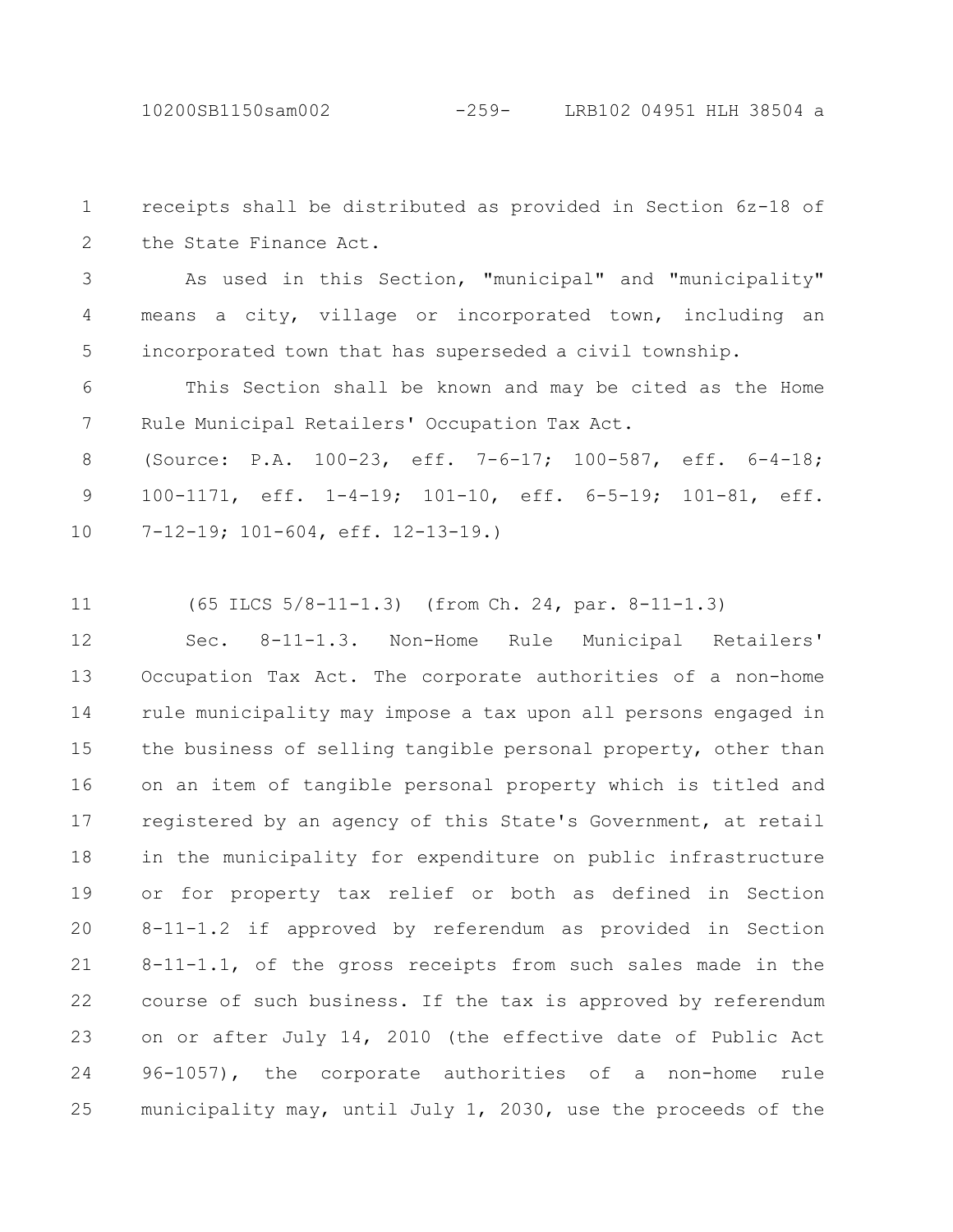10200SB1150sam002 -260- LRB102 04951 HLH 38504 a

tax for expenditure on municipal operations, in addition to or in lieu of any expenditure on public infrastructure or for property tax relief. The tax imposed may not be more than 1% and may be imposed only in 1/4% increments. The tax may not be imposed on tangible personal property taxed at the 1% rate under the Retailers' Occupation Tax Act (or at the 0% rate in accordance with this amendatory Act of the 102nd General Assembly). Beginning December 1, 2019, this tax is not imposed on sales of aviation fuel unless the tax revenue is expended for airport-related purposes. If a municipality does not have an airport-related purpose to which it dedicates aviation fuel tax revenue, then aviation fuel is excluded from the tax. Each municipality must comply with the certification requirements for airport-related purposes under Section 2-22 of the Retailers' Occupation Tax Act. For purposes of this Section, "airport-related purposes" has the meaning ascribed in Section 6z-20.2 of the State Finance Act. This exclusion for aviation fuel only applies for so long as the revenue use requirements of 49 U.S.C. 47107(b) and 49 U.S.C. 47133 are binding on the municipality. The tax imposed by a municipality pursuant to this Section and all civil penalties that may be assessed as an incident thereof shall be collected and enforced by the State Department of Revenue. The certificate of registration which is issued by the Department to a retailer under the Retailers' Occupation Tax Act shall permit such retailer to engage in a business which is taxable under any ordinance or resolution 1 2 3 4 5 6 7 8 9 10 11 12 13 14 15 16 17 18 19 20 21 22 23 24 25 26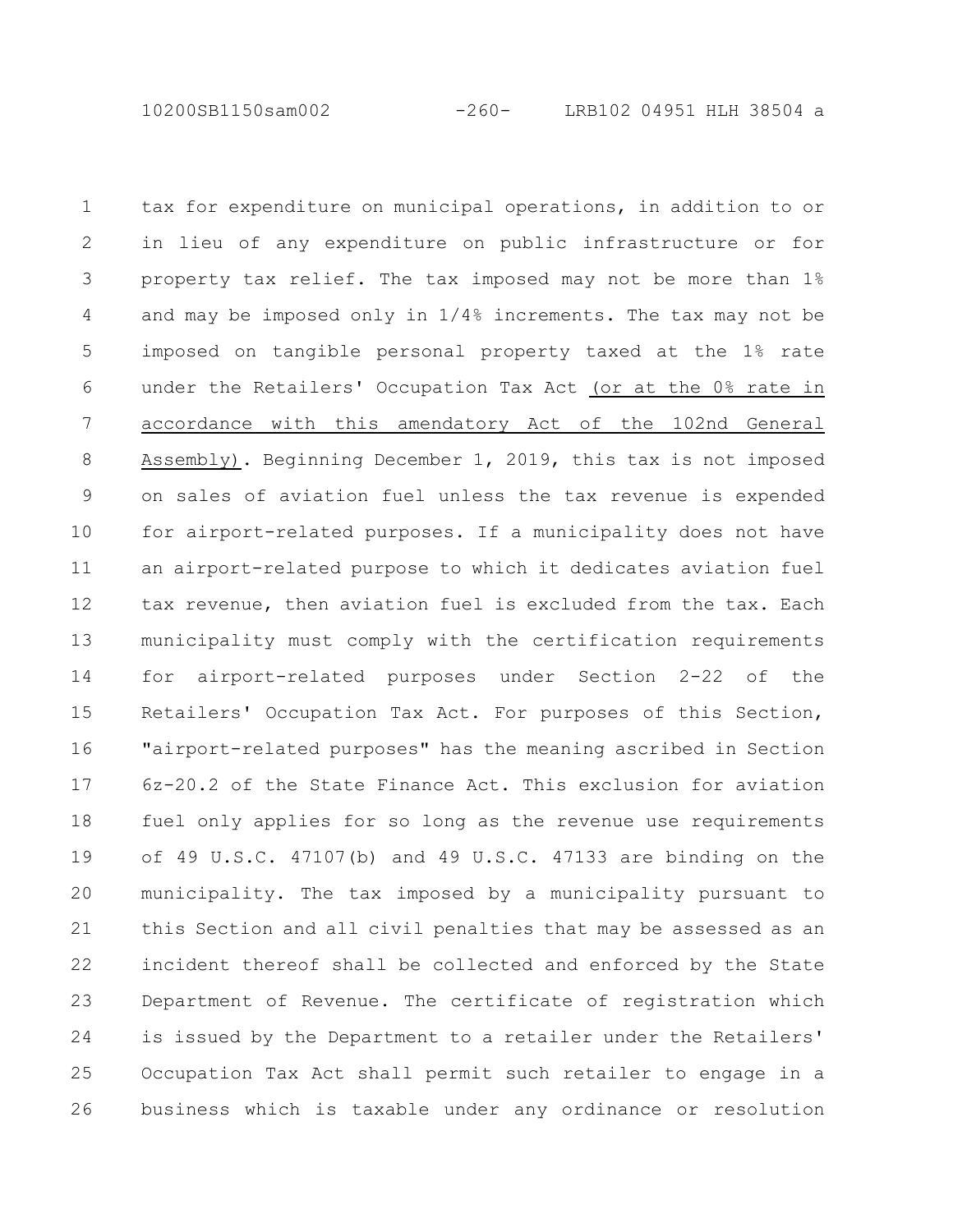10200SB1150sam002 -261- LRB102 04951 HLH 38504 a

enacted pursuant to this Section without registering separately with the Department under such ordinance or resolution or under this Section. The Department shall have full power to administer and enforce this Section; to collect all taxes and penalties due hereunder; to dispose of taxes and penalties so collected in the manner hereinafter provided, and to determine all rights to credit memoranda, arising on account of the erroneous payment of tax or penalty hereunder. In the administration of, and compliance with, this Section, the Department and persons who are subject to this Section shall have the same rights, remedies, privileges, immunities, powers and duties, and be subject to the same conditions, restrictions, limitations, penalties and definitions of terms, and employ the same modes of procedure, as are prescribed in Sections 1, 1a, 1a-1, 1d, 1e, 1f, 1i, 1j, 2 through 2-65 (in respect to all provisions therein other than the State rate of tax), 2c, 3 (except as to the disposition of taxes and penalties collected, and except that the retailer's discount is not allowed for taxes paid on aviation fuel that are subject to the revenue use requirements of 49 U.S.C. 47107(b) and 49 U.S.C. 47133), 4, 5, 5a, 5b, 5c, 5d, 5e, 5f, 5g, 5h, 5i, 5j, 5k, 5l, 6, 6a, 6b, 6c, 6d, 7, 8, 9, 10, 11, 12 and 13 of the Retailers' Occupation Tax Act and Section 3-7 of the Uniform Penalty and Interest Act as fully as if those provisions were set forth herein. 1 2 3 4 5 6 7 8 9 10 11 12 13 14 15 16 17 18 19 20 21 22 23 24 25

26

No municipality may impose a tax under this Section unless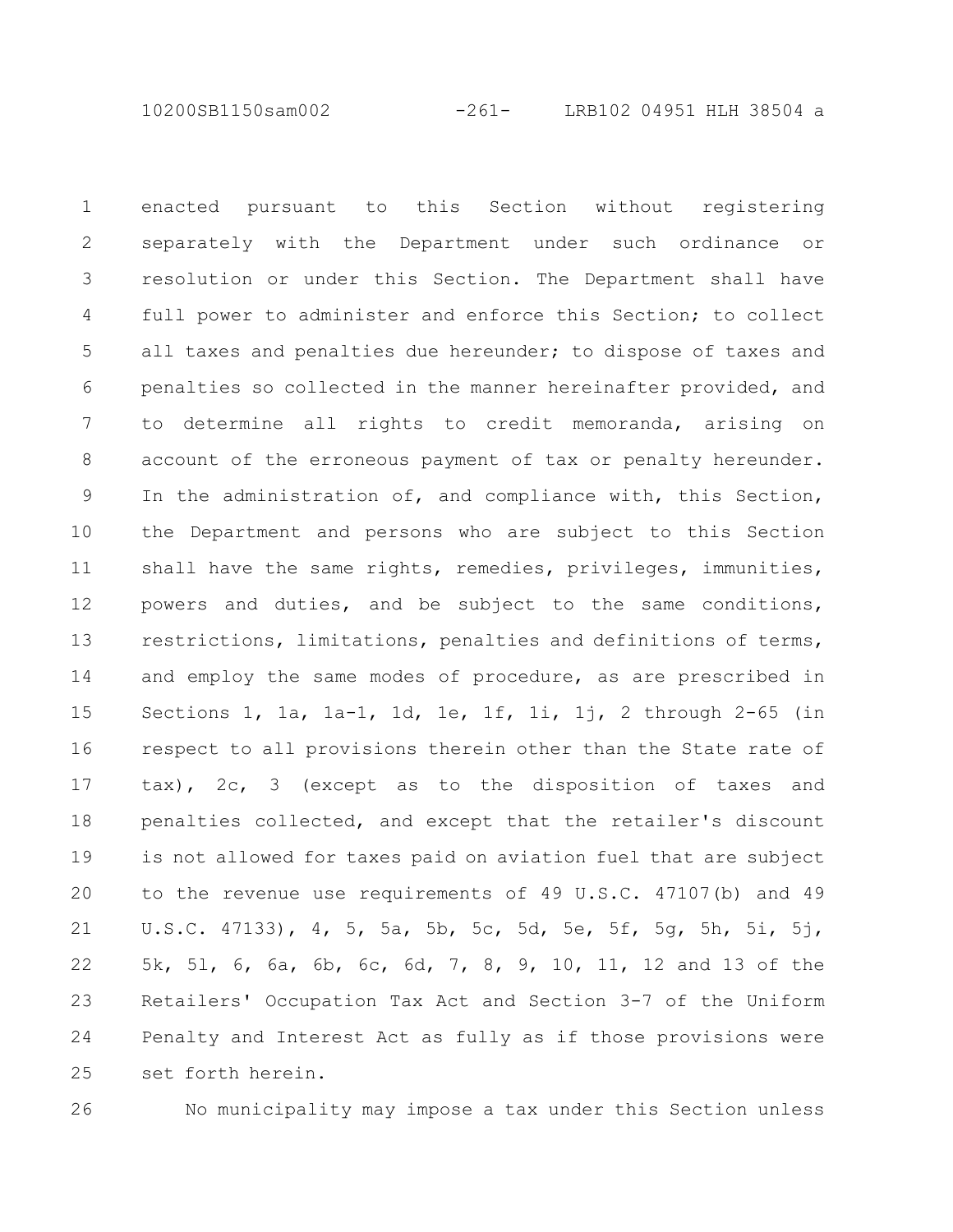10200SB1150sam002 -262- LRB102 04951 HLH 38504 a

the municipality also imposes a tax at the same rate under Section 8-11-1.4 of this Code. 1 2

Persons subject to any tax imposed pursuant to the authority granted in this Section may reimburse themselves for their seller's tax liability hereunder by separately stating such tax as an additional charge, which charge may be stated in combination, in a single amount, with State tax which sellers are required to collect under the Use Tax Act, pursuant to such bracket schedules as the Department may prescribe. 3 4 5 6 7 8 9

Whenever the Department determines that a refund should be made under this Section to a claimant instead of issuing a credit memorandum, the Department shall notify the State Comptroller, who shall cause the order to be drawn for the amount specified, and to the person named, in such notification from the Department. Such refund shall be paid by the State Treasurer out of the non-home rule municipal retailers' occupation tax fund or the Local Government Aviation Trust Fund, as appropriate. 10 11 12 13 14 15 16 17 18

Except as otherwise provided, the Department shall forthwith pay over to the State Treasurer, ex officio, as trustee, all taxes and penalties collected hereunder for deposit into the Non-Home Rule Municipal Retailers' Occupation Tax Fund. Taxes and penalties collected on aviation fuel sold on or after December 1, 2019, shall be immediately paid over by the Department to the State Treasurer, ex officio, as trustee, for deposit into the Local Government Aviation Trust Fund. The 19 20 21 22 23 24 25 26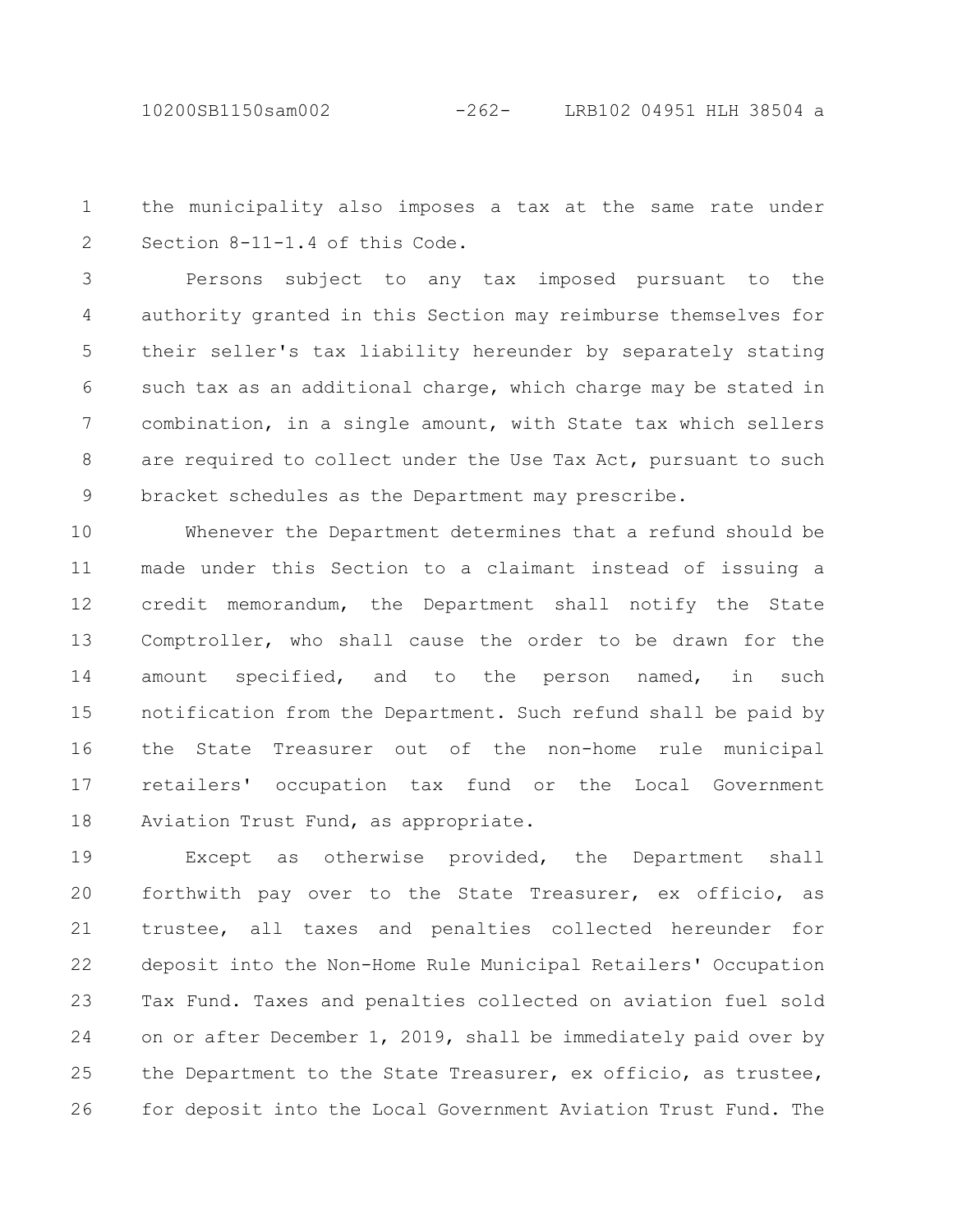10200SB1150sam002 -263- LRB102 04951 HLH 38504 a

Department shall only pay moneys into the Local Government Aviation Trust Fund under this Section for so long as the revenue use requirements of 49 U.S.C. 47107(b) and 49 U.S.C. 47133 are binding on the municipality. 1 2 3 4

As soon as possible after the first day of each month, beginning January 1, 2011, upon certification of the Department of Revenue, the Comptroller shall order transferred, and the Treasurer shall transfer, to the STAR Bonds Revenue Fund the local sales tax increment, as defined in the Innovation Development and Economy Act, collected under this Section during the second preceding calendar month for sales within a STAR bond district. 5 6 7 8 9 10 11 12

After the monthly transfer to the STAR Bonds Revenue Fund, on or before the 25th day of each calendar month, the Department shall prepare and certify to the Comptroller the disbursement of stated sums of money to named municipalities, the municipalities to be those from which retailers have paid taxes or penalties hereunder to the Department during the second preceding calendar month. The amount to be paid to each municipality shall be the amount (not including credit memoranda and not including taxes and penalties collected on aviation fuel sold on or after December 1, 2019) collected hereunder during the second preceding calendar month by the Department plus an amount the Department determines is necessary to offset any amounts which were erroneously paid to a different taxing body, and not including an amount equal to 13 14 15 16 17 18 19 20 21 22 23 24 25 26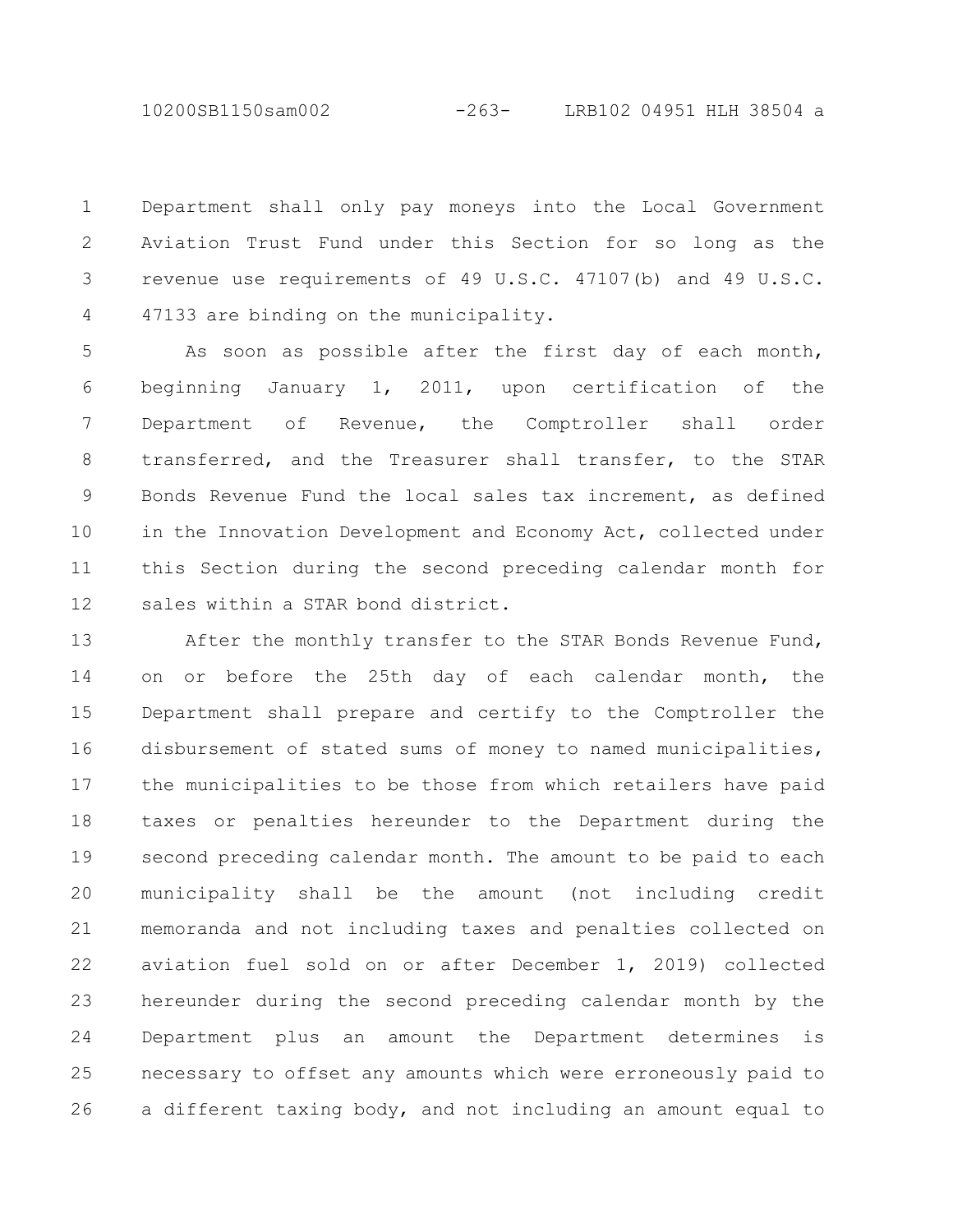10200SB1150sam002 -264- LRB102 04951 HLH 38504 a

the amount of refunds made during the second preceding calendar month by the Department on behalf of such municipality, and not including any amount which the Department determines is necessary to offset any amounts which were payable to a different taxing body but were erroneously paid to the municipality, and not including any amounts that are transferred to the STAR Bonds Revenue Fund, less 1.5% of the remainder, which the Department shall transfer into the Tax Compliance and Administration Fund. The Department, at the time of each monthly disbursement to the municipalities, shall prepare and certify to the State Comptroller the amount to be transferred into the Tax Compliance and Administration Fund under this Section. Within 10 days after receipt, by the Comptroller, of the disbursement certification to the municipalities and the Tax Compliance and Administration Fund provided for in this Section to be given to the Comptroller by the Department, the Comptroller shall cause the orders to be drawn for the respective amounts in accordance with the directions contained in such certification. 1 2 3 4 5 6 7 8 9 10 11 12 13 14 15 16 17 18 19

For the purpose of determining the local governmental unit whose tax is applicable, a retail sale, by a producer of coal or other mineral mined in Illinois, is a sale at retail at the place where the coal or other mineral mined in Illinois is extracted from the earth. This paragraph does not apply to coal or other mineral when it is delivered or shipped by the seller to the purchaser at a point outside Illinois so that the 20 21 22 23 24 25 26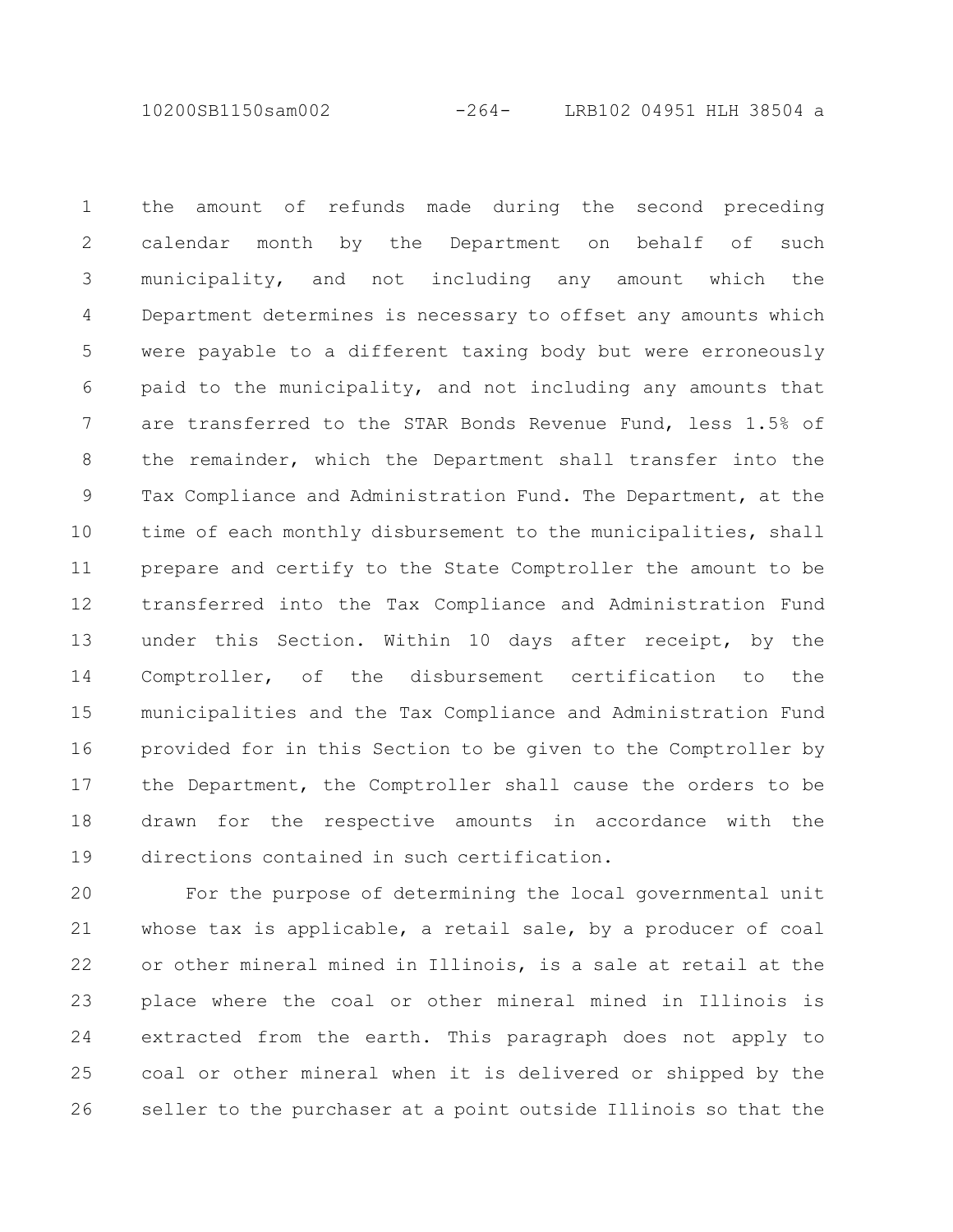sale is exempt under the Federal Constitution as a sale in interstate or foreign commerce. 1 2

Nothing in this Section shall be construed to authorize a municipality to impose a tax upon the privilege of engaging in any business which under the constitution of the United States may not be made the subject of taxation by this State. 3 4 5 6

When certifying the amount of a monthly disbursement to a municipality under this Section, the Department shall increase or decrease such amount by an amount necessary to offset any misallocation of previous disbursements. The offset amount shall be the amount erroneously disbursed within the previous 6 months from the time a misallocation is discovered. 7 8 9 10 11 12

The Department of Revenue shall implement Public Act 91-649 so as to collect the tax on and after January 1, 2002. 13 14

As used in this Section, "municipal" and "municipality" mean a city, village, or incorporated town, including an incorporated town which has superseded a civil township. 15 16 17

This Section shall be known and may be cited as the Non-Home Rule Municipal Retailers' Occupation Tax Act. (Source: P.A. 100-23, eff. 7-6-17; 100-587, eff. 6-4-18; 100-1171, eff. 1-4-19; 101-10, eff. 6-5-19; 101-47, eff. 1-1-20; 101-81, eff. 7-12-19; 101-604, eff. 12-13-19.) 18 19 20 21 22

(65 ILCS 5/8-11-1.4) (from Ch. 24, par. 8-11-1.4) Sec. 8-11-1.4. Non-Home Rule Municipal Service Occupation Tax Act. The corporate authorities of a non-home rule 23 24 25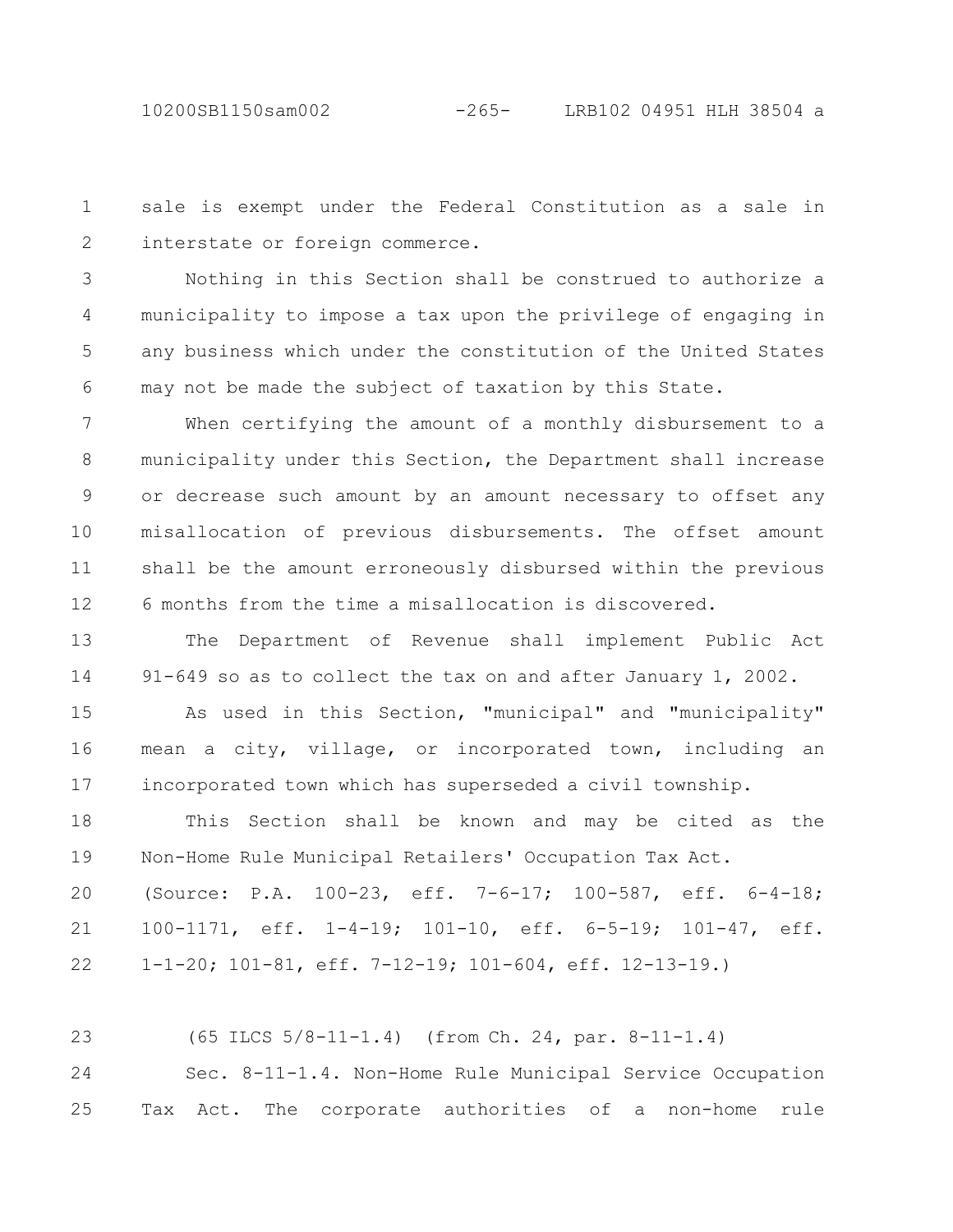10200SB1150sam002 -266- LRB102 04951 HLH 38504 a

municipality may impose a tax upon all persons engaged, in such municipality, in the business of making sales of service for expenditure on public infrastructure or for property tax relief or both as defined in Section 8-11-1.2 if approved by referendum as provided in Section 8-11-1.1, of the selling price of all tangible personal property transferred by such servicemen either in the form of tangible personal property or in the form of real estate as an incident to a sale of service. If the tax is approved by referendum on or after July 14, 2010 (the effective date of Public Act 96-1057), the corporate authorities of a non-home rule municipality may, until December 31, 2020, use the proceeds of the tax for expenditure on municipal operations, in addition to or in lieu of any expenditure on public infrastructure or for property tax relief. The tax imposed may not be more than 1% and may be imposed only in 1/4% increments. The tax may not be imposed on tangible personal property taxed at the 1% rate under the Service Occupation Tax Act. Beginning December 1, 2019, this tax is not imposed on sales of aviation fuel unless the tax revenue is expended for airport-related purposes. If a municipality does not have an airport-related purpose to which it dedicates aviation fuel tax revenue, then aviation fuel is excluded from the tax. Each municipality must comply with the certification requirements for airport-related purposes under Section 2-22 of the Retailers' Occupation Tax Act (or at the 0% rate in accordance with this amendatory Act of the 102nd 1 2 3 4 5 6 7 8 9 10 11 12 13 14 15 16 17 18 19 20 21 22 23 24 25 26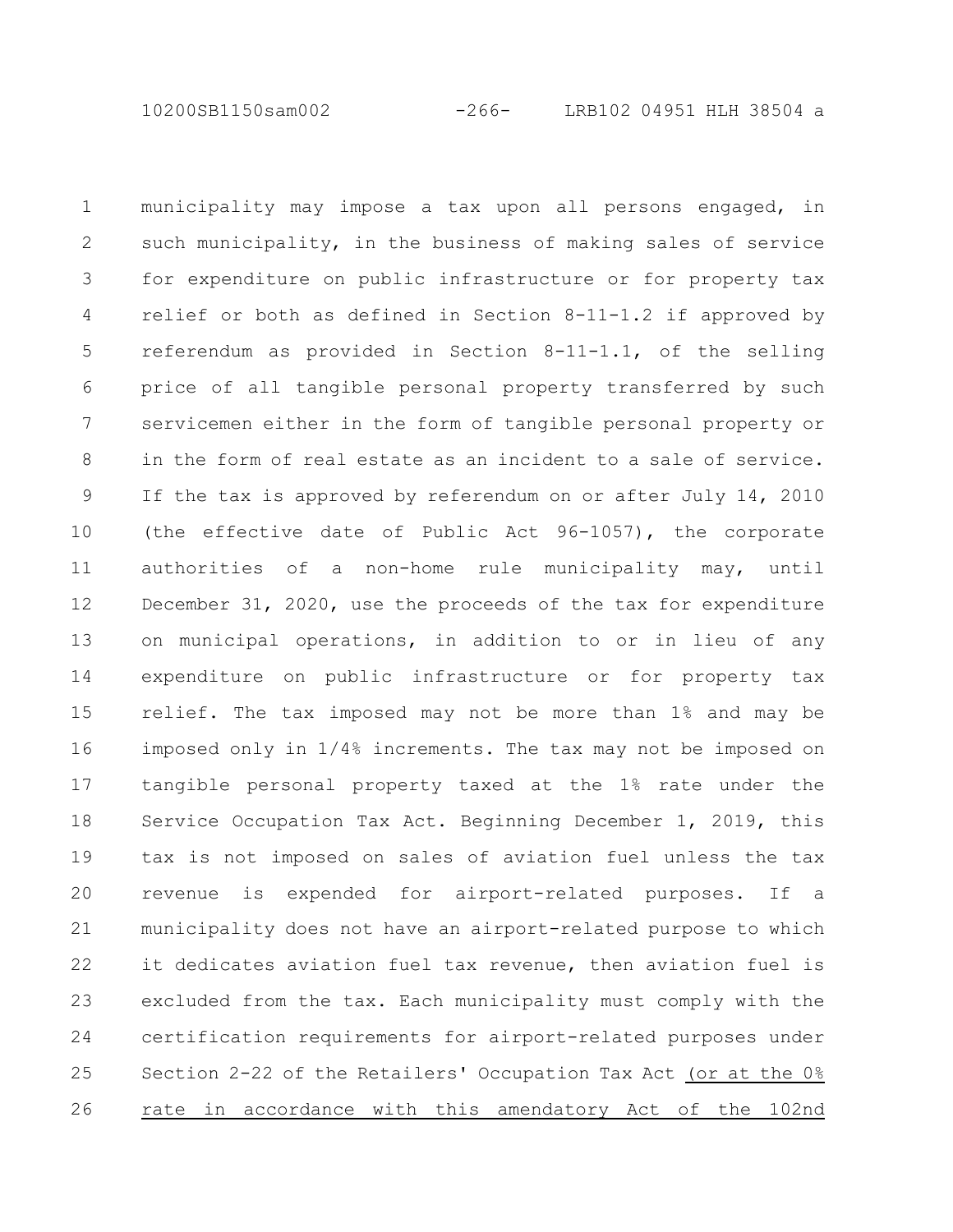10200SB1150sam002 -267- LRB102 04951 HLH 38504 a

General Assembly). For purposes of this Section, "airport-related purposes" has the meaning ascribed in Section 6z-20.2 of the State Finance Act. This exclusion for aviation fuel only applies for so long as the revenue use requirements of 49 U.S.C. 47107(b) and 49 U.S.C. 47133 are binding on the municipality. The tax imposed by a municipality pursuant to this Section and all civil penalties that may be assessed as an incident thereof shall be collected and enforced by the State Department of Revenue. The certificate of registration which is issued by the Department to a retailer under the Retailers' Occupation Tax Act or under the Service Occupation Tax Act shall permit such registrant to engage in a business which is taxable under any ordinance or resolution enacted pursuant to this Section without registering separately with the Department under such ordinance or resolution or under this Section. The Department shall have full power to administer and enforce this Section; to collect all taxes and penalties due hereunder; to dispose of taxes and penalties so collected in the manner hereinafter provided, and to determine all rights to credit memoranda arising on account of the erroneous payment of tax or penalty hereunder. In the administration of, and compliance with, this Section the Department and persons who are subject to this Section shall have the same rights, remedies, privileges, immunities, powers and duties, and be subject to the same conditions, restrictions, limitations, penalties and definitions of terms, and employ the same modes 1 2 3 4 5 6 7 8 9 10 11 12 13 14 15 16 17 18 19 20 21 22 23 24 25 26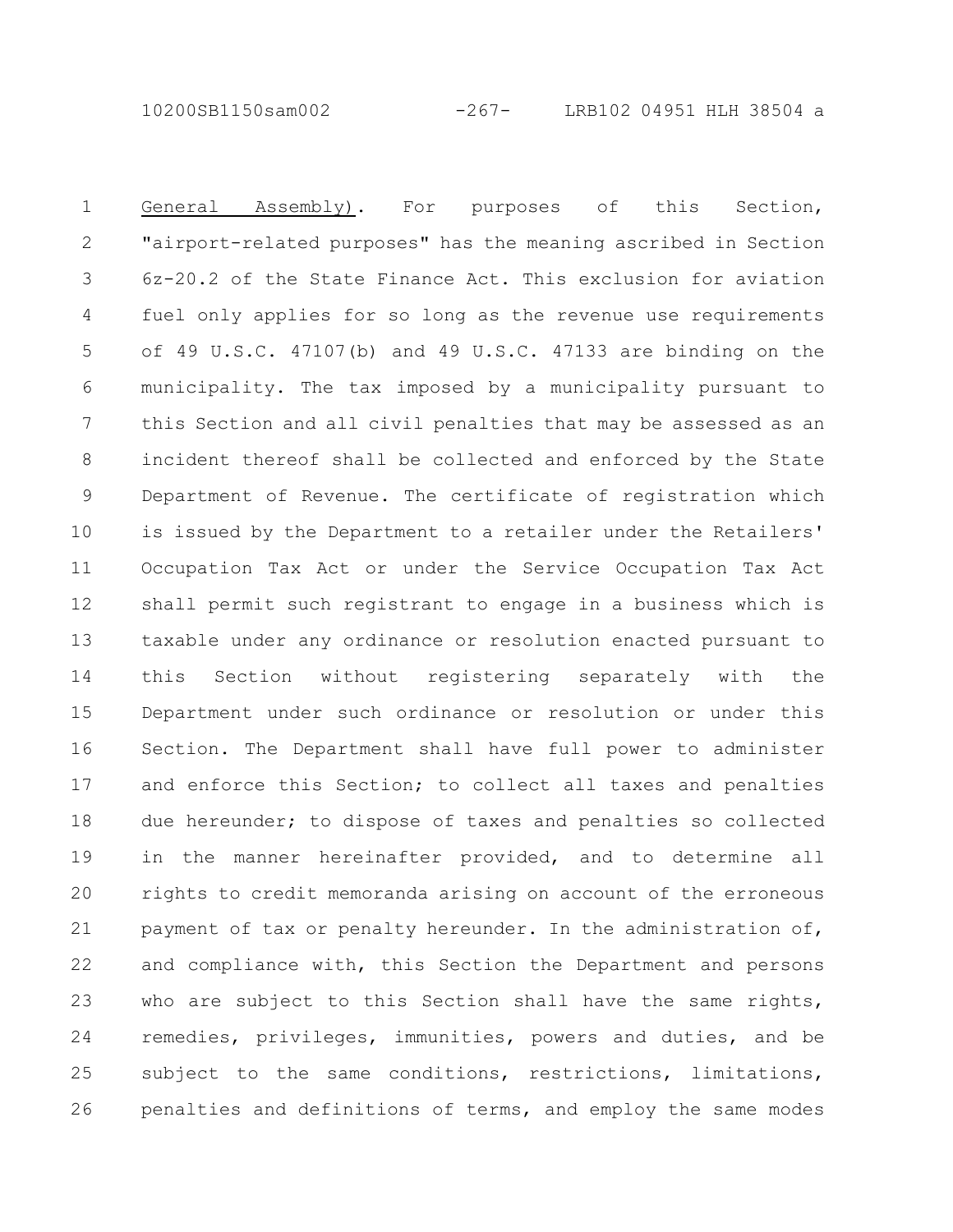10200SB1150sam002 -268- LRB102 04951 HLH 38504 a

of procedure, as are prescribed in Sections 1a-1, 2, 2a, 3 through 3-50 (in respect to all provisions therein other than the State rate of tax), 4 (except that the reference to the State shall be to the taxing municipality), 5, 7, 8 (except that the jurisdiction to which the tax shall be a debt to the extent indicated in that Section 8 shall be the taxing municipality), 9 (except as to the disposition of taxes and penalties collected, and except that the returned merchandise credit for this municipal tax may not be taken against any State tax, and except that the retailer's discount is not allowed for taxes paid on aviation fuel that are subject to the revenue use requirements of 49 U.S.C. 47107(b) and 49 U.S.C. 47133), 10, 11, 12 (except the reference therein to Section 2b of the Retailers' Occupation Tax Act), 13 (except that any reference to the State shall mean the taxing municipality), the first paragraph of Section 15, 16, 17, 18, 19 and 20 of the Service Occupation Tax Act and Section 3-7 of the Uniform Penalty and Interest Act, as fully as if those provisions were set forth herein. 1 2 3 4 5 6 7 8 9 10 11 12 13 14 15 16 17 18 19

No municipality may impose a tax under this Section unless the municipality also imposes a tax at the same rate under Section 8-11-1.3 of this Code. 20 21 22

Persons subject to any tax imposed pursuant to the authority granted in this Section may reimburse themselves for their serviceman's tax liability hereunder by separately stating such tax as an additional charge, which charge may be 23 24 25 26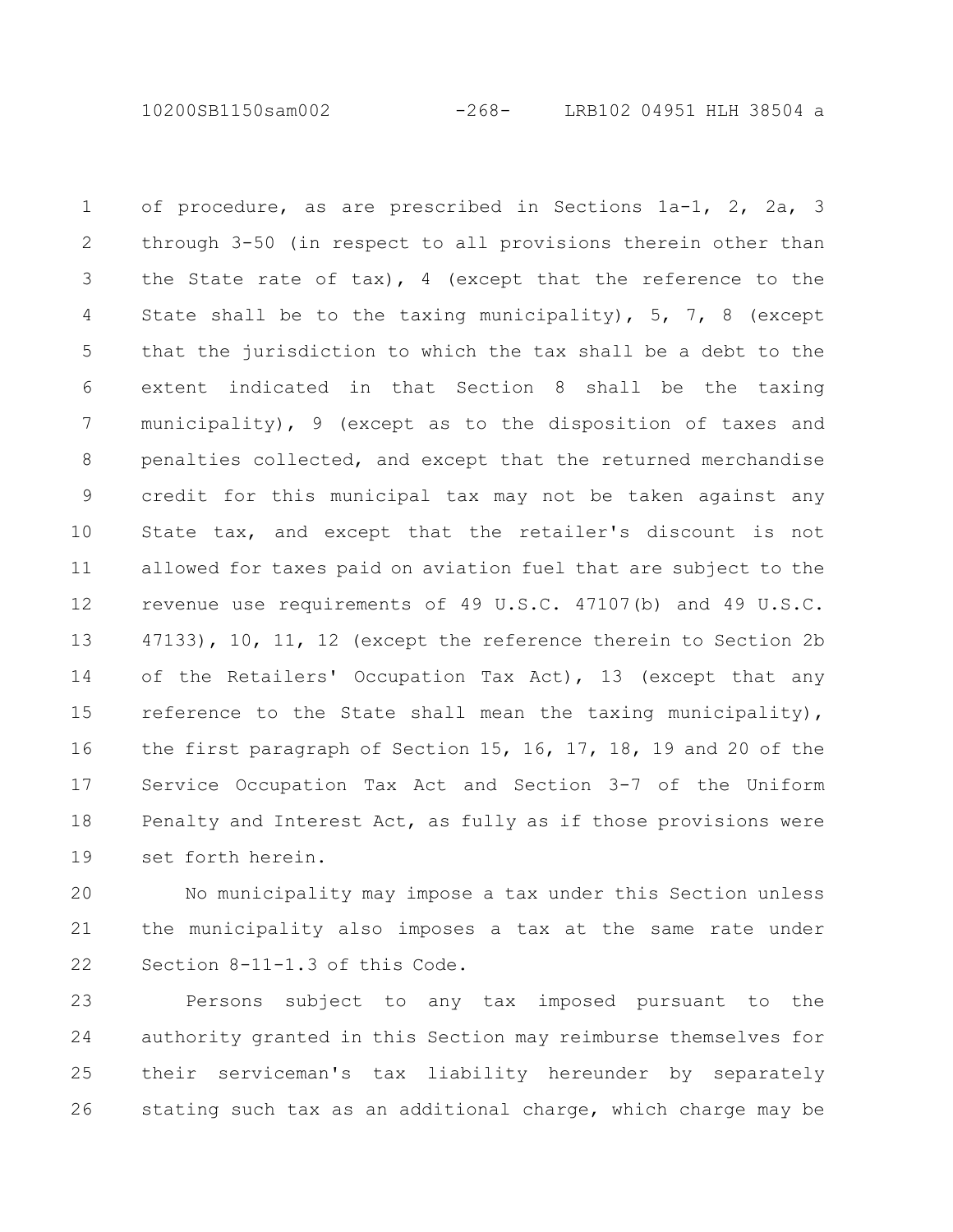10200SB1150sam002 -269- LRB102 04951 HLH 38504 a

stated in combination, in a single amount, with State tax which servicemen are authorized to collect under the Service Use Tax Act, pursuant to such bracket schedules as the Department may prescribe. 1 2 3 4

Whenever the Department determines that a refund should be made under this Section to a claimant instead of issuing credit memorandum, the Department shall notify the State Comptroller, who shall cause the order to be drawn for the amount specified, and to the person named, in such notification from the Department. Such refund shall be paid by the State Treasurer out of the municipal retailers' occupation tax fund or the Local Government Aviation Trust Fund, as appropriate. 5 6 7 8 9 10 11 12 13

Except as otherwise provided in this paragraph, the Department shall forthwith pay over to the State Treasurer, ex officio, as trustee, all taxes and penalties collected hereunder for deposit into the municipal retailers' occupation tax fund. Taxes and penalties collected on aviation fuel sold on or after December 1, 2019, shall be immediately paid over by the Department to the State Treasurer, ex officio, as trustee, for deposit into the Local Government Aviation Trust Fund. The Department shall only pay moneys into the Local Government Aviation Trust Fund under this Section for so long as the revenue use requirements of 49 U.S.C. 47107(b) and 49 U.S.C. 47133 are binding on the municipality. 14 15 16 17 18 19 20 21 22 23 24 25

26

As soon as possible after the first day of each month,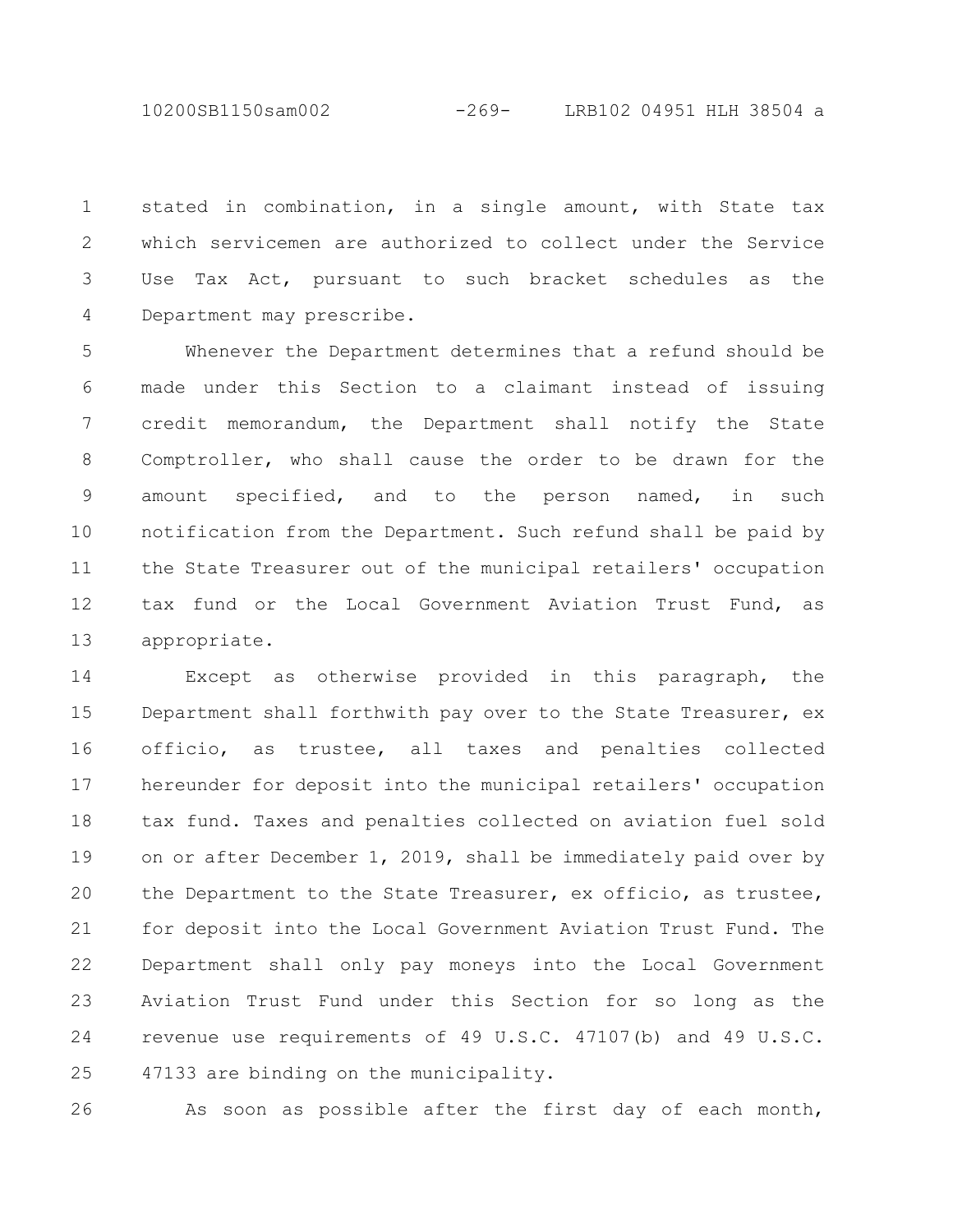10200SB1150sam002 -270- LRB102 04951 HLH 38504 a

beginning January 1, 2011, upon certification of the Department of Revenue, the Comptroller shall order transferred, and the Treasurer shall transfer, to the STAR Bonds Revenue Fund the local sales tax increment, as defined in the Innovation Development and Economy Act, collected under this Section during the second preceding calendar month for sales within a STAR bond district. 1 2 3 4 5 6 7

After the monthly transfer to the STAR Bonds Revenue Fund, on or before the 25th day of each calendar month, the Department shall prepare and certify to the Comptroller the disbursement of stated sums of money to named municipalities, the municipalities to be those from which suppliers and servicemen have paid taxes or penalties hereunder to the Department during the second preceding calendar month. The amount to be paid to each municipality shall be the amount (not including credit memoranda and not including taxes and penalties collected on aviation fuel sold on or after December 1, 2019) collected hereunder during the second preceding calendar month by the Department, and not including an amount equal to the amount of refunds made during the second preceding calendar month by the Department on behalf of such municipality, and not including any amounts that are transferred to the STAR Bonds Revenue Fund, less 1.5% of the remainder, which the Department shall transfer into the Tax Compliance and Administration Fund. The Department, at the time of each monthly disbursement to the municipalities, shall 8 9 10 11 12 13 14 15 16 17 18 19 20 21 22 23 24 25 26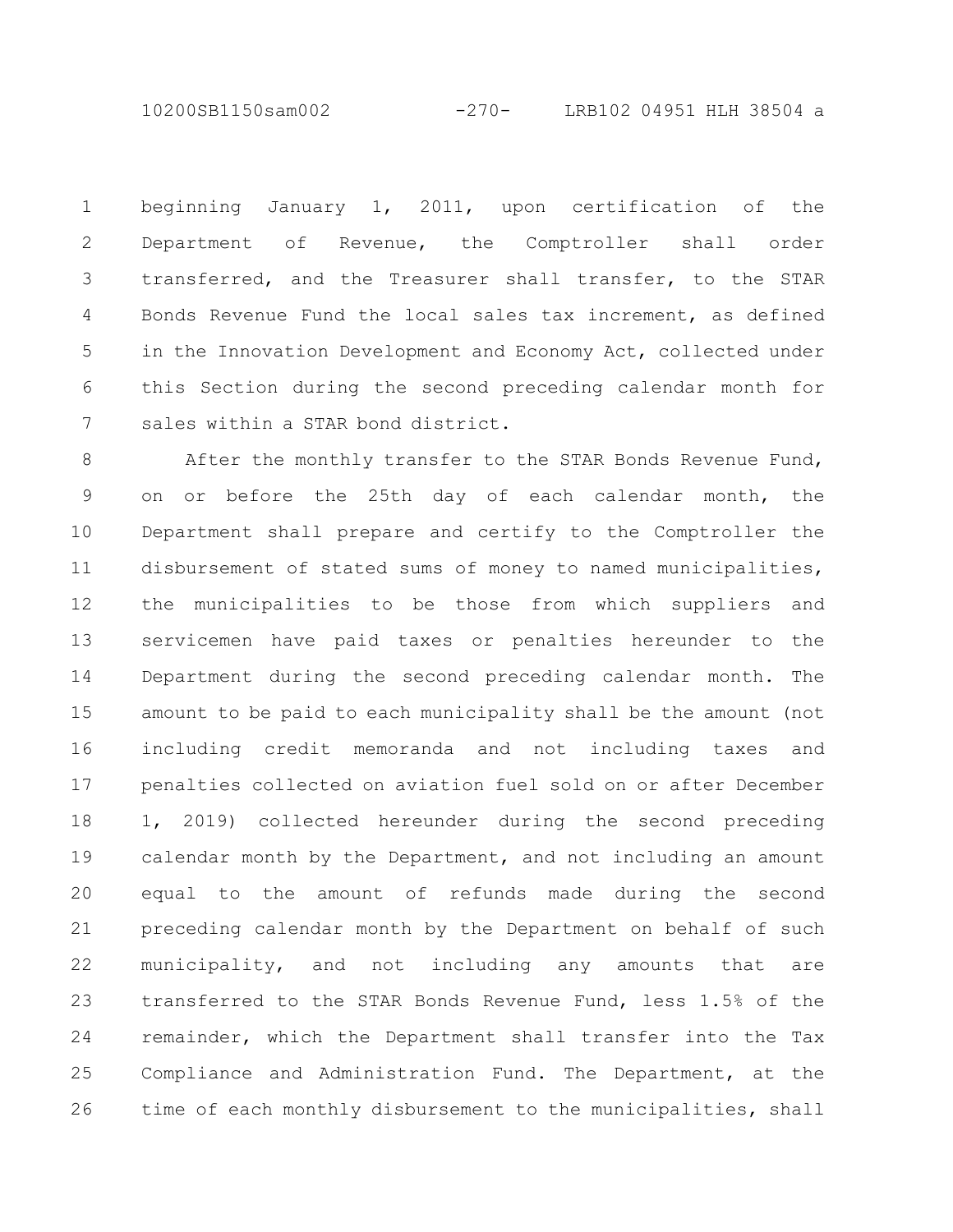10200SB1150sam002 -271- LRB102 04951 HLH 38504 a

prepare and certify to the State Comptroller the amount to be transferred into the Tax Compliance and Administration Fund under this Section. Within 10 days after receipt, by the Comptroller, of the disbursement certification to the municipalities, the General Revenue Fund, and the Tax Compliance and Administration Fund provided for in this Section to be given to the Comptroller by the Department, the Comptroller shall cause the orders to be drawn for the respective amounts in accordance with the directions contained in such certification. 1 2 3 4 5 6 7 8 9 10

The Department of Revenue shall implement Public Act 91-649 so as to collect the tax on and after January 1, 2002. 11 12

Nothing in this Section shall be construed to authorize a municipality to impose a tax upon the privilege of engaging in any business which under the constitution of the United States may not be made the subject of taxation by this State. 13 14 15 16

As used in this Section, "municipal" or "municipality" means or refers to a city, village or incorporated town, including an incorporated town which has superseded a civil township. 17 18 19 20

This Section shall be known and may be cited as the "Non-Home Rule Municipal Service Occupation Tax Act". 21 22

(Source: P.A. 100-23, eff. 7-6-17; 100-587, eff. 6-4-18; 100-1171, eff. 1-4-19; 101-10, eff. 6-5-19; 101-81, eff. 7-12-19; 101-604, eff. 12-13-19.) 23 24 25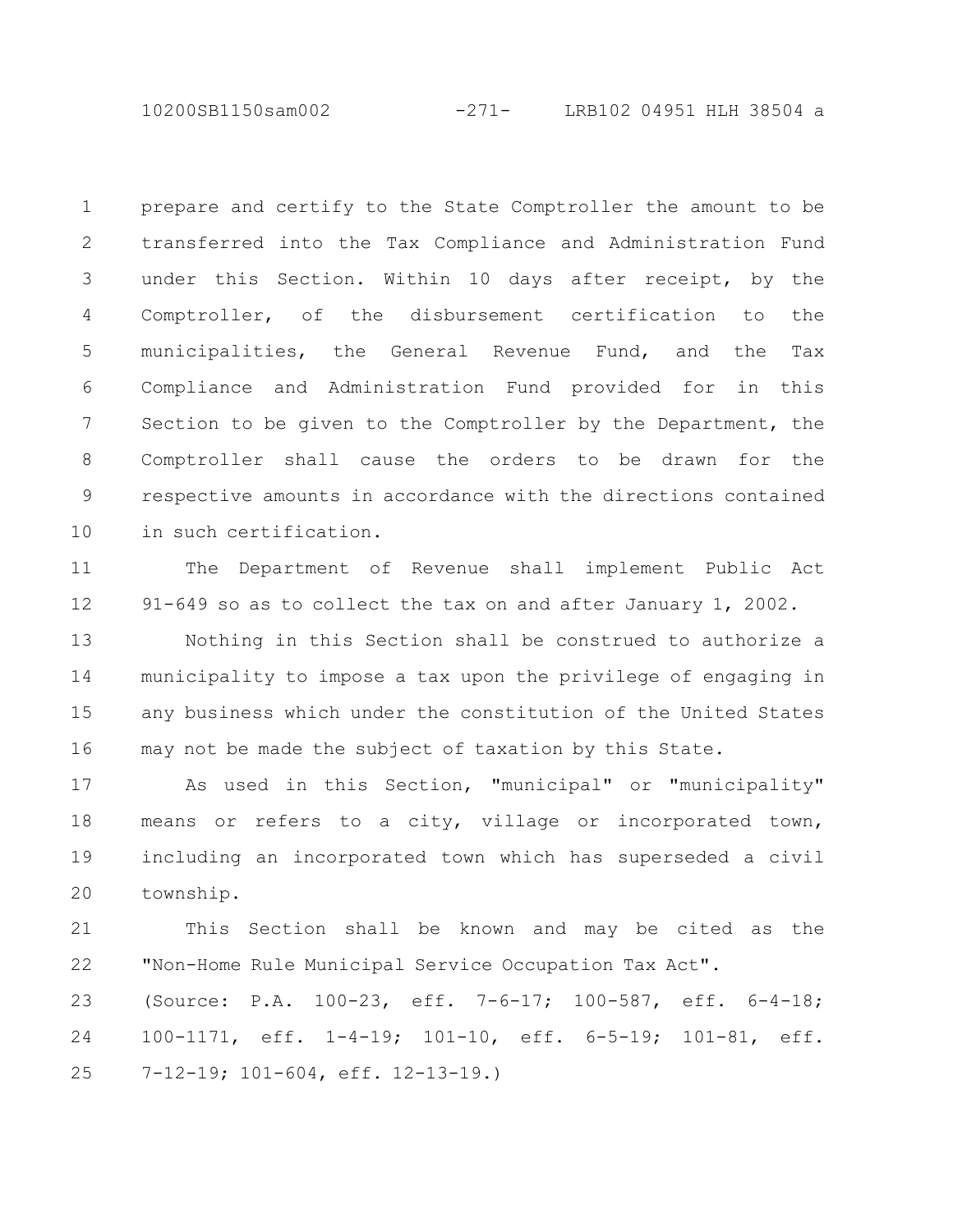```
1
```
(65 ILCS 5/8-11-1.6)

Sec. 8-11-1.6. Non-home rule municipal retailers' occupation tax; municipalities between 20,000 and 25,000. The corporate authorities of a non-home rule municipality with a population of more than 20,000 but less than 25,000 that has, prior to January 1, 1987, established a Redevelopment Project Area that has been certified as a State Sales Tax Boundary and has issued bonds or otherwise incurred indebtedness to pay for costs in excess of \$5,000,000, which is secured in part by a tax increment allocation fund, in accordance with the provisions of Division 11-74.4 of this Code may, by passage of an ordinance, impose a tax upon all persons engaged in the business of selling tangible personal property, other than on an item of tangible personal property that is titled and registered by an agency of this State's Government, at retail in the municipality. This tax may not be imposed on tangible personal property taxed at the 1% rate under the Retailers' Occupation Tax Act (or at the 0% rate in accordance with this amendatory Act of the 102nd General Assembly). Beginning December 1, 2019, this tax is not imposed on sales of aviation fuel unless the tax revenue is expended for airport-related purposes. If a municipality does not have an airport-related purpose to which it dedicates aviation fuel tax revenue, then aviation fuel is excluded from the tax. Each municipality must comply with the certification requirements for airport-related purposes under Section 2-22 of the Retailers' Occupation Tax 2 3 4 5 6 7 8 9 10 11 12 13 14 15 16 17 18 19 20 21 22 23 24 25 26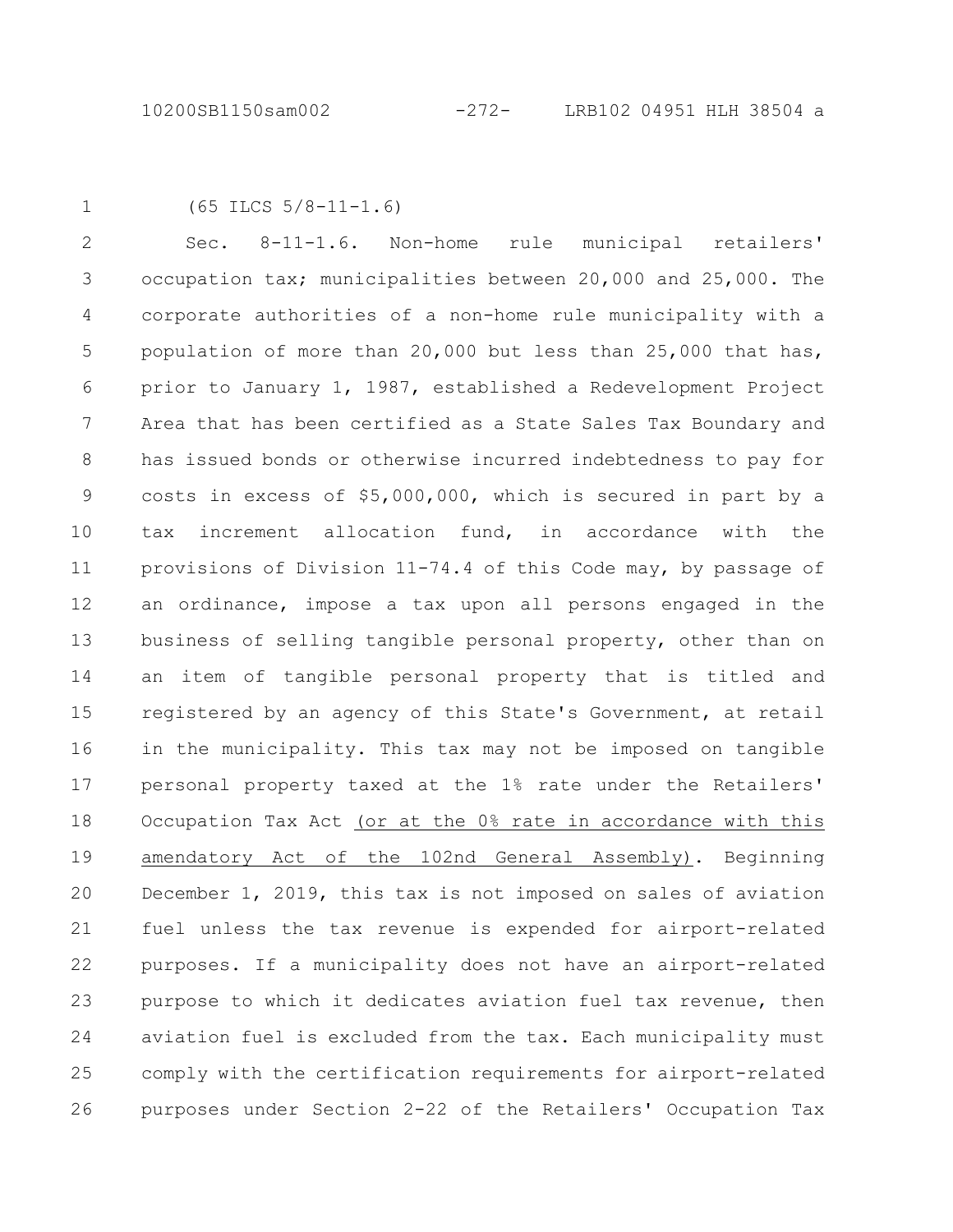10200SB1150sam002 -273- LRB102 04951 HLH 38504 a

Act. For purposes of this Section, "airport-related purposes" has the meaning ascribed in Section 6z-20.2 of the State Finance Act. This exclusion for aviation fuel only applies for so long as the revenue use requirements of 49 U.S.C. 47107(b) and 49 U.S.C. 47133 are binding on the municipality. If imposed, the tax shall only be imposed in .25% increments of the gross receipts from such sales made in the course of business. Any tax imposed by a municipality under this Section and all civil penalties that may be assessed as an incident thereof shall be collected and enforced by the State Department of Revenue. An ordinance imposing a tax hereunder or effecting a change in the rate thereof shall be adopted and a certified copy thereof filed with the Department on or before the first day of October, whereupon the Department shall proceed to administer and enforce this Section as of the first day of January next following such adoption and filing. The certificate of registration that is issued by the Department to a retailer under the Retailers' Occupation Tax Act shall permit the retailer to engage in a business that is taxable under any ordinance or resolution enacted under this Section without registering separately with the Department under the ordinance or resolution or under this Section. The Department shall have full power to administer and enforce this Section, to collect all taxes and penalties due hereunder, to dispose of taxes and penalties so collected in the manner hereinafter provided, and to determine all rights 1 2 3 4 5 6 7 8 9 10 11 12 13 14 15 16 17 18 19 20 21 22 23 24 25 26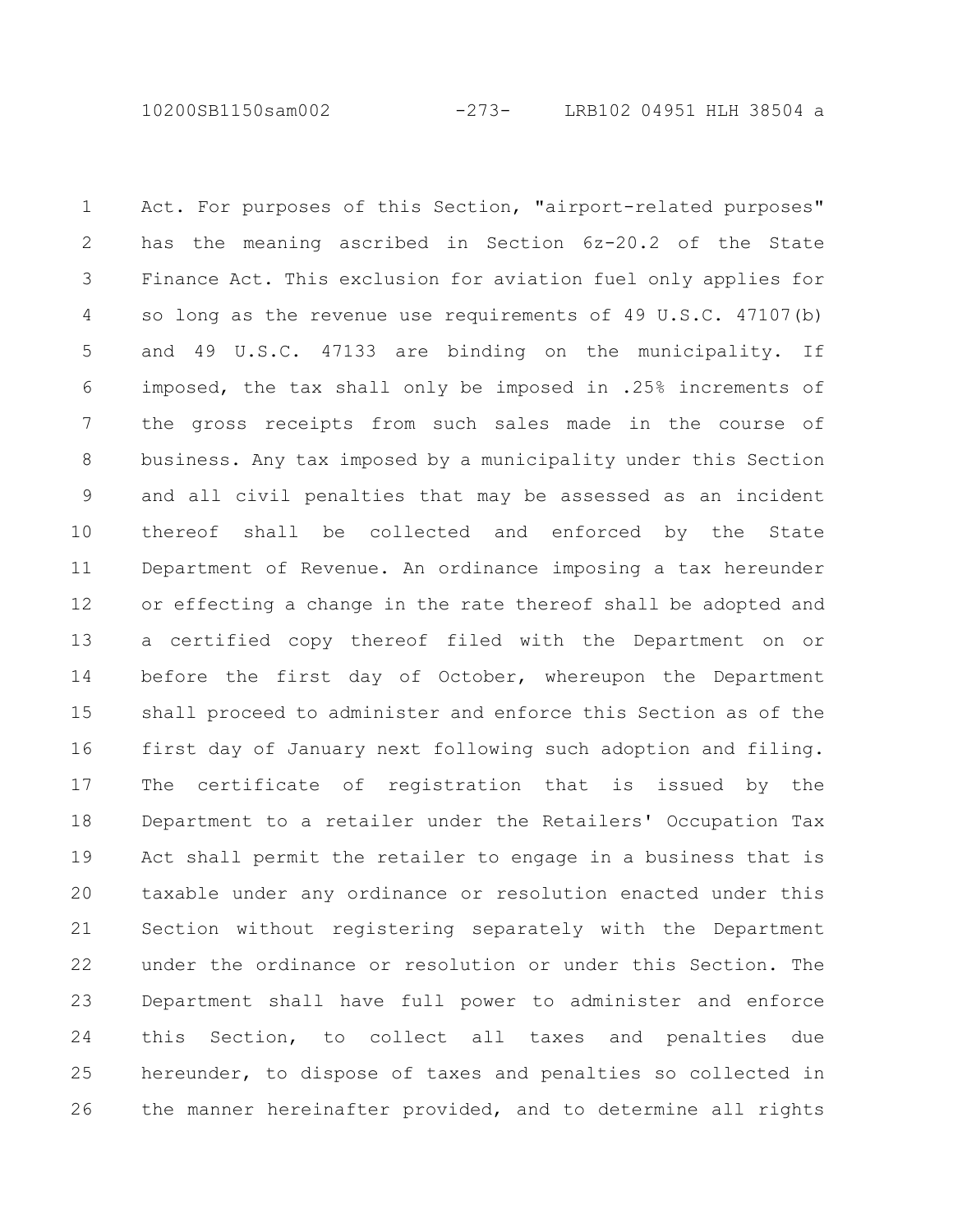10200SB1150sam002 -274- LRB102 04951 HLH 38504 a

to credit memoranda, arising on account of the erroneous payment of tax or penalty hereunder. In the administration of, and compliance with this Section, the Department and persons who are subject to this Section shall have the same rights, remedies, privileges, immunities, powers, and duties, and be subject to the same conditions, restrictions, limitations, penalties, and definitions of terms, and employ the same modes of procedure, as are prescribed in Sections 1, 1a, 1a-1, 1d, 1e, 1f, 1i, 1j, 2 through 2-65 (in respect to all provisions therein other than the State rate of  $\text{tax}$ ), 2c, 3 (except as to the disposition of taxes and penalties collected, and except that the retailer's discount is not allowed for taxes paid on aviation fuel that are subject to the revenue use requirements of 49 U.S.C. 47107(b) and 49 U.S.C. 47133), 4, 5, 5a, 5b, 5c, 5d, 5e, 5f, 5g, 5h, 5i, 5j, 5k, 5l, 6, 6a, 6b, 6c, 6d, 7, 8, 9, 10, 11, 12 and 13 of the Retailers' Occupation Tax Act and Section 3-7 of the Uniform Penalty and Interest Act as fully as if those provisions were set forth herein. 1 2 3 4 5 6 7 8 9 10 11 12 13 14 15 16 17 18

A tax may not be imposed by a municipality under this Section unless the municipality also imposes a tax at the same rate under Section 8-11-1.7 of this Act. 19 20 21

Persons subject to any tax imposed under the authority granted in this Section may reimburse themselves for their seller's tax liability hereunder by separately stating the tax as an additional charge, which charge may be stated in combination, in a single amount, with State tax which sellers 22 23 24 25 26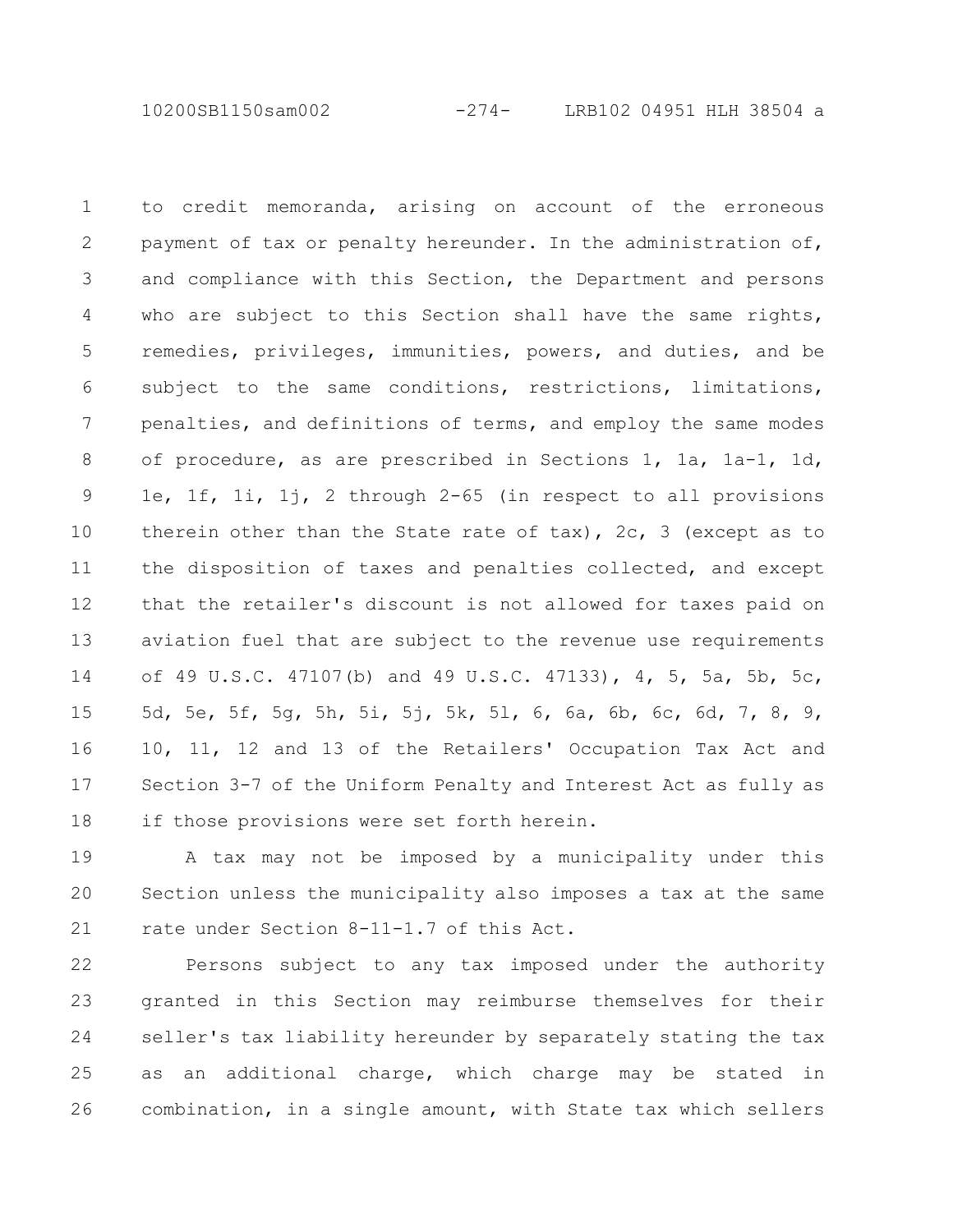are required to collect under the Use Tax Act, pursuant to such bracket schedules as the Department may prescribe. 1 2

Whenever the Department determines that a refund should be made under this Section to a claimant, instead of issuing a credit memorandum, the Department shall notify the State Comptroller, who shall cause the order to be drawn for the amount specified, and to the person named in the notification from the Department. The refund shall be paid by the State Treasurer out of the Non-Home Rule Municipal Retailers' Occupation Tax Fund, which is hereby created or the Local Government Aviation Trust Fund, as appropriate. 3 4 5 6 7 8 9 10 11

Except as otherwise provided in this paragraph, the Department shall forthwith pay over to the State Treasurer, ex officio, as trustee, all taxes and penalties collected hereunder for deposit into the Non-Home Rule Municipal Retailers' Occupation Tax Fund. Taxes and penalties collected on aviation fuel sold on or after December 1, 2019, shall be immediately paid over by the Department to the State Treasurer, ex officio, as trustee, for deposit into the Local Government Aviation Trust Fund. The Department shall only pay moneys into the Local Government Aviation Trust Fund under this Section for so long as the revenue use requirements of 49 U.S.C. 47107(b) and 49 U.S.C. 47133 are binding on the municipality. 12 13 14 15 16 17 18 19 20 21 22 23 24

As soon as possible after the first day of each month, beginning January 1, 2011, upon certification of the 25 26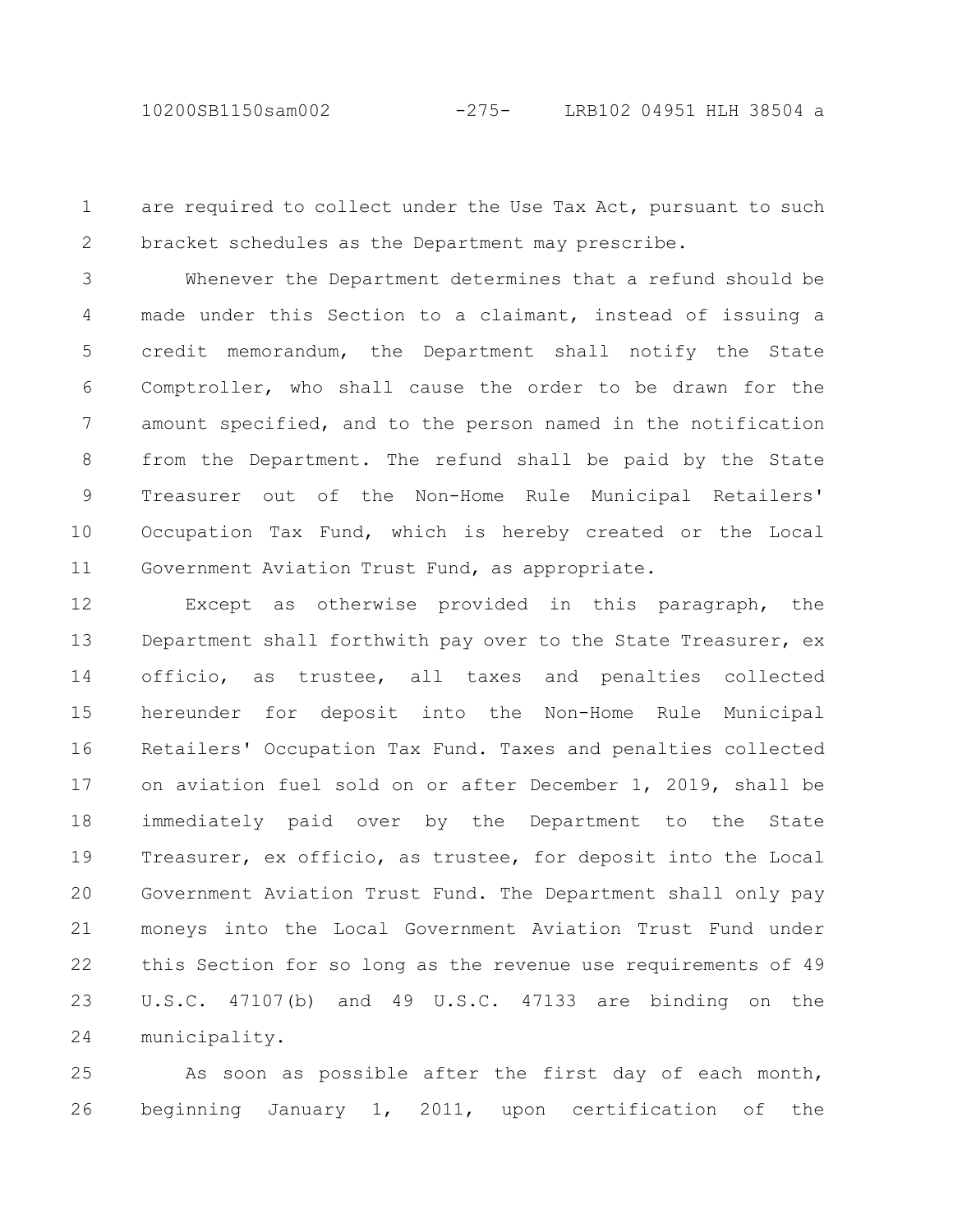10200SB1150sam002 -276- LRB102 04951 HLH 38504 a

Department of Revenue, the Comptroller shall order transferred, and the Treasurer shall transfer, to the STAR Bonds Revenue Fund the local sales tax increment, as defined in the Innovation Development and Economy Act, collected under this Section during the second preceding calendar month for sales within a STAR bond district. 1 2 3 4 5 6

After the monthly transfer to the STAR Bonds Revenue Fund, on or before the 25th day of each calendar month, the Department shall prepare and certify to the Comptroller the disbursement of stated sums of money to named municipalities, the municipalities to be those from which retailers have paid taxes or penalties hereunder to the Department during the second preceding calendar month. The amount to be paid to each municipality shall be the amount (not including credit memoranda and not including taxes and penalties collected on aviation fuel sold on or after December 1, 2019) collected hereunder during the second preceding calendar month by the Department plus an amount the Department determines is necessary to offset any amounts that were erroneously paid to a different taxing body, and not including an amount equal to the amount of refunds made during the second preceding calendar month by the Department on behalf of the municipality, and not including any amount that the Department determines is necessary to offset any amounts that were payable to a different taxing body but were erroneously paid to the municipality, and not including any amounts that are 7 8 9 10 11 12 13 14 15 16 17 18 19 20 21 22 23 24 25 26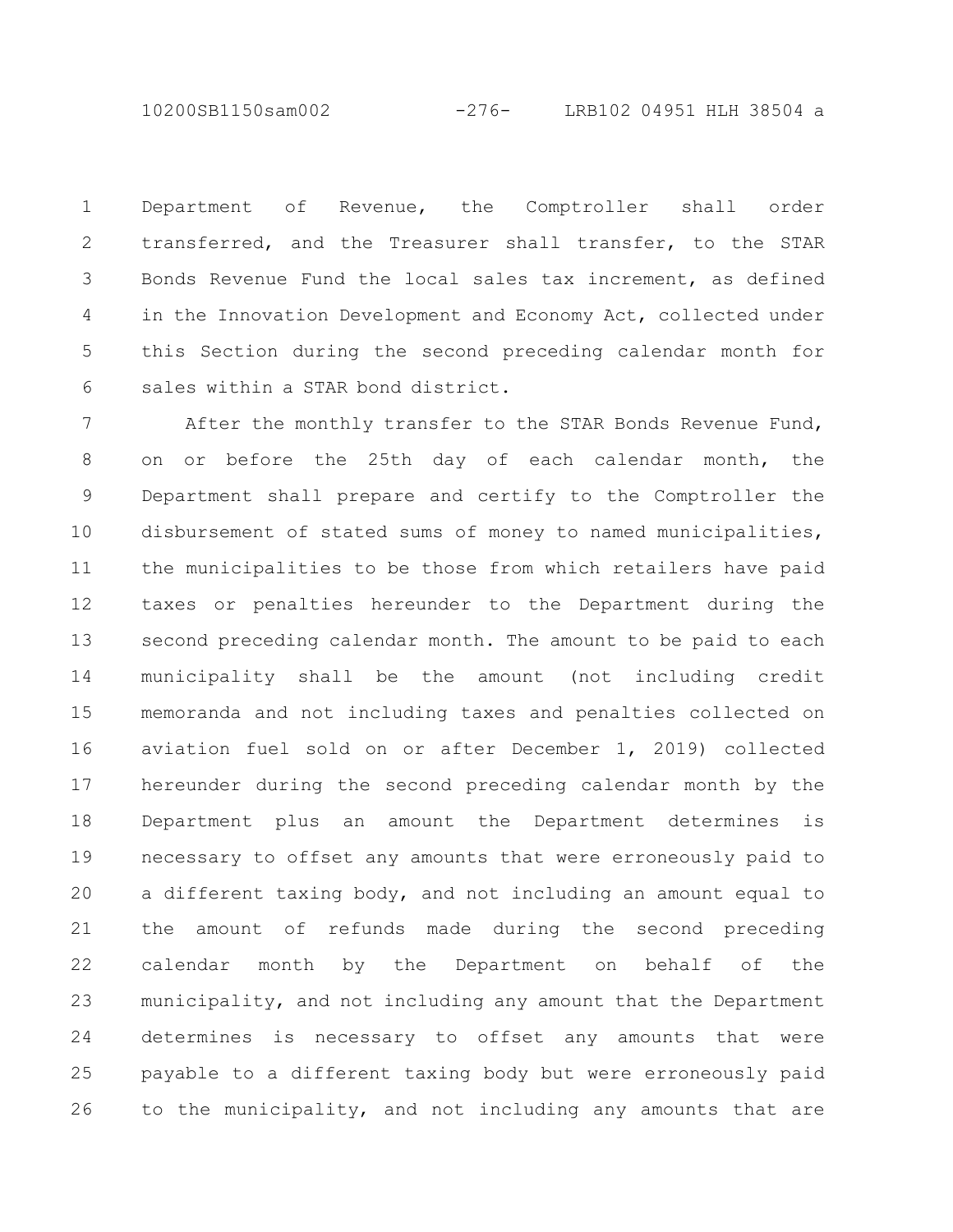10200SB1150sam002 -277- LRB102 04951 HLH 38504 a

transferred to the STAR Bonds Revenue Fund, less 1.5% of the remainder, which the Department shall transfer into the Tax Compliance and Administration Fund. The Department, at the time of each monthly disbursement to the municipalities, shall prepare and certify to the State Comptroller the amount to be transferred into the Tax Compliance and Administration Fund under this Section. Within 10 days after receipt by the Comptroller of the disbursement certification to the municipalities and the Tax Compliance and Administration Fund provided for in this Section to be given to the Comptroller by the Department, the Comptroller shall cause the orders to be drawn for the respective amounts in accordance with the directions contained in the certification. 1 2 3 4 5 6 7 8 9 10 11 12 13

For the purpose of determining the local governmental unit whose tax is applicable, a retail sale by a producer of coal or other mineral mined in Illinois is a sale at retail at the place where the coal or other mineral mined in Illinois is extracted from the earth. This paragraph does not apply to coal or other mineral when it is delivered or shipped by the seller to the purchaser at a point outside Illinois so that the sale is exempt under the federal Constitution as a sale in interstate or foreign commerce. 14 15 16 17 18 19 20 21 22

Nothing in this Section shall be construed to authorize a municipality to impose a tax upon the privilege of engaging in any business which under the constitution of the United States may not be made the subject of taxation by this State. 23 24 25 26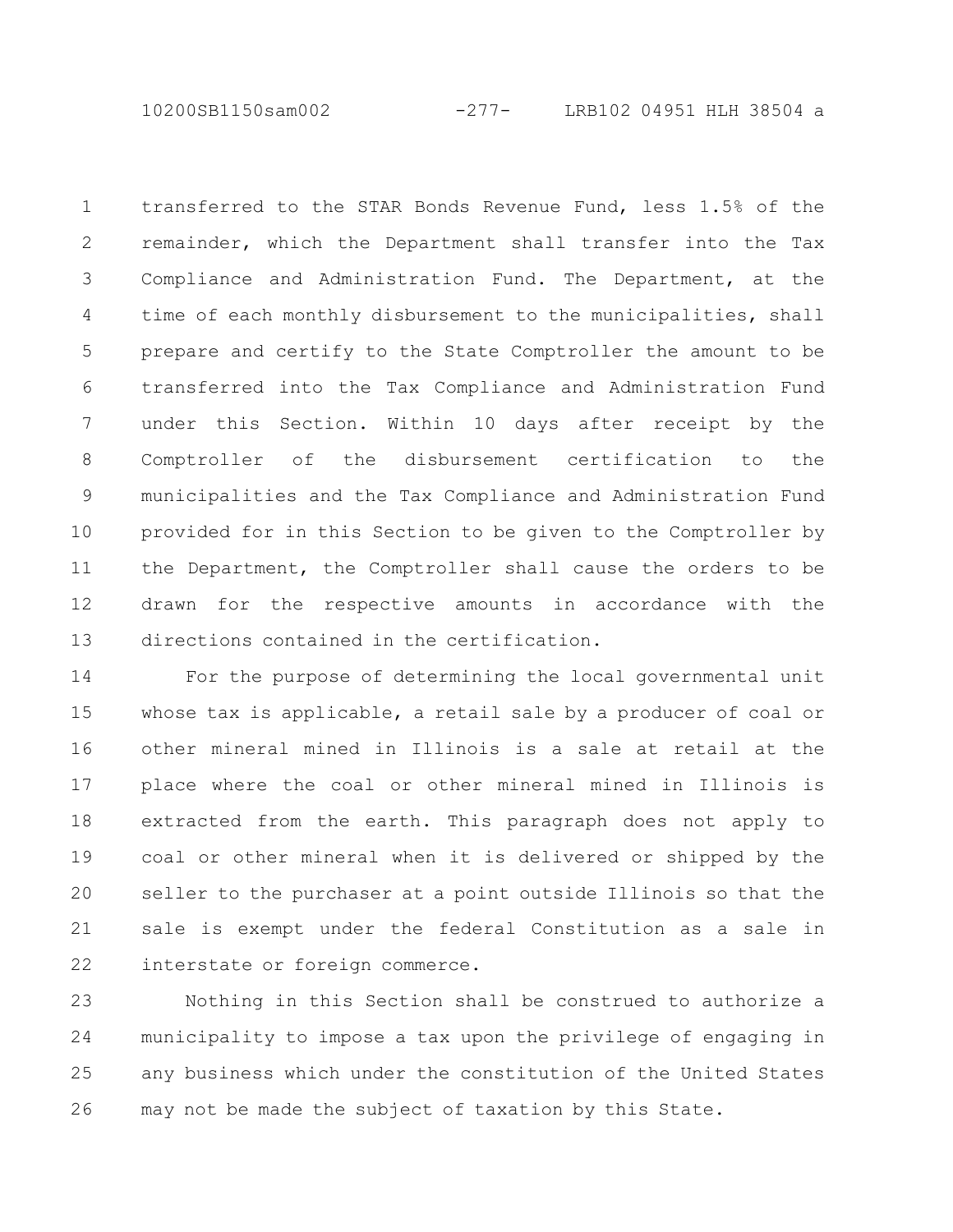10200SB1150sam002 -278- LRB102 04951 HLH 38504 a

When certifying the amount of a monthly disbursement to a municipality under this Section, the Department shall increase or decrease the amount by an amount necessary to offset any misallocation of previous disbursements. The offset amount shall be the amount erroneously disbursed within the previous 6 months from the time a misallocation is discovered. 1 2 3 4 5 6

As used in this Section, "municipal" and "municipality" means a city, village, or incorporated town, including an incorporated town that has superseded a civil township. 7 8 9

(Source: P.A. 100-23, eff. 7-6-17; 100-587, eff. 6-4-18; 100-863, eff. 8-14-18; 100-1171, eff. 1-4-19; 101-10, eff. 6-5-19; 101-81, eff. 7-12-19; 101-604, eff. 12-13-19.) 10 11 12

13

(65 ILCS 5/8-11-1.7)

Sec. 8-11-1.7. Non-home rule municipal service occupation tax; municipalities between 20,000 and 25,000. The corporate authorities of a non-home rule municipality with a population of more than 20,000 but less than 25,000 as determined by the last preceding decennial census that has, prior to January 1, 1987, established a Redevelopment Project Area that has been certified as a State Sales Tax Boundary and has issued bonds or otherwise incurred indebtedness to pay for costs in excess of \$5,000,000, which is secured in part by a tax increment allocation fund, in accordance with the provisions of Division 11-74.4 of this Code may, by passage of an ordinance, impose a tax upon all persons engaged in the municipality in the 14 15 16 17 18 19 20 21 22 23 24 25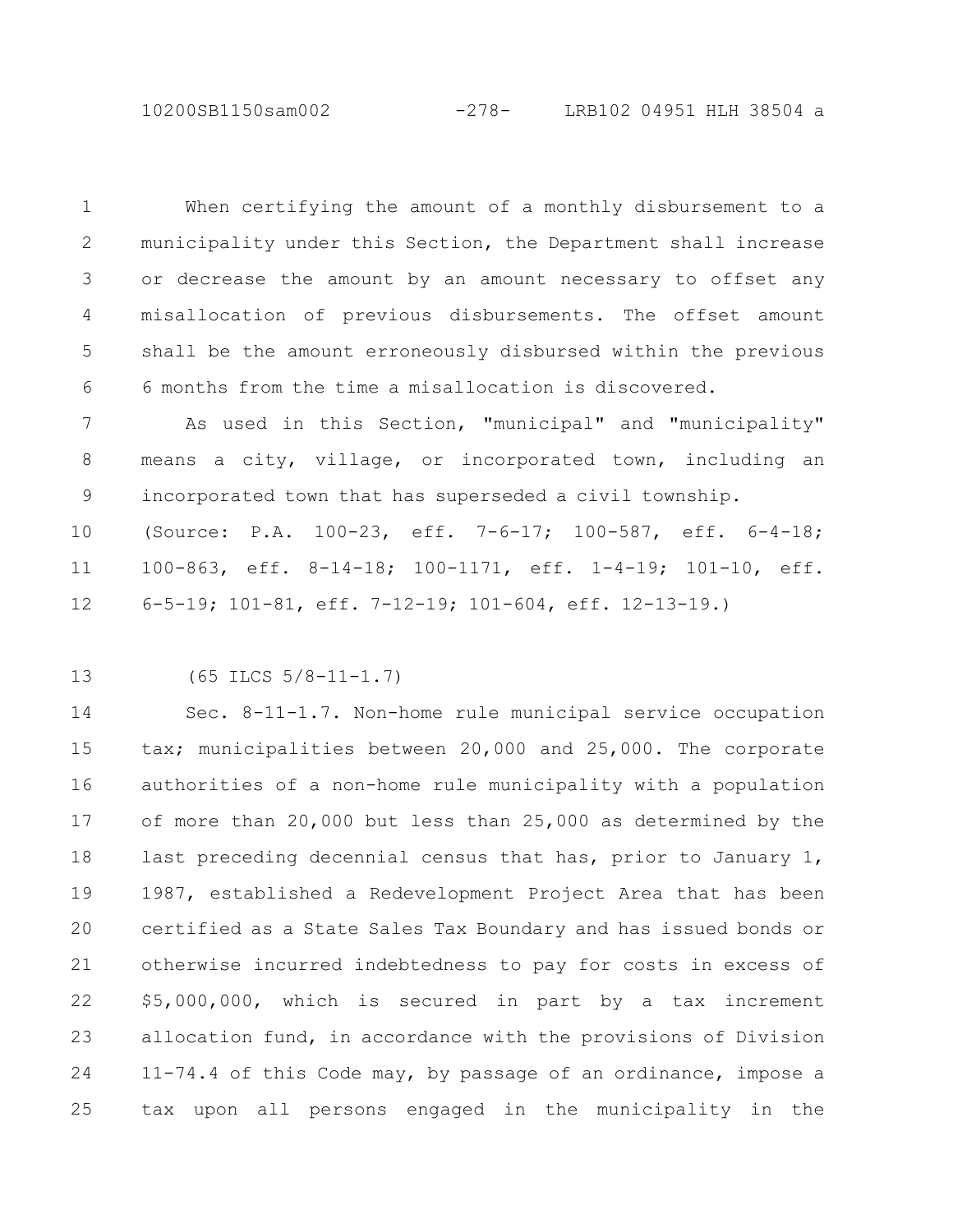10200SB1150sam002 -279- LRB102 04951 HLH 38504 a

business of making sales of service. If imposed, the tax shall only be imposed in .25% increments of the selling price of all tangible personal property transferred by such servicemen either in the form of tangible personal property or in the form of real estate as an incident to a sale of service. This tax may not be imposed on tangible personal property taxed at the 1% rate under the Service Occupation Tax Act (or at the 0% rate in accordance with this amendatory Act of the 102nd General Assembly). Beginning December 1, 2019, this tax is not imposed on sales of aviation fuel unless the tax revenue is expended for airport-related purposes. If a municipality does not have an airport-related purpose to which it dedicates aviation fuel tax revenue, then aviation fuel is excluded from the tax. Each municipality must comply with the certification requirements for airport-related purposes under Section 2-22 of the Retailers' Occupation Tax Act. For purposes of this Section, "airport-related purposes" has the meaning ascribed in Section 6z-20.2 of the State Finance Act. This exclusion for aviation fuel only applies for so long as the revenue use requirements of 49 U.S.C. 47107(b) and 49 U.S.C. 47133 are binding on the municipality. The tax imposed by a municipality under this Section and all civil penalties that may be assessed as an incident thereof shall be collected and enforced by the State Department of Revenue. An ordinance imposing a tax hereunder or effecting a change in the rate thereof shall be adopted and a certified copy thereof filed with the Department on or 1 2 3 4 5 6 7 8 9 10 11 12 13 14 15 16 17 18 19 20 21 22 23 24 25 26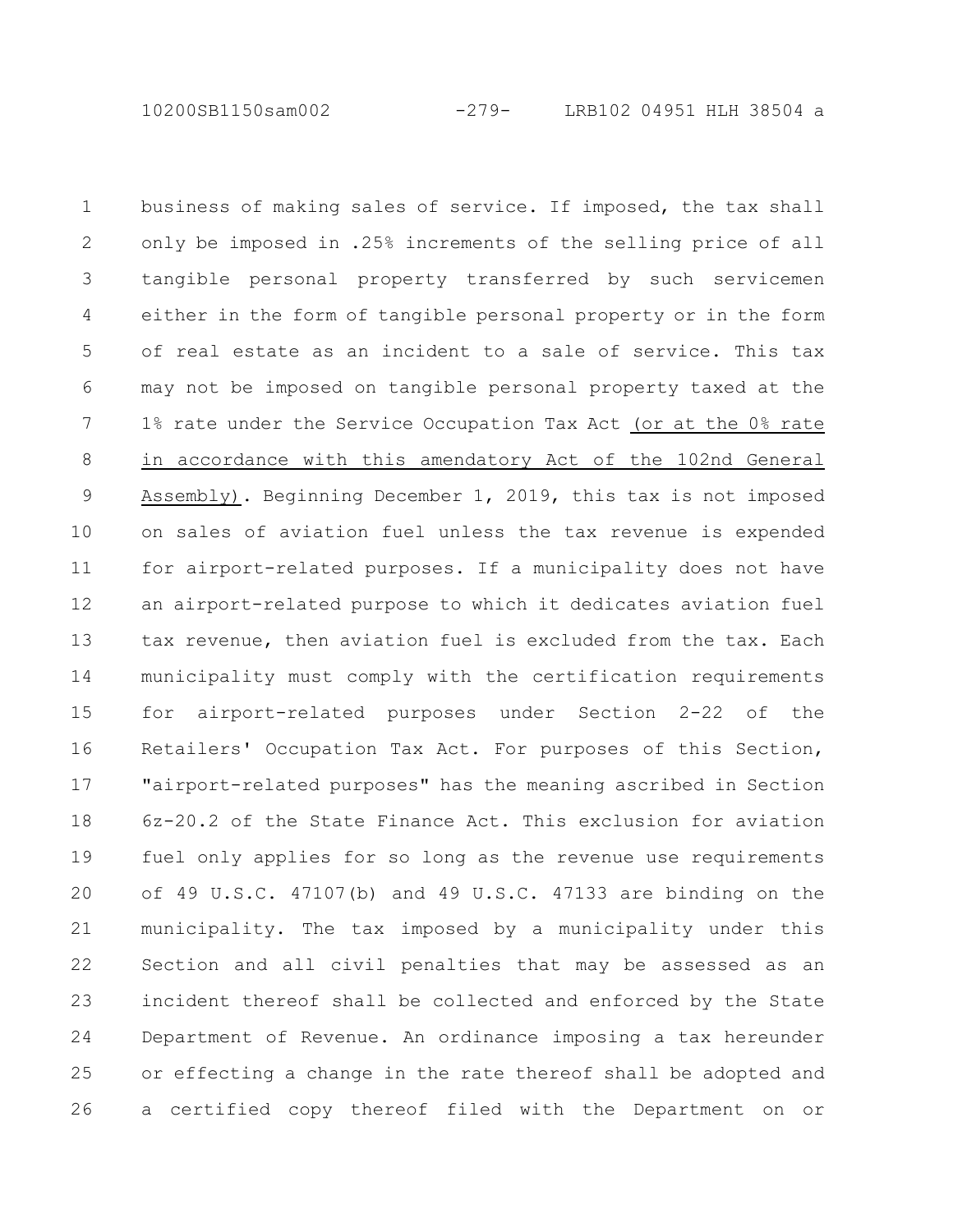10200SB1150sam002 -280- LRB102 04951 HLH 38504 a

before the first day of October, whereupon the Department shall proceed to administer and enforce this Section as of the first day of January next following such adoption and filing. The certificate of registration that is issued by the Department to a retailer under the Retailers' Occupation Tax Act or under the Service Occupation Tax Act shall permit the registrant to engage in a business that is taxable under any ordinance or resolution enacted under this Section without registering separately with the Department under the ordinance or resolution or under this Section. The Department shall have full power to administer and enforce this Section, to collect all taxes and penalties due hereunder, to dispose of taxes and penalties so collected in a manner hereinafter provided, and to determine all rights to credit memoranda arising on account of the erroneous payment of tax or penalty hereunder. In the administration of and compliance with this Section, the Department and persons who are subject to this Section shall have the same rights, remedies, privileges, immunities, powers, and duties, and be subject to the same conditions, restrictions, limitations, penalties and definitions of terms, and employ the same modes of procedure, as are prescribed in Sections 1a-1, 2, 2a, 3 through 3-50 (in respect to all provisions therein other than the State rate of tax), 4 (except that the reference to the State shall be to the taxing municipality), 5, 7, 8 (except that the jurisdiction to which the tax shall be a debt to the extent indicated in that Section 1 2 3 4 5 6 7 8 9 10 11 12 13 14 15 16 17 18 19 20 21 22 23 24 25 26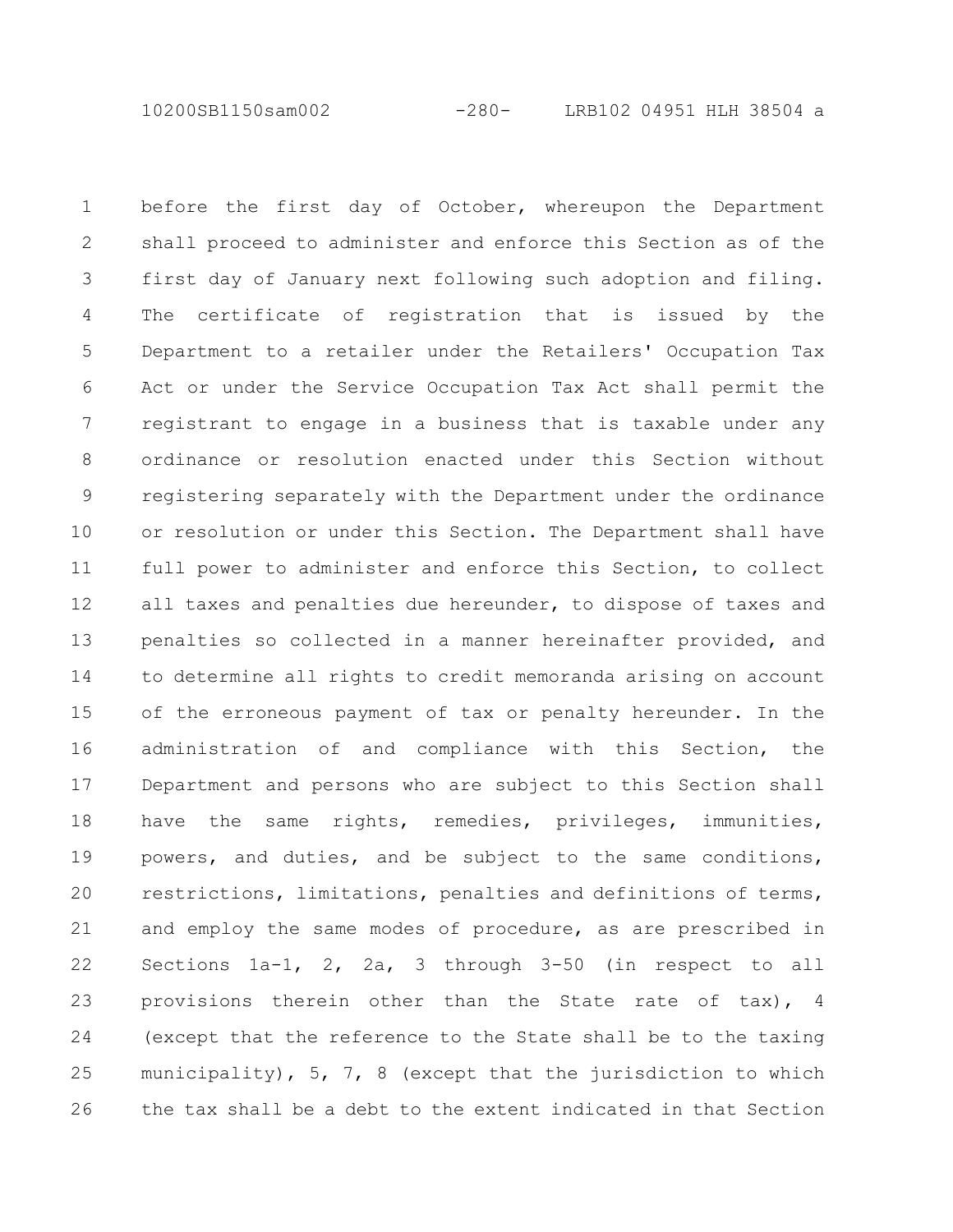10200SB1150sam002 -281- LRB102 04951 HLH 38504 a

8 shall be the taxing municipality), 9 (except as to the disposition of taxes and penalties collected, and except that the returned merchandise credit for this municipal tax may not be taken against any State tax, and except that the retailer's discount is not allowed for taxes paid on aviation fuel that are subject to the revenue use requirements of 49 U.S.C. 47107(b) and 49 U.S.C. 47133), 10, 11, 12, (except the reference therein to Section 2b of the Retailers' Occupation Tax Act), 13 (except that any reference to the State shall mean the taxing municipality), the first paragraph of Sections 15, 16, 17, 18, 19, and 20 of the Service Occupation Tax Act and Section 3-7 of the Uniform Penalty and Interest Act, as fully as if those provisions were set forth herein. 1 2 3 4 5 6 7 8 9 10 11 12 13

A tax may not be imposed by a municipality under this Section unless the municipality also imposes a tax at the same rate under Section 8-11-1.6 of this Act. 14 15 16

Person subject to any tax imposed under the authority granted in this Section may reimburse themselves for their servicemen's tax liability hereunder by separately stating the tax as an additional charge, which charge may be stated in combination, in a single amount, with State tax that servicemen are authorized to collect under the Service Use Tax Act, under such bracket schedules as the Department may prescribe. 17 18 19 20 21 22 23 24

Whenever the Department determines that a refund should be made under this Section to a claimant instead of issuing 25 26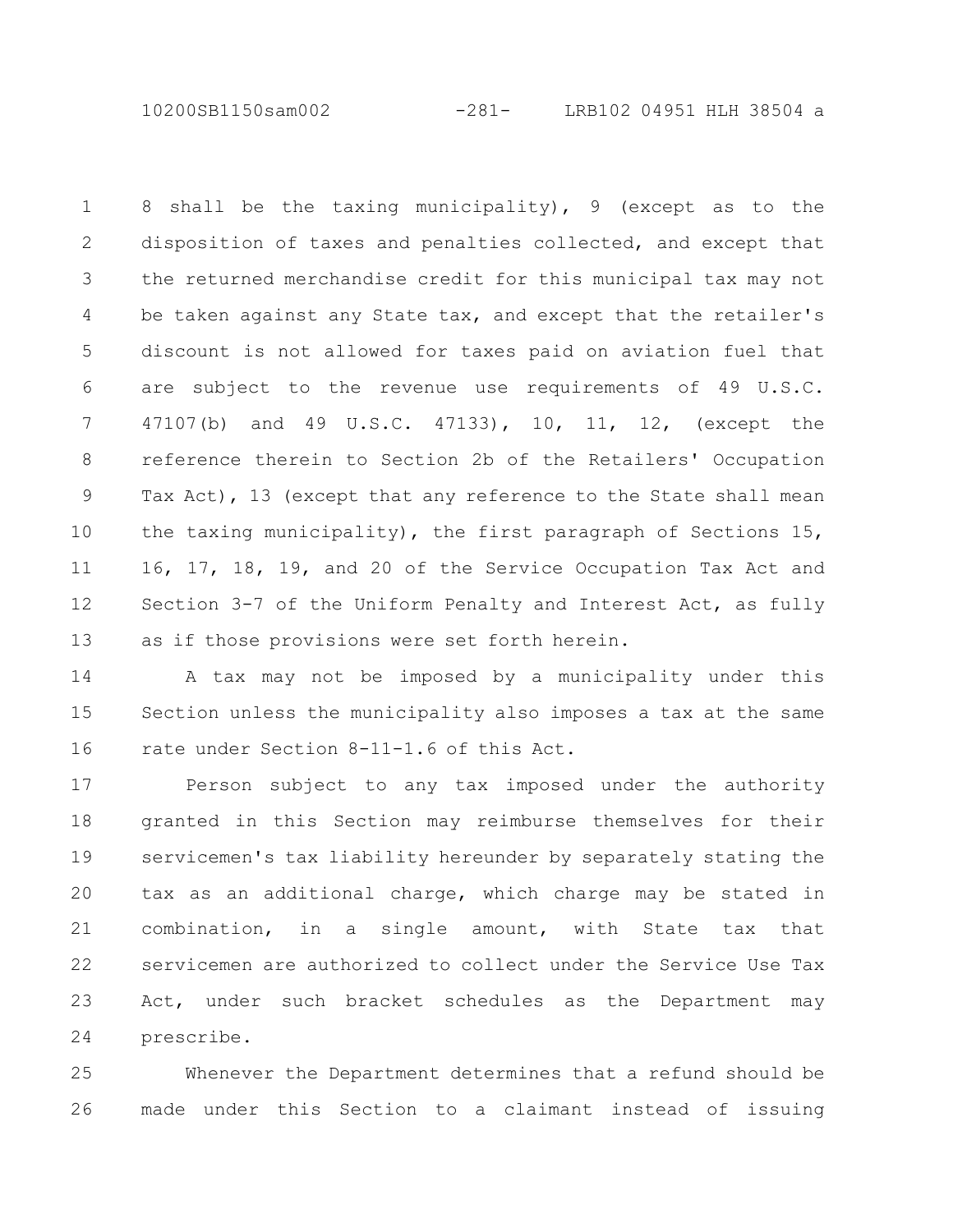10200SB1150sam002 -282- LRB102 04951 HLH 38504 a

credit memorandum, the Department shall notify the State Comptroller, who shall cause the order to be drawn for the amount specified, and to the person named, in such notification from the Department. The refund shall be paid by the State Treasurer out of the Non-Home Rule Municipal Retailers' Occupation Tax Fund or the Local Government Aviation Trust Fund, as appropriate. 1 2 3 4 5 6 7

Except as otherwise provided in this paragraph, the Department shall forthwith pay over to the State Treasurer, ex officio, as trustee, all taxes and penalties collected hereunder for deposit into the Non-Home Rule Municipal Retailers' Occupation Tax Fund. Taxes and penalties collected on aviation fuel sold on or after December 1, 2019, shall be immediately paid over by the Department to the State Treasurer, ex officio, as trustee, for deposit into the Local Government Aviation Trust Fund. The Department shall only pay moneys into the Local Government Aviation Trust Fund under this Section for so long as the revenue use requirements of 49 U.S.C. 47107(b) and 49 U.S.C. 47133 are binding on the Municipality. 8 9 10 11 12 13 14 15 16 17 18 19 20

As soon as possible after the first day of each month, beginning January 1, 2011, upon certification of the Department of Revenue, the Comptroller shall order transferred, and the Treasurer shall transfer, to the STAR Bonds Revenue Fund the local sales tax increment, as defined in the Innovation Development and Economy Act, collected under 21 22 23 24 25 26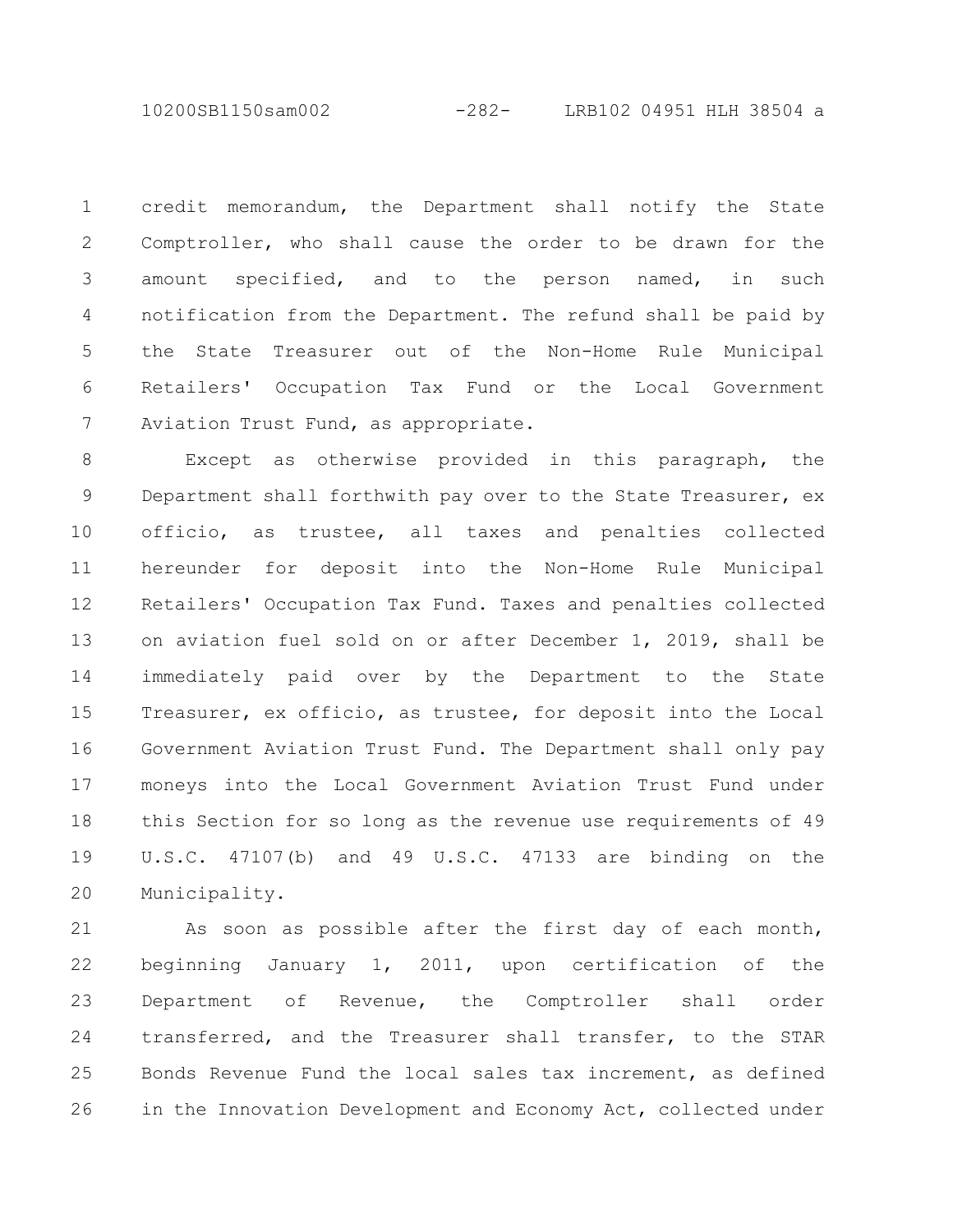this Section during the second preceding calendar month for sales within a STAR bond district. 1 2

After the monthly transfer to the STAR Bonds Revenue Fund, on or before the 25th day of each calendar month, the Department shall prepare and certify to the Comptroller the disbursement of stated sums of money to named municipalities, the municipalities to be those from which suppliers and servicemen have paid taxes or penalties hereunder to the Department during the second preceding calendar month. The amount to be paid to each municipality shall be the amount (not including credit memoranda and not including taxes and penalties collected on aviation fuel sold on or after December 1, 2019) collected hereunder during the second preceding calendar month by the Department, and not including an amount equal to the amount of refunds made during the second preceding calendar month by the Department on behalf of such municipality, and not including any amounts that are transferred to the STAR Bonds Revenue Fund, less 1.5% of the remainder, which the Department shall transfer into the Tax Compliance and Administration Fund. The Department, at the time of each monthly disbursement to the municipalities, shall prepare and certify to the State Comptroller the amount to be transferred into the Tax Compliance and Administration Fund under this Section. Within 10 days after receipt by the Comptroller of the disbursement certification to the municipalities, the Tax Compliance and Administration Fund, 3 4 5 6 7 8 9 10 11 12 13 14 15 16 17 18 19 20 21 22 23 24 25 26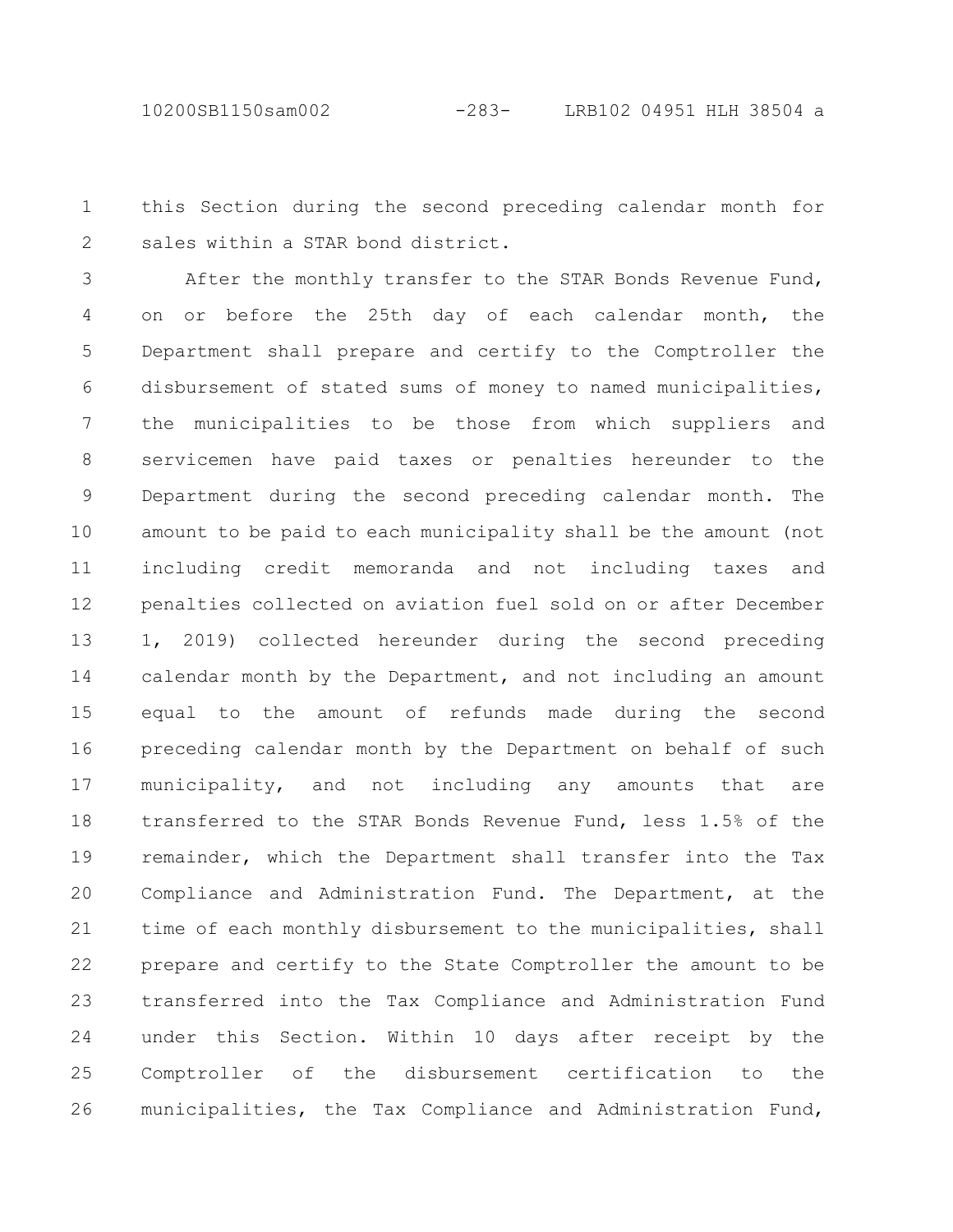10200SB1150sam002 -284- LRB102 04951 HLH 38504 a

and the General Revenue Fund, provided for in this Section to be given to the Comptroller by the Department, the Comptroller shall cause the orders to be drawn for the respective amounts in accordance with the directions contained in the certification. 1 2 3 4 5

When certifying the amount of a monthly disbursement to a municipality under this Section, the Department shall increase or decrease the amount by an amount necessary to offset any misallocation of previous disbursements. The offset amount shall be the amount erroneously disbursed within the previous 6 months from the time a misallocation is discovered. 6 7 8 9 10 11

Nothing in this Section shall be construed to authorize a municipality to impose a tax upon the privilege of engaging in any business which under the constitution of the United States may not be made the subject of taxation by this State. 12 13 14 15

(Source: P.A. 100-23, eff. 7-6-17; 100-587, eff. 6-4-18; 100-863, eff. 8-14-18; 100-1171, eff. 1-4-19; 101-10, eff. 6-5-19; 101-81, eff. 7-12-19; 101-604, eff. 12-13-19.) 16 17 18

(65 ILCS 5/8-11-5) (from Ch. 24, par. 8-11-5) 19

Sec. 8-11-5. Home Rule Municipal Service Occupation Tax Act. The corporate authorities of a home rule municipality may impose a tax upon all persons engaged, in such municipality, in the business of making sales of service at the same rate of tax imposed pursuant to Section 8-11-1, of the selling price of all tangible personal property transferred by such  $20$ 21 22 23 24 25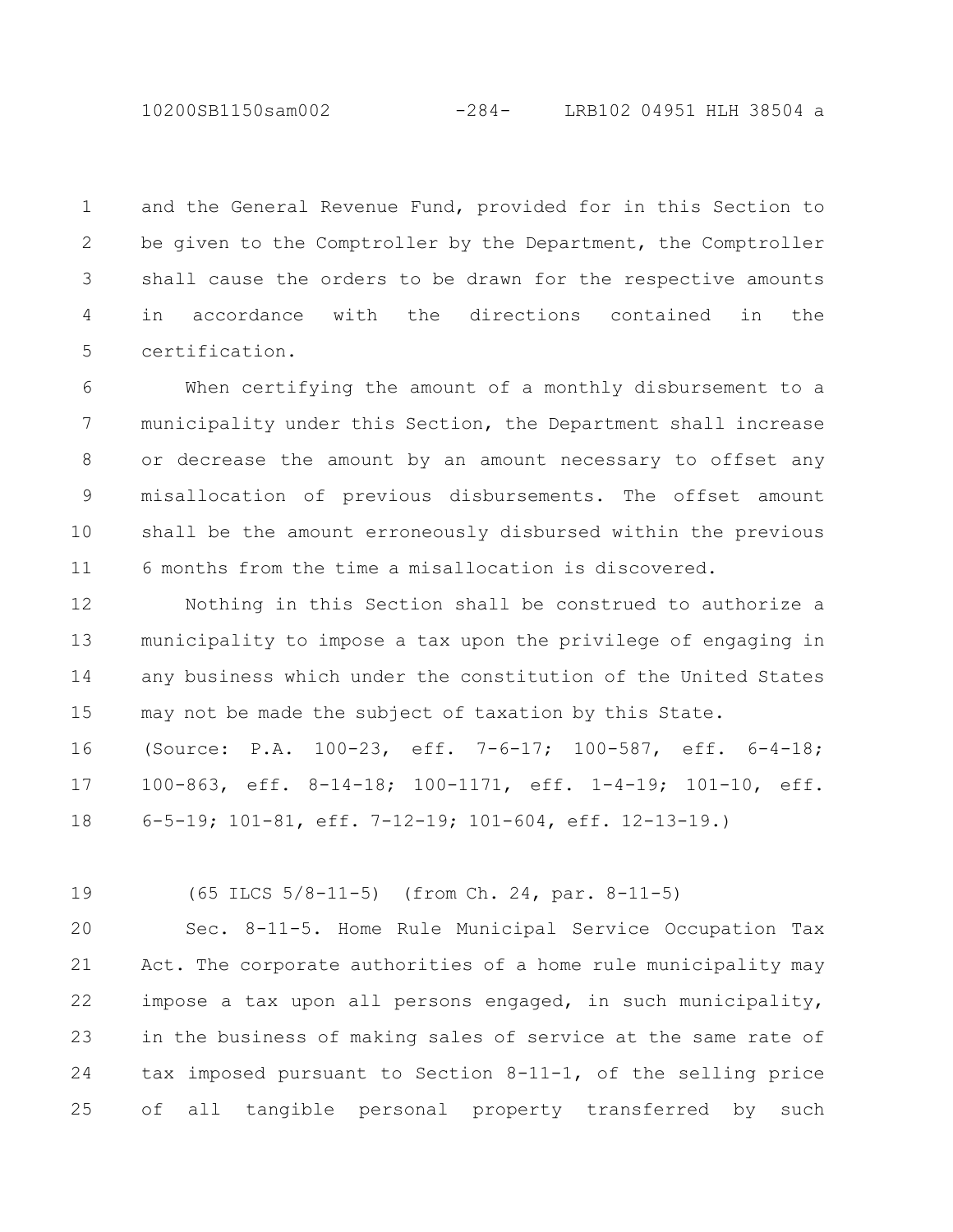servicemen either in the form of tangible personal property or in the form of real estate as an incident to a sale of service. If imposed, such tax shall only be imposed in 1/4% increments. On and after September 1, 1991, this additional tax may not be imposed on tangible personal property taxed at the 1% rate under the Service Retailers<sup>1</sup> Occupation Tax Act (or at the 0% rate in accordance with this amendatory Act of the 102nd General Assembly). Beginning December 1, 2019, this tax may not be imposed on sales of aviation fuel unless the tax revenue is expended for airport-related purposes. If a municipality does not have an airport-related purpose to which it dedicates aviation fuel tax revenue, then aviation fuel shall be excluded from tax. Each municipality must comply with the certification requirements for airport-related purposes under Section 2-22 of the Retailers' Occupation Tax Act. For purposes of this Section, "airport-related purposes" has the meaning ascribed in Section 6z-20.2 of the State Finance Act. This exception for aviation fuel only applies for so long as the revenue use requirements of 49 U.S.C. 47107(b) and 49 U.S.C. 47133 are binding on the State. The changes made to this Section by this amendatory Act of the 101st General Assembly are a denial and limitation of home rule powers and functions under subsection (g) of Section 6 of Article VII of the Illinois Constitution. The tax imposed by a home rule municipality pursuant to this Section and all civil penalties that may be assessed as an incident thereof shall be collected 1 2 3 4 5 6 7 8 9 10 11 12 13 14 15 16 17 18 19 20 21 22 23 24 25 26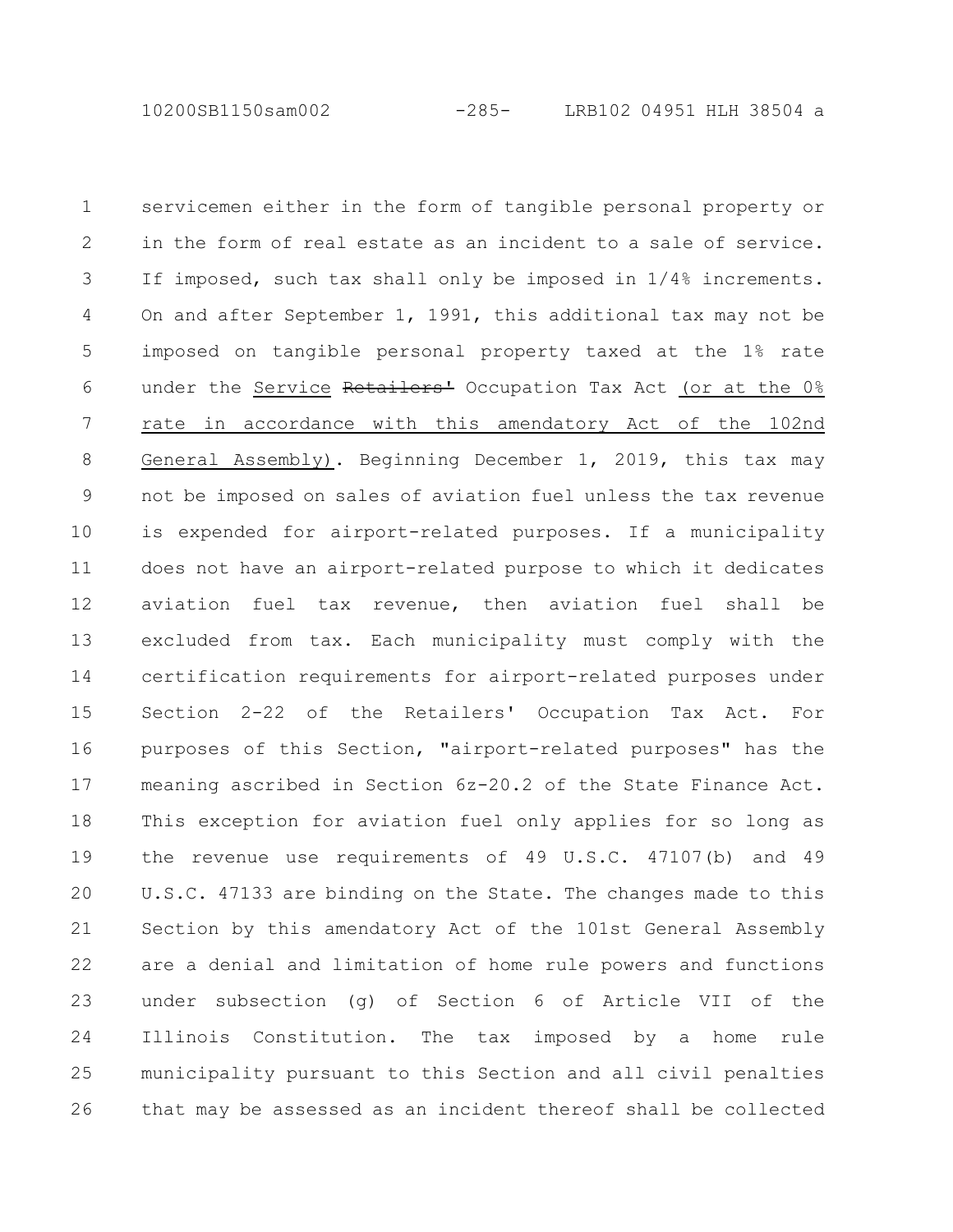10200SB1150sam002 -286- LRB102 04951 HLH 38504 a

and enforced by the State Department of Revenue. The certificate of registration which is issued by the Department to a retailer under the Retailers' Occupation Tax Act or under the Service Occupation Tax Act shall permit such registrant to engage in a business which is taxable under any ordinance or resolution enacted pursuant to this Section without registering separately with the Department under such ordinance or resolution or under this Section. The Department shall have full power to administer and enforce this Section; to collect all taxes and penalties due hereunder; to dispose of taxes and penalties so collected in the manner hereinafter provided, and to determine all rights to credit memoranda arising on account of the erroneous payment of tax or penalty hereunder. In the administration of, and compliance with, this Section the Department and persons who are subject to this Section shall have the same rights, remedies, privileges, immunities, powers and duties, and be subject to the same conditions, restrictions, limitations, penalties and definitions of terms, and employ the same modes of procedure, as are prescribed in Sections 1a-1, 2, 2a, 3 through 3-50 (in respect to all provisions therein other than the State rate of tax), 4 (except that the reference to the State shall be to the taxing municipality), 5, 7, 8 (except that the jurisdiction to which the tax shall be a debt to the extent indicated in that Section 8 shall be the taxing municipality), 9 (except as to the disposition of taxes and penalties collected, and except 1 2 3 4 5 6 7 8 9 10 11 12 13 14 15 16 17 18 19 20 21 22 23 24 25 26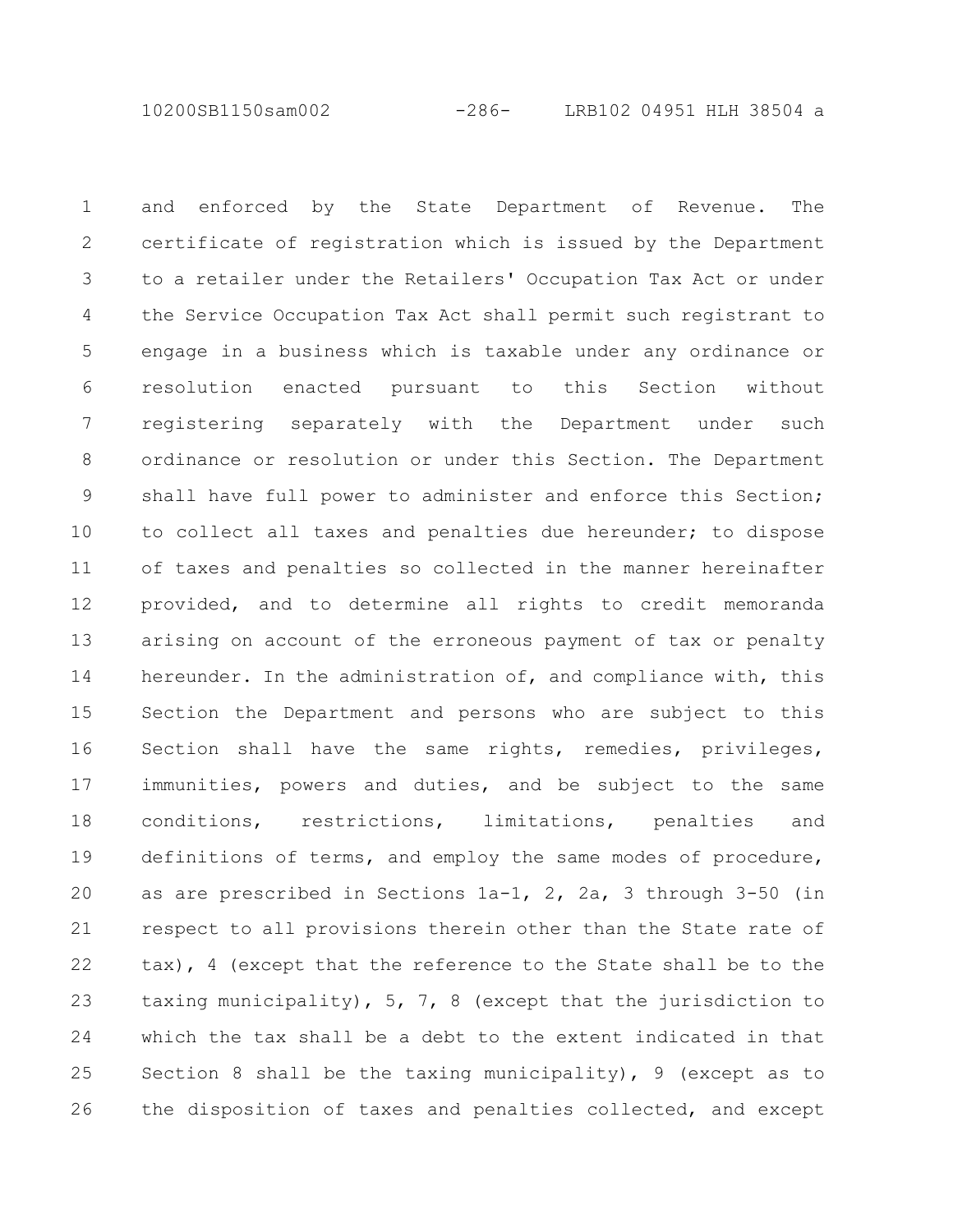10200SB1150sam002 -287- LRB102 04951 HLH 38504 a

that the returned merchandise credit for this municipal tax may not be taken against any State tax, and except that the retailer's discount is not allowed for taxes paid on aviation fuel that are subject to the revenue use requirements of 49 U.S.C. 47107(b) and 49 U.S.C. 47133), 10, 11, 12 (except the reference therein to Section 2b of the Retailers' Occupation Tax Act), 13 (except that any reference to the State shall mean the taxing municipality), the first paragraph of Section 15, 16, 17 (except that credit memoranda issued hereunder may not be used to discharge any State tax liability), 18, 19 and 20 of the Service Occupation Tax Act and Section 3-7 of the Uniform Penalty and Interest Act, as fully as if those provisions were set forth herein. 1 2 3 4 5 6 7 8 9 10 11 12 13

No tax may be imposed by a home rule municipality pursuant to this Section unless such municipality also imposes a tax at the same rate pursuant to Section 8-11-1 of this Act. 14 15 16

Persons subject to any tax imposed pursuant to the authority granted in this Section may reimburse themselves for their serviceman's tax liability hereunder by separately stating such tax as an additional charge, which charge may be stated in combination, in a single amount, with State tax which servicemen are authorized to collect under the Service Use Tax Act, pursuant to such bracket schedules as the Department may prescribe. 17 18 19 20 21 22 23 24

Whenever the Department determines that a refund should be made under this Section to a claimant instead of issuing 25 26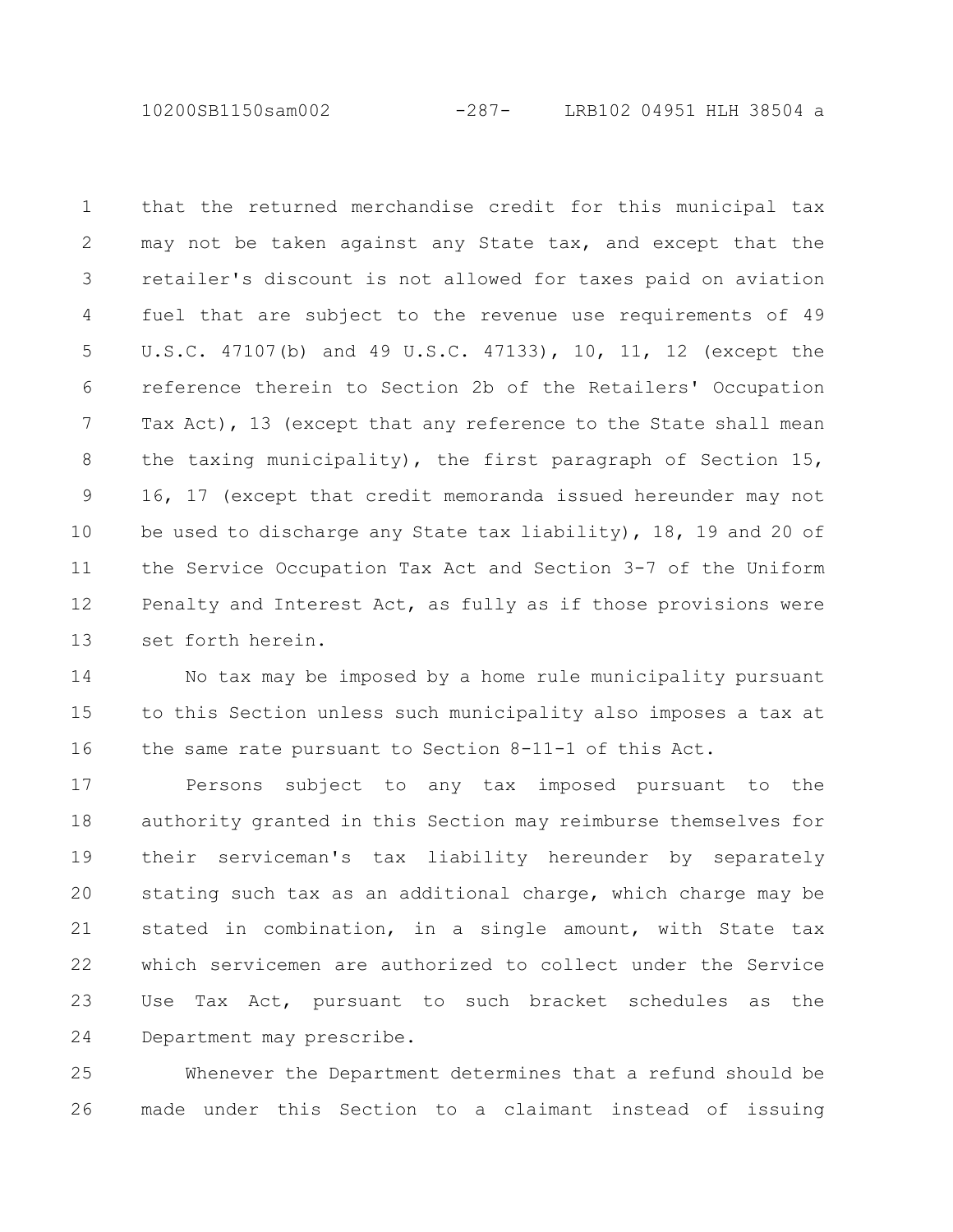10200SB1150sam002 -288- LRB102 04951 HLH 38504 a

credit memorandum, the Department shall notify the State Comptroller, who shall cause the order to be drawn for the amount specified, and to the person named, in such notification from the Department. Such refund shall be paid by the State Treasurer out of the home rule municipal retailers' occupation tax fund or the Local Government Aviation Trust Fund, as appropriate. 1 2 3 4 5 6 7

Except as otherwise provided in this paragraph, the Department shall forthwith pay over to the State Treasurer, ex officio, as trustee, all taxes and penalties collected hereunder for deposit into the Home Rule Municipal Retailers' Occupation Tax Fund. Taxes and penalties collected on aviation fuel sold on or after December 1, 2019, shall be immediately paid over by the Department to the State Treasurer, ex officio, as trustee, for deposit into the Local Government Aviation Trust Fund. The Department shall only pay moneys into the Local Government Aviation Trust Fund under this Section for so long as the revenue use requirements of 49 U.S.C. 47107(b) and 49 U.S.C. 47133 are binding on the municipality. 8 9 10 11 12 13 14 15 16 17 18 19

As soon as possible after the first day of each month, beginning January 1, 2011, upon certification of the Department of Revenue, the Comptroller shall order transferred, and the Treasurer shall transfer, to the STAR Bonds Revenue Fund the local sales tax increment, as defined in the Innovation Development and Economy Act, collected under this Section during the second preceding calendar month for 20 21 22 23 24 25 26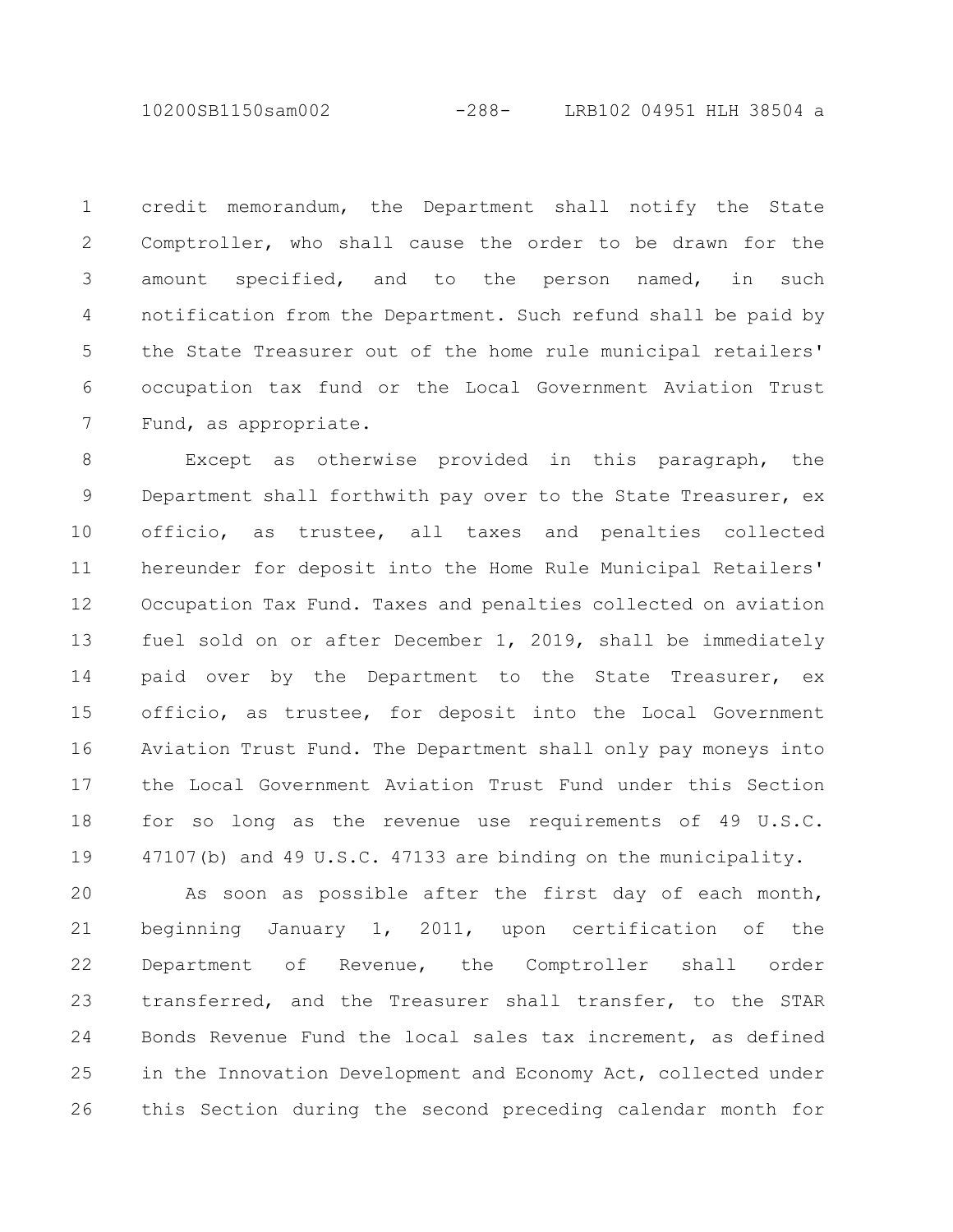10200SB1150sam002 -289- LRB102 04951 HLH 38504 a

sales within a STAR bond district. 1

After the monthly transfer to the STAR Bonds Revenue Fund, on or before the 25th day of each calendar month, the Department shall prepare and certify to the Comptroller the disbursement of stated sums of money to named municipalities, the municipalities to be those from which suppliers and servicemen have paid taxes or penalties hereunder to the Department during the second preceding calendar month. The amount to be paid to each municipality shall be the amount (not including credit memoranda and not including taxes and penalties collected on aviation fuel sold on or after December 1, 2019) collected hereunder during the second preceding calendar month by the Department, and not including an amount equal to the amount of refunds made during the second preceding calendar month by the Department on behalf of such municipality, and not including any amounts that are transferred to the STAR Bonds Revenue Fund, less 1.5% of the remainder, which the Department shall transfer into the Tax Compliance and Administration Fund. The Department, at the time of each monthly disbursement to the municipalities, shall prepare and certify to the State Comptroller the amount to be transferred into the Tax Compliance and Administration Fund under this Section. Within 10 days after receipt, by the Comptroller, of the disbursement certification to the municipalities and the Tax Compliance and Administration Fund provided for in this Section to be given to the Comptroller by 2 3 4 5 6 7 8 9 10 11 12 13 14 15 16 17 18 19 20 21 22 23 24 25 26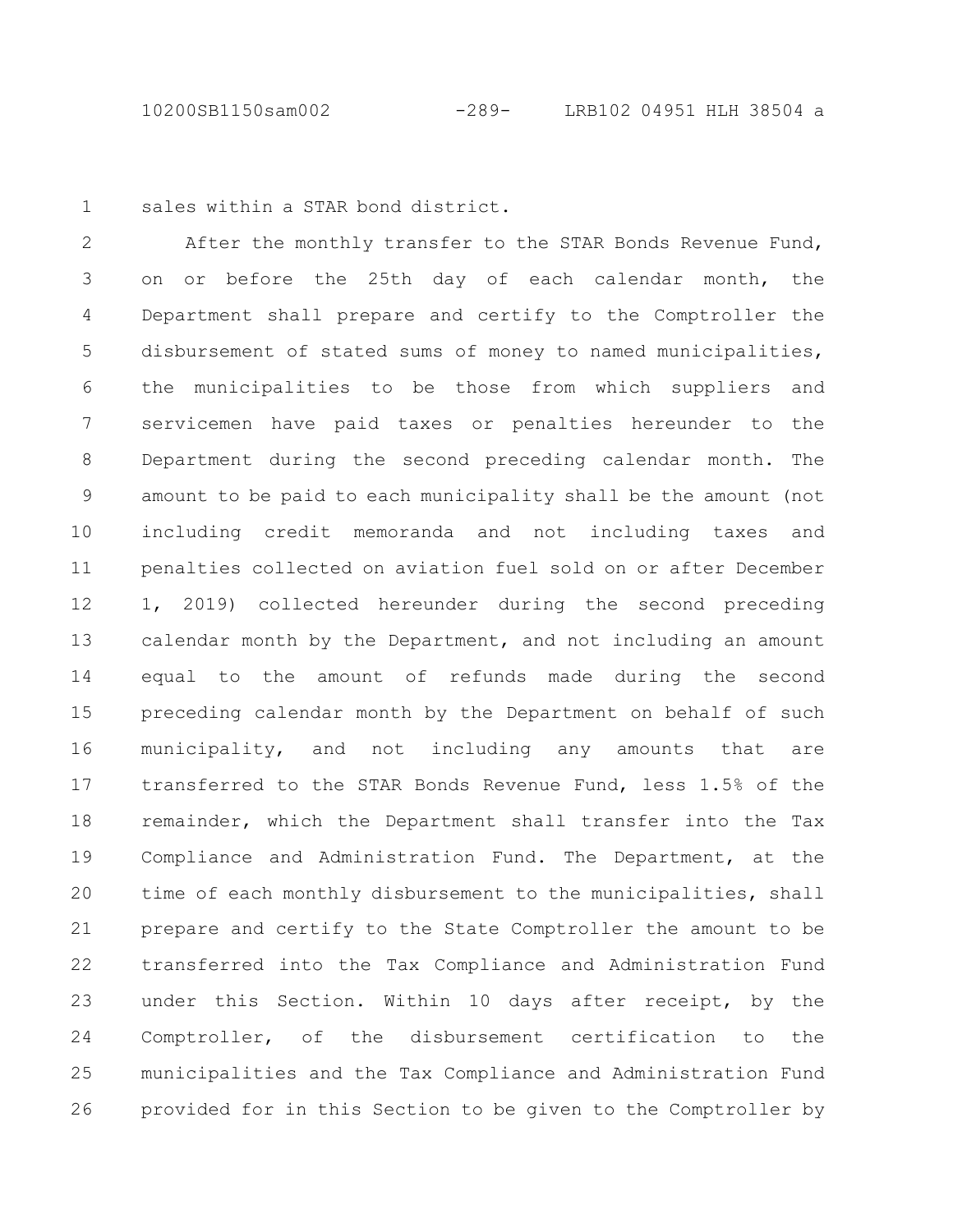10200SB1150sam002 -290- LRB102 04951 HLH 38504 a

the Department, the Comptroller shall cause the orders to be drawn for the respective amounts in accordance with the directions contained in such certification. 1 2 3

In addition to the disbursement required by the preceding paragraph and in order to mitigate delays caused by distribution procedures, an allocation shall, if requested, be made within 10 days after January 14, 1991, and in November of 1991 and each year thereafter, to each municipality that received more than \$500,000 during the preceding fiscal year, (July 1 through June 30) whether collected by the municipality or disbursed by the Department as required by this Section. Within 10 days after January 14, 1991, participating municipalities shall notify the Department in writing of their intent to participate. In addition, for the initial distribution, participating municipalities shall certify to the Department the amounts collected by the municipality for each month under its home rule occupation and service occupation tax during the period July 1, 1989 through June 30, 1990. The allocation within 10 days after January 14, 1991, shall be in an amount equal to the monthly average of these amounts, excluding the 2 months of highest receipts. Monthly average for the period of July 1, 1990 through June 30, 1991 will be determined as follows: the amounts collected by the municipality under its home rule occupation and service occupation tax during the period of July 1, 1990 through September 30, 1990, plus amounts collected by the Department 4 5 6 7 8 9 10 11 12 13 14 15 16 17 18 19 20 21 22 23 24 25 26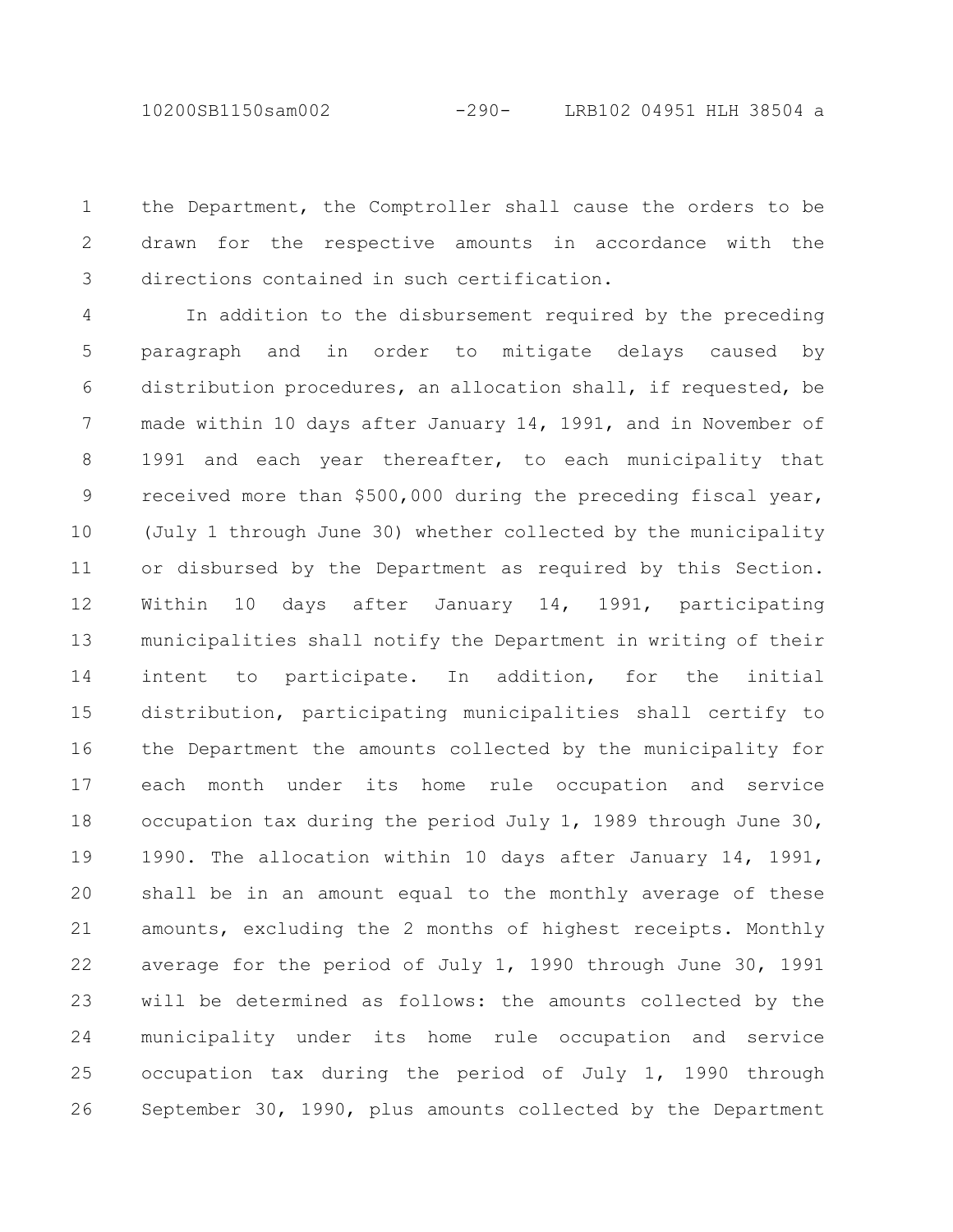10200SB1150sam002 -291- LRB102 04951 HLH 38504 a

and paid to such municipality through June 30, 1991, excluding the 2 months of highest receipts. The monthly average for each subsequent period of July 1 through June 30 shall be an amount equal to the monthly distribution made to each such municipality under the preceding paragraph during this period, excluding the 2 months of highest receipts. The distribution made in November 1991 and each year thereafter under this paragraph and the preceding paragraph shall be reduced by the amount allocated and disbursed under this paragraph in the preceding period of July 1 through June 30. The Department shall prepare and certify to the Comptroller for disbursement the allocations made in accordance with this paragraph. 1 2 3 4 5 6 7 8 9 10 11 12

Nothing in this Section shall be construed to authorize a municipality to impose a tax upon the privilege of engaging in any business which under the constitution of the United States may not be made the subject of taxation by this State. 13 14 15 16

An ordinance or resolution imposing or discontinuing a tax hereunder or effecting a change in the rate thereof shall be adopted and a certified copy thereof filed with the Department on or before the first day of June, whereupon the Department shall proceed to administer and enforce this Section as of the first day of September next following such adoption and filing. Beginning January 1, 1992, an ordinance or resolution imposing or discontinuing the tax hereunder or effecting a change in the rate thereof shall be adopted and a certified copy thereof filed with the Department on or before the first 17 18 19 20 21 22 23 24 25 26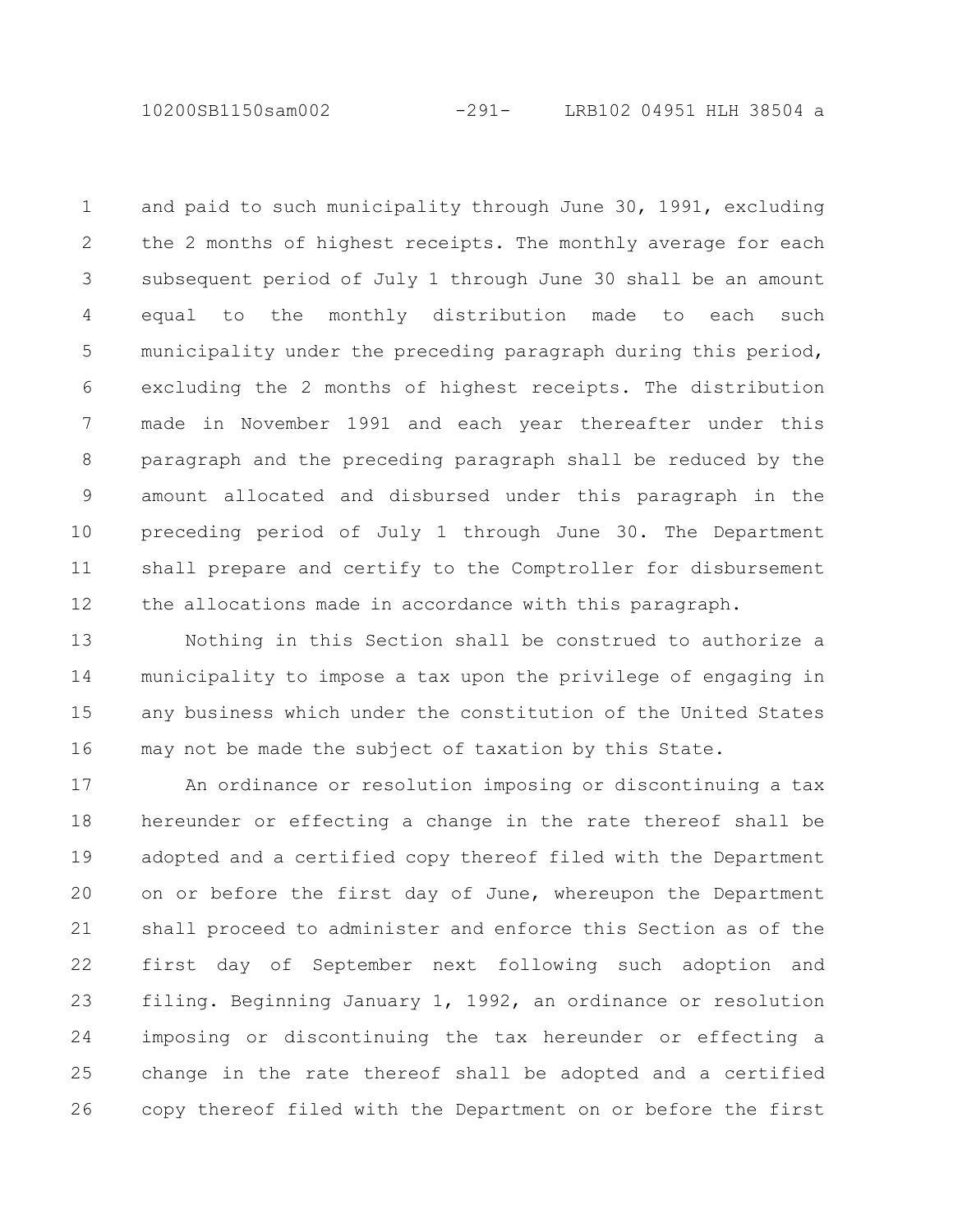10200SB1150sam002 -292- LRB102 04951 HLH 38504 a

day of July, whereupon the Department shall proceed to administer and enforce this Section as of the first day of October next following such adoption and filing. Beginning January 1, 1993, an ordinance or resolution imposing or discontinuing the tax hereunder or effecting a change in the rate thereof shall be adopted and a certified copy thereof filed with the Department on or before the first day of October, whereupon the Department shall proceed to administer and enforce this Section as of the first day of January next following such adoption and filing. However, a municipality located in a county with a population in excess of 3,000,000 that elected to become a home rule unit at the general primary election in 1994 may adopt an ordinance or resolution imposing the tax under this Section and file a certified copy of the ordinance or resolution with the Department on or before July 1, 1994. The Department shall then proceed to administer and enforce this Section as of October 1, 1994. Beginning April 1, 1998, an ordinance or resolution imposing or discontinuing the tax hereunder or effecting a change in the rate thereof shall either (i) be adopted and a certified copy thereof filed with the Department on or before the first day of April, whereupon the Department shall proceed to administer and enforce this Section as of the first day of July next following the adoption and filing; or (ii) be adopted and a certified copy thereof filed with the Department on or before the first day of October, whereupon the Department shall proceed to administer 1 2 3 4 5 6 7 8 9 10 11 12 13 14 15 16 17 18 19 20 21 22 23 24 25 26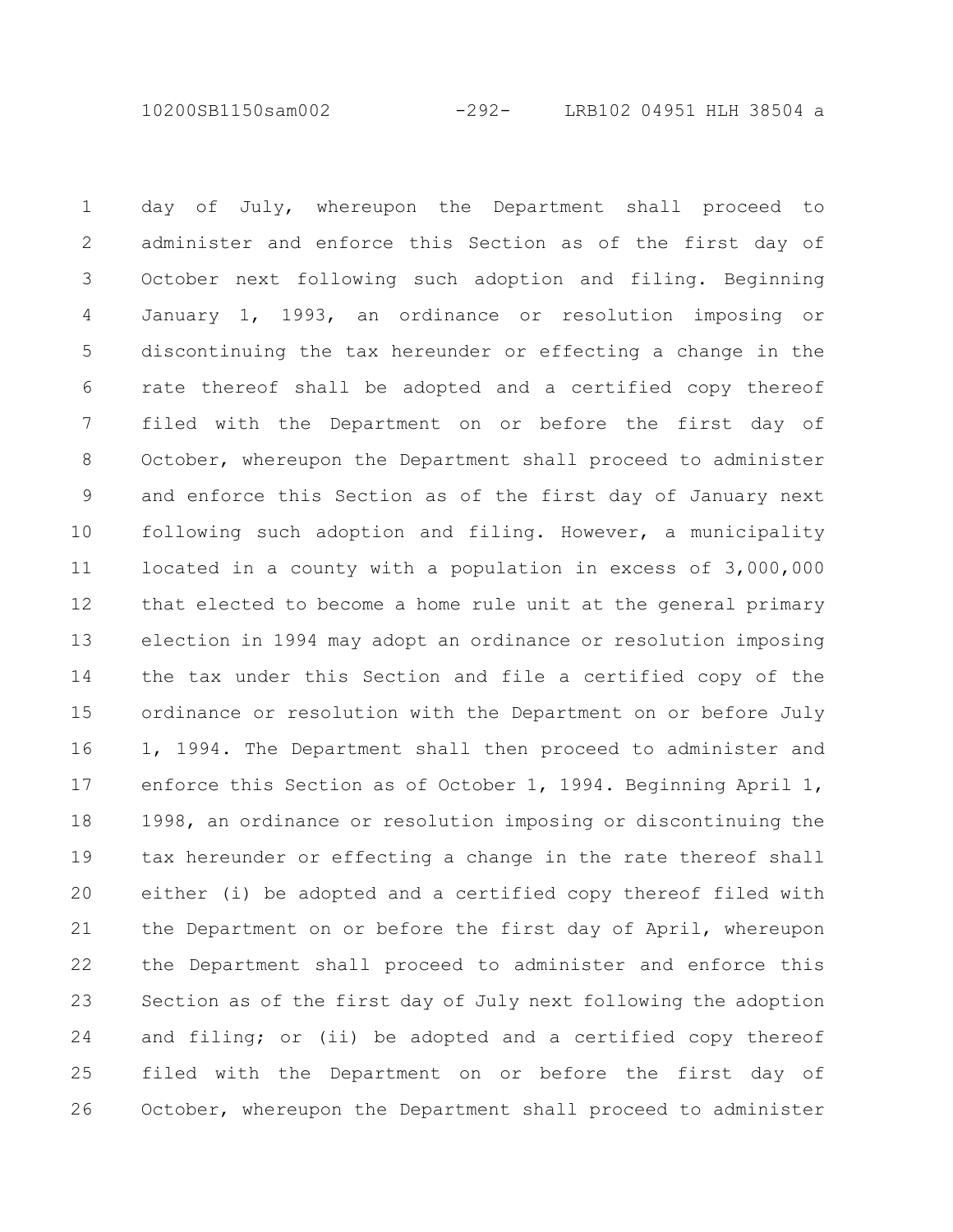and enforce this Section as of the first day of January next following the adoption and filing. 1 2

Any unobligated balance remaining in the Municipal Retailers' Occupation Tax Fund on December 31, 1989, which fund was abolished by Public Act 85-1135, and all receipts of municipal tax as a result of audits of liability periods prior to January 1, 1990, shall be paid into the Local Government Tax Fund, for distribution as provided by this Section prior to the enactment of Public Act 85-1135. All receipts of municipal tax as a result of an assessment not arising from an audit, for liability periods prior to January 1, 1990, shall be paid into the Local Government Tax Fund for distribution before July 1, 1990, as provided by this Section prior to the enactment of Public Act 85-1135, and on and after July 1, 1990, all such receipts shall be distributed as provided in Section 6z-18 of the State Finance Act. 3 4 5 6 7 8 9 10 11 12 13 14 15 16

As used in this Section, "municipal" and "municipality" means a city, village or incorporated town, including an incorporated town which has superseded a civil township. 17 18 19

This Section shall be known and may be cited as the Home Rule Municipal Service Occupation Tax Act. 20 21

(Source: P.A. 100-23, eff. 7-6-17; 100-587, eff. 6-4-18; 100-1171, eff. 1-4-19; 101-10, eff. 6-5-19; 101-81, eff. 7-12-19; 101-604, eff. 12-13-19.) 22 23 24

(65 ILCS 5/11-74.3-6) 25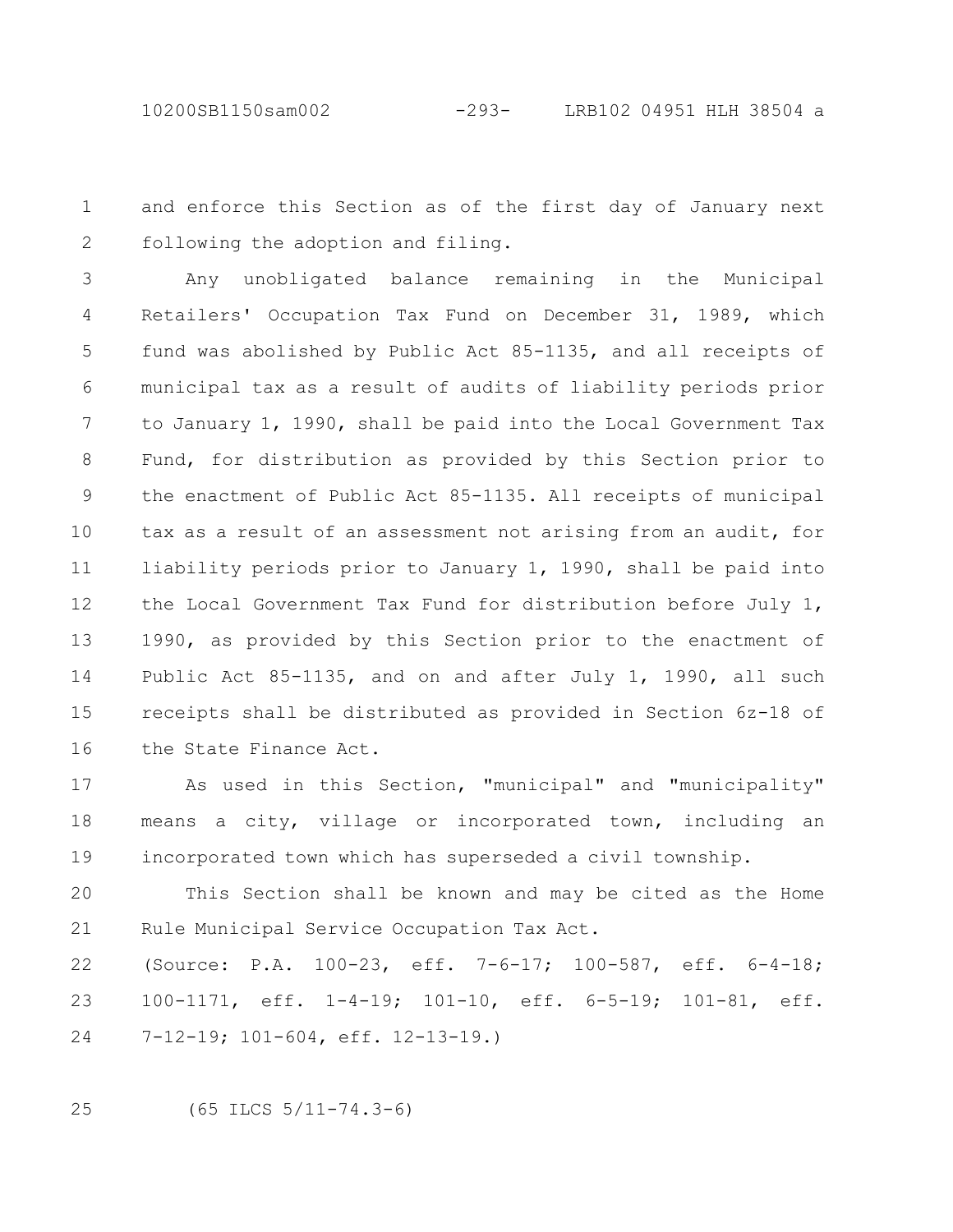Sec. 11-74.3-6. Business district revenue and obligations; business district tax allocation fund. 1 2

(a) If the corporate authorities of a municipality have approved a business district plan, have designated a business district, and have elected to impose a tax by ordinance pursuant to subsection (10) or (11) of Section 11-74.3-3, then each year after the date of the approval of the ordinance but terminating upon the date all business district project costs and all obligations paying or reimbursing business district project costs, if any, have been paid, but in no event later than the dissolution date, all amounts generated by the retailers' occupation tax and service occupation tax shall be collected and the tax shall be enforced by the Department of Revenue in the same manner as all retailers' occupation taxes and service occupation taxes imposed in the municipality imposing the tax and all amounts generated by the hotel operators' occupation tax shall be collected and the tax shall be enforced by the municipality in the same manner as all hotel operators' occupation taxes imposed in the municipality imposing the tax. The corporate authorities of the municipality shall deposit the proceeds of the taxes imposed under subsections (10) and (11) of Section 11-74.3-3 into a special fund of the municipality called the "[Name of] Business District Tax Allocation Fund" for the purpose of paying or reimbursing business district project costs and obligations incurred in the payment of those costs. 3 4 5 6 7 8 9 10 11 12 13 14 15 16 17 18 19 20 21 22 23 24 25 26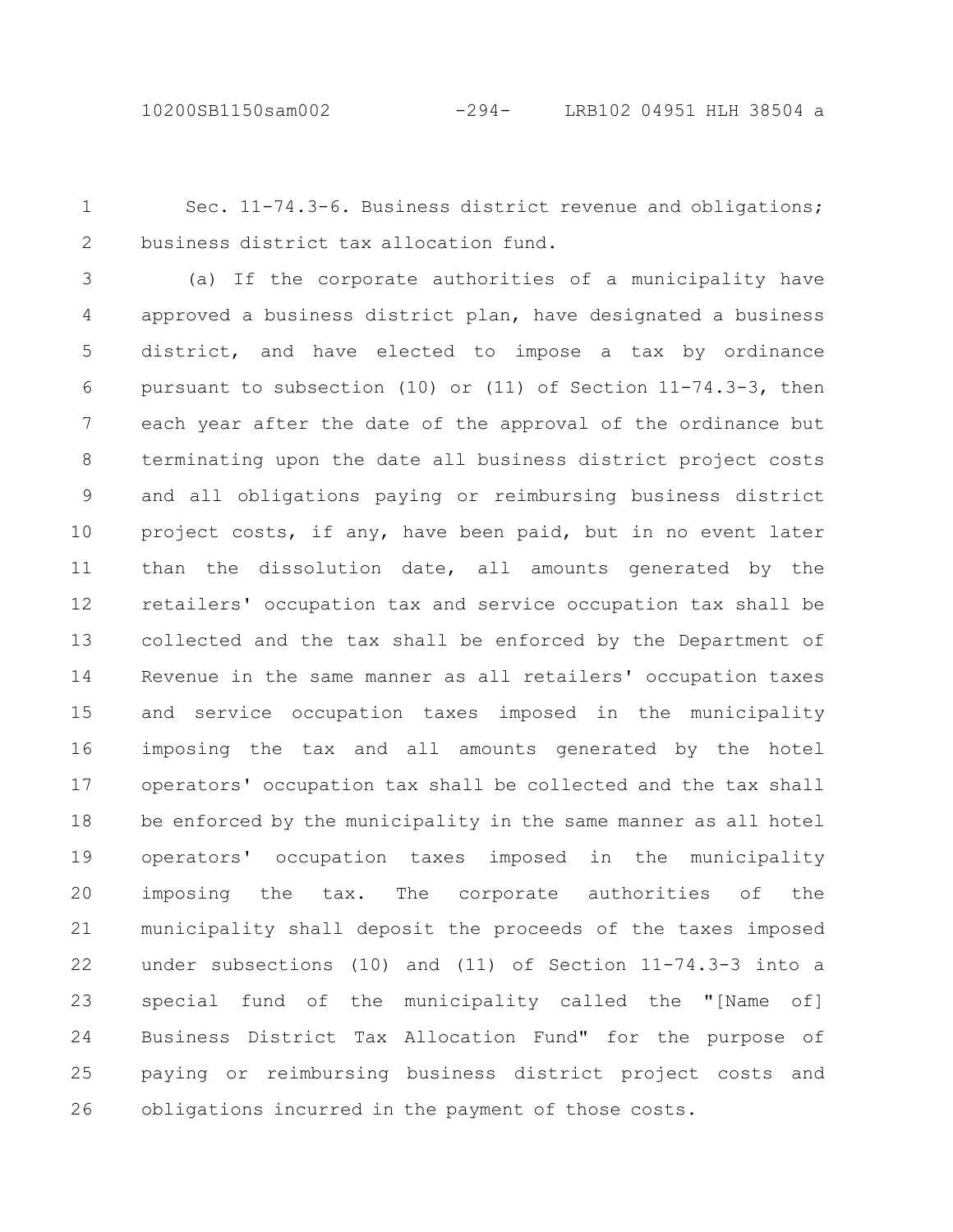10200SB1150sam002 -295- LRB102 04951 HLH 38504 a

(b) The corporate authorities of a municipality that has designated a business district under this Law may, by ordinance, impose a Business District Retailers' Occupation Tax upon all persons engaged in the business of selling tangible personal property, other than an item of tangible personal property titled or registered with an agency of this State's government, at retail in the business district at a rate not to exceed 1% of the gross receipts from the sales made in the course of such business, to be imposed only in 0.25% increments. The tax may not be imposed on tangible personal property taxed at the rate of 1% under the Retailers' Occupation Tax Act. Beginning December 1, 2019 and through December 31, 2020, this tax is not imposed on sales of aviation fuel unless the tax revenue is expended for airport-related purposes. If the District does not have an airport-related purpose to which it dedicates aviation fuel tax revenue, then aviation fuel is excluded from the tax. Each municipality must comply with the certification requirements for airport-related purposes under Section 2-22 of the Retailers' Occupation Tax Act (or at the 0% rate in accordance with this amendatory Act of the 102nd General Assembly). For purposes of this Section, "airport-related purposes" has the meaning ascribed in Section 6z-20.2 of the State Finance Act. Beginning January 1, 2021, this tax is not imposed on sales of aviation fuel for so long as the revenue use requirements of 49 U.S.C. 47107(b) and 49 U.S.C. 47133 are binding on the District. 1 2 3 4 5 6 7 8 9 10 11 12 13 14 15 16 17 18 19 20 21 22 23 24 25 26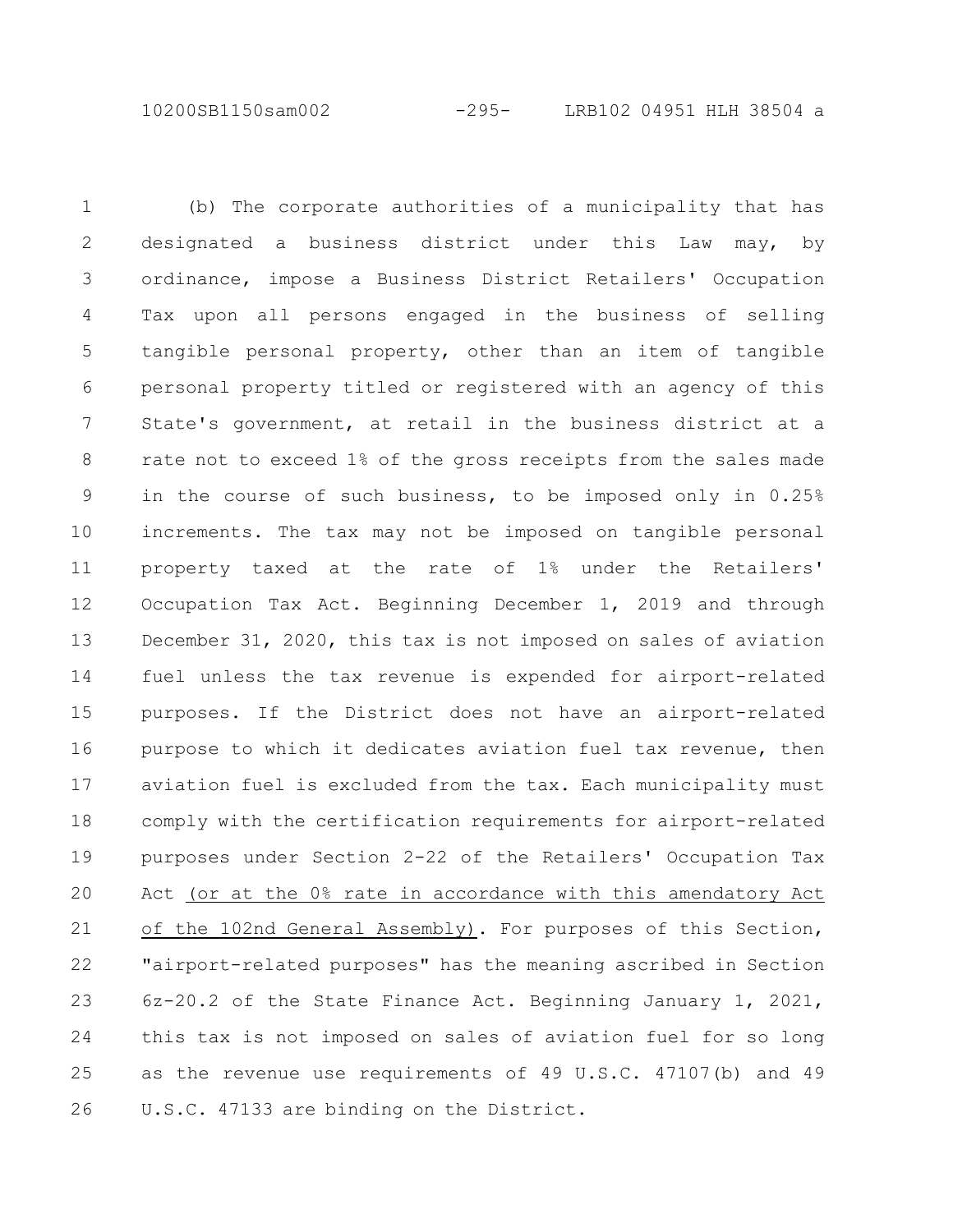10200SB1150sam002 -296- LRB102 04951 HLH 38504 a

The tax imposed under this subsection and all civil penalties that may be assessed as an incident thereof shall be collected and enforced by the Department of Revenue. The certificate of registration that is issued by the Department to a retailer under the Retailers' Occupation Tax Act shall permit the retailer to engage in a business that is taxable under any ordinance or resolution enacted pursuant to this subsection without registering separately with the Department under such ordinance or resolution or under this subsection. The Department of Revenue shall have full power to administer and enforce this subsection; to collect all taxes and penalties due under this subsection in the manner hereinafter provided; and to determine all rights to credit memoranda arising on account of the erroneous payment of tax or penalty under this subsection. In the administration of, and compliance with, this subsection, the Department and persons who are subject to this subsection shall have the same rights, remedies, privileges, immunities, powers and duties, and be subject to the same conditions, restrictions, limitations, penalties, exclusions, exemptions, and definitions of terms and employ the same modes of procedure, as are prescribed in Sections 1, 1a through 1o, 2 through 2-65 (in respect to all provisions therein other than the State rate of tax), 2c through 2h, 3 (except as to the disposition of taxes and penalties collected, and except that the retailer's discount is not allowed for taxes paid on aviation fuel that are subject 1 2 3 4 5 6 7 8 9 10 11 12 13 14 15 16 17 18 19 20 21 22 23 24 25 26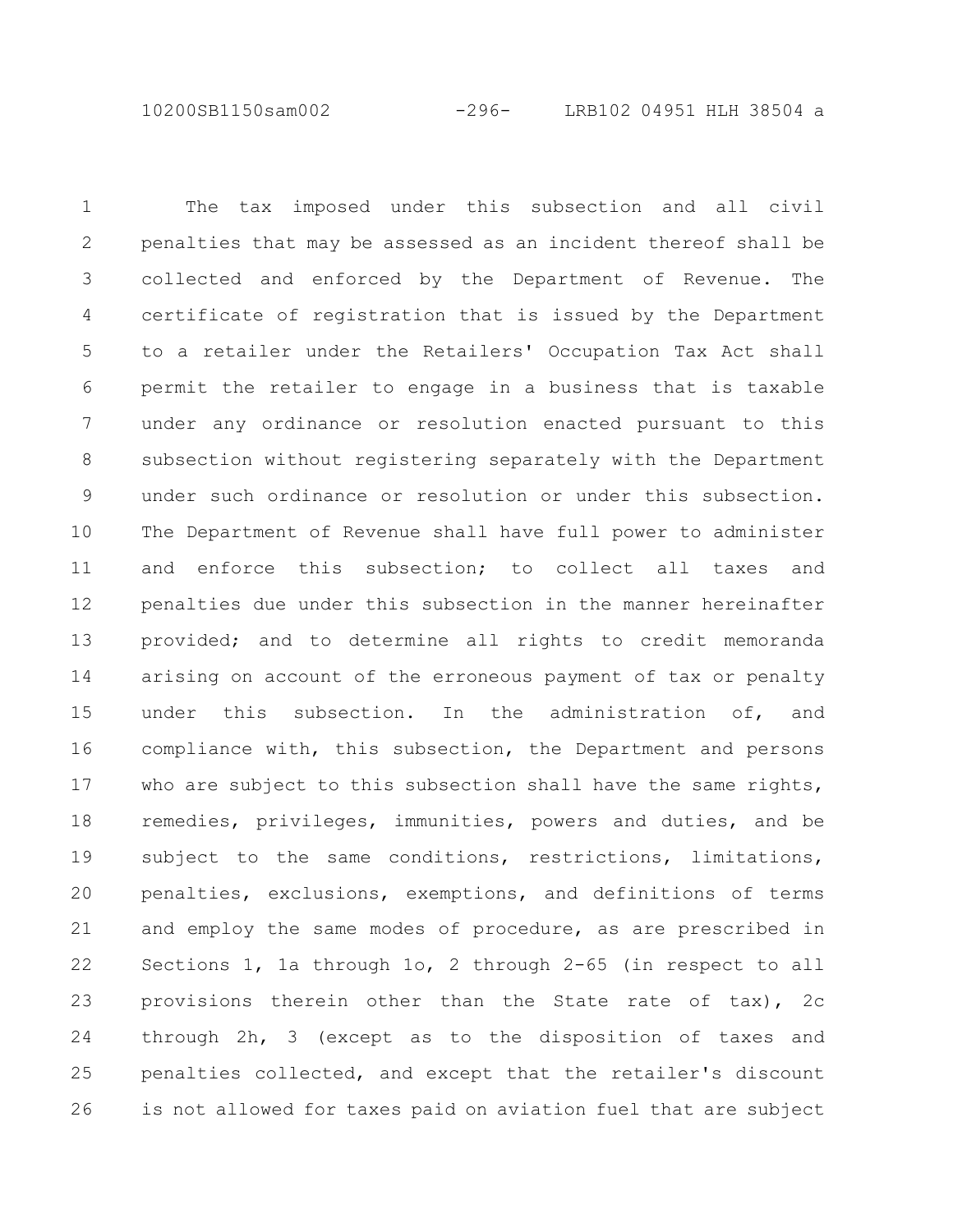10200SB1150sam002 -297- LRB102 04951 HLH 38504 a

to the revenue use requirements of 49 U.S.C. 47107(b) and 49 U.S.C. 47133), 4, 5, 5a, 5c, 5d, 5e, 5f, 5g, 5i, 5j, 5k, 5l, 6, 6a, 6b, 6c, 7, 8, 9, 10, 11, 12, 13, and 14 of the Retailers' Occupation Tax Act and all provisions of the Uniform Penalty and Interest Act, as fully as if those provisions were set forth herein. 1 2 3 4 5 6

Persons subject to any tax imposed under this subsection may reimburse themselves for their seller's tax liability under this subsection by separately stating the tax as an additional charge, which charge may be stated in combination, in a single amount, with State taxes that sellers are required to collect under the Use Tax Act, in accordance with such bracket schedules as the Department may prescribe. 7 8 9 10 11 12 13

Whenever the Department determines that a refund should be made under this subsection to a claimant instead of issuing a credit memorandum, the Department shall notify the State Comptroller, who shall cause the order to be drawn for the amount specified and to the person named in the notification from the Department. The refund shall be paid by the State Treasurer out of the business district retailers' occupation tax fund or the Local Government Aviation Trust Fund, as appropriate. 14 15 16 17 18 19 20 21 22

Except as otherwise provided in this paragraph, the Department shall immediately pay over to the State Treasurer, ex officio, as trustee, all taxes, penalties, and interest collected under this subsection for deposit into the business 23 24 25 26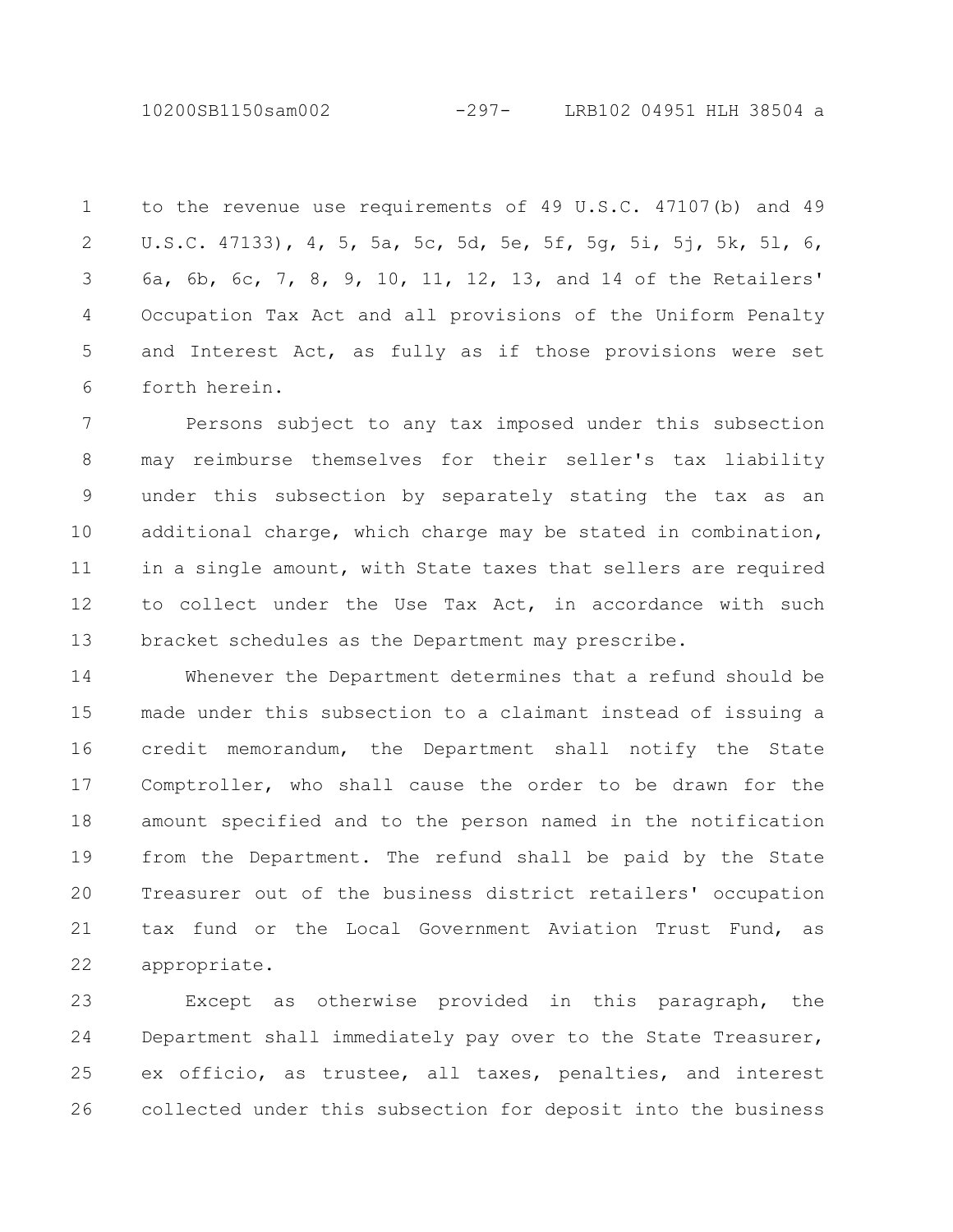10200SB1150sam002 -298- LRB102 04951 HLH 38504 a

district retailers' occupation tax fund. Taxes and penalties collected on aviation fuel sold on or after December 1, 2019, shall be immediately paid over by the Department to the State Treasurer, ex officio, as trustee, for deposit into the Local Government Aviation Trust Fund. The Department shall only pay moneys into the Local Government Aviation Trust Fund under this Section for so long as the revenue use requirements of 49 U.S.C. 47107(b) and 49 U.S.C. 47133 are binding on the District. 1 2 3 4 5 6 7 8 9

As soon as possible after the first day of each month, beginning January 1, 2011, upon certification of the Department of Revenue, the Comptroller shall order transferred, and the Treasurer shall transfer, to the STAR Bonds Revenue Fund the local sales tax increment, as defined in the Innovation Development and Economy Act, collected under this subsection during the second preceding calendar month for sales within a STAR bond district. 10 11 12 13 14 15 16 17

After the monthly transfer to the STAR Bonds Revenue Fund, on or before the 25th day of each calendar month, the Department shall prepare and certify to the Comptroller the disbursement of stated sums of money to named municipalities from the business district retailers' occupation tax fund, the municipalities to be those from which retailers have paid taxes or penalties under this subsection to the Department during the second preceding calendar month. The amount to be paid to each municipality shall be the amount (not including 18 19 20 21 22 23 24 25 26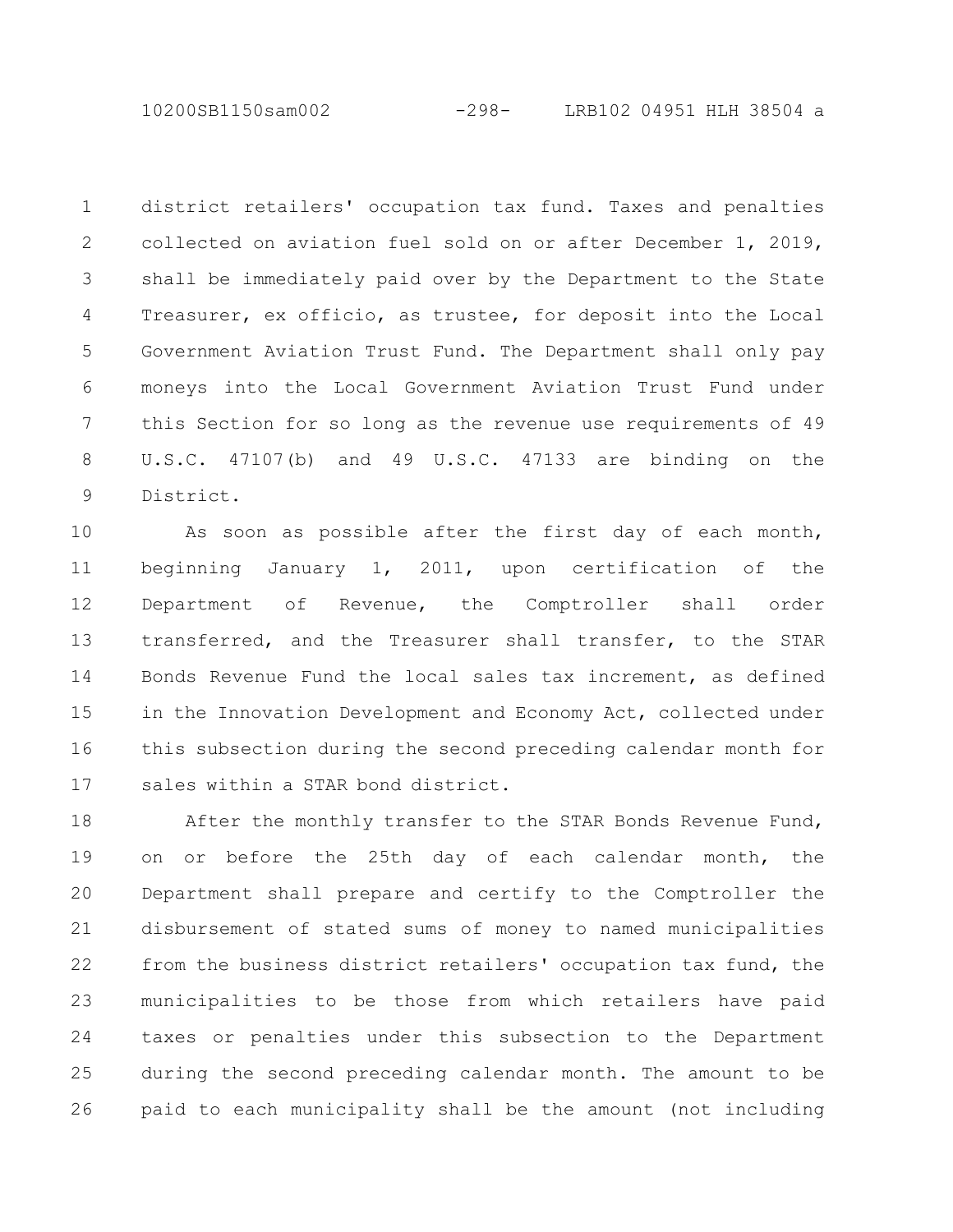10200SB1150sam002 -299- LRB102 04951 HLH 38504 a

credit memoranda and not including taxes and penalties collected on aviation fuel sold on or after December 1, 2019) collected under this subsection during the second preceding calendar month by the Department plus an amount the Department determines is necessary to offset any amounts that were erroneously paid to a different taxing body, and not including an amount equal to the amount of refunds made during the second preceding calendar month by the Department, less 2% of that amount (except the amount collected on aviation fuel sold on or after December 1, 2019), which shall be deposited into the Tax Compliance and Administration Fund and shall be used by the Department, subject to appropriation, to cover the costs of the Department in administering and enforcing the provisions of this subsection, on behalf of such municipality, and not including any amount that the Department determines is necessary to offset any amounts that were payable to a different taxing body but were erroneously paid to the municipality, and not including any amounts that are transferred to the STAR Bonds Revenue Fund. Within 10 days after receipt by the Comptroller of the disbursement certification to the municipalities provided for in this subsection to be given to the Comptroller by the Department, the Comptroller shall cause the orders to be drawn for the respective amounts in accordance with the directions contained in the certification. The proceeds of the tax paid to municipalities under this subsection shall be deposited into 1 2 3 4 5 6 7 8 9 10 11 12 13 14 15 16 17 18 19 20 21 22 23 24 25 26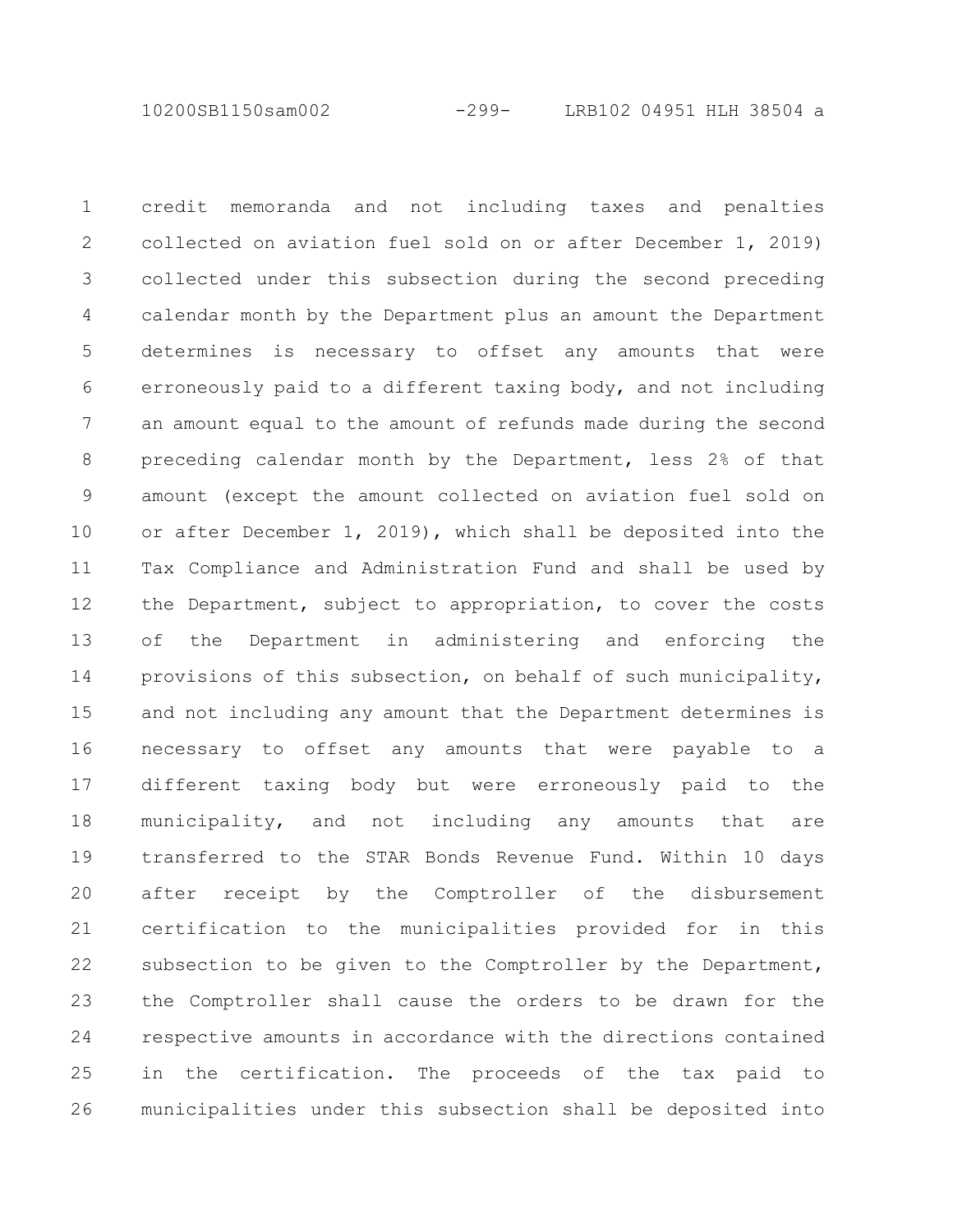10200SB1150sam002 -300- LRB102 04951 HLH 38504 a

the Business District Tax Allocation Fund by the municipality. An ordinance imposing or discontinuing the tax under this subsection or effecting a change in the rate thereof shall either (i) be adopted and a certified copy thereof filed with the Department on or before the first day of April, whereupon the Department, if all other requirements of this subsection are met, shall proceed to administer and enforce this subsection as of the first day of July next following the adoption and filing; or (ii) be adopted and a certified copy thereof filed with the Department on or before the first day of October, whereupon, if all other requirements of this subsection are met, the Department shall proceed to administer and enforce this subsection as of the first day of January next following the adoption and filing. 1 2 3 4 5 6 7 8 9 10 11 12 13 14

The Department of Revenue shall not administer or enforce an ordinance imposing, discontinuing, or changing the rate of the tax under this subsection, until the municipality also provides, in the manner prescribed by the Department, the boundaries of the business district and each address in the business district in such a way that the Department can determine by its address whether a business is located in the business district. The municipality must provide this boundary and address information to the Department on or before April 1 for administration and enforcement of the tax under this subsection by the Department beginning on the following July 1 and on or before October 1 for administration and enforcement 15 16 17 18 19 20 21 22 23 24 25 26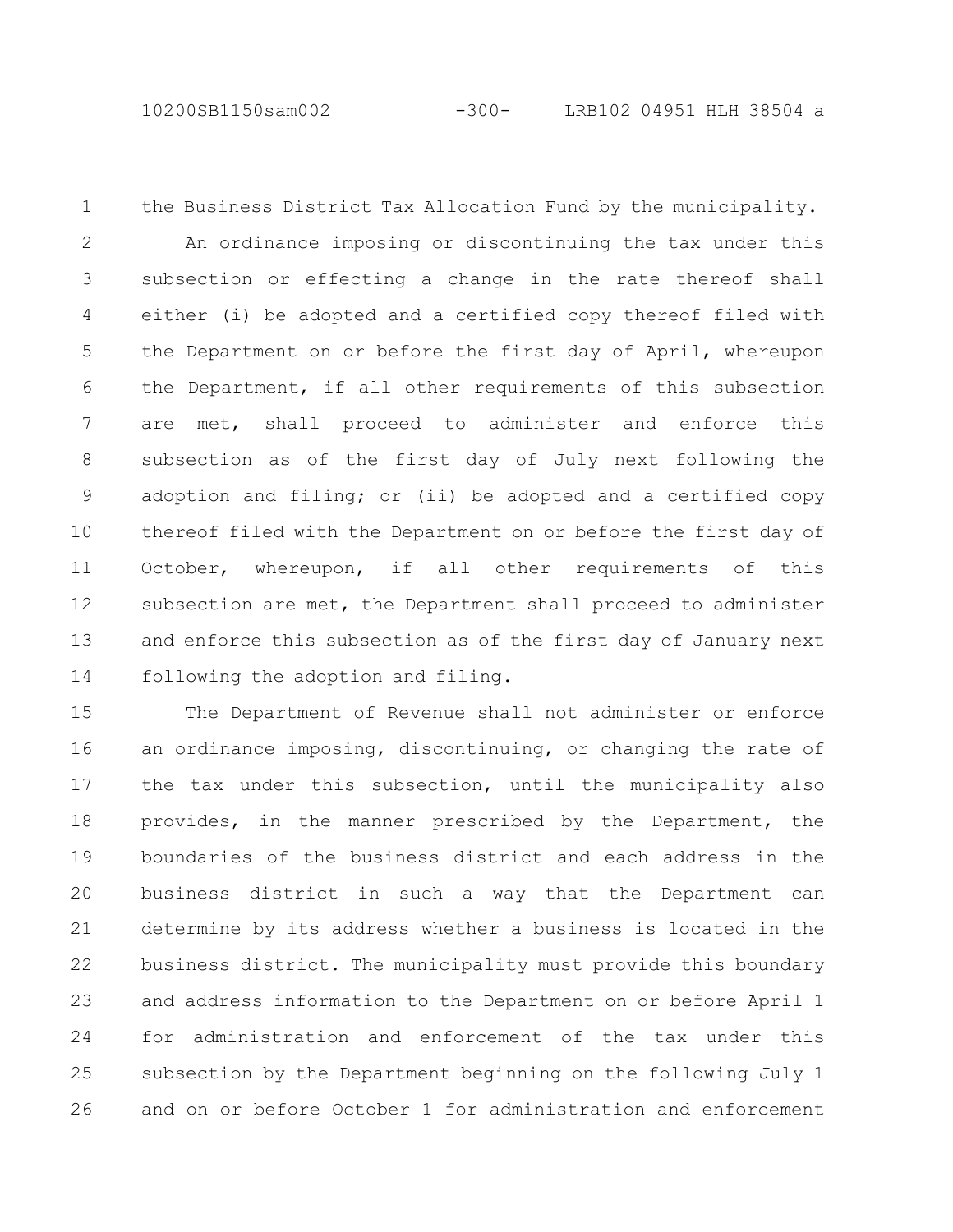10200SB1150sam002 -301- LRB102 04951 HLH 38504 a

of the tax under this subsection by the Department beginning on the following January 1. The Department of Revenue shall not administer or enforce any change made to the boundaries of a business district or address change, addition, or deletion until the municipality reports the boundary change or address change, addition, or deletion to the Department in the manner prescribed by the Department. The municipality must provide this boundary change information or address change, addition, or deletion to the Department on or before April 1 for administration and enforcement by the Department of the change beginning on the following July 1 and on or before October 1 for administration and enforcement by the Department of the change beginning on the following January 1. The retailers in the business district shall be responsible for charging the tax imposed under this subsection. If a retailer is incorrectly included or excluded from the list of those required to collect the tax under this subsection, both the Department of Revenue and the retailer shall be held harmless if they reasonably relied on information provided by the municipality. 1 2 3 4 5 6 7 8 9 10 11 12 13 14 15 16 17 18 19 20

A municipality that imposes the tax under this subsection must submit to the Department of Revenue any other information as the Department may require for the administration and enforcement of the tax. 21 22 23 24

When certifying the amount of a monthly disbursement to a municipality under this subsection, the Department shall 25 26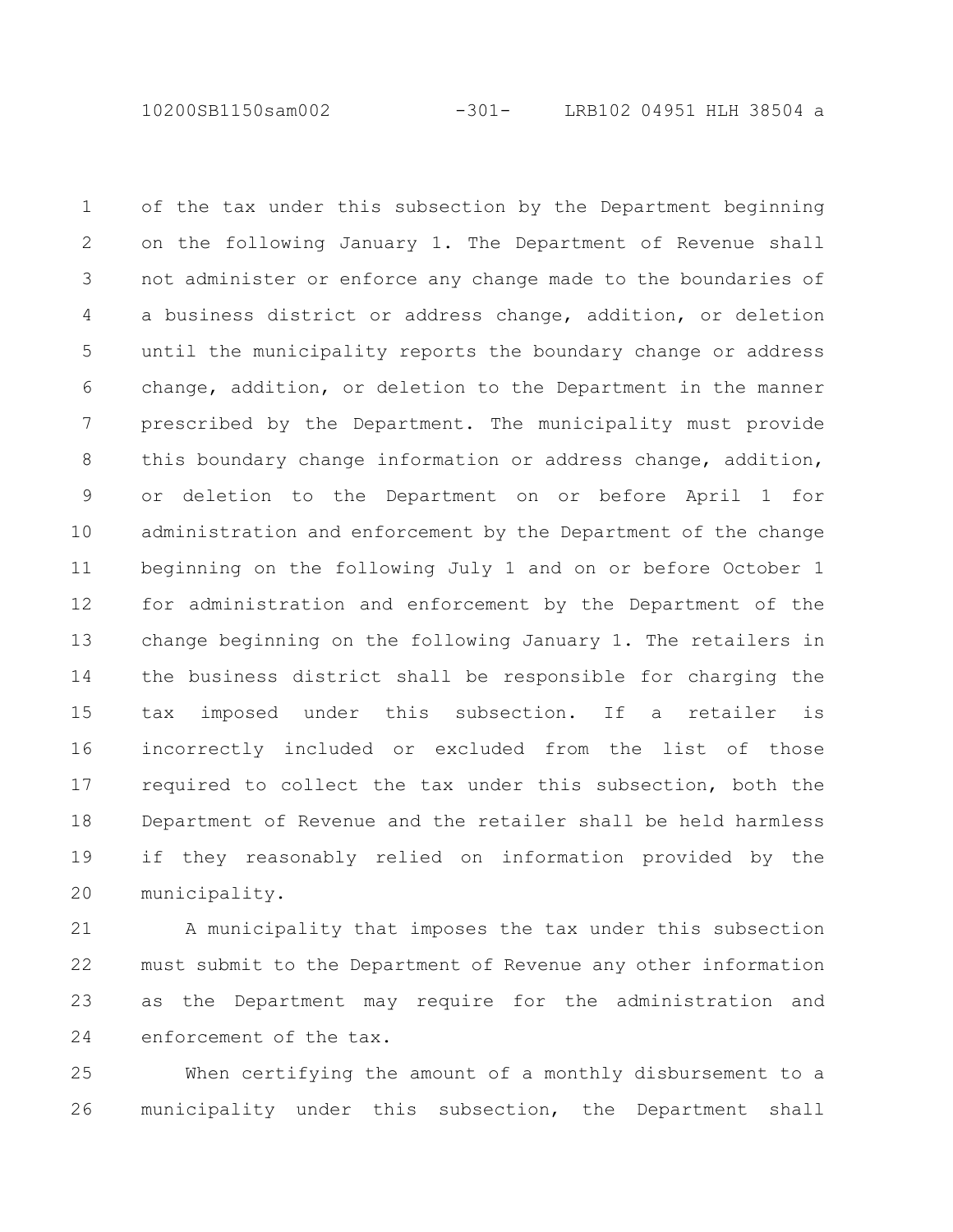10200SB1150sam002 -302- LRB102 04951 HLH 38504 a

increase or decrease the amount by an amount necessary to offset any misallocation of previous disbursements. The offset amount shall be the amount erroneously disbursed within the previous 6 months from the time a misallocation is discovered. 1 2 3 4

Nothing in this subsection shall be construed to authorize the municipality to impose a tax upon the privilege of engaging in any business which under the Constitution of the United States may not be made the subject of taxation by this State. 5 6 7 8 9

If a tax is imposed under this subsection (b), a tax shall also be imposed under subsection (c) of this Section. 10 11

(c) If a tax has been imposed under subsection (b), a Business District Service Occupation Tax shall also be imposed upon all persons engaged, in the business district, in the business of making sales of service, who, as an incident to making those sales of service, transfer tangible personal property within the business district, either in the form of tangible personal property or in the form of real estate as an incident to a sale of service. The tax shall be imposed at the same rate as the tax imposed in subsection (b) and shall not exceed 1% of the selling price of tangible personal property so transferred within the business district, to be imposed only in 0.25% increments. The tax may not be imposed on tangible personal property taxed at the 1% rate under the Service Occupation Tax Act (or at the 0% rate in accordance with this amendatory Act of the 102nd General Assembly). 12 13 14 15 16 17 18 19 20 21 22 23 24 25 26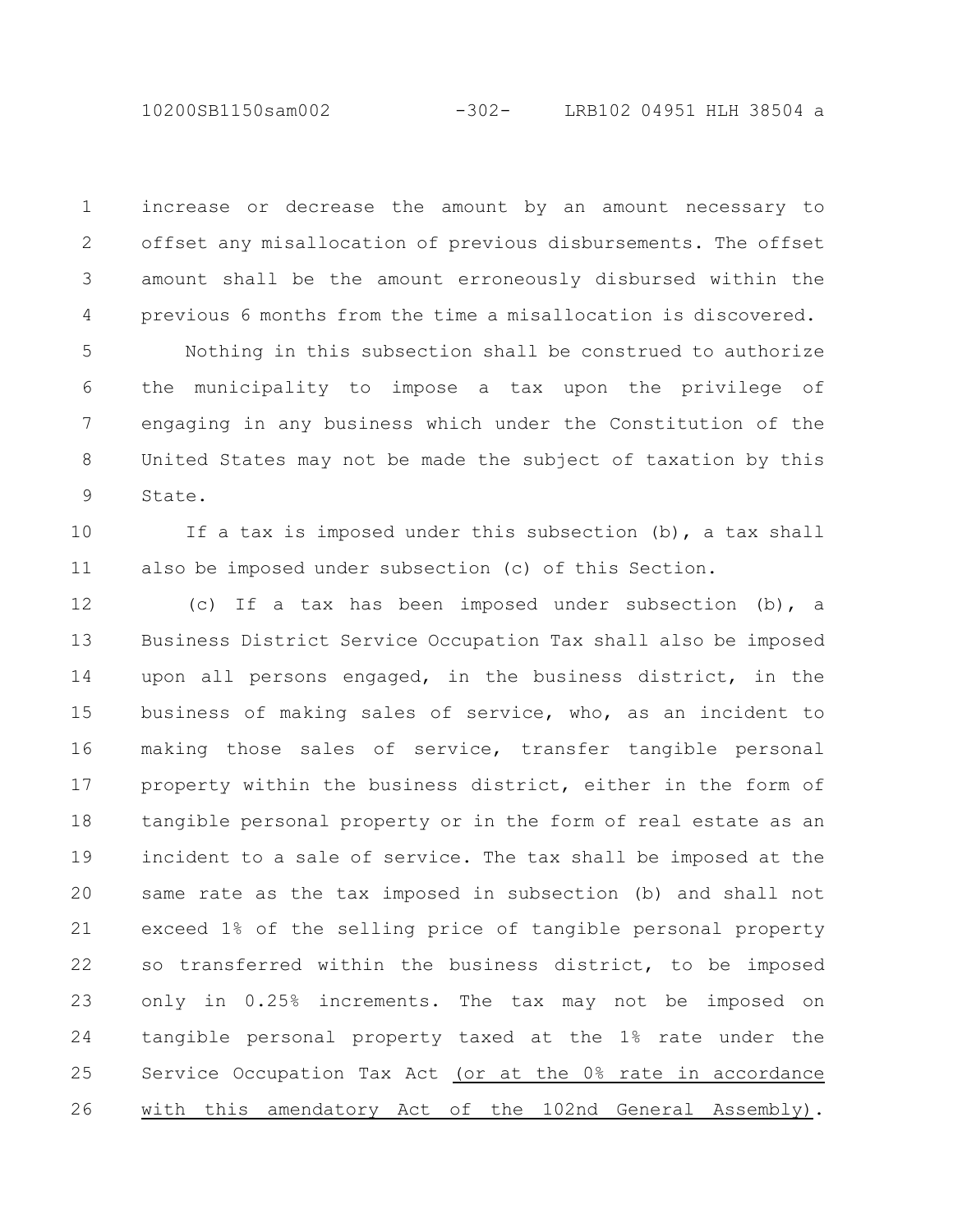10200SB1150sam002 -303- LRB102 04951 HLH 38504 a

Beginning December 1, 2019, this tax is not imposed on sales of aviation fuel unless the tax revenue is expended for airport-related purposes. If the District does not have an airport-related purpose to which it dedicates aviation fuel tax revenue, then aviation fuel is excluded from the tax. Each municipality must comply with the certification requirements for airport-related purposes under Section 2-22 of the Retailers' Occupation Tax Act. For purposes of this Act, "airport-related purposes" has the meaning ascribed in Section 6z-20.2 of the State Finance Act. Beginning January 1, 2021, this tax is not imposed on sales of aviation fuel for so long as the revenue use requirements of 49 U.S.C. 47107(b) and 49 U.S.C. 47133 are binding on the District. 1 2 3 4 5 6 7 8 9 10 11 12 13

The tax imposed under this subsection and all civil penalties that may be assessed as an incident thereof shall be collected and enforced by the Department of Revenue. The certificate of registration which is issued by the Department to a retailer under the Retailers' Occupation Tax Act or under the Service Occupation Tax Act shall permit such registrant to engage in a business which is taxable under any ordinance or resolution enacted pursuant to this subsection without registering separately with the Department under such ordinance or resolution or under this subsection. The Department of Revenue shall have full power to administer and enforce this subsection; to collect all taxes and penalties due under this subsection; to dispose of taxes and penalties 14 15 16 17 18 19 20 21 22 23 24 25 26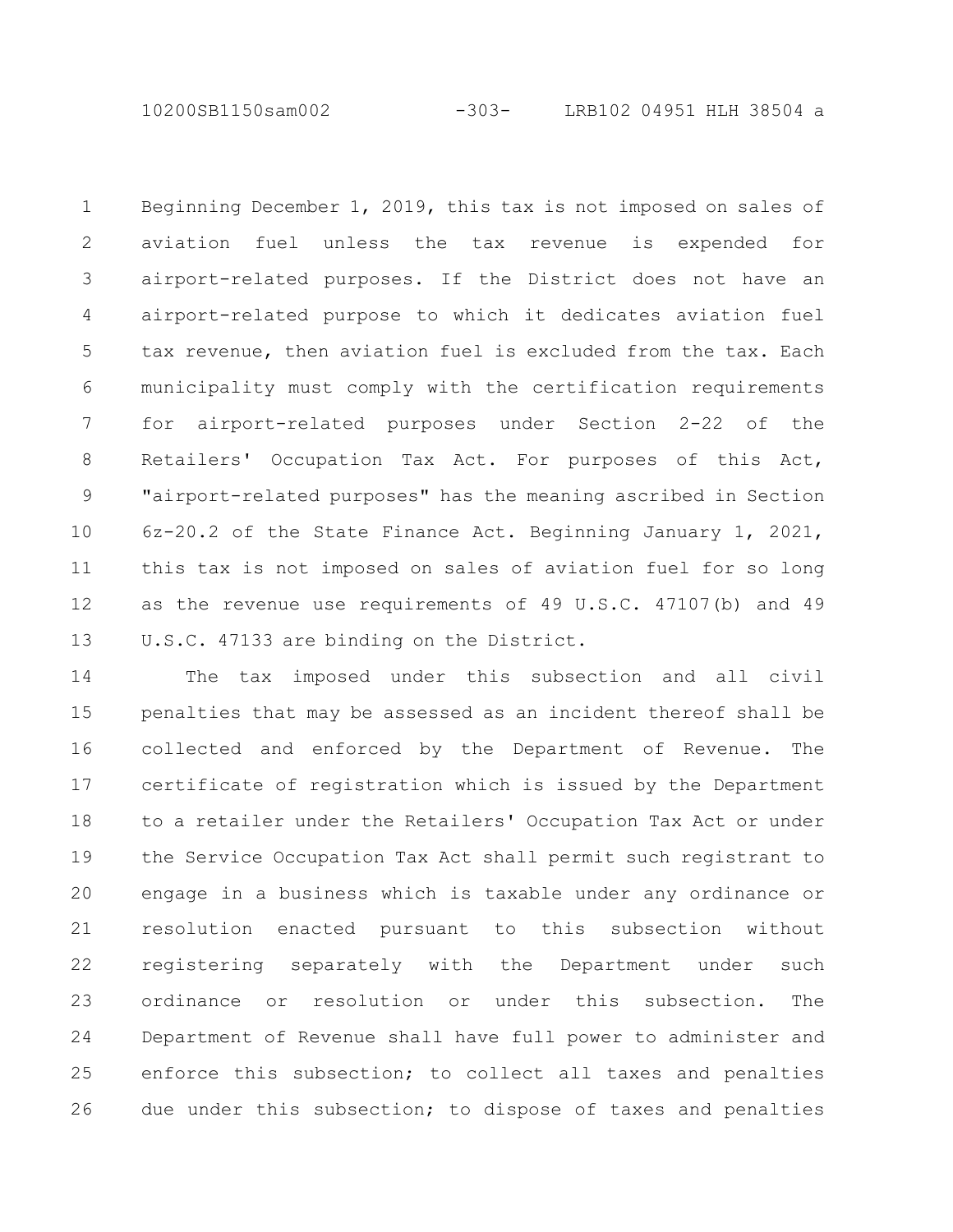10200SB1150sam002 -304- LRB102 04951 HLH 38504 a

so collected in the manner hereinafter provided; and to determine all rights to credit memoranda arising on account of the erroneous payment of tax or penalty under this subsection. In the administration of, and compliance with this subsection, the Department and persons who are subject to this subsection shall have the same rights, remedies, privileges, immunities, powers and duties, and be subject to the same conditions, restrictions, limitations, penalties, exclusions, exemptions, and definitions of terms and employ the same modes of procedure as are prescribed in Sections 2, 2a through 2d, 3 through 3-50 (in respect to all provisions therein other than the State rate of tax), 4 (except that the reference to the State shall be to the business district), 5, 7, 8 (except that the jurisdiction to which the tax shall be a debt to the extent indicated in that Section 8 shall be the municipality), 9 (except as to the disposition of taxes and penalties collected, and except that the returned merchandise credit for this tax may not be taken against any State tax, and except that the retailer's discount is not allowed for taxes paid on aviation fuel that are subject to the revenue use requirements of 49 U.S.C. 47107(b) and 49 U.S.C. 47133), 10, 11, 12 (except the reference therein to Section 2b of the Retailers' Occupation Tax Act), 13 (except that any reference to the State shall mean the municipality), the first paragraph of Section 15, and Sections 16, 17, 18, 19 and 20 of the Service Occupation Tax Act and all provisions of the Uniform Penalty 1 2 3 4 5 6 7 8 9 10 11 12 13 14 15 16 17 18 19 20 21 22 23 24 25 26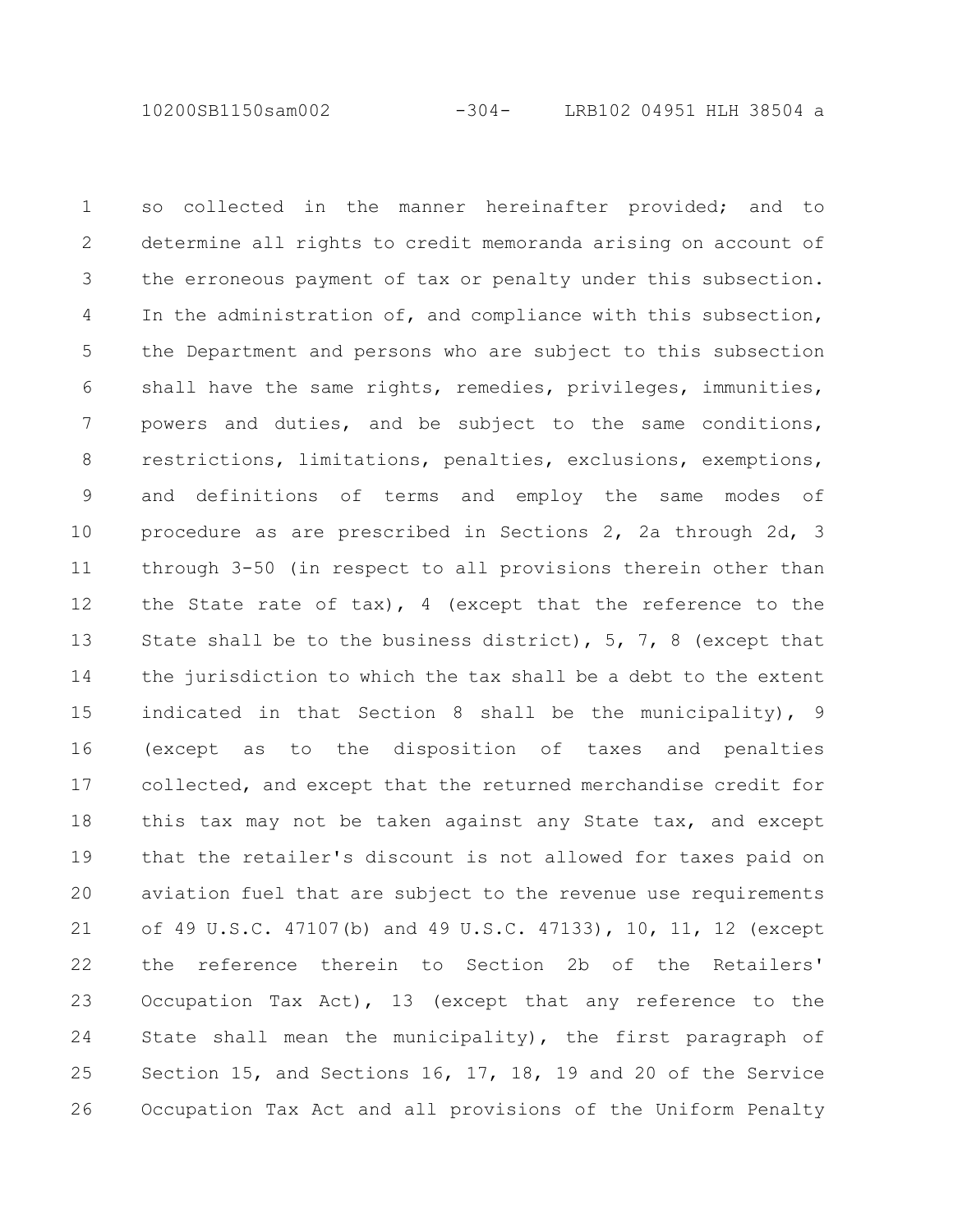10200SB1150sam002 -305- LRB102 04951 HLH 38504 a

and Interest Act, as fully as if those provisions were set forth herein. 1 2

Persons subject to any tax imposed under the authority granted in this subsection may reimburse themselves for their serviceman's tax liability hereunder by separately stating the tax as an additional charge, which charge may be stated in combination, in a single amount, with State tax that servicemen are authorized to collect under the Service Use Tax Act, in accordance with such bracket schedules as the Department may prescribe. 3 4 5 6 7 8 9 10

Whenever the Department determines that a refund should be made under this subsection to a claimant instead of issuing credit memorandum, the Department shall notify the State Comptroller, who shall cause the order to be drawn for the amount specified, and to the person named, in such notification from the Department. Such refund shall be paid by the State Treasurer out of the business district retailers' occupation tax fund or the Local Government Aviation Trust Fund, as appropriate. 11 12 13 14 15 16 17 18 19

Except as otherwise provided in this paragraph, the Department shall forthwith pay over to the State Treasurer, ex-officio, as trustee, all taxes, penalties, and interest collected under this subsection for deposit into the business district retailers' occupation tax fund. Taxes and penalties collected on aviation fuel sold on or after December 1, 2019, shall be immediately paid over by the Department to the State 20 21 22 23 24 25 26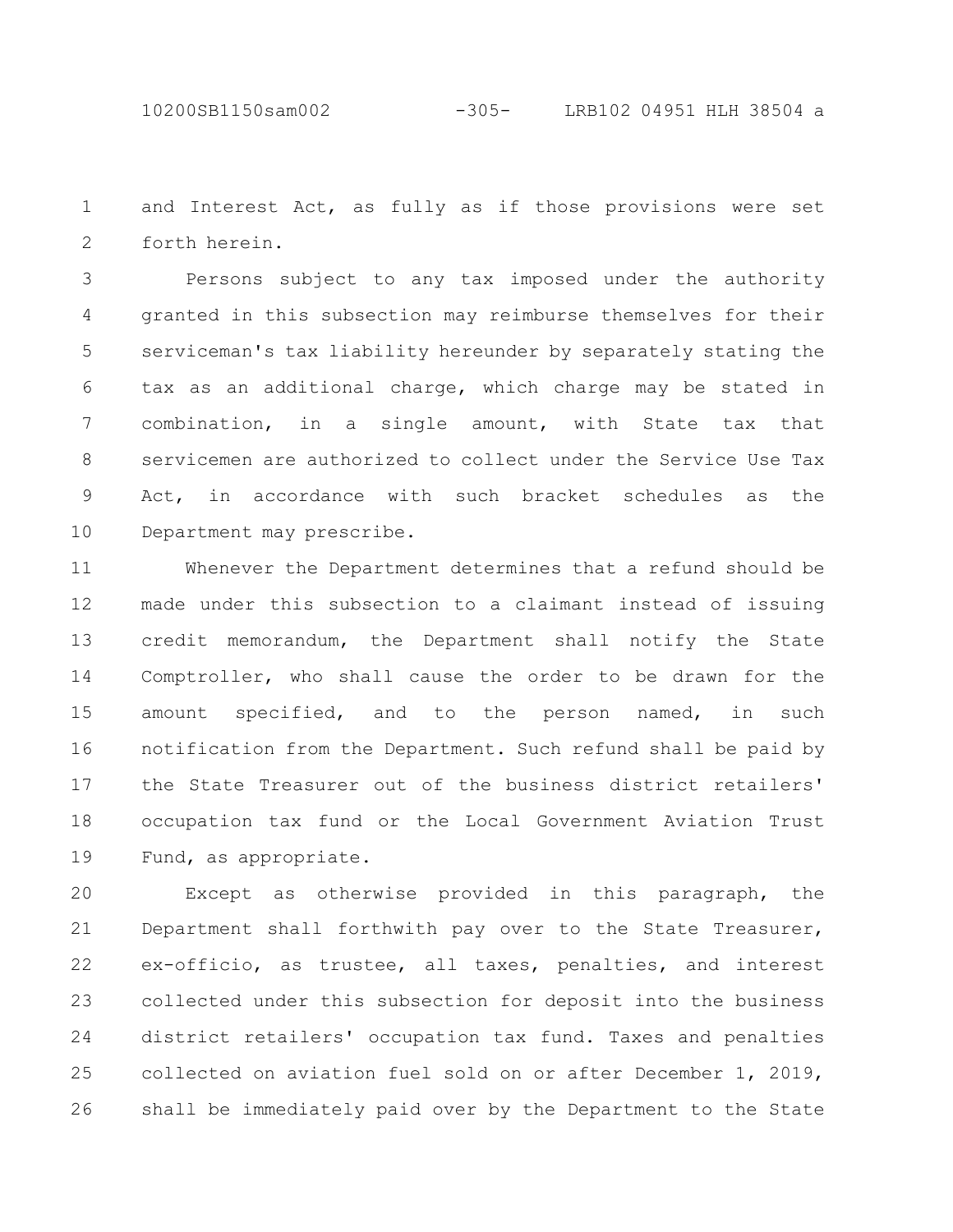10200SB1150sam002 -306- LRB102 04951 HLH 38504 a

Treasurer, ex officio, as trustee, for deposit into the Local Government Aviation Trust Fund. The Department shall only pay moneys into the Local Government Aviation Trust Fund under this Section for so long as the revenue use requirements of 49 U.S.C. 47107(b) and 49 U.S.C. 47133 are binding on the District. 1 2 3 4 5 6

As soon as possible after the first day of each month, beginning January 1, 2011, upon certification of the Department of Revenue, the Comptroller shall order transferred, and the Treasurer shall transfer, to the STAR Bonds Revenue Fund the local sales tax increment, as defined in the Innovation Development and Economy Act, collected under this subsection during the second preceding calendar month for sales within a STAR bond district. 7 8 9 10 11 12 13 14

After the monthly transfer to the STAR Bonds Revenue Fund, on or before the 25th day of each calendar month, the Department shall prepare and certify to the Comptroller the disbursement of stated sums of money to named municipalities from the business district retailers' occupation tax fund, the municipalities to be those from which suppliers and servicemen have paid taxes or penalties under this subsection to the Department during the second preceding calendar month. The amount to be paid to each municipality shall be the amount (not including credit memoranda and not including taxes and penalties collected on aviation fuel sold on or after December 1, 2019) collected under this subsection during the second 15 16 17 18 19 20 21 22 23 24 25 26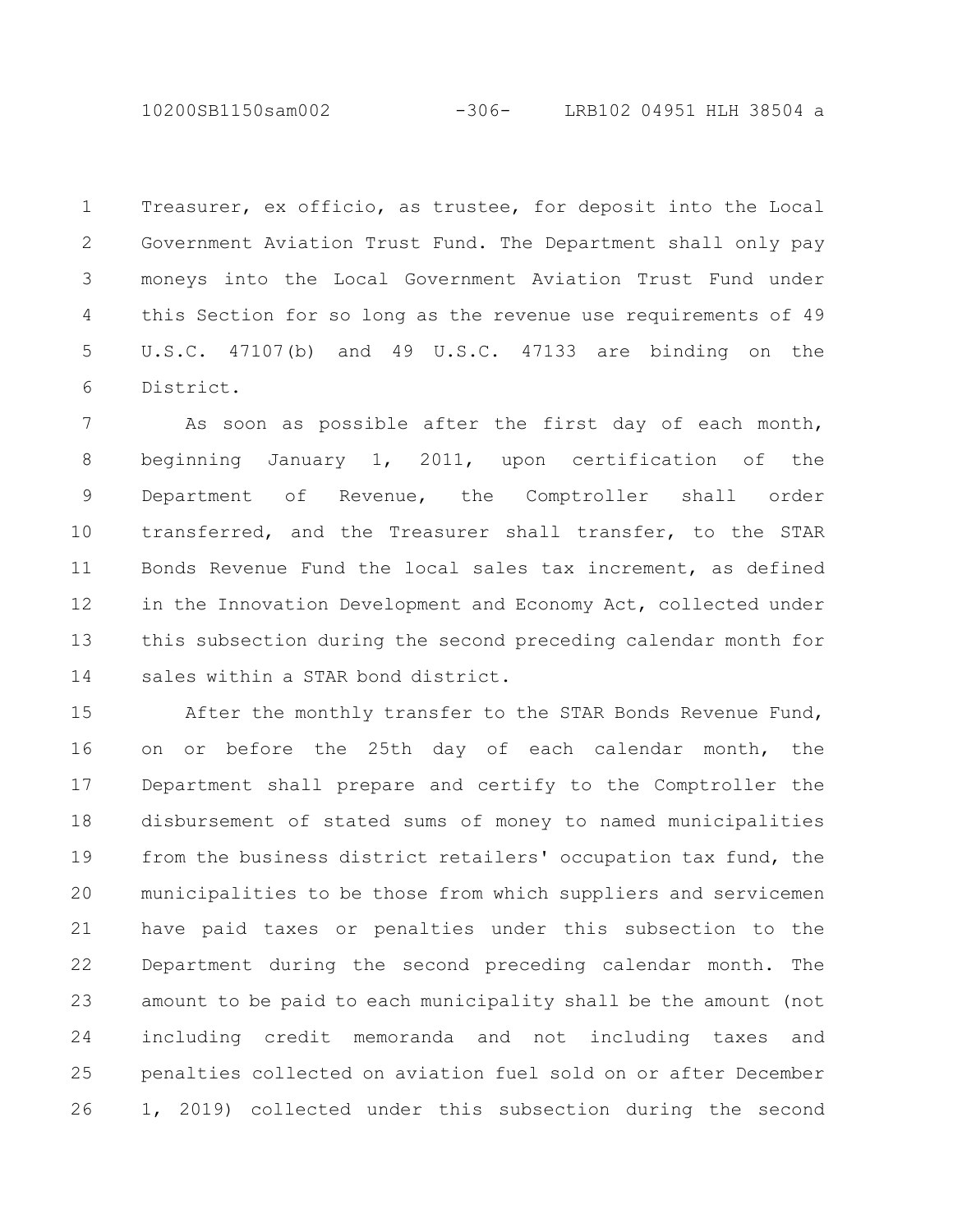10200SB1150sam002 -307- LRB102 04951 HLH 38504 a

preceding calendar month by the Department, less 2% of that amount (except the amount collected on aviation fuel sold on or after December 1, 2019), which shall be deposited into the Tax Compliance and Administration Fund and shall be used by the Department, subject to appropriation, to cover the costs of the Department in administering and enforcing the provisions of this subsection, and not including an amount equal to the amount of refunds made during the second preceding calendar month by the Department on behalf of such municipality, and not including any amounts that are transferred to the STAR Bonds Revenue Fund. Within 10 days after receipt, by the Comptroller, of the disbursement certification to the municipalities, provided for in this subsection to be given to the Comptroller by the Department, the Comptroller shall cause the orders to be drawn for the respective amounts in accordance with the directions contained in such certification. The proceeds of the tax paid to municipalities under this subsection shall be deposited into the Business District Tax Allocation Fund by the municipality. 1 2 3 4 5 6 7 8 9 10 11 12 13 14 15 16 17 18 19

An ordinance imposing or discontinuing the tax under this subsection or effecting a change in the rate thereof shall either (i) be adopted and a certified copy thereof filed with the Department on or before the first day of April, whereupon the Department, if all other requirements of this subsection are met, shall proceed to administer and enforce this subsection as of the first day of July next following the 20 21 22 23 24 25 26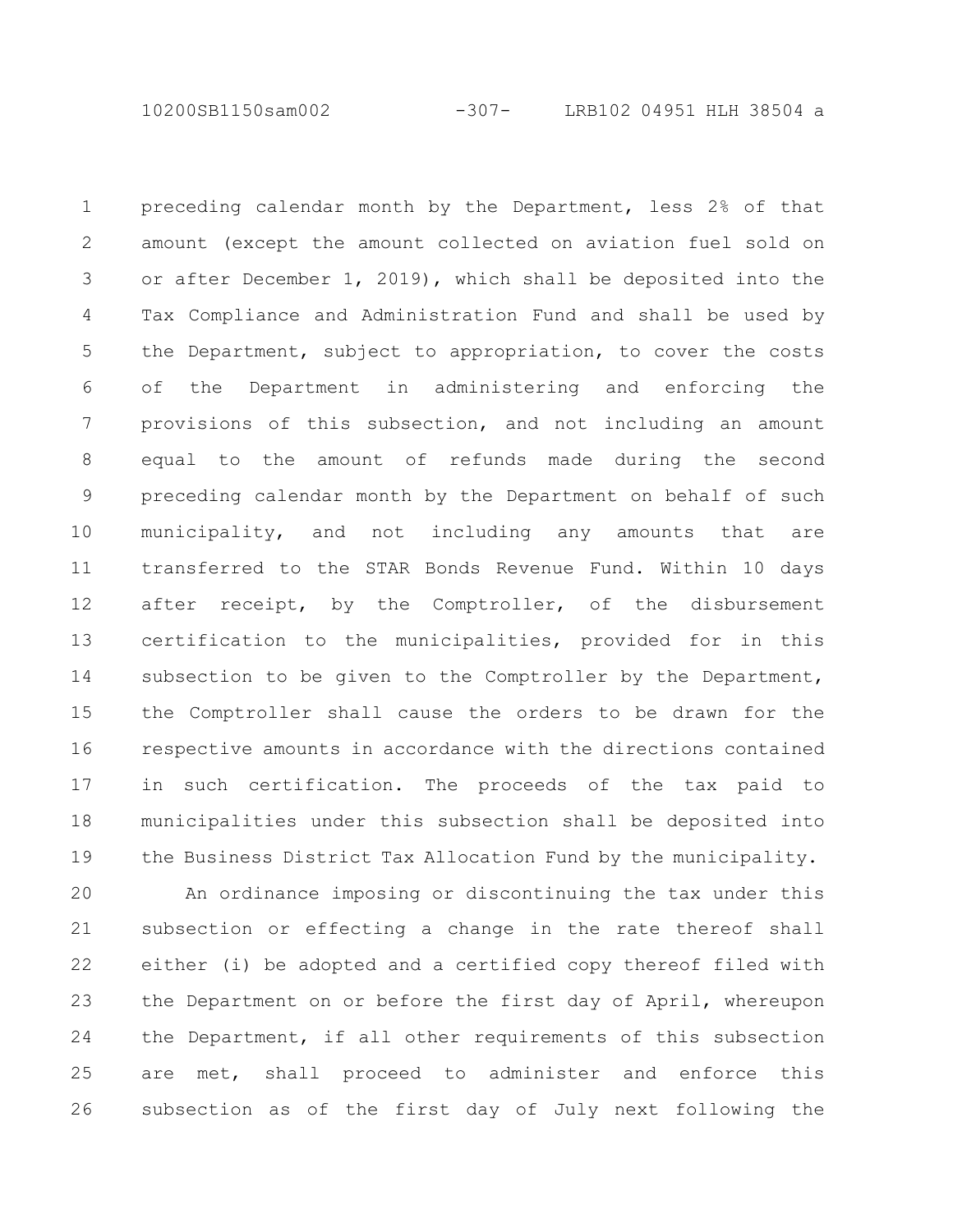10200SB1150sam002 -308- LRB102 04951 HLH 38504 a

adoption and filing; or (ii) be adopted and a certified copy thereof filed with the Department on or before the first day of October, whereupon, if all other conditions of this subsection are met, the Department shall proceed to administer and enforce this subsection as of the first day of January next following the adoption and filing. 1 2 3 4 5 6

The Department of Revenue shall not administer or enforce an ordinance imposing, discontinuing, or changing the rate of the tax under this subsection, until the municipality also provides, in the manner prescribed by the Department, the boundaries of the business district in such a way that the Department can determine by its address whether a business is located in the business district. The municipality must provide this boundary and address information to the Department on or before April 1 for administration and enforcement of the tax under this subsection by the Department beginning on the following July 1 and on or before October 1 for administration and enforcement of the tax under this subsection by the Department beginning on the following January 1. The Department of Revenue shall not administer or enforce any change made to the boundaries of a business district or address change, addition, or deletion until the municipality reports the boundary change or address change, addition, or deletion to the Department in the manner prescribed by the Department. The municipality must provide this boundary change information or address change, addition, 7 8 9 10 11 12 13 14 15 16 17 18 19 20 21 22 23 24 25 26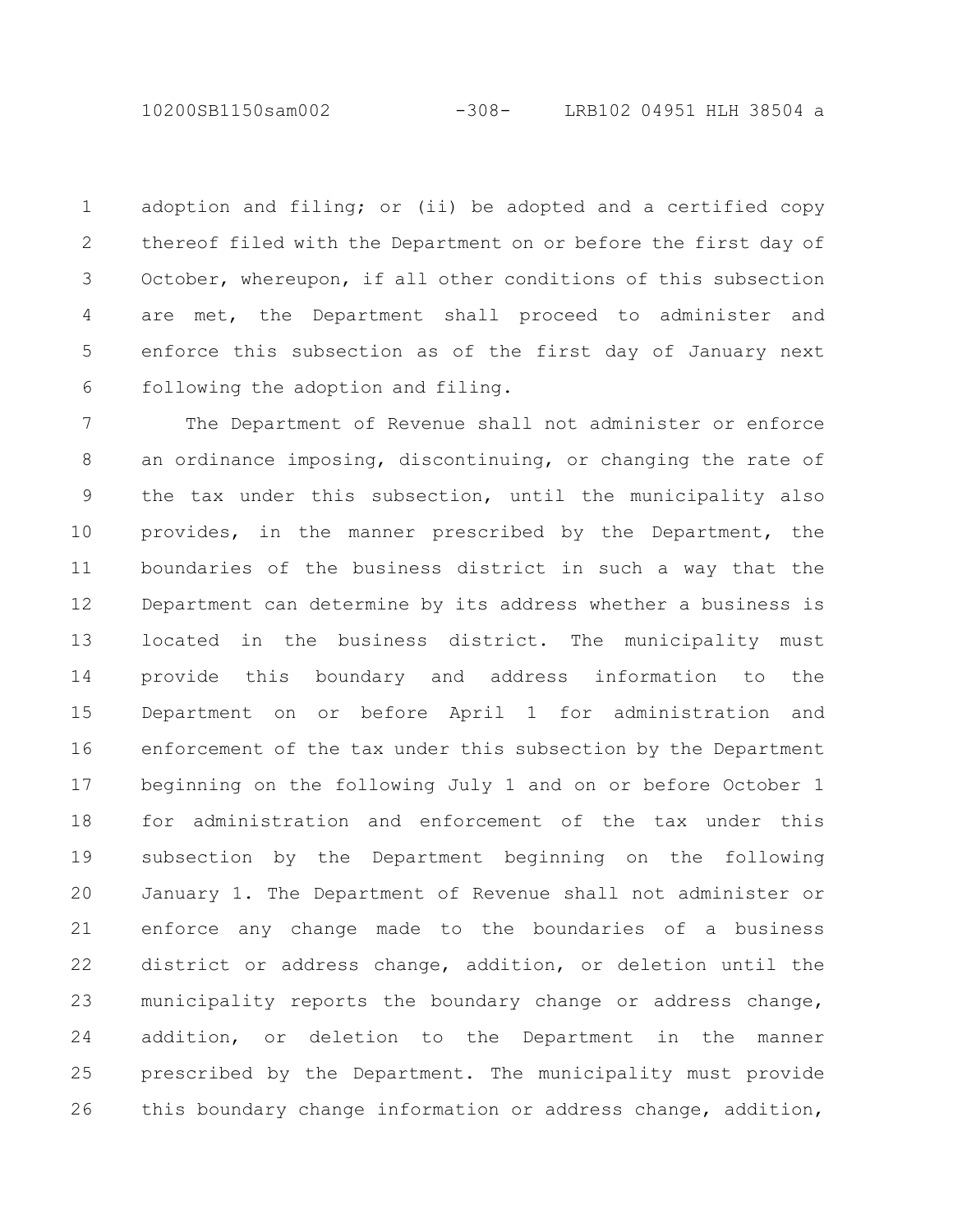10200SB1150sam002 -309- LRB102 04951 HLH 38504 a

or deletion to the Department on or before April 1 for administration and enforcement by the Department of the change beginning on the following July 1 and on or before October 1 for administration and enforcement by the Department of the change beginning on the following January 1. The retailers in the business district shall be responsible for charging the tax imposed under this subsection. If a retailer is incorrectly included or excluded from the list of those required to collect the tax under this subsection, both the Department of Revenue and the retailer shall be held harmless if they reasonably relied on information provided by the municipality. 1 2 3 4 5 6 7 8 9 10 11 12

A municipality that imposes the tax under this subsection must submit to the Department of Revenue any other information as the Department may require for the administration and enforcement of the tax. 13 14 15 16

Nothing in this subsection shall be construed to authorize the municipality to impose a tax upon the privilege of engaging in any business which under the Constitution of the United States may not be made the subject of taxation by the State. 17 18 19 20 21

If a tax is imposed under this subsection  $(c)$ , a tax shall also be imposed under subsection (b) of this Section. 22 23

(d) By ordinance, a municipality that has designated a business district under this Law may impose an occupation tax upon all persons engaged in the business district in the 24 25 26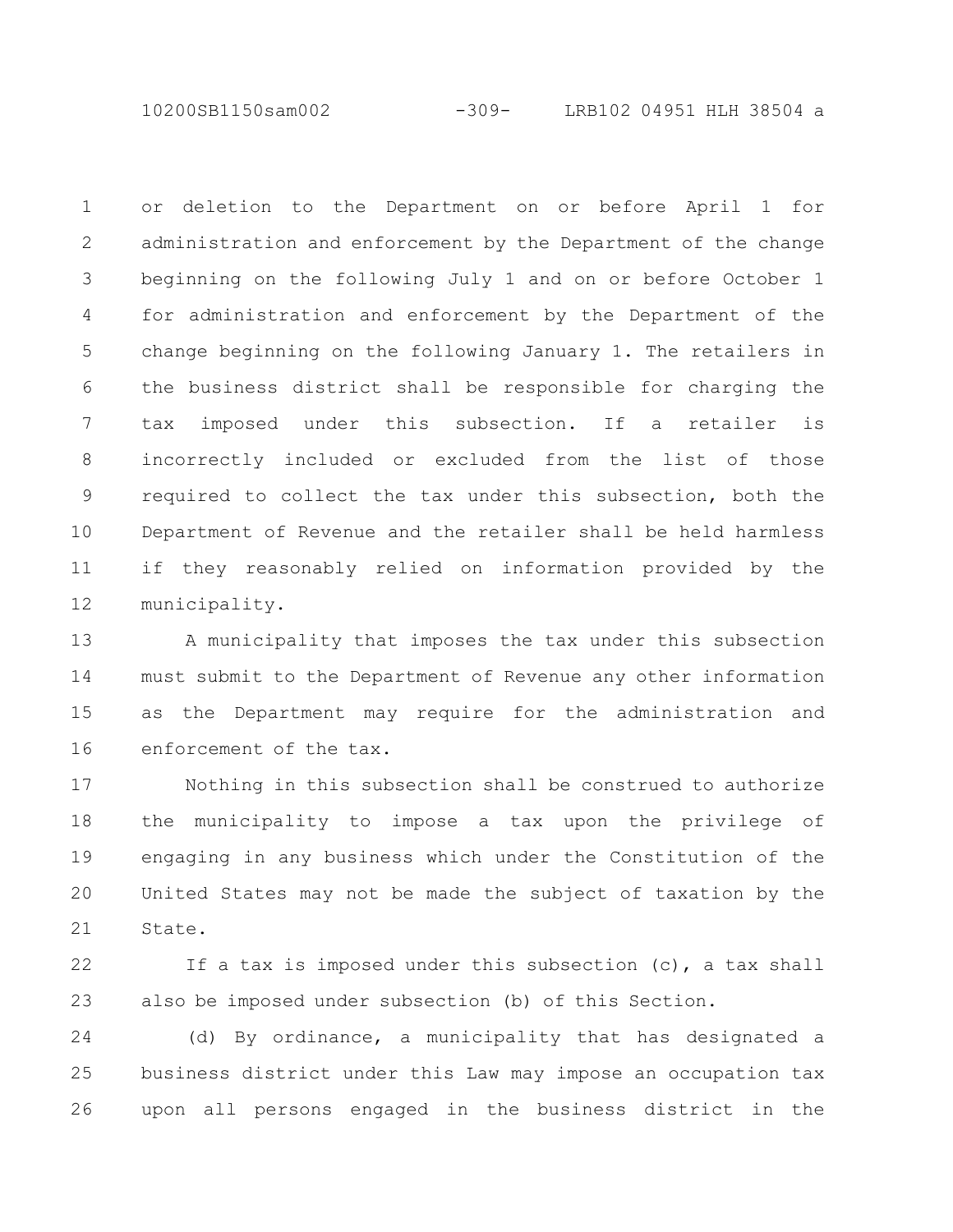10200SB1150sam002 -310- LRB102 04951 HLH 38504 a

business of renting, leasing, or letting rooms in a hotel, as defined in the Hotel Operators' Occupation Tax Act, at a rate not to exceed 1% of the gross rental receipts from the renting, leasing, or letting of hotel rooms within the business district, to be imposed only in 0.25% increments, excluding, however, from gross rental receipts the proceeds of renting, leasing, or letting to permanent residents of a hotel, as defined in the Hotel Operators' Occupation Tax Act, and proceeds from the tax imposed under subsection (c) of Section 13 of the Metropolitan Pier and Exposition Authority Act. 1 2 3 4 5 6 7 8 9 10

The tax imposed by the municipality under this subsection and all civil penalties that may be assessed as an incident to that tax shall be collected and enforced by the municipality imposing the tax. The municipality shall have full power to administer and enforce this subsection, to collect all taxes and penalties due under this subsection, to dispose of taxes and penalties so collected in the manner provided in this subsection, and to determine all rights to credit memoranda arising on account of the erroneous payment of tax or penalty under this subsection. In the administration of and compliance with this subsection, the municipality and persons who are subject to this subsection shall have the same rights, remedies, privileges, immunities, powers, and duties, shall be subject to the same conditions, restrictions, limitations, penalties, and definitions of terms, and shall employ the same modes of procedure as are employed with respect to a tax 11 12 13 14 15 16 17 18 19 20 21 22 23 24 25 26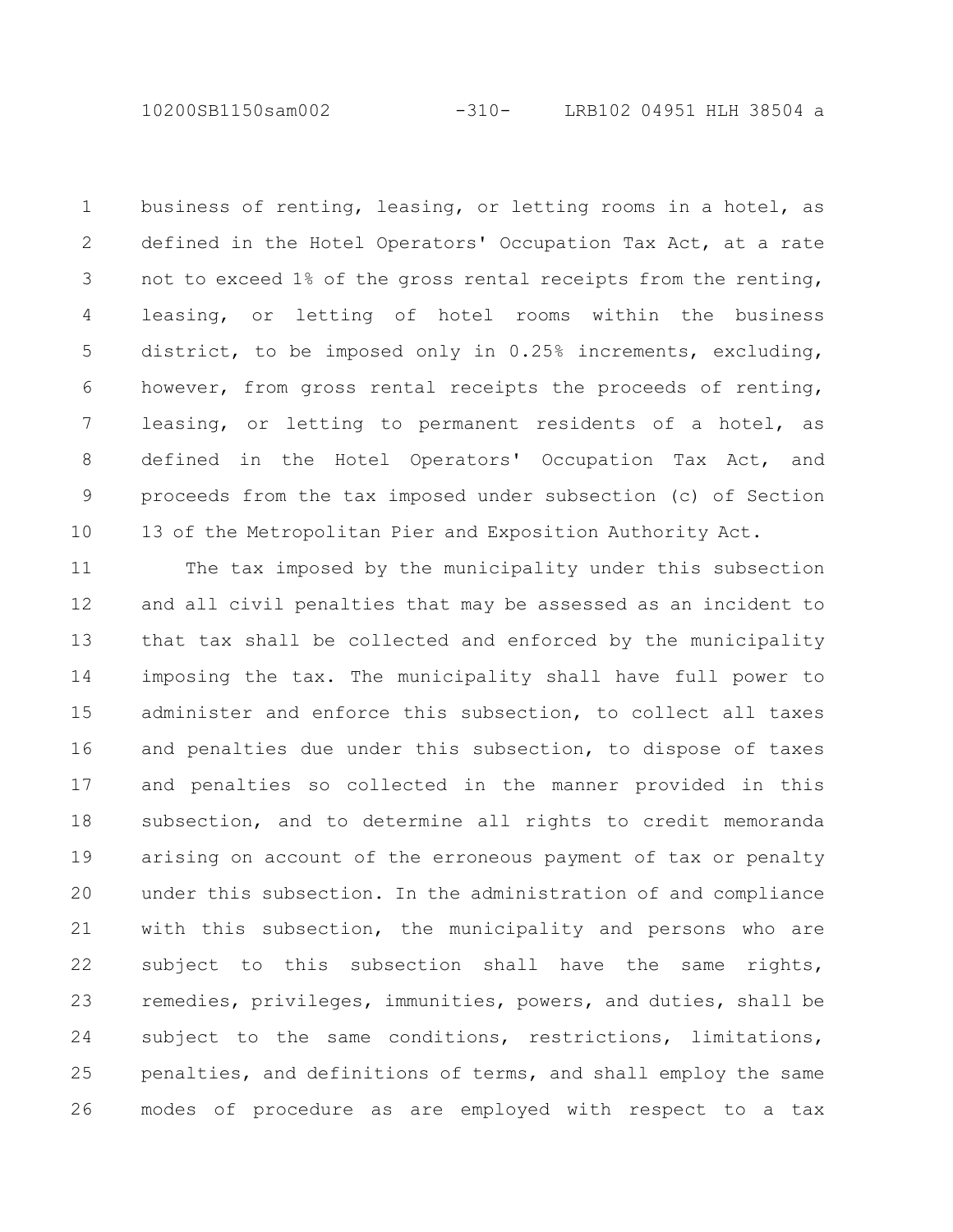10200SB1150sam002 -311- LRB102 04951 HLH 38504 a

1

adopted by the municipality under Section 8-3-14 of this Code.

Persons subject to any tax imposed under the authority granted in this subsection may reimburse themselves for their tax liability for that tax by separately stating that tax as an additional charge, which charge may be stated in combination, in a single amount, with State taxes imposed under the Hotel Operators' Occupation Tax Act, and with any other tax. 2 3 4 5 6 7

Nothing in this subsection shall be construed to authorize a municipality to impose a tax upon the privilege of engaging in any business which under the Constitution of the United States may not be made the subject of taxation by this State. 8 9 10 11

The proceeds of the tax imposed under this subsection shall be deposited into the Business District Tax Allocation Fund. 12 13 14

(e) Obligations secured by the Business District Tax Allocation Fund may be issued to provide for the payment or reimbursement of business district project costs. Those obligations, when so issued, shall be retired in the manner provided in the ordinance authorizing the issuance of those obligations by the receipts of taxes imposed pursuant to subsections (10) and (11) of Section 11-74.3-3 and by other revenue designated or pledged by the municipality. A municipality may in the ordinance pledge, for any period of time up to and including the dissolution date, all or any part of the funds in and to be deposited in the Business District Tax Allocation Fund to the payment of business district 15 16 17 18 19 20 21 22 23 24 25 26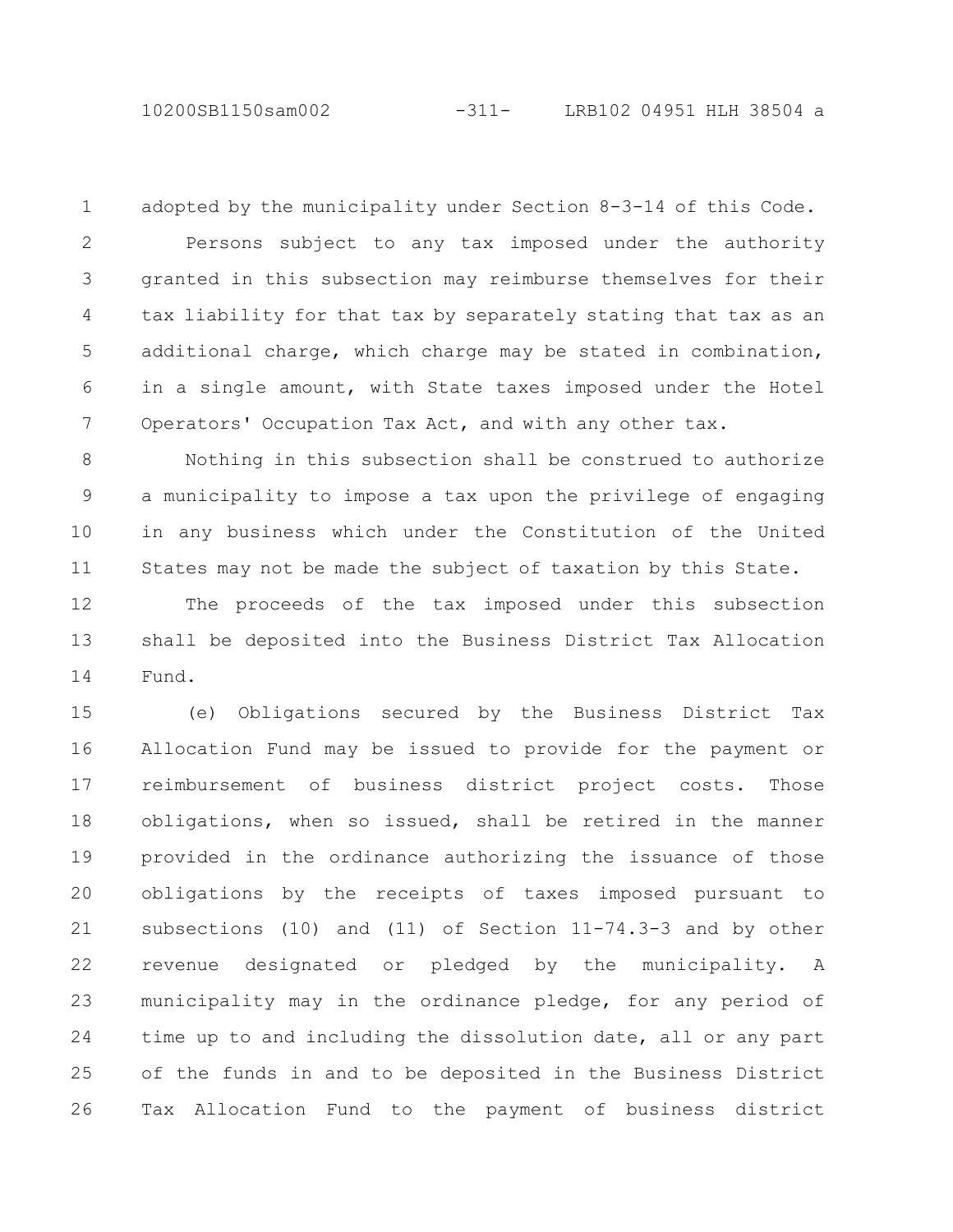10200SB1150sam002 -312- LRB102 04951 HLH 38504 a

project costs and obligations. Whenever a municipality pledges all of the funds to the credit of a business district tax allocation fund to secure obligations issued or to be issued to pay or reimburse business district project costs, the municipality may specifically provide that funds remaining to the credit of such business district tax allocation fund after the payment of such obligations shall be accounted for annually and shall be deemed to be "surplus" funds, and such "surplus" funds shall be expended by the municipality for any business district project cost as approved in the business district plan. Whenever a municipality pledges less than all of the monies to the credit of a business district tax allocation fund to secure obligations issued or to be issued to pay or reimburse business district project costs, the municipality shall provide that monies to the credit of the business district tax allocation fund and not subject to such pledge or otherwise encumbered or required for payment of contractual obligations for specific business district project costs shall be calculated annually and shall be deemed to be "surplus" funds, and such "surplus" funds shall be expended by the municipality for any business district project cost as approved in the business district plan. 1 2 3 4 5 6 7 8 9 10 11 12 13 14 15 16 17 18 19 20 21 22

No obligation issued pursuant to this Law and secured by a pledge of all or any portion of any revenues received or to be received by the municipality from the imposition of taxes pursuant to subsection (10) of Section 11-74.3-3, shall be 23 24 25 26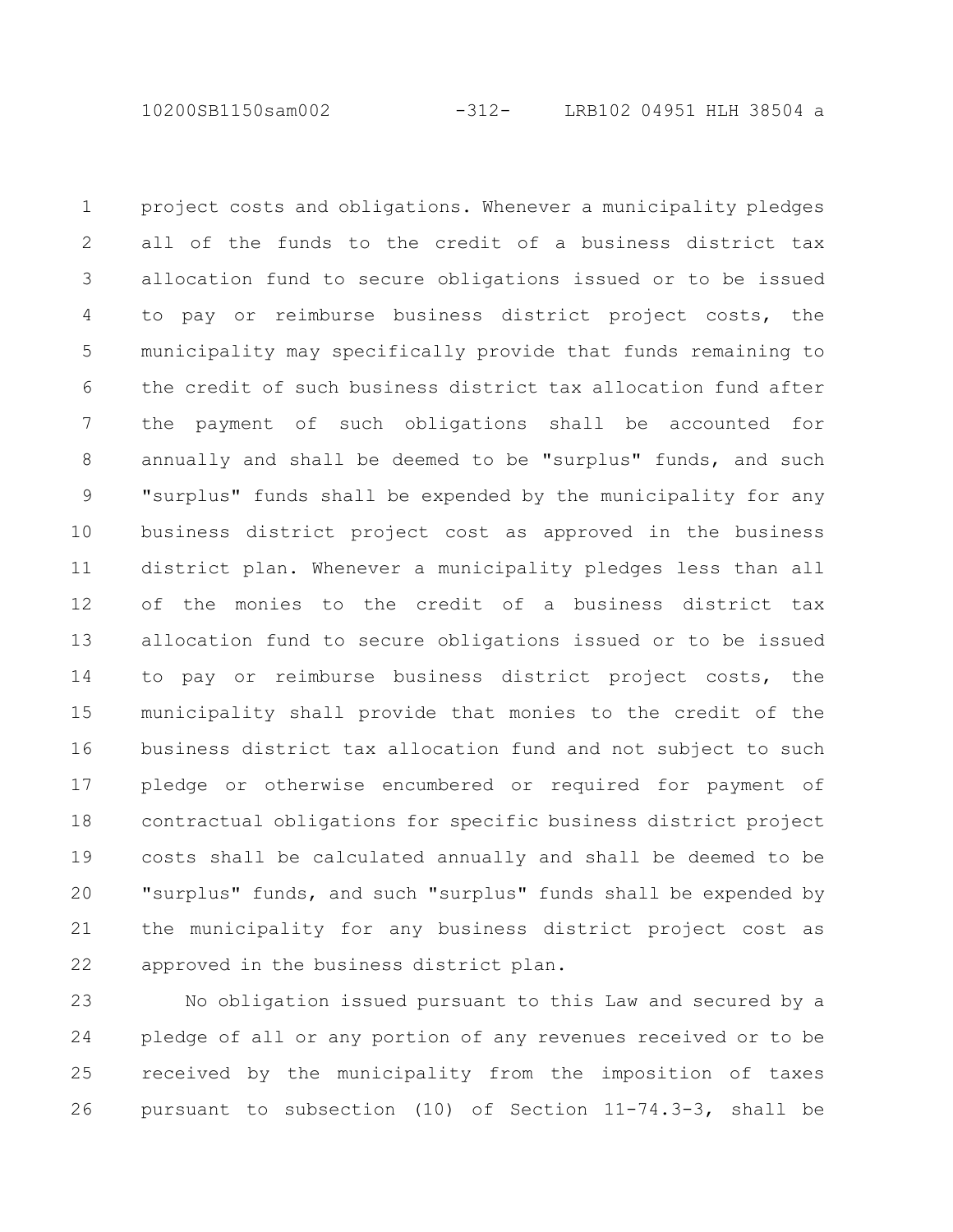deemed to constitute an economic incentive agreement under Section 8-11-20, notwithstanding the fact that such pledge provides for the sharing, rebate, or payment of retailers' occupation taxes or service occupation taxes imposed pursuant to subsection (10) of Section 11-74.3-3 and received or to be received by the municipality from the development or redevelopment of properties in the business district. 1 2 3 4 5 6 7

Without limiting the foregoing in this Section, the municipality may further secure obligations secured by the business district tax allocation fund with a pledge, for a period not greater than the term of the obligations and in any case not longer than the dissolution date, of any part or any combination of the following: (i) net revenues of all or part of any business district project; (ii) taxes levied or imposed by the municipality on any or all property in the municipality, including, specifically, taxes levied or imposed by the municipality in a special service area pursuant to the Special Service Area Tax Law; (iii) the full faith and credit of the municipality; (iv) a mortgage on part or all of the business district project; or (v) any other taxes or anticipated receipts that the municipality may lawfully pledge. 8 9 10 11 12 13 14 15 16 17 18 19 20 21 22

Such obligations may be issued in one or more series, bear such date or dates, become due at such time or times as therein provided, but in any case not later than (i) 20 years after the date of issue or (ii) the dissolution date, whichever is 23 24 25 26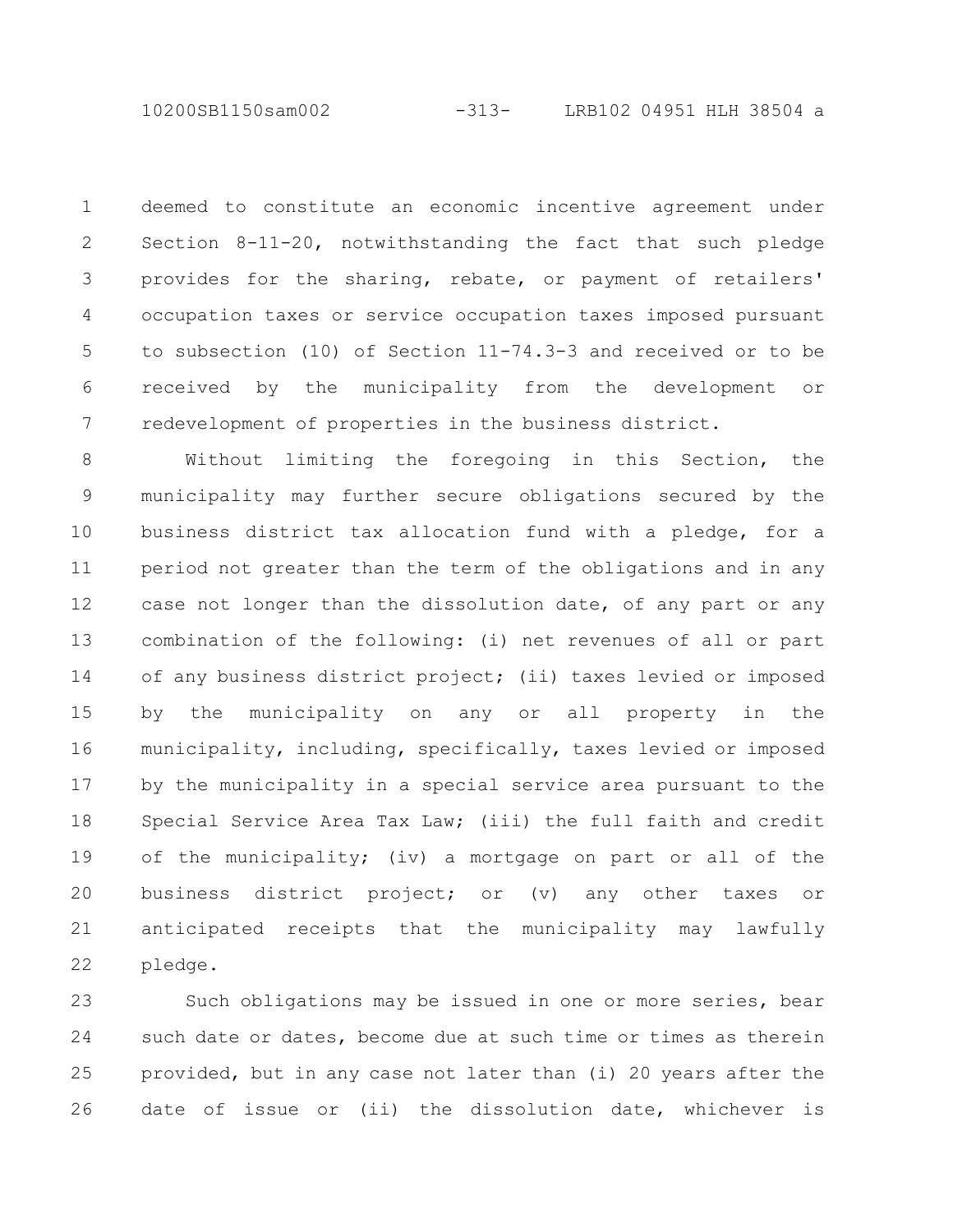10200SB1150sam002 -314- LRB102 04951 HLH 38504 a

earlier, bear interest payable at such intervals and at such rate or rates as set forth therein, except as may be limited by applicable law, which rate or rates may be fixed or variable, be in such denominations, be in such form, either coupon, registered, or book-entry, carry such conversion, registration and exchange privileges, be subject to defeasance upon such terms, have such rank or priority, be executed in such manner, be payable in such medium or payment at such place or places within or without the State, make provision for a corporate trustee within or without the State with respect to such obligations, prescribe the rights, powers, and duties thereof to be exercised for the benefit of the municipality and the benefit of the owners of such obligations, provide for the holding in trust, investment, and use of moneys, funds, and accounts held under an ordinance, provide for assignment of and direct payment of the moneys to pay such obligations or to be deposited into such funds or accounts directly to such trustee, be subject to such terms of redemption with or without premium, and be sold at such price, all as the corporate authorities shall determine. No referendum approval of the electors shall be required as a condition to the issuance of obligations pursuant to this Law except as provided in this Section. 1 2 3 4 5 6 7 8 9 10 11 12 13 14 15 16 17 18 19 20 21 22 23

In the event the municipality authorizes the issuance of obligations pursuant to the authority of this Law secured by the full faith and credit of the municipality, or pledges ad 24 25 26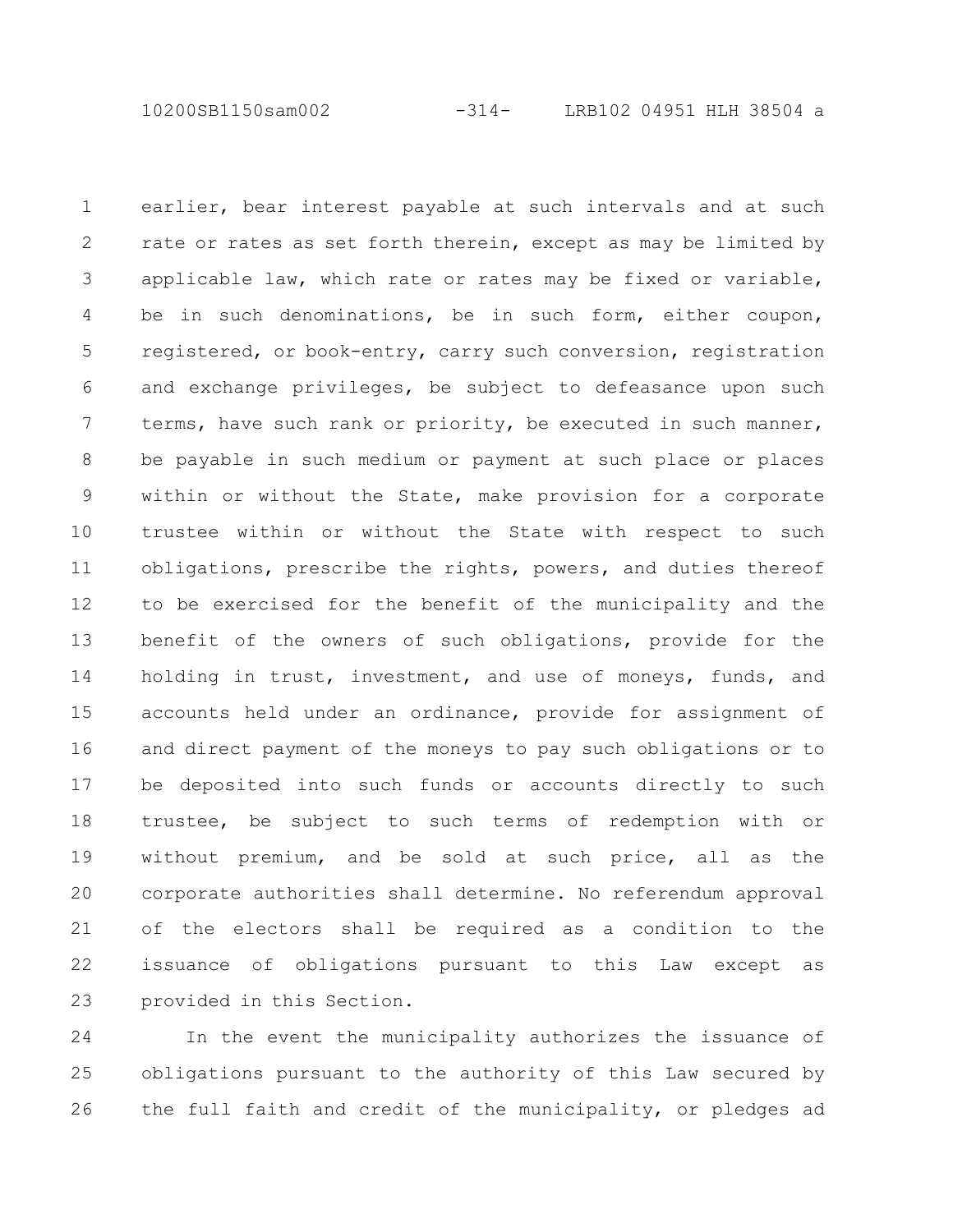10200SB1150sam002 -315- LRB102 04951 HLH 38504 a

valorem taxes pursuant to this subsection, which obligations are other than obligations which may be issued under home rule powers provided by Section 6 of Article VII of the Illinois Constitution or which ad valorem taxes are other than ad valorem taxes which may be pledged under home rule powers provided by Section 6 of Article VII of the Illinois Constitution or which are levied in a special service area pursuant to the Special Service Area Tax Law, the ordinance authorizing the issuance of those obligations or pledging those taxes shall be published within 10 days after the ordinance has been adopted, in a newspaper having a general circulation within the municipality. The publication of the ordinance shall be accompanied by a notice of (i) the specific number of voters required to sign a petition requesting the question of the issuance of the obligations or pledging such ad valorem taxes to be submitted to the electors; (ii) the time within which the petition must be filed; and (iii) the date of the prospective referendum. The municipal clerk shall provide a petition form to any individual requesting one. 1 2 3 4 5 6 7 8 9 10 11 12 13 14 15 16 17 18 19

If no petition is filed with the municipal clerk, as hereinafter provided in this Section, within 21 days after the publication of the ordinance, the ordinance shall be in effect. However, if within that 21-day period a petition is filed with the municipal clerk, signed by electors numbering not less than 15% of the number of electors voting for the mayor or president at the last general municipal election, 20 21 22 23 24 25 26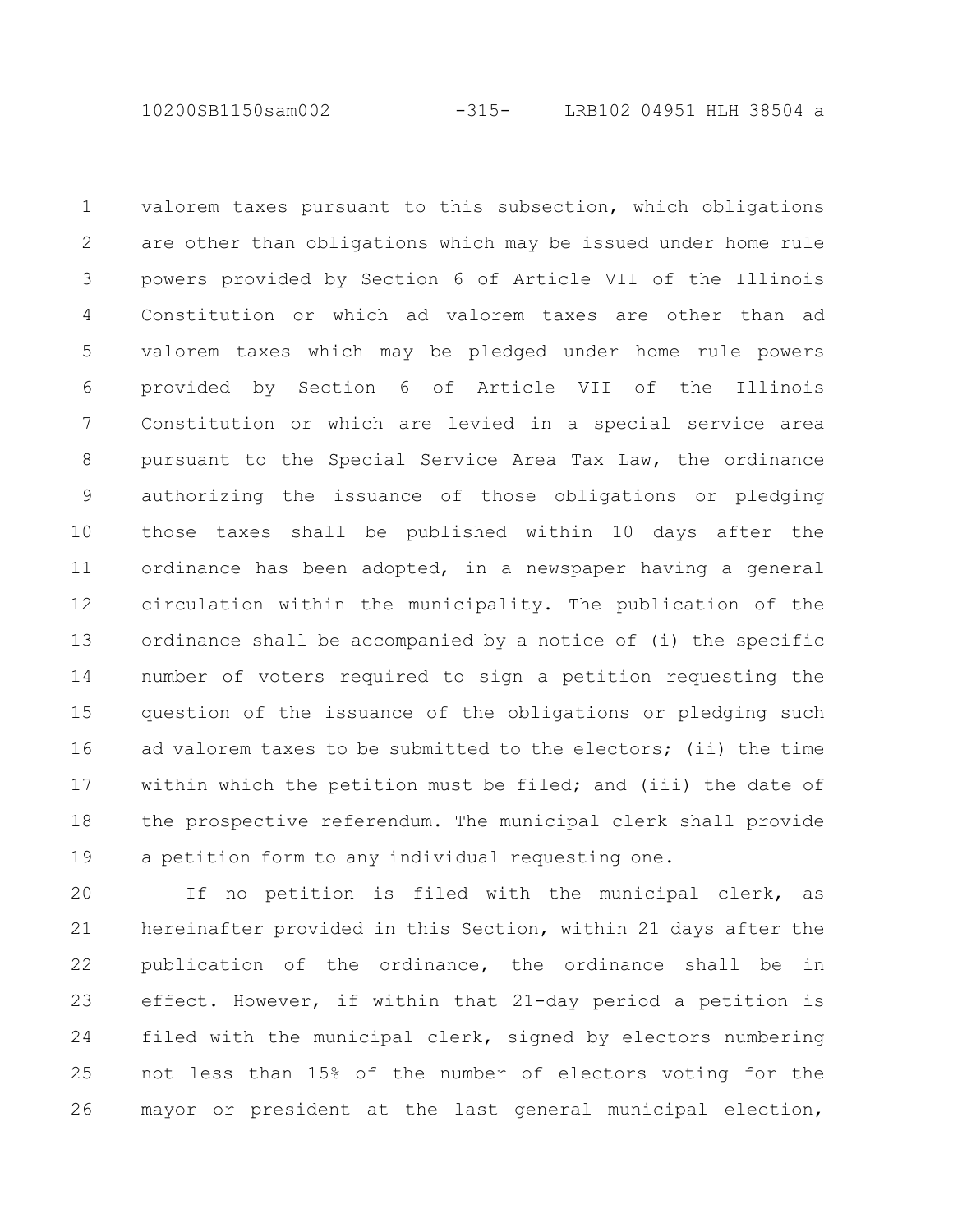10200SB1150sam002 -316- LRB102 04951 HLH 38504 a

asking that the question of issuing obligations using full faith and credit of the municipality as security for the cost of paying or reimbursing business district project costs, or of pledging such ad valorem taxes for the payment of those obligations, or both, be submitted to the electors of the municipality, the municipality shall not be authorized to issue obligations of the municipality using the full faith and credit of the municipality as security or pledging such ad valorem taxes for the payment of those obligations, or both, until the proposition has been submitted to and approved by a majority of the voters voting on the proposition at a regularly scheduled election. The municipality shall certify the proposition to the proper election authorities for submission in accordance with the general election law. 1 2 3 4 5 6 7 8 9 10 11 12 13 14

The ordinance authorizing the obligations may provide that the obligations shall contain a recital that they are issued pursuant to this Law, which recital shall be conclusive evidence of their validity and of the regularity of their issuance. 15 16 17 18 19

In the event the municipality authorizes issuance of obligations pursuant to this Law secured by the full faith and credit of the municipality, the ordinance authorizing the obligations may provide for the levy and collection of a direct annual tax upon all taxable property within the municipality sufficient to pay the principal thereof and interest thereon as it matures, which levy may be in addition 20 21 22 23 24 25 26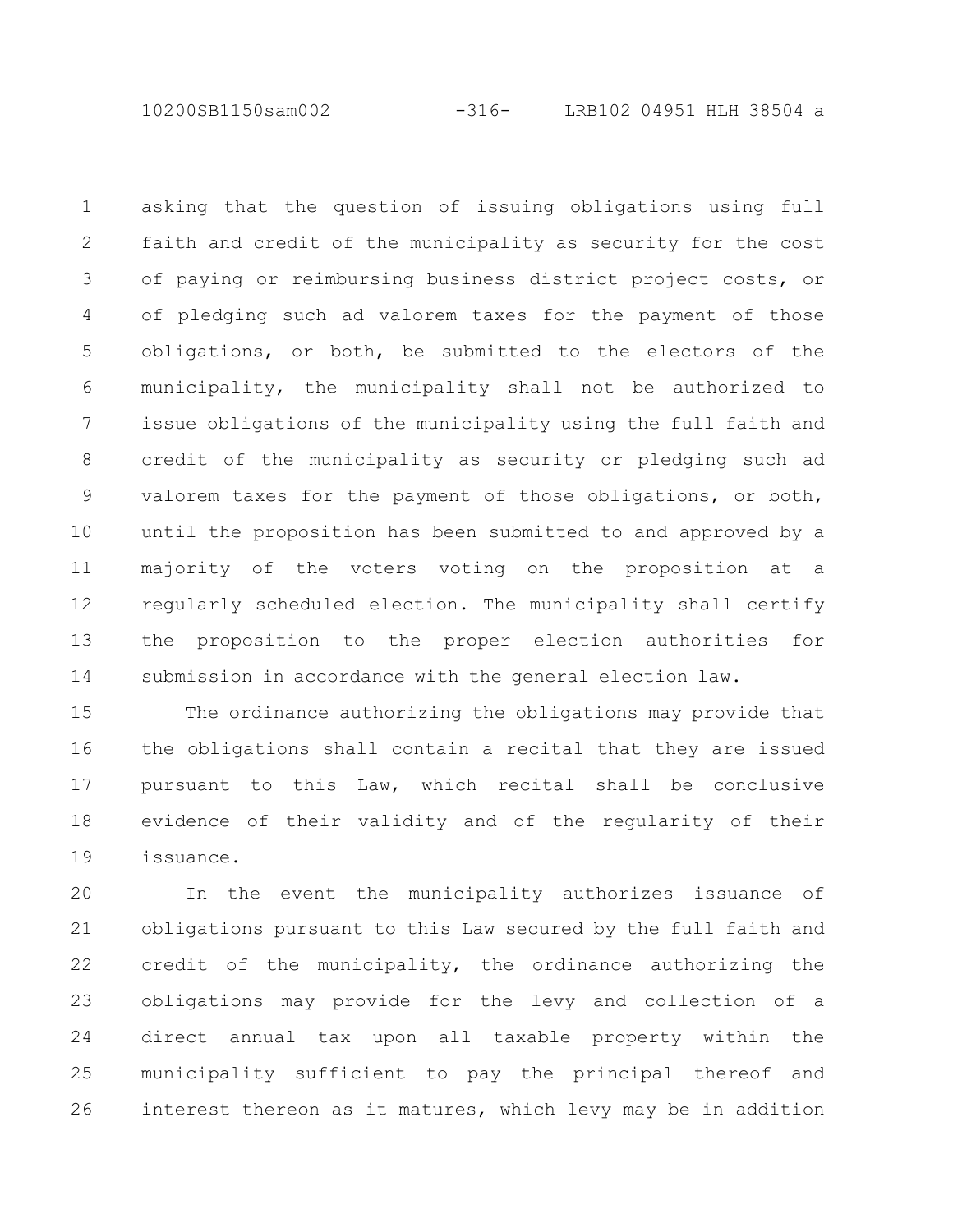to and exclusive of the maximum of all other taxes authorized to be levied by the municipality, which levy, however, shall be abated to the extent that monies from other sources are available for payment of the obligations and the municipality certifies the amount of those monies available to the county clerk. 1 2 3 4 5 6

A certified copy of the ordinance shall be filed with the county clerk of each county in which any portion of the municipality is situated, and shall constitute the authority for the extension and collection of the taxes to be deposited in the business district tax allocation fund. 7 8 9 10 11

A municipality may also issue its obligations to refund, in whole or in part, obligations theretofore issued by the municipality under the authority of this Law, whether at or prior to maturity. However, the last maturity of the refunding obligations shall not be expressed to mature later than the dissolution date. 12 13 14 15 16 17

In the event a municipality issues obligations under home rule powers or other legislative authority, the proceeds of which are pledged to pay or reimburse business district project costs, the municipality may, if it has followed the procedures in conformance with this Law, retire those obligations from funds in the business district tax allocation fund in amounts and in such manner as if those obligations had been issued pursuant to the provisions of this Law. 18 19 20 21 22 23 24 25

No obligations issued pursuant to this Law shall be 26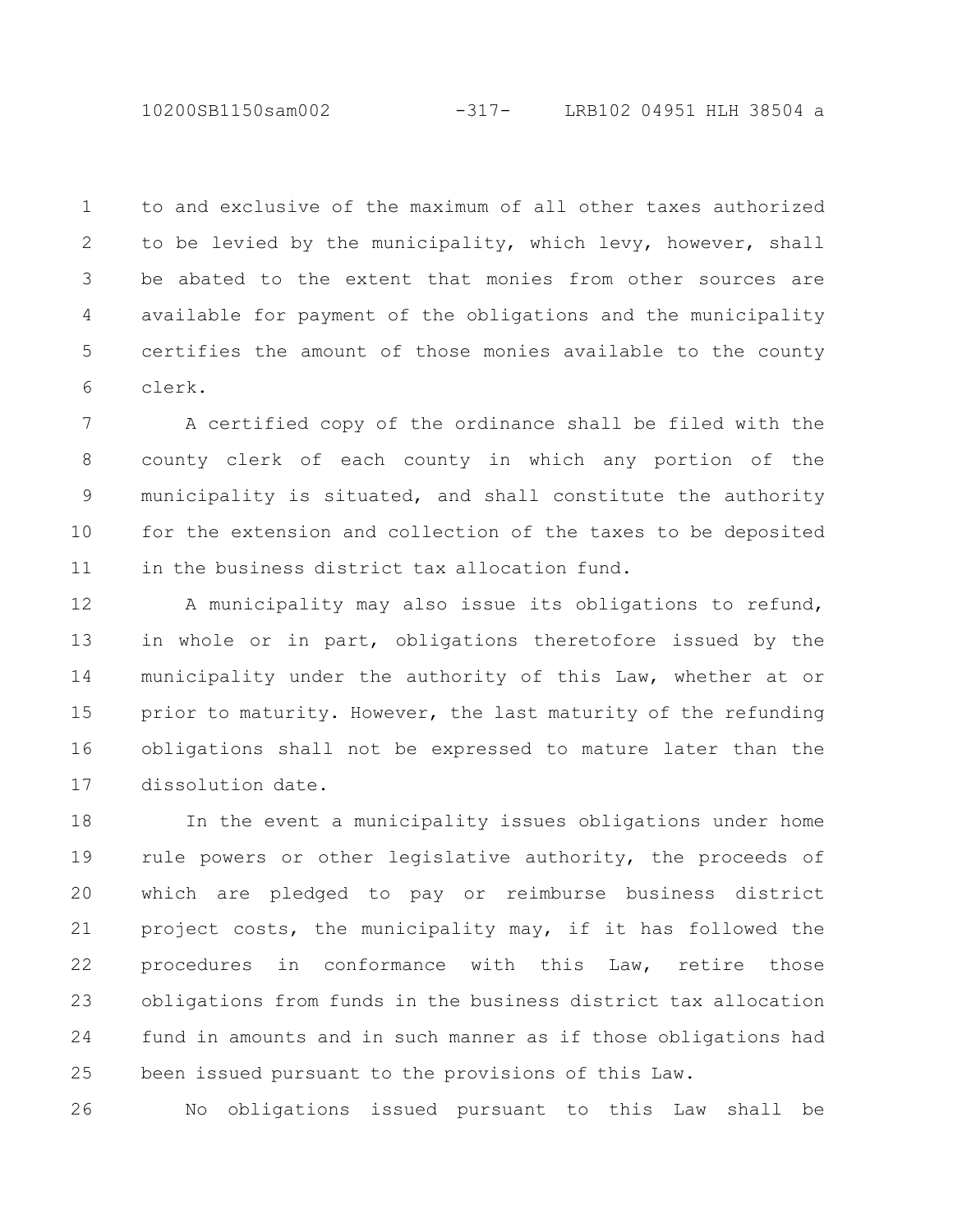10200SB1150sam002 -318- LRB102 04951 HLH 38504 a

regarded as indebtedness of the municipality issuing those obligations or any other taxing district for the purpose of any limitation imposed by law. 1 2 3

Obligations issued pursuant to this Law shall not be subject to the provisions of the Bond Authorization Act. 4 5

(f) When business district project costs, including, without limitation, all obligations paying or reimbursing business district project costs have been paid, any surplus funds then remaining in the Business District Tax Allocation Fund shall be distributed to the municipal treasurer for deposit into the general corporate fund of the municipality. Upon payment of all business district project costs and retirement of all obligations paying or reimbursing business district project costs, but in no event more than 23 years after the date of adoption of the ordinance imposing taxes pursuant to subsection (10) or (11) of Section 11-74.3-3, the municipality shall adopt an ordinance immediately rescinding the taxes imposed pursuant to subsection (10) or (11) of Section 11-74.3-3. 6 7 8 9 10 11 12 13 14 15 16 17 18 19

(Source: P.A. 100-1171, eff. 1-4-19; 101-10, eff. 6-5-19; 101-604, eff. 12-13-19.) 20 21

Section 10-45. The Flood Prevention District Act is amended by changing Section 25 as follows: 22 23

(70 ILCS 750/25) 24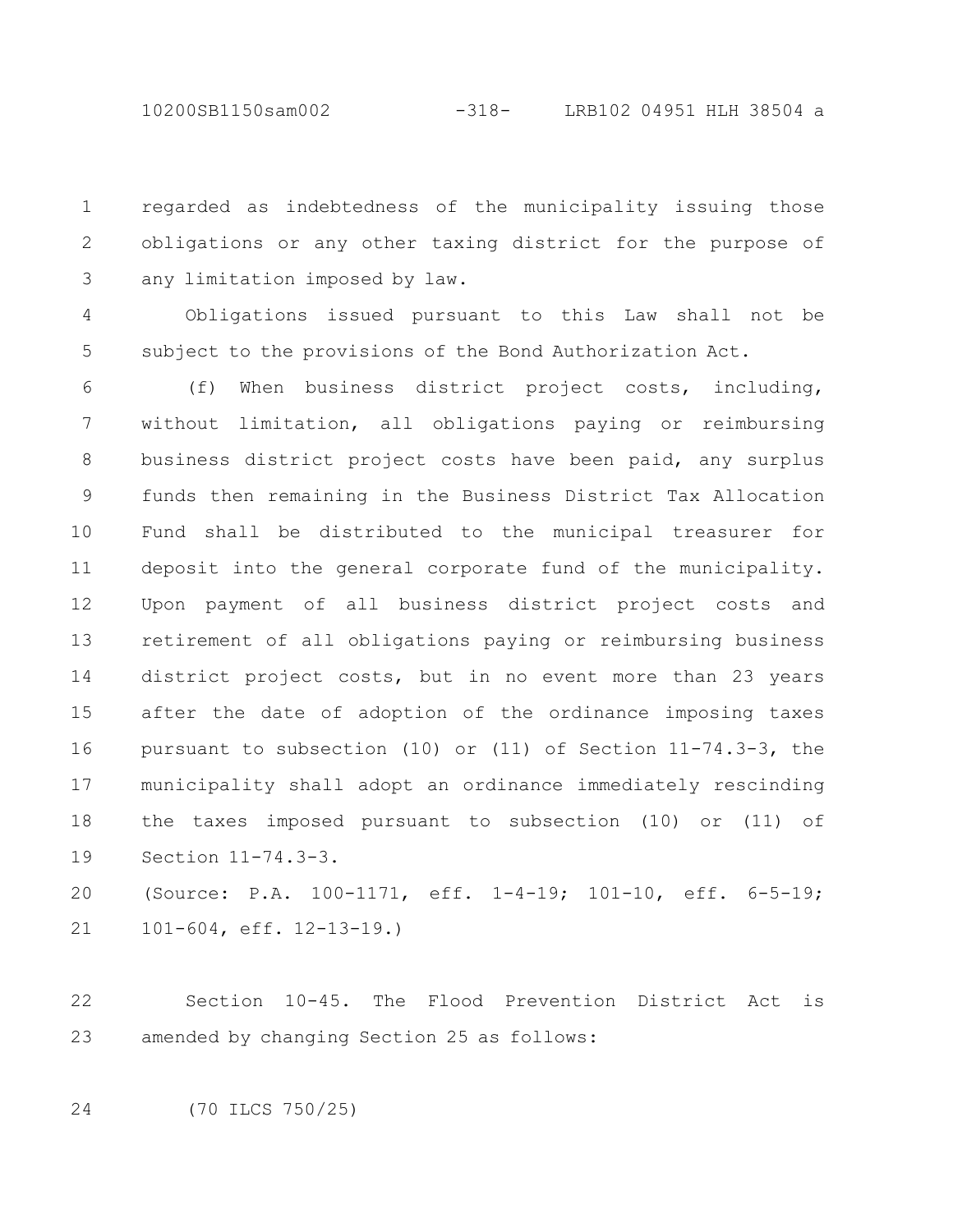Sec. 25. Flood prevention retailers' and service occupation taxes. 1 2

(a) If the Board of Commissioners of a flood prevention district determines that an emergency situation exists regarding levee repair or flood prevention, and upon an ordinance confirming the determination adopted by the affirmative vote of a majority of the members of the county board of the county in which the district is situated, the county may impose a flood prevention retailers' occupation tax upon all persons engaged in the business of selling tangible personal property at retail within the territory of the district to provide revenue to pay the costs of providing emergency levee repair and flood prevention and to secure the payment of bonds, notes, and other evidences of indebtedness issued under this Act for a period not to exceed 25 years or as required to repay the bonds, notes, and other evidences of indebtedness issued under this Act. The tax rate shall be 0.25% of the gross receipts from all taxable sales made in the course of that business. Beginning December 1, 2019 and through December 31, 2020, this tax is not imposed on sales of aviation fuel unless the tax revenue is expended for airport-related purposes. If the District does not have an airport-related purpose to which it dedicates aviation fuel tax revenue, then aviation fuel is excluded from the tax. The County must comply with the certification requirements for airport-related purposes under Section 2-22 of the Retailers' 3 4 5 6 7 8 9 10 11 12 13 14 15 16 17 18 19 20 21 22 23 24 25 26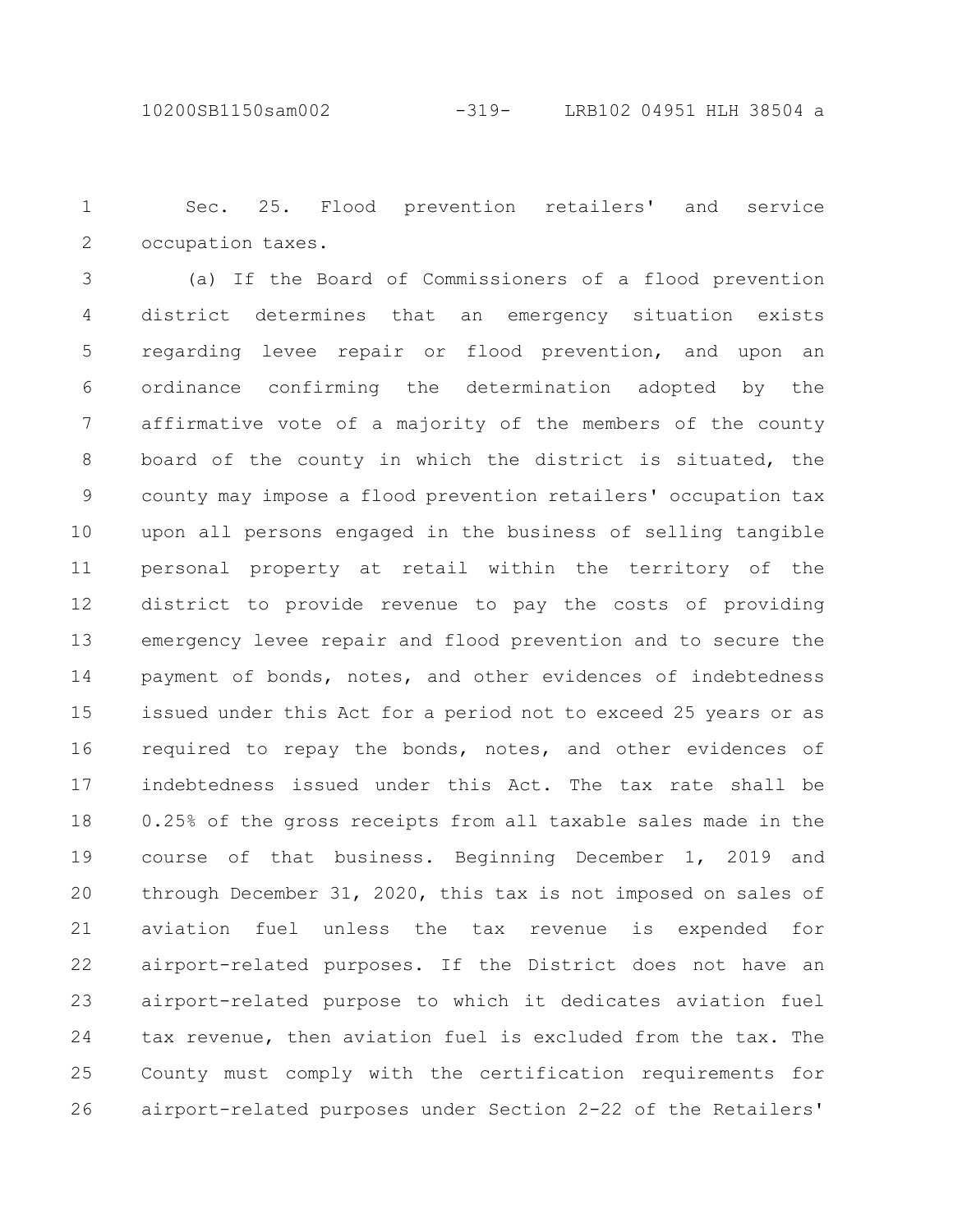10200SB1150sam002 -320- LRB102 04951 HLH 38504 a

Occupation Tax Act. The tax imposed under this Section and all civil penalties that may be assessed as an incident thereof shall be collected and enforced by the State Department of Revenue. The Department shall have full power to administer and enforce this Section; to collect all taxes and penalties so collected in the manner hereinafter provided; and to determine all rights to credit memoranda arising on account of the erroneous payment of tax or penalty hereunder. 1 2 3 4 5 6 7 8

For purposes of this Act, "airport-related purposes" has the meaning ascribed in Section 6z-20.2 of the State Finance Act. Beginning January 1, 2021, this tax is not imposed on sales of aviation fuel for so long as the revenue use requirements of 49 U.S.C. 47107(b) and 49 U.S.C. 47133 are binding on the District. 9 10 11 12 13 14

In the administration of and compliance with this subsection, the Department and persons who are subject to this subsection (i) have the same rights, remedies, privileges, immunities, powers, and duties, (ii) are subject to the same conditions, restrictions, limitations, penalties, and definitions of terms, and (iii) shall employ the same modes of procedure as are set forth in Sections 1 through 1o, 2 through 2-70 (in respect to all provisions contained in those Sections other than the State rate of tax), 2a through 2h, 3 (except as to the disposition of taxes and penalties collected, and except that the retailer's discount is not allowed for taxes paid on aviation fuel that are subject to the revenue use 15 16 17 18 19 20 21 22 23 24 25 26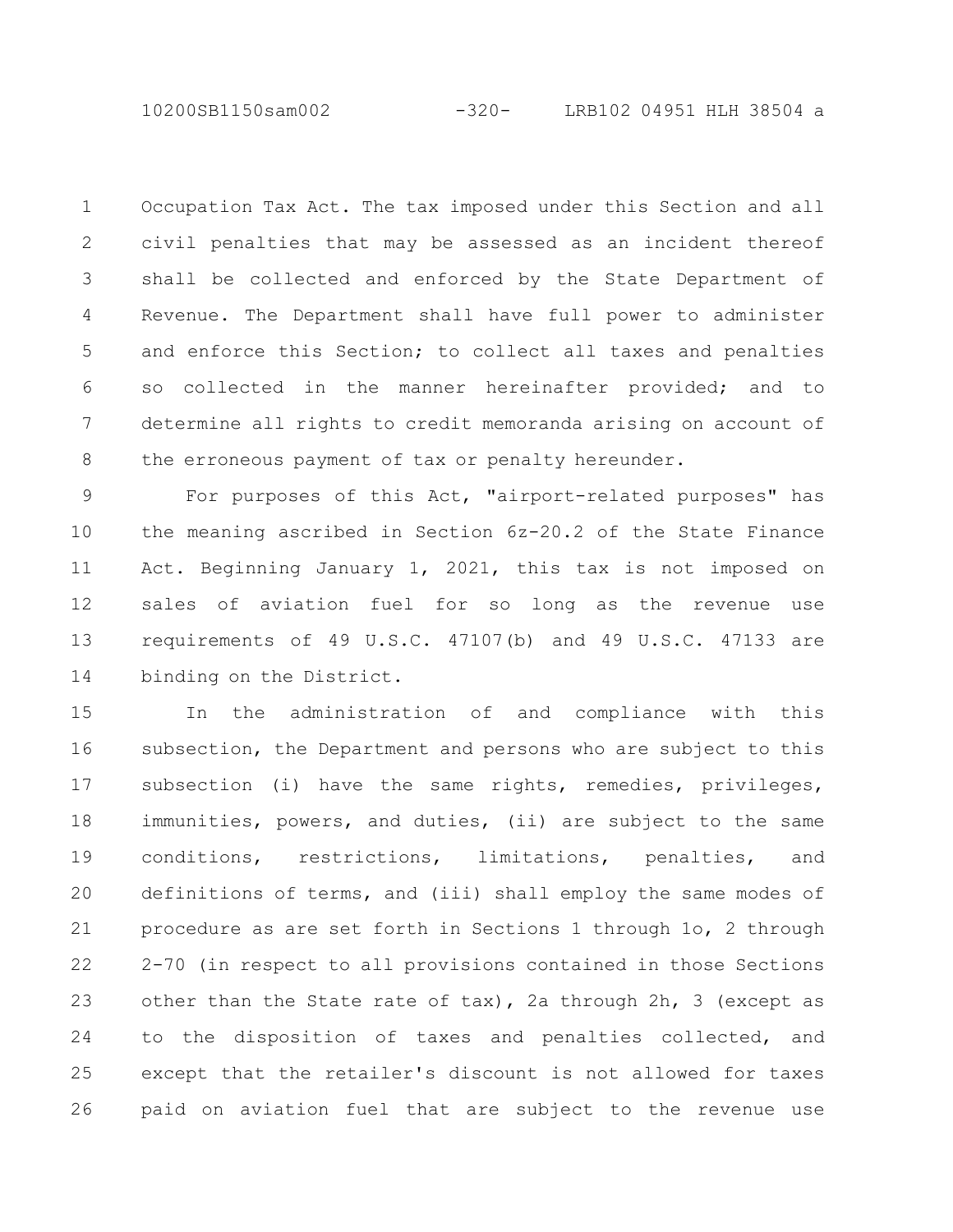10200SB1150sam002 -321- LRB102 04951 HLH 38504 a

requirements of 49 U.S.C. 47107(b) and 49 U.S.C. 47133), 4, 5, 5a, 5b, 5c, 5d, 5e, 5f, 5g, 5h, 5i, 5l, 6, 6a, 6b, 6c, 6d, 7, 8, 9, 10, 11, 11a, 12, and 13 of the Retailers' Occupation Tax Act and all provisions of the Uniform Penalty and Interest Act as if those provisions were set forth in this subsection. 1 2 3 4 5

Persons subject to any tax imposed under this Section may reimburse themselves for their seller's tax liability hereunder by separately stating the tax as an additional charge, which charge may be stated in combination in a single amount with State taxes that sellers are required to collect under the Use Tax Act, under any bracket schedules the Department may prescribe. 6 7 8 9 10 11 12

If a tax is imposed under this subsection (a), a tax shall also be imposed under subsection (b) of this Section. 13 14

(b) If a tax has been imposed under subsection (a), a flood prevention service occupation tax shall also be imposed upon all persons engaged within the territory of the district in the business of making sales of service, who, as an incident to making the sales of service, transfer tangible personal property, either in the form of tangible personal property or in the form of real estate as an incident to a sale of service to provide revenue to pay the costs of providing emergency levee repair and flood prevention and to secure the payment of bonds, notes, and other evidences of indebtedness issued under this Act for a period not to exceed 25 years or as required to repay the bonds, notes, and other evidences of indebtedness. 15 16 17 18 19 20 21 22 23 24 25 26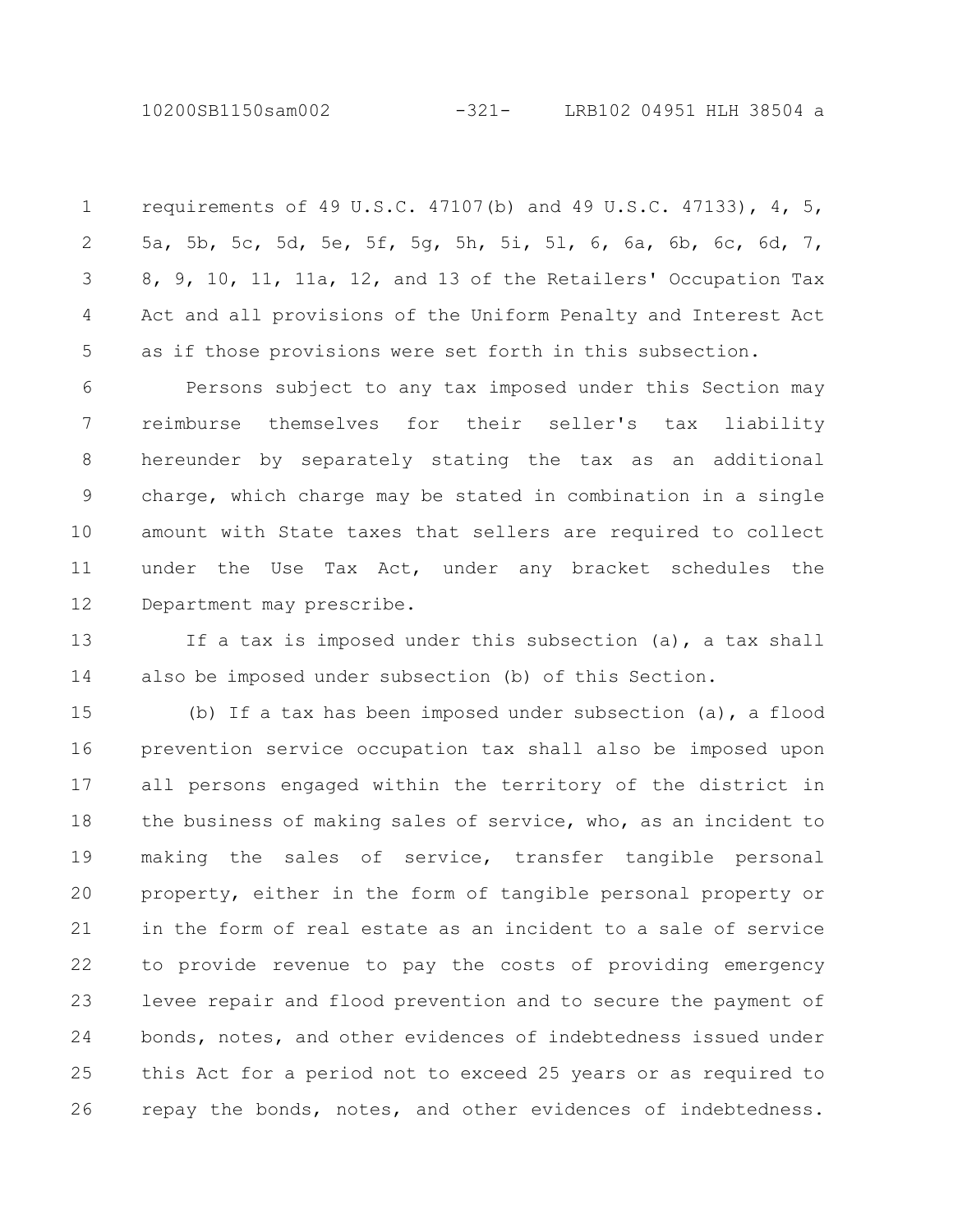10200SB1150sam002 -322- LRB102 04951 HLH 38504 a

The tax rate shall be 0.25% of the selling price of all tangible personal property transferred. Beginning December 1, 2019 and through December 31, 2020, this tax is not imposed on sales of aviation fuel unless the tax revenue is expended for airport-related purposes. If the District does not have an airport-related purpose to which it dedicates aviation fuel tax revenue, then aviation fuel is excluded from the tax. The County must comply with the certification requirements for airport-related purposes under Section 2-22 of the Retailers' Occupation Tax Act. For purposes of this Act, "airport-related purposes" has the meaning ascribed in Section 6z-20.2 of the State Finance Act. Beginning January 1, 2021, this tax is not imposed on sales of aviation fuel for so long as the revenue use requirements of 49 U.S.C. 47107(b) and 49 U.S.C. 47133 are binding on the District. 1 2 3 4 5 6 7 8 9 10 11 12 13 14 15

The tax imposed under this subsection and all civil penalties that may be assessed as an incident thereof shall be collected and enforced by the State Department of Revenue. The Department shall have full power to administer and enforce this subsection; to collect all taxes and penalties due hereunder; to dispose of taxes and penalties collected in the manner hereinafter provided; and to determine all rights to credit memoranda arising on account of the erroneous payment of tax or penalty hereunder. 16 17 18 19 20 21 22 23 24

In the administration of and compliance with this subsection, the Department and persons who are subject to this 25 26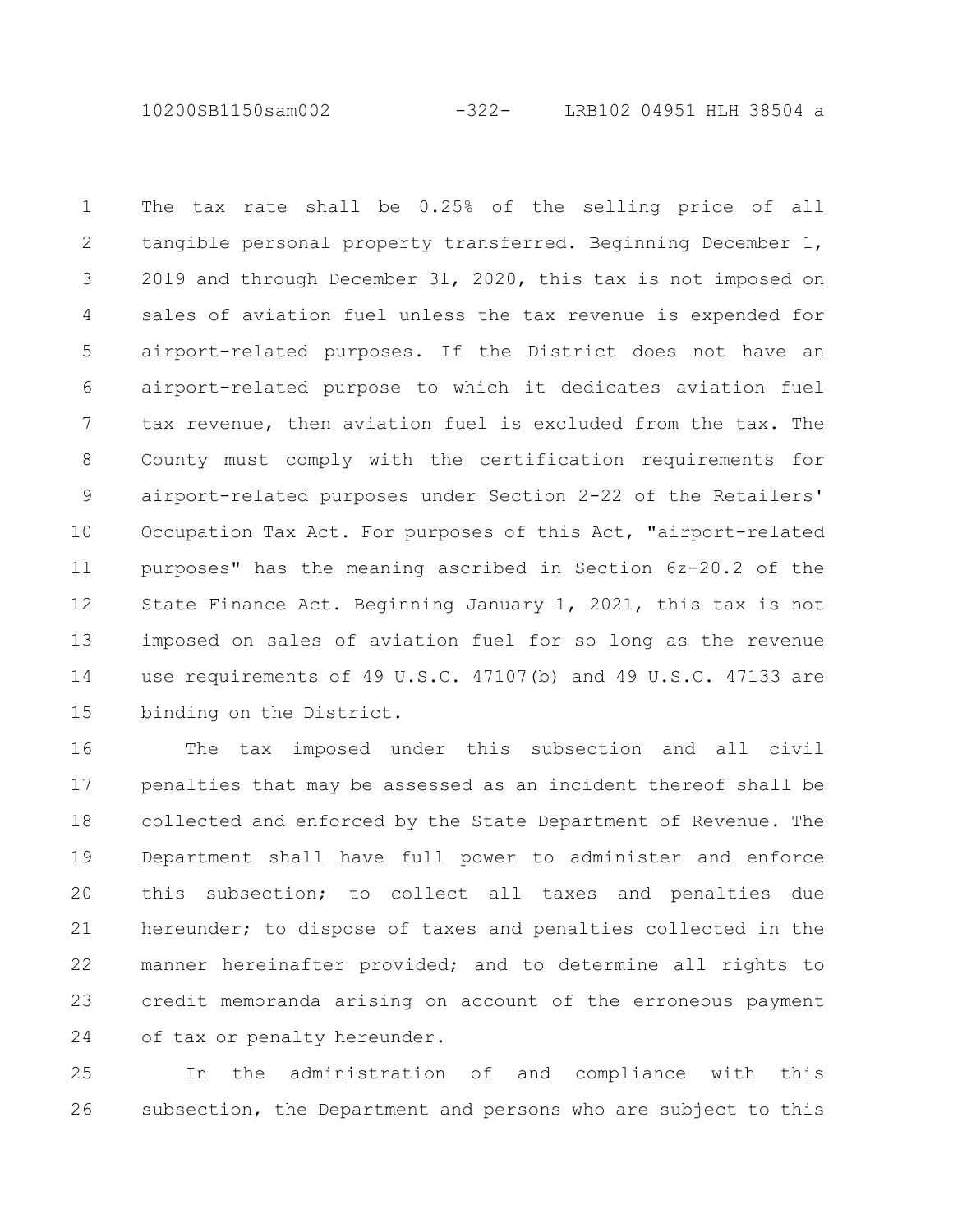10200SB1150sam002 -323- LRB102 04951 HLH 38504 a

subsection shall (i) have the same rights, remedies, privileges, immunities, powers, and duties, (ii) be subject to the same conditions, restrictions, limitations, penalties, and definitions of terms, and (iii) employ the same modes of procedure as are set forth in Sections 2 (except that the reference to State in the definition of supplier maintaining a place of business in this State means the district), 2a through 2d, 3 through 3-50 (in respect to all provisions contained in those Sections other than the State rate of tax), 4 (except that the reference to the State shall be to the district), 5, 7, 8 (except that the jurisdiction to which the tax is a debt to the extent indicated in that Section 8 is the district), 9 (except as to the disposition of taxes and penalties collected, and except that the retailer's discount is not allowed for taxes paid on aviation fuel that are subject to the revenue use requirements of 49 U.S.C. 47107(b) and 49 U.S.C. 47133), 10, 11, 12 (except the reference therein to Section 2b of the Retailers' Occupation Tax Act), 13 (except that any reference to the State means the district), Section 15, 16, 17, 18, 19, and 20 of the Service Occupation Tax Act and all provisions of the Uniform Penalty and Interest Act, as fully as if those provisions were set forth herein. 1 2 3 4 5 6 7 8 9 10 11 12 13 14 15 16 17 18 19 20 21 22

Persons subject to any tax imposed under the authority granted in this subsection may reimburse themselves for their serviceman's tax liability hereunder by separately stating the tax as an additional charge, that charge may be stated in 23 24 25 26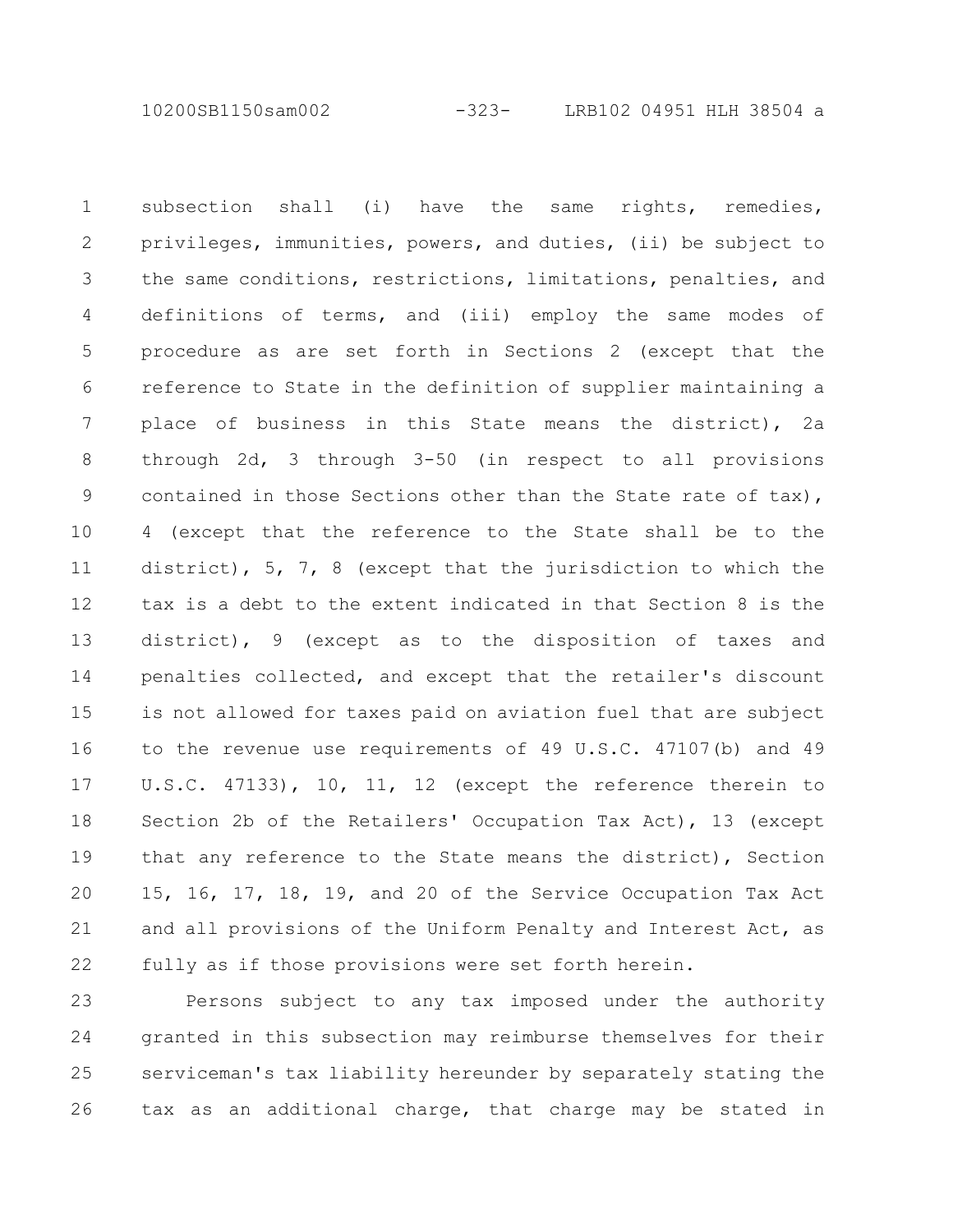combination in a single amount with State tax that servicemen are authorized to collect under the Service Use Tax Act, under any bracket schedules the Department may prescribe. 1 2 3

(c) The taxes imposed in subsections (a) and (b) may not be imposed on personal property titled or registered with an agency of the State or on personal property taxed at the 1% rate under the Retailers' Occupation Tax Act and the Service Occupation Tax Act (or at the 0% rate in accordance with this amendatory Act of the 102nd General Assembly). 4 5 6 7 8 9

(d) Nothing in this Section shall be construed to authorize the district to impose a tax upon the privilege of engaging in any business that under the Constitution of the United States may not be made the subject of taxation by the State. 10 11 12 13 14

(e) The certificate of registration that is issued by the Department to a retailer under the Retailers' Occupation Tax Act or a serviceman under the Service Occupation Tax Act permits the retailer or serviceman to engage in a business that is taxable without registering separately with the Department under an ordinance or resolution under this Section. 15 16 17 18 19 20 21

(f) Except as otherwise provided, the Department shall immediately pay over to the State Treasurer, ex officio, as trustee, all taxes and penalties collected under this Section to be deposited into the Flood Prevention Occupation Tax Fund, which shall be an unappropriated trust fund held outside the 22 23 24 25 26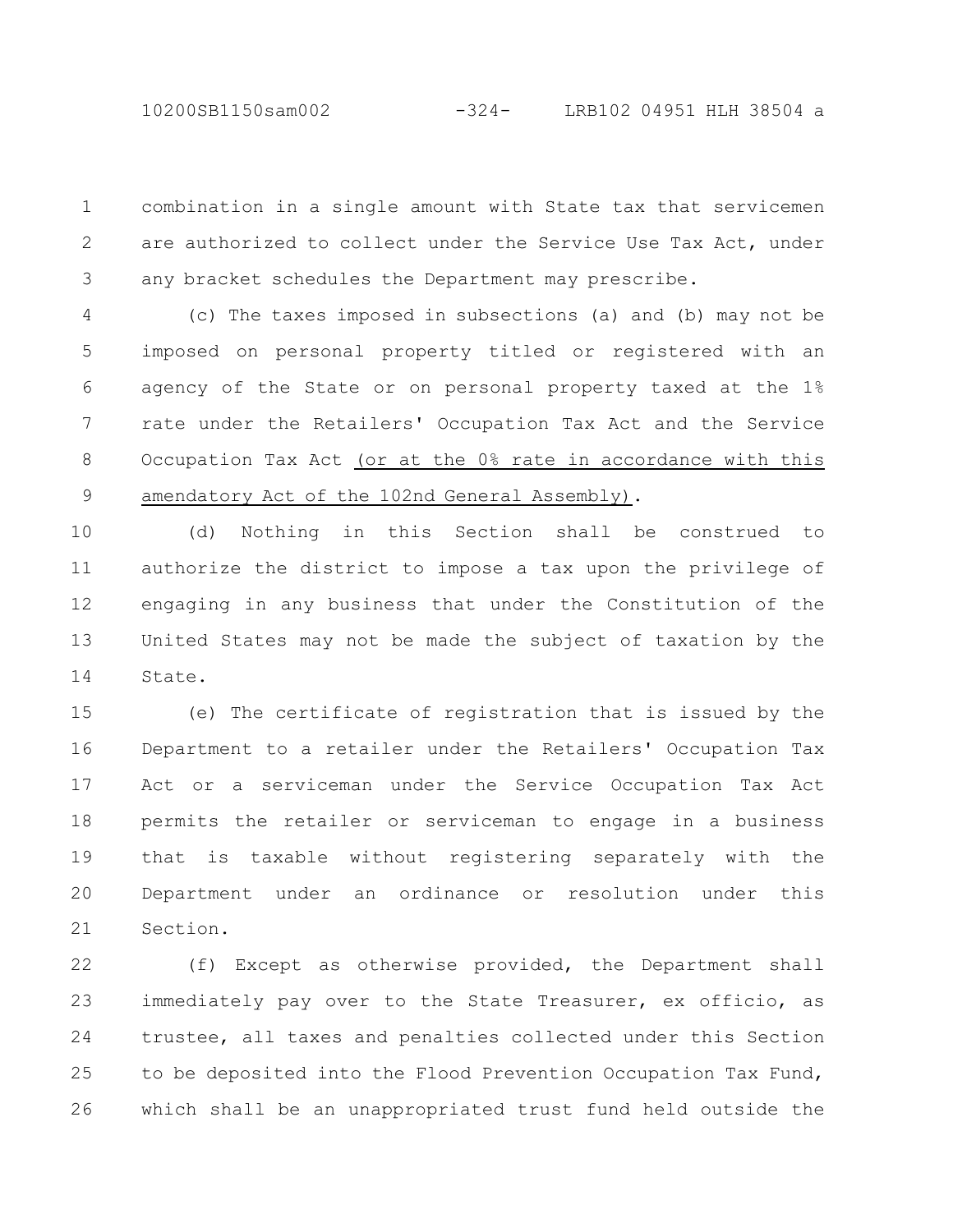10200SB1150sam002 -325- LRB102 04951 HLH 38504 a

State treasury. Taxes and penalties collected on aviation fuel sold on or after December 1, 2019 and through December 31, 2020, shall be immediately paid over by the Department to the State Treasurer, ex officio, as trustee, for deposit into the Local Government Aviation Trust Fund. The Department shall only pay moneys into the Local Government Aviation Trust Fund under this Act for so long as the revenue use requirements of 49 U.S.C. 47107(b) and 49 U.S.C. 47133 are binding on the District. 1 2 3 4 5 6 7 8 9

On or before the 25th day of each calendar month, the Department shall prepare and certify to the Comptroller the disbursement of stated sums of money to the counties from which retailers or servicemen have paid taxes or penalties to the Department during the second preceding calendar month. The amount to be paid to each county is equal to the amount (not including credit memoranda and not including taxes and penalties collected on aviation fuel sold on or after December 1, 2019 and through December 31, 2020) collected from the county under this Section during the second preceding calendar month by the Department, (i) less 2% of that amount (except the amount collected on aviation fuel sold on or after December 1, 2019 and through December 31, 2020), which shall be deposited into the Tax Compliance and Administration Fund and shall be used by the Department in administering and enforcing the provisions of this Section on behalf of the county, (ii) plus an amount that the Department determines is necessary to 10 11 12 13 14 15 16 17 18 19 20 21 22 23 24 25 26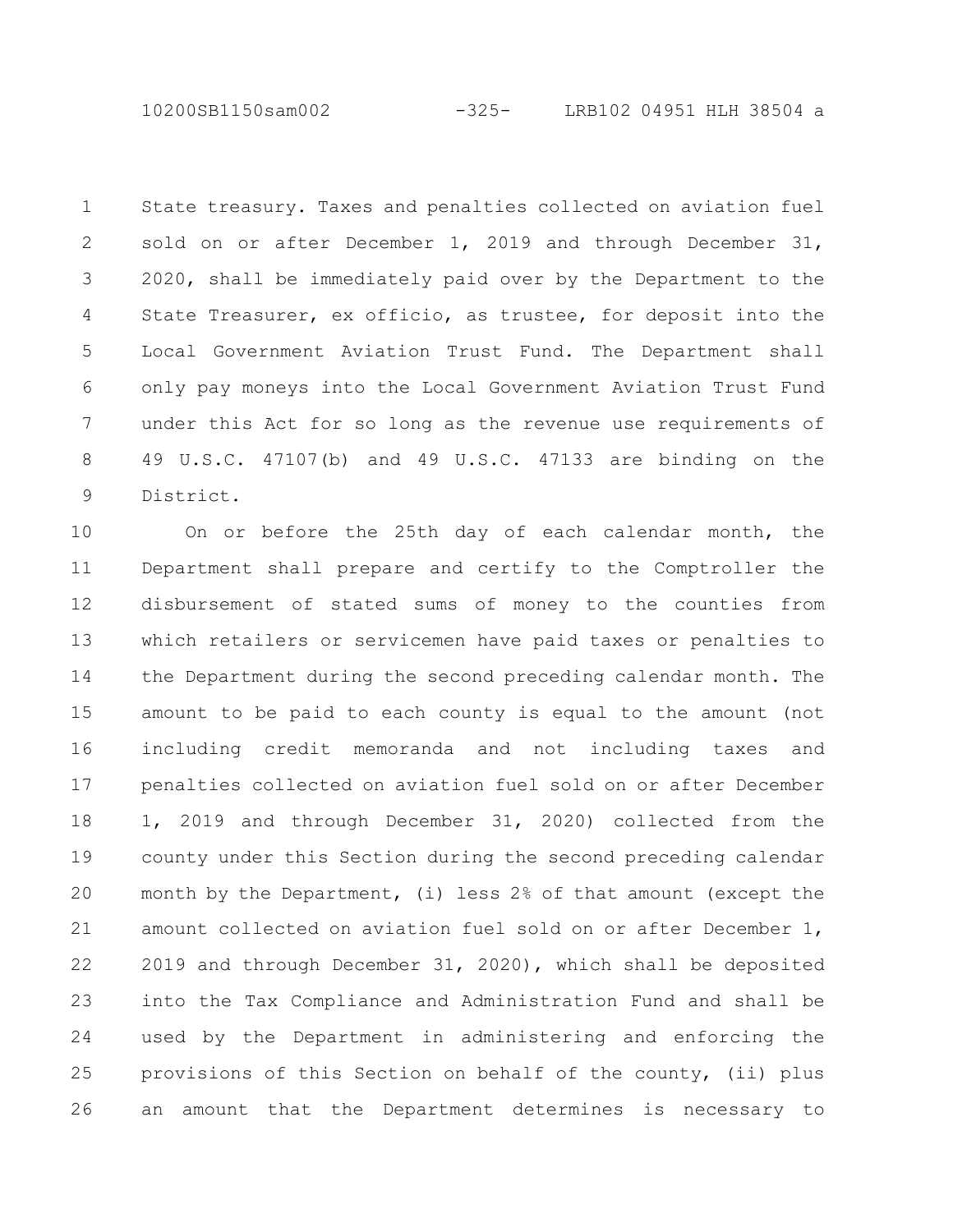10200SB1150sam002 -326- LRB102 04951 HLH 38504 a

offset any amounts that were erroneously paid to a different taxing body; (iii) less an amount equal to the amount of refunds made during the second preceding calendar month by the Department on behalf of the county; and (iv) less any amount that the Department determines is necessary to offset any amounts that were payable to a different taxing body but were erroneously paid to the county. When certifying the amount of a monthly disbursement to a county under this Section, the Department shall increase or decrease the amounts by an amount necessary to offset any miscalculation of previous disbursements within the previous 6 months from the time a miscalculation is discovered. 1 2 3 4 5 6 7 8 9 10 11 12

Within 10 days after receipt by the Comptroller from the Department of the disbursement certification to the counties provided for in this Section, the Comptroller shall cause the orders to be drawn for the respective amounts in accordance with directions contained in the certification. 13 14 15 16 17

If the Department determines that a refund should be made under this Section to a claimant instead of issuing a credit memorandum, then the Department shall notify the Comptroller, who shall cause the order to be drawn for the amount specified and to the person named in the notification from the Department. The refund shall be paid by the Treasurer out of the Flood Prevention Occupation Tax Fund or the Local Government Aviation Trust Fund, as appropriate. 18 19 20 21 22 23 24 25

26

(g) If a county imposes a tax under this Section, then the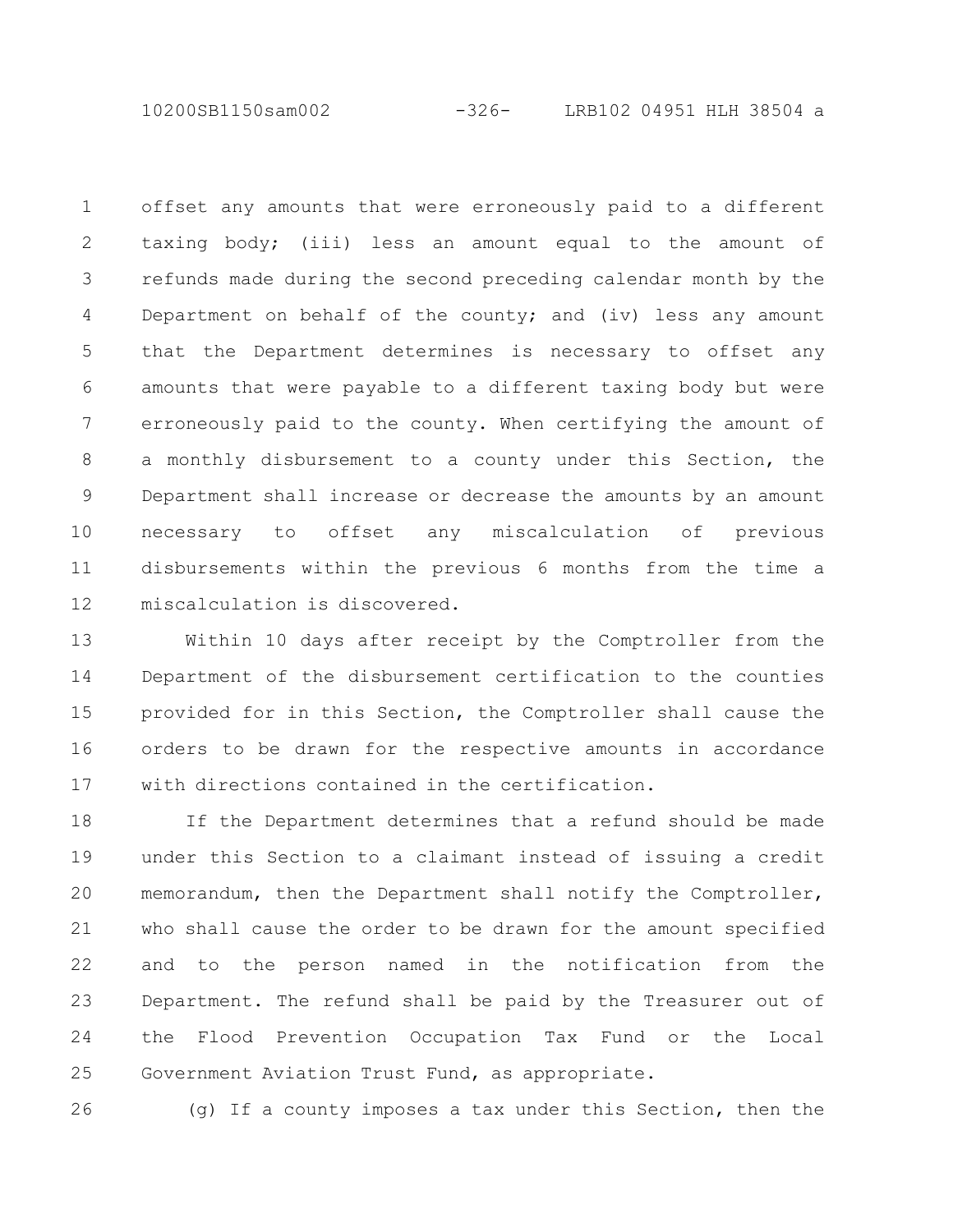county board shall, by ordinance, discontinue the tax upon the payment of all indebtedness of the flood prevention district. The tax shall not be discontinued until all indebtedness of the District has been paid. 1 2 3 4

(h) Any ordinance imposing the tax under this Section, or any ordinance that discontinues the tax, must be certified by the county clerk and filed with the Illinois Department of Revenue either (i) on or before the first day of April, whereupon the Department shall proceed to administer and enforce the tax or change in the rate as of the first day of July next following the filing; or (ii) on or before the first day of October, whereupon the Department shall proceed to administer and enforce the tax or change in the rate as of the first day of January next following the filing. 5 6 7 8 9 10 11 12 13 14

(j) County Flood Prevention Occupation Tax Fund. All proceeds received by a county from a tax distribution under this Section must be maintained in a special fund known as the [name of county] flood prevention occupation tax fund. The county shall, at the direction of the flood prevention district, use moneys in the fund to pay the costs of providing emergency levee repair and flood prevention and to pay bonds, notes, and other evidences of indebtedness issued under this Act. 15 16 17 18 19 20 21 22 23

(k) This Section may be cited as the Flood Prevention Occupation Tax Law. 24 25

(Source: P.A. 100-1171, eff. 1-4-19; 101-10, eff. 6-5-19; 26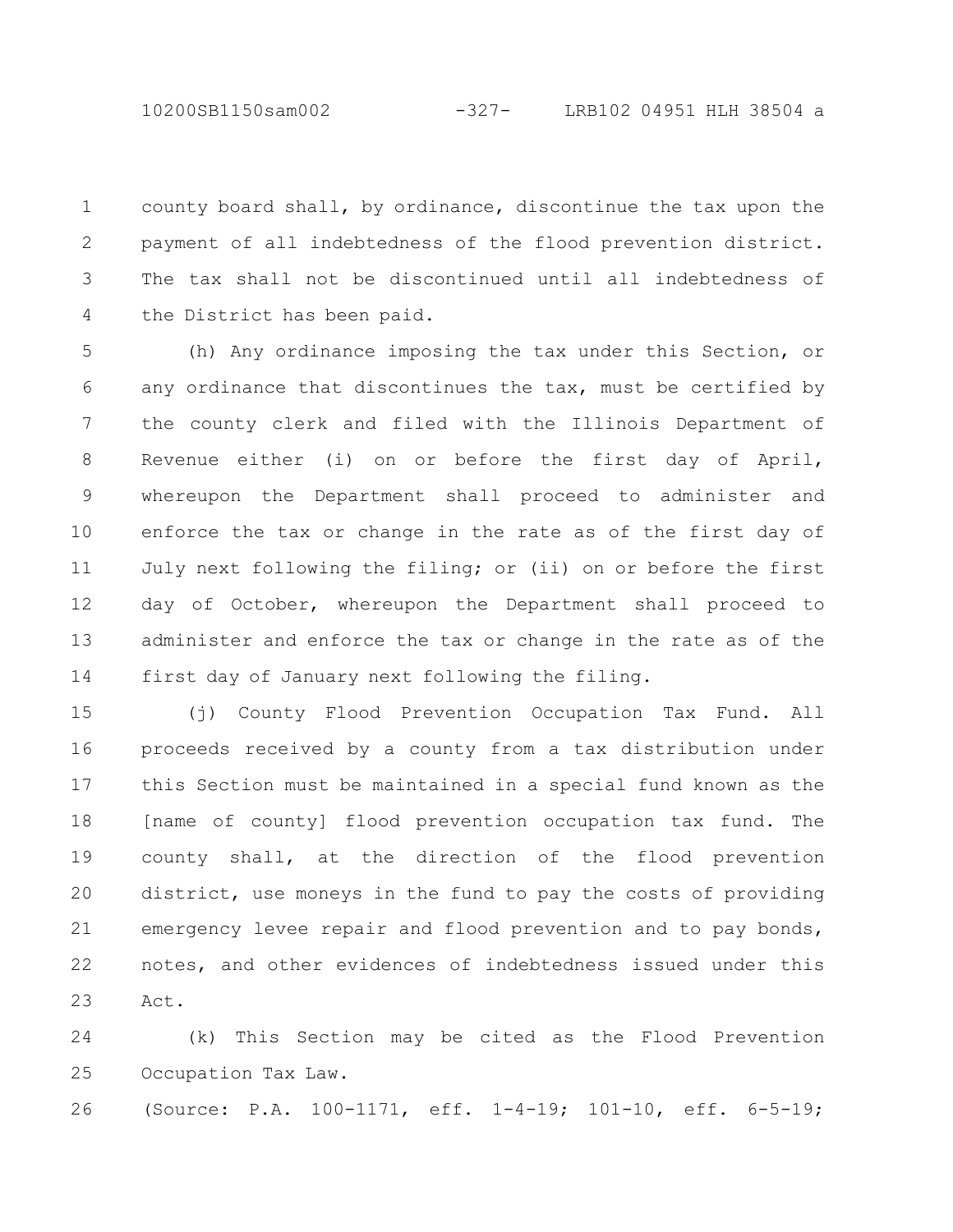10200SB1150sam002 -328- LRB102 04951 HLH 38504 a

101-604, eff. 12-13-19.) 1

Section 10-50. The Metro-East Park and Recreation District Act is amended by changing Section 30 as follows: 2 3

(70 ILCS 1605/30) 4

Sec. 30. Taxes. 5

(a) The board shall impose a tax upon all persons engaged in the business of selling tangible personal property, other than personal property titled or registered with an agency of this State's government, at retail in the District on the gross receipts from the sales made in the course of business. This tax shall be imposed only at the rate of one-tenth of one per cent. 6 7 8 9 10 11 12

This additional tax may not be imposed on tangible personal property taxed at the 1% rate under the Retailers' Occupation Tax Act (or at the 0% rate in accordance with this amendatory Act of the 102nd General Assembly). Beginning December 1, 2019 and through December 31, 2020, this tax is not imposed on sales of aviation fuel unless the tax revenue is expended for airport-related purposes. If the District does not have an airport-related purpose to which it dedicates aviation fuel tax revenue, then aviation fuel shall be excluded from tax. The board must comply with the certification requirements for airport-related purposes under Section 2-22 of the Retailers' Occupation Tax Act. For 13 14 15 16 17 18 19 20 21 22 23 24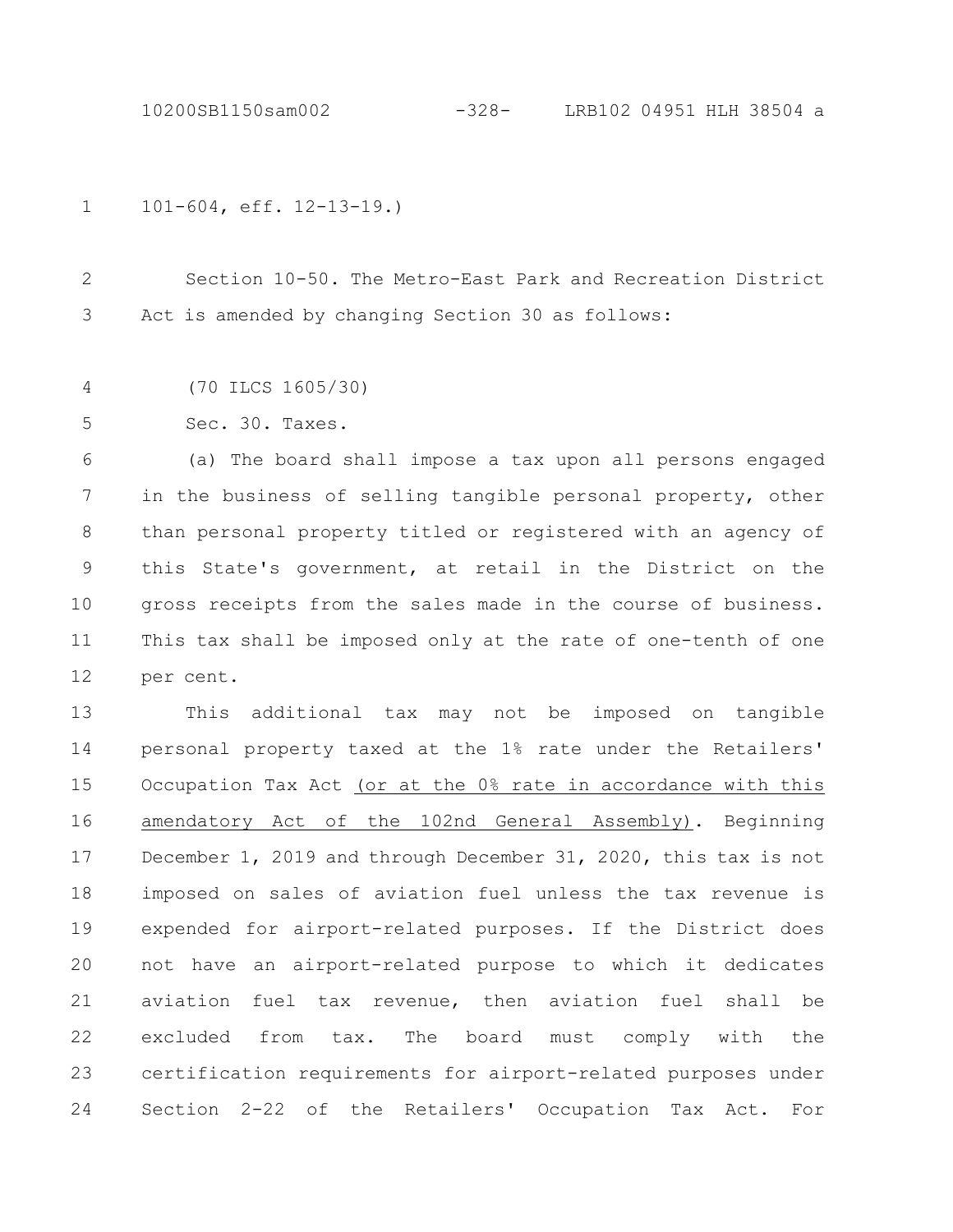10200SB1150sam002 -329- LRB102 04951 HLH 38504 a

purposes of this Act, "airport-related purposes" has the meaning ascribed in Section 6z-20.2 of the State Finance Act. Beginning January 1, 2021, this tax is not imposed on sales of aviation fuel for so long as the revenue use requirements of 49 U.S.C. 47107(b) and 49 U.S.C. 47133 are binding on the District. The tax imposed by the Board under this Section and all civil penalties that may be assessed as an incident of the tax shall be collected and enforced by the Department of Revenue. The certificate of registration that is issued by the Department to a retailer under the Retailers' Occupation Tax Act shall permit the retailer to engage in a business that is taxable without registering separately with the Department under an ordinance or resolution under this Section. The Department has full power to administer and enforce this Section, to collect all taxes and penalties due under this Section, to dispose of taxes and penalties so collected in the manner provided in this Section, and to determine all rights to credit memoranda arising on account of the erroneous payment of a tax or penalty under this Section. In the administration of and compliance with this Section, the Department and persons who are subject to this Section shall (i) have the same rights, remedies, privileges, immunities, powers, and duties, (ii) be subject to the same conditions, restrictions, limitations, penalties, and definitions of terms, and (iii) employ the same modes of procedure as are prescribed in Sections 1, 1a, 1a-1, 1d, 1e, 1f, 1i, 1j, 1k, 1m, 1 2 3 4 5 6 7 8 9 10 11 12 13 14 15 16 17 18 19 20 21 22 23 24 25 26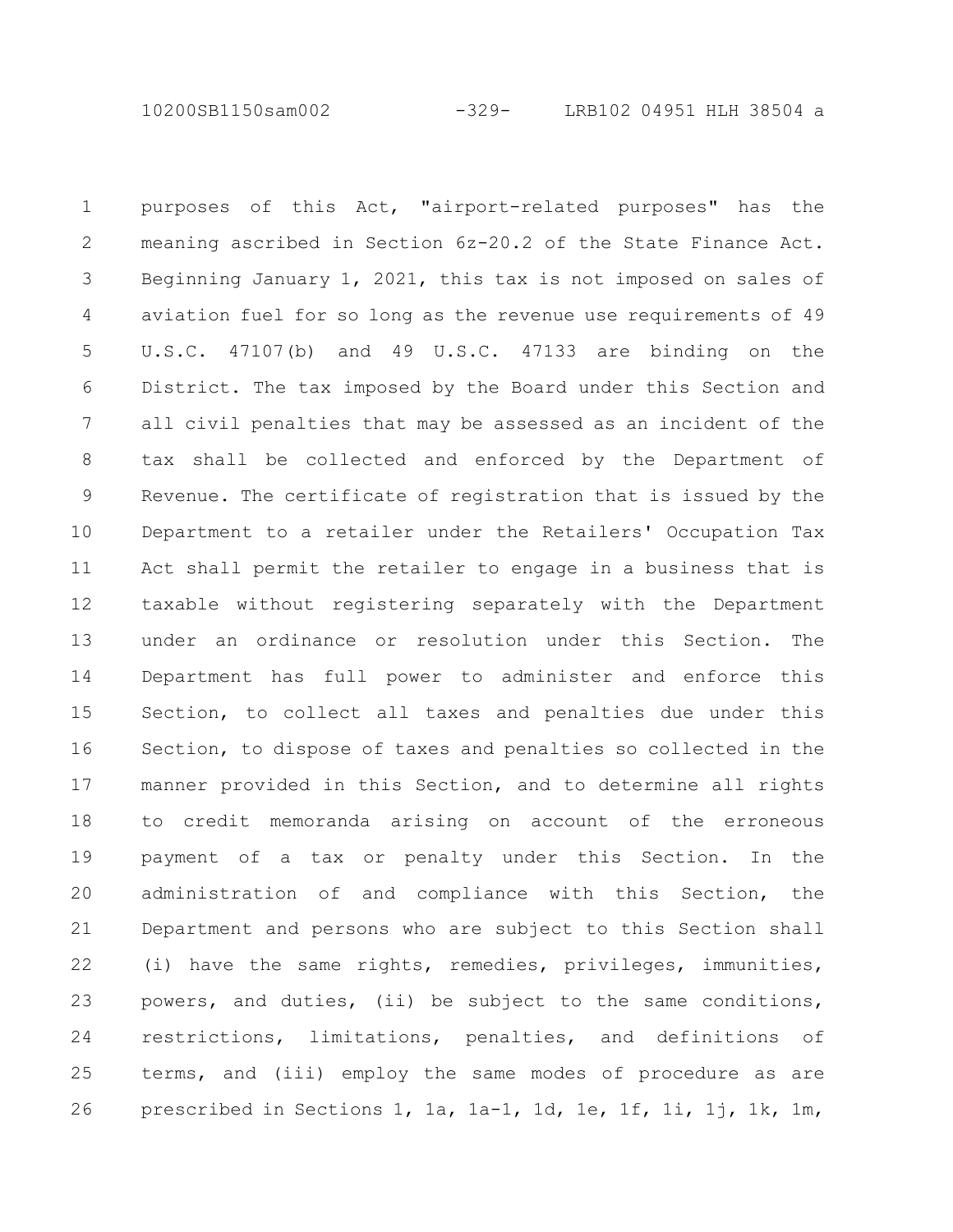10200SB1150sam002 -330- LRB102 04951 HLH 38504 a

1n, 2, 2-5, 2-5.5, 2-10 (in respect to all provisions contained in those Sections other than the State rate of tax),  $2-12$ ,  $2-15$  through  $2-70$ ,  $2a$ ,  $2b$ ,  $2c$ ,  $3$  (except provisions relating to transaction returns and quarter monthly payments, and except that the retailer's discount is not allowed for taxes paid on aviation fuel that are subject to the revenue use requirements of 49 U.S.C. 47107(b) and 49 U.S.C. 47133), 4, 5, 5a, 5b, 5c, 5d, 5e, 5f, 5g, 5h, 5i, 5j, 5k, 5l, 6, 6a, 6b, 6c, 6d, 7, 8, 9, 10, 11, 11a, 12, and 13 of the Retailers' Occupation Tax Act and the Uniform Penalty and Interest Act as if those provisions were set forth in this Section. 1 2 3 4 5 6 7 8 9 10 11

Persons subject to any tax imposed under the authority granted in this Section may reimburse themselves for their sellers' tax liability by separately stating the tax as an additional charge, which charge may be stated in combination, in a single amount, with State tax which sellers are required to collect under the Use Tax Act, pursuant to such bracketed schedules as the Department may prescribe. 12 13 14 15 16 17 18

Whenever the Department determines that a refund should be made under this Section to a claimant instead of issuing a credit memorandum, the Department shall notify the State Comptroller, who shall cause the order to be drawn for the amount specified and to the person named in the notification from the Department. The refund shall be paid by the State Treasurer out of the State Metro-East Park and Recreation District Fund or the Local Government Aviation Trust Fund, as 19 20 21 22 23 24 25 26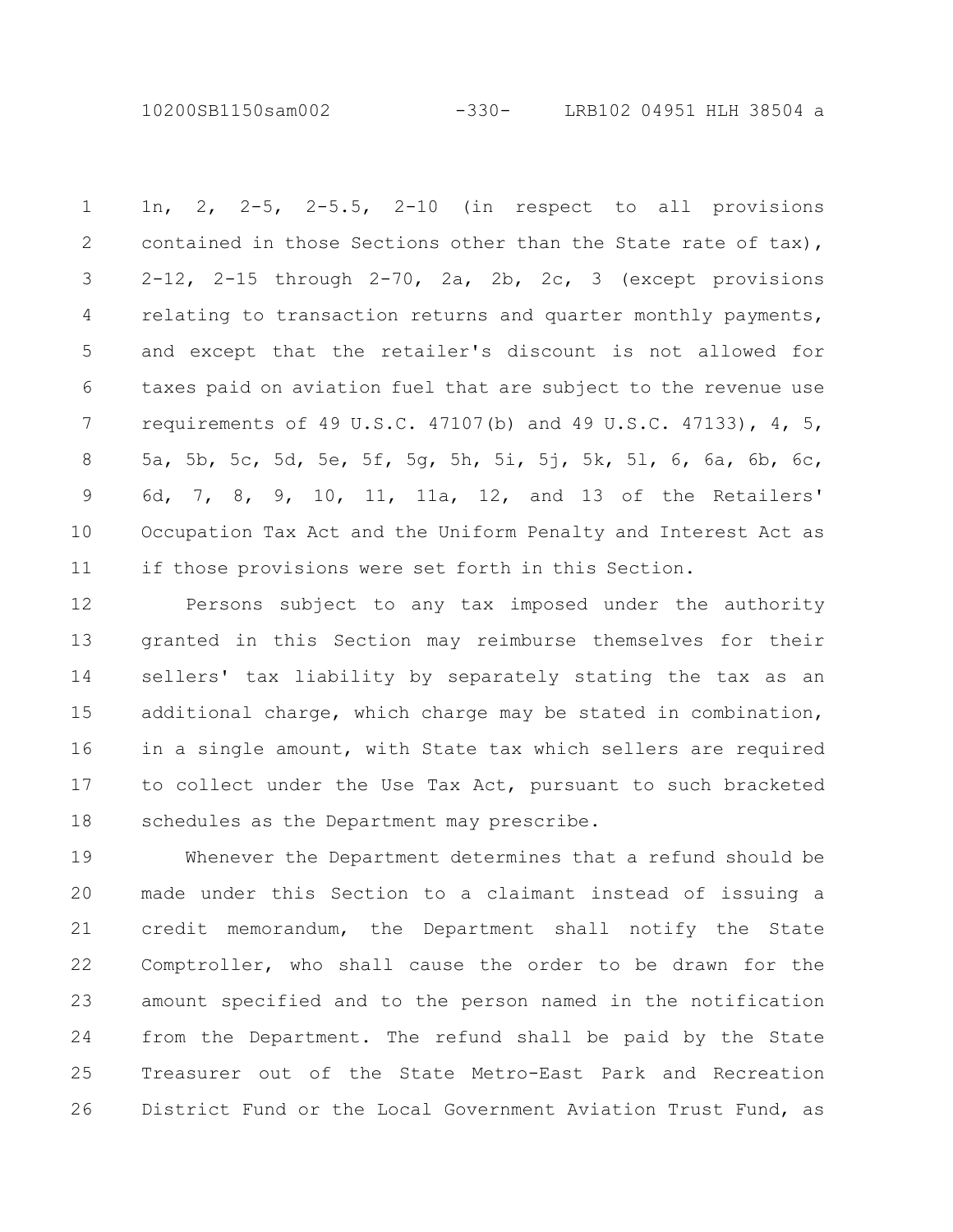appropriate. 1

(b) If a tax has been imposed under subsection (a), a service occupation tax shall also be imposed at the same rate upon all persons engaged, in the District, in the business of making sales of service, who, as an incident to making those sales of service, transfer tangible personal property within the District as an incident to a sale of service. This tax may not be imposed on tangible personal property taxed at the 1% rate under the Service Occupation Tax Act (or at the 0% rate in accordance with this amendatory Act of the 102nd General Assembly). Beginning December 1, 2019 and through December 31, 2020, this tax may not be imposed on sales of aviation fuel unless the tax revenue is expended for airport-related purposes. If the District does not have an airport-related purpose to which it dedicates aviation fuel tax revenue, then aviation fuel shall be excluded from tax. The board must comply with the certification requirements for airport-related purposes under Section 2-22 of the Retailers' Occupation Tax Act. For purposes of this Act, "airport-related purposes" has the meaning ascribed in Section 6z-20.2 of the State Finance Act. Beginning January 1, 2021, this tax is not imposed on sales of aviation fuel for so long as the revenue use requirements of 49 U.S.C. 47107(b) and 49 U.S.C. 47133 are binding on the District. The tax imposed under this subsection and all civil penalties that may be assessed as an incident thereof shall be collected and enforced by the Department of 2 3 4 5 6 7 8 9 10 11 12 13 14 15 16 17 18 19 20 21 22 23 24 25 26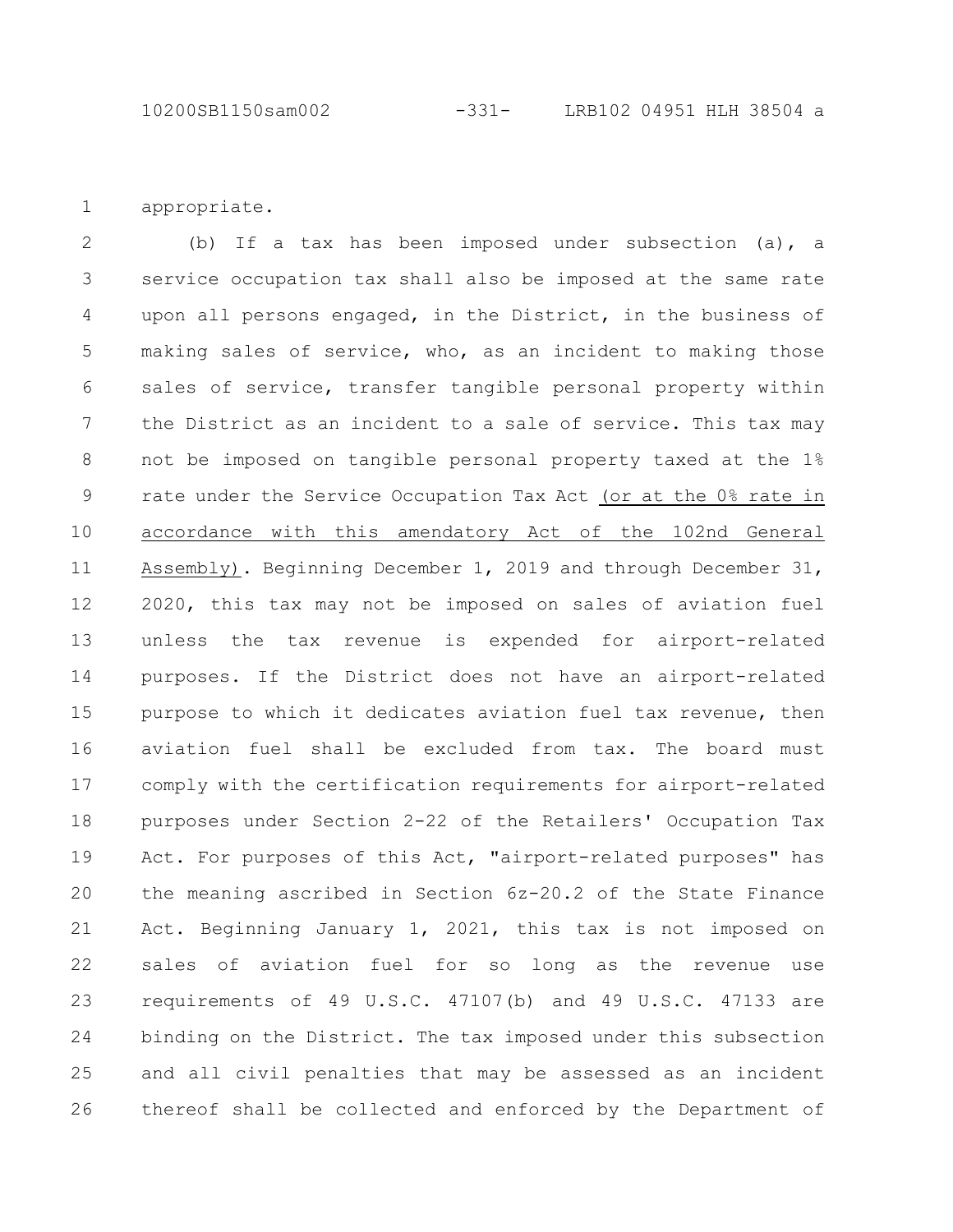10200SB1150sam002 -332- LRB102 04951 HLH 38504 a

Revenue. The Department has full power to administer and enforce this subsection; to collect all taxes and penalties due hereunder; to dispose of taxes and penalties so collected in the manner hereinafter provided; and to determine all rights to credit memoranda arising on account of the erroneous payment of tax or penalty hereunder. In the administration of, and compliance with this subsection, the Department and persons who are subject to this paragraph shall (i) have the same rights, remedies, privileges, immunities, powers, and duties, (ii) be subject to the same conditions, restrictions, limitations, penalties, exclusions, exemptions, and definitions of terms, and (iii) employ the same modes of procedure as are prescribed in Sections 2 (except that the reference to State in the definition of supplier maintaining a place of business in this State shall mean the District), 2a, 2b, 2c, 3 through 3-50 (in respect to all provisions therein other than the State rate of tax), 4 (except that the reference to the State shall be to the District), 5, 7, 8 (except that the jurisdiction to which the tax shall be a debt to the extent indicated in that Section 8 shall be the District), 9 (except as to the disposition of taxes and penalties collected, and except that the retailer's discount is not allowed for taxes paid on aviation fuel that are subject to the revenue use requirements of 49 U.S.C. 47107(b) and 49 U.S.C. 47133), 10, 11, 12 (except the reference therein to Section 2b of the Retailers' Occupation Tax Act), 13 (except that any reference 1 2 3 4 5 6 7 8 9 10 11 12 13 14 15 16 17 18 19 20 21 22 23 24 25 26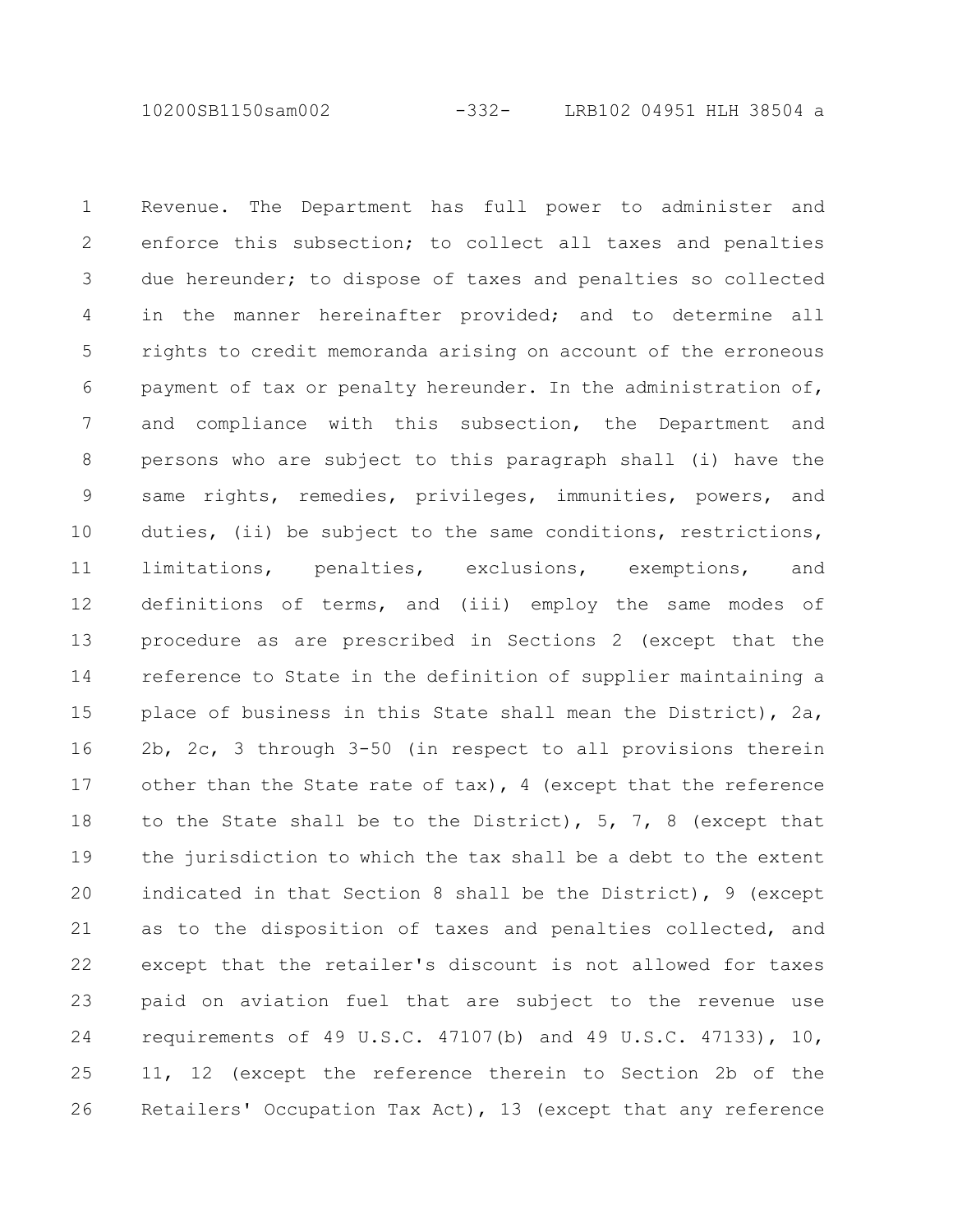10200SB1150sam002 -333- LRB102 04951 HLH 38504 a

to the State shall mean the District), Sections 15, 16, 17, 18, 19 and 20 of the Service Occupation Tax Act and the Uniform Penalty and Interest Act, as fully as if those provisions were set forth herein. 1 2 3 4

Persons subject to any tax imposed under the authority granted in this subsection may reimburse themselves for their serviceman's tax liability by separately stating the tax as an additional charge, which charge may be stated in combination, in a single amount, with State tax that servicemen are authorized to collect under the Service Use Tax Act, in accordance with such bracket schedules as the Department may prescribe. 5 6 7 8 9 10 11 12

Whenever the Department determines that a refund should be made under this subsection to a claimant instead of issuing a credit memorandum, the Department shall notify the State Comptroller, who shall cause the warrant to be drawn for the amount specified, and to the person named, in the notification from the Department. The refund shall be paid by the State Treasurer out of the State Metro-East Park and Recreation District Fund or the Local Government Aviation Trust Fund, as appropriate. 13 14 15 16 17 18 19 20 21

Nothing in this subsection shall be construed to authorize the board to impose a tax upon the privilege of engaging in any business which under the Constitution of the United States may not be made the subject of taxation by the State. 22 23 24 25

26

(c) Except as otherwise provided in this paragraph, the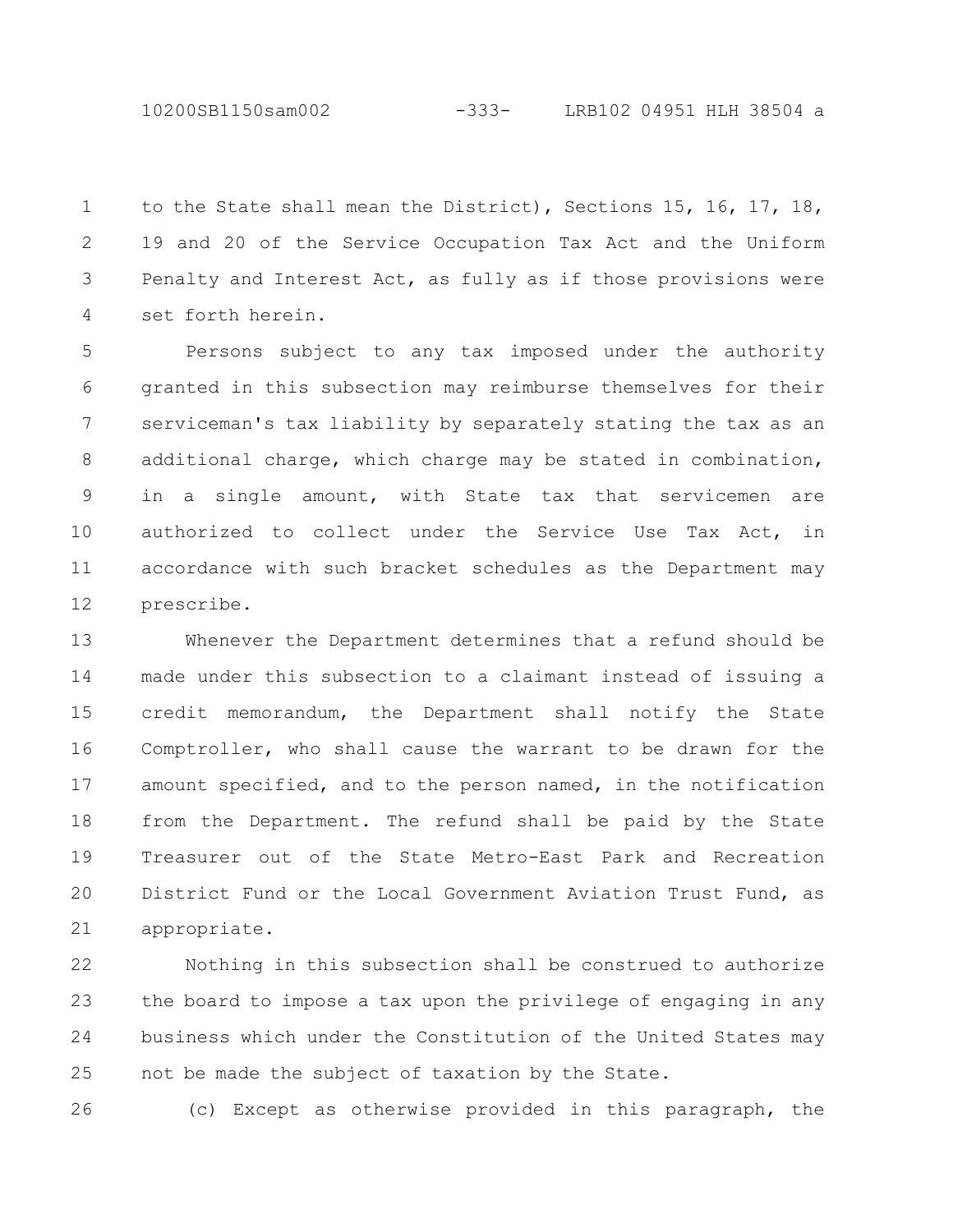10200SB1150sam002 -334- LRB102 04951 HLH 38504 a

Department shall immediately pay over to the State Treasurer, ex officio, as trustee, all taxes and penalties collected under this Section to be deposited into the State Metro-East Park and Recreation District Fund, which shall be an unappropriated trust fund held outside of the State treasury. Taxes and penalties collected on aviation fuel sold on or after December 1, 2019 and through December 31, 2020, shall be immediately paid over by the Department to the State Treasurer, ex officio, as trustee, for deposit into the Local Government Aviation Trust Fund. The Department shall only pay moneys into the Local Government Aviation Trust Fund under this Act for so long as the revenue use requirements of 49 U.S.C. 47107(b) and 49 U.S.C. 47133 are binding on the District. 1 2 3 4 5 6 7 8 9 10 11 12 13 14

As soon as possible after the first day of each month, beginning January 1, 2011, upon certification of the Department of Revenue, the Comptroller shall order transferred, and the Treasurer shall transfer, to the STAR Bonds Revenue Fund the local sales tax increment, as defined in the Innovation Development and Economy Act, collected under this Section during the second preceding calendar month for sales within a STAR bond district. The Department shall make this certification only if the Metro East Park and Recreation District imposes a tax on real property as provided in the definition of "local sales taxes" under the Innovation Development and Economy Act. 15 16 17 18 19 20 21 22 23 24 25 26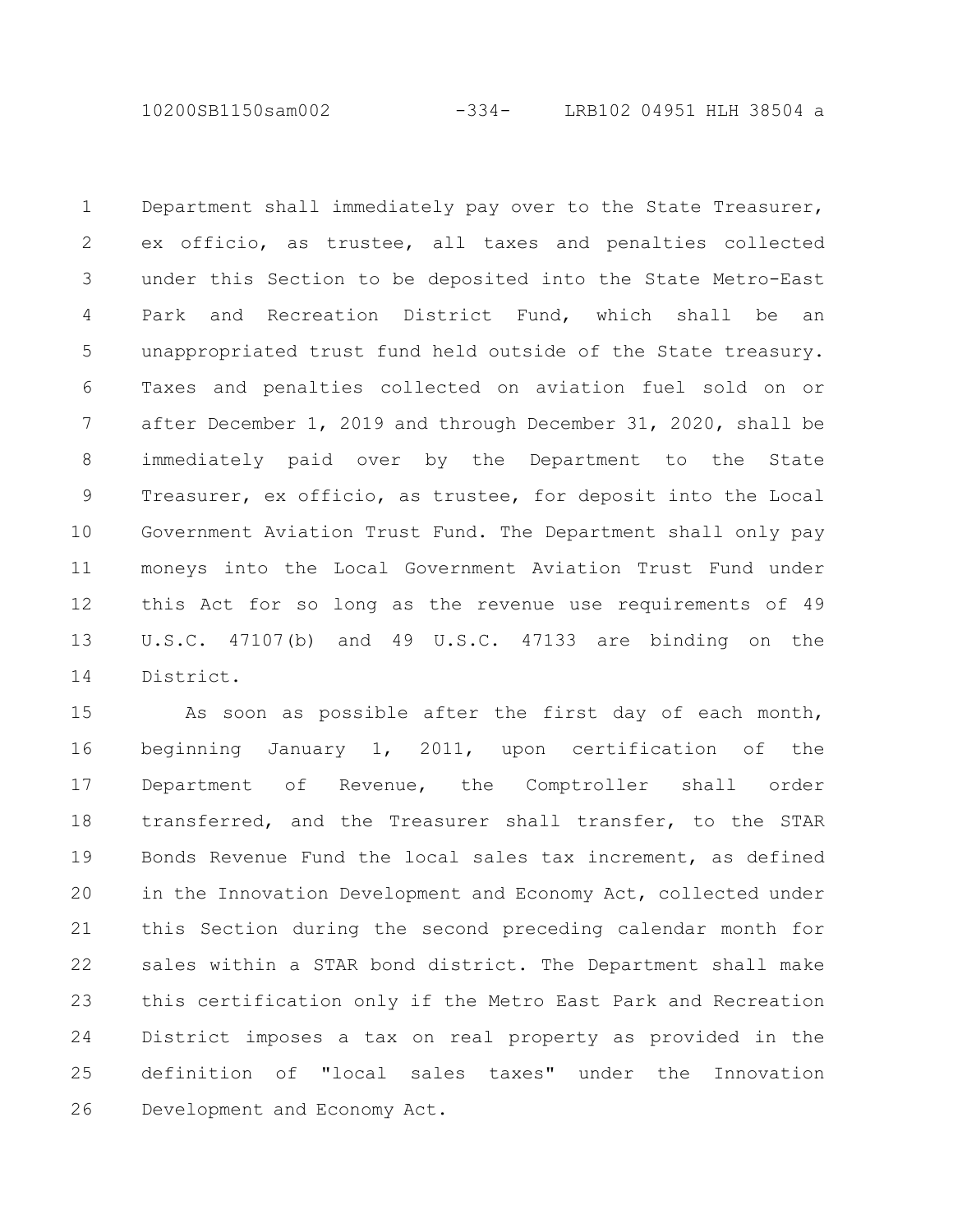10200SB1150sam002 -335- LRB102 04951 HLH 38504 a

After the monthly transfer to the STAR Bonds Revenue Fund, on or before the 25th day of each calendar month, the Department shall prepare and certify to the Comptroller the disbursement of stated sums of money pursuant to Section 35 of this Act to the District from which retailers have paid taxes or penalties to the Department during the second preceding calendar month. The amount to be paid to the District shall be the amount (not including credit memoranda and not including taxes and penalties collected on aviation fuel sold on or after December 1, 2019 and through December 31, 2020) collected under this Section during the second preceding calendar month by the Department plus an amount the Department determines is necessary to offset any amounts that were erroneously paid to a different taxing body, and not including (i) an amount equal to the amount of refunds made during the second preceding calendar month by the Department on behalf of the District, (ii) any amount that the Department determines is necessary to offset any amounts that were payable to a different taxing body but were erroneously paid to the District, (iii) any amounts that are transferred to the STAR Bonds Revenue Fund, and (iv) 1.5% of the remainder, which the Department shall transfer into the Tax Compliance and Administration Fund. The Department, at the time of each monthly disbursement to the District, shall prepare and certify to the State Comptroller the amount to be transferred into the Tax Compliance and Administration Fund under this 1 2 3 4 5 6 7 8 9 10 11 12 13 14 15 16 17 18 19 20 21 22 23 24 25 26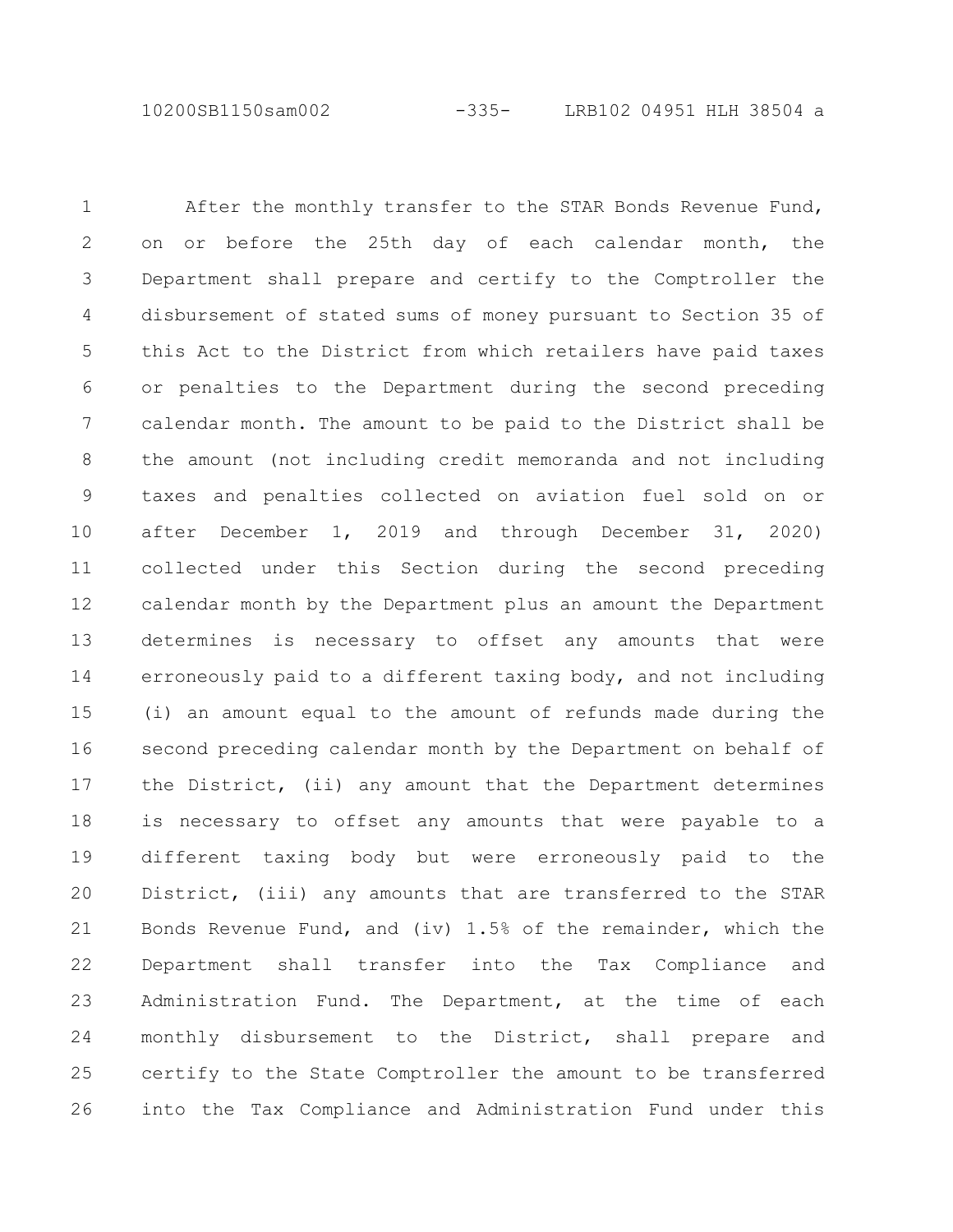10200SB1150sam002 -336- LRB102 04951 HLH 38504 a

subsection. Within 10 days after receipt by the Comptroller of the disbursement certification to the District and the Tax Compliance and Administration Fund provided for in this Section to be given to the Comptroller by the Department, the Comptroller shall cause the orders to be drawn for the respective amounts in accordance with directions contained in the certification. 1 2 3 4 5 6 7

(d) For the purpose of determining whether a tax authorized under this Section is applicable, a retail sale by a producer of coal or another mineral mined in Illinois is a sale at retail at the place where the coal or other mineral mined in Illinois is extracted from the earth. This paragraph does not apply to coal or another mineral when it is delivered or shipped by the seller to the purchaser at a point outside Illinois so that the sale is exempt under the United States Constitution as a sale in interstate or foreign commerce. 8 9 10 11 12 13 14 15 16

(e) Nothing in this Section shall be construed to authorize the board to impose a tax upon the privilege of engaging in any business that under the Constitution of the United States may not be made the subject of taxation by this State. 17 18 19 20 21

(f) An ordinance imposing a tax under this Section or an ordinance extending the imposition of a tax to an additional county or counties shall be certified by the board and filed with the Department of Revenue either (i) on or before the first day of April, whereupon the Department shall proceed to 22 23 24 25 26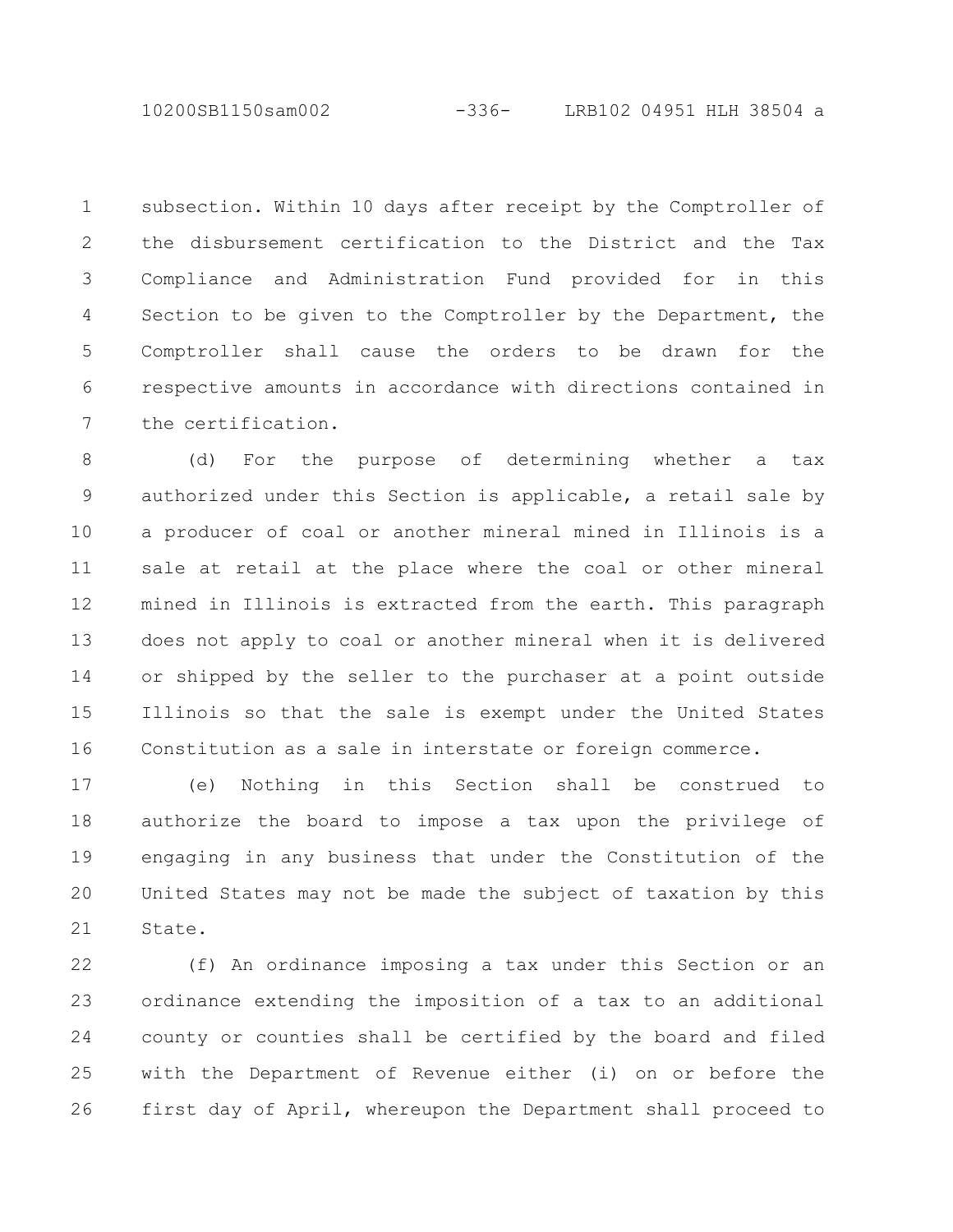10200SB1150sam002 -337- LRB102 04951 HLH 38504 a

administer and enforce the tax as of the first day of July next following the filing; or (ii) on or before the first day of October, whereupon the Department shall proceed to administer and enforce the tax as of the first day of January next following the filing. 1 2 3 4 5

(g) When certifying the amount of a monthly disbursement to the District under this Section, the Department shall increase or decrease the amounts by an amount necessary to offset any misallocation of previous disbursements. The offset amount shall be the amount erroneously disbursed within the previous 6 months from the time a misallocation is discovered. (Source: P.A. 100-23, eff. 7-6-17; 100-587, eff. 6-4-18; 100-1171, eff. 1-4-19; 101-10, eff. 6-5-19; 101-81, eff. 7-12-19; 101-604, eff. 12-13-19.) 6 7 8 9 10 11 12 13 14

Section 10-55. The Regional Transportation Authority Act is amended by changing Section 4.03 as follows: 15 16

(70 ILCS 3615/4.03) (from Ch. 111 2/3, par. 704.03) 17

Sec. 4.03. Taxes. 18

(a) In order to carry out any of the powers or purposes of the Authority, the Board may by ordinance adopted with the concurrence of 12 of the then Directors, impose throughout the metropolitan region any or all of the taxes provided in this Section. Except as otherwise provided in this Act, taxes imposed under this Section and civil penalties imposed 19 20 21 22 23 24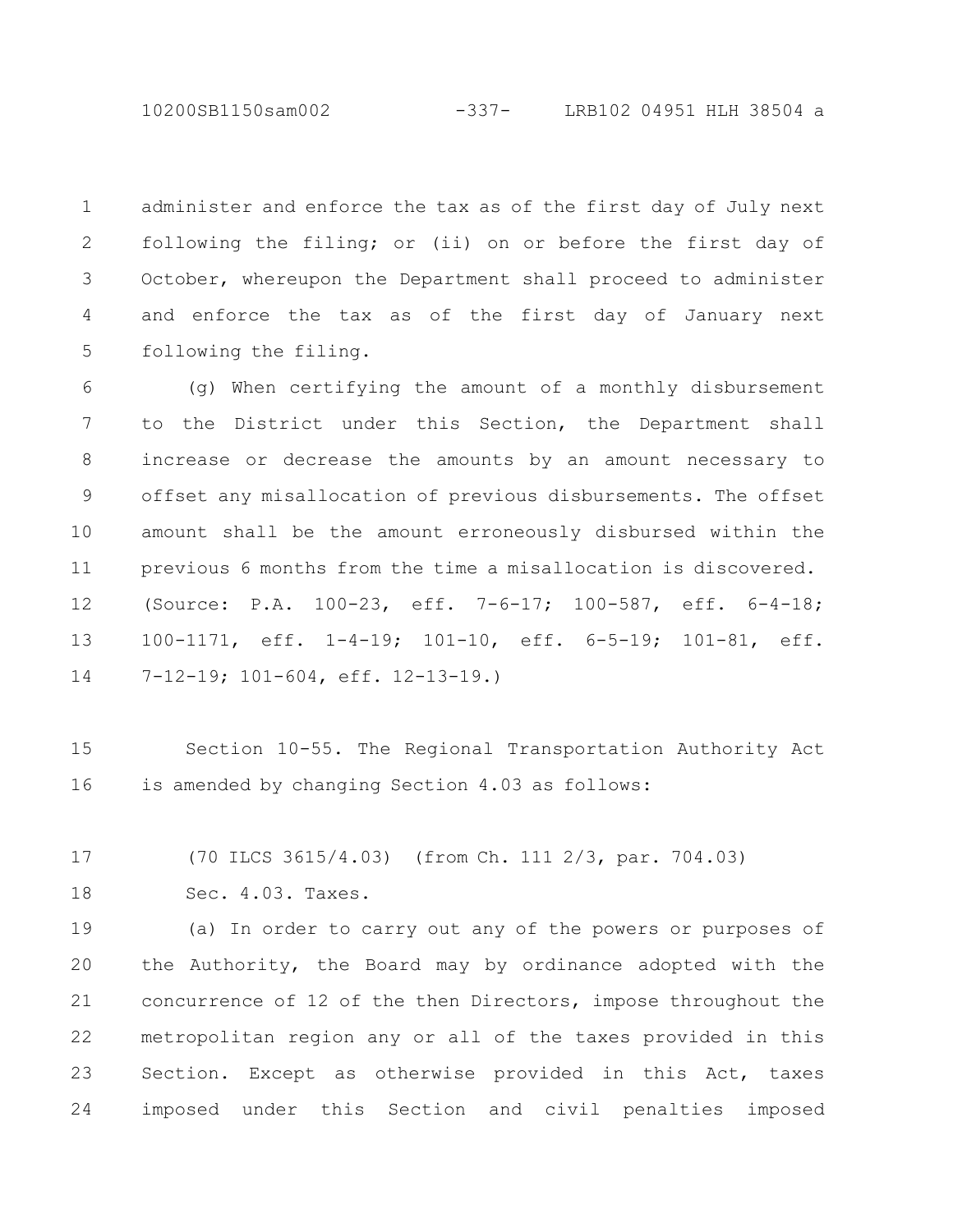10200SB1150sam002 -338- LRB102 04951 HLH 38504 a

incident thereto shall be collected and enforced by the State Department of Revenue. The Department shall have the power to administer and enforce the taxes and to determine all rights for refunds for erroneous payments of the taxes. Nothing in Public Act 95-708 is intended to invalidate any taxes currently imposed by the Authority. The increased vote requirements to impose a tax shall only apply to actions taken after January 1, 2008 (the effective date of Public Act 95-708). 1 2 3 4 5 6 7 8 9

(b) The Board may impose a public transportation tax upon all persons engaged in the metropolitan region in the business of selling at retail motor fuel for operation of motor vehicles upon public highways. The tax shall be at a rate not to exceed 5% of the gross receipts from the sales of motor fuel in the course of the business. As used in this Act, the term "motor fuel" shall have the same meaning as in the Motor Fuel Tax Law. The Board may provide for details of the tax. The provisions of any tax shall conform, as closely as may be practicable, to the provisions of the Municipal Retailers Occupation Tax Act, including without limitation, conformity to penalties with respect to the tax imposed and as to the powers of the State Department of Revenue to promulgate and enforce rules and regulations relating to the administration and enforcement of the provisions of the tax imposed, except that reference in the Act to any municipality shall refer to the Authority and the tax shall be imposed only with regard to 10 11 12 13 14 15 16 17 18 19 20 21 22 23 24 25 26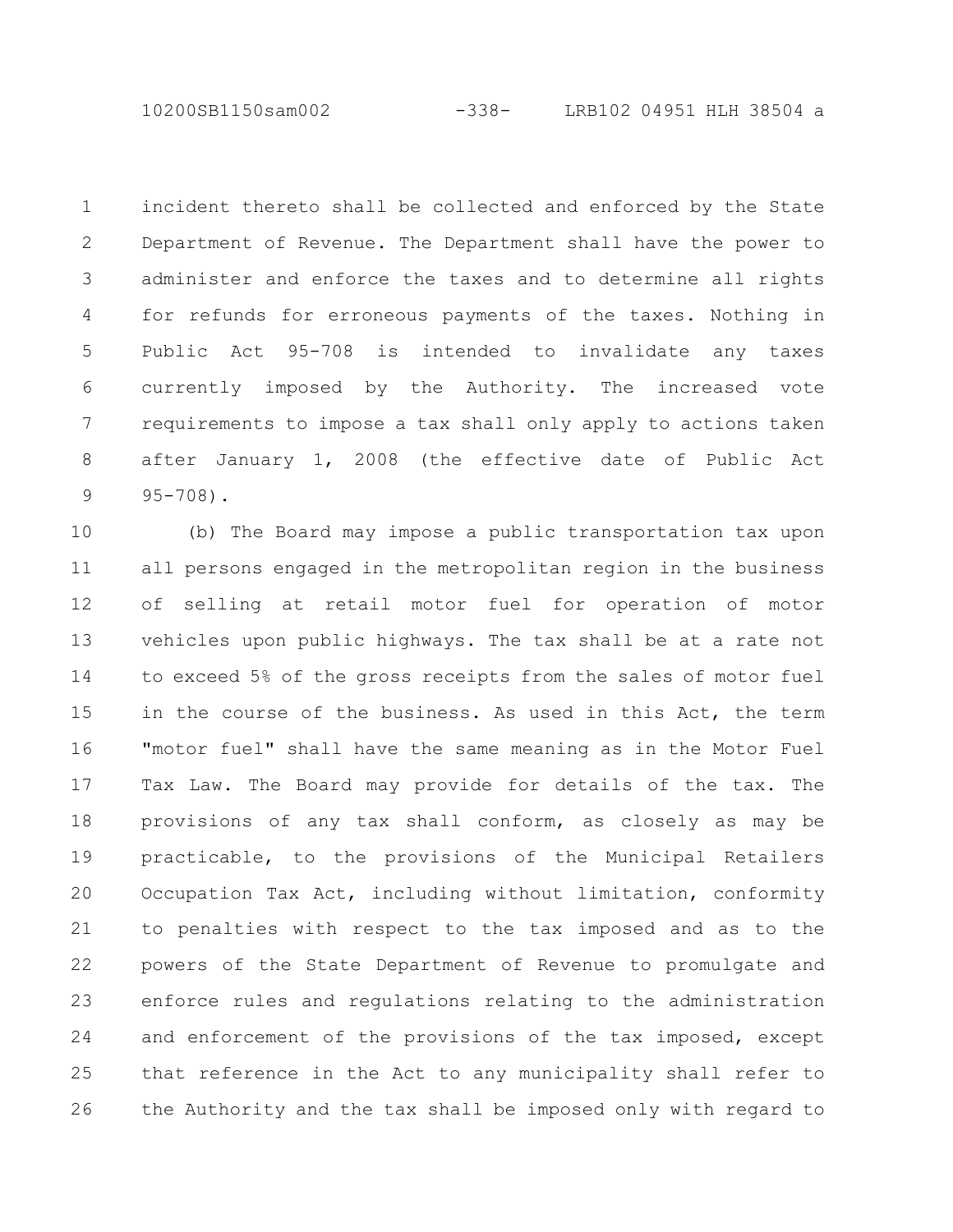receipts from sales of motor fuel in the metropolitan region, at rates as limited by this Section. 1 2

(c) In connection with the tax imposed under paragraph (b) of this Section, the Board may impose a tax upon the privilege of using in the metropolitan region motor fuel for the operation of a motor vehicle upon public highways, the tax to be at a rate not in excess of the rate of tax imposed under paragraph (b) of this Section. The Board may provide for details of the tax. 3 4 5 6 7 8 9

(d) The Board may impose a motor vehicle parking tax upon the privilege of parking motor vehicles at off-street parking facilities in the metropolitan region at which a fee is charged, and may provide for reasonable classifications in and exemptions to the tax, for administration and enforcement thereof and for civil penalties and refunds thereunder and may provide criminal penalties thereunder, the maximum penalties not to exceed the maximum criminal penalties provided in the Retailers' Occupation Tax Act. The Authority may collect and enforce the tax itself or by contract with any unit of local government. The State Department of Revenue shall have no responsibility for the collection and enforcement unless the Department agrees with the Authority to undertake the collection and enforcement. As used in this paragraph, the term "parking facility" means a parking area or structure having parking spaces for more than 2 vehicles at which motor vehicles are permitted to park in return for an hourly, daily, 10 11 12 13 14 15 16 17 18 19 20 21 22 23 24 25 26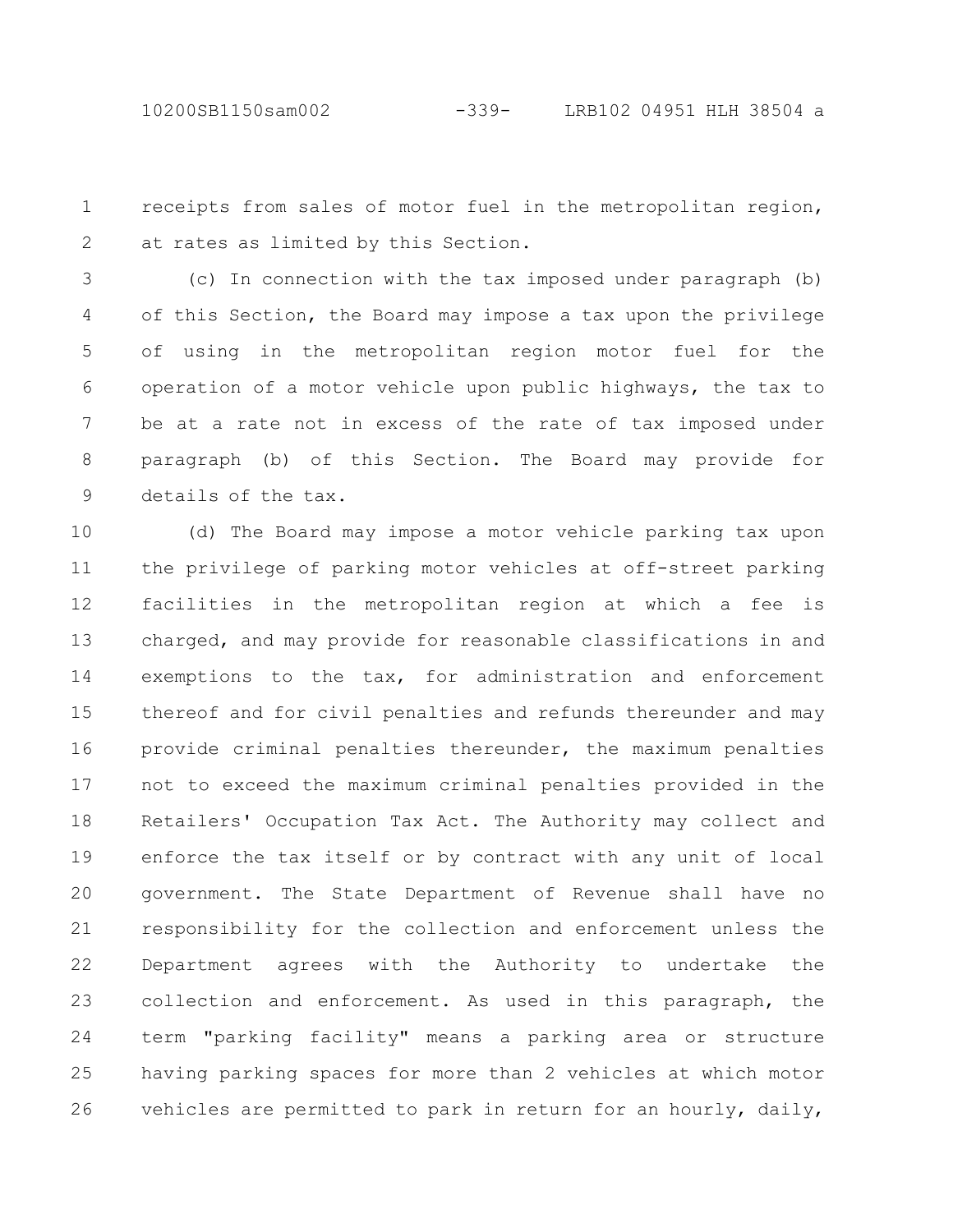or other periodic fee, whether publicly or privately owned, but does not include parking spaces on a public street, the use of which is regulated by parking meters. 1 2 3

(e) The Board may impose a Regional Transportation Authority Retailers' Occupation Tax upon all persons engaged in the business of selling tangible personal property at retail in the metropolitan region. In Cook County, the tax rate shall be 1.25% of the gross receipts from sales of tangible personal property taxed at the 1% rate under the Retailers' Occupation Tax Act (or at the 0% rate in accordance with this amendatory Act of the 102nd General Assembly), and 1% of the gross receipts from other taxable sales made in the course of that business. In DuPage, Kane, Lake, McHenry, and Will counties, the tax rate shall be 0.75% of the gross receipts from all taxable sales made in the course of that business. The rate of tax imposed in DuPage, Kane, Lake, McHenry, and Will counties under this Section on sales of aviation fuel on or after December 1, 2019 shall, however, be 0.25% unless the Regional Transportation Authority in DuPage, Kane, Lake, McHenry, and Will counties has an "airport-related purpose" and the additional 0.50% of the 0.75% tax on aviation fuel is expended for airport-related purposes. If there is no airport-related purpose to which aviation fuel tax revenue is dedicated, then aviation fuel is excluded from the additional 0.50% of the 0.75% tax. The tax imposed under this Section and all civil penalties that may be assessed as an incident 4 5 6 7 8 9 10 11 12 13 14 15 16 17 18 19 20 21 22 23 24 25 26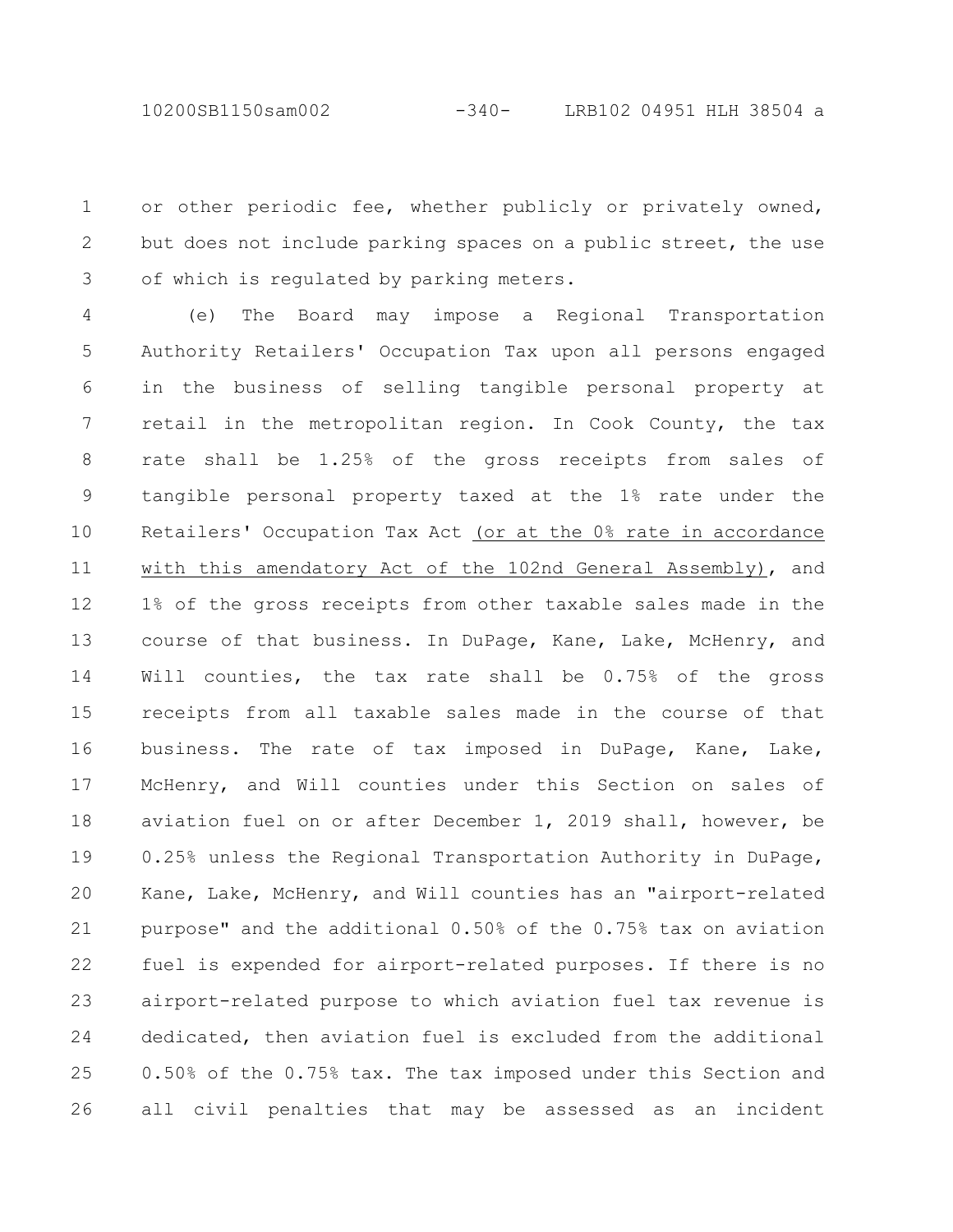10200SB1150sam002 -341- LRB102 04951 HLH 38504 a

thereof shall be collected and enforced by the State Department of Revenue. The Department shall have full power to administer and enforce this Section; to collect all taxes and penalties so collected in the manner hereinafter provided; and to determine all rights to credit memoranda arising on account of the erroneous payment of tax or penalty hereunder. In the administration of, and compliance with this Section, the Department and persons who are subject to this Section shall have the same rights, remedies, privileges, immunities, powers, and duties, and be subject to the same conditions, restrictions, limitations, penalties, exclusions, exemptions, and definitions of terms, and employ the same modes of procedure, as are prescribed in Sections 1, 1a, 1a-1, 1c, 1d, 1e, 1f, 1i, 1j, 2 through 2-65 (in respect to all provisions therein other than the State rate of tax), 2c, 3 (except as to the disposition of taxes and penalties collected, and except that the retailer's discount is not allowed for taxes paid on aviation fuel that are subject to the revenue use requirements of 49 U.S.C. 47107(b) and 49 U.S.C. 47133), 4, 5, 5a, 5b, 5c, 5d, 5e, 5f, 5g, 5h, 5i, 5j, 5k, 5l, 6, 6a, 6b, 6c, 6d, 7, 8, 9, 10, 11, 12, and 13 of the Retailers' Occupation Tax Act and Section 3-7 of the Uniform Penalty and Interest Act, as fully as if those provisions were set forth herein. 1 2 3 4 5 6 7 8 9 10 11 12 13 14 15 16 17 18 19 20 21 22 23

The Board and DuPage, Kane, Lake, McHenry, and Will counties must comply with the certification requirements for airport-related purposes under Section 2-22 of the Retailers' 24 25 26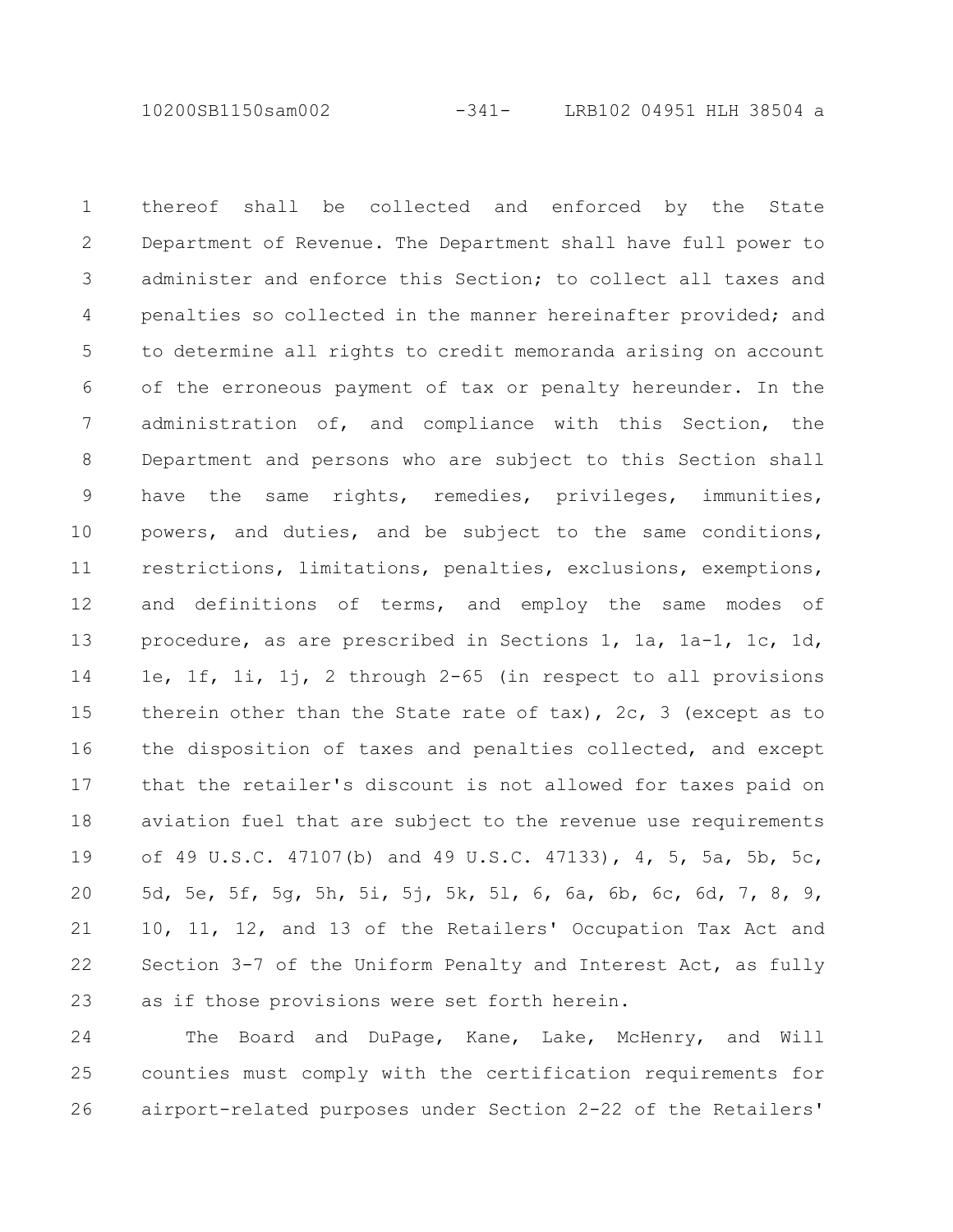10200SB1150sam002 -342- LRB102 04951 HLH 38504 a

Occupation Tax Act. For purposes of this Section, "airport-related purposes" has the meaning ascribed in Section 6z-20.2 of the State Finance Act. This exclusion for aviation fuel only applies for so long as the revenue use requirements of 49 U.S.C. 47107(b) and 49 U.S.C. 47133 are binding on the Authority. 1 2 3 4 5 6

Persons subject to any tax imposed under the authority granted in this Section may reimburse themselves for their seller's tax liability hereunder by separately stating the tax as an additional charge, which charge may be stated in combination in a single amount with State taxes that sellers are required to collect under the Use Tax Act, under any bracket schedules the Department may prescribe. 7 8 9 10 11 12 13

Whenever the Department determines that a refund should be made under this Section to a claimant instead of issuing a credit memorandum, the Department shall notify the State Comptroller, who shall cause the warrant to be drawn for the amount specified, and to the person named, in the notification from the Department. The refund shall be paid by the State Treasurer out of the Regional Transportation Authority tax fund established under paragraph (n) of this Section or the Local Government Aviation Trust Fund, as appropriate. 14 15 16 17 18 19 20 21 22

If a tax is imposed under this subsection (e), a tax shall also be imposed under subsections (f) and (g) of this Section. 23 24

For the purpose of determining whether a tax authorized under this Section is applicable, a retail sale by a producer 25 26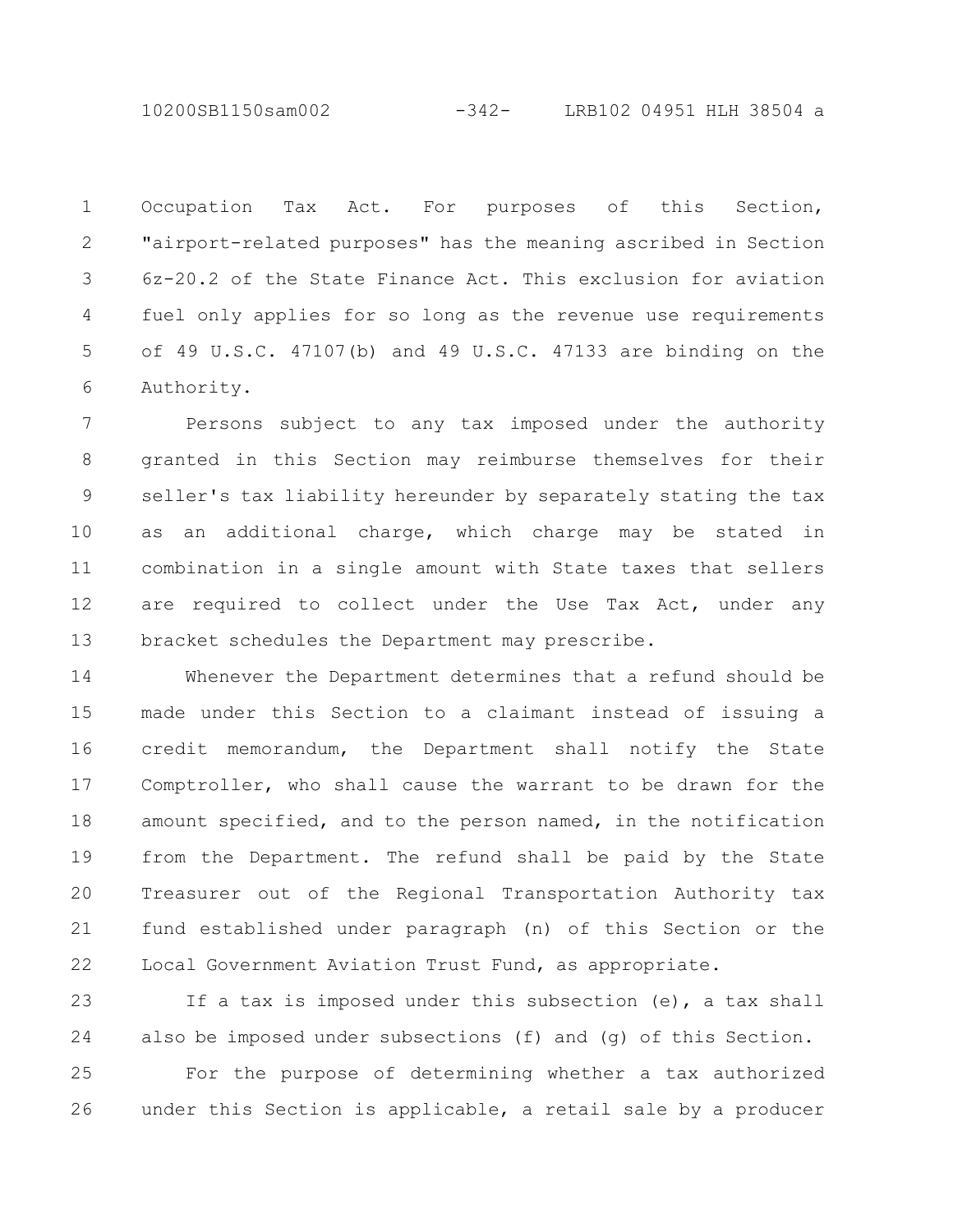10200SB1150sam002 -343- LRB102 04951 HLH 38504 a

of coal or other mineral mined in Illinois, is a sale at retail at the place where the coal or other mineral mined in Illinois is extracted from the earth. This paragraph does not apply to coal or other mineral when it is delivered or shipped by the seller to the purchaser at a point outside Illinois so that the sale is exempt under the Federal Constitution as a sale in interstate or foreign commerce. 1 2 3 4 5 6 7

No tax shall be imposed or collected under this subsection on the sale of a motor vehicle in this State to a resident of another state if that motor vehicle will not be titled in this State. 8 9 10 11

Nothing in this Section shall be construed to authorize the Regional Transportation Authority to impose a tax upon the privilege of engaging in any business that under the Constitution of the United States may not be made the subject of taxation by this State. 12 13 14 15 16

(f) If a tax has been imposed under paragraph (e), a Regional Transportation Authority Service Occupation Tax shall also be imposed upon all persons engaged, in the metropolitan region in the business of making sales of service, who as an incident to making the sales of service, transfer tangible personal property within the metropolitan region, either in the form of tangible personal property or in the form of real estate as an incident to a sale of service. In Cook County, the tax rate shall be: (1) 1.25% of the serviceman's cost price of food prepared for immediate consumption and transferred 17 18 19 20 21 22 23 24 25 26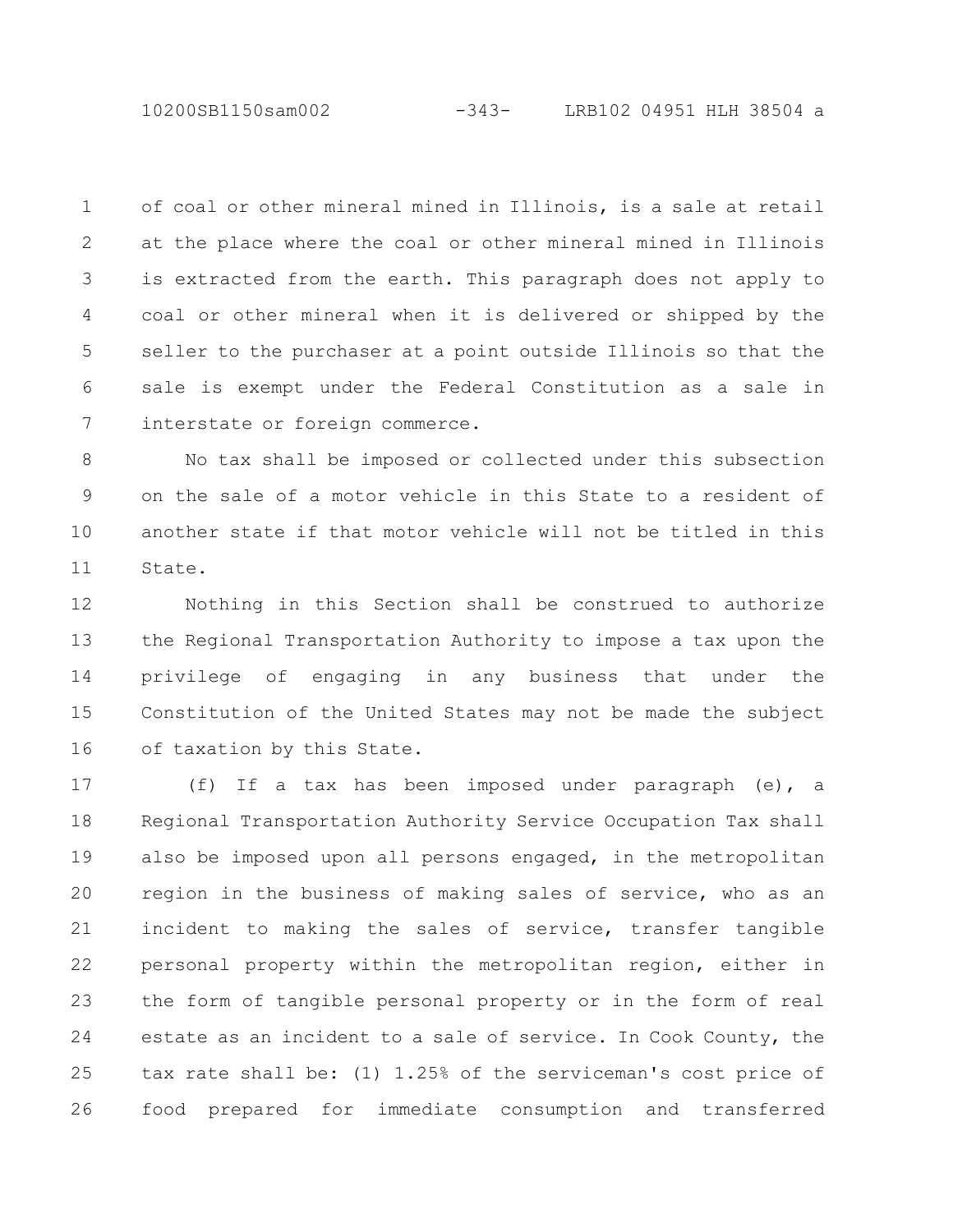10200SB1150sam002 -344- LRB102 04951 HLH 38504 a

incident to a sale of service subject to the service occupation tax by an entity licensed under the Hospital Licensing Act, the Nursing Home Care Act, the Specialized Mental Health Rehabilitation Act of 2013, the ID/DD Community Care Act, or the MC/DD Act that is located in the metropolitan region; (2) 1.25% of the selling price of tangible personal property taxed at the 1% rate under the Service Occupation Tax Act (or at the 0% rate in accordance with this amendatory Act of the 102nd General Assembly); and (3) 1% of the selling price from other taxable sales of tangible personal property transferred. In DuPage, Kane, Lake, McHenry, and Will counties, the rate shall be 0.75% of the selling price of all tangible personal property transferred. The rate of tax imposed in DuPage, Kane, Lake, McHenry, and Will counties under this Section on sales of aviation fuel on or after December 1, 2019 shall, however, be 0.25% unless the Regional Transportation Authority in DuPage, Kane, Lake, McHenry, and Will counties has an "airport-related purpose" and the additional 0.50% of the 0.75% tax on aviation fuel is expended for airport-related purposes. If there is no airport-related purpose to which aviation fuel tax revenue is dedicated, then aviation fuel is excluded from the additional 0.5% of the 0.75% tax. 1 2 3 4 5 6 7 8 9 10 11 12 13 14 15 16 17 18 19 20 21 22 23

The Board and DuPage, Kane, Lake, McHenry, and Will counties must comply with the certification requirements for airport-related purposes under Section 2-22 of the Retailers' 24 25 26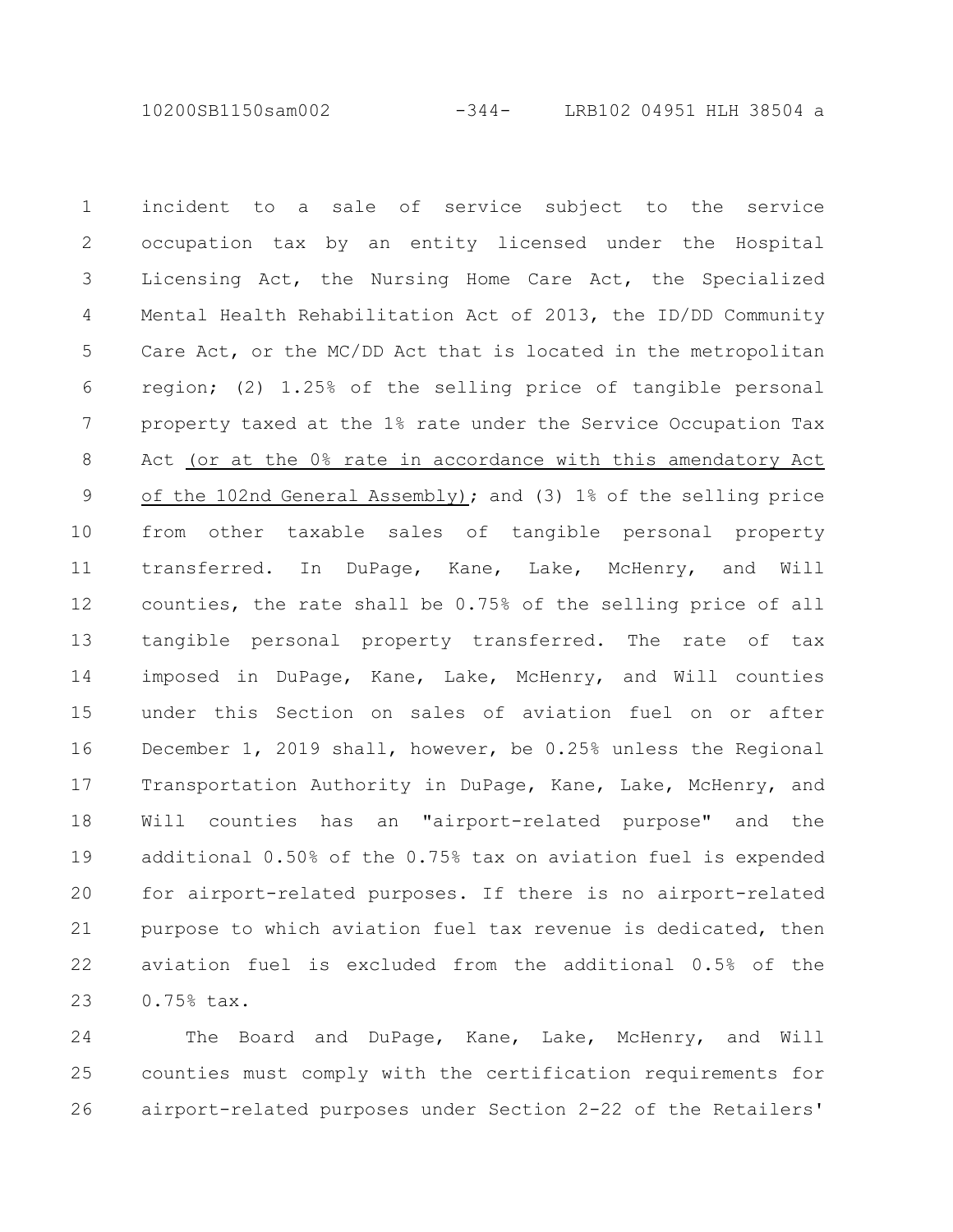10200SB1150sam002 -345- LRB102 04951 HLH 38504 a

Occupation Tax Act. For purposes of this Section, "airport-related purposes" has the meaning ascribed in Section 6z-20.2 of the State Finance Act. This exclusion for aviation fuel only applies for so long as the revenue use requirements of 49 U.S.C. 47107(b) and 49 U.S.C. 47133 are binding on the Authority. 1 2 3 4 5 6

The tax imposed under this paragraph and all civil penalties that may be assessed as an incident thereof shall be collected and enforced by the State Department of Revenue. The Department shall have full power to administer and enforce this paragraph; to collect all taxes and penalties due hereunder; to dispose of taxes and penalties collected in the manner hereinafter provided; and to determine all rights to credit memoranda arising on account of the erroneous payment of tax or penalty hereunder. In the administration of and compliance with this paragraph, the Department and persons who are subject to this paragraph shall have the same rights, remedies, privileges, immunities, powers, and duties, and be subject to the same conditions, restrictions, limitations, penalties, exclusions, exemptions, and definitions of terms, and employ the same modes of procedure, as are prescribed in Sections 1a-1, 2, 2a, 3 through 3-50 (in respect to all provisions therein other than the State rate of tax), 4 (except that the reference to the State shall be to the Authority), 5, 7, 8 (except that the jurisdiction to which the tax shall be a debt to the extent indicated in that Section 8 7 8 9 10 11 12 13 14 15 16 17 18 19 20 21 22 23 24 25 26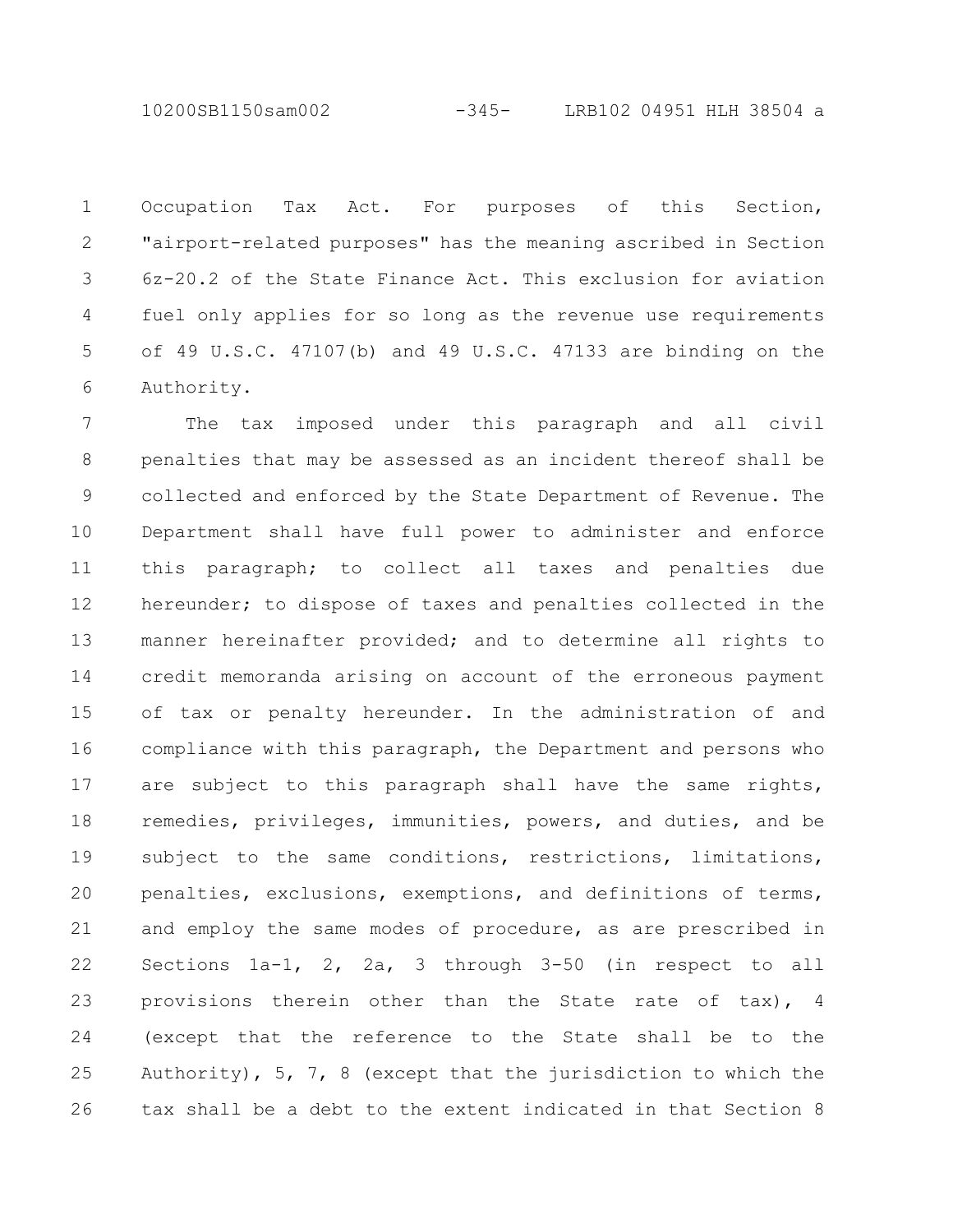10200SB1150sam002 -346- LRB102 04951 HLH 38504 a

shall be the Authority), 9 (except as to the disposition of taxes and penalties collected, and except that the returned merchandise credit for this tax may not be taken against any State tax, and except that the retailer's discount is not allowed for taxes paid on aviation fuel that are subject to the revenue use requirements of 49 U.S.C. 47107(b) and 49 U.S.C. 47133), 10, 11, 12 (except the reference therein to Section 2b of the Retailers' Occupation Tax Act), 13 (except that any reference to the State shall mean the Authority), the first paragraph of Section 15, 16, 17, 18, 19, and 20 of the Service Occupation Tax Act and Section 3-7 of the Uniform Penalty and Interest Act, as fully as if those provisions were set forth herein. 1 2 3 4 5 6 7 8 9 10 11 12 13

Persons subject to any tax imposed under the authority granted in this paragraph may reimburse themselves for their serviceman's tax liability hereunder by separately stating the tax as an additional charge, that charge may be stated in combination in a single amount with State tax that servicemen are authorized to collect under the Service Use Tax Act, under any bracket schedules the Department may prescribe. 14 15 16 17 18 19 20

Whenever the Department determines that a refund should be made under this paragraph to a claimant instead of issuing a credit memorandum, the Department shall notify the State Comptroller, who shall cause the warrant to be drawn for the amount specified, and to the person named in the notification from the Department. The refund shall be paid by the State 21 22 23 24 25 26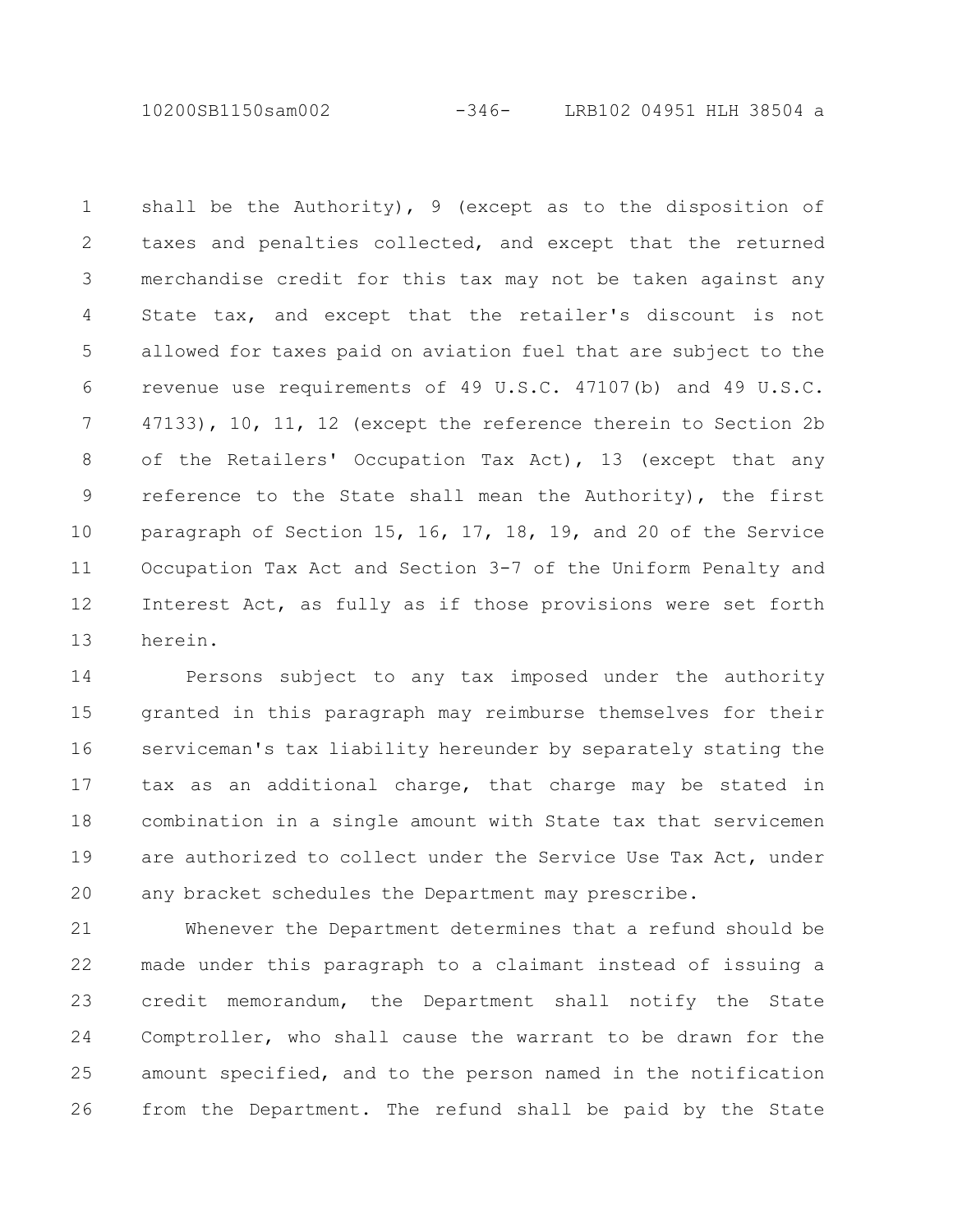10200SB1150sam002 -347- LRB102 04951 HLH 38504 a

Treasurer out of the Regional Transportation Authority tax fund established under paragraph (n) of this Section or the Local Government Aviation Trust Fund, as appropriate. 1 2 3

Nothing in this paragraph shall be construed to authorize the Authority to impose a tax upon the privilege of engaging in any business that under the Constitution of the United States may not be made the subject of taxation by the State. 4 5 6 7

(g) If a tax has been imposed under paragraph (e), a tax shall also be imposed upon the privilege of using in the metropolitan region, any item of tangible personal property that is purchased outside the metropolitan region at retail from a retailer, and that is titled or registered with an agency of this State's government. In Cook County, the tax rate shall be 1% of the selling price of the tangible personal property, as "selling price" is defined in the Use Tax Act. In DuPage, Kane, Lake, McHenry, and Will counties, the tax rate shall be 0.75% of the selling price of the tangible personal property, as "selling price" is defined in the Use Tax Act. The tax shall be collected from persons whose Illinois address for titling or registration purposes is given as being in the metropolitan region. The tax shall be collected by the Department of Revenue for the Regional Transportation Authority. The tax must be paid to the State, or an exemption determination must be obtained from the Department of Revenue, before the title or certificate of registration for the property may be issued. The tax or proof of exemption may be 8 9 10 11 12 13 14 15 16 17 18 19 20 21 22 23 24 25 26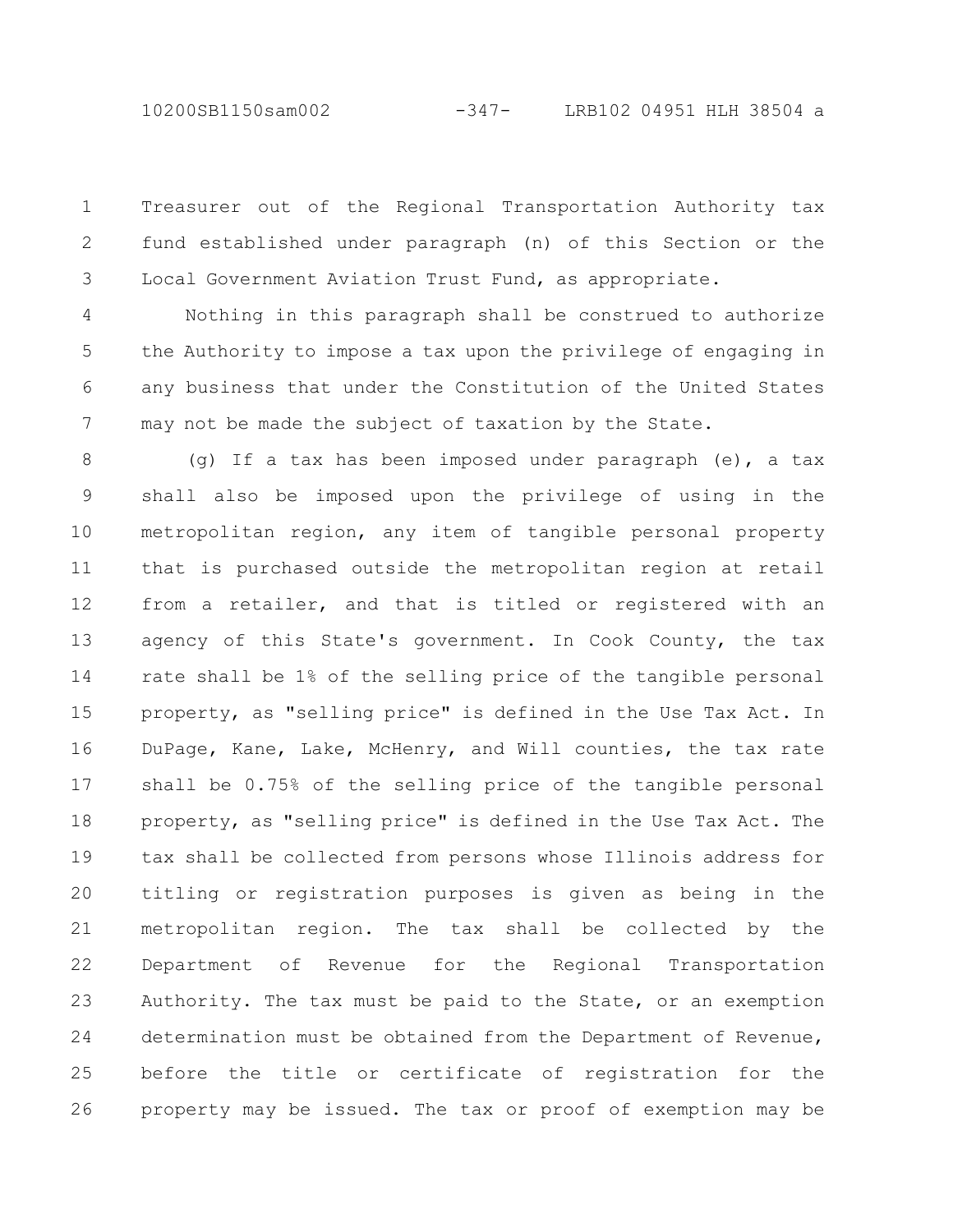10200SB1150sam002 -348- LRB102 04951 HLH 38504 a

transmitted to the Department by way of the State agency with which, or the State officer with whom, the tangible personal property must be titled or registered if the Department and the State agency or State officer determine that this procedure will expedite the processing of applications for title or registration. 1 2 3 4 5 6

The Department shall have full power to administer and enforce this paragraph; to collect all taxes, penalties, and interest due hereunder; to dispose of taxes, penalties, and interest collected in the manner hereinafter provided; and to determine all rights to credit memoranda or refunds arising on account of the erroneous payment of tax, penalty, or interest hereunder. In the administration of and compliance with this paragraph, the Department and persons who are subject to this paragraph shall have the same rights, remedies, privileges, immunities, powers, and duties, and be subject to the same conditions, restrictions, limitations, penalties, exclusions, exemptions, and definitions of terms and employ the same modes of procedure, as are prescribed in Sections 2 (except the definition of "retailer maintaining a place of business in this State"), 3 through 3-80 (except provisions pertaining to the State rate of tax, and except provisions concerning collection or refunding of the tax by retailers), 4, 11, 12, 12a, 14, 15, 19 (except the portions pertaining to claims by retailers and except the last paragraph concerning refunds), 20, 21, and 22 of the Use Tax Act, and are not inconsistent 7 8 9 10 11 12 13 14 15 16 17 18 19 20 21 22 23 24 25 26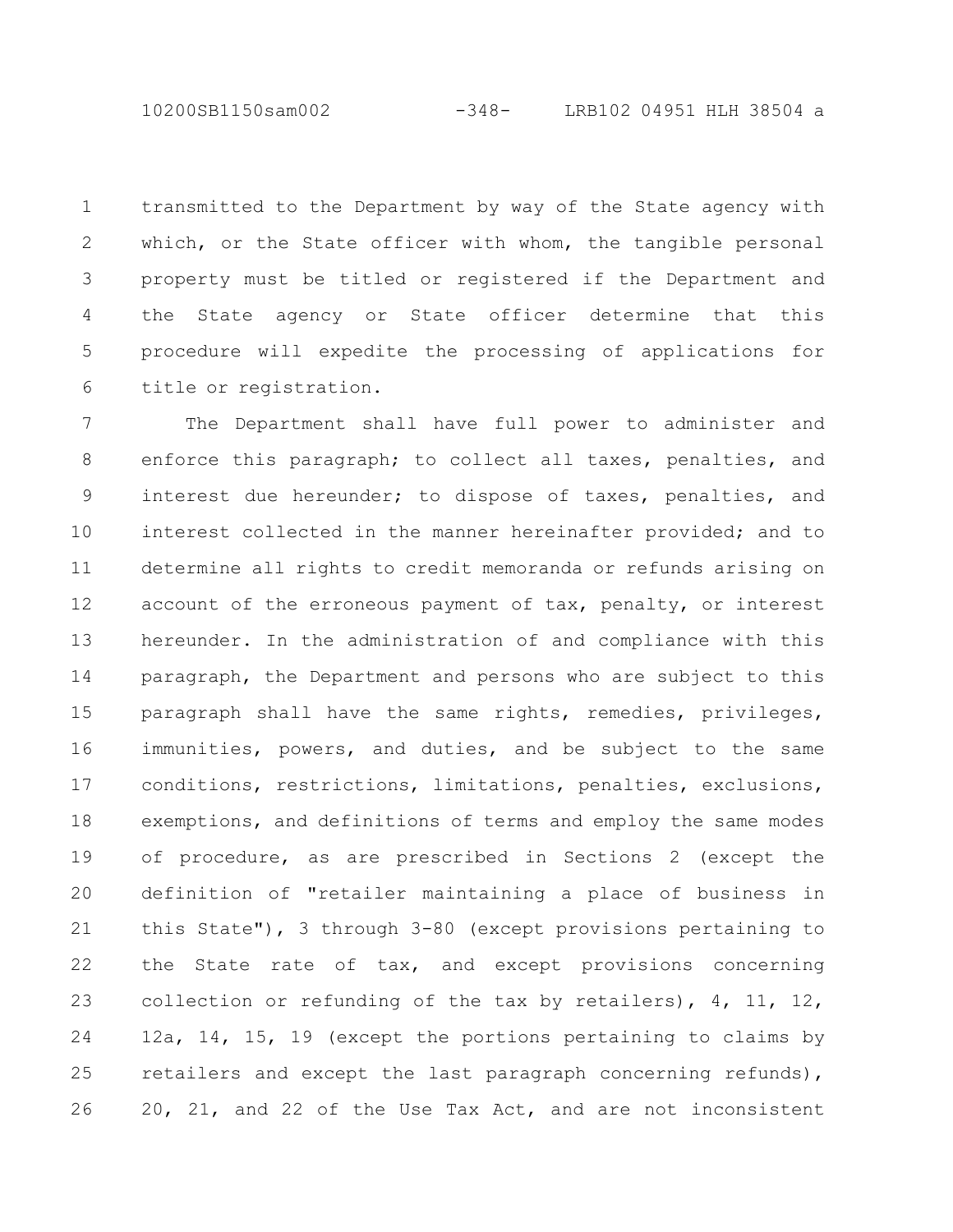with this paragraph, as fully as if those provisions were set forth herein. 1 2

Whenever the Department determines that a refund should be made under this paragraph to a claimant instead of issuing a credit memorandum, the Department shall notify the State Comptroller, who shall cause the order to be drawn for the amount specified, and to the person named in the notification from the Department. The refund shall be paid by the State Treasurer out of the Regional Transportation Authority tax fund established under paragraph (n) of this Section. 3 4 5 6 7 8 9 10

(h) The Authority may impose a replacement vehicle tax of \$50 on any passenger car as defined in Section 1-157 of the Illinois Vehicle Code purchased within the metropolitan region by or on behalf of an insurance company to replace a passenger car of an insured person in settlement of a total loss claim. The tax imposed may not become effective before the first day of the month following the passage of the ordinance imposing the tax and receipt of a certified copy of the ordinance by the Department of Revenue. The Department of Revenue shall collect the tax for the Authority in accordance with Sections 3-2002 and 3-2003 of the Illinois Vehicle Code. 11 12 13 14 15 16 17 18 19 20 21

The Department shall immediately pay over to the State Treasurer, ex officio, as trustee, all taxes collected hereunder. 22 23 24

As soon as possible after the first day of each month, beginning January 1, 2011, upon certification of the 25 26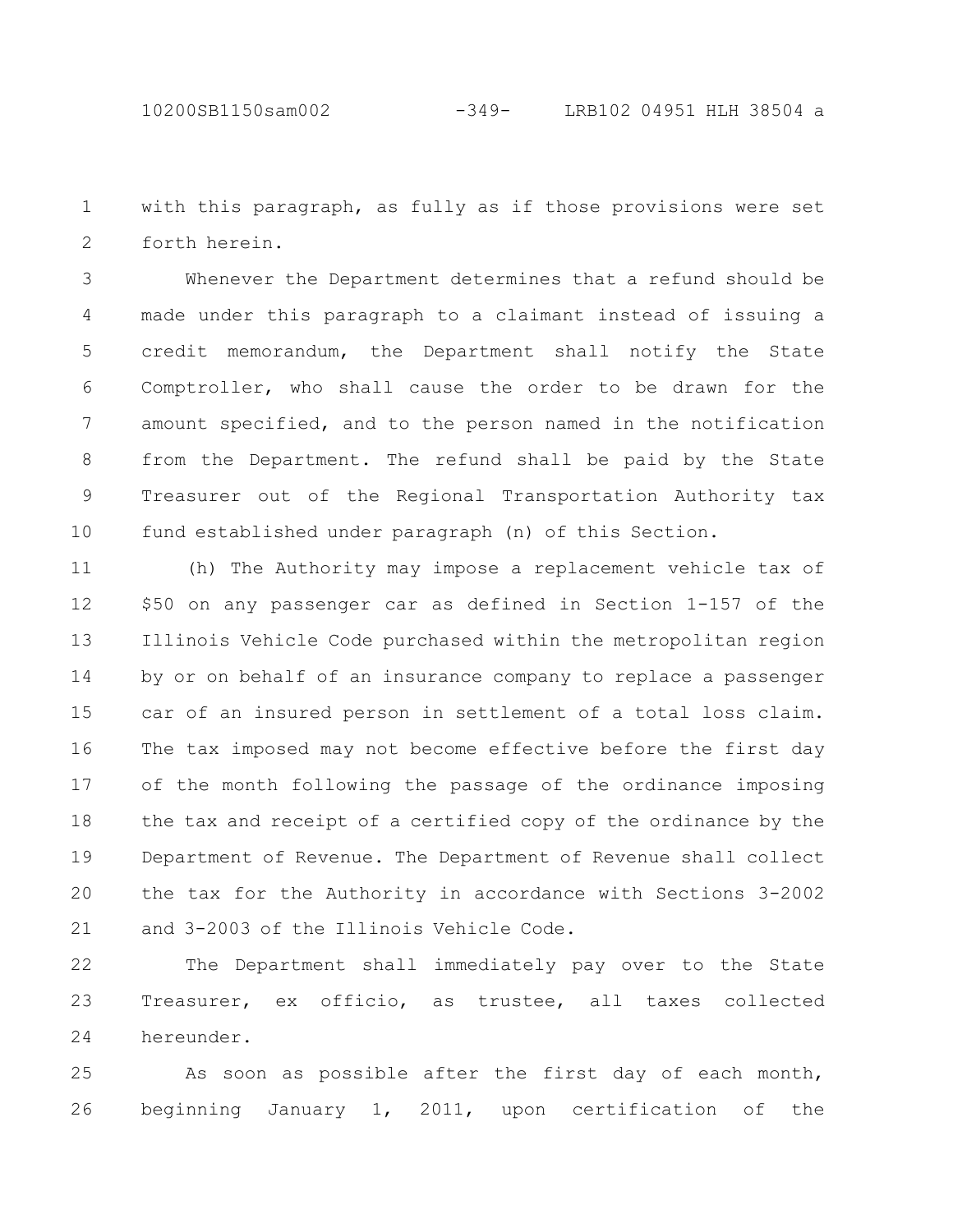10200SB1150sam002 -350- LRB102 04951 HLH 38504 a

Department of Revenue, the Comptroller shall order transferred, and the Treasurer shall transfer, to the STAR Bonds Revenue Fund the local sales tax increment, as defined in the Innovation Development and Economy Act, collected under this Section during the second preceding calendar month for sales within a STAR bond district. 1 2 3 4 5 6

After the monthly transfer to the STAR Bonds Revenue Fund, on or before the 25th day of each calendar month, the Department shall prepare and certify to the Comptroller the disbursement of stated sums of money to the Authority. The amount to be paid to the Authority shall be the amount collected hereunder during the second preceding calendar month by the Department, less any amount determined by the Department to be necessary for the payment of refunds, and less any amounts that are transferred to the STAR Bonds Revenue Fund. Within 10 days after receipt by the Comptroller of the disbursement certification to the Authority provided for in this Section to be given to the Comptroller by the Department, the Comptroller shall cause the orders to be drawn for that amount in accordance with the directions contained in the certification. 7 8 9 10 11 12 13 14 15 16 17 18 19 20 21

(i) The Board may not impose any other taxes except as it may from time to time be authorized by law to impose. 22 23

(j) A certificate of registration issued by the State Department of Revenue to a retailer under the Retailers' Occupation Tax Act or under the Service Occupation Tax Act 24 25 26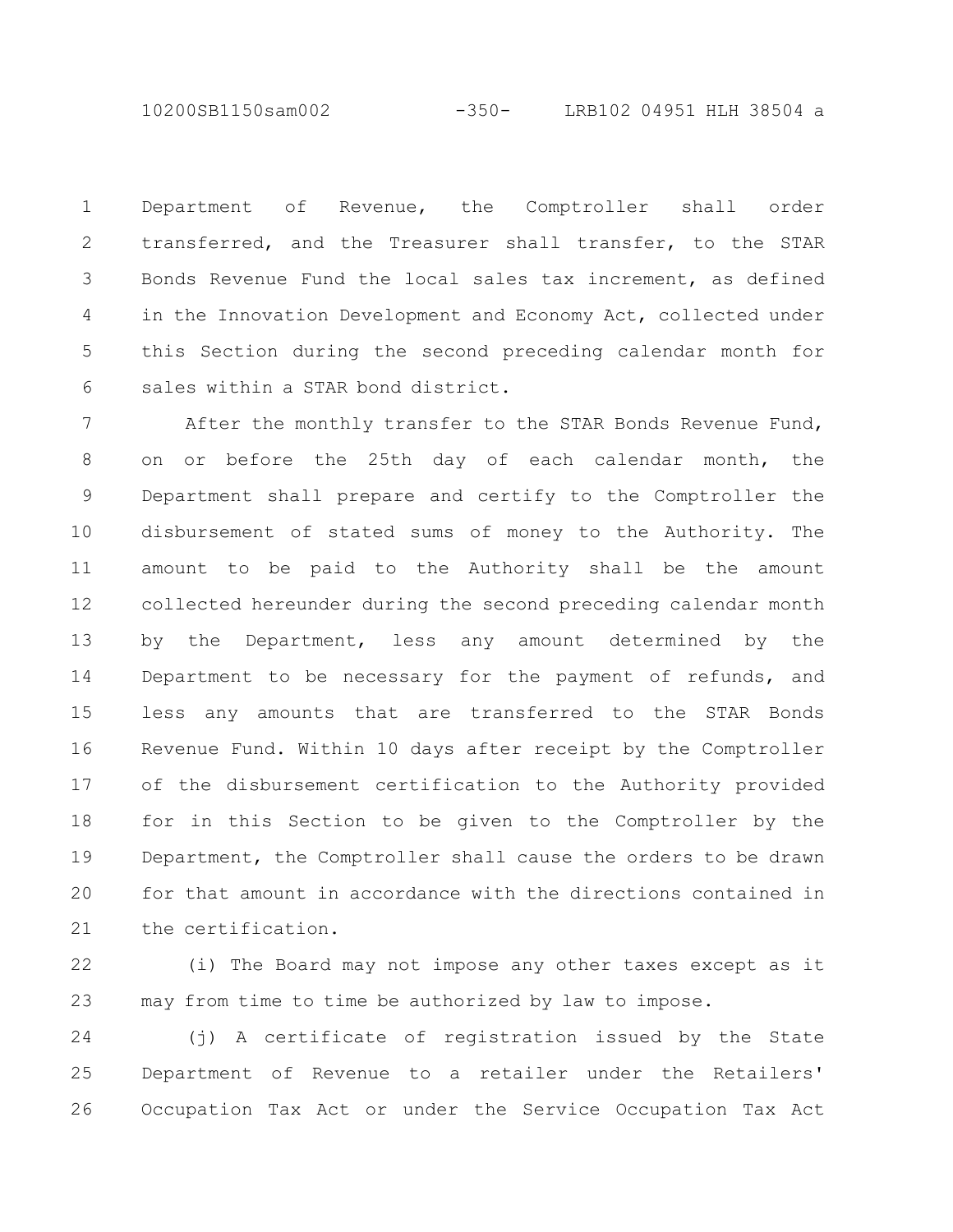10200SB1150sam002 -351- LRB102 04951 HLH 38504 a

shall permit the registrant to engage in a business that is taxed under the tax imposed under paragraphs (b), (e), (f) or (g) of this Section and no additional registration shall be required under the tax. A certificate issued under the Use Tax Act or the Service Use Tax Act shall be applicable with regard to any tax imposed under paragraph (c) of this Section. 1 2 3 4 5 6

(k) The provisions of any tax imposed under paragraph (c) of this Section shall conform as closely as may be practicable to the provisions of the Use Tax Act, including without limitation conformity as to penalties with respect to the tax imposed and as to the powers of the State Department of Revenue to promulgate and enforce rules and regulations relating to the administration and enforcement of the provisions of the tax imposed. The taxes shall be imposed only on use within the metropolitan region and at rates as provided in the paragraph. 7 8 9 10 11 12 13 14 15

(l) The Board in imposing any tax as provided in paragraphs (b) and (c) of this Section, shall, after seeking the advice of the State Department of Revenue, provide means for retailers, users or purchasers of motor fuel for purposes other than those with regard to which the taxes may be imposed as provided in those paragraphs to receive refunds of taxes improperly paid, which provisions may be at variance with the refund provisions as applicable under the Municipal Retailers Occupation Tax Act. The State Department of Revenue may provide for certificates of registration for users or purchasers of motor fuel for purposes other than those with 16 17 18 19 20 21 22 23 24 25 26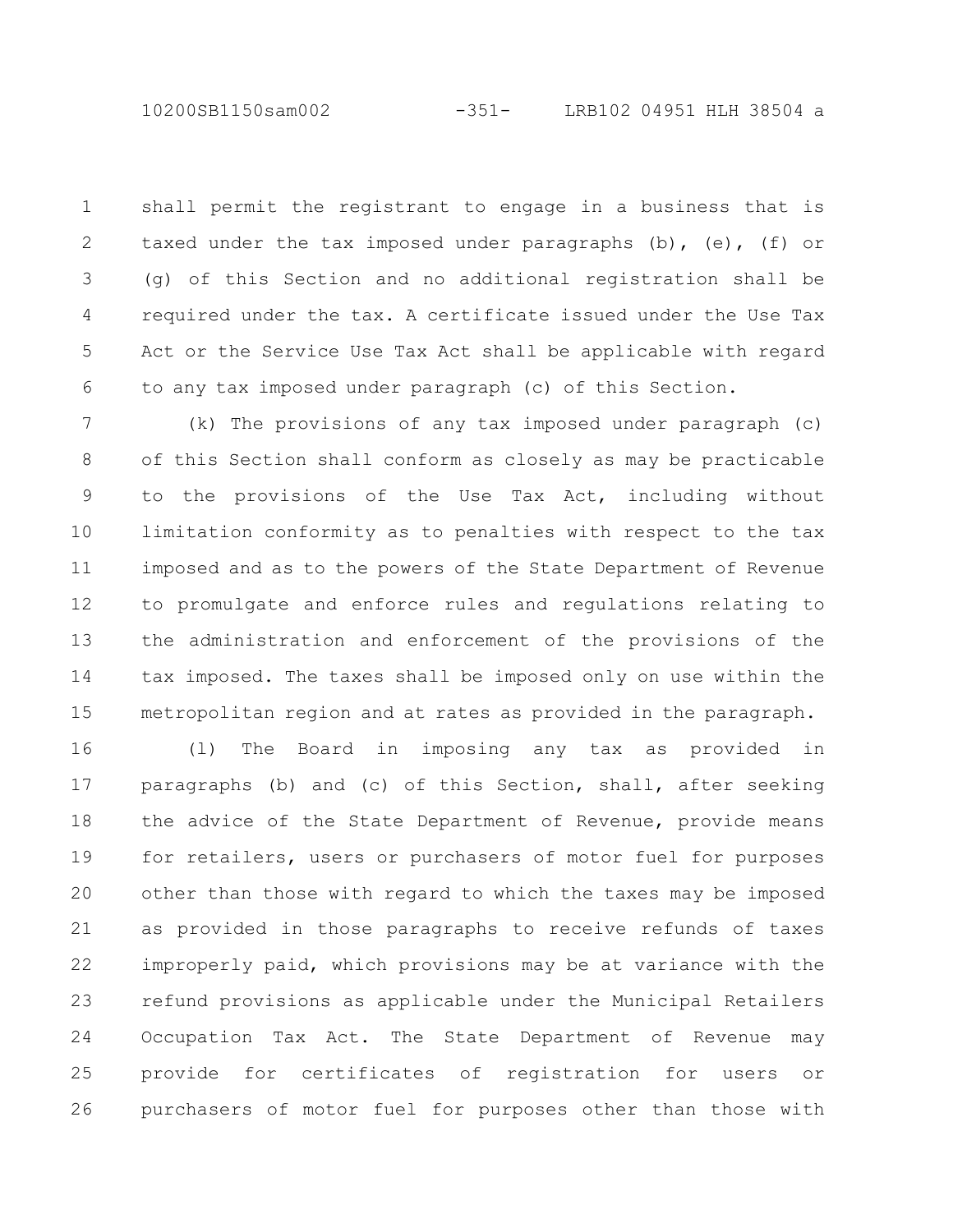regard to which taxes may be imposed as provided in paragraphs (b) and (c) of this Section to facilitate the reporting and nontaxability of the exempt sales or uses. 1 2 3

(m) Any ordinance imposing or discontinuing any tax under this Section shall be adopted and a certified copy thereof filed with the Department on or before June 1, whereupon the Department of Revenue shall proceed to administer and enforce this Section on behalf of the Regional Transportation Authority as of September 1 next following such adoption and filing. Beginning January 1, 1992, an ordinance or resolution imposing or discontinuing the tax hereunder shall be adopted and a certified copy thereof filed with the Department on or before the first day of July, whereupon the Department shall proceed to administer and enforce this Section as of the first day of October next following such adoption and filing. Beginning January 1, 1993, an ordinance or resolution imposing, increasing, decreasing, or discontinuing the tax hereunder shall be adopted and a certified copy thereof filed with the Department, whereupon the Department shall proceed to administer and enforce this Section as of the first day of the first month to occur not less than 60 days following such adoption and filing. Any ordinance or resolution of the Authority imposing a tax under this Section and in effect on August 1, 2007 shall remain in full force and effect and shall be administered by the Department of Revenue under the terms and conditions and rates of tax established by such ordinance 4 5 6 7 8 9 10 11 12 13 14 15 16 17 18 19 20 21 22 23 24 25 26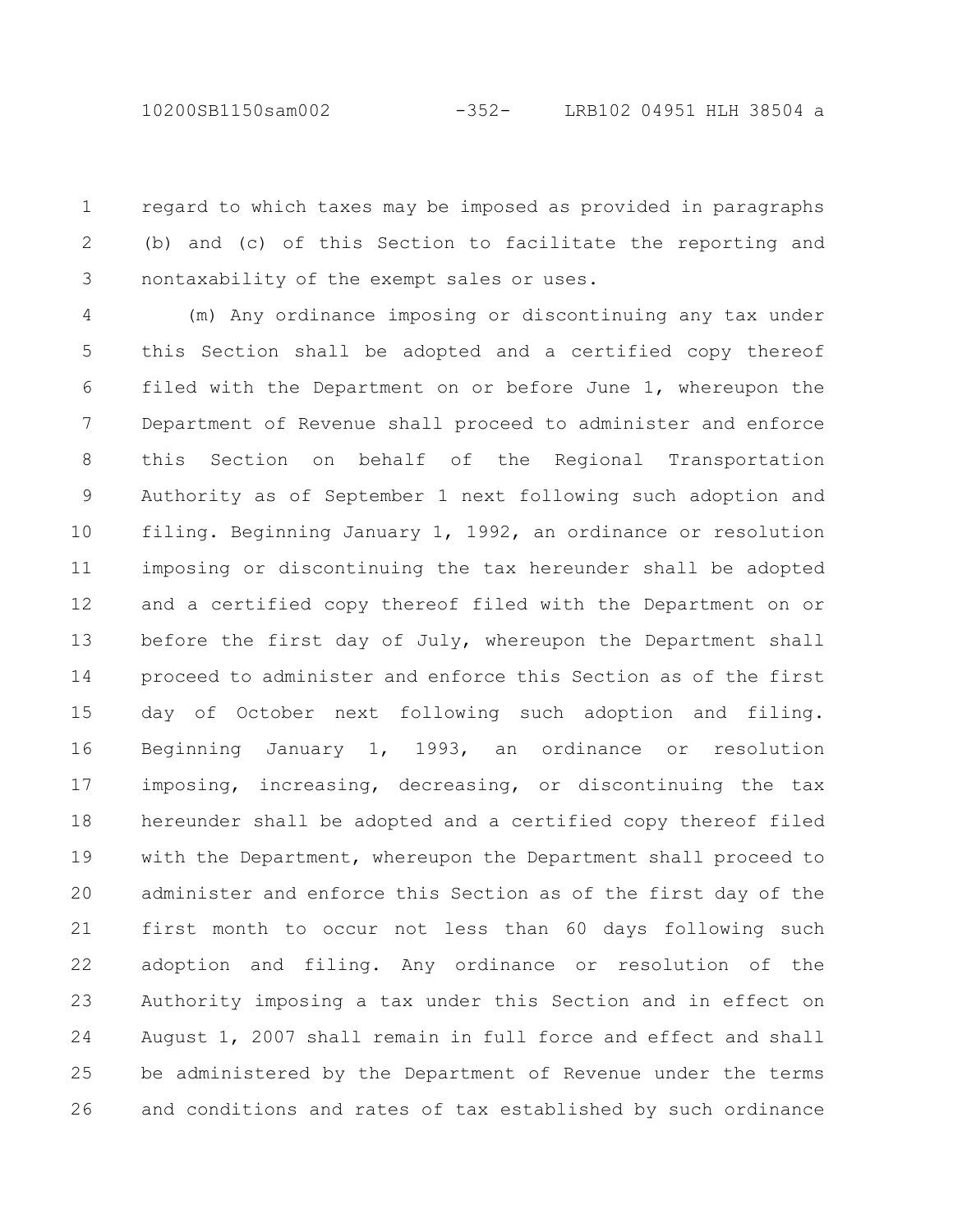or resolution until the Department begins administering and enforcing an increased tax under this Section as authorized by Public Act 95-708. The tax rates authorized by Public Act 95-708 are effective only if imposed by ordinance of the Authority. 1 2 3 4 5

(n) Except as otherwise provided in this subsection (n), the State Department of Revenue shall, upon collecting any taxes as provided in this Section, pay the taxes over to the State Treasurer as trustee for the Authority. The taxes shall be held in a trust fund outside the State Treasury. If an airport-related purpose has been certified, taxes and penalties collected in DuPage, Kane, Lake, McHenry and Will counties on aviation fuel sold on or after December 1, 2019 from the 0.50% of the 0.75% rate shall be immediately paid over by the Department to the State Treasurer, ex officio, as trustee, for deposit into the Local Government Aviation Trust Fund. The Department shall only pay moneys into the Local Government Aviation Trust Fund under this Act for so long as the revenue use requirements of 49 U.S.C. 47107(b) and 49 U.S.C. 47133 are binding on the Authority. On or before the 25th day of each calendar month, the State Department of Revenue shall prepare and certify to the Comptroller of the State of Illinois and to the Authority (i) the amount of taxes collected in each county other than Cook County in the metropolitan region, (not including, if an airport-related purpose has been certified, the taxes and penalties collected 6 7 8 9 10 11 12 13 14 15 16 17 18 19 20 21 22 23 24 25 26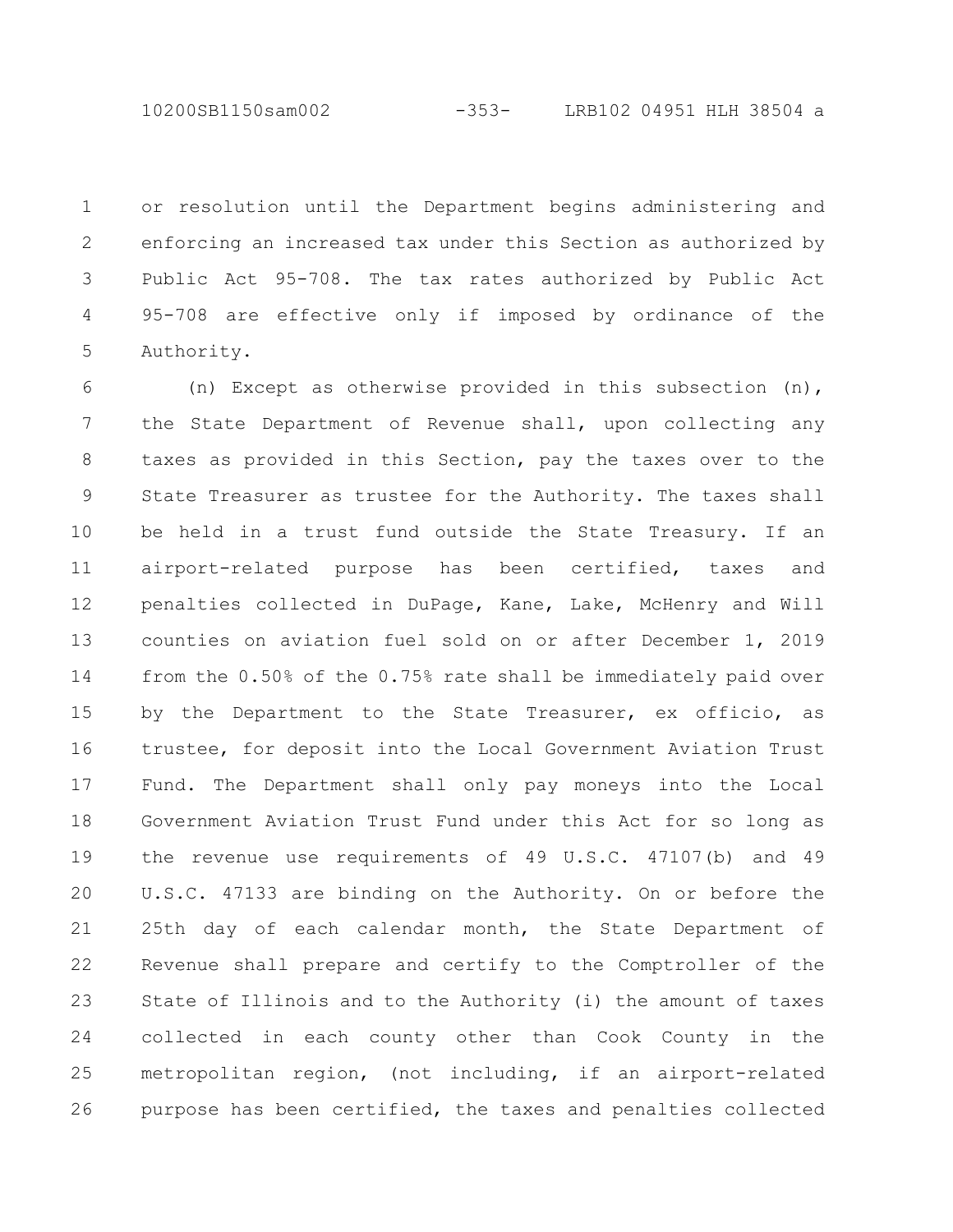10200SB1150sam002 -354- LRB102 04951 HLH 38504 a

from the 0.50% of the 0.75% rate on aviation fuel sold on or after December 1, 2019 that are deposited into the Local Government Aviation Trust Fund) (ii) the amount of taxes collected within the City of Chicago, and (iii) the amount collected in that portion of Cook County outside of Chicago, each amount less the amount necessary for the payment of refunds to taxpayers located in those areas described in items (i), (ii), and (iii), and less 1.5% of the remainder, which shall be transferred from the trust fund into the Tax Compliance and Administration Fund. The Department, at the time of each monthly disbursement to the Authority, shall prepare and certify to the State Comptroller the amount to be transferred into the Tax Compliance and Administration Fund under this subsection. Within 10 days after receipt by the Comptroller of the certification of the amounts, the Comptroller shall cause an order to be drawn for the transfer of the amount certified into the Tax Compliance and Administration Fund and the payment of two-thirds of the amounts certified in item (i) of this subsection to the Authority and one-third of the amounts certified in item (i) of this subsection to the respective counties other than Cook County and the amount certified in items (ii) and (iii) of this subsection to the Authority. 1 2 3 4 5 6 7 8 9 10 11 12 13 14 15 16 17 18 19 20 21 22 23

In addition to the disbursement required by the preceding paragraph, an allocation shall be made in July 1991 and each year thereafter to the Regional Transportation Authority. The 24 25 26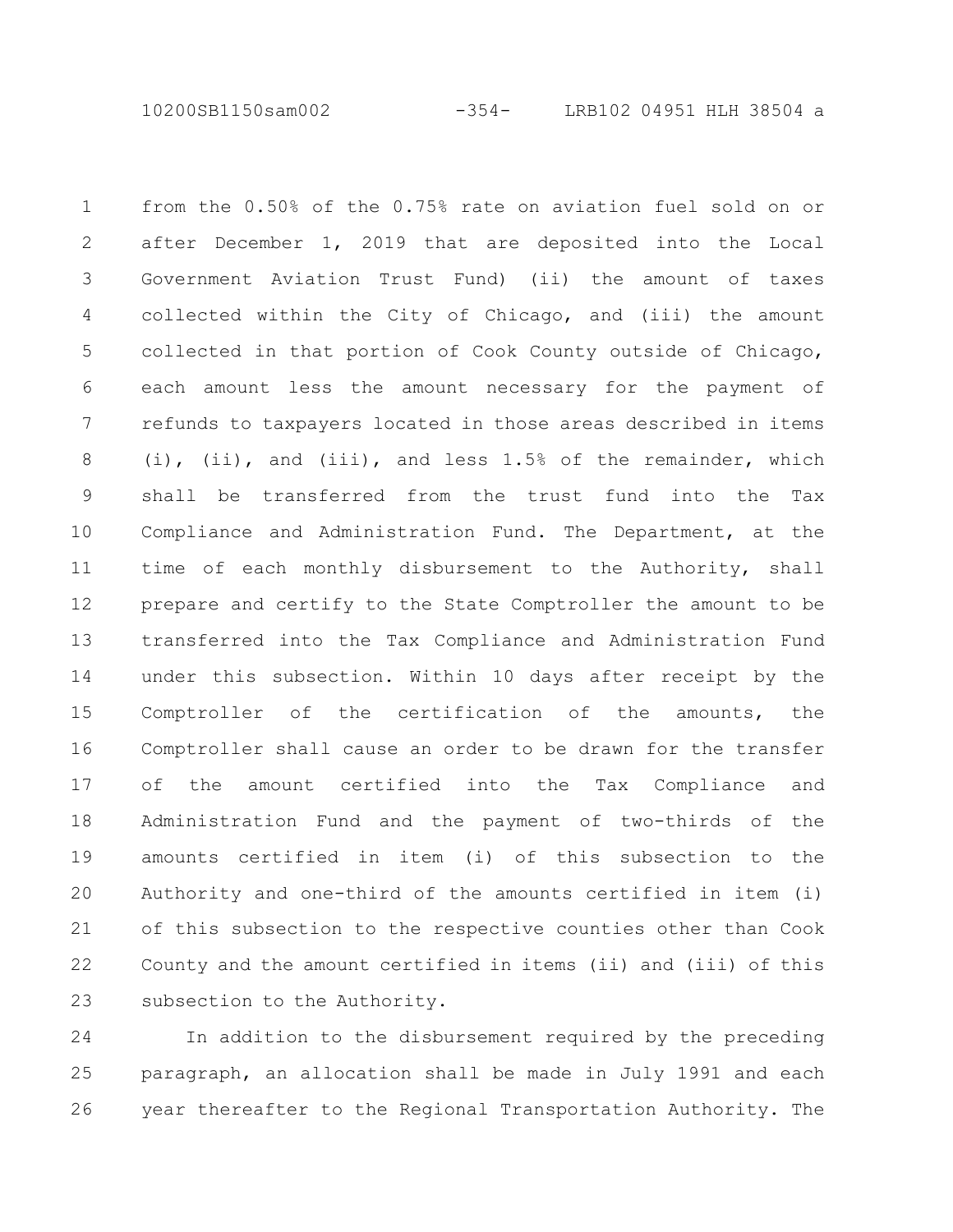10200SB1150sam002 -355- LRB102 04951 HLH 38504 a

allocation shall be made in an amount equal to the average monthly distribution during the preceding calendar year (excluding the 2 months of lowest receipts) and the allocation shall include the amount of average monthly distribution from the Regional Transportation Authority Occupation and Use Tax Replacement Fund. The distribution made in July 1992 and each year thereafter under this paragraph and the preceding paragraph shall be reduced by the amount allocated and disbursed under this paragraph in the preceding calendar year. The Department of Revenue shall prepare and certify to the Comptroller for disbursement the allocations made in accordance with this paragraph. 1 2 3 4 5 6 7 8 9 10 11 12

(o) Failure to adopt a budget ordinance or otherwise to comply with Section 4.01 of this Act or to adopt a Five-year Capital Program or otherwise to comply with paragraph (b) of Section 2.01 of this Act shall not affect the validity of any tax imposed by the Authority otherwise in conformity with law. 13 14 15 16 17

(p) At no time shall a public transportation tax or motor vehicle parking tax authorized under paragraphs  $(b)$ ,  $(c)$ , and (d) of this Section be in effect at the same time as any retailers' occupation, use or service occupation tax authorized under paragraphs  $(e)$ ,  $(f)$ , and  $(g)$  of this Section is in effect. 18 19 20 21 22 23

Any taxes imposed under the authority provided in paragraphs (b), (c), and (d) shall remain in effect only until the time as any tax authorized by paragraph (e),  $(f)$ , or  $(g)$  of 24 25 26